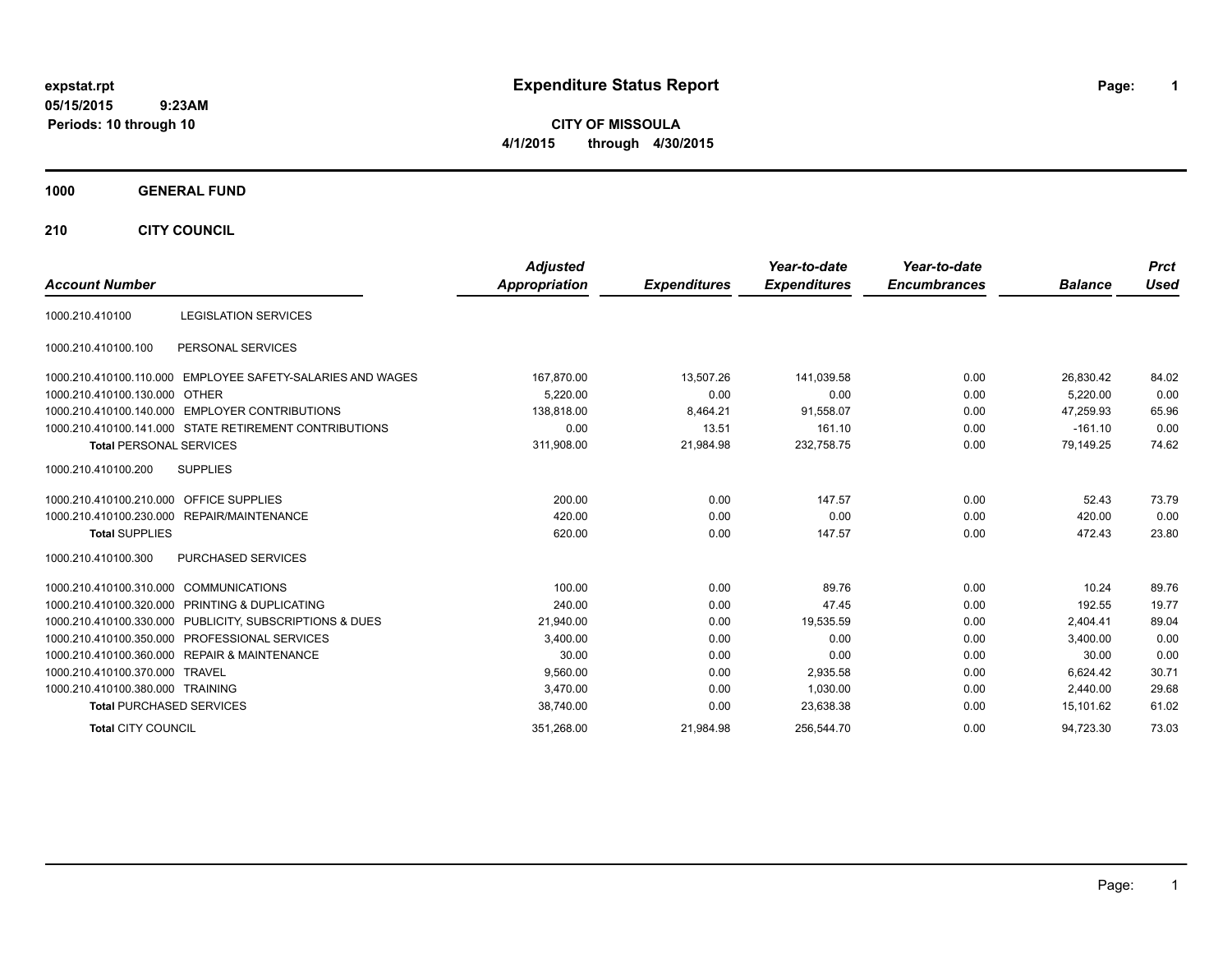**CITY OF MISSOULA 4/1/2015 through 4/30/2015**

**1000 GENERAL FUND**

**220 MAYOR**

| <b>Account Number</b>                   |                                                         | <b>Adjusted</b><br><b>Appropriation</b> | <b>Expenditures</b> | Year-to-date<br><b>Expenditures</b> | Year-to-date<br><b>Encumbrances</b> | <b>Balance</b> | <b>Prct</b><br><b>Used</b> |
|-----------------------------------------|---------------------------------------------------------|-----------------------------------------|---------------------|-------------------------------------|-------------------------------------|----------------|----------------------------|
| 1000.220.410210                         | <b>ADMINISTRATION</b>                                   |                                         |                     |                                     |                                     |                |                            |
| 1000.220.410210.100                     | PERSONAL SERVICES                                       |                                         |                     |                                     |                                     |                |                            |
|                                         | 1000.220.410210.110.000 SALARIES AND WAGES              | 292,159.00                              | 24,727.32           | 248,527.96                          | 0.00                                | 43,631.04      | 85.07                      |
|                                         | 1000.220.410210.120.000 OVERTIME/TERMINATION            | 500.00                                  | 0.00                | 0.00                                | 0.00                                | 500.00         | 0.00                       |
| 1000.220.410210.130.000 OTHER           |                                                         | 6,600.00                                | 0.00                | 0.00                                | 0.00                                | 6,600.00       | 0.00                       |
|                                         | 1000.220.410210.140.000 EMPLOYER CONTRIBUTIONS          | 90,363.00                               | 7,445.13            | 76,881.95                           | 0.00                                | 13,481.05      | 85.08                      |
|                                         | 1000.220.410210.141.000 STATE RETIREMENT CONTRIBUTIONS  | 0.00                                    | 30.59               | 353.06                              | 0.00                                | $-353.06$      | 0.00                       |
| <b>Total PERSONAL SERVICES</b>          |                                                         | 389,622.00                              | 32,203.04           | 325,762.97                          | 0.00                                | 63,859.03      | 83.61                      |
| 1000.220.410210.200                     | <b>SUPPLIES</b>                                         |                                         |                     |                                     |                                     |                |                            |
| 1000.220.410210.210.000 OFFICE SUPPLIES |                                                         | 1,004.00                                | 23.73               | 719.09                              | 0.00                                | 284.91         | 71.62                      |
|                                         | 1000.220.410210.220.000 OPERATING SUPPLIES              | 1,120.00                                | 44.25               | 380.18                              | 0.00                                | 739.82         | 33.94                      |
|                                         | 1000.220.410210.230.000 REPAIR/MAINTENANCE              | 100.00                                  | 0.00                | 0.00                                | 0.00                                | 100.00         | 0.00                       |
| 1000.220.410210.231.000 GASOLINE        |                                                         | 108.00                                  | 32.78               | 80.36                               | 0.00                                | 27.64          | 74.41                      |
| <b>Total SUPPLIES</b>                   |                                                         | 2,332.00                                | 100.76              | 1,179.63                            | 0.00                                | 1,152.37       | 50.58                      |
| 1000.220.410210.300                     | PURCHASED SERVICES                                      |                                         |                     |                                     |                                     |                |                            |
| 1000.220.410210.310.000 COMMUNICATIONS  |                                                         | 712.00                                  | 14.10               | 474.02                              | 0.00                                | 237.98         | 66.58                      |
|                                         | 1000.220.410210.320.000 PRINTING & DUPLICATING          | 956.00                                  | 0.00                | 33.40                               | 0.00                                | 922.60         | 3.49                       |
|                                         | 1000.220.410210.330.000 PUBLICITY, SUBSCRIPTIONS & DUES | 7,710.00                                | 234.90              | 8,129.67                            | 0.00                                | $-419.67$      | 105.44                     |
|                                         | 1000.220.410210.344.000 TELEPHONE SERVICE               | 4,124.00                                | 246.12              | 2,816.08                            | 0.00                                | 1,307.92       | 68.29                      |
|                                         | 1000.220.410210.350.000 PROFESSIONAL SERVICES           | 2,072.00                                | 0.00                | 652.66                              | 0.00                                | 1,419.34       | 31.50                      |
|                                         | 1000.220.410210.360.000 REPAIR & MAINTENANCE            | 1,305.00                                | 17.53               | 318.84                              | 0.00                                | 986.16         | 24.43                      |
| 1000.220.410210.370.000 TRAVEL          |                                                         | 2,008.00                                | 0.00                | 348.36                              | 0.00                                | 1,659.64       | 17.35                      |
| 1000.220.410210.380.000 TRAINING        |                                                         | 1,600.00                                | 0.00                | 100.00                              | 0.00                                | 1,500.00       | 6.25                       |
|                                         | 1000.220.410210.390.000 OTHER PURCHASED SERVICES        | 1,050.00                                | 123.40              | 940.15                              | 0.00                                | 109.85         | 89.54                      |
| <b>Total PURCHASED SERVICES</b>         |                                                         | 21,537.00                               | 636.05              | 13,813.18                           | 0.00                                | 7,723.82       | 64.14                      |
| <b>Total ADMINISTRATION</b>             |                                                         | 413,491.00                              | 32,939.85           | 340,755.78                          | 0.00                                | 72,735.22      | 82.41                      |
| 1000000110005                           | <b>DUDLIO DEL ATIONO</b>                                |                                         |                     |                                     |                                     |                |                            |

1000.220.410225 PUBLIC RELATIONS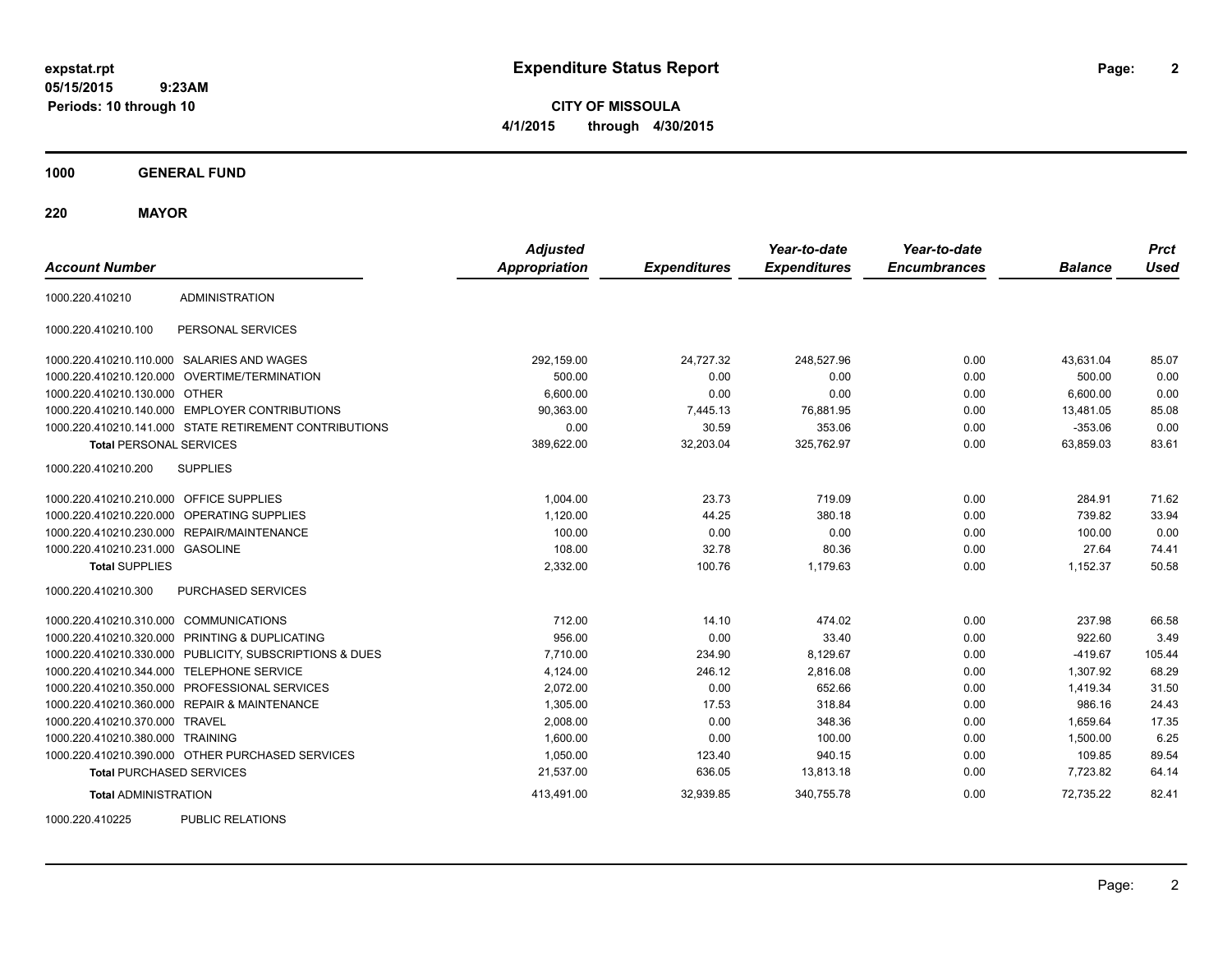**CITY OF MISSOULA 4/1/2015 through 4/30/2015**

**1000 GENERAL FUND**

**220 MAYOR**

| <b>Account Number</b>                                   | <b>Adjusted</b><br><b>Appropriation</b> | <b>Expenditures</b> | Year-to-date<br><b>Expenditures</b> | Year-to-date<br><b>Encumbrances</b> | <b>Balance</b> | <b>Prct</b><br><b>Used</b> |
|---------------------------------------------------------|-----------------------------------------|---------------------|-------------------------------------|-------------------------------------|----------------|----------------------------|
| PERSONAL SERVICES<br>1000.220.410225.100                |                                         |                     |                                     |                                     |                |                            |
| 1000.220.410225.110.000 SALARIES AND WAGES              | 5,962.00                                | 504.63              | 5,062.49                            | 0.00                                | 899.51         | 84.91                      |
| 1000.220.410225.140.000 EMPLOYER CONTRIBUTIONS          | 1,842.00                                | 151.90              | 2,295.02                            | 0.00                                | $-453.02$      | 124.59                     |
| <b>Total PERSONAL SERVICES</b>                          | 7.804.00                                | 656.53              | 7,357.51                            | 0.00                                | 446.49         | 94.28                      |
| <b>SUPPLIES</b><br>1000.220.410225.200                  |                                         |                     |                                     |                                     |                |                            |
| 1000.220.410225.240.000 OTHER SUPPLIES                  | 400.00                                  | 0.00                | 0.00                                | 0.00                                | 400.00         | 0.00                       |
| <b>Total SUPPLIES</b>                                   | 400.00                                  | 0.00                | 0.00                                | 0.00                                | 400.00         | 0.00                       |
| 1000.220.410225.300<br>PURCHASED SERVICES               |                                         |                     |                                     |                                     |                |                            |
| 1000.220.410225.330.000 PUBLICITY, SUBSCRIPTIONS & DUES | 1,970.00                                | 16.00               | 2,023.00                            | 0.00                                | $-53.00$       | 102.69                     |
| 1000.220.410225.390.000 OTHER PURCHASED SERVICES        | 200.00                                  | 0.00                | 0.00                                | 0.00                                | 200.00         | 0.00                       |
| <b>Total PURCHASED SERVICES</b>                         | 2,170.00                                | 16.00               | 2,023.00                            | 0.00                                | 147.00         | 93.23                      |
| <b>Total PUBLIC RELATIONS</b>                           | 10.374.00                               | 672.53              | 9,380.51                            | 0.00                                | 993.49         | 90.42                      |
| 1000.220.410250<br><b>ADMINISTRATION</b>                |                                         |                     |                                     |                                     |                |                            |
| 1000.220.410250.100<br>PERSONAL SERVICES                |                                         |                     |                                     |                                     |                |                            |
| 1000.220.410250.110.000 SALARIES AND WAGES              | 69,954.00                               | 5,359.53            | 55,977.83                           | 0.00                                | 13,976.17      | 80.02                      |
| 1000.220.410250.140.000 EMPLOYER CONTRIBUTIONS          | 20,992.00                               | 1,662.69            | 17,717.64                           | 0.00                                | 3,274.36       | 84.40                      |
| <b>Total PERSONAL SERVICES</b>                          | 90,946.00                               | 7,022.22            | 73,695.47                           | 0.00                                | 17,250.53      | 81.03                      |
| 1000.220.410250.300<br>PURCHASED SERVICES               |                                         |                     |                                     |                                     |                |                            |
| 1000.220.410250.320.000 PRINTING & DUPLICATING          | 2,100.00                                | 0.00                | 276.70                              | 0.00                                | 1,823.30       | 13.18                      |
| 1000.220.410250.344.000 TELEPHONE SERVICE               | 1,952.00                                | 115.52              | 1,373.06                            | 0.00                                | 578.94         | 70.34                      |
| 1000.220.410250.350.000 PROFESSIONAL SERVICES           | 1,235.00                                | 0.00                | 202.50                              | 0.00                                | 1,032.50       | 16.40                      |
| 1000.220.410250.380.000 TRAINING                        | 420.00                                  | 0.00                | 0.00                                | 0.00                                | 420.00         | 0.00                       |
| <b>Total PURCHASED SERVICES</b>                         | 5,707.00                                | 115.52              | 1,852.26                            | 0.00                                | 3,854.74       | 32.46                      |
| <b>Total ADMINISTRATION</b>                             | 96,653.00                               | 7,137.74            | 75,547.73                           | 0.00                                | 21.105.27      | 78.16                      |
| <b>Total MAYOR</b>                                      | 520,518.00                              | 40,750.12           | 425,684.02                          | 0.00                                | 94,833.98      | 81.78                      |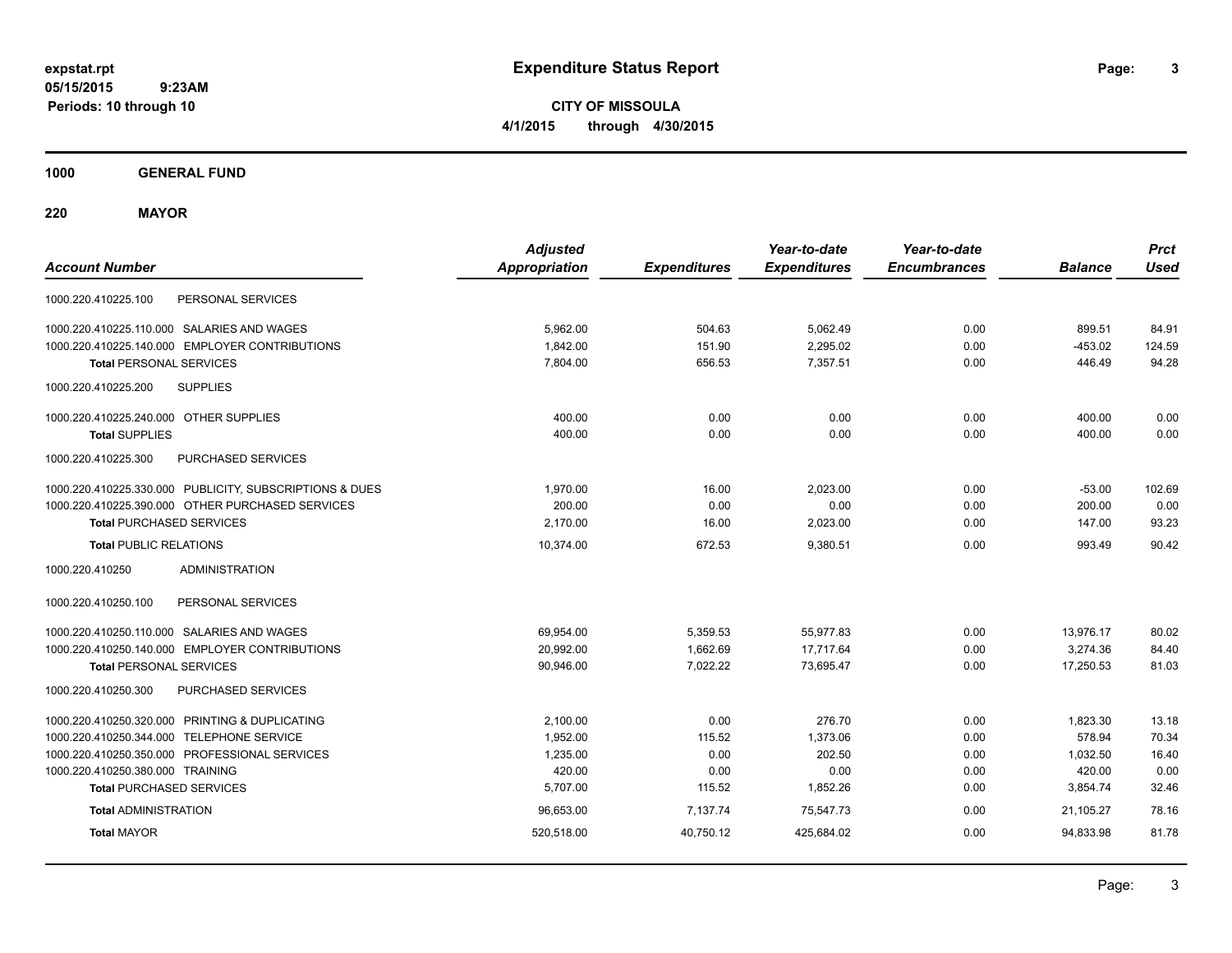**CITY OF MISSOULA 4/1/2015 through 4/30/2015**

**1000 GENERAL FUND**

|                                                         | <b>Adjusted</b>      |                     | Year-to-date        | Year-to-date        |                | <b>Prct</b> |
|---------------------------------------------------------|----------------------|---------------------|---------------------|---------------------|----------------|-------------|
| <b>Account Number</b>                                   | <b>Appropriation</b> | <b>Expenditures</b> | <b>Expenditures</b> | <b>Encumbrances</b> | <b>Balance</b> | <b>Used</b> |
| <b>ADMINISTRATION</b><br>1000.221.410810                |                      |                     |                     |                     |                |             |
| 1000.221.410810.100<br>PERSONAL SERVICES                |                      |                     |                     |                     |                |             |
| 1000.221.410810.110.000 SALARIES AND WAGES              | 102,470.00           | 12,319.04           | 76,154.72           | 0.00                | 26,315.28      | 74.32       |
| 1000.221.410810.140.000 EMPLOYER CONTRIBUTIONS          | 34,869.00            | 3,359.77            | 23,271.18           | 0.00                | 11,597.82      | 66.74       |
| 1000.221.410810.141.000 STATE RETIREMENT CONTRIBUTIONS  | 0.00                 | 24.57               | 176.74              | 0.00                | $-176.74$      | 0.00        |
| <b>Total PERSONAL SERVICES</b>                          | 137,339.00           | 15,703.38           | 99,602.64           | 0.00                | 37,736.36      | 72.52       |
| 1000.221.410810.200<br><b>SUPPLIES</b>                  |                      |                     |                     |                     |                |             |
| 1000.221.410810.210.000 OFFICE SUPPLIES                 | 1,000.00             | 31.71               | 319.85              | 0.00                | 680.15         | 31.99       |
| <b>Total SUPPLIES</b>                                   | 1,000.00             | 31.71               | 319.85              | 0.00                | 680.15         | 31.99       |
| 1000.221.410810.300<br><b>PURCHASED SERVICES</b>        |                      |                     |                     |                     |                |             |
| 1000.221.410810.310.000 COMMUNICATIONS                  | 150.00               | 55.26               | 356.07              | 0.00                | $-206.07$      | 237.38      |
| 1000.221.410810.320.000 PRINTING & DUPLICATING          | 517.00               | 354.55              | 689.67              | 0.00                | $-172.67$      | 133.40      |
| 1000.221.410810.330.000 PUBLICITY, SUBSCRIPTIONS & DUES | 750.00               | 0.00                | 1,176.90            | 0.00                | $-426.90$      | 156.92      |
| 1000.221.410810.344.000 TELEPHONE SERVICE               | 45.00                | 0.00                | 69.61               | 0.00                | $-24.61$       | 154.69      |
| 1000.221.410810.350.000 PROFESSIONAL SERVICES           | 0.00                 | 0.00                | 4,000.00            | 0.00                | $-4,000.00$    | 0.00        |
| 1000.221.410810.360.000 REPAIR & MAINTENANCE            | 1,260.00             | 0.00                | 476.13              | 0.00                | 783.87         | 37.79       |
| 1000.221.410810.370.000 TRAVEL                          | 995.00               | 0.00                | 423.13              | 0.00                | 571.87         | 42.53       |
| 1000.221.410810.380.000 TRAINING                        | 225.00               | 0.00                | 79.60               | 0.00                | 145.40         | 35.38       |
| <b>Total PURCHASED SERVICES</b>                         | 3,942.00             | 409.81              | 7,271.11            | 0.00                | $-3,329.11$    | 184.45      |
| <b>Total ADMINISTRATION</b>                             | 142,281.00           | 16,144.90           | 107.193.60          | 0.00                | 35.087.40      | 75.34       |
| <b>TRAINING</b><br>1000.221.410820                      |                      |                     |                     |                     |                |             |
| 1000.221.410820.100<br>PERSONAL SERVICES                |                      |                     |                     |                     |                |             |
| 1000.221.410820.110.000 SALARIES AND WAGES              | 6,327.00             | 619.66              | 4,063.24            | 0.00                | 2,263.76       | 64.22       |
| 1000.221.410820.140.000 EMPLOYER CONTRIBUTIONS          | 2,132.00             | 179.03              | 1,245.75            | 0.00                | 886.25         | 58.43       |
| <b>Total PERSONAL SERVICES</b>                          | 8,459.00             | 798.69              | 5,308.99            | 0.00                | 3,150.01       | 62.76       |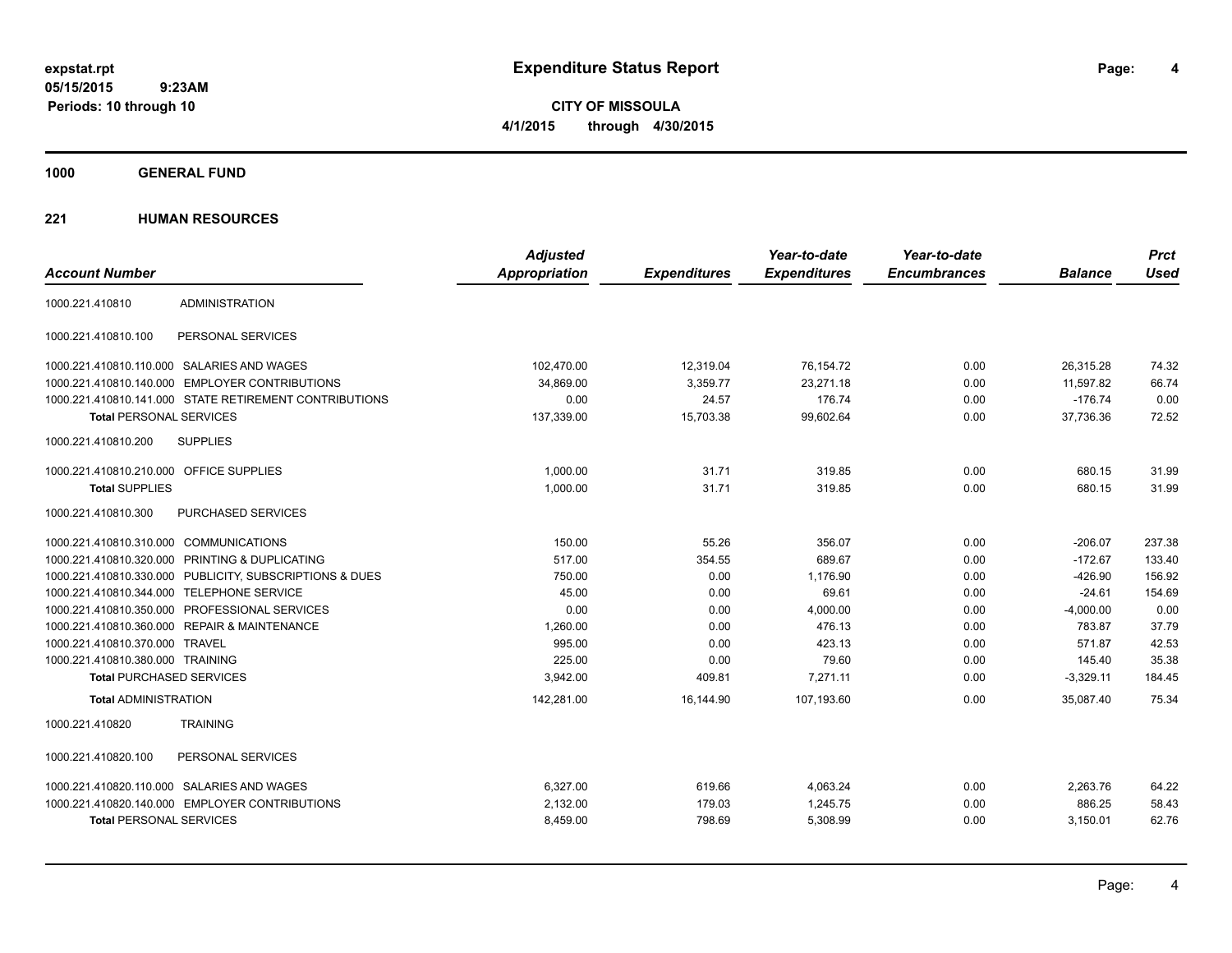**CITY OF MISSOULA 4/1/2015 through 4/30/2015**

### **1000 GENERAL FUND**

| <b>Adjusted</b>      |                     | Year-to-date        | Year-to-date        |                | <b>Prct</b> |
|----------------------|---------------------|---------------------|---------------------|----------------|-------------|
| <b>Appropriation</b> | <b>Expenditures</b> | <b>Expenditures</b> | <b>Encumbrances</b> | <b>Balance</b> | <b>Used</b> |
|                      |                     |                     |                     |                |             |
| 405.00               | 0.00                | 0.00                | 0.00                | 405.00         | 0.00        |
| 405.00               | 0.00                | 0.00                | 0.00                | 405.00         | 0.00        |
|                      |                     |                     |                     |                |             |
| 600.00               | 0.00                | 0.00                | 0.00                | 600.00         | 0.00        |
| 26.00                | 0.00                | 299.00              | 0.00                | $-273.00$      | 1,150.00    |
| 34.00                | 0.00                | 0.00                | 0.00                | 34.00          | 0.00        |
| 2,000.00             | 0.00                | 0.00                | 0.00                | 2,000.00       | 0.00        |
| 1,556.00             | 0.00                | 0.00                | 0.00                | 1,556.00       | 0.00        |
| 600.00               | 0.00                | 0.00                | 0.00                | 600.00         | 0.00        |
| 250.00               | 0.00                | 179.00              | 0.00                | 71.00          | 71.60       |
| 5.066.00             | 0.00                | 478.00              | 0.00                | 4,588.00       | 9.44        |
| 13,930.00            | 798.69              | 5.786.99            | 0.00                | 8,143.01       | 41.54       |
|                      |                     |                     |                     |                |             |
|                      |                     |                     |                     |                |             |
| 43,665.00            | 3,481.74            | 33,955.10           | 0.00                | 9,709.90       | 77.76       |
| 17.970.00            | 1.428.47            | 14.658.44           | 0.00                | 3.311.56       | 81.57       |
| 61,635.00            | 4,910.21            | 48,613.54           | 0.00                | 13,021.46      | 78.87       |
|                      |                     |                     |                     |                |             |
| 950.00               | 0.00                | 78.66               | 0.00                | 871.34         | 8.28        |
| 950.00               | 0.00                | 78.66               | 0.00                | 871.34         | 8.28        |
|                      |                     |                     |                     |                |             |
| 350.00               | 0.00                | 124.50              | 0.00                | 225.50         | 35.57       |
| 450.00               | 0.00                | 0.00                | 0.00                | 450.00         | 0.00        |
| 24.00                | 0.00                | 0.00                | 0.00                | 24.00          | 0.00        |
|                      |                     |                     |                     |                |             |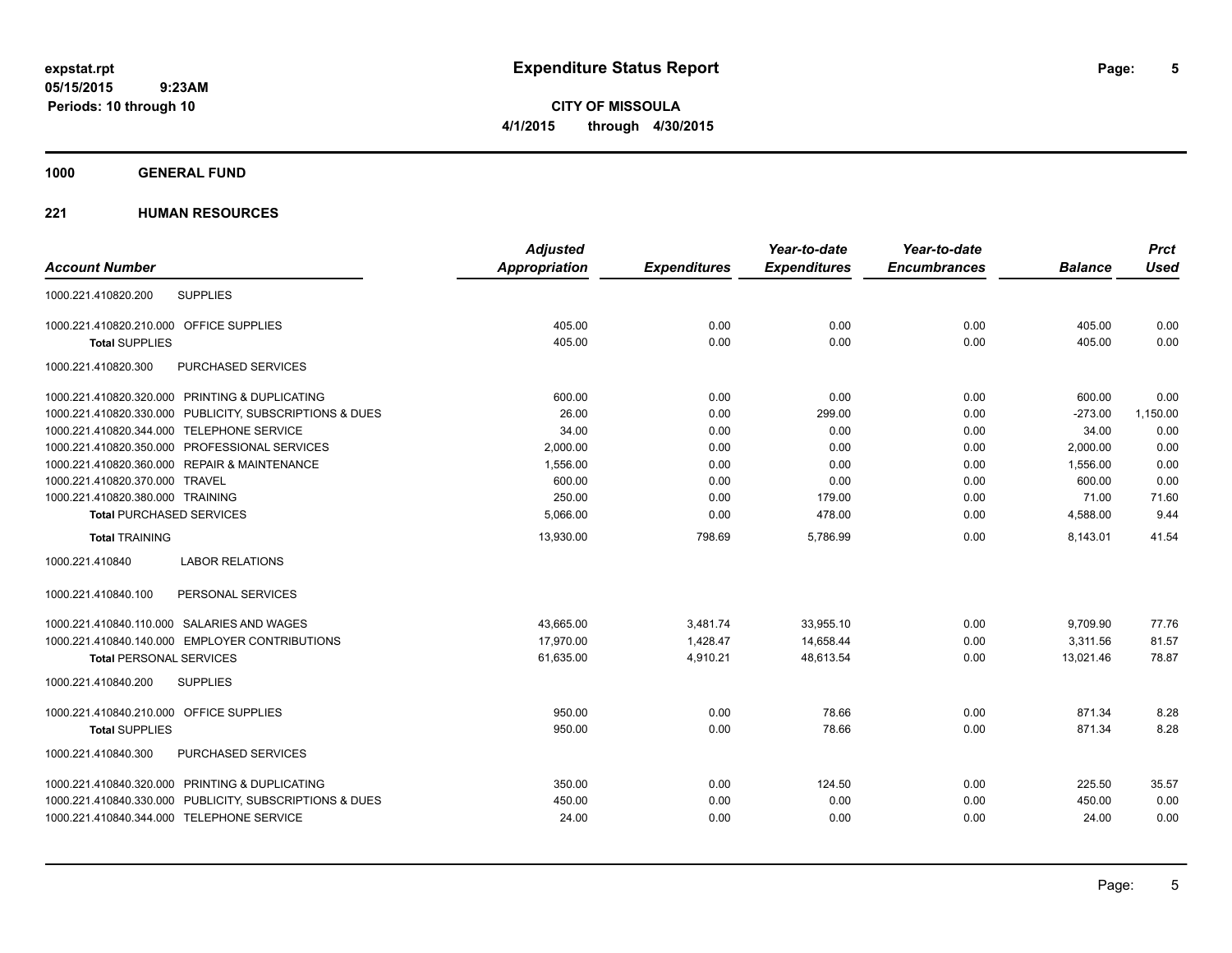**CITY OF MISSOULA 4/1/2015 through 4/30/2015**

### **1000 GENERAL FUND**

| <b>Account Number</b>                          | <b>Adjusted</b><br><b>Appropriation</b> | <b>Expenditures</b> | Year-to-date<br><b>Expenditures</b> | Year-to-date<br><b>Encumbrances</b> | <b>Balance</b> | <b>Prct</b><br><b>Used</b> |
|------------------------------------------------|-----------------------------------------|---------------------|-------------------------------------|-------------------------------------|----------------|----------------------------|
| 1000.221.410840.360.000 REPAIR & MAINTENANCE   | 1,526.00                                | 0.00                | 0.00                                | 0.00                                | 1,526.00       | 0.00                       |
| 1000.221.410840.370.000 TRAVEL                 | 815.00                                  | 0.00                | 298.03                              | 0.00                                | 516.97         | 36.57                      |
| 1000.221.410840.380.000 TRAINING               | 300.00                                  | 0.00                | 485.00                              | 0.00                                | $-185.00$      | 161.67                     |
| <b>Total PURCHASED SERVICES</b>                | 3,465.00                                | 0.00                | 907.53                              | 0.00                                | 2,557.47       | 26.19                      |
| <b>Total LABOR RELATIONS</b>                   | 66,050.00                               | 4,910.21            | 49,599.73                           | 0.00                                | 16,450.27      | 75.09                      |
| <b>EEO COMPLIANCE</b><br>1000.221.410850       |                                         |                     |                                     |                                     |                |                            |
| PERSONAL SERVICES<br>1000.221.410850.100       |                                         |                     |                                     |                                     |                |                            |
| 1000.221.410850.110.000 SALARIES AND WAGES     | 39,214.00                               | 4,882.46            | 28,832.86                           | 0.00                                | 10,381.14      | 73.53                      |
| 1000.221.410850.140.000 EMPLOYER CONTRIBUTIONS | 13,384.00                               | 1,322.18            | 9,252.01                            | 0.00                                | 4,131.99       | 69.13                      |
| <b>Total PERSONAL SERVICES</b>                 | 52,598.00                               | 6,204.64            | 38,084.87                           | 0.00                                | 14,513.13      | 72.41                      |
| 1000.221.410850.200<br><b>SUPPLIES</b>         |                                         |                     |                                     |                                     |                |                            |
| <b>Total SUPPLIES</b>                          | 0.00                                    | 0.00                | 0.00                                | 0.00                                | 0.00           | 0.00                       |
| PURCHASED SERVICES<br>1000.221.410850.300      |                                         |                     |                                     |                                     |                |                            |
| 1000.221.410850.350.000 PROFESSIONAL SERVICES  | 9.000.00                                | 400.00              | 6,890.00                            | 0.00                                | 2,110.00       | 76.56                      |
| <b>Total PURCHASED SERVICES</b>                | 9,000.00                                | 400.00              | 6,890.00                            | 0.00                                | 2,110.00       | 76.56                      |
| <b>CAPITAL OUTLAY</b><br>1000.221.410850.900   |                                         |                     |                                     |                                     |                |                            |
| <b>Total CAPITAL OUTLAY</b>                    | 0.00                                    | 0.00                | 0.00                                | 0.00                                | 0.00           | 0.00                       |
| <b>Total EEO COMPLIANCE</b>                    | 61,598.00                               | 6,604.64            | 44,974.87                           | 0.00                                | 16,623.13      | 73.01                      |
| <b>EMPLOYEE BENEFITS</b><br>1000.221.410860    |                                         |                     |                                     |                                     |                |                            |
| PERSONAL SERVICES<br>1000.221.410860.100       |                                         |                     |                                     |                                     |                |                            |
| 1000.221.410860.110.000 SALARIES AND WAGES     | 22,764.00                               | 3,271.36            | 18,268.05                           | 0.00                                | 4,495.95       | 80.25                      |
| 1000.221.410860.140.000 EMPLOYER CONTRIBUTIONS | 7,842.00                                | 856.53              | 6,010.85                            | 0.00                                | 1,831.15       | 76.65                      |
| <b>Total PERSONAL SERVICES</b>                 | 30,606.00                               | 4,127.89            | 24,278.90                           | 0.00                                | 6,327.10       | 79.33                      |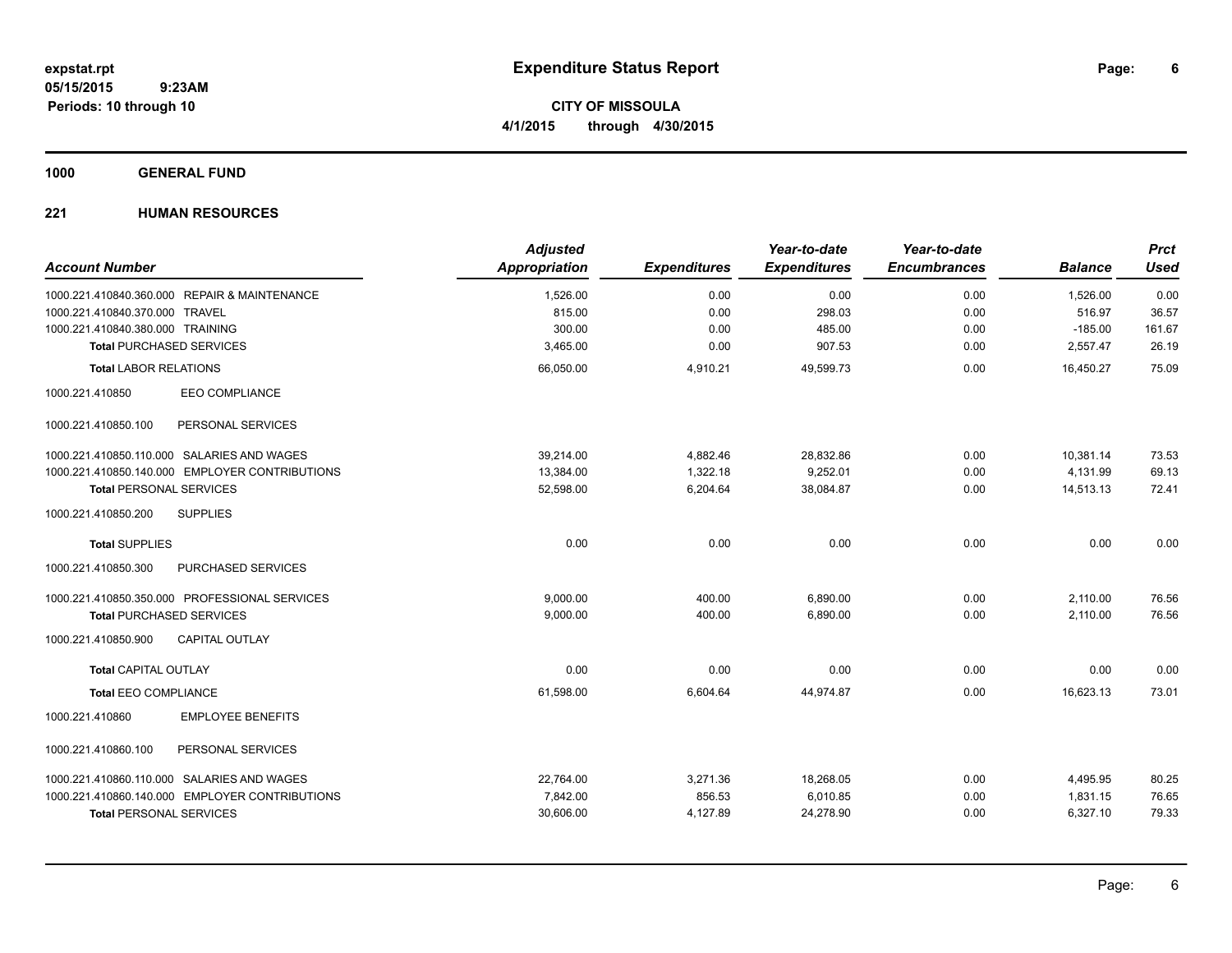**CITY OF MISSOULA 4/1/2015 through 4/30/2015**

### **1000 GENERAL FUND**

|                                                         | <b>Adjusted</b> |                     | Year-to-date        | Year-to-date        |                | <b>Prct</b> |
|---------------------------------------------------------|-----------------|---------------------|---------------------|---------------------|----------------|-------------|
| <b>Account Number</b>                                   | Appropriation   | <b>Expenditures</b> | <b>Expenditures</b> | <b>Encumbrances</b> | <b>Balance</b> | Used        |
| 1000.221.410860.200<br><b>SUPPLIES</b>                  |                 |                     |                     |                     |                |             |
| 1000.221.410860.210.000 OFFICE SUPPLIES                 | 760.00          | 244.50              | 779.11              | 0.00                | $-19.11$       | 102.51      |
| <b>Total SUPPLIES</b>                                   | 760.00          | 244.50              | 779.11              | 0.00                | $-19.11$       | 102.51      |
| 1000.221.410860.300<br><b>PURCHASED SERVICES</b>        |                 |                     |                     |                     |                |             |
| 1000.221.410860.320.000 PRINTING & DUPLICATING          | 465.00          | 0.00                | 209.38              | 0.00                | 255.62         | 45.03       |
| 1000.221.410860.330.000 PUBLICITY, SUBSCRIPTIONS & DUES | 865.00          | 0.00                | 0.00                | 0.00                | 865.00         | 0.00        |
| 1000.221.410860.344.000 TELEPHONE SERVICE               | 87.00           | 0.00                | 0.00                | 0.00                | 87.00          | 0.00        |
| 1000.221.410860.360.000 REPAIR & MAINTENANCE            | 1,650.00        | 0.00                | 0.00                | 0.00                | 1,650.00       | 0.00        |
| 1000.221.410860.370.000 TRAVEL                          | 678.00          | 0.00                | 0.00                | 0.00                | 678.00         | 0.00        |
| 1000.221.410860.380.000 TRAINING                        | 275.00          | 0.00                | 445.00              | 0.00                | $-170.00$      | 161.82      |
| 1000.221.410860.390.000 OTHER PURCHASED SERVICES        | 17,490.00       | 0.00                | 13,642.12           | 0.00                | 3,847.88       | 78.00       |
| <b>Total PURCHASED SERVICES</b>                         | 21,510.00       | 0.00                | 14,296.50           | 0.00                | 7,213.50       | 66.46       |
| <b>Total EMPLOYEE BENEFITS</b>                          | 52,876.00       | 4,372.39            | 39,354.51           | 0.00                | 13,521.49      | 74.43       |
| <b>Total HUMAN RESOURCES</b>                            | 336,735.00      | 32,830.83           | 246,909.70          | 0.00                | 89,825.30      | 73.32       |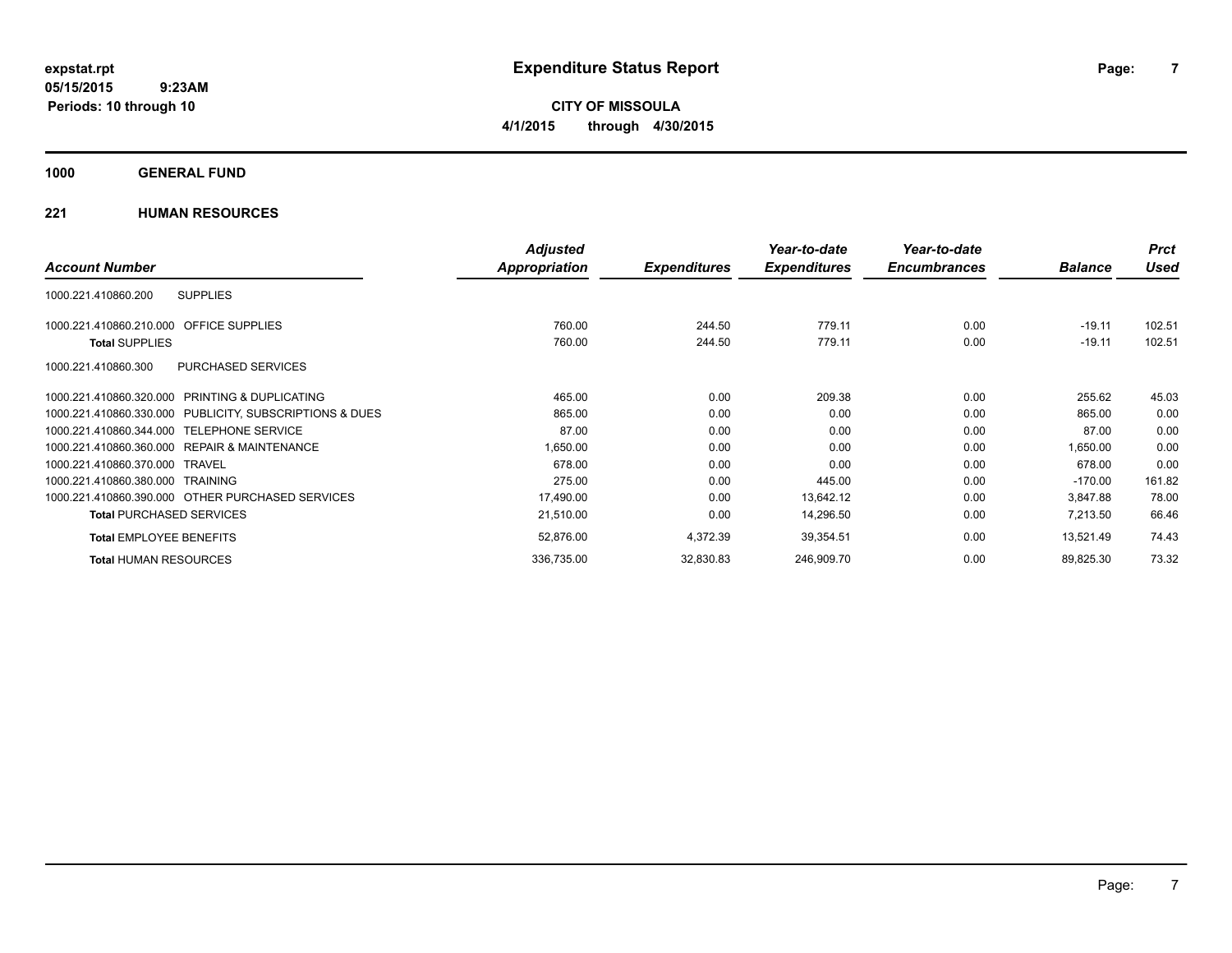**CITY OF MISSOULA 4/1/2015 through 4/30/2015**

**1000 GENERAL FUND**

| <b>Account Number</b>                                                                       | <b>Adjusted</b><br><b>Appropriation</b> | <b>Expenditures</b> | Year-to-date<br><b>Expenditures</b> | Year-to-date<br><b>Encumbrances</b> | <b>Balance</b>   | <b>Prct</b><br><b>Used</b> |
|---------------------------------------------------------------------------------------------|-----------------------------------------|---------------------|-------------------------------------|-------------------------------------|------------------|----------------------------|
| 1000.223.410101<br><b>NC-GRANT CREEK</b>                                                    |                                         |                     |                                     |                                     |                  |                            |
| 1000.223.410101.300<br>PURCHASED SERVICES                                                   |                                         |                     |                                     |                                     |                  |                            |
| 1000.223.410101.310.000 GRANT CREEK NC/COMMUNICATIONS<br><b>Total PURCHASED SERVICES</b>    | 311.61<br>311.61                        | 0.00<br>0.00        | 0.00<br>0.00                        | 0.00<br>0.00                        | 311.61<br>311.61 | 0.00<br>0.00               |
| <b>GRANTS &amp; CONTRIBUTIONS</b><br>1000.223.410101.700                                    |                                         |                     |                                     |                                     |                  |                            |
| 1000.223.410101.700.000 GRANTS & CONTRIBUTIONS<br><b>Total GRANTS &amp; CONTRIBUTIONS</b>   | 800.00<br>800.00                        | 0.00<br>0.00        | 162.65<br>162.65                    | 0.00<br>0.00                        | 637.35<br>637.35 | 20.33<br>20.33             |
| <b>Total NC-GRANT CREEK</b>                                                                 | 1,111.61                                | 0.00                | 162.65                              | 0.00                                | 948.96           | 14.63                      |
| 1000.223.410102<br>NC-UPPER RATTLESNAKE                                                     |                                         |                     |                                     |                                     |                  |                            |
| 1000.223.410102.300<br>PURCHASED SERVICES                                                   |                                         |                     |                                     |                                     |                  |                            |
| 1000.223.410102.310.000 UPPER RATTLESNAKE/COMMUNICATIONS<br><b>Total PURCHASED SERVICES</b> | 714.71<br>714.71                        | 0.00<br>0.00        | 564.53<br>564.53                    | 0.00<br>0.00                        | 150.18<br>150.18 | 78.99<br>78.99             |
| 1000.223.410102.700<br><b>GRANTS &amp; CONTRIBUTIONS</b>                                    |                                         |                     |                                     |                                     |                  |                            |
| 1000.223.410102.700.000 GRANTS & CONTRIBUTIONS<br><b>Total GRANTS &amp; CONTRIBUTIONS</b>   | 800.00<br>800.00                        | 0.00<br>0.00        | 237.56<br>237.56                    | 0.00<br>0.00                        | 562.44<br>562.44 | 29.70<br>29.70             |
| Total NC-UPPER RATTLESNAKE                                                                  | 1,514.71                                | 0.00                | 802.09                              | 0.00                                | 712.62           | 52.95                      |
| NC-LOWER RATTLESNAKE<br>1000.223.410103                                                     |                                         |                     |                                     |                                     |                  |                            |
| PURCHASED SERVICES<br>1000.223.410103.300                                                   |                                         |                     |                                     |                                     |                  |                            |
| 1000.223.410103.310.000 COMMUNICATIONS<br><b>Total PURCHASED SERVICES</b>                   | 391.59<br>391.59                        | 0.00<br>0.00        | 391.59<br>391.59                    | 0.00<br>0.00                        | 0.00<br>0.00     | 100.00<br>100.00           |
| 1000.223.410103.700<br><b>GRANTS &amp; CONTRIBUTIONS</b>                                    |                                         |                     |                                     |                                     |                  |                            |
| 1000.223.410103.700.000 GRANTS & CONTRIBUTIONS                                              | 800.00                                  | 0.00                | 185.39                              | 0.00                                | 614.61           | 23.17                      |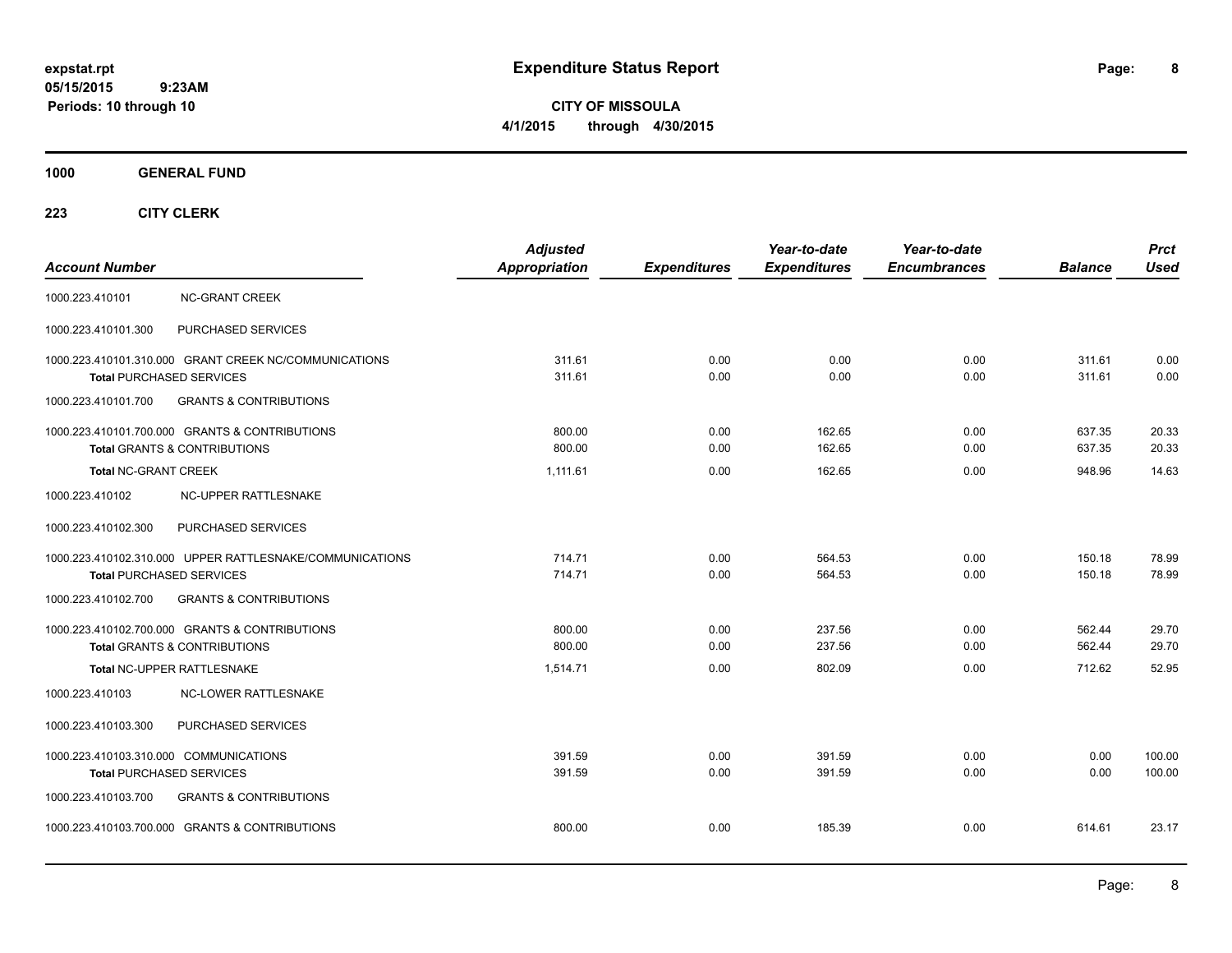**CITY OF MISSOULA 4/1/2015 through 4/30/2015**

**1000 GENERAL FUND**

| <b>Account Number</b>                   |                                                | <b>Adjusted</b><br>Appropriation | <b>Expenditures</b> | Year-to-date<br><b>Expenditures</b> | Year-to-date<br><b>Encumbrances</b> | <b>Balance</b> | <b>Prct</b><br>Used |
|-----------------------------------------|------------------------------------------------|----------------------------------|---------------------|-------------------------------------|-------------------------------------|----------------|---------------------|
| <b>Total GRANTS &amp; CONTRIBUTIONS</b> |                                                | 800.00                           | 0.00                | 185.39                              | 0.00                                | 614.61         | 23.17               |
| Total NC-LOWER RATTLESNAKE              |                                                | 1,191.59                         | 0.00                | 576.98                              | 0.00                                | 614.61         | 48.42               |
| 1000.223.410104                         | NC-NORTHSIDE                                   |                                  |                     |                                     |                                     |                |                     |
| 1000.223.410104.300                     | PURCHASED SERVICES                             |                                  |                     |                                     |                                     |                |                     |
| 1000.223.410104.310.000 COMMUNICATIONS  |                                                | 595.27                           | 0.00                | 0.00                                | 0.00                                | 595.27         | 0.00                |
| <b>Total PURCHASED SERVICES</b>         |                                                | 595.27                           | 0.00                | 0.00                                | 0.00                                | 595.27         | 0.00                |
| 1000.223.410104.700                     | <b>GRANTS &amp; CONTRIBUTIONS</b>              |                                  |                     |                                     |                                     |                |                     |
|                                         | 1000.223.410104.700.000 GRANTS & CONTRIBUTIONS | 800.00                           | 28.25               | 94.23                               | 0.00                                | 705.77         | 11.78               |
| Total GRANTS & CONTRIBUTIONS            |                                                | 800.00                           | 28.25               | 94.23                               | 0.00                                | 705.77         | 11.78               |
| <b>Total NC-NORTHSIDE</b>               |                                                | 1,395.27                         | 28.25               | 94.23                               | 0.00                                | 1,301.04       | 6.75                |
| 1000.223.410105                         | <b>NC-WESTSIDE</b>                             |                                  |                     |                                     |                                     |                |                     |
| 1000.223.410105.300                     | PURCHASED SERVICES                             |                                  |                     |                                     |                                     |                |                     |
| 1000.223.410105.310.000 COMMUNICATIONS  |                                                | 1.122.94                         | 0.00                | 0.00                                | 0.00                                | 1,122.94       | 0.00                |
| <b>Total PURCHASED SERVICES</b>         |                                                | 1,122.94                         | 0.00                | 0.00                                | 0.00                                | 1,122.94       | 0.00                |
| 1000.223.410105.700                     | <b>GRANTS &amp; CONTRIBUTIONS</b>              |                                  |                     |                                     |                                     |                |                     |
|                                         | 1000.223.410105.700.000 GRANTS & CONTRIBUTIONS | 800.00                           | 28.25               | 94.22                               | 0.00                                | 705.78         | 11.78               |
| <b>Total GRANTS &amp; CONTRIBUTIONS</b> |                                                | 800.00                           | 28.25               | 94.22                               | 0.00                                | 705.78         | 11.78               |
| <b>Total NC-WESTSIDE</b>                |                                                | 1,922.94                         | 28.25               | 94.22                               | 0.00                                | 1,828.72       | 4.90                |
| 1000.223.410106                         | NC-HEART OF MISSOULA                           |                                  |                     |                                     |                                     |                |                     |
| 1000.223.410106.300                     | PURCHASED SERVICES                             |                                  |                     |                                     |                                     |                |                     |
| 1000.223.410106.310.000 COMMUNICATIONS  |                                                | 604.45                           | 0.00                | 604.45                              | 0.00                                | 0.00           | 100.00              |
| <b>Total PURCHASED SERVICES</b>         |                                                | 604.45                           | 0.00                | 604.45                              | 0.00                                | 0.00           | 100.00              |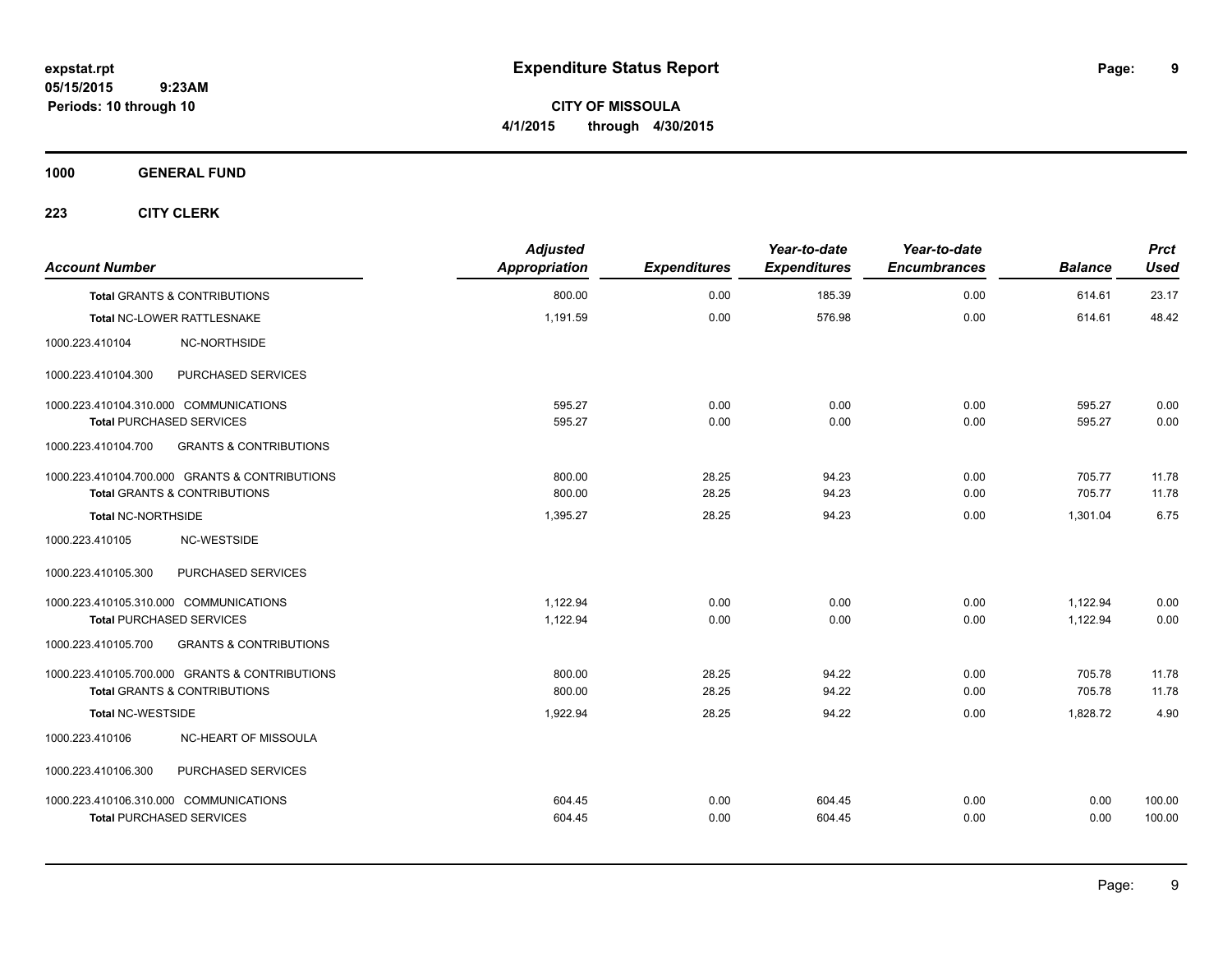**CITY OF MISSOULA 4/1/2015 through 4/30/2015**

**1000 GENERAL FUND**

**223 CITY CLERK**

| <b>Account Number</b>                                                                     | <b>Adjusted</b><br><b>Appropriation</b> | <b>Expenditures</b> | Year-to-date<br><b>Expenditures</b> | Year-to-date<br><b>Encumbrances</b> | <b>Balance</b>       | <b>Prct</b><br><b>Used</b> |
|-------------------------------------------------------------------------------------------|-----------------------------------------|---------------------|-------------------------------------|-------------------------------------|----------------------|----------------------------|
| 1000.223.410106.700<br><b>GRANTS &amp; CONTRIBUTIONS</b>                                  |                                         |                     |                                     |                                     |                      |                            |
| 1000.223.410106.700.000 GRANTS & CONTRIBUTIONS<br><b>Total GRANTS &amp; CONTRIBUTIONS</b> | 800.00<br>800.00                        | 0.00<br>0.00        | 431.32<br>431.32                    | 0.00<br>0.00                        | 368.68<br>368.68     | 53.92<br>53.92             |
| Total NC-HEART OF MISSOULA                                                                | 1.404.45                                | 0.00                | 1.035.77                            | 0.00                                | 368.68               | 73.75                      |
| NC-UNIVERSITY DISTRICT<br>1000.223.410107                                                 |                                         |                     |                                     |                                     |                      |                            |
| PURCHASED SERVICES<br>1000.223.410107.300                                                 |                                         |                     |                                     |                                     |                      |                            |
| 1000.223.410107.310.000 COMMUNICATIONS<br><b>Total PURCHASED SERVICES</b>                 | 1,597.07<br>1,597.07                    | 0.00<br>0.00        | 635.81<br>635.81                    | 0.00<br>0.00                        | 961.26<br>961.26     | 39.81<br>39.81             |
| <b>GRANTS &amp; CONTRIBUTIONS</b><br>1000.223.410107.700                                  |                                         |                     |                                     |                                     |                      |                            |
| 1000.223.410107.700.000 GRANTS & CONTRIBUTIONS<br><b>Total GRANTS &amp; CONTRIBUTIONS</b> | 800.00<br>800.00                        | 0.00<br>0.00        | 26.00<br>26.00                      | 0.00<br>0.00                        | 774.00<br>774.00     | 3.25<br>3.25               |
| Total NC-UNIVERSITY DISTRICT                                                              | 2,397.07                                | 0.00                | 661.81                              | 0.00                                | 1.735.26             | 27.61                      |
| 1000.223.410108<br>NC-RIVERFRONT                                                          |                                         |                     |                                     |                                     |                      |                            |
| PURCHASED SERVICES<br>1000.223.410108.300                                                 |                                         |                     |                                     |                                     |                      |                            |
| 1000.223.410108.310.000 COMMUNICATIONS<br><b>Total PURCHASED SERVICES</b>                 | 557.10<br>557.10                        | 0.00<br>0.00        | 644.77<br>644.77                    | 0.00<br>0.00                        | $-87.67$<br>$-87.67$ | 115.74<br>115.74           |
| <b>GRANTS &amp; CONTRIBUTIONS</b><br>1000.223.410108.700                                  |                                         |                     |                                     |                                     |                      |                            |
| 1000.223.410108.700.000 GRANTS & CONTRIBUTIONS<br><b>Total GRANTS &amp; CONTRIBUTIONS</b> | 800.00<br>800.00                        | 0.00<br>0.00        | 344.68<br>344.68                    | 0.00<br>0.00                        | 455.32<br>455.32     | 43.09<br>43.09             |
| <b>Total NC-RIVERFRONT</b>                                                                | 1,357.10                                | 0.00                | 989.45                              | 0.00                                | 367.65               | 72.91                      |
| 1000.223.410109<br>NC-EMMA DICKENSON & ORCHARD HOMES                                      |                                         |                     |                                     |                                     |                      |                            |

1000.223.410109.300 PURCHASED SERVICES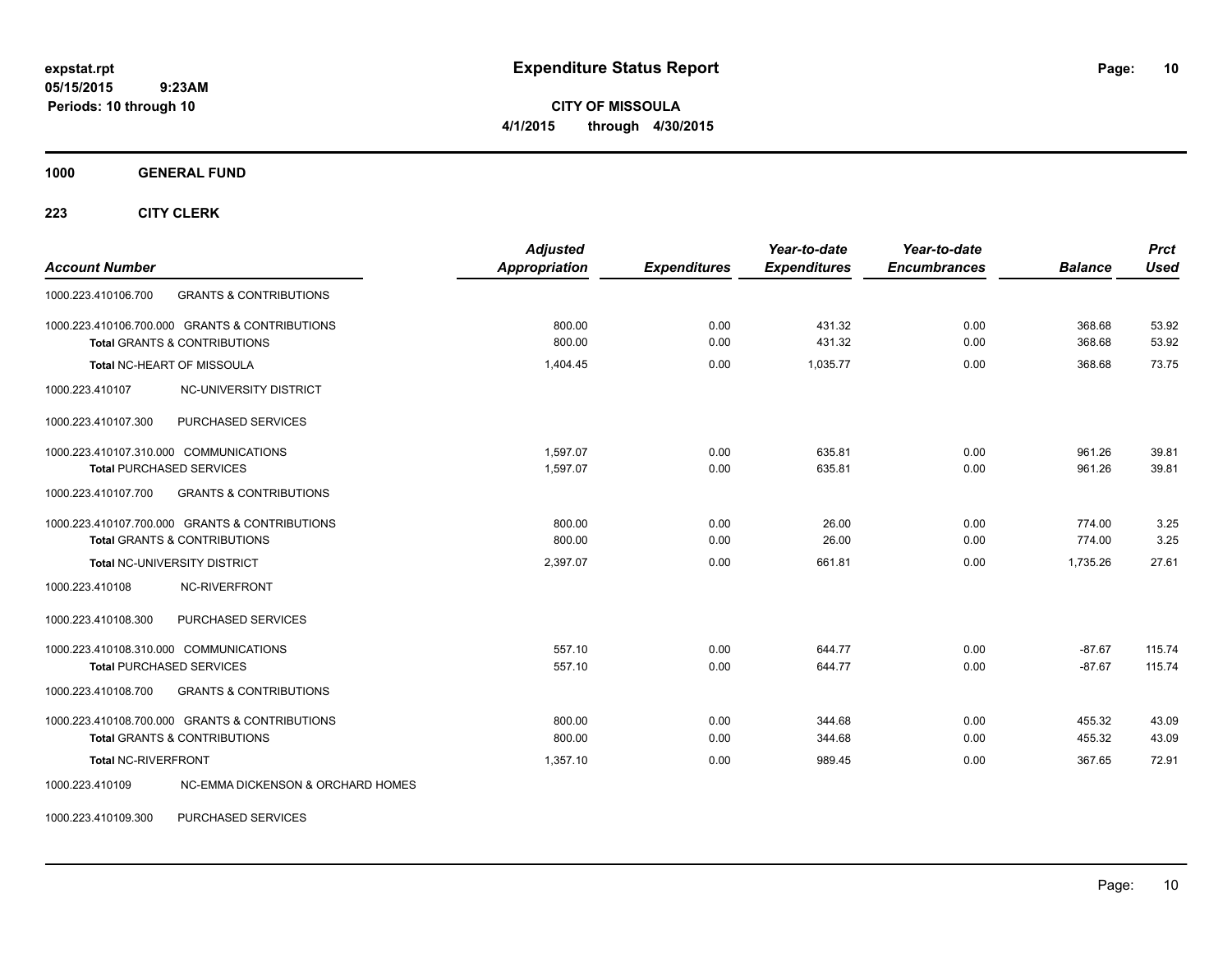**CITY OF MISSOULA 4/1/2015 through 4/30/2015**

**1000 GENERAL FUND**

| <b>Account Number</b>                  |                                                                                           | <b>Adjusted</b><br><b>Appropriation</b> | <b>Expenditures</b> | Year-to-date<br><b>Expenditures</b> | Year-to-date<br><b>Encumbrances</b> | <b>Balance</b>   | <b>Prct</b><br>Used |
|----------------------------------------|-------------------------------------------------------------------------------------------|-----------------------------------------|---------------------|-------------------------------------|-------------------------------------|------------------|---------------------|
| 1000.223.410109.310.000 COMMUNICATIONS | <b>Total PURCHASED SERVICES</b>                                                           | 686.35<br>686.35                        | 0.00<br>0.00        | 480.10<br>480.10                    | 0.00<br>0.00                        | 206.25<br>206.25 | 69.95<br>69.95      |
| 1000.223.410109.700                    | <b>GRANTS &amp; CONTRIBUTIONS</b>                                                         |                                         |                     |                                     |                                     |                  |                     |
|                                        | 1000.223.410109.700.000 GRANTS & CONTRIBUTIONS<br><b>Total GRANTS &amp; CONTRIBUTIONS</b> | 800.00<br>800.00                        | 0.00<br>0.00        | 26.72<br>26.72                      | 0.00<br>0.00                        | 773.28<br>773.28 | 3.34<br>3.34        |
|                                        | Total NC-EMMA DICKENSON & ORCHARD HOMES                                                   | 1.486.35                                | 0.00                | 506.82                              | 0.00                                | 979.53           | 34.10               |
| 1000.223.410110                        | <b>NC-FRANKLIN TO FORT</b>                                                                |                                         |                     |                                     |                                     |                  |                     |
| 1000.223.410110.300                    | PURCHASED SERVICES                                                                        |                                         |                     |                                     |                                     |                  |                     |
| 1000.223.410110.310.000 COMMUNICATIONS | <b>Total PURCHASED SERVICES</b>                                                           | 1.646.98<br>1,646.98                    | 0.00<br>0.00        | 1,028.65<br>1,028.65                | 0.00<br>0.00                        | 618.33<br>618.33 | 62.46<br>62.46      |
| 1000.223.410110.700                    | <b>GRANTS &amp; CONTRIBUTIONS</b>                                                         |                                         |                     |                                     |                                     |                  |                     |
|                                        | 1000.223.410110.700.000 GRANTS & CONTRIBUTIONS<br><b>Total GRANTS &amp; CONTRIBUTIONS</b> | 800.00<br>800.00                        | 0.00<br>0.00        | 188.68<br>188.68                    | 0.00<br>0.00                        | 611.32<br>611.32 | 23.59<br>23.59      |
| <b>Total NC-FRANKLIN TO FORT</b>       |                                                                                           | 2,446.98                                | 0.00                | 1.217.33                            | 0.00                                | 1.229.65         | 49.75               |
| 1000.223.410111                        | <b>NC-ROSE PARK</b>                                                                       |                                         |                     |                                     |                                     |                  |                     |
| 1000.223.410111.300                    | PURCHASED SERVICES                                                                        |                                         |                     |                                     |                                     |                  |                     |
| 1000.223.410111.310.000 COMMUNICATIONS | <b>Total PURCHASED SERVICES</b>                                                           | 1.026.32<br>1,026.32                    | 0.00<br>0.00        | 627.50<br>627.50                    | 0.00<br>0.00                        | 398.82<br>398.82 | 61.14<br>61.14      |
| 1000.223.410111.700                    | <b>GRANTS &amp; CONTRIBUTIONS</b>                                                         |                                         |                     |                                     |                                     |                  |                     |
|                                        | 1000.223.410111.700.000 GRANTS & CONTRIBUTIONS<br><b>Total GRANTS &amp; CONTRIBUTIONS</b> | 800.00<br>800.00                        | 0.00<br>0.00        | 380.75<br>380.75                    | 0.00<br>0.00                        | 419.25<br>419.25 | 47.59<br>47.59      |
| <b>Total NC-ROSE PARK</b>              |                                                                                           | 1,826.32                                | 0.00                | 1,008.25                            | 0.00                                | 818.07           | 55.21               |
| 1000.223.410112                        | NC-FARVIEWS & PATTEE CANYON                                                               |                                         |                     |                                     |                                     |                  |                     |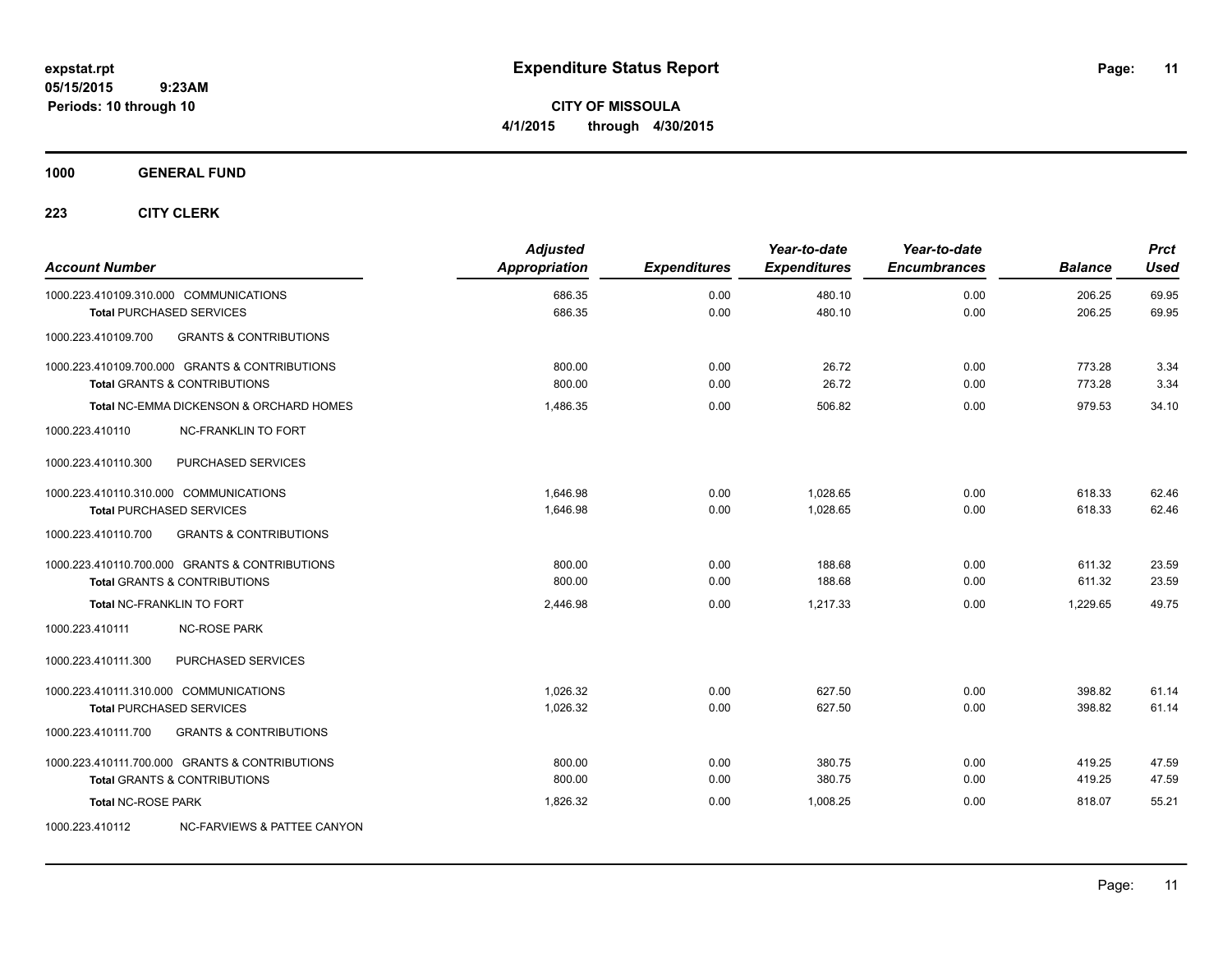**CITY OF MISSOULA 4/1/2015 through 4/30/2015**

### **1000 GENERAL FUND**

|                                                          | <b>Adjusted</b> |                     | Year-to-date        | Year-to-date        |                | <b>Prct</b> |
|----------------------------------------------------------|-----------------|---------------------|---------------------|---------------------|----------------|-------------|
| <b>Account Number</b>                                    | Appropriation   | <b>Expenditures</b> | <b>Expenditures</b> | <b>Encumbrances</b> | <b>Balance</b> | <b>Used</b> |
| PURCHASED SERVICES<br>1000.223.410112.300                |                 |                     |                     |                     |                |             |
| 1000.223.410112.310.000 COMMUNICATIONS                   | 679.31          | 0.00                | 412.25              | 0.00                | 267.06         | 60.69       |
| <b>Total PURCHASED SERVICES</b>                          | 679.31          | 0.00                | 412.25              | 0.00                | 267.06         | 60.69       |
| 1000.223.410112.700<br><b>GRANTS &amp; CONTRIBUTIONS</b> |                 |                     |                     |                     |                |             |
| 1000.223.410112.700.000 GRANTS & CONTRIBUTIONS           | 800.00          | 0.00                | 82.24               | 0.00                | 717.76         | 10.28       |
| <b>Total GRANTS &amp; CONTRIBUTIONS</b>                  | 800.00          | 0.00                | 82.24               | 0.00                | 717.76         | 10.28       |
| Total NC-FARVIEWS & PATTEE CANYON                        | 1,479.31        | 0.00                | 494.49              | 0.00                | 984.82         | 33.43       |
| 1000.223.410113<br><b>NC-SOUTHGATE &amp; TRIANGLE</b>    |                 |                     |                     |                     |                |             |
| 1000.223.410113.300<br>PURCHASED SERVICES                |                 |                     |                     |                     |                |             |
| 1000.223.410113.310.000 COMMUNICATIONS                   | 593.35          | 310.07              | 310.07              | 0.00                | 283.28         | 52.26       |
| <b>Total PURCHASED SERVICES</b>                          | 593.35          | 310.07              | 310.07              | 0.00                | 283.28         | 52.26       |
| <b>GRANTS &amp; CONTRIBUTIONS</b><br>1000.223.410113.700 |                 |                     |                     |                     |                |             |
| 1000.223.410113.700.000 GRANTS & CONTRIBUTIONS           | 800.00          | 0.00                | 38.65               | 0.00                | 761.35         | 4.83        |
| <b>Total GRANTS &amp; CONTRIBUTIONS</b>                  | 800.00          | 0.00                | 38.65               | 0.00                | 761.35         | 4.83        |
| Total NC-SOUTHGATE & TRIANGLE                            | 1,393.35        | 310.07              | 348.72              | 0.00                | 1,044.63       | 25.03       |
| <b>NC-LEWIS &amp; CLARK</b><br>1000.223.410114           |                 |                     |                     |                     |                |             |
| PURCHASED SERVICES<br>1000.223.410114.300                |                 |                     |                     |                     |                |             |
| 1000.223.410114.310.000 COMMUNICATIONS                   | 635.16          | 0.00                | 0.00                | 0.00                | 635.16         | 0.00        |
| <b>Total PURCHASED SERVICES</b>                          | 635.16          | 0.00                | 0.00                | 0.00                | 635.16         | 0.00        |
| 1000.223.410114.700<br><b>GRANTS &amp; CONTRIBUTIONS</b> |                 |                     |                     |                     |                |             |
| 1000.223.410114.700.000 GRANTS & CONTRIBUTIONS           | 800.00          | 0.00                | 0.00                | 0.00                | 800.00         | 0.00        |
| <b>Total GRANTS &amp; CONTRIBUTIONS</b>                  | 800.00          | 0.00                | 0.00                | 0.00                | 800.00         | 0.00        |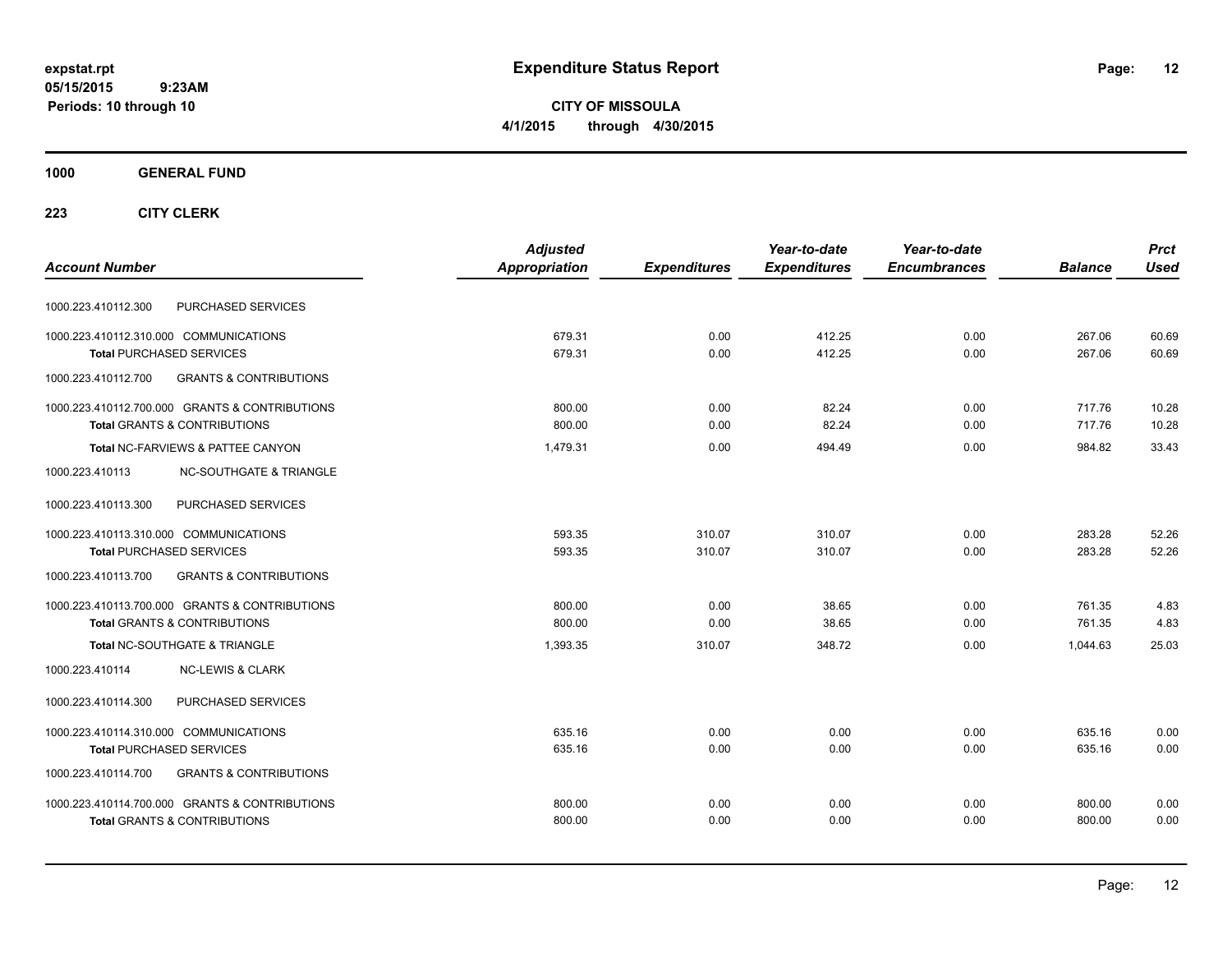**CITY OF MISSOULA 4/1/2015 through 4/30/2015**

### **1000 GENERAL FUND**

| <b>Account Number</b>                                    | <b>Adjusted</b><br><b>Appropriation</b> | <b>Expenditures</b> | Year-to-date<br><b>Expenditures</b> | Year-to-date<br><b>Encumbrances</b> | <b>Balance</b> | <b>Prct</b><br><b>Used</b> |
|----------------------------------------------------------|-----------------------------------------|---------------------|-------------------------------------|-------------------------------------|----------------|----------------------------|
| Total NC-LEWIS & CLARK                                   | 1,435.16                                | 0.00                | 0.00                                | 0.00                                | 1,435.16       | 0.00                       |
| 1000.223.410115<br>NC-S 39TH                             |                                         |                     |                                     |                                     |                |                            |
| PURCHASED SERVICES<br>1000.223.410115.300                |                                         |                     |                                     |                                     |                |                            |
| 1000.223.410115.310.000 COMMUNICATIONS                   | 520.63                                  | 0.00                | 695.40                              | 0.00                                | $-174.77$      | 133.57                     |
| 1000.223.410115.320.000 PRINTING & DUPLICATING           | 0.00                                    | 0.00                | 187.74                              | 0.00                                | $-187.74$      | 0.00                       |
| <b>Total PURCHASED SERVICES</b>                          | 520.63                                  | 0.00                | 883.14                              | 0.00                                | $-362.51$      | 169.63                     |
| 1000.223.410115.700<br><b>GRANTS &amp; CONTRIBUTIONS</b> |                                         |                     |                                     |                                     |                |                            |
| 1000.223.410115.700.000 GRANTS & CONTRIBUTIONS           | 800.00                                  | 0.00                | 237.85                              | 0.00                                | 562.15         | 29.73                      |
| Total GRANTS & CONTRIBUTIONS                             | 800.00                                  | 0.00                | 237.85                              | 0.00                                | 562.15         | 29.73                      |
| Total NC-S 39TH                                          | 1,320.63                                | 0.00                | 1,120.99                            | 0.00                                | 199.64         | 84.88                      |
| 1000.223.410116<br>NC-MOOSE CAN GULLY                    |                                         |                     |                                     |                                     |                |                            |
| PURCHASED SERVICES<br>1000.223.410116.300                |                                         |                     |                                     |                                     |                |                            |
| 1000.223.410116.310.000 COMMUNICATIONS                   | 933.54                                  | 0.00                | 933.54                              | 0.00                                | 0.00           | 100.00                     |
| <b>Total PURCHASED SERVICES</b>                          | 933.54                                  | 0.00                | 933.54                              | 0.00                                | 0.00           | 100.00                     |
| 1000.223.410116.700<br><b>GRANTS &amp; CONTRIBUTIONS</b> |                                         |                     |                                     |                                     |                |                            |
| 1000.223.410116.700.000 GRANTS & CONTRIBUTIONS           | 800.00                                  | 0.00                | 800.00                              | 0.00                                | 0.00           | 100.00                     |
| <b>Total GRANTS &amp; CONTRIBUTIONS</b>                  | 800.00                                  | 0.00                | 800.00                              | 0.00                                | 0.00           | 100.00                     |
| Total NC-MOOSE CAN GULLY                                 | 1,733.54                                | 0.00                | 1,733.54                            | 0.00                                | 0.00           | 100.00                     |
| 1000.223.410117<br><b>NC-MILLER CREEK</b>                |                                         |                     |                                     |                                     |                |                            |
| PURCHASED SERVICES<br>1000.223.410117.300                |                                         |                     |                                     |                                     |                |                            |
| 1000.223.410117.310.000 COMMUNICATIONS                   | 668.00                                  | 0.00                | 668.00                              | 0.00                                | 0.00           | 100.00                     |
| <b>Total PURCHASED SERVICES</b>                          | 668.00                                  | 0.00                | 668.00                              | 0.00                                | 0.00           | 100.00                     |
|                                                          |                                         |                     |                                     |                                     |                |                            |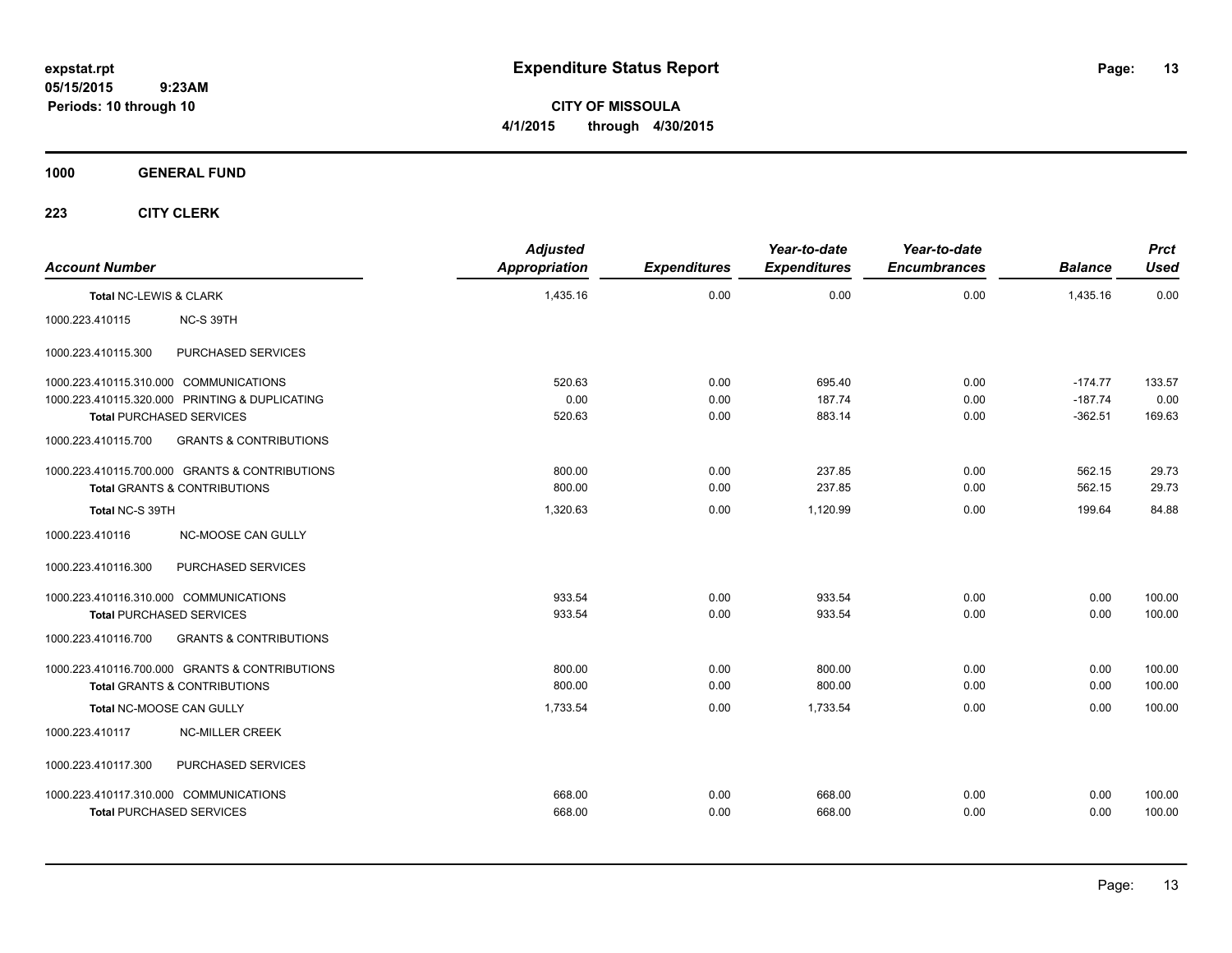**CITY OF MISSOULA 4/1/2015 through 4/30/2015**

**1000 GENERAL FUND**

**223 CITY CLERK**

| <b>Account Number</b>                                      | <b>Adjusted</b><br><b>Appropriation</b> | <b>Expenditures</b> | Year-to-date<br><b>Expenditures</b> | Year-to-date<br><b>Encumbrances</b> | <b>Balance</b> | <b>Prct</b><br><b>Used</b> |
|------------------------------------------------------------|-----------------------------------------|---------------------|-------------------------------------|-------------------------------------|----------------|----------------------------|
| <b>GRANTS &amp; CONTRIBUTIONS</b><br>1000.223.410117.700   |                                         |                     |                                     |                                     |                |                            |
| 1000.223.410117.700.000 GRANTS & CONTRIBUTIONS             | 800.00                                  | 0.00                | 163.86                              | 0.00                                | 636.14         | 20.48                      |
| <b>Total GRANTS &amp; CONTRIBUTIONS</b>                    | 800.00                                  | 0.00                | 163.86                              | 0.00                                | 636.14         | 20.48                      |
| <b>Total NC-MILLER CREEK</b>                               | 1,468.00                                | 0.00                | 831.86                              | 0.00                                | 636.14         | 56.67                      |
| MULLAN ROAD NC<br>1000.223.410118                          |                                         |                     |                                     |                                     |                |                            |
| PURCHASED SERVICES<br>1000.223.410118.300                  |                                         |                     |                                     |                                     |                |                            |
| 1000.223.410118.310.000 COMMUNICATIONS                     | 687.61                                  | 0.00                | 573.52                              | 0.00                                | 114.09         | 83.41                      |
| <b>Total PURCHASED SERVICES</b>                            | 687.61                                  | 0.00                | 573.52                              | 0.00                                | 114.09         | 83.41                      |
| 1000.223.410118.700<br><b>GRANTS &amp; CONTRIBUTIONS</b>   |                                         |                     |                                     |                                     |                |                            |
| 1000.223.410118.700.000 GRANTS & CONTRIBUTIONS             | 800.00                                  | 0.00                | 90.46                               | 0.00                                | 709.54         | 11.31                      |
| <b>Total GRANTS &amp; CONTRIBUTIONS</b>                    | 800.00                                  | 0.00                | 90.46                               | 0.00                                | 709.54         | 11.31                      |
| <b>Total MULLAN ROAD NC</b>                                | 1,487.61                                | 0.00                | 663.98                              | 0.00                                | 823.63         | 44.63                      |
| <b>EAST MISSOULA NC</b><br>1000.223.410119                 |                                         |                     |                                     |                                     |                |                            |
| PURCHASED SERVICES<br>1000.223.410119.300                  |                                         |                     |                                     |                                     |                |                            |
| 1000.223.410119.310.000 COMMUNICATIONS                     | 11.52                                   | 0.00                | 0.00                                | 0.00                                | 11.52          | 0.00                       |
| <b>Total PURCHASED SERVICES</b>                            | 11.52                                   | 0.00                | 0.00                                | 0.00                                | 11.52          | 0.00                       |
| <b>GRANTS &amp; CONTRIBUTIONS</b><br>1000.223.410119.700   |                                         |                     |                                     |                                     |                |                            |
| 1000.223.410119.700.000 EAST MISSOULA NEIGHBORHOOD COUNCIL | 800.00                                  | 0.00                | 0.00                                | 0.00                                | 800.00         | 0.00                       |
| <b>Total GRANTS &amp; CONTRIBUTIONS</b>                    | 800.00                                  | 0.00                | 0.00                                | 0.00                                | 800.00         | 0.00                       |
| Total EAST MISSOULA NC                                     | 811.52                                  | 0.00                | 0.00                                | 0.00                                | 811.52         | 0.00                       |
| <b>COMMUNITY FORUM/NC LIAISON</b><br>1000.223.410120       |                                         |                     |                                     |                                     |                |                            |

1000.223.410120.300 PURCHASED SERVICES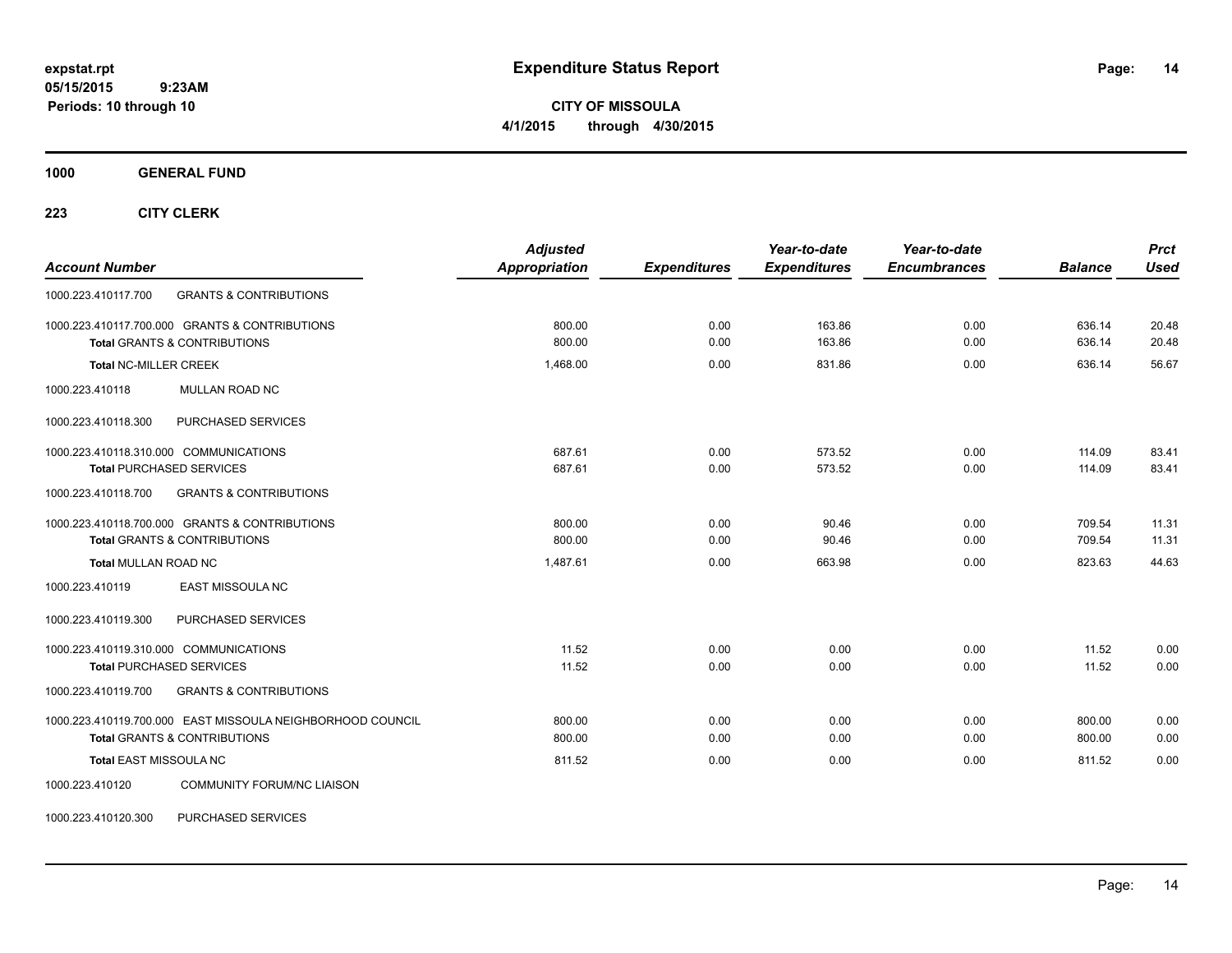**CITY OF MISSOULA 4/1/2015 through 4/30/2015**

**1000 GENERAL FUND**

| <b>Account Number</b>                                    | <b>Adjusted</b><br><b>Appropriation</b> | <b>Expenditures</b> | Year-to-date<br><b>Expenditures</b> | Year-to-date<br><b>Encumbrances</b> | <b>Balance</b> | <b>Prct</b><br>Used |
|----------------------------------------------------------|-----------------------------------------|---------------------|-------------------------------------|-------------------------------------|----------------|---------------------|
| 1000.223.410120.310.232 COMMUNICATIONS                   | 0.00                                    | 0.00                | 111.92                              | 0.00                                | $-111.92$      | 0.00                |
| 1000.223.410120.310.235 COMMUNICATIONS                   | 0.00                                    | 0.00                | 114.20                              | 0.00                                | $-114.20$      | 0.00                |
| 1000.223.410120.320.000 PRINTING & DUPLICATING           | 500.00                                  | 0.00                | 499.98                              | 0.00                                | 0.02           | 100.00              |
| 1000.223.410120.380.000 TRAINING                         | 1,000.00                                | 0.00                | 1,000.00                            | 0.00                                | 0.00           | 100.00              |
| <b>Total PURCHASED SERVICES</b>                          | 1,500.00                                | 0.00                | 1,726.10                            | 0.00                                | $-226.10$      | 115.07              |
| <b>GRANTS &amp; CONTRIBUTIONS</b><br>1000.223.410120.700 |                                         |                     |                                     |                                     |                |                     |
| 1000.223.410120.700.000 GRANTS & CONTRIBUTIONS           | 1,700.00                                | 0.00                | 1,530.46                            | 0.00                                | 169.54         | 90.03               |
| 1000.223.410120.700.799 GRANTS & CONTRIBUTIONS           | 8,728.00                                | 40.95               | 498.98                              | 0.00                                | 8,229.02       | 5.72                |
| <b>Total GRANTS &amp; CONTRIBUTIONS</b>                  | 10,428.00                               | 40.95               | 2,029.44                            | 0.00                                | 8,398.56       | 19.46               |
| <b>Total COMMUNITY FORUM/NC LIAISON</b>                  | 11,928.00                               | 40.95               | 3.755.54                            | 0.00                                | 8,172.46       | 31.49               |
| 1000.223.410121<br>NEIGHBORHOOD PROJECT                  |                                         |                     |                                     |                                     |                |                     |
| <b>GRANTS &amp; CONTRIBUTIONS</b><br>1000.223.410121.700 |                                         |                     |                                     |                                     |                |                     |
| 1000.223.410121.700.000 NEIGHBORHOOD PROJECT             | 47,985.00                               | 0.00                | 0.00                                | 0.00                                | 47,985.00      | 0.00                |
| 1000.223.410121.700.800 SG RIVERFRONT MURAL PHASE II     | 0.00                                    | 0.00                | 500.00                              | 0.00                                | $-500.00$      | 0.00                |
| 1000.223.410121.700.805 NORTHSIDE/WESTSIDE BLOCK PARTY   | 0.00                                    | 0.00                | 150.00                              | 0.00                                | $-150.00$      | 0.00                |
| 1000.223.410121.700.812 SUNSET MEMORIAL PARK TREES       | 0.00                                    | 0.00                | 479.94                              | 0.00                                | $-479.94$      | 0.00                |
| 1000.223.410121.700.813 GRANTS & CONTRIBUTIONS           | 0.00                                    | 0.00                | 833.81                              | 0.00                                | $-833.81$      | 0.00                |
| 1000.223.410121.700.825 MOON RANDOLPH HOMESTEAD          | 0.00                                    | 0.00                | 1,200.00                            | 0.00                                | $-1,200.00$    | 0.00                |
| 1000.223.410121.700.826 EVELYN BORG JOHNSON PARK         | 0.00                                    | 0.00                | 361.05                              | 0.00                                | $-361.05$      | 0.00                |
| 1000.223.410121.700.829 39TH ST MEDIAN REVEGETATION      | 0.00                                    | 0.00                | 169.16                              | 0.00                                | $-169.16$      | 0.00                |
| 1000.223.410121.700.836 GRANTS & CONTRIBUTIONS           | 0.00                                    | 0.00                | 1.295.00                            | 0.00                                | $-1.295.00$    | 0.00                |
| 1000.223.410121.700.838 ALL ABILITEIS NEIGHBORHOOD PROJ  | 0.00                                    | 0.00                | 3,000.00                            | 0.00                                | $-3,000.00$    | 0.00                |
| Total NEIGHBORHOOD PROJECT                               | 47,985.00                               | 0.00                | 7,988.96                            | 0.00                                | 39,996.04      | 16.65               |
| ORCHARD HOMES NEIGHBORHOOD COUNCIL<br>1000.223.410122    |                                         |                     |                                     |                                     |                |                     |
| PURCHASED SERVICES<br>1000.223.410122.300                |                                         |                     |                                     |                                     |                |                     |
| 1000.223.410122.310.000 COMMUNICATIONS                   | 229.49                                  | 0.00                | 0.00                                | 0.00                                | 229.49         | 0.00                |
| <b>Total PURCHASED SERVICES</b>                          | 229.49                                  | 0.00                | 0.00                                | 0.00                                | 229.49         | 0.00                |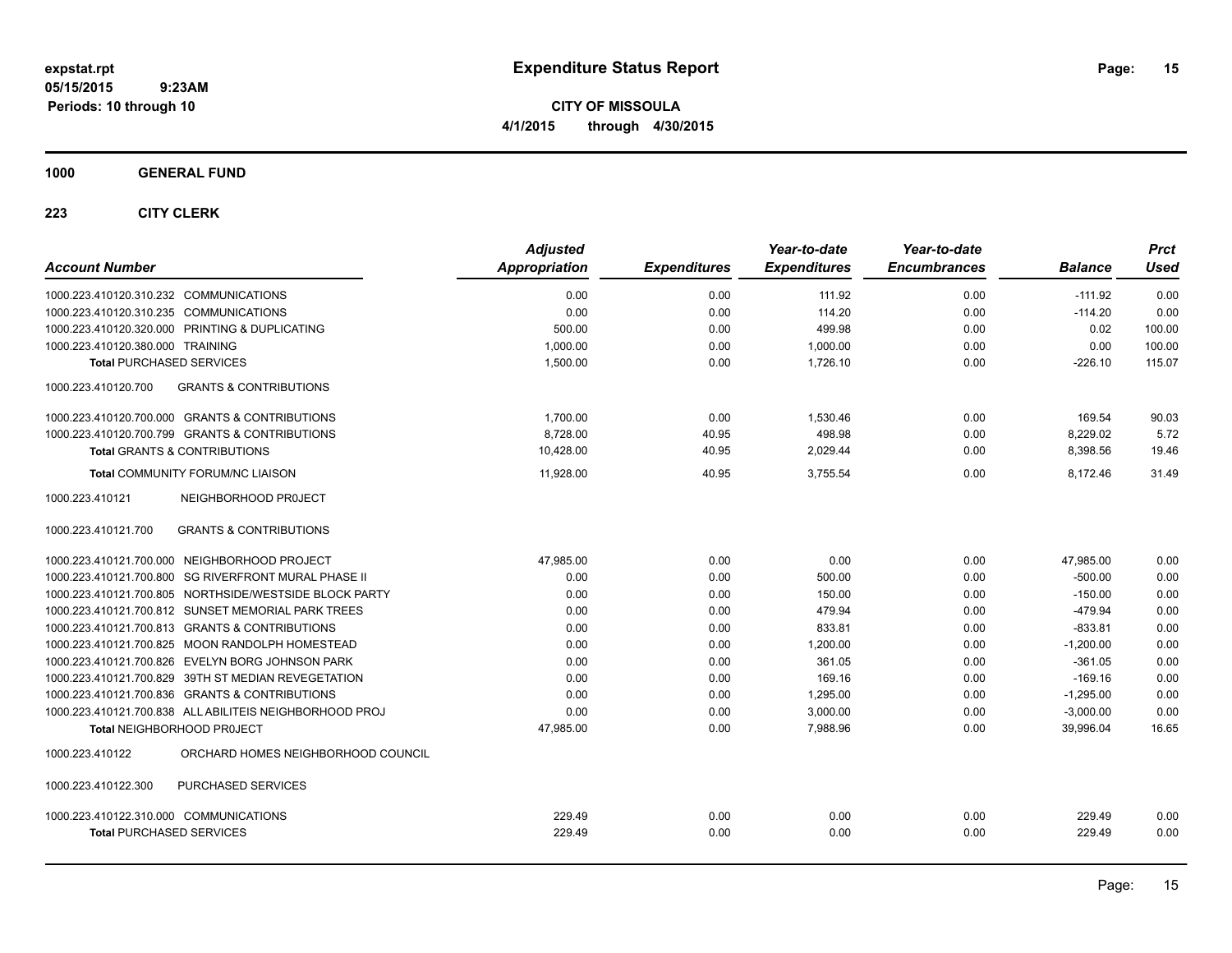**CITY OF MISSOULA 4/1/2015 through 4/30/2015**

#### **1000 GENERAL FUND**

### **223 CITY CLERK**

| <b>Account Number</b>                                      | <b>Adjusted</b><br><b>Appropriation</b> | <b>Expenditures</b> | Year-to-date<br><b>Expenditures</b> | Year-to-date<br><b>Encumbrances</b> | <b>Balance</b> | <b>Prct</b><br><b>Used</b> |
|------------------------------------------------------------|-----------------------------------------|---------------------|-------------------------------------|-------------------------------------|----------------|----------------------------|
|                                                            |                                         |                     |                                     |                                     |                |                            |
| <b>GRANTS &amp; CONTRIBUTIONS</b><br>1000.223.410122.700   |                                         |                     |                                     |                                     |                |                            |
| 1000.223.410122.700.000 ORCHARD HOMES NEIGHBORHOOD COUNCIL | 800.00                                  | 0.00                | 0.00                                | 0.00                                | 800.00         | 0.00                       |
| <b>Total GRANTS &amp; CONTRIBUTIONS</b>                    | 800.00                                  | 0.00                | 0.00                                | 0.00                                | 800.00         | 0.00                       |
| Total ORCHARD HOMES NEIGHBORHOOD COUNCIL                   | 1.029.49                                | 0.00                | 0.00                                | 0.00                                | 1.029.49       | 0.00                       |
| NEIGHBORHOOD OFFICE<br>1000.223.410125                     |                                         |                     |                                     |                                     |                |                            |
| PERSONAL SERVICES<br>1000.223.410125.100                   |                                         |                     |                                     |                                     |                |                            |
| 1000.223.410125.110.000 SALARIES AND WAGES                 | 63.746.00                               | 5,614.66            | 51,082.99                           | 0.00                                | 12,663.01      | 80.14                      |
| 1000.223.410125.140.000 EMPLOYER CONTRIBUTIONS             | 35,008.00                               | 2,508.34            | 20,751.57                           | 0.00                                | 14,256.43      | 59.28                      |
| <b>Total PERSONAL SERVICES</b>                             | 98,754.00                               | 8,123.00            | 71,834.56                           | 0.00                                | 26,919.44      | 72.74                      |
| 1000.223.410125.200<br><b>SUPPLIES</b>                     |                                         |                     |                                     |                                     |                |                            |
| 1000.223.410125.210.000<br><b>OFFICE SUPPLIES</b>          | 200.00                                  | 0.00                | 183.10                              | 0.00                                | 16.90          | 91.55                      |
| 1000.223.410125.220.000 OPERATING SUPPLIES                 | 1.550.00                                | 0.00                | 1.391.26                            | 0.00                                | 158.74         | 89.76                      |
| 1000.223.410125.231.000<br><b>GASOLINE</b>                 | 100.00                                  | 0.00                | 26.38                               | 0.00                                | 73.62          | 26.38                      |
| 1000.223.410125.240.000 OTHER SUPPLIES                     | 64.00                                   | 0.00                | 0.00                                | 0.00                                | 64.00          | 0.00                       |
| <b>Total SUPPLIES</b>                                      | 1,914.00                                | 0.00                | 1,600.74                            | 0.00                                | 313.26         | 83.63                      |
| PURCHASED SERVICES<br>1000.223.410125.300                  |                                         |                     |                                     |                                     |                |                            |
| <b>COMMUNICATIONS</b><br>1000.223.410125.310.000           | 200.00                                  | 14.20               | 27.03                               | 0.00                                | 172.97         | 13.52                      |
| 1000.223.410125.320.000 PRINTING & DUPLICATING             | 100.00                                  | 0.00                | 100.00                              | 0.00                                | 0.00           | 100.00                     |
| 1000.223.410125.330.000 PUBLICITY, SUBSCRIPTIONS & DUES    | 550.00                                  | 0.00                | 291.04                              | 0.00                                | 258.96         | 52.92                      |
| 1000.223.410125.344.000 TELEPHONE SERVICE                  | 340.00                                  | 0.00                | 0.00                                | 0.00                                | 340.00         | 0.00                       |
| 1000.223.410125.350.000 PROFESSIONAL SERVICES              | 3,000.00                                | 0.00                | 885.98                              | 0.00                                | 2,114.02       | 29.53                      |
| 1000.223.410125.370.000 TRAVEL                             | 1,810.00                                | 28.61               | 1,751.30                            | 0.00                                | 58.70          | 96.76                      |
| 1000.223.410125.380.000 TRAINING                           | 200.00                                  | 0.00                | 200.00                              | 0.00                                | 0.00           | 100.00                     |
| <b>Total PURCHASED SERVICES</b>                            | 6,200.00                                | 42.81               | 3,255.35                            | 0.00                                | 2,944.65       | 52.51                      |

1000.223.410125.900 CAPITAL OUTLAY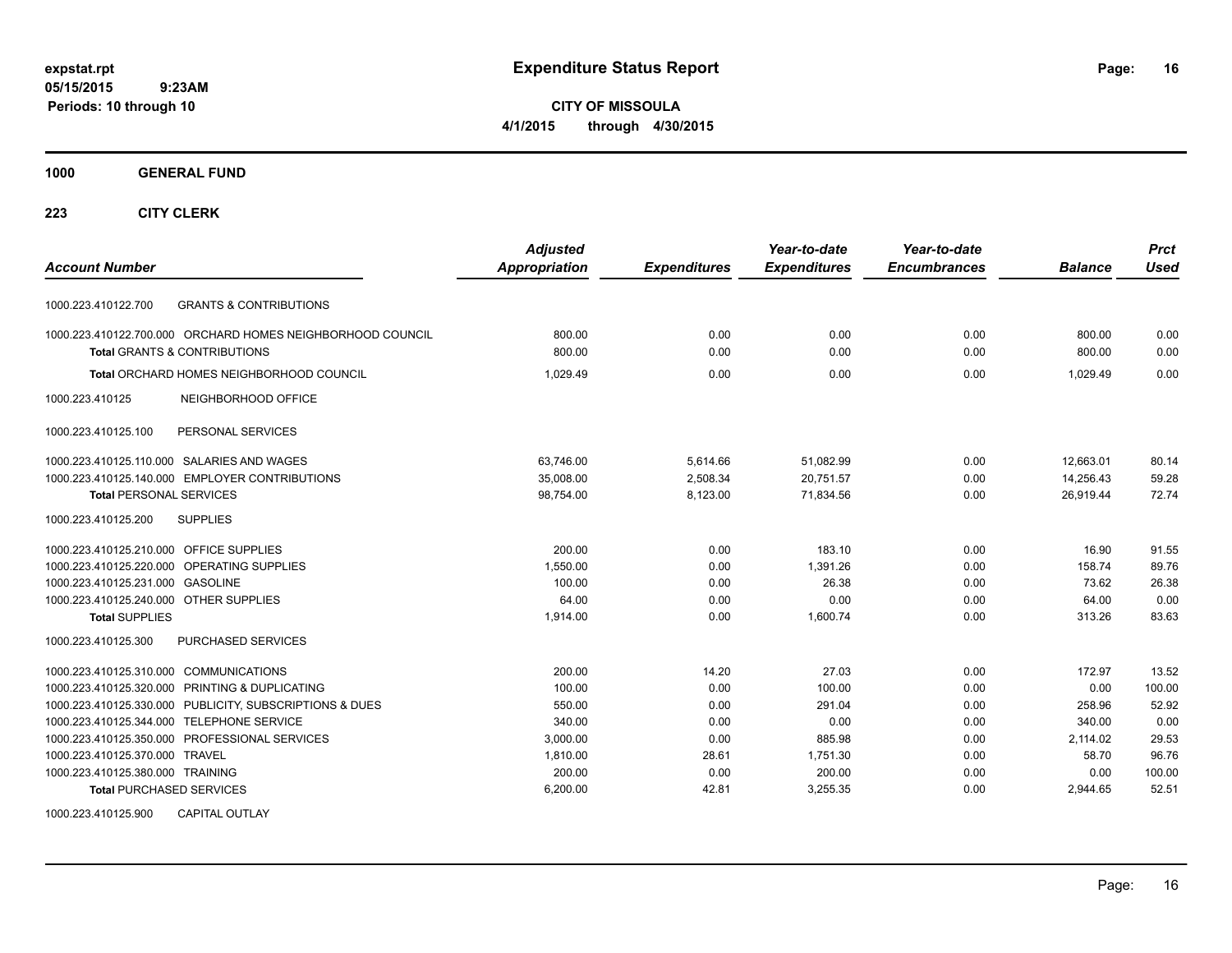**CITY OF MISSOULA 4/1/2015 through 4/30/2015**

**1000 GENERAL FUND**

| <b>Account Number</b>                                                                 | <b>Adjusted</b><br>Appropriation | <b>Expenditures</b> | Year-to-date<br><b>Expenditures</b> | Year-to-date<br><b>Encumbrances</b> | <b>Balance</b> | <b>Prct</b><br>Used |
|---------------------------------------------------------------------------------------|----------------------------------|---------------------|-------------------------------------|-------------------------------------|----------------|---------------------|
| 1000.223.410125.930.000 IMPROVEMENTS<br>1000.223.410125.940.000 MACHINERY & EQUIPMENT | 465.00<br>575.00                 | 0.00<br>0.00        | 465.00<br>435.00                    | 0.00<br>0.00                        | 0.00<br>140.00 | 100.00<br>75.65     |
| <b>Total CAPITAL OUTLAY</b>                                                           | 1,040.00                         | 0.00                | 900.00                              | 0.00                                | 140.00         | 86.54               |
| Total NEIGHBORHOOD OFFICE                                                             | 107,908.00                       | 8,165.81            | 77,590.65                           | 0.00                                | 30,317.35      | 71.90               |
| <b>ELECTIONS</b><br>1000.223.410600                                                   |                                  |                     |                                     |                                     |                |                     |
| 1000.223.410600.300<br>PURCHASED SERVICES                                             |                                  |                     |                                     |                                     |                |                     |
| <b>Total ELECTIONS</b>                                                                | 0.00                             | 0.00                | 0.00                                | 0.00                                | 0.00           | 0.00                |
| 1000.223.410900<br>RECORDS ADMINISTRATION                                             |                                  |                     |                                     |                                     |                |                     |
| 1000.223.410900.100<br>PERSONAL SERVICES                                              |                                  |                     |                                     |                                     |                |                     |
| 1000.223.410900.141.000 STATE RETIREMENT CONTRIBUTIONS                                | 0.00                             | 16.21               | 171.73                              | 0.00                                | $-171.73$      | 0.00                |
| <b>Total RECORDS ADMINISTRATION</b>                                                   | 0.00                             | 16.21               | 171.73                              | 0.00                                | $-171.73$      | 0.00                |
| 1000.223.410910<br><b>ADMINISTRATION</b>                                              |                                  |                     |                                     |                                     |                |                     |
| PERSONAL SERVICES<br>1000.223.410910.100                                              |                                  |                     |                                     |                                     |                |                     |
| 1000.223.410910.110.000 SALARIES AND WAGES                                            | 142,600.00                       | 10,594.31           | 104,380.50                          | 0.00                                | 38,219.50      | 73.20               |
| 1000.223.410910.140.000 EMPLOYER CONTRIBUTIONS                                        | 52,873.00                        | 4,121.52            | 41,135.67                           | 0.00                                | 11,737.33      | 77.80               |
| <b>Total PERSONAL SERVICES</b>                                                        | 195,473.00                       | 14,715.83           | 145,516.17                          | 0.00                                | 49,956.83      | 74.44               |
| 1000.223.410910.200<br><b>SUPPLIES</b>                                                |                                  |                     |                                     |                                     |                |                     |
| 1000.223.410910.210.000 OFFICE SUPPLIES                                               | 2,000.00                         | 0.00                | 1,772.89                            | 0.00                                | 227.11         | 88.64               |
| 1000.223.410910.220.000 OPERATING SUPPLIES                                            | 100.00                           | 0.00                | 100.00                              | 0.00                                | 0.00           | 100.00              |
| 1000.223.410910.230.000 REPAIR/MAINTENANCE                                            | 0.00                             | 0.00                | 97.50                               | 0.00                                | $-97.50$       | 0.00                |
| 1000.223.410910.231.000 GASOLINE                                                      | 150.00                           | 0.00                | 88.40                               | 0.00                                | 61.60          | 58.93               |
| 1000.223.410910.240.000 OTHER SUPPLIES                                                | 160.00                           | 0.00                | 160.00                              | 0.00                                | 0.00           | 100.00              |
| <b>Total SUPPLIES</b>                                                                 | 2,410.00                         | 0.00                | 2,218.79                            | 0.00                                | 191.21         | 92.07               |
| 1000.223.410910.300<br>PURCHASED SERVICES                                             |                                  |                     |                                     |                                     |                |                     |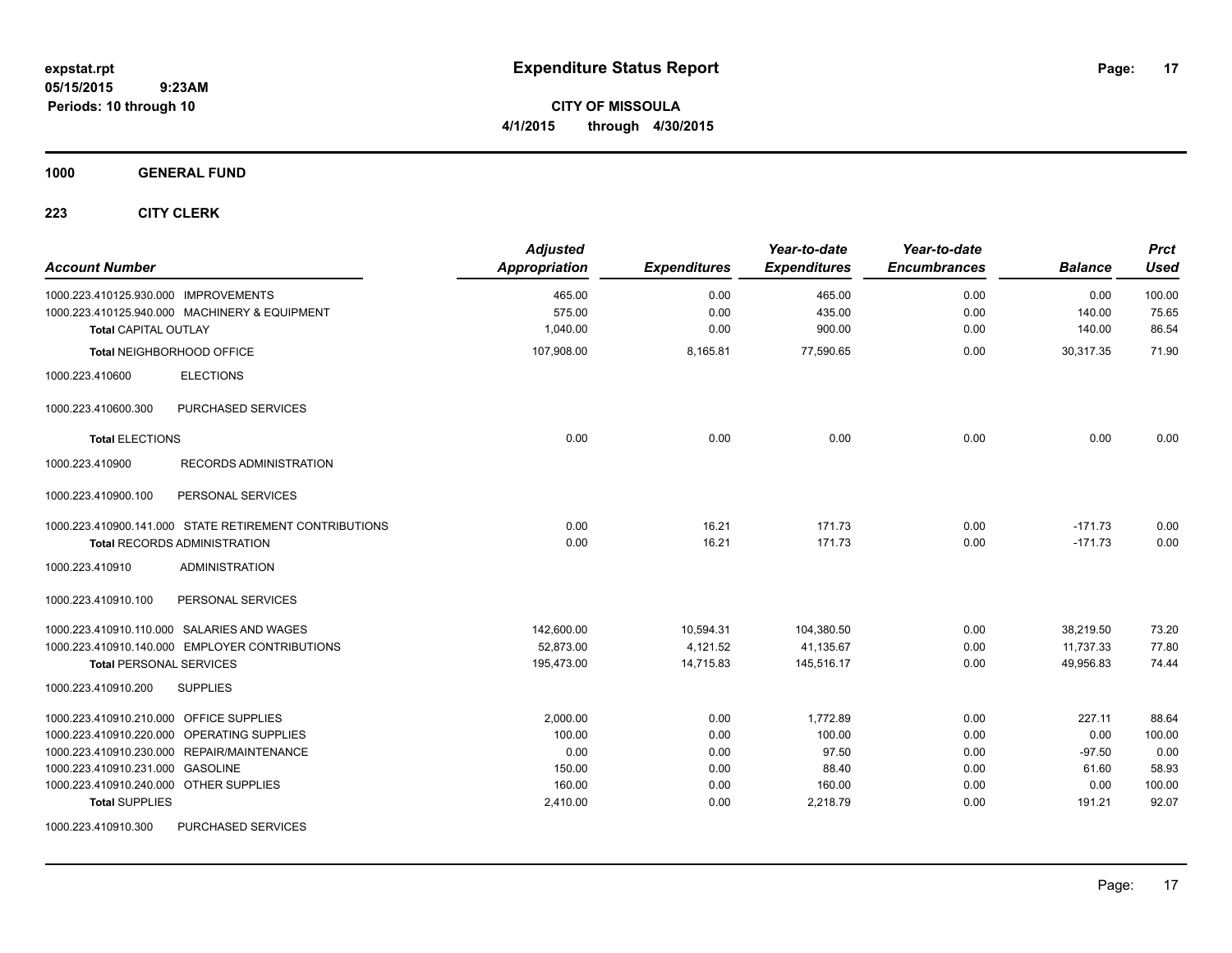**CITY OF MISSOULA 4/1/2015 through 4/30/2015**

### **1000 GENERAL FUND**

|                                                         | <b>Adjusted</b> |                     | Year-to-date        | Year-to-date        |                | <b>Prct</b> |
|---------------------------------------------------------|-----------------|---------------------|---------------------|---------------------|----------------|-------------|
| <b>Account Number</b>                                   | Appropriation   | <b>Expenditures</b> | <b>Expenditures</b> | <b>Encumbrances</b> | <b>Balance</b> | <b>Used</b> |
| 1000.223.410910.310.000 COMMUNICATIONS                  | 4,390.00        | $-2,255.82$         | $-3,130.58$         | 0.00                | 7,520.58       | 71.31       |
| 1000.223.410910.320.000 PRINTING & DUPLICATING          | 100.00          | 0.00                | 47.45               | 0.00                | 52.55          | 47.45       |
| 1000.223.410910.330.000 PUBLICITY, SUBSCRIPTIONS & DUES | 1,725.00        | 99.00               | 1,552.50            | 0.00                | 172.50         | 90.00       |
| 1000.223.410910.344.000<br><b>TELEPHONE SERVICE</b>     | 100.00          | 0.00                | 43.60               | 0.00                | 56.40          | 43.60       |
| 1000.223.410910.350.000 PROFESSIONAL SERVICES           | 11,800.00       | 238.13              | 3,067.38            | 0.00                | 8,732.62       | 25.99       |
| 1000.223.410910.360.000 REPAIR & MAINTENANCE            | 1,100.00        | 0.00                | 561.15              | 0.00                | 538.85         | 51.01       |
| 1000.223.410910.370.000 TRAVEL                          | 3,690.00        | 2,004.16            | 2,645.12            | 0.00                | 1.044.88       | 71.68       |
| 1000.223.410910.380.000 TRAINING                        | 3,070.00        | 50.00               | 2,107.00            | 0.00                | 963.00         | 68.63       |
| 1000.223.410910.390.000 OTHER PURCHASED SERVICES        | 3,500.00        | 336.00              | 1,816.79            | 0.00                | 1,683.21       | 51.91       |
| <b>Total PURCHASED SERVICES</b>                         | 29,475.00       | 471.47              | 8,710.41            | 0.00                | 20,764.59      | 29.55       |
| 1000.223.410910.500<br><b>FIXED CHARGES</b>             |                 |                     |                     |                     |                |             |
| <b>Total FIXED CHARGES</b>                              | 0.00            | 0.00                | 0.00                | 0.00                | 0.00           | 0.00        |
| OTHER OBJECTS<br>1000.223.410910.800                    |                 |                     |                     |                     |                |             |
| <b>Total OTHER OBJECTS</b>                              | 0.00            | 0.00                | 0.00                | 0.00                | 0.00           | 0.00        |
| 1000.223.410910.900<br><b>CAPITAL OUTLAY</b>            |                 |                     |                     |                     |                |             |
| <b>Total CAPITAL OUTLAY</b>                             | 0.00            | 0.00                | 0.00                | 0.00                | 0.00           | 0.00        |
| <b>Total ADMINISTRATION</b>                             | 227,358.00      | 15,187.30           | 156,445.37          | 0.00                | 70,912.63      | 68.81       |
| <b>Total CITY CLERK</b>                                 | 425,392.00      | 23,776.84           | 258,295.43          | 0.00                | 167,096.57     | 60.72       |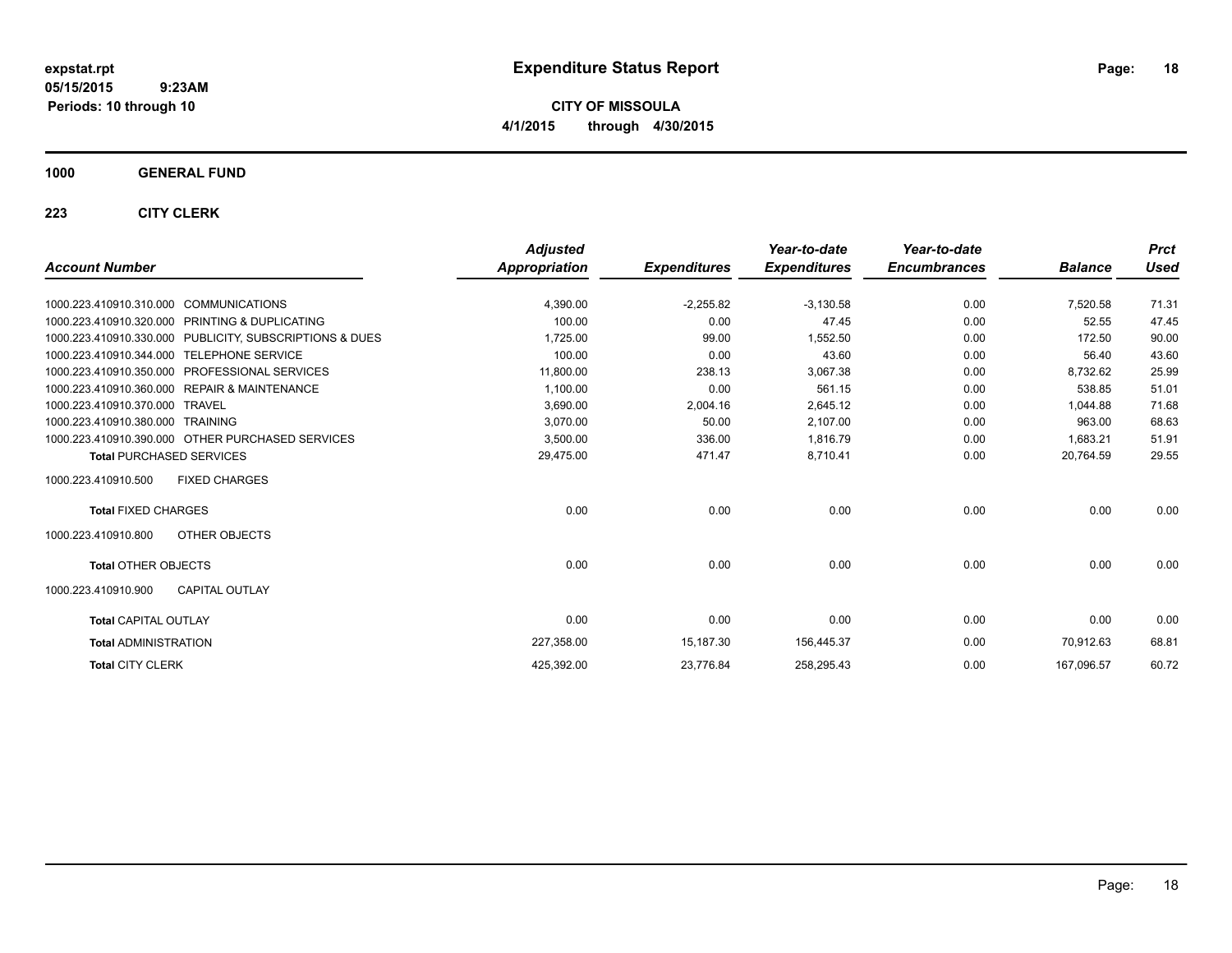**CITY OF MISSOULA 4/1/2015 through 4/30/2015**

**1000 GENERAL FUND**

### **224 INFORMATION SERVICES**

| <b>Account Number</b>                   |                                                        | <b>Adjusted</b><br>Appropriation | <b>Expenditures</b> | Year-to-date<br><b>Expenditures</b> | Year-to-date<br><b>Encumbrances</b> | <b>Balance</b> | <b>Prct</b><br><b>Used</b> |
|-----------------------------------------|--------------------------------------------------------|----------------------------------|---------------------|-------------------------------------|-------------------------------------|----------------|----------------------------|
|                                         |                                                        |                                  |                     |                                     |                                     |                |                            |
| 1000.224.410580                         | <b>INFORMATION TECHNOLOGIES</b>                        |                                  |                     |                                     |                                     |                |                            |
| 1000.224.410580.100                     | PERSONAL SERVICES                                      |                                  |                     |                                     |                                     |                |                            |
|                                         | 1000.224.410580.110.000 SALARIES AND WAGES             | 338,436.00                       | 25,352.40           | 262,488.57                          | 0.00                                | 75,947.43      | 77.56                      |
| 1000.224.410580.130.000 OTHER           |                                                        | 5.400.00                         | 0.00                | 0.00                                | 0.00                                | 5.400.00       | 0.00                       |
|                                         | 1000.224.410580.140.000 EMPLOYER CONTRIBUTIONS         | 113,521.00                       | 9,004.32            | 94,359.54                           | 0.00                                | 19,161.46      | 83.12                      |
|                                         | 1000.224.410580.141.000 STATE RETIREMENT CONTRIBUTIONS | 0.00                             | 25.35               | 298.58                              | 0.00                                | $-298.58$      | 0.00                       |
| <b>Total PERSONAL SERVICES</b>          |                                                        | 457,357.00                       | 34,382.07           | 357,146.69                          | 0.00                                | 100,210.31     | 78.09                      |
| 1000.224.410580.200                     | <b>SUPPLIES</b>                                        |                                  |                     |                                     |                                     |                |                            |
| 1000.224.410580.210.000 OFFICE SUPPLIES |                                                        | 1,135.00                         | 0.00                | 980.90                              | 0.00                                | 154.10         | 86.42                      |
| 1000.224.410580.220.000                 | OPERATING SUPPLIES                                     | 12,525.00                        | 60.63               | 4,876.07                            | 0.00                                | 7,648.93       | 38.93                      |
|                                         | 1000.224.410580.230.000 REPAIR/MAINTENANCE             | 3,000.00                         | 49.99               | 730.40                              | 0.00                                | 2,269.60       | 24.35                      |
| 1000.224.410580.231.000 GASOLINE        |                                                        | 250.00                           | 0.00                | 87.79                               | 0.00                                | 162.21         | 35.12                      |
| 1000.224.410580.240.000 OTHER SUPPLIES  |                                                        | 3,500.00                         | 71.98               | 3,428.02                            | 0.00                                | 71.98          | 97.94                      |
| <b>Total SUPPLIES</b>                   |                                                        | 20,410.00                        | 182.60              | 10.103.18                           | 0.00                                | 10,306.82      | 49.50                      |
| 1000.224.410580.300                     | <b>PURCHASED SERVICES</b>                              |                                  |                     |                                     |                                     |                |                            |
| 1000.224.410580.310.000 COMMUNICATIONS  |                                                        | 100.00                           | 18.06               | 18.06                               | 0.00                                | 81.94          | 18.06                      |
| 1000.224.410580.320.000                 | PRINTING & DUPLICATING                                 | 350.00                           | 8.69                | 83.04                               | 0.00                                | 266.96         | 23.73                      |
| 1000.224.410580.330.000                 | PUBLICITY, SUBSCRIPTIONS & DUES                        | 179,199.00                       | 1,173.00            | 160,870.28                          | 0.00                                | 18,328.72      | 89.77                      |
| 1000.224.410580.344.000                 | <b>TELEPHONE SERVICE</b>                               | 135,330.00                       | 11,914.58           | 102,130.26                          | 0.00                                | 33,199.74      | 75.47                      |
| 1000.224.410580.350.000                 | PROFESSIONAL SERVICES                                  | 57,090.00                        | 0.00                | 48,395.09                           | 0.00                                | 8,694.91       | 84.77                      |
|                                         | 1000.224.410580.360.000 REPAIR & MAINTENANCE           | 1,350.00                         | 0.00                | 0.00                                | 0.00                                | 1,350.00       | 0.00                       |
| 1000.224.410580.370.000 TRAVEL          |                                                        | 6,809.00                         | 1,149.70            | 3,372.94                            | 0.00                                | 3,436.06       | 49.54                      |
| 1000.224.410580.380.000 TRAINING        |                                                        | 11,981.00                        | 0.00                | 13,404.32                           | 0.00                                | $-1,423.32$    | 111.88                     |
| <b>Total PURCHASED SERVICES</b>         |                                                        | 392,209.00                       | 14,264.03           | 328,273.99                          | 0.00                                | 63,935.01      | 83.70                      |
| 1000.224.410580.500                     | <b>FIXED CHARGES</b>                                   |                                  |                     |                                     |                                     |                |                            |
| <b>Total FIXED CHARGES</b>              |                                                        | 0.00                             | 0.00                | 0.00                                | 0.00                                | 0.00           | 0.00                       |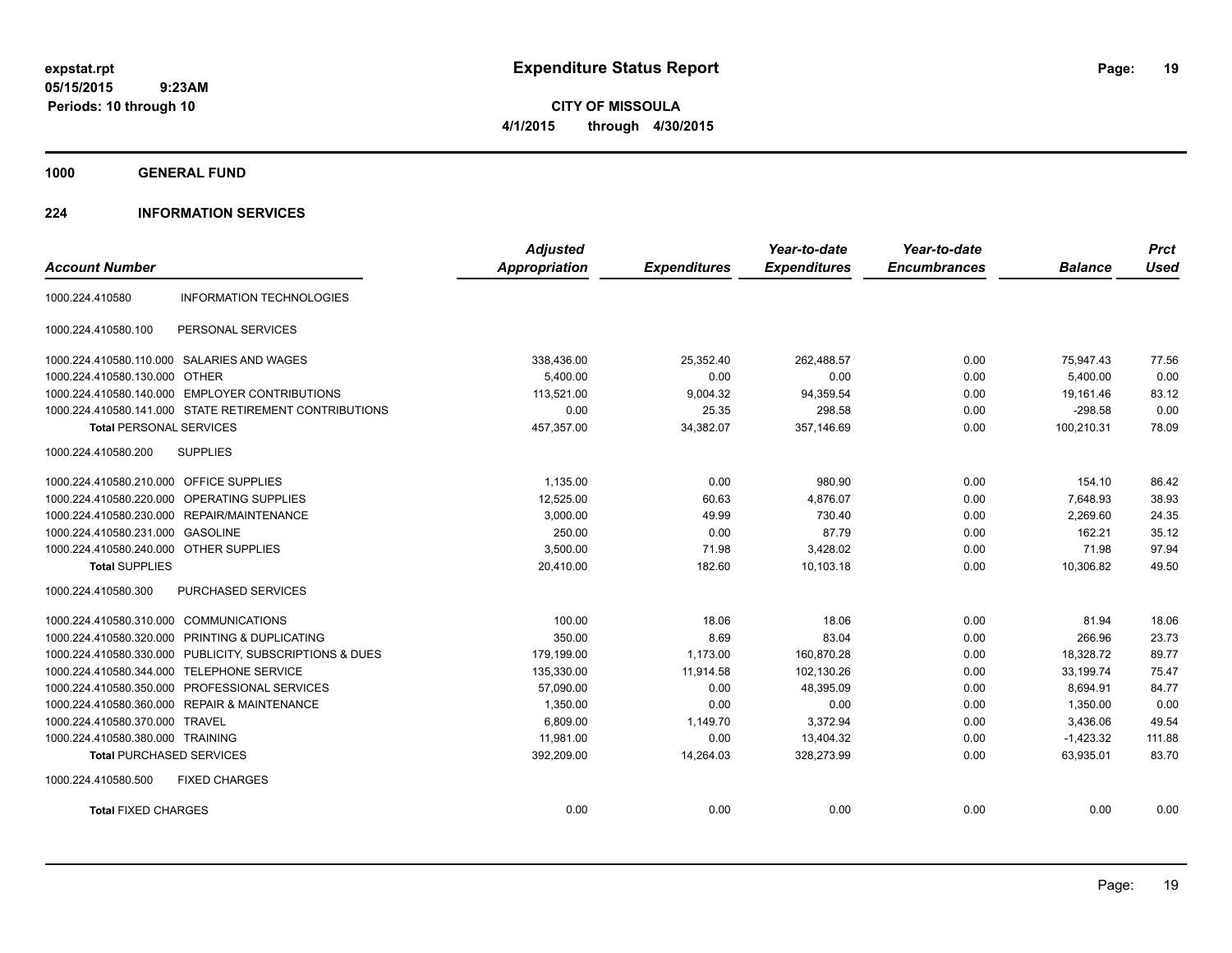**CITY OF MISSOULA 4/1/2015 through 4/30/2015**

**1000 GENERAL FUND**

### **224 INFORMATION SERVICES**

| <b>Account Number</b>                        | <b>Adjusted</b><br>Appropriation | <b>Expenditures</b> | Year-to-date<br><b>Expenditures</b> | Year-to-date<br>Encumbrances | <b>Balance</b> | <b>Prct</b><br>Used |
|----------------------------------------------|----------------------------------|---------------------|-------------------------------------|------------------------------|----------------|---------------------|
| <b>CAPITAL OUTLAY</b><br>1000.224.410580.900 |                                  |                     |                                     |                              |                |                     |
| <b>Total CAPITAL OUTLAY</b>                  | 0.00                             | 0.00                | 0.00                                | 0.00                         | 0.00           | 0.00                |
| <b>Total INFORMATION SERVICES</b>            | 869,976.00                       | 48,828.70           | 695,523.86                          | 0.00                         | 174.452.14     | 79.95               |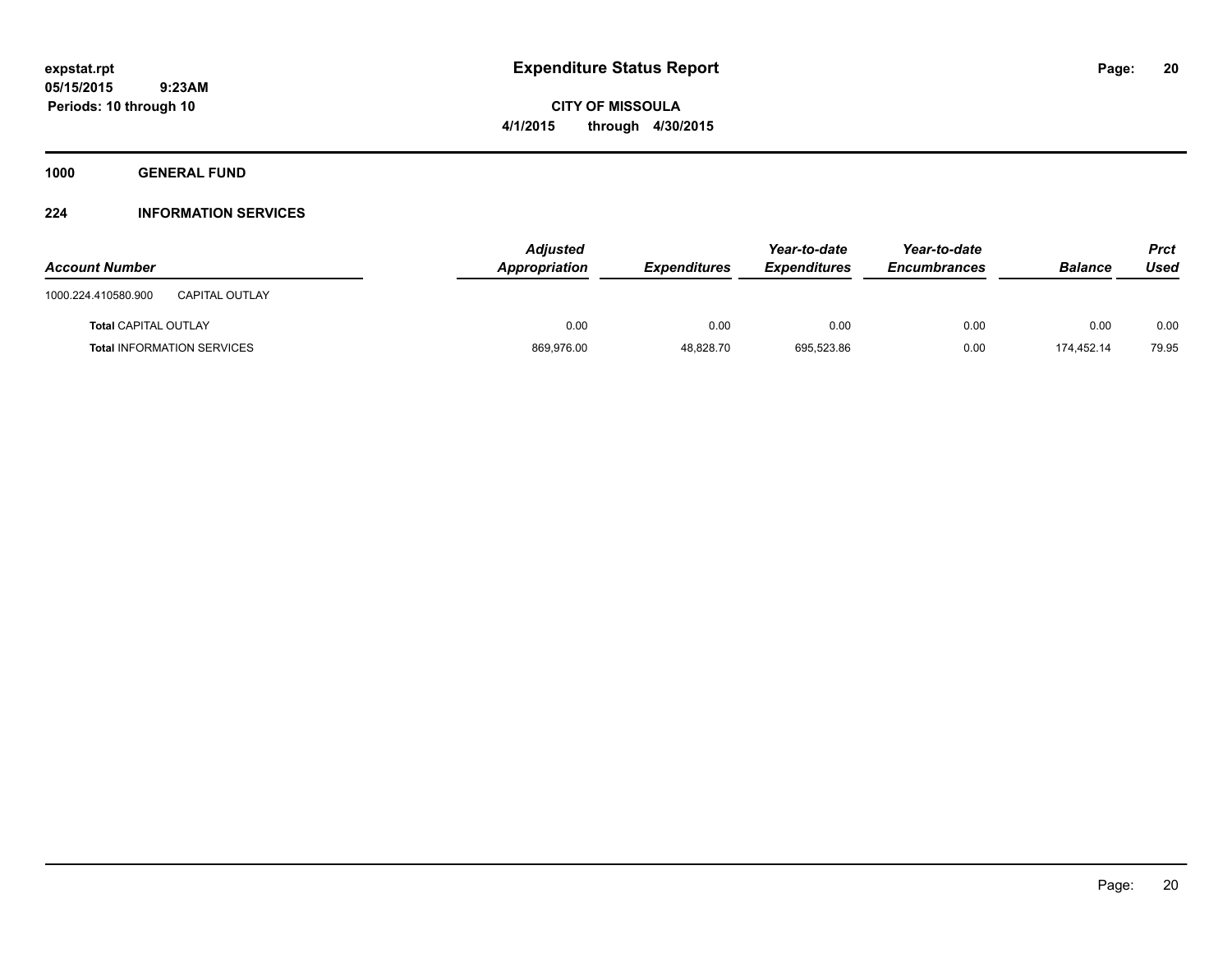**CITY OF MISSOULA 4/1/2015 through 4/30/2015**

**1000 GENERAL FUND**

**230 MUNICIPAL COURT**

| <b>Account Number</b>                                   | <b>Adjusted</b><br>Appropriation | <b>Expenditures</b> | Year-to-date<br><b>Expenditures</b> | Year-to-date<br><b>Encumbrances</b> | <b>Balance</b> | <b>Prct</b><br><b>Used</b> |
|---------------------------------------------------------|----------------------------------|---------------------|-------------------------------------|-------------------------------------|----------------|----------------------------|
|                                                         |                                  |                     |                                     |                                     |                |                            |
| CITY/MUNICIPAL COURT<br>1000.230.410360                 |                                  |                     |                                     |                                     |                |                            |
| 1000.230.410360.100<br>PERSONAL SERVICES                |                                  |                     |                                     |                                     |                |                            |
| 1000.230.410360.110.000 SALARIES AND WAGES              | 745,063.00                       | 54,372.90           | 546,077.90                          | 0.00                                | 198,985.10     | 73.29                      |
| 1000.230.410360.120.000 OVERTIME/TERMINATION            | 10.000.00                        | 476.79              | 5.773.28                            | 0.00                                | 4.226.72       | 57.73                      |
| 1000.230.410360.140.000 EMPLOYER CONTRIBUTIONS          | 299.318.00                       | 22.393.37           | 224.664.14                          | 0.00                                | 74.653.86      | 75.06                      |
| 1000.230.410360.141.000 STATE RETIREMENT CONTRIBUTIONS  | 0.00                             | 54.37               | 621.75                              | 0.00                                | $-621.75$      | 0.00                       |
| <b>Total PERSONAL SERVICES</b>                          | 1,054,381.00                     | 77.297.43           | 777.137.07                          | 0.00                                | 277,243.93     | 73.71                      |
| 1000.230.410360.200<br><b>SUPPLIES</b>                  |                                  |                     |                                     |                                     |                |                            |
| 1000.230.410360.210.000 OFFICE SUPPLIES                 | 4,756.00                         | 279.29              | 5,955.11                            | 0.00                                | $-1,199.11$    | 125.21                     |
| 1000.230.410360.220.000 OPERATING SUPPLIES              | 4.972.00                         | 21.00               | 247.04                              | 0.00                                | 4.724.96       | 4.97                       |
| 1000.230.410360.240.000 OTHER SUPPLIES                  | 3.540.00                         | 578.38              | 2.965.92                            | 0.00                                | 574.08         | 83.78                      |
| <b>Total SUPPLIES</b>                                   | 13,268.00                        | 878.67              | 9.168.07                            | 0.00                                | 4.099.93       | 69.10                      |
| 1000.230.410360.300<br><b>PURCHASED SERVICES</b>        |                                  |                     |                                     |                                     |                |                            |
| 1000.230.410360.310.000 COMMUNICATIONS                  | 11,500.00                        | 711.76              | 8,668.85                            | 0.00                                | 2,831.15       | 75.38                      |
| 1000.230.410360.320.000 PRINTING & DUPLICATING          | 1.187.00                         | 0.00                | 280.89                              | 0.00                                | 906.11         | 23.66                      |
| 1000.230.410360.330.000 PUBLICITY, SUBSCRIPTIONS & DUES | 10.196.00                        | 494.98              | 7.777.55                            | 0.00                                | 2.418.45       | 76.28                      |
| 1000.230.410360.344.000 TELEPHONE SERVICE               | 1,584.00                         | 0.00                | 989.51                              | 0.00                                | 594.49         | 62.47                      |
| 1000.230.410360.350.000 PROFESSIONAL SERVICES           | 220,707.00                       | 0.00                | 89,778.22                           | 0.00                                | 130,928.78     | 40.68                      |
| 1000.230.410360.350.004 PROFESSIONAL SERVICES           | 0.00                             | 0.00                | 205.26                              | 0.00                                | $-205.26$      | 0.00                       |
| 1000.230.410360.350.005 PROFESSIONAL SERVICES           | 0.00                             | 3,235.59            | 13,896.39                           | 0.00                                | $-13,896.39$   | 0.00                       |
| 1000.230.410360.350.006 PROFESSIONAL SERVICES           | 0.00                             | 522.00              | 3,822.00                            | 0.00                                | $-3,822.00$    | 0.00                       |
| 1000.230.410360.360.000 REPAIR & MAINTENANCE            | 3,790.00                         | 0.00                | 7,859.96                            | 0.00                                | $-4,069.96$    | 207.39                     |
| 1000.230.410360.370.000 TRAVEL                          | 5.174.00                         | 230.20              | 2.609.62                            | 0.00                                | 2,564.38       | 50.44                      |
| 1000.230.410360.380.000 TRAINING                        | 9,000.00                         | $-205.00$           | 6,273.95                            | 0.00                                | 2,726.05       | 69.71                      |
| 1000.230.410360.390.000 OTHER PURCHASED SERVICES        | 6,263.00                         | 64.35               | 3,319.48                            | 0.00                                | 2,943.52       | 53.00                      |
| <b>Total PURCHASED SERVICES</b>                         | 269,401.00                       | 5,053.88            | 145,481.68                          | 0.00                                | 123,919.32     | 54.00                      |

1000.230.410360.500 FIXED CHARGES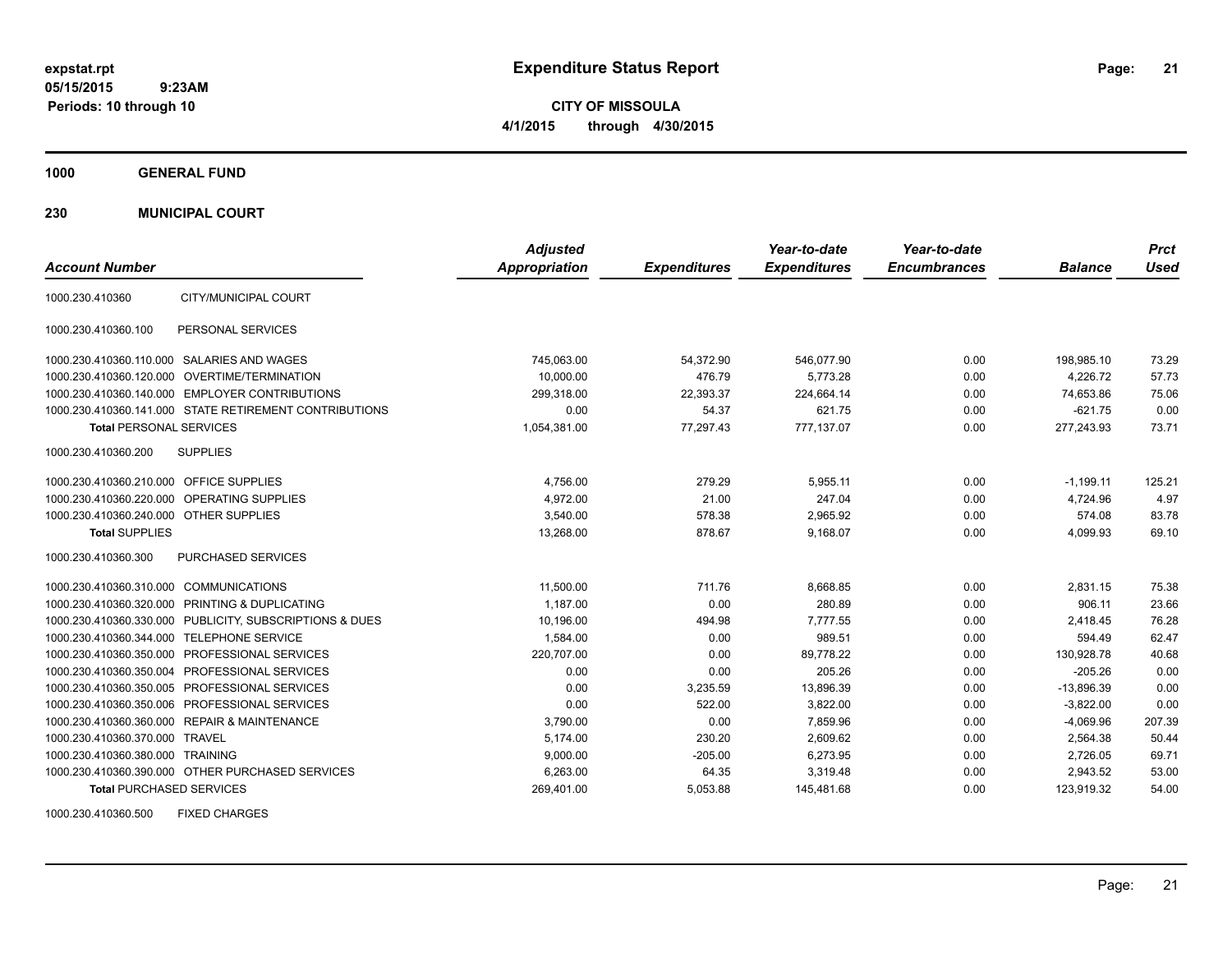**CITY OF MISSOULA 4/1/2015 through 4/30/2015**

**1000 GENERAL FUND**

### **230 MUNICIPAL COURT**

| <b>Account Number</b>                 | <b>Adjusted</b><br>Appropriation | <b>Expenditures</b> | Year-to-date<br><b>Expenditures</b> | Year-to-date<br><b>Encumbrances</b> | <b>Balance</b> | <b>Prct</b><br>Used |
|---------------------------------------|----------------------------------|---------------------|-------------------------------------|-------------------------------------|----------------|---------------------|
| <b>Total FIXED CHARGES</b>            | 0.00                             | 0.00                | 0.00                                | 0.00                                | 0.00           | 0.00                |
| 1000.230.410360.900<br>CAPITAL OUTLAY |                                  |                     |                                     |                                     |                |                     |
| <b>Total CAPITAL OUTLAY</b>           | 0.00                             | 0.00                | 0.00                                | 0.00                                | 0.00           | 0.00                |
| <b>Total MUNICIPAL COURT</b>          | 1,337,050.00                     | 83,229.98           | 931,786.82                          | 0.00                                | 405.263.18     | 69.69               |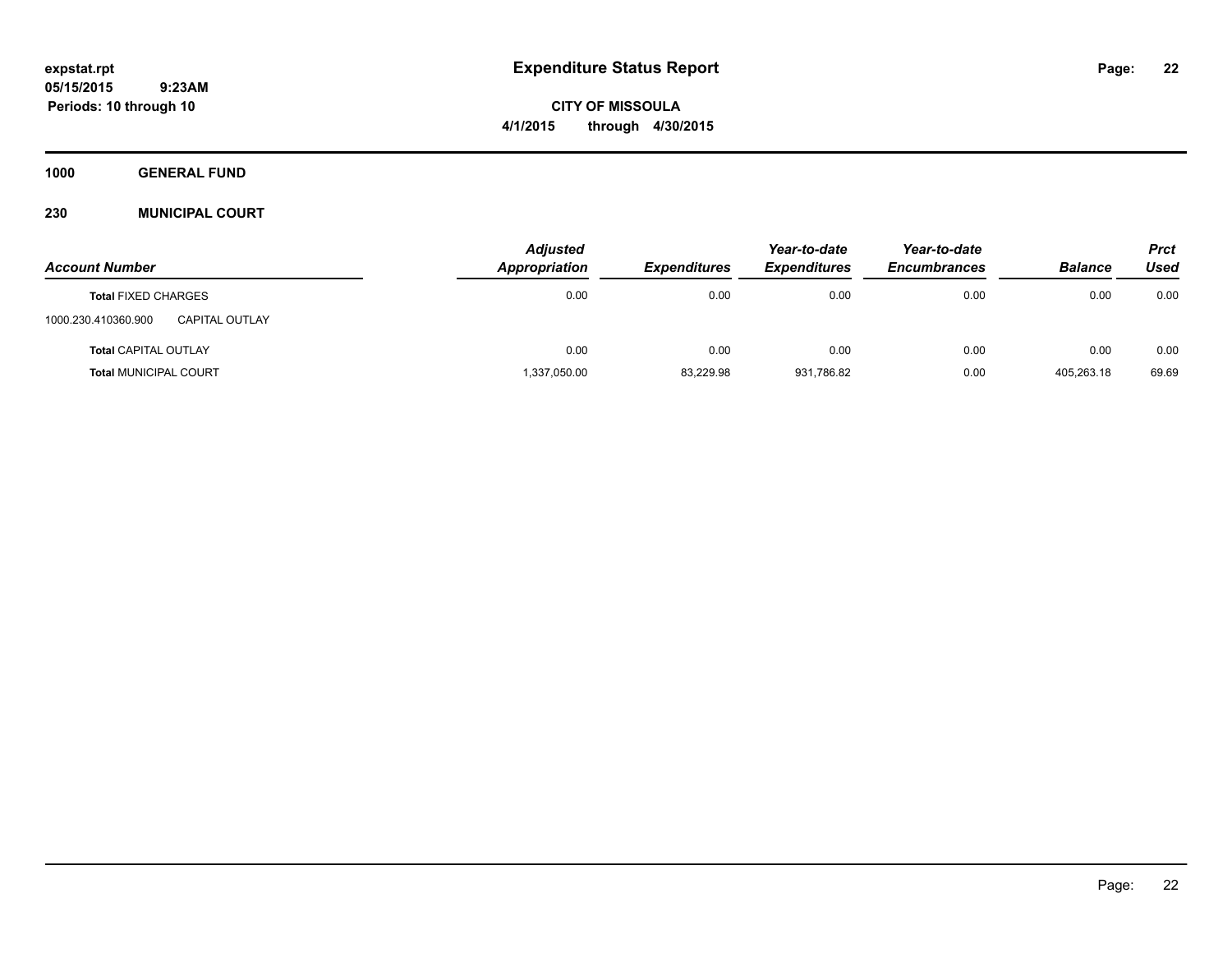**CITY OF MISSOULA 4/1/2015 through 4/30/2015**

**1000 GENERAL FUND**

| <b>Account Number</b>                                                                                                                                                    | <b>Adjusted</b><br><b>Appropriation</b> | <b>Expenditures</b>                | Year-to-date<br><b>Expenditures</b>   | Year-to-date<br><b>Encumbrances</b> | <b>Balance</b>                      | <b>Prct</b><br><b>Used</b> |
|--------------------------------------------------------------------------------------------------------------------------------------------------------------------------|-----------------------------------------|------------------------------------|---------------------------------------|-------------------------------------|-------------------------------------|----------------------------|
| <b>BUDGETING</b><br>1000.240.410520                                                                                                                                      |                                         |                                    |                                       |                                     |                                     |                            |
| 1000.240.410520.100<br>PERSONAL SERVICES                                                                                                                                 |                                         |                                    |                                       |                                     |                                     |                            |
| 1000.240.410520.110.000 SALARIES AND WAGES<br>1000.240.410520.140.000 EMPLOYER CONTRIBUTIONS<br><b>Total PERSONAL SERVICES</b>                                           | 77,443.00<br>23,856.00<br>101,299.00    | 4,386.38<br>1,538.88<br>5,925.26   | 51,657.55<br>17,434.07<br>69,091.62   | 0.00<br>0.00<br>0.00                | 25,785.45<br>6,421.93<br>32,207.38  | 66.70<br>73.08<br>68.21    |
| 1000.240.410520.200<br><b>SUPPLIES</b>                                                                                                                                   |                                         |                                    |                                       |                                     |                                     |                            |
| OFFICE SUPPLIES<br>1000.240.410520.210.000<br>1000.240.410520.220.000 OPERATING SUPPLIES<br><b>Total SUPPLIES</b>                                                        | 200.00<br>400.00<br>600.00              | 0.00<br>0.00<br>0.00               | 0.00<br>0.00<br>0.00                  | 0.00<br>0.00<br>0.00                | 200.00<br>400.00<br>600.00          | 0.00<br>0.00<br>0.00       |
| 1000.240.410520.300<br>PURCHASED SERVICES                                                                                                                                |                                         |                                    |                                       |                                     |                                     |                            |
| 1000.240.410520.320.000 PRINTING & DUPLICATING<br>1000.240.410520.350.000 PROFESSIONAL SERVICES<br><b>Total PURCHASED SERVICES</b>                                       | 1,313.00<br>9,289.00<br>10,602.00       | 46.21<br>0.00<br>46.21             | 581.89<br>0.00<br>581.89              | 0.00<br>0.00<br>0.00                | 731.11<br>9,289.00<br>10,020.11     | 44.32<br>0.00<br>5.49      |
| <b>Total BUDGETING</b>                                                                                                                                                   | 112,501.00                              | 5,971.47                           | 69,673.51                             | 0.00                                | 42,827.49                           | 61.93                      |
| <b>TREASURY</b><br>1000.240.410540                                                                                                                                       |                                         |                                    |                                       |                                     |                                     |                            |
| 1000.240.410540.100<br>PERSONAL SERVICES                                                                                                                                 |                                         |                                    |                                       |                                     |                                     |                            |
| 1000.240.410540.110.000 SALARIES AND WAGES<br>1000.240.410540.140.000 EMPLOYER CONTRIBUTIONS<br><b>Total PERSONAL SERVICES</b><br><b>SUPPLIES</b><br>1000.240.410540.200 | 194,511.00<br>75,797.00<br>270,308.00   | 12,549.70<br>5,055.85<br>17,605.55 | 132,755.80<br>54,456.01<br>187,211.81 | 0.00<br>0.00<br>0.00                | 61,755.20<br>21,340.99<br>83,096.19 | 68.25<br>71.84<br>69.26    |
|                                                                                                                                                                          |                                         |                                    |                                       |                                     |                                     |                            |
| <b>OFFICE SUPPLIES</b><br>1000.240.410540.210.000<br>OPERATING SUPPLIES<br>1000.240.410540.220.000<br><b>Total SUPPLIES</b>                                              | 1,741.00<br>425.00<br>2,166.00          | 54.65<br>0.00<br>54.65             | 1,615.70<br>10.00<br>1,625.70         | 0.00<br>0.00<br>0.00                | 125.30<br>415.00<br>540.30          | 92.80<br>2.35<br>75.06     |
| PURCHASED SERVICES<br>1000.240.410540.300                                                                                                                                |                                         |                                    |                                       |                                     |                                     |                            |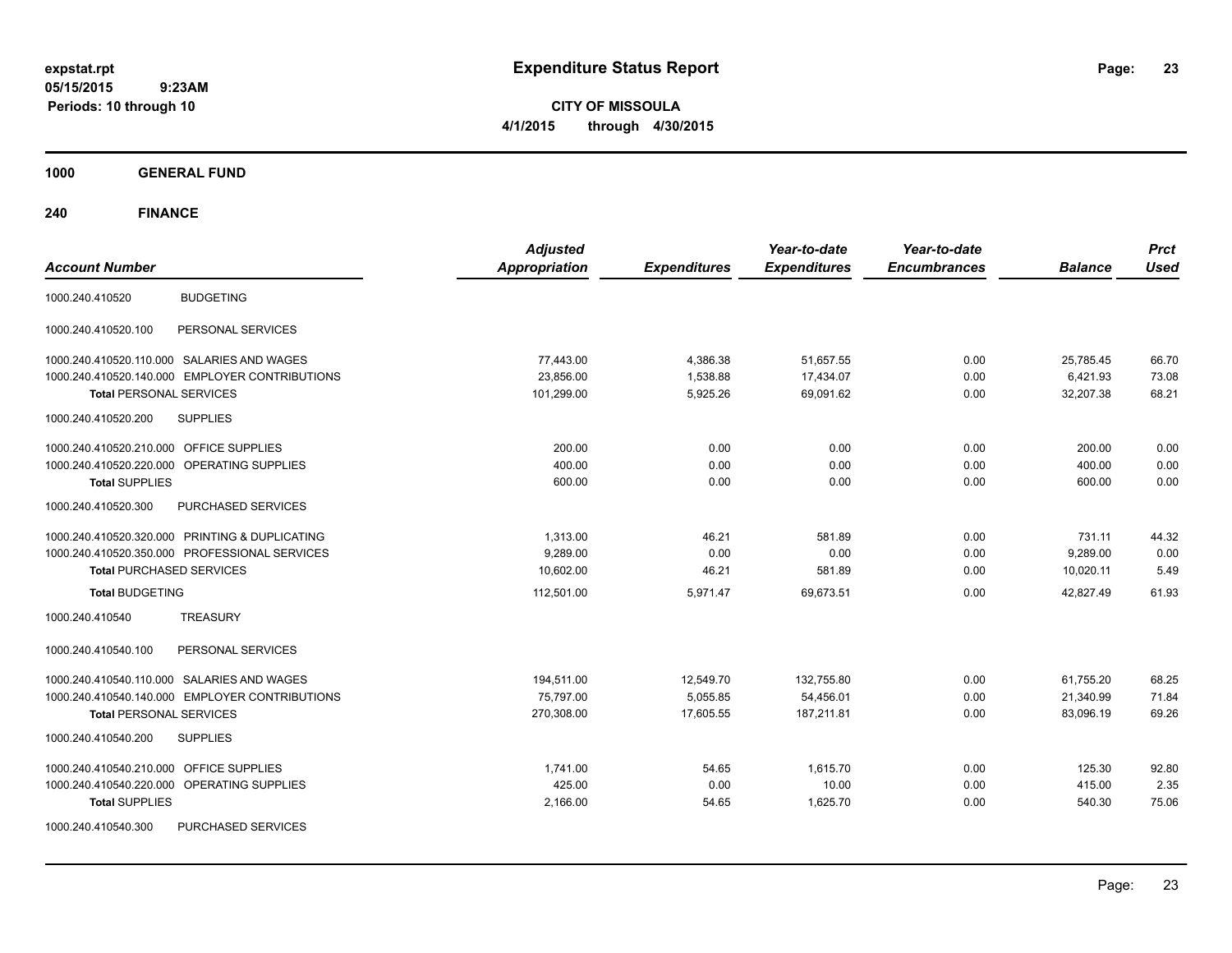**CITY OF MISSOULA 4/1/2015 through 4/30/2015**

**1000 GENERAL FUND**

| <b>Account Number</b>                                   | <b>Adjusted</b><br><b>Appropriation</b> | <b>Expenditures</b> | Year-to-date<br><b>Expenditures</b> | Year-to-date<br><b>Encumbrances</b> | <b>Balance</b> | <b>Prct</b><br><b>Used</b> |
|---------------------------------------------------------|-----------------------------------------|---------------------|-------------------------------------|-------------------------------------|----------------|----------------------------|
|                                                         |                                         |                     |                                     |                                     |                |                            |
| 1000.240.410540.310.000 COMMUNICATIONS                  | 4,814.00                                | 325.14              | 4,566.35                            | 0.00                                | 247.65         | 94.86                      |
| 1000.240.410540.320.000 PRINTING & DUPLICATING          | 715.00                                  | 0.00                | 2,341.35                            | 0.00                                | $-1,626.35$    | 327.46                     |
| 1000.240.410540.330.000 PUBLICITY, SUBSCRIPTIONS & DUES | 10.00                                   | 0.00                | 0.00                                | 0.00                                | 10.00          | 0.00                       |
| 1000.240.410540.344.000 TELEPHONE SERVICE               | 50.00                                   | 0.00                | 0.00                                | 0.00                                | 50.00          | 0.00                       |
| 1000.240.410540.350.000 PROFESSIONAL SERVICES           | 11,911.00                               | 36.00               | 3,235.93                            | 0.00                                | 8,675.07       | 27.17                      |
| 1000.240.410540.360.000 REPAIR & MAINTENANCE            | 170.00                                  | 0.00                | 0.00                                | 0.00                                | 170.00         | 0.00                       |
| 1000.240.410540.370.000 TRAVEL                          | 4,125.00                                | 0.00                | 413.90                              | 0.00                                | 3,711.10       | 10.03                      |
| 1000.240.410540.380.000 TRAINING                        | 2,000.00                                | 0.00                | 248.20                              | 0.00                                | 1,751.80       | 12.41                      |
| <b>Total PURCHASED SERVICES</b>                         | 23,795.00                               | 361.14              | 10,805.73                           | 0.00                                | 12,989.27      | 45.41                      |
| 1000.240.410540.500<br><b>FIXED CHARGES</b>             |                                         |                     |                                     |                                     |                |                            |
| 1000.240.410540.500.000 FIXED CHARGES                   | 500.00                                  | 0.00                | 0.00                                | 0.00                                | 500.00         | 0.00                       |
| <b>Total FIXED CHARGES</b>                              | 500.00                                  | 0.00                | 0.00                                | 0.00                                | 500.00         | 0.00                       |
| 1000.240.410540.900<br><b>CAPITAL OUTLAY</b>            |                                         |                     |                                     |                                     |                |                            |
| <b>Total CAPITAL OUTLAY</b>                             | 0.00                                    | 0.00                | 0.00                                | 0.00                                | 0.00           | 0.00                       |
| <b>Total TREASURY</b>                                   | 296,769.00                              | 18,021.34           | 199,643.24                          | 0.00                                | 97,125.76      | 67.27                      |
| 1000.240.410550<br><b>ACCOUNTING</b>                    |                                         |                     |                                     |                                     |                |                            |
| PERSONAL SERVICES<br>1000.240.410550.100                |                                         |                     |                                     |                                     |                |                            |
| 1000.240.410550.110.000 SALARIES AND WAGES              | 324,228.00                              | 25,887.62           | 271,314.52                          | 0.00                                | 52,913.48      | 83.68                      |
| 1000.240.410550.120.000 OVERTIME/TERMINATION            | 1,000.00                                | 0.00                | 0.00                                | 0.00                                | 1,000.00       | 0.00                       |
| 1000.240.410550.140.000 EMPLOYER CONTRIBUTIONS          | 121,819.00                              | 10,212.98           | 109,481.54                          | 0.00                                | 12,337.46      | 89.87                      |
| 1000.240.410550.141.000 STATE RETIREMENT CONTRIBUTIONS  | 0.00                                    | 45.70               | 559.53                              | 0.00                                | $-559.53$      | 0.00                       |
| <b>Total PERSONAL SERVICES</b>                          | 447,047.00                              | 36,146.30           | 381,355.59                          | 0.00                                | 65,691.41      | 85.31                      |
| 1000.240.410550.200<br><b>SUPPLIES</b>                  |                                         |                     |                                     |                                     |                |                            |
| 1000.240.410550.210.000 OFFICE SUPPLIES                 | 2,824.00                                | 82.00               | 2,401.75                            | 0.00                                | 422.25         | 85.05                      |
| 1000.240.410550.220.000 OPERATING SUPPLIES              | 1,300.00                                | 640.00              | 926.36                              | 0.00                                | 373.64         | 71.26                      |
| 1000.240.410550.230.000 REPAIR/MAINTENANCE              | 300.00                                  | 0.00                | 0.00                                | 0.00                                | 300.00         | 0.00                       |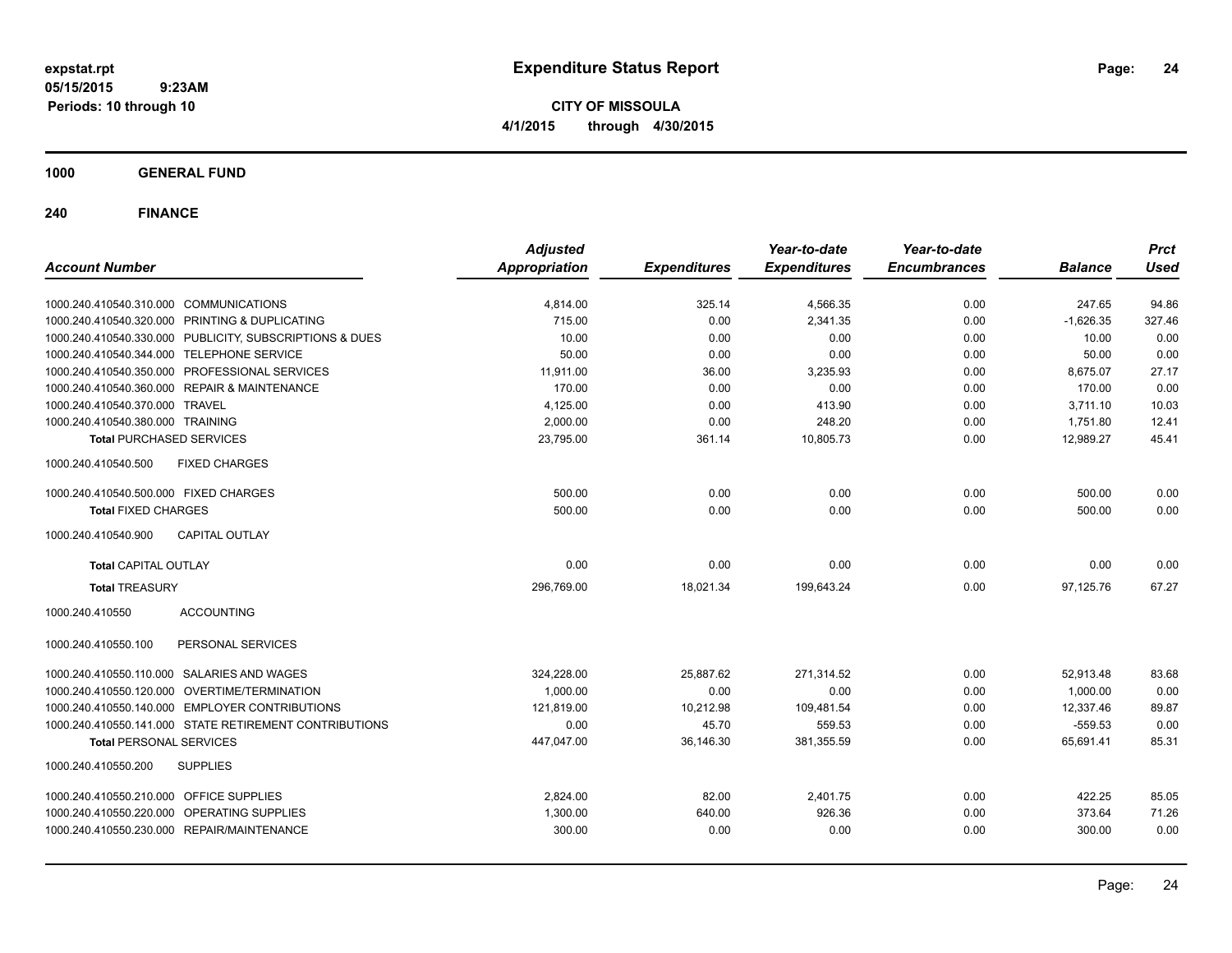**CITY OF MISSOULA 4/1/2015 through 4/30/2015**

**1000 GENERAL FUND**

| <b>Account Number</b>                                   | <b>Adjusted</b><br><b>Appropriation</b> | <b>Expenditures</b> | Year-to-date<br><b>Expenditures</b> | Year-to-date<br><b>Encumbrances</b> | <b>Balance</b> | <b>Prct</b><br><b>Used</b> |
|---------------------------------------------------------|-----------------------------------------|---------------------|-------------------------------------|-------------------------------------|----------------|----------------------------|
| 1000.240.410550.231.000 GASOLINE                        | 91.00                                   | 0.00                | 0.00                                | 0.00                                | 91.00          | 0.00                       |
| 1000.240.410550.240.000 OTHER SUPPLIES                  | 500.00                                  | 0.00                | 0.00                                | 0.00                                | 500.00         | 0.00                       |
| <b>Total SUPPLIES</b>                                   | 5,015.00                                | 722.00              | 3,328.11                            | 0.00                                | 1,686.89       | 66.36                      |
| 1000.240.410550.300<br>PURCHASED SERVICES               |                                         |                     |                                     |                                     |                |                            |
| 1000.240.410550.310.000 COMMUNICATIONS                  | 31,645.00                               | 0.00                | 32,056.31                           | 0.00                                | $-411.31$      | 101.30                     |
| 1000.240.410550.320.000 PRINTING & DUPLICATING          | 3,215.00                                | 52.95               | 564.78                              | 0.00                                | 2,650.22       | 17.57                      |
| 1000.240.410550.330.000 PUBLICITY, SUBSCRIPTIONS & DUES | 2,316.00                                | 595.00              | 1,506.29                            | 0.00                                | 809.71         | 65.04                      |
| 1000.240.410550.344.000 TELEPHONE SERVICE               | 2,075.00                                | 59.21               | 653.29                              | 0.00                                | 1,421.71       | 31.48                      |
| 1000.240.410550.350.000 PROFESSIONAL SERVICES           | 133,406.00                              | 585.00              | 126,342.37                          | 0.00                                | 7,063.63       | 94.71                      |
| 1000.240.410550.360.000 REPAIR & MAINTENANCE            | 1,135.00                                | 0.00                | 75.00                               | 0.00                                | 1,060.00       | 6.61                       |
| 1000.240.410550.370.000 TRAVEL                          | 3,520.00                                | 780.20              | 880.20                              | 0.00                                | 2,639.80       | 25.01                      |
| 1000.240.410550.380.000 TRAINING                        | 3,805.00                                | 0.00                | 825.00                              | 0.00                                | 2,980.00       | 21.68                      |
| <b>Total PURCHASED SERVICES</b>                         | 181,117.00                              | 2,072.36            | 162,903.24                          | 0.00                                | 18,213.76      | 89.94                      |
| 1000.240.410550.500<br><b>FIXED CHARGES</b>             |                                         |                     |                                     |                                     |                |                            |
| <b>Total FIXED CHARGES</b>                              | 0.00                                    | 0.00                | 0.00                                | 0.00                                | 0.00           | 0.00                       |
| <b>CAPITAL OUTLAY</b><br>1000.240.410550.900            |                                         |                     |                                     |                                     |                |                            |
| <b>Total CAPITAL OUTLAY</b>                             | 0.00                                    | 0.00                | 0.00                                | 0.00                                | 0.00           | 0.00                       |
| <b>Total ACCOUNTING</b>                                 | 633,179.00                              | 38,940.66           | 547,586.94                          | 0.00                                | 85,592.06      | 86.48                      |
| 1000.240.410552<br><b>FINANCIAL REPORTING</b>           |                                         |                     |                                     |                                     |                |                            |
| PERSONAL SERVICES<br>1000.240.410552.100                |                                         |                     |                                     |                                     |                |                            |
| 1000.240.410552.110.000 SALARIES AND WAGES              | 49,877.00                               | 2,872.41            | 32,919.08                           | 0.00                                | 16,957.92      | 66.00                      |
| 1000.240.410552.140.000 EMPLOYER CONTRIBUTIONS          | 15,662.00                               | 973.81              | 10,897.18                           | 0.00                                | 4,764.82       | 69.58                      |
| <b>Total PERSONAL SERVICES</b>                          | 65,539.00                               | 3,846.22            | 43,816.26                           | 0.00                                | 21,722.74      | 66.86                      |
| 1000.240.410552.200<br><b>SUPPLIES</b>                  |                                         |                     |                                     |                                     |                |                            |
| 1000.240.410552.210.000 OFFICE SUPPLIES                 | 160.00                                  | 0.00                | 0.00                                | 0.00                                | 160.00         | 0.00                       |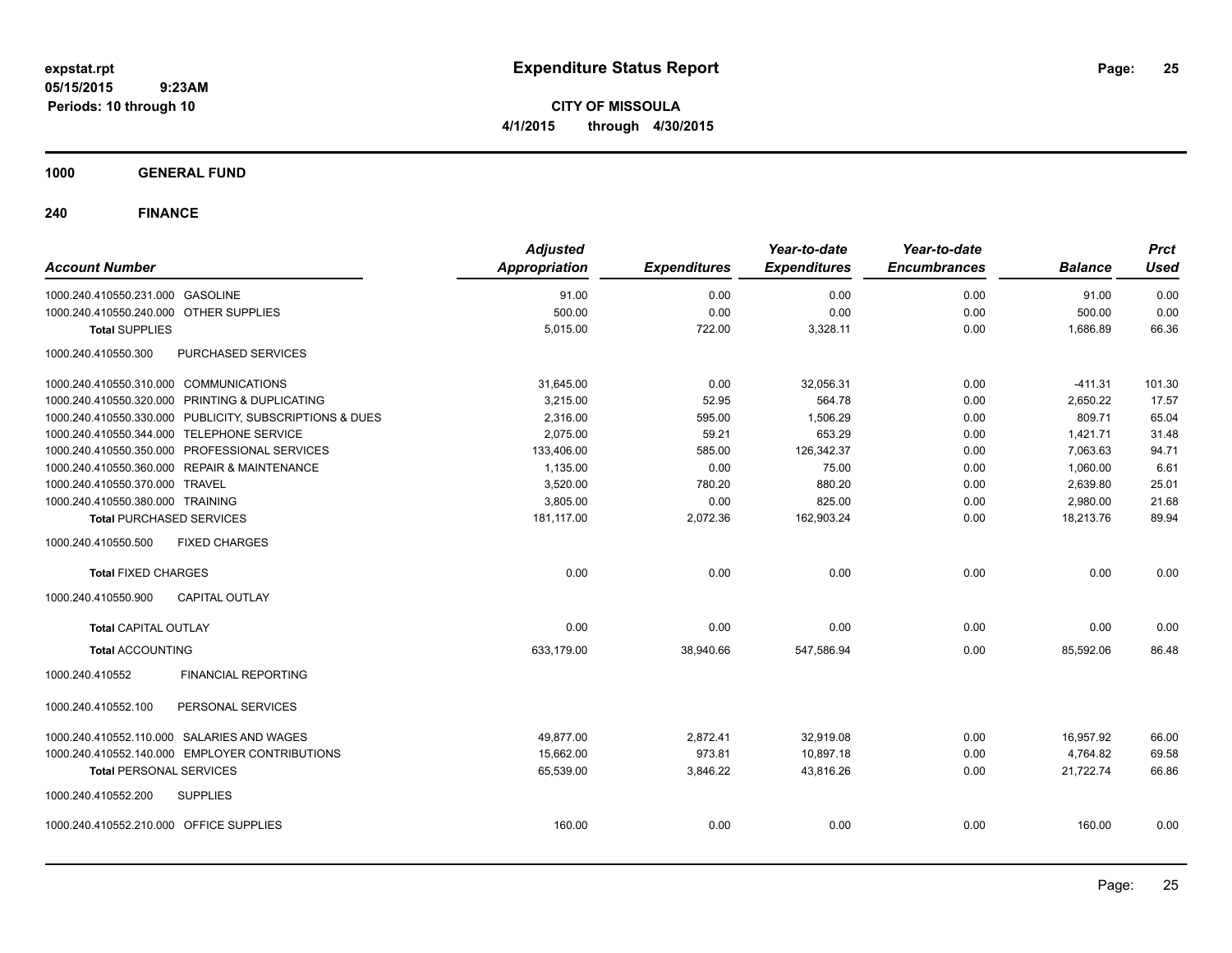**CITY OF MISSOULA 4/1/2015 through 4/30/2015**

**1000 GENERAL FUND**

| <b>Account Number</b>                  |                                               | <b>Adjusted</b><br>Appropriation | <b>Expenditures</b> | Year-to-date<br><b>Expenditures</b> | Year-to-date<br><b>Encumbrances</b> | <b>Balance</b> | <b>Prct</b><br><b>Used</b> |
|----------------------------------------|-----------------------------------------------|----------------------------------|---------------------|-------------------------------------|-------------------------------------|----------------|----------------------------|
|                                        |                                               |                                  |                     |                                     |                                     |                |                            |
| 1000.240.410552.220.000                | <b>OPERATING SUPPLIES</b>                     | 549.00                           | 0.00                | 0.00                                | 0.00                                | 549.00         | 0.00                       |
| <b>Total SUPPLIES</b>                  |                                               | 709.00                           | 0.00                | 0.00                                | 0.00                                | 709.00         | 0.00                       |
| 1000.240.410552.300                    | PURCHASED SERVICES                            |                                  |                     |                                     |                                     |                |                            |
| 1000.240.410552.310.000 COMMUNICATIONS |                                               | 321.00                           | 0.00                | 12.65                               | 0.00                                | 308.35         | 3.94                       |
| 1000.240.410552.320.000                | PRINTING & DUPLICATING                        | 3,503.00                         | 0.00                | 0.00                                | 0.00                                | 3,503.00       | 0.00                       |
|                                        | 1000.240.410552.350.000 PROFESSIONAL SERVICES | 10,530.00                        | 0.00                | 25,050.00                           | 0.00                                | $-14,520.00$   | 237.89                     |
| 1000.240.410552.370.000 TRAVEL         |                                               | 600.00                           | 0.00                | 0.00                                | 0.00                                | 600.00         | 0.00                       |
| 1000.240.410552.380.000 TRAINING       |                                               | 1,525.00                         | 0.00                | 0.00                                | 0.00                                | 1,525.00       | 0.00                       |
|                                        | <b>Total PURCHASED SERVICES</b>               | 16.479.00                        | 0.00                | 25,062.65                           | 0.00                                | $-8,583.65$    | 152.09                     |
| 1000.240.410552.900                    | <b>CAPITAL OUTLAY</b>                         |                                  |                     |                                     |                                     |                |                            |
| <b>Total CAPITAL OUTLAY</b>            |                                               | 0.00                             | 0.00                | 0.00                                | 0.00                                | 0.00           | 0.00                       |
| <b>Total FINANCIAL REPORTING</b>       |                                               | 82,727.00                        | 3,846.22            | 68,878.91                           | 0.00                                | 13,848.09      | 83.26                      |
| 1000.240.410553                        | FINANCIAL SOFTWARE                            |                                  |                     |                                     |                                     |                |                            |
| 1000.240.410553.100                    | PERSONAL SERVICES                             |                                  |                     |                                     |                                     |                |                            |
| <b>Total FINANCIAL SOFTWARE</b>        |                                               | 0.00                             | 0.00                | 0.00                                | 0.00                                | 0.00           | 0.00                       |
| <b>Total FINANCE</b>                   |                                               | 1,125,176.00                     | 66,779.69           | 885,782.60                          | 0.00                                | 239,393.40     | 78.72                      |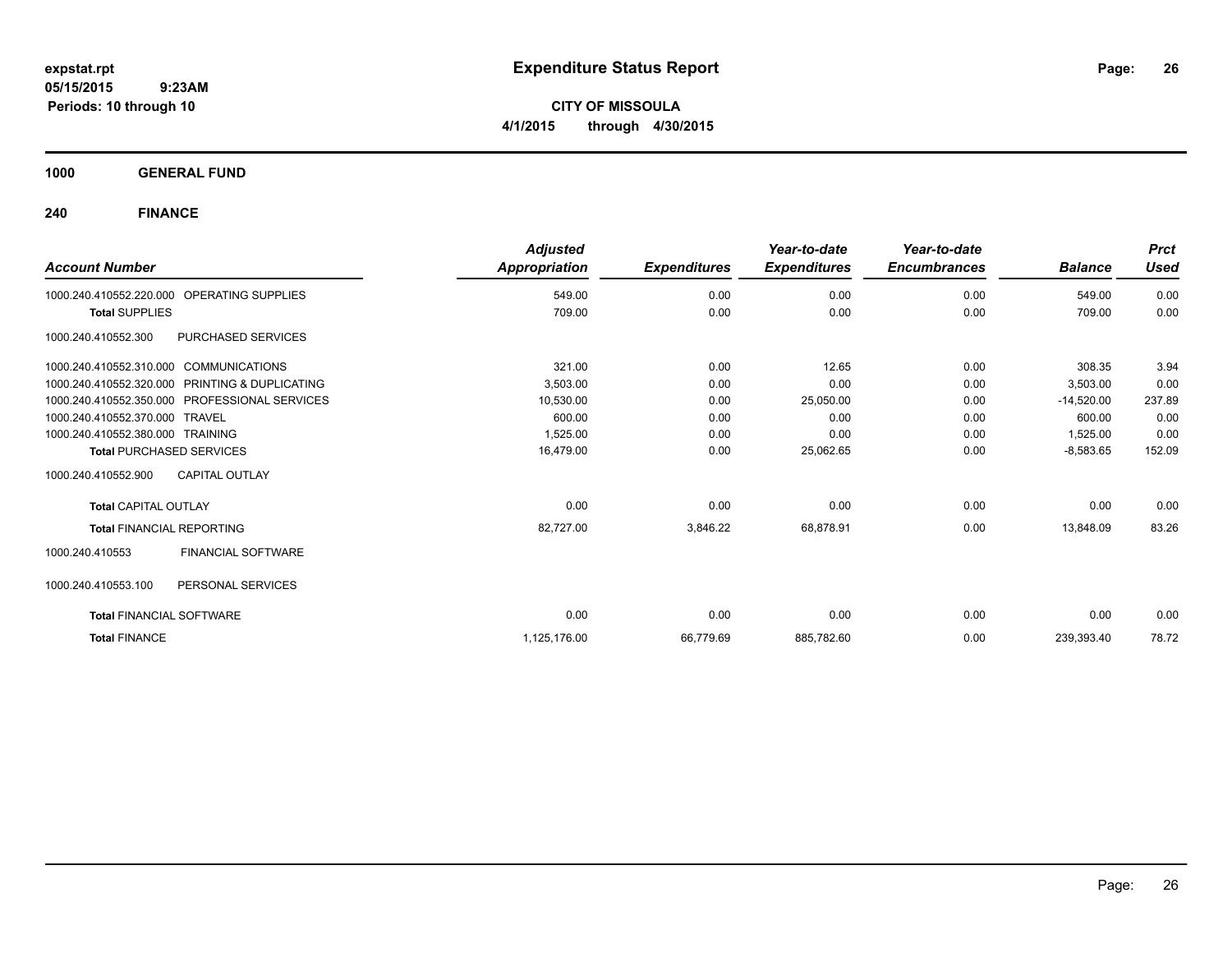**CITY OF MISSOULA 4/1/2015 through 4/30/2015**

**1000 GENERAL FUND**

### **245 CENTRALIZED SERVICES**

| <b>Account Number</b>                   |                                                         | <b>Adjusted</b><br><b>Appropriation</b> | <b>Expenditures</b> | Year-to-date<br><b>Expenditures</b> | Year-to-date<br><b>Encumbrances</b> | <b>Balance</b> | <b>Prct</b><br><b>Used</b> |
|-----------------------------------------|---------------------------------------------------------|-----------------------------------------|---------------------|-------------------------------------|-------------------------------------|----------------|----------------------------|
| 1000.245.410810                         | <b>ADMINISTRATION</b>                                   |                                         |                     |                                     |                                     |                |                            |
| 1000.245.410810.100                     | PERSONAL SERVICES                                       |                                         |                     |                                     |                                     |                |                            |
| 1000.245.410810.110.000                 | CENTRALIZED SERVICES/SALARIES AND WAGES                 | 120,062.00                              | 9,111.56            | 95,214.99                           | 0.00                                | 24,847.01      | 79.30                      |
| 1000.245.410810.140.000                 | <b>EMPLOYER CONTRIBUTIONS</b>                           | 29,435.00                               | 2,247.00            | 26,131.53                           | 0.00                                | 3,303.47       | 88.78                      |
|                                         | 1000.245.410810.141.000 STATE RETIREMENT CONTRIBUTIONS  | 0.00                                    | 19.39               | 230.22                              | 0.00                                | $-230.22$      | 0.00                       |
| <b>Total PERSONAL SERVICES</b>          |                                                         | 149,497.00                              | 11,377.95           | 121,576.74                          | 0.00                                | 27,920.26      | 81.32                      |
| 1000.245.410810.200                     | <b>SUPPLIES</b>                                         |                                         |                     |                                     |                                     |                |                            |
| 1000.245.410810.210.000 OFFICE SUPPLIES |                                                         | 400.00                                  | 24.15               | 29.14                               | 0.00                                | 370.86         | 7.29                       |
| <b>Total SUPPLIES</b>                   |                                                         | 400.00                                  | 24.15               | 29.14                               | 0.00                                | 370.86         | 7.29                       |
| 1000.245.410810.300                     | PURCHASED SERVICES                                      |                                         |                     |                                     |                                     |                |                            |
|                                         | 1000.245.410810.320.000 PRINTING & DUPLICATING          | 0.00                                    | 9.99                | 9.99                                | 0.00                                | $-9.99$        | 0.00                       |
|                                         | 1000.245.410810.330.000 PUBLICITY, SUBSCRIPTIONS & DUES | 0.00                                    | 0.00                | 265.00                              | 0.00                                | $-265.00$      | 0.00                       |
|                                         | 1000.245.410810.344.000 TELEPHONE SERVICE               | 0.00                                    | 0.00                | 13.88                               | 0.00                                | $-13.88$       | 0.00                       |
| 1000.245.410810.370.000 TRAVEL          |                                                         | 1,000.00                                | 0.00                | 300.33                              | 0.00                                | 699.67         | 30.03                      |
| 1000.245.410810.380.000 TRAINING        |                                                         | 1,000.00                                | 0.00                | 35.85                               | 0.00                                | 964.15         | 3.59                       |
| <b>Total PURCHASED SERVICES</b>         |                                                         | 2,000.00                                | 9.99                | 625.05                              | 0.00                                | 1,374.95       | 31.25                      |
| 1000.245.410810.700                     | <b>GRANTS &amp; CONTRIBUTIONS</b>                       |                                         |                     |                                     |                                     |                |                            |
|                                         | 1000.245.410810.700.000 GRANTS & CONTRIBUTIONS          | 0.00                                    | 0.00                | 50.00                               | 0.00                                | $-50.00$       | 0.00                       |
|                                         | <b>Total GRANTS &amp; CONTRIBUTIONS</b>                 | 0.00                                    | 0.00                | 50.00                               | 0.00                                | $-50.00$       | 0.00                       |
| <b>Total ADMINISTRATION</b>             |                                                         | 151,897.00                              | 11,412.09           | 122,280.93                          | 0.00                                | 29,616.07      | 80.50                      |
| 1000.245.410835                         | *** Title Not Found ***                                 |                                         |                     |                                     |                                     |                |                            |
| 1000.245.410835.100                     | PERSONAL SERVICES                                       |                                         |                     |                                     |                                     |                |                            |
|                                         | 1000.245.410835.110.000 SALARIES AND WAGES              | 82,967.00                               | 6,425.00            | 67,113.12                           | 0.00                                | 15,853.88      | 80.89                      |
|                                         | 1000.245.410835.140.000 EMPLOYER CONTRIBUTIONS          | 23,184.00                               | 2,055.56            | 21,836.15                           | 0.00                                | 1,347.85       | 94.19                      |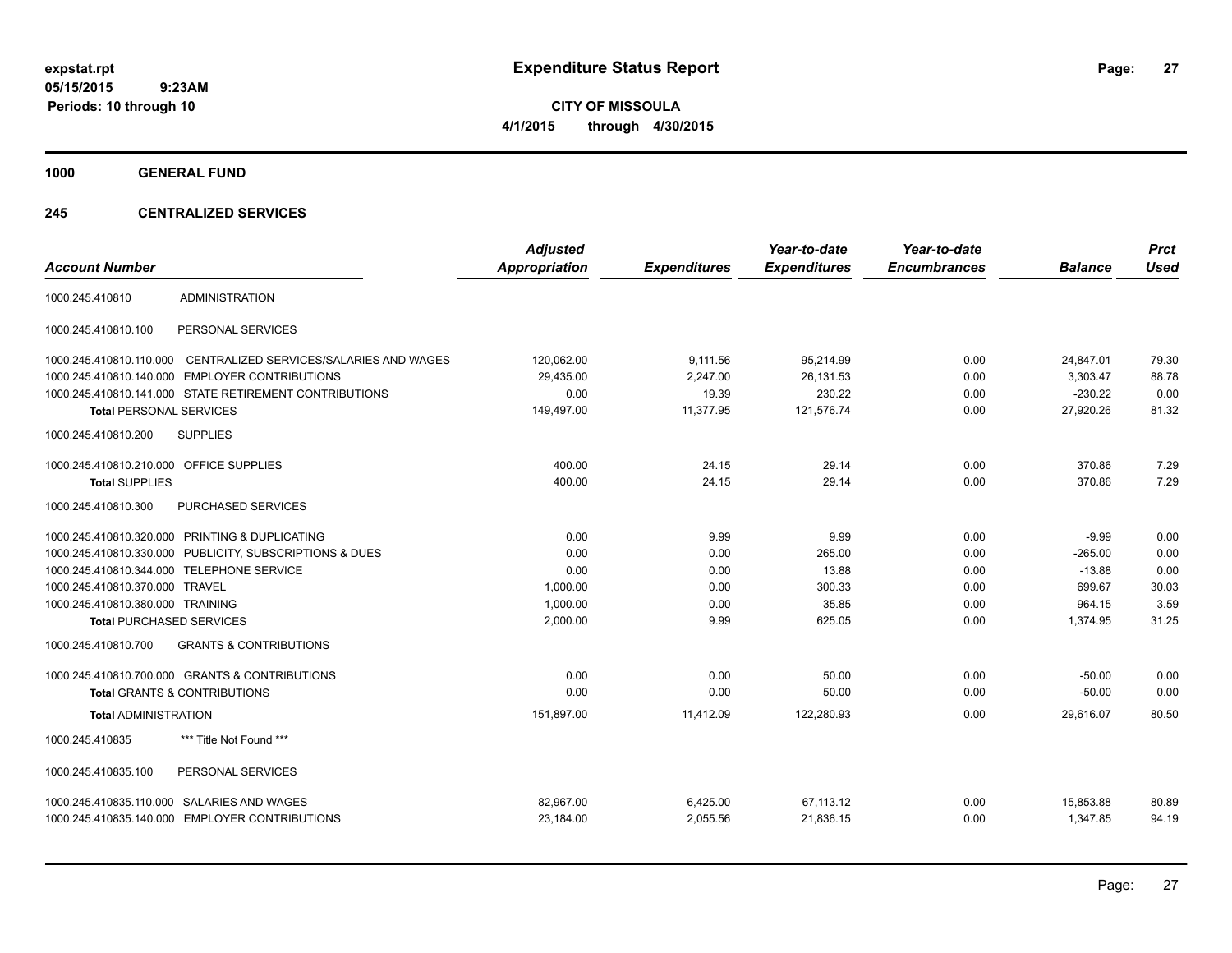**CITY OF MISSOULA 4/1/2015 through 4/30/2015**

**1000 GENERAL FUND**

### **245 CENTRALIZED SERVICES**

| <b>Account Number</b>                                         | <b>Adjusted</b><br><b>Appropriation</b> | <b>Expenditures</b> | Year-to-date<br><b>Expenditures</b> | Year-to-date<br><b>Encumbrances</b> | <b>Balance</b> | <b>Prct</b><br><b>Used</b> |
|---------------------------------------------------------------|-----------------------------------------|---------------------|-------------------------------------|-------------------------------------|----------------|----------------------------|
| <b>Total PERSONAL SERVICES</b>                                | 106,151.00                              | 8,480.56            | 88,949.27                           | 0.00                                | 17,201.73      | 83.80                      |
| <b>SUPPLIES</b><br>1000.245.410835.200                        |                                         |                     |                                     |                                     |                |                            |
| 1000.245.410835.210.000 OFFICE SUPPLIES                       | 100.00                                  | 0.00                | 0.00                                | 0.00                                | 100.00         | 0.00                       |
| 1000.245.410835.220.000 OPERATING SUPPLIES                    | 500.00                                  | 0.00                | 0.00                                | 0.00                                | 500.00         | 0.00                       |
| <b>Total SUPPLIES</b>                                         | 600.00                                  | 0.00                | 0.00                                | 0.00                                | 600.00         | 0.00                       |
| <b>PURCHASED SERVICES</b><br>1000.245.410835.300              |                                         |                     |                                     |                                     |                |                            |
| 1000.245.410835.310.000 COMMUNICATIONS                        | 100.00                                  | 0.00                | 0.00                                | 0.00                                | 100.00         | 0.00                       |
| 1000.245.410835.344.000 TELEPHONE SERVICE                     | 793.00                                  | 62.01               | 619.32                              | 0.00                                | 173.68         | 78.10                      |
| <b>Total PURCHASED SERVICES</b>                               | 893.00                                  | 62.01               | 619.32                              | 0.00                                | 273.68         | 69.35                      |
| Total *** Title Not Found ***                                 | 107,644.00                              | 8,542.57            | 89,568.59                           | 0.00                                | 18,075.41      | 83.21                      |
| 1000.245.411010<br>*** Title Not Found ***                    |                                         |                     |                                     |                                     |                |                            |
| PERSONAL SERVICES<br>1000.245.411010.100                      |                                         |                     |                                     |                                     |                |                            |
| Total *** Title Not Found ***                                 | 0.00                                    | 0.00                | 0.00                                | 0.00                                | 0.00           | 0.00                       |
| <b>ENERGY CONSERVATION</b><br>1000.245.411231                 |                                         |                     |                                     |                                     |                |                            |
| PERSONAL SERVICES<br>1000.245.411231.100                      |                                         |                     |                                     |                                     |                |                            |
| 1000.245.411231.110.000 ENERGY COORDINATOR/SALARIES AND WAGES | 50,446.00                               | 3,854.79            | 41,314.70                           | 0.00                                | 9,131.30       | 81.90                      |
| 1000.245.411231.140.000 EMPLOYER CONTRIBUTIONS                | 20,648.00                               | 1,580.76            | 14,301.18                           | 0.00                                | 6,346.82       | 69.26                      |
| <b>Total PERSONAL SERVICES</b>                                | 71,094.00                               | 5,435.55            | 55,615.88                           | 0.00                                | 15,478.12      | 78.23                      |
| 1000.245.411231.200<br><b>SUPPLIES</b>                        |                                         |                     |                                     |                                     |                |                            |
| 1000.245.411231.210.000 OFFICE SUPPLIES                       | 400.00                                  | 82.27               | 82.27                               | 0.00                                | 317.73         | 20.57                      |
| 1000.245.411231.220.000 OPERATING SUPPLIES                    | 200.00                                  | 23.71               | 23.71                               | 0.00                                | 176.29         | 11.86                      |
| 1000.245.411231.231.000 GASOLINE                              | 178.00                                  | 0.00                | 52.55                               | 0.00                                | 125.45         | 29.52                      |
| <b>Total SUPPLIES</b>                                         | 778.00                                  | 105.98              | 158.53                              | 0.00                                | 619.47         | 20.38                      |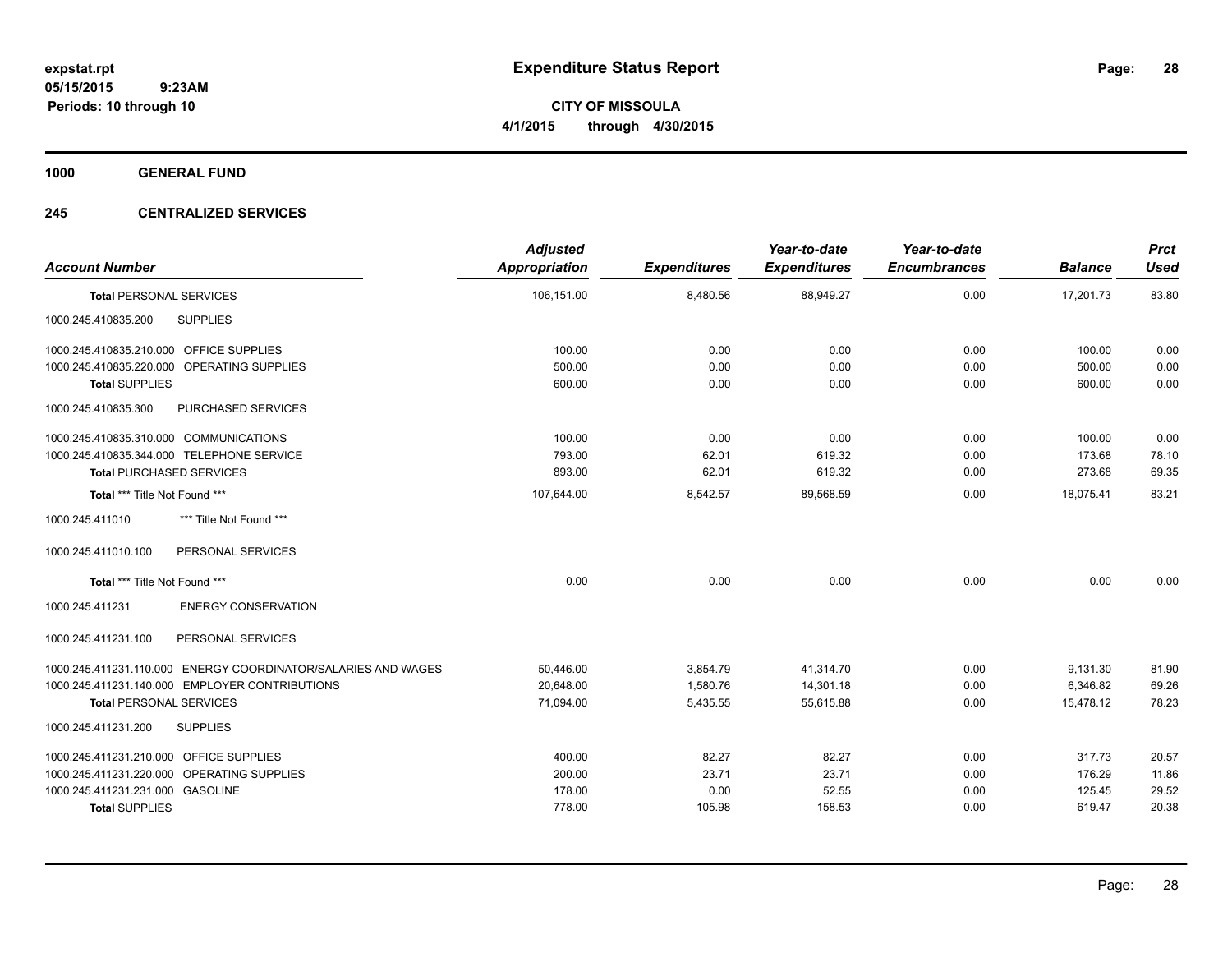**CITY OF MISSOULA 4/1/2015 through 4/30/2015**

**1000 GENERAL FUND**

### **245 CENTRALIZED SERVICES**

|                                                         | <b>Adjusted</b> |                     | Year-to-date        | Year-to-date        |                | <b>Prct</b> |
|---------------------------------------------------------|-----------------|---------------------|---------------------|---------------------|----------------|-------------|
| <b>Account Number</b>                                   | Appropriation   | <b>Expenditures</b> | <b>Expenditures</b> | <b>Encumbrances</b> | <b>Balance</b> | Used        |
| 1000.245.411231.300<br><b>PURCHASED SERVICES</b>        |                 |                     |                     |                     |                |             |
| 1000.245.411231.320.000 PRINTING & DUPLICATING          | 200.00          | 2.64                | 51.02               | 0.00                | 148.98         | 25.51       |
| 1000.245.411231.330.000 PUBLICITY, SUBSCRIPTIONS & DUES | 185.00          | 0.00                | 70.00               | 0.00                | 115.00         | 37.84       |
| 1000.245.411231.350.000 PROFESSIONAL SERVICES           | 8.000.00        | 0.00                | 7.765.00            | 0.00                | 235.00         | 97.06       |
| 1000.245.411231.370.000 TRAVEL                          | 1.000.00        | 0.00                | 243.40              | 0.00                | 756.60         | 24.34       |
| 1000.245.411231.380.000 TRAINING                        | 1.000.00        | 0.00                | 350.00              | 0.00                | 650.00         | 35.00       |
| <b>Total PURCHASED SERVICES</b>                         | 10.385.00       | 2.64                | 8.479.42            | 0.00                | 1.905.58       | 81.65       |
| <b>Total ENERGY CONSERVATION</b>                        | 82.257.00       | 5.544.17            | 64.253.83           | 0.00                | 18.003.17      | 78.11       |
| <b>Total CENTRALIZED SERVICES</b>                       | 341.798.00      | 25.498.83           | 276.103.35          | 0.00                | 65.694.65      | 80.78       |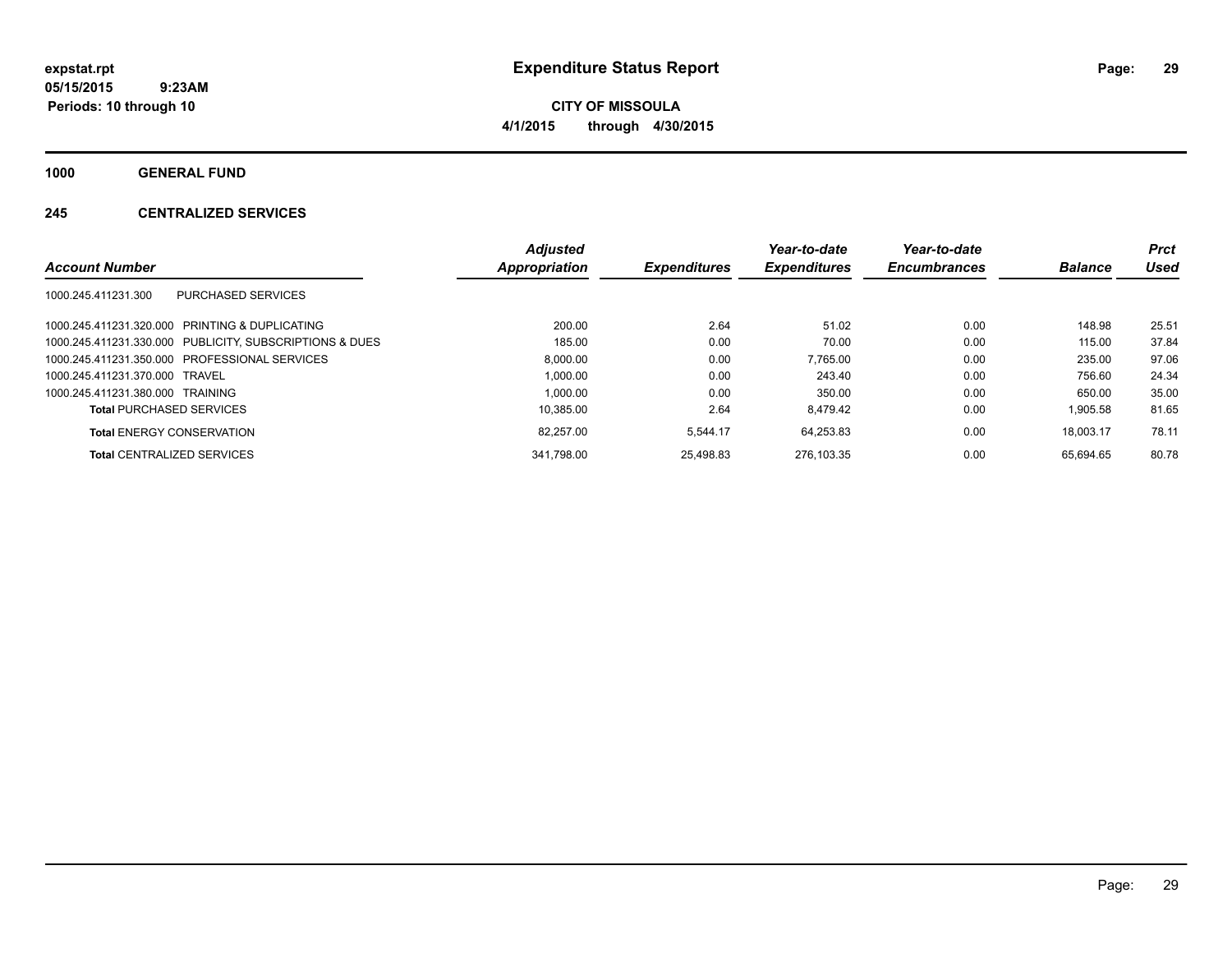**CITY OF MISSOULA 4/1/2015 through 4/30/2015**

**1000 GENERAL FUND**

|                                         |                                                              | <b>Adjusted</b>      |                     | Year-to-date        | Year-to-date        |                | <b>Prct</b> |
|-----------------------------------------|--------------------------------------------------------------|----------------------|---------------------|---------------------|---------------------|----------------|-------------|
| <b>Account Number</b>                   |                                                              | <b>Appropriation</b> | <b>Expenditures</b> | <b>Expenditures</b> | <b>Encumbrances</b> | <b>Balance</b> | <b>Used</b> |
| 1000.250.411010                         | <b>ADMINISTRATION</b>                                        |                      |                     |                     |                     |                |             |
| 1000.250.411010.100                     | PERSONAL SERVICES                                            |                      |                     |                     |                     |                |             |
|                                         | 1000.250.411010.110.000 ADMIN/SALARIES AND WAGES             | 142,441.00           | 4,123.67            | 176,889.51          | 0.00                | $-34,448.51$   | 124.18      |
|                                         | 1000.250.411010.120.000 ADMIN-OVERTIME/TERMINATION           | 1,155.00             | 0.00                | 0.00                | 0.00                | 1,155.00       | 0.00        |
|                                         | 1000.250.411010.140.000 ADMIN/EMPLOYER CONTRIBUTIONS         | 52.497.00            | 5,510.86            | 73,605.78           | 0.00                | $-21,108.78$   | 140.21      |
|                                         | 1000.250.411010.141.000 ADMIN-STATE RETIREMENT CONTRIBUTIONS | 0.00                 | 72.91               | 1,189.10            | 0.00                | $-1,189.10$    | 0.00        |
| <b>Total PERSONAL SERVICES</b>          |                                                              | 196,093.00           | 9,707.44            | 251,684.39          | 0.00                | $-55,591.39$   | 128.35      |
| 1000.250.411010.200                     | <b>SUPPLIES</b>                                              |                      |                     |                     |                     |                |             |
| 1000.250.411010.210.000 OFFICE SUPPLIES |                                                              | 7,100.00             | 191.46              | 458.79              | 0.00                | 6,641.21       | 6.46        |
| 1000.250.411010.210.300 OFFICE SUPPLIES |                                                              | 0.00                 | 0.00                | 2,461.00            | 0.00                | $-2,461.00$    | 0.00        |
| 1000.250.411010.210.301 OFFICE SUPPLIES |                                                              | 0.00                 | 67.27               | 2,156.38            | 0.00                | $-2,156.38$    | 0.00        |
| 1000.250.411010.210.304 OFFICE SUPPLIES |                                                              | 0.00                 | 0.00                | 299.99              | 0.00                | $-299.99$      | 0.00        |
|                                         | 1000.250.411010.220.000 ADMIN-OPERATING SUPPLIES             | 181.00               | 0.00                | 0.00                | 0.00                | 181.00         | 0.00        |
|                                         | 1000.250.411010.220.300 OPERATING SUPPLIES                   | 0.00                 | 0.00                | 35.92               | 0.00                | $-35.92$       | 0.00        |
|                                         | 1000.250.411010.230.000 REPAIR/MAINTENANCE                   | 50.00                | 0.00                | 0.00                | 0.00                | 50.00          | 0.00        |
|                                         | 1000.250.411010.230.321 REPAIR/MAINTENANCE                   | 0.00                 | 0.00                | 70.18               | 0.00                | $-70.18$       | 0.00        |
| 1000.250.411010.231.000 ADMIN-GASOLINE  |                                                              | 1,068.00             | 0.00                | 0.00                | 0.00                | 1,068.00       | 0.00        |
| 1000.250.411010.240.000 OTHER SUPPLIES  |                                                              | 100.00               | 47.99               | 47.99               | 0.00                | 52.01          | 47.99       |
| <b>Total SUPPLIES</b>                   |                                                              | 8,499.00             | 306.72              | 5,530.25            | 0.00                | 2,968.75       | 65.07       |
| 1000.250.411010.300                     | <b>PURCHASED SERVICES</b>                                    |                      |                     |                     |                     |                |             |
| 1000.250.411010.310.000 COMMUNICATIONS  |                                                              | 3,343.00             | 0.00                | 0.00                | 0.00                | 3,343.00       | 0.00        |
| 1000.250.411010.310.351                 | <b>COMMUNICATIONS</b>                                        | 0.00                 | 8.17                | 229.67              | 0.00                | $-229.67$      | 0.00        |
| 1000.250.411010.320.000                 | PRINTING & DUPLICATING                                       | 1,365.00             | 0.00                | 34.95               | 0.00                | 1,330.05       | 2.56        |
|                                         | 1000.250.411010.330.000 PUBLICITY, SUBSCRIPTIONS & DUES      | 1,370.00             | 0.00                | 356.04              | 0.00                | 1,013.96       | 25.99       |
|                                         | 1000.250.411010.330.300 PUBLICITY, SUBSCRIPTIONS & DUES      | 0.00                 | 0.00                | 882.50              | 0.00                | $-882.50$      | 0.00        |
|                                         | 1000.250.411010.330.375 PUBLICITY, SUBSCRIPTIONS & DUES      | 0.00                 | 0.00                | 353.70              | 0.00                | $-353.70$      | 0.00        |
|                                         | 1000.250.411010.344.000 TELEPHONE SERVICE                    | 655.00               | 52.02               | 623.19              | 0.00                | 31.81          | 95.14       |
|                                         | 1000.250.411010.350.000 PROFESSIONAL SERVICES                | 500.00               | 0.00                | 2,226.19            | 0.00                | $-1,726.19$    | 445.24      |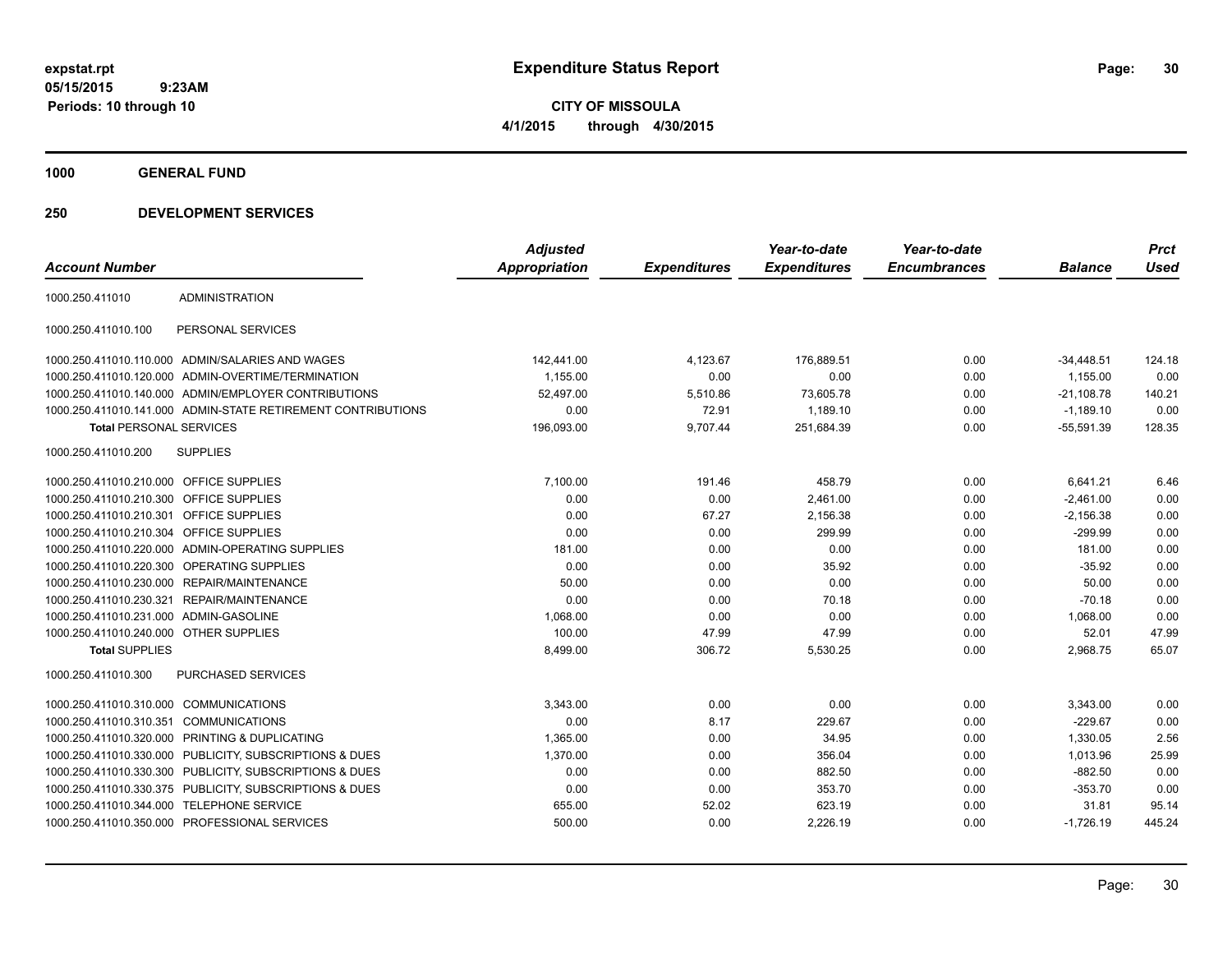**CITY OF MISSOULA 4/1/2015 through 4/30/2015**

**1000 GENERAL FUND**

| <b>Account Number</b>                                          | <b>Adjusted</b><br><b>Appropriation</b> | <b>Expenditures</b> | Year-to-date<br><b>Expenditures</b> | Year-to-date<br><b>Encumbrances</b> | <b>Balance</b> | <b>Prct</b><br><b>Used</b> |
|----------------------------------------------------------------|-----------------------------------------|---------------------|-------------------------------------|-------------------------------------|----------------|----------------------------|
| 1000.250.411010.350.300 PROFESSIONAL SERVICES                  | 0.00                                    | 0.00                | 980.01                              | 0.00                                | $-980.01$      | 0.00                       |
| 1000.250.411010.360.000 REPAIR & MAINTENANCE                   | 650.00                                  | 0.00                | 0.00                                | 0.00                                | 650.00         | 0.00                       |
| 1000.250.411010.370.000 TRAVEL                                 | 1,500.00                                | 0.00                | 218.20                              | 0.00                                | 1,281.80       | 14.55                      |
| 1000.250.411010.380.000 TRAINING                               | 1,300.00                                | 0.00                | 891.00                              | 0.00                                | 409.00         | 68.54                      |
| 1000.250.411010.380.300 TRAINING                               | 0.00                                    | 0.00                | 174.60                              | 0.00                                | $-174.60$      | 0.00                       |
| <b>Total PURCHASED SERVICES</b>                                | 10,683.00                               | 60.19               | 6,970.05                            | 0.00                                | 3,712.95       | 65.24                      |
| <b>Total ADMINISTRATION</b>                                    | 215,275.00                              | 10,074.35           | 264,184.69                          | 0.00                                | -48,909.69     | 122.72                     |
| 1000.250.411030<br><b>PLANNING</b>                             |                                         |                     |                                     |                                     |                |                            |
| 1000.250.411030.100<br>PERSONAL SERVICES                       |                                         |                     |                                     |                                     |                |                            |
| <b>Total PERSONAL SERVICES</b>                                 | 0.00                                    | 0.00                | 0.00                                | 0.00                                | 0.00           | 0.00                       |
| <b>SUPPLIES</b><br>1000.250.411030.200                         |                                         |                     |                                     |                                     |                |                            |
| <b>Total SUPPLIES</b>                                          | 0.00                                    | 0.00                | 0.00                                | 0.00                                | 0.00           | 0.00                       |
| 1000.250.411030.300<br>PURCHASED SERVICES                      |                                         |                     |                                     |                                     |                |                            |
| 1000.250.411030.310.351 COMMUNICATIONS                         | 0.00                                    | 0.00                | $-6.00$                             | 0.00                                | 6.00           | 0.00                       |
| 1000.250.411030.330.000 PUBLICITY, SUBSCRIPTIONS & DUES        | 0.00                                    | 0.00                | 6.00                                | 0.00                                | $-6.00$        | 0.00                       |
| <b>Total PURCHASED SERVICES</b>                                | 0.00                                    | 0.00                | 0.00                                | 0.00                                | 0.00           | 0.00                       |
| 1000.250.411030.800<br>OTHER OBJECTS                           |                                         |                     |                                     |                                     |                |                            |
| <b>Total OTHER OBJECTS</b>                                     | 0.00                                    | 0.00                | 0.00                                | 0.00                                | 0.00           | 0.00                       |
| CAPITAL OUTLAY<br>1000.250.411030.900                          |                                         |                     |                                     |                                     |                |                            |
| <b>Total PLANNING</b>                                          | 0.00                                    | 0.00                | 0.00                                | 0.00                                | 0.00           | 0.00                       |
| DEVELOPMENT & PERMIT REVIEWS<br>1000.250.411050                |                                         |                     |                                     |                                     |                |                            |
| PERSONAL SERVICES<br>1000.250.411050.100                       |                                         |                     |                                     |                                     |                |                            |
| 1000.250.411050.110.000 DEV & PERMIT REVIEW/SALARIES AND WAGES | 467,890.00                              | 48,621.03           | 466,556.93                          | 0.00                                | 1,333.07       | 99.72                      |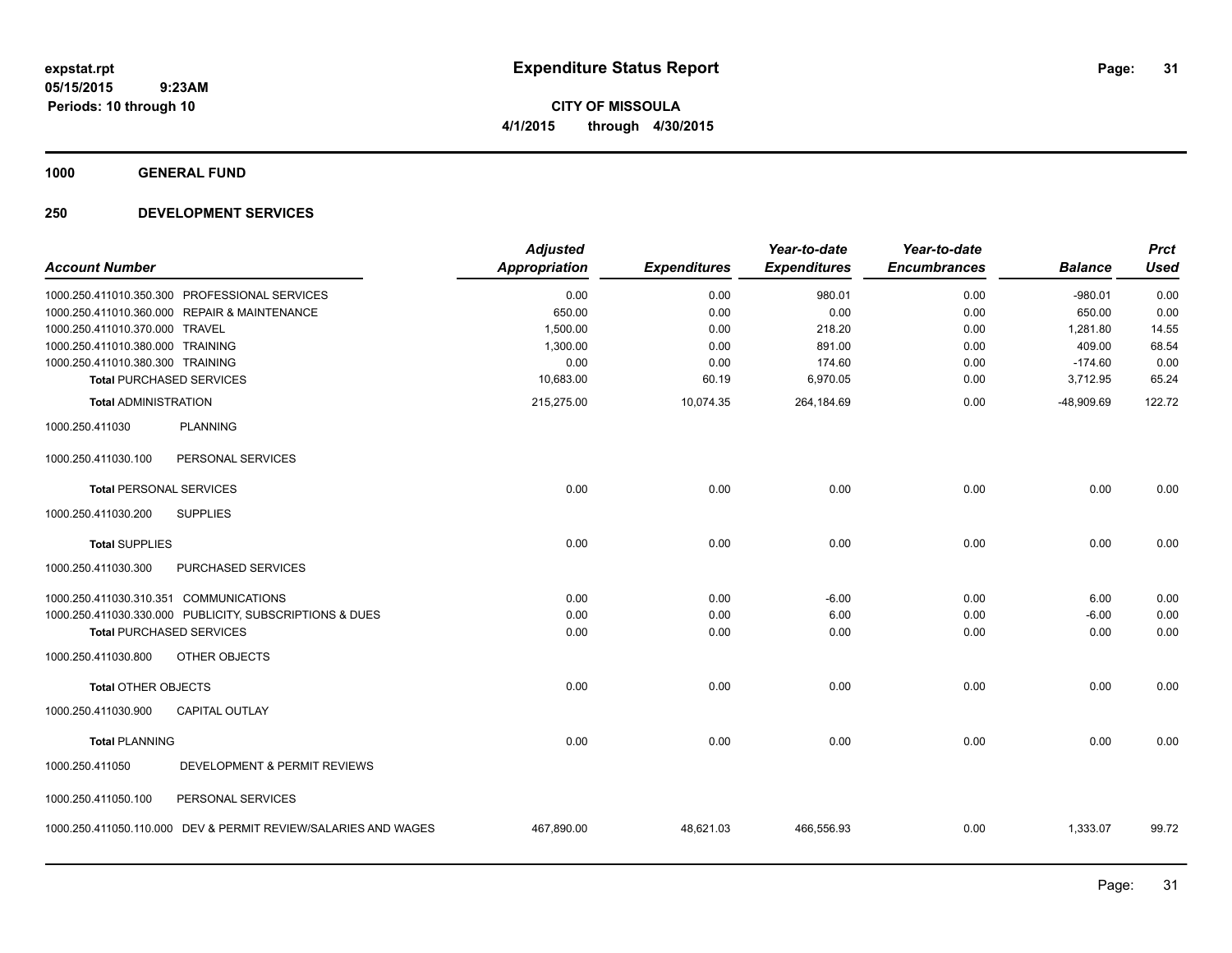**Periods: 10 through 10**

**CITY OF MISSOULA 4/1/2015 through 4/30/2015**

**1000 GENERAL FUND**

| <b>Account Number</b>                                       | <b>Adjusted</b><br>Appropriation | <b>Expenditures</b> | Year-to-date<br><b>Expenditures</b> | Year-to-date<br><b>Encumbrances</b> | <b>Balance</b> | <b>Prct</b><br><b>Used</b> |
|-------------------------------------------------------------|----------------------------------|---------------------|-------------------------------------|-------------------------------------|----------------|----------------------------|
| 1000.250.411050.120.000 OVERTIME/TERMINATION                | 684.00                           | 0.00                | $-16.91$                            | 0.00                                | 700.91         | 2.47                       |
| 1000.250.411050.140.000 EMPLOYER CONTRIBUTIONS              | 149,655.00                       | 17,254.02           | 177,476.24                          | 0.00                                | $-27,821.24$   | 118.59                     |
| <b>Total PERSONAL SERVICES</b>                              | 618,229.00                       | 65,875.05           | 644,016.26                          | 0.00                                | $-25,787.26$   | 104.17                     |
| <b>SUPPLIES</b><br>1000.250.411050.200                      |                                  |                     |                                     |                                     |                |                            |
| 1000.250.411050.210.000 DEV & PERMIT REVIEW-OFFICE SUPPLIES | 4,550.00                         | 789.23              | 881.99                              | 0.00                                | 3,668.01       | 19.38                      |
| 1000.250.411050.210.300 OFFICE SUPPLIES                     | 0.00                             | 0.00                | 607.95                              | 0.00                                | $-607.95$      | 0.00                       |
| 1000.250.411050.210.301 OFFICE SUPPLIES                     | 0.00                             | 0.00                | 84.30                               | 0.00                                | $-84.30$       | 0.00                       |
| 1000.250.411050.210.303 OFFICE SUPPLIES                     | 0.00                             | 0.00                | 42.52                               | 0.00                                | $-42.52$       | 0.00                       |
| 1000.250.411050.210.304 OFFICE SUPPLIES                     | 0.00                             | 0.00                | 512.44                              | 0.00                                | $-512.44$      | 0.00                       |
| 1000.250.411050.220.000 OPERATING SUPPLIES                  | 600.00                           | 0.00                | 150.15                              | 0.00                                | 449.85         | 25.03                      |
| 1000.250.411050.220.300 OPERATING SUPPLIES                  | 0.00                             | 0.00                | 170.24                              | 0.00                                | $-170.24$      | 0.00                       |
| 1000.250.411050.230.000 REPAIR/MAINTENANCE                  | 700.00                           | 430.48              | 440.07                              | 0.00                                | 259.93         | 62.87                      |
| 1000.250.411050.230.300 REPAIR/MAINTENANCE                  | 0.00                             | 0.00                | 202.10                              | 0.00                                | $-202.10$      | 0.00                       |
| 1000.250.411050.231.000 DEV & PERMIT REVIEW-GASOLINE        | 2,800.00                         | 57.40               | 1,335.61                            | 0.00                                | 1,464.39       | 47.70                      |
| 1000.250.411050.240.000 OTHER SUPPLIES                      | 255.00                           | 0.00                | 0.00                                | 0.00                                | 255.00         | 0.00                       |
| 1000.250.411050.240.300 OTHER SUPPLIES                      | 0.00                             | 0.00                | 130.94                              | 0.00                                | $-130.94$      | 0.00                       |
| <b>Total SUPPLIES</b>                                       | 8,905.00                         | 1,277.11            | 4,558.31                            | 0.00                                | 4,346.69       | 51.19                      |
| PURCHASED SERVICES<br>1000.250.411050.300                   |                                  |                     |                                     |                                     |                |                            |
| 1000.250.411050.310.000 COMMUNICATIONS                      | 7,350.00                         | 0.00                | 0.00                                | 0.00                                | 7,350.00       | 0.00                       |
| 1000.250.411050.310.351 COMMUNICATIONS                      | 0.00                             | 385.46              | 2,960.17                            | 0.00                                | $-2,960.17$    | 0.00                       |
| 1000.250.411050.320.000 PRINTING & DUPLICATING              | 5,019.00                         | 0.00                | 0.00                                | 0.00                                | 5,019.00       | 0.00                       |
| 1000.250.411050.320.300 PRINTING & DUPLICATING              | 0.00                             | 0.00                | 148.35                              | 0.00                                | $-148.35$      | 0.00                       |
| 1000.250.411050.320.363 PRINTING & DUPLICATING              | 0.00                             | 0.00                | 68.35                               | 0.00                                | $-68.35$       | 0.00                       |
| 1000.250.411050.330.000 PUBLICITY, SUBSCRIPTIONS & DUES     | 3,680.00                         | 396.00              | 2,209.00                            | 0.00                                | 1,471.00       | 60.03                      |
| 1000.250.411050.330.300 PUBLICITY, SUBSCRIPTIONS & DUES     | 0.00                             | 0.00                | 126.00                              | 0.00                                | $-126.00$      | 0.00                       |
| 1000.250.411050.330.373 PUBLICITY, SUBSCRIPTIONS & DUES     | 0.00                             | 0.00                | 817.24                              | 0.00                                | $-817.24$      | 0.00                       |
| 1000.250.411050.330.377 PUBLICITY, SUBSCRIPTIONS & DUES     | 0.00                             | 0.00                | 1,007.50                            | 0.00                                | $-1,007.50$    | 0.00                       |
| 1000.250.411050.344.000 TELEPHONE SERVICE                   | 3,015.00                         | 306.27              | 3,500.61                            | 0.00                                | $-485.61$      | 116.11                     |
| 1000.250.411050.350.000 PROFESSIONAL SERVICES               | 22,105.00                        | 184.00              | 437.00                              | 0.00                                | 21,668.00      | 1.98                       |
| 1000.250.411050.350.300 PROFESSIONAL SERVICES               | 0.00                             | 0.00                | 1,777.94                            | 0.00                                | $-1,777.94$    | 0.00                       |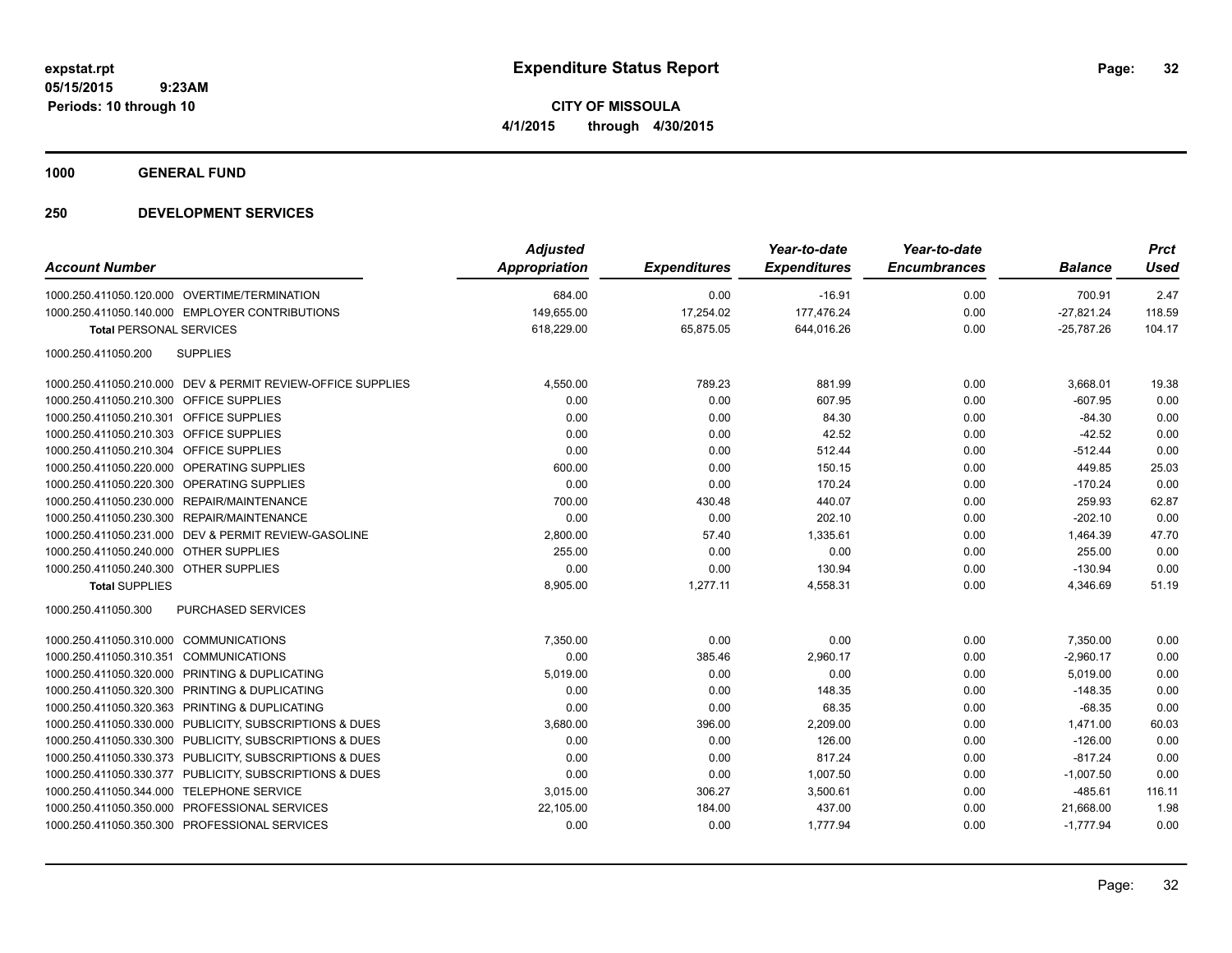**CITY OF MISSOULA 4/1/2015 through 4/30/2015**

**1000 GENERAL FUND**

|                                              |                                                | <b>Adjusted</b>      |                     | Year-to-date        | Year-to-date        |                | <b>Prct</b> |
|----------------------------------------------|------------------------------------------------|----------------------|---------------------|---------------------|---------------------|----------------|-------------|
| <b>Account Number</b>                        |                                                | <b>Appropriation</b> | <b>Expenditures</b> | <b>Expenditures</b> | <b>Encumbrances</b> | <b>Balance</b> | <b>Used</b> |
| 1000.250.411050.360.000 REPAIR & MAINTENANCE |                                                | 945.00               | 0.00                | 0.00                | 0.00                | 945.00         | 0.00        |
| 1000.250.411050.370.000                      | DEV & PERMIT REVIEW-TRAVEL                     | 8,372.00             | 0.00                | 664.40              | 0.00                | 7,707.60       | 7.94        |
| 1000.250.411050.370.300 TRAVEL               |                                                | 6,589.00             | 0.00                | 1,781.50            | 0.00                | 4,807.50       | 27.04       |
| 1000.250.411050.380.000 TRAINING             |                                                | 0.00                 | 325.00              | 1,531.00            | 0.00                | $-1,531.00$    | 0.00        |
| 1000.250.411050.380.300 TRAINING             |                                                | 0.00                 | 0.00                | 835.00              | 0.00                | $-835.00$      | 0.00        |
| <b>Total PURCHASED SERVICES</b>              |                                                | 57.075.00            | 1,596.73            | 17,864.06           | 0.00                | 39,210.94      | 31.30       |
| 1000.250.411050.900                          | <b>CAPITAL OUTLAY</b>                          |                      |                     |                     |                     |                |             |
| <b>Total CAPITAL OUTLAY</b>                  |                                                | 0.00                 | 0.00                | 0.00                | 0.00                | 0.00           | 0.00        |
|                                              | Total DEVELOPMENT & PERMIT REVIEWS             | 684,209.00           | 68,748.89           | 666,438.63          | 0.00                | 17,770.37      | 97.40       |
| 1000.250.411055                              | <b>CODE COMPLIANCE</b>                         |                      |                     |                     |                     |                |             |
| 1000.250.411055.100                          | PERSONAL SERVICES                              |                      |                     |                     |                     |                |             |
| 1000.250.411055.110.000 SALARIES AND WAGES   |                                                | 280,542.00           | 17,623.54           | 105,848.36          | 0.00                | 174,693.64     | 37.73       |
|                                              | 1000.250.411055.140.000 EMPLOYER CONTRIBUTIONS | 109,263.00           | 7,334.69            | 41,407.47           | 0.00                | 67,855.53      | 37.90       |
| <b>Total PERSONAL SERVICES</b>               |                                                | 389,805.00           | 24,958.23           | 147,255.83          | 0.00                | 242,549.17     | 37.78       |
| 1000.250.411055.200                          | <b>SUPPLIES</b>                                |                      |                     |                     |                     |                |             |
| 1000.250.411055.210.000 OFFICE SUPPLIES      |                                                | 3,233.00             | 0.00                | 599.62              | 0.00                | 2,633.38       | 18.55       |
| 1000.250.411055.210.300 OFFICE SUPPLIES      |                                                | 0.00                 | 0.00                | 59.29               | 0.00                | $-59.29$       | 0.00        |
| 1000.250.411055.220.000 OPERATING SUPPLIES   |                                                | 200.00               | 95.94               | 370.87              | 0.00                | $-170.87$      | 185.44      |
| 1000.250.411055.220.300 OPERATING SUPPLIES   |                                                | 0.00                 | 0.00                | 120.24              | 0.00                | $-120.24$      | 0.00        |
| 1000.250.411055.230.000 1200                 |                                                | 1,200.00             | 0.00                | 2.27                | 0.00                | 1,197.73       | 0.19        |
| 1000.250.411055.231.000 GASOLINE             |                                                | 8,600.00             | 404.09              | 3,991.15            | 0.00                | 4,608.85       | 46.41       |
| 1000.250.411055.240.000 OTHER SUPPLIES       |                                                | 650.00               | 0.00                | 60.98               | 0.00                | 589.02         | 9.38        |
| <b>Total SUPPLIES</b>                        |                                                | 13,883.00            | 500.03              | 5,204.42            | 0.00                | 8,678.58       | 37.49       |
| 1000.250.411055.300                          | PURCHASED SERVICES                             |                      |                     |                     |                     |                |             |
| 1000.250.411055.310.000 COMMUNICATIONS       |                                                | 1,050.00             | 0.00                | 0.00                | 0.00                | 1,050.00       | 0.00        |
| 1000.250.411055.310.351 COMMUNICATIONS       |                                                | 0.00                 | 2.34                | 30.35               | 0.00                | $-30.35$       | 0.00        |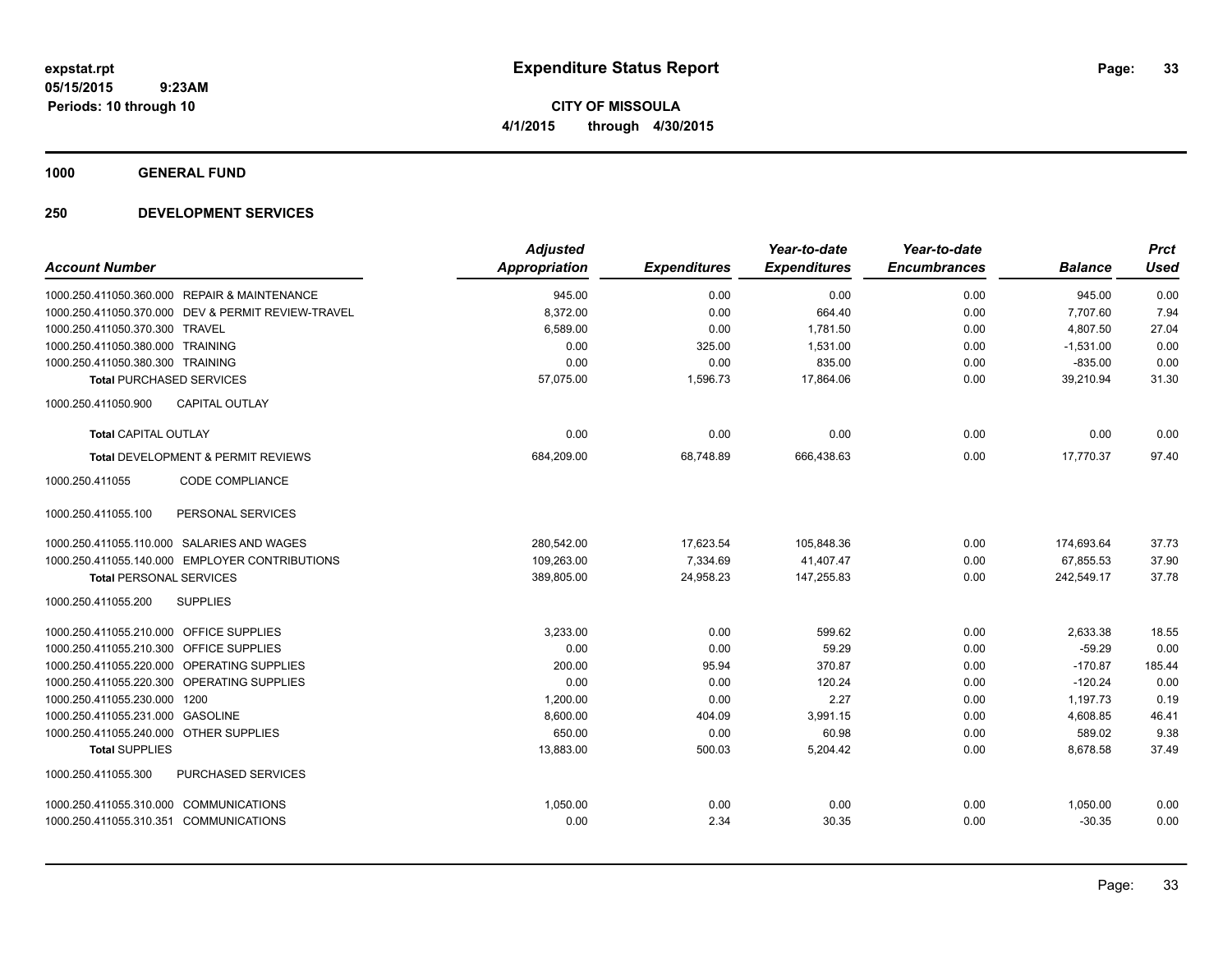**CITY OF MISSOULA 4/1/2015 through 4/30/2015**

**1000 GENERAL FUND**

| <b>Account Number</b>            |                                                         | <b>Adjusted</b><br><b>Appropriation</b> | <b>Expenditures</b> | Year-to-date<br><b>Expenditures</b> | Year-to-date<br><b>Encumbrances</b> | <b>Balance</b> | <b>Prct</b><br><b>Used</b> |
|----------------------------------|---------------------------------------------------------|-----------------------------------------|---------------------|-------------------------------------|-------------------------------------|----------------|----------------------------|
|                                  | 1000.250.411055.320.000 PRINTING & DUPLICATING          | 1,450.00                                | 29.95               | 435.93                              | 0.00                                | 1,014.07       | 30.06                      |
|                                  | 1000.250.411055.330.000 PUBLICITY, SUBSCRIPTIONS & DUES | 200.00                                  | 0.00                | 453.32                              | 0.00                                | $-253.32$      | 226.66                     |
|                                  | 1000.250.411055.330.377 PUBLICITY, SUBSCRIPTIONS & DUES | 0.00                                    | 0.00                | 35.00                               | 0.00                                | $-35.00$       | 0.00                       |
|                                  | 1000.250.411055.344.000 TELEPHONE SERVICE               | 3,185.00                                | 360.47              | 3,243.56                            | 0.00                                | $-58.56$       | 101.84                     |
|                                  | 1000.250.411055.350.000 PROFESSIONAL SERVICES           | 150.00                                  | 0.00                | 0.00                                | 0.00                                | 150.00         | 0.00                       |
|                                  | 1000.250.411055.360.000 REPAIR & MAINTENANCE            | 500.00                                  | 45.00               | 383.97                              | 0.00                                | 116.03         | 76.79                      |
| 1000.250.411055.370.000 TRAVEL   |                                                         | 2,300.00                                | 382.68              | 1,445.47                            | 0.00                                | 854.53         | 62.85                      |
| 1000.250.411055.380.000 TRAINING |                                                         | 2,375.00                                | 99.00               | 1,444.00                            | 0.00                                | 931.00         | 60.80                      |
|                                  | 1000.250.411055.390.000 OTHER PURCHASED SERVICES        | 1,450.00                                | 0.00                | 0.00                                | 0.00                                | 1,450.00       | 0.00                       |
|                                  | <b>Total PURCHASED SERVICES</b>                         | 12,660.00                               | 919.44              | 7,471.60                            | 0.00                                | 5,188.40       | 59.02                      |
| <b>Total CODE COMPLIANCE</b>     |                                                         | 416,348.00                              | 26,377.70           | 159,931.85                          | 0.00                                | 256,416.15     | 38.41                      |
| 1000.250.411070                  | <b>TRANSPORTATION</b>                                   |                                         |                     |                                     |                                     |                |                            |
| 1000.250.411070.100              | PERSONAL SERVICES                                       |                                         |                     |                                     |                                     |                |                            |
| <b>Total PERSONAL SERVICES</b>   |                                                         | 0.00                                    | 0.00                | 0.00                                | 0.00                                | 0.00           | 0.00                       |
| 1000.250.411070.200              | <b>SUPPLIES</b>                                         |                                         |                     |                                     |                                     |                |                            |
| <b>Total SUPPLIES</b>            |                                                         | 0.00                                    | 0.00                | 0.00                                | 0.00                                | 0.00           | 0.00                       |
| 1000.250.411070.300              | <b>PURCHASED SERVICES</b>                               |                                         |                     |                                     |                                     |                |                            |
|                                  | <b>Total PURCHASED SERVICES</b>                         | 0.00                                    | 0.00                | 0.00                                | 0.00                                | 0.00           | 0.00                       |
| 1000.250.411070.500              | <b>FIXED CHARGES</b>                                    |                                         |                     |                                     |                                     |                |                            |
| <b>Total FIXED CHARGES</b>       |                                                         | 0.00                                    | 0.00                | 0.00                                | 0.00                                | 0.00           | 0.00                       |
| 1000.250.411070.700              | <b>GRANTS &amp; CONTRIBUTIONS</b>                       |                                         |                     |                                     |                                     |                |                            |
|                                  | <b>Total GRANTS &amp; CONTRIBUTIONS</b>                 | 0.00                                    | 0.00                | 0.00                                | 0.00                                | 0.00           | 0.00                       |
| 1000.250.411070.800              | <b>OTHER OBJECTS</b>                                    |                                         |                     |                                     |                                     |                |                            |
| <b>Total TRANSPORTATION</b>      |                                                         | 0.00                                    | 0.00                | 0.00                                | 0.00                                | 0.00           | 0.00                       |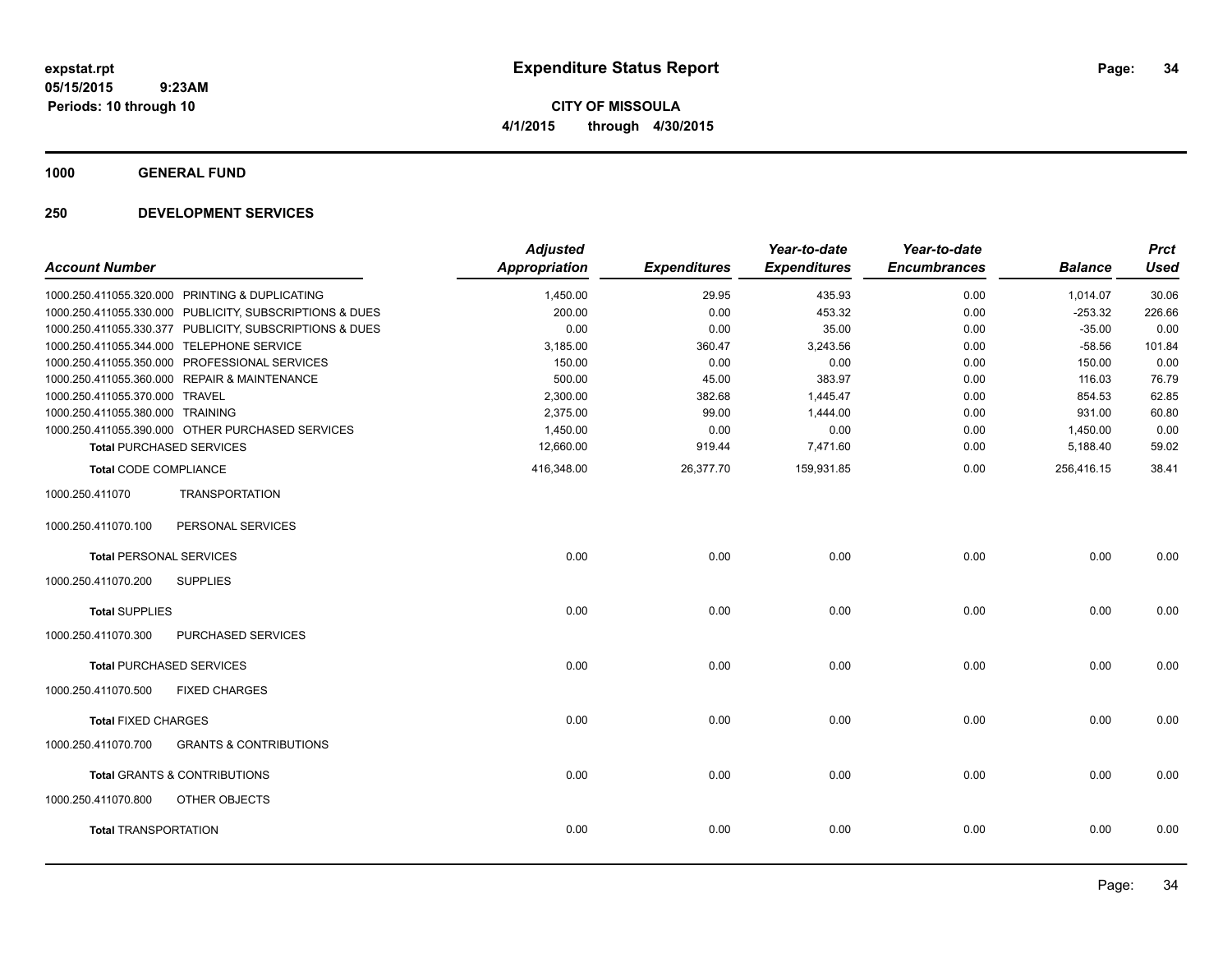**CITY OF MISSOULA 4/1/2015 through 4/30/2015**

**1000 GENERAL FUND**

|                                                                  |                                                | <b>Adjusted</b>      |                     | Year-to-date         | Year-to-date        |                        | <b>Prct</b>  |
|------------------------------------------------------------------|------------------------------------------------|----------------------|---------------------|----------------------|---------------------|------------------------|--------------|
| <b>Account Number</b>                                            |                                                | <b>Appropriation</b> | <b>Expenditures</b> | <b>Expenditures</b>  | <b>Encumbrances</b> | <b>Balance</b>         | <b>Used</b>  |
| 1000.250.411080                                                  | <b>MIM MDT</b>                                 |                      |                     |                      |                     |                        |              |
| 1000.250.411080.100                                              | PERSONAL SERVICES                              |                      |                     |                      |                     |                        |              |
| <b>Total PERSONAL SERVICES</b>                                   | 1000.250.411080.140.000 EMPLOYER CONTRIBUTIONS | 0.00<br>0.00         | 0.00<br>0.00        | 404.13<br>404.13     | 0.00<br>0.00        | $-404.13$<br>$-404.13$ | 0.00<br>0.00 |
| 1000.250.411080.200                                              | <b>SUPPLIES</b>                                |                      |                     |                      |                     |                        |              |
| 1000.250.411080.210.301 OFFICE SUPPLIES<br><b>Total SUPPLIES</b> |                                                | 0.00<br>0.00         | 0.00<br>0.00        | $-87.89$<br>$-87.89$ | 0.00<br>0.00        | 87.89<br>87.89         | 0.00<br>0.00 |
| 1000.250.411080.300                                              | PURCHASED SERVICES                             |                      |                     |                      |                     |                        |              |
|                                                                  | <b>Total PURCHASED SERVICES</b>                | 0.00                 | 0.00                | 0.00                 | 0.00                | 0.00                   | 0.00         |
| 1000.250.411080.500                                              | <b>FIXED CHARGES</b>                           |                      |                     |                      |                     |                        |              |
| <b>Total FIXED CHARGES</b>                                       |                                                | 0.00                 | 0.00                | 0.00                 | 0.00                | 0.00                   | 0.00         |
| 1000.250.411080.700                                              | <b>GRANTS &amp; CONTRIBUTIONS</b>              |                      |                     |                      |                     |                        |              |
|                                                                  | <b>Total GRANTS &amp; CONTRIBUTIONS</b>        | 0.00                 | 0.00                | 0.00                 | 0.00                | 0.00                   | 0.00         |
| <b>Total MIM MDT</b>                                             |                                                | 0.00                 | 0.00                | 316.24               | 0.00                | $-316.24$              | 0.00         |
| 1000.250.411081                                                  | <b>MIM-TRANSIT</b>                             |                      |                     |                      |                     |                        |              |
| 1000.250.411081.100                                              | PERSONAL SERVICES                              |                      |                     |                      |                     |                        |              |
| <b>Total PERSONAL SERVICES</b>                                   | 1000.250.411081.140.000 EMPLOYER CONTRIBUTIONS | 0.00<br>0.00         | 0.00<br>0.00        | 767.00<br>767.00     | 0.00<br>0.00        | $-767.00$<br>$-767.00$ | 0.00<br>0.00 |
| 1000.250.411081.200                                              | <b>SUPPLIES</b>                                |                      |                     |                      |                     |                        |              |
| <b>Total SUPPLIES</b>                                            |                                                | 0.00                 | 0.00                | 0.00                 | 0.00                | 0.00                   | 0.00         |
| 1000.250.411081.300                                              | PURCHASED SERVICES                             |                      |                     |                      |                     |                        |              |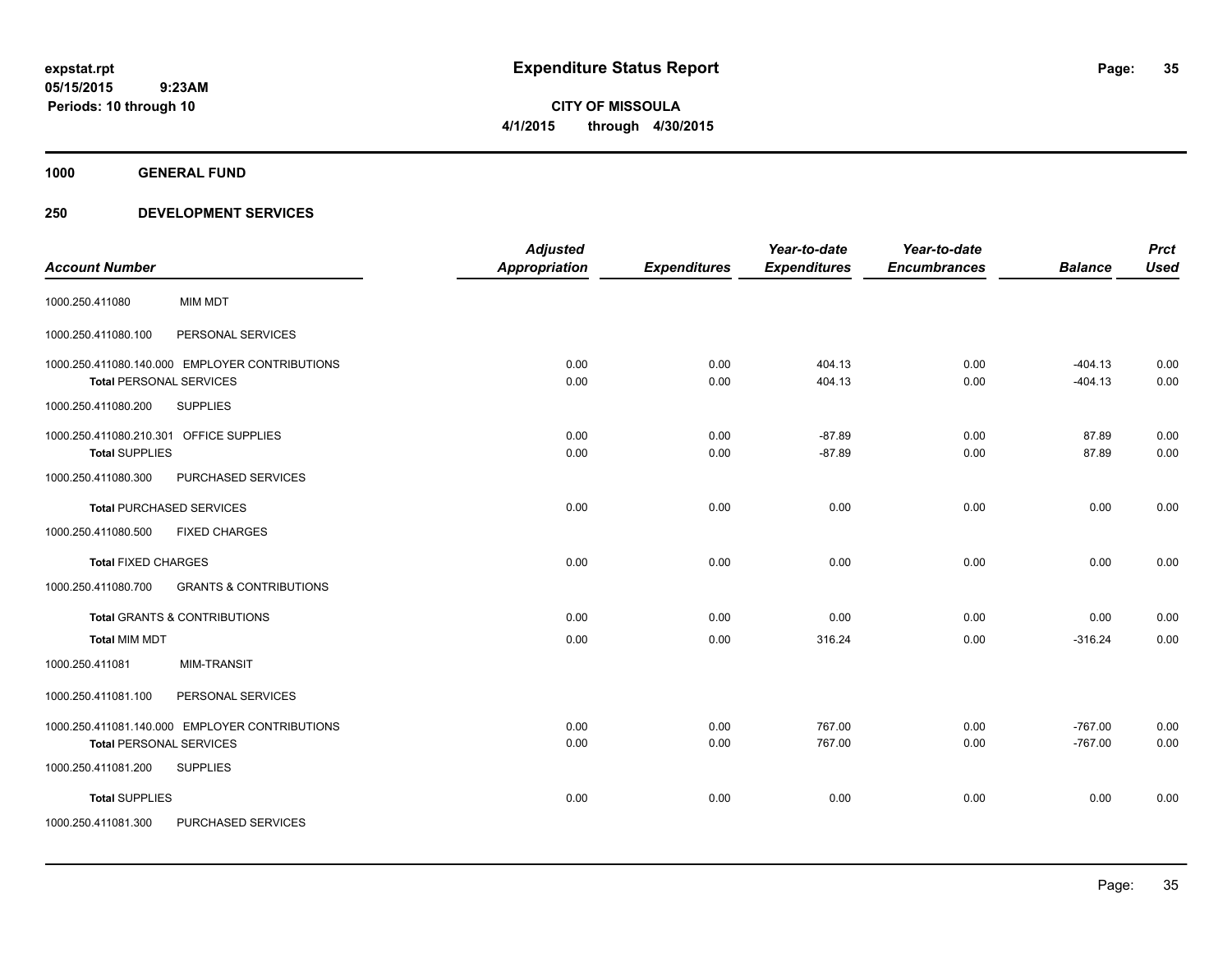**CITY OF MISSOULA 4/1/2015 through 4/30/2015**

**1000 GENERAL FUND**

| <b>Account Number</b>          |                                         | <b>Adjusted</b><br><b>Appropriation</b> | <b>Expenditures</b> | Year-to-date<br><b>Expenditures</b> | Year-to-date<br><b>Encumbrances</b> | <b>Balance</b> | <b>Prct</b><br><b>Used</b> |
|--------------------------------|-----------------------------------------|-----------------------------------------|---------------------|-------------------------------------|-------------------------------------|----------------|----------------------------|
|                                | <b>Total PURCHASED SERVICES</b>         | 0.00                                    | 0.00                | 0.00                                | 0.00                                | 0.00           | 0.00                       |
| 1000.250.411081.500            | <b>FIXED CHARGES</b>                    |                                         |                     |                                     |                                     |                |                            |
| <b>Total FIXED CHARGES</b>     |                                         | 0.00                                    | 0.00                | 0.00                                | 0.00                                | 0.00           | 0.00                       |
| 1000.250.411081.700            | <b>GRANTS &amp; CONTRIBUTIONS</b>       |                                         |                     |                                     |                                     |                |                            |
|                                | <b>Total GRANTS &amp; CONTRIBUTIONS</b> | 0.00                                    | 0.00                | 0.00                                | 0.00                                | 0.00           | 0.00                       |
| 1000.250.411081.900            | CAPITAL OUTLAY                          |                                         |                     |                                     |                                     |                |                            |
| <b>Total CAPITAL OUTLAY</b>    |                                         | 0.00                                    | 0.00                | 0.00                                | 0.00                                | 0.00           | 0.00                       |
| <b>Total MIM-TRANSIT</b>       |                                         | 0.00                                    | 0.00                | 767.00                              | 0.00                                | $-767.00$      | 0.00                       |
| 1000.250.430255                | <b>BIKE-PED PROGRAM</b>                 |                                         |                     |                                     |                                     |                |                            |
| 1000.250.430255.100            | PERSONAL SERVICES                       |                                         |                     |                                     |                                     |                |                            |
| <b>Total PERSONAL SERVICES</b> |                                         | 0.00                                    | 0.00                | 0.00                                | 0.00                                | 0.00           | 0.00                       |
| 1000.250.430255.200            | <b>SUPPLIES</b>                         |                                         |                     |                                     |                                     |                |                            |
| <b>Total SUPPLIES</b>          |                                         | 0.00                                    | 0.00                | 0.00                                | 0.00                                | 0.00           | 0.00                       |
| 1000.250.430255.300            | PURCHASED SERVICES                      |                                         |                     |                                     |                                     |                |                            |
|                                | 1000.250.430255.310.000 COMMUNICATIONS  | 0.00                                    | 0.00                | 5.32                                | 0.00                                | $-5.32$        | 0.00                       |
| 1000.250.430255.370.000 TRAVEL |                                         | 0.00                                    | 0.00                | 271.89                              | 0.00                                | $-271.89$      | 0.00                       |
|                                | <b>Total PURCHASED SERVICES</b>         | 0.00                                    | 0.00                | 277.21                              | 0.00                                | $-277.21$      | 0.00                       |
| 1000.250.430255.500            | <b>FIXED CHARGES</b>                    |                                         |                     |                                     |                                     |                |                            |
| <b>Total FIXED CHARGES</b>     |                                         | 0.00                                    | 0.00                | 0.00                                | 0.00                                | 0.00           | 0.00                       |
| 1000.250.430255.700            | <b>GRANTS &amp; CONTRIBUTIONS</b>       |                                         |                     |                                     |                                     |                |                            |
|                                | <b>Total GRANTS &amp; CONTRIBUTIONS</b> | 0.00                                    | 0.00                | 0.00                                | 0.00                                | 0.00           | 0.00                       |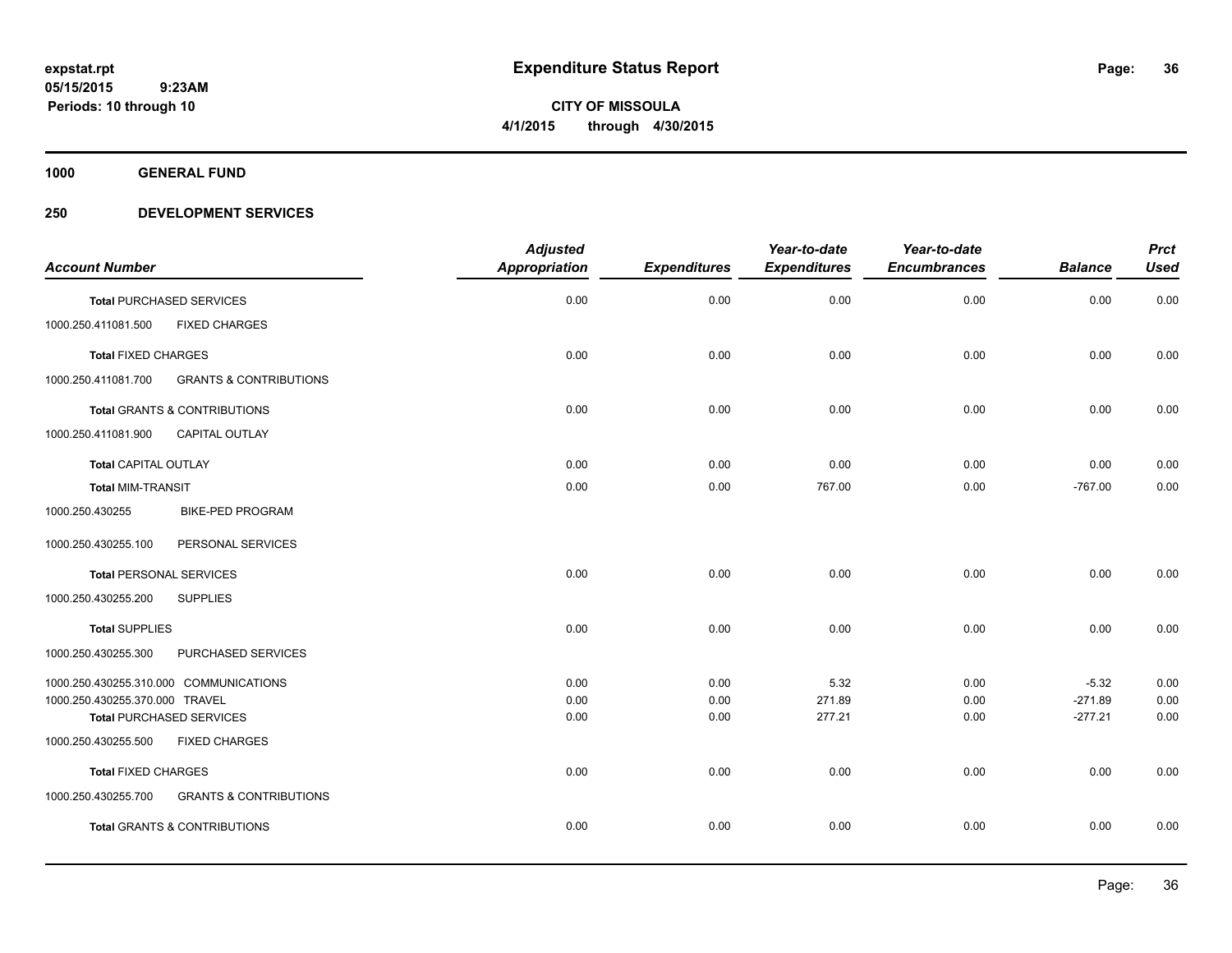**1000 GENERAL FUND**

## **250 DEVELOPMENT SERVICES**

| <b>Account Number</b>          |                                 | <b>Adjusted</b><br><b>Appropriation</b> | <b>Expenditures</b> | Year-to-date<br><b>Expenditures</b> | Year-to-date<br><b>Encumbrances</b> | <b>Balance</b> | <b>Prct</b><br><b>Used</b> |
|--------------------------------|---------------------------------|-----------------------------------------|---------------------|-------------------------------------|-------------------------------------|----------------|----------------------------|
|                                |                                 |                                         |                     |                                     |                                     |                |                            |
| 1000.250.430255.800            | OTHER OBJECTS                   |                                         |                     |                                     |                                     |                |                            |
| <b>Total OTHER OBJECTS</b>     |                                 | 0.00                                    | 0.00                | 0.00                                | 0.00                                | 0.00           | 0.00                       |
| Total BIKE-PED PROGRAM         |                                 | 0.00                                    | 0.00                | 277.21                              | 0.00                                | $-277.21$      | 0.00                       |
| 1000.250.430256                | SAFE ROUTES TO SCHOOLS          |                                         |                     |                                     |                                     |                |                            |
| 1000.250.430256.100            | PERSONAL SERVICES               |                                         |                     |                                     |                                     |                |                            |
| <b>Total PERSONAL SERVICES</b> |                                 | 0.00                                    | 0.00                | 0.00                                | 0.00                                | 0.00           | 0.00                       |
| 1000.250.430256.300            | PURCHASED SERVICES              |                                         |                     |                                     |                                     |                |                            |
|                                | Total SAFE ROUTES TO SCHOOLS    | 0.00                                    | 0.00                | 0.00                                | 0.00                                | 0.00           | 0.00                       |
| 1000.250.430262                | <b>SIDEWALKS</b>                |                                         |                     |                                     |                                     |                |                            |
| 1000.250.430262.300            | PURCHASED SERVICES              |                                         |                     |                                     |                                     |                |                            |
| <b>Total SIDEWALKS</b>         |                                 | 0.00                                    | 0.00                | 0.00                                | 0.00                                | 0.00           | 0.00                       |
| 1000.250.430267                | <b>CMAQ GRANT</b>               |                                         |                     |                                     |                                     |                |                            |
| 1000.250.430267.100            | PERSONAL SERVICES               |                                         |                     |                                     |                                     |                |                            |
| <b>Total PERSONAL SERVICES</b> |                                 | 0.00                                    | 0.00                | 0.00                                | 0.00                                | 0.00           | 0.00                       |
| 1000.250.430267.200            | <b>SUPPLIES</b>                 |                                         |                     |                                     |                                     |                |                            |
| <b>Total SUPPLIES</b>          |                                 | 0.00                                    | 0.00                | 0.00                                | 0.00                                | 0.00           | 0.00                       |
| 1000.250.430267.300            | PURCHASED SERVICES              |                                         |                     |                                     |                                     |                |                            |
|                                | <b>Total PURCHASED SERVICES</b> | 0.00                                    | 0.00                | 0.00                                | 0.00                                | 0.00           | 0.00                       |
| 1000.250.430267.500            | <b>FIXED CHARGES</b>            |                                         |                     |                                     |                                     |                |                            |
| <b>Total CMAQ GRANT</b>        |                                 | 0.00                                    | 0.00                | 0.00                                | 0.00                                | 0.00           | 0.00                       |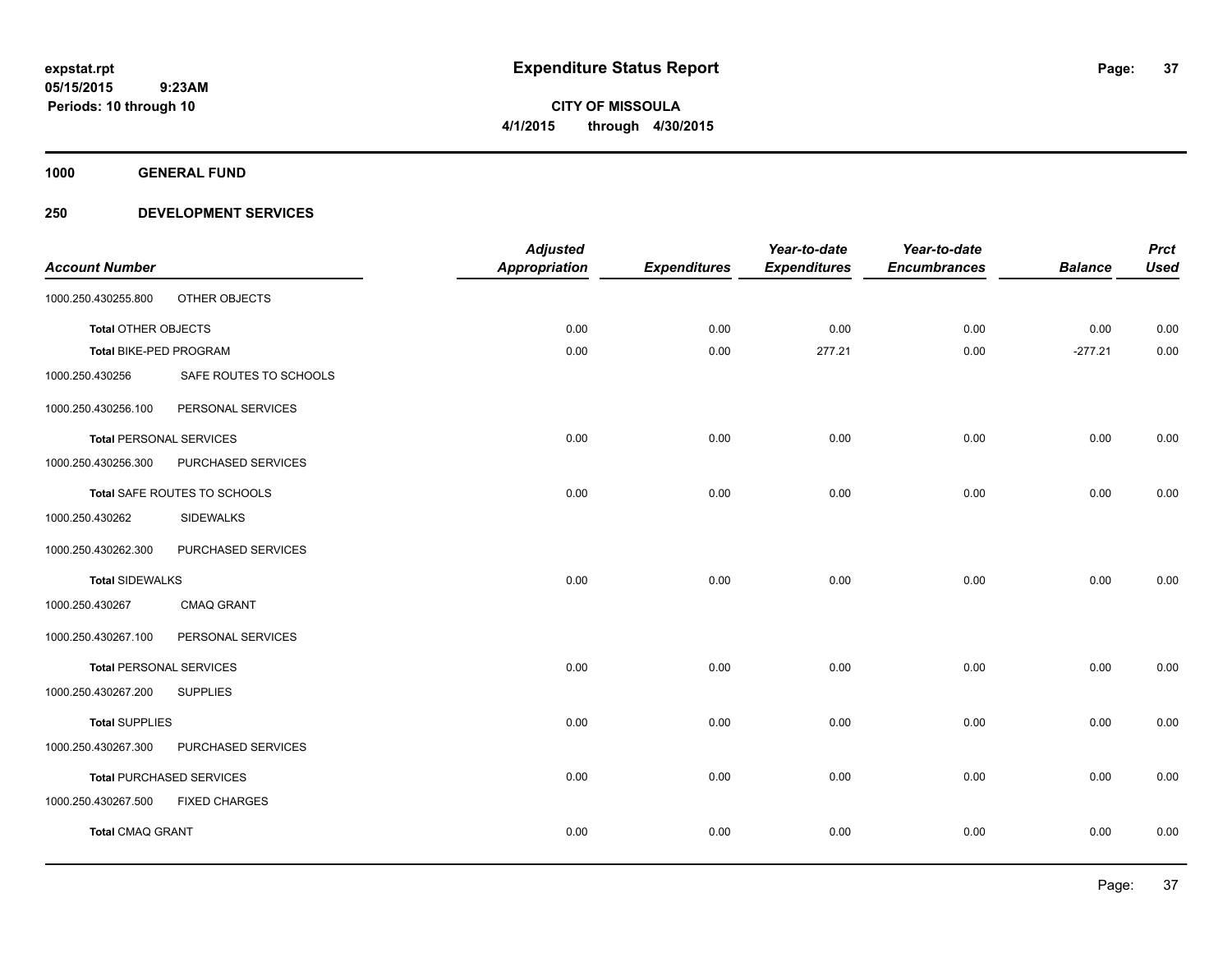**CITY OF MISSOULA 4/1/2015 through 4/30/2015**

**1000 GENERAL FUND**

## **250 DEVELOPMENT SERVICES**

| <b>Account Number</b>                  |                                                         | <b>Adjusted</b><br>Appropriation | <b>Expenditures</b> | Year-to-date<br><b>Expenditures</b> | Year-to-date<br><b>Encumbrances</b> | <b>Balance</b> | <b>Prct</b><br><b>Used</b> |
|----------------------------------------|---------------------------------------------------------|----------------------------------|---------------------|-------------------------------------|-------------------------------------|----------------|----------------------------|
|                                        |                                                         |                                  |                     |                                     |                                     |                |                            |
| 1000.250.431400                        | <b>ENGINEERING</b>                                      |                                  |                     |                                     |                                     |                |                            |
| 1000.250.431400.100                    | PERSONAL SERVICES                                       |                                  |                     |                                     |                                     |                |                            |
|                                        | 1000.250.431400.110.000 ENGINEERING/SALARIES AND WAGES  | 338,846.00                       | 24,255.03           | 237,342.12                          | 0.00                                | 101,503.88     | 70.04                      |
|                                        | 1000.250.431400.120.00 OVERTIME/TERMINATION             | 2,437.00                         | 0.00                | 0.00                                | 0.00                                | 2,437.00       | 0.00                       |
|                                        | 1000.250.431400.140.000 EMPLOYER CONTRIBUTIONS          | 108,540.00                       | 7,351.02            | 77,862.66                           | 0.00                                | 30,677.34      | 71.74                      |
| <b>Total PERSONAL SERVICES</b>         |                                                         | 449,823.00                       | 31,606.05           | 315,204.78                          | 0.00                                | 134,618.22     | 70.07                      |
| 1000.250.431400.200                    | <b>SUPPLIES</b>                                         |                                  |                     |                                     |                                     |                |                            |
|                                        | 1000.250.431400.210.000 ENGINEERING-OFFICE SUPPLIES     | 875.00                           | 0.00                | 0.00                                | 0.00                                | 875.00         | 0.00                       |
| 1000.250.431400.210.300                | <b>OFFICE SUPPLIES</b>                                  | 0.00                             | 0.00                | 506.86                              | 0.00                                | $-506.86$      | 0.00                       |
| 1000.250.431400.210.301                | <b>OFFICE SUPPLIES</b>                                  | 0.00                             | 54.55               | 318.77                              | 0.00                                | $-318.77$      | 0.00                       |
| 1000.250.431400.210.304                | <b>OFFICE SUPPLIES</b>                                  | 0.00                             | 0.00                | 299.99                              | 0.00                                | $-299.99$      | 0.00                       |
| 1000.250.431400.220.000                | OPERATING SUPPLIES                                      | 425.00                           | 0.00                | 860.36                              | 0.00                                | $-435.36$      | 202.44                     |
| 1000.250.431400.220.300                | <b>OPERATING SUPPLIES</b>                               | 0.00                             | 0.00                | 341.71                              | 0.00                                | $-341.71$      | 0.00                       |
|                                        | 1000.250.431400.220.313 OPERATING SUPPLIES              | 0.00                             | 0.00                | 623.90                              | 0.00                                | $-623.90$      | 0.00                       |
|                                        | 1000.250.431400.230.000 REPAIR/MAINTENANCE              | 1,050.00                         | 0.00                | 125.00                              | 0.00                                | 925.00         | 11.90                      |
|                                        | 1000.250.431400.230.300 REPAIR/MAINTENANCE              | 0.00                             | 0.00                | 16.50                               | 0.00                                | $-16.50$       | 0.00                       |
| 1000.250.431400.230.321                | REPAIR/MAINTENANCE                                      | 0.00                             | 0.00                | 257.34                              | 0.00                                | $-257.34$      | 0.00                       |
|                                        | 1000.250.431400.231.000 ENGINEERING-GASOLINE            | 3,500.00                         | 57.55               | 1,251.23                            | 0.00                                | 2,248.77       | 35.75                      |
| 1000.250.431400.240.000 OTHER SUPPLIES |                                                         | 400.00                           | 0.00                | 0.00                                | 0.00                                | 400.00         | 0.00                       |
| 1000.250.431400.240.300 OTHER SUPPLIES |                                                         | 0.00                             | 0.00                | 85.23                               | 0.00                                | $-85.23$       | 0.00                       |
| <b>Total SUPPLIES</b>                  |                                                         | 6,250.00                         | 112.10              | 4,686.89                            | 0.00                                | 1,563.11       | 74.99                      |
| 1000.250.431400.300                    | <b>PURCHASED SERVICES</b>                               |                                  |                     |                                     |                                     |                |                            |
| 1000.250.431400.310.000                | COMMUNICATIONS                                          | 4,270.00                         | 0.00                | 28.54                               | 0.00                                | 4,241.46       | 0.67                       |
| 1000.250.431400.310.351                | <b>COMMUNICATIONS</b>                                   | 0.00                             | 25.11               | 585.57                              | 0.00                                | $-585.57$      | 0.00                       |
| 1000.250.431400.320.000                | <b>PRINTING &amp; DUPLICATING</b>                       | 520.00                           | 0.00                | 0.00                                | 0.00                                | 520.00         | 0.00                       |
|                                        | 1000.250.431400.320.300 PRINTING & DUPLICATING          | 0.00                             | 0.00                | 180.97                              | 0.00                                | $-180.97$      | 0.00                       |
|                                        | 1000.250.431400.330.000 PUBLICITY, SUBSCRIPTIONS & DUES | 6,800.00                         | 275.00              | 464.00                              | 0.00                                | 6,336.00       | 6.82                       |
|                                        | 1000.250.431400.330.377 PUBLICITY, SUBSCRIPTIONS & DUES | 0.00                             | 0.00                | 363.00                              | 0.00                                | $-363.00$      | 0.00                       |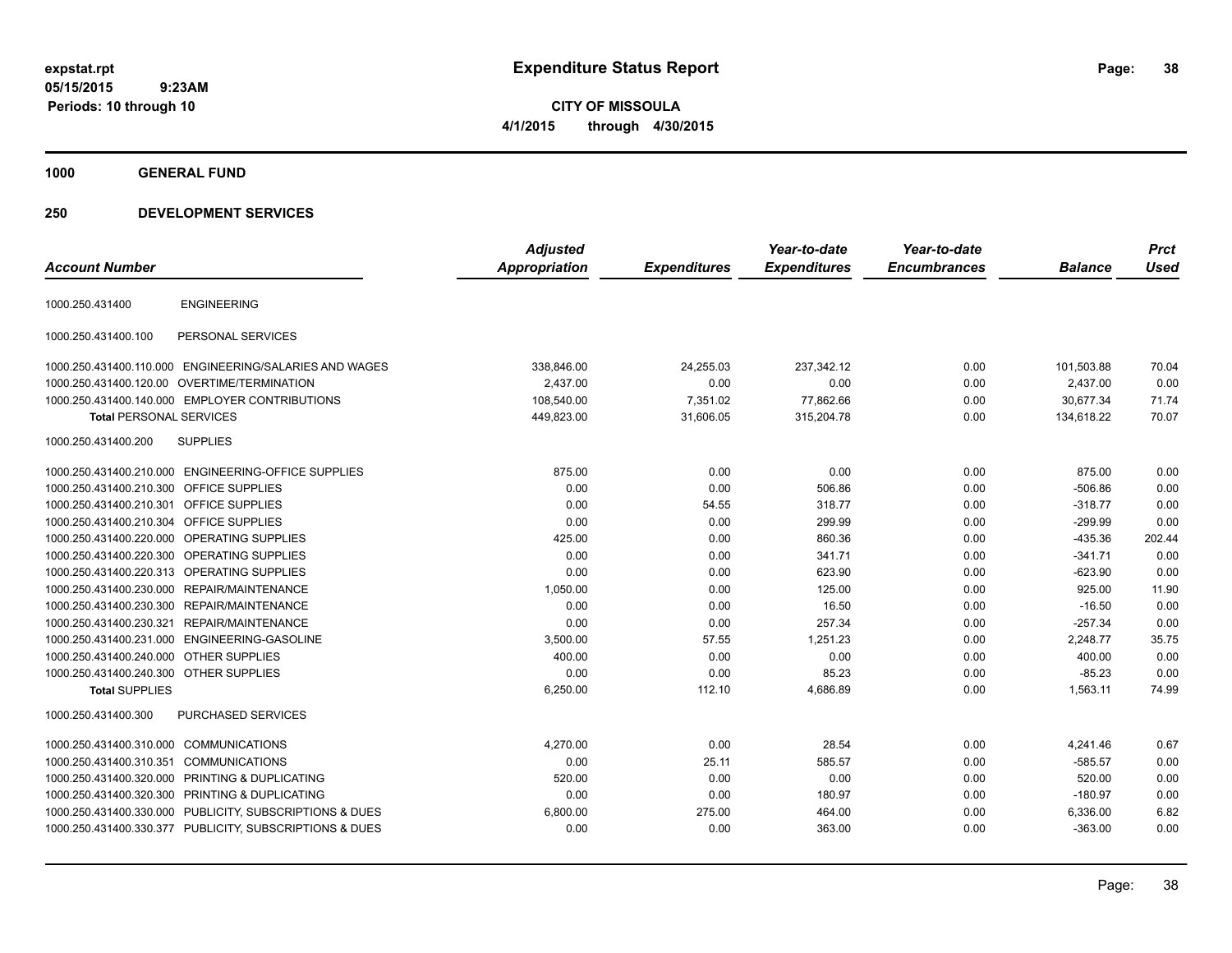**1000 GENERAL FUND**

## **250 DEVELOPMENT SERVICES**

|                                                             | <b>Adjusted</b>      |                     | Year-to-date        | Year-to-date        |                | <b>Prct</b> |
|-------------------------------------------------------------|----------------------|---------------------|---------------------|---------------------|----------------|-------------|
| <b>Account Number</b>                                       | <b>Appropriation</b> | <b>Expenditures</b> | <b>Expenditures</b> | <b>Encumbrances</b> | <b>Balance</b> | Used        |
| <b>TELEPHONE SERVICE</b><br>1000.250.431400.344.000         | 1,975.00             | 241.15              | 2,878.67            | 0.00                | $-903.67$      | 145.76      |
| 1000.250.431400.350.000 PROFESSIONAL SERVICES               | 63,330.00            | 1,171.25            | 25,633.31           | 0.00                | 37,696.69      | 40.48       |
| ENGINEERING-REPAIR & MAINTENANCE<br>1000.250.431400.360.000 | 400.00               | 0.00                | 0.00                | 0.00                | 400.00         | 0.00        |
| ENGINEERING-TRAVEL<br>1000.250.431400.370.000               | 1,850.00             | 0.00                | 222.59              | 0.00                | 1.627.41       | 12.03       |
| 1000.250.431400.380.000<br><b>TRAINING</b>                  | 1,850.00             | 0.00                | 1.035.00            | 0.00                | 815.00         | 55.95       |
| 1000.250.431400.380.300<br><b>TRAINING</b>                  | 0.00                 | 0.00                | 144.00              | 0.00                | $-144.00$      | 0.00        |
| 1000.250.431400.390.000 OTHER PURCHASED SERVICES            | 100.00               | 0.00                | 0.00                | 0.00                | 100.00         | 0.00        |
| <b>Total PURCHASED SERVICES</b>                             | 81,095.00            | 1,712.51            | 31,535.65           | 0.00                | 49,559.35      | 38.89       |
| <b>CAPITAL OUTLAY</b><br>1000.250.431400.900                |                      |                     |                     |                     |                |             |
| 1000.250.431400.940.000 MACHINERY & EQUIPMENT               | 8,576.00             | 0.00                | 0.00                | 0.00                | 8.576.00       | 0.00        |
| <b>Total CAPITAL OUTLAY</b>                                 | 8,576.00             | 0.00                | 0.00                | 0.00                | 8,576.00       | 0.00        |
| <b>Total ENGINEERING</b>                                    | 545,744.00           | 33,430.66           | 351,427.32          | 0.00                | 194,316.68     | 64.39       |
| <b>MERCHANT SERVICES</b><br>1000.250.510110                 |                      |                     |                     |                     |                |             |
| 1000.250.510110.500<br><b>FIXED CHARGES</b>                 |                      |                     |                     |                     |                |             |
| 1000.250.510110.550.000<br><b>MERCHANT SERVICE FEES</b>     | 0.00                 | 0.00                | 6.589.49            | 0.00                | $-6.589.49$    | 0.00        |
| <b>Total MERCHANT SERVICES</b>                              | 0.00                 | 0.00                | 6,589.49            | 0.00                | $-6,589.49$    | 0.00        |
| <b>Total DEVELOPMENT SERVICES</b>                           | 1,861,576.00         | 138,631.60          | 1,449,932.43        | 0.00                | 411.643.57     | 77.89       |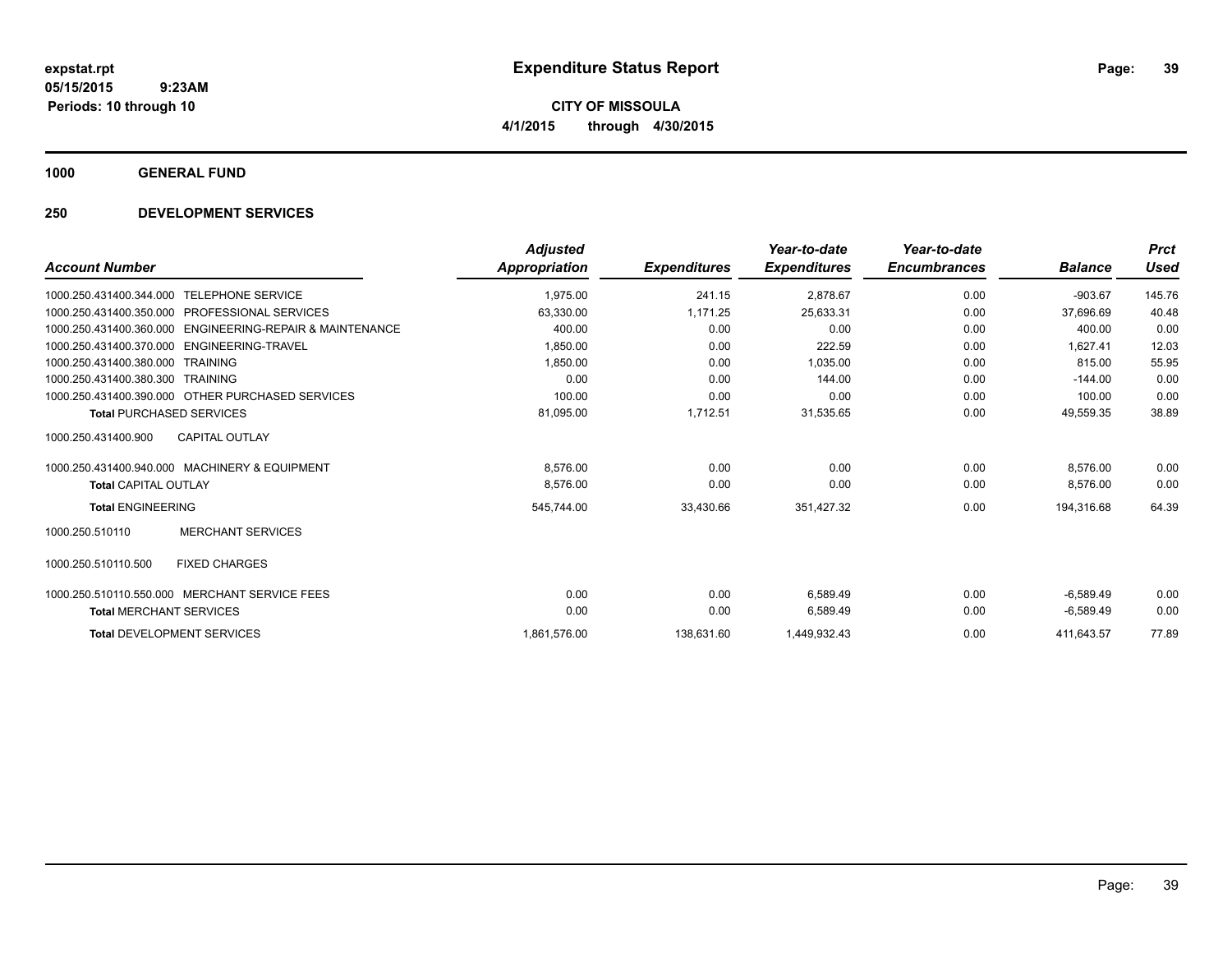**CITY OF MISSOULA 4/1/2015 through 4/30/2015**

**1000 GENERAL FUND**

**260 GIS SERVICES**

| <b>Account Number</b>                                      | <b>Adjusted</b><br><b>Appropriation</b> | <b>Expenditures</b> | Year-to-date<br><b>Expenditures</b> | Year-to-date<br><b>Encumbrances</b> | <b>Balance</b> | <b>Prct</b><br><b>Used</b> |
|------------------------------------------------------------|-----------------------------------------|---------------------|-------------------------------------|-------------------------------------|----------------|----------------------------|
| GIS<br>1000.260.411060                                     |                                         |                     |                                     |                                     |                |                            |
| PERSONAL SERVICES<br>1000.260.411060.100                   |                                         |                     |                                     |                                     |                |                            |
| 1000.260.411060.110.000 SALARIES AND WAGES                 | 160,098.00                              | 7,598.54            | 116,422.36                          | 0.00                                | 43.675.64      | 72.72                      |
| <b>EMPLOYER CONTRIBUTIONS</b><br>1000.260.411060.140.000   | 57,165.00                               | 2,746.47            | 43,180.00                           | 0.00                                | 13,985.00      | 75.54                      |
| 1000.260.411060.141.000 STATE RETIREMENT CONTRIBUTIONS     | 0.00                                    | 7.60                | 134.51                              | 0.00                                | $-134.51$      | 0.00                       |
| <b>Total PERSONAL SERVICES</b>                             | 217,263.00                              | 10,352.61           | 159,736.87                          | 0.00                                | 57,526.13      | 73.52                      |
| <b>SUPPLIES</b><br>1000.260.411060.200                     |                                         |                     |                                     |                                     |                |                            |
| 1000.260.411060.210.000 OFFICE SUPPLIES                    | 3,500.00                                | 0.00                | 1,247.79                            | 0.00                                | 2,252.21       | 35.65                      |
| 1000.260.411060.220.000 OPERATING SUPPLIES                 | 684.00                                  | 0.00                | 81.98                               | 0.00                                | 602.02         | 11.99                      |
| 1000.260.411060.230.000<br><b>REPAIR/MAINTENANCE</b>       | 2,140.00                                | 0.00                | 259.20                              | 0.00                                | 1,880.80       | 12.11                      |
| 1000.260.411060.231.000 GASOLINE                           | 500.00                                  | 0.00                | 0.00                                | 0.00                                | 500.00         | 0.00                       |
| 1000.260.411060.240.000 OTHER SUPPLIES                     | 1,000.00                                | 0.00                | 0.00                                | 0.00                                | 1,000.00       | 0.00                       |
| <b>Total SUPPLIES</b>                                      | 7,824.00                                | 0.00                | 1,588.97                            | 0.00                                | 6,235.03       | 20.31                      |
| PURCHASED SERVICES<br>1000.260.411060.300                  |                                         |                     |                                     |                                     |                |                            |
| 1000.260.411060.310.000 COMMUNICATIONS                     | 1.220.00                                | 124.00              | 495.59                              | 0.00                                | 724.41         | 40.62                      |
| 1000.260.411060.330.000<br>PUBLICITY, SUBSCRIPTIONS & DUES | 500.00                                  | 0.00                | 91.90                               | 0.00                                | 408.10         | 18.38                      |
| 1000.260.411060.344.000<br><b>TELEPHONE SERVICE</b>        | 2,000.00                                | 0.00                | 33.23                               | 0.00                                | 1,966.77       | 1.66                       |
| PROFESSIONAL SERVICES<br>1000.260.411060.350.000           | 380.00                                  | 0.00                | 10.00                               | 0.00                                | 370.00         | 2.63                       |
| 1000.260.411060.360.000<br><b>REPAIR &amp; MAINTENANCE</b> | 172,800.00                              | 0.00                | 159,806.09                          | 0.00                                | 12,993.91      | 92.48                      |
| 1000.260.411060.370.000<br>TRAVEL                          | 2,450.00                                | 0.00                | 1,946.46                            | 0.00                                | 503.54         | 79.45                      |
| 1000.260.411060.380.000<br><b>TRAINING</b>                 | 2,425.00                                | 0.00                | 0.00                                | 0.00                                | 2,425.00       | 0.00                       |
| 1000.260.411060.390.000 OTHER PURCHASED SERVICES           | 1,550.00                                | 0.00                | 450.00                              | 0.00                                | 1,100.00       | 29.03                      |
| <b>Total PURCHASED SERVICES</b>                            | 183,325.00                              | 124.00              | 162,833.27                          | 0.00                                | 20,491.73      | 88.82                      |
| <b>Total GIS SERVICES</b>                                  | 408.412.00                              | 10.476.61           | 324.159.11                          | 0.00                                | 84.252.89      | 79.37                      |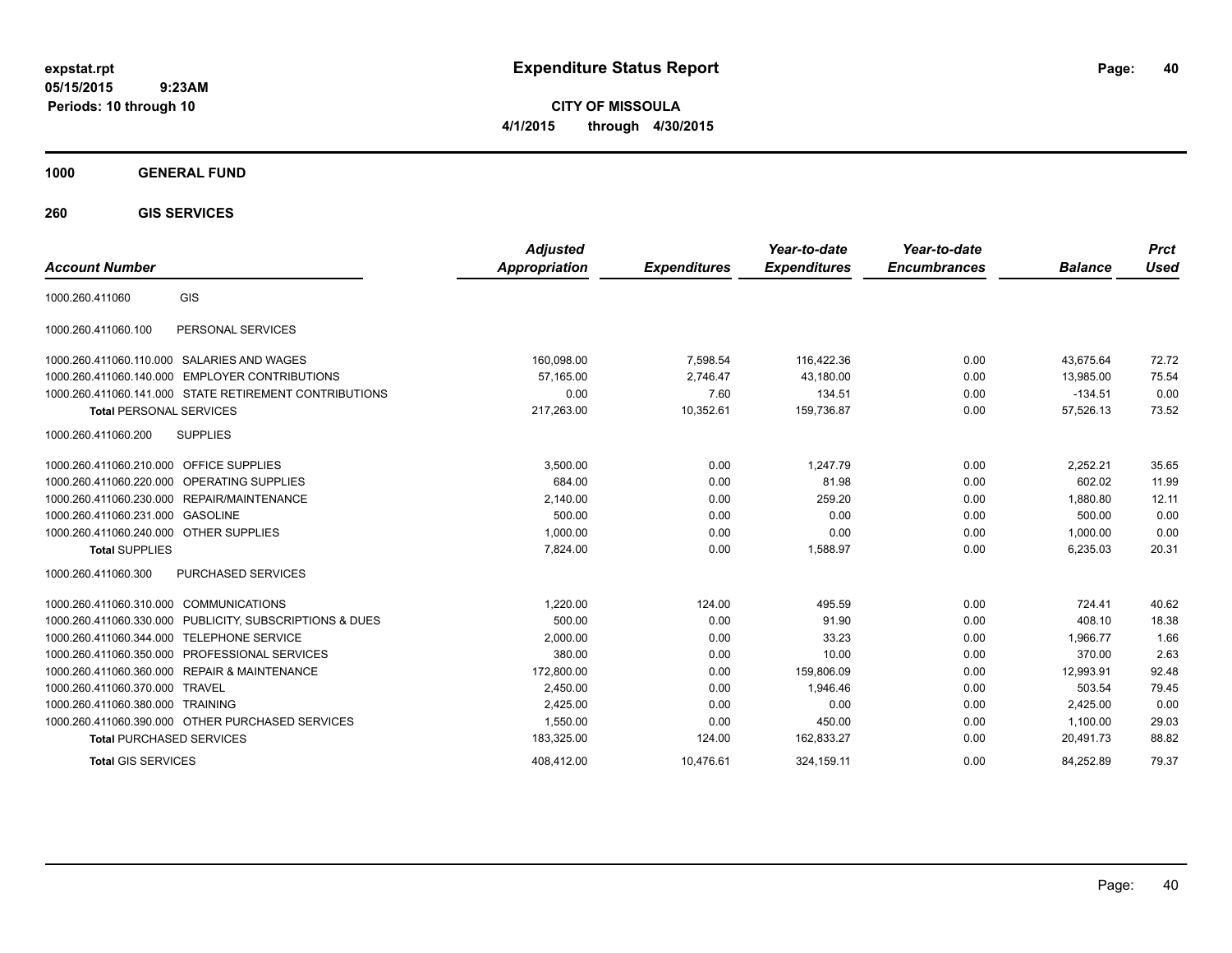**CITY OF MISSOULA 4/1/2015 through 4/30/2015**

**1000 GENERAL FUND**

**270 CITY ATTORNEY**

| <b>VICTIM SERVICES</b><br>1000.270.411115<br>PERSONAL SERVICES<br>1000.270.411115.100<br>1000.270.411115.110.000 SALARIES AND WAGES<br>19,661.00<br>0.00<br>0.00<br>0.00<br>19,661.00<br>0.00<br>1000.270.411115.140.000 EMPLOYER CONTRIBUTIONS<br>6,114.00<br>0.00<br>0.00<br>6,114.00<br>1000.270.411115.141.000 STATE RETIREMENT CONTRIBUTIONS<br>0.00<br>69.07<br>825.49<br>0.00<br>$-825.49$<br><b>Total PERSONAL SERVICES</b><br>25,775.00<br>69.07<br>825.49<br>0.00<br>24,949.51<br>PURCHASED SERVICES<br>1000.270.411115.300<br>1000.270.411115.350.000 PROFESSIONAL SERVICES<br>9,665.00<br>0.00<br>0.00<br>0.00<br>9,665.00<br>0.00<br>9,665.00<br>0.00<br>0.00<br>9,665.00<br><b>Total PURCHASED SERVICES</b><br><b>CAPITAL OUTLAY</b><br>1000.270.411115.900<br>0.00<br>0.00<br>0.00<br><b>Total CAPITAL OUTLAY</b><br>0.00<br>0.00<br>825.49<br><b>Total VICTIM SERVICES</b><br>35,440.00<br>69.07<br>0.00<br>34,614.51<br>1000.270.411120<br><b>ADMINISTRATION &amp; CIVIL LAW</b><br>1000.270.411120.100<br>PERSONAL SERVICES<br>1000.270.411120.110.000 SALARIES AND WAGES<br>295,203.00<br>$-96,346.96$<br>37,486.60<br>391,549.96<br>0.00<br>1000.270.411120.120.000 OVERTIME/TERMINATION<br>1,816.00<br>0.00<br>2,041.61<br>0.00<br>$-225.61$<br>1000.270.411120.140.000 EMPLOYER CONTRIBUTIONS<br>88,671.00<br>$-36,727.37$<br>11,738.35<br>125,398.37<br>0.00<br>385,690.00<br>49,224.95<br>518,989.94<br>0.00<br>$-133,299.94$<br><b>Total PERSONAL SERVICES</b><br>1000.270.411120.200<br><b>SUPPLIES</b><br>OFFICE SUPPLIES<br>1000.270.411120.210.000<br>2,709.00<br>6.29<br>1,038.37<br>0.00<br>1,670.63<br>1000.270.411120.220.000 OPERATING SUPPLIES<br>800.00<br>0.00<br>0.00<br>0.00<br>800.00<br>1000.270.411120.231.000 GASOLINE<br>163.00<br>205.12<br>$-42.12$<br>0.00<br>0.00 | <b>Account Number</b> | <b>Adjusted</b><br><b>Appropriation</b> | <b>Expenditures</b> | Year-to-date<br><b>Expenditures</b> | Year-to-date<br><b>Encumbrances</b> | <b>Balance</b> | <b>Prct</b><br><b>Used</b>           |
|-------------------------------------------------------------------------------------------------------------------------------------------------------------------------------------------------------------------------------------------------------------------------------------------------------------------------------------------------------------------------------------------------------------------------------------------------------------------------------------------------------------------------------------------------------------------------------------------------------------------------------------------------------------------------------------------------------------------------------------------------------------------------------------------------------------------------------------------------------------------------------------------------------------------------------------------------------------------------------------------------------------------------------------------------------------------------------------------------------------------------------------------------------------------------------------------------------------------------------------------------------------------------------------------------------------------------------------------------------------------------------------------------------------------------------------------------------------------------------------------------------------------------------------------------------------------------------------------------------------------------------------------------------------------------------------------------------------------------------------------------------------------------------------------------------------------|-----------------------|-----------------------------------------|---------------------|-------------------------------------|-------------------------------------|----------------|--------------------------------------|
|                                                                                                                                                                                                                                                                                                                                                                                                                                                                                                                                                                                                                                                                                                                                                                                                                                                                                                                                                                                                                                                                                                                                                                                                                                                                                                                                                                                                                                                                                                                                                                                                                                                                                                                                                                                                                   |                       |                                         |                     |                                     |                                     |                |                                      |
|                                                                                                                                                                                                                                                                                                                                                                                                                                                                                                                                                                                                                                                                                                                                                                                                                                                                                                                                                                                                                                                                                                                                                                                                                                                                                                                                                                                                                                                                                                                                                                                                                                                                                                                                                                                                                   |                       |                                         |                     |                                     |                                     |                |                                      |
|                                                                                                                                                                                                                                                                                                                                                                                                                                                                                                                                                                                                                                                                                                                                                                                                                                                                                                                                                                                                                                                                                                                                                                                                                                                                                                                                                                                                                                                                                                                                                                                                                                                                                                                                                                                                                   |                       |                                         |                     |                                     |                                     |                | 0.00<br>0.00<br>0.00<br>3.20         |
|                                                                                                                                                                                                                                                                                                                                                                                                                                                                                                                                                                                                                                                                                                                                                                                                                                                                                                                                                                                                                                                                                                                                                                                                                                                                                                                                                                                                                                                                                                                                                                                                                                                                                                                                                                                                                   |                       |                                         |                     |                                     |                                     |                |                                      |
|                                                                                                                                                                                                                                                                                                                                                                                                                                                                                                                                                                                                                                                                                                                                                                                                                                                                                                                                                                                                                                                                                                                                                                                                                                                                                                                                                                                                                                                                                                                                                                                                                                                                                                                                                                                                                   |                       |                                         |                     |                                     |                                     |                | 0.00<br>0.00                         |
|                                                                                                                                                                                                                                                                                                                                                                                                                                                                                                                                                                                                                                                                                                                                                                                                                                                                                                                                                                                                                                                                                                                                                                                                                                                                                                                                                                                                                                                                                                                                                                                                                                                                                                                                                                                                                   |                       |                                         |                     |                                     |                                     |                |                                      |
|                                                                                                                                                                                                                                                                                                                                                                                                                                                                                                                                                                                                                                                                                                                                                                                                                                                                                                                                                                                                                                                                                                                                                                                                                                                                                                                                                                                                                                                                                                                                                                                                                                                                                                                                                                                                                   |                       |                                         |                     |                                     |                                     |                | 0.00<br>2.33                         |
|                                                                                                                                                                                                                                                                                                                                                                                                                                                                                                                                                                                                                                                                                                                                                                                                                                                                                                                                                                                                                                                                                                                                                                                                                                                                                                                                                                                                                                                                                                                                                                                                                                                                                                                                                                                                                   |                       |                                         |                     |                                     |                                     |                |                                      |
|                                                                                                                                                                                                                                                                                                                                                                                                                                                                                                                                                                                                                                                                                                                                                                                                                                                                                                                                                                                                                                                                                                                                                                                                                                                                                                                                                                                                                                                                                                                                                                                                                                                                                                                                                                                                                   |                       |                                         |                     |                                     |                                     |                |                                      |
|                                                                                                                                                                                                                                                                                                                                                                                                                                                                                                                                                                                                                                                                                                                                                                                                                                                                                                                                                                                                                                                                                                                                                                                                                                                                                                                                                                                                                                                                                                                                                                                                                                                                                                                                                                                                                   |                       |                                         |                     |                                     |                                     |                | 132.64<br>112.42<br>141.42<br>134.56 |
|                                                                                                                                                                                                                                                                                                                                                                                                                                                                                                                                                                                                                                                                                                                                                                                                                                                                                                                                                                                                                                                                                                                                                                                                                                                                                                                                                                                                                                                                                                                                                                                                                                                                                                                                                                                                                   |                       |                                         |                     |                                     |                                     |                |                                      |
| 1000.270.411120.300<br><b>PURCHASED SERVICES</b>                                                                                                                                                                                                                                                                                                                                                                                                                                                                                                                                                                                                                                                                                                                                                                                                                                                                                                                                                                                                                                                                                                                                                                                                                                                                                                                                                                                                                                                                                                                                                                                                                                                                                                                                                                  | <b>Total SUPPLIES</b> | 3,672.00                                | 6.29                | 1,243.49                            | 0.00                                | 2,428.51       | 38.33<br>0.00<br>125.84<br>33.86     |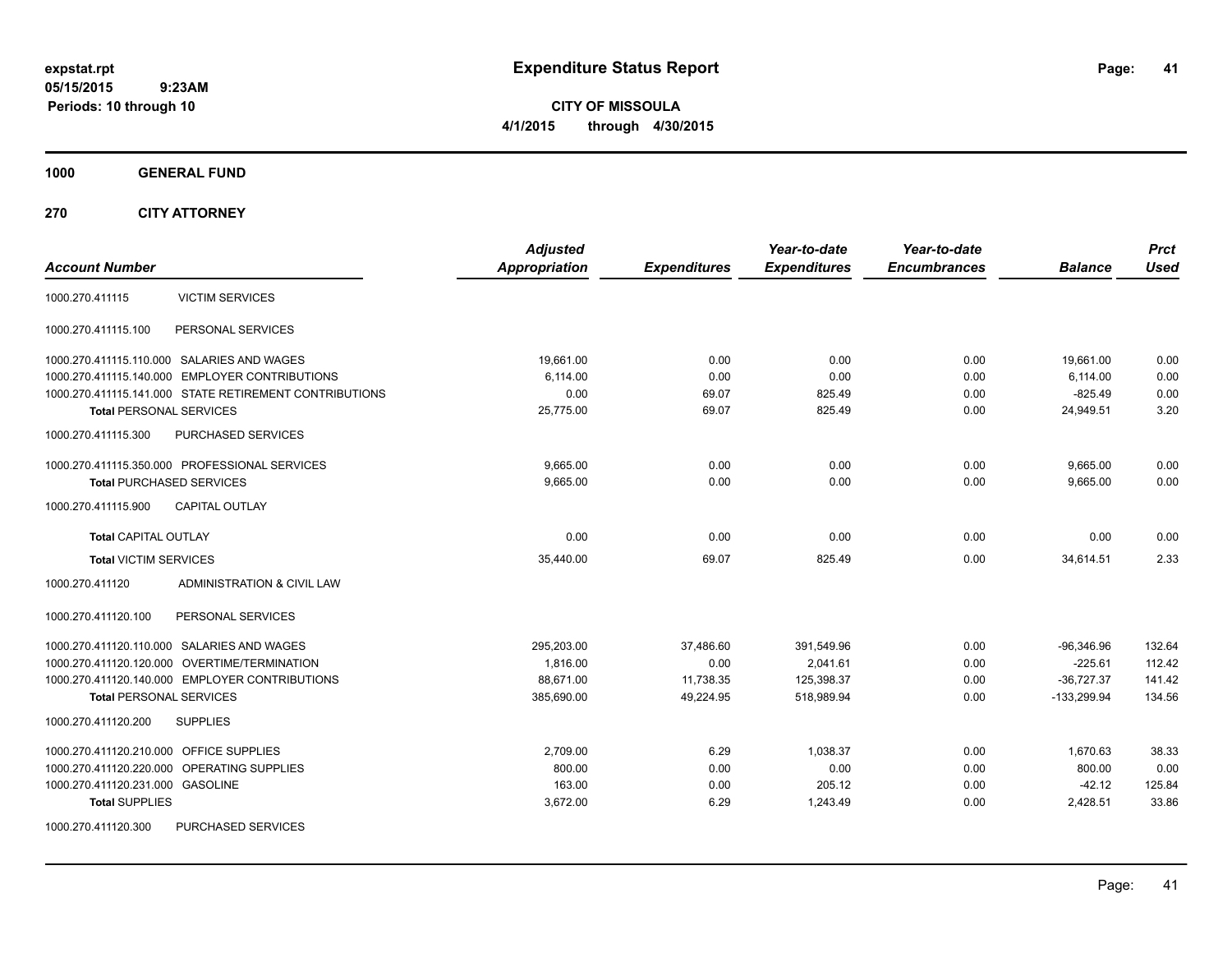**CITY OF MISSOULA 4/1/2015 through 4/30/2015**

## **1000 GENERAL FUND**

## **270 CITY ATTORNEY**

|                                                         | <b>Adjusted</b>      |                     | Year-to-date        | Year-to-date        |                | <b>Prct</b> |
|---------------------------------------------------------|----------------------|---------------------|---------------------|---------------------|----------------|-------------|
| <b>Account Number</b>                                   | <b>Appropriation</b> | <b>Expenditures</b> | <b>Expenditures</b> | <b>Encumbrances</b> | <b>Balance</b> | <b>Used</b> |
| 1000.270.411120.310.000 COMMUNICATIONS                  | 500.00               | 0.00                | 25.98               | 0.00                | 474.02         | 5.20        |
| 1000.270.411120.320.000 PRINTING & DUPLICATING          | 325.00               | 0.00                | 166.42              | 0.00                | 158.58         | 51.21       |
| 1000.270.411120.330.000 PUBLICITY, SUBSCRIPTIONS & DUES | 10,505.00            | 345.00              | 5.765.34            | 0.00                | 4,739.66       | 54.88       |
| 1000.270.411120.344.000 TELEPHONE SERVICE               | 132.00               | 0.00                | 135.23              | 0.00                | $-3.23$        | 102.45      |
| 1000.270.411120.350.000 PROFESSIONAL SERVICES           | 900.00               | 0.00                | 135.00              | 0.00                | 765.00         | 15.00       |
| 1000.270.411120.360.000 REPAIR & MAINTENANCE            | 2,758.00             | 0.00                | 880.60              | 0.00                | 1,877.40       | 31.93       |
| 1000.270.411120.370.000 TRAVEL                          | 1,875.00             | 0.00                | 1,092.00            | 0.00                | 783.00         | 58.24       |
| 1000.270.411120.380.000 TRAINING                        | 3,761.00             | 0.00                | 389.00              | 0.00                | 3,372.00       | 10.34       |
| <b>Total PURCHASED SERVICES</b>                         | 20,756.00            | 345.00              | 8,589.57            | 0.00                | 12,166.43      | 41.38       |
| 1000.270.411120.800<br>OTHER OBJECTS                    |                      |                     |                     |                     |                |             |
| <b>Total OTHER OBJECTS</b>                              | 0.00                 | 0.00                | 0.00                | 0.00                | 0.00           | 0.00        |
| 1000.270.411120.900<br><b>CAPITAL OUTLAY</b>            |                      |                     |                     |                     |                |             |
| <b>Total CAPITAL OUTLAY</b>                             | 0.00                 | 0.00                | 0.00                | 0.00                | 0.00           | 0.00        |
| Total ADMINISTRATION & CIVIL LAW                        | 410,118.00           | 49,576.24           | 528,823.00          | 0.00                | $-118,705.00$  | 128.94      |
| 1000.270.411125<br><b>CRIMINAL LAW</b>                  |                      |                     |                     |                     |                |             |
| PERSONAL SERVICES<br>1000.270.411125.100                |                      |                     |                     |                     |                |             |
| 1000.270.411125.110.000 SALARIES AND WAGES              | 586,828.00           | 31,588.10           | 329,587.78          | 0.00                | 257,240.22     | 56.16       |
| 1000.270.411125.120.000 OVERTIME/TERMINATION            | 454.00               | 0.00                | 226.83              | 0.00                | 227.17         | 49.96       |
| 1000.270.411125.140.000 EMPLOYER CONTRIBUTIONS          | 207,358.00           | 12,105.54           | 129,662.31          | 0.00                | 77,695.69      | 62.53       |
| <b>Total PERSONAL SERVICES</b>                          | 794,640.00           | 43.693.64           | 459.476.92          | 0.00                | 335.163.08     | 57.82       |
| <b>SUPPLIES</b><br>1000.270.411125.200                  |                      |                     |                     |                     |                |             |
| 1000.270.411125.210.000 OFFICE SUPPLIES                 | 2,909.00             | 240.02              | 2,315.50            | 0.00                | 593.50         | 79.60       |
| 1000.270.411125.220.000 OPERATING SUPPLIES              | 950.00               | 0.00                | 200.00              | 0.00                | 750.00         | 21.05       |
| 1000.270.411125.231.000 GASOLINE                        | 100.00               | 0.00                | 0.00                | 0.00                | 100.00         | 0.00        |
| <b>Total SUPPLIES</b>                                   | 3,959.00             | 240.02              | 2,515.50            | 0.00                | 1,443.50       | 63.54       |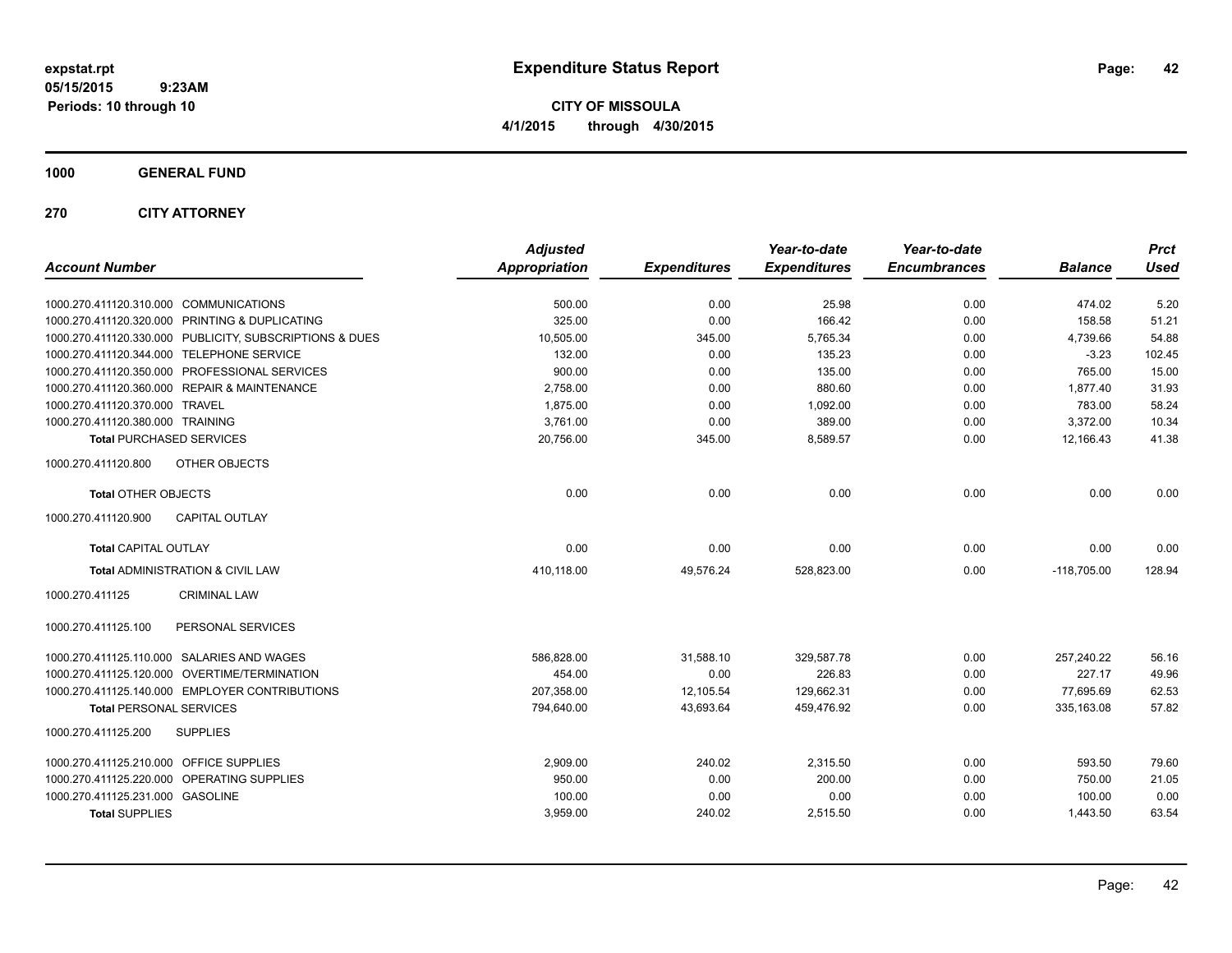**CITY OF MISSOULA 4/1/2015 through 4/30/2015**

**1000 GENERAL FUND**

**270 CITY ATTORNEY**

|                                                            | <b>Adjusted</b>      |                     | Year-to-date        | Year-to-date        |                | <b>Prct</b> |
|------------------------------------------------------------|----------------------|---------------------|---------------------|---------------------|----------------|-------------|
| <b>Account Number</b>                                      | <b>Appropriation</b> | <b>Expenditures</b> | <b>Expenditures</b> | <b>Encumbrances</b> | <b>Balance</b> | <b>Used</b> |
| PURCHASED SERVICES<br>1000.270.411125.300                  |                      |                     |                     |                     |                |             |
| 1000.270.411125.310.000 COMMUNICATIONS                     | 850.00               | 66.17               | 838.24              | 0.00                | 11.76          | 98.62       |
| PRINTING & DUPLICATING<br>1000.270.411125.320.000          | 325.00               | 0.00                | 34.95               | 0.00                | 290.05         | 10.75       |
| 1000.270.411125.330.000 PUBLICITY, SUBSCRIPTIONS & DUES    | 6,645.00             | 0.00                | 2,399.51            | 0.00                | 4.245.49       | 36.11       |
| 1000.270.411125.344.000 TELEPHONE SERVICE                  | 132.00               | 0.00                | 0.00                | 0.00                | 132.00         | 0.00        |
| <b>PROFESSIONAL SERVICES</b><br>1000.270.411125.350.000    | 1,100.00             | 54.20               | 2,009.75            | 0.00                | $-909.75$      | 182.70      |
| <b>REPAIR &amp; MAINTENANCE</b><br>1000.270.411125.360.000 | 14,688.00            | 659.24              | 15,926.32           | 0.00                | $-1.238.32$    | 108.43      |
| 1000.270.411125.370.000<br><b>TRAVEL</b>                   | 3,125.00             | 0.00                | 1,674.68            | 0.00                | 1,450.32       | 53.59       |
| 1000.270.411125.380.000 TRAINING                           | 5,239.00             | 0.00                | 2.551.80            | 0.00                | 2.687.20       | 48.71       |
| <b>Total PURCHASED SERVICES</b>                            | 32,104.00            | 779.61              | 25,435.25           | 0.00                | 6,668.75       | 79.23       |
| <b>FIXED CHARGES</b><br>1000.270.411125.500                |                      |                     |                     |                     |                |             |
| <b>Total FIXED CHARGES</b>                                 | 0.00                 | 0.00                | 0.00                | 0.00                | 0.00           | 0.00        |
| <b>CAPITAL OUTLAY</b><br>1000.270.411125.900               |                      |                     |                     |                     |                |             |
| 1000.270.411125.940.000 MACHINERY & EQUIPMENT              | 0.00                 | 0.00                | 616.26              | 0.00                | $-616.26$      | 0.00        |
| <b>Total CAPITAL OUTLAY</b>                                | 0.00                 | 0.00                | 616.26              | 0.00                | $-616.26$      | 0.00        |
| <b>Total CRIMINAL LAW</b>                                  | 830,703.00           | 44,713.27           | 488,043.93          | 0.00                | 342,659.07     | 58.75       |
| <b>Total CITY ATTORNEY</b>                                 | 1,276,261.00         | 94,358.58           | 1,017,692.42        | 0.00                | 258.568.58     | 79.74       |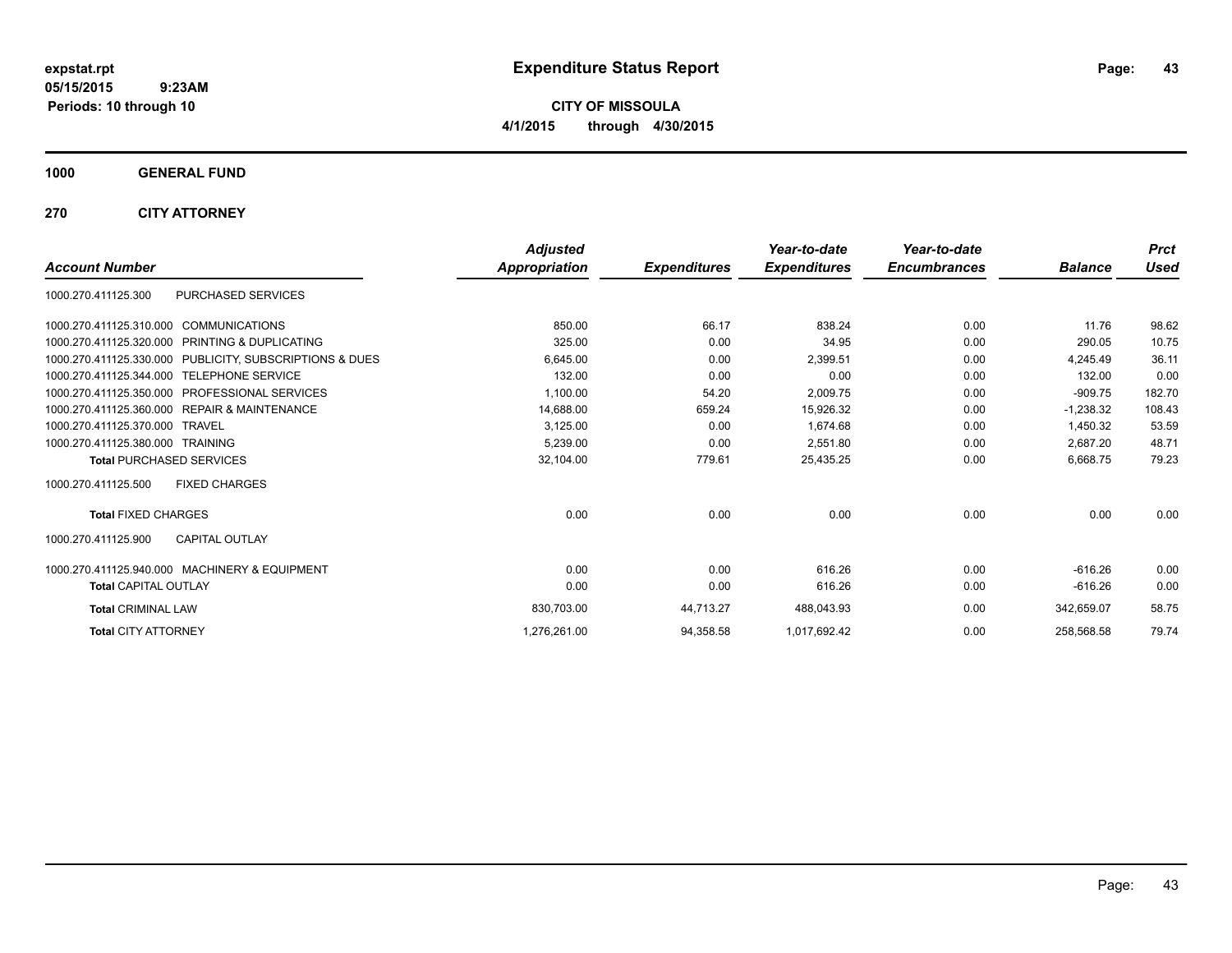**1000 GENERAL FUND**

| <b>Account Number</b>                      |                                                        | <b>Adjusted</b><br>Appropriation | <b>Expenditures</b> | Year-to-date<br><b>Expenditures</b> | Year-to-date<br><b>Encumbrances</b> | <b>Balance</b> | <b>Prct</b><br><b>Used</b> |
|--------------------------------------------|--------------------------------------------------------|----------------------------------|---------------------|-------------------------------------|-------------------------------------|----------------|----------------------------|
| 1000.280.430100                            | PUBLIC WORKS ADMINISTRATION                            |                                  |                     |                                     |                                     |                |                            |
| 1000.280.430100.100                        | PERSONAL SERVICES                                      |                                  |                     |                                     |                                     |                |                            |
| 1000.280.430100.110.000 SALARIES AND WAGES |                                                        | 89,026.00                        | 12,212.23           | 42,449.26                           | 0.00                                | 46.576.74      | 47.68                      |
| 1000.280.430100.120.000                    | OVERTIME/TERMINATION                                   | 291.00                           | 0.00                | 0.00                                | 0.00                                | 291.00         | 0.00                       |
| 1000.280.430100.130.000 OTHER              |                                                        | 0.00                             | 0.00                | 247.07                              | 0.00                                | $-247.07$      | 0.00                       |
|                                            | 1000.280.430100.140.000 EMPLOYER CONTRIBUTIONS         | 25,924.00                        | 2,807.22            | 7,911.86                            | 0.00                                | 18,012.14      | 30.52                      |
|                                            | 1000.280.430100.141.000 STATE RETIREMENT CONTRIBUTIONS | 0.00                             | 36.06               | 381.17                              | 0.00                                | $-381.17$      | 0.00                       |
| <b>Total PERSONAL SERVICES</b>             |                                                        | 115,241.00                       | 15,055.51           | 50,989.36                           | 0.00                                | 64,251.64      | 44.25                      |
| 1000.280.430100.200                        | <b>SUPPLIES</b>                                        |                                  |                     |                                     |                                     |                |                            |
| 1000.280.430100.210.000 OFFICE SUPPLIES    |                                                        | 250.00                           | 566.25              | 1,353.21                            | 0.00                                | $-1,103.21$    | 541.28                     |
| 1000.280.430100.230.000                    | REPAIR/MAINTENANCE                                     | 50.00                            | 0.00                | 0.00                                | 0.00                                | 50.00          | 0.00                       |
| 1000.280.430100.231.000 GASOLINE           |                                                        | 249.00                           | 0.00                | 1.05                                | 0.00                                | 247.95         | 0.42                       |
| <b>Total SUPPLIES</b>                      |                                                        | 549.00                           | 566.25              | 1,354.26                            | 0.00                                | $-805.26$      | 246.68                     |
| 1000.280.430100.300                        | PURCHASED SERVICES                                     |                                  |                     |                                     |                                     |                |                            |
| 1000.280.430100.310.000 COMMUNICATIONS     |                                                        | 500.00                           | 0.00                | 363.34                              | 0.00                                | 136.66         | 72.67                      |
| 1000.280.430100.310.351                    | COMMUNICATIONS~POSTAGE                                 | 0.00                             | 7.77                | 9.80                                | 0.00                                | $-9.80$        | 0.00                       |
| 1000.280.430100.320.000                    | PRINTING & DUPLICATING                                 | 200.00                           | 29.95               | 29.95                               | 0.00                                | 170.05         | 14.98                      |
| 1000.280.430100.330.000                    | PUBLICITY, SUBSCRIPTIONS & DUES                        | 920.00                           | $-250.00$           | 1,061.63                            | 0.00                                | $-141.63$      | 115.39                     |
| 1000.280.430100.330.371                    | PUBLICITY, SUBSCRIPTIONS & DUES                        | 0.00                             | 0.00                | 240.00                              | 0.00                                | $-240.00$      | 0.00                       |
| 1000.280.430100.344.000                    | <b>TELEPHONE SERVICE</b>                               | 733.00                           | 152.45              | 618.22                              | 0.00                                | 114.78         | 84.34                      |
| 1000.280.430100.344.391                    | <b>TELEPHONE SERVICE</b>                               | 0.00                             | 0.00                | 1.10                                | 0.00                                | $-1.10$        | 0.00                       |
| 1000.280.430100.360.000                    | <b>REPAIR &amp; MAINTENANCE</b>                        | 100.00                           | 0.00                | 0.00                                | 0.00                                | 100.00         | 0.00                       |
| 1000.280.430100.370.000                    | <b>TRAVEL</b>                                          | 700.00                           | 24.72               | 59.72                               | 0.00                                | 640.28         | 8.53                       |
| 1000.280.430100.380.000 TRAINING           |                                                        | 800.00                           | 0.00                | 1,014.64                            | 0.00                                | $-214.64$      | 126.83                     |
| <b>Total PURCHASED SERVICES</b>            |                                                        | 3,953.00                         | $-35.11$            | 3,398.40                            | 0.00                                | 554.60         | 85.97                      |
| 1000.280.430100.500                        | <b>FIXED CHARGES</b>                                   |                                  |                     |                                     |                                     |                |                            |
| 1000.280.430100.500.000 FIXED CHARGES      |                                                        | 0.00                             | 0.00                | 1.988.80                            | 0.00                                | $-1,988.80$    | 0.00                       |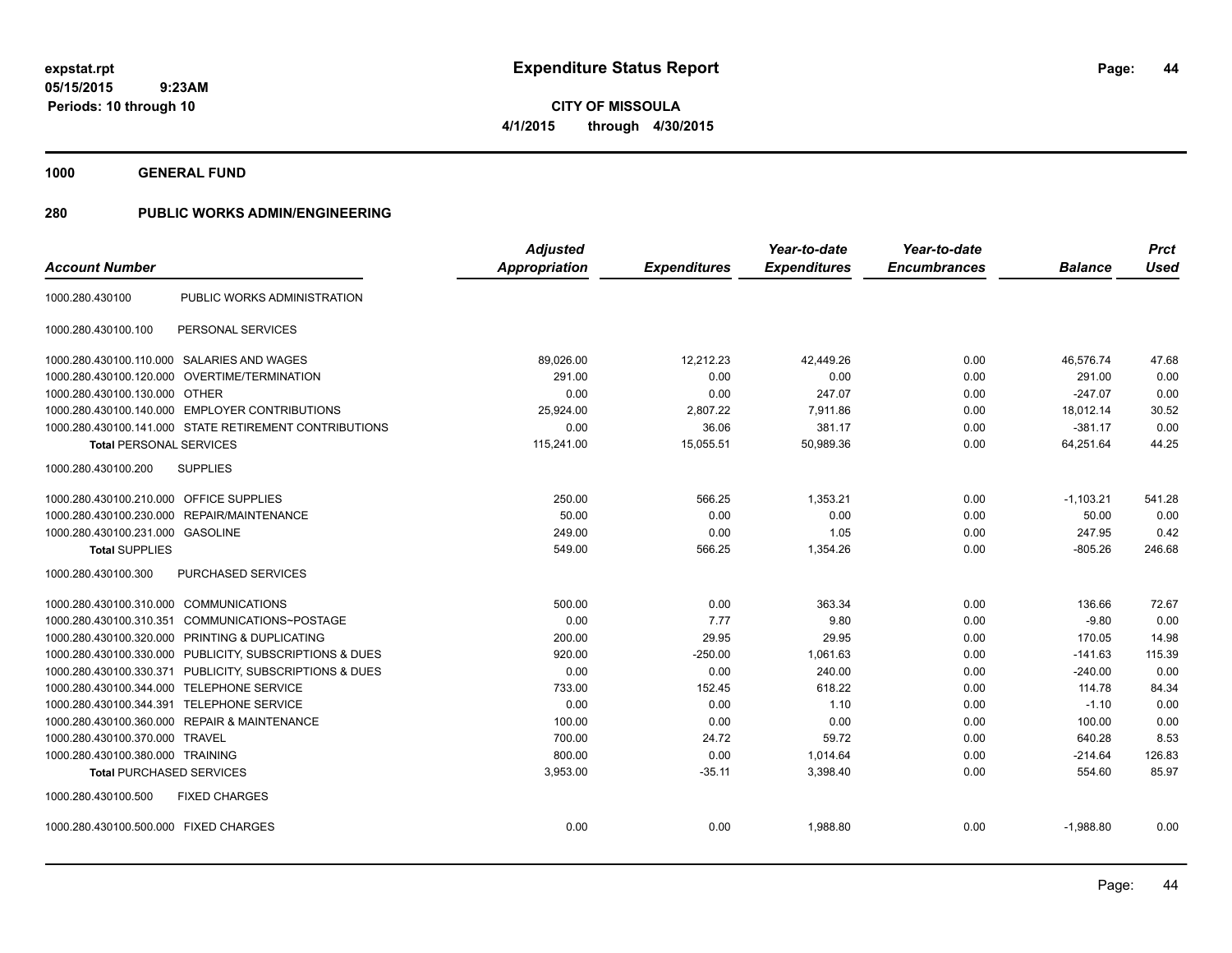**45**

**05/15/2015 9:23AM Periods: 10 through 10**

**CITY OF MISSOULA 4/1/2015 through 4/30/2015**

**1000 GENERAL FUND**

| <b>Account Number</b>                             | <b>Adjusted</b><br>Appropriation | <b>Expenditures</b> | Year-to-date<br><b>Expenditures</b> | Year-to-date<br><b>Encumbrances</b> | <b>Balance</b> | <b>Prct</b><br><b>Used</b> |
|---------------------------------------------------|----------------------------------|---------------------|-------------------------------------|-------------------------------------|----------------|----------------------------|
| <b>Total FIXED CHARGES</b>                        | 0.00                             | 0.00                | 1,988.80                            | 0.00                                | $-1,988.80$    | 0.00                       |
| <b>Total PUBLIC WORKS ADMINISTRATION</b>          | 119,743.00                       | 15,586.65           | 57,730.82                           | 0.00                                | 62,012.18      | 48.21                      |
| <b>REIMBURSABLE SERVICES</b><br>1000.280.430250   |                                  |                     |                                     |                                     |                |                            |
| <b>SUPPLIES</b><br>1000.280.430250.200            |                                  |                     |                                     |                                     |                |                            |
| 1000.280.430250.230.000 REPAIR/MAINTENANCE        | 10.000.00                        | 0.00                | 0.00                                | 0.00                                | 10,000.00      | 0.00                       |
| <b>Total SUPPLIES</b>                             | 10,000.00                        | 0.00                | 0.00                                | 0.00                                | 10,000.00      | 0.00                       |
| 1000.280.430250.300<br>PURCHASED SERVICES         |                                  |                     |                                     |                                     |                |                            |
| 1000.280.430250.360.000 REPAIR & MAINTENANCE      | 10,000.00                        | 0.00                | 28.67                               | 0.00                                | 9,971.33       | 0.29                       |
| 1000.280.430250.360.300 REPAIR & MAINTENANCE      | 0.00                             | 768.52              | 5,073.27                            | 0.00                                | $-5,073.27$    | 0.00                       |
| <b>Total PURCHASED SERVICES</b>                   | 10,000.00                        | 768.52              | 5,101.94                            | 0.00                                | 4,898.06       | 51.02                      |
| <b>Total REIMBURSABLE SERVICES</b>                | 20,000.00                        | 768.52              | 5.101.94                            | 0.00                                | 14,898.06      | 25.51                      |
| 1000.280.430263<br><b>STREET LIGHTING</b>         |                                  |                     |                                     |                                     |                |                            |
| PERSONAL SERVICES<br>1000.280.430263.100          |                                  |                     |                                     |                                     |                |                            |
| 1000.280.430263.110.000 SALARIES AND WAGES        | 3,483.00                         | 249.95              | 2,611.80                            | 0.00                                | 871.20         | 74.99                      |
| 1000.280.430263.120.000 OVERTIME/TERMINATION      | 380.00                           | 0.00                | 8.13                                | 0.00                                | 371.87         | 2.14                       |
| 1000.280.430263.130.000 OTHER                     | 267.00                           | 0.00                | 0.00                                | 0.00                                | 267.00         | 0.00                       |
| 1000.280.430263.140.000 EMPLOYER CONTRIBUTIONS    | 1,772.00                         | 99.17               | 1,058.84                            | 0.00                                | 713.16         | 59.75                      |
| <b>Total PERSONAL SERVICES</b>                    | 5,902.00                         | 349.12              | 3,678.77                            | 0.00                                | 2,223.23       | 62.33                      |
| 1000.280.430263.300<br>PURCHASED SERVICES         |                                  |                     |                                     |                                     |                |                            |
| 1000.280.430263.341.000 ELECTRICITY & NATURAL GAS | 118,654.00                       | 19,192.38           | 100,939.56                          | 0.00                                | 17,714.44      | 85.07                      |
| <b>Total PURCHASED SERVICES</b>                   | 118,654.00                       | 19,192.38           | 100,939.56                          | 0.00                                | 17,714.44      | 85.07                      |
| <b>Total STREET LIGHTING</b>                      | 124,556.00                       | 19,541.50           | 104,618.33                          | 0.00                                | 19,937.67      | 83.99                      |
| 1000.280.430264<br>TRAFFIC SIGNAL MAINTENANCE     |                                  |                     |                                     |                                     |                |                            |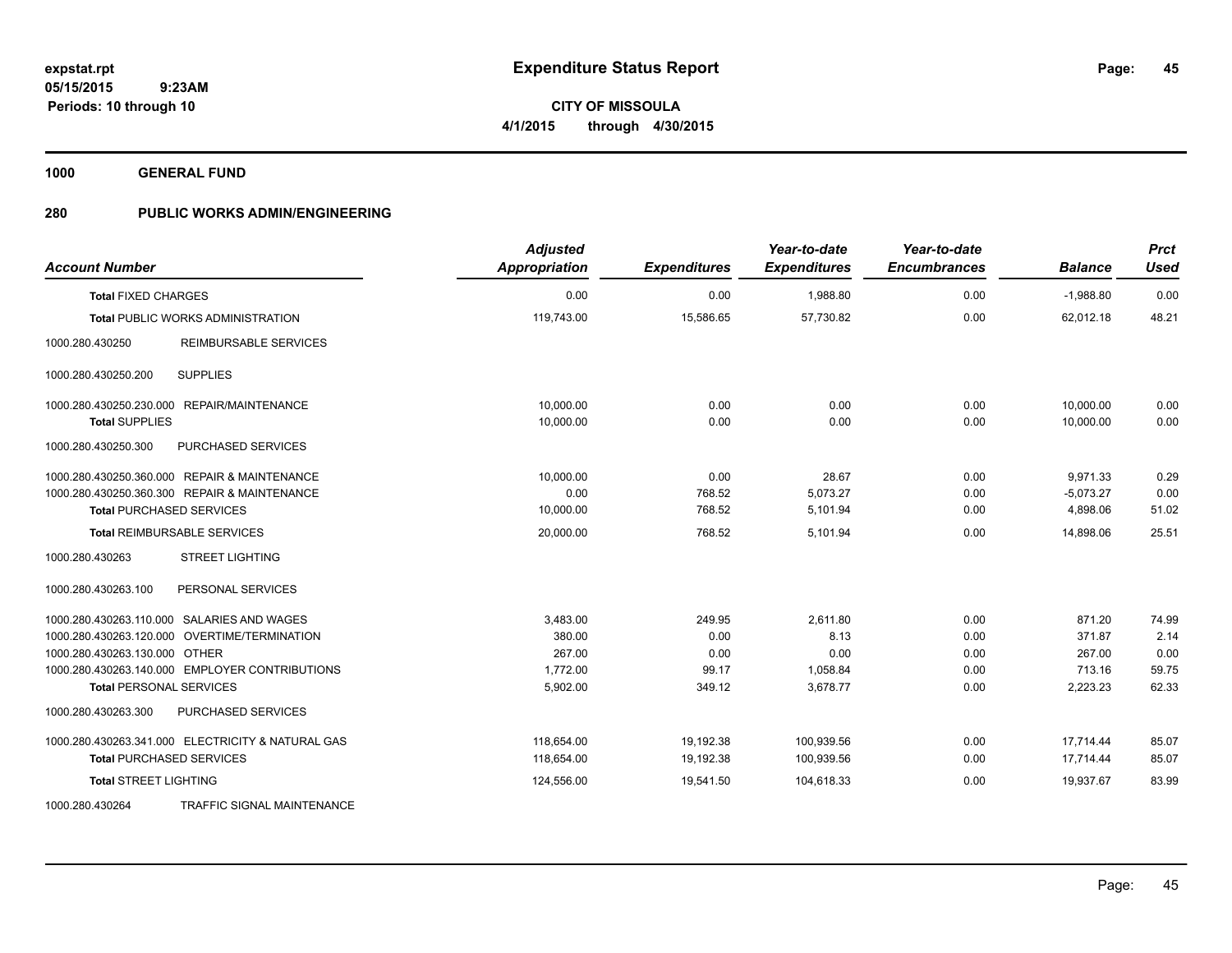**1000 GENERAL FUND**

|                                                             | <b>Adjusted</b> |                     | Year-to-date        | Year-to-date        |                | <b>Prct</b> |
|-------------------------------------------------------------|-----------------|---------------------|---------------------|---------------------|----------------|-------------|
| <b>Account Number</b>                                       | Appropriation   | <b>Expenditures</b> | <b>Expenditures</b> | <b>Encumbrances</b> | <b>Balance</b> | <b>Used</b> |
| 1000.280.430264.100<br>PERSONAL SERVICES                    |                 |                     |                     |                     |                |             |
| 1000.280.430264.110.000 SALARIES AND WAGES                  | 78,359.00       | 5,623.14            | 58,765.30           | 0.00                | 19,593.70      | 74.99       |
| 1000.280.430264.120.000 OVERTIME/TERMINATION                | 1.229.00        | 0.00                | 183.10              | 0.00                | 1,045.90       | 14.90       |
| 1000.280.430264.130.000 OTHER                               | 6,007.00        | 0.00                | 0.00                | 0.00                | 6,007.00       | 0.00        |
| 1000.280.430264.140.000 EMPLOYER CONTRIBUTIONS              | 37,169.00       | 2,998.43            | 25,364.69           | 0.00                | 11,804.31      | 68.24       |
| <b>Total PERSONAL SERVICES</b>                              | 122,764.00      | 8,621.57            | 84,313.09           | 0.00                | 38,450.91      | 68.68       |
| 1000.280.430264.200<br><b>SUPPLIES</b>                      |                 |                     |                     |                     |                |             |
| 1000.280.430264.210.000 OFFICE SUPPLIES                     | 350.00          | 0.00                | 101.64              | 0.00                | 248.36         | 29.04       |
| 1000.280.430264.220.000 OPERATING SUPPLIES                  | 235.00          | 0.00                | 0.00                | 0.00                | 235.00         | 0.00        |
| 1000.280.430264.220.311 OPERATING SUPPLIES                  | 0.00            | 0.00                | 75.00               | 0.00                | $-75.00$       | 0.00        |
| 1000.280.430264.230.000 REPAIR/MAINTENANCE                  | 1,060.00        | 0.00                | 147.99              | 0.00                | 912.01         | 13.96       |
| REPAIR/MAINTENANCE~VEHICLE PARTS<br>1000.280.430264.230.321 | 0.00            | 22.99               | 1,044.66            | 0.00                | $-1,044.66$    | 0.00        |
| 1000.280.430264.230.324 REPAIR/MAINTENANCE                  | 0.00            | 0.00                | 159.15              | 0.00                | $-159.15$      | 0.00        |
| 1000.280.430264.230.336 REPAIR/MAINTENANCE                  | 0.00            | 0.00                | 46.32               | 0.00                | $-46.32$       | 0.00        |
| 1000.280.430264.231.000 GASOLINE                            | 2.799.00        | 0.00                | 664.49              | 0.00                | 2,134.51       | 23.74       |
| 1000.280.430264.240.000 OTHER SUPPLIES                      | 9,880.00        | 163.80              | 4,300.32            | 0.00                | 5,579.68       | 43.53       |
| 1000.280.430264.240.330 OTHER SUPPLIES                      | 0.00            | 0.00                | 105.00              | 0.00                | $-105.00$      | 0.00        |
| 1000.280.430264.240.336 OTHER SUPPLIES~LIGHT PARTS          | 0.00            | 0.00                | 6,060.79            | 0.00                | $-6,060.79$    | 0.00        |
| <b>Total SUPPLIES</b>                                       | 14,324.00       | 186.79              | 12,705.36           | 0.00                | 1,618.64       | 88.70       |
| 1000.280.430264.300<br><b>PURCHASED SERVICES</b>            |                 |                     |                     |                     |                |             |
| 1000.280.430264.341.000 ELECTRICITY & NATURAL GAS           | 14,650.00       | 961.02              | 8,232.35            | 0.00                | 6,417.65       | 56.19       |
| 1000.280.430264.350.000 PROFESSIONAL SERVICES               | 200.00          | 0.00                | 285.00              | 0.00                | $-85.00$       | 142.50      |
| 1000.280.430264.360.000 REPAIR & MAINTENANCE                | 1,100.00        | 0.00                | 0.00                | 0.00                | 1,100.00       | 0.00        |
| 1000.280.430264.370.000 TRAVEL                              | 150.00          | 266.22              | 266.22              | 0.00                | $-116.22$      | 177.48      |
| 1000.280.430264.380.000 TRAINING                            | 450.00          | 0.00                | 88.11               | 0.00                | 361.89         | 19.58       |
| <b>Total PURCHASED SERVICES</b>                             | 16,550.00       | 1,227.24            | 8,871.68            | 0.00                | 7,678.32       | 53.61       |
| <b>Total TRAFFIC SIGNAL MAINTENANCE</b>                     | 153,638.00      | 10,035.60           | 105,890.13          | 0.00                | 47,747.87      | 68.92       |
| 1000.280.430265<br>SIGNING & STRIPING                       |                 |                     |                     |                     |                |             |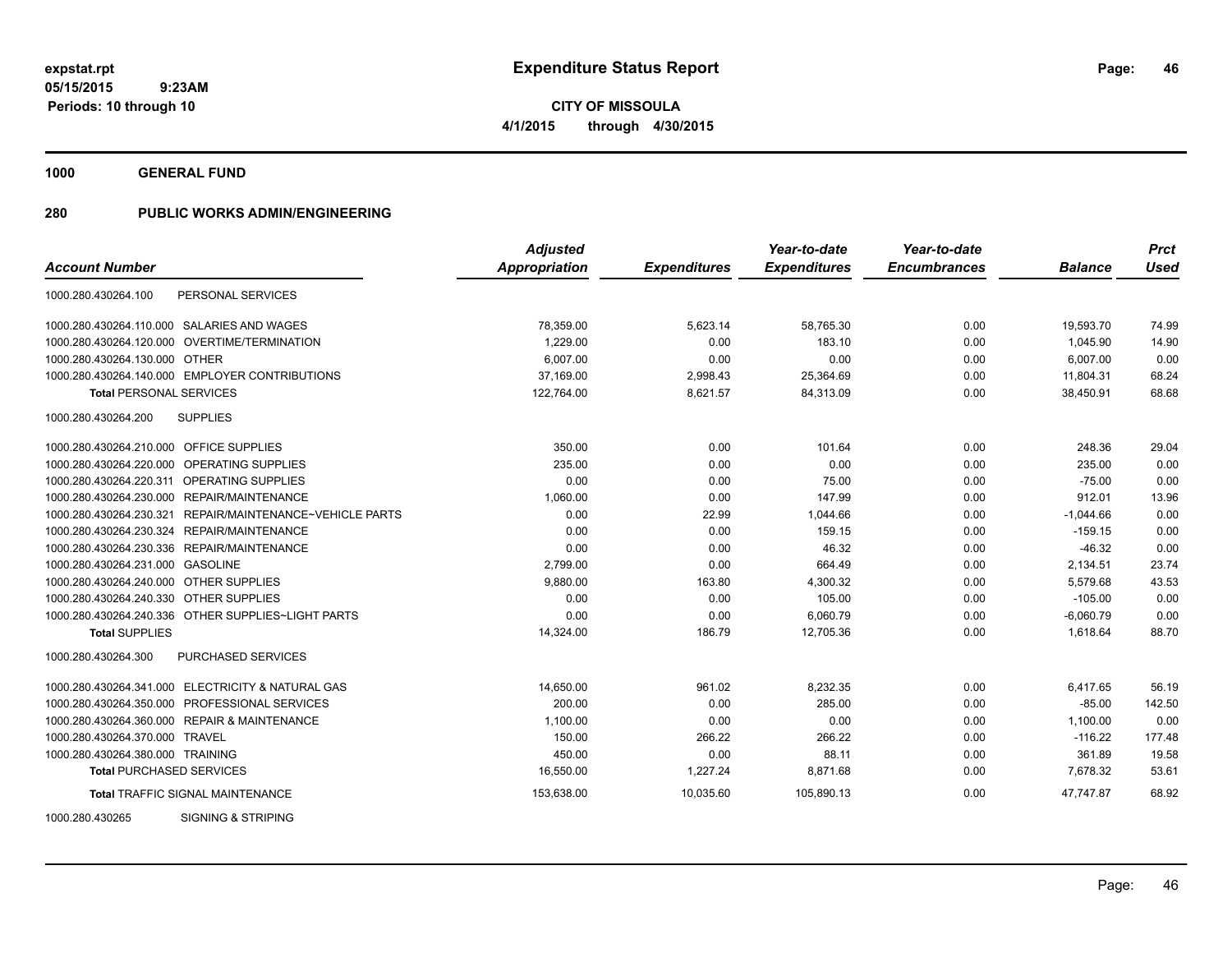**1000 GENERAL FUND**

|                                                           | <b>Adjusted</b>      |                     | Year-to-date        | Year-to-date        |                | <b>Prct</b> |
|-----------------------------------------------------------|----------------------|---------------------|---------------------|---------------------|----------------|-------------|
| <b>Account Number</b>                                     | <b>Appropriation</b> | <b>Expenditures</b> | <b>Expenditures</b> | <b>Encumbrances</b> | <b>Balance</b> | <b>Used</b> |
| 1000.280.430265.100<br>PERSONAL SERVICES                  |                      |                     |                     |                     |                |             |
| 1000.280.430265.110.000 SALARIES AND WAGES                | 171,067.00           | 11,350.27           | 161,463.00          | 0.00                | 9,604.00       | 94.39       |
| 1000.280.430265.120.000 OVERTIME/TERMINATION              | 67.00                | 0.00                | 1,099.68            | 0.00                | $-1,032.68$    | 1,641.31    |
| 1000.280.430265.130.000 OTHER                             | 1,900.00             | 0.00                | 0.00                | 0.00                | 1,900.00       | 0.00        |
| 1000.280.430265.140.000 EMPLOYER CONTRIBUTIONS            | 91.664.00            | 5,680.33            | 91,237.79           | 0.00                | 426.21         | 99.54       |
| <b>Total PERSONAL SERVICES</b>                            | 264,698.00           | 17,030.60           | 253,800.47          | 0.00                | 10,897.53      | 95.88       |
| 1000.280.430265.200<br><b>SUPPLIES</b>                    |                      |                     |                     |                     |                |             |
| 1000.280.430265.210.000 OFFICE SUPPLIES                   | 350.00               | 0.00                | 258.44              | 0.00                | 91.56          | 73.84       |
| 1000.280.430265.220.000 OPERATING SUPPLIES                | 1,700.00             | 0.00                | 264.31              | 0.00                | 1,435.69       | 15.55       |
| 1000.280.430265.220.311 OPERATING SUPPLIES~CLOTHING ALLOW | 0.00                 | 0.00                | 1,003.85            | 0.00                | $-1,003.85$    | 0.00        |
| 1000.280.430265.230.000 REPAIR/MAINTENANCE                | 40,700.00            | 8,640.00            | 10,151.63           | 0.00                | 30,548.37      | 24.94       |
| 1000.280.430265.230.321 REPAIR/MAINTENANCE~VEHICLE PARTS  | 0.00                 | 3.11                | 1,396.91            | 0.00                | $-1,396.91$    | 0.00        |
| 1000.280.430265.230.323 REPAIR/MAINTENANCE~S/W SNOW MAINT | 0.00                 | 0.00                | 254.60              | 0.00                | $-254.60$      | 0.00        |
| 1000.280.430265.231.000 GASOLINE                          | 3,739.00             | 208.21              | 4,243.26            | 0.00                | $-504.26$      | 113.49      |
| 1000.280.430265.240.000 OTHER SUPPLIES                    | 21,210.00            | $-4.15$             | 7,219.17            | 0.00                | 13,990.83      | 34.04       |
| <b>Total SUPPLIES</b>                                     | 67,699.00            | 8,847.17            | 24.792.17           | 0.00                | 42.906.83      | 36.62       |
| <b>PURCHASED SERVICES</b><br>1000.280.430265.300          |                      |                     |                     |                     |                |             |
| 1000.280.430265.344.000 TELEPHONE SERVICE                 | 558.00               | 0.00                | 7.04                | 0.00                | 550.96         | 1.26        |
| 1000.280.430265.344.399 TELEPHONE SERVICE                 | 0.00                 | 69.74               | 680.68              | 0.00                | $-680.68$      | 0.00        |
| 1000.280.430265.345.000 GARBAGE                           | 457.00               | 15.60               | 156.00              | 0.00                | 301.00         | 34.14       |
| 1000.280.430265.350.000 PROFESSIONAL SERVICES             | 570.00               | 47.50               | 117.50              | 0.00                | 452.50         | 20.61       |
| 1000.280.430265.360.000 REPAIR & MAINTENANCE              | 1,700.00             | 0.00                | 0.00                | 0.00                | 1,700.00       | 0.00        |
| 1000.280.430265.370.000 TRAVEL                            | 700.00               | 0.00                | 0.00                | 0.00                | 700.00         | 0.00        |
| 1000.280.430265.380.000 TRAINING                          | 950.00               | 0.00                | $-189.00$           | 0.00                | 1,139.00       | 19.89       |
| <b>Total PURCHASED SERVICES</b>                           | 4,935.00             | 132.84              | 772.22              | 0.00                | 4,162.78       | 15.65       |
| 1000.280.430265.900<br><b>CAPITAL OUTLAY</b>              |                      |                     |                     |                     |                |             |
| <b>Total CAPITAL OUTLAY</b>                               | 0.00                 | 0.00                | 0.00                | 0.00                | 0.00           | 0.00        |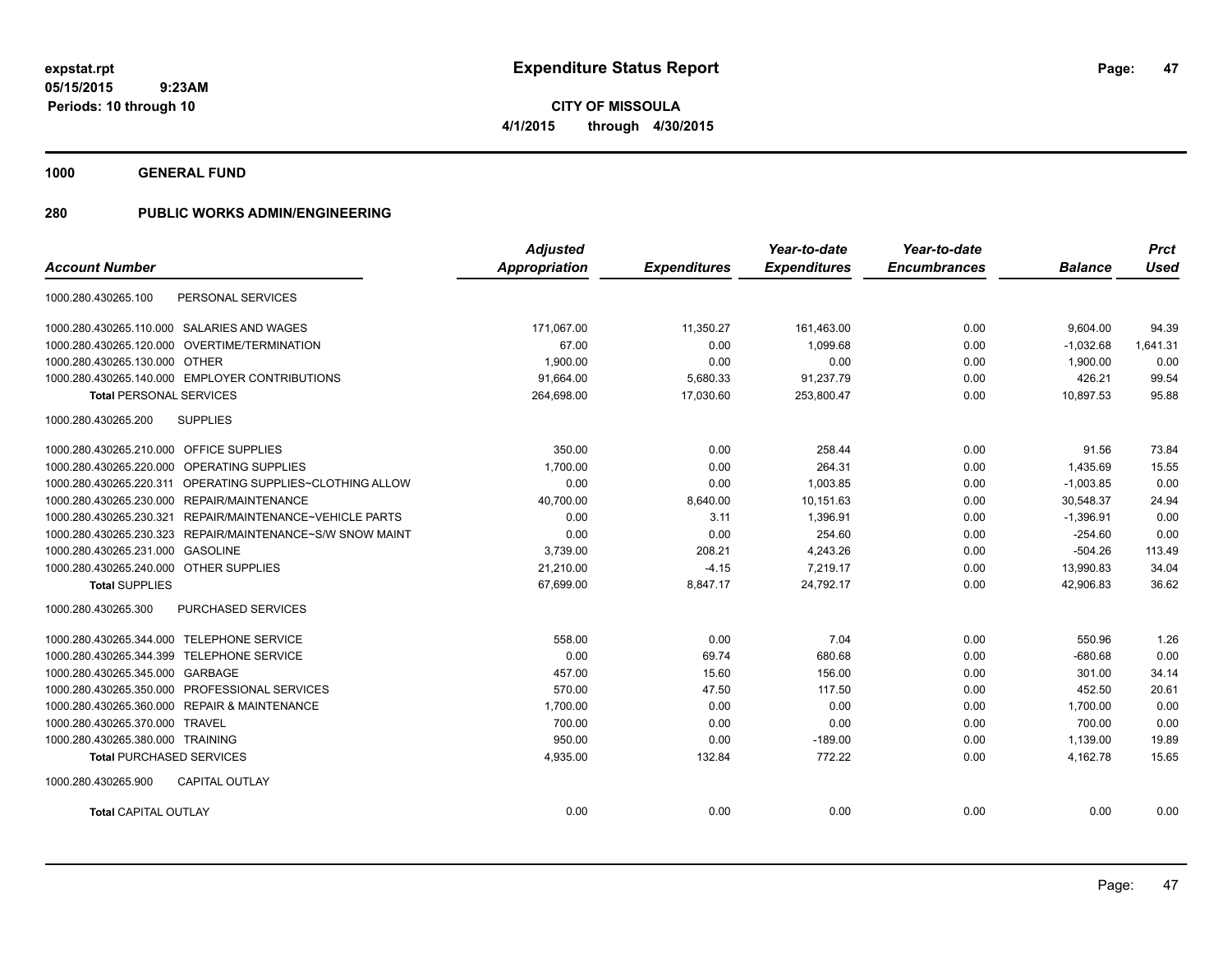**CITY OF MISSOULA 4/1/2015 through 4/30/2015**

**1000 GENERAL FUND**

| <b>Account Number</b>                  |                                                         | <b>Adjusted</b><br>Appropriation | <b>Expenditures</b> | Year-to-date<br><b>Expenditures</b> | Year-to-date<br><b>Encumbrances</b> | <b>Balance</b> | <b>Prct</b><br><b>Used</b> |
|----------------------------------------|---------------------------------------------------------|----------------------------------|---------------------|-------------------------------------|-------------------------------------|----------------|----------------------------|
| <b>Total SIGNING &amp; STRIPING</b>    |                                                         | 337,332.00                       | 26,010.61           | 279,364.86                          | 0.00                                | 57,967.14      | 82.82                      |
| 1000.280.430267                        | <b>CMAQ GRANT</b>                                       |                                  |                     |                                     |                                     |                |                            |
| 1000.280.430267.100                    | PERSONAL SERVICES                                       |                                  |                     |                                     |                                     |                |                            |
| <b>Total CMAQ GRANT</b>                |                                                         | 0.00                             | 0.00                | 0.00                                | 0.00                                | 0.00           | 0.00                       |
| 1000.280.430270                        | <b>COMMUNICATIONS</b>                                   |                                  |                     |                                     |                                     |                |                            |
| 1000.280.430270.100                    | PERSONAL SERVICES                                       |                                  |                     |                                     |                                     |                |                            |
|                                        | 1000.280.430270.110.000 SALARIES AND WAGES              | 92,289.00                        | 6,622.79            | 69,212.05                           | 0.00                                | 23,076.95      | 74.99                      |
|                                        | 1000.280.430270.120.000 OVERTIME/TERMINATION            | 268.00                           | 0.00                | 215.64                              | 0.00                                | 52.36          | 80.46                      |
| 1000.280.430270.130.000 OTHER          |                                                         | 7.076.00                         | 0.00                | 0.00                                | 0.00                                | 7,076.00       | 0.00                       |
|                                        | 1000.280.430270.140.000 EMPLOYER CONTRIBUTIONS          | 43.341.00                        | 2,628.30            | 28,068.91                           | 0.00                                | 15.272.09      | 64.76                      |
| <b>Total PERSONAL SERVICES</b>         |                                                         | 142,974.00                       | 9,251.09            | 97,496.60                           | 0.00                                | 45,477.40      | 68.19                      |
| 1000.280.430270.200                    | <b>SUPPLIES</b>                                         |                                  |                     |                                     |                                     |                |                            |
|                                        | 1000.280.430270.230.000 REPAIR/MAINTENANCE              | 8,050.00                         | 710.73              | 1,628.18                            | 0.00                                | 6,421.82       | 20.23                      |
|                                        | 1000.280.430270.230.324 REPAIR/MAINTENANCE~COMM PARTS   | 0.00                             | 0.00                | 3,434.39                            | 0.00                                | $-3,434.39$    | 0.00                       |
|                                        | 1000.280.430270.230.336 REPAIR/MAINTENANCE              | 0.00                             | 0.00                | 173.22                              | 0.00                                | $-173.22$      | 0.00                       |
| 1000.280.430270.231.000 GASOLINE       |                                                         | 2.493.00                         | 96.03               | 914.74                              | 0.00                                | 1.578.26       | 36.69                      |
| 1000.280.430270.240.000 OTHER SUPPLIES |                                                         | 0.00                             | 0.00                | 112.70                              | 0.00                                | $-112.70$      | 0.00                       |
| <b>Total SUPPLIES</b>                  |                                                         | 10,543.00                        | 806.76              | 6,263.23                            | 0.00                                | 4,279.77       | 59.41                      |
| 1000.280.430270.300                    | PURCHASED SERVICES                                      |                                  |                     |                                     |                                     |                |                            |
|                                        | 1000.280.430270.330.000 PUBLICITY, SUBSCRIPTIONS & DUES | 180.00                           | 0.00                | 225.00                              | 0.00                                | $-45.00$       | 125.00                     |
|                                        | 1000.280.430270.341.000 ELECTRICITY & NATURAL GAS       | 2,474.00                         | 332.69              | 2,532.71                            | 0.00                                | $-58.71$       | 102.37                     |
|                                        | 1000.280.430270.344.000 TELEPHONE SERVICE               | 513.00                           | 0.00                | 79.96                               | 0.00                                | 433.04         | 15.59                      |
|                                        | 1000.280.430270.344.400 TELEPHONE SERVICE               | 0.00                             | 60.74               | 528.58                              | 0.00                                | $-528.58$      | 0.00                       |
|                                        | 1000.280.430270.350.000 PROFESSIONAL SERVICES           | 100.00                           | 0.00                | 0.00                                | 0.00                                | 100.00         | 0.00                       |
|                                        | 1000.280.430270.360.000 REPAIR & MAINTENANCE            | 3,000.00                         | 0.00                | 630.00                              | 0.00                                | 2,370.00       | 21.00                      |
| <b>Total PURCHASED SERVICES</b>        |                                                         | 6,267.00                         | 393.43              | 3,996.25                            | 0.00                                | 2,270.75       | 63.77                      |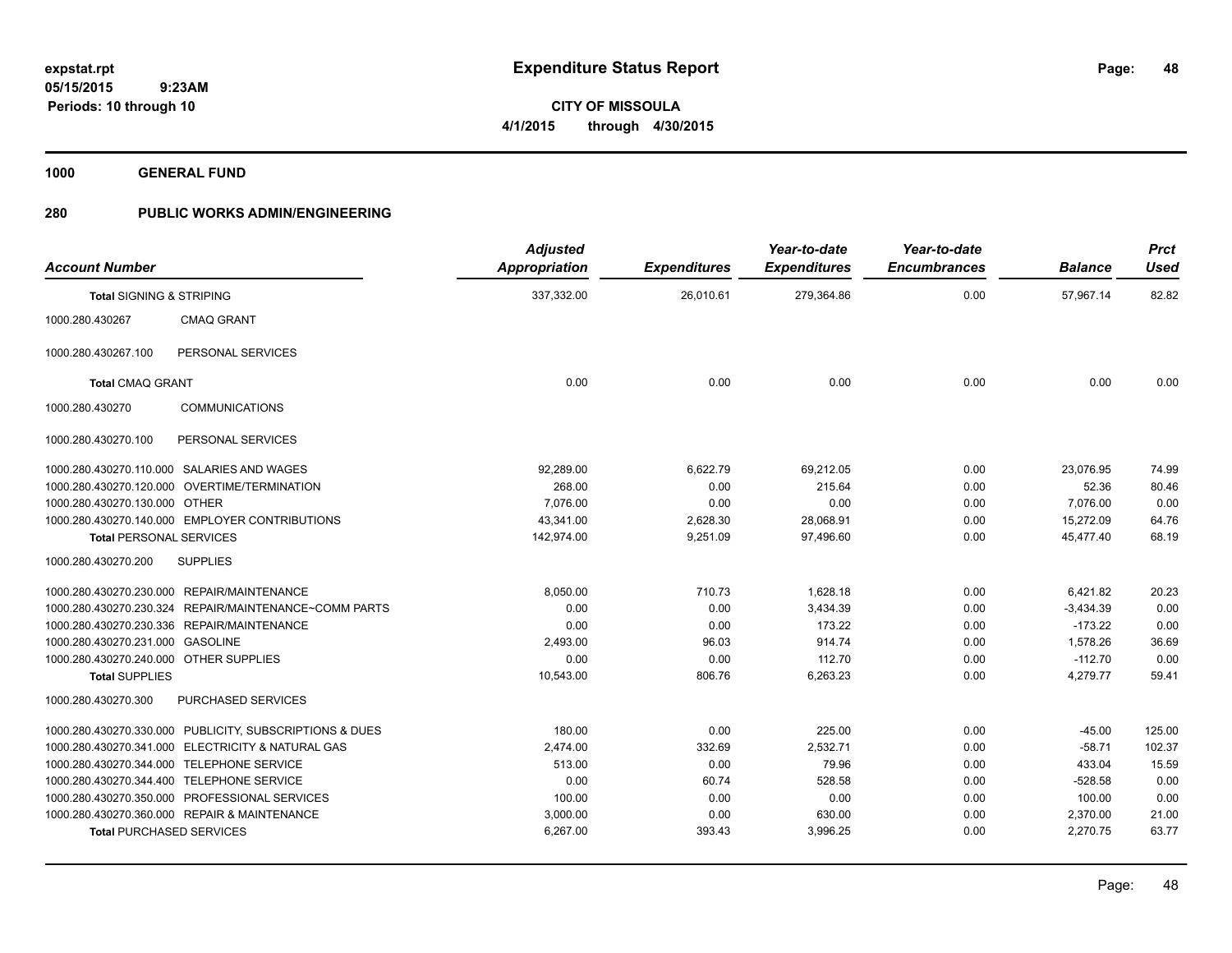**49**

**CITY OF MISSOULA 4/1/2015 through 4/30/2015**

**1000 GENERAL FUND**

**Periods: 10 through 10**

 **9:23AM**

|                                        |                                             | <b>Adjusted</b>      |                     | Year-to-date        | Year-to-date        |                | <b>Prct</b> |
|----------------------------------------|---------------------------------------------|----------------------|---------------------|---------------------|---------------------|----------------|-------------|
| <b>Account Number</b>                  |                                             | <b>Appropriation</b> | <b>Expenditures</b> | <b>Expenditures</b> | <b>Encumbrances</b> | <b>Balance</b> | <b>Used</b> |
| <b>Total COMMUNICATIONS</b>            |                                             | 159,784.00           | 10,451.28           | 107,756.08          | 0.00                | 52,027.92      | 67.44       |
| 1000.280.431120                        | <b>WEED PROGRAM</b>                         |                      |                     |                     |                     |                |             |
| 1000.280.431120.100                    | PERSONAL SERVICES                           |                      |                     |                     |                     |                |             |
| <b>Total WEED PROGRAM</b>              |                                             | 0.00                 | 0.00                | 0.00                | 0.00                | 0.00           | 0.00        |
| 1000.280.431400                        | <b>ENGINEERING</b>                          |                      |                     |                     |                     |                |             |
| 1000.280.431400.100                    | PERSONAL SERVICES                           |                      |                     |                     |                     |                |             |
| <b>Total PERSONAL SERVICES</b>         |                                             | 0.00                 | 0.00                | 0.00                | 0.00                | 0.00           | 0.00        |
| 1000.280.431400.300                    | PURCHASED SERVICES                          |                      |                     |                     |                     |                |             |
| 1000.280.431400.310.000 COMMUNICATIONS |                                             | 0.00                 | 8.63                | 160.00              | 0.00                | $-160.00$      | 0.00        |
|                                        | 1000.280.431400.344.000 TELEPHONE SERVICE   | 0.00                 | 0.00                | 30.05               | 0.00                | $-30.05$       | 0.00        |
| <b>Total ENGINEERING</b>               |                                             | 0.00                 | 8.63                | 190.05              | 0.00                | $-190.05$      | 0.00        |
|                                        | <b>Total PUBLIC WORKS ADMIN/ENGINEERING</b> | 915,053.00           | 82,402.79           | 660,652.21          | 0.00                | 254,400.79     | 72.20       |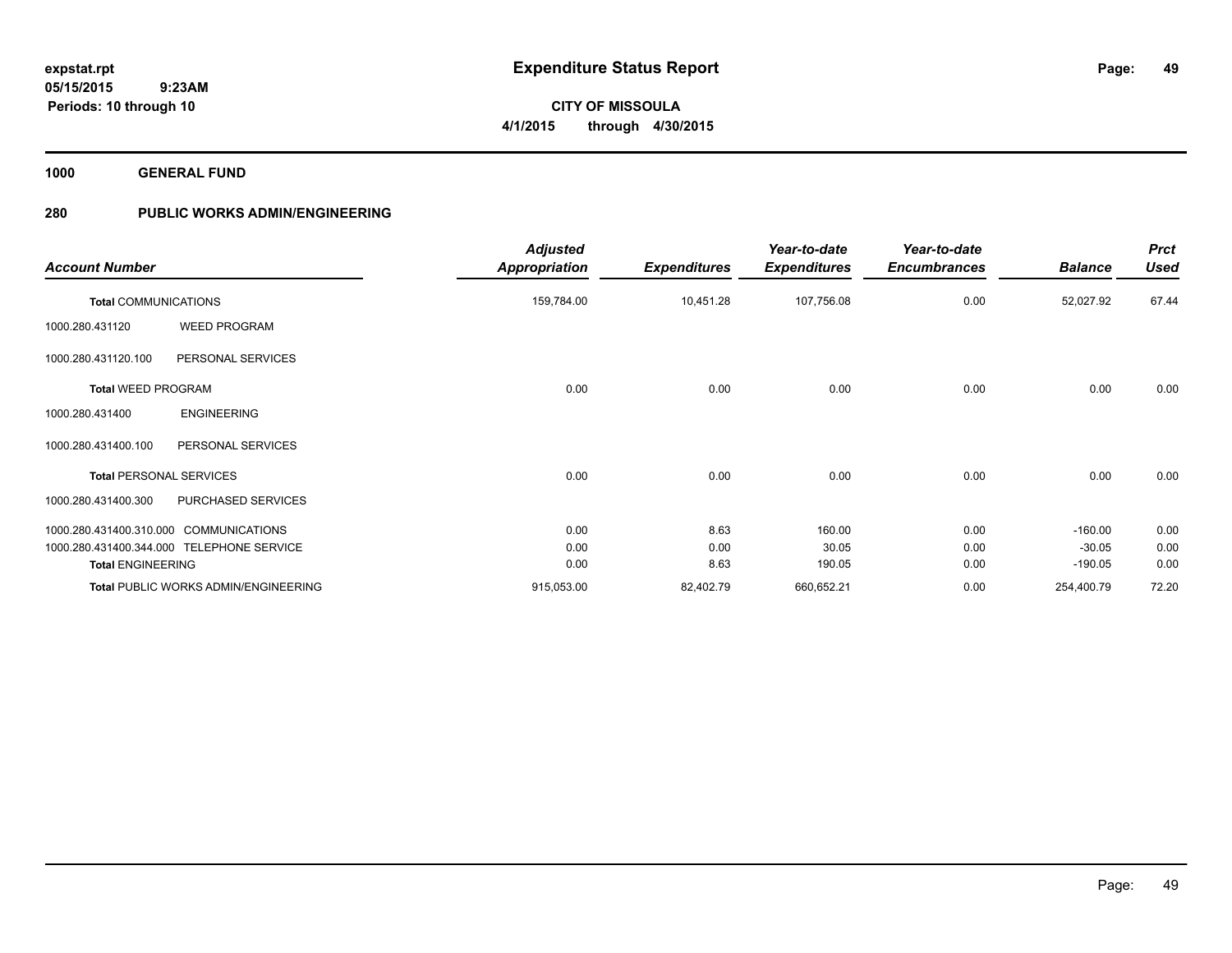**CITY OF MISSOULA 4/1/2015 through 4/30/2015**

**1000 GENERAL FUND**

**290 POLICE**

| <b>Account Number</b>            |                                                        | <b>Adjusted</b><br><b>Appropriation</b> | <b>Expenditures</b> | Year-to-date<br><b>Expenditures</b> | Year-to-date<br><b>Encumbrances</b> | <b>Balance</b> | <b>Prct</b><br><b>Used</b> |
|----------------------------------|--------------------------------------------------------|-----------------------------------------|---------------------|-------------------------------------|-------------------------------------|----------------|----------------------------|
| 1000.290.420110                  | <b>ADMINISTRATION</b>                                  |                                         |                     |                                     |                                     |                |                            |
| 1000.290.420110.100              | PERSONAL SERVICES                                      |                                         |                     |                                     |                                     |                |                            |
| 1000.290.420110.110.000          | SALARIES AND WAGES                                     | 721,945.00                              | 49.496.25           | 507,969.00                          | 0.00                                | 213.976.00     | 70.36                      |
| 1000.290.420110.115.000          | SALARIES/HEALTH INSURANCE BENEFIT                      | 0.00                                    | 2,850.00            | 26,419.50                           | 0.00                                | $-26,419.50$   | 0.00                       |
| 1000.290.420110.120.000          | OVERTIME/TERMINATION                                   | 8.471.00                                | 259.78              | 4.638.28                            | 0.00                                | 3,832.72       | 54.75                      |
| 1000.290.420110.121.000          | <b>OUTSIDE HIRE OVERTIME</b>                           | 75,000.00                               | 3,394.34            | 77,781.22                           | 0.00                                | $-2,781.22$    | 103.71                     |
| 1000.290.420110.130.000 OTHER    |                                                        | 3,365.00                                | 0.00                | 3,365.45                            | 0.00                                | $-0.45$        | 100.01                     |
| 1000.290.420110.140.000          | <b>EMPLOYER CONTRIBUTIONS</b>                          | 394,750.00                              | 15,063.24           | 161,866.47                          | 0.00                                | 232.883.53     | 41.00                      |
|                                  | 1000.290.420110.141.000 STATE RETIREMENT CONTRIBUTIONS | 0.00                                    | 11,367.80           | 115,820.82                          | 0.00                                | $-115,820.82$  | 0.00                       |
| <b>Total PERSONAL SERVICES</b>   |                                                        | 1,203,531.00                            | 82,431.41           | 897,860.74                          | 0.00                                | 305,670.26     | 74.60                      |
| 1000.290.420110.200              | <b>SUPPLIES</b>                                        |                                         |                     |                                     |                                     |                |                            |
| 1000.290.420110.210.000          | <b>OFFICE SUPPLIES</b>                                 | 36,650.00                               | 335.98              | 31,404.14                           | 0.00                                | 5,245.86       | 85.69                      |
| 1000.290.420110.220.000          | <b>OPERATING SUPPLIES</b>                              | 19,550.00                               | 171.47              | 20,152.16                           | 0.00                                | $-602.16$      | 103.08                     |
| 1000.290.420110.230.000          | <b>REPAIR/MAINTENANCE</b>                              | 900.00                                  | 11.00               | 774.62                              | 0.00                                | 125.38         | 86.07                      |
| 1000.290.420110.231.000 GASOLINE |                                                        | 3,515.00                                | 548.91              | 4,784.29                            | 0.00                                | $-1,269.29$    | 136.11                     |
| <b>Total SUPPLIES</b>            |                                                        | 60,615.00                               | 1,067.36            | 57.115.21                           | 0.00                                | 3,499.79       | 94.23                      |
| 1000.290.420110.300              | PURCHASED SERVICES                                     |                                         |                     |                                     |                                     |                |                            |
| 1000.290.420110.310.000          | <b>COMMUNICATIONS</b>                                  | 4,713.00                                | 203.87              | 4,159.67                            | 0.00                                | 553.33         | 88.26                      |
| 1000.290.420110.320.000          | PRINTING & DUPLICATING                                 | 500.00                                  | 0.00                | 99.02                               | 0.00                                | 400.98         | 19.80                      |
| 1000.290.420110.330.000          | PUBLICITY, SUBSCRIPTIONS & DUES                        | 12,538.00                               | 804.09              | 13,021.78                           | 0.00                                | $-483.78$      | 103.86                     |
| 1000.290.420110.344.000          | <b>TELEPHONE SERVICE</b>                               | 47,692.00                               | 3,140.89            | 32, 155. 13                         | 0.00                                | 15,536.87      | 67.42                      |
| 1000.290.420110.350.000          | PROFESSIONAL SERVICES                                  | 51,420.00                               | 5.312.00            | 75,583.62                           | 0.00                                | $-24.163.62$   | 146.99                     |
| 1000.290.420110.350.048          | 400 RYMAN/PROFESSIONAL SERVICES                        | 0.00                                    | 0.00                | 13.60                               | 0.00                                | $-13.60$       | 0.00                       |
| 1000.290.420110.350.049          | PROFESSIONAL SERVICES                                  | 0.00                                    | 0.00                | 1,217.15                            | 0.00                                | $-1,217.15$    | 0.00                       |
|                                  | 1000.290.420110.360.000 REPAIR & MAINTENANCE           | 10,600.00                               | 1,663.61            | 25,244.24                           | 0.00                                | $-14,644.24$   | 238.15                     |
| <b>Total PURCHASED SERVICES</b>  |                                                        | 127,463.00                              | 11,124.46           | 151,494.21                          | 0.00                                | $-24,031.21$   | 118.85                     |

1000.290.420110.500 FIXED CHARGES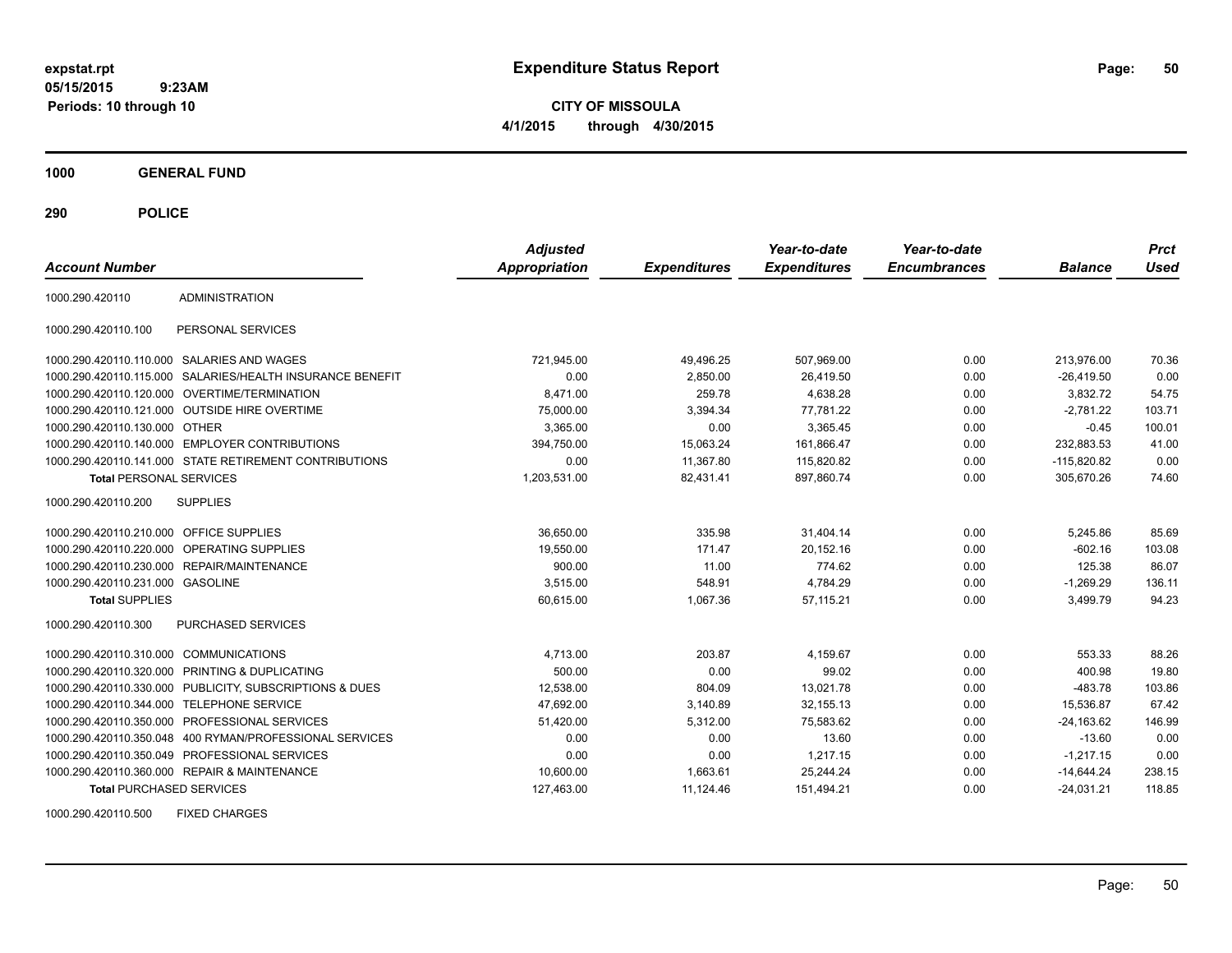**CITY OF MISSOULA 4/1/2015 through 4/30/2015**

**1000 GENERAL FUND**

| <b>Account Number</b>                                     | <b>Adjusted</b><br>Appropriation | <b>Expenditures</b> | Year-to-date<br><b>Expenditures</b> | Year-to-date<br><b>Encumbrances</b> | <b>Balance</b> | <b>Prct</b><br><b>Used</b> |
|-----------------------------------------------------------|----------------------------------|---------------------|-------------------------------------|-------------------------------------|----------------|----------------------------|
| 1000.290.420110.500.000 FIXED CHARGES                     | 124,694.00                       | 32,162.93           | 78,890.91                           | 0.00                                | 45,803.09      | 63.27                      |
| <b>Total FIXED CHARGES</b>                                | 124,694.00                       | 32,162.93           | 78,890.91                           | 0.00                                | 45,803.09      | 63.27                      |
| 1000.290.420110.700<br><b>GRANTS &amp; CONTRIBUTIONS</b>  |                                  |                     |                                     |                                     |                |                            |
| 1000.290.420110.700.000 GRANTS & CONTRIBUTIONS            | 4,000.00                         | 0.00                | 1,000.00                            | 0.00                                | 3,000.00       | 25.00                      |
| <b>Total GRANTS &amp; CONTRIBUTIONS</b>                   | 4,000.00                         | 0.00                | 1.000.00                            | 0.00                                | 3,000.00       | 25.00                      |
| 1000.290.420110.800<br>OTHER OBJECTS                      |                                  |                     |                                     |                                     |                |                            |
| <b>Total OTHER OBJECTS</b>                                | 0.00                             | 0.00                | 0.00                                | 0.00                                | 0.00           | 0.00                       |
| <b>CAPITAL OUTLAY</b><br>1000.290.420110.900              |                                  |                     |                                     |                                     |                |                            |
| <b>Total CAPITAL OUTLAY</b>                               | 0.00                             | 0.00                | 0.00                                | 0.00                                | 0.00           | 0.00                       |
| <b>Total ADMINISTRATION</b>                               | 1,520,303.00                     | 126,786.16          | 1,186,361.07                        | 0.00                                | 333,941.93     | 78.03                      |
| 1000.290.420130<br>PERSONNEL TRAINING                     |                                  |                     |                                     |                                     |                |                            |
| PERSONAL SERVICES<br>1000.290.420130.100                  |                                  |                     |                                     |                                     |                |                            |
| 1000.290.420130.110.000 SALARIES AND WAGES                | 71.576.00                        | 5,006.92            | 51,896.03                           | 0.00                                | 19,679.97      | 72.50                      |
| 1000.290.420130.115.000 SALARIES/HEALTH INSURANCE BENEFIT | 0.00                             | 570.00              | 5,386.50                            | 0.00                                | $-5,386.50$    | 0.00                       |
| 1000.290.420130.120.000 OVERTIME/TERMINATION              | 1,070.00                         | 0.00                | 1,339.14                            | 0.00                                | $-269.14$      | 125.15                     |
| 1000.290.420130.130.000 OTHER                             | 673.00                           | 0.00                | 673.09                              | 0.00                                | $-0.09$        | 100.01                     |
| 1000.290.420130.140.000 EMPLOYER CONTRIBUTIONS            | 39,156.00                        | 1,401.85            | 14,627.80                           | 0.00                                | 24,528.20      | 37.36                      |
| 1000.290.420130.141.000 STATE RETIREMENT CONTRIBUTIONS    | 0.00                             | 1,637.94            | 16,823.87                           | 0.00                                | $-16,823.87$   | 0.00                       |
| <b>Total PERSONAL SERVICES</b>                            | 112,475.00                       | 8,616.71            | 90,746.43                           | 0.00                                | 21,728.57      | 80.68                      |
| 1000.290.420130.200<br><b>SUPPLIES</b>                    |                                  |                     |                                     |                                     |                |                            |
| 1000.290.420130.210.000 OFFICE SUPPLIES                   | 200.00                           | 43.49               | 43.49                               | 0.00                                | 156.51         | 21.75                      |
| 1000.290.420130.220.000 OPERATING SUPPLIES                | 25,020.00                        | 1,410.00            | 26,317.70                           | 0.00                                | $-1,297.70$    | 105.19                     |
| <b>Total SUPPLIES</b>                                     | 25,220.00                        | 1,453.49            | 26,361.19                           | 0.00                                | $-1,141.19$    | 104.52                     |
| 1000.290.420130.300<br>PURCHASED SERVICES                 |                                  |                     |                                     |                                     |                |                            |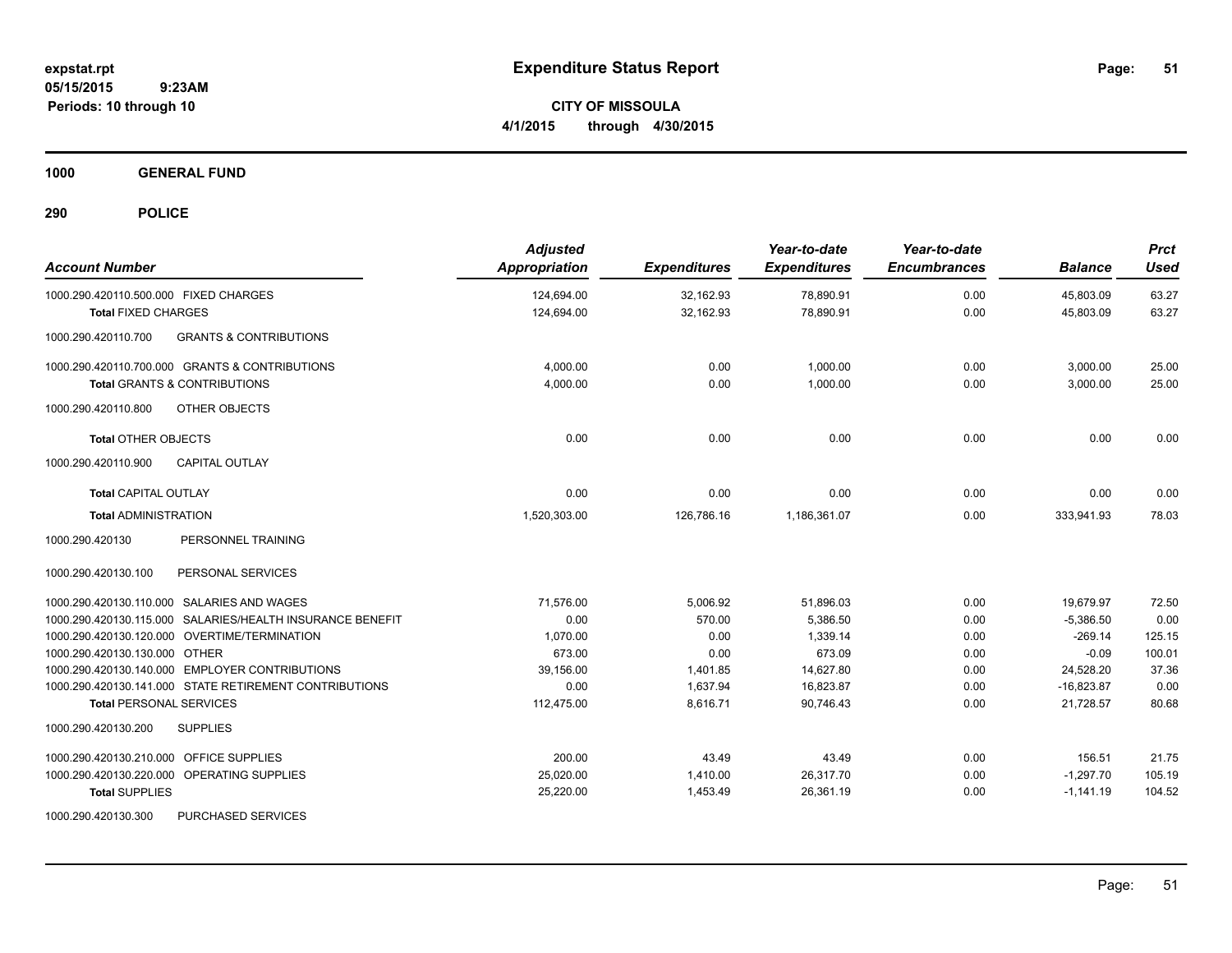**CITY OF MISSOULA 4/1/2015 through 4/30/2015**

**1000 GENERAL FUND**

| <b>Account Number</b>                                         | <b>Adjusted</b><br><b>Appropriation</b> | <b>Expenditures</b> | Year-to-date<br><b>Expenditures</b> | Year-to-date<br><b>Encumbrances</b> | <b>Balance</b> | <b>Prct</b><br><b>Used</b> |
|---------------------------------------------------------------|-----------------------------------------|---------------------|-------------------------------------|-------------------------------------|----------------|----------------------------|
| 1000.290.420130.320.000 PRINTING & DUPLICATING                | 350.00                                  | 0.00                | 0.00                                | 0.00                                | 350.00         | 0.00                       |
| 1000.290.420130.360.000 REPAIR & MAINTENANCE                  | 100.00                                  | 0.00                | 0.00                                | 0.00                                | 100.00         | 0.00                       |
| 1000.290.420130.370.000 TRAVEL                                | 26.000.00                               | 6,795.68            | 23.603.88                           | 0.00                                | 2.396.12       | 90.78                      |
| 1000.290.420130.380.000 TRAINING                              | 31,300.00                               | 2,325.00            | 23,969.94                           | 0.00                                | 7,330.06       | 76.58                      |
| 1000.290.420130.390.000 OTHER PURCHASED SERVICES              | 25,000.00                               | 0.00                | 0.00                                | 0.00                                | 25,000.00      | 0.00                       |
| 1000.290.420130.390.030 SEXUAL ASSUALT INVESTIGATION TRAINING | 0.00                                    | 0.00                | 690.00                              | 0.00                                | $-690.00$      | 0.00                       |
| 1000.290.420130.390.031 MISC TRAINING/TRAVEL EXPENSES         | 0.00                                    | 592.25              | 7,361.62                            | 0.00                                | $-7,361.62$    | 0.00                       |
| <b>Total PURCHASED SERVICES</b>                               | 82,750.00                               | 9,712.93            | 55,625.44                           | 0.00                                | 27,124.56      | 67.22                      |
| <b>Total PERSONNEL TRAINING</b>                               | 220,445.00                              | 19,783.13           | 172,733.06                          | 0.00                                | 47.711.94      | 78.36                      |
| 1000.290.420141<br><b>CRIMINAL INVESTIGATION</b>              |                                         |                     |                                     |                                     |                |                            |
| PERSONAL SERVICES<br>1000.290.420141.100                      |                                         |                     |                                     |                                     |                |                            |
| 1000.290.420141.110.000 SALARIES AND WAGES                    | 1,238,112.00                            | 81,869.64           | 898,592.25                          | 0.00                                | 339,519.75     | 72.58                      |
| 1000.290.420141.115.000 SALARIES/HEALTH INSURANCE BENEFIT     | 0.00                                    | 7,980.00            | 79,914.00                           | 0.00                                | $-79,914.00$   | 0.00                       |
| 1000.290.420141.120.000 OVERTIME/TERMINATION                  | 46,370.00                               | 3,211.00            | 49,805.40                           | 0.00                                | $-3,435.40$    | 107.41                     |
| 1000.290.420141.130.000 OTHER                                 | 10,096.00                               | 0.00                | 10.769.44                           | 0.00                                | $-673.44$      | 106.67                     |
| 1000.290.420141.140.000 EMPLOYER CONTRIBUTIONS                | 673,430.00                              | 23,559.69           | 260.854.21                          | 0.00                                | 412.575.79     | 38.74                      |
| 1000.290.420141.141.000 STATE RETIREMENT CONTRIBUTIONS        | 0.00                                    | 24.623.65           | 269.136.13                          | 0.00                                | $-269.136.13$  | 0.00                       |
| <b>Total PERSONAL SERVICES</b>                                | 1,968,008.00                            | 141,243.98          | 1,569,071.43                        | 0.00                                | 398,936.57     | 79.73                      |
| 1000.290.420141.200<br><b>SUPPLIES</b>                        |                                         |                     |                                     |                                     |                |                            |
| 1000.290.420141.210.000 OFFICE SUPPLIES                       | 2,500.00                                | 244.45              | 1,841.74                            | 0.00                                | 658.26         | 73.67                      |
| OPERATING SUPPLIES<br>1000.290.420141.220.000                 | 3,500.00                                | 23.05               | 3,616.19                            | 0.00                                | $-116.19$      | 103.32                     |
| <b>REPAIR/MAINTENANCE</b><br>1000.290.420141.230.000          | 3.900.00                                | 11.00               | 2,667.04                            | 0.00                                | 1.232.96       | 68.39                      |
| 1000.290.420141.231.000 GASOLINE                              | 7,744.00                                | 699.94              | 7.897.39                            | 0.00                                | $-153.39$      | 101.98                     |
| <b>Total SUPPLIES</b>                                         | 17,644.00                               | 978.44              | 16,022.36                           | 0.00                                | 1,621.64       | 90.81                      |
| 1000.290.420141.300<br>PURCHASED SERVICES                     |                                         |                     |                                     |                                     |                |                            |
| 1000.290.420141.310.000 COMMUNICATIONS                        | 200.00                                  | 0.00                | 0.00                                | 0.00                                | 200.00         | 0.00                       |
| 1000.290.420141.320.000 PRINTING & DUPLICATING                | 1,300.00                                | 177.06              | 737.26                              | 0.00                                | 562.74         | 56.71                      |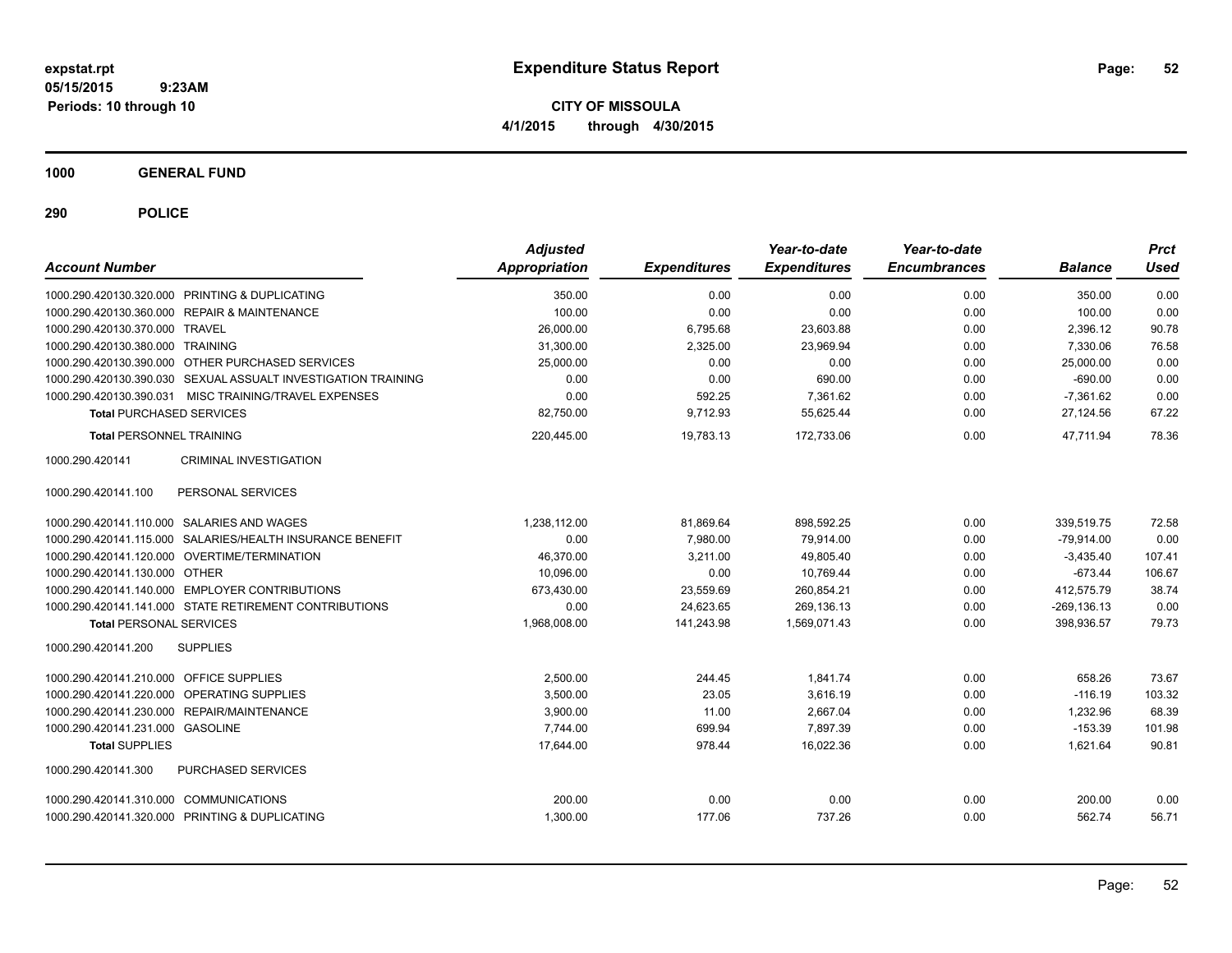**CITY OF MISSOULA 4/1/2015 through 4/30/2015**

**1000 GENERAL FUND**

| <b>Account Number</b>                                     | <b>Adjusted</b><br><b>Appropriation</b> | <b>Expenditures</b> | Year-to-date<br><b>Expenditures</b> | Year-to-date<br><b>Encumbrances</b> | <b>Balance</b> | <b>Prct</b><br><b>Used</b> |
|-----------------------------------------------------------|-----------------------------------------|---------------------|-------------------------------------|-------------------------------------|----------------|----------------------------|
| 1000.290.420141.350.000 PROFESSIONAL SERVICES             | 2,500.00                                | 0.00                | 774.06                              | 0.00                                | 1,725.94       | 30.96                      |
| 1000.290.420141.360.000 REPAIR & MAINTENANCE              | 1,500.00                                | 0.00                | 1,793.56                            | 0.00                                | $-293.56$      | 119.57                     |
| <b>Total PURCHASED SERVICES</b>                           | 5,500.00                                | 177.06              | 3,304.88                            | 0.00                                | 2,195.12       | 60.09                      |
| <b>CAPITAL OUTLAY</b><br>1000.290.420141.900              |                                         |                     |                                     |                                     |                |                            |
| <b>Total CAPITAL OUTLAY</b>                               | 0.00                                    | 0.00                | 0.00                                | 0.00                                | 0.00           | 0.00                       |
| <b>Total CRIMINAL INVESTIGATION</b>                       | 1,991,152.00                            | 142,399.48          | 1,588,398.67                        | 0.00                                | 402,753.33     | 79.77                      |
| 1000.290.420142<br><b>NARCOTICS</b>                       |                                         |                     |                                     |                                     |                |                            |
| PERSONAL SERVICES<br>1000.290.420142.100                  |                                         |                     |                                     |                                     |                |                            |
| 1000.290.420142.110.000 SALARIES AND WAGES                | 156,349.00                              | 15,278.89           | 162,808.38                          | 0.00                                | $-6,459.38$    | 104.13                     |
| 1000.290.420142.115.000 SALARIES/HEALTH INSURANCE BENEFIT | 0.00                                    | 1,710.00            | 15,874.50                           | 0.00                                | $-15,874.50$   | 0.00                       |
| 1000.290.420142.120.000 OVERTIME/TERMINATION              | 4,637.00                                | 0.00                | 4,313.55                            | 0.00                                | 323.45         | 93.02                      |
| 1000.290.420142.130.000 OTHER                             | 2,019.00                                | 0.00                | 2,019.27                            | 0.00                                | $-0.27$        | 100.01                     |
| 1000.290.420142.140.000 EMPLOYER CONTRIBUTIONS            | 85.356.00                               | 4,252.32            | 44,070.42                           | 0.00                                | 41.285.58      | 51.63                      |
| 1000.290.420142.141.000 STATE RETIREMENT CONTRIBUTIONS    | 0.00                                    | 4,989.64            | 52,355.28                           | 0.00                                | $-52,355.28$   | 0.00                       |
| <b>Total PERSONAL SERVICES</b>                            | 248,361.00                              | 26,230.85           | 281,441.40                          | 0.00                                | $-33,080.40$   | 113.32                     |
| <b>SUPPLIES</b><br>1000.290.420142.200                    |                                         |                     |                                     |                                     |                |                            |
| 1000.290.420142.210.000 OFFICE SUPPLIES                   | 100.00                                  | 0.00                | 0.00                                | 0.00                                | 100.00         | 0.00                       |
| 1000.290.420142.220.000 OPERATING SUPPLIES                | 200.00                                  | 0.00                | 0.00                                | 0.00                                | 200.00         | 0.00                       |
| 1000.290.420142.230.000 REPAIR/MAINTENANCE                | 700.00                                  | 0.00                | 24.04                               | 0.00                                | 675.96         | 3.43                       |
| 1000.290.420142.231.000 GASOLINE                          | 2,674.00                                | 14.13               | 805.60                              | 0.00                                | 1,868.40       | 30.13                      |
| <b>Total SUPPLIES</b>                                     | 3,674.00                                | 14.13               | 829.64                              | 0.00                                | 2,844.36       | 22.58                      |
| PURCHASED SERVICES<br>1000.290.420142.300                 |                                         |                     |                                     |                                     |                |                            |
| 1000.290.420142.320.000 PRINTING & DUPLICATING            | 100.00                                  | 0.00                | 0.00                                | 0.00                                | 100.00         | 0.00                       |
| 1000.290.420142.350.000 PROFESSIONAL SERVICES             | 300.00                                  | 0.00                | 0.00                                | 0.00                                | 300.00         | 0.00                       |
| 1000.290.420142.360.000 REPAIR & MAINTENANCE              | 300.00                                  | 0.00                | 0.00                                | 0.00                                | 300.00         | 0.00                       |
| <b>Total PURCHASED SERVICES</b>                           | 700.00                                  | 0.00                | 0.00                                | 0.00                                | 700.00         | 0.00                       |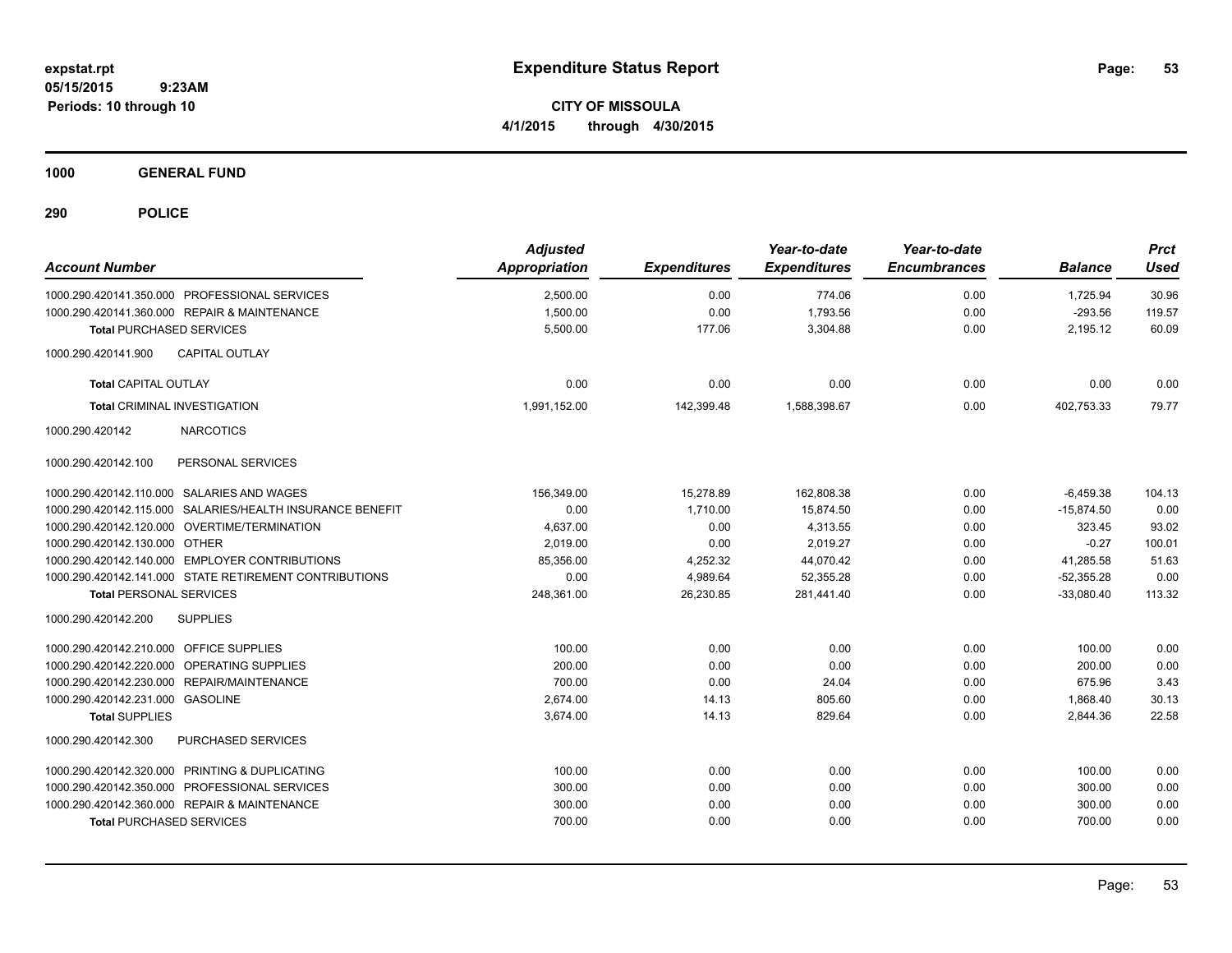**CITY OF MISSOULA 4/1/2015 through 4/30/2015**

**1000 GENERAL FUND**

| <b>Account Number</b>                   |                                                           | <b>Adjusted</b><br><b>Appropriation</b> | <b>Expenditures</b> | Year-to-date<br><b>Expenditures</b> | Year-to-date<br><b>Encumbrances</b> | <b>Balance</b> | <b>Prct</b><br><b>Used</b> |
|-----------------------------------------|-----------------------------------------------------------|-----------------------------------------|---------------------|-------------------------------------|-------------------------------------|----------------|----------------------------|
| <b>Total NARCOTICS</b>                  |                                                           | 252,735.00                              | 26.244.98           | 282,271.04                          | 0.00                                | $-29.536.04$   | 111.69                     |
| 1000.290.420150                         | <b>TRAFFIC POLICING-UNIFORM</b>                           |                                         |                     |                                     |                                     |                |                            |
| 1000.290.420150.100                     | PERSONAL SERVICES                                         |                                         |                     |                                     |                                     |                |                            |
|                                         | 1000.290.420150.110.000 SALARIES AND WAGES                | 4,212,079.00                            | 301,070.96          | 3,072,003.82                        | 0.00                                | 1,140,075.18   | 72.93                      |
|                                         | 1000.290.420150.115.000 SALARIES/HEALTH INSURANCE BENEFIT | 0.00                                    | 35,340.00           | 329,944.50                          | 0.00                                | $-329,944.50$  | 0.00                       |
|                                         | 1000.290.420150.120.000 OVERTIME/TERMINATION              | 154,166.00                              | 9,263.42            | 138,025.86                          | 0.00                                | 16,140.14      | 89.53                      |
| 1000.290.420150.122.000 COURT OVERTIME  |                                                           | 0.00                                    | 1.276.14            | 11,192.17                           | 0.00                                | $-11,192.17$   | 0.00                       |
| 1000.290.420150.130.000 OTHER           |                                                           | 44,424.00                               | 0.00                | 39,430.18                           | 0.00                                | 4,993.82       | 88.76                      |
|                                         | 1000.290.420150.140.000 EMPLOYER CONTRIBUTIONS            | 2,421,411.00                            | 86,541.34           | 883.920.06                          | 0.00                                | 1,537,490.94   | 36.50                      |
|                                         | 1000.290.420150.141.000 STATE RETIREMENT CONTRIBUTIONS    | 0.00                                    | 98.803.90           | 998.541.30                          | 0.00                                | $-998.541.30$  | 0.00                       |
| <b>Total PERSONAL SERVICES</b>          |                                                           | 6,832,080.00                            | 532,295.76          | 5,473,057.89                        | 0.00                                | 1,359,022.11   | 80.11                      |
| 1000.290.420150.200                     | <b>SUPPLIES</b>                                           |                                         |                     |                                     |                                     |                |                            |
| 1000.290.420150.210.000 OFFICE SUPPLIES |                                                           | 1,444.00                                | 103.36              | 1,375.00                            | 0.00                                | 69.00          | 95.22                      |
|                                         | 1000.290.420150.220.000 OPERATING SUPPLIES                | 9.384.00                                | 3.186.43            | 8.983.47                            | 0.00                                | 400.53         | 95.73                      |
| 1000.290.420150.230.000                 | <b>REPAIR/MAINTENANCE</b>                                 | 34,284.00                               | 2,360.30            | 28,519.83                           | 0.00                                | 5,764.17       | 83.19                      |
| 1000.290.420150.231.000 GASOLINE        |                                                           | 141,236.00                              | 9,241.11            | 100,989.38                          | 0.00                                | 40,246.62      | 71.50                      |
| <b>Total SUPPLIES</b>                   |                                                           | 186.348.00                              | 14.891.20           | 139.867.68                          | 0.00                                | 46.480.32      | 75.06                      |
| 1000.290.420150.300                     | PURCHASED SERVICES                                        |                                         |                     |                                     |                                     |                |                            |
|                                         | 1000.290.420150.320.000 PRINTING & DUPLICATING            | 5.669.00                                | 0.00                | 1.254.96                            | 0.00                                | 4,414.04       | 22.14                      |
| 1000.290.420150.350.000                 | PROFESSIONAL SERVICES                                     | 4,425.00                                | 0.00                | 1,461.99                            | 0.00                                | 2,963.01       | 33.04                      |
|                                         | 1000.290.420150.360.000 REPAIR & MAINTENANCE              | 13,630.00                               | 267.99              | 6.944.56                            | 0.00                                | 6.685.44       | 50.95                      |
| <b>Total PURCHASED SERVICES</b>         |                                                           | 23,724.00                               | 267.99              | 9,661.51                            | 0.00                                | 14,062.49      | 40.72                      |
| 1000.290.420150.900                     | <b>CAPITAL OUTLAY</b>                                     |                                         |                     |                                     |                                     |                |                            |
| <b>Total CAPITAL OUTLAY</b>             |                                                           | 0.00                                    | 0.00                | 0.00                                | 0.00                                | 0.00           | 0.00                       |
|                                         | Total TRAFFIC POLICING-UNIFORM                            | 7,042,152.00                            | 547,454.95          | 5,622,587.08                        | 0.00                                | 1,419,564.92   | 79.84                      |
| 1000.290.420151                         | <b>ACCIDENT INVESTIGATION</b>                             |                                         |                     |                                     |                                     |                |                            |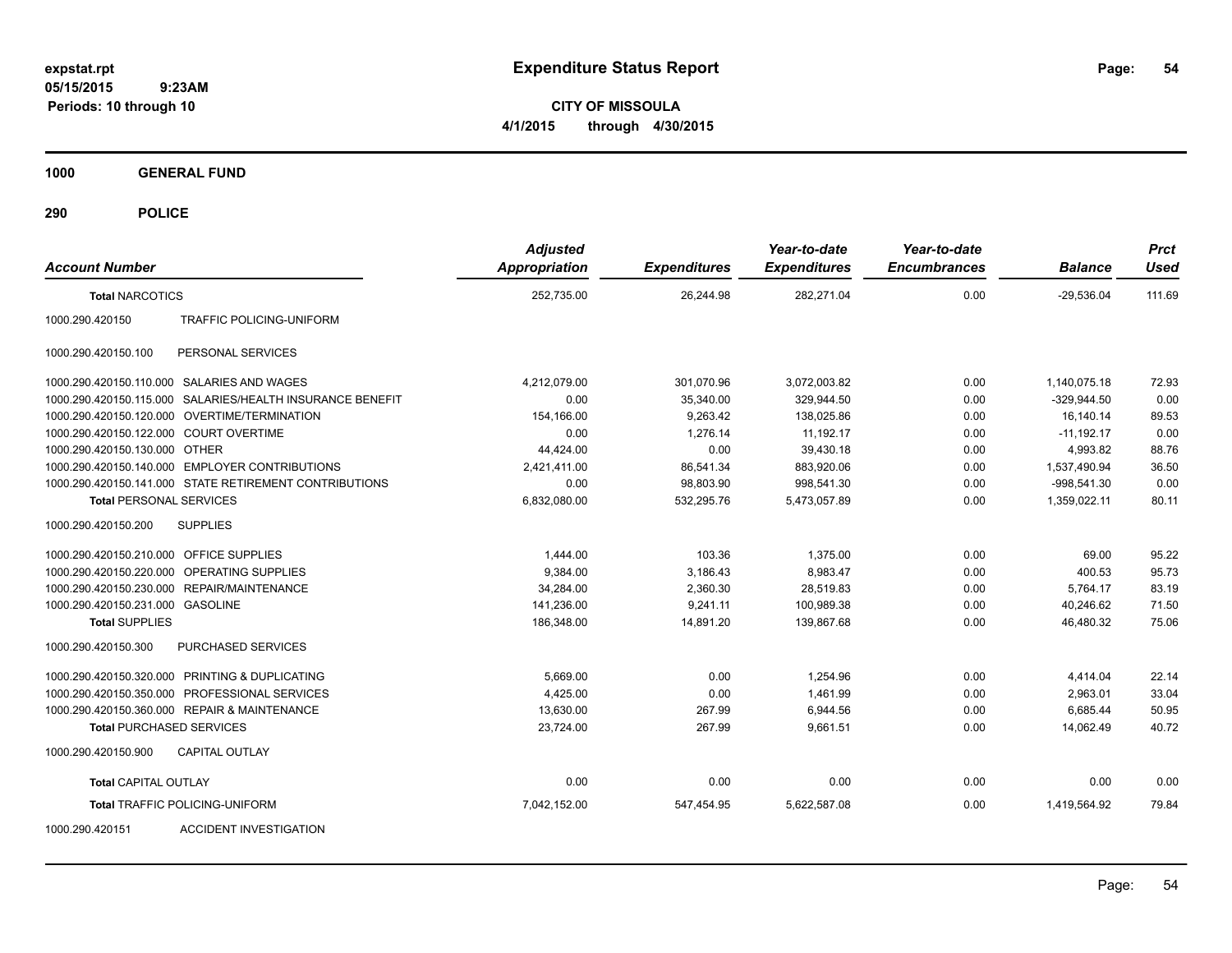**CITY OF MISSOULA 4/1/2015 through 4/30/2015**

**1000 GENERAL FUND**

**290 POLICE**

|                                                              | <b>Adjusted</b> |                     | Year-to-date        | Year-to-date        |                | <b>Prct</b> |
|--------------------------------------------------------------|-----------------|---------------------|---------------------|---------------------|----------------|-------------|
| <b>Account Number</b>                                        | Appropriation   | <b>Expenditures</b> | <b>Expenditures</b> | <b>Encumbrances</b> | <b>Balance</b> | <b>Used</b> |
| PERSONAL SERVICES<br>1000.290.420151.100                     |                 |                     |                     |                     |                |             |
| 1000.290.420151.110.000 SALARIES AND WAGES                   | 484,216.00      | 43,579.07           | 415,122.40          | 0.00                | 69,093.60      | 85.73       |
| SALARIES/HEALTH INSURANCE BENEFIT<br>1000.290.420151.115.000 | 0.00            | 2,850.00            | 31,749.00           | 0.00                | $-31.749.00$   | 0.00        |
| 1000.290.420151.120.000 OVERTIME/TERMINATION                 | 13,376.00       | 384.62              | 17,453.17           | 0.00                | $-4,077.17$    | 130.48      |
| 1000.290.420151.130.000 OTHER                                | 3,365.00        | 0.00                | 4,038.54            | 0.00                | $-673.54$      | 120.02      |
| 1000.290.420151.140.000 EMPLOYER CONTRIBUTIONS               | 256.313.00      | 11.279.84           | 126,735.37          | 0.00                | 129.577.63     | 49.45       |
| 1000.290.420151.141.000 STATE RETIREMENT CONTRIBUTIONS       | 0.00            | 13,636.22           | 131,930.42          | 0.00                | $-131,930.42$  | 0.00        |
| <b>Total PERSONAL SERVICES</b>                               | 757,270.00      | 71,729.75           | 727,028.90          | 0.00                | 30,241.10      | 96.01       |
| 1000.290.420151.200<br><b>SUPPLIES</b>                       |                 |                     |                     |                     |                |             |
| 1000.290.420151.210.000 OFFICE SUPPLIES                      | 200.00          | 0.00                | 32.90               | 0.00                | 167.10         | 16.45       |
| OPERATING SUPPLIES<br>1000.290.420151.220.000                | 2,966.00        | 107.22              | 2,655.56            | 0.00                | 310.44         | 89.53       |
| REPAIR/MAINTENANCE<br>1000.290.420151.230.000                | 4,151.00        | 722.92              | 4,401.03            | 0.00                | $-250.03$      | 106.02      |
| 1000.290.420151.231.000 GASOLINE                             | 13,423.00       | 510.97              | 9,159.98            | 0.00                | 4,263.02       | 68.24       |
| <b>Total SUPPLIES</b>                                        | 20,740.00       | 1,341.11            | 16,249.47           | 0.00                | 4,490.53       | 78.35       |
| 1000.290.420151.300<br>PURCHASED SERVICES                    |                 |                     |                     |                     |                |             |
| 1000.290.420151.320.000 PRINTING & DUPLICATING               | 207.00          | 0.00                | 22.38               | 0.00                | 184.62         | 10.81       |
| PROFESSIONAL SERVICES<br>1000.290.420151.350.000             | 300.00          | 0.00                | 0.00                | 0.00                | 300.00         | 0.00        |
| 1000.290.420151.360.000 REPAIR & MAINTENANCE                 | 5,615.00        | 0.00                | 4,531.73            | 0.00                | 1,083.27       | 80.71       |
| <b>Total PURCHASED SERVICES</b>                              | 6,122.00        | 0.00                | 4,554.11            | 0.00                | 1,567.89       | 74.39       |
| 1000.290.420151.900<br><b>CAPITAL OUTLAY</b>                 |                 |                     |                     |                     |                |             |
| <b>Total CAPITAL OUTLAY</b>                                  | 0.00            | 0.00                | 0.00                | 0.00                | 0.00           | 0.00        |
| <b>Total ACCIDENT INVESTIGATION</b>                          | 784,132.00      | 73,070.86           | 747,832.48          | 0.00                | 36,299.52      | 95.37       |
| 1000.290.420152<br><b>PLANS UNIT</b>                         |                 |                     |                     |                     |                |             |

1000.290.420152.100 PERSONAL SERVICES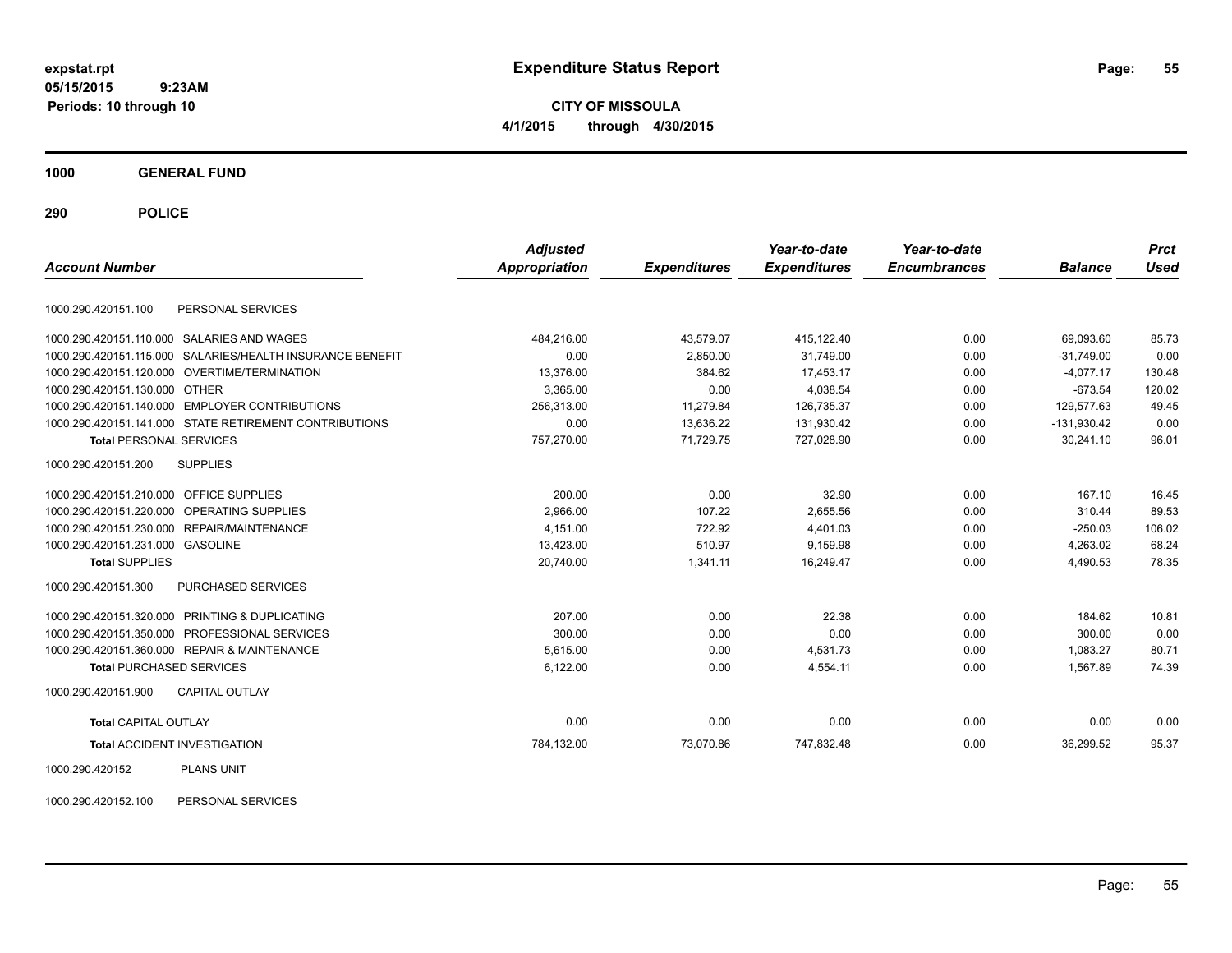**CITY OF MISSOULA 4/1/2015 through 4/30/2015**

**1000 GENERAL FUND**

| <b>Account Number</b>                                     | <b>Adjusted</b><br>Appropriation | <b>Expenditures</b> | Year-to-date<br><b>Expenditures</b> | Year-to-date<br><b>Encumbrances</b> | <b>Balance</b> | <b>Prct</b><br><b>Used</b> |
|-----------------------------------------------------------|----------------------------------|---------------------|-------------------------------------|-------------------------------------|----------------|----------------------------|
| 1000.290.420152.110.000 SALARIES AND WAGES                | 167.190.00                       | 16.978.14           | 178.912.22                          | 0.00                                | $-11,722.22$   | 107.01                     |
| 1000.290.420152.115.000 SALARIES/HEALTH INSURANCE BENEFIT | 0.00                             | 1.710.00            | 16,416.00                           | 0.00                                | $-16,416.00$   | 0.00                       |
| 1000.290.420152.120.000 OVERTIME/TERMINATION              | 2.675.00                         | 529.84              | 4,823.87                            | 0.00                                | $-2,148.87$    | 180.33                     |
| 1000.290.420152.130.000 OTHER                             | 2,019.00                         | 0.00                | 2,019.27                            | 0.00                                | $-0.27$        | 100.01                     |
| 1000.290.420152.140.000 EMPLOYER CONTRIBUTIONS            | 90.718.00                        | 4,585.20            | 48.619.11                           | 0.00                                | 42.098.89      | 53.59                      |
| 1000.290.420152.141.000 STATE RETIREMENT CONTRIBUTIONS    | 0.00                             | 5,488.71            | 57,358.77                           | 0.00                                | $-57,358.77$   | 0.00                       |
| <b>Total PERSONAL SERVICES</b>                            | 262,602.00                       | 29,291.89           | 308,149.24                          | 0.00                                | $-45,547.24$   | 117.34                     |
| <b>SUPPLIES</b><br>1000.290.420152.200                    |                                  |                     |                                     |                                     |                |                            |
| 1000.290.420152.210.000 OFFICE SUPPLIES                   | 200.00                           | 0.00                | 0.00                                | 0.00                                | 200.00         | 0.00                       |
| 1000.290.420152.220.000 OPERATING SUPPLIES                | 2,000.00                         | 0.00                | 169.95                              | 0.00                                | 1,830.05       | 8.50                       |
| <b>Total SUPPLIES</b>                                     | 2,200.00                         | 0.00                | 169.95                              | 0.00                                | 2,030.05       | 7.73                       |
| <b>PURCHASED SERVICES</b><br>1000.290.420152.300          |                                  |                     |                                     |                                     |                |                            |
| 1000.290.420152.320.000 PRINTING & DUPLICATING            | 200.00                           | 0.00                | 0.00                                | 0.00                                | 200.00         | 0.00                       |
| 1000.290.420152.350.000 PROFESSIONAL SERVICES             | 150.00                           | 0.00                | 0.00                                | 0.00                                | 150.00         | 0.00                       |
| 1000.290.420152.360.000 REPAIR & MAINTENANCE              | 500.00                           | 0.00                | 0.00                                | 0.00                                | 500.00         | 0.00                       |
| <b>Total PURCHASED SERVICES</b>                           | 850.00                           | 0.00                | 0.00                                | 0.00                                | 850.00         | 0.00                       |
| <b>Total PLANS UNIT</b>                                   | 265.652.00                       | 29,291.89           | 308.319.19                          | 0.00                                | $-42.667.19$   | 116.06                     |
| <b>COMMUNITY RESOURCE</b><br>1000.290.420153              |                                  |                     |                                     |                                     |                |                            |
| 1000.290.420153.100<br>PERSONAL SERVICES                  |                                  |                     |                                     |                                     |                |                            |
| 1000.290.420153.110.000 CRO/SALARIES AND WAGES            | 670.485.00                       | 41.210.55           | 433.973.38                          | 0.00                                | 236.511.62     | 64.73                      |
| 1000.290.420153.115.000 SALARIES/HEALTH INSURANCE BENEFIT | 0.00                             | 3.990.00            | 34.342.50                           | 0.00                                | $-34,342.50$   | 0.00                       |
| 1000.290.420153.120.000 OVERTIME/TERMINATION              | 3.567.00                         | 0.00                | 4.371.12                            | 0.00                                | $-804.12$      | 122.54                     |
| 1000.290.420153.130.000 OTHER                             | 3,365.00                         | 0.00                | 4,711.63                            | 0.00                                | $-1,346.63$    | 140.02                     |
| 1000.290.420153.140.000 EMPLOYER CONTRIBUTIONS            | 359,368.00                       | 12,707.24           | 126,856.52                          | 0.00                                | 232,511.48     | 35.30                      |
| 1000.290.420153.141.000 STATE RETIREMENT CONTRIBUTIONS    | 0.00                             | 11,843.45           | 135,386.14                          | 0.00                                | $-135,386.14$  | 0.00                       |
| <b>Total PERSONAL SERVICES</b>                            | 1,036,785.00                     | 69,751.24           | 739,641.29                          | 0.00                                | 297, 143. 71   | 71.34                      |
| <b>SUPPLIES</b><br>1000.290.420153.200                    |                                  |                     |                                     |                                     |                |                            |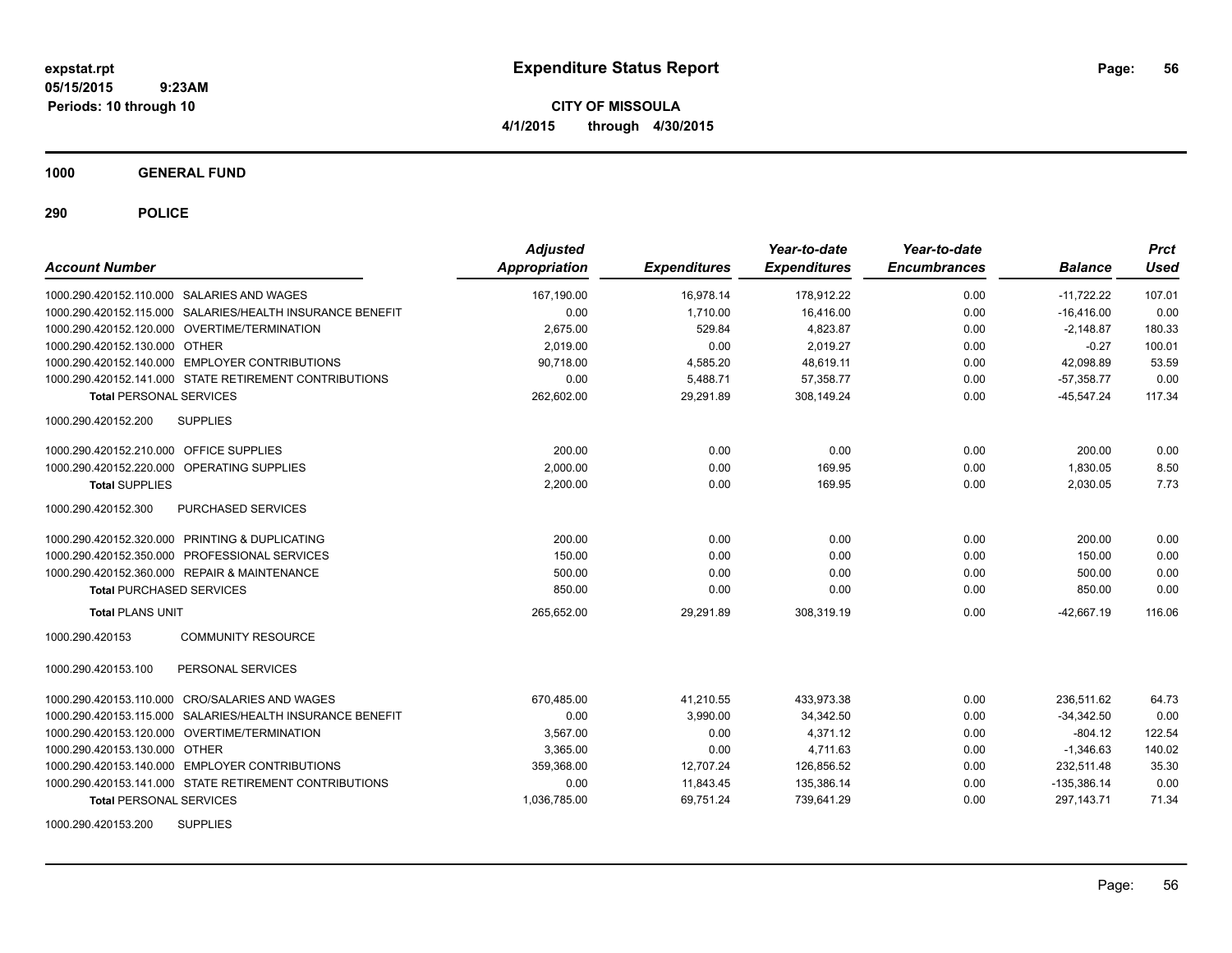**CITY OF MISSOULA 4/1/2015 through 4/30/2015**

**1000 GENERAL FUND**

| <b>Account Number</b>                   |                                                | <b>Adjusted</b><br><b>Appropriation</b> | <b>Expenditures</b> | Year-to-date<br><b>Expenditures</b> | Year-to-date<br><b>Encumbrances</b> | <b>Balance</b> | <b>Prct</b><br><b>Used</b> |
|-----------------------------------------|------------------------------------------------|-----------------------------------------|---------------------|-------------------------------------|-------------------------------------|----------------|----------------------------|
| 1000.290.420153.210.000 OFFICE SUPPLIES |                                                | 1,340.00                                | 0.00                | 0.00                                | 0.00                                | 1,340.00       | 0.00                       |
|                                         | 1000.290.420153.220.000 OPERATING SUPPLIES     | 3,500.00                                | 0.00                | 2,946.24                            | 0.00                                | 553.76         | 84.18                      |
|                                         | 1000.290.420153.230.000 REPAIR/MAINTENANCE     | 1,100.00                                | 0.00                | 103.00                              | 0.00                                | 997.00         | 9.36                       |
| 1000.290.420153.231.000 GASOLINE        |                                                | 3.561.00                                | 0.00                | 1.131.88                            | 0.00                                | 2,429.12       | 31.79                      |
| <b>Total SUPPLIES</b>                   |                                                | 9,501.00                                | 0.00                | 4,181.12                            | 0.00                                | 5,319.88       | 44.01                      |
| 1000.290.420153.300                     | PURCHASED SERVICES                             |                                         |                     |                                     |                                     |                |                            |
|                                         | 1000.290.420153.320.000 PRINTING & DUPLICATING | 580.00                                  | 0.00                | 0.00                                | 0.00                                | 580.00         | 0.00                       |
|                                         | 1000.290.420153.360.000 REPAIR & MAINTENANCE   | 500.00                                  | 0.00                | 225.00                              | 0.00                                | 275.00         | 45.00                      |
| <b>Total PURCHASED SERVICES</b>         |                                                | 1,080.00                                | 0.00                | 225.00                              | 0.00                                | 855.00         | 20.83                      |
| 1000.290.420153.900                     | <b>CAPITAL OUTLAY</b>                          |                                         |                     |                                     |                                     |                |                            |
| <b>Total CAPITAL OUTLAY</b>             |                                                | 0.00                                    | 0.00                | 0.00                                | 0.00                                | 0.00           | 0.00                       |
| <b>Total COMMUNITY RESOURCE</b>         |                                                | 1,047,366.00                            | 69,751.24           | 744,047.41                          | 0.00                                | 303,318.59     | 71.04                      |
| 1000.290.420154                         | ABANDONED VEHICLE PROGRAM                      |                                         |                     |                                     |                                     |                |                            |
| 1000.290.420154.100                     | PERSONAL SERVICES                              |                                         |                     |                                     |                                     |                |                            |
|                                         | 1000.290.420154.110.000 SALARIES AND WAGES     | 36,885.00                               | 2,827.33            | 29,519.99                           | 0.00                                | 7.365.01       | 80.03                      |
|                                         | 1000.290.420154.120.000 OVERTIME/TERMINATION   | 892.00                                  | 0.00                | 170.60                              | 0.00                                | 721.40         | 19.13                      |
|                                         | 1000.290.420154.140.000 EMPLOYER CONTRIBUTIONS | 15,844.00                               | 1.267.44            | 13,586.26                           | 0.00                                | 2,257.74       | 85.75                      |
| <b>Total PERSONAL SERVICES</b>          |                                                | 53,621.00                               | 4,094.77            | 43,276.85                           | 0.00                                | 10,344.15      | 80.71                      |
| 1000.290.420154.200                     | <b>SUPPLIES</b>                                |                                         |                     |                                     |                                     |                |                            |
| 1000.290.420154.210.000                 | OFFICE SUPPLIES                                | 240.00                                  | 0.00                | 15.81                               | 0.00                                | 224.19         | 6.59                       |
|                                         | 1000.290.420154.220.000 OPERATING SUPPLIES     | 400.00                                  | 0.00                | 506.46                              | 0.00                                | $-106.46$      | 126.62                     |
| <b>Total SUPPLIES</b>                   |                                                | 640.00                                  | 0.00                | 522.27                              | 0.00                                | 117.73         | 81.60                      |
| 1000.290.420154.300                     | <b>PURCHASED SERVICES</b>                      |                                         |                     |                                     |                                     |                |                            |
| 1000.290.420154.310.000 COMMUNICATIONS  |                                                | 2,484.00                                | 0.00                | 549.91                              | 0.00                                | 1,934.09       | 22.14                      |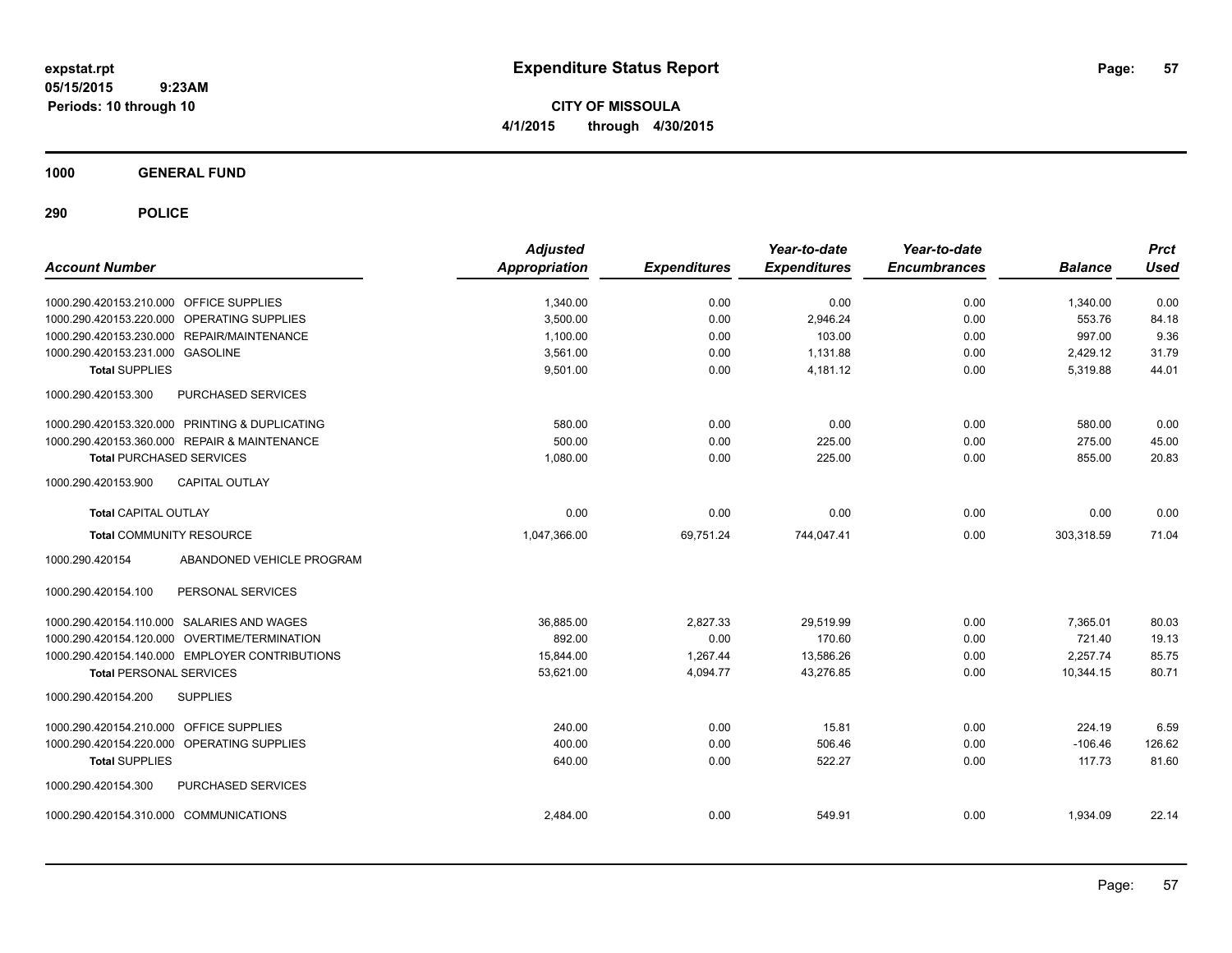**CITY OF MISSOULA 4/1/2015 through 4/30/2015**

**1000 GENERAL FUND**

**290 POLICE**

| <b>Account Number</b>                      |                                                           | <b>Adjusted</b><br>Appropriation | <b>Expenditures</b> | Year-to-date<br><b>Expenditures</b> | Year-to-date<br><b>Encumbrances</b> | <b>Balance</b> | <b>Prct</b><br>Used |
|--------------------------------------------|-----------------------------------------------------------|----------------------------------|---------------------|-------------------------------------|-------------------------------------|----------------|---------------------|
|                                            | 1000.290.420154.320.000 PRINTING & DUPLICATING            | 768.00                           | 0.00                | 122.33                              | 0.00                                | 645.67         | 15.93               |
|                                            | 1000.290.420154.330.000 PUBLICITY, SUBSCRIPTIONS & DUES   | 2,400.00                         | 177.00              | 339.00                              | 0.00                                | 2,061.00       | 14.13               |
|                                            | 1000.290.420154.350.000 PROFESSIONAL SERVICES             | 12,429.00                        | 22.50               | 195.58                              | 0.00                                | 12,233.42      | 1.57                |
|                                            | 1000.290.420154.350.011 PROFESSIONAL SERVICES             | 0.00                             | 272.50              | 2,117.50                            | 0.00                                | $-2,117.50$    | 0.00                |
|                                            | 1000.290.420154.350.012 PROFESSIONAL SERVICES             | 0.00                             | 400.00              | 4,000.00                            | 0.00                                | $-4,000.00$    | 0.00                |
| <b>Total PURCHASED SERVICES</b>            |                                                           | 18.081.00                        | 872.00              | 7,324.32                            | 0.00                                | 10,756.68      | 40.51               |
|                                            | <b>Total ABANDONED VEHICLE PROGRAM</b>                    | 72,342.00                        | 4,966.77            | 51,123.44                           | 0.00                                | 21,218.56      | 70.67               |
| 1000.290.420160                            | <b>COMMUNICATIONS</b>                                     |                                  |                     |                                     |                                     |                |                     |
| 1000.290.420160.100                        | PERSONAL SERVICES                                         |                                  |                     |                                     |                                     |                |                     |
|                                            | 1000.290.420160.110.000 SALARIES AND WAGES                | 223.110.00                       | 16.944.87           | 169.907.93                          | 0.00                                | 53.202.07      | 76.15               |
|                                            | 1000.290.420160.115.000 SALARIES/HEALTH INSURANCE BENEFIT | 0.00                             | 0.00                | $-256.50$                           | 0.00                                | 256.50         | 0.00                |
|                                            | 1000.290.420160.120.000 OVERTIME/TERMINATION              | 8,917.00                         | 219.19              | 5,633.84                            | 0.00                                | 3,283.16       | 63.18               |
|                                            | 1000.290.420160.140.000 EMPLOYER CONTRIBUTIONS            | 86,520.00                        | 7,513.96            | 65,783.45                           | 0.00                                | 20,736.55      | 76.03               |
| <b>Total PERSONAL SERVICES</b>             |                                                           | 318,547.00                       | 24,678.02           | 241.068.72                          | 0.00                                | 77,478.28      | 75.68               |
| 1000.290.420160.200                        | <b>SUPPLIES</b>                                           |                                  |                     |                                     |                                     |                |                     |
| 1000.290.420160.210.000 OFFICE SUPPLIES    |                                                           | 400.00                           | 125.88              | 427.92                              | 0.00                                | $-27.92$       | 106.98              |
| 1000.290.420160.220.000 OPERATING SUPPLIES |                                                           | 800.00                           | 36.70               | 342.08                              | 0.00                                | 457.92         | 42.76               |
| <b>Total SUPPLIES</b>                      |                                                           | 1,200.00                         | 162.58              | 770.00                              | 0.00                                | 430.00         | 64.17               |
| 1000.290.420160.300                        | PURCHASED SERVICES                                        |                                  |                     |                                     |                                     |                |                     |
| 1000.290.420160.310.000 COMMUNICATIONS     |                                                           | 6.700.00                         | 0.00                | 6.773.49                            | 0.00                                | $-73.49$       | 101.10              |
|                                            | 1000.290.420160.320.000 PRINTING & DUPLICATING            | 150.00                           | 0.00                | 102.38                              | 0.00                                | 47.62          | 68.25               |
| <b>Total PURCHASED SERVICES</b>            |                                                           | 6,850.00                         | 0.00                | 6,875.87                            | 0.00                                | $-25.87$       | 100.38              |
| <b>Total COMMUNICATIONS</b>                |                                                           | 326,597.00                       | 24,840.60           | 248,714.59                          | 0.00                                | 77,882.41      | 76.15               |
| 1000.290.420170                            | <b>RECORDS</b>                                            |                                  |                     |                                     |                                     |                |                     |

1000.290.420170.100 PERSONAL SERVICES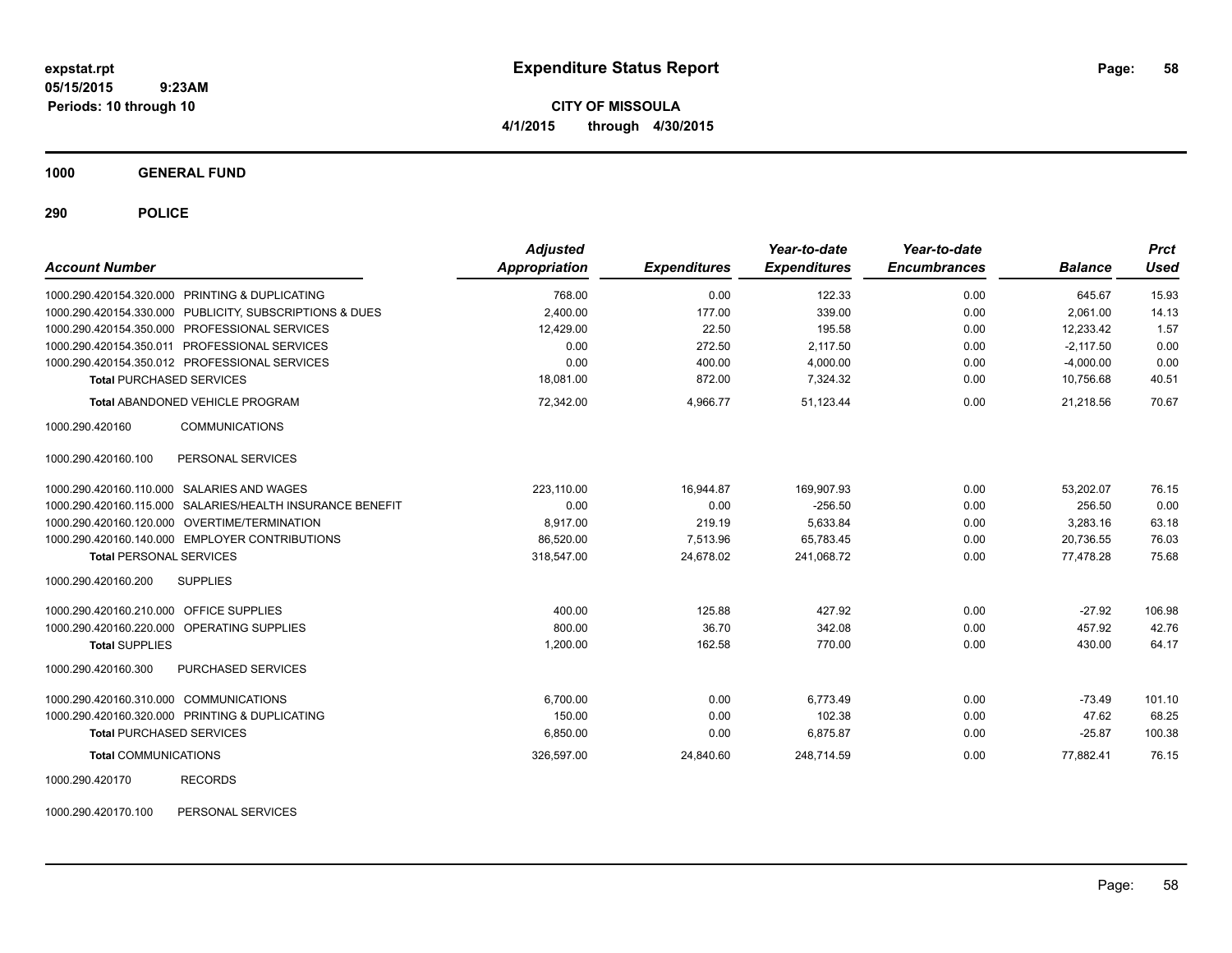**CITY OF MISSOULA 4/1/2015 through 4/30/2015**

**1000 GENERAL FUND**

| <b>Account Number</b>                            | <b>Adjusted</b><br><b>Appropriation</b> | <b>Expenditures</b> | Year-to-date<br><b>Expenditures</b> | Year-to-date<br><b>Encumbrances</b> | <b>Balance</b> | <b>Prct</b><br><b>Used</b> |
|--------------------------------------------------|-----------------------------------------|---------------------|-------------------------------------|-------------------------------------|----------------|----------------------------|
| 1000.290.420170.110.000 SALARIES AND WAGES       | 165,924.00                              | 12,649.02           | 108,485.11                          | 0.00                                | 57,438.89      | 65.38                      |
| 1000.290.420170.120.000 OVERTIME/TERMINATION     | 713.00                                  | 150.11              | 1,274.35                            | 0.00                                | $-561.35$      | 178.73                     |
| 1000.290.420170.140.000 EMPLOYER CONTRIBUTIONS   | 66,367.00                               | 4,550.31            | 51,899.61                           | 0.00                                | 14,467.39      | 78.20                      |
| <b>Total PERSONAL SERVICES</b>                   | 233,004.00                              | 17,349.44           | 161,659.07                          | 0.00                                | 71,344.93      | 69.38                      |
| 1000.290.420170.200<br><b>SUPPLIES</b>           |                                         |                     |                                     |                                     |                |                            |
| 1000.290.420170.210.000 OFFICE SUPPLIES          | 800.00                                  | 0.00                | 175.54                              | 0.00                                | 624.46         | 21.94                      |
| 1000.290.420170.220.000 OPERATING SUPPLIES       | 850.00                                  | 0.00                | $-238.18$                           | 0.00                                | 1,088.18       | 28.02                      |
| <b>Total SUPPLIES</b>                            | 1,650.00                                | 0.00                | $-62.64$                            | 0.00                                | 1,712.64       | 0.00                       |
| <b>PURCHASED SERVICES</b><br>1000.290.420170.300 |                                         |                     |                                     |                                     |                |                            |
| <b>Total PURCHASED SERVICES</b>                  | 0.00                                    | 0.00                | 0.00                                | 0.00                                | 0.00           | 0.00                       |
| <b>FIXED CHARGES</b><br>1000.290.420170.500      |                                         |                     |                                     |                                     |                |                            |
| <b>Total FIXED CHARGES</b>                       | 0.00                                    | 0.00                | 0.00                                | 0.00                                | 0.00           | 0.00                       |
| 1000.290.420170.900<br><b>CAPITAL OUTLAY</b>     |                                         |                     |                                     |                                     |                |                            |
| <b>Total CAPITAL OUTLAY</b>                      | 0.00                                    | 0.00                | 0.00                                | 0.00                                | 0.00           | 0.00                       |
| <b>Total RECORDS</b>                             | 234,654.00                              | 17,349.44           | 161,596.43                          | 0.00                                | 73,057.57      | 68.87                      |
| <b>EVIDENCE</b><br>1000.290.420182               |                                         |                     |                                     |                                     |                |                            |
| 1000.290.420182.100<br>PERSONAL SERVICES         |                                         |                     |                                     |                                     |                |                            |
| 1000.290.420182.110.000 SALARIES AND WAGES       | 71.541.00                               | 5,484.18            | 57,275.77                           | 0.00                                | 14,265.23      | 80.06                      |
| 1000.290.420182.120.000 OVERTIME/TERMINATION     | 2.229.00                                | 25.66               | 1.592.18                            | 0.00                                | 636.82         | 71.43                      |
| 1000.290.420182.140.000 EMPLOYER CONTRIBUTIONS   | 31,334.00                               | 2,495.58            | 27,008.88                           | 0.00                                | 4,325.12       | 86.20                      |
| <b>Total PERSONAL SERVICES</b>                   | 105,104.00                              | 8,005.42            | 85,876.83                           | 0.00                                | 19,227.17      | 81.71                      |
| <b>SUPPLIES</b><br>1000.290.420182.200           |                                         |                     |                                     |                                     |                |                            |
| 1000.290.420182.210.000 OFFICE SUPPLIES          | 800.00                                  | 133.55              | 610.18                              | 0.00                                | 189.82         | 76.27                      |
| 1000.290.420182.220.000 OPERATING SUPPLIES       | 5,800.00                                | 478.42              | 6,015.12                            | 0.00                                | $-215.12$      | 103.71                     |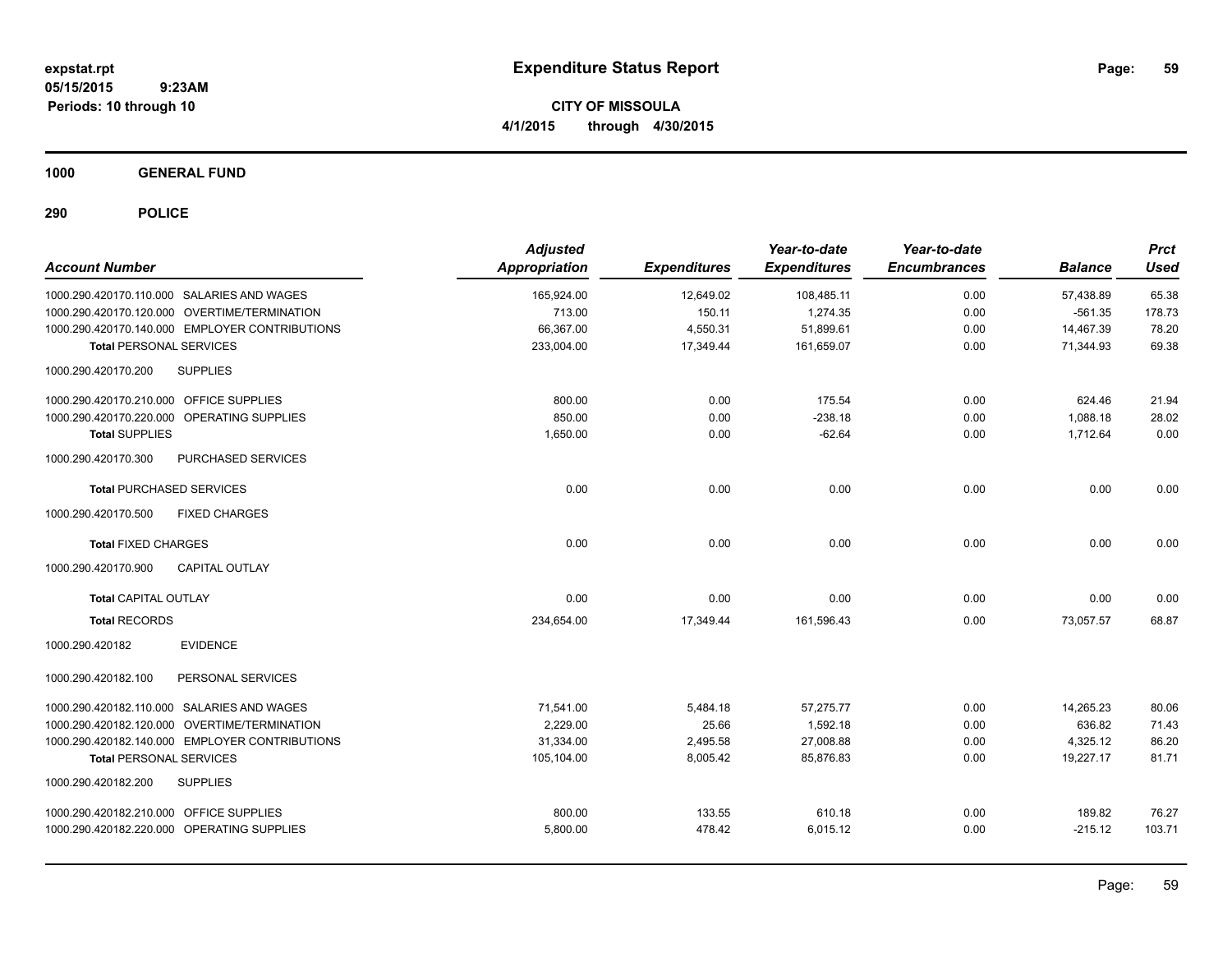**CITY OF MISSOULA 4/1/2015 through 4/30/2015**

**1000 GENERAL FUND**

| <b>Account Number</b>                            | <b>Adjusted</b><br><b>Appropriation</b> | <b>Expenditures</b> | Year-to-date<br><b>Expenditures</b> | Year-to-date<br><b>Encumbrances</b> | <b>Balance</b> | <b>Prct</b><br><b>Used</b> |
|--------------------------------------------------|-----------------------------------------|---------------------|-------------------------------------|-------------------------------------|----------------|----------------------------|
| 1000.290.420182.230.000 REPAIR/MAINTENANCE       | 500.00                                  | 0.00                | 0.00                                | 0.00                                | 500.00         | 0.00                       |
| 1000.290.420182.231.000 GASOLINE                 | 479.00                                  | 56.09               | 277.88                              | 0.00                                | 201.12         | 58.01                      |
| <b>Total SUPPLIES</b>                            | 7,579.00                                | 668.06              | 6,903.18                            | 0.00                                | 675.82         | 91.08                      |
| 1000.290.420182.300<br><b>PURCHASED SERVICES</b> |                                         |                     |                                     |                                     |                |                            |
| 1000.290.420182.310.000 COMMUNICATIONS           | 300.00                                  | 0.00                | 0.00                                | 0.00                                | 300.00         | 0.00                       |
| 1000.290.420182.320.000 PRINTING & DUPLICATING   | 1.000.00                                | 0.00                | 10.70                               | 0.00                                | 989.30         | 1.07                       |
| 1000.290.420182.350.000 PROFESSIONAL SERVICES    | 34,700.00                               | 4,202.34            | 33,889.35                           | 0.00                                | 810.65         | 97.66                      |
| 1000.290.420182.360.000 REPAIR & MAINTENANCE     | 150.00                                  | 0.00                | 0.00                                | 0.00                                | 150.00         | 0.00                       |
| <b>Total PURCHASED SERVICES</b>                  | 36,150.00                               | 4,202.34            | 33,900.05                           | 0.00                                | 2,249.95       | 93.78                      |
| 1000.290.420182.500<br><b>FIXED CHARGES</b>      |                                         |                     |                                     |                                     |                |                            |
| 1000.290.420182.500.000 FIXED CHARGES            | 650.00                                  | 0.00                | 0.00                                | 0.00                                | 650.00         | 0.00                       |
| <b>Total FIXED CHARGES</b>                       | 650.00                                  | 0.00                | 0.00                                | 0.00                                | 650.00         | 0.00                       |
| <b>Total EVIDENCE</b>                            | 149,483.00                              | 12.875.82           | 126,680.06                          | 0.00                                | 22.802.94      | 84.75                      |
| 1000.290.420185<br><b>SPECIAL TEAMS</b>          |                                         |                     |                                     |                                     |                |                            |
| 1000.290.420185.100<br>PERSONAL SERVICES         |                                         |                     |                                     |                                     |                |                            |
| <b>Total PERSONAL SERVICES</b>                   | 0.00                                    | 0.00                | 0.00                                | 0.00                                | 0.00           | 0.00                       |
| <b>SUPPLIES</b><br>1000.290.420185.200           |                                         |                     |                                     |                                     |                |                            |
| 1000.290.420185.220.000 OPERATING SUPPLIES       | 6,325.00                                | 0.00                | 6,197.69                            | 0.00                                | 127.31         | 97.99                      |
| 1000.290.420185.230.000 REPAIR/MAINTENANCE       | 200.00                                  | 0.00                | 591.02                              | 0.00                                | $-391.02$      | 295.51                     |
| 1000.290.420185.231.000 GASOLINE                 | 239.00                                  | 73.51               | 301.00                              | 0.00                                | $-62.00$       | 125.94                     |
| <b>Total SUPPLIES</b>                            | 6,764.00                                | 73.51               | 7,089.71                            | 0.00                                | $-325.71$      | 104.82                     |
| 1000.290.420185.300<br>PURCHASED SERVICES        |                                         |                     |                                     |                                     |                |                            |
| 1000.290.420185.350.000 PROFESSIONAL SERVICES    | 175.00                                  | 0.00                | 0.00                                | 0.00                                | 175.00         | 0.00                       |
| 1000.290.420185.360.000 REPAIR & MAINTENANCE     | 350.00                                  | 0.00                | 0.00                                | 0.00                                | 350.00         | 0.00                       |
| <b>Total PURCHASED SERVICES</b>                  | 525.00                                  | 0.00                | 0.00                                | 0.00                                | 525.00         | 0.00                       |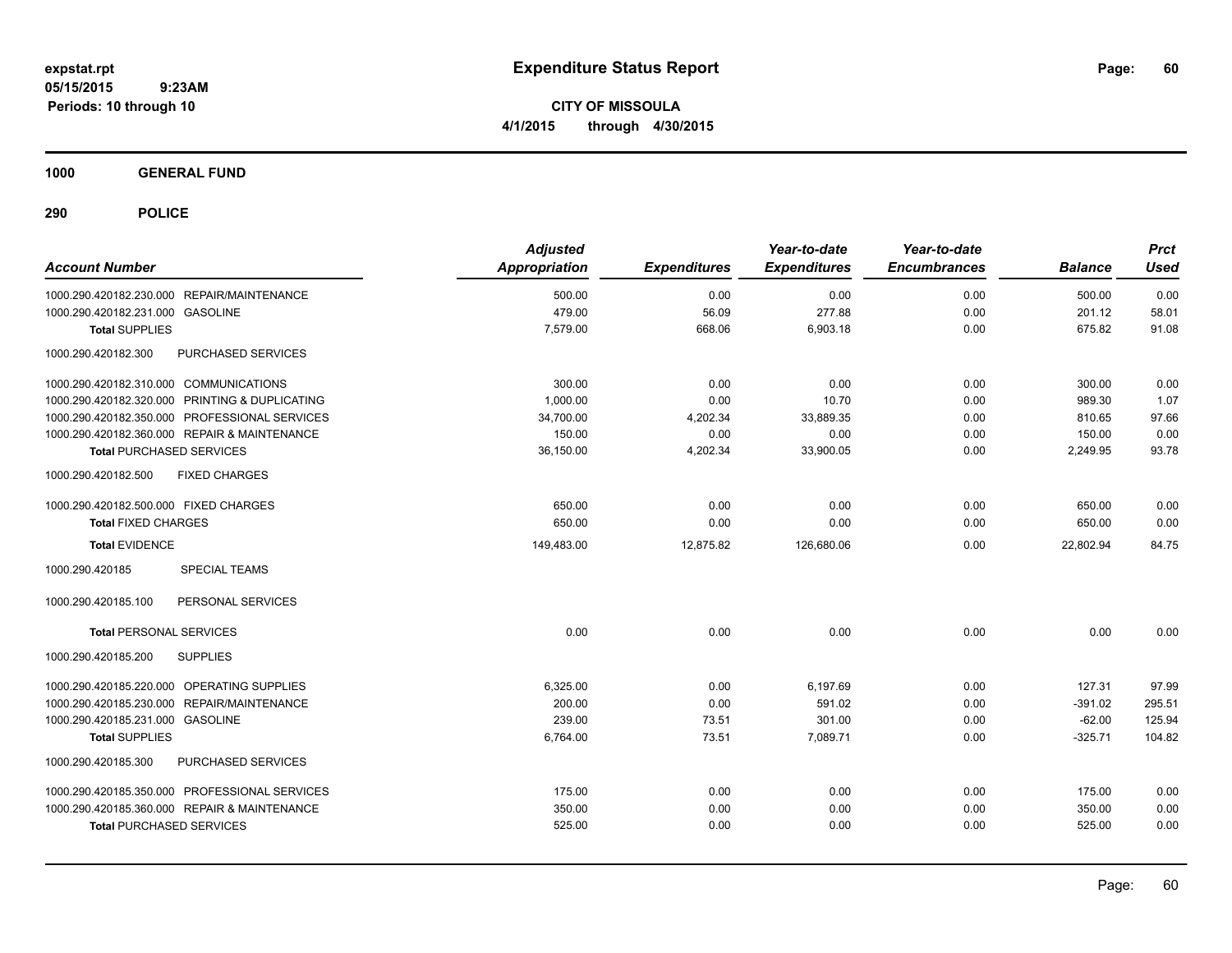**CITY OF MISSOULA 4/1/2015 through 4/30/2015**

**1000 GENERAL FUND**

| <b>Account Number</b>         |                                            | <b>Adjusted</b><br><b>Appropriation</b> | <b>Expenditures</b> | Year-to-date<br><b>Expenditures</b> | Year-to-date<br><b>Encumbrances</b> | <b>Balance</b> | <b>Prct</b><br><b>Used</b> |
|-------------------------------|--------------------------------------------|-----------------------------------------|---------------------|-------------------------------------|-------------------------------------|----------------|----------------------------|
| <b>Total SPECIAL TEAMS</b>    |                                            | 7,289.00                                | 73.51               | 7,089.71                            | 0.00                                | 199.29         | 97.27                      |
| 1000.290.420199               | CONTINGENCY-NEW AWARD FUNDING              |                                         |                     |                                     |                                     |                |                            |
| 1000.290.420199.100           | PERSONAL SERVICES                          |                                         |                     |                                     |                                     |                |                            |
|                               | <b>Total PERSONAL SERVICES</b>             | 0.00                                    | 0.00                | 0.00                                | 0.00                                | 0.00           | 0.00                       |
| 1000.290.420199.200           | <b>SUPPLIES</b>                            |                                         |                     |                                     |                                     |                |                            |
| <b>Total SUPPLIES</b>         |                                            | 0.00                                    | 0.00                | 0.00                                | 0.00                                | 0.00           | 0.00                       |
| 1000.290.420199.300           | PURCHASED SERVICES                         |                                         |                     |                                     |                                     |                |                            |
|                               | <b>Total PURCHASED SERVICES</b>            | 0.00                                    | 0.00                | 0.00                                | 0.00                                | 0.00           | 0.00                       |
| 1000.290.420199.900           | <b>CAPITAL OUTLAY</b>                      |                                         |                     |                                     |                                     |                |                            |
|                               | <b>Total CONTINGENCY-NEW AWARD FUNDING</b> | 0.00                                    | 0.00                | 0.00                                | 0.00                                | 0.00           | 0.00                       |
| 1000.290.420256               | *** Title Not Found ***                    |                                         |                     |                                     |                                     |                |                            |
| 1000.290.420256.100           | PERSONAL SERVICES                          |                                         |                     |                                     |                                     |                |                            |
| Total *** Title Not Found *** |                                            | 0.00                                    | 0.00                | 0.00                                | 0.00                                | 0.00           | 0.00                       |
| <b>Total POLICE</b>           |                                            | 13,914,302.00                           | 1,094,888.83        | 11,247,754.23                       | 0.00                                | 2,666,547.77   | 80.84                      |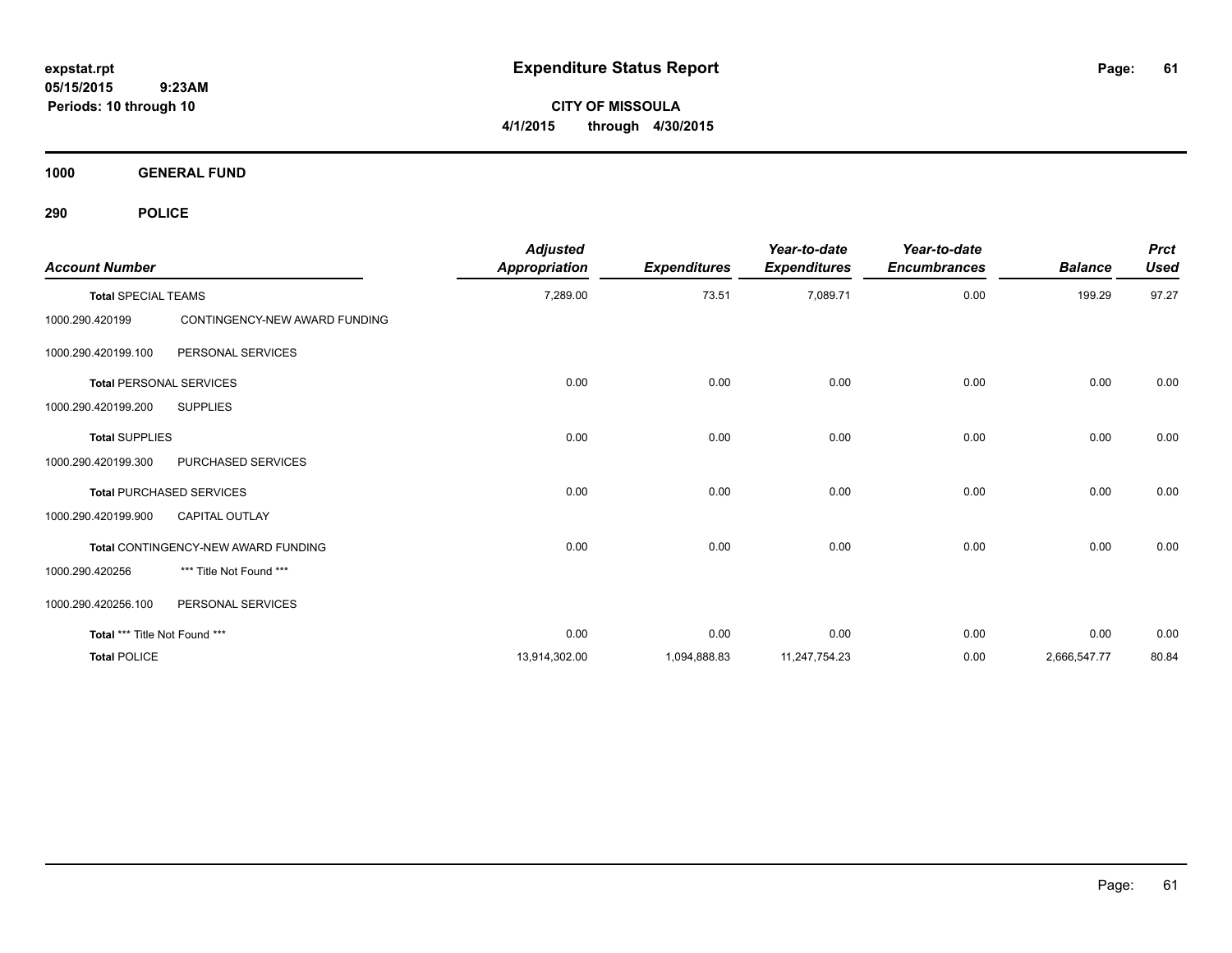**CITY OF MISSOULA 4/1/2015 through 4/30/2015**

**1000 GENERAL FUND**

| <b>Account Number</b>                   |                                                         | <b>Adjusted</b><br><b>Appropriation</b> | <b>Expenditures</b> | Year-to-date<br><b>Expenditures</b> | Year-to-date<br><b>Encumbrances</b> | <b>Balance</b> | <b>Prct</b><br><b>Used</b> |
|-----------------------------------------|---------------------------------------------------------|-----------------------------------------|---------------------|-------------------------------------|-------------------------------------|----------------|----------------------------|
| 1000.300.420410                         | <b>ADMINISTRATION</b>                                   |                                         |                     |                                     |                                     |                |                            |
| 1000.300.420410.100                     | PERSONAL SERVICES                                       |                                         |                     |                                     |                                     |                |                            |
|                                         | 1000.300.420410.110.000 SALARIES AND WAGES              | 410,937.00                              | 31,471.32           | 328,750.39                          | 0.00                                | 82,186.61      | 80.00                      |
| 1000.300.420410.115.000                 | SALARIES/HEALTH INSURANCE BENEFIT                       | 20,520.00                               | 1,710.00            | 16,159.50                           | 0.00                                | 4,360.50       | 78.75                      |
|                                         | 1000.300.420410.140.000 EMPLOYER CONTRIBUTIONS          | 119,415.00                              | 9,368.81            | 98,887.80                           | 0.00                                | 20,527.20      | 82.81                      |
|                                         | 1000.300.420410.141.000 STATE RETIREMENT CONTRIBUTIONS  | 103,109.00                              | 7,939.14            | 82,299.75                           | 0.00                                | 20,809.25      | 79.82                      |
| <b>Total PERSONAL SERVICES</b>          |                                                         | 653,981.00                              | 50,489.27           | 526,097.44                          | 0.00                                | 127,883.56     | 80.45                      |
| 1000.300.420410.200                     | <b>SUPPLIES</b>                                         |                                         |                     |                                     |                                     |                |                            |
| 1000.300.420410.210.000 OFFICE SUPPLIES |                                                         | 8.471.00                                | 410.20              | 3,715.43                            | 0.00                                | 4,755.57       | 43.86                      |
| 1000.300.420410.220.000                 | OPERATING SUPPLIES                                      | 2,822.00                                | 285.49              | 1,040.32                            | 0.00                                | 1,781.68       | 36.86                      |
|                                         | 1000.300.420410.230.000 REPAIR/MAINTENANCE              | 900.00                                  | 0.00                | 52.61                               | 0.00                                | 847.39         | 5.85                       |
| 1000.300.420410.240.000 OTHER SUPPLIES  |                                                         | 2,848.00                                | 132.00              | 132.00                              | 0.00                                | 2,716.00       | 4.63                       |
| <b>Total SUPPLIES</b>                   |                                                         | 15,041.00                               | 827.69              | 4,940.36                            | 0.00                                | 10,100.64      | 32.85                      |
| 1000.300.420410.300                     | PURCHASED SERVICES                                      |                                         |                     |                                     |                                     |                |                            |
| 1000.300.420410.310.000 COMMUNICATIONS  |                                                         | 577.00                                  | 5.07                | 205.75                              | 0.00                                | 371.25         | 35.66                      |
|                                         | 1000.300.420410.320.000 PRINTING & DUPLICATING          | 240.00                                  | 15.00               | 15.00                               | 0.00                                | 225.00         | 6.25                       |
|                                         | 1000.300.420410.330.000 PUBLICITY, SUBSCRIPTIONS & DUES | 1,238.00                                | 0.00                | 882.00                              | 0.00                                | 356.00         | 71.24                      |
|                                         | 1000.300.420410.350.000 PROFESSIONAL SERVICES           | 192.00                                  | 0.00                | 192.00                              | 0.00                                | 0.00           | 100.00                     |
| 1000.300.420410.370.000 TRAVEL          |                                                         | 4,240.00                                | 0.00                | 1,334.12                            | 0.00                                | 2,905.88       | 31.47                      |
| 1000.300.420410.380.000 TRAINING        |                                                         | 1,054.00                                | 0.00                | 2,790.00                            | 0.00                                | $-1,736.00$    | 264.71                     |
| <b>Total PURCHASED SERVICES</b>         |                                                         | 7,541.00                                | 20.07               | 5,418.87                            | 0.00                                | 2,122.13       | 71.86                      |
| <b>Total ADMINISTRATION</b>             |                                                         | 676,563.00                              | 51,337.03           | 536,456.67                          | 0.00                                | 140,106.33     | 79.29                      |
| 1000.300.420420                         | <b>FACILITY</b>                                         |                                         |                     |                                     |                                     |                |                            |
| 1000.300.420420.100                     | PERSONAL SERVICES                                       |                                         |                     |                                     |                                     |                |                            |
| <b>Total PERSONAL SERVICES</b>          |                                                         | 0.00                                    | 0.00                | 0.00                                | 0.00                                | 0.00           | 0.00                       |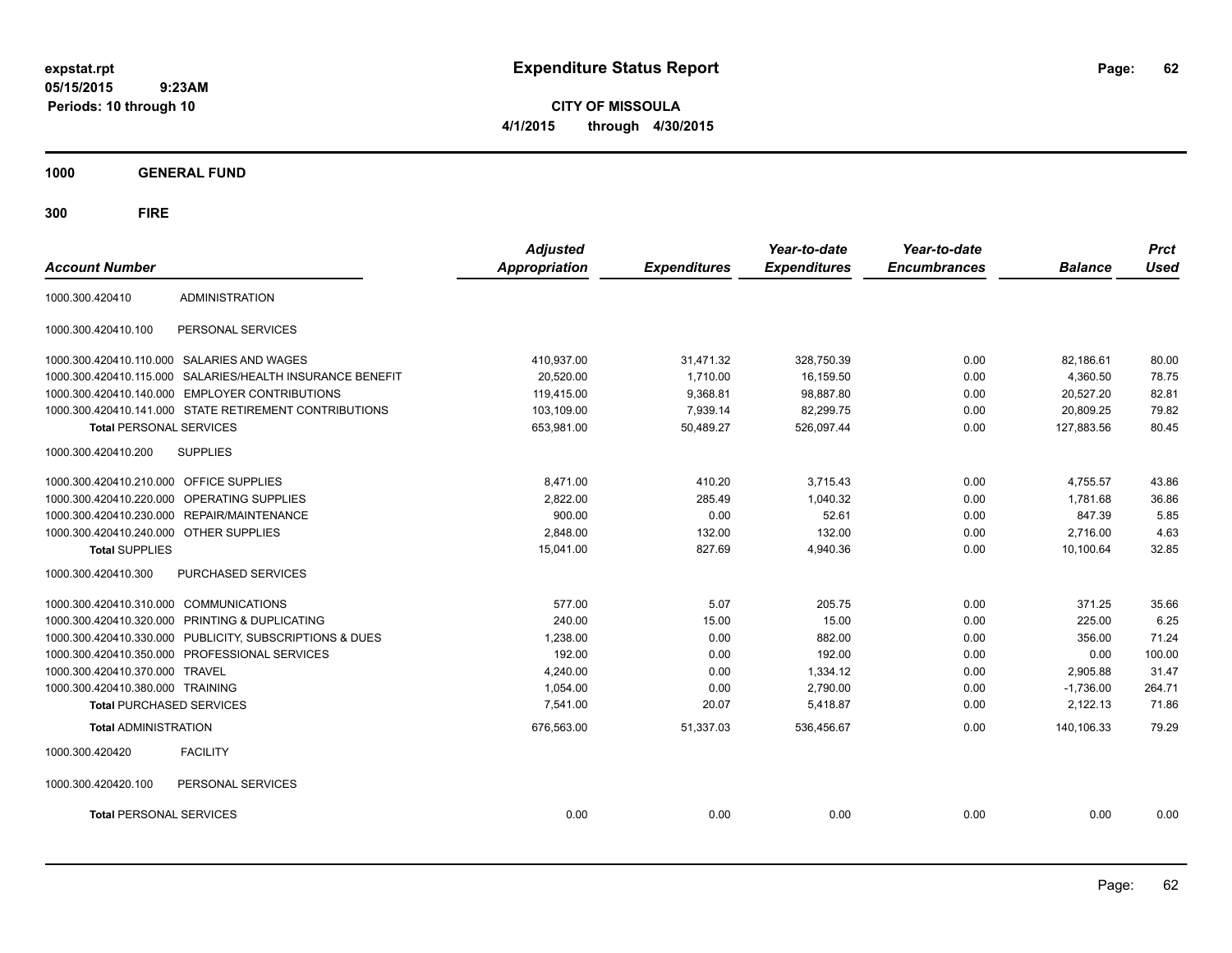**CITY OF MISSOULA 4/1/2015 through 4/30/2015**

**1000 GENERAL FUND**

| <b>Account Number</b>                                        | <b>Adjusted</b><br><b>Appropriation</b> | <b>Expenditures</b> | Year-to-date<br><b>Expenditures</b> | Year-to-date<br><b>Encumbrances</b> | <b>Balance</b> | <b>Prct</b><br><b>Used</b> |
|--------------------------------------------------------------|-----------------------------------------|---------------------|-------------------------------------|-------------------------------------|----------------|----------------------------|
| <b>SUPPLIES</b><br>1000.300.420420.200                       |                                         |                     |                                     |                                     |                |                            |
| 1000.300.420420.210.000 OFFICE SUPPLIES                      | 7.245.00                                | 0.00                | 2,549.00                            | 0.00                                | 4,696.00       | 35.18                      |
| 1000.300.420420.220.000<br>OPERATING SUPPLIES                | 6,448.00                                | 17.45               | 4,093.56                            | 0.00                                | 2,354.44       | 63.49                      |
| 1000.300.420420.230.000 REPAIR/MAINTENANCE                   | 14,000.00                               | 683.21              | 8,159.08                            | 0.00                                | 5.840.92       | 58.28                      |
| <b>Total SUPPLIES</b>                                        | 27,693.00                               | 700.66              | 14,801.64                           | 0.00                                | 12,891.36      | 53.45                      |
| <b>PURCHASED SERVICES</b><br>1000.300.420420.300             |                                         |                     |                                     |                                     |                |                            |
| 1000.300.420420.340.000 SEWER                                | 1,394.00                                | 0.00                | 1,181.16                            | 0.00                                | 212.84         | 84.73                      |
| 1000.300.420420.341.000 ELECTRICITY & NATURAL GAS            | 65,579.00                               | 7,007.99            | 58,346.12                           | 0.00                                | 7,232.88       | 88.97                      |
| 1000.300.420420.343.000 WATER CHARGES                        | 14,677.00                               | 756.82              | 9,402.70                            | 0.00                                | 5,274.30       | 64.06                      |
| 1000.300.420420.344.000 TELEPHONE SERVICE                    | 20,485.00                               | 886.65              | 10,911.05                           | 0.00                                | 9,573.95       | 53.26                      |
| 1000.300.420420.345.000 GARBAGE                              | 5,462.00                                | 428.50              | 4,285.00                            | 0.00                                | 1,177.00       | 78.45                      |
| 1000.300.420420.360.000 REPAIR & MAINTENANCE                 | 25,258.00                               | 687.16              | 24,842.30                           | 0.00                                | 415.70         | 98.35                      |
| <b>Total PURCHASED SERVICES</b>                              | 132,855.00                              | 9,767.12            | 108,968.33                          | 0.00                                | 23,886.67      | 82.02                      |
| 1000.300.420420.500<br><b>FIXED CHARGES</b>                  |                                         |                     |                                     |                                     |                |                            |
| 1000.300.420420.500.000 FIXED CHARGES                        | 226.00                                  | 0.00                | 0.00                                | 0.00                                | 226.00         | 0.00                       |
| 1000.300.420420.530.000 PROPANE TANK RENTAL                  | 0.00                                    | 207.00              | 276.00                              | 0.00                                | $-276.00$      | 0.00                       |
| <b>Total FIXED CHARGES</b>                                   | 226.00                                  | 207.00              | 276.00                              | 0.00                                | $-50.00$       | 122.12                     |
| <b>Total FACILITY</b>                                        | 160.774.00                              | 10,674.78           | 124.045.97                          | 0.00                                | 36.728.03      | 77.16                      |
| PERSONNEL TRAINING<br>1000.300.420430                        |                                         |                     |                                     |                                     |                |                            |
| PERSONAL SERVICES<br>1000.300.420430.100                     |                                         |                     |                                     |                                     |                |                            |
| <b>SALARIES AND WAGES</b><br>1000.300.420430.110.000         | 85,034.00                               | 6,508.01            | 67,879.74                           | 0.00                                | 17,154.26      | 79.83                      |
| 1000.300.420430.115.000<br>SALARIES/HEALTH INSURANCE BENEFIT | 6,840.00                                | 570.00              | 5,415.00                            | 0.00                                | 1,425.00       | 79.17                      |
| 1000.300.420430.120.000 OVERTIME/TERMINATION                 | 2,065.00                                | 1,189.74            | 1,189.74                            | 0.00                                | 875.26         | 57.61                      |
| 1000.300.420430.140.000 EMPLOYER CONTRIBUTIONS               | 21,201.00                               | 1,671.54            | 16,660.21                           | 0.00                                | 4,540.79       | 78.58                      |
| 1000.300.420430.141.000 STATE RETIREMENT CONTRIBUTIONS       | 29,960.00                               | 2,308.15            | 23,932.69                           | 0.00                                | 6,027.31       | 79.88                      |
| <b>Total PERSONAL SERVICES</b>                               | 145,100.00                              | 12,247.44           | 115,077.38                          | 0.00                                | 30,022.62      | 79.31                      |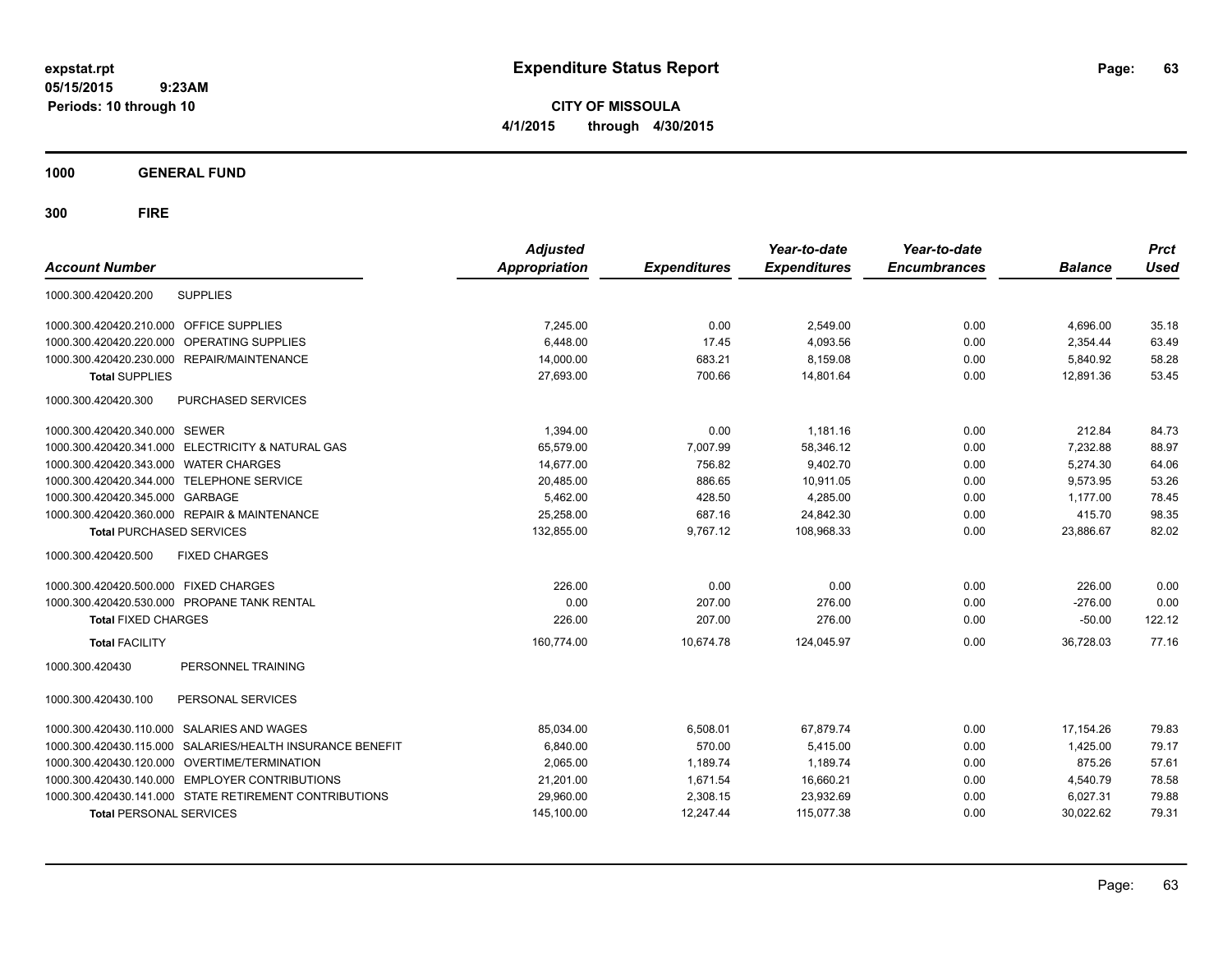**CITY OF MISSOULA 4/1/2015 through 4/30/2015**

**1000 GENERAL FUND**

| <b>Account Number</b>                                     | <b>Adjusted</b><br><b>Appropriation</b> | <b>Expenditures</b> | Year-to-date<br><b>Expenditures</b> | Year-to-date<br><b>Encumbrances</b> | <b>Balance</b> | <b>Prct</b><br><b>Used</b> |
|-----------------------------------------------------------|-----------------------------------------|---------------------|-------------------------------------|-------------------------------------|----------------|----------------------------|
| <b>SUPPLIES</b><br>1000.300.420430.200                    |                                         |                     |                                     |                                     |                |                            |
| 1000.300.420430.210.000 OFFICE SUPPLIES                   | 96.00                                   | 0.00                | 0.00                                | 0.00                                | 96.00          | 0.00                       |
| 1000.300.420430.220.000<br>OPERATING SUPPLIES             | 2,741.00                                | 162.22              | 680.79                              | 0.00                                | 2,060.21       | 24.84                      |
| 1000.300.420430.230.000 REPAIR/MAINTENANCE                | 320.00                                  | 59.98               | 59.98                               | 0.00                                | 260.02         | 18.74                      |
| <b>Total SUPPLIES</b>                                     | 3,157.00                                | 222.20              | 740.77                              | 0.00                                | 2,416.23       | 23.46                      |
| 1000.300.420430.300<br>PURCHASED SERVICES                 |                                         |                     |                                     |                                     |                |                            |
| 1000.300.420430.320.000 PRINTING & DUPLICATING            | 192.00                                  | 0.00                | 0.00                                | 0.00                                | 192.00         | 0.00                       |
| 1000.300.420430.330.000 PUBLICITY, SUBSCRIPTIONS & DUES   | 322.00                                  | 0.00                | 29.00                               | 0.00                                | 293.00         | 9.01                       |
| 1000.300.420430.370.000 TRAVEL                            | 1,148.00                                | 0.00                | 340.45                              | 0.00                                | 807.55         | 29.66                      |
| 1000.300.420430.380.000 TRAINING                          | 480.00                                  | 0.00                | 0.00                                | 0.00                                | 480.00         | 0.00                       |
| <b>Total PURCHASED SERVICES</b>                           | 2,142.00                                | 0.00                | 369.45                              | 0.00                                | 1,772.55       | 17.25                      |
| <b>Total PERSONNEL TRAINING</b>                           | 150,399.00                              | 12,469.64           | 116,187.60                          | 0.00                                | 34,211.40      | 77.25                      |
| 1000.300.420440<br><b>FIRE PREVENTION</b>                 |                                         |                     |                                     |                                     |                |                            |
| 1000.300.420440.100<br>PERSONAL SERVICES                  |                                         |                     |                                     |                                     |                |                            |
| 1000.300.420440.110.000 SALARIES AND WAGES                | 398,627.00                              | 29,984.39           | 312.463.22                          | 0.00                                | 86.163.78      | 78.38                      |
| 1000.300.420440.115.000 SALARIES/HEALTH INSURANCE BENEFIT | 34,200.00                               | 2,850.00            | 27,075.00                           | 0.00                                | 7,125.00       | 79.17                      |
| 1000.300.420440.120.000 OVERTIME/TERMINATION              | 8,909.00                                | 767.41              | 7,966.02                            | 0.00                                | 942.98         | 89.42                      |
| 1000.300.420440.140.000 EMPLOYER CONTRIBUTIONS            | 100,565.00                              | 7,692.15            | 79,308.08                           | 0.00                                | 21,256.92      | 78.86                      |
| 1000.300.420440.141.000 STATE RETIREMENT CONTRIBUTIONS    | 141,145.00                              | 10,707.29           | 110,862.17                          | 0.00                                | 30,282.83      | 78.54                      |
| <b>Total PERSONAL SERVICES</b>                            | 683,446.00                              | 52,001.24           | 537,674.49                          | 0.00                                | 145,771.51     | 78.67                      |
| 1000.300.420440.200<br><b>SUPPLIES</b>                    |                                         |                     |                                     |                                     |                |                            |
| 1000.300.420440.210.000 OFFICE SUPPLIES                   | 144.00                                  | 0.00                | 0.00                                | 0.00                                | 144.00         | 0.00                       |
| OPERATING SUPPLIES<br>1000.300.420440.220.000             | 4,956.00                                | 0.00                | 2,648.59                            | 0.00                                | 2,307.41       | 53.44                      |
| 1000.300.420440.230.000 REPAIR/MAINTENANCE                | 1,540.00                                | 101.80              | 814.10                              | 0.00                                | 725.90         | 52.86                      |
| <b>Total SUPPLIES</b>                                     | 6,640.00                                | 101.80              | 3,462.69                            | 0.00                                | 3,177.31       | 52.15                      |
| 1000.300.420440.300<br>PURCHASED SERVICES                 |                                         |                     |                                     |                                     |                |                            |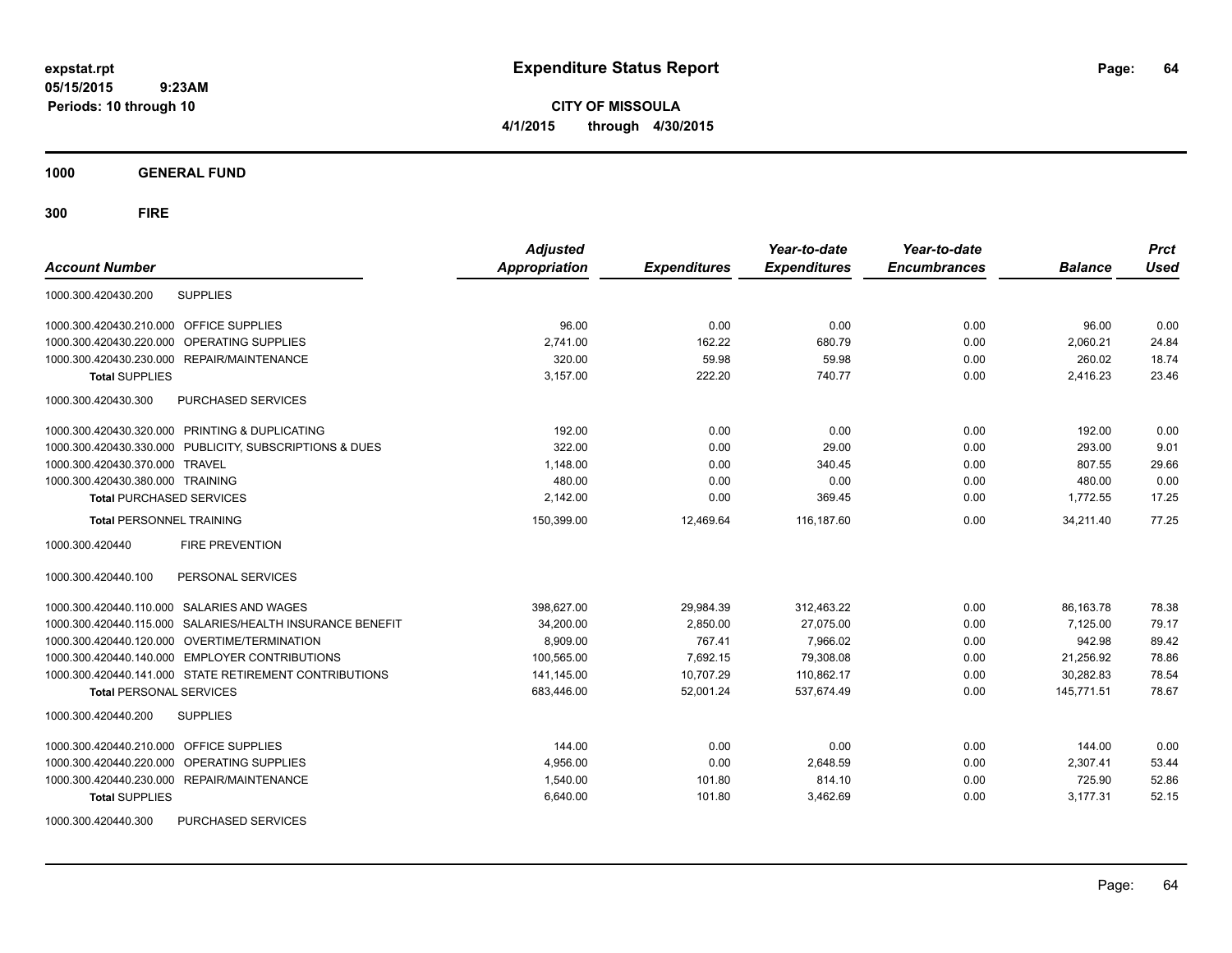**CITY OF MISSOULA 4/1/2015 through 4/30/2015**

**1000 GENERAL FUND**

| <b>Account Number</b>            |                                                         | <b>Adjusted</b><br>Appropriation | <b>Expenditures</b> | Year-to-date<br><b>Expenditures</b> | Year-to-date<br><b>Encumbrances</b> | <b>Balance</b> | <b>Prct</b><br><b>Used</b> |
|----------------------------------|---------------------------------------------------------|----------------------------------|---------------------|-------------------------------------|-------------------------------------|----------------|----------------------------|
|                                  | 1000.300.420440.320.000 PRINTING & DUPLICATING          | 192.00                           | 0.00                | 137.11                              | 0.00                                | 54.89          | 71.41                      |
|                                  | 1000.300.420440.330.000 PUBLICITY, SUBSCRIPTIONS & DUES | 3.916.00                         | 0.00                | 2.950.50                            | 0.00                                | 965.50         | 75.34                      |
| 1000.300.420440.370.000 TRAVEL   |                                                         | 5,448.00                         | 284.32              | 994.58                              | 0.00                                | 4,453.42       | 18.26                      |
| 1000.300.420440.380.000 TRAINING |                                                         | 2,506.00                         | 75.00               | 494.00                              | 0.00                                | 2,012.00       | 19.71                      |
| <b>Total PURCHASED SERVICES</b>  |                                                         | 12,062.00                        | 359.32              | 4,576.19                            | 0.00                                | 7,485.81       | 37.94                      |
| <b>Total FIRE PREVENTION</b>     |                                                         | 702,148.00                       | 52,462.36           | 545,713.37                          | 0.00                                | 156,434.63     | 77.72                      |
| 1000.300.420450                  | <b>FIRE GRANTS</b>                                      |                                  |                     |                                     |                                     |                |                            |
| 1000.300.420450.300              | PURCHASED SERVICES                                      |                                  |                     |                                     |                                     |                |                            |
| <b>Total FIRE GRANTS</b>         |                                                         | 0.00                             | 0.00                | 0.00                                | 0.00                                | 0.00           | 0.00                       |
| 1000.300.420455                  | <b>EMS</b>                                              |                                  |                     |                                     |                                     |                |                            |
| 1000.300.420455.100              | PERSONAL SERVICES                                       |                                  |                     |                                     |                                     |                |                            |
|                                  | 1000.300.420455.110.000 SALARIES AND WAGES              | 81.698.00                        | 6,284.40            | 65.057.28                           | 0.00                                | 16.640.72      | 79.63                      |
| 1000.300.420455.115.000          | SALARIES/HEALTH INSURANCE BENEFIT                       | 6,840.00                         | 570.00              | 5,415.00                            | 0.00                                | 1,425.00       | 79.17                      |
| 1000.300.420455.120.000          | OVERTIME/TERMINATION                                    | 2,005.00                         | 1,178.33            | 1,443.45                            | 0.00                                | 561.55         | 71.99                      |
|                                  | 1000.300.420455.140.000 EMPLOYER CONTRIBUTIONS          | 20,517.00                        | 1,649.73            | 16,389.65                           | 0.00                                | 4,127.35       | 79.88                      |
|                                  | 1000.300.420455.141.000 STATE RETIREMENT CONTRIBUTIONS  | 28,872.00                        | 2,235.22            | 23,026.34                           | 0.00                                | 5,845.66       | 79.75                      |
| <b>Total PERSONAL SERVICES</b>   |                                                         | 139,932.00                       | 11,917.68           | 111,331.72                          | 0.00                                | 28,600.28      | 79.56                      |
| 1000.300.420455.200              | <b>SUPPLIES</b>                                         |                                  |                     |                                     |                                     |                |                            |
|                                  | 1000.300.420455.220.000 OPERATING SUPPLIES              | 13.581.00                        | 426.85              | 15.852.38                           | 0.00                                | $-2,271.38$    | 116.72                     |
|                                  | 1000.300.420455.230.000 REPAIR/MAINTENANCE              | 320.00                           | 0.00                | 0.00                                | 0.00                                | 320.00         | 0.00                       |
| <b>Total SUPPLIES</b>            |                                                         | 13,901.00                        | 426.85              | 15,852.38                           | 0.00                                | $-1,951.38$    | 114.04                     |
| 1000.300.420455.300              | PURCHASED SERVICES                                      |                                  |                     |                                     |                                     |                |                            |
|                                  | 1000.300.420455.330.000 PUBLICITY, SUBSCRIPTIONS & DUES | 3,984.00                         | 804.98              | 3,209.98                            | 0.00                                | 774.02         | 80.57                      |
|                                  | 1000.300.420455.350.000 PROFESSIONAL SERVICES           | 5,000.00                         | 0.00                | 0.00                                | 0.00                                | 5,000.00       | 0.00                       |
|                                  | 1000.300.420455.360.000 REPAIR & MAINTENANCE            | 2,500.00                         | 0.00                | 1,803.75                            | 0.00                                | 696.25         | 72.15                      |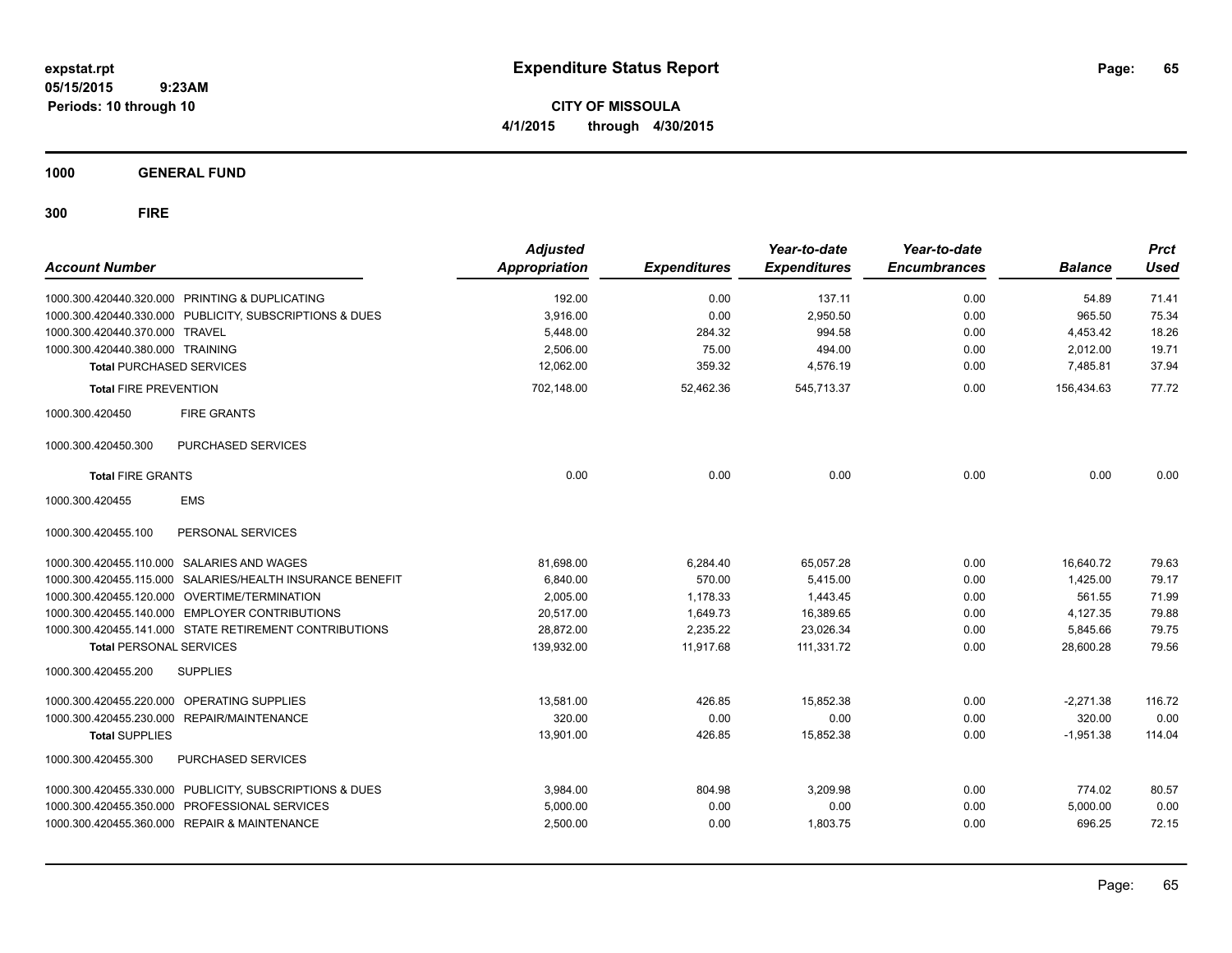**CITY OF MISSOULA 4/1/2015 through 4/30/2015**

**1000 GENERAL FUND**

| <b>Account Number</b>            |                                                           | <b>Adjusted</b><br><b>Appropriation</b> | <b>Expenditures</b> | Year-to-date<br><b>Expenditures</b> | Year-to-date<br><b>Encumbrances</b> | <b>Balance</b> | <b>Prct</b><br><b>Used</b> |
|----------------------------------|-----------------------------------------------------------|-----------------------------------------|---------------------|-------------------------------------|-------------------------------------|----------------|----------------------------|
| 1000.300.420455.370.000 TRAVEL   |                                                           | 1,023.00                                | 0.00                | 828.72                              | 0.00                                | 194.28         | 81.01                      |
| 1000.300.420455.380.000 TRAINING |                                                           | 1,920.00                                | 92.27               | 1,687.29                            | 0.00                                | 232.71         | 87.88                      |
|                                  | 1000.300.420455.390.000 OTHER PURCHASED SERVICES          | 10,080.00                               | 0.00                | 2,152.82                            | 0.00                                | 7,927.18       | 21.36                      |
| <b>Total PURCHASED SERVICES</b>  |                                                           | 24,507.00                               | 897.25              | 9,682.56                            | 0.00                                | 14,824.44      | 39.51                      |
| <b>Total EMS</b>                 |                                                           | 178,340.00                              | 13,241.78           | 136,866.66                          | 0.00                                | 41.473.34      | 76.74                      |
| 1000.300.420460                  | <b>OPERATIONS</b>                                         |                                         |                     |                                     |                                     |                |                            |
| 1000.300.420460.100              | PERSONAL SERVICES                                         |                                         |                     |                                     |                                     |                |                            |
|                                  | 1000.300.420460.110.000 SALARIES AND WAGES                | 5,324,104.00                            | 408.076.42          | 4,242,242.83                        | 0.00                                | 1.081.861.17   | 79.68                      |
|                                  | 1000.300.420460.115.000 SALARIES/HEALTH INSURANCE BENEFIT | 547,200.00                              | 43,890.00           | 421,515.00                          | 0.00                                | 125,685.00     | 77.03                      |
|                                  | 1000.300.420460.120.000 OVERTIME/TERMINATION              | 680,682.00                              | 9,563.92            | 502,477.62                          | 0.00                                | 178,204.38     | 73.82                      |
| 1000.300.420460.130.000 OTHER    |                                                           | 54,464.00                               | 0.00                | 53,872.00                           | 0.00                                | 592.00         | 98.91                      |
|                                  | 1000.300.420460.140.000 EMPLOYER CONTRIBUTIONS            | 1,435,306.00                            | 111,709.53          | 1,147,499.35                        | 0.00                                | 287,806.65     | 79.95                      |
|                                  | 1000.300.420460.141.000 STATE RETIREMENT CONTRIBUTIONS    | 1,905,873.00                            | 147,386.25          | 1.523.493.18                        | 0.00                                | 382.379.82     | 79.94                      |
| <b>Total PERSONAL SERVICES</b>   |                                                           | 9,947,629.00                            | 720,626.12          | 7,891,099.98                        | 0.00                                | 2,056,529.02   | 79.33                      |
| 1000.300.420460.200              | <b>SUPPLIES</b>                                           |                                         |                     |                                     |                                     |                |                            |
|                                  | 1000.300.420460.220.000 OPERATING SUPPLIES                | 177.196.00                              | 8,488.98            | 102.618.68                          | 0.00                                | 74.577.32      | 57.91                      |
|                                  | 1000.300.420460.230.000 REPAIR/MAINTENANCE                | 40.820.00                               | 1,589.28            | 24,428.86                           | 0.00                                | 16,391.14      | 59.85                      |
| 1000.300.420460.231.000 GASOLINE |                                                           | 61,827.00                               | 3,452.72            | 41,376.11                           | 0.00                                | 20,450.89      | 66.92                      |
| <b>Total SUPPLIES</b>            |                                                           | 279,843.00                              | 13,530.98           | 168,423.65                          | 0.00                                | 111.419.35     | 60.19                      |
| 1000.300.420460.300              | PURCHASED SERVICES                                        |                                         |                     |                                     |                                     |                |                            |
|                                  | 1000.300.420460.320.000 PRINTING & DUPLICATING            | 864.00                                  | 0.00                | 544.94                              | 0.00                                | 319.06         | 63.07                      |
|                                  | 1000.300.420460.330.000 PUBLICITY, SUBSCRIPTIONS & DUES   | 312.00                                  | 0.00                | 0.00                                | 0.00                                | 312.00         | 0.00                       |
|                                  | 1000.300.420460.350.000 PROFESSIONAL SERVICES             | 19,080.00                               | 185.00              | 8,845.00                            | 0.00                                | 10,235.00      | 46.36                      |
|                                  | 1000.300.420460.360.000 REPAIR & MAINTENANCE              | 22,225.00                               | 19.84               | 16,803.71                           | 0.00                                | 5,421.29       | 75.61                      |
| 1000.300.420460.370.000 TRAVEL   |                                                           | 6,158.00                                | 0.00                | 2.741.50                            | 0.00                                | 3,416.50       | 44.52                      |
| 1000.300.420460.380.000 TRAINING |                                                           | 5.956.00                                | 0.00                | 3.537.66                            | 0.00                                | 2,418.34       | 59.40                      |
|                                  | 1000.300.420460.390.000 OTHER PURCHASED SERVICES          | 1,500.00                                | 0.00                | 0.00                                | 0.00                                | 1,500.00       | 0.00                       |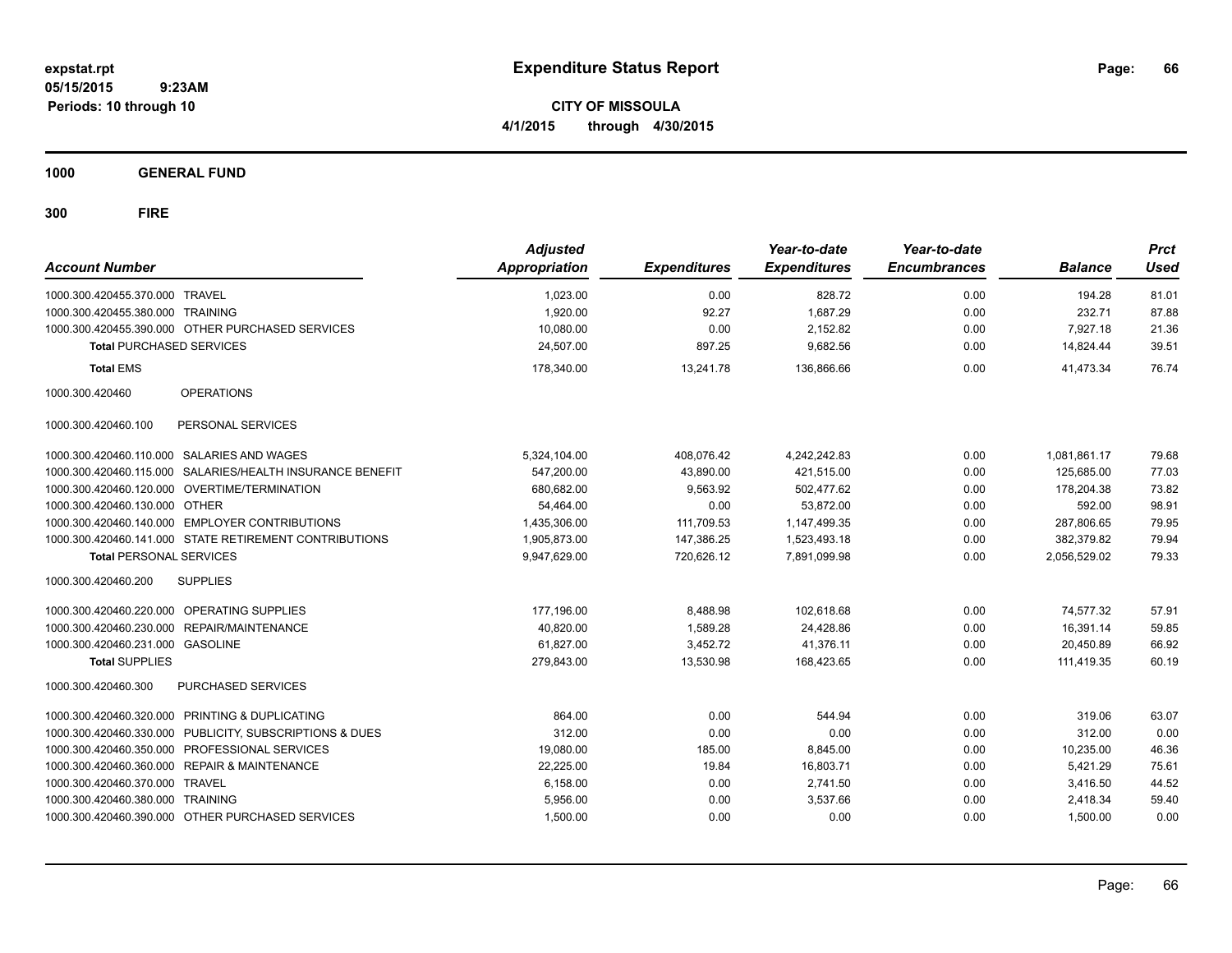**CITY OF MISSOULA 4/1/2015 through 4/30/2015**

**1000 GENERAL FUND**

| <b>Account Number</b>                   |                                                           | <b>Adjusted</b><br>Appropriation | <b>Expenditures</b> | Year-to-date<br><b>Expenditures</b> | Year-to-date<br><b>Encumbrances</b> | <b>Balance</b> | <b>Prct</b><br><b>Used</b> |
|-----------------------------------------|-----------------------------------------------------------|----------------------------------|---------------------|-------------------------------------|-------------------------------------|----------------|----------------------------|
| <b>Total PURCHASED SERVICES</b>         |                                                           | 56,095.00                        | 204.84              | 32,472.81                           | 0.00                                | 23,622.19      | 57.89                      |
| 1000.300.420460.900                     | <b>CAPITAL OUTLAY</b>                                     |                                  |                     |                                     |                                     |                |                            |
| <b>Total CAPITAL OUTLAY</b>             |                                                           | 0.00                             | 0.00                | 0.00                                | 0.00                                | 0.00           | 0.00                       |
| <b>Total OPERATIONS</b>                 |                                                           | 10,283,567.00                    | 734,361.94          | 8,091,996.44                        | 0.00                                | 2,191,570.56   | 78.69                      |
| 1000.300.420490                         | MAINTENANCE                                               |                                  |                     |                                     |                                     |                |                            |
| 1000.300.420490.100                     | PERSONAL SERVICES                                         |                                  |                     |                                     |                                     |                |                            |
|                                         | 1000.300.420490.110.000 SALARIES AND WAGES                | 157,468.00                       | 11.993.09           | 125,070.61                          | 0.00                                | 32.397.39      | 79.43                      |
|                                         | 1000.300.420490.115.000 SALARIES/HEALTH INSURANCE BENEFIT | 13,680.00                        | 1,140.00            | 10,830.00                           | 0.00                                | 2,850.00       | 79.17                      |
|                                         | 1000.300.420490.120.000 OVERTIME/TERMINATION              | 4,112.00                         | 491.64              | 3,802.60                            | 0.00                                | 309.40         | 92.48                      |
|                                         | 1000.300.420490.140.000 EMPLOYER CONTRIBUTIONS            | 39.820.00                        | 3,104.24            | 31,278.81                           | 0.00                                | 8.541.19       | 78.55                      |
|                                         | 1000.300.420490.141.000 STATE RETIREMENT CONTRIBUTIONS    | 55,811.00                        | 4,282.70            | 44,372.53                           | 0.00                                | 11,438.47      | 79.50                      |
| <b>Total PERSONAL SERVICES</b>          |                                                           | 270,891.00                       | 21,011.67           | 215,354.55                          | 0.00                                | 55,536.45      | 79.50                      |
| 1000.300.420490.200                     | <b>SUPPLIES</b>                                           |                                  |                     |                                     |                                     |                |                            |
| 1000.300.420490.210.000 OFFICE SUPPLIES |                                                           | 48.00                            | 0.00                | 0.00                                | 0.00                                | 48.00          | 0.00                       |
|                                         | 1000.300.420490.230.000 REPAIR/MAINTENANCE                | 3.600.00                         | 0.00                | 2.190.57                            | 0.00                                | 1.409.43       | 60.85                      |
| <b>Total SUPPLIES</b>                   |                                                           | 3,648.00                         | 0.00                | 2,190.57                            | 0.00                                | 1,457.43       | 60.05                      |
| 1000.300.420490.300                     | PURCHASED SERVICES                                        |                                  |                     |                                     |                                     |                |                            |
|                                         | 1000.300.420490.330.000 PUBLICITY, SUBSCRIPTIONS & DUES   | 91.00                            | 0.00                | 0.00                                | 0.00                                | 91.00          | 0.00                       |
| 1000.300.420490.370.000 TRAVEL          |                                                           | 2,000.00                         | 0.00                | 0.00                                | 0.00                                | 2,000.00       | 0.00                       |
| 1000.300.420490.380.000 TRAINING        |                                                           | 1,500.00                         | 1,232.77            | 1,232.77                            | 0.00                                | 267.23         | 82.18                      |
| <b>Total PURCHASED SERVICES</b>         |                                                           | 3,591.00                         | 1,232.77            | 1,232.77                            | 0.00                                | 2,358.23       | 34.33                      |
| <b>Total MAINTENANCE</b>                |                                                           | 278,130.00                       | 22,244.44           | 218,777.89                          | 0.00                                | 59,352.11      | 78.66                      |
| <b>Total FIRE</b>                       |                                                           | 12,429,921.00                    | 896,791.97          | 9,770,044.60                        | 0.00                                | 2,659,876.40   | 78.60                      |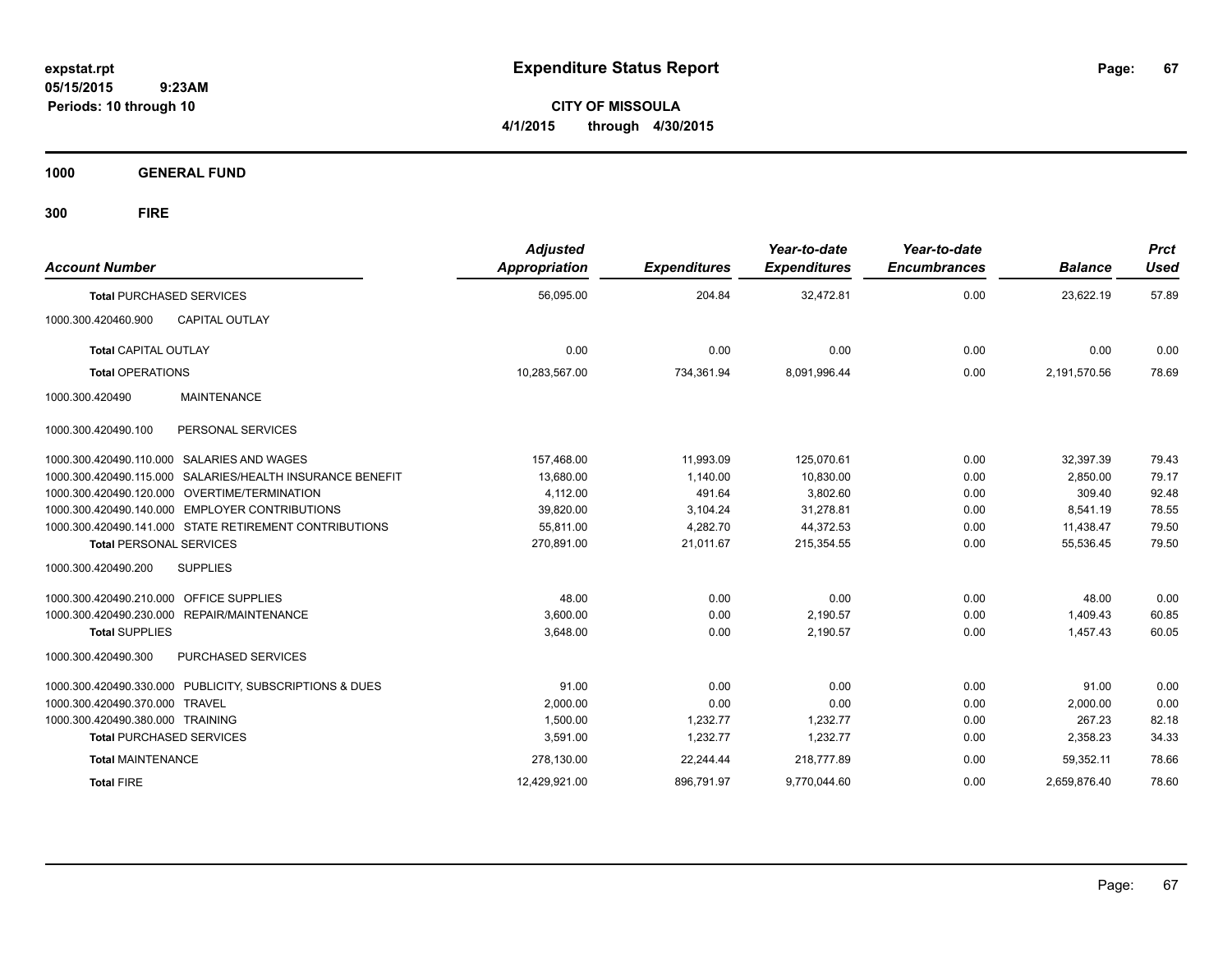**CITY OF MISSOULA 4/1/2015 through 4/30/2015**

**1000 GENERAL FUND**

|                                        |                                                         | <b>Adjusted</b>      |                     | Year-to-date        | Year-to-date        |                | <b>Prct</b> |
|----------------------------------------|---------------------------------------------------------|----------------------|---------------------|---------------------|---------------------|----------------|-------------|
| <b>Account Number</b>                  |                                                         | <b>Appropriation</b> | <b>Expenditures</b> | <b>Expenditures</b> | <b>Encumbrances</b> | <b>Balance</b> | <b>Used</b> |
| 1000.320.430210                        | <b>ADMINISTRATION</b>                                   |                      |                     |                     |                     |                |             |
| 1000.320.430210.100                    | PERSONAL SERVICES                                       |                      |                     |                     |                     |                |             |
|                                        | 1000.320.430210.110.000 SALARIES AND WAGES              | 96,588.00            | 6,834.89            | 78,136.11           | 0.00                | 18,451.89      | 80.90       |
| 1000.320.430210.120.000                | OVERTIME/TERMINATION                                    | 0.00                 | 4.70                | 2,247.75            | 0.00                | $-2,247.75$    | 0.00        |
|                                        | 1000.320.430210.140.000 EMPLOYER CONTRIBUTIONS          | 53,146.00            | 3,909.07            | 46,047.48           | 0.00                | 7,098.52       | 86.64       |
|                                        | 1000.320.430210.141.000 STATE RETIREMENT CONTRIBUTIONS  | 0.00                 | 92.24               | 1,205.58            | 0.00                | $-1,205.58$    | 0.00        |
| <b>Total PERSONAL SERVICES</b>         |                                                         | 149,734.00           | 10,840.90           | 127,636.92          | 0.00                | 22,097.08      | 85.24       |
| 1000.320.430210.200                    | <b>SUPPLIES</b>                                         |                      |                     |                     |                     |                |             |
| 1000.320.430210.210.000                | OFFICE SUPPLIES                                         | 1,600.00             | 72.98               | 706.13              | 0.00                | 893.87         | 44.13       |
|                                        | 1000.320.430210.220.000 OPERATING SUPPLIES              | 8,440.00             | 212.01              | 6,299.91            | 0.00                | 2,140.09       | 74.64       |
| <b>Total SUPPLIES</b>                  |                                                         | 10,040.00            | 284.99              | 7,006.04            | 0.00                | 3,033.96       | 69.78       |
| 1000.320.430210.300                    | PURCHASED SERVICES                                      |                      |                     |                     |                     |                |             |
| 1000.320.430210.310.000 COMMUNICATIONS |                                                         | 7,000.00             | 0.00                | 0.00                | 0.00                | 7,000.00       | 0.00        |
|                                        | 1000.320.430210.320.000 PRINTING & DUPLICATING          | 3,000.00             | 0.00                | 2,725.83            | 0.00                | 274.17         | 90.86       |
|                                        | 1000.320.430210.330.000 PUBLICITY, SUBSCRIPTIONS & DUES | 0.00                 | 2,757.87            | 6.496.48            | 0.00                | $-6.496.48$    | 0.00        |
| 1000.320.430210.370.000                | <b>TRAVEL</b>                                           | 3,300.00             | 0.00                | 768.76              | 0.00                | 2.531.24       | 23.30       |
| 1000.320.430210.380.000 TRAINING       |                                                         | 1.500.00             | 0.00                | 540.00              | 0.00                | 960.00         | 36.00       |
| <b>Total PURCHASED SERVICES</b>        |                                                         | 14,800.00            | 2,757.87            | 10,531.07           | 0.00                | 4,268.93       | 71.16       |
| 1000.320.430210.900                    | <b>CAPITAL OUTLAY</b>                                   |                      |                     |                     |                     |                |             |
| <b>Total CAPITAL OUTLAY</b>            |                                                         | 0.00                 | 0.00                | 0.00                | 0.00                | 0.00           | 0.00        |
| <b>Total ADMINISTRATION</b>            |                                                         | 174,574.00           | 13,883.76           | 145,174.03          | 0.00                | 29,399.97      | 83.16       |
| 1000.320.430220                        | <b>FACILITY</b>                                         |                      |                     |                     |                     |                |             |
| 1000.320.430220.100                    | PERSONAL SERVICES                                       |                      |                     |                     |                     |                |             |
|                                        | 1000.320.430220.110.000 SALARIES AND WAGES              | 44,477.00            | 3,145.44            | 35,959.32           | 0.00                | 8,517.68       | 80.85       |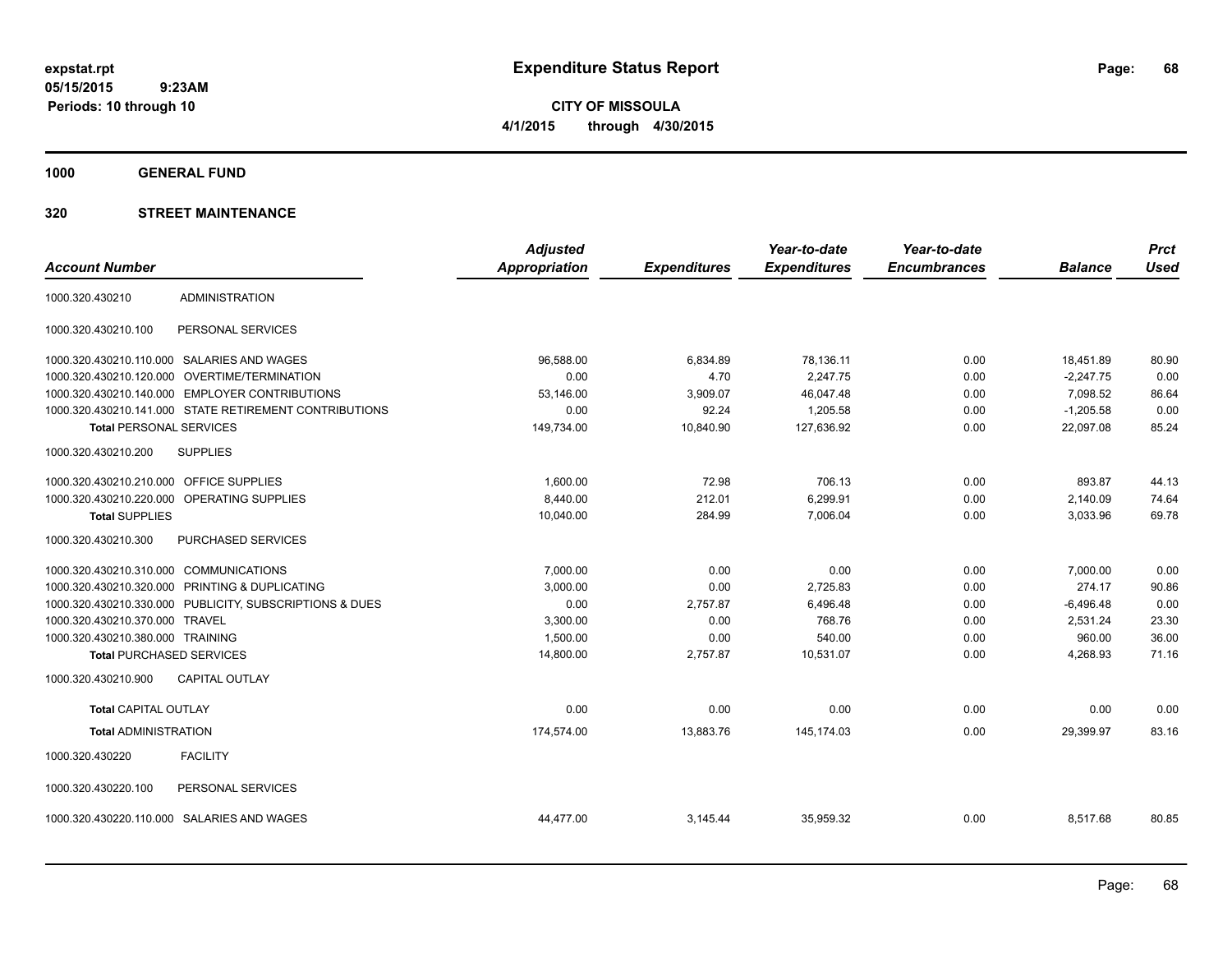**1000 GENERAL FUND**

| <b>Account Number</b>                          | <b>Adjusted</b><br>Appropriation | <b>Expenditures</b> | Year-to-date<br><b>Expenditures</b> | Year-to-date<br><b>Encumbrances</b> | <b>Balance</b> | <b>Prct</b><br><b>Used</b> |
|------------------------------------------------|----------------------------------|---------------------|-------------------------------------|-------------------------------------|----------------|----------------------------|
| 1000.320.430220.120.000 OVERTIME/TERMINATION   | 0.00                             | 2.16                | 1,034.47                            | 0.00                                | $-1,034.47$    | 0.00                       |
| 1000.320.430220.140.000 EMPLOYER CONTRIBUTIONS | 24,473.00                        | 1,799.10            | 21,195.83                           | 0.00                                | 3,277.17       | 86.61                      |
| <b>Total PERSONAL SERVICES</b>                 | 68,950.00                        | 4,946.70            | 58,189.62                           | 0.00                                | 10,760.38      | 84.39                      |
| 1000.320.430220.200<br><b>SUPPLIES</b>         |                                  |                     |                                     |                                     |                |                            |
| 1000.320.430220.220.000 OPERATING SUPPLIES     | 8.000.00                         | 9,688.46            | 24.411.55                           | 0.00                                | $-16,411.55$   | 305.14                     |
| <b>Total SUPPLIES</b>                          | 8,000.00                         | 9,688.46            | 24.411.55                           | 0.00                                | $-16,411.55$   | 305.14                     |
| PURCHASED SERVICES<br>1000.320.430220.300      |                                  |                     |                                     |                                     |                |                            |
| 1000.320.430220.343.000 WATER CHARGES          | 6,000.00                         | 1,987.63            | 7,606.29                            | 0.00                                | $-1,606.29$    | 126.77                     |
| 1000.320.430220.344.000 TELEPHONE SERVICE      | 1,821.00                         | 307.33              | 1.841.64                            | 0.00                                | $-20.64$       | 101.13                     |
| 1000.320.430220.345.000 GARBAGE                | 0.00                             | 0.00                | 125.50                              | 0.00                                | $-125.50$      | 0.00                       |
| 1000.320.430220.350.000 PROFESSIONAL SERVICES  | 1,650.00                         | 320.00              | 1,011.50                            | 0.00                                | 638.50         | 61.30                      |
| <b>Total PURCHASED SERVICES</b>                | 9,471.00                         | 2,614.96            | 10,584.93                           | 0.00                                | $-1,113.93$    | 111.76                     |
| 1000.320.430220.500<br><b>FIXED CHARGES</b>    |                                  |                     |                                     |                                     |                |                            |
| 1000.320.430220.500.000 FIXED CHARGES          | 9,000.00                         | 0.00                | 0.00                                | 0.00                                | 9,000.00       | 0.00                       |
| <b>Total FIXED CHARGES</b>                     | 9,000.00                         | 0.00                | 0.00                                | 0.00                                | 9,000.00       | 0.00                       |
| <b>Total FACILITY</b>                          | 95,421.00                        | 17,250.12           | 93,186.10                           | 0.00                                | 2,234.90       | 97.66                      |
| <b>STREET RESTORATION</b><br>1000.320.430230   |                                  |                     |                                     |                                     |                |                            |
| 1000.320.430230.100<br>PERSONAL SERVICES       |                                  |                     |                                     |                                     |                |                            |
| 1000.320.430230.110.000 SALARIES AND WAGES     | 289,005.00                       | 20,671.14           | 236,313.80                          | 0.00                                | 52,691.20      | 81.77                      |
| 1000.320.430230.120.000 OVERTIME/TERMINATION   | 3,000.00                         | 14.21               | 6,797.96                            | 0.00                                | $-3,797.96$    | 226.60                     |
| 1000.320.430230.140.000 EMPLOYER CONTRIBUTIONS | 160,673.00                       | 11,821.42           | 139,249.79                          | 0.00                                | 21,423.21      | 86.67                      |
| <b>Total PERSONAL SERVICES</b>                 | 452,678.00                       | 32,506.77           | 382,361.55                          | 0.00                                | 70,316.45      | 84.47                      |
| <b>SUPPLIES</b><br>1000.320.430230.200         |                                  |                     |                                     |                                     |                |                            |
| 1000.320.430230.220.000 OPERATING SUPPLIES     | 1,599.00                         | 0.00                | 1,218.00                            | 0.00                                | 381.00         | 76.17                      |
| 1000.320.430230.230.000 REPAIR/MAINTENANCE     | 25,009.00                        | 5,546.19            | 24,600.67                           | 0.00                                | 408.33         | 98.37                      |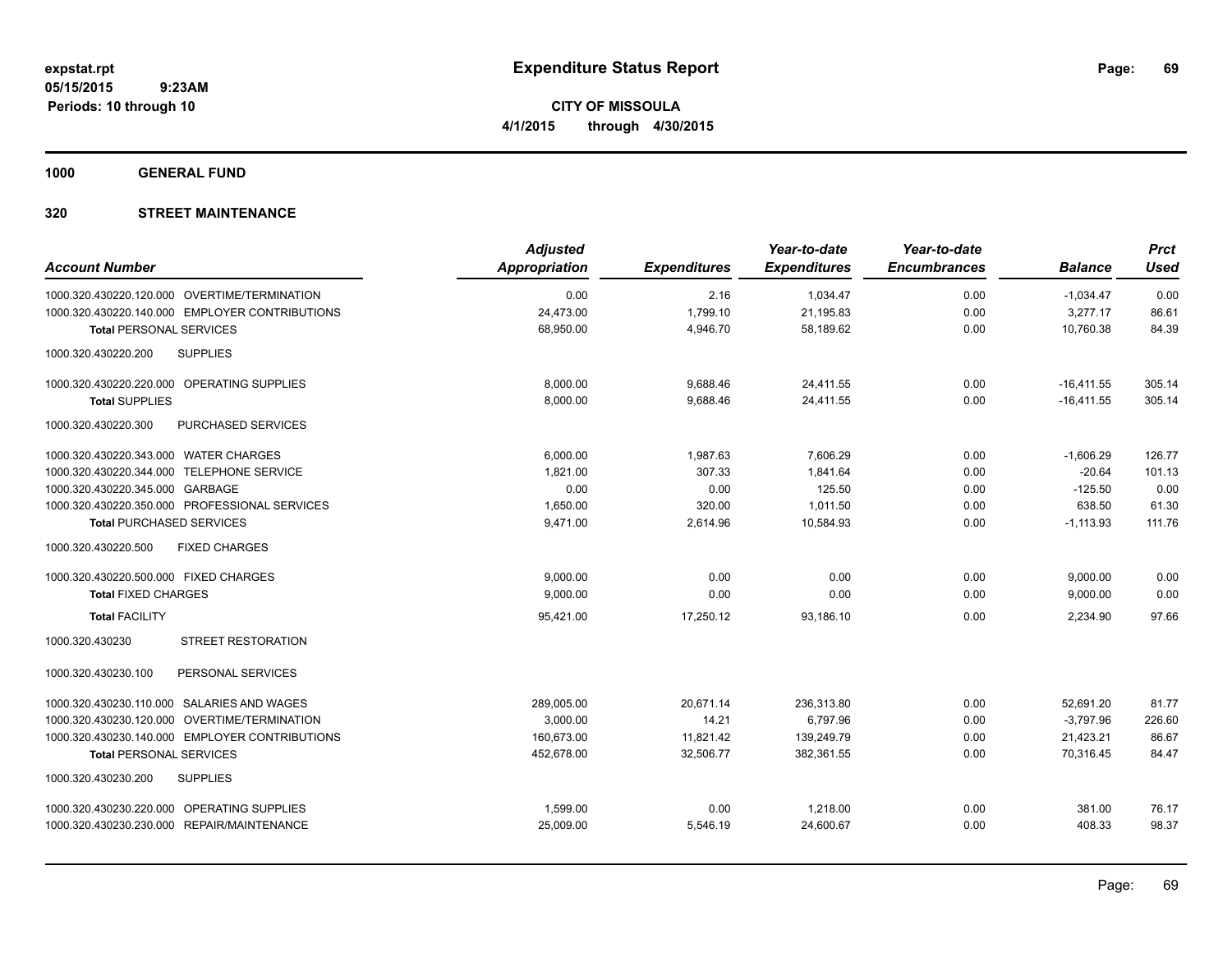**1000 GENERAL FUND**

| <b>Account Number</b>                            | <b>Adjusted</b><br><b>Appropriation</b> | <b>Expenditures</b> | Year-to-date<br><b>Expenditures</b> | Year-to-date<br><b>Encumbrances</b> | <b>Balance</b> | <b>Prct</b><br><b>Used</b> |
|--------------------------------------------------|-----------------------------------------|---------------------|-------------------------------------|-------------------------------------|----------------|----------------------------|
| 1000.320.430230.231.000 GASOLINE                 | 74,487.00                               | 14,018.10           | 152,146.56                          | 0.00                                | $-77,659.56$   | 204.26                     |
| <b>Total SUPPLIES</b>                            | 101,095.00                              | 19,564.29           | 177,965.23                          | 0.00                                | $-76,870.23$   | 176.04                     |
| 1000.320.430230.300<br>PURCHASED SERVICES        |                                         |                     |                                     |                                     |                |                            |
| 1000.320.430230.345.000 GARBAGE                  | 5,200.00                                | 0.00                | 583.25                              | 0.00                                | 4,616.75       | 11.22                      |
| 1000.320.430230.350.000 PROFESSIONAL SERVICES    | 1,000.00                                | 0.00                | 0.00                                | 0.00                                | 1,000.00       | 0.00                       |
| 1000.320.430230.360.000 REPAIR & MAINTENANCE     | 2,000.00                                | 310.00              | 6,147.12                            | 0.00                                | $-4,147.12$    | 307.36                     |
| <b>Total PURCHASED SERVICES</b>                  | 8,200.00                                | 310.00              | 6,730.37                            | 0.00                                | 1,469.63       | 82.08                      |
| 1000.320.430230.400<br><b>BUILDING MATERIALS</b> |                                         |                     |                                     |                                     |                |                            |
| 1000.320.430230.400.000 BUILDING MATERIALS       | 17,598.00                               | 3,081.54            | 9,757.58                            | 0.00                                | 7,840.42       | 55.45                      |
| <b>Total BUILDING MATERIALS</b>                  | 17,598.00                               | 3,081.54            | 9,757.58                            | 0.00                                | 7,840.42       | 55.45                      |
| 1000.320.430230.500<br><b>FIXED CHARGES</b>      |                                         |                     |                                     |                                     |                |                            |
| 1000.320.430230.500.000 FIXED CHARGES            | 5.500.00                                | 0.00                | 5,420.00                            | 0.00                                | 80.00          | 98.55                      |
| <b>Total FIXED CHARGES</b>                       | 5,500.00                                | 0.00                | 5,420.00                            | 0.00                                | 80.00          | 98.55                      |
| <b>CAPITAL OUTLAY</b><br>1000.320.430230.900     |                                         |                     |                                     |                                     |                |                            |
| Total CAPITAL OUTLAY                             | 0.00                                    | 0.00                | 0.00                                | 0.00                                | 0.00           | 0.00                       |
| <b>Total STREET RESTORATION</b>                  | 585,071.00                              | 55,462.60           | 582,234.73                          | 0.00                                | 2,836.27       | 99.52                      |
| STREET MAINTENANCE<br>1000.320.430240            |                                         |                     |                                     |                                     |                |                            |
| PERSONAL SERVICES<br>1000.320.430240.100         |                                         |                     |                                     |                                     |                |                            |
| 1000.320.430240.110.000 SALARIES AND WAGES       | 391,128.00                              | 28,059.72           | 320,780.12                          | 0.00                                | 70,347.88      | 82.01                      |
| 1000.320.430240.120.000 OVERTIME/TERMINATION     | 2,100.00                                | 19.29               | 9,227.77                            | 0.00                                | $-7,127.77$    | 439.42                     |
| 1000.320.430240.130.000 OTHER                    | 3,000.00                                | 0.00                | 0.00                                | 0.00                                | 3,000.00       | 0.00                       |
| 1000.320.430240.140.000 EMPLOYER CONTRIBUTIONS   | 218,020.00                              | 16,045.89           | 189,012.92                          | 0.00                                | 29,007.08      | 86.70                      |
| <b>Total PERSONAL SERVICES</b>                   | 614,248.00                              | 44,124.90           | 519,020.81                          | 0.00                                | 95,227.19      | 84.50                      |
| 1000.320.430240.200<br><b>SUPPLIES</b>           |                                         |                     |                                     |                                     |                |                            |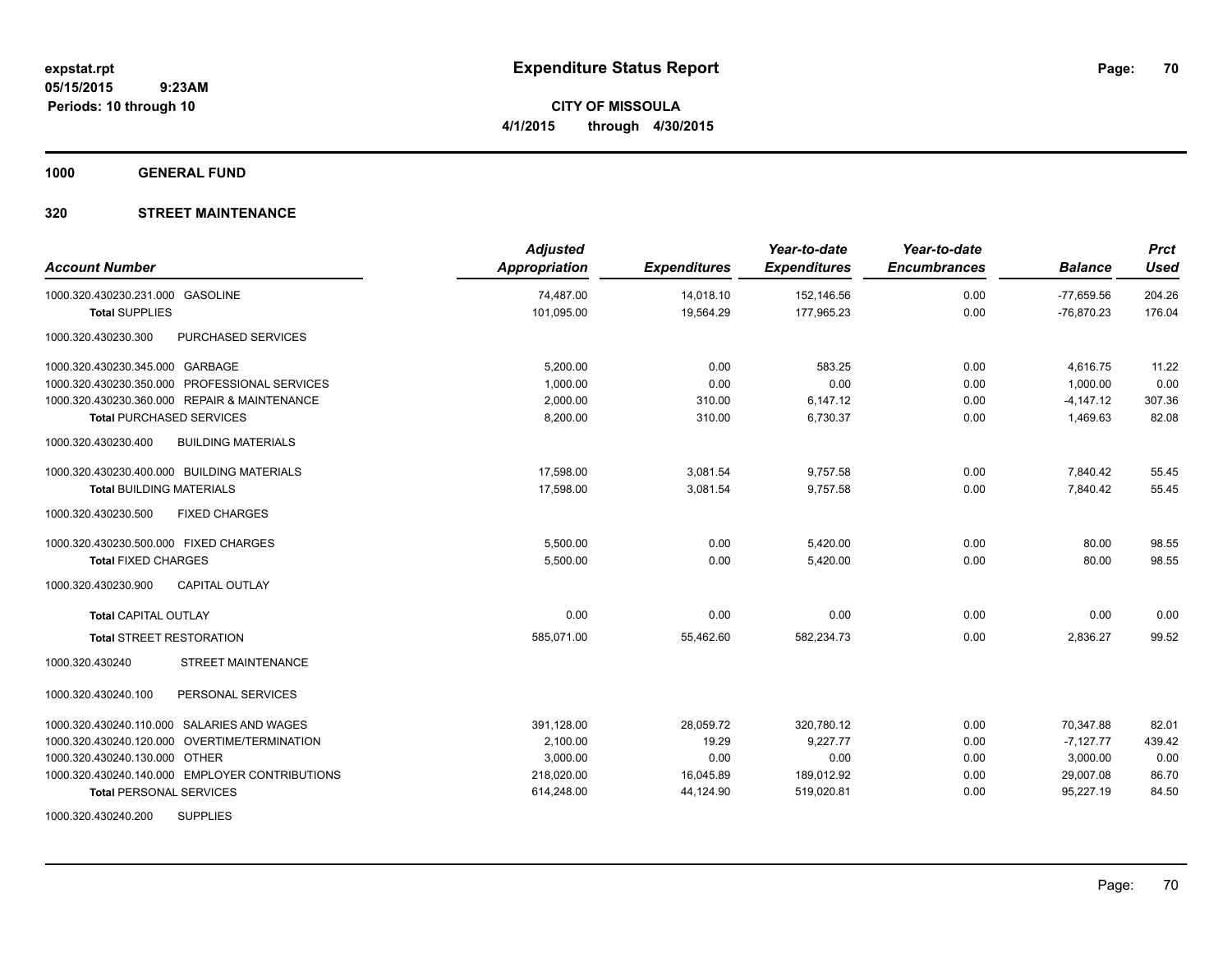**1000 GENERAL FUND**

| <b>Account Number</b>                            | <b>Adjusted</b><br>Appropriation | <b>Expenditures</b> | Year-to-date<br><b>Expenditures</b> | Year-to-date<br><b>Encumbrances</b> | <b>Balance</b>         | <b>Prct</b><br><b>Used</b> |
|--------------------------------------------------|----------------------------------|---------------------|-------------------------------------|-------------------------------------|------------------------|----------------------------|
|                                                  |                                  |                     |                                     |                                     |                        |                            |
| 1000.320.430240.220.000 OPERATING SUPPLIES       | 1,599.00                         | 0.00                | 0.00                                | 0.00                                | 1,599.00               | 0.00                       |
| 1000.320.430240.230.000 REPAIR/MAINTENANCE       | 19,455.00                        | 4,864.67            | 13,680.56                           | 0.00                                | 5,774.44               | 70.32                      |
| 1000.320.430240.231.000 GASOLINE                 | 14,132.00<br>35,186.00           | 329.02<br>5,193.69  | 2,443.96<br>16,124.52               | 0.00<br>0.00                        | 11,688.04<br>19,061.48 | 17.29<br>45.83             |
| <b>Total SUPPLIES</b>                            |                                  |                     |                                     |                                     |                        |                            |
| 1000.320.430240.300<br>PURCHASED SERVICES        |                                  |                     |                                     |                                     |                        |                            |
| 1000.320.430240.345.000 GARBAGE                  | 2,080.00                         | 0.00                | 0.00                                | 0.00                                | 2,080.00               | 0.00                       |
| 1000.320.430240.350.000 PROFESSIONAL SERVICES    | 2,000.00                         | 0.00                | 0.00                                | 0.00                                | 2,000.00               | 0.00                       |
| 1000.320.430240.360.000 REPAIR & MAINTENANCE     | 0.00                             | 0.00                | 419.48                              | 0.00                                | $-419.48$              | 0.00                       |
| <b>Total PURCHASED SERVICES</b>                  | 4,080.00                         | 0.00                | 419.48                              | 0.00                                | 3,660.52               | 10.28                      |
| <b>BUILDING MATERIALS</b><br>1000.320.430240.400 |                                  |                     |                                     |                                     |                        |                            |
| 1000.320.430240.400.000 BUILDING MATERIALS       | 44,665.00                        | 5,376.00            | 29,787.05                           | 0.00                                | 14,877.95              | 66.69                      |
| <b>Total BUILDING MATERIALS</b>                  | 44,665.00                        | 5,376.00            | 29,787.05                           | 0.00                                | 14,877.95              | 66.69                      |
| <b>FIXED CHARGES</b><br>1000.320.430240.500      |                                  |                     |                                     |                                     |                        |                            |
| 1000.320.430240.500.000 FIXED CHARGES            | 5,000.00                         | 0.00                | 1,300.00                            | 0.00                                | 3,700.00               | 26.00                      |
| <b>Total FIXED CHARGES</b>                       | 5,000.00                         | 0.00                | 1,300.00                            | 0.00                                | 3,700.00               | 26.00                      |
| 1000.320.430240.900<br><b>CAPITAL OUTLAY</b>     |                                  |                     |                                     |                                     |                        |                            |
| <b>Total CAPITAL OUTLAY</b>                      | 0.00                             | 0.00                | 0.00                                | 0.00                                | 0.00                   | 0.00                       |
| <b>Total STREET MAINTENANCE</b>                  | 703,179.00                       | 54,694.59           | 566,651.86                          | 0.00                                | 136,527.14             | 80.58                      |
| <b>ICE &amp; SNOW REMOVAL</b><br>1000.320.430251 |                                  |                     |                                     |                                     |                        |                            |
| PERSONAL SERVICES<br>1000.320.430251.100         |                                  |                     |                                     |                                     |                        |                            |
| 1000.320.430251.110.000 SALARIES AND WAGES       | 130,722.00                       | 9,611.50            | 109,879.05                          | 0.00                                | 20,842.95              | 84.06                      |
| 1000.320.430251.120.000 OVERTIME/TERMINATION     | 4,950.00                         | 6.61                | 3,160.88                            | 0.00                                | 1,789.12               | 63.86                      |
| 1000.320.430251.140.000 EMPLOYER CONTRIBUTIONS   | 74,652.00                        | 5,494.86            | 64,726.38                           | 0.00                                | 9,925.62               | 86.70                      |
| <b>Total PERSONAL SERVICES</b>                   | 210,324.00                       | 15,112.97           | 177,766.31                          | 0.00                                | 32,557.69              | 84.52                      |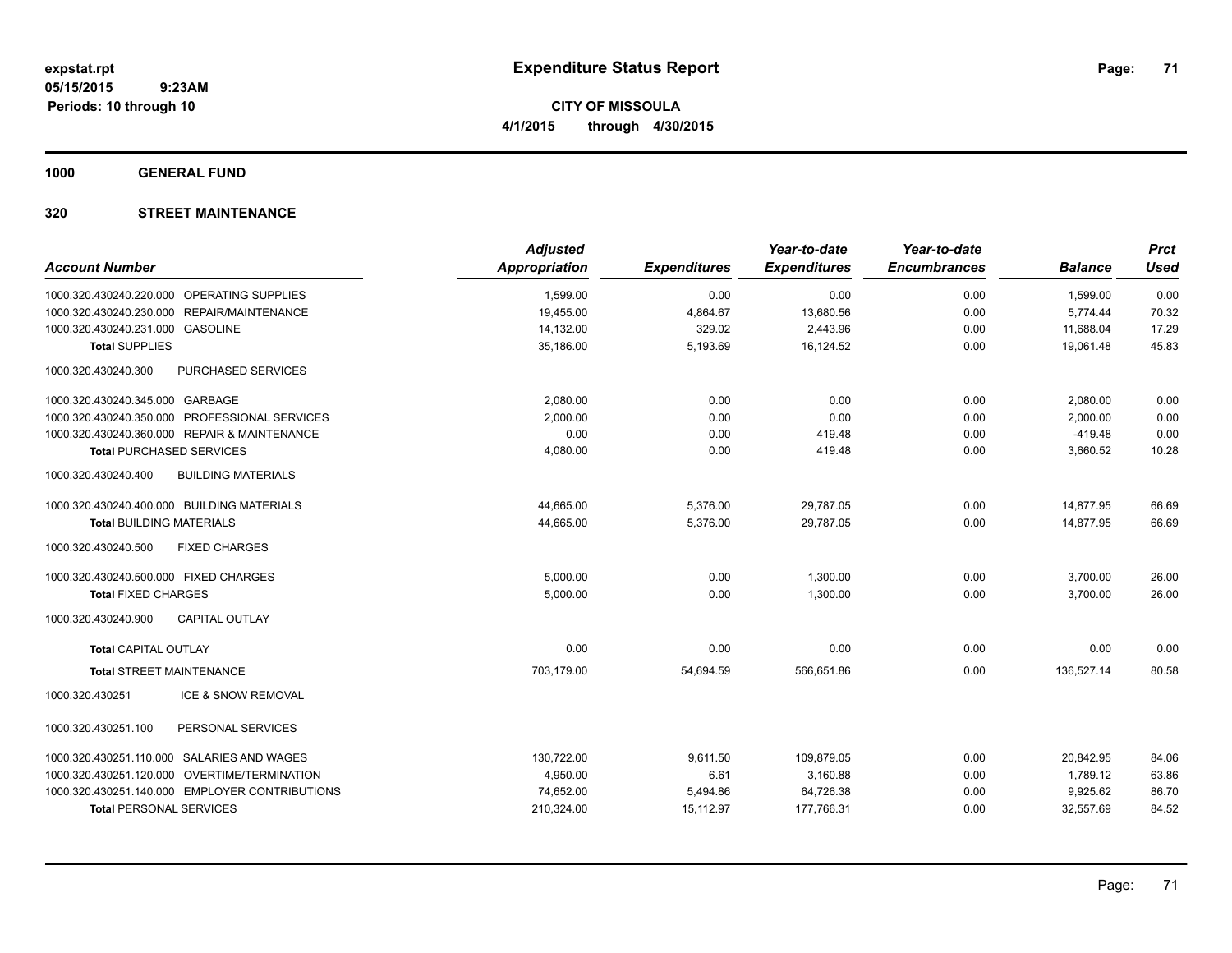**CITY OF MISSOULA 4/1/2015 through 4/30/2015**

**1000 GENERAL FUND**

|                                                        | <b>Adjusted</b>      |                     | Year-to-date        | Year-to-date        |                | <b>Prct</b> |
|--------------------------------------------------------|----------------------|---------------------|---------------------|---------------------|----------------|-------------|
| <b>Account Number</b>                                  | <b>Appropriation</b> | <b>Expenditures</b> | <b>Expenditures</b> | <b>Encumbrances</b> | <b>Balance</b> | <b>Used</b> |
| <b>SUPPLIES</b><br>1000.320.430251.200                 |                      |                     |                     |                     |                |             |
| 1000.320.430251.220.000 OPERATING SUPPLIES             | 148,547.00           | 0.00                | 148,329.32          | 0.00                | 217.68         | 99.85       |
| 1000.320.430251.230.000<br>REPAIR/MAINTENANCE          | 14,315.00            | $-81.86$            | 19,221.92           | 0.00                | $-4,906.92$    | 134.28      |
| 1000.320.430251.231.000 GASOLINE                       | 86,170.00            | 0.00                | 0.00                | 0.00                | 86,170.00      | 0.00        |
| <b>Total SUPPLIES</b>                                  | 249,032.00           | $-81.86$            | 167,551.24          | 0.00                | 81,480.76      | 67.28       |
| 1000.320.430251.300<br>PURCHASED SERVICES              |                      |                     |                     |                     |                |             |
| 1000.320.430251.360.000 REPAIR & MAINTENANCE           | 5,000.00             | 0.00                | 82.49               | 0.00                | 4,917.51       | 1.65        |
| <b>Total PURCHASED SERVICES</b>                        | 5,000.00             | 0.00                | 82.49               | 0.00                | 4,917.51       | 1.65        |
| 1000.320.430251.500<br><b>FIXED CHARGES</b>            |                      |                     |                     |                     |                |             |
| 1000.320.430251.500.000 FIXED CHARGES                  | 2,000.00             | 0.00                | 0.00                | 0.00                | 2,000.00       | 0.00        |
| <b>Total FIXED CHARGES</b>                             | 2,000.00             | 0.00                | 0.00                | 0.00                | 2,000.00       | 0.00        |
| 1000.320.430251.900<br><b>CAPITAL OUTLAY</b>           |                      |                     |                     |                     |                |             |
| <b>Total CAPITAL OUTLAY</b>                            | 0.00                 | 0.00                | 0.00                | 0.00                | 0.00           | 0.00        |
| Total ICE & SNOW REMOVAL                               | 466,356.00           | 15,031.11           | 345,400.04          | 0.00                | 120,955.96     | 74.06       |
| <b>STREET CLEANING</b><br>1000.320.430252              |                      |                     |                     |                     |                |             |
| 1000.320.430252.100<br>PERSONAL SERVICES               |                      |                     |                     |                     |                |             |
| 1000.320.430252.110.000 SALARIES AND WAGES             | 329,861.00           | 23,917.86           | 273,427.51          | 0.00                | 56,433.49      | 82.89       |
| <b>OVERTIME/TERMINATION</b><br>1000.320.430252.120.000 | 4,950.00             | 16.45               | 7,865.56            | 0.00                | $-2,915.56$    | 158.90      |
| 1000.320.430252.130.000 OTHER                          | 3,000.00             | 0.00                | 0.00                | 0.00                | 3,000.00       | 0.00        |
| 1000.320.430252.140.000 EMPLOYER CONTRIBUTIONS         | 185,877.00           | 15,976.75           | 166,725.38          | 0.00                | 19,151.62      | 89.70       |
| <b>Total PERSONAL SERVICES</b>                         | 523,688.00           | 39,911.06           | 448,018.45          | 0.00                | 75,669.55      | 85.55       |
| <b>SUPPLIES</b><br>1000.320.430252.200                 |                      |                     |                     |                     |                |             |
| 1000.320.430252.220.000 OPERATING SUPPLIES             | 2,132.00             | 0.00                | 0.00                | 0.00                | 2,132.00       | 0.00        |
| 1000.320.430252.230.000 REPAIR/MAINTENANCE             | 25,435.00            | 21,645.02           | 49,497.01           | 0.00                | $-24,062.01$   | 194.60      |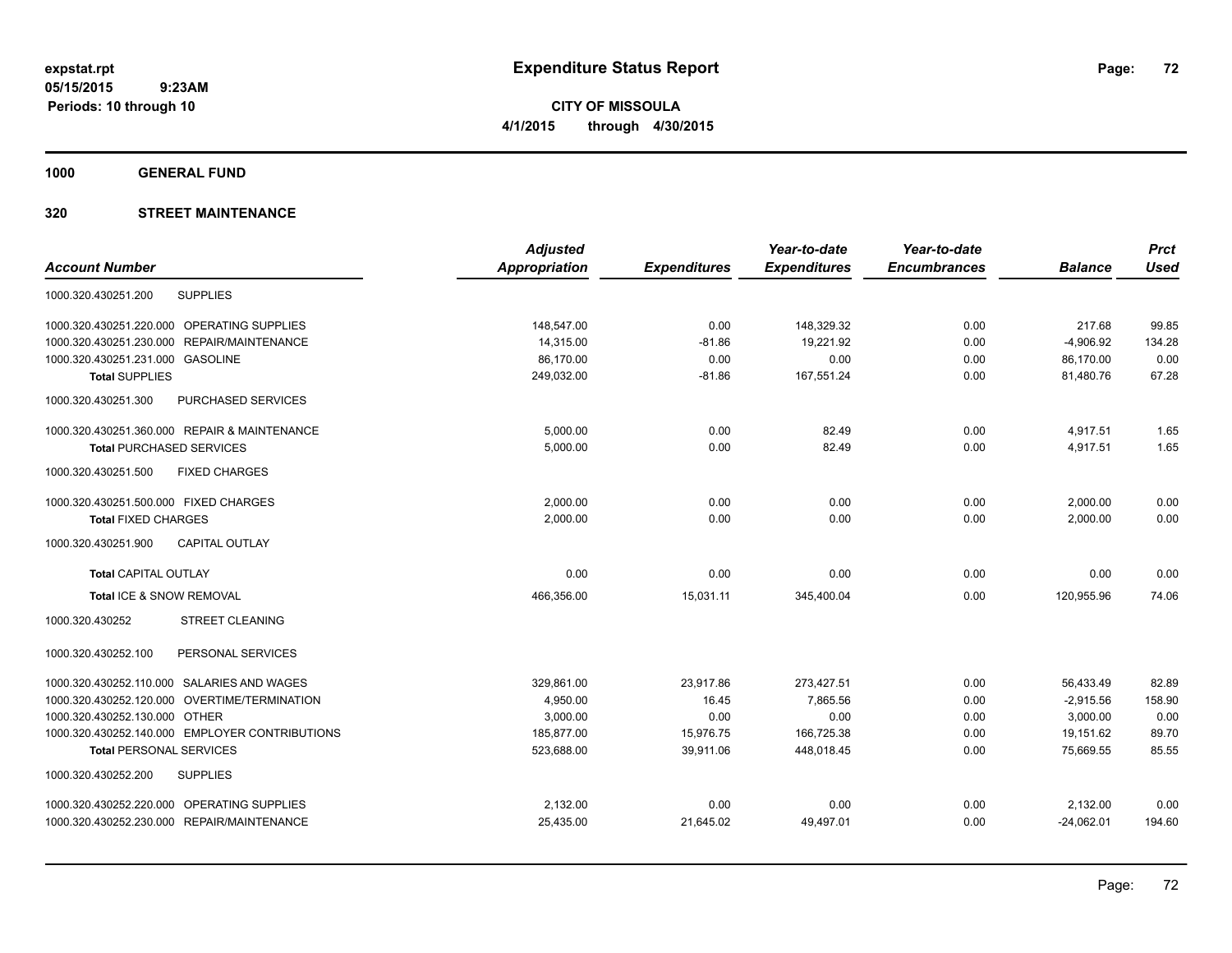**CITY OF MISSOULA 4/1/2015 through 4/30/2015**

**1000 GENERAL FUND**

## **320 STREET MAINTENANCE**

| <b>Account Number</b>                                                                                                            | <b>Adjusted</b><br>Appropriation | <b>Expenditures</b>  | Year-to-date<br><b>Expenditures</b> | Year-to-date<br><b>Encumbrances</b> | <b>Balance</b>                   | <b>Prct</b><br><b>Used</b> |
|----------------------------------------------------------------------------------------------------------------------------------|----------------------------------|----------------------|-------------------------------------|-------------------------------------|----------------------------------|----------------------------|
| 1000.320.430252.231.000 GASOLINE                                                                                                 | 43,814.00<br>71,381.00           | 0.00<br>21,645.02    | 0.00<br>49,497.01                   | 0.00<br>0.00                        | 43,814.00<br>21,883.99           | 0.00<br>69.34              |
| <b>Total SUPPLIES</b><br>1000.320.430252.300<br>PURCHASED SERVICES                                                               |                                  |                      |                                     |                                     |                                  |                            |
| 1000.320.430252.350.000 PROFESSIONAL SERVICES<br>1000.320.430252.360.000 REPAIR & MAINTENANCE<br><b>Total PURCHASED SERVICES</b> | 500.00<br>14,000.00<br>14,500.00 | 0.00<br>0.00<br>0.00 | 0.00<br>1,703.53<br>1,703.53        | 0.00<br>0.00<br>0.00                | 500.00<br>12,296.47<br>12,796.47 | 0.00<br>12.17<br>11.75     |
| <b>BUILDING MATERIALS</b><br>1000.320.430252.400                                                                                 |                                  |                      |                                     |                                     |                                  |                            |
| 1000.320.430252.400.000 BUILDING MATERIALS<br><b>Total BUILDING MATERIALS</b><br><b>FIXED CHARGES</b><br>1000.320.430252.500     | 9,000.00<br>9,000.00             | 0.00<br>0.00         | 0.00<br>0.00                        | 0.00<br>0.00                        | 9,000.00<br>9,000.00             | 0.00<br>0.00               |
| 1000.320.430252.500.000 FIXED CHARGES<br><b>Total FIXED CHARGES</b>                                                              | 0.00<br>0.00                     | 520.00<br>520.00     | 2,925.00<br>2,925.00                | 0.00<br>0.00                        | $-2,925.00$<br>$-2,925.00$       | 0.00<br>0.00               |
| <b>Total STREET CLEANING</b>                                                                                                     | 618,569.00                       | 62,076.08            | 502,143.99                          | 0.00                                | 116,425.01                       | 81.18                      |
| <b>COMMUNICATIONS MAINTENANCE</b><br>1000.320.430270<br>1000.320.430270.100<br>PERSONAL SERVICES                                 |                                  |                      |                                     |                                     |                                  |                            |
| <b>Total PERSONAL SERVICES</b>                                                                                                   | 0.00                             | 0.00                 | 0.00                                | 0.00                                | 0.00                             | 0.00                       |
| 1000.320.430270.200<br><b>SUPPLIES</b>                                                                                           |                                  |                      |                                     |                                     |                                  |                            |
| 1000.320.430270.220.000 OPERATING SUPPLIES<br><b>Total SUPPLIES</b>                                                              | 0.00<br>0.00                     | 0.00<br>0.00         | 132.00<br>132.00                    | 0.00<br>0.00                        | $-132.00$<br>$-132.00$           | 0.00<br>0.00               |
| 1000.320.430270.900<br><b>CAPITAL OUTLAY</b>                                                                                     |                                  |                      |                                     |                                     |                                  |                            |
| 1000.320.430270.930.000 IMPROVEMENTS<br><b>Total CAPITAL OUTLAY</b>                                                              | 196,558.00<br>196,558.00         | 0.00<br>0.00         | 150,254.62<br>150,254.62            | 0.00<br>0.00                        | 46,303.38<br>46,303.38           | 76.44<br>76.44             |
| Total COMMUNICATIONS MAINTENANCE                                                                                                 | 196,558.00                       | 0.00                 | 150,386.62                          | 0.00                                | 46,171.38                        | 76.51                      |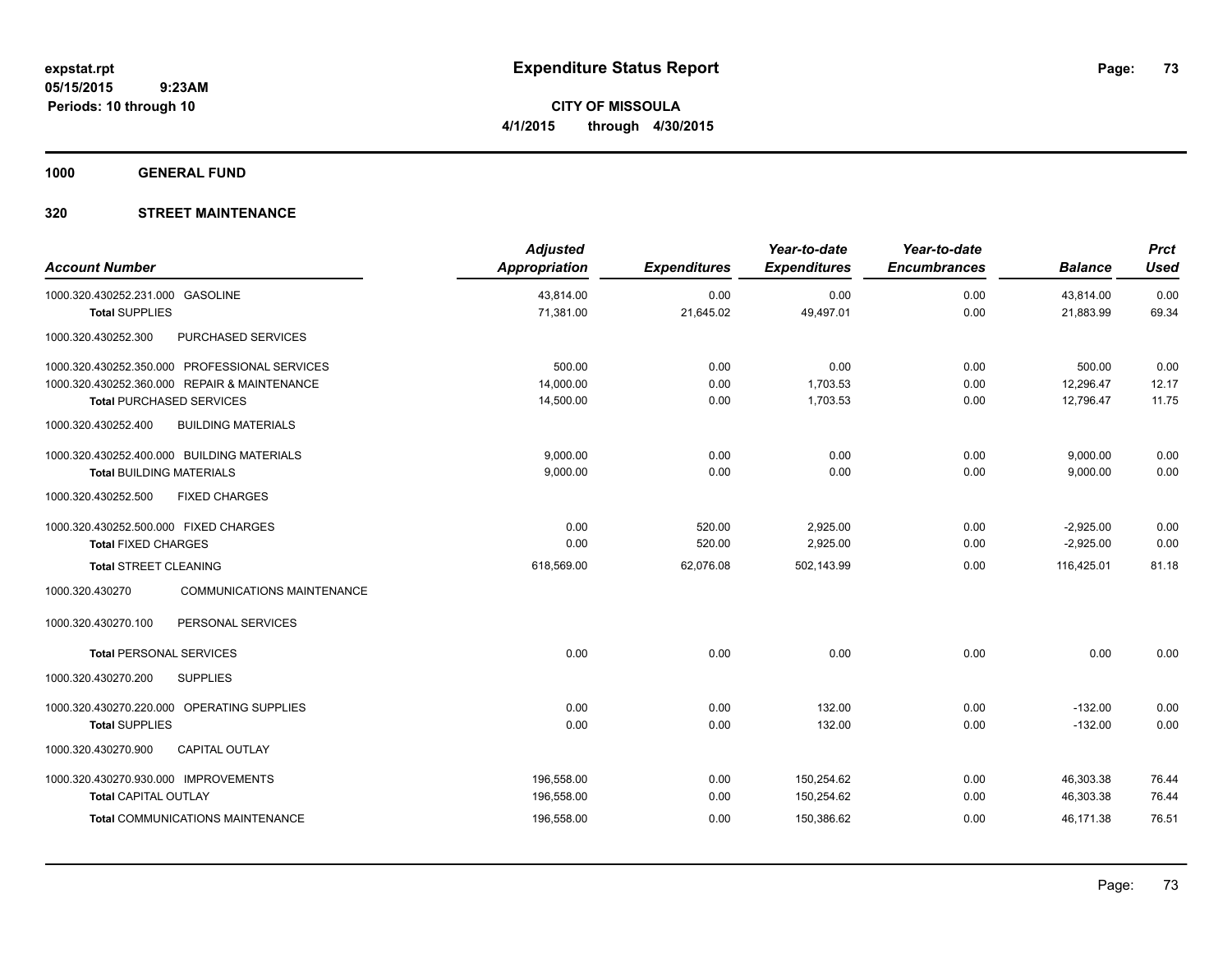**CITY OF MISSOULA 4/1/2015 through 4/30/2015**

**1000 GENERAL FUND**

## **320 STREET MAINTENANCE**

| <b>Account Number</b>     |                                 | <b>Adjusted</b><br>Appropriation | <b>Expenditures</b> | Year-to-date<br><b>Expenditures</b> | Year-to-date<br><b>Encumbrances</b> | <b>Balance</b> | <b>Prct</b><br>Used |
|---------------------------|---------------------------------|----------------------------------|---------------------|-------------------------------------|-------------------------------------|----------------|---------------------|
| 1000.320.490504           | <b>DEBT SERVICE</b>             |                                  |                     |                                     |                                     |                |                     |
| 1000.320.490504.600       | <b>DEBT SERVICE</b>             |                                  |                     |                                     |                                     |                |                     |
| <b>Total DEBT SERVICE</b> |                                 | 0.00                             | 0.00                | 0.00                                | 0.00                                | 0.00           | 0.00                |
|                           | <b>Total STREET MAINTENANCE</b> | 2,839,728.00                     | 218.398.26          | 2,385,177.37                        | 0.00                                | 454.550.63     | 83.99               |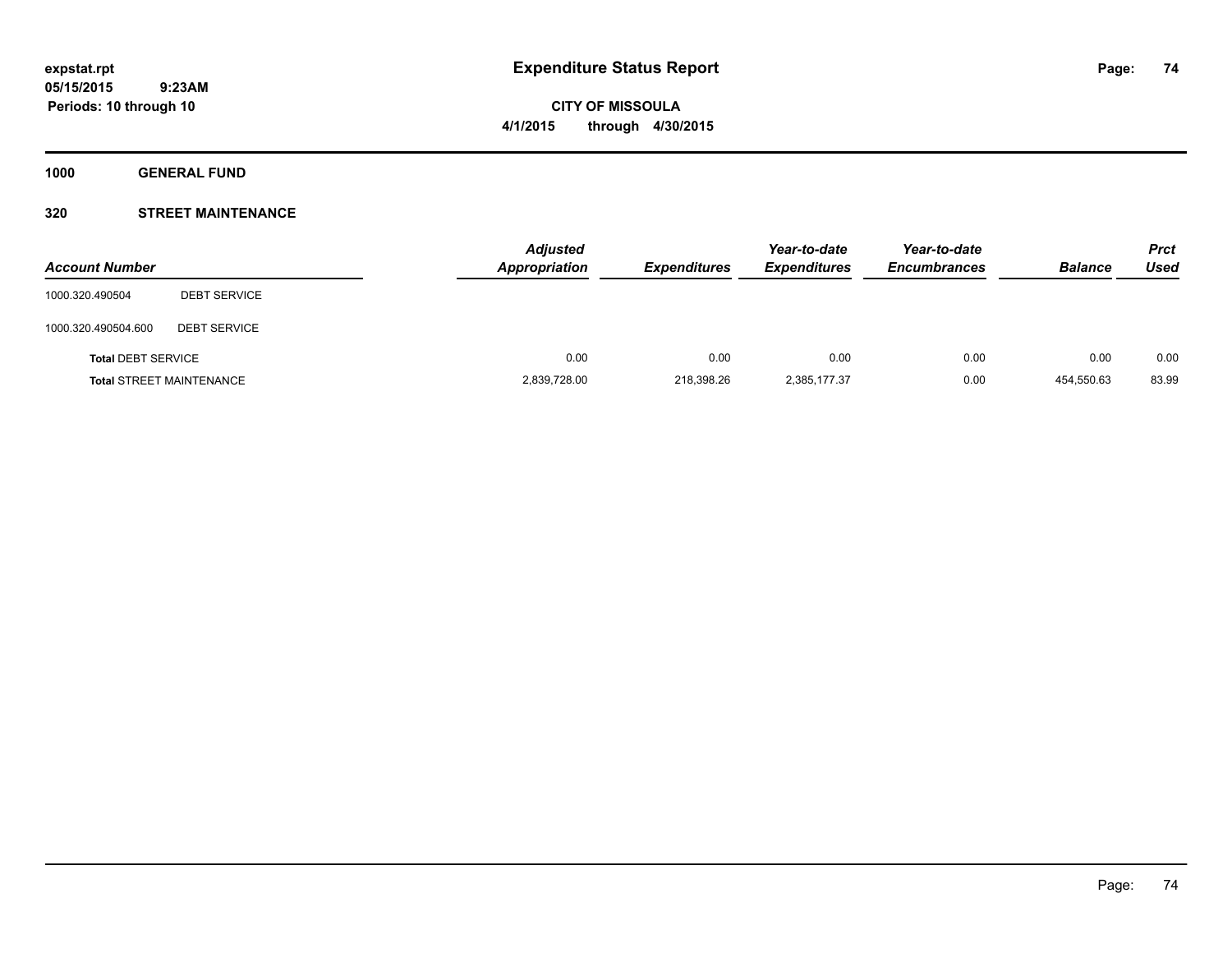**CITY OF MISSOULA 4/1/2015 through 4/30/2015**

**1000 GENERAL FUND**

| <b>Account Number</b>                  |                                                   | <b>Adjusted</b><br><b>Appropriation</b> | <b>Expenditures</b> | Year-to-date<br><b>Expenditures</b> | Year-to-date<br><b>Encumbrances</b> | <b>Balance</b> | <b>Prct</b><br><b>Used</b> |
|----------------------------------------|---------------------------------------------------|-----------------------------------------|---------------------|-------------------------------------|-------------------------------------|----------------|----------------------------|
| 1000.321.411231                        | <b>ENERGY CONSERVATION</b>                        |                                         |                     |                                     |                                     |                |                            |
| 1000.321.411231.100                    | PERSONAL SERVICES                                 |                                         |                     |                                     |                                     |                |                            |
|                                        | 1000.321.411231.140.000 EMPLOYER CONTRIBUTIONS    | 0.00                                    | 0.00                | 1,534.00                            | 0.00                                | $-1,534.00$    | 0.00                       |
| <b>Total PERSONAL SERVICES</b>         |                                                   | 0.00                                    | 0.00                | 1,534.00                            | 0.00                                | $-1,534.00$    | 0.00                       |
| 1000.321.411231.200                    | <b>SUPPLIES</b>                                   |                                         |                     |                                     |                                     |                |                            |
| <b>Total SUPPLIES</b>                  |                                                   | 0.00                                    | 0.00                | 0.00                                | 0.00                                | 0.00           | 0.00                       |
| 1000.321.411231.300                    | PURCHASED SERVICES                                |                                         |                     |                                     |                                     |                |                            |
|                                        | <b>Total PURCHASED SERVICES</b>                   | 0.00                                    | 0.00                | 0.00                                | 0.00                                | 0.00           | 0.00                       |
|                                        | <b>Total ENERGY CONSERVATION</b>                  | 0.00                                    | 0.00                | 1,534.00                            | 0.00                                | $-1,534.00$    | 0.00                       |
| 1000.321.411810                        | <b>FACILITY MAINTENANCE</b>                       |                                         |                     |                                     |                                     |                |                            |
| 1000.321.411810.100                    | PERSONAL SERVICES                                 |                                         |                     |                                     |                                     |                |                            |
|                                        | 1000.321.411810.110.000 SALARIES AND WAGES        | 40,266.00                               | 3,136.30            | 32,128.70                           | 0.00                                | 8,137.30       | 79.79                      |
|                                        | 1000.321.411810.120.000 OVERTIME/TERMINATION      | 0.00                                    | 0.00                | 13.39                               | 0.00                                | $-13.39$       | 0.00                       |
|                                        | 1000.321.411810.140.000 EMPLOYER CONTRIBUTIONS    | 18,339.00                               | 1,383.50            | 14,092.81                           | 0.00                                | 4,246.19       | 76.85                      |
| <b>Total PERSONAL SERVICES</b>         |                                                   | 58,605.00                               | 4,519.80            | 46,234.90                           | 0.00                                | 12,370.10      | 78.89                      |
| 1000.321.411810.200                    | <b>SUPPLIES</b>                                   |                                         |                     |                                     |                                     |                |                            |
|                                        | 1000.321.411810.220.000 OPERATING SUPPLIES        | 450.00                                  | 0.00                | 0.00                                | 0.00                                | 450.00         | 0.00                       |
| 1000.321.411810.231.000 GASOLINE       |                                                   | 198.00                                  | 0.00                | 0.00                                | 0.00                                | 198.00         | 0.00                       |
| 1000.321.411810.240.000 OTHER SUPPLIES |                                                   | 6.070.00                                | 0.00                | 0.00                                | 0.00                                | 6,070.00       | 0.00                       |
| <b>Total SUPPLIES</b>                  |                                                   | 6,718.00                                | 0.00                | 0.00                                | 0.00                                | 6,718.00       | 0.00                       |
| 1000.321.411810.300                    | PURCHASED SERVICES                                |                                         |                     |                                     |                                     |                |                            |
| 1000.321.411810.340.000 SEWER          |                                                   | 679.00                                  | 0.00                | 70.25                               | 0.00                                | 608.75         | 10.35                      |
|                                        | 1000.321.411810.341.000 ELECTRICITY & NATURAL GAS | 3,680.00                                | 2,498.08            | 11,438.12                           | 0.00                                | $-7,758.12$    | 310.82                     |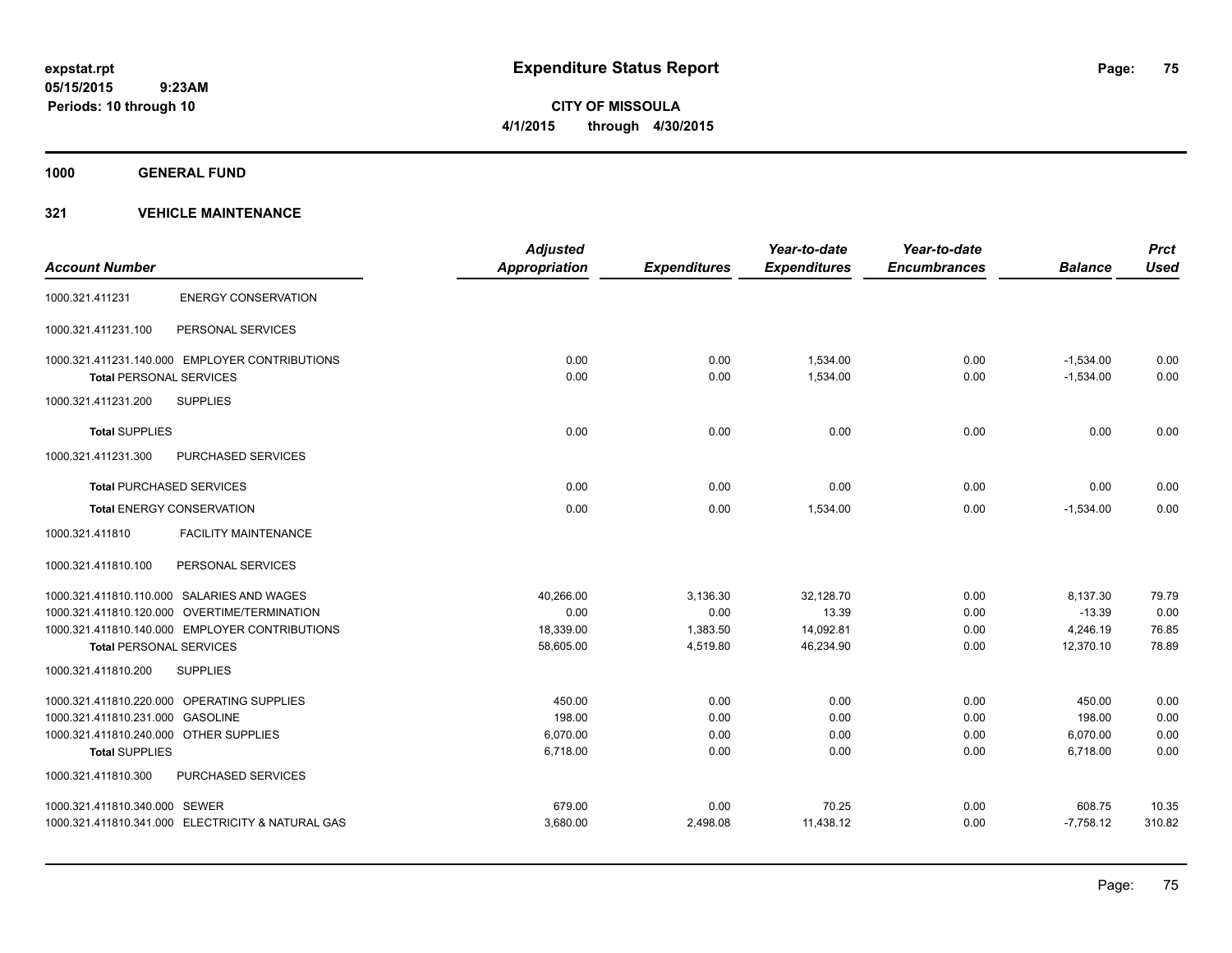**CITY OF MISSOULA 4/1/2015 through 4/30/2015**

**1000 GENERAL FUND**

| <b>Account Number</b>                                      | <b>Adjusted</b><br><b>Appropriation</b> | <b>Expenditures</b> | Year-to-date<br><b>Expenditures</b> | Year-to-date<br><b>Encumbrances</b> | <b>Balance</b> | <b>Prct</b><br><b>Used</b> |
|------------------------------------------------------------|-----------------------------------------|---------------------|-------------------------------------|-------------------------------------|----------------|----------------------------|
| 1000.321.411810.343.000 WATER CHARGES                      | 957.00                                  | 0.00                | 0.00                                | 0.00                                | 957.00         | 0.00                       |
| 1000.321.411810.360.000 REPAIR & MAINTENANCE               | 9,982.00                                | 1,306.00            | 1,306.00                            | 0.00                                | 8,676.00       | 13.08                      |
| 1000.321.411810.370.000 TRAVEL                             | 150.00                                  | 0.00                | 0.00                                | 0.00                                | 150.00         | 0.00                       |
| <b>Total PURCHASED SERVICES</b>                            | 15,448.00                               | 3,804.08            | 12,814.37                           | 0.00                                | 2,633.63       | 82.95                      |
| <b>CAPITAL OUTLAY</b><br>1000.321.411810.900               |                                         |                     |                                     |                                     |                |                            |
| <b>Total CAPITAL OUTLAY</b>                                | 0.00                                    | 0.00                | 0.00                                | 0.00                                | 0.00           | 0.00                       |
| <b>Total FACILITY MAINTENANCE</b>                          | 80,771.00                               | 8,323.88            | 59,049.27                           | 0.00                                | 21,721.73      | 73.11                      |
| 1000.321.430220<br><b>CITY HALL UTILITIES</b>              |                                         |                     |                                     |                                     |                |                            |
| <b>SUPPLIES</b><br>1000.321.430220.200                     |                                         |                     |                                     |                                     |                |                            |
| 1000.321.430220.240.000 CITY HALL UTILITIES/OTHER SUPPLIES | 2,340.00                                | 144.13              | 1.985.66                            | 0.00                                | 354.34         | 84.86                      |
| <b>Total SUPPLIES</b>                                      | 2,340.00                                | 144.13              | 1.985.66                            | 0.00                                | 354.34         | 84.86                      |
| 1000.321.430220.300<br>PURCHASED SERVICES                  |                                         |                     |                                     |                                     |                |                            |
| 1000.321.430220.340.000 CITY HALL/SEWER                    | 1.222.00                                | 0.00                | 1.084.61                            | 0.00                                | 137.39         | 88.76                      |
| 1000.321.430220.341.000 CITYHALL/ELECTRICITY & NATURAL GAS | 72,651.00                               | 10,369.40           | 109,443.33                          | 0.00                                | $-36,792.33$   | 150.64                     |
| 1000.321.430220.343.000 CITYHALL/WATER CHARGES             | 7,677.00                                | 349.20              | 3,337.61                            | 0.00                                | 4,339.39       | 43.48                      |
| 1000.321.430220.344.000 CITYHALL/TELEPHONE SERVICE         | 637.00                                  | 0.00                | 0.00                                | 0.00                                | 637.00         | 0.00                       |
| 1000.321.430220.345.000 CITY HALL/GARBAGE                  | 5,747.00                                | 470.52              | 4,293.79                            | 0.00                                | 1,453.21       | 74.71                      |
| 1000.321.430220.350.000 PROFESSIONAL SERVICES              | 1,720.00                                | 0.00                | 1.486.00                            | 0.00                                | 234.00         | 86.40                      |
| 1000.321.430220.360.000 CITY HALL/REPAIR & MAINTENANCE     | 150,939.00                              | 15,010.48           | 122,616.85                          | 0.00                                | 28,322.15      | 81.24                      |
| <b>Total PURCHASED SERVICES</b>                            | 240,593.00                              | 26,199.60           | 242,262.19                          | 0.00                                | $-1,669.19$    | 100.69                     |
| 1000.321.430220.900<br><b>CAPITAL OUTLAY</b>               |                                         |                     |                                     |                                     |                |                            |
| 1000.321.430220.940.000 MACHINERY & EQUIPMENT              | 0.00                                    | 0.00                | 21,560.00                           | 0.00                                | $-21,560.00$   | 0.00                       |
| <b>Total CAPITAL OUTLAY</b>                                | 0.00                                    | 0.00                | 21,560.00                           | 0.00                                | $-21,560.00$   | 0.00                       |
| <b>Total CITY HALL UTILITIES</b>                           | 242,933.00                              | 26,343.73           | 265,807.85                          | 0.00                                | $-22,874.85$   | 109.42                     |
| 1000.321.431310<br><b>ADMINISTRATION</b>                   |                                         |                     |                                     |                                     |                |                            |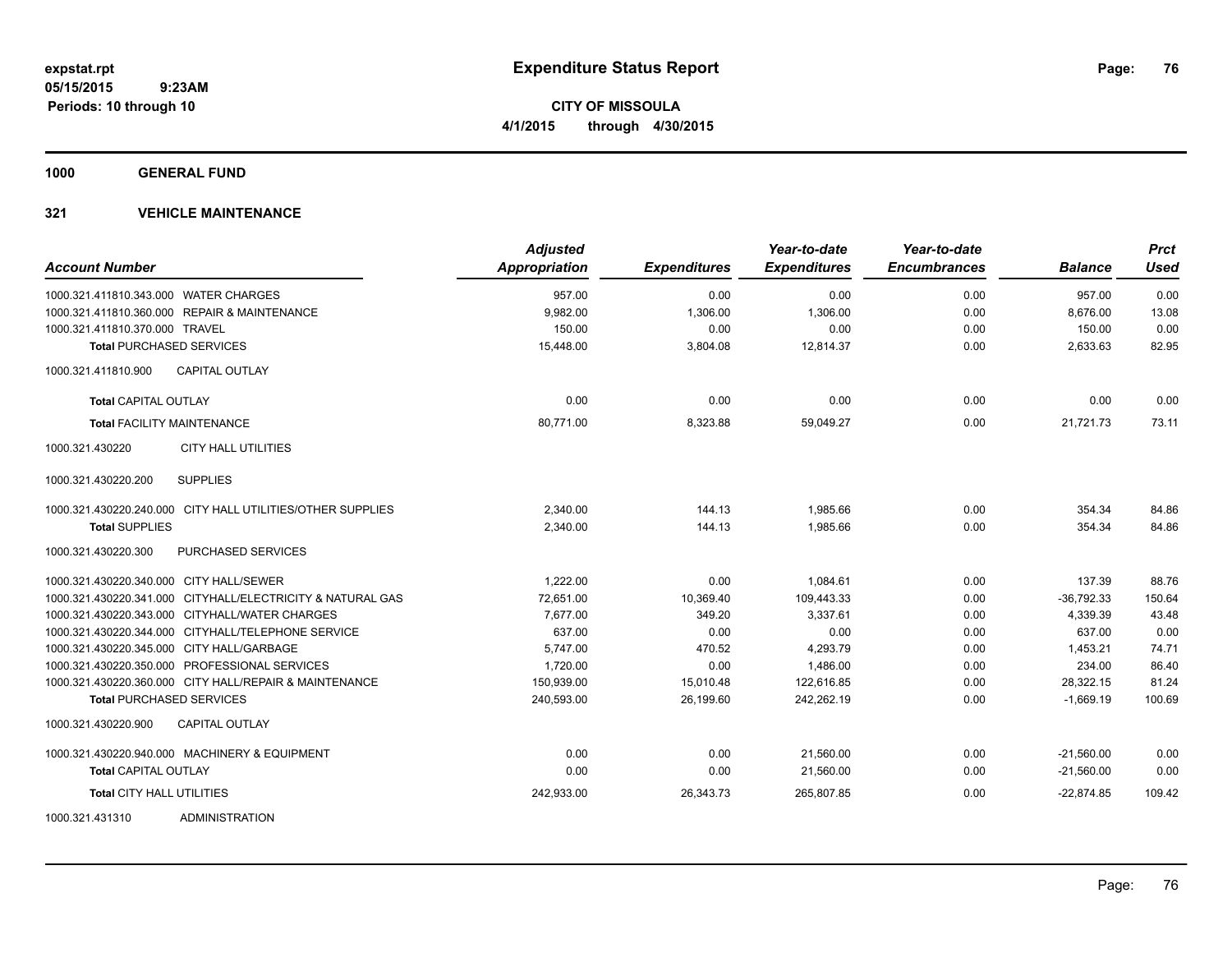**CITY OF MISSOULA 4/1/2015 through 4/30/2015**

**1000 GENERAL FUND**

|                                                         | <b>Adjusted</b> |                     | Year-to-date        | Year-to-date        |                | <b>Prct</b> |
|---------------------------------------------------------|-----------------|---------------------|---------------------|---------------------|----------------|-------------|
| <b>Account Number</b>                                   | Appropriation   | <b>Expenditures</b> | <b>Expenditures</b> | <b>Encumbrances</b> | <b>Balance</b> | <b>Used</b> |
| PERSONAL SERVICES<br>1000.321.431310.100                |                 |                     |                     |                     |                |             |
| 1000.321.431310.110.000 SALARIES AND WAGES              | 85,202.00       | 7,168.74            | 73,437.55           | 0.00                | 11,764.45      | 86.19       |
| 1000.321.431310.120.000 OVERTIME/TERMINATION            | 0.00            | 0.00                | 30.58               | 0.00                | $-30.58$       | 0.00        |
| 1000.321.431310.140.000 EMPLOYER CONTRIBUTIONS          | 34,864.00       | 3,162.75            | 32,218.59           | 0.00                | 2,645.41       | 92.41       |
| <b>Total PERSONAL SERVICES</b>                          | 120,066.00      | 10,331.49           | 105,686.72          | 0.00                | 14,379.28      | 88.02       |
| 1000.321.431310.200<br><b>SUPPLIES</b>                  |                 |                     |                     |                     |                |             |
| 1000.321.431310.210.000 OFFICE SUPPLIES                 | 1.000.00        | 0.00                | 510.14              | 0.00                | 489.86         | 51.01       |
| 1000.321.431310.220.000 OPERATING SUPPLIES              | 150.00          | 0.00                | 0.00                | 0.00                | 150.00         | 0.00        |
| <b>Total SUPPLIES</b>                                   | 1,150.00        | 0.00                | 510.14              | 0.00                | 639.86         | 44.36       |
| 1000.321.431310.300<br><b>PURCHASED SERVICES</b>        |                 |                     |                     |                     |                |             |
| 1000.321.431310.310.000 COMMUNICATIONS                  | 150.00          | 0.00                | 0.00                | 0.00                | 150.00         | 0.00        |
| 1000.321.431310.320.000 PRINTING & DUPLICATING          | 100.00          | 0.00                | 0.00                | 0.00                | 100.00         | 0.00        |
| 1000.321.431310.330.000 PUBLICITY, SUBSCRIPTIONS & DUES | 230.00          | 0.00                | 240.00              | 0.00                | $-10.00$       | 104.35      |
| <b>Total PURCHASED SERVICES</b>                         | 480.00          | 0.00                | 240.00              | 0.00                | 240.00         | 50.00       |
| <b>OTHER OBJECTS</b><br>1000.321.431310.800             |                 |                     |                     |                     |                |             |
| <b>Total OTHER OBJECTS</b>                              | 0.00            | 0.00                | 0.00                | 0.00                | 0.00           | 0.00        |
| <b>Total ADMINISTRATION</b>                             | 121.696.00      | 10.331.49           | 106.436.86          | 0.00                | 15.259.14      | 87.46       |
| <b>EQUIPMENT MAINTENANCE</b><br>1000.321.431330         |                 |                     |                     |                     |                |             |
| PERSONAL SERVICES<br>1000.321.431330.100                |                 |                     |                     |                     |                |             |
| 1000.321.431330.110.000 SALARIES AND WAGES              | 392,694.00      | 34,499.71           | 353.416.35          | 0.00                | 39.277.65      | 90.00       |
| 1000.321.431330.120.000 OVERTIME/TERMINATION            | 2,000.00        | 0.00                | 147.20              | 0.00                | 1,852.80       | 7.36        |
| 1000.321.431330.130.000 OTHER                           | 75,168.00       | 0.00                | 0.00                | 0.00                | 75,168.00      | 0.00        |
| 1000.321.431330.140.000 EMPLOYER CONTRIBUTIONS          | 190,116.00      | 15,220.44           | 155,517.92          | 0.00                | 34,598.08      | 81.80       |
| 1000.321.431330.141.000 STATE RETIREMENT CONTRIBUTIONS  | 0.00            | 44.80               | 520.45              | 0.00                | $-520.45$      | 0.00        |
| <b>Total PERSONAL SERVICES</b>                          | 659,978.00      | 49,764.95           | 509,601.92          | 0.00                | 150,376.08     | 77.21       |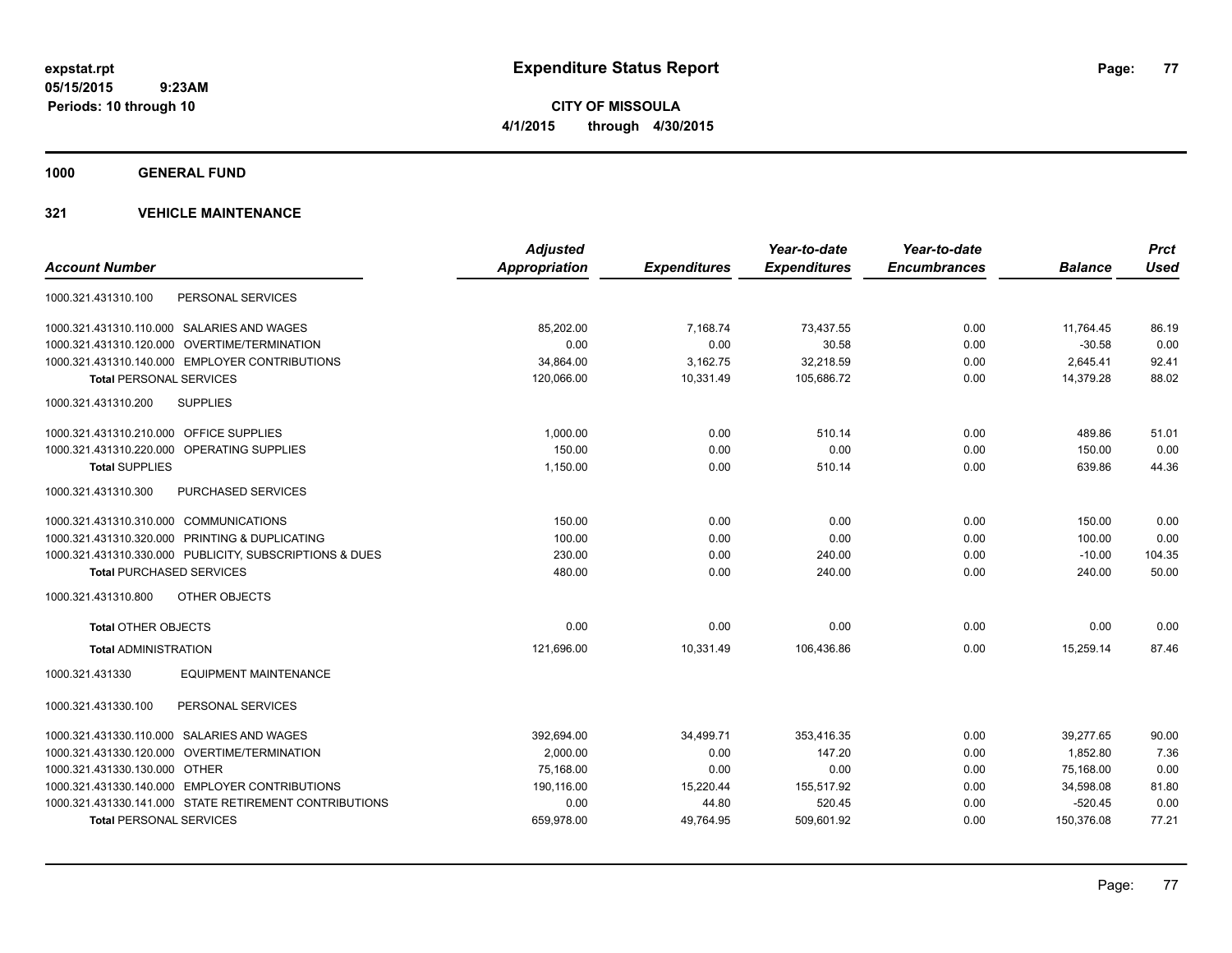**CITY OF MISSOULA 4/1/2015 through 4/30/2015**

**1000 GENERAL FUND**

| <b>Account Number</b>                             | <b>Adjusted</b><br><b>Appropriation</b> | <b>Expenditures</b> | Year-to-date<br><b>Expenditures</b> | Year-to-date<br><b>Encumbrances</b> | <b>Balance</b> | <b>Prct</b><br><b>Used</b> |
|---------------------------------------------------|-----------------------------------------|---------------------|-------------------------------------|-------------------------------------|----------------|----------------------------|
|                                                   |                                         |                     |                                     |                                     |                |                            |
| 1000.321.431330.200<br><b>SUPPLIES</b>            |                                         |                     |                                     |                                     |                |                            |
| 1000.321.431330.220.000 OPERATING SUPPLIES        | 17,600.00                               | 1,153.64            | 15,180.51                           | 0.00                                | 2,419.49       | 86.25                      |
| 1000.321.431330.230.000<br>REPAIR/MAINTENANCE     | 34,631.00                               | 1,860.17            | 36,051.83                           | 0.00                                | $-1,420.83$    | 104.10                     |
| 1000.321.431330.231.000 GASOLINE                  | 4,615.00                                | 265.25              | 2,945.03                            | 0.00                                | 1,669.97       | 63.81                      |
| 1000.321.431330.240.000 OTHER SUPPLIES            | 2,600.00                                | 1,206.33            | 3,802.47                            | 0.00                                | $-1,202.47$    | 146.25                     |
| <b>Total SUPPLIES</b>                             | 59,446.00                               | 4,485.39            | 57,979.84                           | 0.00                                | 1,466.16       | 97.53                      |
| 1000.321.431330.300<br>PURCHASED SERVICES         |                                         |                     |                                     |                                     |                |                            |
| 1000.321.431330.320.000 PRINTING & DUPLICATING    | 250.00                                  | 0.00                | 0.00                                | 0.00                                | 250.00         | 0.00                       |
| 1000.321.431330.350.000 PROFESSIONAL SERVICES     | 5,980.00                                | 479.50              | 2,662.50                            | 0.00                                | 3,317.50       | 44.52                      |
| 1000.321.431330.360.000 REPAIR & MAINTENANCE      | 15,735.00                               | 550.23              | 5,061.74                            | 0.00                                | 10,673.26      | 32.17                      |
| 1000.321.431330.370.000 TRAVEL                    | 900.00                                  | 0.00                | 0.00                                | 0.00                                | 900.00         | 0.00                       |
| 1000.321.431330.380.000 TRAINING                  | 850.00                                  | 261.90              | 1,008.60                            | 0.00                                | $-158.60$      | 118.66                     |
| <b>Total PURCHASED SERVICES</b>                   | 23,715.00                               | 1,291.63            | 8,732.84                            | 0.00                                | 14,982.16      | 36.82                      |
| <b>CAPITAL OUTLAY</b><br>1000.321.431330.900      |                                         |                     |                                     |                                     |                |                            |
| <b>Total CAPITAL OUTLAY</b>                       | 0.00                                    | 0.00                | 0.00                                | 0.00                                | 0.00           | 0.00                       |
| <b>Total EQUIPMENT MAINTENANCE</b>                | 743,139.00                              | 55,541.97           | 576,314.60                          | 0.00                                | 166.824.40     | 77.55                      |
| <b>VEHICLE FACILITY</b><br>1000.321.431350        |                                         |                     |                                     |                                     |                |                            |
| <b>SUPPLIES</b><br>1000.321.431350.200            |                                         |                     |                                     |                                     |                |                            |
| 1000.321.431350.210.000 OFFICE SUPPLIES           | 0.00                                    | 0.00                | 493.37                              | 0.00                                | $-493.37$      | 0.00                       |
| 1000.321.431350.220.000 OPERATING SUPPLIES        | 10.106.00                               | 0.00                | 451.76                              | 0.00                                | 9,654.24       | 4.47                       |
| <b>Total SUPPLIES</b>                             | 10,106.00                               | 0.00                | 945.13                              | 0.00                                | 9,160.87       | 9.35                       |
| <b>PURCHASED SERVICES</b><br>1000.321.431350.300  |                                         |                     |                                     |                                     |                |                            |
| 1000.321.431350.340.000 SEWER                     | 679.00                                  | 0.00                | 358.92                              | 0.00                                | 320.08         | 52.86                      |
| 1000.321.431350.341.000 ELECTRICITY & NATURAL GAS | 85,671.00                               | 8,569.67            | 40,044.09                           | 0.00                                | 45,626.91      | 46.74                      |
| 1000.321.431350.343.000 WATER CHARGES             | 3,722.00                                | 0.00                | 1,249.77                            | 0.00                                | 2,472.23       | 33.58                      |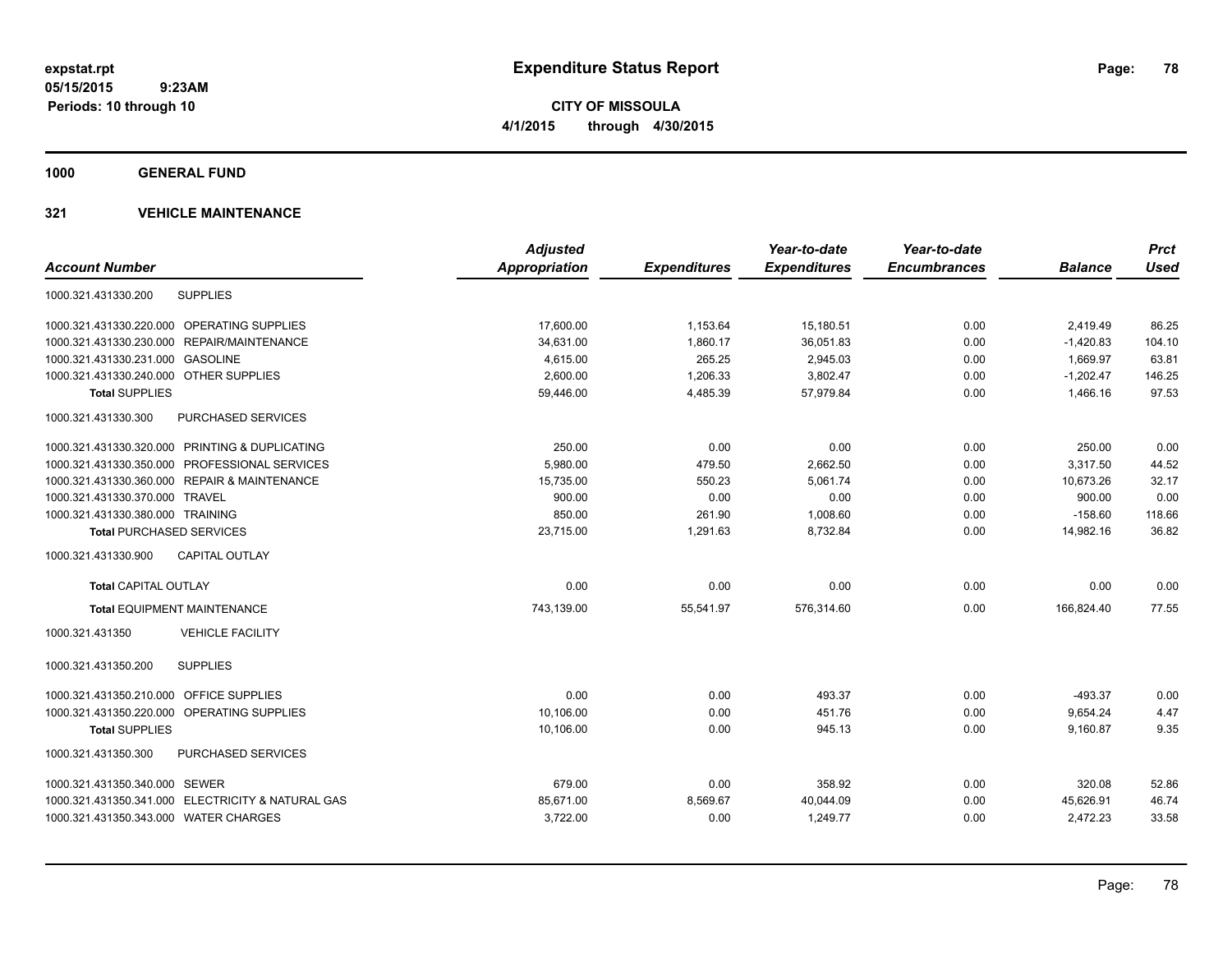**CITY OF MISSOULA 4/1/2015 through 4/30/2015**

**1000 GENERAL FUND**

|                                               | <b>Adjusted</b>      |                     | Year-to-date        | Year-to-date        |                | <b>Prct</b> |
|-----------------------------------------------|----------------------|---------------------|---------------------|---------------------|----------------|-------------|
| <b>Account Number</b>                         | <b>Appropriation</b> | <b>Expenditures</b> | <b>Expenditures</b> | <b>Encumbrances</b> | <b>Balance</b> | Used        |
| 1000.321.431350.344.000 TELEPHONE SERVICE     | 1.953.00             | 295.47              | 1.375.11            | 0.00                | 577.89         | 70.41       |
| 1000.321.431350.345.000 GARBAGE               | 4,068.00             | 181.80              | 2,167.12            | 0.00                | 1,900.88       | 53.27       |
| 1000.321.431350.350.000 PROFESSIONAL SERVICES | 5.195.00             | 0.00                | 3,109.06            | 0.00                | 2.085.94       | 59.85       |
| 1000.321.431350.360.000 REPAIR & MAINTENANCE  | 35.670.00            | 1.495.00            | 25.395.46           | 0.00                | 10.274.54      | 71.20       |
| <b>Total PURCHASED SERVICES</b>               | 136.958.00           | 10.541.94           | 73.699.53           | 0.00                | 63.258.47      | 53.81       |
| 1000.321.431350.900<br><b>CAPITAL OUTLAY</b>  |                      |                     |                     |                     |                |             |
| <b>Total CAPITAL OUTLAY</b>                   | 0.00                 | 0.00                | 0.00                | 0.00                | 0.00           | 0.00        |
| <b>Total VEHICLE FACILITY</b>                 | 147.064.00           | 10.541.94           | 74.644.66           | 0.00                | 72.419.34      | 50.76       |
| <b>Total VEHICLE MAINTENANCE</b>              | 1.335.603.00         | 111.083.01          | 1.083.787.24        | 0.00                | 251.815.76     | 81.15       |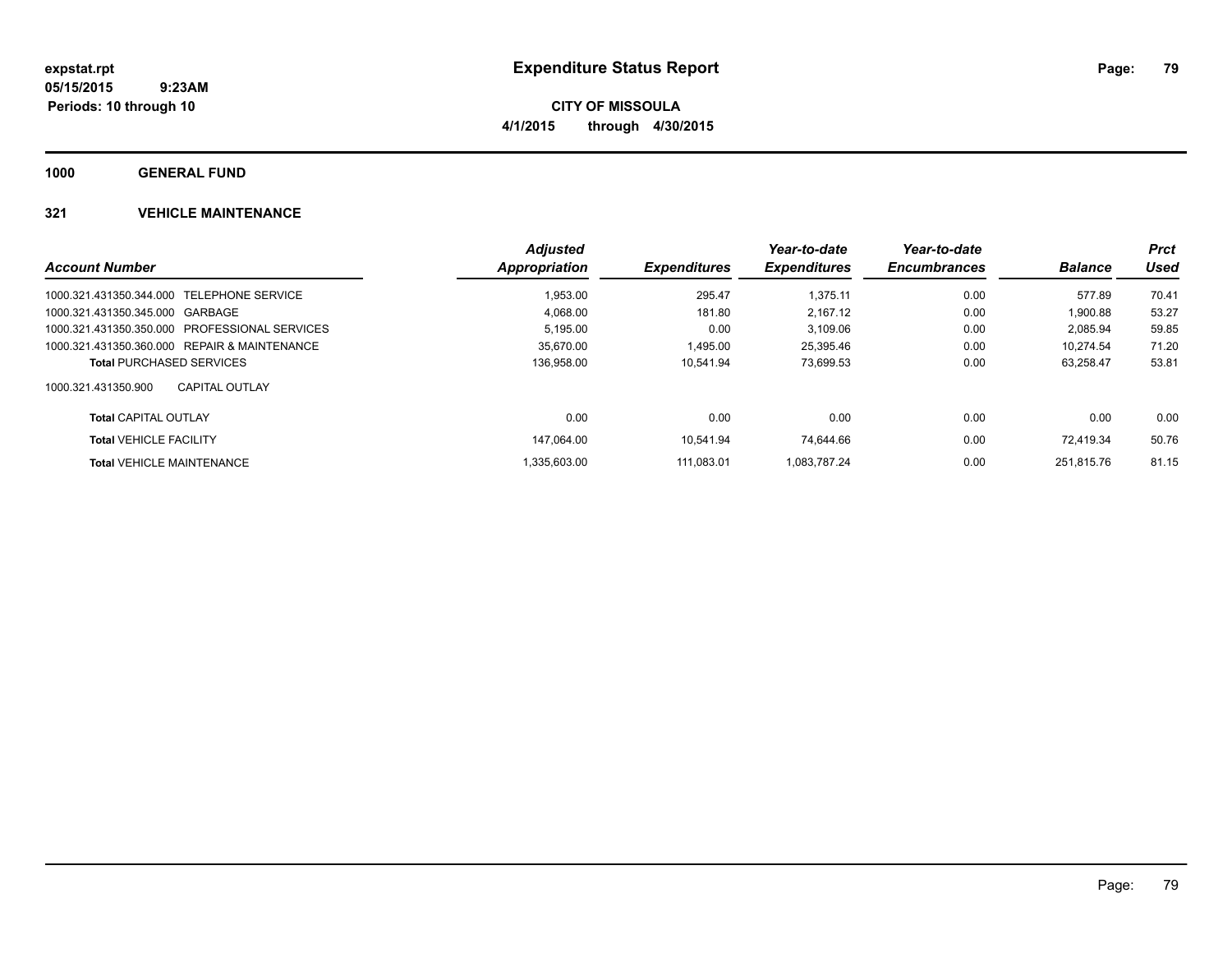**CITY OF MISSOULA 4/1/2015 through 4/30/2015**

**1000 GENERAL FUND**

**340 CEMETERY**

| <b>Account Number</b>                   |                                                         | <b>Adjusted</b><br>Appropriation | <b>Expenditures</b> | Year-to-date<br><b>Expenditures</b> | Year-to-date<br><b>Encumbrances</b> | <b>Balance</b> | <b>Prct</b><br><b>Used</b> |
|-----------------------------------------|---------------------------------------------------------|----------------------------------|---------------------|-------------------------------------|-------------------------------------|----------------|----------------------------|
|                                         |                                                         |                                  |                     |                                     |                                     |                |                            |
| 1000.340.430910                         | <b>ADMINISTRATION</b>                                   |                                  |                     |                                     |                                     |                |                            |
| 1000.340.430910.100                     | PERSONAL SERVICES                                       |                                  |                     |                                     |                                     |                |                            |
|                                         | 1000.340.430910.110.000 SALARIES AND WAGES              | 98,754.00                        | 5,637.52            | 86.416.28                           | 0.00                                | 12,337.72      | 87.51                      |
|                                         | 1000.340.430910.120.000 OVERTIME/TERMINATION            | 5,000.00                         | 27.54               | 1.049.70                            | 0.00                                | 3,950.30       | 20.99                      |
|                                         | 1000.340.430910.140.000 EMPLOYER CONTRIBUTIONS          | 36,292.00                        | 2,277.27            | 32,048.26                           | 0.00                                | 4,243.74       | 88.31                      |
|                                         | 1000.340.430910.141.000 STATE RETIREMENT CONTRIBUTIONS  | 0.00                             | 25.57               | 333.27                              | 0.00                                | $-333.27$      | 0.00                       |
| <b>Total PERSONAL SERVICES</b>          |                                                         | 140,046.00                       | 7,967.90            | 119,847.51                          | 0.00                                | 20,198.49      | 85.58                      |
| 1000.340.430910.200                     | <b>SUPPLIES</b>                                         |                                  |                     |                                     |                                     |                |                            |
| 1000.340.430910.210.000 OFFICE SUPPLIES |                                                         | 2,770.00                         | 0.00                | 688.71                              | 0.00                                | 2,081.29       | 24.86                      |
| <b>Total SUPPLIES</b>                   |                                                         | 2,770.00                         | 0.00                | 688.71                              | 0.00                                | 2.081.29       | 24.86                      |
| 1000.340.430910.300                     | PURCHASED SERVICES                                      |                                  |                     |                                     |                                     |                |                            |
| 1000.340.430910.310.000 COMMUNICATIONS  |                                                         | 1,933.00                         | 117.07              | 1,277.75                            | 0.00                                | 655.25         | 66.10                      |
|                                         | 1000.340.430910.320.000 PRINTING & DUPLICATING          | 775.00                           | 0.00                | 129.95                              | 0.00                                | 645.05         | 16.77                      |
|                                         | 1000.340.430910.330.000 PUBLICITY, SUBSCRIPTIONS & DUES | 814.00                           | 0.00                | 0.00                                | 0.00                                | 814.00         | 0.00                       |
|                                         | 1000.340.430910.344.000 TELEPHONE SERVICE               | 2,100.00                         | 96.33               | 715.69                              | 0.00                                | 1,384.31       | 34.08                      |
|                                         | 1000.340.430910.350.000 PROFESSIONAL SERVICES           | 600.00                           | 0.00                | 300.00                              | 0.00                                | 300.00         | 50.00                      |
|                                         | 1000.340.430910.360.000 REPAIR & MAINTENANCE            | 600.00                           | 48.58               | 420.16                              | 0.00                                | 179.84         | 70.03                      |
| 1000.340.430910.370.000 TRAVEL          |                                                         | 500.00                           | 0.00                | 0.00                                | 0.00                                | 500.00         | 0.00                       |
| 1000.340.430910.380.000 TRAINING        |                                                         | 1,006.00                         | 0.00                | 755.44                              | 0.00                                | 250.56         | 75.09                      |
| <b>Total PURCHASED SERVICES</b>         |                                                         | 8,328.00                         | 261.98              | 3,598.99                            | 0.00                                | 4,729.01       | 43.22                      |
| 1000.340.430910.900                     | <b>CAPITAL OUTLAY</b>                                   |                                  |                     |                                     |                                     |                |                            |
| <b>Total CAPITAL OUTLAY</b>             |                                                         | 0.00                             | 0.00                | 0.00                                | 0.00                                | 0.00           | 0.00                       |
| <b>Total ADMINISTRATION</b>             |                                                         | 151,144.00                       | 8,229.88            | 124,135.21                          | 0.00                                | 27,008.79      | 82.13                      |
| 1000.340.430920                         | <b>FACILITIES</b>                                       |                                  |                     |                                     |                                     |                |                            |

1000.340.430920.100 PERSONAL SERVICES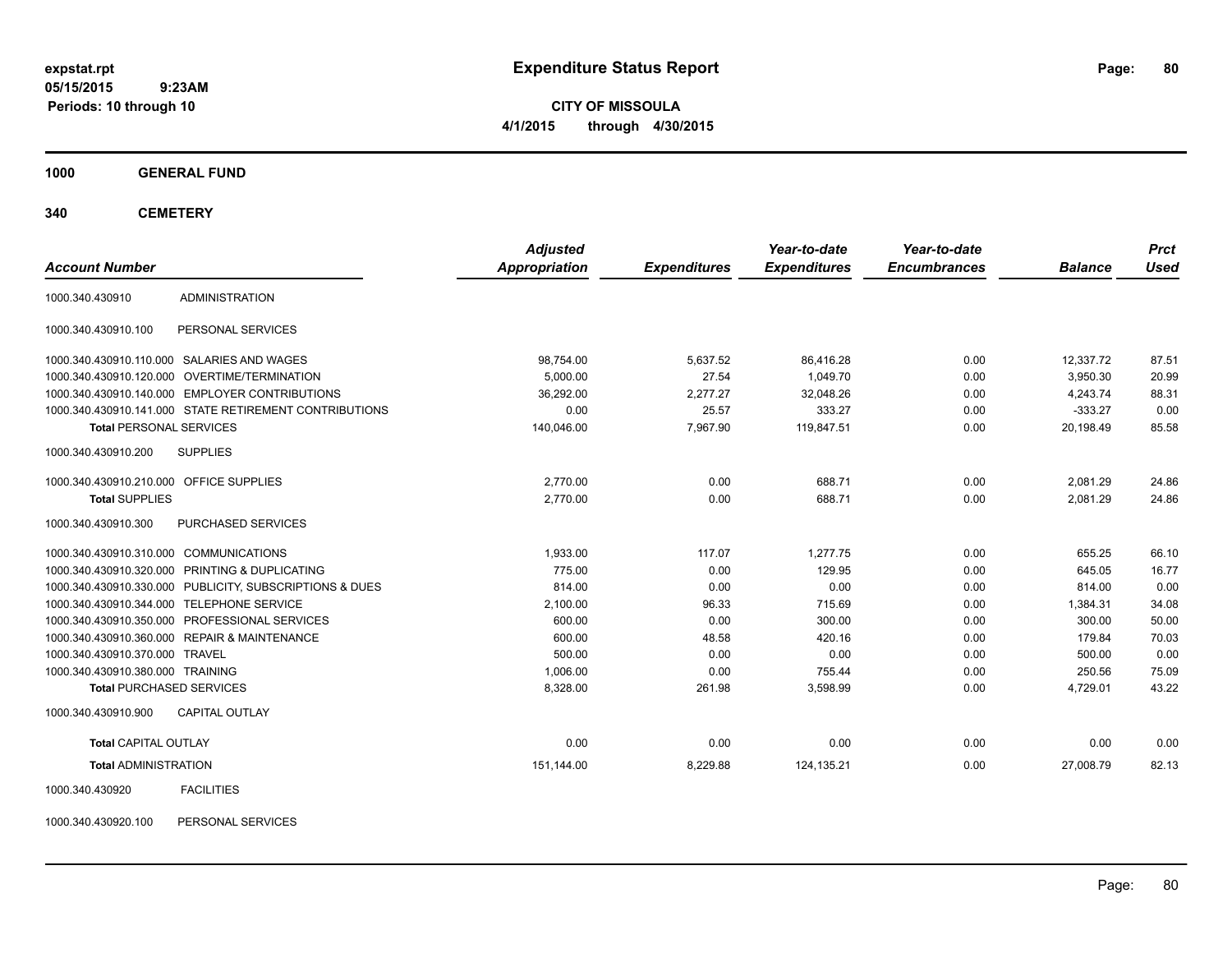**CITY OF MISSOULA 4/1/2015 through 4/30/2015**

**1000 GENERAL FUND**

**340 CEMETERY**

| <b>Account Number</b>                             | <b>Adjusted</b><br>Appropriation | <b>Expenditures</b> | Year-to-date<br><b>Expenditures</b> | Year-to-date<br><b>Encumbrances</b> | <b>Balance</b> | <b>Prct</b><br><b>Used</b> |
|---------------------------------------------------|----------------------------------|---------------------|-------------------------------------|-------------------------------------|----------------|----------------------------|
| 1000.340.430920.110.000 SALARIES AND WAGES        | 11,890.00                        | 565.71              | 4,492.29                            | 0.00                                | 7,397.71       | 37.78                      |
| 1000.340.430920.120.000 OVERTIME/TERMINATION      | 0.00                             | 31.76               | 55.54                               | 0.00                                | $-55.54$       | 0.00                       |
| 1000.340.430920.140.000 EMPLOYER CONTRIBUTIONS    | 4.867.00                         | 305.60              | 2,193.69                            | 0.00                                | 2,673.31       | 45.07                      |
| <b>Total PERSONAL SERVICES</b>                    | 16,757.00                        | 903.07              | 6,741.52                            | 0.00                                | 10,015.48      | 40.23                      |
| 1000.340.430920.200<br><b>SUPPLIES</b>            |                                  |                     |                                     |                                     |                |                            |
| 1000.340.430920.220.000 OPERATING SUPPLIES        | 2.050.00                         | 0.00                | 696.23                              | 0.00                                | 1,353.77       | 33.96                      |
| 1000.340.430920.230.000 REPAIR/MAINTENANCE        | 500.00                           | 0.00                | 110.39                              | 0.00                                | 389.61         | 22.08                      |
| <b>Total SUPPLIES</b>                             | 2,550.00                         | 0.00                | 806.62                              | 0.00                                | 1,743.38       | 31.63                      |
| 1000.340.430920.300<br>PURCHASED SERVICES         |                                  |                     |                                     |                                     |                |                            |
| 1000.340.430920.341.000 ELECTRICITY & NATURAL GAS | 10,208.00                        | 888.31              | 6,302.16                            | 0.00                                | 3,905.84       | 61.74                      |
| 1000.340.430920.343.000 WATER CHARGES             | 1,082.00                         | 71.37               | 646.46                              | 0.00                                | 435.54         | 59.75                      |
| 1000.340.430920.345.000 GARBAGE                   | 780.00                           | 76.50               | 765.00                              | 0.00                                | 15.00          | 98.08                      |
| 1000.340.430920.350.000 PROFESSIONAL SERVICES     | 400.00                           | 0.00                | 0.00                                | 0.00                                | 400.00         | 0.00                       |
| 1000.340.430920.360.000 REPAIR & MAINTENANCE      | 2,145.00                         | 0.00                | 1,091.50                            | 0.00                                | 1,053.50       | 50.89                      |
| <b>Total PURCHASED SERVICES</b>                   | 14,615.00                        | 1,036.18            | 8,805.12                            | 0.00                                | 5,809.88       | 60.25                      |
| 1000.340.430920.400<br><b>BUILDING MATERIALS</b>  |                                  |                     |                                     |                                     |                |                            |
| <b>Total BUILDING MATERIALS</b>                   | 0.00                             | 0.00                | 0.00                                | 0.00                                | 0.00           | 0.00                       |
| 1000.340.430920.900<br><b>CAPITAL OUTLAY</b>      |                                  |                     |                                     |                                     |                |                            |
| <b>Total CAPITAL OUTLAY</b>                       | 0.00                             | 0.00                | 0.00                                | 0.00                                | 0.00           | 0.00                       |
| <b>Total FACILITIES</b>                           | 33,922.00                        | 1,939.25            | 16,353.26                           | 0.00                                | 17,568.74      | 48.21                      |
| <b>GROUNDS MAINTENANCE</b><br>1000.340.430930     |                                  |                     |                                     |                                     |                |                            |
| 1000.340.430930.100<br>PERSONAL SERVICES          |                                  |                     |                                     |                                     |                |                            |
| 1000.340.430930.110.000 SALARIES AND WAGES        | 189.613.00                       | 14,102.10           | 145,967.25                          | 0.00                                | 43,645.75      | 76.98                      |
| 1000.340.430930.120.000 OVERTIME/TERMINATION      | 0.00                             | 268.63              | 1,160.67                            | 0.00                                | $-1,160.67$    | 0.00                       |
| 1000.340.430930.140.000 EMPLOYER CONTRIBUTIONS    | 85,314.00                        | 7,161.54            | 72,057.82                           | 0.00                                | 13,256.18      | 84.46                      |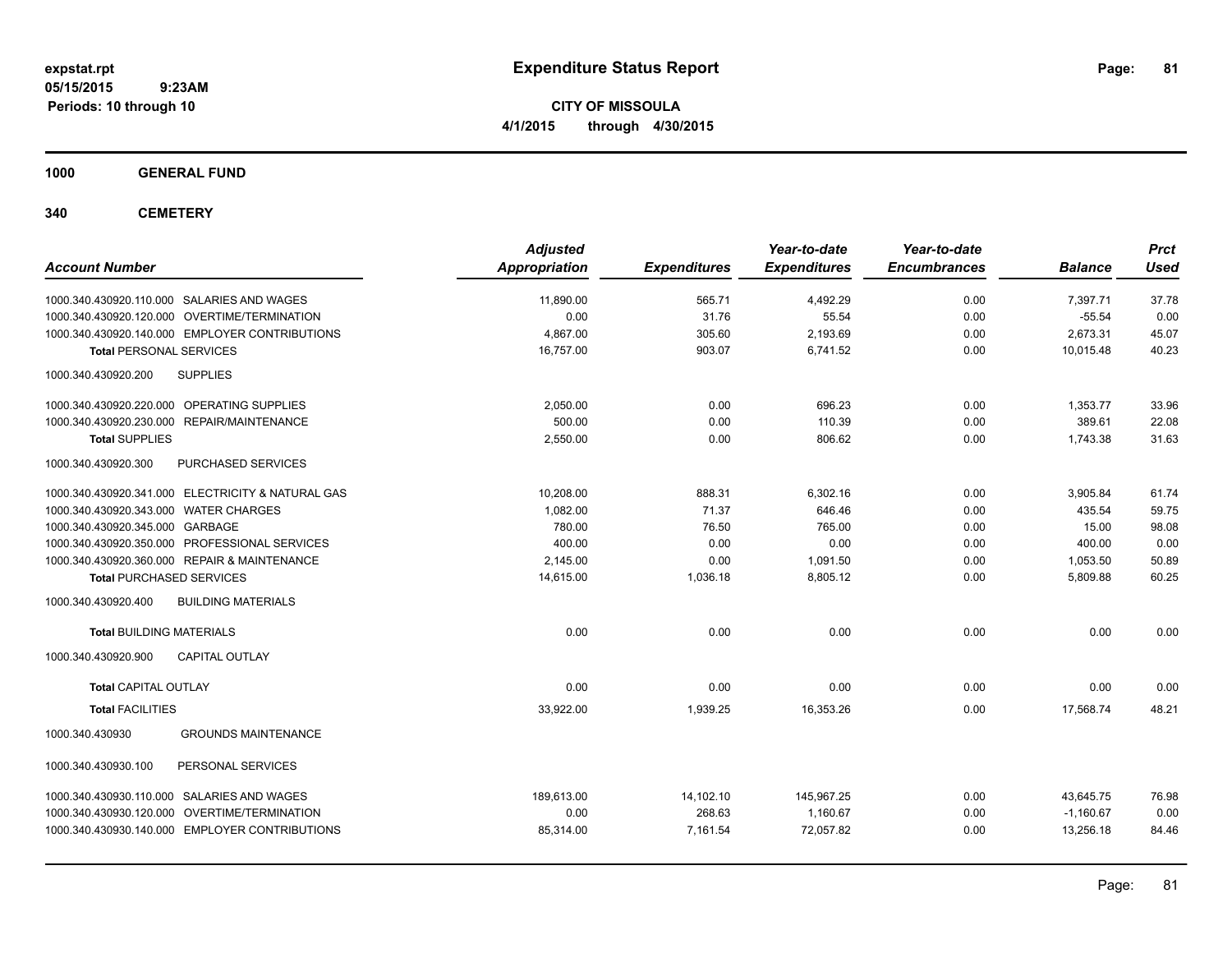**CITY OF MISSOULA 4/1/2015 through 4/30/2015**

**1000 GENERAL FUND**

**340 CEMETERY**

| <b>Account Number</b>                             | <b>Adjusted</b><br><b>Appropriation</b> | <b>Expenditures</b> | Year-to-date<br><b>Expenditures</b> | Year-to-date<br><b>Encumbrances</b> | <b>Balance</b> | Prct<br><b>Used</b> |
|---------------------------------------------------|-----------------------------------------|---------------------|-------------------------------------|-------------------------------------|----------------|---------------------|
| <b>Total PERSONAL SERVICES</b>                    | 274,927.00                              | 21,532.27           | 219,185.74                          | 0.00                                | 55,741.26      | 79.73               |
| <b>SUPPLIES</b><br>1000.340.430930.200            |                                         |                     |                                     |                                     |                |                     |
| 1000.340.430930.220.000 OPERATING SUPPLIES        | 32,252.00                               | 1,644.84            | 16,513.82                           | 0.00                                | 15,738.18      | 51.20               |
| 1000.340.430930.230.000 REPAIR/MAINTENANCE        | 19,620.00                               | 293.74              | 19,051.39                           | 0.00                                | 568.61         | 97.10               |
| 1000.340.430930.231.000 GASOLINE                  | 14,398.00                               | 500.46              | 8,257.60                            | 0.00                                | 6,140.40       | 57.35               |
| <b>Total SUPPLIES</b>                             | 66,270.00                               | 2,439.04            | 43,822.81                           | 0.00                                | 22,447.19      | 66.13               |
| PURCHASED SERVICES<br>1000.340.430930.300         |                                         |                     |                                     |                                     |                |                     |
| 1000.340.430930.341.000 ELECTRICITY & NATURAL GAS | 7,657.00                                | 0.00                | 6,599.28                            | 0.00                                | 1,057.72       | 86.19               |
| 1000.340.430930.344.000 TELEPHONE SERVICE         | 300.00                                  | 54.26               | 632.95                              | 0.00                                | $-332.95$      | 210.98              |
| 1000.340.430930.345.000 GARBAGE                   | 290.00                                  | 0.00                | 85.00                               | 0.00                                | 205.00         | 29.31               |
| 1000.340.430930.360.000 REPAIR & MAINTENANCE      | 955.00                                  | 85.00               | 779.61                              | 0.00                                | 175.39         | 81.63               |
| 1000.340.430930.390.000 OTHER PURCHASED SERVICES  | 3,342.00                                | 234.86              | 2,171.91                            | 0.00                                | 1,170.09       | 64.99               |
| <b>Total PURCHASED SERVICES</b>                   | 12,544.00                               | 374.12              | 10,268.75                           | 0.00                                | 2,275.25       | 81.86               |
| 1000.340.430930.400<br><b>BUILDING MATERIALS</b>  |                                         |                     |                                     |                                     |                |                     |
| <b>Total BUILDING MATERIALS</b>                   | 0.00                                    | 0.00                | 0.00                                | 0.00                                | 0.00           | 0.00                |
| 1000.340.430930.500<br><b>FIXED CHARGES</b>       |                                         |                     |                                     |                                     |                |                     |
| 1000.340.430930.530.000 EQUIPMENT RENTAL          | 500.00                                  | 10.50               | 329.50                              | 0.00                                | 170.50         | 65.90               |
| <b>Total FIXED CHARGES</b>                        | 500.00                                  | 10.50               | 329.50                              | 0.00                                | 170.50         | 65.90               |
| <b>CAPITAL OUTLAY</b><br>1000.340.430930.900      |                                         |                     |                                     |                                     |                |                     |
| <b>Total CAPITAL OUTLAY</b>                       | 0.00                                    | 0.00                | 0.00                                | 0.00                                | 0.00           | 0.00                |
| <b>Total GROUNDS MAINTENANCE</b>                  | 354,241.00                              | 24,355.93           | 273,606.80                          | 0.00                                | 80,634.20      | 77.24               |
| <b>BURIALS</b><br>1000.340.430940                 |                                         |                     |                                     |                                     |                |                     |
| 1000.340.430940.100<br>PERSONAL SERVICES          |                                         |                     |                                     |                                     |                |                     |
| 1000.340.430940.110.000 SALARIES AND WAGES        | 87,654.00                               | 5,268.21            | 51,358.26                           | 0.00                                | 36,295.74      | 58.59               |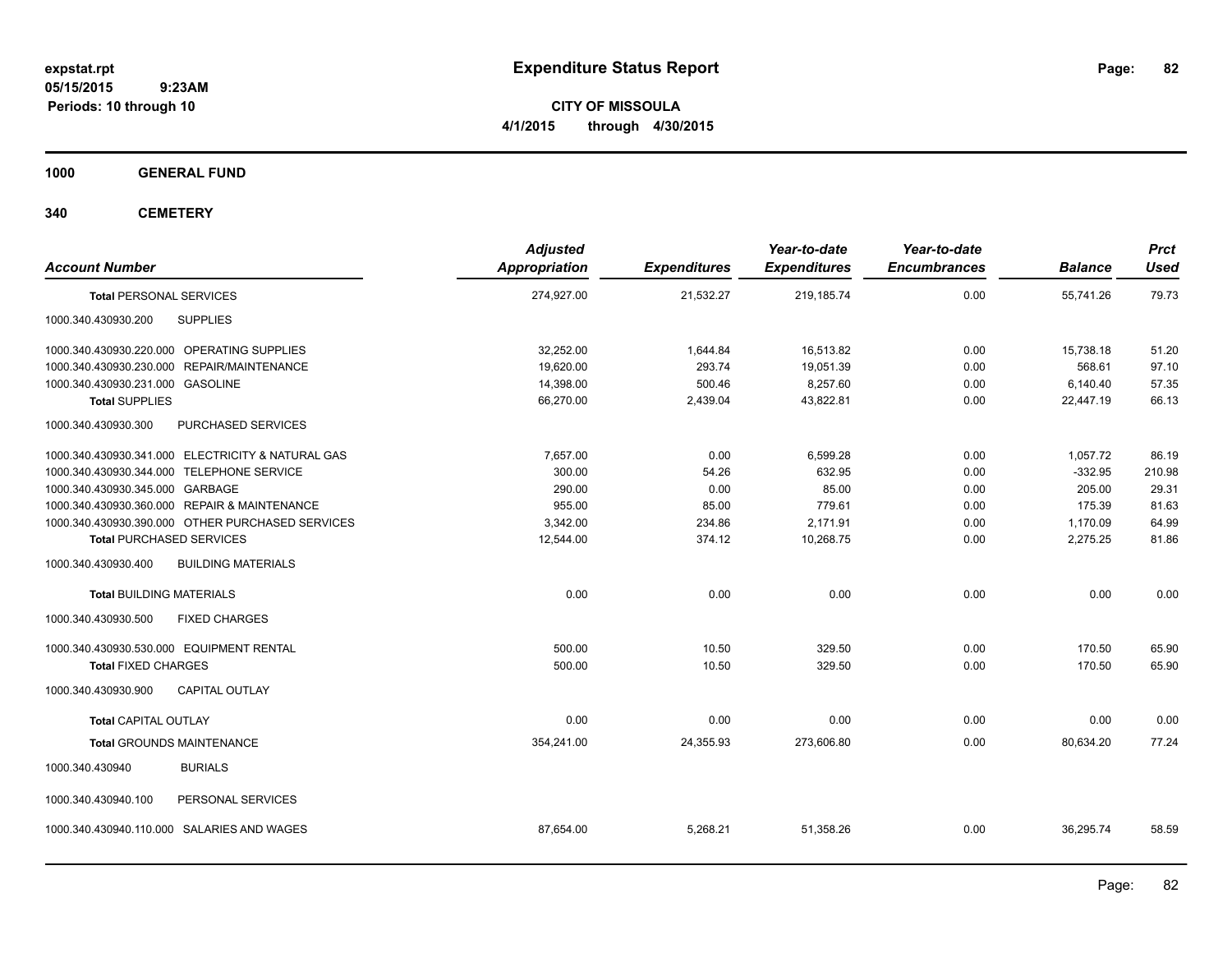**CITY OF MISSOULA 4/1/2015 through 4/30/2015**

**1000 GENERAL FUND**

**340 CEMETERY**

|                                                  | <b>Adjusted</b>      |                     | Year-to-date        | Year-to-date        |                | <b>Prct</b> |
|--------------------------------------------------|----------------------|---------------------|---------------------|---------------------|----------------|-------------|
| <b>Account Number</b>                            | <b>Appropriation</b> | <b>Expenditures</b> | <b>Expenditures</b> | <b>Encumbrances</b> | <b>Balance</b> | <b>Used</b> |
| 1000.340.430940.120.000 OVERTIME/TERMINATION     | 0.00                 | 158.76              | 432.32              | 0.00                | $-432.32$      | 0.00        |
| 1000.340.430940.140.000 EMPLOYER CONTRIBUTIONS   | 36,980.00            | 2,647.17            | 25,064.73           | 0.00                | 11,915.27      | 67.78       |
| <b>Total PERSONAL SERVICES</b>                   | 124,634.00           | 8,074.14            | 76,855.31           | 0.00                | 47,778.69      | 61.66       |
| <b>SUPPLIES</b><br>1000.340.430940.200           |                      |                     |                     |                     |                |             |
| 1000.340.430940.220.000 OPERATING SUPPLIES       | 1,500.00             | 0.00                | 0.00                | 0.00                | 1,500.00       | 0.00        |
| <b>Total SUPPLIES</b>                            | 1,500.00             | 0.00                | 0.00                | 0.00                | 1,500.00       | 0.00        |
| 1000.340.430940.300<br><b>PURCHASED SERVICES</b> |                      |                     |                     |                     |                |             |
| <b>Total PURCHASED SERVICES</b>                  | 0.00                 | 0.00                | 0.00                | 0.00                | 0.00           | 0.00        |
| <b>BUILDING MATERIALS</b><br>1000.340.430940.400 |                      |                     |                     |                     |                |             |
| <b>Total BUILDING MATERIALS</b>                  | 0.00                 | 0.00                | 0.00                | 0.00                | 0.00           | 0.00        |
| 1000.340.430940.800<br>OTHER OBJECTS             |                      |                     |                     |                     |                |             |
| 1000.340.430940.845.000 CONTINGENCY              | 8,185.00             | 0.00                | 8,081.00            | 0.00                | 104.00         | 98.73       |
| <b>Total OTHER OBJECTS</b>                       | 8.185.00             | 0.00                | 8,081.00            | 0.00                | 104.00         | 98.73       |
| 1000.340.430940.900<br><b>CAPITAL OUTLAY</b>     |                      |                     |                     |                     |                |             |
| <b>Total CAPITAL OUTLAY</b>                      | 0.00                 | 0.00                | 0.00                | 0.00                | 0.00           | 0.00        |
| <b>Total BURIALS</b>                             | 134,319.00           | 8,074.14            | 84,936.31           | 0.00                | 49,382.69      | 63.23       |
| <b>Total CEMETERY</b>                            | 673,626.00           | 42,599.20           | 499,031.58          | 0.00                | 174,594.42     | 74.08       |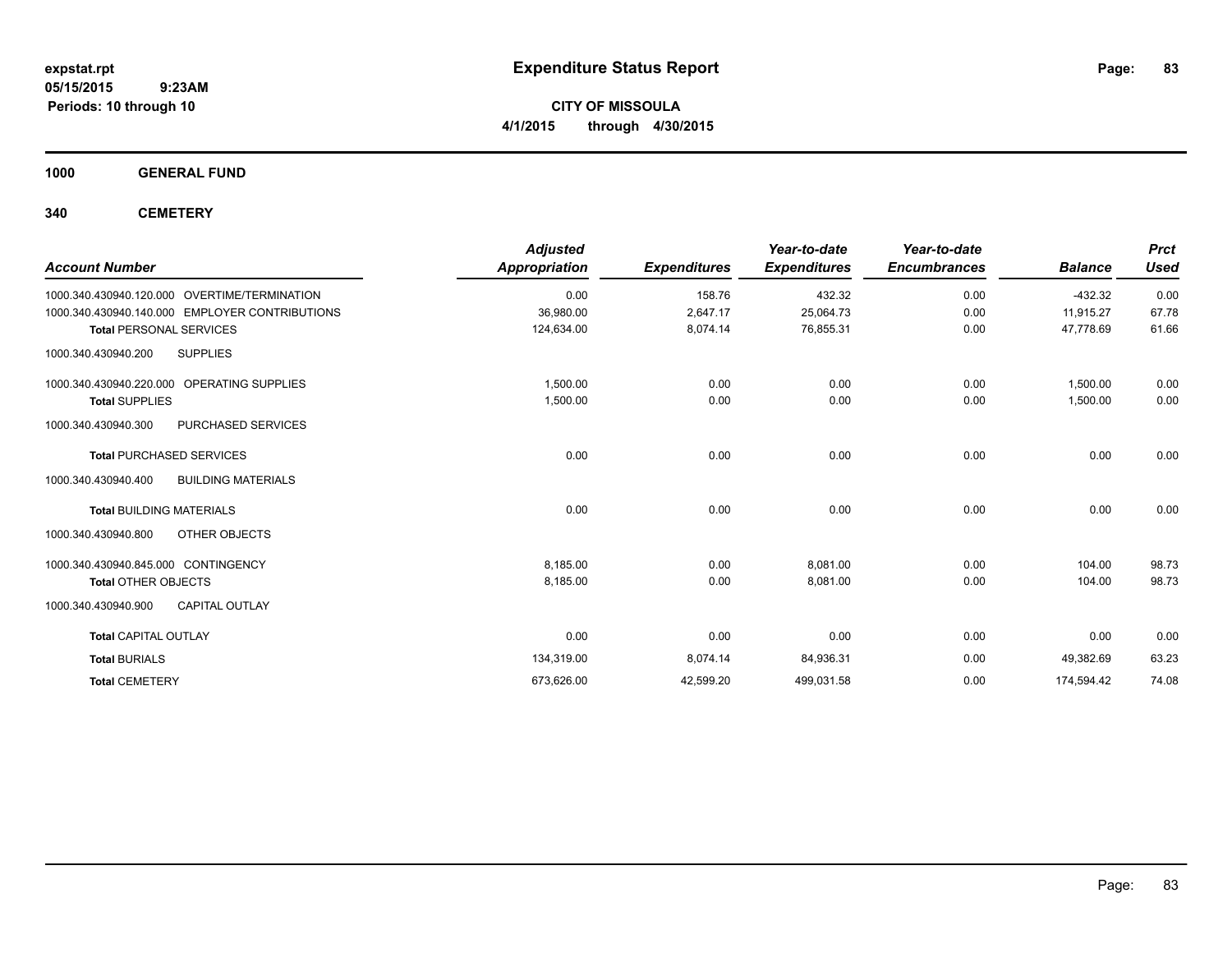**CITY OF MISSOULA 4/1/2015 through 4/30/2015**

**1000 GENERAL FUND**

### **370 PARKS & RECREATION**

| <b>Account Number</b>                   |                                                         | <b>Adjusted</b><br>Appropriation | <b>Expenditures</b> | Year-to-date<br><b>Expenditures</b> | Year-to-date<br><b>Encumbrances</b> | <b>Balance</b> | <b>Prct</b><br><b>Used</b> |
|-----------------------------------------|---------------------------------------------------------|----------------------------------|---------------------|-------------------------------------|-------------------------------------|----------------|----------------------------|
| 1000.370.460410                         | PARKS & RECREATION ADMINISTRATION                       |                                  |                     |                                     |                                     |                |                            |
| 1000.370.460410.100                     | PERSONAL SERVICES                                       |                                  |                     |                                     |                                     |                |                            |
| 1000.370.460410.110.000                 | SALARIES AND WAGES                                      | 259,739.00                       | 19.040.60           | 198.175.52                          | 0.00                                | 61.563.48      | 76.30                      |
| 1000.370.460410.120.000                 | OVERTIME/TERMINATION                                    | 700.00                           | 0.00                | 0.00                                | 0.00                                | 700.00         | 0.00                       |
| 1000.370.460410.140.000                 | <b>EMPLOYER CONTRIBUTIONS</b>                           | 84,446.00                        | 6,506.75            | 69,284.76                           | 0.00                                | 15,161.24      | 82.05                      |
|                                         | 1000.370.460410.141.000 STATE RETIREMENT CONTRIBUTIONS  | 0.00                             | 141.43              | 1,813.35                            | 0.00                                | $-1,813.35$    | 0.00                       |
| <b>Total PERSONAL SERVICES</b>          |                                                         | 344,885.00                       | 25,688.78           | 269,273.63                          | 0.00                                | 75,611.37      | 78.08                      |
| 1000.370.460410.200                     | <b>SUPPLIES</b>                                         |                                  |                     |                                     |                                     |                |                            |
| 1000.370.460410.210.000 OFFICE SUPPLIES |                                                         | 2.095.00                         | $-42.90$            | 1.800.21                            | 0.00                                | 294.79         | 85.93                      |
|                                         | 1000.370.460410.220.000 OPERATING SUPPLIES              | 1,500.00                         | 0.00                | 339.58                              | 0.00                                | 1,160.42       | 22.64                      |
| <b>Total SUPPLIES</b>                   |                                                         | 3,595.00                         | $-42.90$            | 2,139.79                            | 0.00                                | 1,455.21       | 59.52                      |
| 1000.370.460410.300                     | <b>PURCHASED SERVICES</b>                               |                                  |                     |                                     |                                     |                |                            |
| 1000.370.460410.310.000                 | COMMUNICATIONS                                          | 3,464.00                         | 142.76              | 1,486.59                            | 0.00                                | 1,977.41       | 42.92                      |
| 1000.370.460410.320.000                 | PRINTING & DUPLICATING                                  | 900.00                           | 0.00                | 0.00                                | 0.00                                | 900.00         | 0.00                       |
|                                         | 1000.370.460410.330.000 PUBLICITY, SUBSCRIPTIONS & DUES | 550.00                           | 0.00                | 143.00                              | 0.00                                | 407.00         | 26.00                      |
| 1000.370.460410.341.000                 | <b>ELECTRICITY &amp; NATURAL GAS</b>                    | 15,225.00                        | 0.00                | 15,225.00                           | 0.00                                | 0.00           | 100.00                     |
| 1000.370.460410.343.000 WATER CHARGES   |                                                         | 3,397.00                         | 0.00                | 0.00                                | 0.00                                | 3,397.00       | 0.00                       |
| 1000.370.460410.344.000                 | <b>TELEPHONE SERVICE</b>                                | 1,319.00                         | 25.75               | 521.16                              | 0.00                                | 797.84         | 39.51                      |
| 1000.370.460410.350.000                 | PROFESSIONAL SERVICES                                   | 19,725.00                        | 0.00                | 9,832.91                            | 0.00                                | 9,892.09       | 49.85                      |
|                                         | 1000.370.460410.360.000 REPAIR & MAINTENANCE            | 4,867.00                         | 250.00              | 2,062.48                            | 0.00                                | 2,804.52       | 42.38                      |
| 1000.370.460410.370.000                 | TRAVEL                                                  | 350.00                           | 0.00                | 285.74                              | 0.00                                | 64.26          | 81.64                      |
| 1000.370.460410.380.000 TRAINING        |                                                         | 800.00                           | 0.00                | 614.60                              | 0.00                                | 185.40         | 76.83                      |
| <b>Total PURCHASED SERVICES</b>         |                                                         | 50,597.00                        | 418.51              | 30,171.48                           | 0.00                                | 20,425.52      | 59.63                      |
|                                         | <b>Total PARKS &amp; RECREATION ADMINISTRATION</b>      | 399.077.00                       | 26.064.39           | 301.584.90                          | 0.00                                | 97.492.10      | 75.57                      |

1000.370.460411 NMT ADMIN

1000.370.460411.100 PERSONAL SERVICES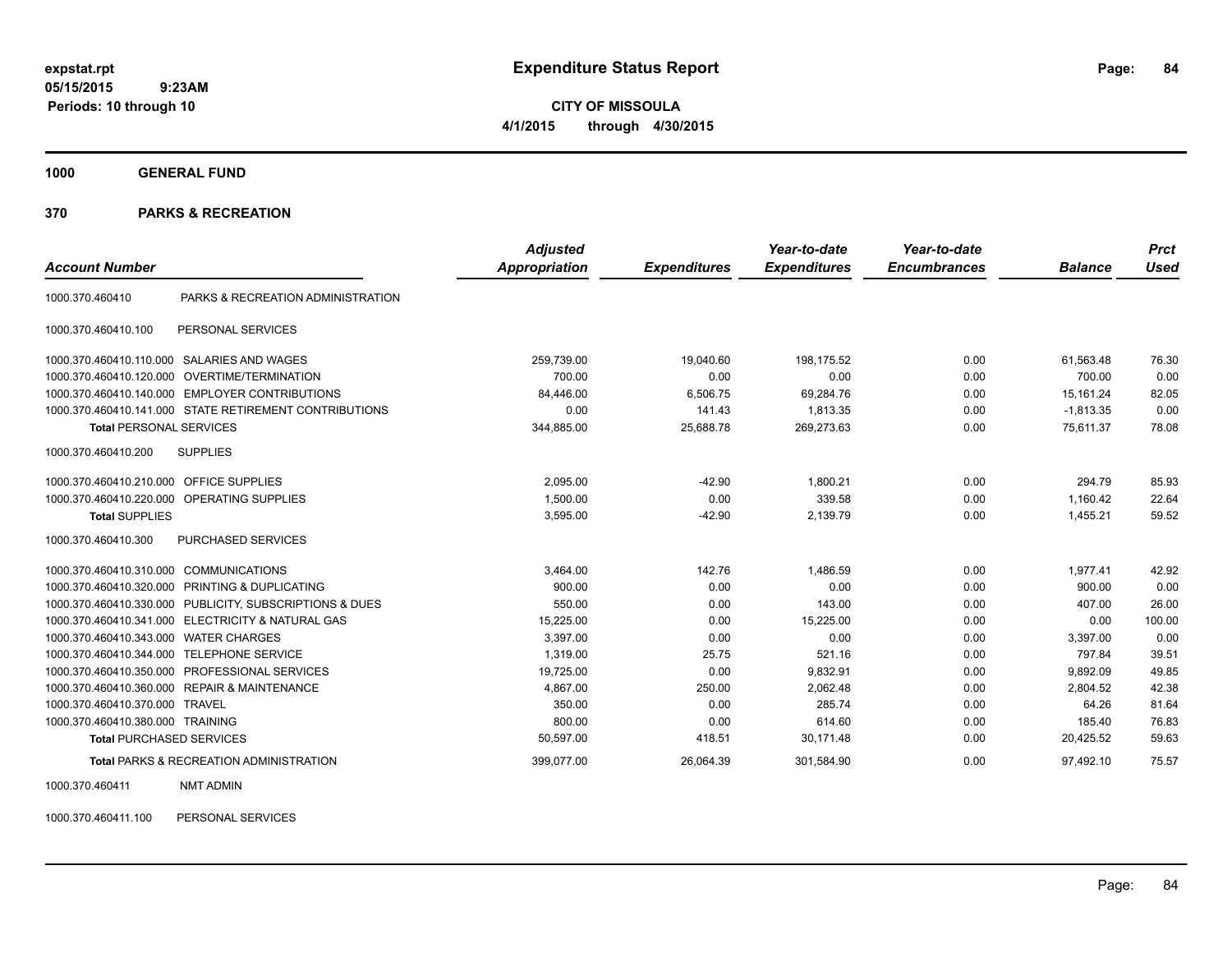**CITY OF MISSOULA 4/1/2015 through 4/30/2015**

**1000 GENERAL FUND**

|                                           |                                                         | <b>Adjusted</b>      |                     | Year-to-date        | Year-to-date        |                | <b>Prct</b> |
|-------------------------------------------|---------------------------------------------------------|----------------------|---------------------|---------------------|---------------------|----------------|-------------|
| <b>Account Number</b>                     |                                                         | <b>Appropriation</b> | <b>Expenditures</b> | <b>Expenditures</b> | <b>Encumbrances</b> | <b>Balance</b> | <b>Used</b> |
|                                           | 1000.370.460411.110.000 SALARIES AND WAGES              | 45,719.00            | 4,913.04            | 39,917.35           | 0.00                | 5,801.65       | 87.31       |
|                                           | 1000.370.460411.140.000 EMPLOYER CONTRIBUTIONS          | 16,908.00            | 1,557.32            | 15, 152. 25         | 0.00                | 1,755.75       | 89.62       |
| <b>Total PERSONAL SERVICES</b>            |                                                         | 62,627.00            | 6,470.36            | 55,069.60           | 0.00                | 7,557.40       | 87.93       |
| 1000.370.460411.200                       | <b>SUPPLIES</b>                                         |                      |                     |                     |                     |                |             |
| 1000.370.460411.210.000 OFFICE SUPPLIES   |                                                         | 300.00               | 0.00                | 150.31              | 0.00                | 149.69         | 50.10       |
|                                           | 1000.370.460411.220.000 OPERATING SUPPLIES              | 400.00               | 1,270.00            | 1,464.80            | 0.00                | $-1,064.80$    | 366.20      |
| <b>Total SUPPLIES</b>                     |                                                         | 700.00               | 1,270.00            | 1,615.11            | 0.00                | $-915.11$      | 230.73      |
| 1000.370.460411.300                       | PURCHASED SERVICES                                      |                      |                     |                     |                     |                |             |
| 1000.370.460411.310.000 COMMUNICATIONS    |                                                         | 150.00               | 0.00                | 0.00                | 0.00                | 150.00         | 0.00        |
|                                           | 1000.370.460411.320.000 PRINTING & DUPLICATING          | 350.00               | 0.00                | 0.00                | 0.00                | 350.00         | 0.00        |
|                                           | 1000.370.460411.330.000 PUBLICITY, SUBSCRIPTIONS & DUES | 1,150.00             | 0.00                | 439.00              | 0.00                | 711.00         | 38.17       |
| 1000.370.460411.344.000 TELEPHONE SERVICE |                                                         | 795.00               | 42.83               | 426.33              | 0.00                | 368.67         | 53.63       |
|                                           | 1000.370.460411.350.000 PROFESSIONAL SERVICES           | 1,436.00             | 0.00                | 0.00                | 0.00                | 1,436.00       | 0.00        |
|                                           | 1000.370.460411.360.000 REPAIR & MAINTENANCE            | 1,346.00             | 0.00                | 31.29               | 0.00                | 1,314.71       | 2.32        |
| 1000.370.460411.370.000 TRAVEL            |                                                         | 300.00               | 0.00                | 285.64              | 0.00                | 14.36          | 95.21       |
| 1000.370.460411.380.000 TRAINING          |                                                         | 200.00               | 0.00                | 145.00              | 0.00                | 55.00          | 72.50       |
|                                           | 1000.370.460411.390.000 OTHER PURCHASED SERVICES        | 9,497.00             | 2,967.56            | 4,368.56            | 0.00                | 5,128.44       | 46.00       |
| <b>Total PURCHASED SERVICES</b>           |                                                         | 15,224.00            | 3,010.39            | 5,695.82            | 0.00                | 9,528.18       | 37.41       |
| <b>Total NMT ADMIN</b>                    |                                                         | 78,551.00            | 10,750.75           | 62.380.53           | 0.00                | 16.170.47      | 79.41       |
| 1000.370.460413                           | <b>PARKS PROJECTS</b>                                   |                      |                     |                     |                     |                |             |
| 1000.370.460413.100                       | PERSONAL SERVICES                                       |                      |                     |                     |                     |                |             |
|                                           | 1000.370.460413.110.000 SALARIES AND WAGES              | 55,322.00            | 4,240.18            | 43,723.08           | 0.00                | 11,598.92      | 79.03       |
|                                           | 1000.370.460413.140.000 EMPLOYER CONTRIBUTIONS          | 18.526.00            | 1,461.08            | 15,520.94           | 0.00                | 3,005.06       | 83.78       |
| <b>Total PERSONAL SERVICES</b>            |                                                         | 73,848.00            | 5,701.26            | 59,244.02           | 0.00                | 14.603.98      | 80.22       |
| 1000.370.460413.200                       | <b>SUPPLIES</b>                                         |                      |                     |                     |                     |                |             |
| 1000.370.460413.210.000 OFFICE SUPPLIES   |                                                         | 100.00               | 0.00                | 0.00                | 0.00                | 100.00         | 0.00        |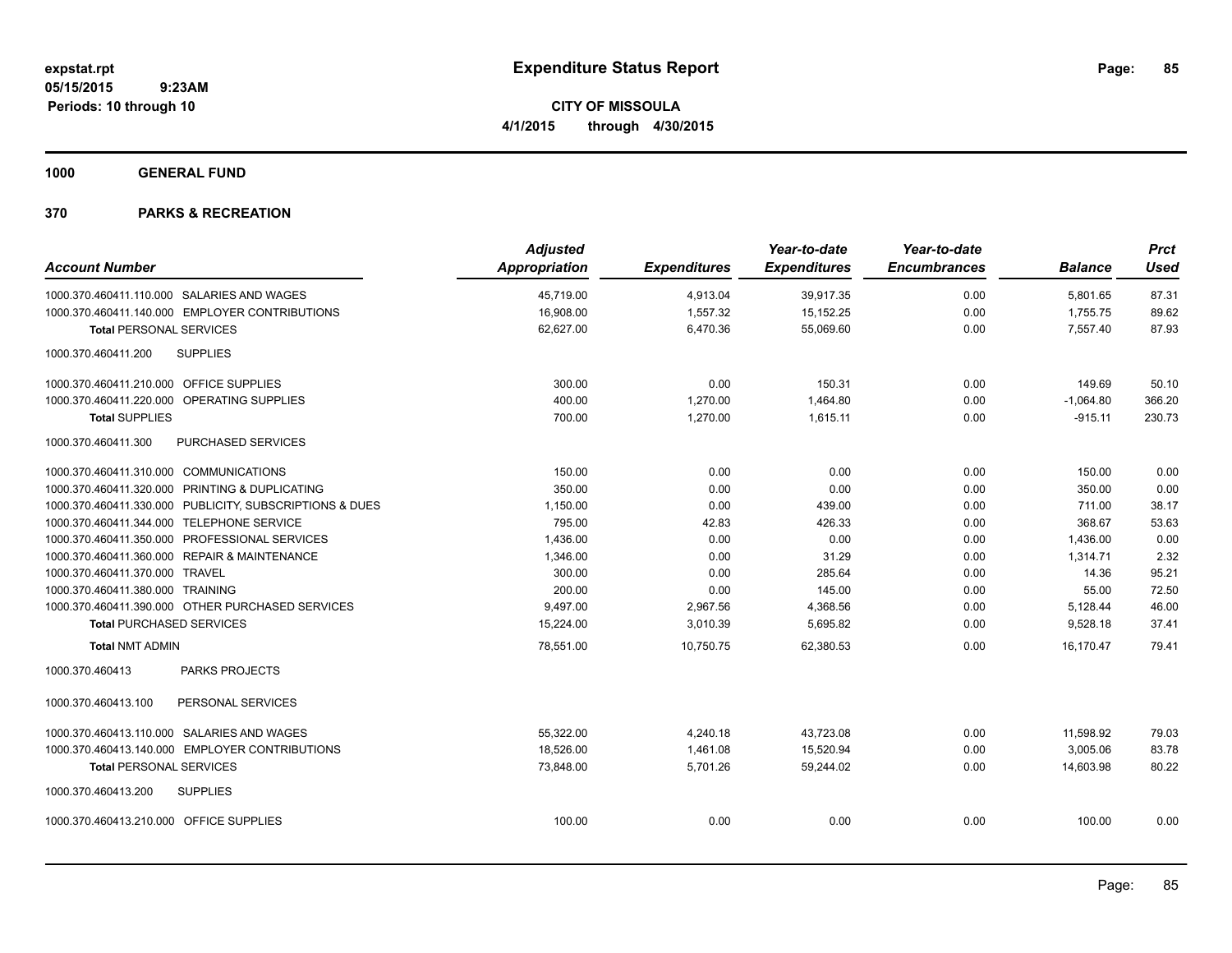**CITY OF MISSOULA 4/1/2015 through 4/30/2015**

**1000 GENERAL FUND**

|                                                         | <b>Adjusted</b>      |                     | Year-to-date        | Year-to-date        |                | <b>Prct</b> |
|---------------------------------------------------------|----------------------|---------------------|---------------------|---------------------|----------------|-------------|
| <b>Account Number</b>                                   | <b>Appropriation</b> | <b>Expenditures</b> | <b>Expenditures</b> | <b>Encumbrances</b> | <b>Balance</b> | <b>Used</b> |
| 1000.370.460413.220.000 OPERATING SUPPLIES              | 550.00               | 0.00                | 47.45               | 0.00                | 502.55         | 8.63        |
| <b>Total SUPPLIES</b>                                   | 650.00               | 0.00                | 47.45               | 0.00                | 602.55         | 7.30        |
| 1000.370.460413.300<br>PURCHASED SERVICES               |                      |                     |                     |                     |                |             |
| 1000.370.460413.320.000 PRINTING & DUPLICATING          | 150.00               | 0.00                | 0.00                | 0.00                | 150.00         | 0.00        |
| 1000.370.460413.344.000 TELEPHONE SERVICE               | 700.00               | 58.22               | 581.57              | 0.00                | 118.43         | 83.08       |
| 1000.370.460413.350.000 PROFESSIONAL SERVICES           | 150.00               | 0.00                | 0.00                | 0.00                | 150.00         | 0.00        |
| 1000.370.460413.360.000 REPAIR & MAINTENANCE            | 1,500.00             | 0.00                | 0.00                | 0.00                | 1,500.00       | 0.00        |
| 1000.370.460413.370.000 TRAVEL                          | 300.00               | 0.00                | 0.00                | 0.00                | 300.00         | 0.00        |
| 1000.370.460413.380.000 TRAINING                        | 200.00               | 0.00                | 0.00                | 0.00                | 200.00         | 0.00        |
| 1000.370.460413.390.000 OTHER PURCHASED SERVICES        | 137.00               | 0.00                | 0.00                | 0.00                | 137.00         | 0.00        |
| <b>Total PURCHASED SERVICES</b>                         | 3,137.00             | 58.22               | 581.57              | 0.00                | 2,555.43       | 18.54       |
| <b>Total PARKS PROJECTS</b>                             | 77,635.00            | 5,759.48            | 59,873.04           | 0.00                | 17,761.96      | 77.12       |
| 1000.370.460431<br><b>OPEN SPACE</b>                    |                      |                     |                     |                     |                |             |
| 1000.370.460431.100<br>PERSONAL SERVICES                |                      |                     |                     |                     |                |             |
| 1000.370.460431.110.000 SALARIES AND WAGES              | 52,827.00            | 4,283.20            | 44,732.66           | 0.00                | 8,094.34       | 84.68       |
| 1000.370.460431.140.000 EMPLOYER CONTRIBUTIONS          | 18,106.00            | 1,441.40            | 15,420.77           | 0.00                | 2,685.23       | 85.17       |
| <b>Total PERSONAL SERVICES</b>                          | 70,933.00            | 5,724.60            | 60,153.43           | 0.00                | 10,779.57      | 84.80       |
| 1000.370.460431.200<br><b>SUPPLIES</b>                  |                      |                     |                     |                     |                |             |
| 1000.370.460431.210.000 OFFICE SUPPLIES                 | 200.00               | 0.00                | 33.83               | 0.00                | 166.17         | 16.92       |
| 1000.370.460431.220.000 OPERATING SUPPLIES              | 300.00               | 0.00                | 171.50              | 0.00                | 128.50         | 57.17       |
| <b>Total SUPPLIES</b>                                   | 500.00               | 0.00                | 205.33              | 0.00                | 294.67         | 41.07       |
| PURCHASED SERVICES<br>1000.370.460431.300               |                      |                     |                     |                     |                |             |
| 1000.370.460431.320.000 PRINTING & DUPLICATING          | 300.00               | 0.00                | 0.00                | 0.00                | 300.00         | 0.00        |
| 1000.370.460431.330.000 PUBLICITY, SUBSCRIPTIONS & DUES | 400.00               | 415.00              | 415.00              | 0.00                | $-15.00$       | 103.75      |
| 1000.370.460431.344.000 TELEPHONE SERVICE               | 425.00               | 37.65               | 112.95              | 0.00                | 312.05         | 26.58       |
| 1000.370.460431.350.000 PROFESSIONAL SERVICES           | 200.00               | 22.50               | 727.78              | 0.00                | $-527.78$      | 363.89      |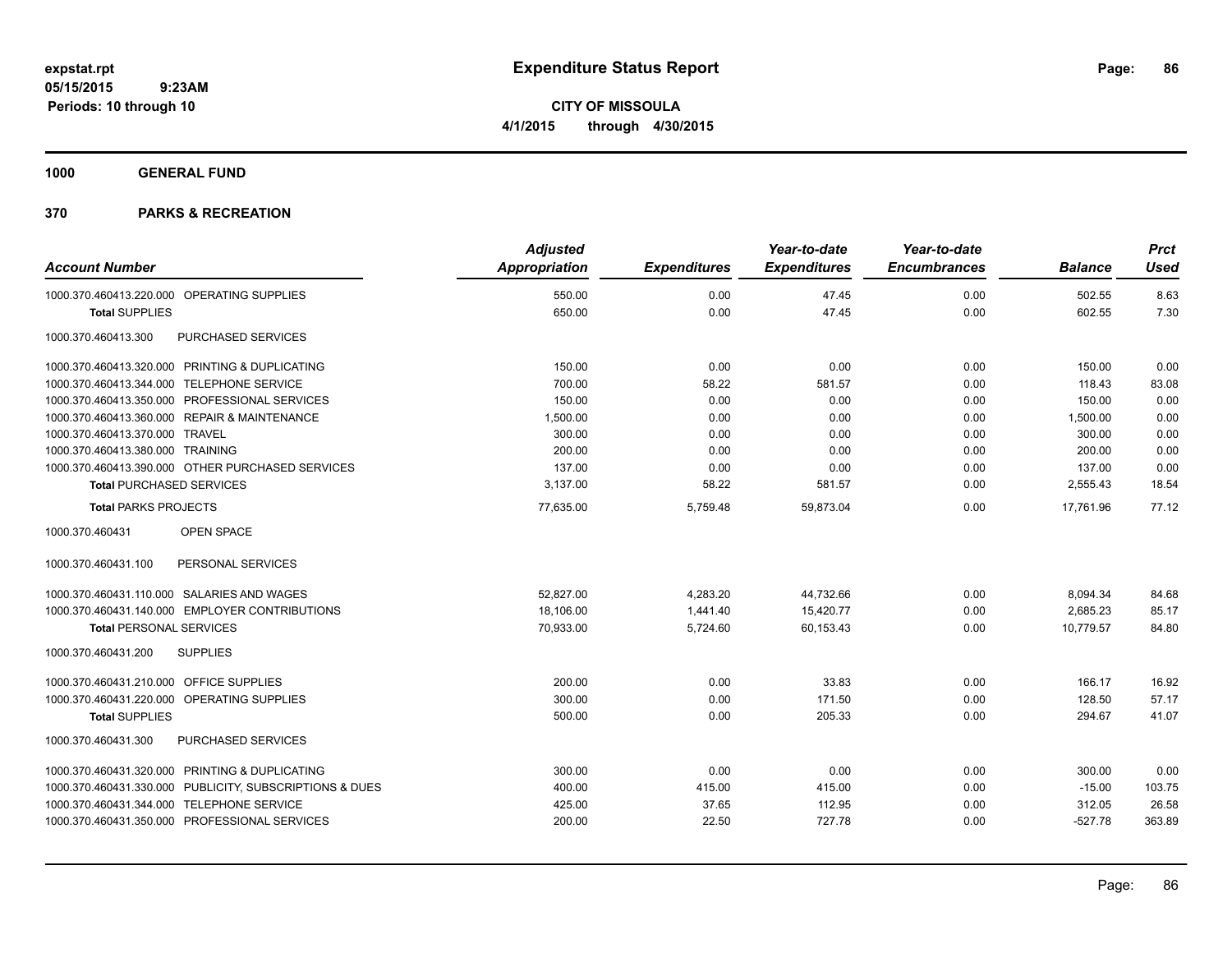**CITY OF MISSOULA 4/1/2015 through 4/30/2015**

**1000 GENERAL FUND**

| <b>Account Number</b>                                   | <b>Adjusted</b><br>Appropriation | <b>Expenditures</b> | Year-to-date<br><b>Expenditures</b> | Year-to-date<br><b>Encumbrances</b> | <b>Balance</b> | <b>Prct</b><br><b>Used</b> |
|---------------------------------------------------------|----------------------------------|---------------------|-------------------------------------|-------------------------------------|----------------|----------------------------|
|                                                         |                                  |                     |                                     |                                     |                |                            |
| 1000.370.460431.370.000 TRAVEL                          | 300.00                           | 0.00                | 0.00                                | 0.00                                | 300.00         | 0.00                       |
| 1000.370.460431.380.000 TRAINING                        | 200.00                           | 0.00                | 269.00                              | 0.00                                | $-69.00$       | 134.50                     |
| <b>Total PURCHASED SERVICES</b>                         | 1,825.00                         | 475.15              | 1,524.73                            | 0.00                                | 300.27         | 83.55                      |
| <b>Total OPEN SPACE</b>                                 | 73,258.00                        | 6.199.75            | 61.883.49                           | 0.00                                | 11.374.51      | 84.47                      |
| 1000.370.460432<br>PARK ADMIN                           |                                  |                     |                                     |                                     |                |                            |
| PERSONAL SERVICES<br>1000.370.460432.100                |                                  |                     |                                     |                                     |                |                            |
| 1000.370.460432.110.000 SALARIES AND WAGES              | 94,645.00                        | 7,029.76            | 66,271.19                           | 0.00                                | 28,373.81      | 70.02                      |
| 1000.370.460432.130.000 OTHER                           | 7.880.00                         | 0.00                | 0.00                                | 0.00                                | 7,880.00       | 0.00                       |
| 1000.370.460432.140.000 EMPLOYER CONTRIBUTIONS          | 46,217.00                        | 3,483.02            | 30,277.82                           | 0.00                                | 15,939.18      | 65.51                      |
| <b>Total PERSONAL SERVICES</b>                          | 148,742.00                       | 10,512.78           | 96,549.01                           | 0.00                                | 52,192.99      | 64.91                      |
| <b>SUPPLIES</b><br>1000.370.460432.200                  |                                  |                     |                                     |                                     |                |                            |
| 1000.370.460432.210.000 OFFICE SUPPLIES                 | 1,520.00                         | 13.99               | 1,508.65                            | 0.00                                | 11.35          | 99.25                      |
| 1000.370.460432.220.000 OPERATING SUPPLIES              | 6,650.00                         | 235.09              | 4,185.19                            | 0.00                                | 2,464.81       | 62.94                      |
| <b>Total SUPPLIES</b>                                   | 8,170.00                         | 249.08              | 5,693.84                            | 0.00                                | 2,476.16       | 69.69                      |
| 1000.370.460432.300<br>PURCHASED SERVICES               |                                  |                     |                                     |                                     |                |                            |
| 1000.370.460432.310.000 COMMUNICATIONS                  | 100.00                           | 0.00                | 86.89                               | 0.00                                | 13.11          | 86.89                      |
| 1000.370.460432.320.000 PRINTING & DUPLICATING          | 150.00                           | 0.00                | 305.90                              | 0.00                                | $-155.90$      | 203.93                     |
| 1000.370.460432.330.000 PUBLICITY, SUBSCRIPTIONS & DUES | 500.00                           | 0.00                | 0.00                                | 0.00                                | 500.00         | 0.00                       |
| 1000.370.460432.340.000 SEWER                           | 2,154.00                         | 0.00                | 2,092.11                            | 0.00                                | 61.89          | 97.13                      |
| 1000.370.460432.344.000 TELEPHONE SERVICE               | 14,429.00                        | 323.99              | 7,433.82                            | 0.00                                | 6,995.18       | 51.52                      |
| 1000.370.460432.350.000 PROFESSIONAL SERVICES           | 20,112.00                        | 0.00                | 2,269.36                            | 0.00                                | 17,842.64      | 11.28                      |
| 1000.370.460432.390.000 OTHER PURCHASED SERVICES        | 2,345.00                         | 0.00                | 0.00                                | 0.00                                | 2,345.00       | 0.00                       |
| <b>Total PURCHASED SERVICES</b>                         | 39,790.00                        | 323.99              | 12,188.08                           | 0.00                                | 27,601.92      | 30.63                      |
| 1000.370.460432.900<br><b>CAPITAL OUTLAY</b>            |                                  |                     |                                     |                                     |                |                            |
| <b>Total CAPITAL OUTLAY</b>                             | 0.00                             | 0.00                | 0.00                                | 0.00                                | 0.00           | 0.00                       |
| <b>Total PARK ADMIN</b>                                 | 196,702.00                       | 11,085.85           | 114,430.93                          | 0.00                                | 82,271.07      | 58.17                      |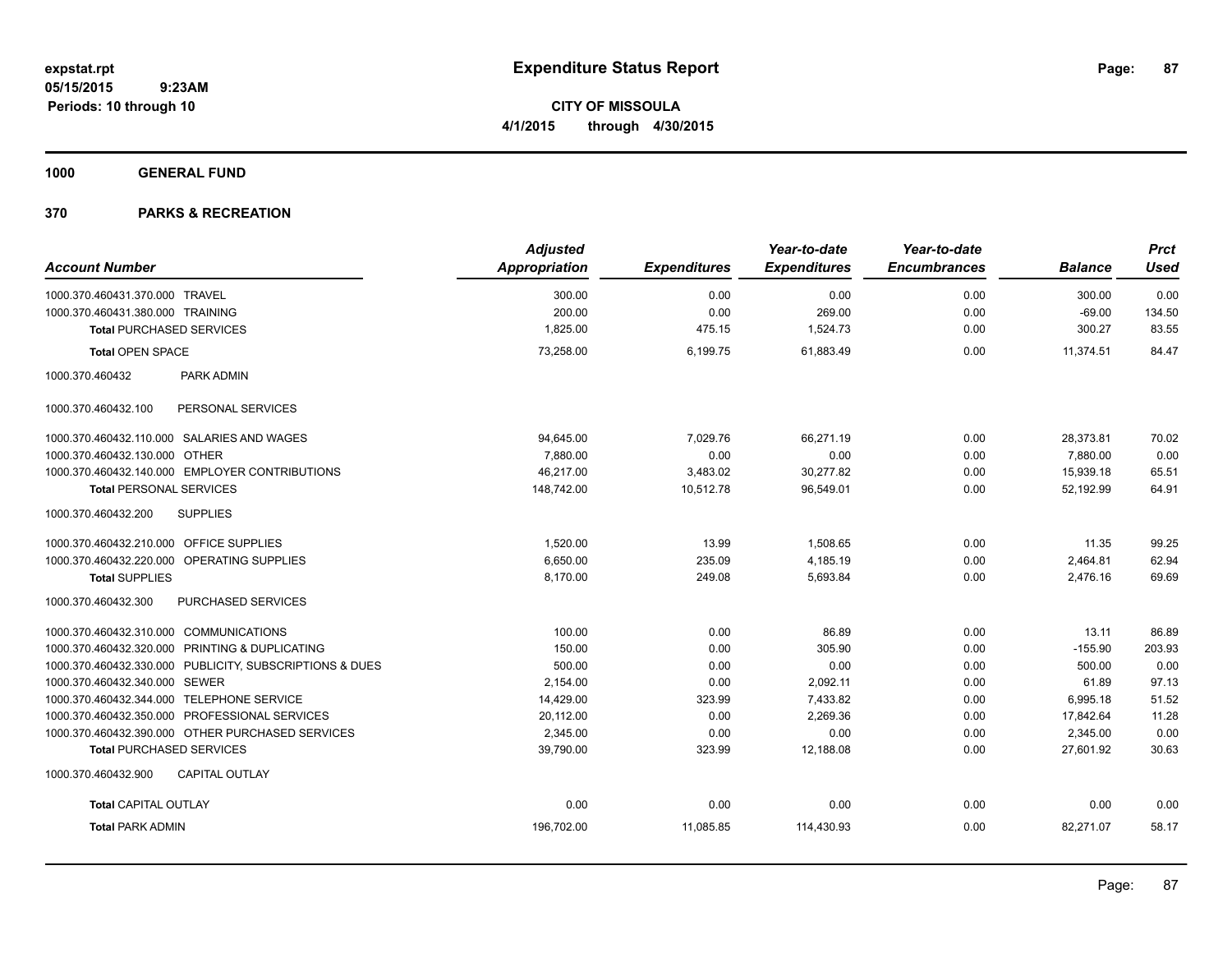**CITY OF MISSOULA 4/1/2015 through 4/30/2015**

**1000 GENERAL FUND**

| <b>Account Number</b>                                   | <b>Adjusted</b><br><b>Appropriation</b> | <b>Expenditures</b> | Year-to-date<br><b>Expenditures</b> | Year-to-date<br><b>Encumbrances</b> | <b>Balance</b> | <b>Prct</b><br><b>Used</b> |
|---------------------------------------------------------|-----------------------------------------|---------------------|-------------------------------------|-------------------------------------|----------------|----------------------------|
| <b>GREENWAYS &amp; HORTICULTURE</b><br>1000.370.460434  |                                         |                     |                                     |                                     |                |                            |
| PERSONAL SERVICES<br>1000.370.460434.100                |                                         |                     |                                     |                                     |                |                            |
| 1000.370.460434.110.000 SALARIES AND WAGES              | 99.547.00                               | 7,915.37            | 78,006.74                           | 0.00                                | 21,540.26      | 78.36                      |
| OVERTIME/TERMINATION<br>1000.370.460434.120.000         | 0.00                                    | 110.69              | 574.33                              | 0.00                                | $-574.33$      | 0.00                       |
| 1000.370.460434.140.000 EMPLOYER CONTRIBUTIONS          | 40,275.00                               | 3.716.05            | 31,918.81                           | 0.00                                | 8,356.19       | 79.25                      |
| Total GREENWAYS & HORTICULTURE                          | 139,822.00                              | 11,742.11           | 110,499.88                          | 0.00                                | 29,322.12      | 79.03                      |
| 1000.370.460439<br><b>URBAN FORESTRY</b>                |                                         |                     |                                     |                                     |                |                            |
| PERSONAL SERVICES<br>1000.370.460439.100                |                                         |                     |                                     |                                     |                |                            |
| 1000.370.460439.110.000 SALARIES AND WAGES              | 178,792.00                              | 10,719.32           | 122,142.25                          | 0.00                                | 56,649.75      | 68.32                      |
| <b>OVERTIME/TERMINATION</b><br>1000.370.460439.120.000  | 1,750.00                                | 0.00                | 274.55                              | 0.00                                | 1,475.45       | 15.69                      |
| 1000.370.460439.140.000 EMPLOYER CONTRIBUTIONS          | 77,057.00                               | 4,684.16            | 51,480.14                           | 0.00                                | 25,576.86      | 66.81                      |
| <b>Total PERSONAL SERVICES</b>                          | 257,599.00                              | 15,403.48           | 173,896.94                          | 0.00                                | 83,702.06      | 67.51                      |
| 1000.370.460439.200<br><b>SUPPLIES</b>                  |                                         |                     |                                     |                                     |                |                            |
| OPERATING SUPPLIES<br>1000.370.460439.220.000           | 2,132.00                                | 0.00                | 0.00                                | 0.00                                | 2,132.00       | 0.00                       |
| 1000.370.460439.230.000 REPAIR/MAINTENANCE              | 581.00                                  | 0.00                | 0.00                                | 0.00                                | 581.00         | 0.00                       |
| <b>Total SUPPLIES</b>                                   | 2,713.00                                | 0.00                | 0.00                                | 0.00                                | 2,713.00       | 0.00                       |
| 1000.370.460439.300<br><b>PURCHASED SERVICES</b>        |                                         |                     |                                     |                                     |                |                            |
| 1000.370.460439.310.000 COMMUNICATIONS                  | 145.00                                  | 0.00                | 0.00                                | 0.00                                | 145.00         | 0.00                       |
| 1000.370.460439.320.000<br>PRINTING & DUPLICATING       | 100.00                                  | 0.00                | 0.00                                | 0.00                                | 100.00         | 0.00                       |
| 1000.370.460439.330.000 PUBLICITY, SUBSCRIPTIONS & DUES | 700.00                                  | 0.00                | 0.00                                | 0.00                                | 700.00         | 0.00                       |
| 1000.370.460439.350.000 PROFESSIONAL SERVICES           | 525.00                                  | 0.00                | 0.00                                | 0.00                                | 525.00         | 0.00                       |
| 1000.370.460439.360.000 REPAIR & MAINTENANCE            | 22,382.00                               | 0.00                | 0.00                                | 0.00                                | 22,382.00      | 0.00                       |
| <b>Total PURCHASED SERVICES</b>                         | 23,852.00                               | 0.00                | 0.00                                | 0.00                                | 23,852.00      | 0.00                       |
| <b>Total URBAN FORESTRY</b>                             | 284,164.00                              | 15,403.48           | 173,896.94                          | 0.00                                | 110,267.06     | 61.20                      |
| CITY LIFE GYM LEASE<br>1000.370.460440                  |                                         |                     |                                     |                                     |                |                            |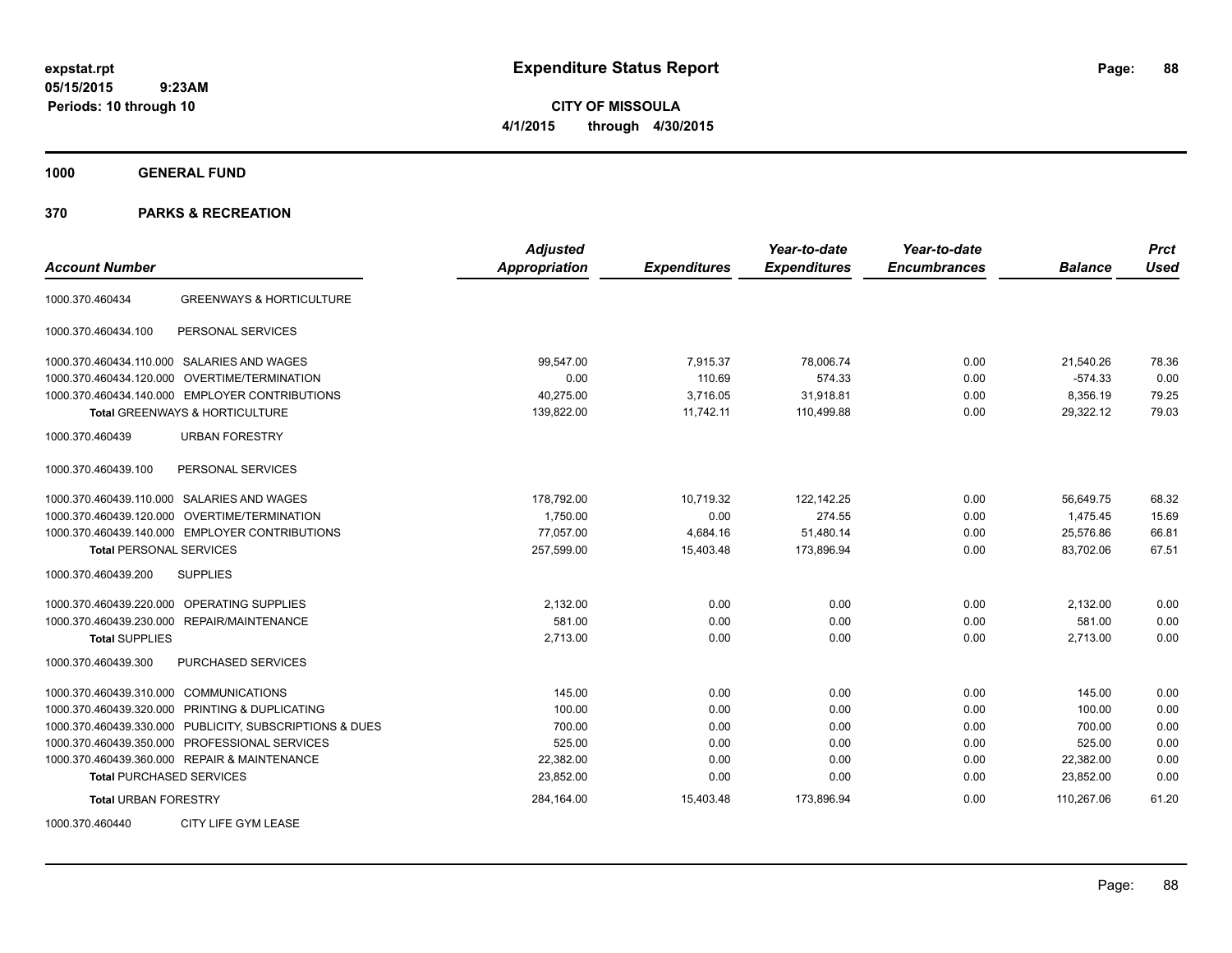**CITY OF MISSOULA 4/1/2015 through 4/30/2015**

## **1000 GENERAL FUND**

|                                                         | <b>Adjusted</b>      |                     | Year-to-date        | Year-to-date        |                | <b>Prct</b> |
|---------------------------------------------------------|----------------------|---------------------|---------------------|---------------------|----------------|-------------|
| <b>Account Number</b>                                   | <b>Appropriation</b> | <b>Expenditures</b> | <b>Expenditures</b> | <b>Encumbrances</b> | <b>Balance</b> | <b>Used</b> |
| <b>SUPPLIES</b><br>1000.370.460440.200                  |                      |                     |                     |                     |                |             |
| 1000.370.460440.220.000 OPERATING SUPPLIES              | 0.00                 | 0.00                | 131.90              | 0.00                | $-131.90$      | 0.00        |
| Total CITY LIFE GYM LEASE                               | 0.00                 | 0.00                | 131.90              | 0.00                | $-131.90$      | 0.00        |
| <b>RECREATION</b><br>1000.370.460441                    |                      |                     |                     |                     |                |             |
| PERSONAL SERVICES<br>1000.370.460441.100                |                      |                     |                     |                     |                |             |
| 1000.370.460441.110.000 SALARIES AND WAGES              | 130,631.00           | 10,182.79           | 106,548.69          | 0.00                | 24,082.31      | 81.56       |
| 1000.370.460441.120.000 OVERTIME/TERMINATION            | 700.00               | 0.00                | 0.00                | 0.00                | 700.00         | 0.00        |
| 1000.370.460441.130.000 OTHER                           | 4,880.00             | 0.00                | 0.00                | 0.00                | 4,880.00       | 0.00        |
| 1000.370.460441.140.000 EMPLOYER CONTRIBUTIONS          | 55,299.00            | 4,334.24            | 46,391.68           | 0.00                | 8,907.32       | 83.89       |
| <b>Total PERSONAL SERVICES</b>                          | 191,510.00           | 14,517.03           | 152,940.37          | 0.00                | 38,569.63      | 79.86       |
| <b>SUPPLIES</b><br>1000.370.460441.200                  |                      |                     |                     |                     |                |             |
| 1000.370.460441.210.000 OFFICE SUPPLIES                 | 300.00               | 0.00                | 65.40               | 0.00                | 234.60         | 21.80       |
| <b>Total SUPPLIES</b>                                   | 300.00               | 0.00                | 65.40               | 0.00                | 234.60         | 21.80       |
| PURCHASED SERVICES<br>1000.370.460441.300               |                      |                     |                     |                     |                |             |
| 1000.370.460441.320.000 PRINTING & DUPLICATING          | 2,150.00             | 425.00              | 793.75              | 0.00                | 1,356.25       | 36.92       |
| 1000.370.460441.330.000 PUBLICITY, SUBSCRIPTIONS & DUES | 1,490.00             | 0.00                | 1,033.89            | 0.00                | 456.11         | 69.39       |
| 1000.370.460441.344.000 TELEPHONE SERVICE               | 696.00               | 20.56               | 378.62              | 0.00                | 317.38         | 54.40       |
| 1000.370.460441.350.000 PROFESSIONAL SERVICES           | 1,360.00             | 0.00                | 169.50              | 0.00                | 1,190.50       | 12.46       |
| 1000.370.460441.360.000 REPAIR & MAINTENANCE            | 1,200.00             | 0.00                | 1,559.40            | 0.00                | $-359.40$      | 129.95      |
| 1000.370.460441.370.000 TRAVEL                          | 1.200.00             | 109.07              | 203.69              | 0.00                | 996.31         | 16.97       |
| 1000.370.460441.380.000 TRAINING                        | 900.00               | 0.00                | 277.00              | 0.00                | 623.00         | 30.78       |
| 1000.370.460441.380.147 TRAINING                        | 0.00                 | 140.00              | 140.00              | 0.00                | $-140.00$      | 0.00        |
| <b>Total PURCHASED SERVICES</b>                         | 8,996.00             | 694.63              | 4,555.85            | 0.00                | 4,440.15       | 50.64       |
| 1000.370.460441.800<br>OTHER OBJECTS                    |                      |                     |                     |                     |                |             |
| 1000.370.460441.820.000 TRANSFERS TO OTHER FUNDS        | 10,000.00            | 0.00                | 10.000.00           | 0.00                | 0.00           | 100.00      |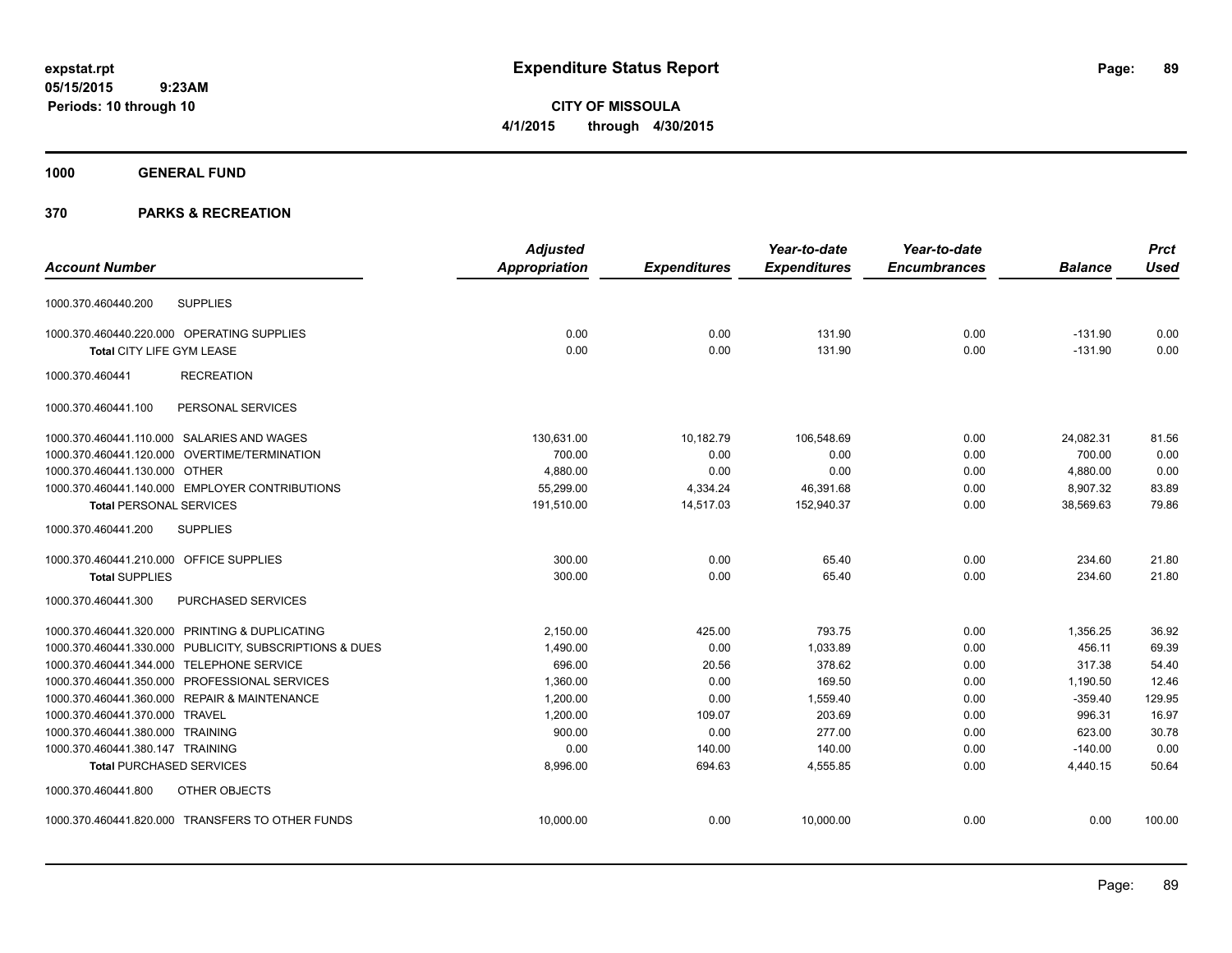**CITY OF MISSOULA 4/1/2015 through 4/30/2015**

**1000 GENERAL FUND**

### **370 PARKS & RECREATION**

| <b>Account Number</b>                     |                                                         | <b>Adjusted</b><br><b>Appropriation</b> | <b>Expenditures</b> | Year-to-date<br><b>Expenditures</b> | Year-to-date<br><b>Encumbrances</b> | <b>Balance</b> | <b>Prct</b><br><b>Used</b> |
|-------------------------------------------|---------------------------------------------------------|-----------------------------------------|---------------------|-------------------------------------|-------------------------------------|----------------|----------------------------|
| <b>Total OTHER OBJECTS</b>                |                                                         | 10,000.00                               | 0.00                | 10,000.00                           | 0.00                                | 0.00           | 100.00                     |
| <b>Total RECREATION</b>                   |                                                         | 210,806.00                              | 15,211.66           | 167,561.62                          | 0.00                                | 43,244.38      | 79.49                      |
| 1000.370.460470                           | <b>RECREATION MORE</b>                                  |                                         |                     |                                     |                                     |                |                            |
| 1000.370.460470.100                       | PERSONAL SERVICES                                       |                                         |                     |                                     |                                     |                |                            |
|                                           | 1000.370.460470.110.000 SALARIES AND WAGES              | 138,863.00                              | 7,139.39            | 84,924.71                           | 0.00                                | 53,938.29      | 61.16                      |
|                                           | 1000.370.460470.120.000 OVERTIME/TERMINATION            | 0.00                                    | 0.00                | 136.29                              | 0.00                                | $-136.29$      | 0.00                       |
|                                           | 1000.370.460470.140.000 EMPLOYER CONTRIBUTIONS          | 38,553.00                               | 3,086.44            | 32.278.60                           | 0.00                                | 6,274.40       | 83.73                      |
| <b>Total PERSONAL SERVICES</b>            |                                                         | 177,416.00                              | 10,225.83           | 117,339.60                          | 0.00                                | 60,076.40      | 66.14                      |
| 1000.370.460470.200                       | <b>SUPPLIES</b>                                         |                                         |                     |                                     |                                     |                |                            |
| 1000.370.460470.210.000 OFFICE SUPPLIES   |                                                         | 100.00                                  | 0.00                | 120.60                              | 0.00                                | $-20.60$       | 120.60                     |
|                                           | 1000.370.460470.220.000 OPERATING SUPPLIES              | 8,567.00                                | 132.57              | 4,207.43                            | 0.00                                | 4,359.57       | 49.11                      |
|                                           | 1000.370.460470.220.155 OPERATING SUPPLIES              | 0.00                                    | 0.00                | 390.38                              | 0.00                                | $-390.38$      | 0.00                       |
|                                           | 1000.370.460470.220.156 OPERATING SUPPLIES              | 0.00                                    | 0.00                | 579.28                              | 0.00                                | $-579.28$      | 0.00                       |
|                                           | 1000.370.460470.220.159 OPERATING SUPPLIES              | 0.00                                    | 0.00                | 282.00                              | 0.00                                | $-282.00$      | 0.00                       |
| <b>Total SUPPLIES</b>                     |                                                         | 8,667.00                                | 132.57              | 5,579.69                            | 0.00                                | 3,087.31       | 64.38                      |
| 1000.370.460470.300                       | PURCHASED SERVICES                                      |                                         |                     |                                     |                                     |                |                            |
|                                           | 1000.370.460470.320.000 PRINTING & DUPLICATING          | 1,200.00                                | 423.00              | 791.75                              | 0.00                                | 408.25         | 65.98                      |
|                                           | 1000.370.460470.330.000 PUBLICITY, SUBSCRIPTIONS & DUES | 780.00                                  | 30.00               | 457.97                              | 0.00                                | 322.03         | 58.71                      |
| 1000.370.460470.344.000 TELEPHONE SERVICE |                                                         | 428.00                                  | 44.12               | 559.77                              | 0.00                                | $-131.77$      | 130.79                     |
|                                           | 1000.370.460470.390.000 OTHER PURCHASED SERVICES        | 21,372.00                               | 161.00              | 8,840.94                            | 0.00                                | 12,531.06      | 41.37                      |
|                                           | 1000.370.460470.390.154 OTHER PURCHASED SERVICES        | 0.00                                    | 0.00                | 97.50                               | 0.00                                | $-97.50$       | 0.00                       |
|                                           | 1000.370.460470.390.156 OTHER PURCHASED SERVICES        | 0.00                                    | 0.00                | 3,009.40                            | 0.00                                | $-3,009.40$    | 0.00                       |
| <b>Total PURCHASED SERVICES</b>           |                                                         | 23,780.00                               | 658.12              | 13,757.33                           | 0.00                                | 10,022.67      | 57.85                      |
| <b>Total RECREATION MORE</b>              |                                                         | 209,863.00                              | 11,016.52           | 136,676.62                          | 0.00                                | 73,186.38      | 65.13                      |
| 1000.370.460471                           | <b>RECREATION ADULTS</b>                                |                                         |                     |                                     |                                     |                |                            |

1000.370.460471.100 PERSONAL SERVICES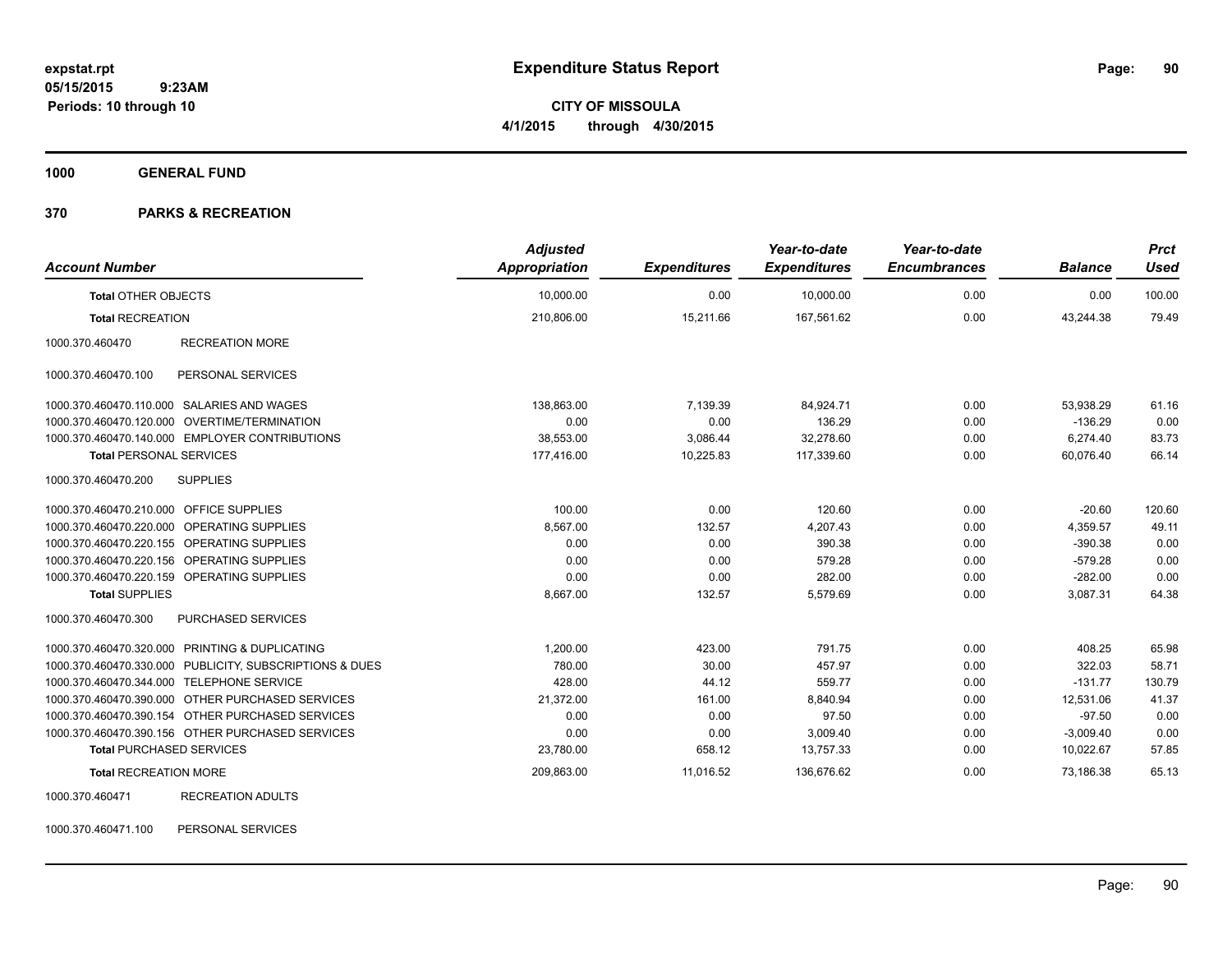**CITY OF MISSOULA 4/1/2015 through 4/30/2015**

**1000 GENERAL FUND**

## **370 PARKS & RECREATION**

|                                                         | <b>Adjusted</b>      |                     | Year-to-date        | Year-to-date        |                | <b>Prct</b> |
|---------------------------------------------------------|----------------------|---------------------|---------------------|---------------------|----------------|-------------|
| <b>Account Number</b>                                   | <b>Appropriation</b> | <b>Expenditures</b> | <b>Expenditures</b> | <b>Encumbrances</b> | <b>Balance</b> | <b>Used</b> |
| 1000.370.460471.110.000 SALARIES AND WAGES              | 107,130.00           | 5,243.26            | 69,225.39           | 0.00                | 37,904.61      | 64.62       |
| 1000.370.460471.140.000 EMPLOYER CONTRIBUTIONS          | 29,028.00            | 1,869.81            | 22,340.03           | 0.00                | 6,687.97       | 76.96       |
| <b>Total PERSONAL SERVICES</b>                          | 136,158.00           | 7,113.07            | 91,565.42           | 0.00                | 44,592.58      | 67.25       |
| <b>SUPPLIES</b><br>1000.370.460471.200                  |                      |                     |                     |                     |                |             |
| 1000.370.460471.210.000 OFFICE SUPPLIES                 | 600.00               | 0.00                | 282.14              | 0.00                | 317.86         | 47.02       |
| 1000.370.460471.210.147 OFFICE SUPPLIES                 | 0.00                 | 0.00                | 24.51               | 0.00                | $-24.51$       | 0.00        |
| 1000.370.460471.220.000 OPERATING SUPPLIES              | 8,892.00             | 0.00                | $-15.71$            | 0.00                | 8.907.71       | 0.18        |
| 1000.370.460471.220.142 OPERATING SUPPLIES              | 0.00                 | 0.00                | 143.35              | 0.00                | $-143.35$      | 0.00        |
| 1000.370.460471.220.143 OPERATING SUPPLIES              | 0.00                 | 0.00                | 1,145.00            | 0.00                | $-1,145.00$    | 0.00        |
| 1000.370.460471.220.144 OPERATING SUPPLIES              | 0.00                 | 0.00                | 1,530.56            | 0.00                | $-1,530.56$    | 0.00        |
| 1000.370.460471.220.146 OPERATING SUPPLIES              | 0.00                 | 0.00                | 509.02              | 0.00                | $-509.02$      | 0.00        |
| 1000.370.460471.220.147 OPERATING SUPPLIES              | 0.00                 | 9.99                | 3,096.56            | 0.00                | $-3,096.56$    | 0.00        |
| 1000.370.460471.220.192 OPERATING SUPPLIES              | 0.00                 | 0.00                | 11.65               | 0.00                | $-11.65$       | 0.00        |
| 1000.370.460471.220.193 OPERATING SUPPLIES              | 0.00                 | 0.00                | 97.49               | 0.00                | $-97.49$       | 0.00        |
| <b>Total SUPPLIES</b>                                   | 9,492.00             | 9.99                | 6,824.57            | 0.00                | 2,667.43       | 71.90       |
| 1000.370.460471.300<br><b>PURCHASED SERVICES</b>        |                      |                     |                     |                     |                |             |
| 1000.370.460471.310.000 COMMUNICATIONS                  | 460.00               | 0.00                | 0.00                | 0.00                | 460.00         | 0.00        |
| 1000.370.460471.320.000 PRINTING & DUPLICATING          | 1,800.00             | 423.00              | 644.25              | 0.00                | 1,155.75       | 35.79       |
| 1000.370.460471.320.147 PRINTING & DUPLICATING          | 0.00                 | 0.00                | 30.00               | 0.00                | $-30.00$       | 0.00        |
| 1000.370.460471.330.000 PUBLICITY, SUBSCRIPTIONS & DUES | 1,220.00             | 30.00               | 660.00              | 0.00                | 560.00         | 54.10       |
| 1000.370.460471.330.147 PUBLICITY, SUBSCRIPTIONS & DUES | 0.00                 | 0.00                | 25.00               | 0.00                | $-25.00$       | 0.00        |
| 1000.370.460471.344.000 TELEPHONE SERVICE               | 567.00               | 30.73               | 443.05              | 0.00                | 123.95         | 78.14       |
| 1000.370.460471.390.000 OTHER PURCHASED SERVICES        | 10,000.00            | 0.00                | 3,104.18            | 0.00                | 6,895.82       | 31.04       |
| 1000.370.460471.390.143 OTHER PURCHASED SERVICES        | 0.00                 | 450.00              | 2,100.00            | 0.00                | $-2,100.00$    | 0.00        |
| 1000.370.460471.390.146 OTHER PURCHASED SERVICES        | 0.00                 | 0.00                | 1,132.50            | 0.00                | $-1,132.50$    | 0.00        |
| <b>Total PURCHASED SERVICES</b>                         | 14,047.00            | 933.73              | 8,138.98            | 0.00                | 5,908.02       | 57.94       |
| <b>Total RECREATION ADULTS</b>                          | 159,697.00           | 8,056.79            | 106,528.97          | 0.00                | 53,168.03      | 66.71       |

1000.370.460472 RECREATION YOUTH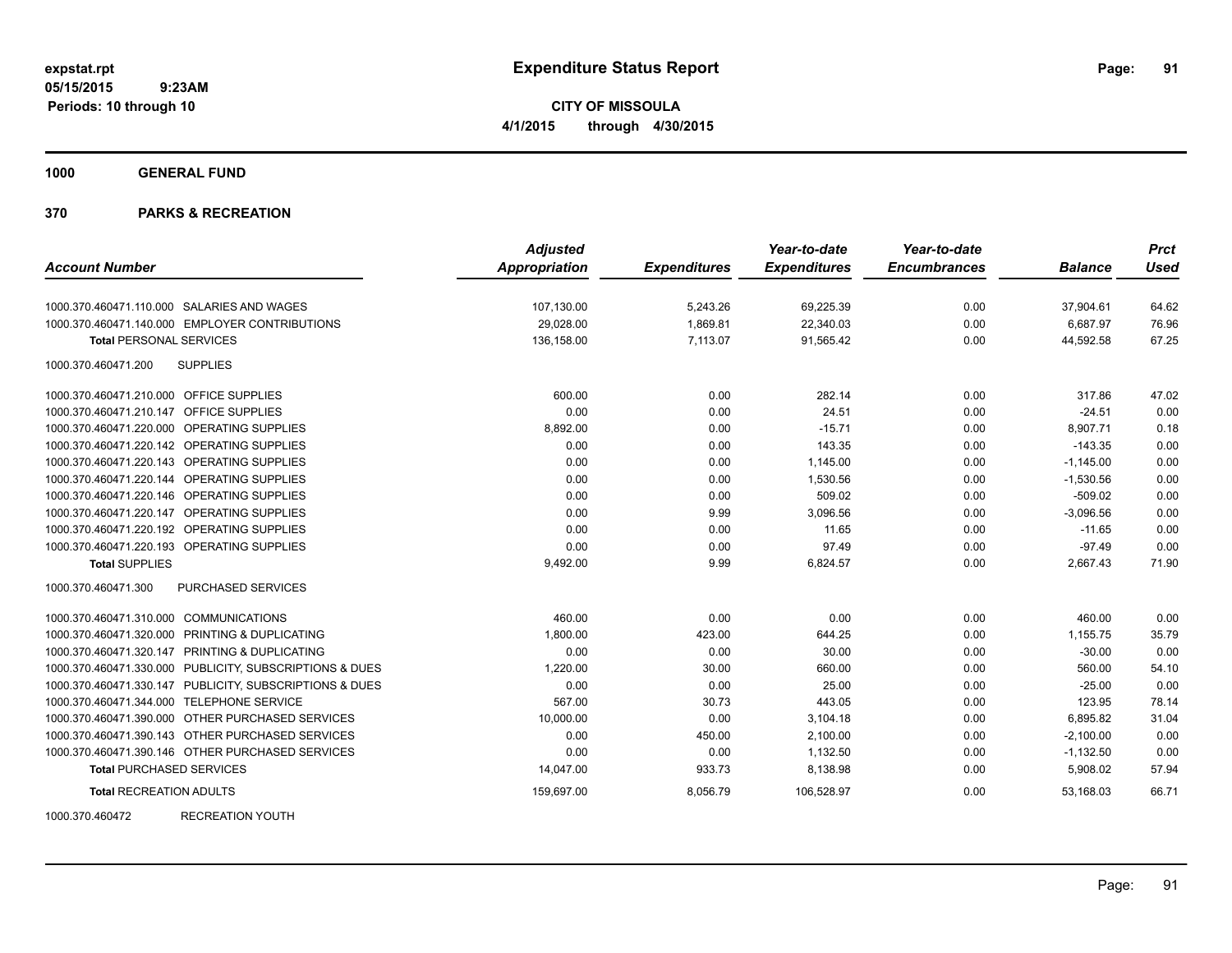**CITY OF MISSOULA 4/1/2015 through 4/30/2015**

**1000 GENERAL FUND**

|                                                         | <b>Adjusted</b> |                     | Year-to-date        | Year-to-date        |                | <b>Prct</b> |
|---------------------------------------------------------|-----------------|---------------------|---------------------|---------------------|----------------|-------------|
| <b>Account Number</b>                                   | Appropriation   | <b>Expenditures</b> | <b>Expenditures</b> | <b>Encumbrances</b> | <b>Balance</b> | <b>Used</b> |
| 1000.370.460472.100<br>PERSONAL SERVICES                |                 |                     |                     |                     |                |             |
| 1000.370.460472.110.000 SALARIES AND WAGES              | 91,974.00       | 2,188.80            | 49,197.34           | 0.00                | 42,776.66      | 53.49       |
| 1000.370.460472.140.000 EMPLOYER CONTRIBUTIONS          | 17,686.00       | 1,218.07            | 15,553.92           | 0.00                | 2,132.08       | 87.94       |
| <b>Total PERSONAL SERVICES</b>                          | 109,660.00      | 3,406.87            | 64,751.26           | 0.00                | 44,908.74      | 59.05       |
| <b>SUPPLIES</b><br>1000.370.460472.200                  |                 |                     |                     |                     |                |             |
| 1000.370.460472.210.000 OFFICE SUPPLIES                 | 100.00          | 0.00                | 50.00               | 0.00                | 50.00          | 50.00       |
| 1000.370.460472.210.190 OFFICE SUPPLIES                 | 0.00            | 0.00                | 0.99                | 0.00                | $-0.99$        | 0.00        |
| 1000.370.460472.210.193 OFFICE SUPPLIES                 | 0.00            | 0.00                | 7.91                | 0.00                | $-7.91$        | 0.00        |
| 1000.370.460472.220.000 OPERATING SUPPLIES              | 16,006.00       | 0.00                | 394.49              | 0.00                | 15,611.51      | 2.46        |
| 1000.370.460472.220.145 OPERATING SUPPLIES              | 0.00            | 0.00                | 28.97               | 0.00                | $-28.97$       | 0.00        |
| 1000.370.460472.220.147 OPERATING SUPPLIES              | 0.00            | 0.00                | 258.13              | 0.00                | $-258.13$      | 0.00        |
| 1000.370.460472.220.190 OPERATING SUPPLIES              | 0.00            | 0.00                | 704.69              | 0.00                | $-704.69$      | 0.00        |
| 1000.370.460472.220.191 OPERATING SUPPLIES              | 0.00            | 0.00                | 9,448.41            | 0.00                | $-9,448.41$    | 0.00        |
| 1000.370.460472.220.192 OPERATING SUPPLIES              | 0.00            | 0.00                | 357.57              | 0.00                | $-357.57$      | 0.00        |
| 1000.370.460472.220.193 OPERATING SUPPLIES              | 0.00            | 0.00                | 86.58               | 0.00                | $-86.58$       | 0.00        |
| <b>Total SUPPLIES</b>                                   | 16,106.00       | 0.00                | 11,337.74           | 0.00                | 4,768.26       | 70.39       |
| PURCHASED SERVICES<br>1000.370.460472.300               |                 |                     |                     |                     |                |             |
| 1000.370.460472.320.000 PRINTING & DUPLICATING          | 1,300.00        | 423.00              | 665.25              | 0.00                | 634.75         | 51.17       |
| 1000.370.460472.320.191 PRINTING & DUPLICATING~TENNIS   | 0.00            | 0.00                | 12.00               | 0.00                | $-12.00$       | 0.00        |
| 1000.370.460472.330.000 PUBLICITY, SUBSCRIPTIONS & DUES | 1,500.00        | 106.09              | 1,179.60            | 0.00                | 320.40         | 78.64       |
| 1000.370.460472.330.191 PUBLICITY, SUBSCRIPTIONS & DUES | 0.00            | 0.00                | 229.77              | 0.00                | $-229.77$      | 0.00        |
| 1000.370.460472.341.000 ELECTRICITY & NATURAL GAS       | 1,225.00        | 0.00                | 0.00                | 0.00                | 1,225.00       | 0.00        |
| 1000.370.460472.343.000 WATER CHARGES                   | 601.00          | 0.00                | 0.00                | 0.00                | 601.00         | 0.00        |
| 1000.370.460472.344.000 TELEPHONE SERVICE               | 662.00          | 0.00                | 168.15              | 0.00                | 493.85         | 25.40       |
| 1000.370.460472.345.000 GARBAGE                         | 450.00          | 0.00                | 635.41              | 0.00                | $-185.41$      | 141.20      |
| 1000.370.460472.350.000 PROFESSIONAL SERVICES           | 2,487.00        | 0.00                | 169.00              | 0.00                | 2,318.00       | 6.80        |
| 1000.370.460472.350.190 PROFESSIONAL SERVICES           | 0.00            | 0.00                | 1,662.75            | 0.00                | $-1,662.75$    | 0.00        |
| 1000.370.460472.350.191 PROFESSIONAL SERVICES-TENNIS    | 0.00            | 0.00                | 715.00              | 0.00                | $-715.00$      | 0.00        |
| 1000.370.460472.390.000 OTHER PURCHASED SERVICES        | 500.00          | 0.00                | 0.00                | 0.00                | 500.00         | 0.00        |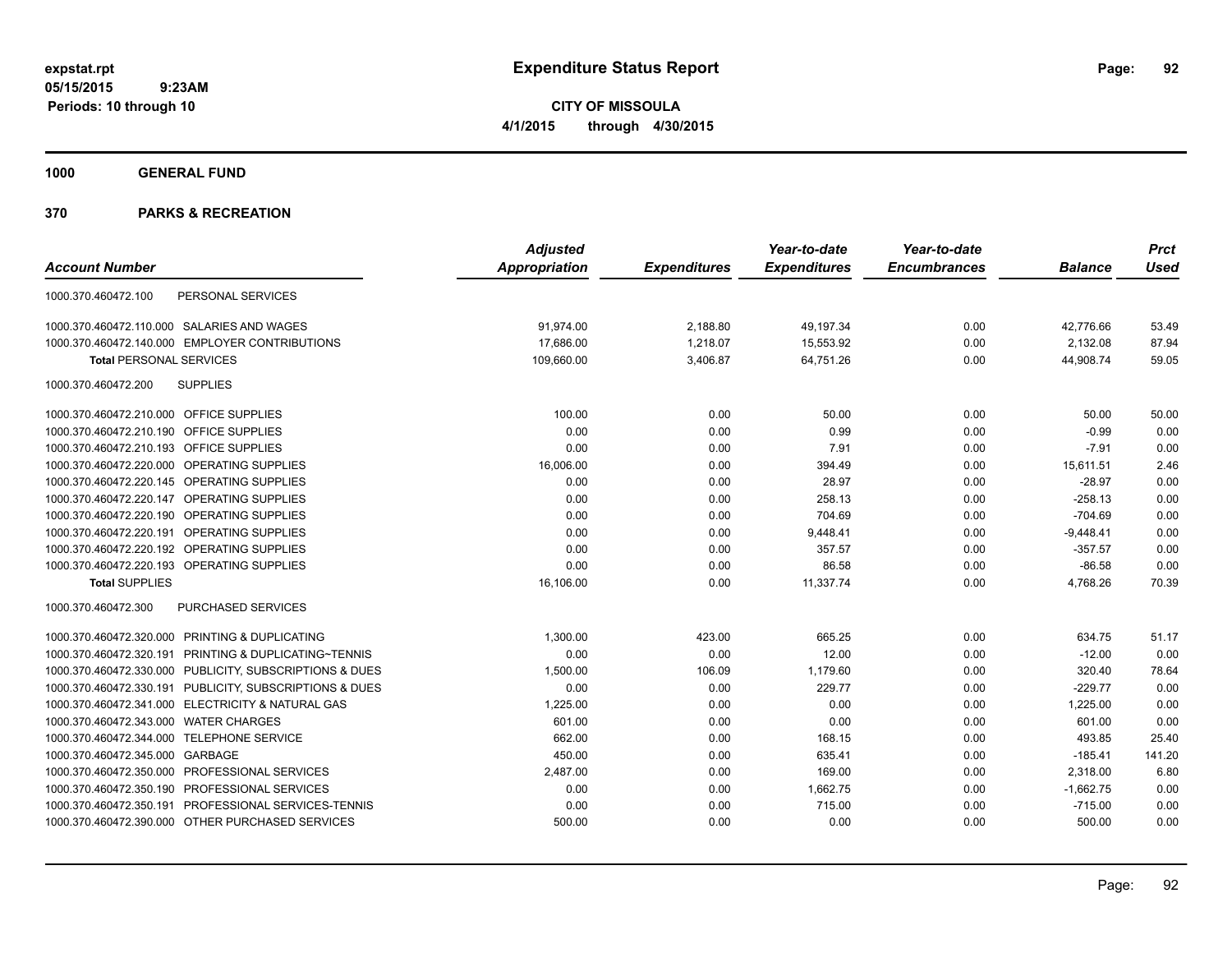**Periods: 10 through 10**

**CITY OF MISSOULA 4/1/2015 through 4/30/2015**

**1000 GENERAL FUND**

| <b>Account Number</b>                                                               | <b>Adjusted</b><br>Appropriation | <b>Expenditures</b> | Year-to-date<br><b>Expenditures</b> | Year-to-date<br><b>Encumbrances</b> | <b>Balance</b>          | <b>Prct</b><br><b>Used</b> |
|-------------------------------------------------------------------------------------|----------------------------------|---------------------|-------------------------------------|-------------------------------------|-------------------------|----------------------------|
| 1000.370.460472.390.191 OTHER PURCHASED SERVICES<br><b>Total PURCHASED SERVICES</b> | 0.00<br>8,725.00                 | 0.00<br>529.09      | 2,137.50<br>7,574.43                | 0.00<br>0.00                        | $-2,137.50$<br>1,150.57 | 0.00<br>86.81              |
| <b>Total RECREATION YOUTH</b>                                                       | 134,491.00                       | 3,935.96            | 83,663.43                           | 0.00                                | 50.827.57               | 62.21                      |
| 1000.370.460473<br><b>RECREATION SPECIAL EVENTS</b>                                 |                                  |                     |                                     |                                     |                         |                            |
| <b>SUPPLIES</b><br>1000.370.460473.200                                              |                                  |                     |                                     |                                     |                         |                            |
| 1000.370.460473.220.000 OPERATING SUPPLIES                                          | 2,328.00                         | 200.00              | 1,605.41                            | 0.00                                | 722.59                  | 68.96                      |
| 1000.370.460473.220.193 OPERATING SUPPLIES                                          | 0.00                             | 67.55               | 91.51                               | 0.00                                | $-91.51$                | 0.00                       |
| <b>Total SUPPLIES</b>                                                               | 2,328.00                         | 267.55              | 1,696.92                            | 0.00                                | 631.08                  | 72.89                      |
| 1000.370.460473.300<br><b>PURCHASED SERVICES</b>                                    |                                  |                     |                                     |                                     |                         |                            |
| <b>Total PURCHASED SERVICES</b>                                                     | 0.00                             | 0.00                | 0.00                                | 0.00                                | 0.00                    | 0.00                       |
| <b>Total RECREATION SPECIAL EVENTS</b>                                              | 2,328.00                         | 267.55              | 1.696.92                            | 0.00                                | 631.08                  | 72.89                      |
| <b>SPRAY DECKS</b><br>1000.370.460474                                               |                                  |                     |                                     |                                     |                         |                            |
| 1000.370.460474.100<br>PERSONAL SERVICES                                            |                                  |                     |                                     |                                     |                         |                            |
| 1000.370.460474.110.000 SALARIES AND WAGES                                          | 8,023.00                         | 0.00                | 0.00                                | 0.00                                | 8,023.00                | 0.00                       |
| 1000.370.460474.140.000 EMPLOYER CONTRIBUTIONS                                      | 1,157.00                         | 0.00                | 0.00                                | 0.00                                | 1,157.00                | 0.00                       |
| <b>Total PERSONAL SERVICES</b>                                                      | 9.180.00                         | 0.00                | 0.00                                | 0.00                                | 9.180.00                | 0.00                       |
| 1000.370.460474.200<br><b>SUPPLIES</b>                                              |                                  |                     |                                     |                                     |                         |                            |
| 1000.370.460474.220.000 OPERATING SUPPLIES                                          | 1,535.00                         | 0.00                | 0.00                                | 0.00                                | 1,535.00                | 0.00                       |
| 1000.370.460474.230.000 REPAIR/MAINTENANCE                                          | 5,424.00                         | 1,035.00            | 2,083.10                            | 0.00                                | 3,340.90                | 38.41                      |
| <b>Total SUPPLIES</b>                                                               | 6,959.00                         | 1,035.00            | 2,083.10                            | 0.00                                | 4,875.90                | 29.93                      |
| 1000.370.460474.300<br>PURCHASED SERVICES                                           |                                  |                     |                                     |                                     |                         |                            |
| 1000.370.460474.330.000 PUBLICITY, SUBSCRIPTIONS & DUES                             | 750.00                           | 0.00                | 609.00                              | 0.00                                | 141.00                  | 81.20                      |
| 1000.370.460474.360.000 REPAIR & MAINTENANCE                                        | 2,050.00                         | 0.00                | 1,083.62                            | 0.00                                | 966.38                  | 52.86                      |
| <b>Total PURCHASED SERVICES</b>                                                     | 2,800.00                         | 0.00                | 1,692.62                            | 0.00                                | 1,107.38                | 60.45                      |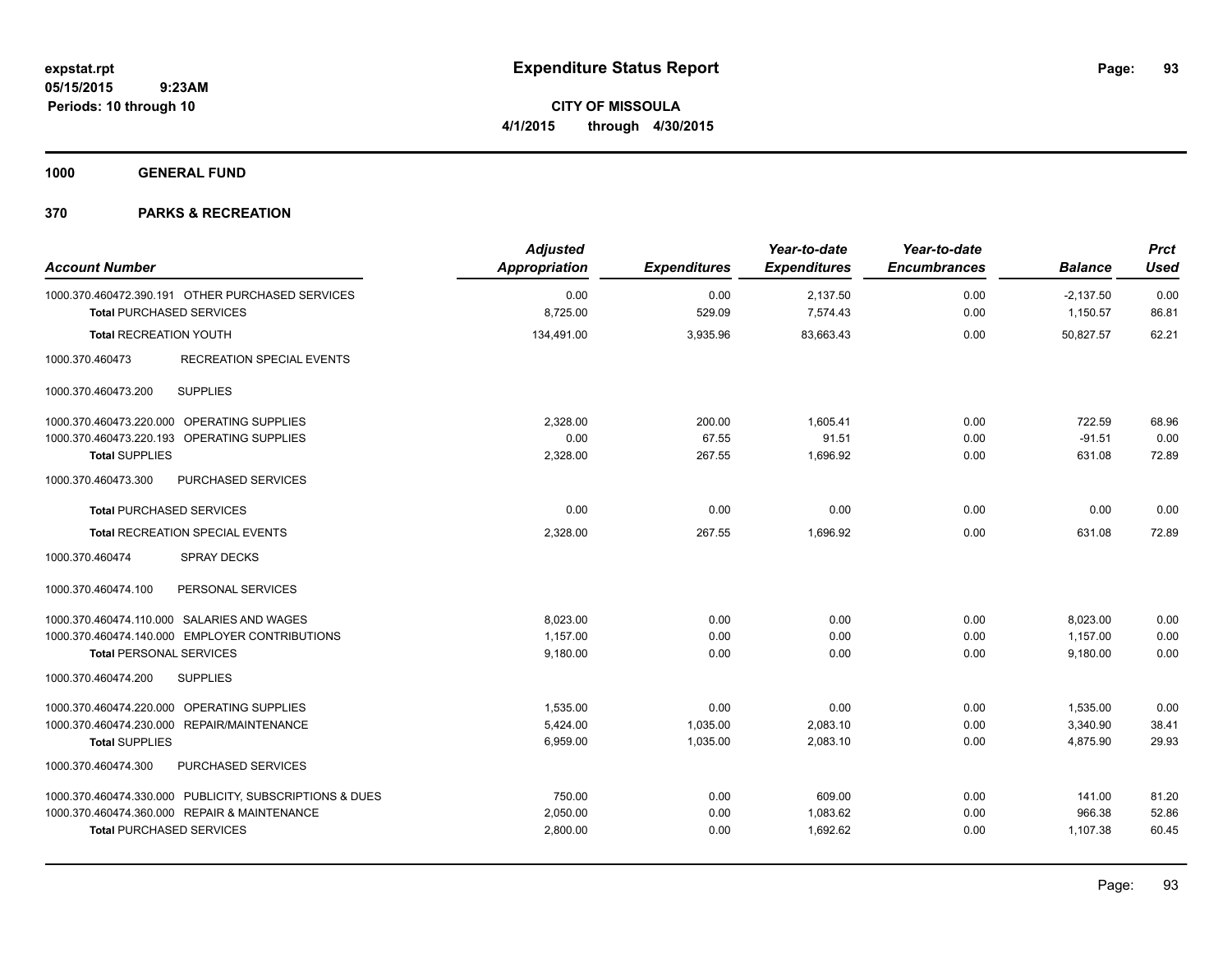**CITY OF MISSOULA 4/1/2015 through 4/30/2015**

**1000 GENERAL FUND**

|                                                         | <b>Adjusted</b> |                     | Year-to-date        | Year-to-date        |                | <b>Prct</b> |
|---------------------------------------------------------|-----------------|---------------------|---------------------|---------------------|----------------|-------------|
| <b>Account Number</b>                                   | Appropriation   | <b>Expenditures</b> | <b>Expenditures</b> | <b>Encumbrances</b> | <b>Balance</b> | <b>Used</b> |
| <b>CAPITAL OUTLAY</b><br>1000.370.460474.900            |                 |                     |                     |                     |                |             |
| 1000.370.460474.930.125 SACAJAWEA SPRAYDECKS            | 7,640.00        | 0.00                | 7,640.00            | 0.00                | 0.00           | 100.00      |
| 1000.370.460474.930.127 SOUTHSIDE LIONS SPRAYDECKS      | 7,640.00        | 0.00                | 7,640.00            | 0.00                | 0.00           | 100.00      |
| <b>Total CAPITAL OUTLAY</b>                             | 15,280.00       | 0.00                | 15,280.00           | 0.00                | 0.00           | 100.00      |
| <b>Total SPRAY DECKS</b>                                | 34,219.00       | 1,035.00            | 19,055.72           | 0.00                | 15,163.28      | 55.69       |
| 1000.370.460476<br>YOUTH DRUG                           |                 |                     |                     |                     |                |             |
| 1000.370.460476.100<br>PERSONAL SERVICES                |                 |                     |                     |                     |                |             |
| 1000.370.460476.110.000 SALARIES AND WAGES              | 8,922.00        | 0.00                | 0.00                | 0.00                | 8,922.00       | 0.00        |
| 1000.370.460476.140.000 EMPLOYER CONTRIBUTIONS          | 1,286.00        | 0.00                | 0.00                | 0.00                | 1,286.00       | 0.00        |
| <b>Total PERSONAL SERVICES</b>                          | 10,208.00       | 0.00                | 0.00                | 0.00                | 10,208.00      | 0.00        |
| <b>SUPPLIES</b><br>1000.370.460476.200                  |                 |                     |                     |                     |                |             |
| 1000.370.460476.210.000 OFFICE SUPPLIES                 | 150.00          | 0.00                | 0.00                | 0.00                | 150.00         | 0.00        |
| 1000.370.460476.220.000 OPERATING SUPPLIES              | 2,200.00        | 0.00                | 613.48              | 0.00                | 1,586.52       | 27.89       |
| <b>Total SUPPLIES</b>                                   | 2,350.00        | 0.00                | 613.48              | 0.00                | 1,736.52       | 26.11       |
| 1000.370.460476.300<br>PURCHASED SERVICES               |                 |                     |                     |                     |                |             |
| 1000.370.460476.320.000 PRINTING & DUPLICATING          | 250.00          | 0.00                | 0.00                | 0.00                | 250.00         | 0.00        |
| 1000.370.460476.330.000 PUBLICITY, SUBSCRIPTIONS & DUES | 100.00          | 0.00                | 100.00              | 0.00                | 0.00           | 100.00      |
| 1000.370.460476.350.000 PROFESSIONAL SERVICES           | 1,200.00        | 0.00                | 271.50              | 0.00                | 928.50         | 22.63       |
| <b>Total PURCHASED SERVICES</b>                         | 1,550.00        | 0.00                | 371.50              | 0.00                | 1,178.50       | 23.97       |
| <b>Total YOUTH DRUG</b>                                 | 14,108.00       | 0.00                | 984.98              | 0.00                | 13,123.02      | 6.98        |
| <b>GRILL VAN</b><br>1000.370.460477                     |                 |                     |                     |                     |                |             |
| <b>SUPPLIES</b><br>1000.370.460477.200                  |                 |                     |                     |                     |                |             |
| 1000.370.460477.220.000 OPERATING SUPPLIES              | 12,754.00       | 819.64              | 4,400.73            | 0.00                | 8,353.27       | 34.50       |
| 1000.370.460477.230.000 REPAIR/MAINTENANCE              | 29,102.00       | 2,809.66            | 33,918.61           | 0.00                | $-4,816.61$    | 116.55      |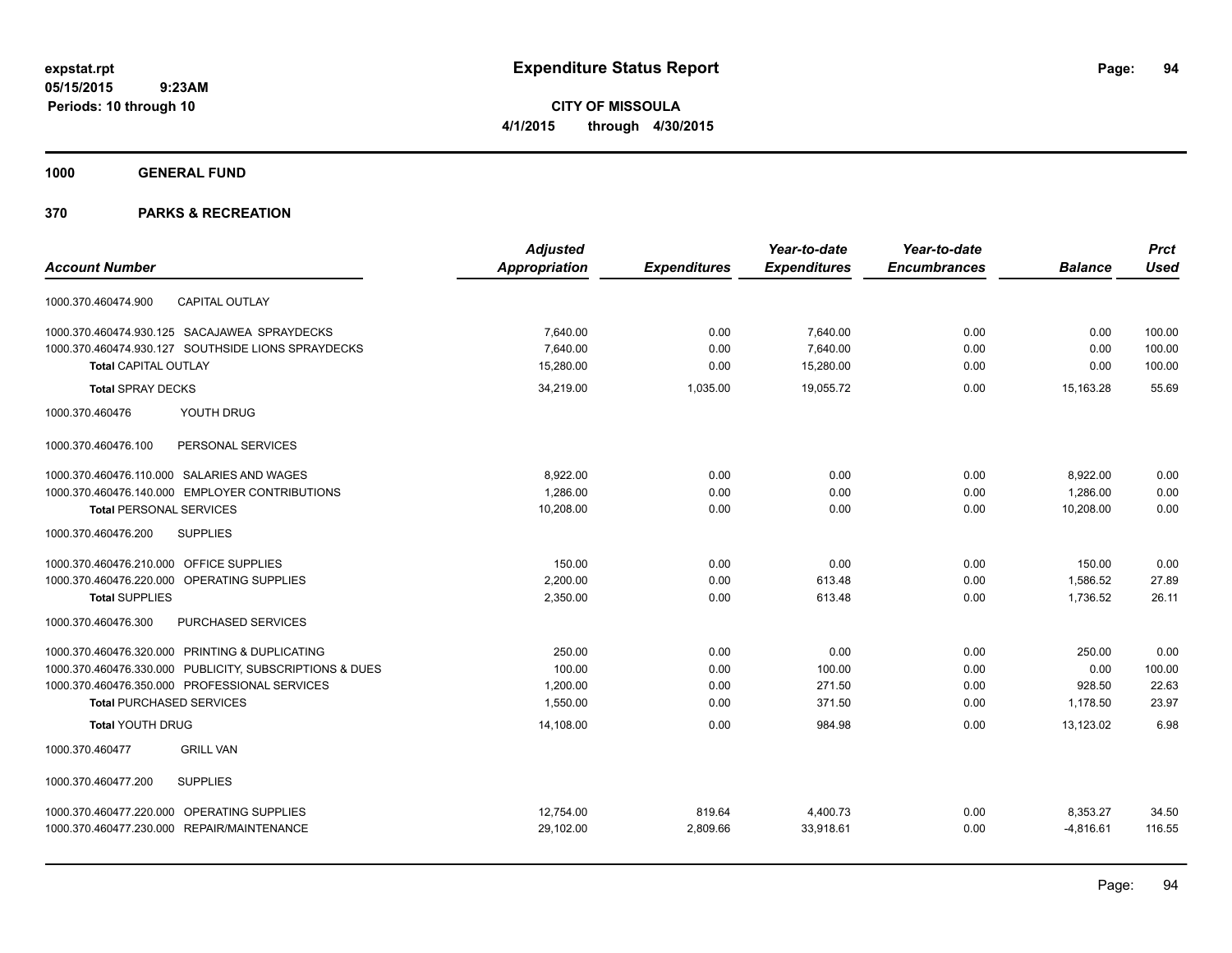**CITY OF MISSOULA 4/1/2015 through 4/30/2015**

**1000 GENERAL FUND**

| <b>Account Number</b>                             | <b>Adjusted</b><br>Appropriation | <b>Expenditures</b> | Year-to-date<br><b>Expenditures</b> | Year-to-date<br><b>Encumbrances</b> | <b>Balance</b> | <b>Prct</b><br><b>Used</b> |
|---------------------------------------------------|----------------------------------|---------------------|-------------------------------------|-------------------------------------|----------------|----------------------------|
| <b>Total SUPPLIES</b>                             | 41,856.00                        | 3,629.30            | 38,319.34                           | 0.00                                | 3,536.66       | 91.55                      |
| PURCHASED SERVICES<br>1000.370.460477.300         |                                  |                     |                                     |                                     |                |                            |
| 1000.370.460477.350.000 PROFESSIONAL SERVICES     | 900.00                           | 0.00                | 0.00                                | 0.00                                | 900.00         | 0.00                       |
| 1000.370.460477.360.000 REPAIR & MAINTENANCE      | 5,228.00                         | 492.99              | 5,598.27                            | 0.00                                | $-370.27$      | 107.08                     |
| <b>Total PURCHASED SERVICES</b>                   | 6,128.00                         | 492.99              | 5,598.27                            | 0.00                                | 529.73         | 91.36                      |
| <b>Total GRILL VAN</b>                            | 47,984.00                        | 4,122.29            | 43,917.61                           | 0.00                                | 4,066.39       | 91.53                      |
| 1000.370.460484<br><b>CONSERVATION LANDS MGMT</b> |                                  |                     |                                     |                                     |                |                            |
| PERSONAL SERVICES<br>1000.370.460484.100          |                                  |                     |                                     |                                     |                |                            |
| 1000.370.460484.110.000 SALARIES AND WAGES        | 166,892.00                       | 15,027.68           | 137,784.90                          | 0.00                                | 29,107.10      | 82.56                      |
| 1000.370.460484.120.000 OVERTIME/TERMINATION      | 1,750.00                         | 147.74              | 1,246.80                            | 0.00                                | 503.20         | 71.25                      |
| 1000.370.460484.140.000 EMPLOYER CONTRIBUTIONS    | 61,048.00                        | 5,294.51            | 51,001.36                           | 0.00                                | 10,046.64      | 83.54                      |
| <b>Total PERSONAL SERVICES</b>                    | 229,690.00                       | 20,469.93           | 190,033.06                          | 0.00                                | 39,656.94      | 82.73                      |
| <b>SUPPLIES</b><br>1000.370.460484.200            |                                  |                     |                                     |                                     |                |                            |
| 1000.370.460484.220.000 OPERATING SUPPLIES        | 6.337.00                         | 21.00               | 1,842.07                            | 0.00                                | 4,494.93       | 29.07                      |
| 1000.370.460484.230.000 REPAIR/MAINTENANCE        | 10,364.00                        | 0.00                | 3,808.51                            | 0.00                                | 6,555.49       | 36.75                      |
| <b>Total SUPPLIES</b>                             | 16,701.00                        | 21.00               | 5,650.58                            | 0.00                                | 11,050.42      | 33.83                      |
| PURCHASED SERVICES<br>1000.370.460484.300         |                                  |                     |                                     |                                     |                |                            |
| 1000.370.460484.350.000 PROFESSIONAL SERVICES     | 6,228.00                         | $-121.50$           | 235.00                              | 0.00                                | 5,993.00       | 3.77                       |
| 1000.370.460484.390.000 OTHER PURCHASED SERVICES  | 520.00                           | 0.00                | 139.15                              | 0.00                                | 380.85         | 26.76                      |
| <b>Total PURCHASED SERVICES</b>                   | 6,748.00                         | $-121.50$           | 374.15                              | 0.00                                | 6,373.85       | 5.54                       |
| <b>Total CONSERVATION LANDS MGMT</b>              | 253,139.00                       | 20,369.43           | 196,057.79                          | 0.00                                | 57,081.21      | 77.45                      |
| <b>SAFETY &amp; TRAINING</b><br>1000.370.460485   |                                  |                     |                                     |                                     |                |                            |
| 1000.370.460485.200<br><b>SUPPLIES</b>            |                                  |                     |                                     |                                     |                |                            |
| 1000.370.460485.220.000 OPERATING SUPPLIES        | 5,980.00                         | 320.24              | 3,184.94                            | 0.00                                | 2,795.06       | 53.26                      |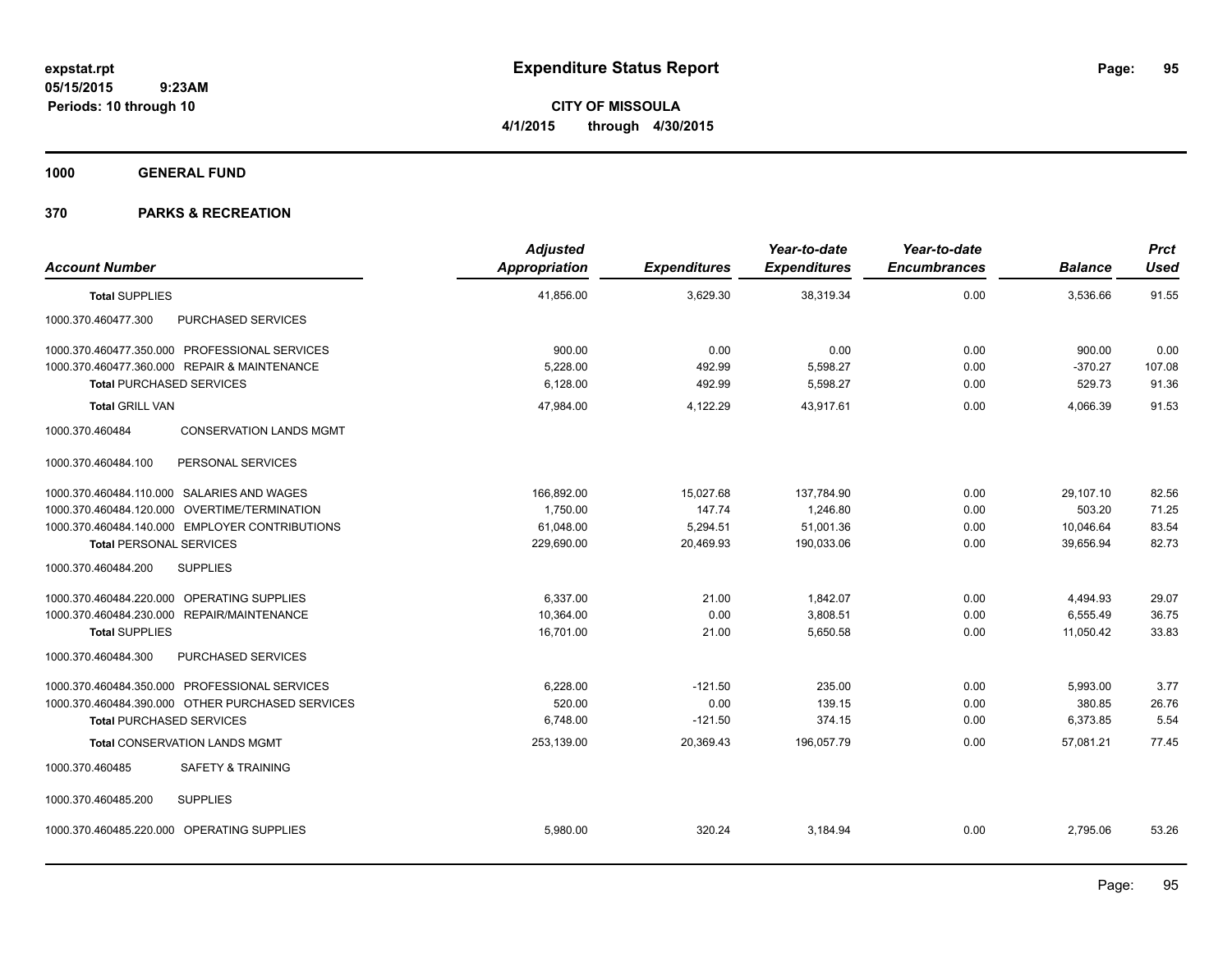**CITY OF MISSOULA 4/1/2015 through 4/30/2015**

**1000 GENERAL FUND**

| <b>Account Number</b>                  |                                                | <b>Adjusted</b><br><b>Appropriation</b> | <b>Expenditures</b> | Year-to-date<br><b>Expenditures</b> | Year-to-date<br><b>Encumbrances</b> | <b>Balance</b> | <b>Prct</b><br><b>Used</b> |
|----------------------------------------|------------------------------------------------|-----------------------------------------|---------------------|-------------------------------------|-------------------------------------|----------------|----------------------------|
| <b>Total SUPPLIES</b>                  |                                                | 5,980.00                                | 320.24              | 3,184.94                            | 0.00                                | 2,795.06       | 53.26                      |
| 1000.370.460485.300                    | PURCHASED SERVICES                             |                                         |                     |                                     |                                     |                |                            |
| 1000.370.460485.310.000 COMMUNICATIONS |                                                | 50.00                                   | 0.00                | 0.00                                | 0.00                                | 50.00          | 0.00                       |
|                                        | 1000.370.460485.320.000 PRINTING & DUPLICATING | 50.00                                   | 0.00                | 0.00                                | 0.00                                | 50.00          | 0.00                       |
| 1000.370.460485.370.000 TRAVEL         |                                                | 3,744.00                                | 0.00                | 1,296.73                            | 0.00                                | 2,447.27       | 34.63                      |
| 1000.370.460485.380.000 TRAINING       |                                                | 2.936.00                                | 55.00               | 3,797.08                            | 0.00                                | $-861.08$      | 129.33                     |
| <b>Total PURCHASED SERVICES</b>        |                                                | 6,780.00                                | 55.00               | 5,093.81                            | 0.00                                | 1,686.19       | 75.13                      |
| <b>Total SAFETY &amp; TRAINING</b>     |                                                | 12,760.00                               | 375.24              | 8,278.75                            | 0.00                                | 4,481.25       | 64.88                      |
| 1000.370.460490                        | <b>CURRENTS POOL EXPENSES</b>                  |                                         |                     |                                     |                                     |                |                            |
| 1000.370.460490.200                    | <b>SUPPLIES</b>                                |                                         |                     |                                     |                                     |                |                            |
| 1000.370.460490.240.175 OTHER SUPPLIES |                                                | 0.00                                    | 0.00                | 14.99                               | 0.00                                | $-14.99$       | 0.00                       |
|                                        | Total CURRENTS POOL EXPENSES                   | 0.00                                    | 0.00                | 14.99                               | 0.00                                | $-14.99$       | 0.00                       |
| 1000.370.460500                        | PARK MAINTENANCE CONTRACTS                     |                                         |                     |                                     |                                     |                |                            |
| 1000.370.460500.200                    | <b>SUPPLIES</b>                                |                                         |                     |                                     |                                     |                |                            |
| 1000.370.460500.220.000                | OPERATING SUPPLIES                             | 6.540.00                                | 0.00                | 0.00                                | 0.00                                | 6,540.00       | 0.00                       |
|                                        | 1000.370.460500.230.000 REPAIR/MAINTENANCE     | 3,939.00                                | 0.00                | 374.48                              | 0.00                                | 3,564.52       | 9.51                       |
| <b>Total SUPPLIES</b>                  |                                                | 10,479.00                               | 0.00                | 374.48                              | 0.00                                | 10,104.52      | 3.57                       |
| 1000.370.460500.300                    | PURCHASED SERVICES                             |                                         |                     |                                     |                                     |                |                            |
| <b>Total PURCHASED SERVICES</b>        |                                                | 0.00                                    | 0.00                | 0.00                                | 0.00                                | 0.00           | 0.00                       |
|                                        | Total PARK MAINTENANCE CONTRACTS               | 10,479.00                               | 0.00                | 374.48                              | 0.00                                | 10,104.52      | 3.57                       |
| 1000.370.460501                        | PARK MAINTENANCE ROUTINE                       |                                         |                     |                                     |                                     |                |                            |
| 1000.370.460501.100                    | PERSONAL SERVICES                              |                                         |                     |                                     |                                     |                |                            |
|                                        | 1000.370.460501.110.000 SALARIES AND WAGES     | 602,320.00                              | 39,345.33           | 428,870.28                          | 0.00                                | 173,449.72     | 71.20                      |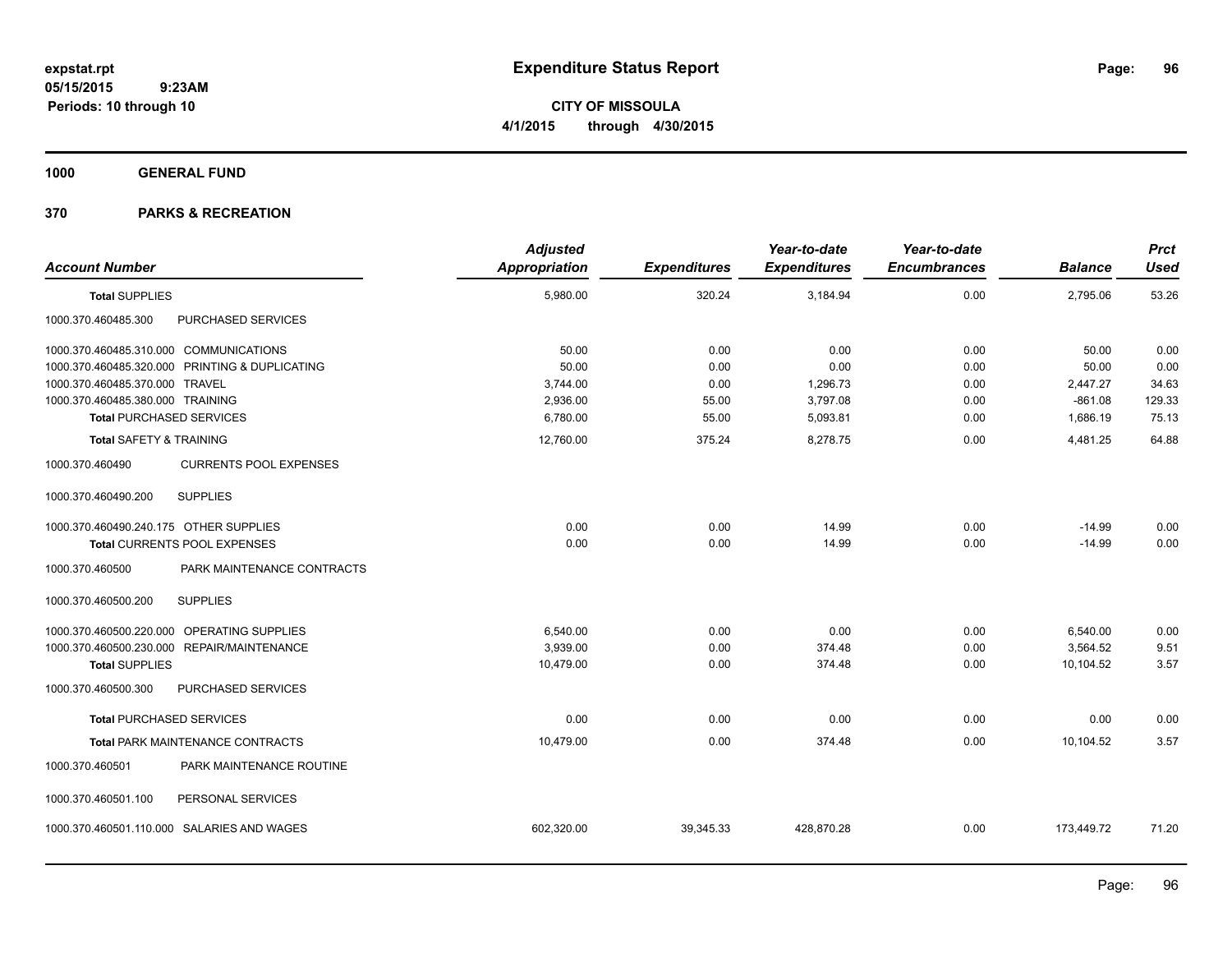**Periods: 10 through 10**

**CITY OF MISSOULA 4/1/2015 through 4/30/2015**

**1000 GENERAL FUND**

| <b>Adjusted</b> |                     | Year-to-date        | Year-to-date        |                | <b>Prct</b> |
|-----------------|---------------------|---------------------|---------------------|----------------|-------------|
| Appropriation   | <b>Expenditures</b> | <b>Expenditures</b> | <b>Encumbrances</b> | <b>Balance</b> | <b>Used</b> |
| 2,100.00        | 189.94              | 1,403.13            | 0.00                | 696.87         | 66.82       |
| 230,451.00      | 16,710.76           | 182,243.74          | 0.00                | 48,207.26      | 79.08       |
| 834,871.00      | 56,246.03           | 612,517.15          | 0.00                | 222,353.85     | 73.37       |
|                 |                     |                     |                     |                |             |
| 5,319.00        | 0.00                | 0.00                | 0.00                | 5,319.00       | 0.00        |
| 5.275.00        | 0.00                | 7.98                | 0.00                | 5,267.02       | 0.15        |
| 79,836.00       | 1,959.98            | 49,273.17           | 0.00                | 30,562.83      | 61.72       |
| 90,430.00       | 1,959.98            | 49,281.15           | 0.00                | 41,148.85      | 54.50       |
|                 |                     |                     |                     |                |             |
| 89,012.00       | 3,972.77            | 42,516.71           | 0.00                | 46,495.29      | 47.77       |
| 152,803.00      | 51.34               | 129,961.83          | 0.00                | 22,841.17      | 85.05       |
| 27,833.00       | 3,447.03            | 19,342.45           | 0.00                | 8,490.55       | 69.49       |
| 2,347.00        | 0.00                | 375.00              | 0.00                | 1,972.00       | 15.98       |
| 3,183.00        | 0.00                | 2,379.00            | 0.00                | 804.00         | 74.74       |
| 275,178.00      | 7,471.14            | 194,574.99          | 0.00                | 80,603.01      | 70.71       |
|                 |                     |                     |                     |                |             |
| 0.00            | 0.00                | 0.00                | 0.00                | 0.00           | 0.00        |
| 1,200,479.00    | 65,677.15           | 856,373.29          | 0.00                | 344,105.71     | 71.34       |
|                 |                     |                     |                     |                |             |
|                 |                     |                     |                     |                |             |
| 0.00            | 0.00                | 0.00                | 0.00                | 0.00           | 0.00        |
|                 |                     |                     |                     |                |             |
| 3,200.00        | 0.00                | 104.00              | 0.00                | 3,096.00       | 3.25        |
| 1,500.00        | 0.00                | 0.00                | 0.00                | 1,500.00       | 0.00        |
| 4,700.00        | 0.00                | 104.00              | 0.00                | 4,596.00       | 2.21        |
|                 |                     |                     |                     |                |             |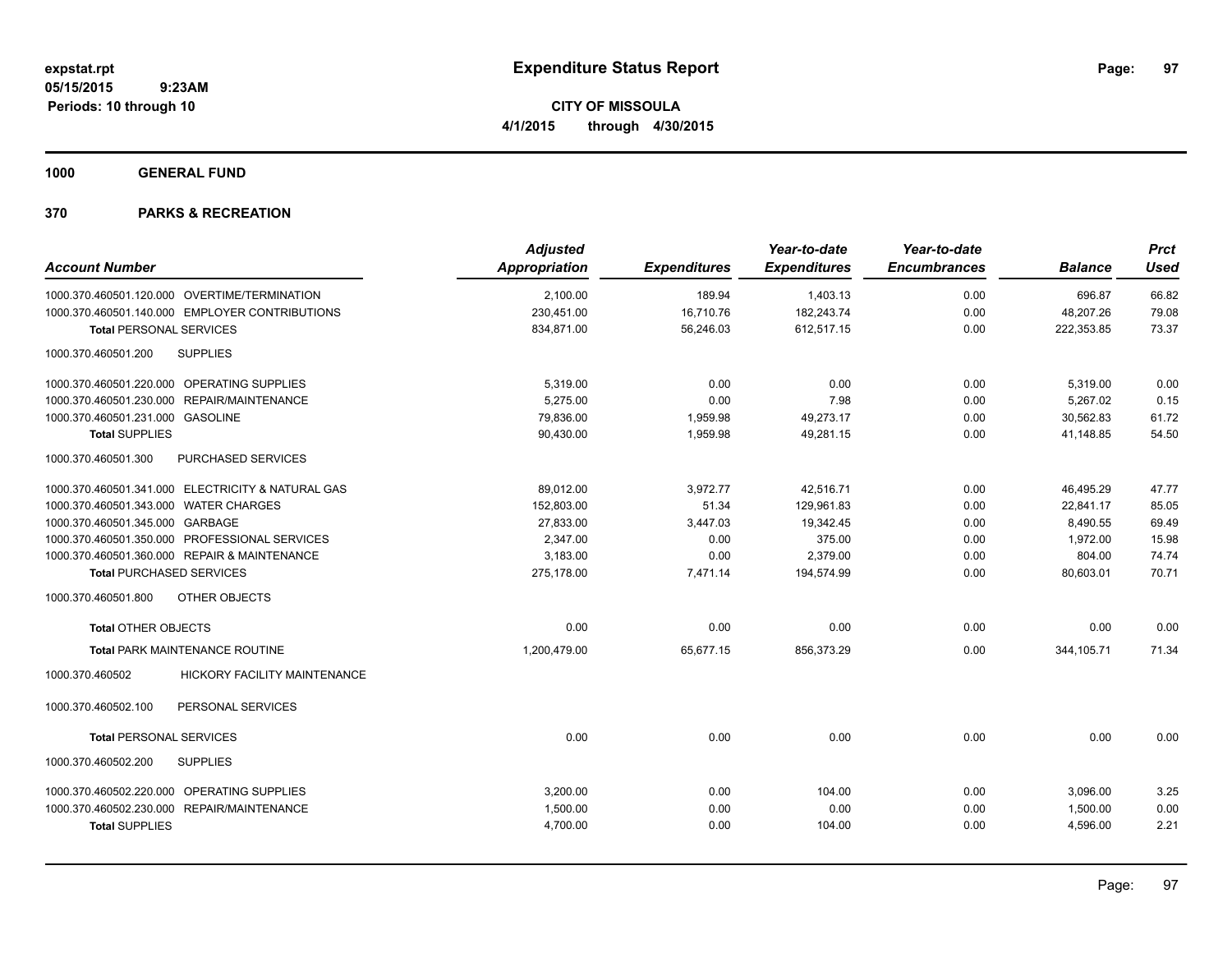**CITY OF MISSOULA 4/1/2015 through 4/30/2015**

**1000 GENERAL FUND**

|                                                  | <b>Adjusted</b> |                     | Year-to-date        | Year-to-date        |                | <b>Prct</b> |
|--------------------------------------------------|-----------------|---------------------|---------------------|---------------------|----------------|-------------|
| <b>Account Number</b>                            | Appropriation   | <b>Expenditures</b> | <b>Expenditures</b> | <b>Encumbrances</b> | <b>Balance</b> | <b>Used</b> |
| PURCHASED SERVICES<br>1000.370.460502.300        |                 |                     |                     |                     |                |             |
| 1000.370.460502.350.000 PROFESSIONAL SERVICES    | 3,080.00        | 0.00                | 0.00                | 0.00                | 3,080.00       | 0.00        |
| 1000.370.460502.360.000 REPAIR & MAINTENANCE     | 6,000.00        | 300.00              | 654.00              | 0.00                | 5,346.00       | 10.90       |
| <b>Total PURCHASED SERVICES</b>                  | 9,080.00        | 300.00              | 654.00              | 0.00                | 8,426.00       | 7.20        |
| Total HICKORY FACILITY MAINTENANCE               | 13,780.00       | 300.00              | 758.00              | 0.00                | 13,022.00      | 5.50        |
| 1000.370.460503<br>SPORTS FACILITIES MAINTENANCE |                 |                     |                     |                     |                |             |
| 1000.370.460503.100<br>PERSONAL SERVICES         |                 |                     |                     |                     |                |             |
| 1000.370.460503.110.000 SALARIES AND WAGES       | 62,722.00       | 4,159.25            | 48,786.75           | 0.00                | 13,935.25      | 77.78       |
| 1000.370.460503.140.000 EMPLOYER CONTRIBUTIONS   | 23,433.00       | 1,708.48            | 19,407.37           | 0.00                | 4,025.63       | 82.82       |
| <b>Total PERSONAL SERVICES</b>                   | 86,155.00       | 5,867.73            | 68,194.12           | 0.00                | 17,960.88      | 79.15       |
| 1000.370.460503.200<br><b>SUPPLIES</b>           |                 |                     |                     |                     |                |             |
| 1000.370.460503.220.000 OPERATING SUPPLIES       | 10,211.00       | 0.00                | 60.69               | 0.00                | 10,150.31      | 0.59        |
| 1000.370.460503.230.000 REPAIR/MAINTENANCE       | 12,464.00       | 0.00                | 9,839.39            | 0.00                | 2,624.61       | 78.94       |
| <b>Total SUPPLIES</b>                            | 22,675.00       | 0.00                | 9,900.08            | 0.00                | 12,774.92      | 43.66       |
| 1000.370.460503.300<br>PURCHASED SERVICES        |                 |                     |                     |                     |                |             |
| <b>Total PURCHASED SERVICES</b>                  | 0.00            | 0.00                | 0.00                | 0.00                | 0.00           | 0.00        |
| Total SPORTS FACILITIES MAINTENANCE              | 108,830.00      | 5,867.73            | 78,094.20           | 0.00                | 30,735.80      | 71.76       |
| 1000.370.460504<br>PARK SPECIAL DISTRICTS        |                 |                     |                     |                     |                |             |
| 1000.370.460504.100<br>PERSONAL SERVICES         |                 |                     |                     |                     |                |             |
| <b>Total PERSONAL SERVICES</b>                   | 0.00            | 0.00                | 0.00                | 0.00                | 0.00           | 0.00        |
| 1000.370.460504.200<br><b>SUPPLIES</b>           |                 |                     |                     |                     |                |             |
| <b>Total SUPPLIES</b>                            | 0.00            | 0.00                | 0.00                | 0.00                | 0.00           | 0.00        |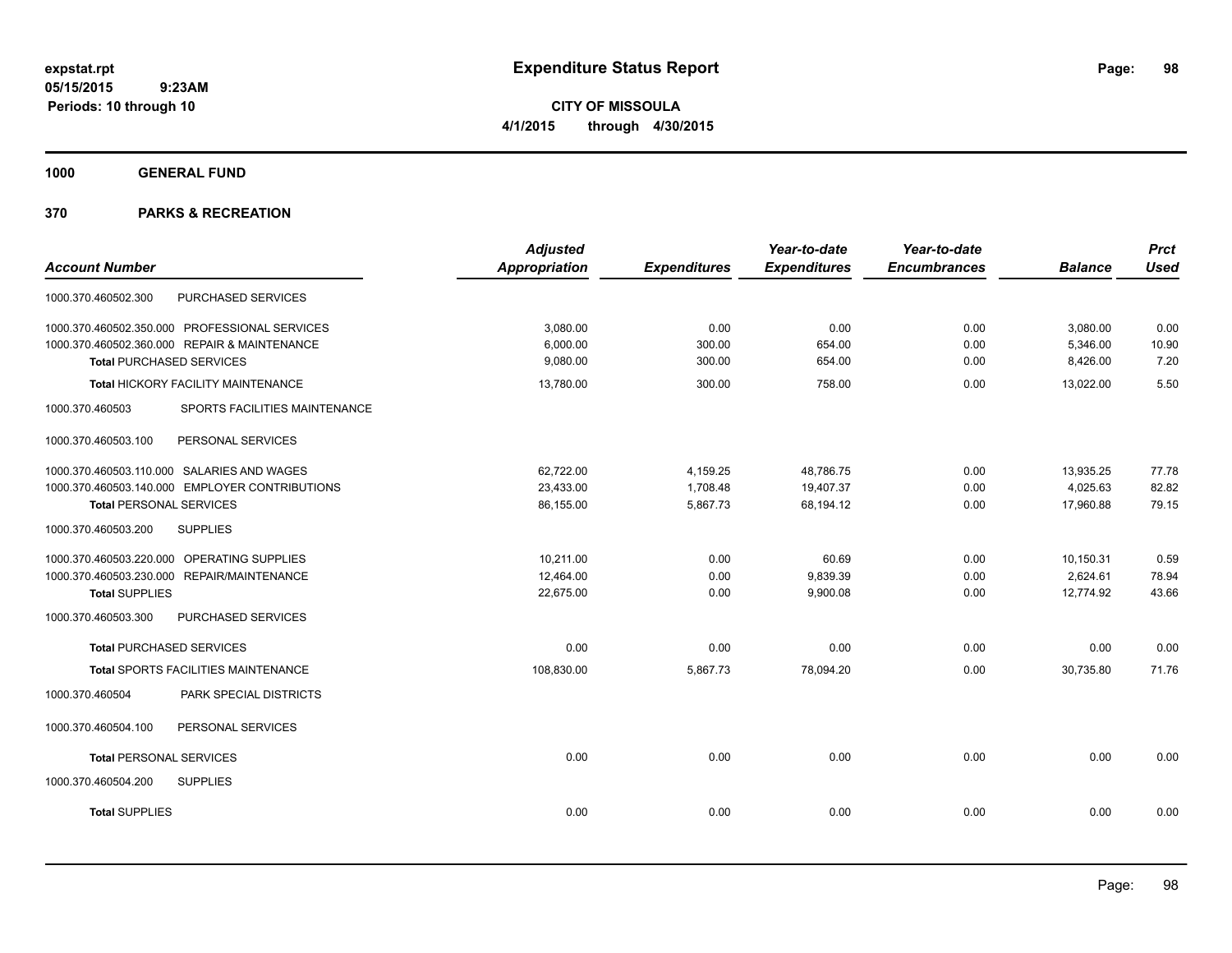**CITY OF MISSOULA 4/1/2015 through 4/30/2015**

**1000 GENERAL FUND**

| <b>Account Number</b>                     | <b>Adjusted</b><br>Appropriation | <b>Expenditures</b> | Year-to-date<br><b>Expenditures</b> | Year-to-date<br><b>Encumbrances</b> | <b>Balance</b> | Prct<br>Used |
|-------------------------------------------|----------------------------------|---------------------|-------------------------------------|-------------------------------------|----------------|--------------|
| PURCHASED SERVICES<br>1000.370.460504.300 |                                  |                     |                                     |                                     |                |              |
| <b>Total PARK SPECIAL DISTRICTS</b>       | 0.00                             | 0.00                | 0.00                                | 0.00                                | 0.00           | 0.00         |
| <b>Total PARKS &amp; RECREATION</b>       | 3,662,172.00                     | 223.241.13          | 2,584,718.98                        | 0.00                                | 1.077.453.02   | 70.58        |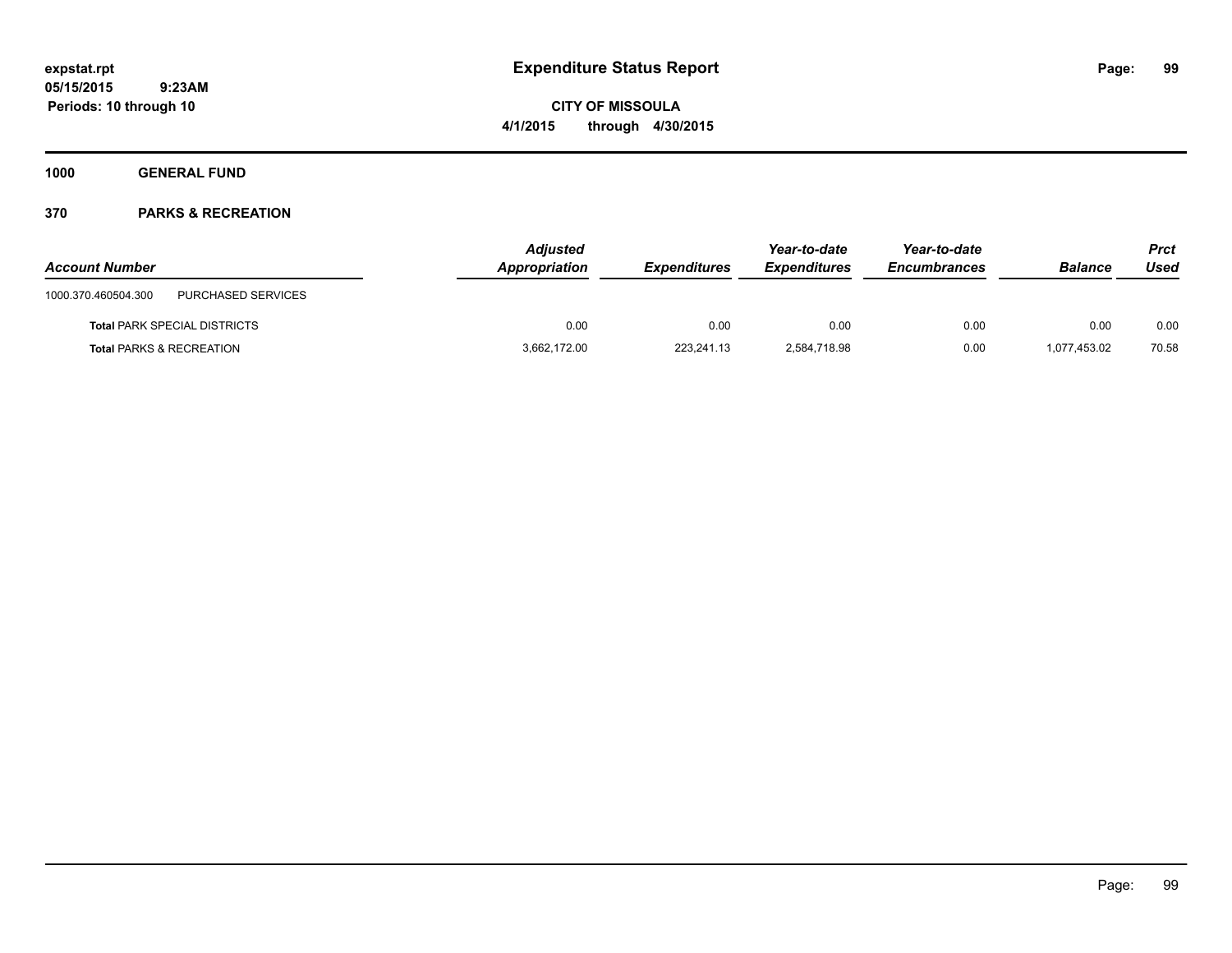**CITY OF MISSOULA 4/1/2015 through 4/30/2015**

**1000 GENERAL FUND**

| <b>Account Number</b>          |                                                                                                         | <b>Adjusted</b><br><b>Appropriation</b> | <b>Expenditures</b>    | Year-to-date<br><b>Expenditures</b> | Year-to-date<br><b>Encumbrances</b> | <b>Balance</b>       | <b>Prct</b><br><b>Used</b> |
|--------------------------------|---------------------------------------------------------------------------------------------------------|-----------------------------------------|------------------------|-------------------------------------|-------------------------------------|----------------------|----------------------------|
| 1000.390.410000                | <b>GENERAL GOVERNMENT</b>                                                                               |                                         |                        |                                     |                                     |                      |                            |
| 1000.390.410000.200            | <b>SUPPLIES</b>                                                                                         |                                         |                        |                                     |                                     |                      |                            |
|                                | <b>Total GENERAL GOVERNMENT</b>                                                                         | 0.00                                    | 0.00                   | 0.00                                | 0.00                                | 0.00                 | 0.00                       |
| 1000.390.410123                | <b>LEGISLATIVE PROGRAM</b>                                                                              |                                         |                        |                                     |                                     |                      |                            |
| 1000.390.410123.300            | PURCHASED SERVICES                                                                                      |                                         |                        |                                     |                                     |                      |                            |
|                                | 1000.390.410123.350.000 LEGISLATIVE PROGRAM/PROF SVS<br><b>Total LEGISLATIVE PROGRAM</b>                | 33,000.00<br>33,000.00                  | 7,500.00<br>7,500.00   | 25,000.00<br>25,000.00              | 0.00<br>0.00                        | 8,000.00<br>8,000.00 | 75.76<br>75.76             |
| 1000.390.410230                | WORK COMP CONSULTANT                                                                                    |                                         |                        |                                     |                                     |                      |                            |
| 1000.390.410230.100            | PERSONAL SERVICES                                                                                       |                                         |                        |                                     |                                     |                      |                            |
| <b>Total PERSONAL SERVICES</b> |                                                                                                         | 0.00                                    | 0.00                   | 0.00                                | 0.00                                | 0.00                 | 0.00                       |
| 1000.390.410230.300            | PURCHASED SERVICES                                                                                      |                                         |                        |                                     |                                     |                      |                            |
|                                | <b>Total WORK COMP CONSULTANT</b>                                                                       | 0.00                                    | 0.00                   | 0.00                                | 0.00                                | 0.00                 | 0.00                       |
| 1000.390.410360                | COMMUNITY DISPUTE RESOLUTION                                                                            |                                         |                        |                                     |                                     |                      |                            |
| 1000.390.410360.700            | <b>GRANTS &amp; CONTRIBUTIONS</b>                                                                       |                                         |                        |                                     |                                     |                      |                            |
|                                | 1000.390.410360.700.000 CDR GRANTS & CONTRIBUTION<br>Total COMMUNITY DISPUTE RESOLUTION                 | 7,200.00<br>7,200.00                    | 0.00<br>0.00           | 7,200.00<br>7,200.00                | 0.00<br>0.00                        | 0.00<br>0.00         | 100.00<br>100.00           |
| 1000.390.410371                | SEXUAL ASSUALT PREVENTION CAMPAIGN                                                                      |                                         |                        |                                     |                                     |                      |                            |
| 1000.390.410371.300            | PURCHASED SERVICES                                                                                      |                                         |                        |                                     |                                     |                      |                            |
|                                | 1000.390.410371.350.000 HEALTHY RELATIONSHIP PROJECT<br><b>Total SEXUAL ASSUALT PREVENTION CAMPAIGN</b> | 55,766.00<br>55,766.00                  | 13,941.50<br>13,941.50 | 51,219.78<br>51,219.78              | 0.00<br>0.00                        | 4,546.22<br>4,546.22 | 91.85<br>91.85             |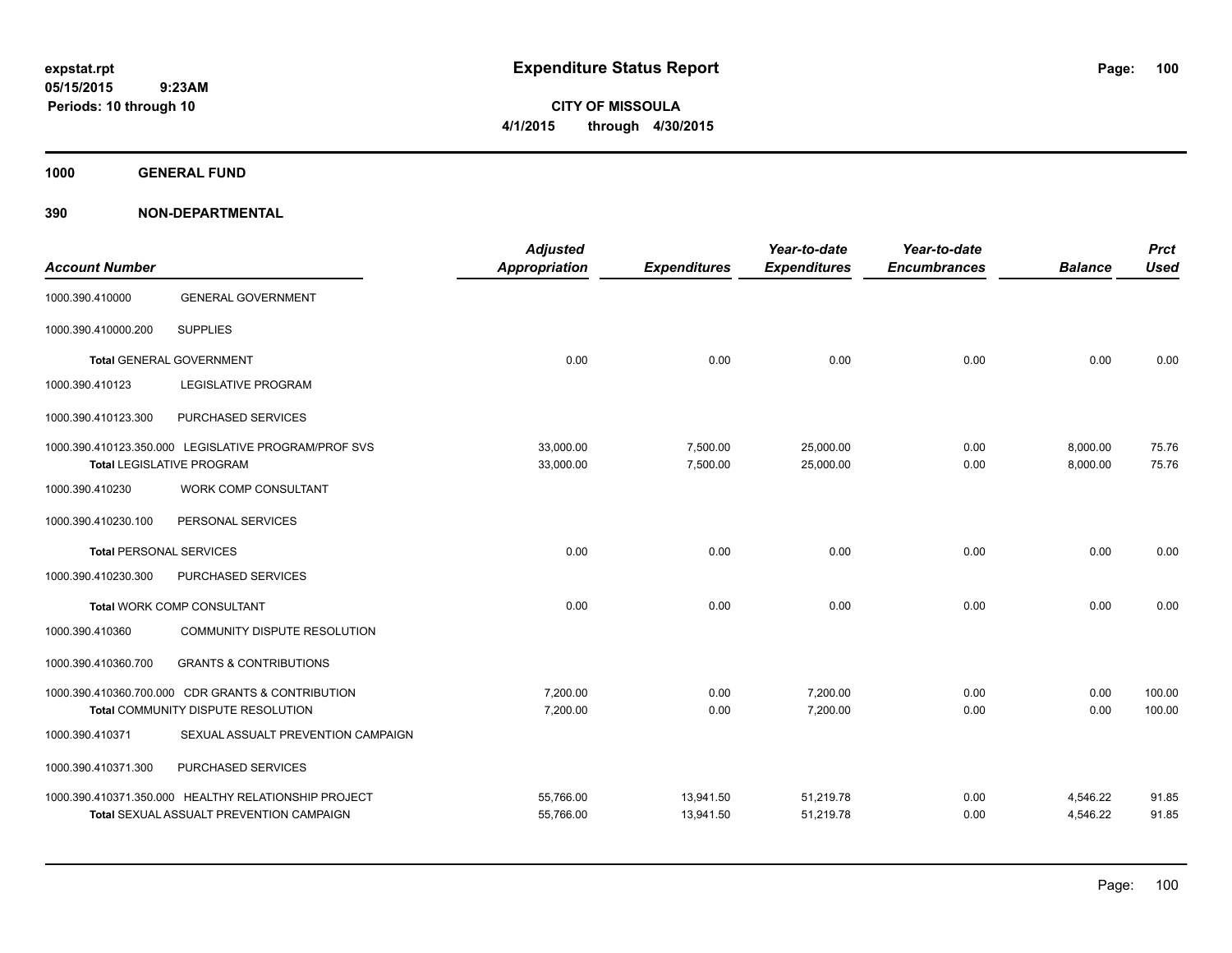**CITY OF MISSOULA 4/1/2015 through 4/30/2015**

**1000 GENERAL FUND**

| <b>Account Number</b>                  |                                                      | <b>Adjusted</b><br><b>Appropriation</b> | <b>Expenditures</b> | Year-to-date<br><b>Expenditures</b> | Year-to-date<br><b>Encumbrances</b> | <b>Balance</b>         | <b>Prct</b><br><b>Used</b> |
|----------------------------------------|------------------------------------------------------|-----------------------------------------|---------------------|-------------------------------------|-------------------------------------|------------------------|----------------------------|
| 1000.390.410550                        | <b>ACCOUNTING</b>                                    |                                         |                     |                                     |                                     |                        |                            |
| 1000.390.410550.500                    | <b>FIXED CHARGES</b>                                 |                                         |                     |                                     |                                     |                        |                            |
| <b>Total ACCOUNTING</b>                |                                                      | 0.00                                    | 0.00                | 0.00                                | 0.00                                | 0.00                   | 0.00                       |
| 1000.390.410551                        | RESERVE FOR SALARY INCREASES                         |                                         |                     |                                     |                                     |                        |                            |
| 1000.390.410551.100                    | PERSONAL SERVICES                                    |                                         |                     |                                     |                                     |                        |                            |
| 1000.390.410551.110.000 SALARY RESERVE |                                                      | 44,976.00                               | 0.00                | $-2.85$                             | 0.00                                | 44,978.85              | 0.01                       |
|                                        | 1000.390.410551.140.000 EMPLOYER CONTRIBUTIONS       | $-22,556.00$                            | $-2.65$             | 394.42                              | 0.00                                | $-22,950.42$           | 1.75                       |
|                                        | Total RESERVE FOR SALARY INCREASES                   | 22,420.00                               | $-2.65$             | 391.57                              | 0.00                                | 22,028.43              | 1.75                       |
| 1000.390.411000                        | <b>MRTMA</b>                                         |                                         |                     |                                     |                                     |                        |                            |
| 1000.390.411000.700                    | <b>GRANTS &amp; CONTRIBUTIONS</b>                    |                                         |                     |                                     |                                     |                        |                            |
| 1000.390.411000.700.000 MRTMA          |                                                      | 10,780.00                               | 0.00                | 10,780.00                           | 0.00                                | 0.00                   | 100.00                     |
| <b>Total MRTMA</b>                     |                                                      | 10,780.00                               | 0.00                | 10,780.00                           | 0.00                                | 0.00                   | 100.00                     |
| 1000.390.411030                        | <b>PLANNING</b>                                      |                                         |                     |                                     |                                     |                        |                            |
| 1000.390.411030.300                    | PURCHASED SERVICES                                   |                                         |                     |                                     |                                     |                        |                            |
| 1000.390.411030.390.000                | <b>GRANTS &amp; COMMUNITY PROGRAMS</b>               | 261,796.00                              | 40,946.68           | 121,844.68                          | 0.00                                | 139,951.32             | 46.54                      |
| <b>Total PLANNING</b>                  |                                                      | 261,796.00                              | 40,946.68           | 121,844.68                          | 0.00                                | 139,951.32             | 46.54                      |
| 1000.390.411031                        | <b>PLANNING SUBSIDY</b>                              |                                         |                     |                                     |                                     |                        |                            |
| 1000.390.411031.800                    | OTHER OBJECTS                                        |                                         |                     |                                     |                                     |                        |                            |
|                                        | 1000.390.411031.820.000 PLANNING SUBSIDY TRANSFER TO | 18,900.00<br>18,900.00                  | 0.00                | 0.00                                | 0.00                                | 18,900.00<br>18,900.00 | 0.00<br>0.00               |
| <b>Total PLANNING SUBSIDY</b>          |                                                      |                                         | 0.00                | 0.00                                | 0.00                                |                        |                            |
| 1000.390.411071                        | <b>MOUNTAIN LINE SUBSIDY</b>                         |                                         |                     |                                     |                                     |                        |                            |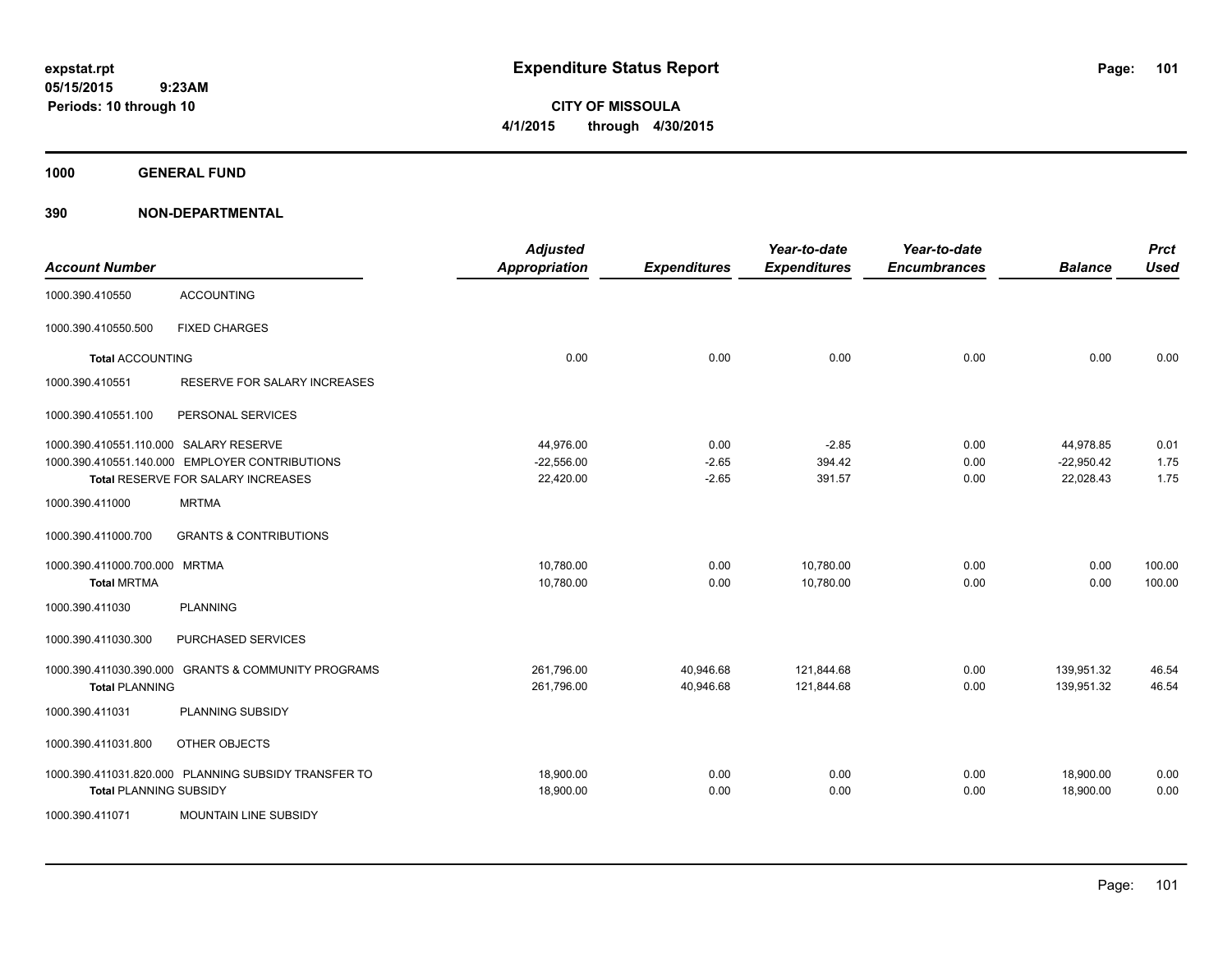**CITY OF MISSOULA 4/1/2015 through 4/30/2015**

**1000 GENERAL FUND**

|                                |                                                    | <b>Adjusted</b>      |                     | Year-to-date        | Year-to-date        |                | <b>Prct</b> |
|--------------------------------|----------------------------------------------------|----------------------|---------------------|---------------------|---------------------|----------------|-------------|
| <b>Account Number</b>          |                                                    | <b>Appropriation</b> | <b>Expenditures</b> | <b>Expenditures</b> | <b>Encumbrances</b> | <b>Balance</b> | <b>Used</b> |
| 1000.390.411071.700            | <b>GRANTS &amp; CONTRIBUTIONS</b>                  |                      |                     |                     |                     |                |             |
|                                | 1000.390.411071.700.000 MOUNTAIN LINE FARE SUBSIDY | 50,000.00            | 0.00                | 50,000.00           | 0.00                | 0.00           | 100.00      |
|                                | <b>Total MOUNTAIN LINE SUBSIDY</b>                 | 50,000.00            | 0.00                | 50,000.00           | 0.00                | 0.00           | 100.00      |
| 1000.390.411080                | <b>MIM MDT</b>                                     |                      |                     |                     |                     |                |             |
| 1000.390.411080.700            | <b>GRANTS &amp; CONTRIBUTIONS</b>                  |                      |                     |                     |                     |                |             |
|                                | <b>Total GRANTS &amp; CONTRIBUTIONS</b>            | 0.00                 | 0.00                | 0.00                | 0.00                | 0.00           | 0.00        |
| 1000.390.411080.800            | OTHER OBJECTS                                      |                      |                     |                     |                     |                |             |
| 1000.390.411080.820.000        | TRANSPORTATION-MIM SUBSIDY TRANSFER TO             | 9,900.00             | 9,900.00            | 9,900.00            | 0.00                | 0.00           | 100.00      |
| <b>Total MIM MDT</b>           |                                                    | 9,900.00             | 9,900.00            | 9,900.00            | 0.00                | 0.00           | 100.00      |
| 1000.390.411240                | OPG OFFICE REMODEL                                 |                      |                     |                     |                     |                |             |
| 1000.390.411240.400            | <b>BUILDING MATERIALS</b>                          |                      |                     |                     |                     |                |             |
| Total OPG OFFICE REMODEL       |                                                    | 0.00                 | 0.00                | 0.00                | 0.00                | 0.00           | 0.00        |
| 1000.390.411802                | <b>VOLUNTEER MISSOULA</b>                          |                      |                     |                     |                     |                |             |
| 1000.390.411802.700            | <b>GRANTS &amp; CONTRIBUTIONS</b>                  |                      |                     |                     |                     |                |             |
|                                | 1000.390.411802.700.000 VOLUNTEER MISSOULA         | 15,000.00            | 0.00                | 15,000.00           | 0.00                | 0.00           | 100.00      |
| Total VOLUNTEER MISSOULA       |                                                    | 15,000.00            | 0.00                | 15,000.00           | 0.00                | 0.00           | 100.00      |
| 1000.390.411810                | <b>TERMINATION PAY</b>                             |                      |                     |                     |                     |                |             |
| 1000.390.411810.100            | PERSONAL SERVICES                                  |                      |                     |                     |                     |                |             |
|                                | 1000.390.411810.120.000 OVERTIME/TERMINATION       | 25,000.00            | 0.00                | 0.00                | 0.00                | 25,000.00      | 0.00        |
| <b>Total PERSONAL SERVICES</b> |                                                    | 25,000.00            | 0.00                | 0.00                | 0.00                | 25,000.00      | 0.00        |
| 1000.390.411810.300            | <b>PURCHASED SERVICES</b>                          |                      |                     |                     |                     |                |             |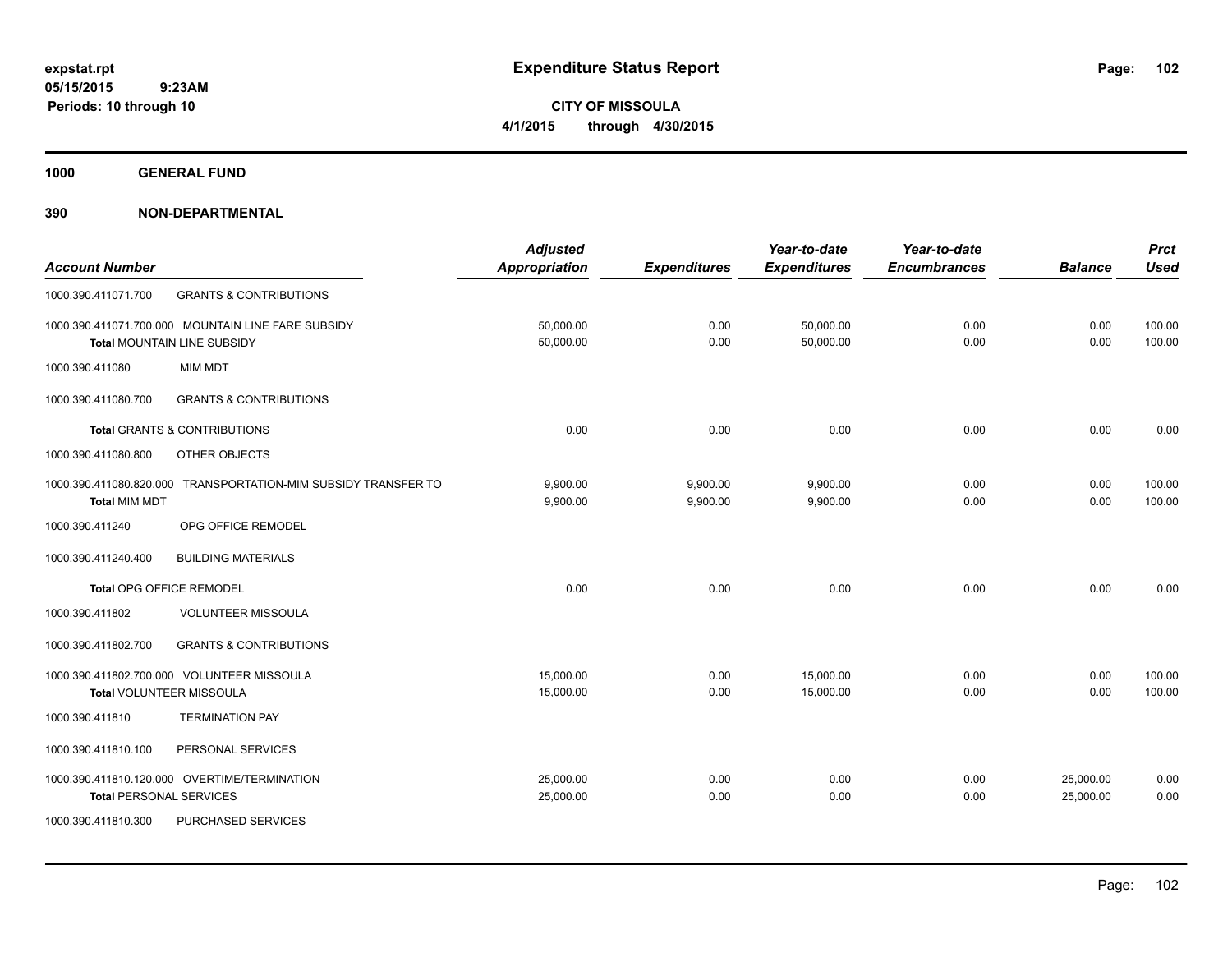**CITY OF MISSOULA 4/1/2015 through 4/30/2015**

**1000 GENERAL FUND**

| <b>Account Number</b>          |                                                                                                       | <b>Adjusted</b><br><b>Appropriation</b> | <b>Expenditures</b> | Year-to-date<br><b>Expenditures</b> | Year-to-date<br><b>Encumbrances</b> | <b>Balance</b>         | <b>Prct</b><br><b>Used</b> |
|--------------------------------|-------------------------------------------------------------------------------------------------------|-----------------------------------------|---------------------|-------------------------------------|-------------------------------------|------------------------|----------------------------|
|                                | <b>Total PURCHASED SERVICES</b>                                                                       | 0.00                                    | 0.00                | 0.00                                | 0.00                                | 0.00                   | 0.00                       |
| <b>Total TERMINATION PAY</b>   |                                                                                                       | 25,000.00                               | 0.00                | 0.00                                | 0.00                                | 25,000.00              | 0.00                       |
| 1000.390.411850                | ECONOMIC DEVELOPMENT                                                                                  |                                         |                     |                                     |                                     |                        |                            |
| 1000.390.411850.300            | PURCHASED SERVICES                                                                                    |                                         |                     |                                     |                                     |                        |                            |
|                                | <b>Total PURCHASED SERVICES</b>                                                                       | 0.00                                    | 0.00                | 0.00                                | 0.00                                | 0.00                   | 0.00                       |
| 1000.390.411850.700            | <b>GRANTS &amp; CONTRIBUTIONS</b>                                                                     |                                         |                     |                                     |                                     |                        |                            |
|                                | 1000.390.411850.700.000 ECONOMIC PARTNERSHIP<br><b>Total ECONOMIC DEVELOPMENT</b>                     | 100,000.00<br>100,000.00                | 0.00<br>0.00        | 100,000.00<br>100,000.00            | 0.00<br>0.00                        | 0.00<br>0.00           | 100.00<br>100.00           |
| 1000.390.411853                | <b>COMMUNITY SERVICE</b>                                                                              |                                         |                     |                                     |                                     |                        |                            |
| 1000.390.411853.300            | PURCHASED SERVICES                                                                                    |                                         |                     |                                     |                                     |                        |                            |
| <b>Total COMMUNITY SERVICE</b> | 1000.390.411853.390.000 COMMUNITY SERVICES(MCS)                                                       | 68,401.00<br>68,401.00                  | 0.00<br>0.00        | 34,200.00<br>34,200.00              | 0.00<br>0.00                        | 34,201.00<br>34.201.00 | 50.00<br>50.00             |
| 1000.390.411854                | NEIGHBORHOOD AMBASSADOR                                                                               |                                         |                     |                                     |                                     |                        |                            |
| 1000.390.411854.700            | <b>GRANTS &amp; CONTRIBUTIONS</b>                                                                     |                                         |                     |                                     |                                     |                        |                            |
|                                | 1000.390.411854.700.000 NEIGHBORHOOD AMBASSADOR<br><b>Total NEIGHBORHOOD AMBASSADOR</b>               | 9,950.00<br>9,950.00                    | 0.00<br>0.00        | 9,950.00<br>9,950.00                | 0.00<br>0.00                        | 0.00<br>0.00           | 100.00<br>100.00           |
| 1000.390.411860                | SPECIAL IMPROVEMENT ASSESSMENTS                                                                       |                                         |                     |                                     |                                     |                        |                            |
| 1000.390.411860.500            | <b>FIXED CHARGES</b>                                                                                  |                                         |                     |                                     |                                     |                        |                            |
|                                | 1000.390.411860.500.000 SID ASSESSMENTS-FIXED CHARGES<br><b>Total SPECIAL IMPROVEMENT ASSESSMENTS</b> | 116,000.00<br>116,000.00                | 0.00<br>0.00        | 39,303.61<br>39,303.61              | 0.00<br>0.00                        | 76,696.39<br>76,696.39 | 33.88<br>33.88             |
| 1000.390.420183                | CELL PHONE EDUCATION CAMPAIGN                                                                         |                                         |                     |                                     |                                     |                        |                            |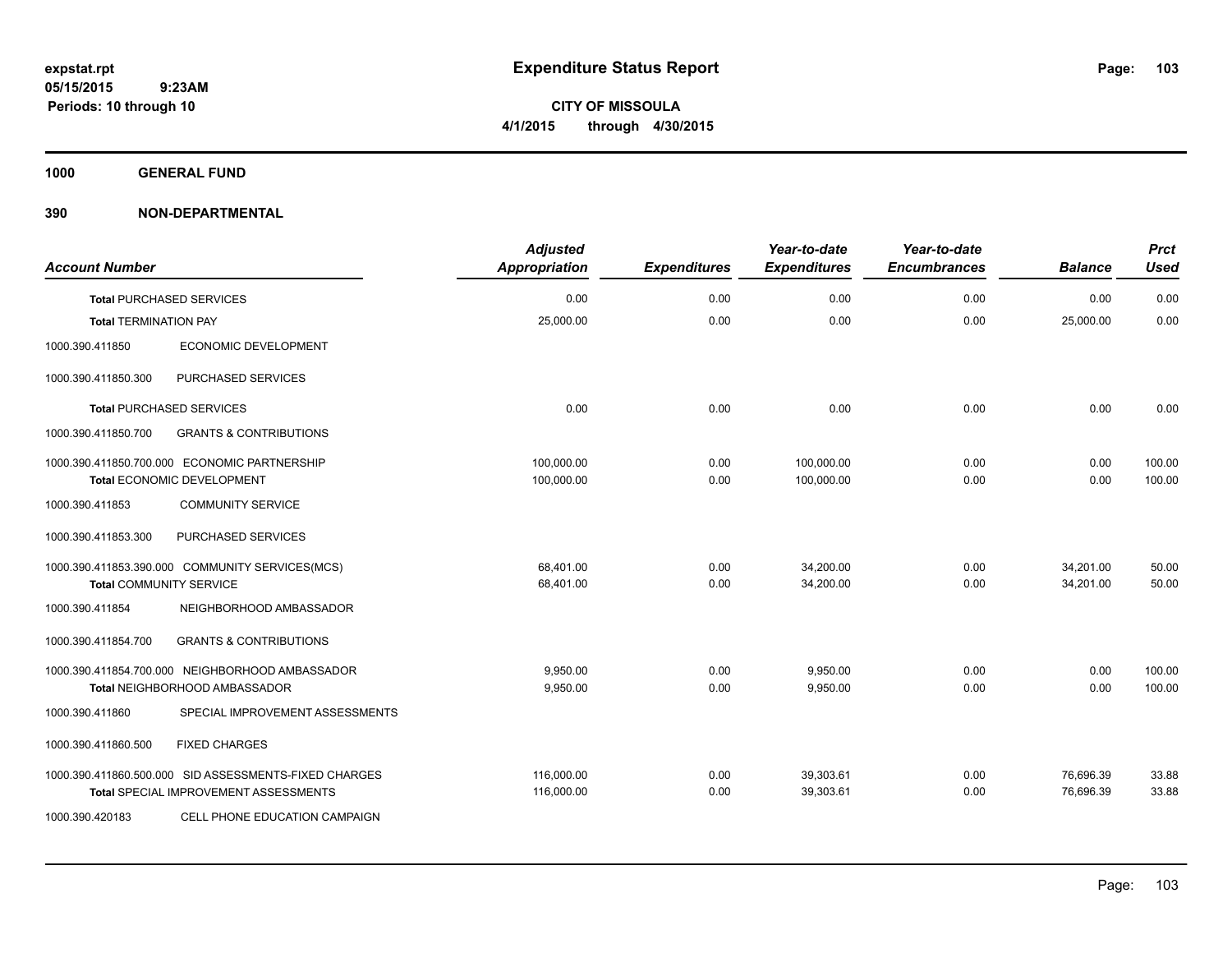**CITY OF MISSOULA 4/1/2015 through 4/30/2015**

**1000 GENERAL FUND**

| <b>Account Number</b>                                                                         | <b>Adjusted</b><br><b>Appropriation</b> | <b>Expenditures</b>    | Year-to-date<br><b>Expenditures</b> | Year-to-date<br><b>Encumbrances</b> | <b>Balance</b>           | <b>Prct</b><br><b>Used</b> |
|-----------------------------------------------------------------------------------------------|-----------------------------------------|------------------------|-------------------------------------|-------------------------------------|--------------------------|----------------------------|
| <b>SUPPLIES</b><br>1000.390.420183.200                                                        |                                         |                        |                                     |                                     |                          |                            |
| 1000.390.420183.240.000 OTHER SUPPLIES<br><b>Total CELL PHONE EDUCATION CAMPAIGN</b>          | 37,622.30<br>37,622.30                  | 0.00<br>0.00           | 15,382.75<br>15,382.75              | 0.00<br>0.00                        | 22,239.55<br>22,239.55   | 40.89<br>40.89             |
| PROTECTIVE INSPECTIONS<br>1000.390.420500                                                     |                                         |                        |                                     |                                     |                          |                            |
| 1000.390.420500.500<br><b>FIXED CHARGES</b>                                                   |                                         |                        |                                     |                                     |                          |                            |
| 1000.390.420500.500.000 BLDG DEPT REIMB FOR GENERAL FUND TIME<br>Total PROTECTIVE INSPECTIONS | 5,000.00<br>5,000.00                    | 0.00<br>0.00           | 0.00<br>0.00                        | 0.00<br>0.00                        | 5,000.00<br>5,000.00     | 0.00<br>0.00               |
| 1000.390.430255<br><b>BIKE-PED PROGRAM</b>                                                    |                                         |                        |                                     |                                     |                          |                            |
| OTHER OBJECTS<br>1000.390.430255.800                                                          |                                         |                        |                                     |                                     |                          |                            |
| 1000.390.430255.820.000 BIKE PED SUBSIDY/TRANSFER TO<br><b>Total BIKE-PED PROGRAM</b>         | 74,718.00<br>74,718.00                  | 74,718.00<br>74,718.00 | 74,718.00<br>74.718.00              | 0.00<br>0.00                        | 0.00<br>0.00             | 100.00<br>100.00           |
| HEALTH DEPT CONTRIBUTIONS<br>1000.390.440190                                                  |                                         |                        |                                     |                                     |                          |                            |
| 1000.390.440190.700<br><b>GRANTS &amp; CONTRIBUTIONS</b>                                      |                                         |                        |                                     |                                     |                          |                            |
| 1000.390.440190.700.000 HEALTH DEPT CONTRIBUTIONS<br>Total HEALTH DEPT CONTRIBUTIONS          | 1,314,264.00<br>1,314,264.00            | 0.00<br>0.00           | 642.318.00<br>642,318.00            | 0.00<br>0.00                        | 671.946.00<br>671,946.00 | 48.87<br>48.87             |
| PARTNERSHIP HEALTH<br>1000.390.440191                                                         |                                         |                        |                                     |                                     |                          |                            |
| 1000.390.440191.700<br><b>GRANTS &amp; CONTRIBUTIONS</b>                                      |                                         |                        |                                     |                                     |                          |                            |
| 1000.390.440191.700.000 PARTNERSHIP HEALTH - CONTRIBUTIONS<br><b>Total PARTNERSHIP HEALTH</b> | 42,532.00<br>42,532.00                  | 0.00<br>0.00           | 42,532.00<br>42,532.00              | 0.00<br>0.00                        | 0.00<br>0.00             | 100.00<br>100.00           |
| 1000.390.440600<br>ANIMAL CONTROL SERVICES                                                    |                                         |                        |                                     |                                     |                          |                            |
| <b>GRANTS &amp; CONTRIBUTIONS</b><br>1000.390.440600.700                                      |                                         |                        |                                     |                                     |                          |                            |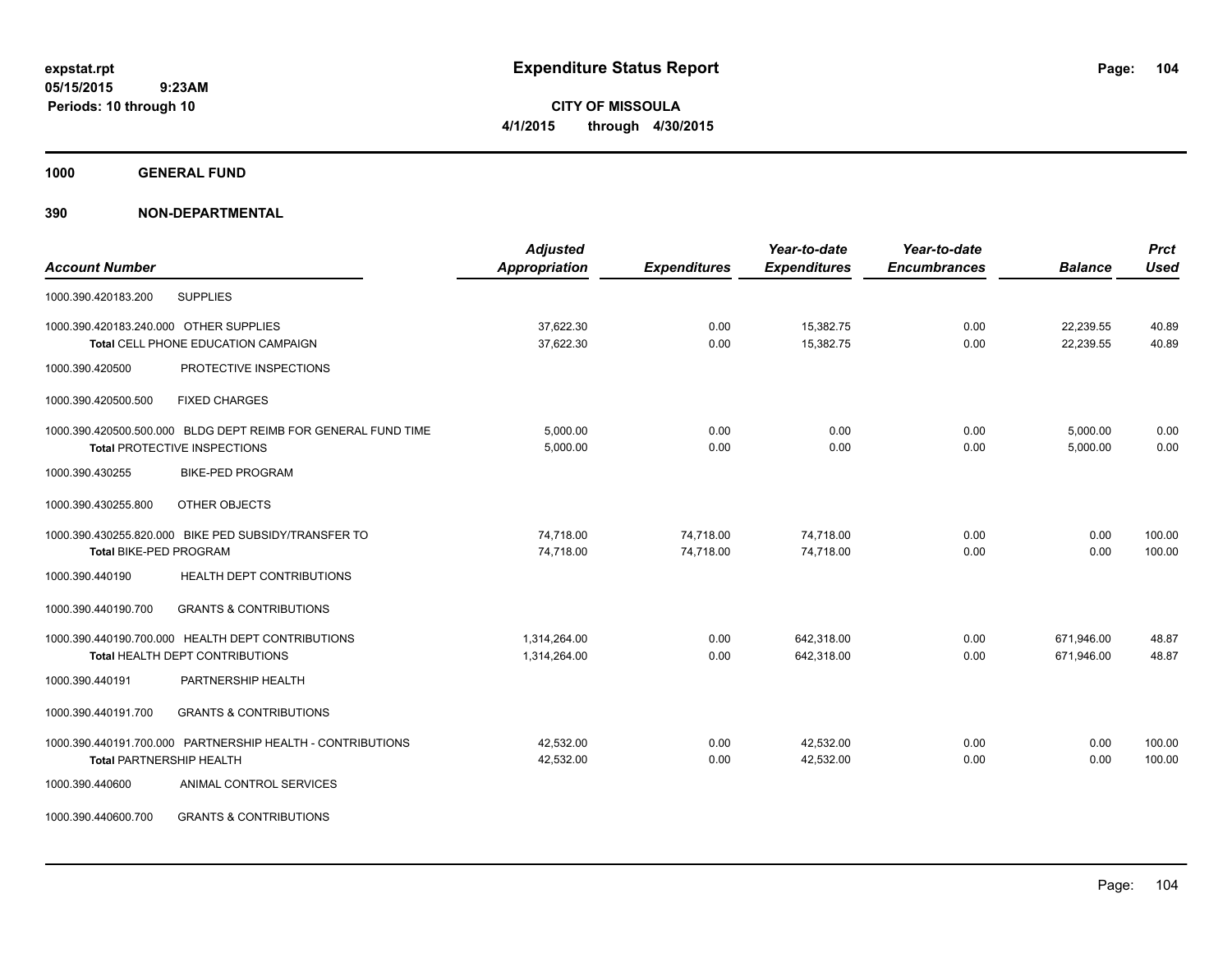**CITY OF MISSOULA 4/1/2015 through 4/30/2015**

**1000 GENERAL FUND**

| <b>Account Number</b>           |                                                                                                        | <b>Adjusted</b><br><b>Appropriation</b> | <b>Expenditures</b> | Year-to-date<br><b>Expenditures</b> | Year-to-date<br><b>Encumbrances</b> | <b>Balance</b>           | <b>Prct</b><br><b>Used</b> |
|---------------------------------|--------------------------------------------------------------------------------------------------------|-----------------------------------------|---------------------|-------------------------------------|-------------------------------------|--------------------------|----------------------------|
|                                 | 1000.390.440600.700.000 ANIMAL CONTROL TRANSFER<br>Total ANIMAL CONTROL SERVICES                       | 284,695.00<br>284,695.00                | 0.00<br>0.00        | 137,517.00<br>137,517.00            | 0.00<br>0.00                        | 147,178.00<br>147,178.00 | 48.30<br>48.30             |
| 1000.390.440700                 | PEST MANAGEMENT CONTROL                                                                                |                                         |                     |                                     |                                     |                          |                            |
| 1000.390.440700.700             | <b>GRANTS &amp; CONTRIBUTIONS</b>                                                                      |                                         |                     |                                     |                                     |                          |                            |
|                                 | 1000.390.440700.700.000 PEST MGMT EDUCATION- CONTRIBUTIONS<br><b>Total PEST MANAGEMENT CONTROL</b>     | 2,940.00<br>2,940.00                    | 0.00<br>0.00        | 2,940.00<br>2,940.00                | 0.00<br>0.00                        | 0.00<br>0.00             | 100.00<br>100.00           |
| 1000.390.450000                 | <b>AGING SERVICES</b>                                                                                  |                                         |                     |                                     |                                     |                          |                            |
| 1000.390.450000.700             | <b>GRANTS &amp; CONTRIBUTIONS</b>                                                                      |                                         |                     |                                     |                                     |                          |                            |
| <b>Total AGING SERVICES</b>     | 1000.390.450000.700.000 AGING SERVICES - GRANTS & CONTRIBUTIONS                                        | 175,000.00<br>175,000.00                | 0.00<br>0.00        | 175,000.00<br>175,000.00            | 0.00<br>0.00                        | 0.00<br>0.00             | 100.00<br>100.00           |
| 1000.390.450131                 | <b>GENERAL ASSISTANCE</b>                                                                              |                                         |                     |                                     |                                     |                          |                            |
| 1000.390.450131.700             | <b>GRANTS &amp; CONTRIBUTIONS</b>                                                                      |                                         |                     |                                     |                                     |                          |                            |
| <b>Total GENERAL ASSISTANCE</b> | 1000.390.450131.700.000 10 YR PLAN TO END HOMELESSNESS                                                 | 35,000.00<br>35,000.00                  | 0.00<br>0.00        | 0.00<br>0.00                        | 0.00<br>0.00                        | 35,000.00<br>35,000.00   | 0.00<br>0.00               |
| 1000.390.460300                 | OTHER COMMUNITY EVENTS                                                                                 |                                         |                     |                                     |                                     |                          |                            |
| 1000.390.460300.700             | <b>GRANTS &amp; CONTRIBUTIONS</b>                                                                      |                                         |                     |                                     |                                     |                          |                            |
|                                 | 1000.390.460300.700.000 CULTURAL COUNCIL-GRANTS & CONTRIBUTIONS<br><b>Total OTHER COMMUNITY EVENTS</b> | 62,500.00<br>62,500.00                  | 0.00<br>0.00        | 62.500.00<br>62,500.00              | 0.00<br>0.00                        | 0.00<br>0.00             | 100.00<br>100.00           |
| 1000.390.460433                 | <b>AQUATICS SUBSIDY</b>                                                                                |                                         |                     |                                     |                                     |                          |                            |
| 1000.390.460433.800             | OTHER OBJECTS                                                                                          |                                         |                     |                                     |                                     |                          |                            |
| <b>Total AQUATICS SUBSIDY</b>   | 1000.390.460433.820.000 AQUATICS SUBSIDY/TRANS TO OTHER FUNDS                                          | 203,000.00<br>203,000.00                | 0.00<br>0.00        | 0.00<br>0.00                        | 0.00<br>0.00                        | 203,000.00<br>203,000.00 | 0.00<br>0.00               |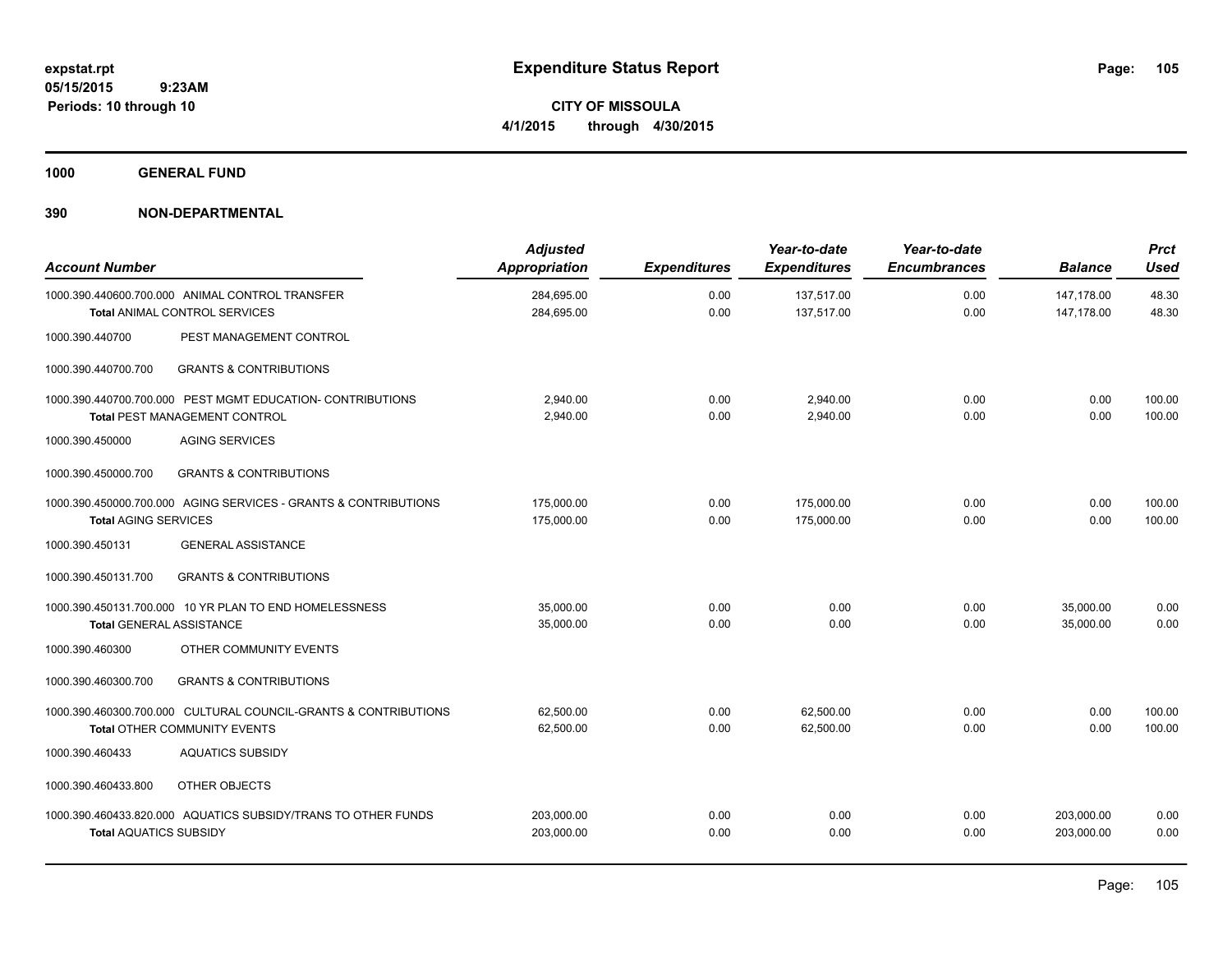**CITY OF MISSOULA 4/1/2015 through 4/30/2015**

**1000 GENERAL FUND**

| <b>Account Number</b>      |                                                                                                      | <b>Adjusted</b><br><b>Appropriation</b> | <b>Expenditures</b>  | Year-to-date<br><b>Expenditures</b> | Year-to-date<br><b>Encumbrances</b> | <b>Balance</b>         | <b>Prct</b><br><b>Used</b> |
|----------------------------|------------------------------------------------------------------------------------------------------|-----------------------------------------|----------------------|-------------------------------------|-------------------------------------|------------------------|----------------------------|
| 1000.390.460451            | <b>CITY BAND</b>                                                                                     |                                         |                      |                                     |                                     |                        |                            |
| 1000.390.460451.700        | <b>GRANTS &amp; CONTRIBUTIONS</b>                                                                    |                                         |                      |                                     |                                     |                        |                            |
| <b>Total CITY BAND</b>     | 1000.390.460451.700.000 CITY BAND-GRANTS & CONTRIBUTIONS                                             | 5.880.00<br>5,880.00                    | 0.00<br>0.00         | 5,781.97<br>5,781.97                | 0.00<br>0.00                        | 98.03<br>98.03         | 98.33<br>98.33             |
| 1000.390.460452            | <b>ART MUSEUM</b>                                                                                    |                                         |                      |                                     |                                     |                        |                            |
| 1000.390.460452.700        | <b>GRANTS &amp; CONTRIBUTIONS</b>                                                                    |                                         |                      |                                     |                                     |                        |                            |
| <b>Total ART MUSEUM</b>    | 1000.390.460452.700.000 ART MUSEUM-GRANTS & CONTRIBUTIONS                                            | 44,526.00<br>44,526.00                  | 2,207.54<br>2,207.54 | 34,505.67<br>34,505.67              | 0.00<br>0.00                        | 10,020.33<br>10,020.33 | 77.50<br>77.50             |
| 1000.390.460453            | INTL CHORAL FESTIVAL                                                                                 |                                         |                      |                                     |                                     |                        |                            |
| 1000.390.460453.700        | <b>GRANTS &amp; CONTRIBUTIONS</b>                                                                    |                                         |                      |                                     |                                     |                        |                            |
| Total INTL CHORAL FESTIVAL | 1000.390.460453.700.000 INT'L CHORAL FESTIVAL                                                        | 12,000.00<br>12,000.00                  | 0.00<br>0.00         | 12,000.00<br>12,000.00              | 0.00<br>0.00                        | 0.00<br>0.00           | 100.00<br>100.00           |
| 1000.390.460455            | <b>MUSIC RIGHTS</b>                                                                                  |                                         |                      |                                     |                                     |                        |                            |
| 1000.390.460455.500        | <b>FIXED CHARGES</b>                                                                                 |                                         |                      |                                     |                                     |                        |                            |
| <b>Total MUSIC RIGHTS</b>  | 1000.390.460455.500.000 MUSIC RIGHTS/MUSICAL VENUES                                                  | 1.300.00<br>1,300.00                    | 0.00<br>0.00         | 601.20<br>601.20                    | 0.00<br>0.00                        | 698.80<br>698.80       | 46.25<br>46.25             |
| 1000.390.460460            | <b>HISTORIC PRESERVATION</b>                                                                         |                                         |                      |                                     |                                     |                        |                            |
| 1000.390.460460.800        | OTHER OBJECTS                                                                                        |                                         |                      |                                     |                                     |                        |                            |
|                            | 1000.390.460460.820.000 HISTORIC PRESERVATION SUBSIDY TRANSFER<br><b>Total HISTORIC PRESERVATION</b> | 61.228.00<br>61,228.00                  | 0.00<br>0.00         | 0.00<br>0.00                        | 0.00<br>0.00                        | 61,228.00<br>61,228.00 | 0.00<br>0.00               |
| 1000.390.470324            | BIG SKY TRUST FUND SUPPORT                                                                           |                                         |                      |                                     |                                     |                        |                            |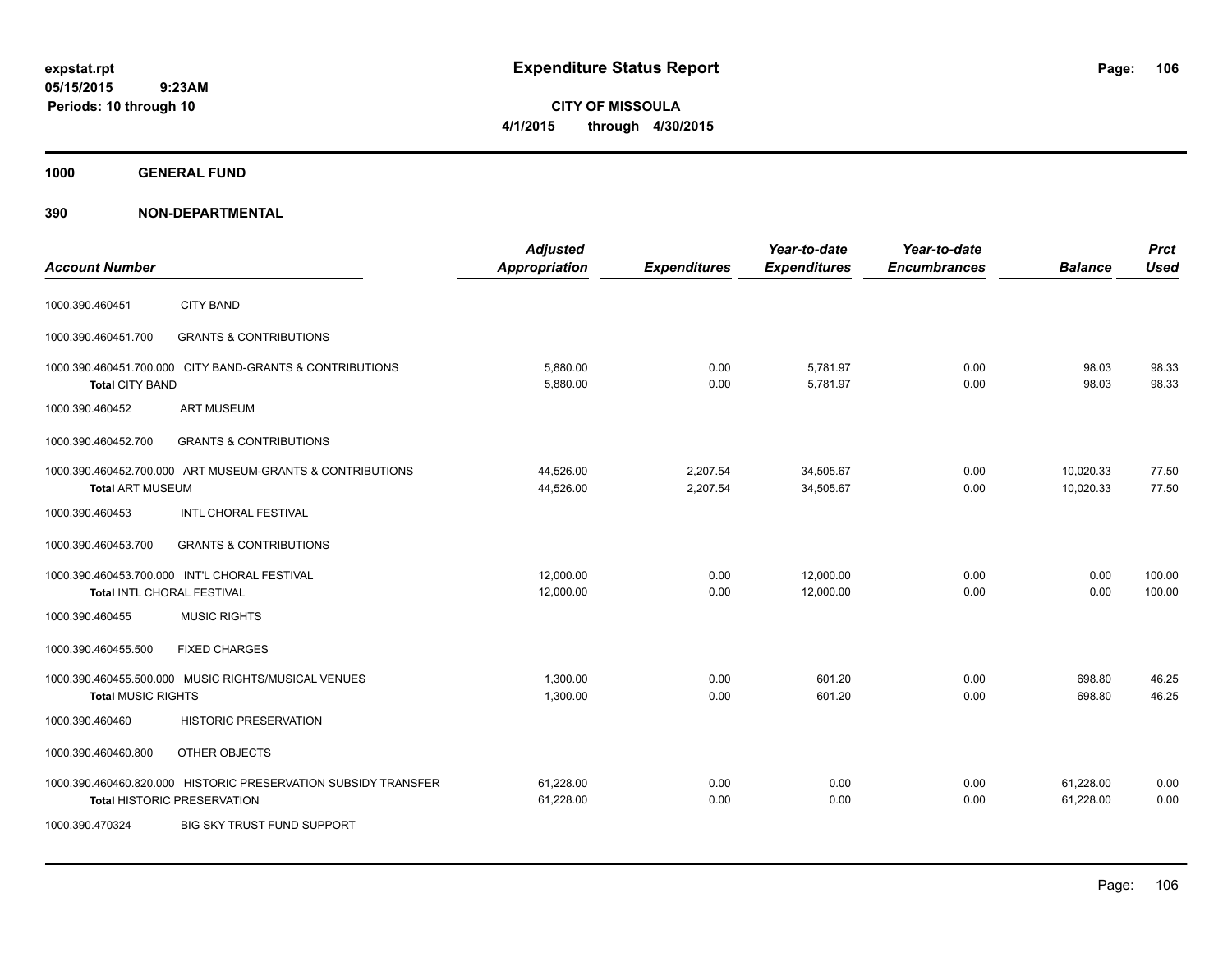**CITY OF MISSOULA 4/1/2015 through 4/30/2015**

**1000 GENERAL FUND**

|                                                            | <b>Adjusted</b>      |                     | Year-to-date        | Year-to-date        |                | <b>Prct</b> |
|------------------------------------------------------------|----------------------|---------------------|---------------------|---------------------|----------------|-------------|
| <b>Account Number</b>                                      | <b>Appropriation</b> | <b>Expenditures</b> | <b>Expenditures</b> | <b>Encumbrances</b> | <b>Balance</b> | <b>Used</b> |
| <b>GRANTS &amp; CONTRIBUTIONS</b><br>1000.390.470324.700   |                      |                     |                     |                     |                |             |
| 1000.390.470324.700.000 BIG SKY TRUST FUND SUPPORT         | 40,000.00            | 5,000.00            | 45,000.00           | 0.00                | $-5,000.00$    | 112.50      |
| Total BIG SKY TRUST FUND SUPPORT                           | 40,000.00            | 5,000.00            | 45,000.00           | 0.00                | $-5,000.00$    | 112.50      |
| <b>REC/GREEN TAG PROGRAM</b><br>1000.390.480400            |                      |                     |                     |                     |                |             |
| PURCHASED SERVICES<br>1000.390.480400.300                  |                      |                     |                     |                     |                |             |
| <b>Total REC/GREEN TAG PROGRAM</b>                         | 0.00                 | 0.00                | 0.00                | 0.00                | 0.00           | 0.00        |
| OPERATING EQUIPMENT DEBT SERVICE<br>1000.390.490504        |                      |                     |                     |                     |                |             |
| <b>DEBT SERVICE</b><br>1000.390.490504.600                 |                      |                     |                     |                     |                |             |
| 1000.390.490504.610.000 OPERATING EQUIP DEBT SVS-PRINCIPAL | 365,154.00           | $-13,917.72$        | 481,077.91          | 0.00                | $-115,923.91$  | 131.75      |
| 1000.390.490504.620.000 OPERATING EQUIP DEBT SVS-INTEREST  | 9,617.00             | $-290.08$           | 8,597.96            | 0.00                | 1,019.04       | 89.40       |
| Total OPERATING EQUIPMENT DEBT SERVICE                     | 374,771.00           | $-14,207.80$        | 489,675.87          | 0.00                | $-114,904.87$  | 130.66      |
| 1000.390.490505<br>ACCELA LOAN DEBT SERVICE                |                      |                     |                     |                     |                |             |
| 1000.390.490505.600<br><b>DEBT SERVICE</b>                 |                      |                     |                     |                     |                |             |
| 1000.390.490505.610.000 ACCELA/PRINCIPAL                   | 44,651.00            | 0.00                | 44,855.19           | 0.00                | $-204.19$      | 100.46      |
| 1000.390.490505.620.000 INTEREST / SERVICE FEES            | 5,562.00             | 0.00                | 5,357.82            | 0.00                | 204.18         | 96.33       |
| <b>Total ACCELA LOAN DEBT SERVICE</b>                      | 50,213.00            | 0.00                | 50,213.01           | 0.00                | $-0.01$        | 100.00      |
| 1000.390.510000<br><b>MISCELLANEOUS</b>                    |                      |                     |                     |                     |                |             |
| 1000.390.510000.800<br>OTHER OBJECTS                       |                      |                     |                     |                     |                |             |
| <b>Total MISCELLANEOUS</b>                                 | 0.00                 | 0.00                | 0.00                | 0.00                | 0.00           | 0.00        |
| 1000.390.510110<br><b>MERCHANT SERVICES</b>                |                      |                     |                     |                     |                |             |
| 1000.390.510110.500<br><b>FIXED CHARGES</b>                |                      |                     |                     |                     |                |             |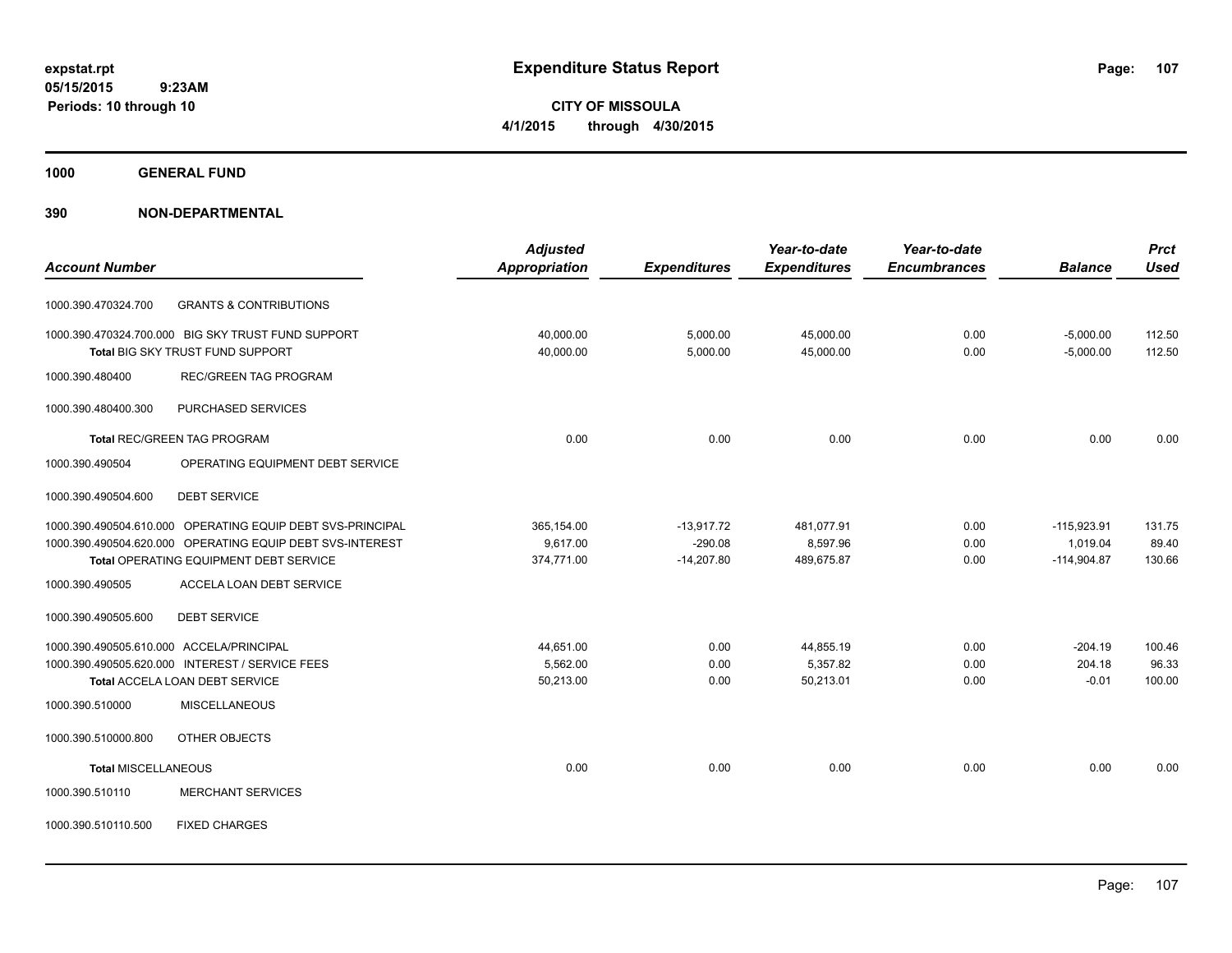**CITY OF MISSOULA 4/1/2015 through 4/30/2015**

**1000 GENERAL FUND**

| <b>Account Number</b>                                                                    | <b>Adjusted</b><br><b>Appropriation</b> | <b>Expenditures</b>  | Year-to-date<br><b>Expenditures</b> | Year-to-date<br><b>Encumbrances</b> | <b>Balance</b>                 | <b>Prct</b><br><b>Used</b> |
|------------------------------------------------------------------------------------------|-----------------------------------------|----------------------|-------------------------------------|-------------------------------------|--------------------------------|----------------------------|
| 1000.390.510110.550.000 MERCHANT SERVICE FEES<br><b>Total MERCHANT SERVICES</b>          | 29,700.00<br>29,700.00                  | 0.00<br>0.00         | 0.00<br>0.00                        | 0.00<br>0.00                        | 29,700.00<br>29,700.00         | 0.00<br>0.00               |
| 1000.390.510250<br><b>REIMBURSABLE LOSSES</b>                                            |                                         |                      |                                     |                                     |                                |                            |
| 1000.390.510250.200<br><b>SUPPLIES</b>                                                   |                                         |                      |                                     |                                     |                                |                            |
| 1000.390.510250.230.000 REIMBURSEABLE LOSSES-REPAIR/MAINTENANCE<br><b>Total SUPPLIES</b> | 50.000.00<br>50,000.00                  | 0.00<br>0.00         | 1,949.84<br>1,949.84                | 0.00<br>0.00                        | 48,050.16<br>48,050.16         | 3.90<br>3.90               |
| 1000.390.510250.300<br>PURCHASED SERVICES                                                |                                         |                      |                                     |                                     |                                |                            |
| 1000.390.510250.360.000 REPAIR & MAINTENANCE<br><b>Total PURCHASED SERVICES</b>          | 0.00<br>0.00                            | 2,271.00<br>2,271.00 | 3,275.90<br>3,275.90                | 0.00<br>0.00                        | $-3,275.90$<br>$-3,275.90$     | 0.00<br>0.00               |
| <b>Total REIMBURSABLE LOSSES</b>                                                         | 50,000.00                               | 2.271.00             | 5,225.74                            | 0.00                                | 44.774.26                      | 10.45                      |
| 1000.390.510300<br><b>CONTINGENCY</b>                                                    |                                         |                      |                                     |                                     |                                |                            |
| OTHER OBJECTS<br>1000.390.510300.800                                                     |                                         |                      |                                     |                                     |                                |                            |
| 1000.390.510300.845.000 CONTINGENCY<br><b>Total CONTINGENCY</b>                          | 108,000.00<br>108,000.00                | 0.00<br>0.00         | 344,910.41<br>344,910.41            | 0.00<br>0.00                        | $-236,910.41$<br>$-236,910.41$ | 319.36<br>319.36           |
| 1000.390.510301<br><b>EMERGENCY RESPONSE OVERTIME</b>                                    |                                         |                      |                                     |                                     |                                |                            |
| OTHER OBJECTS<br>1000.390.510301.800                                                     |                                         |                      |                                     |                                     |                                |                            |
| 1000.390.510301.845.000 CONTINGENCY<br>Total EMERGENCY RESPONSE OVERTIME                 | 50,000.00<br>50,000.00                  | 0.00<br>0.00         | 0.00<br>0.00                        | 0.00<br>0.00                        | 50,000.00<br>50,000.00         | 0.00<br>0.00               |
| <b>VEHICLE TRANSFERS</b><br>1000.390.510303                                              |                                         |                      |                                     |                                     |                                |                            |
| 1000.390.510303.900<br><b>CAPITAL OUTLAY</b>                                             |                                         |                      |                                     |                                     |                                |                            |
| <b>Total VEHICLE TRANSFERS</b>                                                           | 0.00                                    | 0.00                 | 0.00                                | 0.00                                | 0.00                           | 0.00                       |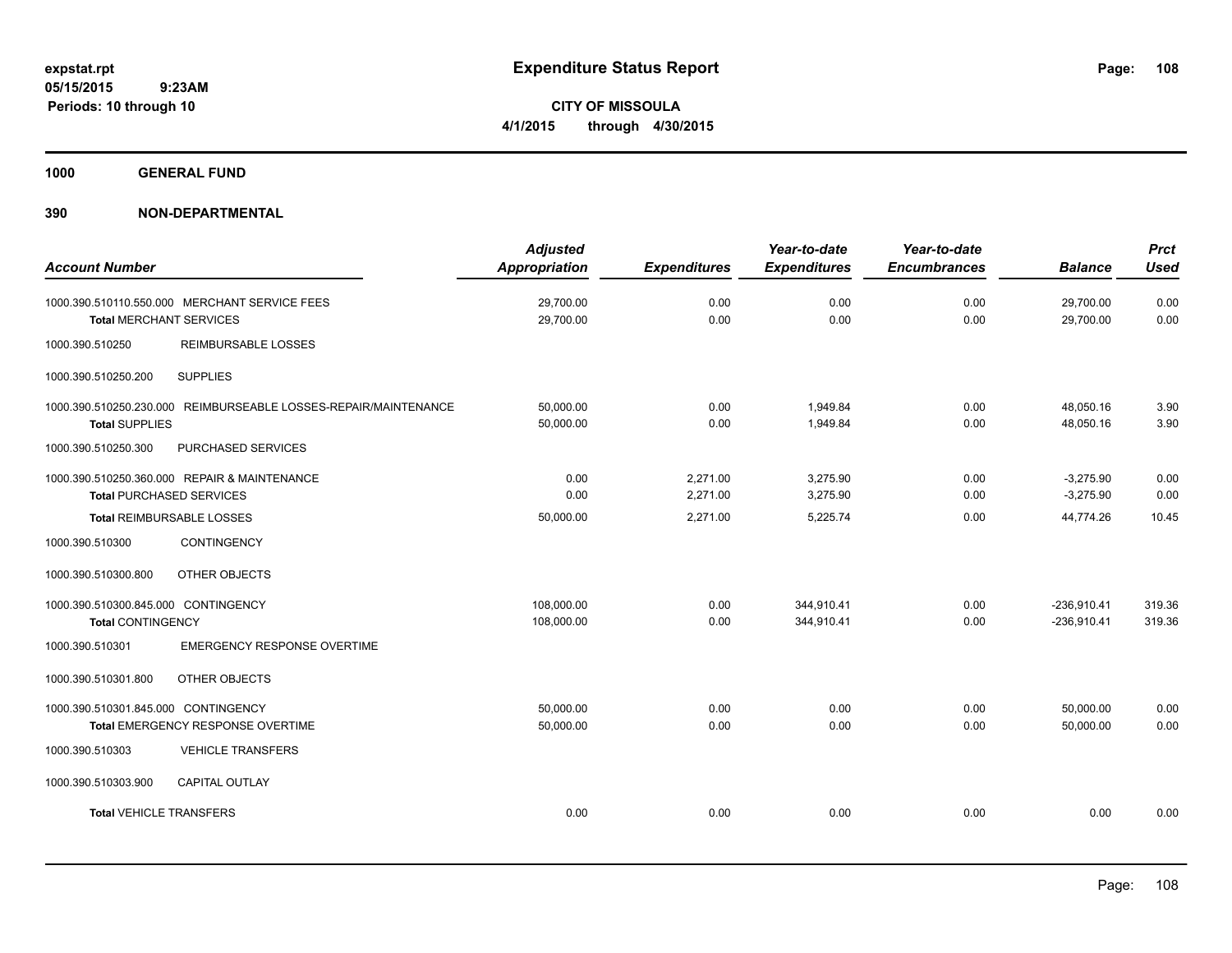**CITY OF MISSOULA 4/1/2015 through 4/30/2015**

**1000 GENERAL FUND**

**390 NON-DEPARTMENTAL**

| <b>Account Number</b> |                                                                                                  | <b>Adjusted</b><br><b>Appropriation</b> | <b>Expenditures</b>    | Year-to-date<br><b>Expenditures</b> | Year-to-date<br><b>Encumbrances</b> | <b>Balance</b>           | <b>Prct</b><br><b>Used</b> |
|-----------------------|--------------------------------------------------------------------------------------------------|-----------------------------------------|------------------------|-------------------------------------|-------------------------------------|--------------------------|----------------------------|
| 1000.390.510304       | RESERVE-INSURANCE PREMIUM SAVINGS                                                                |                                         |                        |                                     |                                     |                          |                            |
| 1000.390.510304.500   | <b>FIXED CHARGES</b>                                                                             |                                         |                        |                                     |                                     |                          |                            |
|                       | <b>Total RESERVE-INSURANCE PREMIUM SAVINGS</b>                                                   | 0.00                                    | 0.00                   | 0.00                                | 0.00                                | 0.00                     | 0.00                       |
| 1000.390.510305       | UTILITIES & GAS/DIESEL RESERVE                                                                   |                                         |                        |                                     |                                     |                          |                            |
| 1000.390.510305.200   | <b>SUPPLIES</b>                                                                                  |                                         |                        |                                     |                                     |                          |                            |
| <b>Total SUPPLIES</b> |                                                                                                  | 0.00                                    | 0.00                   | 0.00                                | 0.00                                | 0.00                     | 0.00                       |
| 1000.390.510305.300   | PURCHASED SERVICES                                                                               |                                         |                        |                                     |                                     |                          |                            |
|                       | Total UTILITIES & GAS/DIESEL RESERVE                                                             | 0.00                                    | 0.00                   | 0.00                                | 0.00                                | 0.00                     | 0.00                       |
| 1000.390.510330       | COMPREHENSIVE LIABILITY INSURANCE                                                                |                                         |                        |                                     |                                     |                          |                            |
| 1000.390.510330.500   | <b>FIXED CHARGES</b>                                                                             |                                         |                        |                                     |                                     |                          |                            |
|                       | 1000.390.510330.500.000 COMPREHENSIVE INSURANCE-FIXED<br>Total COMPREHENSIVE LIABILITY INSURANCE | 907,563.00<br>907,563.00                | 18,678.86<br>18,678.86 | 711,903.72<br>711,903.72            | 0.00<br>0.00                        | 195,659.28<br>195,659.28 | 78.44<br>78.44             |
| 1000.390.521001       | <b>TRANSFER TO CIP</b>                                                                           |                                         |                        |                                     |                                     |                          |                            |
| 1000.390.521001.800   | OTHER OBJECTS                                                                                    |                                         |                        |                                     |                                     |                          |                            |
| Total TRANSFER TO CIP | 1000.390.521001.820.000 TRANSFERS TO CIP                                                         | 913.831.00<br>913,831.00                | 0.00<br>0.00           | 0.00<br>0.00                        | 0.00<br>0.00                        | 913,831.00<br>913,831.00 | 0.00<br>0.00               |
| 1000.390.521006       | HEALTH INSURANCE TRANSFER                                                                        |                                         |                        |                                     |                                     |                          |                            |
| 1000.390.521006.800   | OTHER OBJECTS                                                                                    |                                         |                        |                                     |                                     |                          |                            |
|                       | 1000.390.521006.820.000 HEALTH INSURANCE TRANSFER<br>Total HEALTH INSURANCE TRANSFER             | 692,000.00<br>692,000.00                | 6,336.45<br>6,336.45   | 72,616.69<br>72,616.69              | 0.00<br>0.00                        | 619,383.31<br>619,383.31 | 10.49<br>10.49             |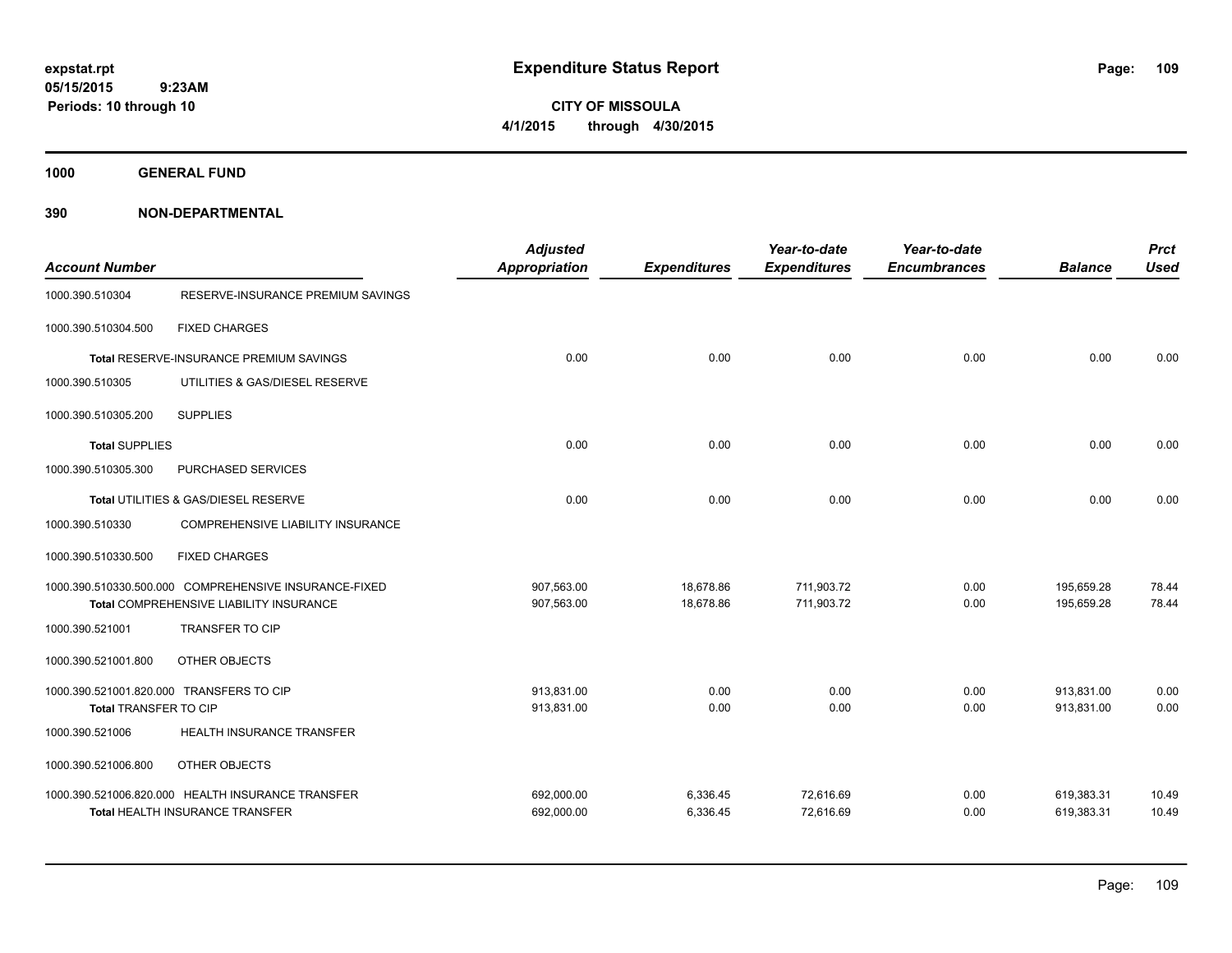| expstat.rpt            |        |
|------------------------|--------|
| 05/15/2015             | 9:23AM |
| Periods: 10 through 10 |        |

| 1000 | <b>GENERAL FUND</b>           |               |              |               |      |               |       |
|------|-------------------------------|---------------|--------------|---------------|------|---------------|-------|
|      | <b>Total NON-DEPARTMENTAL</b> | 6,382,396.30  | 167,289.58   | 3,400,131.67  | 0.00 | 2,982,264.63  | 53.27 |
|      | <b>Total GENERAL FUND</b>     | 51,006,963.30 | 3,423,841.53 | 38,399,712.32 | 0.00 | 12,607,250.98 | 75.28 |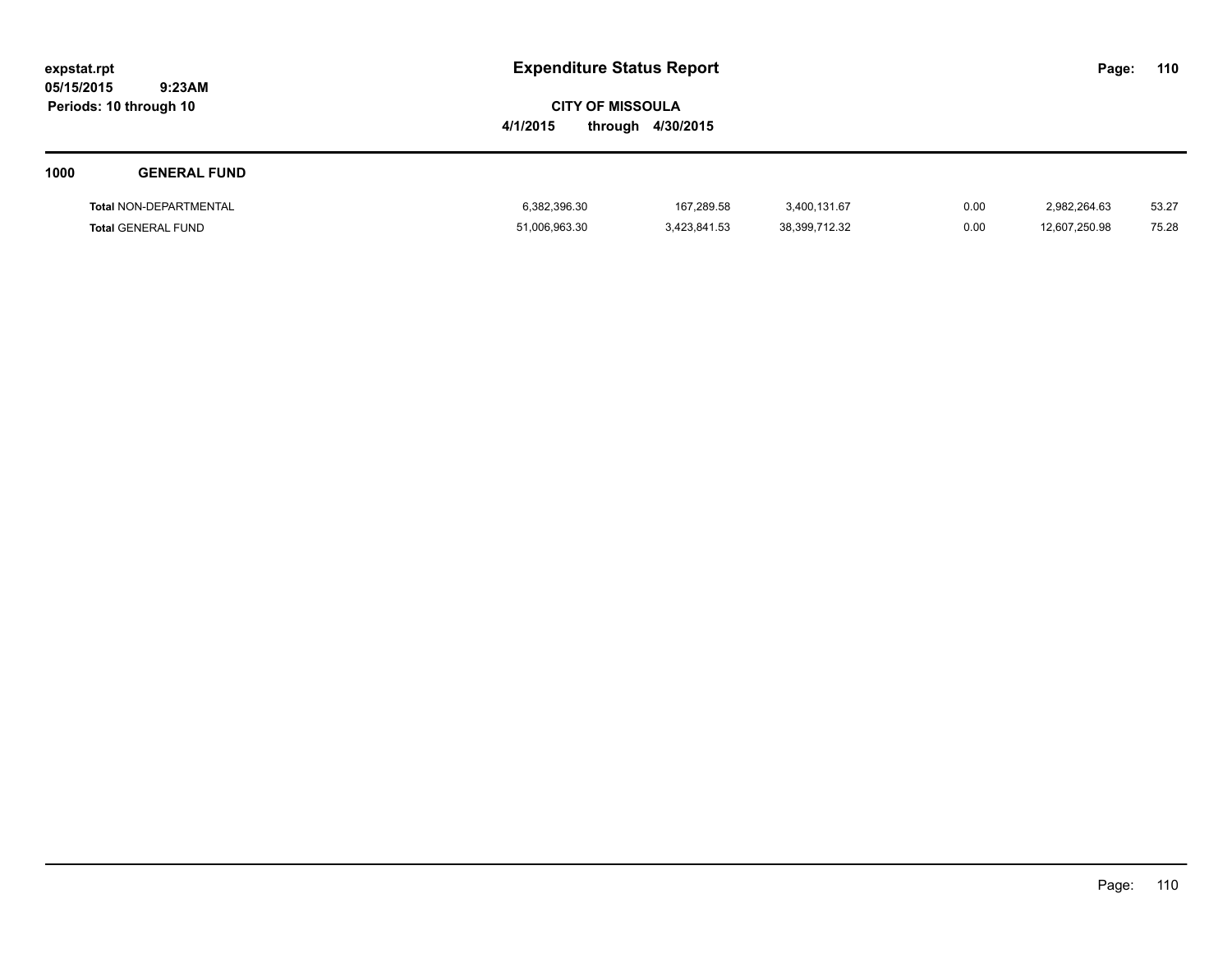**111**

**05/15/2015 9:23AM Periods: 10 through 10**

**CITY OF MISSOULA 4/1/2015 through 4/30/2015**

### **1211 PARK ACQUISITION & DEVELOPMENT**

|                                      |                                                  | <b>Adjusted</b>      |                     | Year-to-date        | Year-to-date        |                | <b>Prct</b> |
|--------------------------------------|--------------------------------------------------|----------------------|---------------------|---------------------|---------------------|----------------|-------------|
| <b>Account Number</b>                |                                                  | <b>Appropriation</b> | <b>Expenditures</b> | <b>Expenditures</b> | <b>Encumbrances</b> | <b>Balance</b> | <b>Used</b> |
| 1211.370.460433                      | *** Title Not Found ***                          |                      |                     |                     |                     |                |             |
| 1211.370.460433.200                  | <b>SUPPLIES</b>                                  |                      |                     |                     |                     |                |             |
| <b>Total SUPPLIES</b>                |                                                  | 0.00                 | 0.00                | 0.00                | 0.00                | 0.00           | 0.00        |
| 1211.370.460433.300                  | PURCHASED SERVICES                               |                      |                     |                     |                     |                |             |
| Total *** Title Not Found ***        |                                                  | 0.00                 | 0.00                | 0.00                | 0.00                | 0.00           | 0.00        |
| 1211.370.460510                      | PARK ACQUISITION & DEV                           |                      |                     |                     |                     |                |             |
| 1211.370.460510.200                  | <b>SUPPLIES</b>                                  |                      |                     |                     |                     |                |             |
|                                      | 1211.370.460510.220.000 OPERATING SUPPLIES       | 10,000.00            | 0.00                | 0.00                | 0.00                | 10,000.00      | 0.00        |
| <b>Total SUPPLIES</b>                |                                                  | 10,000.00            | 0.00                | 0.00                | 0.00                | 10,000.00      | 0.00        |
| 1211.370.460510.300                  | PURCHASED SERVICES                               |                      |                     |                     |                     |                |             |
|                                      | 1211.370.460510.350.000 PROFESSIONAL SERVICES    | 25,000.00            | 0.00                | 0.00                | 0.00                | 25,000.00      | 0.00        |
|                                      | 1211.370.460510.390.000 OTHER PURCHASED SERVICES | 10,000.00            | 0.00                | 0.00                | 0.00                | 10,000.00      | 0.00        |
| <b>Total PURCHASED SERVICES</b>      |                                                  | 35,000.00            | 0.00                | 0.00                | 0.00                | 35,000.00      | 0.00        |
| 1211.370.460510.800                  | OTHER OBJECTS                                    |                      |                     |                     |                     |                |             |
| <b>Total OTHER OBJECTS</b>           |                                                  | 0.00                 | 0.00                | 0.00                | 0.00                | 0.00           | 0.00        |
| 1211.370.460510.900                  | CAPITAL OUTLAY                                   |                      |                     |                     |                     |                |             |
| 1211.370.460510.930.000 IMPROVEMENTS |                                                  | 243,120.00           | 0.00                | 0.00                | 0.00                | 243,120.00     | 0.00        |
| <b>Total CAPITAL OUTLAY</b>          |                                                  | 243,120.00           | 0.00                | 0.00                | 0.00                | 243,120.00     | 0.00        |
|                                      | Total PARK ACQUISITION & DEV                     | 288,120.00           | 0.00                | 0.00                | 0.00                | 288,120.00     | 0.00        |
| 1211.370.460511                      | PARK ENTERPRISE                                  |                      |                     |                     |                     |                |             |
| 1211.370.460511.900                  | <b>CAPITAL OUTLAY</b>                            |                      |                     |                     |                     |                |             |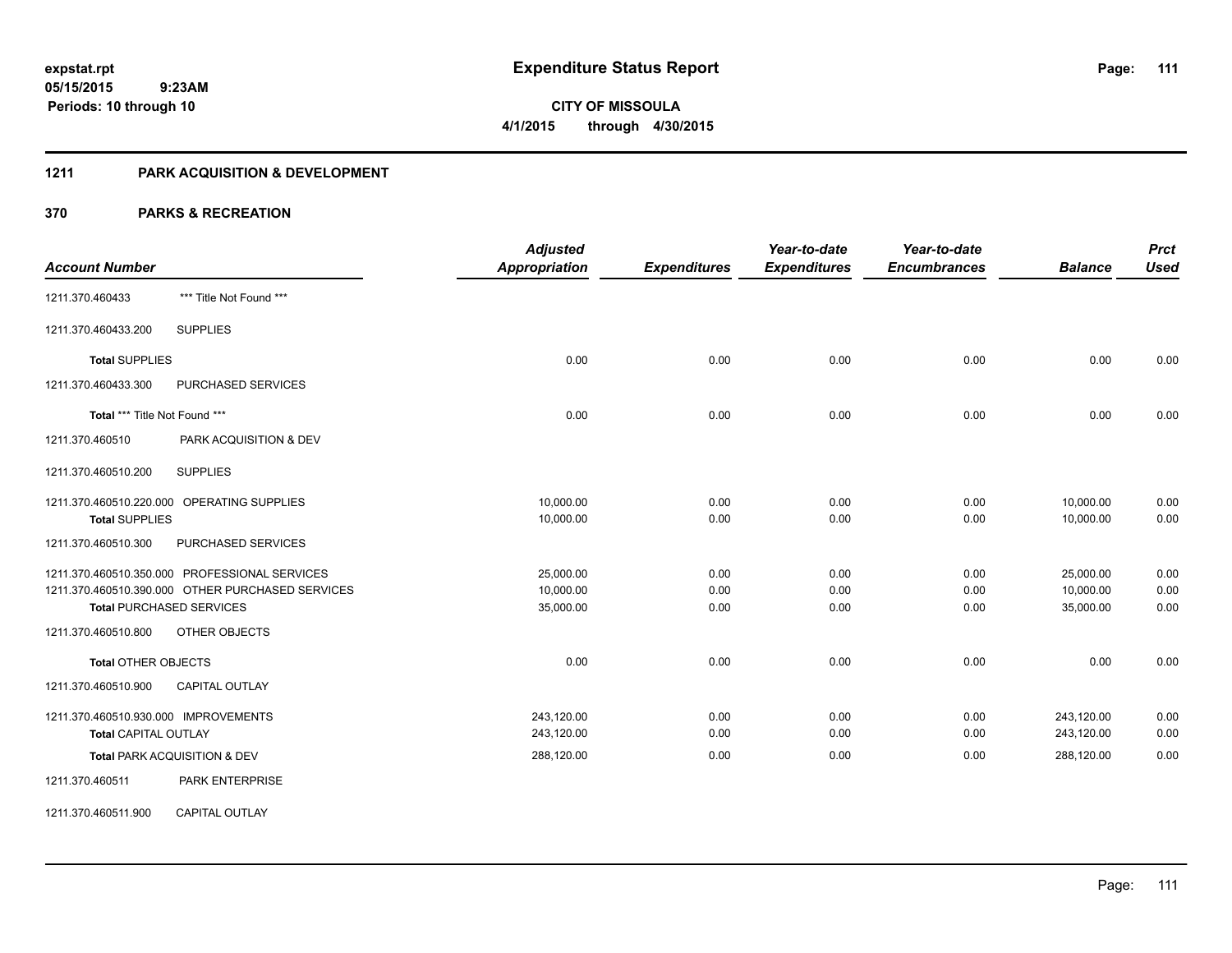Page: 112

**05/15/2015 9:23AM Periods: 10 through 10**

# **CITY OF MISSOULA 4/1/2015 through 4/30/2015**

### **1211 PARK ACQUISITION & DEVELOPMENT**

| <b>Account Number</b>                           | Adjusted<br>Appropriation | <b>Expenditures</b> | Year-to-date<br><b>Expenditures</b> | Year-to-date<br><b>Encumbrances</b> | <b>Balance</b> | Prct<br>Used |
|-------------------------------------------------|---------------------------|---------------------|-------------------------------------|-------------------------------------|----------------|--------------|
| <b>Total PARK ENTERPRISE</b>                    | 0.00                      | 0.00                | 0.00                                | 0.00                                | 0.00           | 0.00         |
| <b>Total PARK ACQUISITION &amp; DEVELOPMENT</b> | 288,120.00                | 0.00                | 0.00                                | 0.00                                | 288.120.00     | 0.00         |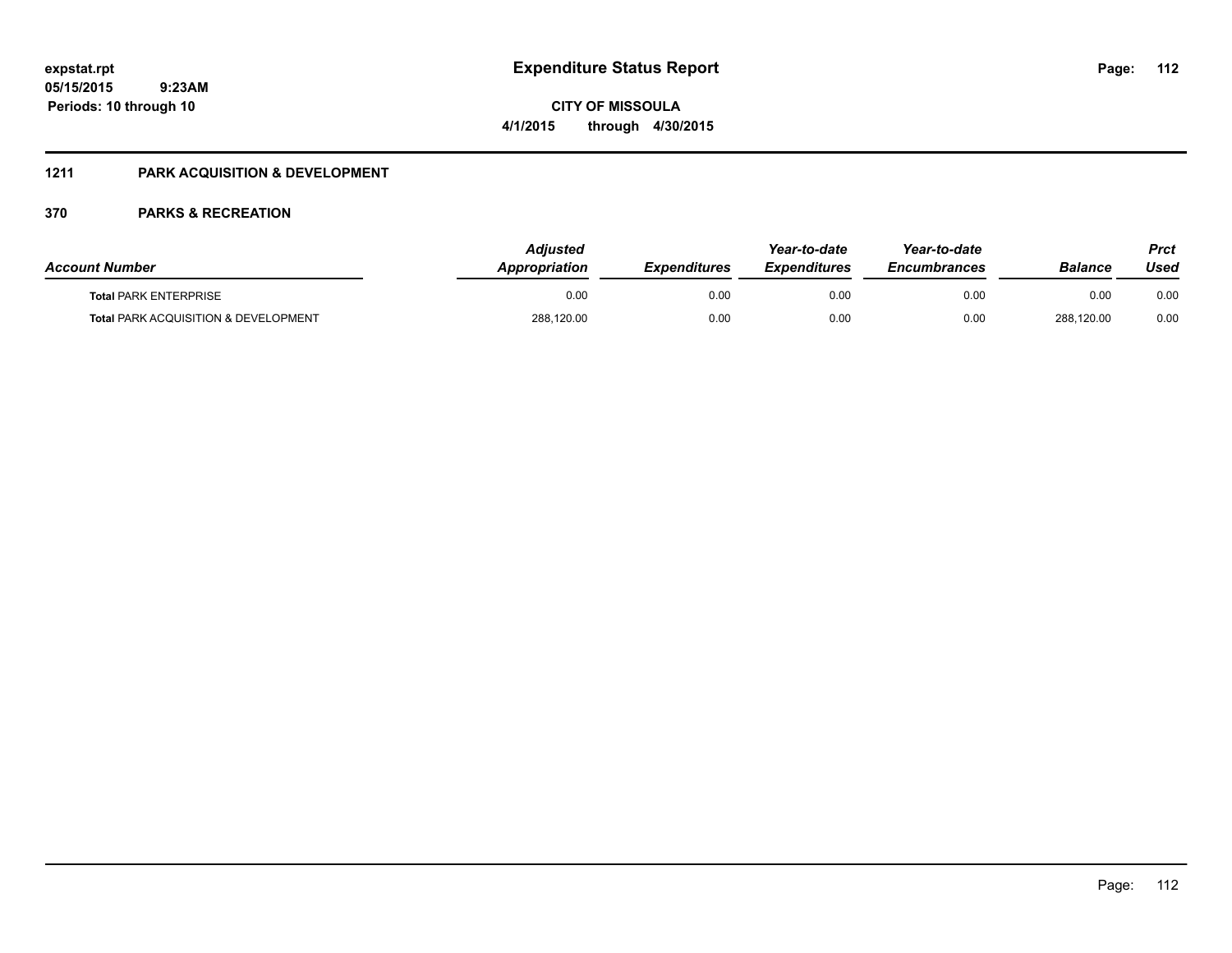#### **1212 PARK ENTERPRISE FUND**

| <b>Account Number</b> |                                            | <b>Adjusted</b><br><b>Appropriation</b> |                     | Year-to-date        | Year-to-date<br><b>Encumbrances</b> | <b>Balance</b> | <b>Prct</b><br><b>Used</b> |
|-----------------------|--------------------------------------------|-----------------------------------------|---------------------|---------------------|-------------------------------------|----------------|----------------------------|
|                       |                                            |                                         | <b>Expenditures</b> | <b>Expenditures</b> |                                     |                |                            |
| 1212.370.460433       | SILVER SUMMIT PICNIC AREA                  |                                         |                     |                     |                                     |                |                            |
| 1212.370.460433.200   | <b>SUPPLIES</b>                            |                                         |                     |                     |                                     |                |                            |
| <b>Total SUPPLIES</b> |                                            | 0.00                                    | 0.00                | 0.00                | 0.00                                | 0.00           | 0.00                       |
| 1212.370.460433.300   | PURCHASED SERVICES                         |                                         |                     |                     |                                     |                |                            |
|                       | <b>Total SILVER SUMMIT PICNIC AREA</b>     | 0.00                                    | 0.00                | 0.00                | 0.00                                | 0.00           | 0.00                       |
| 1212.370.460443       | <b>TRAINING</b>                            |                                         |                     |                     |                                     |                |                            |
| 1212.370.460443.200   | <b>SUPPLIES</b>                            |                                         |                     |                     |                                     |                |                            |
| <b>Total TRAINING</b> |                                            | 0.00                                    | 0.00                | 0.00                | 0.00                                | 0.00           | 0.00                       |
| 1212.370.460510       | PARK ACQUISITION & DEV                     |                                         |                     |                     |                                     |                |                            |
| 1212.370.460510.200   | <b>SUPPLIES</b>                            |                                         |                     |                     |                                     |                |                            |
| <b>Total SUPPLIES</b> |                                            | 0.00                                    | 0.00                | 0.00                | 0.00                                | 0.00           | 0.00                       |
| 1212.370.460510.300   | PURCHASED SERVICES                         |                                         |                     |                     |                                     |                |                            |
|                       | Total PARK ACQUISITION & DEV               | 0.00                                    | 0.00                | 0.00                | 0.00                                | 0.00           | 0.00                       |
| 1212.370.460511       | <b>PARK ENTERPRISE</b>                     |                                         |                     |                     |                                     |                |                            |
| 1212.370.460511.200   | <b>SUPPLIES</b>                            |                                         |                     |                     |                                     |                |                            |
|                       | 1212.370.460511.220.000 OPERATING SUPPLIES | 20,000.00                               | 0.00                | 3,900.00            | 0.00                                | 16,100.00      | 19.50                      |
|                       | 1212.370.460511.220.140 OPERATING SUPPLIES | 0.00                                    | 0.00                | 1,000.00            | 0.00                                | $-1,000.00$    | 0.00                       |
|                       | 1212.370.460511.220.300 OPERATING SUPPLIES | 0.00                                    | 1,819.29            | 1,819.29            | 0.00                                | $-1,819.29$    | 0.00                       |
|                       | 1212.370.460511.230.000 REPAIR/MAINTENANCE | 15,000.00                               | 0.00                | 0.00                | 0.00                                | 15,000.00      | 0.00                       |
| <b>Total SUPPLIES</b> |                                            | 35,000.00                               | 1,819.29            | 6,719.29            | 0.00                                | 28,280.71      | 19.20                      |
| 1212.370.460511.300   | PURCHASED SERVICES                         |                                         |                     |                     |                                     |                |                            |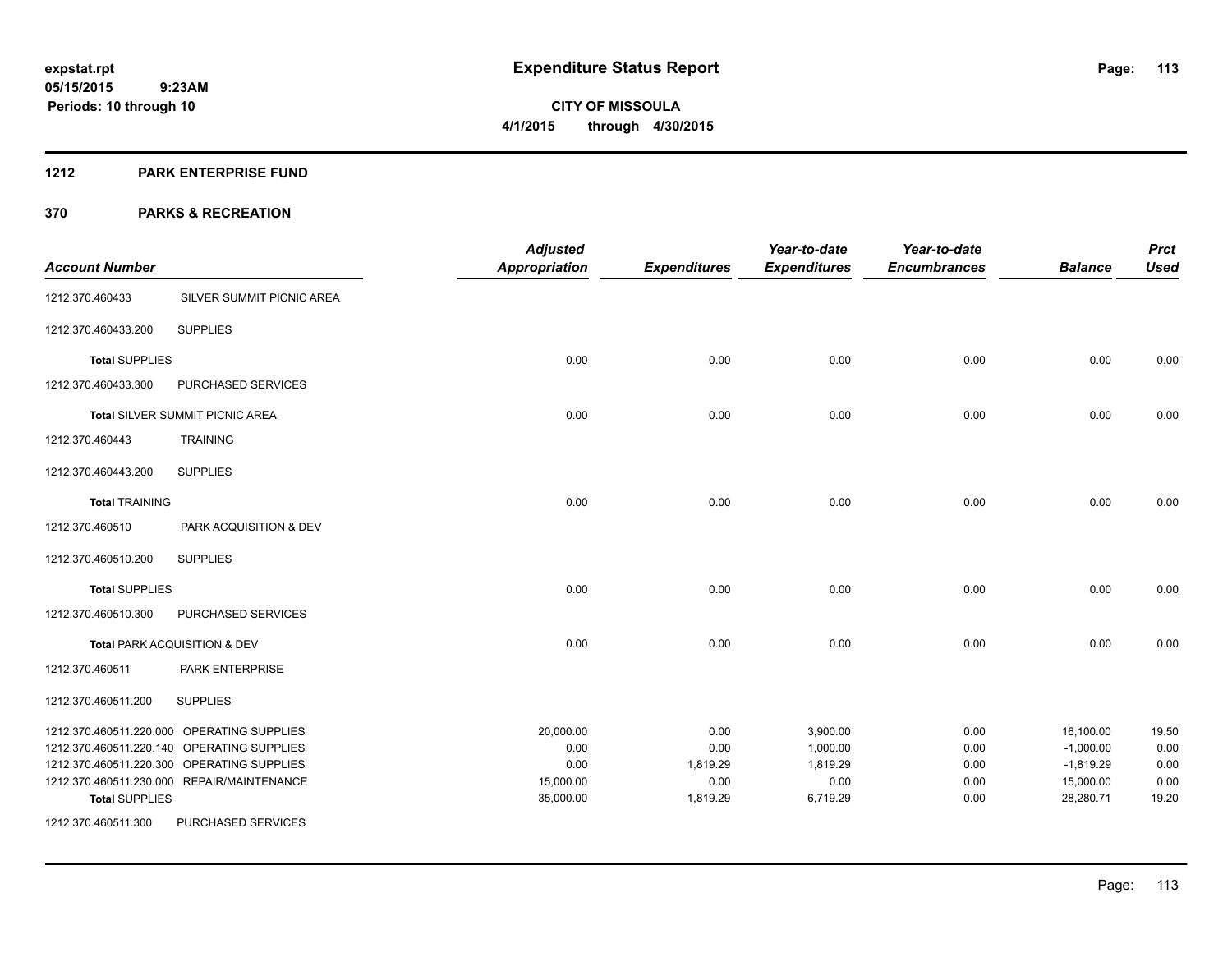#### **1212 PARK ENTERPRISE FUND**

|                                                  | <b>Adjusted</b> |                     | Year-to-date        | Year-to-date        |                | <b>Prct</b> |
|--------------------------------------------------|-----------------|---------------------|---------------------|---------------------|----------------|-------------|
| <b>Account Number</b>                            | Appropriation   | <b>Expenditures</b> | <b>Expenditures</b> | <b>Encumbrances</b> | <b>Balance</b> | Used        |
| 1212.370.460511.350.000 PROFESSIONAL SERVICES    | 10,000.00       | 0.00                | 102.98              | 0.00                | 9,897.02       | 1.03        |
| 1212.370.460511.390.000 OTHER PURCHASED SERVICES | 20,000.00       | 0.00                | 0.00                | 0.00                | 20,000.00      | 0.00        |
| <b>Total PURCHASED SERVICES</b>                  | 30,000.00       | 0.00                | 102.98              | 0.00                | 29,897.02      | 0.34        |
| OTHER OBJECTS<br>1212.370.460511.800             |                 |                     |                     |                     |                |             |
| <b>Total OTHER OBJECTS</b>                       | 0.00            | 0.00                | 0.00                | 0.00                | 0.00           | 0.00        |
| <b>CAPITAL OUTLAY</b><br>1212.370.460511.900     |                 |                     |                     |                     |                |             |
| 1212.370.460511.930.000 IMPROVEMENTS             | 152,000.00      | 0.00                | 0.00                | 0.00                | 152.000.00     | 0.00        |
| 1212.370.460511.940.000 MACHINERY & EQUIPMENT    | 30,000.00       | 0.00                | 0.00                | 0.00                | 30,000.00      | 0.00        |
| <b>Total CAPITAL OUTLAY</b>                      | 182,000.00      | 0.00                | 0.00                | 0.00                | 182,000.00     | 0.00        |
| <b>Total PARK ENTERPRISE</b>                     | 247,000.00      | 1,819.29            | 6,822.27            | 0.00                | 240, 177. 73   | 2.76        |
| <b>Total PARK ENTERPRISE FUND</b>                | 247.000.00      | 1.819.29            | 6,822.27            | 0.00                | 240, 177. 73   | 2.76        |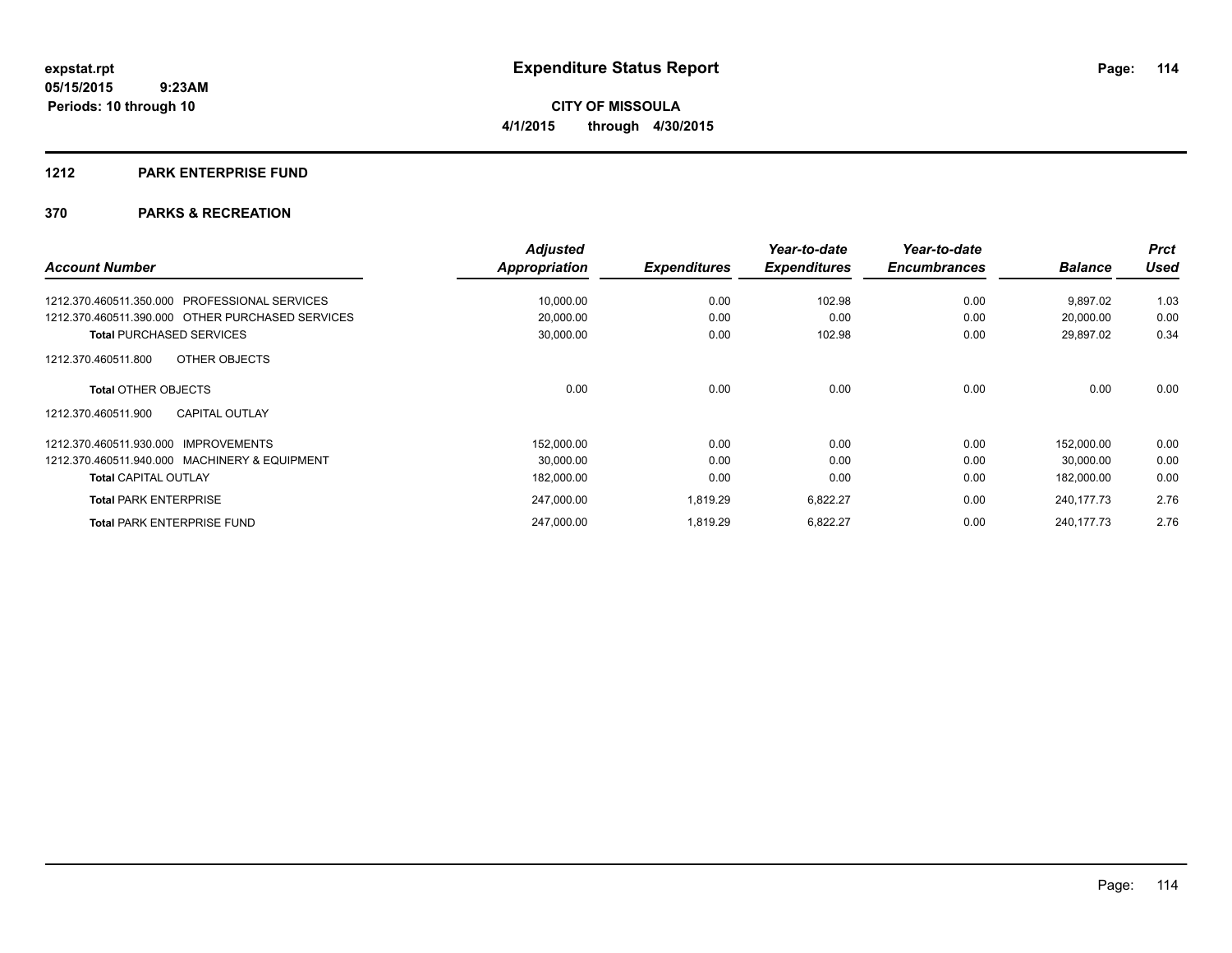## **1216 PARKS & REC TRAILS, DEV**

|                                |                                                         | <b>Adjusted</b>      |                     | Year-to-date        | Year-to-date        |                | <b>Prct</b> |
|--------------------------------|---------------------------------------------------------|----------------------|---------------------|---------------------|---------------------|----------------|-------------|
| <b>Account Number</b>          |                                                         | <b>Appropriation</b> | <b>Expenditures</b> | <b>Expenditures</b> | <b>Encumbrances</b> | <b>Balance</b> | <b>Used</b> |
| 1216.370.460403                | PARK DEVELOPMENT & EXPANSION                            |                      |                     |                     |                     |                |             |
| 1216.370.460403.900            | <b>CAPITAL OUTLAY</b>                                   |                      |                     |                     |                     |                |             |
|                                | Total PARK DEVELOPMENT & EXPANSION                      | 0.00                 | 0.00                | 0.00                | 0.00                | 0.00           | 0.00        |
| 1216.370.460433                | TRAILHEAD MAPS FOR WAYFINDING                           |                      |                     |                     |                     |                |             |
| 1216.370.460433.100            | PERSONAL SERVICES                                       |                      |                     |                     |                     |                |             |
| <b>Total PERSONAL SERVICES</b> |                                                         | 0.00                 | 0.00                | 0.00                | 0.00                | 0.00           | 0.00        |
| 1216.370.460433.200            | <b>SUPPLIES</b>                                         |                      |                     |                     |                     |                |             |
| <b>Total SUPPLIES</b>          |                                                         | 0.00                 | 0.00                | 0.00                | 0.00                | 0.00           | 0.00        |
| 1216.370.460433.300            | PURCHASED SERVICES                                      |                      |                     |                     |                     |                |             |
|                                | Total TRAILHEAD MAPS FOR WAYFINDING                     | 0.00                 | 0.00                | 0.00                | 0.00                | 0.00           | 0.00        |
| 1216.370.460434                | <b>GREENWAYS &amp; HORTICULTURE</b>                     |                      |                     |                     |                     |                |             |
| 1216.370.460434.200            | <b>SUPPLIES</b>                                         |                      |                     |                     |                     |                |             |
|                                | 1216.370.460434.220.000 OPERATING SUPPLIES              | 7,000.00             | 0.00                | 0.00                | 0.00                | 7,000.00       | 0.00        |
| <b>Total SUPPLIES</b>          |                                                         | 7,000.00             | 0.00                | 0.00                | 0.00                | 7,000.00       | 0.00        |
| 1216.370.460434.300            | PURCHASED SERVICES                                      |                      |                     |                     |                     |                |             |
|                                | 1216.370.460434.350.000 RECREATION TRAIL PROGRAM GRANT  | 18,000.00            | 0.00                | 0.00                | 0.00                | 18,000.00      | 0.00        |
|                                | <b>Total PURCHASED SERVICES</b>                         | 18,000.00            | 0.00                | 0.00                | 0.00                | 18,000.00      | 0.00        |
| 1216.370.460434.900            | <b>CAPITAL OUTLAY</b>                                   |                      |                     |                     |                     |                |             |
|                                | 1216.370.460434.930.000 RECREATION TRAILS PROGRAM GRANT | 65,000.00            | 0.00                | 0.00                | 0.00                | 65,000.00      | 0.00        |
| <b>Total CAPITAL OUTLAY</b>    |                                                         | 65,000.00            | 0.00                | 0.00                | 0.00                | 65,000.00      | 0.00        |
|                                | Total GREENWAYS & HORTICULTURE                          | 90,000.00            | 0.00                | 0.00                | 0.00                | 90.000.00      | 0.00        |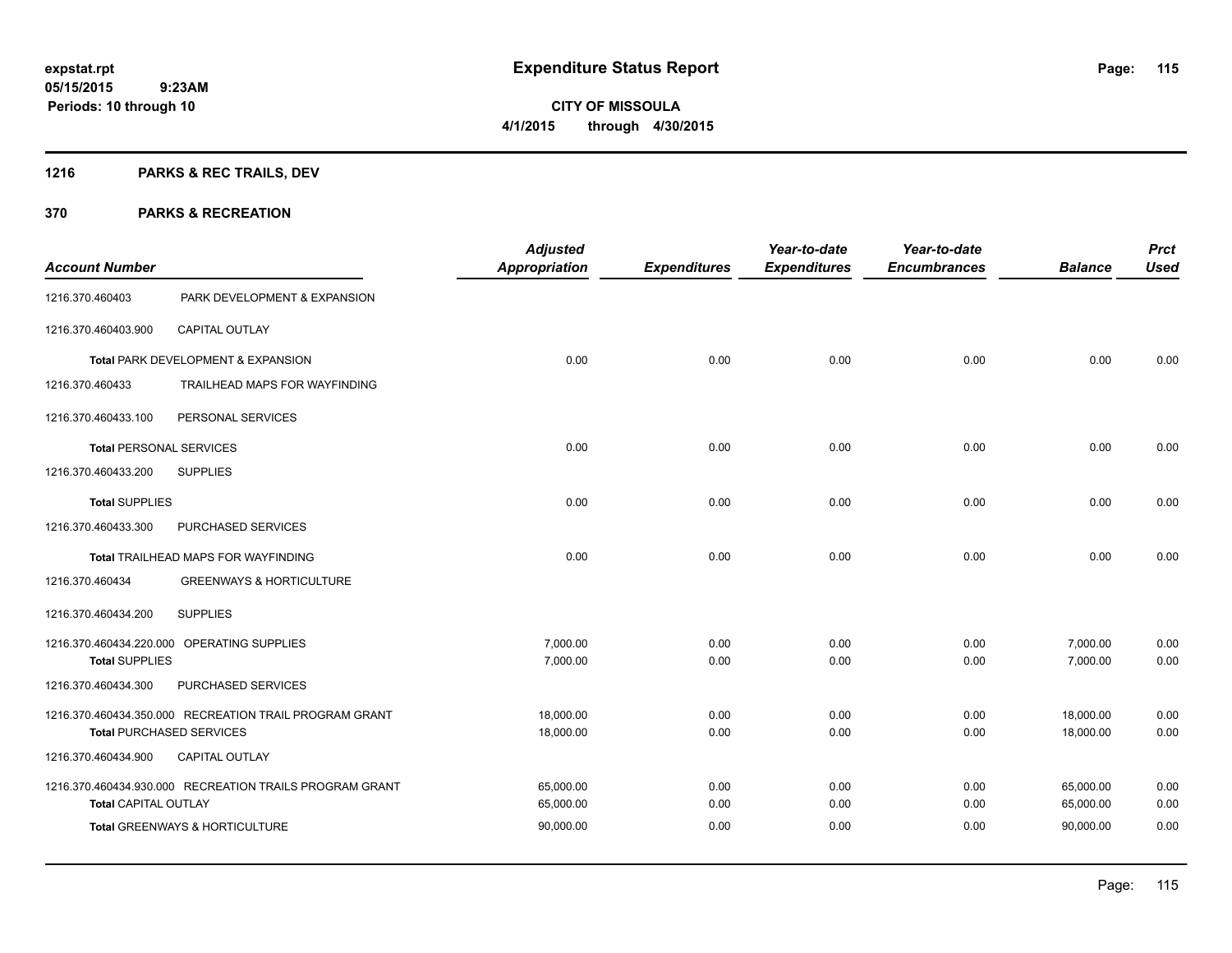## **1216 PARKS & REC TRAILS, DEV**

| <b>Account Number</b>          |                                                                 | <b>Adjusted</b><br><b>Appropriation</b> | <b>Expenditures</b> | Year-to-date<br><b>Expenditures</b> | Year-to-date<br><b>Encumbrances</b> | <b>Balance</b>             | <b>Prct</b><br><b>Used</b> |
|--------------------------------|-----------------------------------------------------------------|-----------------------------------------|---------------------|-------------------------------------|-------------------------------------|----------------------------|----------------------------|
| 1216.370.460437                | TREE INVENTORY DNRC GRANT                                       |                                         |                     |                                     |                                     |                            |                            |
| 1216.370.460437.100            | PERSONAL SERVICES                                               |                                         |                     |                                     |                                     |                            |                            |
| <b>Total PERSONAL SERVICES</b> |                                                                 | 0.00                                    | 0.00                | 0.00                                | 0.00                                | 0.00                       | 0.00                       |
| 1216.370.460437.200            | <b>SUPPLIES</b>                                                 |                                         |                     |                                     |                                     |                            |                            |
|                                | Total TREE INVENTORY DNRC GRANT                                 | 0.00                                    | 0.00                | 0.00                                | 0.00                                | 0.00                       | 0.00                       |
| 1216.370.460438                | MCCORMICK PARK SITE PLAN                                        |                                         |                     |                                     |                                     |                            |                            |
| 1216.370.460438.200            | <b>SUPPLIES</b>                                                 |                                         |                     |                                     |                                     |                            |                            |
| <b>Total SUPPLIES</b>          | 1216.370.460438.220.000 OPERATING SUPPLIES                      | 0.00<br>0.00                            | 0.00<br>0.00        | 1,800.00<br>1,800.00                | 0.00<br>0.00                        | $-1,800.00$<br>$-1,800.00$ | 0.00<br>0.00               |
| 1216.370.460438.300            | PURCHASED SERVICES                                              |                                         |                     |                                     |                                     |                            |                            |
|                                | <b>Total PURCHASED SERVICES</b>                                 | 0.00                                    | 0.00                | 0.00                                | 0.00                                | 0.00                       | 0.00                       |
|                                | Total MCCORMICK PARK SITE PLAN                                  | 0.00                                    | 0.00                | 1,800.00                            | 0.00                                | $-1,800.00$                | 0.00                       |
| 1216.370.460443                | <b>TRAINING</b>                                                 |                                         |                     |                                     |                                     |                            |                            |
| 1216.370.460443.200            | <b>SUPPLIES</b>                                                 |                                         |                     |                                     |                                     |                            |                            |
| <b>Total SUPPLIES</b>          |                                                                 | 0.00                                    | 0.00                | 0.00                                | 0.00                                | 0.00                       | 0.00                       |
| 1216.370.460443.300            | PURCHASED SERVICES                                              |                                         |                     |                                     |                                     |                            |                            |
| <b>Total TRAINING</b>          |                                                                 | 0.00                                    | 0.00                | 0.00                                | 0.00                                | 0.00                       | 0.00                       |
| 1216.370.460444                | <b>PLAYGROUNDS</b>                                              |                                         |                     |                                     |                                     |                            |                            |
| 1216.370.460444.900            | <b>CAPITAL OUTLAY</b>                                           |                                         |                     |                                     |                                     |                            |                            |
|                                | 1216.370.460444.930.000 LITTLE MCCORMICK PLAYGROUND/MPROVEMENTS | 75,000.00                               | 0.00                | 75,561.13                           | 0.00                                | $-561.13$                  | 100.75                     |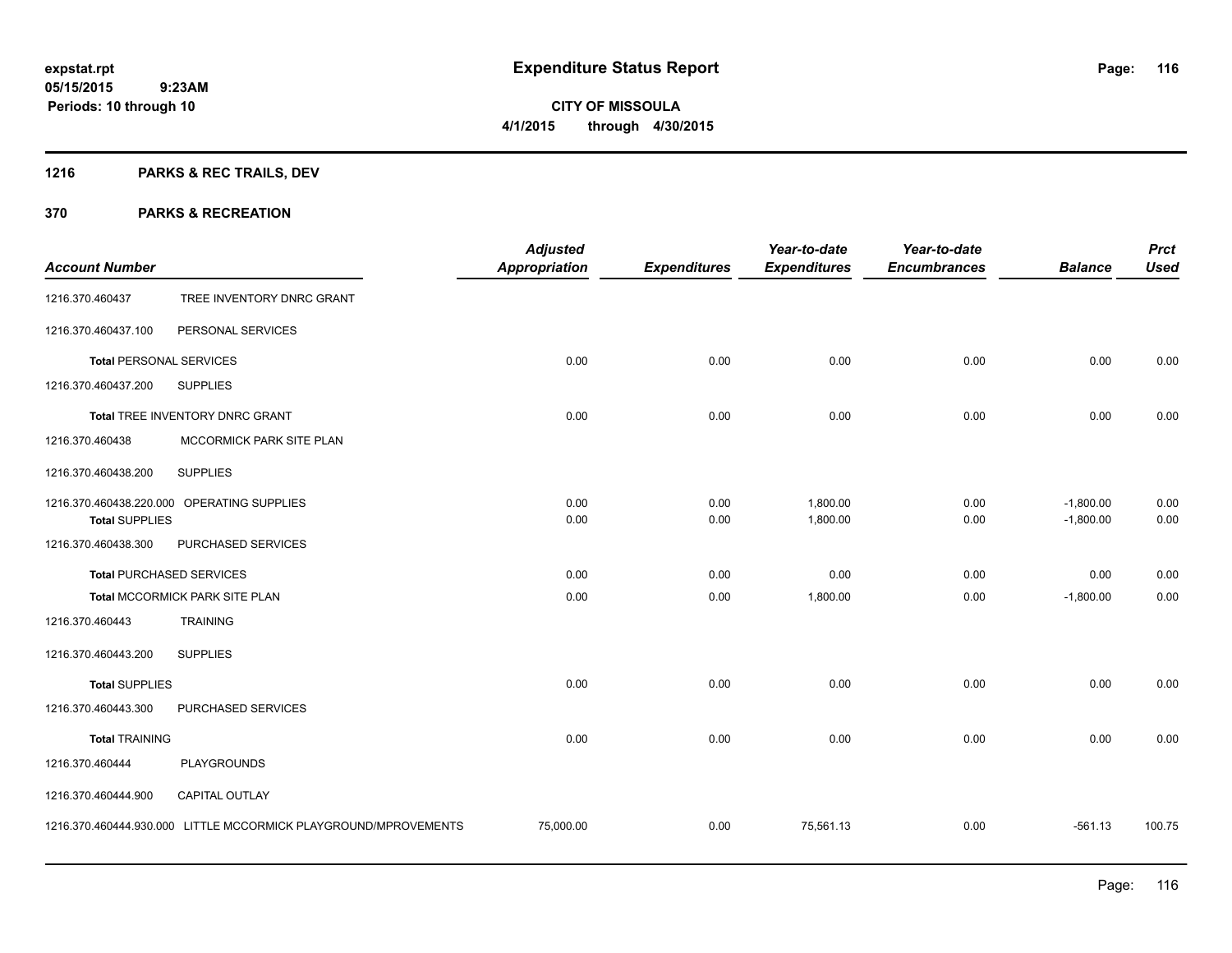## **1216 PARKS & REC TRAILS, DEV**

| <b>Account Number</b>                                | <b>Adjusted</b><br>Appropriation | <b>Expenditures</b> | Year-to-date<br><b>Expenditures</b> | Year-to-date<br><b>Encumbrances</b> | <b>Balance</b> | <b>Prct</b><br><b>Used</b> |
|------------------------------------------------------|----------------------------------|---------------------|-------------------------------------|-------------------------------------|----------------|----------------------------|
| <b>Total PLAYGROUNDS</b>                             | 75,000.00                        | 0.00                | 75,561.13                           | 0.00                                | $-561.13$      | 100.75                     |
| <b>RECREATION MORE</b><br>1216.370.460470            |                                  |                     |                                     |                                     |                |                            |
| <b>SUPPLIES</b><br>1216.370.460470.200               |                                  |                     |                                     |                                     |                |                            |
| 1216.370.460470.220.000 MORE/OPERATING SUPPLIES      | 5.000.00                         | 0.00                | 1,313.45                            | 0.00                                | 3,686.55       | 26.27                      |
| 1216.370.460470.220.020 OPERATING SUPPLIES           | 0.00                             | 0.00                | 250.00                              | 0.00                                | $-250.00$      | 0.00                       |
| 1216.370.460470.230.000 MORE/REPAI & MAINTENANCE     | 5,000.00                         | 0.00                | 0.00                                | 0.00                                | 5,000.00       | 0.00                       |
| <b>Total SUPPLIES</b>                                | 10,000.00                        | 0.00                | 1,563.45                            | 0.00                                | 8,436.55       | 15.63                      |
| 1216.370.460470.300<br>PURCHASED SERVICES            |                                  |                     |                                     |                                     |                |                            |
| 1216.370.460470.350.000 MORE/PROFESSIONAL SERVICES   | 10,000.00                        | 0.00                | 0.00                                | 0.00                                | 10,000.00      | 0.00                       |
| 1216.370.460470.390.000 OTHER PURCHASED SERVICES     | 10,000.00                        | 0.00                | 0.00                                | 0.00                                | 10,000.00      | 0.00                       |
| <b>Total PURCHASED SERVICES</b>                      | 20,000.00                        | 0.00                | 0.00                                | 0.00                                | 20,000.00      | 0.00                       |
| 1216.370.460470.900<br><b>CAPITAL OUTLAY</b>         |                                  |                     |                                     |                                     |                |                            |
| <b>Total CAPITAL OUTLAY</b>                          | 0.00                             | 0.00                | 0.00                                | 0.00                                | 0.00           | 0.00                       |
| <b>Total RECREATION MORE</b>                         | 30,000.00                        | 0.00                | 1,563.45                            | 0.00                                | 28,436.55      | 5.21                       |
| 1216.370.460471<br><b>RECREATION ADULTS</b>          |                                  |                     |                                     |                                     |                |                            |
| 1216.370.460471.200<br><b>SUPPLIES</b>               |                                  |                     |                                     |                                     |                |                            |
| 1216.370.460471.220.000 REC ADULT/OPERATING SUPPLIES | 5,000.00                         | 0.00                | 0.00                                | 0.00                                | 5,000.00       | 0.00                       |
| <b>Total SUPPLIES</b>                                | 5,000.00                         | 0.00                | 0.00                                | 0.00                                | 5,000.00       | 0.00                       |
| 1216.370.460471.300<br>PURCHASED SERVICES            |                                  |                     |                                     |                                     |                |                            |
| <b>Total PURCHASED SERVICES</b>                      | 0.00                             | 0.00                | 0.00                                | 0.00                                | 0.00           | 0.00                       |
| 1216.370.460471.800<br>OTHER OBJECTS                 |                                  |                     |                                     |                                     |                |                            |
| 1216.370.460471.820.000 TRANSFERS TO OTHER FUNDS     | 20,000.00                        | 0.00                | 0.00                                | 0.00                                | 20.000.00      | 0.00                       |
| <b>Total OTHER OBJECTS</b>                           | 20,000.00                        | 0.00                | 0.00                                | 0.00                                | 20,000.00      | 0.00                       |
|                                                      |                                  |                     |                                     |                                     |                |                            |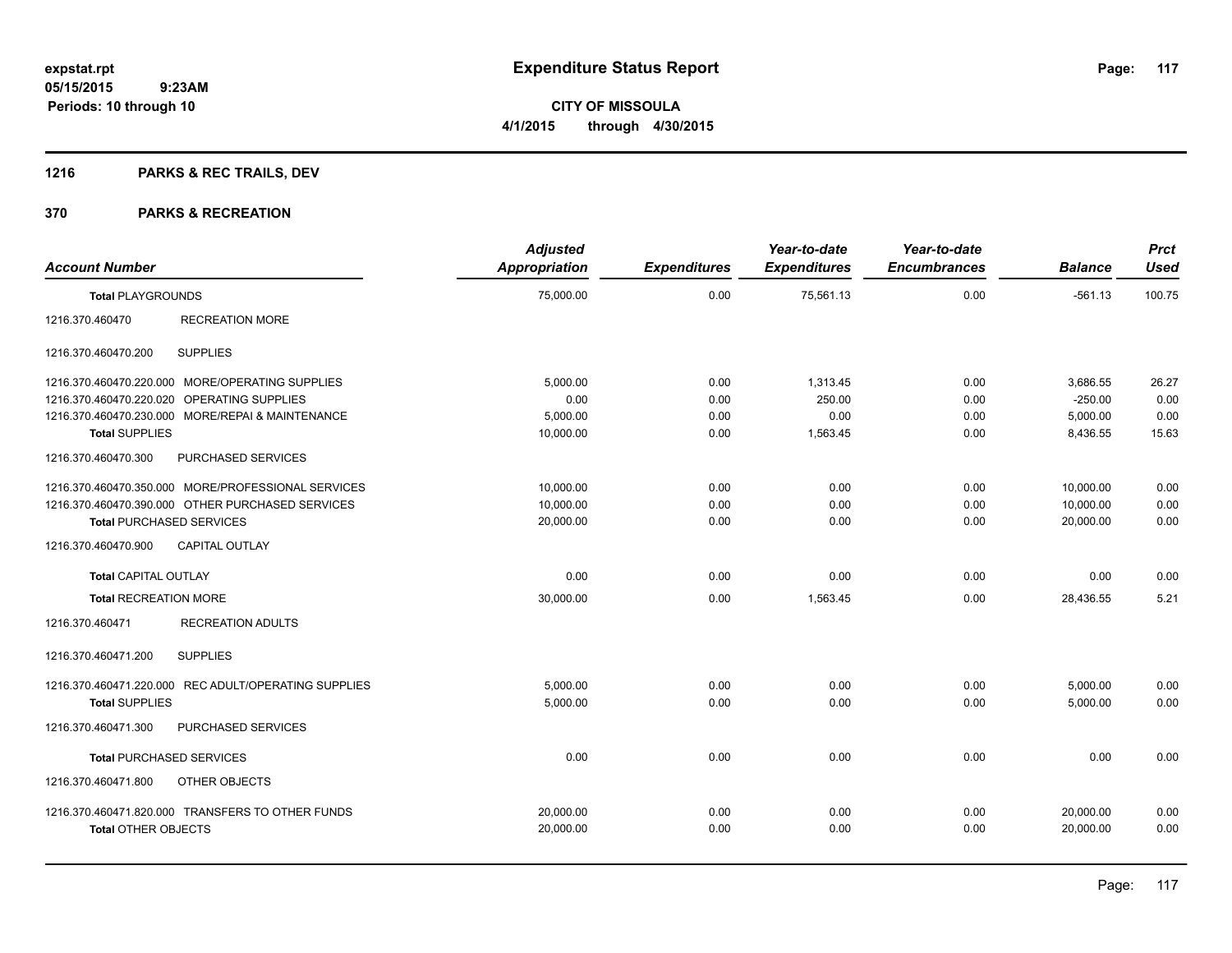## **1216 PARKS & REC TRAILS, DEV**

|                                |                                                      | <b>Adjusted</b>      |                     | Year-to-date        | Year-to-date        |                | <b>Prct</b> |
|--------------------------------|------------------------------------------------------|----------------------|---------------------|---------------------|---------------------|----------------|-------------|
| <b>Account Number</b>          |                                                      | <b>Appropriation</b> | <b>Expenditures</b> | <b>Expenditures</b> | <b>Encumbrances</b> | <b>Balance</b> | <b>Used</b> |
| 1216.370.460471.900            | CAPITAL OUTLAY                                       |                      |                     |                     |                     |                |             |
| Total CAPITAL OUTLAY           |                                                      | 0.00                 | 0.00                | 0.00                | 0.00                | 0.00           | 0.00        |
| <b>Total RECREATION ADULTS</b> |                                                      | 25,000.00            | 0.00                | 0.00                | 0.00                | 25,000.00      | 0.00        |
| 1216.370.460472                | <b>RECREATION YOUTH</b>                              |                      |                     |                     |                     |                |             |
| 1216.370.460472.200            | <b>SUPPLIES</b>                                      |                      |                     |                     |                     |                |             |
|                                | 1216.370.460472.220.000 REC YOUTH/OPERATING SUPPLIES | 5.000.00             | 0.00                | 0.00                | 0.00                | 5,000.00       | 0.00        |
| <b>Total SUPPLIES</b>          |                                                      | 5,000.00             | 0.00                | 0.00                | 0.00                | 5,000.00       | 0.00        |
| 1216.370.460472.300            | PURCHASED SERVICES                                   |                      |                     |                     |                     |                |             |
|                                | <b>Total PURCHASED SERVICES</b>                      | 0.00                 | 0.00                | 0.00                | 0.00                | 0.00           | 0.00        |
| 1216.370.460472.700            | <b>GRANTS &amp; CONTRIBUTIONS</b>                    |                      |                     |                     |                     |                |             |
|                                | <b>Total GRANTS &amp; CONTRIBUTIONS</b>              | 0.00                 | 0.00                | 0.00                | 0.00                | 0.00           | 0.00        |
| 1216.370.460472.800            | OTHER OBJECTS                                        |                      |                     |                     |                     |                |             |
|                                | 1216.370.460472.820.000 TRANSFERS TO OTHER FUNDS     | 30,000.00            | 0.00                | 0.00                | 0.00                | 30,000.00      | 0.00        |
| <b>Total OTHER OBJECTS</b>     |                                                      | 30,000.00            | 0.00                | 0.00                | 0.00                | 30,000.00      | 0.00        |
| 1216.370.460472.900            | <b>CAPITAL OUTLAY</b>                                |                      |                     |                     |                     |                |             |
| <b>Total CAPITAL OUTLAY</b>    |                                                      | 0.00                 | 0.00                | 0.00                | 0.00                | 0.00           | 0.00        |
| <b>Total RECREATION YOUTH</b>  |                                                      | 35,000.00            | 0.00                | 0.00                | 0.00                | 35,000.00      | 0.00        |
| 1216.370.460506                | <b>CARAS PARK</b>                                    |                      |                     |                     |                     |                |             |
| 1216.370.460506.200            | <b>SUPPLIES</b>                                      |                      |                     |                     |                     |                |             |
| <b>Total SUPPLIES</b>          |                                                      | 0.00                 | 0.00                | 0.00                | 0.00                | 0.00           | 0.00        |
| 1216.370.460506.300            | PURCHASED SERVICES                                   |                      |                     |                     |                     |                |             |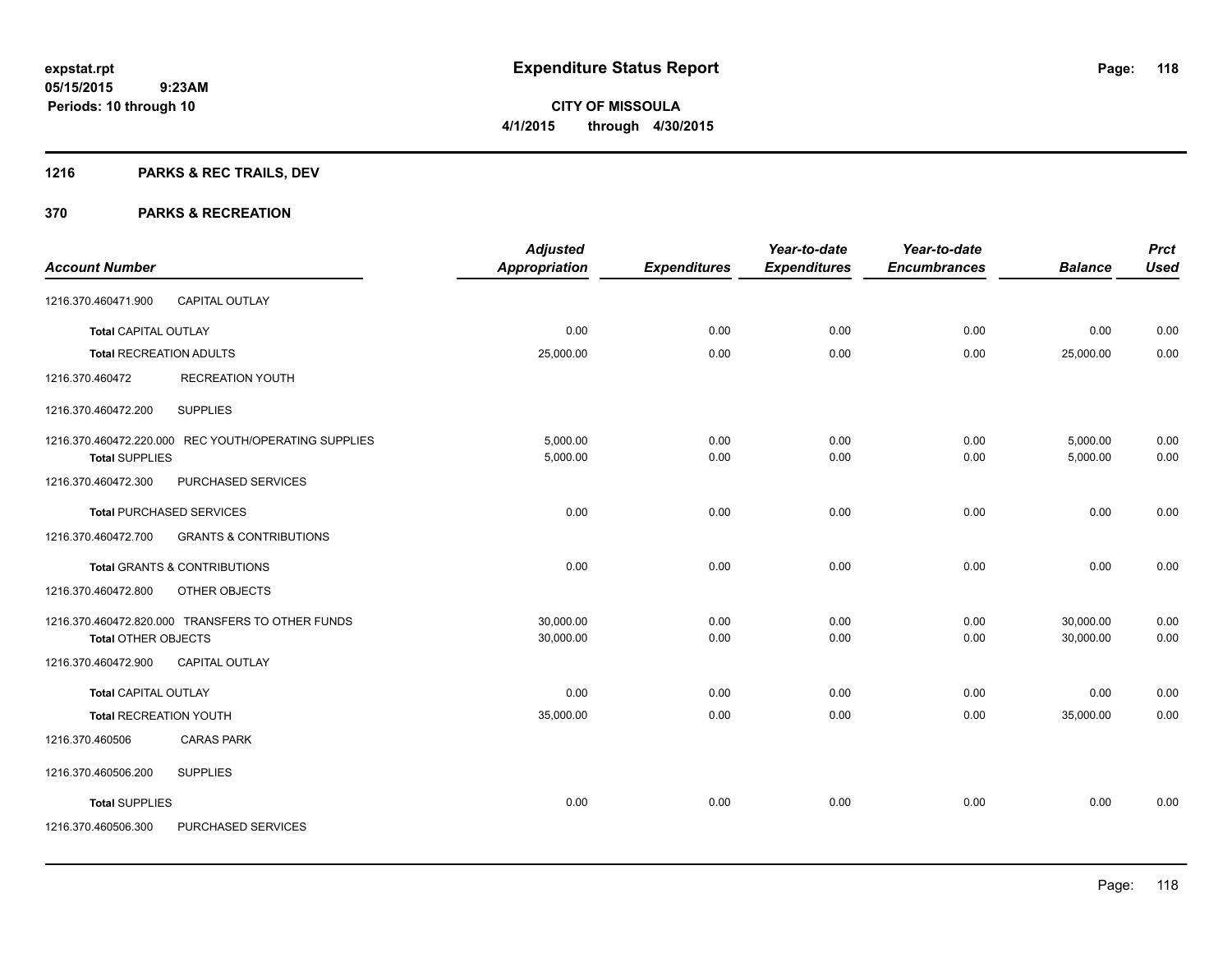Page: 119

**05/15/2015 9:23AM Periods: 10 through 10**

**CITY OF MISSOULA 4/1/2015 through 4/30/2015**

## **1216 PARKS & REC TRAILS, DEV**

|                                                              | <b>Adjusted</b>      |                     | Year-to-date        | Year-to-date        |                | <b>Prct</b> |
|--------------------------------------------------------------|----------------------|---------------------|---------------------|---------------------|----------------|-------------|
| <b>Account Number</b>                                        | <b>Appropriation</b> | <b>Expenditures</b> | <b>Expenditures</b> | <b>Encumbrances</b> | <b>Balance</b> | <b>Used</b> |
| <b>Total PURCHASED SERVICES</b>                              | 0.00                 | 0.00                | 0.00                | 0.00                | 0.00           | 0.00        |
| 1216.370.460506.900<br><b>CAPITAL OUTLAY</b>                 |                      |                     |                     |                     |                |             |
| <b>Total CARAS PARK</b>                                      | 0.00                 | 0.00                | 0.00                | 0.00                | 0.00           | 0.00        |
| 1216.370.460507<br><b>COMMUNITY TRAILS</b>                   |                      |                     |                     |                     |                |             |
| <b>SUPPLIES</b><br>1216.370.460507.200                       |                      |                     |                     |                     |                |             |
| 1216.370.460507.220.000 COMM TRAILS/OPERATING SUPPLIES       | 5,000.00             | 0.00                | 2,034.00            | 0.00                | 2,966.00       | 40.68       |
| 1216.370.460507.230.000 COMM TRAILS/REPAIR/MAINTENANCE       | 5,000.00             | 0.00                | 0.00                | 0.00                | 5,000.00       | 0.00        |
| 1216.370.460507.240.000 OTHER SUPPLIES                       | 1,100.00             | 0.00                | 0.00                | 0.00                | 1,100.00       | 0.00        |
| <b>Total SUPPLIES</b>                                        | 11,100.00            | 0.00                | 2,034.00            | 0.00                | 9,066.00       | 18.32       |
| 1216.370.460507.300<br>PURCHASED SERVICES                    |                      |                     |                     |                     |                |             |
| 1216.370.460507.350.000 COMM TRAILS/PROFESSIONAL SERVICES    | 10,000.00            | 1,330.00            | 2,330.00            | 0.00                | 7,670.00       | 23.30       |
| 1216.370.460507.360.000 COMM TRAILS/REPAIR & MAINTENANCE     | 10,000.00            | 0.00                | 0.00                | 0.00                | 10,000.00      | 0.00        |
| 1216.370.460507.390.000 COMM TRAILS/OTHER PURCHASED SERVICES | 40,000.00            | 0.00                | 0.00                | 0.00                | 40,000.00      | 0.00        |
| <b>Total PURCHASED SERVICES</b>                              | 60,000.00            | 1,330.00            | 2,330.00            | 0.00                | 57,670.00      | 3.88        |
| <b>CAPITAL OUTLAY</b><br>1216.370.460507.900                 |                      |                     |                     |                     |                |             |
| 1216.370.460507.930.000 COMM TRAILS/IMPROVEMENTS             | 50,000.00            | 0.00                | 0.00                | 0.00                | 50,000.00      | 0.00        |
| <b>Total CAPITAL OUTLAY</b>                                  | 50.000.00            | 0.00                | 0.00                | 0.00                | 50,000.00      | 0.00        |
| <b>Total COMMUNITY TRAILS</b>                                | 121,100.00           | 1,330.00            | 4,364.00            | 0.00                | 116,736.00     | 3.60        |
| 1216.370.460508<br><b>KIWANIS PARK</b>                       |                      |                     |                     |                     |                |             |
| CAPITAL OUTLAY<br>1216.370.460508.900                        |                      |                     |                     |                     |                |             |
| 1216.370.460508.930.000 KIWANIS PARK IMPROVEMENTS            | 170,000.00           | 0.00                | 1,350.00            | 0.00                | 168,650.00     | 0.79        |
| <b>Total KIWANIS PARK</b>                                    | 170,000.00           | 0.00                | 1,350.00            | 0.00                | 168,650.00     | 0.79        |
| 1216.370.460509<br><b>KIM WILLIAMS TRAIL</b>                 |                      |                     |                     |                     |                |             |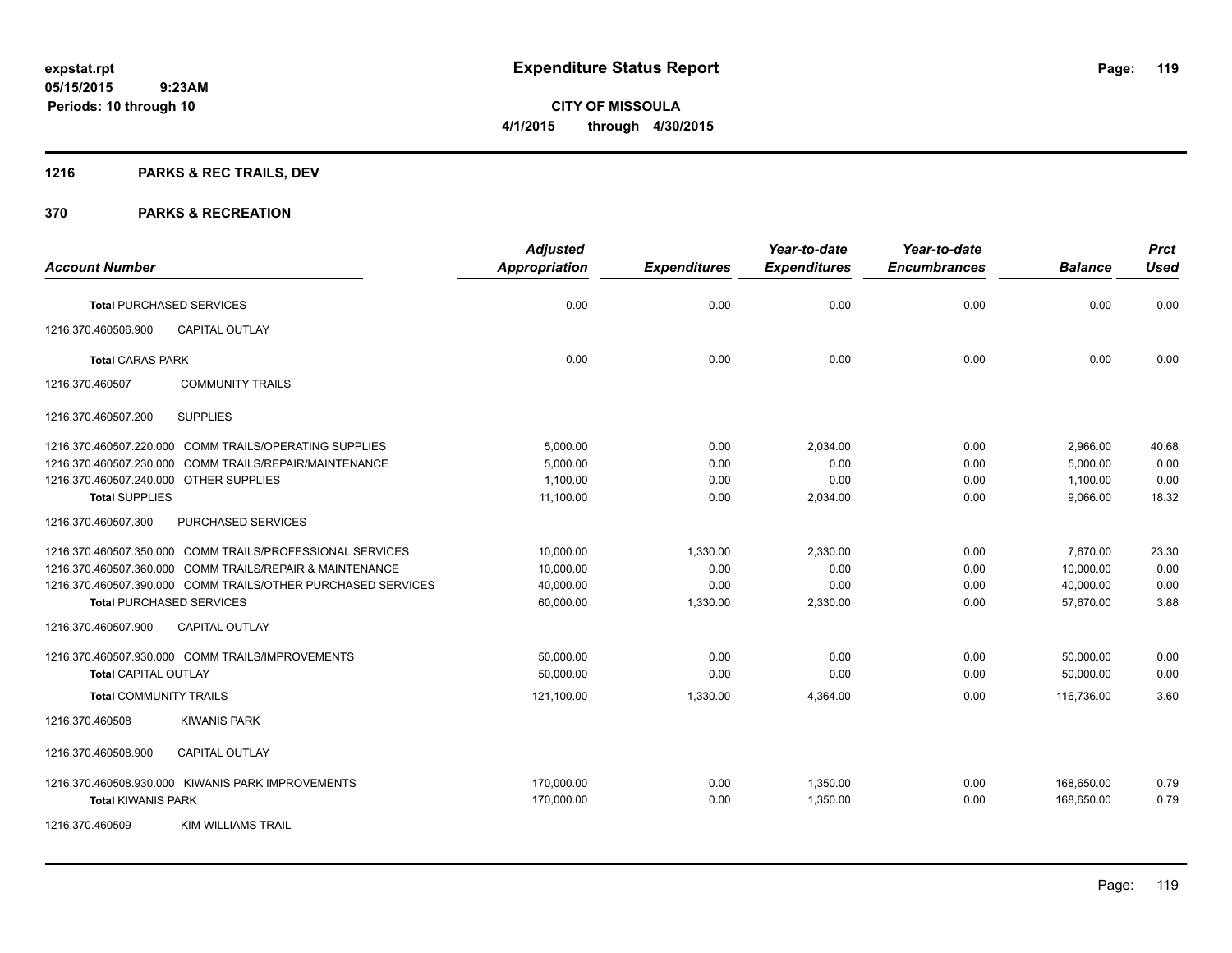**Periods: 10 through 10**

**CITY OF MISSOULA 4/1/2015 through 4/30/2015**

## **1216 PARKS & REC TRAILS, DEV**

 **9:23AM**

|                                 |                                                           | <b>Adjusted</b>      |                     | Year-to-date        | Year-to-date        |                | <b>Prct</b> |
|---------------------------------|-----------------------------------------------------------|----------------------|---------------------|---------------------|---------------------|----------------|-------------|
| <b>Account Number</b>           |                                                           | <b>Appropriation</b> | <b>Expenditures</b> | <b>Expenditures</b> | <b>Encumbrances</b> | <b>Balance</b> | <b>Used</b> |
| 1216.370.460509.900             | CAPITAL OUTLAY                                            |                      |                     |                     |                     |                |             |
|                                 | 1216.370.460509.930.000 KIM WILLIAMS/IMPROVEMENTS         | 36,170.00            | 0.00                | 0.00                | 0.00                | 36,170.00      | 0.00        |
| <b>Total KIM WILLIAMS TRAIL</b> |                                                           | 36,170.00            | 0.00                | 0.00                | 0.00                | 36,170.00      | 0.00        |
| 1216.370.460511                 | PARK ENTERPRISE                                           |                      |                     |                     |                     |                |             |
| 1216.370.460511.200             | <b>SUPPLIES</b>                                           |                      |                     |                     |                     |                |             |
| <b>Total SUPPLIES</b>           |                                                           | 0.00                 | 0.00                | 0.00                | 0.00                | 0.00           | 0.00        |
| 1216.370.460511.300             | PURCHASED SERVICES                                        |                      |                     |                     |                     |                |             |
| <b>Total PARK ENTERPRISE</b>    |                                                           | 0.00                 | 0.00                | 0.00                | 0.00                | 0.00           | 0.00        |
| 1216.370.460512                 | PARK MEMORIALS                                            |                      |                     |                     |                     |                |             |
| 1216.370.460512.200             | <b>SUPPLIES</b>                                           |                      |                     |                     |                     |                |             |
|                                 | 1216.370.460512.220.000 PARK MEMORIALS/OPERATING SUPPLIES | 0.00                 | 0.00                | 225.00              | 0.00                | $-225.00$      | 0.00        |
| <b>Total SUPPLIES</b>           |                                                           | 0.00                 | 0.00                | 225.00              | 0.00                | $-225.00$      | 0.00        |
| 1216.370.460512.300             | PURCHASED SERVICES                                        |                      |                     |                     |                     |                |             |
|                                 | <b>Total PURCHASED SERVICES</b>                           | 0.00                 | 0.00                | 0.00                | 0.00                | 0.00           | 0.00        |
| 1216.370.460512.800             | OTHER OBJECTS                                             |                      |                     |                     |                     |                |             |
| <b>Total OTHER OBJECTS</b>      |                                                           | 0.00                 | 0.00                | 0.00                | 0.00                | 0.00           | 0.00        |
| 1216.370.460512.900             | <b>CAPITAL OUTLAY</b>                                     |                      |                     |                     |                     |                |             |
|                                 | 1216.370.460512.920.000 PARK MEMORIALS/BUILDINGS          | 100,000.00           | 0.00                | 0.00                | 0.00                | 100,000.00     | 0.00        |
|                                 | 1216.370.460512.930.000 PARK MEMORIALS/IMPROVEMENTS       | 50,000.00            | 0.00                | 0.00                | 0.00                | 50,000.00      | 0.00        |
| <b>Total CAPITAL OUTLAY</b>     |                                                           | 150,000.00           | 0.00                | 0.00                | 0.00                | 150,000.00     | 0.00        |
| <b>Total PARK MEMORIALS</b>     |                                                           | 150,000.00           | 0.00                | 225.00              | 0.00                | 149,775.00     | 0.15        |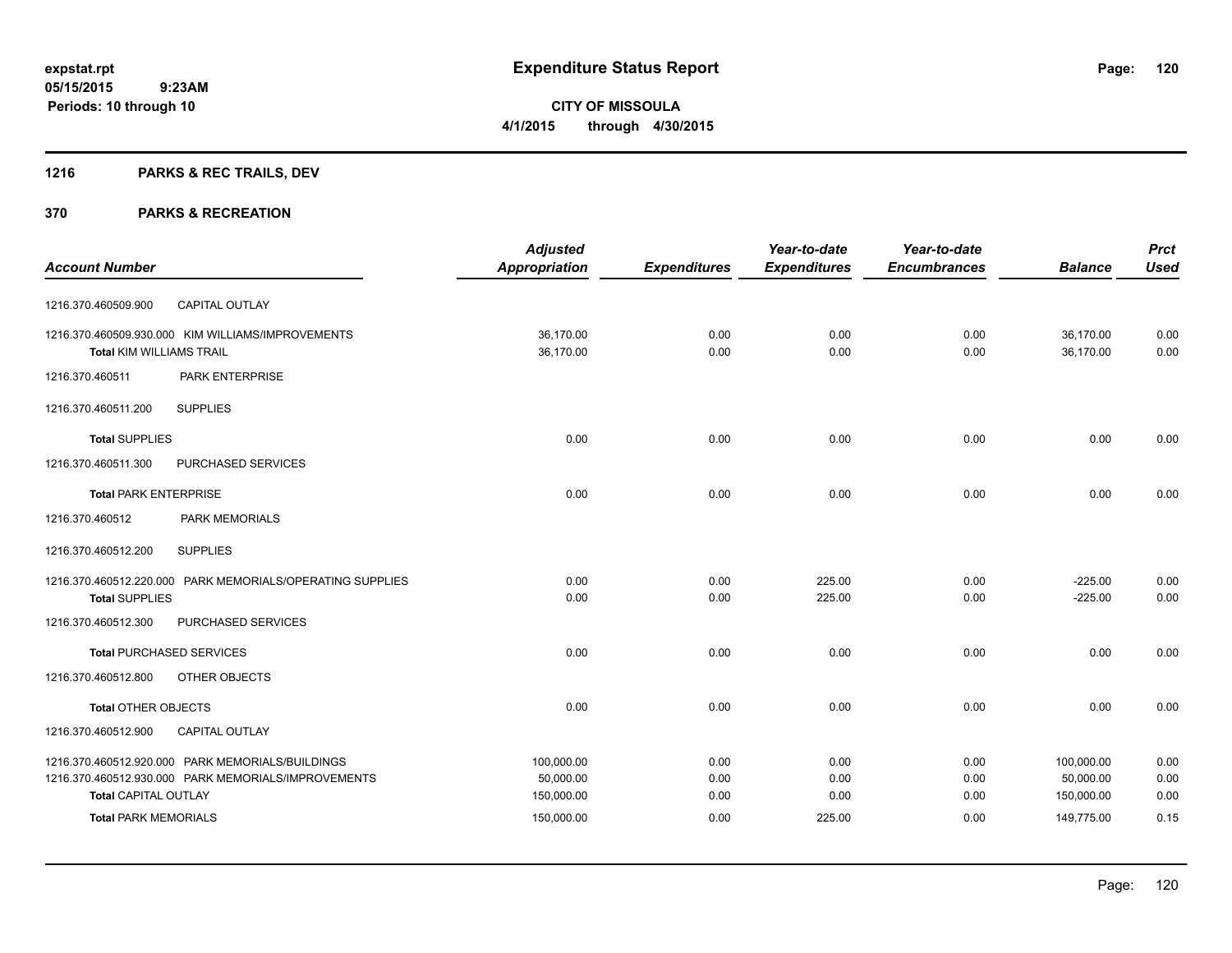## **1216 PARKS & REC TRAILS, DEV**

| <b>Account Number</b>           |                                                                | <b>Adjusted</b><br><b>Appropriation</b> | <b>Expenditures</b> | Year-to-date<br><b>Expenditures</b> | Year-to-date<br><b>Encumbrances</b> | <b>Balance</b> | <b>Prct</b><br><b>Used</b> |
|---------------------------------|----------------------------------------------------------------|-----------------------------------------|---------------------|-------------------------------------|-------------------------------------|----------------|----------------------------|
| 1216.370.460513                 | RECREATIONAL DONATIONS SPEC EVENTS                             |                                         |                     |                                     |                                     |                |                            |
| 1216.370.460513.200             | <b>SUPPLIES</b>                                                |                                         |                     |                                     |                                     |                |                            |
| 1216.370.460513.220.000         | REC DONATIONS/OPERATING SUPPLIES                               | 20,000.00                               | 0.00                | 875.00                              | 0.00                                | 19,125.00      | 4.38                       |
| 1216.370.460513.220.090         | REC DONATIONS/OPERATING SUPPLIES                               | 0.00                                    | 0.00                | 2,159.90                            | 0.00                                | $-2,159.90$    | 0.00                       |
|                                 | 1216.370.460513.230.000 REC DONATIONS-REPAIR/MAINTENANCE       | 5,000.00                                | 0.00                | 0.00                                | 0.00                                | 5,000.00       | 0.00                       |
| <b>Total SUPPLIES</b>           |                                                                | 25,000.00                               | 0.00                | 3,034.90                            | 0.00                                | 21,965.10      | 12.14                      |
| 1216.370.460513.300             | PURCHASED SERVICES                                             |                                         |                     |                                     |                                     |                |                            |
|                                 | 1216.370.460513.350.000 REC DONATIONS/PROFESSIONAL SERVICES    | 5,000.00                                | 0.00                | 0.00                                | 0.00                                | 5,000.00       | 0.00                       |
|                                 | 1216.370.460513.390.000 REC DONATIONS/OTHER PURCHASED SERVICES | 40,000.00                               | 0.00                | 0.00                                | 0.00                                | 40,000.00      | 0.00                       |
| <b>Total PURCHASED SERVICES</b> |                                                                | 45,000.00                               | 0.00                | 0.00                                | 0.00                                | 45,000.00      | 0.00                       |
| 1216.370.460513.800             | OTHER OBJECTS                                                  |                                         |                     |                                     |                                     |                |                            |
| <b>Total OTHER OBJECTS</b>      |                                                                | 0.00                                    | 0.00                | 0.00                                | 0.00                                | 0.00           | 0.00                       |
| 1216.370.460513.900             | <b>CAPITAL OUTLAY</b>                                          |                                         |                     |                                     |                                     |                |                            |
| <b>Total CAPITAL OUTLAY</b>     |                                                                | 0.00                                    | 0.00                | 0.00                                | 0.00                                | 0.00           | 0.00                       |
|                                 | <b>Total RECREATIONAL DONATIONS SPEC EVENTS</b>                | 70,000.00                               | 0.00                | 3,034.90                            | 0.00                                | 66,965.10      | 4.34                       |
| 1216.370.460514                 | <b>URBAN FORESTRY</b>                                          |                                         |                     |                                     |                                     |                |                            |
| 1216.370.460514.100             | PERSONAL SERVICES                                              |                                         |                     |                                     |                                     |                |                            |
| <b>Total PERSONAL SERVICES</b>  |                                                                | 0.00                                    | 0.00                | 0.00                                | 0.00                                | 0.00           | 0.00                       |
| 1216.370.460514.200             | <b>SUPPLIES</b>                                                |                                         |                     |                                     |                                     |                |                            |
| 1216.370.460514.220.000         | URBAN FORESTRY/OPERATING SUPPLIES                              | 10,000.00                               | 0.00                | 0.00                                | 0.00                                | 10,000.00      | 0.00                       |
| 1216.370.460514.220.191         | OPERATING SUPPLIES                                             | 0.00                                    | 13.98               | 75.16                               | 0.00                                | $-75.16$       | 0.00                       |
|                                 | 1216.370.460514.230.000 URBAN FORESTRY-REPAIR/MAINTENANCE      | 5,000.00                                | 0.00                | 0.00                                | 0.00                                | 5,000.00       | 0.00                       |
| <b>Total SUPPLIES</b>           |                                                                | 15,000.00                               | 13.98               | 75.16                               | 0.00                                | 14,924.84      | 0.50                       |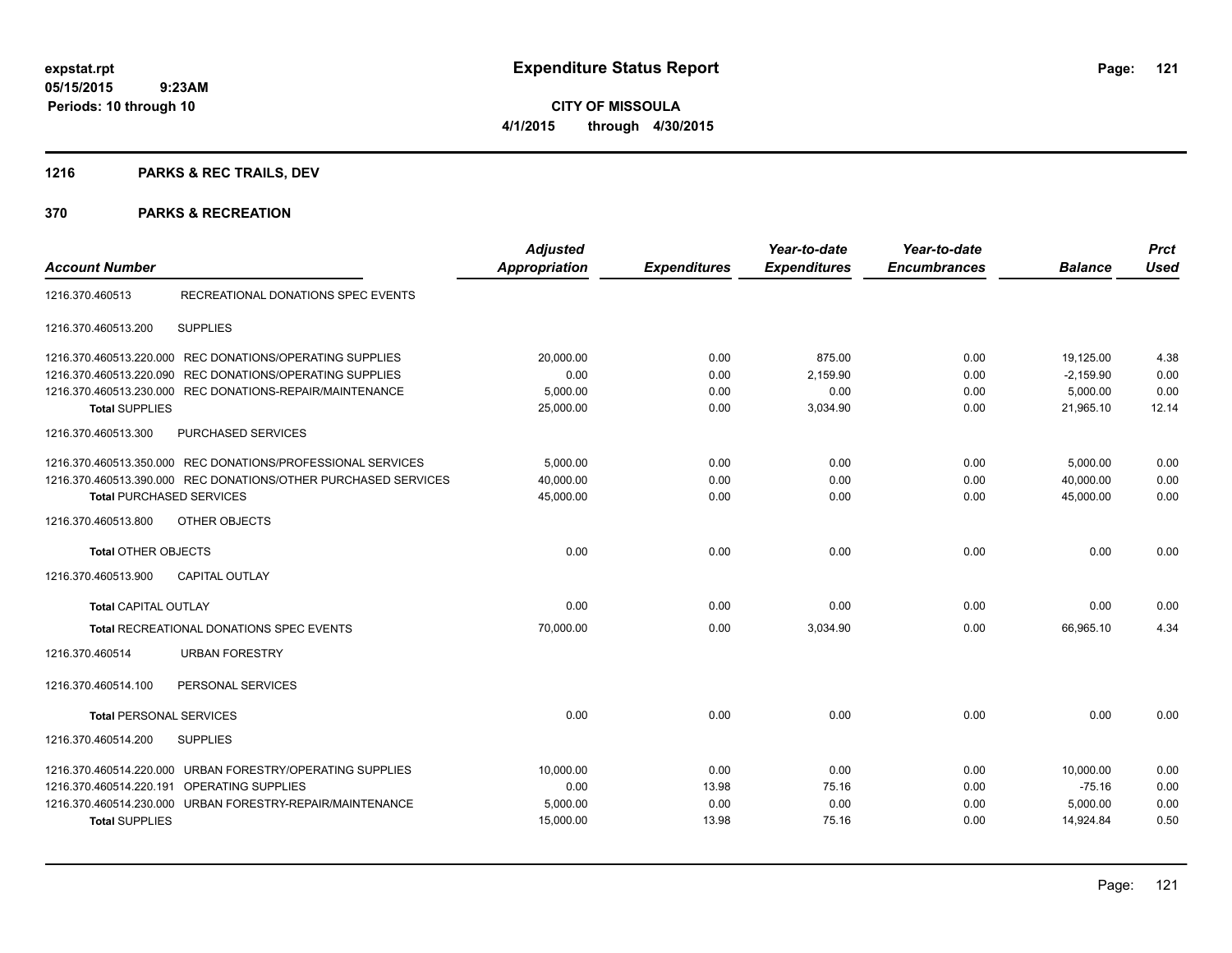## **1216 PARKS & REC TRAILS, DEV**

|                                      |                                                              | <b>Adjusted</b>      |                     | Year-to-date        | Year-to-date        |                | <b>Prct</b> |
|--------------------------------------|--------------------------------------------------------------|----------------------|---------------------|---------------------|---------------------|----------------|-------------|
| <b>Account Number</b>                |                                                              | <b>Appropriation</b> | <b>Expenditures</b> | <b>Expenditures</b> | <b>Encumbrances</b> | <b>Balance</b> | <b>Used</b> |
| 1216.370.460514.300                  | PURCHASED SERVICES                                           |                      |                     |                     |                     |                |             |
|                                      | 1216.370.460514.350.000 URBAN FORESTRY/PROFESSIONAL SERVICES | 20,000.00            | 0.00                | 3,850.00            | 0.00                | 16,150.00      | 19.25       |
|                                      | 1216.370.460514.350.085 FOREST HEALTH GRANT                  | 59,000.00            | 0.00                | 0.00                | 0.00                | 59,000.00      | 0.00        |
|                                      | <b>Total PURCHASED SERVICES</b>                              | 79,000.00            | 0.00                | 3,850.00            | 0.00                | 75,150.00      | 4.87        |
| 1216.370.460514.900                  | <b>CAPITAL OUTLAY</b>                                        |                      |                     |                     |                     |                |             |
| 1216.370.460514.930.000 IMPROVEMENTS |                                                              | 20,000.00            | 0.00                | 0.00                | 0.00                | 20,000.00      | 0.00        |
| <b>Total CAPITAL OUTLAY</b>          |                                                              | 20,000.00            | 0.00                | 0.00                | 0.00                | 20,000.00      | 0.00        |
| <b>Total URBAN FORESTRY</b>          |                                                              | 114,000.00           | 13.98               | 3,925.16            | 0.00                | 110,074.84     | 3.44        |
| 1216.370.460516                      | PARK REVOLVING                                               |                      |                     |                     |                     |                |             |
| 1216.370.460516.800                  | OTHER OBJECTS                                                |                      |                     |                     |                     |                |             |
| 1216.370.460516.845.000 CONTINGENCY  |                                                              | 25,000.00            | 0.00                | 0.00                | 0.00                | 25,000.00      | 0.00        |
| <b>Total PARK REVOLVING</b>          |                                                              | 25,000.00            | 0.00                | 0.00                | 0.00                | 25,000.00      | 0.00        |
| 1216.370.460517                      | OPEN SPACE PURCHASE & DONATIONS                              |                      |                     |                     |                     |                |             |
| 1216.370.460517.200                  | <b>SUPPLIES</b>                                              |                      |                     |                     |                     |                |             |
| <b>Total SUPPLIES</b>                |                                                              | 0.00                 | 0.00                | 0.00                | 0.00                | 0.00           | 0.00        |
| 1216.370.460517.300                  | PURCHASED SERVICES                                           |                      |                     |                     |                     |                |             |
|                                      | 1216.370.460517.390.000 OTHER PURCHASED SERVICES             | 10,000.00            | 0.00                | 0.00                | 0.00                | 10,000.00      | 0.00        |
|                                      | <b>Total PURCHASED SERVICES</b>                              | 10,000.00            | 0.00                | 0.00                | 0.00                | 10,000.00      | 0.00        |
| 1216.370.460517.900                  | <b>CAPITAL OUTLAY</b>                                        |                      |                     |                     |                     |                |             |
| <b>Total CAPITAL OUTLAY</b>          |                                                              | 0.00                 | 0.00                | 0.00                | 0.00                | 0.00           | 0.00        |
|                                      | Total OPEN SPACE PURCHASE & DONATIONS                        | 10,000.00            | 0.00                | 0.00                | 0.00                | 10,000.00      | 0.00        |
| 1216.370.460518                      | SILVERS LAGOON                                               |                      |                     |                     |                     |                |             |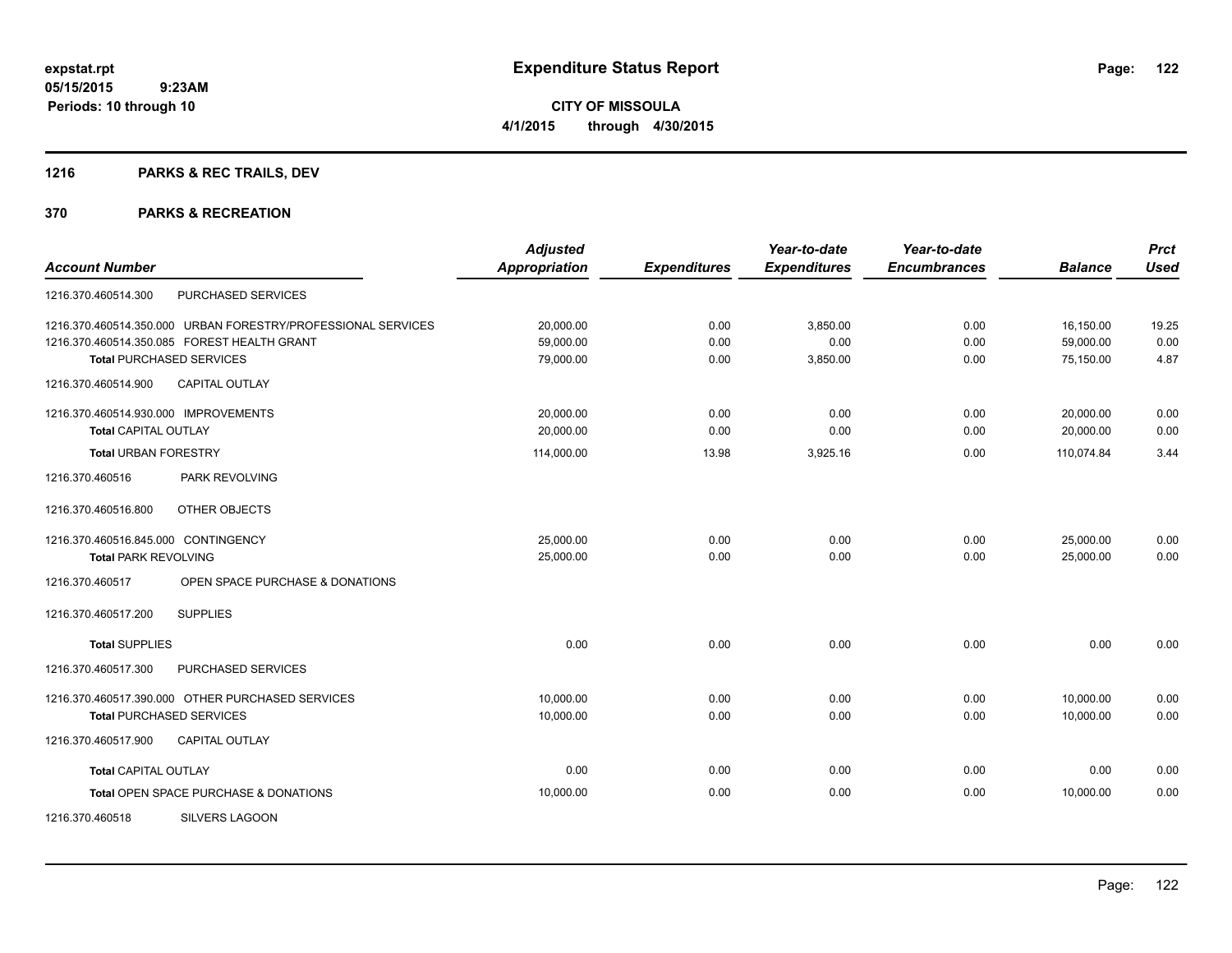## **1216 PARKS & REC TRAILS, DEV**

|                               |                                                 | <b>Adjusted</b>      |                     | Year-to-date        | Year-to-date        |                | <b>Prct</b> |
|-------------------------------|-------------------------------------------------|----------------------|---------------------|---------------------|---------------------|----------------|-------------|
| <b>Account Number</b>         |                                                 | <b>Appropriation</b> | <b>Expenditures</b> | <b>Expenditures</b> | <b>Encumbrances</b> | <b>Balance</b> | <b>Used</b> |
| 1216.370.460518.900           | CAPITAL OUTLAY                                  |                      |                     |                     |                     |                |             |
| Total SILVERS LAGOON          |                                                 | 0.00                 | 0.00                | 0.00                | 0.00                | 0.00           | 0.00        |
| 1216.370.460519               | <b>AQUATICS CAPITAL</b>                         |                      |                     |                     |                     |                |             |
| 1216.370.460519.200           | <b>SUPPLIES</b>                                 |                      |                     |                     |                     |                |             |
| <b>Total SUPPLIES</b>         |                                                 | 0.00                 | 0.00                | 0.00                | 0.00                | 0.00           | 0.00        |
| 1216.370.460519.300           | PURCHASED SERVICES                              |                      |                     |                     |                     |                |             |
|                               | <b>Total PURCHASED SERVICES</b>                 | 0.00                 | 0.00                | 0.00                | 0.00                | 0.00           | 0.00        |
| 1216.370.460519.900           | CAPITAL OUTLAY                                  |                      |                     |                     |                     |                |             |
| <b>Total AQUATICS CAPITAL</b> |                                                 | 0.00                 | 0.00                | 0.00                | 0.00                | 0.00           | 0.00        |
| 1216.370.460520               | *** Title Not Found ***                         |                      |                     |                     |                     |                |             |
| 1216.370.460520.200           | <b>SUPPLIES</b>                                 |                      |                     |                     |                     |                |             |
| <b>Total SUPPLIES</b>         |                                                 | 0.00                 | 0.00                | 0.00                | 0.00                | 0.00           | 0.00        |
| 1216.370.460520.300           | PURCHASED SERVICES                              |                      |                     |                     |                     |                |             |
|                               | <b>Total PURCHASED SERVICES</b>                 | 0.00                 | 0.00                | 0.00                | 0.00                | 0.00           | 0.00        |
| 1216.370.460520.900           | CAPITAL OUTLAY                                  |                      |                     |                     |                     |                |             |
| Total *** Title Not Found *** |                                                 | 0.00                 | 0.00                | 0.00                | 0.00                | 0.00           | 0.00        |
| 1216.370.460521               | CONSERVATION LANDS DONATIONS                    |                      |                     |                     |                     |                |             |
| 1216.370.460521.100           | PERSONAL SERVICES                               |                      |                     |                     |                     |                |             |
|                               | 1216.370.460521.110.000 CONSV LANDS MGMT GRANTS | 11,291.00            | 0.00                | 2,338.62            | 0.00                | 8,952.38       | 20.71       |
|                               | 1216.370.460521.110.106 SALARIES AND WAGES      | 0.00                 | 0.00                | 1,624.83            | 0.00                | $-1,624.83$    | 0.00        |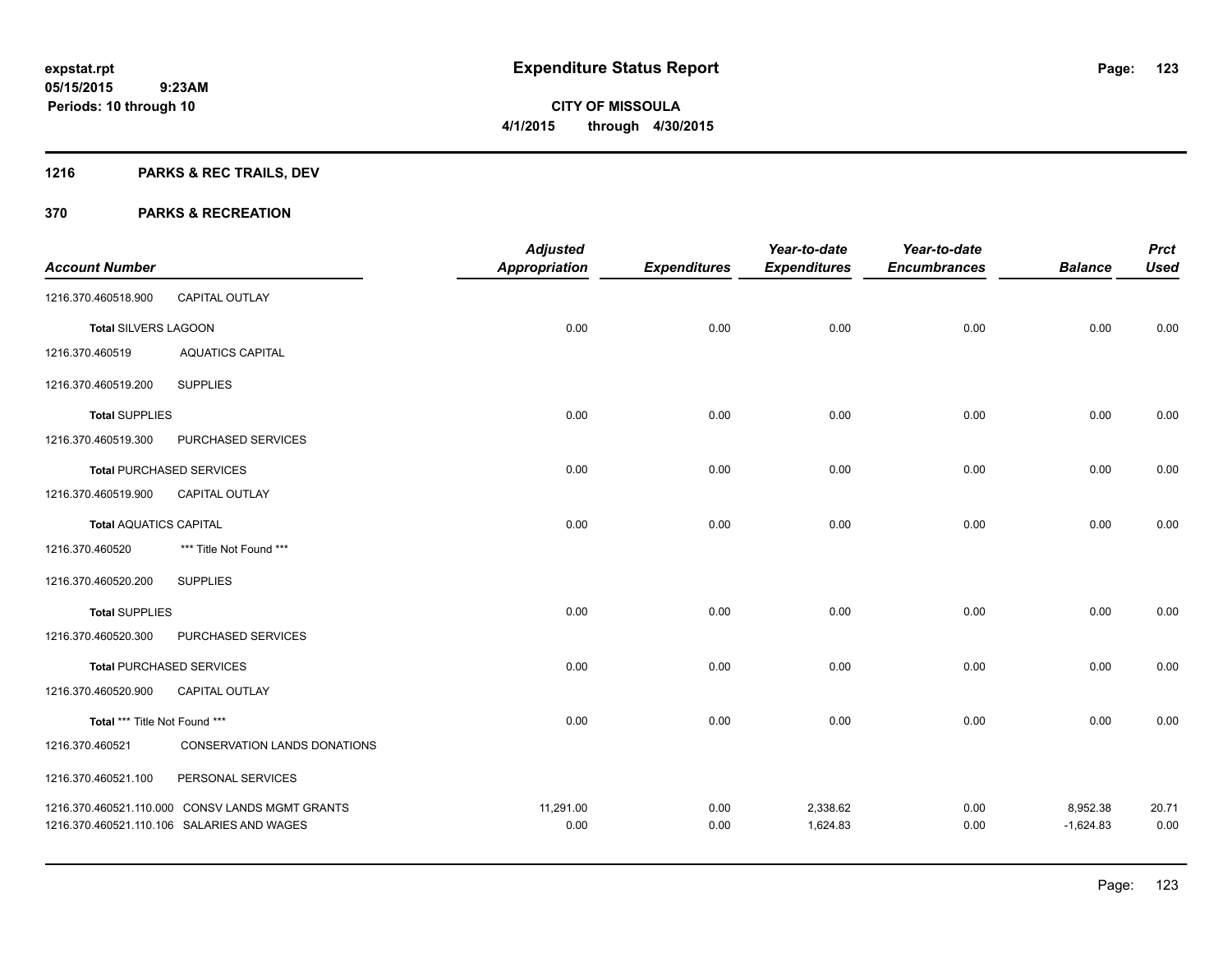## **1216 PARKS & REC TRAILS, DEV**

| <b>Account Number</b>                                           | <b>Adjusted</b><br><b>Appropriation</b> | <b>Expenditures</b> | Year-to-date<br><b>Expenditures</b> | Year-to-date<br><b>Encumbrances</b> | <b>Balance</b> | <b>Prct</b><br><b>Used</b> |
|-----------------------------------------------------------------|-----------------------------------------|---------------------|-------------------------------------|-------------------------------------|----------------|----------------------------|
| 1216.370.460521.140.000 CONSERVATION LAND MGMT GRANT/EMP CONTRI | 1,909.00                                | 0.00                | 874.18                              | 0.00                                | 1.034.82       | 45.79                      |
| 1216.370.460521.141.000 STATE RETIREMENT CONTRIBUTIONS          | 0.00                                    | 0.00                | 4.38                                | 0.00                                | $-4.38$        | 0.00                       |
| <b>Total PERSONAL SERVICES</b>                                  | 13,200.00                               | 0.00                | 4,842.01                            | 0.00                                | 8,357.99       | 36.68                      |
| 1216.370.460521.200<br><b>SUPPLIES</b>                          |                                         |                     |                                     |                                     |                |                            |
| 1216.370.460521.220.000 CONSVERVATION LANDS GRANT/OPER SUPPLIES | 10,000.00                               | 0.00                | 253.75                              | 0.00                                | 9,746.25       | 2.54                       |
| 1216.370.460521.230.000 CONSERVATION LANDS MGMT GRANT           | 5.000.00                                | 0.00                | 992.85                              | 0.00                                | 4,007.15       | 19.86                      |
| 1216.370.460521.230.086 REPAIR/MAINTENANCE                      | 13,200.00                               | 0.00                | 22,882.51                           | 0.00                                | $-9,682.51$    | 173.35                     |
| <b>Total SUPPLIES</b>                                           | 28,200.00                               | 0.00                | 24,129.11                           | 0.00                                | 4,070.89       | 85.56                      |
| <b>PURCHASED SERVICES</b><br>1216.370.460521.300                |                                         |                     |                                     |                                     |                |                            |
| 1216.370.460521.350.000 CONSERVATION LANDS                      | 24,700.00                               | 0.00                | 1,521.39                            | 0.00                                | 23,178.61      | 6.16                       |
| 1216.370.460521.370.000 TRAVEL                                  | 150.00                                  | 0.00                | 0.00                                | 0.00                                | 150.00         | 0.00                       |
| 1216.370.460521.380.000 TRAINING                                | 150.00                                  | 0.00                | 0.00                                | 0.00                                | 150.00         | 0.00                       |
| <b>Total PURCHASED SERVICES</b>                                 | 25,000.00                               | 0.00                | 1,521.39                            | 0.00                                | 23,478.61      | 6.09                       |
| 1216.370.460521.900<br><b>CAPITAL OUTLAY</b>                    |                                         |                     |                                     |                                     |                |                            |
| 1216.370.460521.930.000 IMPROVEMENTS                            | 6,800.00                                | 0.00                | 0.00                                | 0.00                                | 6,800.00       | 0.00                       |
| <b>Total CAPITAL OUTLAY</b>                                     | 6,800.00                                | 0.00                | 0.00                                | 0.00                                | 6,800.00       | 0.00                       |
| Total CONSERVATION LANDS DONATIONS                              | 73,200.00                               | 0.00                | 30,492.51                           | 0.00                                | 42.707.49      | 41.66                      |
| 1216.370.460522<br><b>CONVERSATION LAND DONATIONS</b>           |                                         |                     |                                     |                                     |                |                            |
| 1216.370.460522.200<br><b>SUPPLIES</b>                          |                                         |                     |                                     |                                     |                |                            |
| 1216.370.460522.230.000 REPAIR/MAINTENANCE                      | 10,000.00                               | 0.00                | 0.00                                | 0.00                                | 10,000.00      | 0.00                       |
| <b>Total SUPPLIES</b>                                           | 10,000.00                               | 0.00                | 0.00                                | 0.00                                | 10,000.00      | 0.00                       |
| <b>CAPITAL OUTLAY</b><br>1216.370.460522.900                    |                                         |                     |                                     |                                     |                |                            |
| 1216.370.460522.930.000 IMPROVEMENTS                            | 10,000.00                               | 0.00                | 0.00                                | 0.00                                | 10,000.00      | 0.00                       |
| <b>Total CAPITAL OUTLAY</b>                                     | 10,000.00                               | 0.00                | 0.00                                | 0.00                                | 10,000.00      | 0.00                       |
| Total CONVERSATION LAND DONATIONS                               | 20,000.00                               | 0.00                | 0.00                                | 0.00                                | 20,000.00      | 0.00                       |
|                                                                 |                                         |                     |                                     |                                     |                |                            |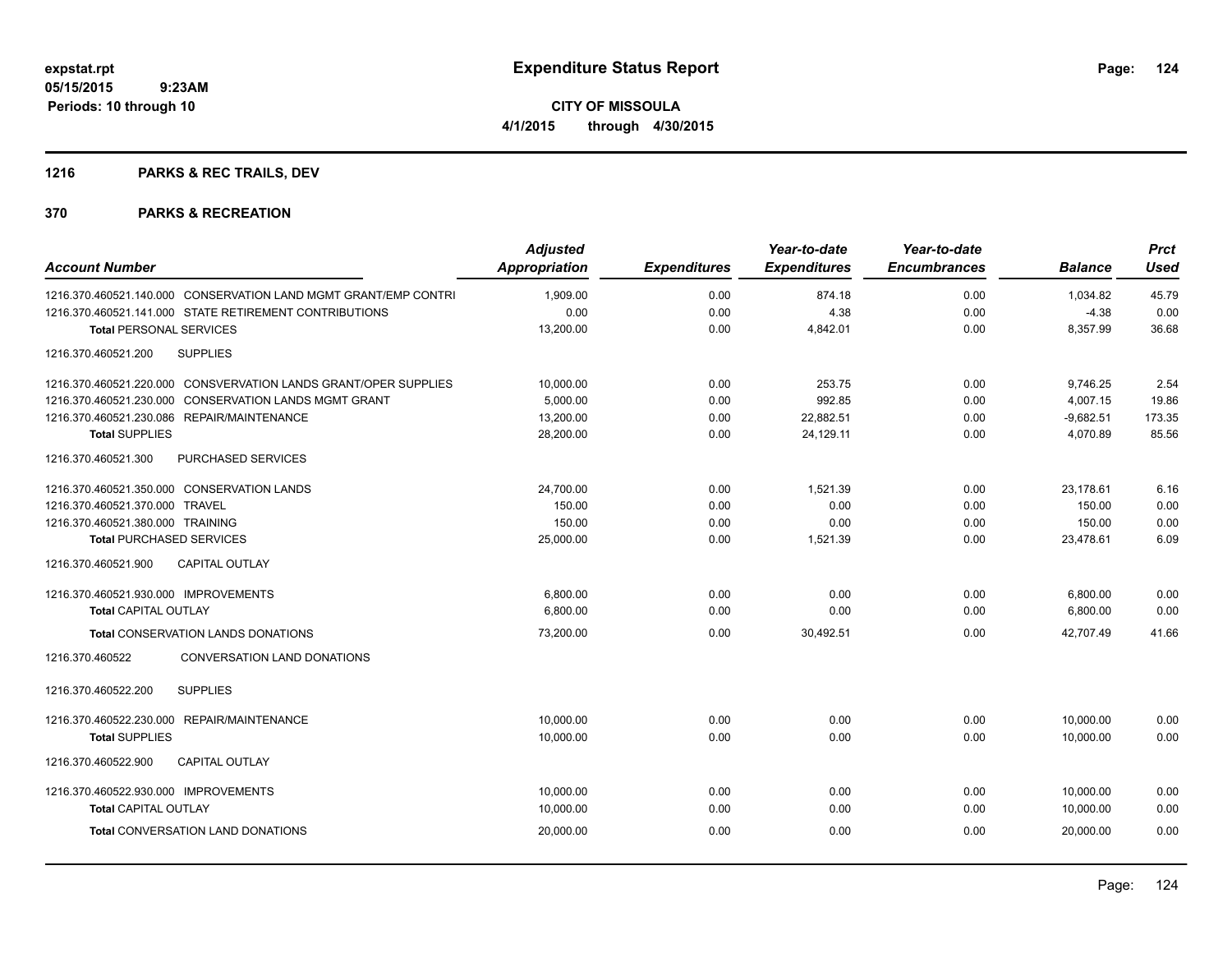## **1216 PARKS & REC TRAILS, DEV**

| <b>Account Number</b>          |                                                            | <b>Adjusted</b><br><b>Appropriation</b> | <b>Expenditures</b> | Year-to-date<br><b>Expenditures</b> | Year-to-date<br><b>Encumbrances</b> | <b>Balance</b> | <b>Prct</b><br><b>Used</b> |
|--------------------------------|------------------------------------------------------------|-----------------------------------------|---------------------|-------------------------------------|-------------------------------------|----------------|----------------------------|
|                                |                                                            |                                         |                     |                                     |                                     |                |                            |
| 1216.370.460523                | *** Title Not Found ***                                    |                                         |                     |                                     |                                     |                |                            |
| 1216.370.460523.100            | PERSONAL SERVICES                                          |                                         |                     |                                     |                                     |                |                            |
|                                | 1216.370.460523.120.000 OVERTIME/TERMINATION               | 0.00                                    | 0.00                | 216.13                              | 0.00                                | $-216.13$      | 0.00                       |
|                                | 1216.370.460523.140.000 EMPLOYER CONTRIBUTIONS             | 0.00                                    | 0.00                | 172.62                              | 0.00                                | $-172.62$      | 0.00                       |
| <b>Total PERSONAL SERVICES</b> |                                                            | 0.00                                    | 0.00                | 388.75                              | 0.00                                | $-388.75$      | 0.00                       |
| 1216.370.460523.300            | PURCHASED SERVICES                                         |                                         |                     |                                     |                                     |                |                            |
|                                | <b>Total PURCHASED SERVICES</b>                            | 0.00                                    | 0.00                | 0.00                                | 0.00                                | 0.00           | 0.00                       |
| 1216.370.460523.900            | <b>CAPITAL OUTLAY</b>                                      |                                         |                     |                                     |                                     |                |                            |
|                                | 1216.370.460523.930.000 WOOD RECLAMATION PH II/MPROVEMENTS | 223,123.00                              | 4,750.00            | 167,896.00                          | 0.00                                | 55,227.00      | 75.25                      |
| <b>Total CAPITAL OUTLAY</b>    |                                                            | 223,123.00                              | 4,750.00            | 167,896.00                          | 0.00                                | 55,227.00      | 75.25                      |
| Total *** Title Not Found ***  |                                                            | 223,123.00                              | 4,750.00            | 168,284.75                          | 0.00                                | 54,838.25      | 75.42                      |
| 1216.370.460524                | *** Title Not Found ***                                    |                                         |                     |                                     |                                     |                |                            |
| 1216.370.460524.100            | PERSONAL SERVICES                                          |                                         |                     |                                     |                                     |                |                            |
| <b>Total PERSONAL SERVICES</b> |                                                            | 0.00                                    | 0.00                | 0.00                                | 0.00                                | 0.00           | 0.00                       |
| 1216.370.460524.200            | <b>SUPPLIES</b>                                            |                                         |                     |                                     |                                     |                |                            |
| <b>Total SUPPLIES</b>          |                                                            | 0.00                                    | 0.00                | 0.00                                | 0.00                                | 0.00           | 0.00                       |
| 1216.370.460524.300            | PURCHASED SERVICES                                         |                                         |                     |                                     |                                     |                |                            |
| Total *** Title Not Found ***  |                                                            | 0.00                                    | 0.00                | 0.00                                | 0.00                                | 0.00           | 0.00                       |
|                                | Total PARKS & REC TRAILS, DEV                              | 1,267,593.00                            | 6,093.98            | 290,600.90                          | 0.00                                | 976,992.10     | 22.93                      |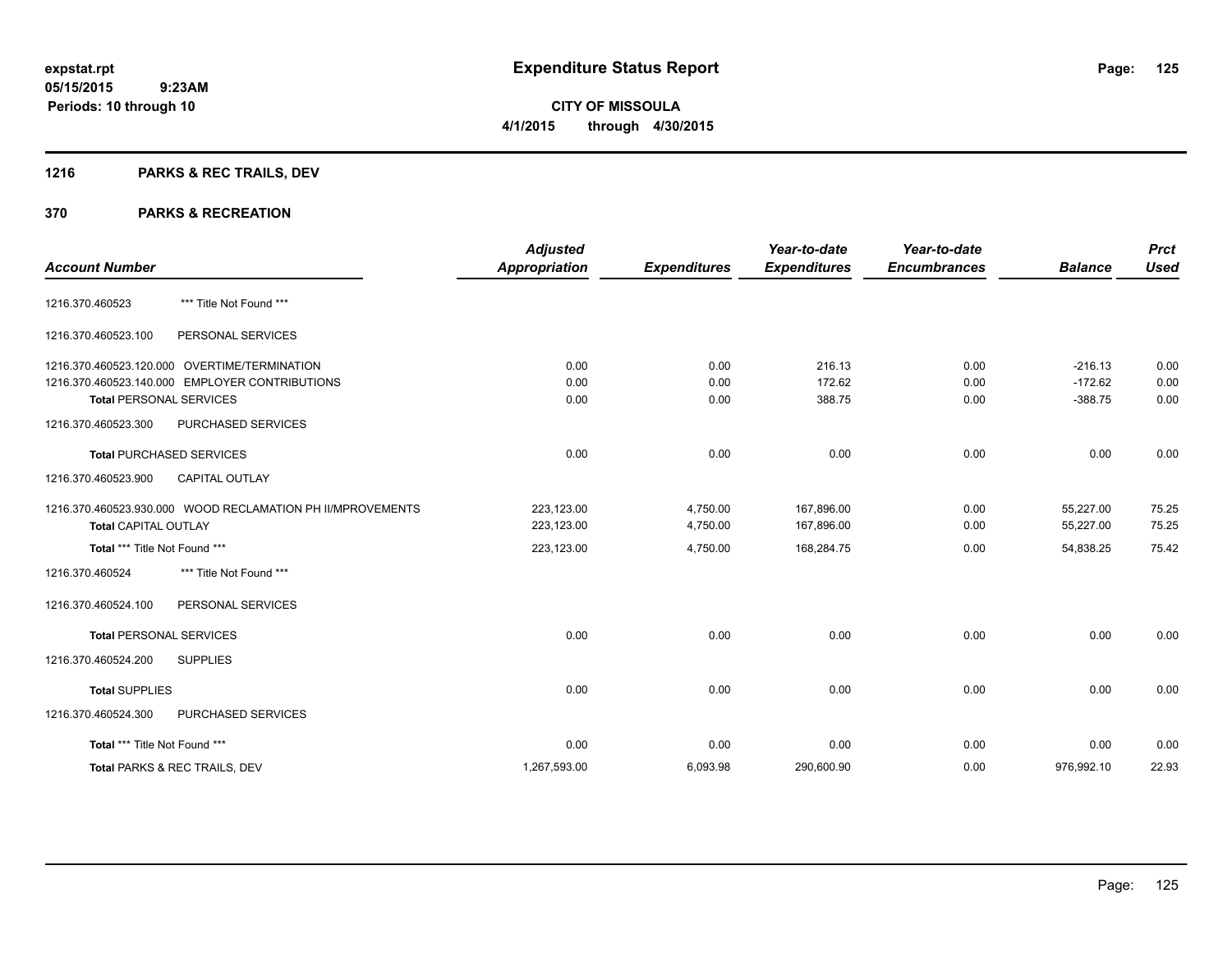### **1217 PARKS CITY LIFE GYM LEASE**

|                                                         | <b>Adjusted</b>      |                     | Year-to-date        | Year-to-date        |                | <b>Prct</b> |
|---------------------------------------------------------|----------------------|---------------------|---------------------|---------------------|----------------|-------------|
| <b>Account Number</b>                                   | <b>Appropriation</b> | <b>Expenditures</b> | <b>Expenditures</b> | <b>Encumbrances</b> | <b>Balance</b> | <b>Used</b> |
| CITY LIFE GYM LEASE<br>1217.370.460440                  |                      |                     |                     |                     |                |             |
| PERSONAL SERVICES<br>1217.370.460440.100                |                      |                     |                     |                     |                |             |
| 1217.370.460440.110.000 SALARIES AND WAGES              | 12,000.00            | 0.00                | 0.00                | 0.00                | 12,000.00      | 0.00        |
| <b>Total PERSONAL SERVICES</b>                          | 12,000.00            | 0.00                | 0.00                | 0.00                | 12,000.00      | 0.00        |
| 1217.370.460440.200<br><b>SUPPLIES</b>                  |                      |                     |                     |                     |                |             |
| 1217.370.460440.220.000 OPERATING SUPPLIES              | 2,500.00             | 75.81               | 117.15              | 0.00                | 2,382.85       | 4.69        |
| 1217.370.460440.220.147 OPERATING SUPPLIES              | 0.00                 | 0.00                | 106.04              | 0.00                | $-106.04$      | 0.00        |
| 1217.370.460440.230.000 REPAIR/MAINTENANCE              | 2,500.00             | 0.00                | 872.50              | 0.00                | 1,627.50       | 34.90       |
| 1217.370.460440.230.146 REPAIR/MAINTENANCE              | 0.00                 | 0.00                | 6.33                | 0.00                | $-6.33$        | 0.00        |
| <b>Total SUPPLIES</b>                                   | 5,000.00             | 75.81               | 1,102.02            | 0.00                | 3.897.98       | 22.04       |
| 1217.370.460440.300<br>PURCHASED SERVICES               |                      |                     |                     |                     |                |             |
| 1217.370.460440.320.000 PRINTING & DUPLICATING          | 1,000.00             | 0.00                | 0.00                | 0.00                | 1,000.00       | 0.00        |
| 1217.370.460440.330.000 PUBLICITY, SUBSCRIPTIONS & DUES | 1,000.00             | 0.00                | 0.00                | 0.00                | 1,000.00       | 0.00        |
| <b>Total PURCHASED SERVICES</b>                         | 2,000.00             | 0.00                | 0.00                | 0.00                | 2,000.00       | 0.00        |
| 1217.370.460440.500<br><b>FIXED CHARGES</b>             |                      |                     |                     |                     |                |             |
| 1217.370.460440.500.000 LEASE/FIXED CHARGES             | 24,000.00            | 2,000.00            | 22,000.00           | 0.00                | 2,000.00       | 91.67       |
| <b>Total FIXED CHARGES</b>                              | 24,000.00            | 2,000.00            | 22,000.00           | 0.00                | 2,000.00       | 91.67       |
| Total CITY LIFE GYM LEASE                               | 43,000.00            | 2,075.81            | 23,102.02           | 0.00                | 19.897.98      | 53.73       |
| <b>RECREATION ADULTS</b><br>1217.370.460471             |                      |                     |                     |                     |                |             |
| 1217.370.460471.200<br><b>SUPPLIES</b>                  |                      |                     |                     |                     |                |             |
| <b>Total RECREATION ADULTS</b>                          | 0.00                 | 0.00                | 0.00                | 0.00                | 0.00           | 0.00        |
| <b>Total PARKS CITY LIFE GYM LEASE</b>                  | 43,000.00            | 2,075.81            | 23,102.02           | 0.00                | 19,897.98      | 53.73       |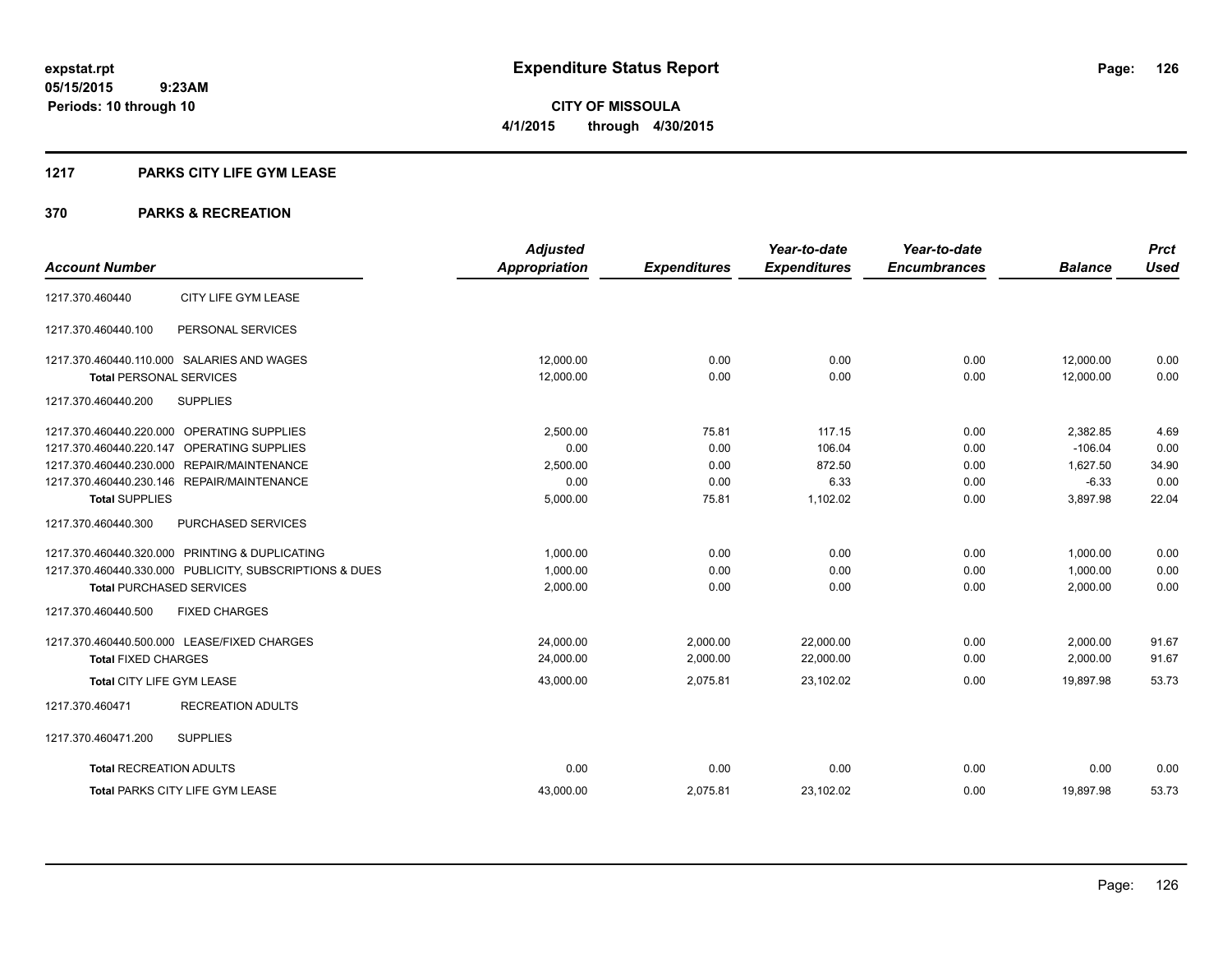**CITY OF MISSOULA 4/1/2015 through 4/30/2015**

#### **1218 ALL ABILITIES PLAYGROUND**

|                                                | <b>Adjusted</b> |                     | Year-to-date        | Year-to-date        |                | <b>Prct</b> |
|------------------------------------------------|-----------------|---------------------|---------------------|---------------------|----------------|-------------|
| <b>Account Number</b>                          | Appropriation   | <b>Expenditures</b> | <b>Expenditures</b> | <b>Encumbrances</b> | <b>Balance</b> | <b>Used</b> |
| <b>PLAYGROUNDS</b><br>1218.370.460444          |                 |                     |                     |                     |                |             |
| PURCHASED SERVICES<br>1218.370.460444.300      |                 |                     |                     |                     |                |             |
| 1218.370.460444.350.000 PROFESSIONAL SERVICES  | 50,000.00       | 0.00                | 213.713.71          | 0.00                | $-163.713.71$  | 427.43      |
| 1218.370.460444.360.000 REPAIR & MAINTENANCE   | 0.00            | 0.00                | 340.80              | 0.00                | $-340.80$      | 0.00        |
| <b>Total PURCHASED SERVICES</b>                | 50,000.00       | 0.00                | 214,054.51          | 0.00                | $-164,054.51$  | 428.11      |
| <b>CAPITAL OUTLAY</b><br>1218.370.460444.900   |                 |                     |                     |                     |                |             |
| <b>IMPROVEMENTS</b><br>1218.370.460444.930.000 | 736,092.00      | 0.00                | 0.00                | 0.00                | 736.092.00     | 0.00        |
| <b>Total CAPITAL OUTLAY</b>                    | 736,092.00      | 0.00                | 0.00                | 0.00                | 736,092.00     | 0.00        |
| <b>Total PLAYGROUNDS</b>                       | 786,092.00      | 0.00                | 214,054.51          | 0.00                | 572,037.49     | 27.23       |
| <b>Total ALL ABILITIES PLAYGROUND</b>          | 786,092.00      | 0.00                | 214,054.51          | 0.00                | 572.037.49     | 27.23       |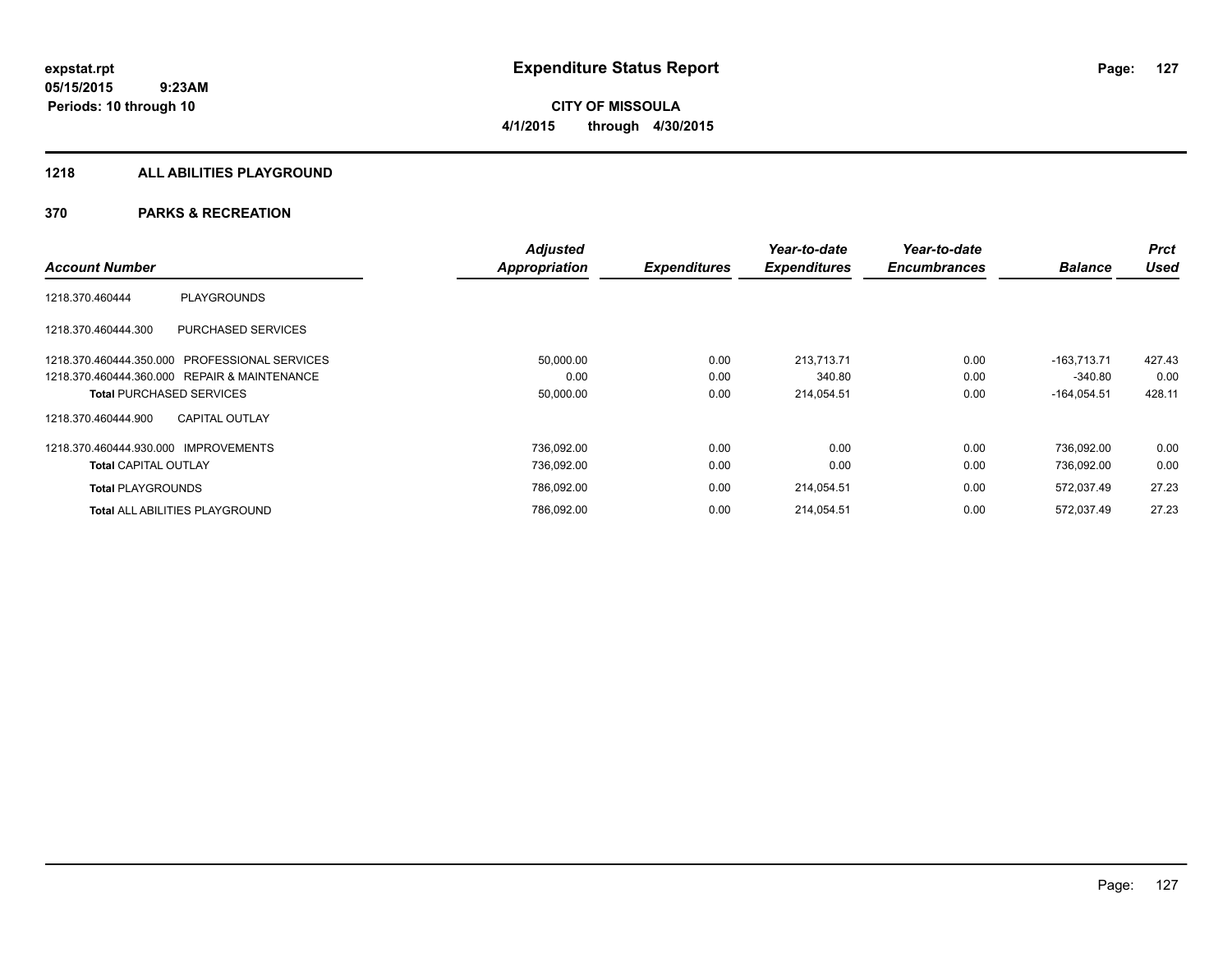#### **1219 FY14 PARK & TRAIL BOND**

| <b>Account Number</b>       |                                               | Adjusted<br><b>Appropriation</b> | <b>Expenditures</b> | Year-to-date<br><b>Expenditures</b> | Year-to-date<br><b>Encumbrances</b> | <b>Balance</b> | <b>Prct</b><br><b>Used</b> |
|-----------------------------|-----------------------------------------------|----------------------------------|---------------------|-------------------------------------|-------------------------------------|----------------|----------------------------|
| 1219.370.460401             | FORT MSLA REGIONAL PARK                       |                                  |                     |                                     |                                     |                |                            |
| 1219.370.460401.200         | <b>SUPPLIES</b>                               |                                  |                     |                                     |                                     |                |                            |
| 1219.370.460401.220.000     | <b>OPERATING SUPPLIES</b>                     | 0.00                             | 31.71               | 31.71                               | 0.00                                | $-31.71$       | 0.00                       |
| <b>Total SUPPLIES</b>       |                                               | 0.00                             | 31.71               | 31.71                               | 0.00                                | $-31.71$       | 0.00                       |
| 1219.370.460401.300         | PURCHASED SERVICES                            |                                  |                     |                                     |                                     |                |                            |
|                             | <b>Total PURCHASED SERVICES</b>               | 0.00                             | 0.00                | 0.00                                | 0.00                                | 0.00           | 0.00                       |
| 1219.370.460401.900         | <b>CAPITAL OUTLAY</b>                         |                                  |                     |                                     |                                     |                |                            |
|                             | 1219.370.460401.940.000 MACHINERY & EQUIPMENT | 0.00                             | 2,048.00            | 2,048.00                            | 0.00                                | $-2,048.00$    | 0.00                       |
| <b>Total CAPITAL OUTLAY</b> |                                               | 0.00                             | 2,048.00            | 2,048.00                            | 0.00                                | $-2,048.00$    | 0.00                       |
|                             | Total FORT MSLA REGIONAL PARK                 | 0.00                             | 2,079.71            | 2,079.71                            | 0.00                                | $-2,079.71$    | 0.00                       |
| 1219.370.460444             | <b>PLAYGROUNDS</b>                            |                                  |                     |                                     |                                     |                |                            |
| 1219.370.460444.300         | PURCHASED SERVICES                            |                                  |                     |                                     |                                     |                |                            |
|                             | <b>Total PURCHASED SERVICES</b>               | 0.00                             | 0.00                | 0.00                                | 0.00                                | 0.00           | 0.00                       |
| 1219.370.460444.900         | <b>CAPITAL OUTLAY</b>                         |                                  |                     |                                     |                                     |                |                            |
|                             | 1219.370.460444.940.000 MACHINERY & EQUIPMENT | 0.00                             | 20,625.69           | 40,122.20                           | 0.00                                | $-40, 122.20$  | 0.00                       |
| <b>Total PLAYGROUNDS</b>    |                                               | 0.00                             | 20,625.69           | 40,122.20                           | 0.00                                | $-40, 122.20$  | 0.00                       |
|                             | <b>Total FY14 PARK &amp; TRAIL BOND</b>       | 0.00                             | 22,705.40           | 42,201.91                           | 0.00                                | $-42,201.91$   | 0.00                       |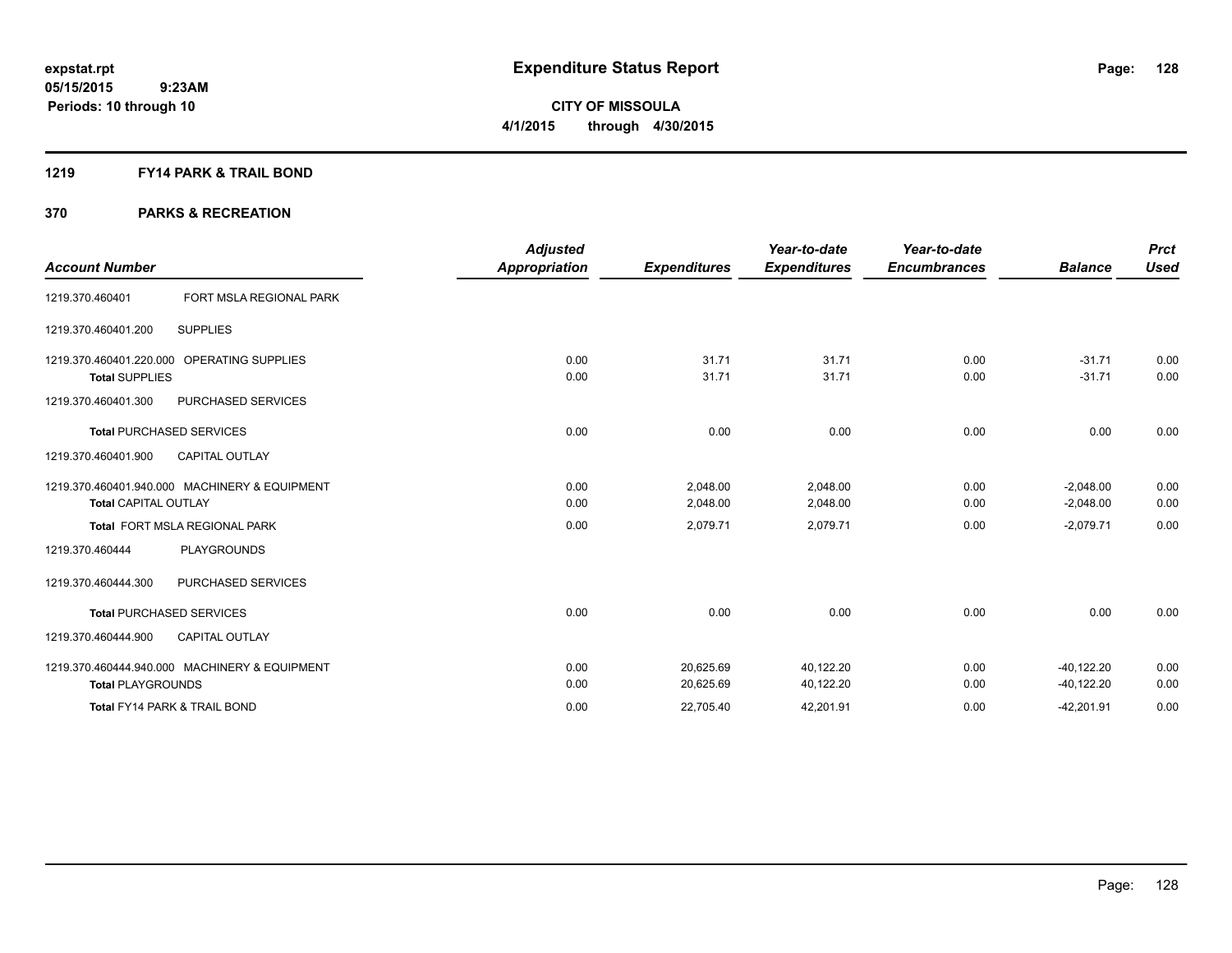**CITY OF MISSOULA 4/1/2015 through 4/30/2015**

### **1241 CREMAIN WALL & CEMETERY DONATIONS FUND**

**340 CEMETERY**

|                                      |                                              | <b>Adjusted</b>      |                     | Year-to-date        | Year-to-date        |                | <b>Prct</b> |
|--------------------------------------|----------------------------------------------|----------------------|---------------------|---------------------|---------------------|----------------|-------------|
| <b>Account Number</b>                |                                              | <b>Appropriation</b> | <b>Expenditures</b> | <b>Expenditures</b> | <b>Encumbrances</b> | <b>Balance</b> | <b>Used</b> |
| 1241.340.430920                      | <b>FACILITIES</b>                            |                      |                     |                     |                     |                |             |
| 1241.340.430920.900                  | <b>CAPITAL OUTLAY</b>                        |                      |                     |                     |                     |                |             |
| 1241.340.430920.930.000              | <b>IMPROVEMENTS</b>                          | 2,500.00             | 0.00                | 0.00                | 0.00                | 2,500.00       | 0.00        |
| <b>Total FACILITIES</b>              |                                              | 2,500.00             | 0.00                | 0.00                | 0.00                | 2,500.00       | 0.00        |
| 1241.340.430921                      | <b>CEMETERY MEMORIAL</b>                     |                      |                     |                     |                     |                |             |
| 1241.340.430921.900                  | <b>CAPITAL OUTLAY</b>                        |                      |                     |                     |                     |                |             |
| <b>Total CEMETERY MEMORIAL</b>       |                                              | 0.00                 | 0.00                | 0.00                | 0.00                | 0.00           | 0.00        |
| 1241.340.430930                      | <b>GROUNDS MAINTENANCE</b>                   |                      |                     |                     |                     |                |             |
| 1241.340.430930.900                  | <b>CAPITAL OUTLAY</b>                        |                      |                     |                     |                     |                |             |
| 1241.340.430930.930.000 IMPROVEMENTS |                                              | 0.00                 | 0.00                | 1,113.00            | 0.00                | $-1,113.00$    | 0.00        |
|                                      | <b>Total GROUNDS MAINTENANCE</b>             | 0.00                 | 0.00                | 1,113.00            | 0.00                | $-1,113.00$    | 0.00        |
|                                      | Total CREMAIN WALL & CEMETERY DONATIONS FUND | 2,500.00             | 0.00                | 1,113.00            | 0.00                | 1,387.00       | 44.52       |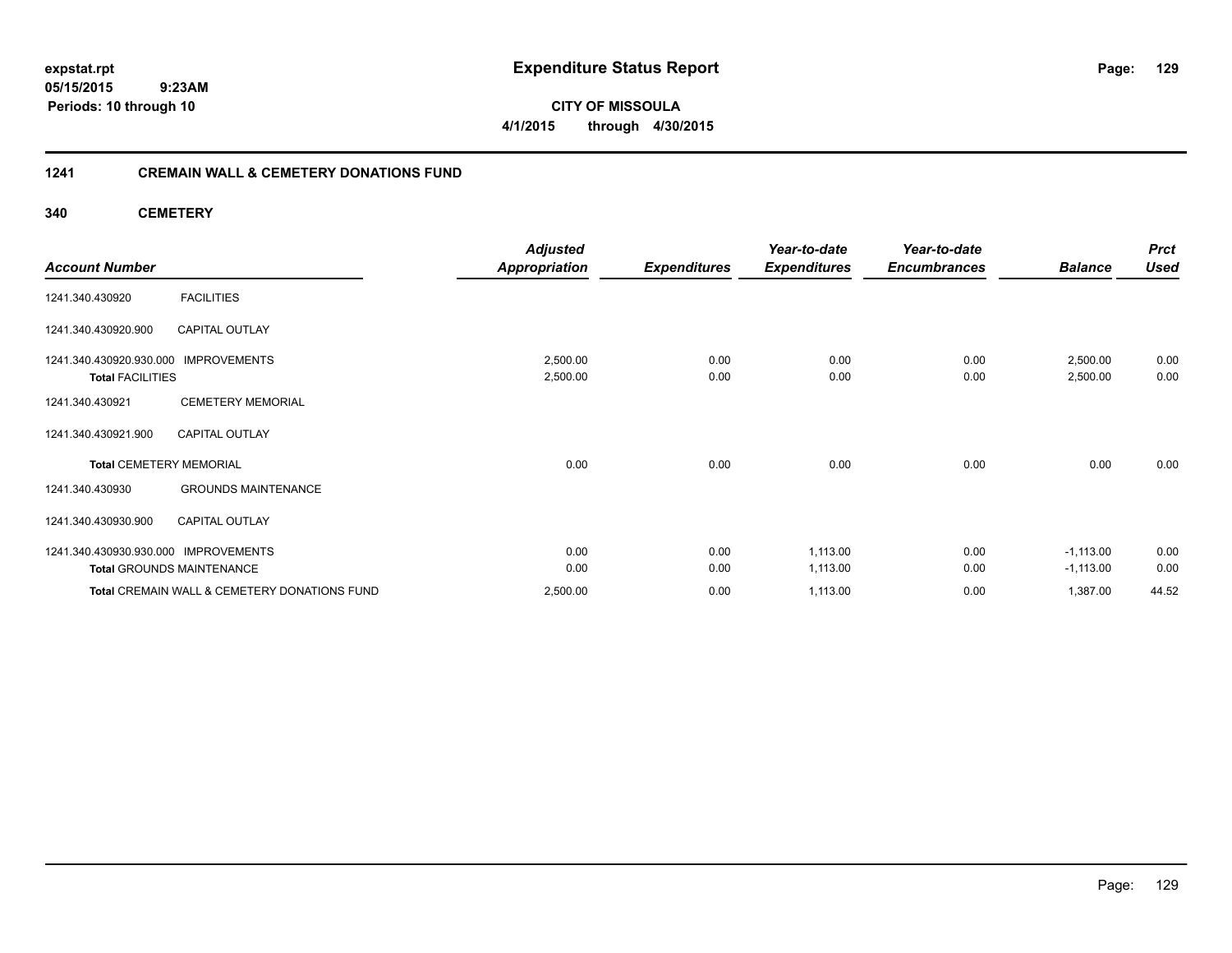**CITY OF MISSOULA 4/1/2015 through 4/30/2015**

### **1242 CEMETERY CARE FUND**

### **340 CEMETERY**

|                                               | <b>Adjusted</b> |                     | Year-to-date        | Year-to-date        |                | <b>Prct</b> |
|-----------------------------------------------|-----------------|---------------------|---------------------|---------------------|----------------|-------------|
| <b>Account Number</b>                         | Appropriation   | <b>Expenditures</b> | <b>Expenditures</b> | <b>Encumbrances</b> | <b>Balance</b> | <b>Used</b> |
| <b>FACILITIES</b><br>1242.340.430920          |                 |                     |                     |                     |                |             |
| OTHER OBJECTS<br>1242.340.430920.800          |                 |                     |                     |                     |                |             |
| 1242.340.430920.845.000 CONTINGENCY           | 10,000.00       | 0.00                | 0.00                | 0.00                | 10,000.00      | 0.00        |
| <b>Total OTHER OBJECTS</b>                    | 10,000.00       | 0.00                | 0.00                | 0.00                | 10,000.00      | 0.00        |
| <b>CAPITAL OUTLAY</b><br>1242.340.430920.900  |                 |                     |                     |                     |                |             |
| 1242.340.430920.940.000 MACHINERY & EQUIPMENT | 65,000.00       | 0.00                | 0.00                | 0.00                | 65,000.00      | 0.00        |
| <b>Total CAPITAL OUTLAY</b>                   | 65,000.00       | 0.00                | 0.00                | 0.00                | 65,000.00      | 0.00        |
| <b>Total FACILITIES</b>                       | 75,000.00       | 0.00                | 0.00                | 0.00                | 75,000.00      | 0.00        |
| <b>GROUNDS MAINTENANCE</b><br>1242.340.430930 |                 |                     |                     |                     |                |             |
| 1242.340.430930.900<br><b>CAPITAL OUTLAY</b>  |                 |                     |                     |                     |                |             |
| Total GROUNDS MAINTENANCE                     | 0.00            | 0.00                | 0.00                | 0.00                | 0.00           | 0.00        |
| <b>Total CEMETERY CARE FUND</b>               | 75,000.00       | 0.00                | 0.00                | 0.00                | 75,000.00      | 0.00        |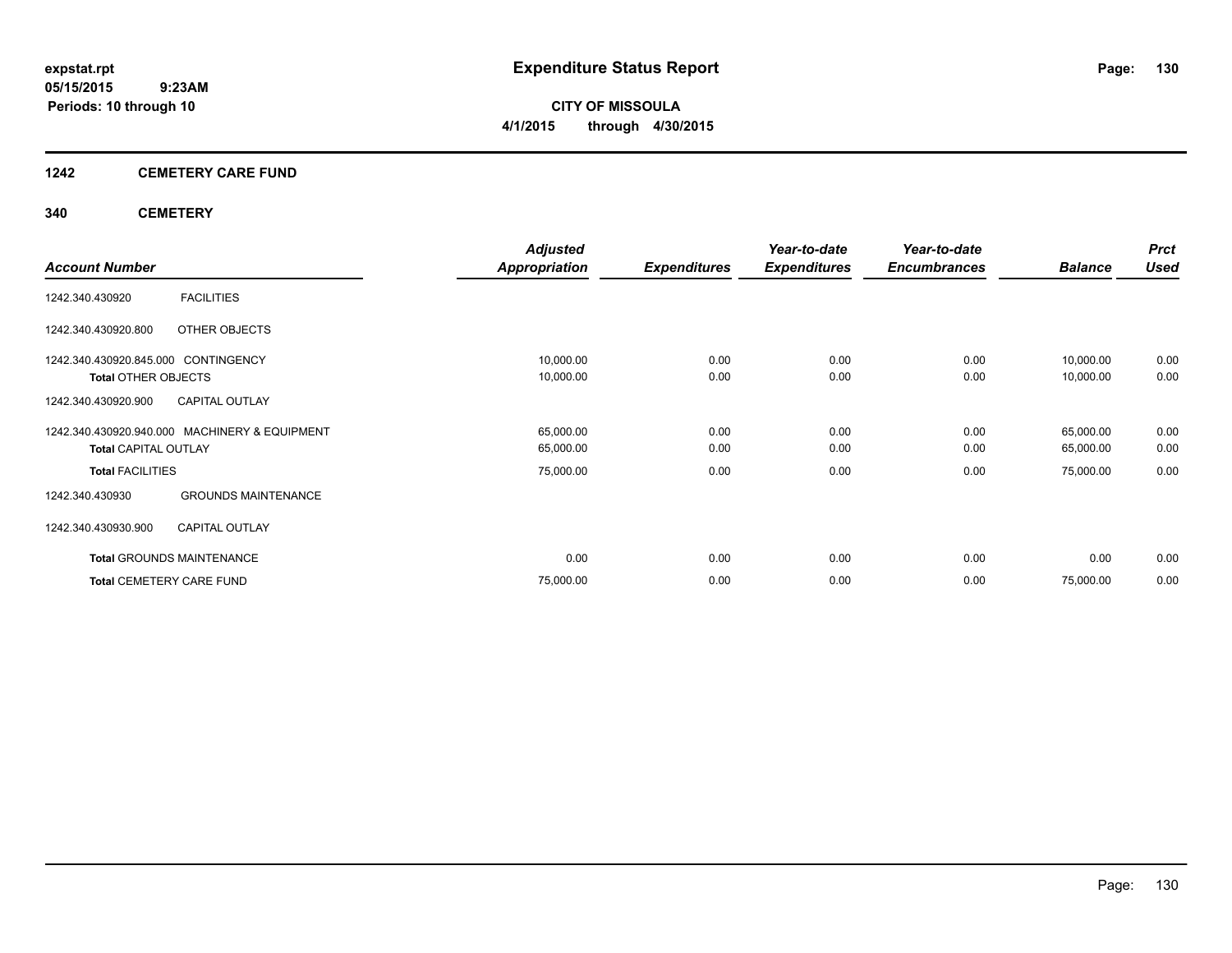**Periods: 10 through 10**

**CITY OF MISSOULA 4/1/2015 through 4/30/2015**

### **1243 CEMETERY MEMORIAL FUND**

 **9:23AM**

### **340 CEMETERY**

| <b>Account Number</b>                                                  |                                     | <b>Adjusted</b><br><b>Appropriation</b> | <b>Expenditures</b> | Year-to-date<br><b>Expenditures</b> | Year-to-date<br><b>Encumbrances</b> | <b>Balance</b>         | <b>Prct</b><br><b>Used</b> |
|------------------------------------------------------------------------|-------------------------------------|-----------------------------------------|---------------------|-------------------------------------|-------------------------------------|------------------------|----------------------------|
| 1243.340.430921                                                        | <b>CEMETERY MEMORIAL</b>            |                                         |                     |                                     |                                     |                        |                            |
| 1243.340.430921.900                                                    | <b>CAPITAL OUTLAY</b>               |                                         |                     |                                     |                                     |                        |                            |
| 1243.340.430921.930.000 IMPROVEMENTS<br><b>Total CEMETERY MEMORIAL</b> |                                     | 2,000.00<br>2,000.00                    | 0.00<br>0.00        | 0.00<br>0.00                        | 0.00<br>0.00                        | 2,000.00<br>2,000.00   | 0.00<br>0.00               |
| 1243.340.430930                                                        | <b>GROUNDS MAINTENANCE</b>          |                                         |                     |                                     |                                     |                        |                            |
| 1243.340.430930.900                                                    | <b>CAPITAL OUTLAY</b>               |                                         |                     |                                     |                                     |                        |                            |
| 1243.340.430930.930.000 IMPROVEMENTS                                   | <b>Total GROUNDS MAINTENANCE</b>    | 0.00<br>0.00                            | 0.00<br>0.00        | 189.42<br>189.42                    | 0.00<br>0.00                        | $-189.42$<br>$-189.42$ | 0.00<br>0.00               |
|                                                                        | <b>Total CEMETERY MEMORIAL FUND</b> | 2,000.00                                | 0.00                | 189.42                              | 0.00                                | 1.810.58               | 9.47                       |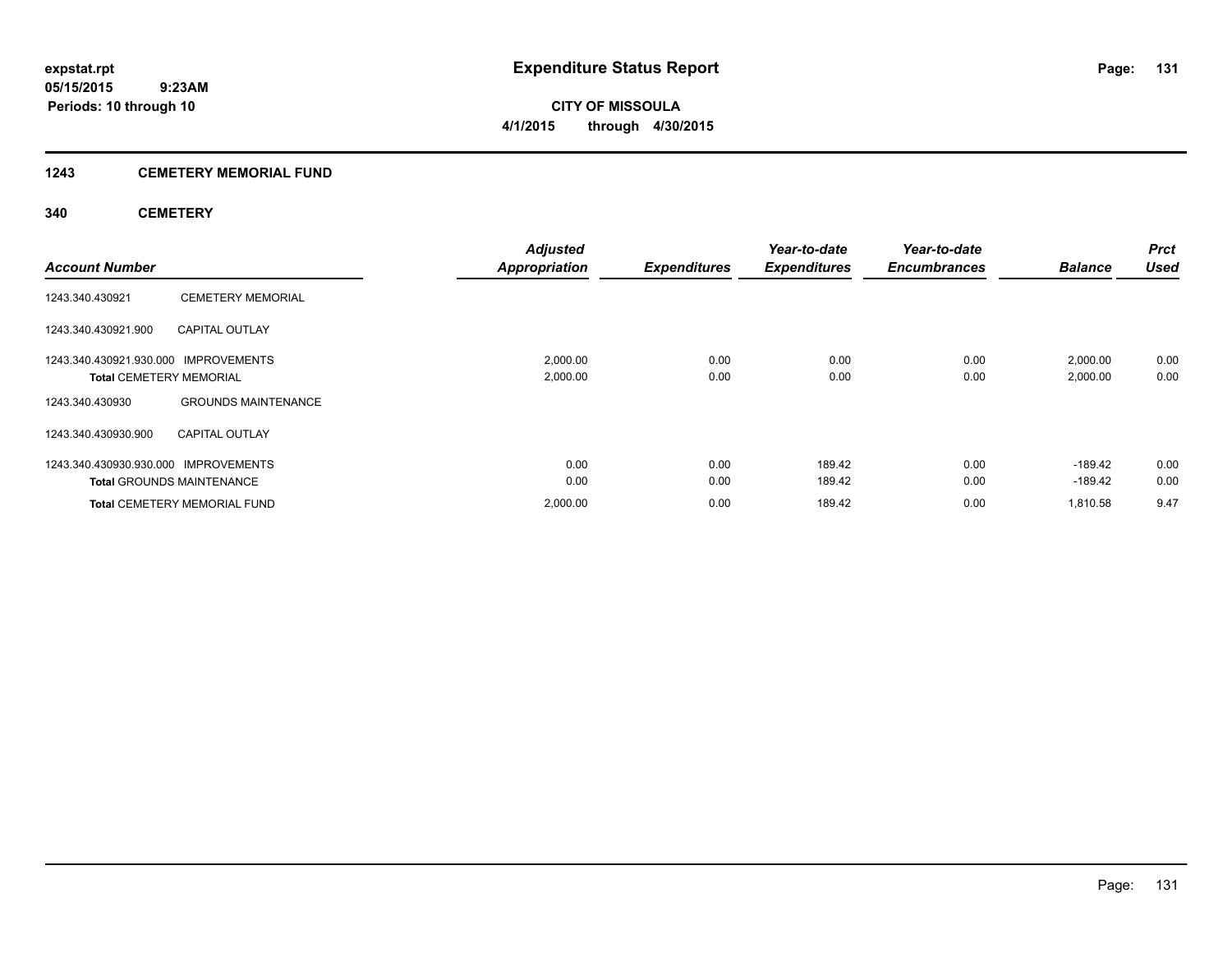**CITY OF MISSOULA 4/1/2015 through 4/30/2015**

### **1265 TITLE 1 PROJECTS FUND**

## **240 FINANCE**

| <b>Account Number</b>                 |                                                | <b>Adjusted</b><br><b>Appropriation</b> | <b>Expenditures</b> | Year-to-date<br><b>Expenditures</b> | Year-to-date<br><b>Encumbrances</b> | <b>Balance</b> | <b>Prct</b><br><b>Used</b> |
|---------------------------------------|------------------------------------------------|-----------------------------------------|---------------------|-------------------------------------|-------------------------------------|----------------|----------------------------|
| 1265.240.411850                       | <b>ECONOMIC DEVELOPMENT</b>                    |                                         |                     |                                     |                                     |                |                            |
| 1265.240.411850.500                   | <b>FIXED CHARGES</b>                           |                                         |                     |                                     |                                     |                |                            |
| 1265.240.411850.500.000 FIXED CHARGES |                                                | 0.00                                    | 2,678.50            | 2,678.50                            | 0.00                                | $-2,678.50$    | 0.00                       |
| <b>Total FIXED CHARGES</b>            |                                                | 0.00                                    | 2,678.50            | 2,678.50                            | 0.00                                | $-2,678.50$    | 0.00                       |
| 1265.240.411850.700                   | <b>GRANTS &amp; CONTRIBUTIONS</b>              |                                         |                     |                                     |                                     |                |                            |
|                                       | 1265.240.411850.700.000 GRANTS & CONTRIBUTIONS | 59,088.00                               | 0.00                | 0.00                                | 0.00                                | 59,088.00      | 0.00                       |
|                                       | Total GRANTS & CONTRIBUTIONS                   | 59,088.00                               | 0.00                | 0.00                                | 0.00                                | 59,088.00      | 0.00                       |
| 1265.240.411850.800                   | <b>OTHER OBJECTS</b>                           |                                         |                     |                                     |                                     |                |                            |
| <b>Total OTHER OBJECTS</b>            |                                                | 0.00                                    | 0.00                | 0.00                                | 0.00                                | 0.00           | 0.00                       |
|                                       | Total ECONOMIC DEVELOPMENT                     | 59,088.00                               | 2,678.50            | 2,678.50                            | 0.00                                | 56,409.50      | 4.53                       |
| 1265.240.440150                       | *** Title Not Found ***                        |                                         |                     |                                     |                                     |                |                            |
| 1265.240.440150.800                   | OTHER OBJECTS                                  |                                         |                     |                                     |                                     |                |                            |
| Total *** Title Not Found ***         |                                                | 0.00                                    | 0.00                | 0.00                                | 0.00                                | 0.00           | 0.00                       |
| 1265.240.470343                       | MISSOULA HOUSING CORPORATION                   |                                         |                     |                                     |                                     |                |                            |
| 1265.240.470343.700                   | <b>GRANTS &amp; CONTRIBUTIONS</b>              |                                         |                     |                                     |                                     |                |                            |
|                                       | Total MISSOULA HOUSING CORPORATION             | 0.00                                    | 0.00                | 0.00                                | 0.00                                | 0.00           | 0.00                       |
|                                       | Total TITLE 1 PROJECTS FUND                    | 59,088.00                               | 2,678.50            | 2,678.50                            | 0.00                                | 56,409.50      | 4.53                       |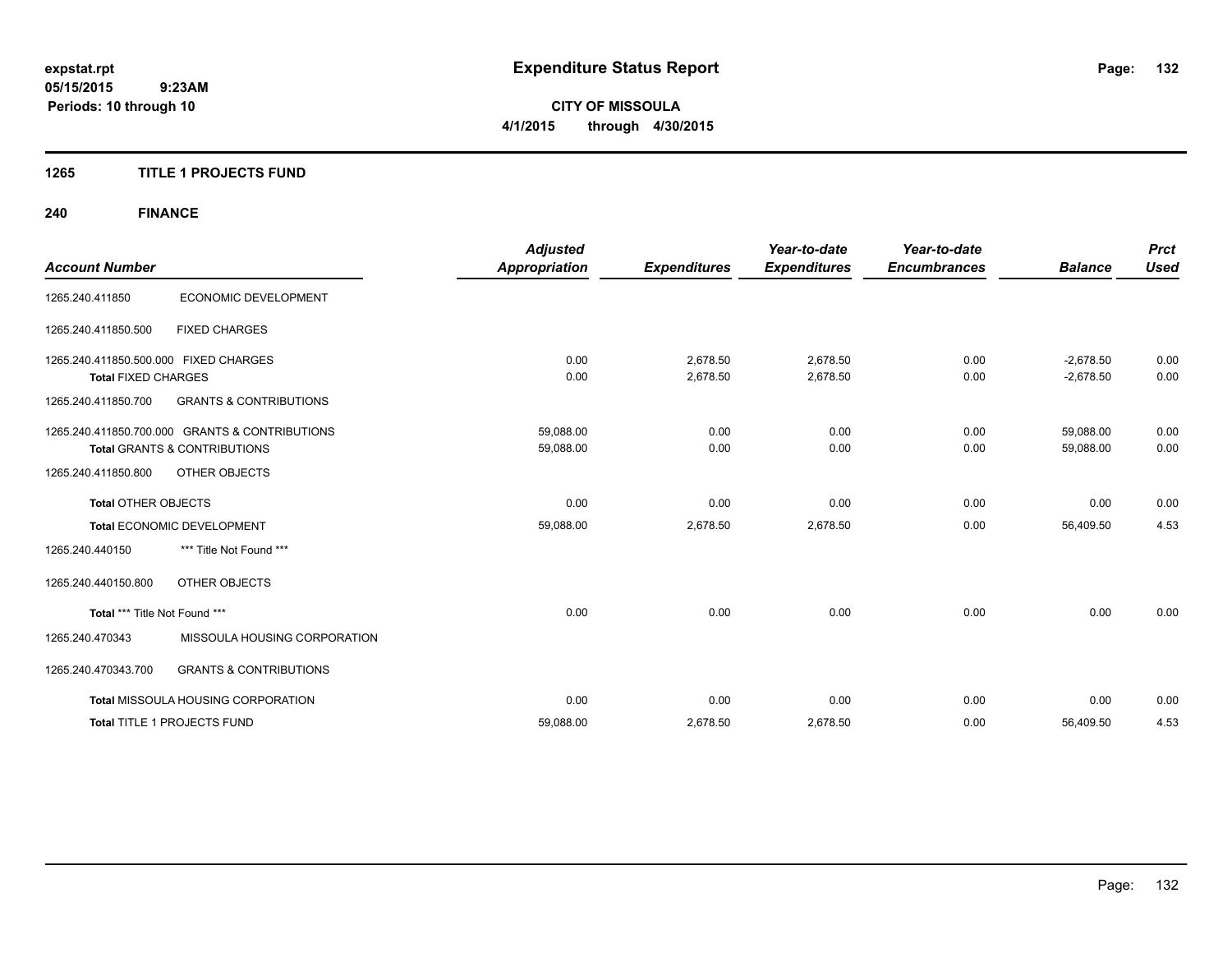**133**

**05/15/2015 9:23AM Periods: 10 through 10**

**CITY OF MISSOULA 4/1/2015 through 4/30/2015**

### **1396 PROGRAM INCOME REVOLVING LOAN PROGRAM**

### **390 NON-DEPARTMENTAL**

| <b>Account Number</b>      |                                             | <b>Adjusted</b><br><b>Appropriation</b> | <b>Expenditures</b> | Year-to-date<br><b>Expenditures</b> | Year-to-date<br><b>Encumbrances</b> | <b>Balance</b>         | <b>Prct</b><br><b>Used</b> |
|----------------------------|---------------------------------------------|-----------------------------------------|---------------------|-------------------------------------|-------------------------------------|------------------------|----------------------------|
| 1396.390.470200            | <b>HOUSING REHAB</b>                        |                                         |                     |                                     |                                     |                        |                            |
| 1396.390.470200.700        | <b>GRANTS &amp; CONTRIBUTIONS</b>           |                                         |                     |                                     |                                     |                        |                            |
| <b>Total HOUSING REHAB</b> | 1396.390.470200.700.000 RENTAL REHAB GRANTS | 51,791.00<br>51,791.00                  | 0.00<br>0.00        | 0.00<br>0.00                        | 0.00<br>0.00                        | 51.791.00<br>51,791.00 | 0.00<br>0.00               |
| 1396.390.470401            | <b>WORD GRANT</b>                           |                                         |                     |                                     |                                     |                        |                            |
| 1396.390.470401.300        | PURCHASED SERVICES                          |                                         |                     |                                     |                                     |                        |                            |
| <b>Total WORD GRANT</b>    |                                             | 0.00                                    | 0.00                | 0.00                                | 0.00                                | 0.00                   | 0.00                       |
|                            | Total PROGRAM INCOME REVOLVING LOAN PROGRAM | 51,791.00                               | 0.00                | 0.00                                | 0.00                                | 51,791.00              | 0.00                       |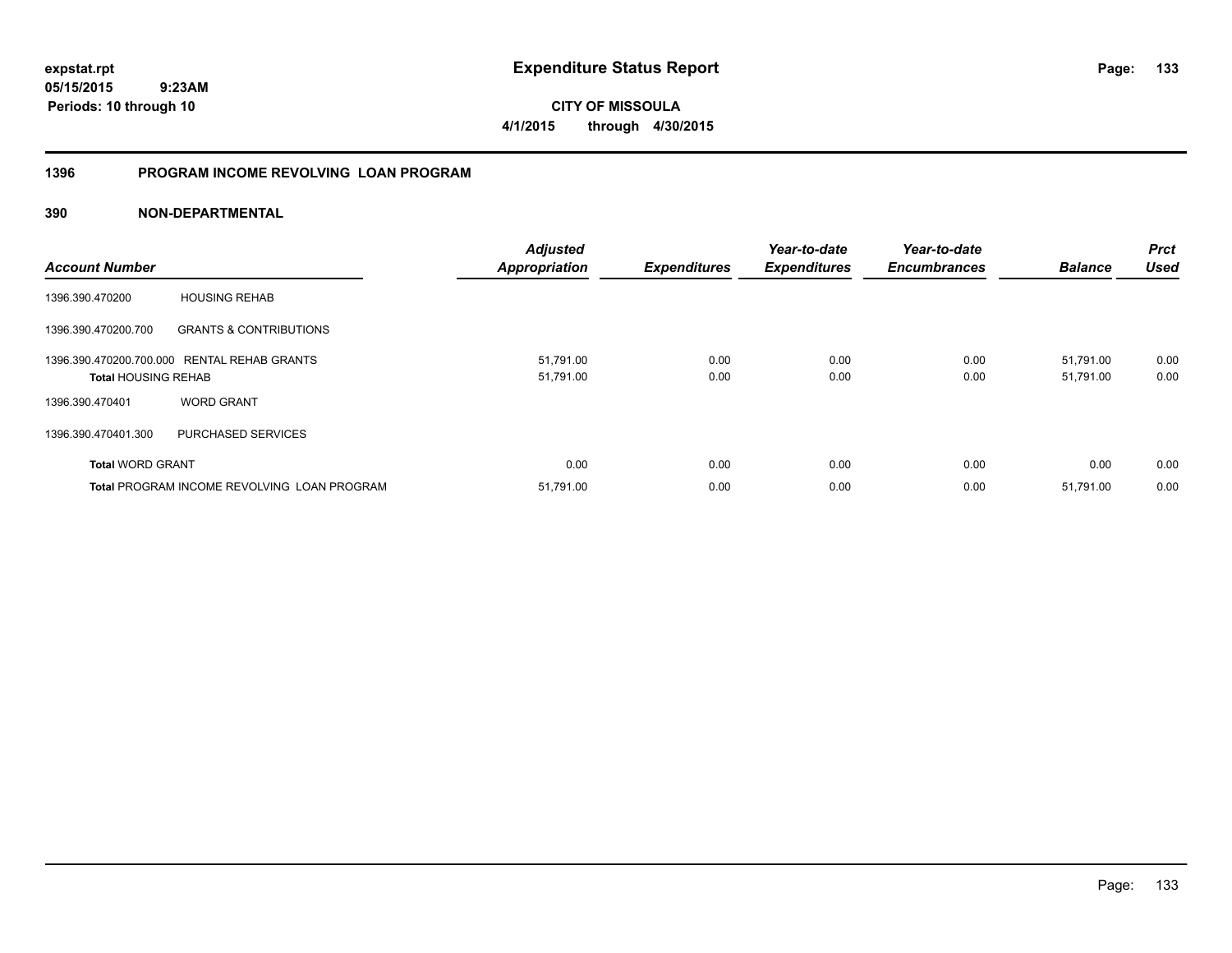### **1397 STATE HOME PROGRAM INCOME**

### **390 NON-DEPARTMENTAL**

| <b>Account Number</b> |                                                                                                   | <b>Adjusted</b><br>Appropriation | <b>Expenditures</b> | Year-to-date<br><b>Expenditures</b> | Year-to-date<br><b>Encumbrances</b> | <b>Balance</b>           | <b>Prct</b><br>Used |
|-----------------------|---------------------------------------------------------------------------------------------------|----------------------------------|---------------------|-------------------------------------|-------------------------------------|--------------------------|---------------------|
| 1397.390.470200       | <b>HOUSING REHAB</b>                                                                              |                                  |                     |                                     |                                     |                          |                     |
| 1397.390.470200.300   | PURCHASED SERVICES                                                                                |                                  |                     |                                     |                                     |                          |                     |
|                       | 1397.390.470200.350.000 STATE HOME PROGRAM INCOME/CONTRACT SVS<br>Total STATE HOME PROGRAM INCOME | 600,000.00<br>600,000.00         | 0.00<br>0.00        | 0.00<br>0.00                        | 0.00<br>0.00                        | 600.000.00<br>600,000.00 | 0.00<br>0.00        |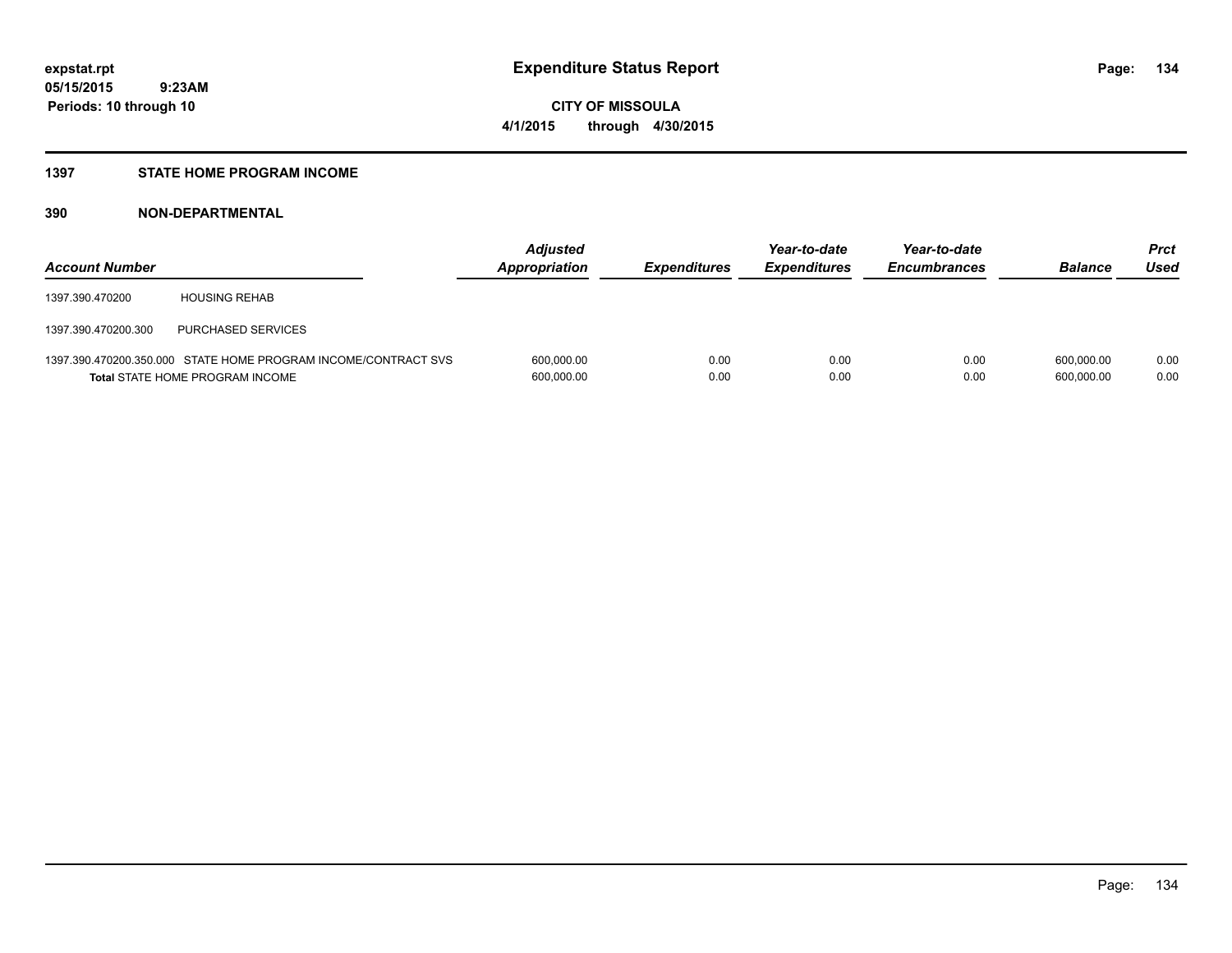**CITY OF MISSOULA 4/1/2015 through 4/30/2015**

**2250 PLANNING FUND**

### **250 DEVELOPMENT SERVICES**

|                                         |                                                         | <b>Adjusted</b>      |                     | Year-to-date        | Year-to-date        |                | <b>Prct</b> |
|-----------------------------------------|---------------------------------------------------------|----------------------|---------------------|---------------------|---------------------|----------------|-------------|
| <b>Account Number</b>                   |                                                         | <b>Appropriation</b> | <b>Expenditures</b> | <b>Expenditures</b> | <b>Encumbrances</b> | <b>Balance</b> | <b>Used</b> |
| 2250.250.411030                         | <b>PLANNING</b>                                         |                      |                     |                     |                     |                |             |
| 2250.250.411030.100                     | PERSONAL SERVICES                                       |                      |                     |                     |                     |                |             |
|                                         | 2250.250.411030.110.000 SALARIES AND WAGES              | 296,680.00           | $-2,482.27$         | 224,769.99          | 0.00                | 71,910.01      | 75.76       |
|                                         | 2250.250.411030.140.000 EMPLOYER CONTRIBUTIONS          | 90.685.00            | $-1,850.10$         | 80,884.33           | 0.00                | 9,800.67       | 89.19       |
|                                         | 2250.250.411030.141.000 STATE RETIREMENT CONTRIBUTIONS  | 0.00                 | 19.23               | 303.24              | 0.00                | $-303.24$      | 0.00        |
| <b>Total PERSONAL SERVICES</b>          |                                                         | 387,365.00           | $-4,313.14$         | 305,957.56          | 0.00                | 81,407.44      | 78.98       |
| 2250.250.411030.200                     | <b>SUPPLIES</b>                                         |                      |                     |                     |                     |                |             |
| 2250.250.411030.210.000 OFFICE SUPPLIES |                                                         | 2,550.00             | 599.00              | 953.44              | 0.00                | 1,596.56       | 37.39       |
| 2250.250.411030.210.300 OFFICE SUPPLIES |                                                         | 0.00                 | 0.00                | 469.15              | 0.00                | $-469.15$      | 0.00        |
| 2250.250.411030.210.301 OFFICE SUPPLIES |                                                         | 0.00                 | 53.78               | 424.73              | 0.00                | $-424.73$      | 0.00        |
|                                         | 2250.250.411030.220.000 OPERATING SUPPLIES              | 1,300.00             | 144.82              | 159.81              | 0.00                | 1,140.19       | 12.29       |
|                                         | 2250.250.411030.220.300 OPERATING SUPPLIES              | 0.00                 | 0.00                | 13.97               | 0.00                | $-13.97$       | 0.00        |
| 2250.250.411030.240.000 OTHER SUPPLIES  |                                                         | 0.00                 | 301.97              | 412.47              | 0.00                | $-412.47$      | 0.00        |
| 2250.250.411030.240.300 OTHER SUPPLIES  |                                                         | 0.00                 | 0.00                | 477.59              | 0.00                | $-477.59$      | 0.00        |
| <b>Total SUPPLIES</b>                   |                                                         | 3,850.00             | 1,099.57            | 2,911.16            | 0.00                | 938.84         | 75.61       |
| 2250.250.411030.300                     | PURCHASED SERVICES                                      |                      |                     |                     |                     |                |             |
| 2250.250.411030.310.000 COMMUNICATIONS  |                                                         | 1,100.00             | 0.00                | 151.86              | 0.00                | 948.14         | 13.81       |
| 2250.250.411030.310.351 COMMUNICATIONS  |                                                         | 0.00                 | 1.47                | 795.59              | 0.00                | $-795.59$      | 0.00        |
| 2250.250.411030.320.000                 | PRINTING & DUPLICATING                                  | 9,300.00             | 0.00                | 0.00                | 0.00                | 9,300.00       | 0.00        |
| 2250.250.411030.320.300                 | PRINTING & DUPLICATING                                  | 0.00                 | 0.00                | 52.88               | 0.00                | $-52.88$       | 0.00        |
| 2250.250.411030.330.000                 | PUBLICITY, SUBSCRIPTIONS & DUES                         | 3,306.00             | 40.00               | 1,786.41            | 0.00                | 1,519.59       | 54.04       |
|                                         | 2250.250.411030.330.300 PUBLICITY, SUBSCRIPTIONS & DUES | 0.00                 | 0.00                | 1,722.70            | 0.00                | $-1,722.70$    | 0.00        |
|                                         | 2250.250.411030.330.377 PUBLICITY, SUBSCRIPTIONS & DUES | 0.00                 | 0.00                | 298.00              | 0.00                | $-298.00$      | 0.00        |
| 2250.250.411030.344.000                 | <b>TELEPHONE SERVICE</b>                                | 125.00               | 0.00                | 113.13              | 0.00                | 11.87          | 90.50       |
| 2250.250.411030.350.000                 | PROFESSIONAL SERVICES                                   | 100,000.00           | 7,214.00            | 56,092.79           | 0.00                | 43,907.21      | 56.09       |
|                                         | 2250.250.411030.360.000 REPAIR & MAINTENANCE            | 1,540.00             | 0.00                | 300.00              | 0.00                | 1,240.00       | 19.48       |
| 2250.250.411030.370.000 TRAVEL          |                                                         | 5,185.00             | 226.70              | 893.47              | 0.00                | 4,291.53       | 17.23       |
| 2250.250.411030.370.300 TRAVEL          |                                                         | 0.00                 | 0.00                | 298.31              | 0.00                | $-298.31$      | 0.00        |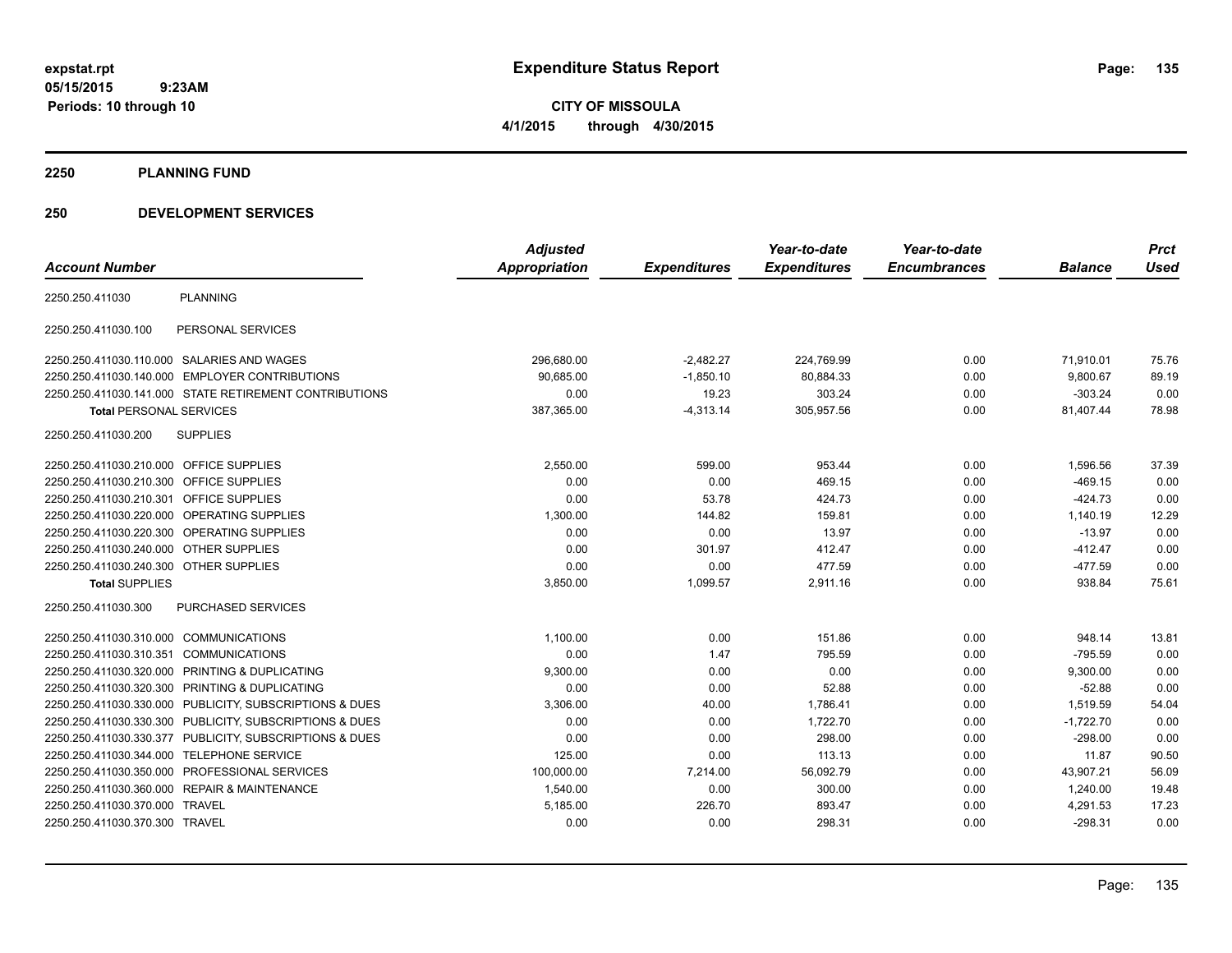**2250 PLANNING FUND**

### **250 DEVELOPMENT SERVICES**

|                                       |                                                  | <b>Adjusted</b>      |                     | Year-to-date        | Year-to-date        |                | <b>Prct</b> |
|---------------------------------------|--------------------------------------------------|----------------------|---------------------|---------------------|---------------------|----------------|-------------|
| <b>Account Number</b>                 |                                                  | <b>Appropriation</b> | <b>Expenditures</b> | <b>Expenditures</b> | <b>Encumbrances</b> | <b>Balance</b> | <b>Used</b> |
| 2250.250.411030.380.000 TRAINING      |                                                  | 3,595.00             | $-705.00$           | 1,570.00            | 0.00                | 2,025.00       | 43.67       |
| 2250.250.411030.380.300 TRAINING      |                                                  | 0.00                 | 0.00                | 55.00               | 0.00                | $-55.00$       | 0.00        |
|                                       | 2250.250.411030.390.000 OTHER PURCHASED SERVICES | 4,750.00             | 0.00                | 1,344.85            | 0.00                | 3,405.15       | 28.31       |
|                                       | <b>Total PURCHASED SERVICES</b>                  | 128,901.00           | 6,777.17            | 65,474.99           | 0.00                | 63,426.01      | 50.79       |
| 2250.250.411030.500                   | <b>FIXED CHARGES</b>                             |                      |                     |                     |                     |                |             |
| 2250.250.411030.500.000 FIXED CHARGES |                                                  | 24,000.00            | 12,000.00           | 12,000.00           | 0.00                | 12,000.00      | 50.00       |
| <b>Total FIXED CHARGES</b>            |                                                  | 24,000.00            | 12,000.00           | 12,000.00           | 0.00                | 12,000.00      | 50.00       |
| 2250.250.411030.800                   | OTHER OBJECTS                                    |                      |                     |                     |                     |                |             |
| 2250.250.411030.845.000 CONTINGENCY   |                                                  | 149,604.00           | 0.00                | 0.00                | 0.00                | 149,604.00     | 0.00        |
| <b>Total OTHER OBJECTS</b>            |                                                  | 149,604.00           | 0.00                | 0.00                | 0.00                | 149,604.00     | 0.00        |
| <b>Total PLANNING</b>                 |                                                  | 693,720.00           | 15,563.60           | 386,343.71          | 0.00                | 307,376.29     | 55.69       |
| 2250.250.411050                       | DEVELOPMENT & PERMIT REVIEWS                     |                      |                     |                     |                     |                |             |
| 2250.250.411050.200                   | <b>SUPPLIES</b>                                  |                      |                     |                     |                     |                |             |
|                                       | Total DEVELOPMENT & PERMIT REVIEWS               | 0.00                 | 0.00                | 0.00                | 0.00                | 0.00           | 0.00        |
| 2250.250.411070                       | <b>TRANSPORTATION</b>                            |                      |                     |                     |                     |                |             |
| 2250.250.411070.100                   | PERSONAL SERVICES                                |                      |                     |                     |                     |                |             |
| <b>Total TRANSPORTATION</b>           |                                                  | 0.00                 | 0.00                | 0.00                | 0.00                | 0.00           | 0.00        |
| 2250.250.430255                       | <b>BIKE-PED PROGRAM</b>                          |                      |                     |                     |                     |                |             |
| 2250.250.430255.300                   | PURCHASED SERVICES                               |                      |                     |                     |                     |                |             |
| Total BIKE-PED PROGRAM                |                                                  | 0.00                 | 0.00                | 0.00                | 0.00                | 0.00           | 0.00        |
| 2250.250.521000                       | INTERFUND OPERATING TRANSFERS                    |                      |                     |                     |                     |                |             |
| 2250.250.521000.800                   | OTHER OBJECTS                                    |                      |                     |                     |                     |                |             |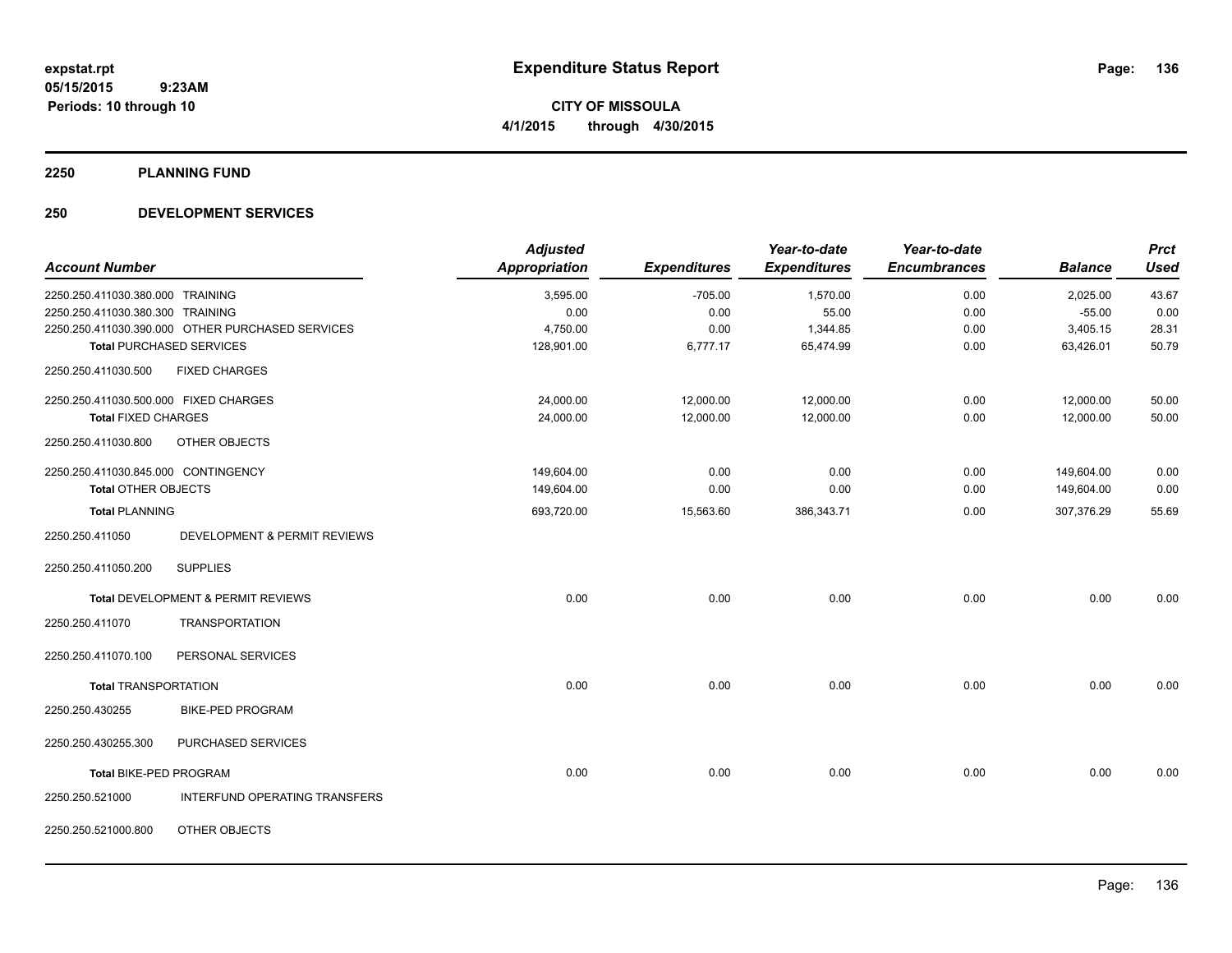**CITY OF MISSOULA 4/1/2015 through 4/30/2015**

#### **2250 PLANNING FUND**

### **250 DEVELOPMENT SERVICES**

| <b>Account Number</b>                      | <b>Adjusted</b><br><b>Appropriation</b> | <b>Expenditures</b> | Year-to-date<br><b>Expenditures</b> | Year-to-date<br><i><b>Encumbrances</b></i> | <b>Balance</b> | Prct<br>Used |
|--------------------------------------------|-----------------------------------------|---------------------|-------------------------------------|--------------------------------------------|----------------|--------------|
| <b>Total INTERFUND OPERATING TRANSFERS</b> | 0.00                                    | 0.00                | 0.00                                | 0.00                                       | 0.00           | 0.00         |
| <b>Total PLANNING FUND</b>                 | 693,720.00                              | 15,563.60           | 386,343.71                          | 0.00                                       | 307,376.29     | 55.69        |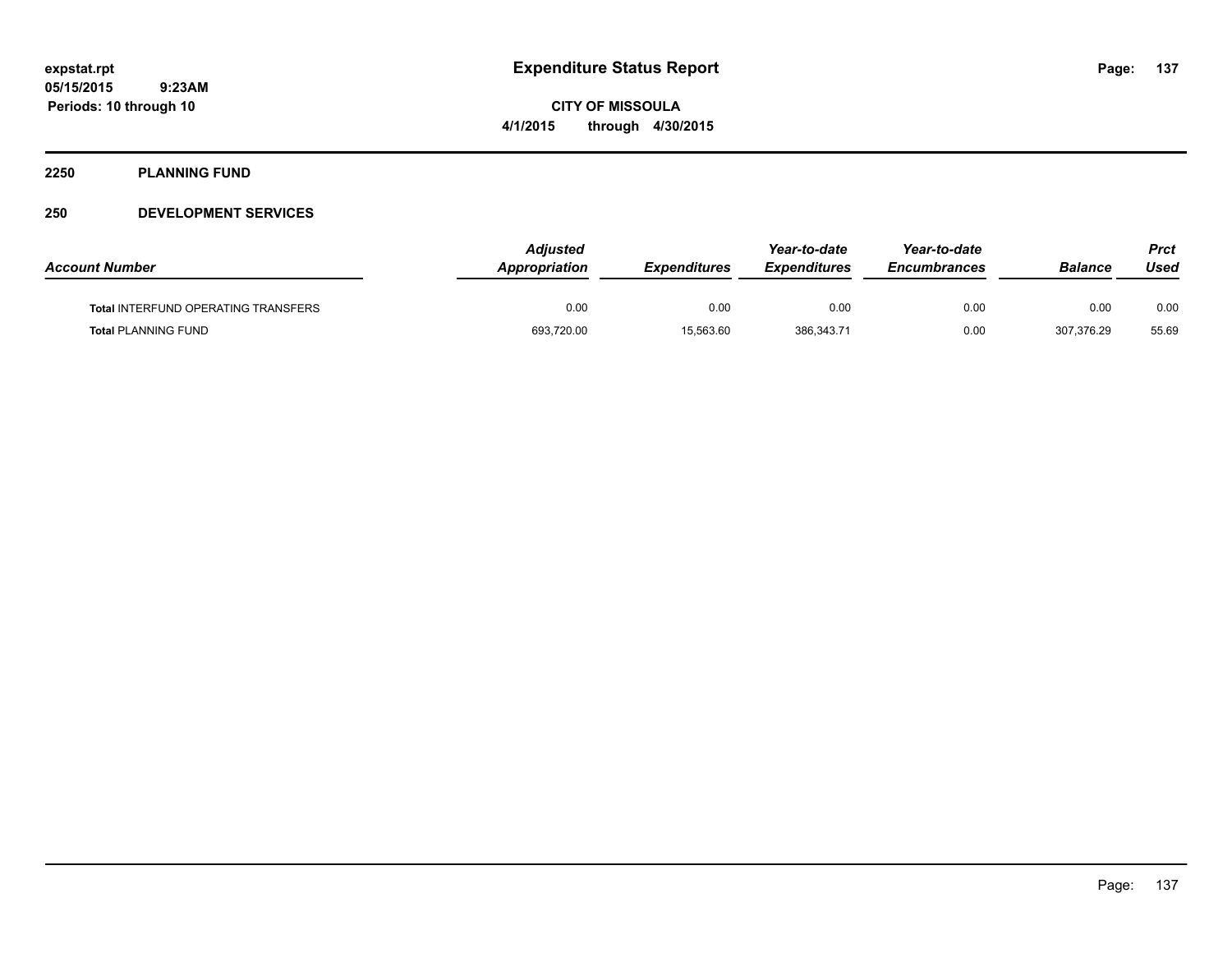**05/15/2015**

**138**

 **9:23AM Periods: 10 through 10**

**CITY OF MISSOULA 4/1/2015 through 4/30/2015**

### **2310 PUBLIC SAFETY INFORMATION SYSTEMS**

### **310 BUILDING INSPECTION**

| <b>Account Number</b> |                                                | <b>Adjusted</b><br><b>Appropriation</b> | <b>Expenditures</b> | Year-to-date<br><i><b>Expenditures</b></i> | Year-to-date<br><b>Encumbrances</b> | <b>Balance</b> | <b>Prct</b><br>Used |
|-----------------------|------------------------------------------------|-----------------------------------------|---------------------|--------------------------------------------|-------------------------------------|----------------|---------------------|
| 2310.310.420510       | ADMINISTRATION                                 |                                         |                     |                                            |                                     |                |                     |
| 2310.310.420510.800   | OTHER OBJECTS                                  |                                         |                     |                                            |                                     |                |                     |
|                       | <b>Total PUBLIC SAFETY INFORMATION SYSTEMS</b> | 0.00                                    | 0.00                | 0.00                                       | 0.00                                | 0.00           | 0.00                |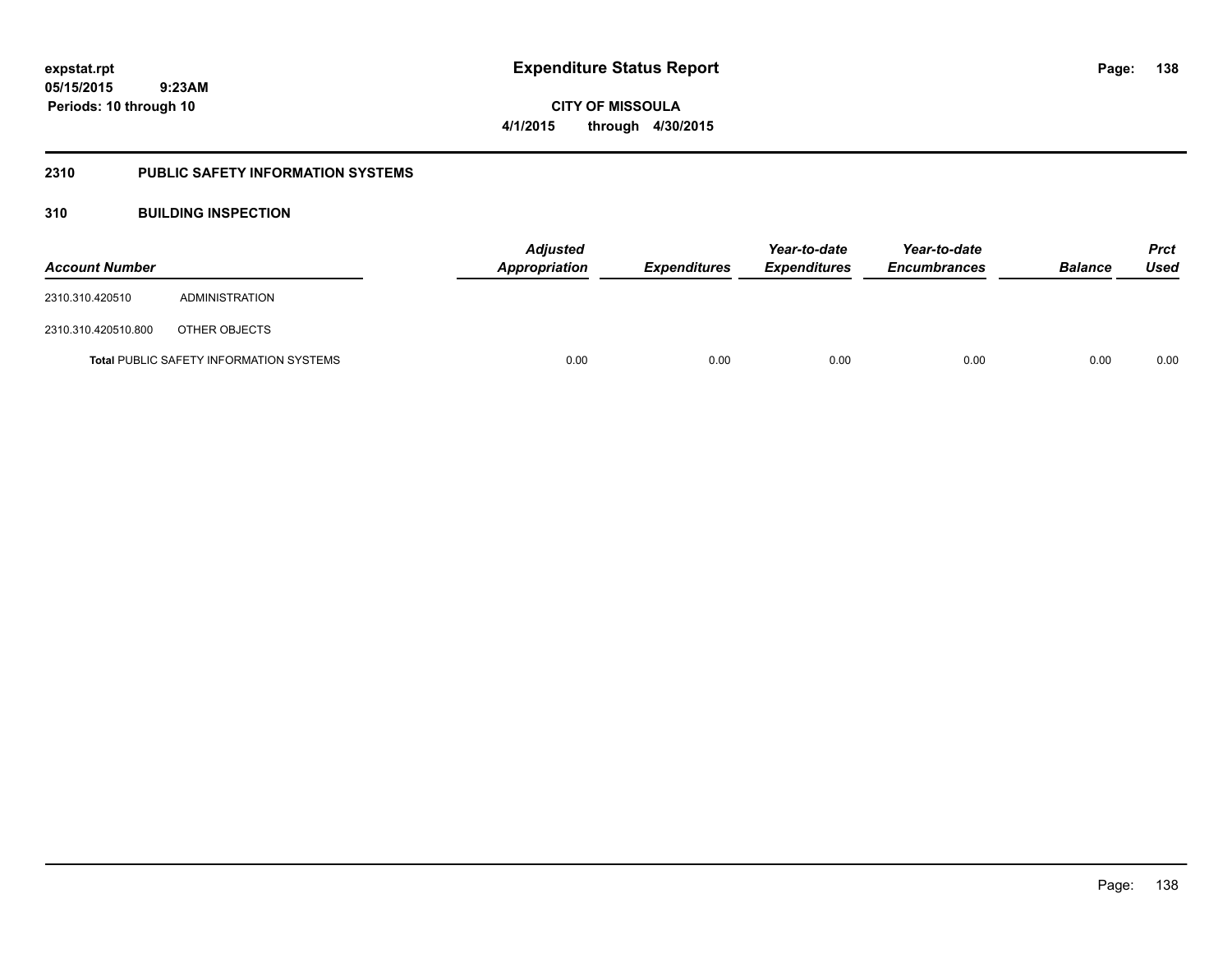**CITY OF MISSOULA 4/1/2015 through 4/30/2015**

**2321 IMPACT FEE FUND**

**390 NON-DEPARTMENTAL**

| <b>Account Number</b>       |                                                                                                           | <b>Adjusted</b><br><b>Appropriation</b> | <b>Expenditures</b> | Year-to-date<br><b>Expenditures</b> | Year-to-date<br><b>Encumbrances</b> | <b>Balance</b>               | <b>Prct</b><br><b>Used</b> |
|-----------------------------|-----------------------------------------------------------------------------------------------------------|-----------------------------------------|---------------------|-------------------------------------|-------------------------------------|------------------------------|----------------------------|
| 2321.390.430247             | HILLVIEW WAY STREET IMPROVEMENTS                                                                          |                                         |                     |                                     |                                     |                              |                            |
| 2321.390.430247.900         | <b>CAPITAL OUTLAY</b>                                                                                     |                                         |                     |                                     |                                     |                              |                            |
|                             | 2321.390.430247.930.000 HILLVIEW WAY STREET IMPROVEMENTS<br><b>Total HILLVIEW WAY STREET IMPROVEMENTS</b> | 1,069,122.00<br>1,069,122.00            | 0.00<br>0.00        | 99.00<br>99.00                      | 0.00<br>0.00                        | 1,069,023.00<br>1,069,023.00 | 0.01<br>0.01               |
| 2321.390.430248             | <b>CREGG LN IMPROVEMENTS</b>                                                                              |                                         |                     |                                     |                                     |                              |                            |
| 2321.390.430248.900         | <b>CAPITAL OUTLAY</b>                                                                                     |                                         |                     |                                     |                                     |                              |                            |
|                             | 2321.390.430248.930.000 CREGG LN IMPROVEMENTS<br><b>Total CREGG LN IMPROVEMENTS</b>                       | 225,480.00<br>225,480.00                | 0.00<br>0.00        | 0.00<br>0.00                        | 0.00<br>0.00                        | 225,480.00<br>225,480.00     | 0.00<br>0.00               |
| 2321.390.430249             | OLD US HWY 93 IMPROVEMENTS                                                                                |                                         |                     |                                     |                                     |                              |                            |
| 2321.390.430249.900         | <b>CAPITAL OUTLAY</b>                                                                                     |                                         |                     |                                     |                                     |                              |                            |
|                             | 2321.390.430249.930.000 OLD US HWY 93 IMPROVEMENTS<br>Total OLD US HWY 93 IMPROVEMENTS                    | 77,500.00<br>77,500.00                  | 0.00<br>0.00        | 0.00<br>0.00                        | 0.00<br>0.00                        | 77,500.00<br>77,500.00       | 0.00<br>0.00               |
| 2321.390.430260             | TRAFFIC & PEDESTRIAN SERVICES                                                                             |                                         |                     |                                     |                                     |                              |                            |
| 2321.390.430260.300         | PURCHASED SERVICES                                                                                        |                                         |                     |                                     |                                     |                              |                            |
|                             | 2321.390.430260.350.000 VAN BUREN ST RECONSTRUCTION<br><b>Total PURCHASED SERVICES</b>                    | 0.00<br>0.00                            | 965.00<br>965.00    | 8,383.00<br>8,383.00                | 0.00<br>0.00                        | $-8,383.00$<br>$-8,383.00$   | 0.00<br>0.00               |
| 2321.390.430260.900         | <b>CAPITAL OUTLAY</b>                                                                                     |                                         |                     |                                     |                                     |                              |                            |
| <b>Total CAPITAL OUTLAY</b> | 2321.390.430260.930.000 VAN BUREN ST RECONSTRUCTION                                                       | 85,000.00<br>85,000.00                  | 0.00<br>0.00        | 0.00<br>0.00                        | 0.00<br>0.00                        | 85,000.00<br>85,000.00       | 0.00<br>0.00               |
|                             | <b>Total TRAFFIC &amp; PEDESTRIAN SERVICES</b>                                                            | 85,000.00                               | 965.00              | 8,383.00                            | 0.00                                | 76,617.00                    | 9.86                       |
| 2321.390.430261             | *** Title Not Found ***                                                                                   |                                         |                     |                                     |                                     |                              |                            |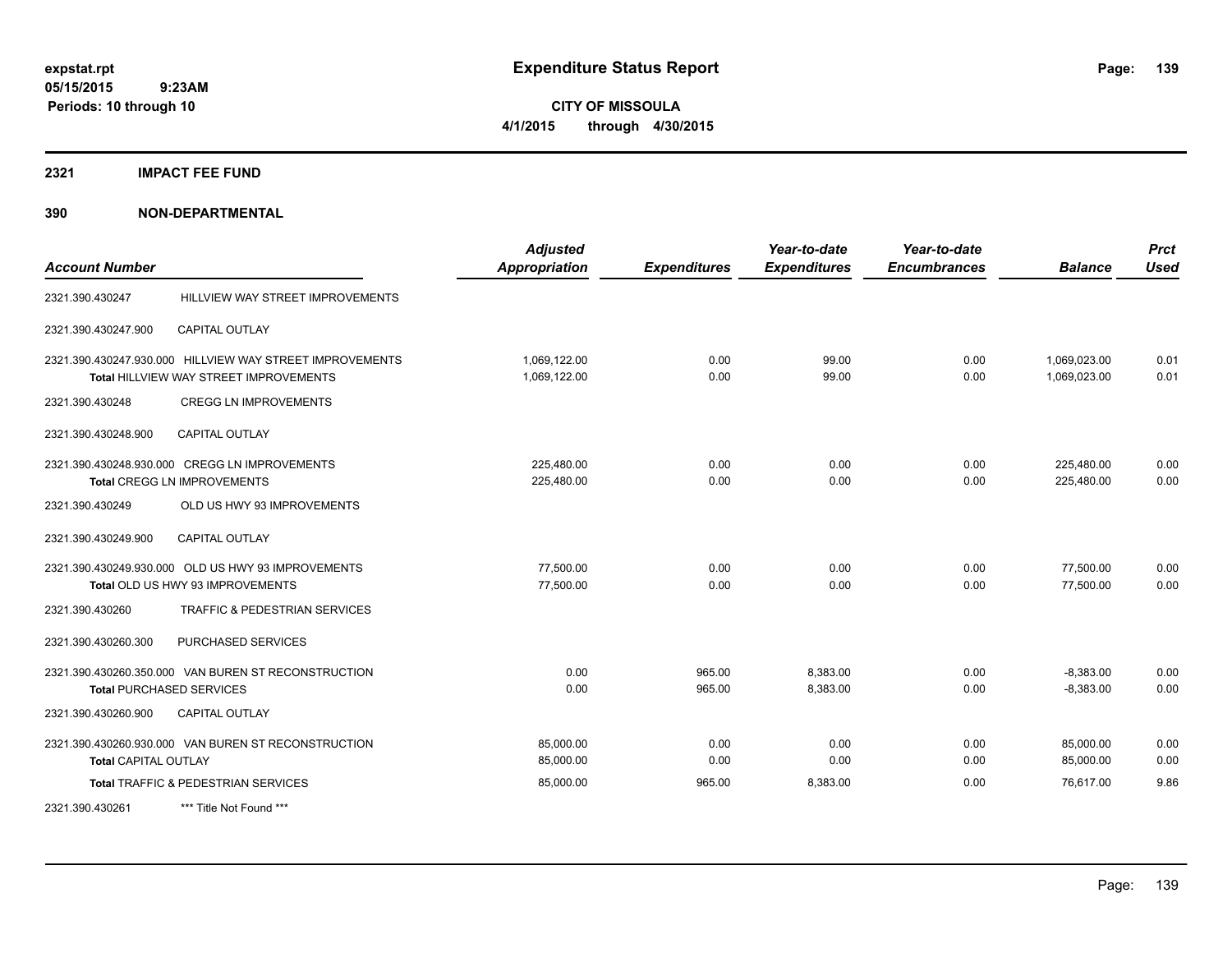**Periods: 10 through 10**

**CITY OF MISSOULA 4/1/2015 through 4/30/2015**

**2321 IMPACT FEE FUND**

**390 NON-DEPARTMENTAL**

|                                       |                                                | <b>Adjusted</b> |                     | Year-to-date        | Year-to-date        |                | <b>Prct</b> |
|---------------------------------------|------------------------------------------------|-----------------|---------------------|---------------------|---------------------|----------------|-------------|
| <b>Account Number</b>                 |                                                | Appropriation   | <b>Expenditures</b> | <b>Expenditures</b> | <b>Encumbrances</b> | <b>Balance</b> | <b>Used</b> |
| 2321.390.430261.300                   | PURCHASED SERVICES                             |                 |                     |                     |                     |                |             |
|                                       | <b>Total PURCHASED SERVICES</b>                | 0.00            | 0.00                | 0.00                | 0.00                | 0.00           | 0.00        |
| 2321.390.430261.800                   | OTHER OBJECTS                                  |                 |                     |                     |                     |                |             |
| <b>Total OTHER OBJECTS</b>            |                                                | 0.00            | 0.00                | 0.00                | 0.00                | 0.00           | 0.00        |
| 2321.390.430261.900                   | <b>CAPITAL OUTLAY</b>                          |                 |                     |                     |                     |                |             |
| Total *** Title Not Found ***         |                                                | 0.00            | 0.00                | 0.00                | 0.00                | 0.00           | 0.00        |
| 2321.390.430280                       | MILLER CR: BRIGGS TO MOCKINGBIRD               |                 |                     |                     |                     |                |             |
| 2321.390.430280.900                   | <b>CAPITAL OUTLAY</b>                          |                 |                     |                     |                     |                |             |
|                                       | Total MILLER CR: BRIGGS TO MOCKINGBIRD         | 0.00            | 0.00                | 0.00                | 0.00                | 0.00           | 0.00        |
| 2321.390.430281                       | SOUTH 3RD STREET PROJECT                       |                 |                     |                     |                     |                |             |
| 2321.390.430281.900                   | CAPITAL OUTLAY                                 |                 |                     |                     |                     |                |             |
|                                       | 2321.390.430281.930.000 SO 3RD ST/IMPROVEMENTS | 785,000.00      | 3,129.54            | 597,925.14          | 0.00                | 187,074.86     | 76.17       |
|                                       | Total SOUTH 3RD STREET PROJECT                 | 785,000.00      | 3,129.54            | 597,925.14          | 0.00                | 187,074.86     | 76.17       |
| 2321.390.460401                       | FORT MSLA REGIONAL PARK                        |                 |                     |                     |                     |                |             |
| 2321.390.460401.900                   | CAPITAL OUTLAY                                 |                 |                     |                     |                     |                |             |
| 2321.390.460401.930.000 FORT MISSOULA |                                                | 150,000.00      | 201.00              | 5,327.23            | 0.00                | 144,672.77     | 3.55        |
|                                       | Total FORT MSLA REGIONAL PARK                  | 150,000.00      | 201.00              | 5,327.23            | 0.00                | 144,672.77     | 3.55        |
| 2321.390.460404                       | <b>EATON TRAIL</b>                             |                 |                     |                     |                     |                |             |
| 2321.390.460404.100                   | PERSONAL SERVICES                              |                 |                     |                     |                     |                |             |
| <b>Total PERSONAL SERVICES</b>        |                                                | 0.00            | 0.00                | 0.00                | 0.00                | 0.00           | 0.00        |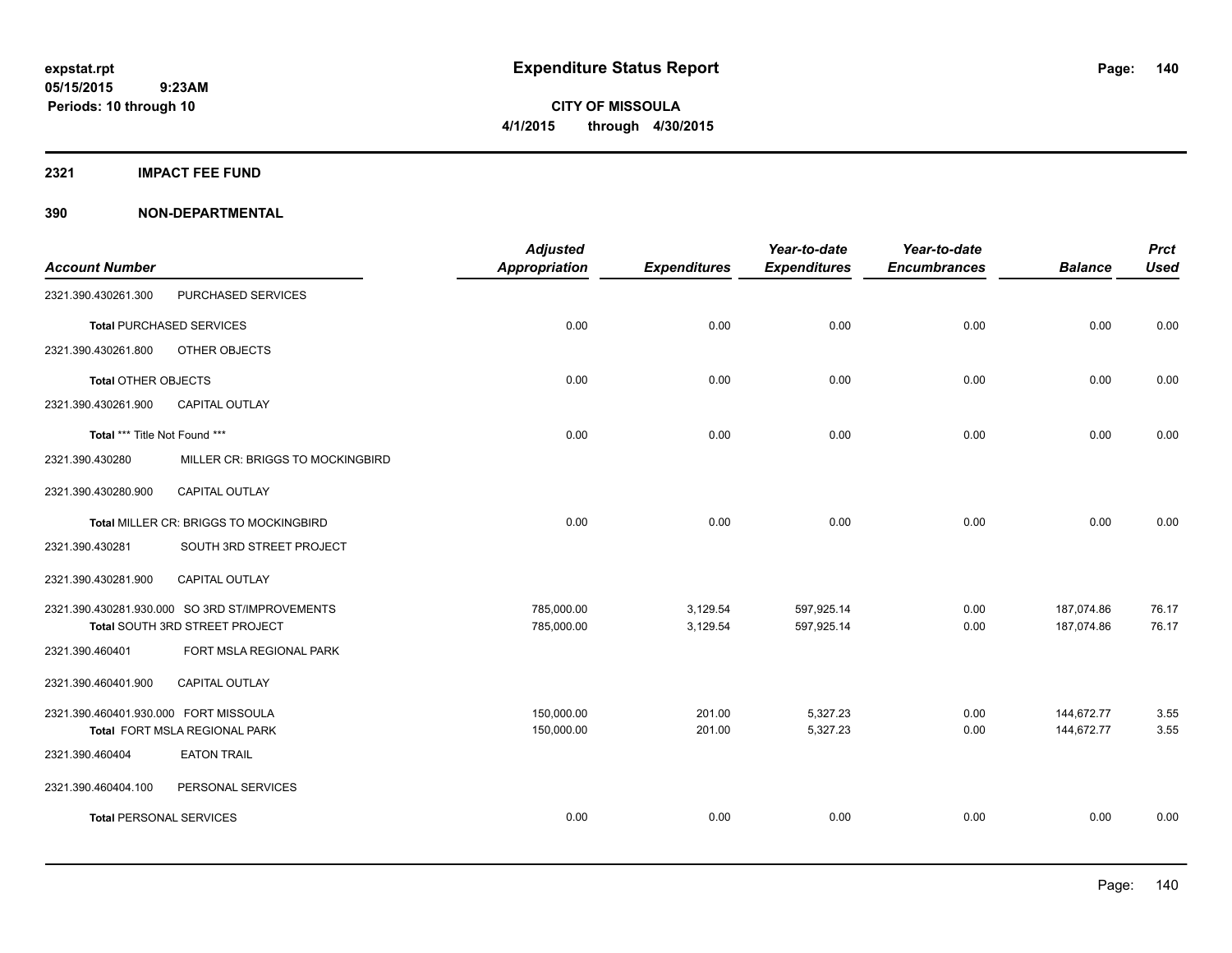**Periods: 10 through 10**

**CITY OF MISSOULA 4/1/2015 through 4/30/2015**

**2321 IMPACT FEE FUND**

**390 NON-DEPARTMENTAL**

 **9:23AM**

| <b>Account Number</b>          |                                                                                | <b>Adjusted</b><br><b>Appropriation</b> | <b>Expenditures</b> | Year-to-date<br><b>Expenditures</b> | Year-to-date<br><b>Encumbrances</b> | <b>Balance</b>         | <b>Prct</b><br><b>Used</b> |
|--------------------------------|--------------------------------------------------------------------------------|-----------------------------------------|---------------------|-------------------------------------|-------------------------------------|------------------------|----------------------------|
| 2321.390.460404.300            | PURCHASED SERVICES                                                             |                                         |                     |                                     |                                     |                        |                            |
|                                | <b>Total PURCHASED SERVICES</b>                                                | 0.00                                    | 0.00                | 0.00                                | 0.00                                | 0.00                   | 0.00                       |
| 2321.390.460404.900            | CAPITAL OUTLAY                                                                 |                                         |                     |                                     |                                     |                        |                            |
| <b>Total EATON TRAIL</b>       |                                                                                | 0.00                                    | 0.00                | 0.00                                | 0.00                                | 0.00                   | 0.00                       |
| 2321.390.460406                | WHITE PINE PARK                                                                |                                         |                     |                                     |                                     |                        |                            |
| 2321.390.460406.100            | PERSONAL SERVICES                                                              |                                         |                     |                                     |                                     |                        |                            |
| <b>Total PERSONAL SERVICES</b> |                                                                                | 0.00                                    | 0.00                | 0.00                                | 0.00                                | 0.00                   | 0.00                       |
| 2321.390.460406.300            | PURCHASED SERVICES                                                             |                                         |                     |                                     |                                     |                        |                            |
| <b>Total WHITE PINE PARK</b>   |                                                                                | 0.00                                    | 0.00                | 0.00                                | 0.00                                | 0.00                   | 0.00                       |
| 2321.390.460408                | CONSERVATION LAND MANAGEMENT PLAN                                              |                                         |                     |                                     |                                     |                        |                            |
| 2321.390.460408.900            | CAPITAL OUTLAY                                                                 |                                         |                     |                                     |                                     |                        |                            |
|                                | Total CONSERVATION LAND MANAGEMENT PLAN                                        | 0.00                                    | 0.00                | 0.00                                | 0.00                                | 0.00                   | 0.00                       |
| 2321.390.460409                | MISSOULA TO LOLO TRAIL                                                         |                                         |                     |                                     |                                     |                        |                            |
| 2321.390.460409.900            | <b>CAPITAL OUTLAY</b>                                                          |                                         |                     |                                     |                                     |                        |                            |
|                                | 2321.390.460409.930.000 MISSOULA TO LOLO TRAIL<br>Total MISSOULA TO LOLO TRAIL | 24,465.00<br>24,465.00                  | 0.00<br>0.00        | 8,120.83<br>8,120.83                | 0.00<br>0.00                        | 16,344.17<br>16,344.17 | 33.19<br>33.19             |
| 2321.390.460411                | NMT ADMIN                                                                      |                                         |                     |                                     |                                     |                        |                            |
| 2321.390.460411.900            | <b>CAPITAL OUTLAY</b>                                                          |                                         |                     |                                     |                                     |                        |                            |
| <b>Total NMT ADMIN</b>         |                                                                                | 0.00                                    | 0.00                | 0.00                                | 0.00                                | 0.00                   | 0.00                       |
| 2321.390.460412                | PLEASANT VIEW PARK                                                             |                                         |                     |                                     |                                     |                        |                            |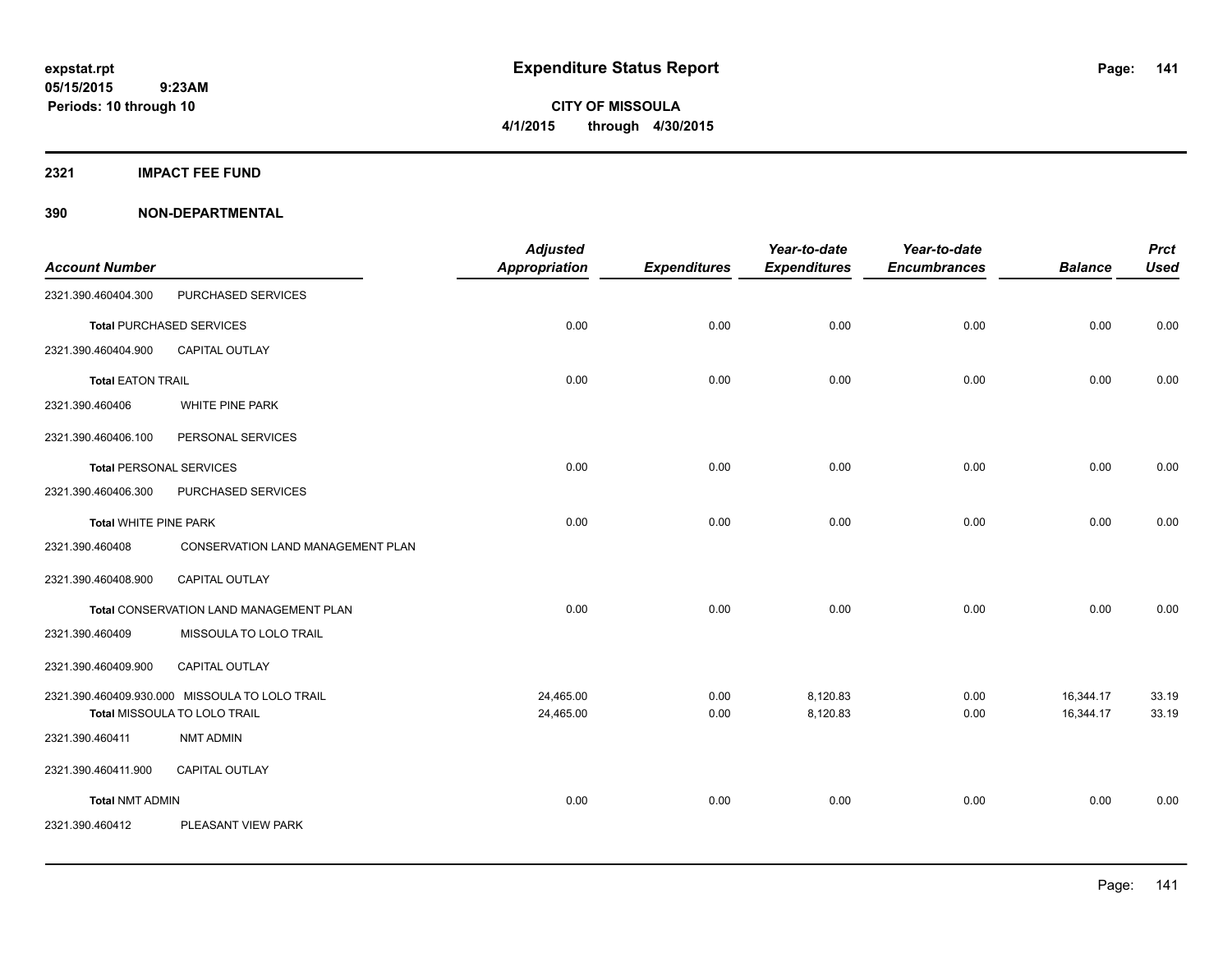**CITY OF MISSOULA 4/1/2015 through 4/30/2015**

#### **2321 IMPACT FEE FUND**

### **390 NON-DEPARTMENTAL**

| <b>Account Number</b>           |                                      | <b>Adjusted</b><br><b>Appropriation</b> | <b>Expenditures</b> | Year-to-date<br><b>Expenditures</b> | Year-to-date<br><b>Encumbrances</b> | <b>Balance</b> | <b>Prct</b><br><b>Used</b> |
|---------------------------------|--------------------------------------|-----------------------------------------|---------------------|-------------------------------------|-------------------------------------|----------------|----------------------------|
| 2321.390.460412.900             | <b>CAPITAL OUTLAY</b>                |                                         |                     |                                     |                                     |                |                            |
| <b>Total PLEASANT VIEW PARK</b> |                                      | 0.00                                    | 0.00                | 0.00                                | 0.00                                | 0.00           | 0.00                       |
| 2321.390.510000                 | UNALLOCATED IMPACT FEES              |                                         |                     |                                     |                                     |                |                            |
| 2321.390.510000.800             | OTHER OBJECTS                        |                                         |                     |                                     |                                     |                |                            |
| <b>Total OTHER OBJECTS</b>      |                                      | 0.00                                    | 0.00                | 0.00                                | 0.00                                | 0.00           | 0.00                       |
| 2321.390.510000.900             | <b>CAPITAL OUTLAY</b>                |                                         |                     |                                     |                                     |                |                            |
|                                 | <b>Total UNALLOCATED IMPACT FEES</b> | 0.00                                    | 0.00                | 0.00                                | 0.00                                | 0.00           | 0.00                       |
| <b>Total IMPACT FEE FUND</b>    |                                      | 2,416,567.00                            | 4,295.54            | 619,855.20                          | 0.00                                | 1,796,711.80   | 25.65                      |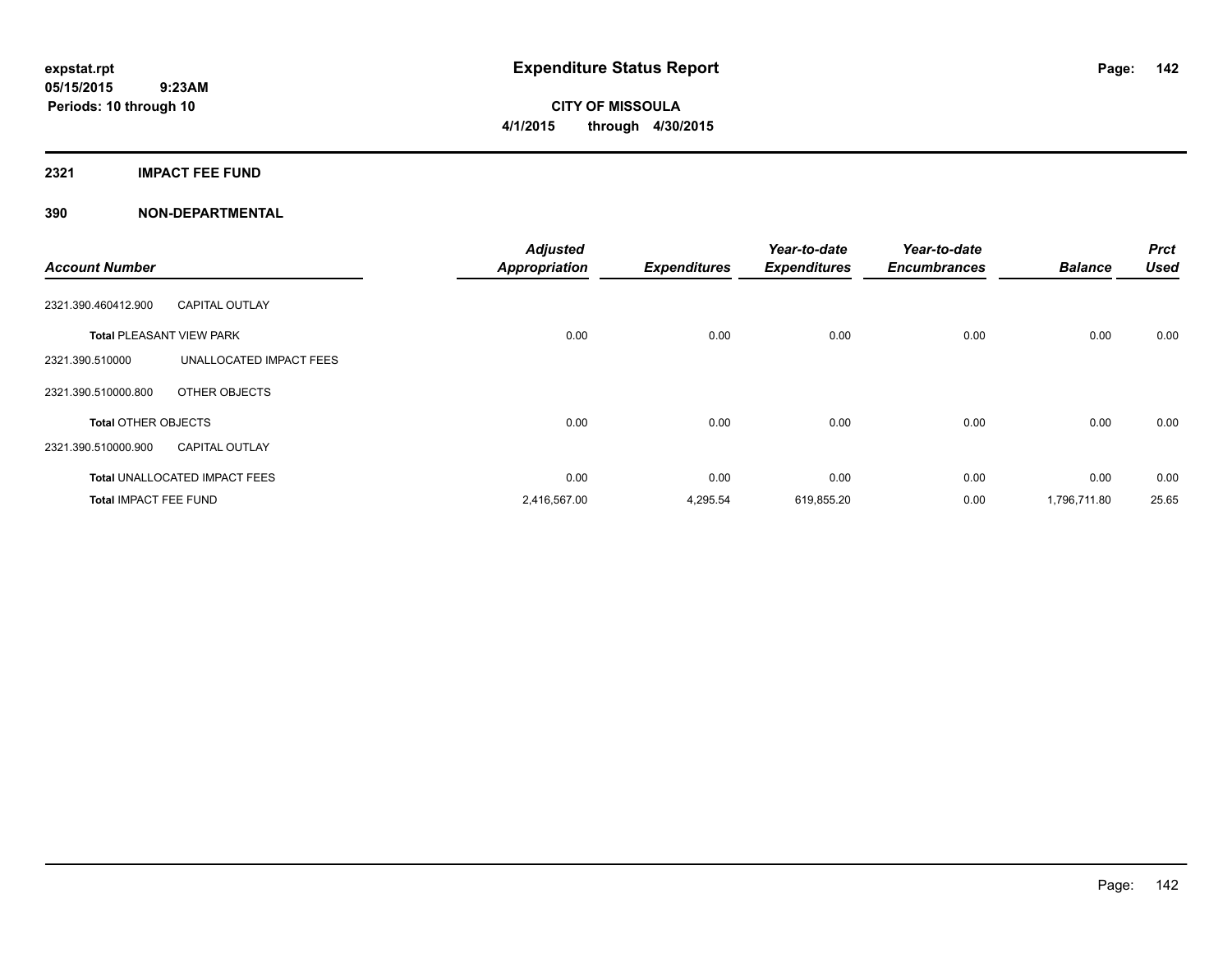**CITY OF MISSOULA 4/1/2015 through 4/30/2015**

### **2322 GEORGE ELMER/CATTLE DR INTERSECTION**

### **390 NON-DEPARTMENTAL**

|                                                  | <b>Adjusted</b>      |                     | Year-to-date        | Year-to-date        | <b>Balance</b> | <b>Prct</b><br><b>Used</b> |
|--------------------------------------------------|----------------------|---------------------|---------------------|---------------------|----------------|----------------------------|
| <b>Account Number</b>                            | <b>Appropriation</b> | <b>Expenditures</b> | <b>Expenditures</b> | <b>Encumbrances</b> |                |                            |
| <b>SPECIAL ASSESSMENTS</b><br>2322.390.510100    |                      |                     |                     |                     |                |                            |
| <b>PURCHASED SERVICES</b><br>2322.390.510100.300 |                      |                     |                     |                     |                |                            |
| 2322.390.510100.350.000 PROFESSIONAL SERVICES    | 15,000.00            | 0.00                | 0.00                | 0.00                | 15.000.00      | 0.00                       |
| <b>Total PURCHASED SERVICES</b>                  | 15,000.00            | 0.00                | 0.00                | 0.00                | 15,000.00      | 0.00                       |
| 2322.390.510100.800<br>OTHER OBJECTS             |                      |                     |                     |                     |                |                            |
| <b>Total OTHER OBJECTS</b>                       | 0.00                 | 0.00                | 0.00                | 0.00                | 0.00           | 0.00                       |
| 2322.390.510100.900<br><b>CAPITAL OUTLAY</b>     |                      |                     |                     |                     |                |                            |
| <b>Total CAPITAL OUTLAY</b>                      | 0.00                 | 0.00                | 0.00                | 0.00                | 0.00           | 0.00                       |
| <b>Total GEORGE ELMER/CATTLE DR INTERSECTION</b> | 15,000.00            | 0.00                | 0.00                | 0.00                | 15.000.00      | 0.00                       |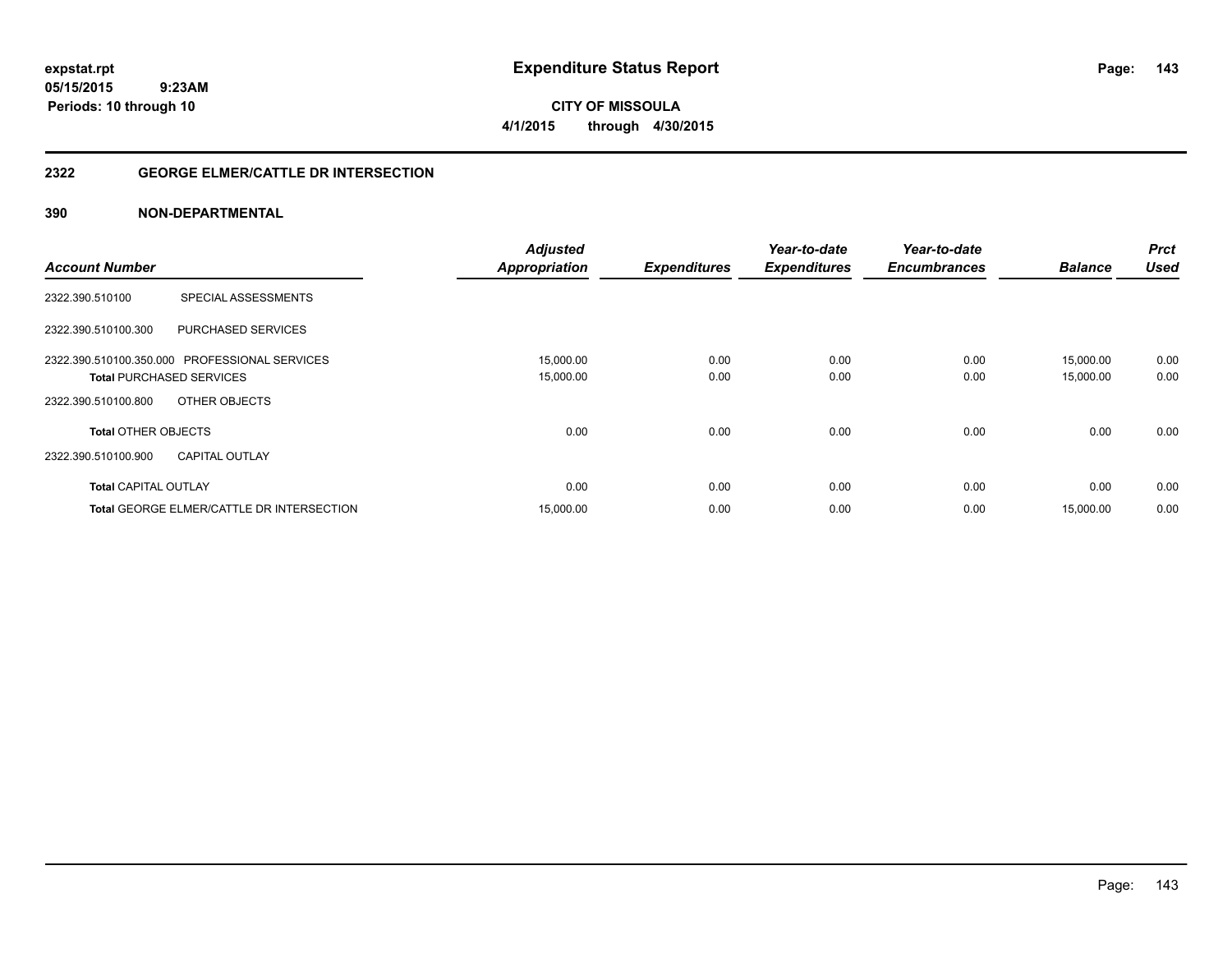**CITY OF MISSOULA 4/1/2015 through 4/30/2015**

### **2365 PUBLIC ART FUND**

### **220 MAYOR**

| <b>Account Number</b>                         | <b>Adjusted</b>      |                     | Year-to-date        | Year-to-date        |                | <b>Prct</b> |
|-----------------------------------------------|----------------------|---------------------|---------------------|---------------------|----------------|-------------|
|                                               | <b>Appropriation</b> | <b>Expenditures</b> | <b>Expenditures</b> | <b>Encumbrances</b> | <b>Balance</b> | <b>Used</b> |
| 2365.220.460518<br>PUBLIC ART PROJECTS        |                      |                     |                     |                     |                |             |
| PURCHASED SERVICES<br>2365.220.460518.300     |                      |                     |                     |                     |                |             |
| 2365.220.460518.350.000 PROFESSIONAL SERVICES | 3,000.00             | 0.00                | 2,000.00            | 0.00                | 1,000.00       | 66.67       |
| <b>Total PURCHASED SERVICES</b>               | 3,000.00             | 0.00                | 2,000.00            | 0.00                | 1,000.00       | 66.67       |
| 2365.220.460518.800<br>OTHER OBJECTS          |                      |                     |                     |                     |                |             |
| 2365.220.460518.845.000 CONTINGENCY           | 24,256.00            | 0.00                | 0.00                | 0.00                | 24,256.00      | 0.00        |
| <b>Total OTHER OBJECTS</b>                    | 24,256.00            | 0.00                | 0.00                | 0.00                | 24,256.00      | 0.00        |
| <b>CAPITAL OUTLAY</b><br>2365.220.460518.900  |                      |                     |                     |                     |                |             |
| 2365.220.460518.930.000 IMPROVEMENTS          | 5,615.00             | 0.00                | 20,000.00           | 0.00                | $-14,385.00$   | 356.19      |
| <b>Total CAPITAL OUTLAY</b>                   | 5,615.00             | 0.00                | 20,000.00           | 0.00                | $-14,385.00$   | 356.19      |
| <b>Total PUBLIC ART FUND</b>                  | 32,871.00            | 0.00                | 22,000.00           | 0.00                | 10,871.00      | 66.93       |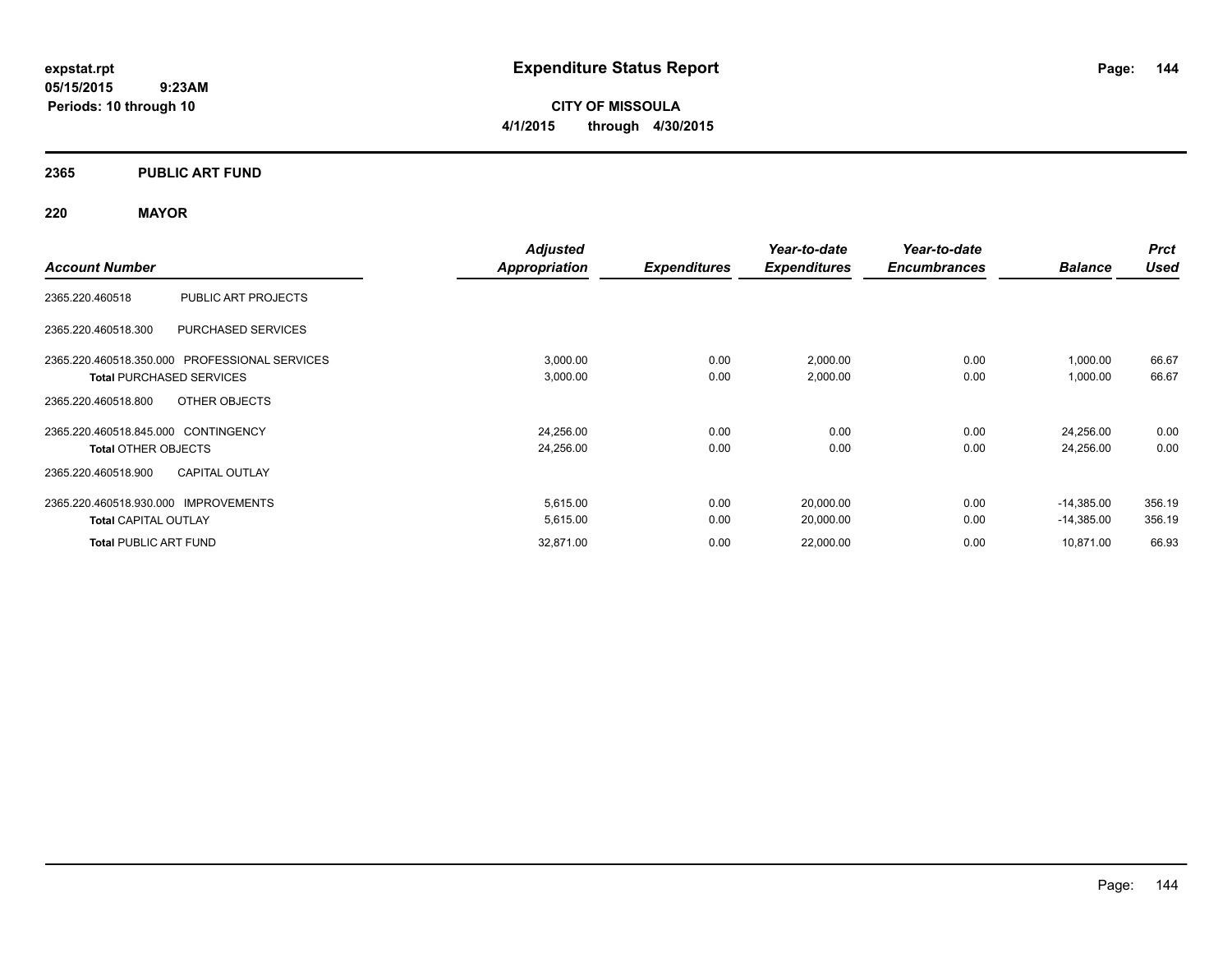**CITY OF MISSOULA 4/1/2015 through 4/30/2015**

#### **2371 EMPLOYEE HEALTH INSURANCE LEVY FUND**

| <b>Account Number</b>      |                                                  | <b>Adjusted</b><br><b>Appropriation</b> | <b>Expenditures</b> | Year-to-date<br><b>Expenditures</b> | Year-to-date<br><b>Encumbrances</b> | <b>Balance</b> | <b>Prct</b><br>Used |
|----------------------------|--------------------------------------------------|-----------------------------------------|---------------------|-------------------------------------|-------------------------------------|----------------|---------------------|
| 2371.390.521000            | INTERFUND OPERATING TRANSFERS                    |                                         |                     |                                     |                                     |                |                     |
| 2371.390.521000.800        | OTHER OBJECTS                                    |                                         |                     |                                     |                                     |                |                     |
|                            | 2371.390.521000.820.000 TRANSFERS TO OTHER FUNDS | 1.324.945.00                            | 0.00                | 662.472.50                          | 0.00                                | 662.472.50     | 50.00               |
| <b>Total OTHER OBJECTS</b> |                                                  | 1,324,945.00                            | 0.00                | 662.472.50                          | 0.00                                | 662.472.50     | 50.00               |
|                            | <b>Total INTERFUND OPERATING TRANSFERS</b>       | 1,324,945.00                            | 0.00                | 662.472.50                          | 0.00                                | 662.472.50     | 50.00               |
|                            | Total EMPLOYEE HEALTH INSURANCE LEVY FUND        | 324,945.00                              | 0.00                | 662.472.50                          | 0.00                                | 662.472.50     | 50.00               |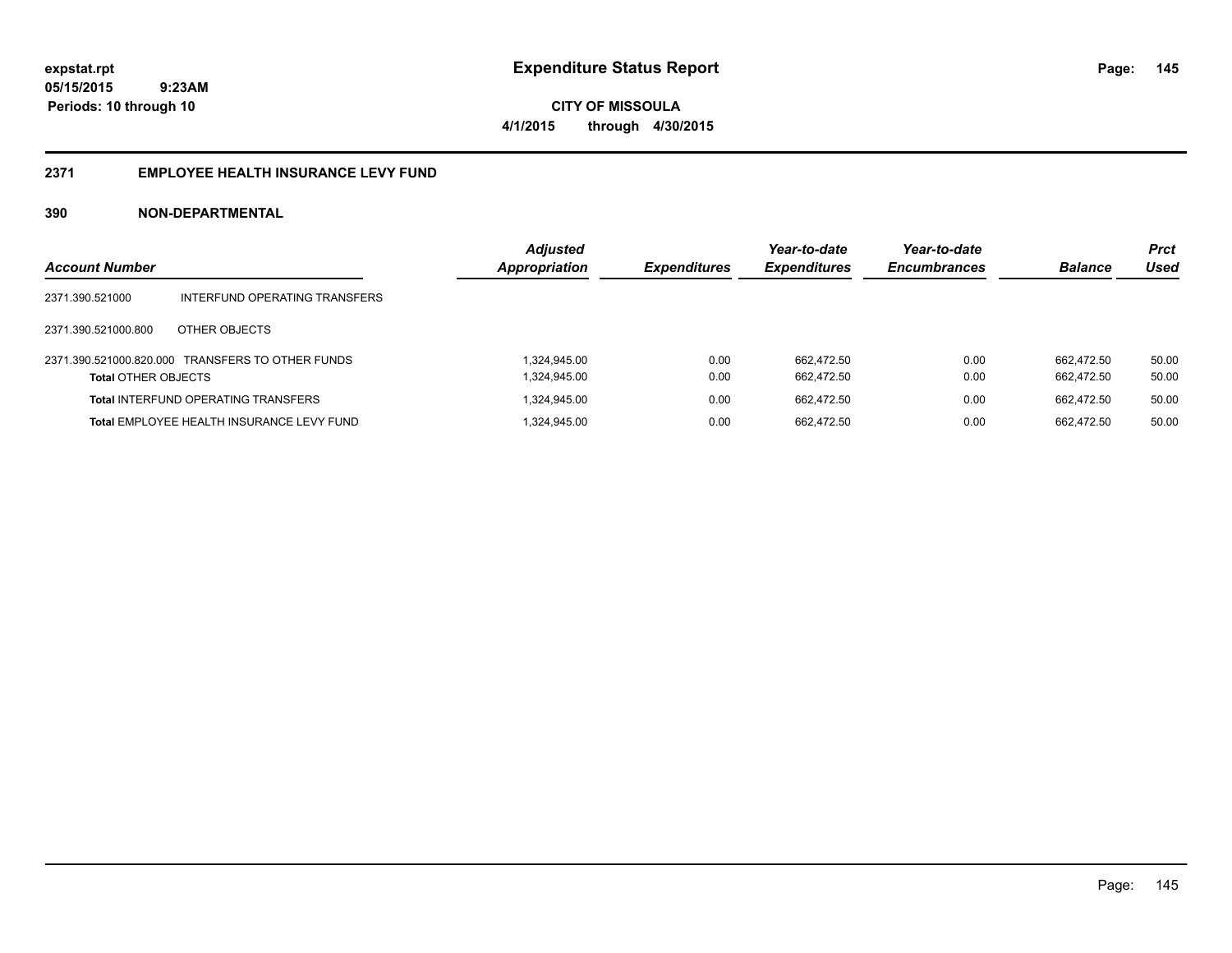# **CITY OF MISSOULA 4/1/2015 through 4/30/2015**

#### **2372 PERMISSIVE MEDICAL LEVY**

| <b>Account Number</b> |                                                                                                | <b>Adjusted</b><br><b>Appropriation</b> | <b>Expenditures</b> | Year-to-date<br><b>Expenditures</b> | Year-to-date<br><b>Encumbrances</b> | <b>Balance</b>               | <b>Prct</b><br>Used |
|-----------------------|------------------------------------------------------------------------------------------------|-----------------------------------------|---------------------|-------------------------------------|-------------------------------------|------------------------------|---------------------|
| 2372.390.521000       | INTERFUND OPERATING TRANSFERS                                                                  |                                         |                     |                                     |                                     |                              |                     |
| 2372.390.521000.800   | OTHER OBJECTS                                                                                  |                                         |                     |                                     |                                     |                              |                     |
|                       | 2372.390.521000.820.000 TRANSFERS TO OTHER FUNDS<br><b>Total INTERFUND OPERATING TRANSFERS</b> | 2.971.522.00<br>2,971,522.00            | 0.00<br>0.00        | 1,485,761.00<br>1.485.761.00        | 0.00<br>0.00                        | 1.485.761.00<br>1,485,761.00 | 50.00<br>50.00      |
|                       | <b>Total PERMISSIVE MEDICAL LEVY</b>                                                           | 2.971.522.00                            | 0.00                | 1.485.761.00                        | 0.00                                | 1.485.761.00                 | 50.00               |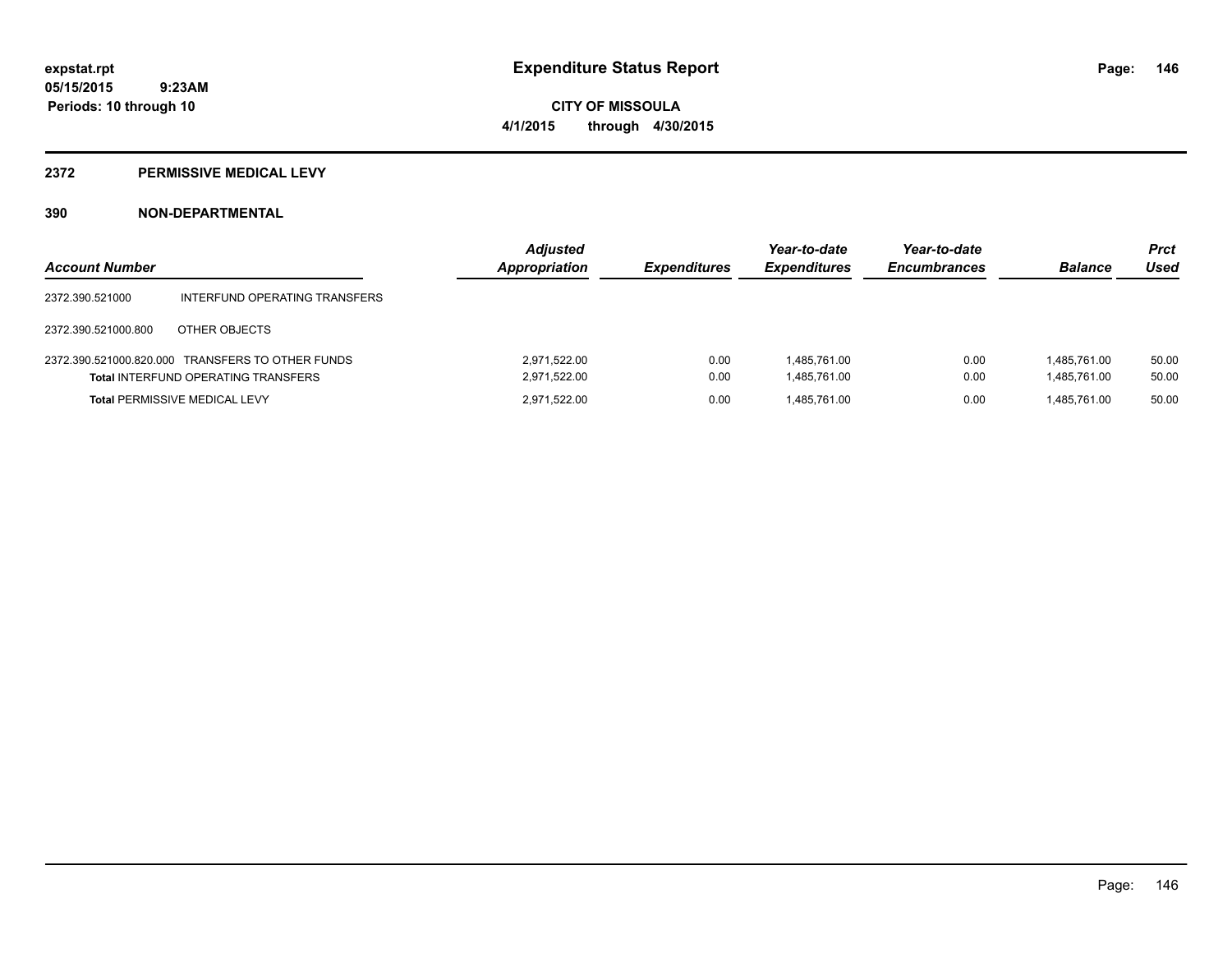**expstat.rpt Expenditure Status Report** 

**05/15/2015 9:23AM Periods: 10 through 10**

**CITY OF MISSOULA 4/1/2015 through 4/30/2015**

# **2389 CABLE TELEVISION FRANCHISE FUND**

|                                                          | <b>Adjusted</b> |                     | Year-to-date        | Year-to-date        |                | <b>Prct</b> |
|----------------------------------------------------------|-----------------|---------------------|---------------------|---------------------|----------------|-------------|
| <b>Account Number</b>                                    | Appropriation   | <b>Expenditures</b> | <b>Expenditures</b> | <b>Encumbrances</b> | <b>Balance</b> | Used        |
| <b>CABLE TV FRANCHISE</b><br>2389.390.411810             |                 |                     |                     |                     |                |             |
| <b>PURCHASED SERVICES</b><br>2389.390.411810.300         |                 |                     |                     |                     |                |             |
| 2389.390.411810.350.000 PROFESSIONAL SERVICES            | 5,000.00        | 0.00                | 2,472.00            | 0.00                | 2.528.00       | 49.44       |
| 2389.390.411810.370.000 TRAVEL                           | 1,000.00        | 0.00                | 0.00                | 0.00                | 1,000.00       | 0.00        |
| 2389.390.411810.380.000 TRAINING                         | 1,000.00        | 0.00                | 0.00                | 0.00                | 1,000.00       | 0.00        |
| <b>Total PURCHASED SERVICES</b>                          | 7,000.00        | 0.00                | 2,472.00            | 0.00                | 4,528.00       | 35.31       |
| <b>GRANTS &amp; CONTRIBUTIONS</b><br>2389.390.411810.700 |                 |                     |                     |                     |                |             |
| 2389.390.411810.700.000 GRANTS & CONTRIBUTIONS           | 440,000.00      | 110,000.00          | 330,094.20          | 0.00                | 109,905.80     | 75.02       |
| <b>Total GRANTS &amp; CONTRIBUTIONS</b>                  | 440,000.00      | 110,000.00          | 330,094.20          | 0.00                | 109,905.80     | 75.02       |
| OTHER OBJECTS<br>2389.390.411810.800                     |                 |                     |                     |                     |                |             |
| 2389.390.411810.820.000 TRANSFERS TO OTHER FUNDS         | 244,110.00      | 0.00                | 122,055.00          | 0.00                | 122.055.00     | 50.00       |
| <b>Total OTHER OBJECTS</b>                               | 244,110.00      | 0.00                | 122,055.00          | 0.00                | 122,055.00     | 50.00       |
| <b>CAPITAL OUTLAY</b><br>2389.390.411810.900             |                 |                     |                     |                     |                |             |
| 2389.390.411810.940.000 MACHINERY & EQUIPMENT            | 44.890.00       | 0.00                | 0.00                | 0.00                | 44.890.00      | 0.00        |
| <b>Total CAPITAL OUTLAY</b>                              | 44,890.00       | 0.00                | 0.00                | 0.00                | 44,890.00      | 0.00        |
| <b>Total CABLE TELEVISION FRANCHISE FUND</b>             | 736,000.00      | 110,000.00          | 454,621.20          | 0.00                | 281,378.80     | 61.77       |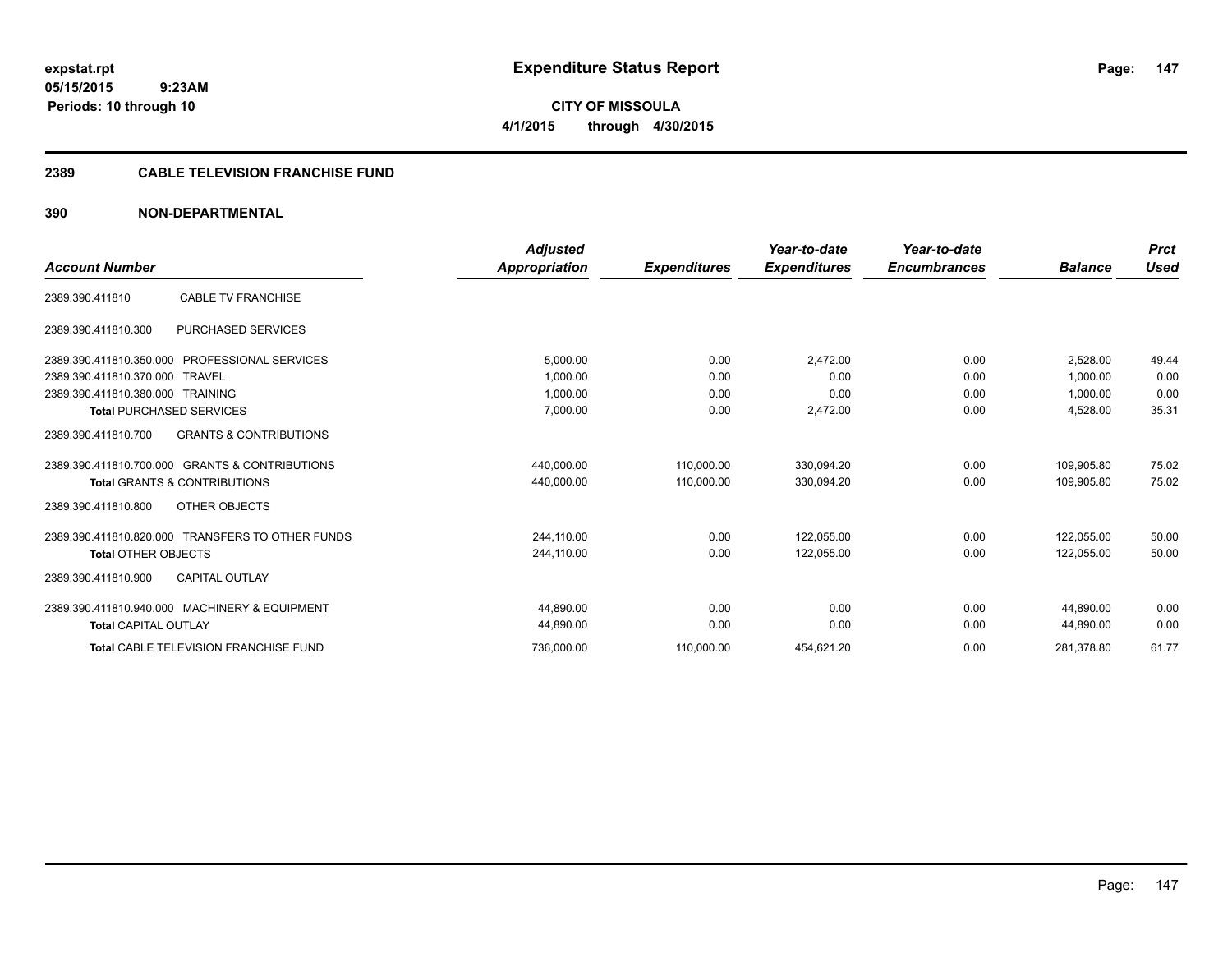**CITY OF MISSOULA 4/1/2015 through 4/30/2015**

# **2390 DRUG FORFEITURE FUND**

| <b>Account Number</b>                  |                                                  | <b>Adjusted</b><br><b>Appropriation</b> |                     | Year-to-date        | Year-to-date<br><b>Encumbrances</b> | <b>Balance</b> | <b>Prct</b><br><b>Used</b> |
|----------------------------------------|--------------------------------------------------|-----------------------------------------|---------------------|---------------------|-------------------------------------|----------------|----------------------------|
|                                        |                                                  |                                         | <b>Expenditures</b> | <b>Expenditures</b> |                                     |                |                            |
| 2390.290.420142                        | <b>NARCOTICS</b>                                 |                                         |                     |                     |                                     |                |                            |
| 2390.290.420142.100                    | PERSONAL SERVICES                                |                                         |                     |                     |                                     |                |                            |
| <b>Total PERSONAL SERVICES</b>         |                                                  | 0.00                                    | 0.00                | 0.00                | 0.00                                | 0.00           | 0.00                       |
| 2390.290.420142.200                    | <b>SUPPLIES</b>                                  |                                         |                     |                     |                                     |                |                            |
|                                        | 2390.290.420142.220.000 OPERATING SUPPLIES       | 3.000.00                                | 253.37              | 16,850.63           | 0.00                                | $-13,850.63$   | 561.69                     |
|                                        | 2390.290.420142.230.000 REPAIR/MAINTENANCE       | 3,000.00                                | 0.00                | 0.00                | 0.00                                | 3.000.00       | 0.00                       |
| 2390.290.420142.231.000 GASOLINE       |                                                  | 500.00                                  | 0.00                | 0.00                | 0.00                                | 500.00         | 0.00                       |
| <b>Total SUPPLIES</b>                  |                                                  | 6,500.00                                | 253.37              | 16,850.63           | 0.00                                | $-10,350.63$   | 259.24                     |
| 2390.290.420142.300                    | PURCHASED SERVICES                               |                                         |                     |                     |                                     |                |                            |
| 2390.290.420142.310.000 COMMUNICATIONS |                                                  | 500.00                                  | 0.00                | 0.00                | 0.00                                | 500.00         | 0.00                       |
|                                        | 2390.290.420142.320.000 PRINTING & DUPLICATING   | 300.00                                  | 0.00                | 0.00                | 0.00                                | 300.00         | 0.00                       |
|                                        | 2390.290.420142.360.000 REPAIR & MAINTENANCE     | 1,000.00                                | 0.00                | 0.00                | 0.00                                | 1,000.00       | 0.00                       |
| 2390.290.420142.370.000 TRAVEL         |                                                  | 4,000.00                                | 0.00                | $-278.01$           | 0.00                                | 4,278.01       | 6.95                       |
| 2390.290.420142.380.000 TRAINING       |                                                  | 2,000.00                                | 0.00                | 0.00                | 0.00                                | 2,000.00       | 0.00                       |
|                                        | 2390.290.420142.390.000 OTHER PURCHASED SERVICES | 500.00                                  | 0.00                | 0.00                | 0.00                                | 500.00         | 0.00                       |
| <b>Total PURCHASED SERVICES</b>        |                                                  | 8,300.00                                | 0.00                | $-278.01$           | 0.00                                | 8,578.01       | 0.00                       |
| 2390.290.420142.500                    | <b>FIXED CHARGES</b>                             |                                         |                     |                     |                                     |                |                            |
| 2390.290.420142.500.000 FIXED CHARGES  |                                                  | 1,000.00                                | 0.00                | 0.00                | 0.00                                | 1,000.00       | 0.00                       |
| <b>Total FIXED CHARGES</b>             |                                                  | 1,000.00                                | 0.00                | 0.00                | 0.00                                | 1,000.00       | 0.00                       |
| 2390.290.420142.700                    | <b>GRANTS &amp; CONTRIBUTIONS</b>                |                                         |                     |                     |                                     |                |                            |
|                                        | <b>Total GRANTS &amp; CONTRIBUTIONS</b>          | 0.00                                    | 0.00                | 0.00                | 0.00                                | 0.00           | 0.00                       |
| 2390.290.420142.800                    | OTHER OBJECTS                                    |                                         |                     |                     |                                     |                |                            |
| <b>Total OTHER OBJECTS</b>             |                                                  | 0.00                                    | 0.00                | 0.00                | 0.00                                | 0.00           | 0.00                       |
| 2390.290.420142.900                    | <b>CAPITAL OUTLAY</b>                            |                                         |                     |                     |                                     |                |                            |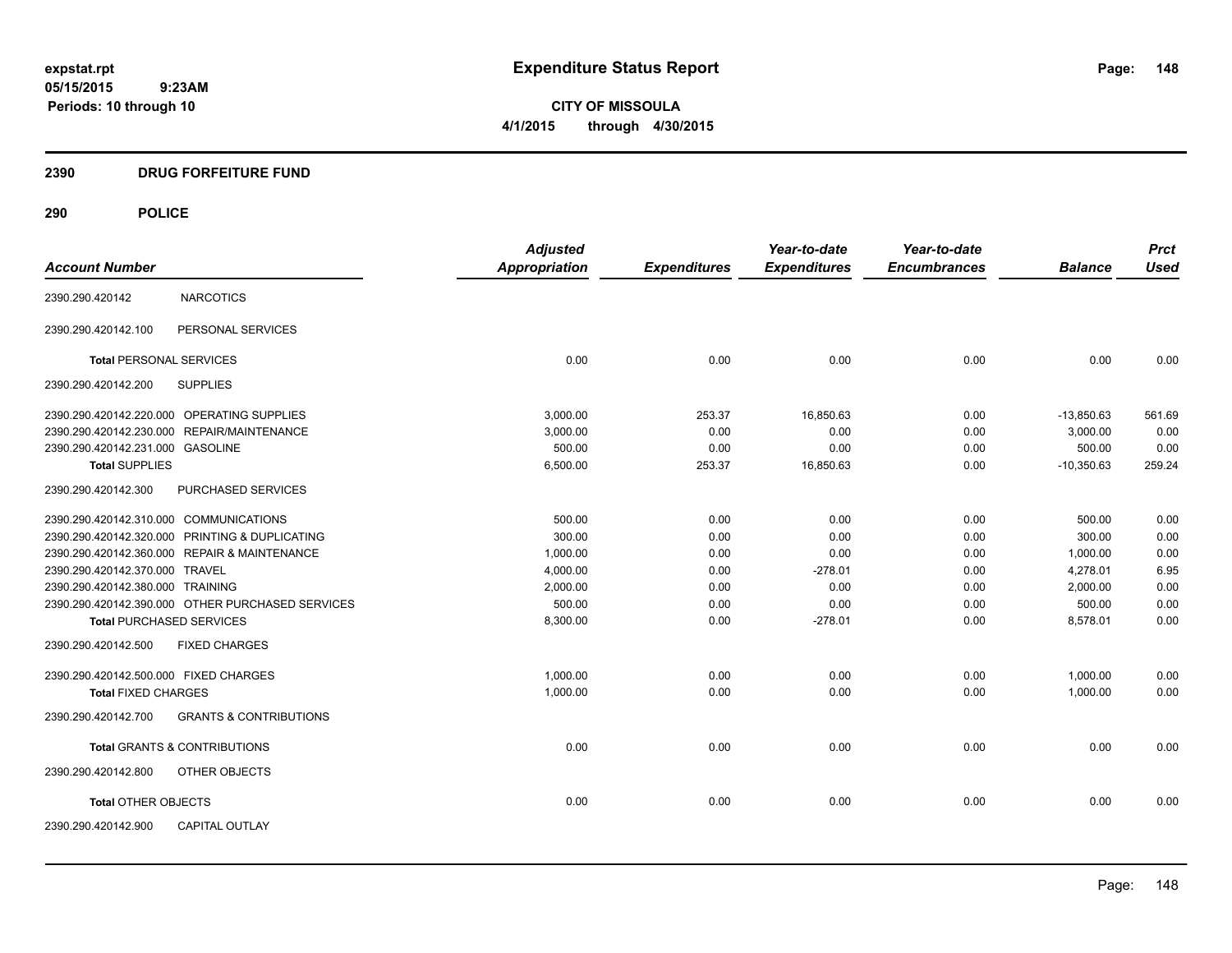**CITY OF MISSOULA 4/1/2015 through 4/30/2015**

# **2390 DRUG FORFEITURE FUND**

| <b>Account Number</b>                                                        | <b>Adjusted</b><br>Appropriation | <b>Expenditures</b> | Year-to-date<br><i><b>Expenditures</b></i> | Year-to-date<br><b>Encumbrances</b> | <b>Balance</b>         | Prct<br>Used |
|------------------------------------------------------------------------------|----------------------------------|---------------------|--------------------------------------------|-------------------------------------|------------------------|--------------|
| 2390.290.420142.940.000 MACHINERY & EQUIPMENT<br><b>Total CAPITAL OUTLAY</b> | 12,000.00<br>12,000.00           | 0.00<br>0.00        | 0.00<br>0.00                               | 0.00<br>0.00                        | 12,000.00<br>12.000.00 | 0.00<br>0.00 |
| <b>Total DRUG FORFEITURE FUND</b>                                            | 27,800.00                        | 253.37              | 16.572.62                                  | 0.00                                | 11.227.38              | 59.61        |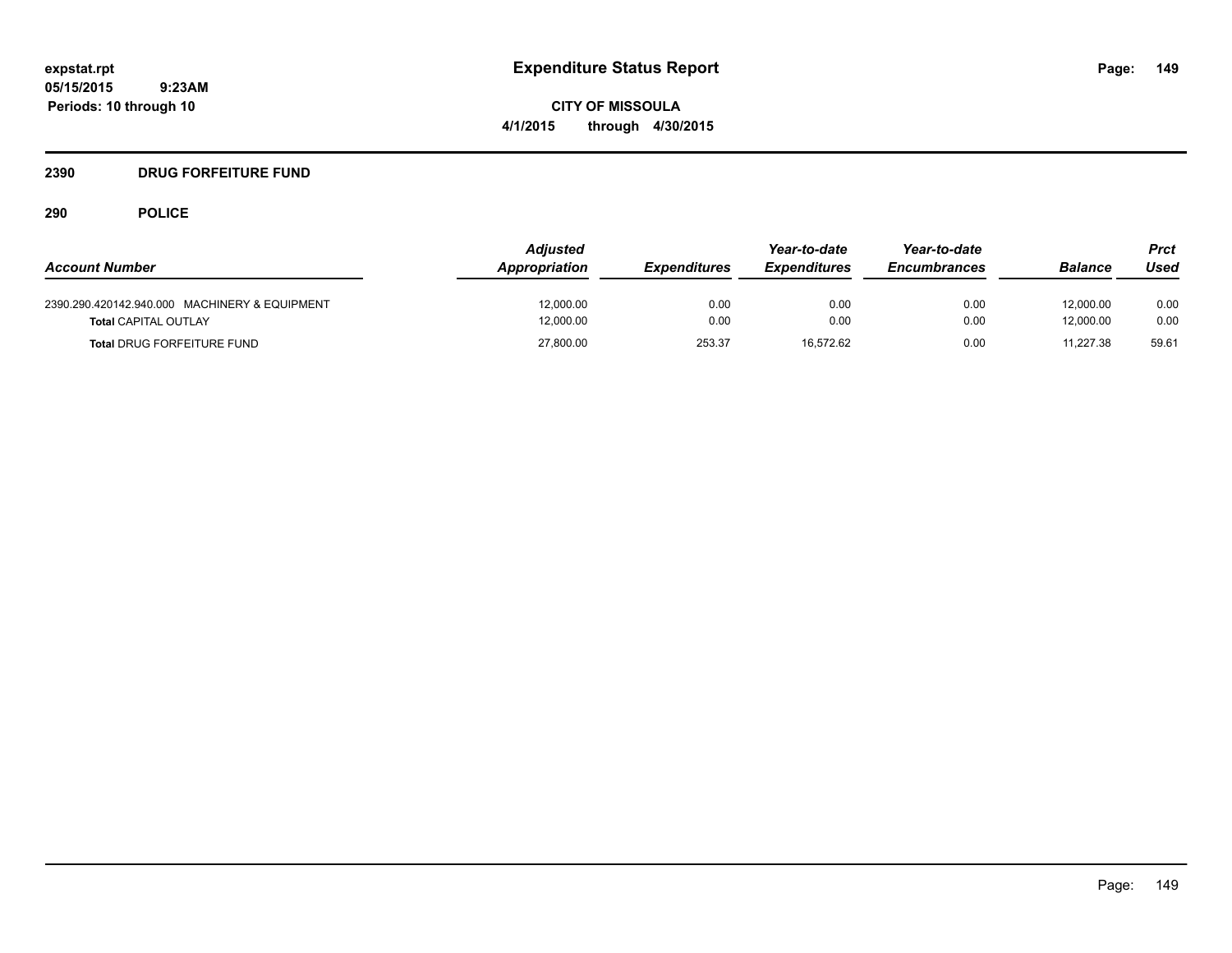**CITY OF MISSOULA 4/1/2015 through 4/30/2015**

#### **2394 BUILDING INSPECTION FUND**

# **310 BUILDING INSPECTION**

|                                            |                                                         | <b>Adjusted</b>      |                     | Year-to-date        | Year-to-date        |                | <b>Prct</b> |
|--------------------------------------------|---------------------------------------------------------|----------------------|---------------------|---------------------|---------------------|----------------|-------------|
| <b>Account Number</b>                      |                                                         | <b>Appropriation</b> | <b>Expenditures</b> | <b>Expenditures</b> | <b>Encumbrances</b> | <b>Balance</b> | <b>Used</b> |
| 2394.310.420500                            | PROTECTIVE INSPECTIONS                                  |                      |                     |                     |                     |                |             |
| 2394.310.420500.100                        | PERSONAL SERVICES                                       |                      |                     |                     |                     |                |             |
| 2394.310.420500.110.000 SALARIES AND WAGES |                                                         | 635,518.00           | 69,119.43           | 425,488.36          | 0.00                | 210.029.64     | 66.95       |
|                                            | 2394.310.420500.120.000 OVERTIME/TERMINATION            | 500.00               | 0.00                | 0.00                | 0.00                | 500.00         | 0.00        |
| 2394.310.420500.130.000 OTHER              |                                                         | 19,836.00            | 0.00                | 0.00                | 0.00                | 19,836.00      | 0.00        |
|                                            | 2394.310.420500.140.000 EMPLOYER CONTRIBUTIONS          | 212,966.00           | 23,953.39           | 166,728.84          | 0.00                | 46,237.16      | 78.29       |
|                                            | 2394.310.420500.141.000 STATE RETIREMENT CONTRIBUTIONS  | 0.00                 | 69.12               | 383.96              | 0.00                | $-383.96$      | 0.00        |
| <b>Total PERSONAL SERVICES</b>             |                                                         | 868,820.00           | 93,141.94           | 592,601.16          | 0.00                | 276,218.84     | 68.21       |
| 2394.310.420500.200                        | <b>SUPPLIES</b>                                         |                      |                     |                     |                     |                |             |
| 2394.310.420500.210.000 OFFICE SUPPLIES    |                                                         | 2,200.00             | 101.99              | 4,123.63            | 0.00                | $-1,923.63$    | 187.44      |
| 2394.310.420500.210.300                    | <b>OFFICE SUPPLIES</b>                                  | 0.00                 | 0.00                | 392.20              | 0.00                | $-392.20$      | 0.00        |
| 2394.310.420500.220.000                    | OPERATING SUPPLIES                                      | 10,500.00            | 10,079.71           | 17.346.51           | 0.00                | $-6.846.51$    | 165.20      |
|                                            | 2394.310.420500.230.000 REPAIR/MAINTENANCE              | 3,000.00             | 16.50               | 53.79               | 0.00                | 2,946.21       | 1.79        |
| 2394.310.420500.231.000                    | <b>GASOLINE</b>                                         | 11,475.00            | 601.64              | 4,811.97            | 0.00                | 6,663.03       | 41.93       |
|                                            | 2394.310.420500.250.000 SUPPLIES FOR RESALE             | 500.00               | 0.00                | 0.00                | 0.00                | 500.00         | 0.00        |
| <b>Total SUPPLIES</b>                      |                                                         | 27.675.00            | 10.799.84           | 26.728.10           | 0.00                | 946.90         | 96.58       |
| 2394.310.420500.300                        | <b>PURCHASED SERVICES</b>                               |                      |                     |                     |                     |                |             |
| 2394.310.420500.310.000 COMMUNICATIONS     |                                                         | 1,000.00             | 0.00                | 95.94               | 0.00                | 904.06         | 9.59        |
|                                            | 2394.310.420500.320.000 PRINTING & DUPLICATING          | 7,600.00             | 0.00                | 2,309.66            | 0.00                | 5,290.34       | 30.39       |
|                                            | 2394.310.420500.330.000 PUBLICITY, SUBSCRIPTIONS & DUES | 2,100.00             | 437.00              | 2,107.54            | 0.00                | $-7.54$        | 100.36      |
| 2394.310.420500.344.000 TELEPHONE SERVICE  |                                                         | 16,198.00            | 1.004.50            | 12,892.41           | 0.00                | 3,305.59       | 79.59       |
|                                            | 2394.310.420500.350.000 PROFESSIONAL SERVICES           | 5,300.00             | 0.00                | 22,553.70           | 0.00                | $-17,253.70$   | 425.54      |
|                                            | 2394.310.420500.360.000 REPAIR & MAINTENANCE            | 33,378.00            | 0.00                | 8,862.97            | 0.00                | 24,515.03      | 26.55       |
| 2394.310.420500.370.000 TRAVEL             |                                                         | 10,025.00            | 1,690.25            | 3,934.36            | 0.00                | 6,090.64       | 39.25       |
| 2394.310.420500.380.000 TRAINING           |                                                         | 6,500.00             | 268.00              | 4,047.40            | 0.00                | 2,452.60       | 62.27       |
| <b>Total PURCHASED SERVICES</b>            |                                                         | 82,101.00            | 3,399.75            | 56,803.98           | 0.00                | 25,297.02      | 69.19       |

2394.310.420500.500 FIXED CHARGES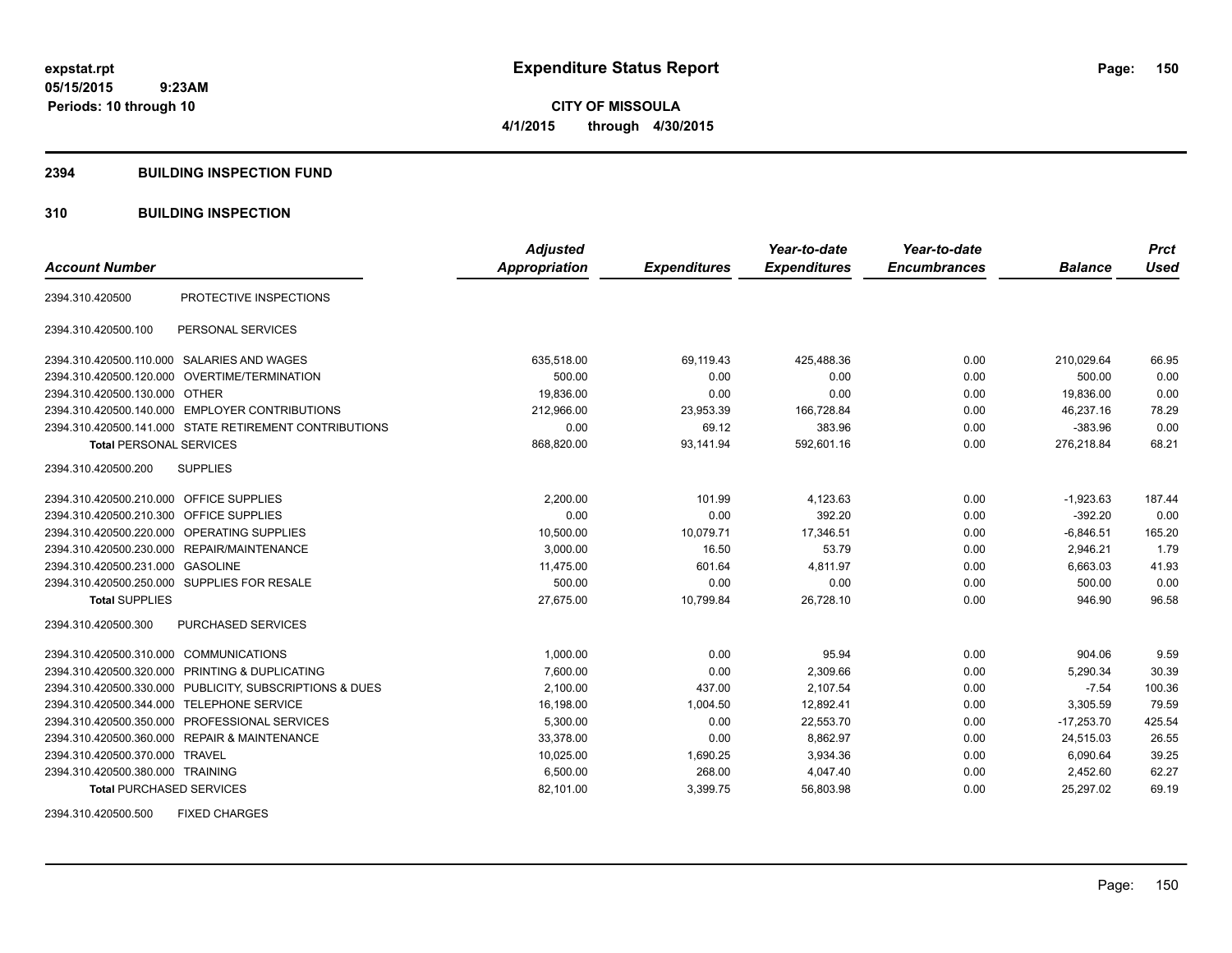**CITY OF MISSOULA 4/1/2015 through 4/30/2015**

#### **2394 BUILDING INSPECTION FUND**

# **310 BUILDING INSPECTION**

| <b>Account Number</b>                         | <b>Adjusted</b><br>Appropriation | <b>Expenditures</b> | Year-to-date<br><b>Expenditures</b> | Year-to-date<br><b>Encumbrances</b> | <b>Balance</b> | <b>Prct</b><br><b>Used</b> |
|-----------------------------------------------|----------------------------------|---------------------|-------------------------------------|-------------------------------------|----------------|----------------------------|
| 2394.310.420500.500.000 FIXED CHARGES         | 259,008.00                       | 0.00                | 126,852.42                          | 0.00                                | 132,155.58     | 48.98                      |
| <b>Total FIXED CHARGES</b>                    | 259,008.00                       | 0.00                | 126,852.42                          | 0.00                                | 132,155.58     | 48.98                      |
| 2394.310.420500.600<br><b>DEBT SERVICE</b>    |                                  |                     |                                     |                                     |                |                            |
| <b>Total DEBT SERVICE</b>                     | 0.00                             | 0.00                | 0.00                                | 0.00                                | 0.00           | 0.00                       |
| <b>CAPITAL OUTLAY</b><br>2394.310.420500.900  |                                  |                     |                                     |                                     |                |                            |
| 2394.310.420500.940.000 MACHINERY & EQUIPMENT | 0.00                             | 0.00                | 20,219.00                           | 0.00                                | $-20,219.00$   | 0.00                       |
| <b>Total CAPITAL OUTLAY</b>                   | 0.00                             | 0.00                | 20,219.00                           | 0.00                                | $-20,219.00$   | 0.00                       |
| <b>Total PROTECTIVE INSPECTIONS</b>           | 1,237,604.00                     | 107,341.53          | 823,204.66                          | 0.00                                | 414,399.34     | 66.52                      |
| <b>MERCHANT SERVICES</b><br>2394.310.510110   |                                  |                     |                                     |                                     |                |                            |
| 2394.310.510110.500<br><b>FIXED CHARGES</b>   |                                  |                     |                                     |                                     |                |                            |
| 2394.310.510110.550.000 MERCHANT SERVICE FEES | 0.00                             | 0.00                | 11,140.75                           | 0.00                                | $-11,140.75$   | 0.00                       |
| <b>Total MERCHANT SERVICES</b>                | 0.00                             | 0.00                | 11,140.75                           | 0.00                                | $-11,140.75$   | 0.00                       |
| <b>Total BUILDING INSPECTION FUND</b>         | 1,237,604.00                     | 107,341.53          | 834,345.41                          | 0.00                                | 403,258.59     | 67.42                      |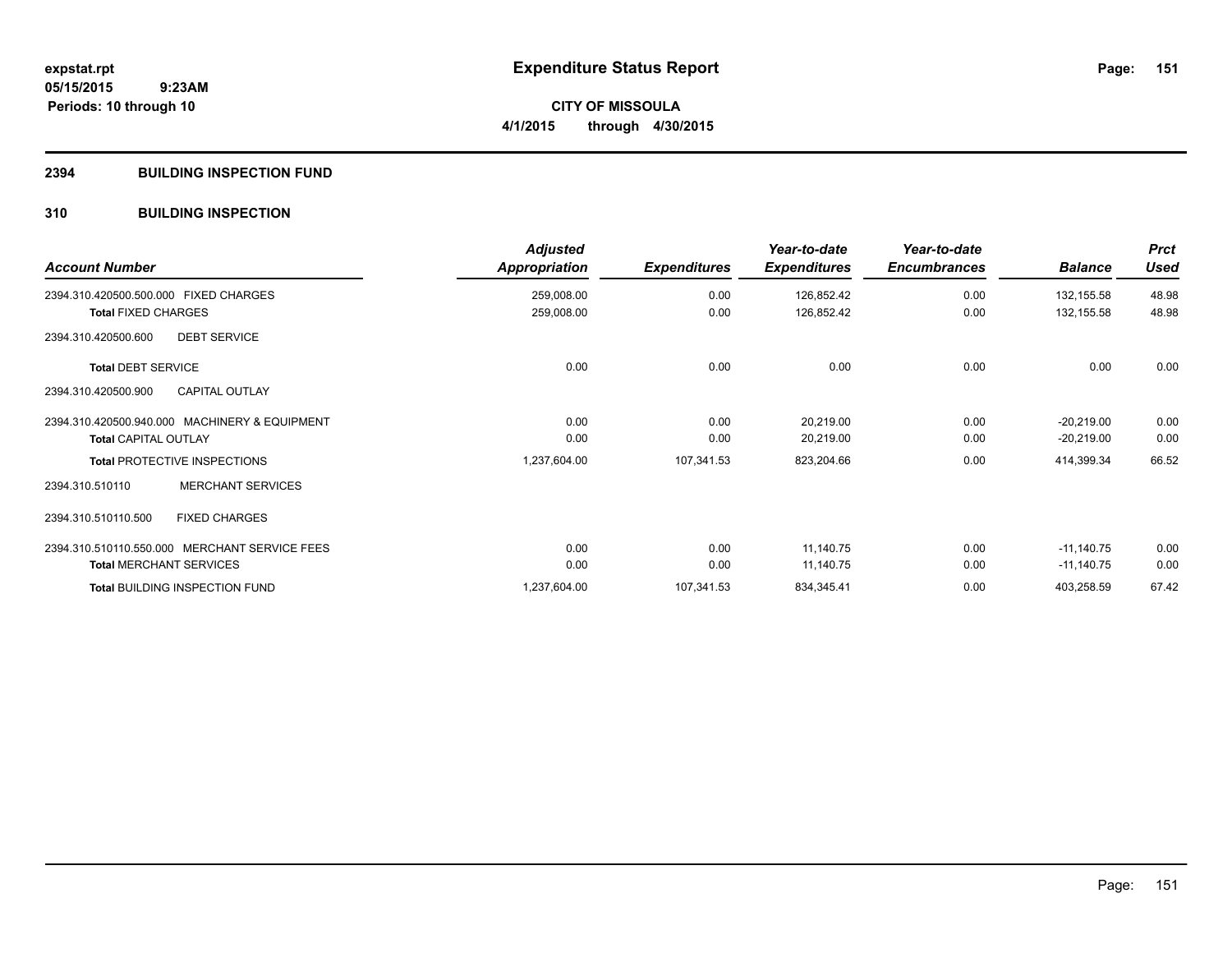**CITY OF MISSOULA 4/1/2015 through 4/30/2015**

# **2395 CITY GRANTS & PROGRAM INCOME FUND**

| <b>Account Number</b>       |                                               | <b>Adjusted</b><br><b>Appropriation</b> | <b>Expenditures</b> | Year-to-date<br><b>Expenditures</b> | Year-to-date<br><b>Encumbrances</b> | <b>Balance</b> | <b>Prct</b><br><b>Used</b> |
|-----------------------------|-----------------------------------------------|-----------------------------------------|---------------------|-------------------------------------|-------------------------------------|----------------|----------------------------|
|                             |                                               |                                         |                     |                                     |                                     |                |                            |
| 2395.390.470200             | <b>HOUSING REHAB</b>                          |                                         |                     |                                     |                                     |                |                            |
| 2395.390.470200.700         | <b>GRANTS &amp; CONTRIBUTIONS</b>             |                                         |                     |                                     |                                     |                |                            |
|                             | <b>Total GRANTS &amp; CONTRIBUTIONS</b>       | 0.00                                    | 0.00                | 0.00                                | 0.00                                | 0.00           | 0.00                       |
| 2395.390.470200.800         | OTHER OBJECTS                                 |                                         |                     |                                     |                                     |                |                            |
| <b>Total HOUSING REHAB</b>  |                                               | 0.00                                    | 0.00                | 0.00                                | 0.00                                | 0.00           | 0.00                       |
| 2395.390.470210             | <b>ADMINISTRATION</b>                         |                                         |                     |                                     |                                     |                |                            |
| 2395.390.470210.300         | PURCHASED SERVICES                            |                                         |                     |                                     |                                     |                |                            |
|                             | 2395.390.470210.350.000 PROFESSIONAL SERVICES | 2,103.00                                | 0.00                | 0.00                                | 0.00                                | 2,103.00       | 0.00                       |
|                             | <b>Total PURCHASED SERVICES</b>               | 2,103.00                                | 0.00                | 0.00                                | 0.00                                | 2,103.00       | 0.00                       |
| 2395.390.470210.800         | OTHER OBJECTS                                 |                                         |                     |                                     |                                     |                |                            |
| <b>Total OTHER OBJECTS</b>  |                                               | 0.00                                    | 0.00                | 0.00                                | 0.00                                | 0.00           | 0.00                       |
| <b>Total ADMINISTRATION</b> |                                               | 2,103.00                                | 0.00                | 0.00                                | 0.00                                | 2,103.00       | 0.00                       |
| 2395.390.470220             | PROPERTY ACQUISITION                          |                                         |                     |                                     |                                     |                |                            |
| 2395.390.470220.300         | PURCHASED SERVICES                            |                                         |                     |                                     |                                     |                |                            |
|                             | <b>Total PROPERTY ACQUISITION</b>             | 0.00                                    | 0.00                | 0.00                                | 0.00                                | 0.00           | 0.00                       |
| 2395.390.470300             | ECONOMIC DEVELOPMENT                          |                                         |                     |                                     |                                     |                |                            |
| 2395.390.470300.700         | <b>GRANTS &amp; CONTRIBUTIONS</b>             |                                         |                     |                                     |                                     |                |                            |
|                             | Total ECONOMIC DEVELOPMENT                    | 0.00                                    | 0.00                | 0.00                                | 0.00                                | 0.00           | 0.00                       |
|                             | Total CITY GRANTS & PROGRAM INCOME FUND       | 2,103.00                                | 0.00                | 0.00                                | 0.00                                | 2,103.00       | 0.00                       |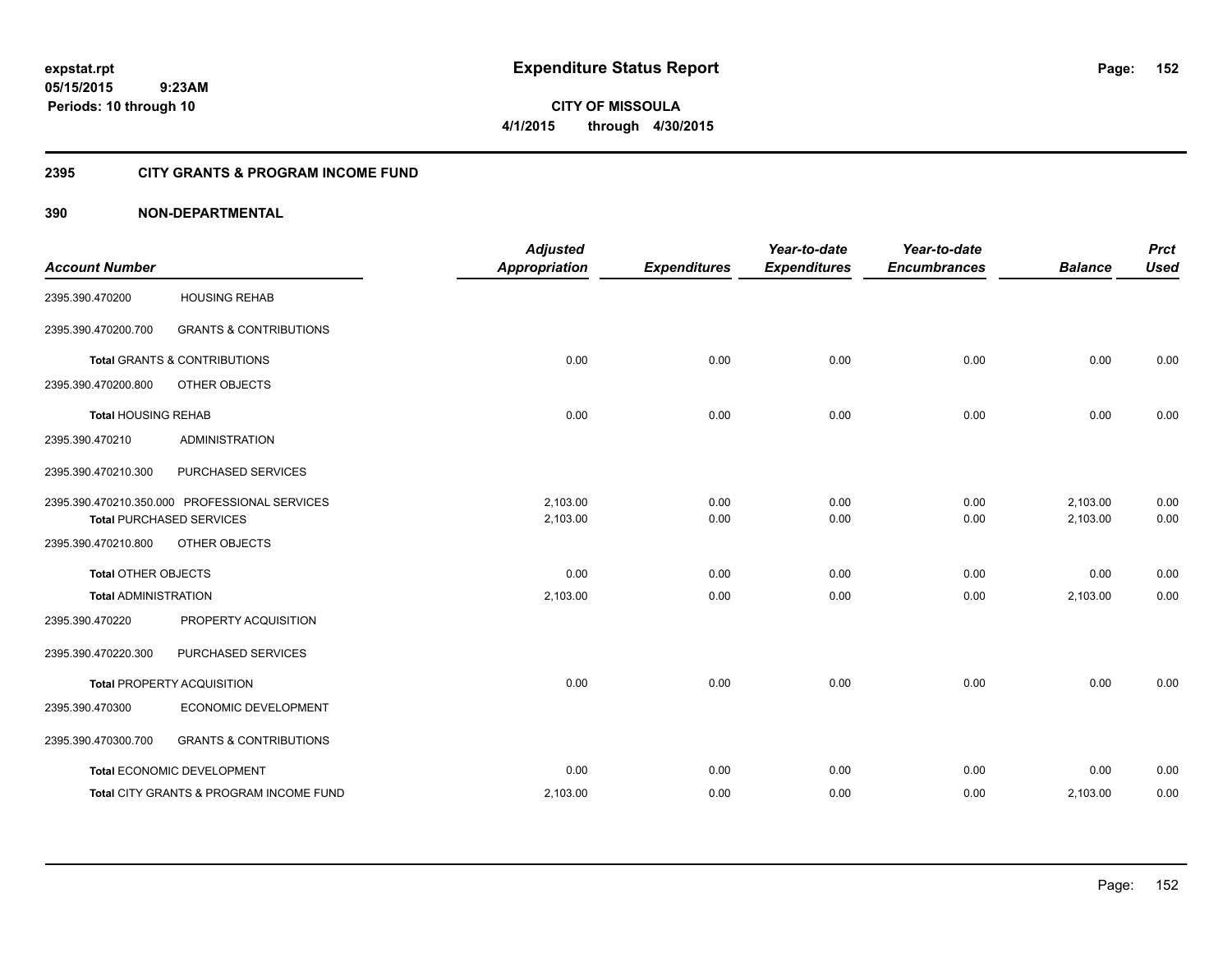**05/15/2015 9:23AM Periods: 10 through 10**

**CITY OF MISSOULA 4/1/2015 through 4/30/2015**

# **2396 ENERGY EFFICIENCY REVOLVING LOAN FUND**

| <b>Account Number</b> |                                             | <b>Adjusted</b><br>Appropriation | <i><b>Expenditures</b></i> | Year-to-date<br><b>Expenditures</b> | Year-to-date<br><b>Encumbrances</b> | <b>Balance</b> | <b>Prct</b><br>Used |
|-----------------------|---------------------------------------------|----------------------------------|----------------------------|-------------------------------------|-------------------------------------|----------------|---------------------|
| 2396.390.510001       | EECBG REVOLVING LOAN FUND                   |                                  |                            |                                     |                                     |                |                     |
| 2396.390.510001.700   | <b>GRANTS &amp; CONTRIBUTIONS</b>           |                                  |                            |                                     |                                     |                |                     |
|                       | Total ENERGY EFFICIENCY REVOLVING LOAN FUND | 0.00                             | 0.00                       | 0.00                                | 0.00                                | 0.00           | 0.00                |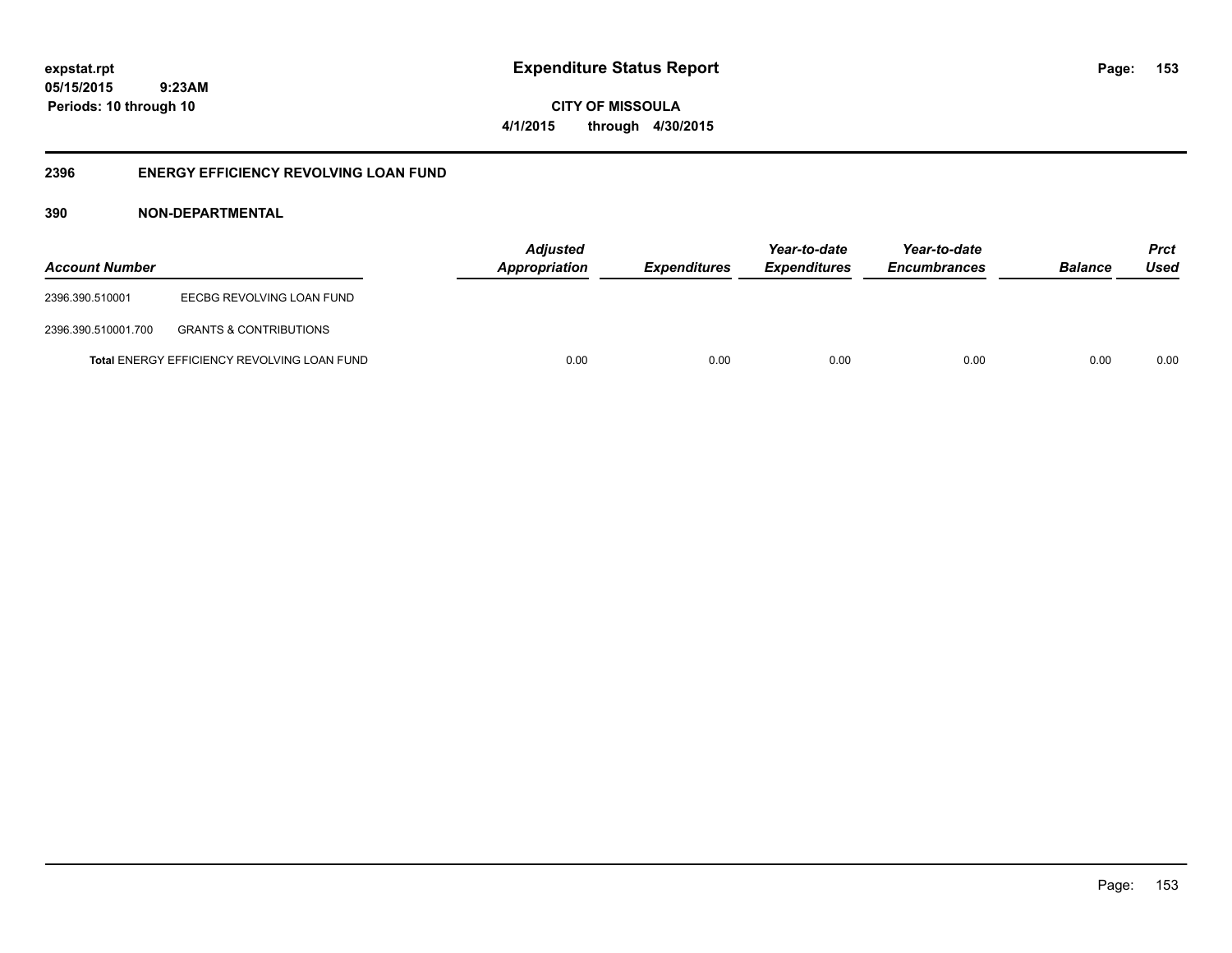**05/15/2015 9:23AM Periods: 10 through 10**

**CITY OF MISSOULA 4/1/2015 through 4/30/2015**

# **2399 DANGEROUS BUILDING DEMOLITION & REPAIR F**

# **310 BUILDING INSPECTION**

| <b>Account Number</b>               |                                                           | <b>Adjusted</b><br><b>Appropriation</b> | <i><b>Expenditures</b></i> | Year-to-date<br><i><b>Expenditures</b></i> | Year-to-date<br><b>Encumbrances</b> | <b>Balance</b>         | <b>Prct</b><br>Used |
|-------------------------------------|-----------------------------------------------------------|-----------------------------------------|----------------------------|--------------------------------------------|-------------------------------------|------------------------|---------------------|
| 2399.310.420510                     | ADMINISTRATION                                            |                                         |                            |                                            |                                     |                        |                     |
| 2399.310.420510.800                 | OTHER OBJECTS                                             |                                         |                            |                                            |                                     |                        |                     |
| 2399.310.420510.845.000 CONTINGENCY | <b>Total DANGEROUS BUILDING DEMOLITION &amp; REPAIR F</b> | 15,000.00<br>15,000.00                  | 0.00<br>0.00               | 0.00<br>0.00                               | 0.00<br>0.00                        | 15.000.00<br>15,000.00 | 0.00<br>0.00        |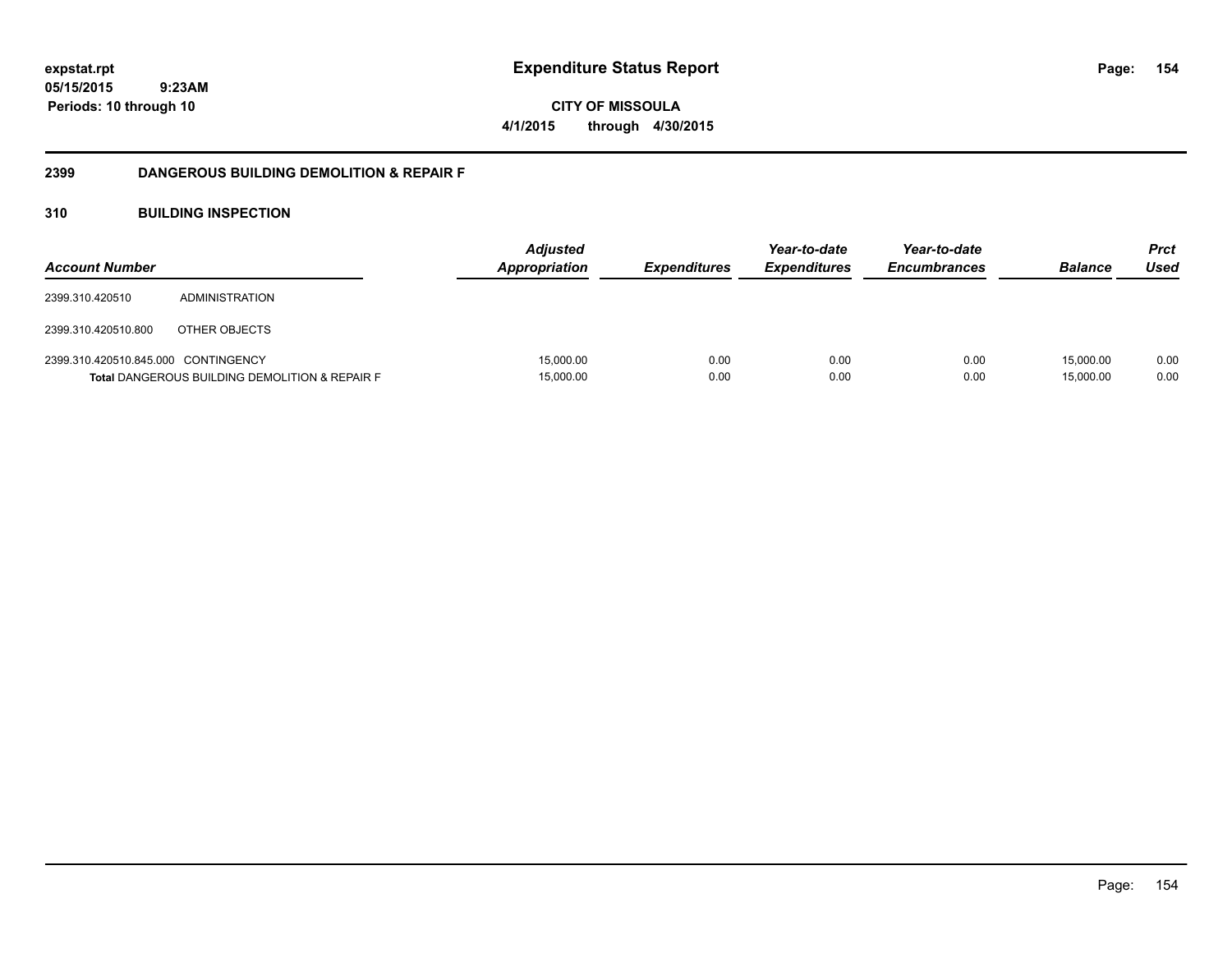**05/15/2015 9:23AM Periods: 10 through 10**

**CITY OF MISSOULA 4/1/2015 through 4/30/2015**

#### **2400 STREET LIGHTING ASSESSMENTS FUND**

# **280 PUBLIC WORKS ADMIN/ENGINEERING**

| <b>Account Number</b> |                                                   | <b>Adjusted</b><br>Appropriation | <b>Expenditures</b> | Year-to-date<br><b>Expenditures</b> | Year-to-date<br><b>Encumbrances</b> | <b>Balance</b> | Prct<br>Used |
|-----------------------|---------------------------------------------------|----------------------------------|---------------------|-------------------------------------|-------------------------------------|----------------|--------------|
| 2400.280.430263       | <b>STREET LIGHTING</b>                            |                                  |                     |                                     |                                     |                |              |
| 2400.280.430263.300   | PURCHASED SERVICES                                |                                  |                     |                                     |                                     |                |              |
|                       | 2400.280.430263.341.000 ELECTRICITY & NATURAL GAS | 323,551.00                       | 54.673.22           | 269,562.58                          | 0.00                                | 53.988.42      | 83.31        |
|                       | 2400.280.430263.350.000 PROFESSIONAL SERVICES     | 21,806.00                        | 0.00                | 7,501.00                            | 0.00                                | 14.305.00      | 34.40        |
|                       | <b>Total STREET LIGHTING ASSESSMENTS FUND</b>     | 345.357.00                       | 54.673.22           | 277.063.58                          | 0.00                                | 68.293.42      | 80.23        |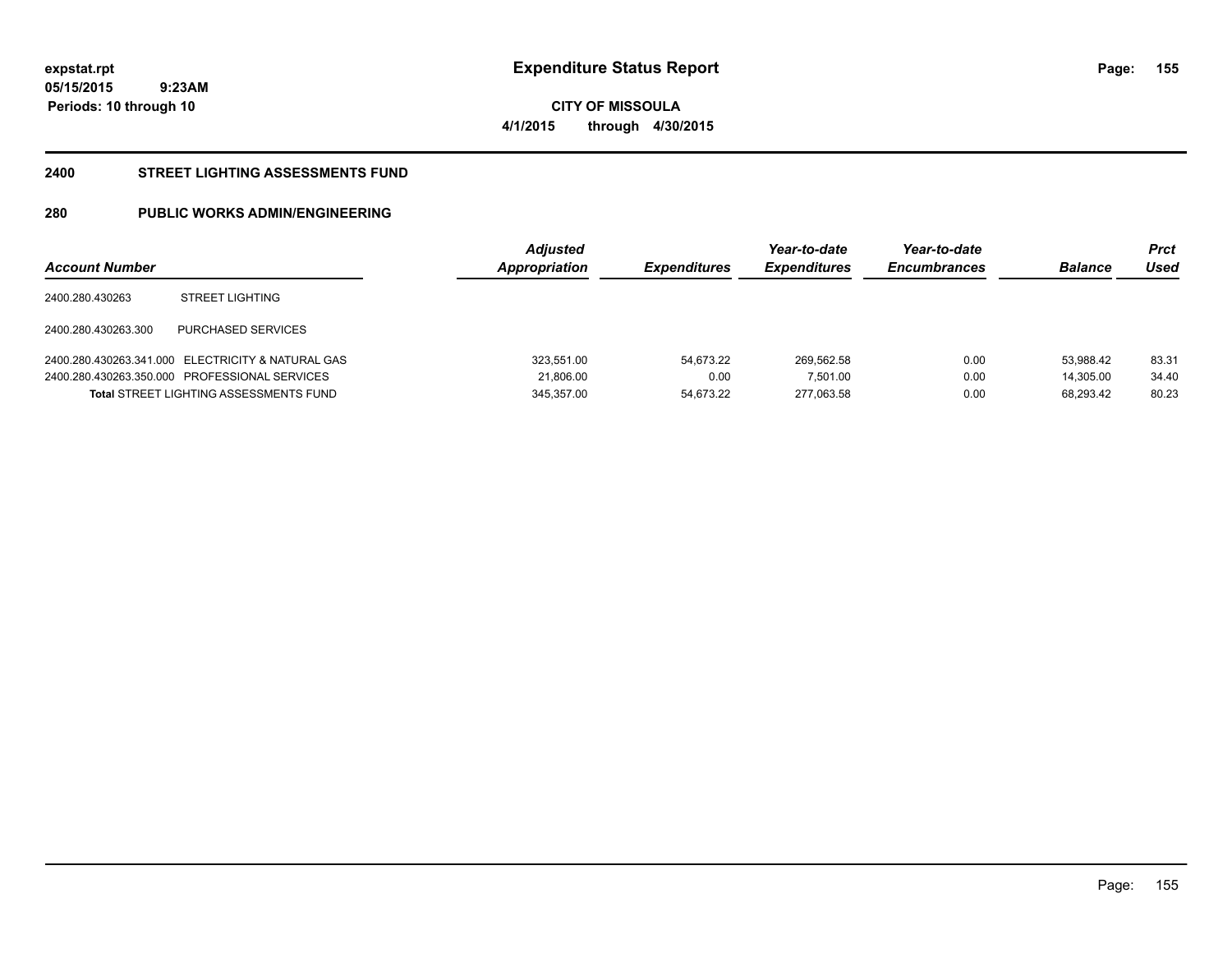**CITY OF MISSOULA 4/1/2015 through 4/30/2015**

#### **2500 STREET MAINTENANCE ASSESSMENT FUND**

| <b>Account Number</b>                                              |                                                  | <b>Adjusted</b><br><b>Appropriation</b> | <b>Expenditures</b>  | Year-to-date<br><b>Expenditures</b> | Year-to-date<br><b>Encumbrances</b> | <b>Balance</b>         | <b>Prct</b><br>Used |
|--------------------------------------------------------------------|--------------------------------------------------|-----------------------------------------|----------------------|-------------------------------------|-------------------------------------|------------------------|---------------------|
| 2500.390.521000                                                    | INTERFUND OPERATING TRANSFERS                    |                                         |                      |                                     |                                     |                        |                     |
| 2500.390.521000.300                                                | PURCHASED SERVICES                               |                                         |                      |                                     |                                     |                        |                     |
| 2500.390.521000.345.000 GARBAGE<br><b>Total PURCHASED SERVICES</b> |                                                  | 32,014.00<br>32.014.00                  | 1,953.17<br>1.953.17 | 16,234.70<br>16.234.70              | 0.00<br>0.00                        | 15.779.30<br>15.779.30 | 50.71<br>50.71      |
| 2500.390.521000.800                                                | OTHER OBJECTS                                    |                                         |                      |                                     |                                     |                        |                     |
| <b>Total OTHER OBJECTS</b>                                         | 2500.390.521000.820.000 TRANSFERS TO OTHER FUNDS | 27.281.00<br>27,281.00                  | 0.00<br>0.00         | 13.640.50<br>13,640.50              | 0.00<br>0.00                        | 13.640.50<br>13.640.50 | 50.00<br>50.00      |
|                                                                    | <b>Total STREET MAINTENANCE ASSESSMENT FUND</b>  | 59,295.00                               | 1,953.17             | 29,875.20                           | 0.00                                | 29,419.80              | 50.38               |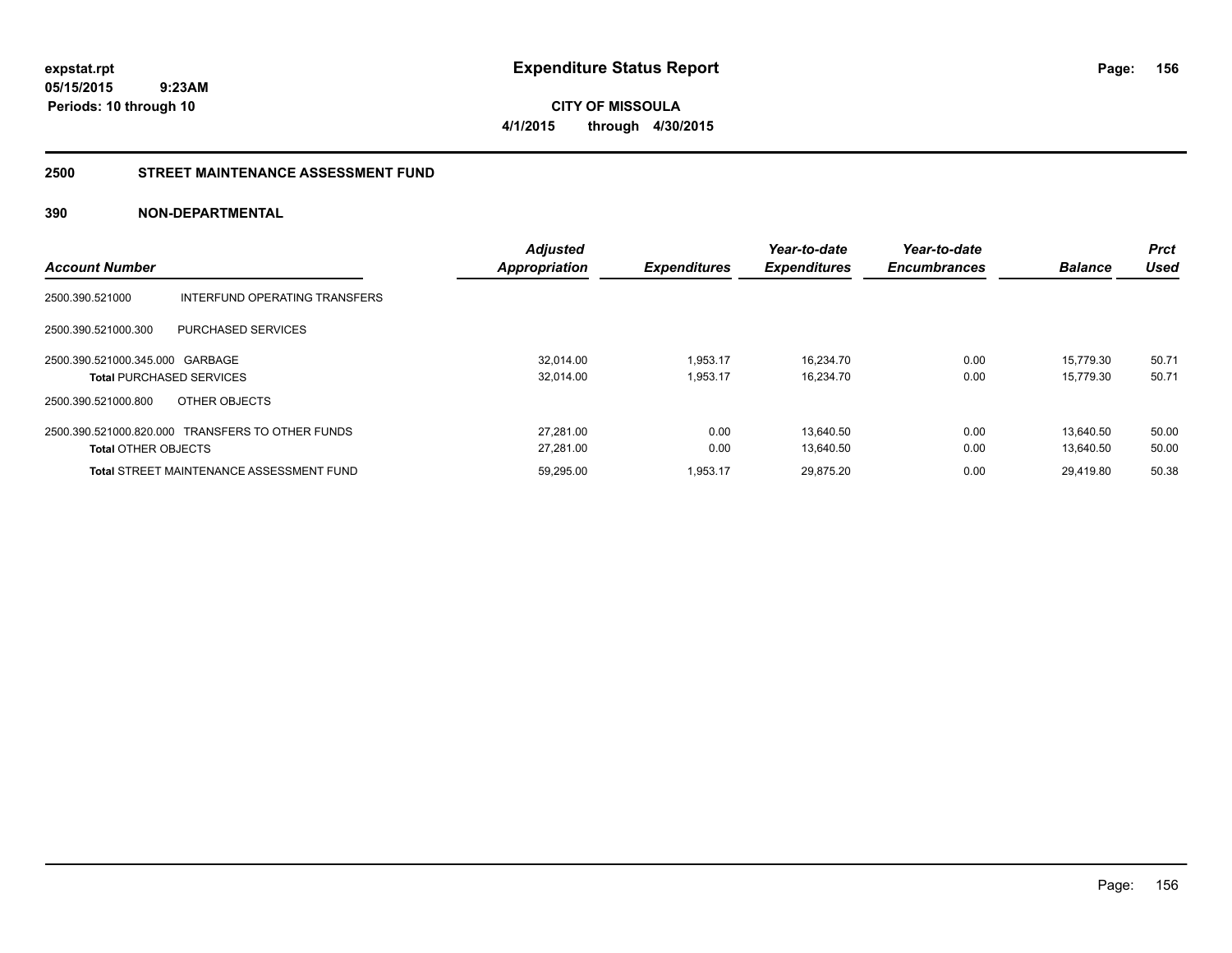**CITY OF MISSOULA 4/1/2015 through 4/30/2015**

# **2510 RUSSELL PARK MAINTENANCE ASSESSMENT FUND**

| <b>Account Number</b>      |                                                       | <b>Adjusted</b><br><b>Appropriation</b> | <b>Expenditures</b> | Year-to-date<br><b>Expenditures</b> | Year-to-date<br><b>Encumbrances</b> | <b>Balance</b> | <b>Prct</b><br>Used |
|----------------------------|-------------------------------------------------------|-----------------------------------------|---------------------|-------------------------------------|-------------------------------------|----------------|---------------------|
| 2510.370.460430            | <b>PARKS</b>                                          |                                         |                     |                                     |                                     |                |                     |
| 2510.370.460430.800        | OTHER OBJECTS                                         |                                         |                     |                                     |                                     |                |                     |
| <b>Total OTHER OBJECTS</b> |                                                       | 0.00                                    | 0.00                | 0.00                                | 0.00                                | 0.00           | 0.00                |
| <b>Total PARKS</b>         |                                                       | 0.00                                    | 0.00                | 0.00                                | 0.00                                | 0.00           | 0.00                |
|                            | <b>Total RUSSELL PARK MAINTENANCE ASSESSMENT FUND</b> | 0.00                                    | 0.00                | 0.00                                | 0.00                                | 0.00           | 0.00                |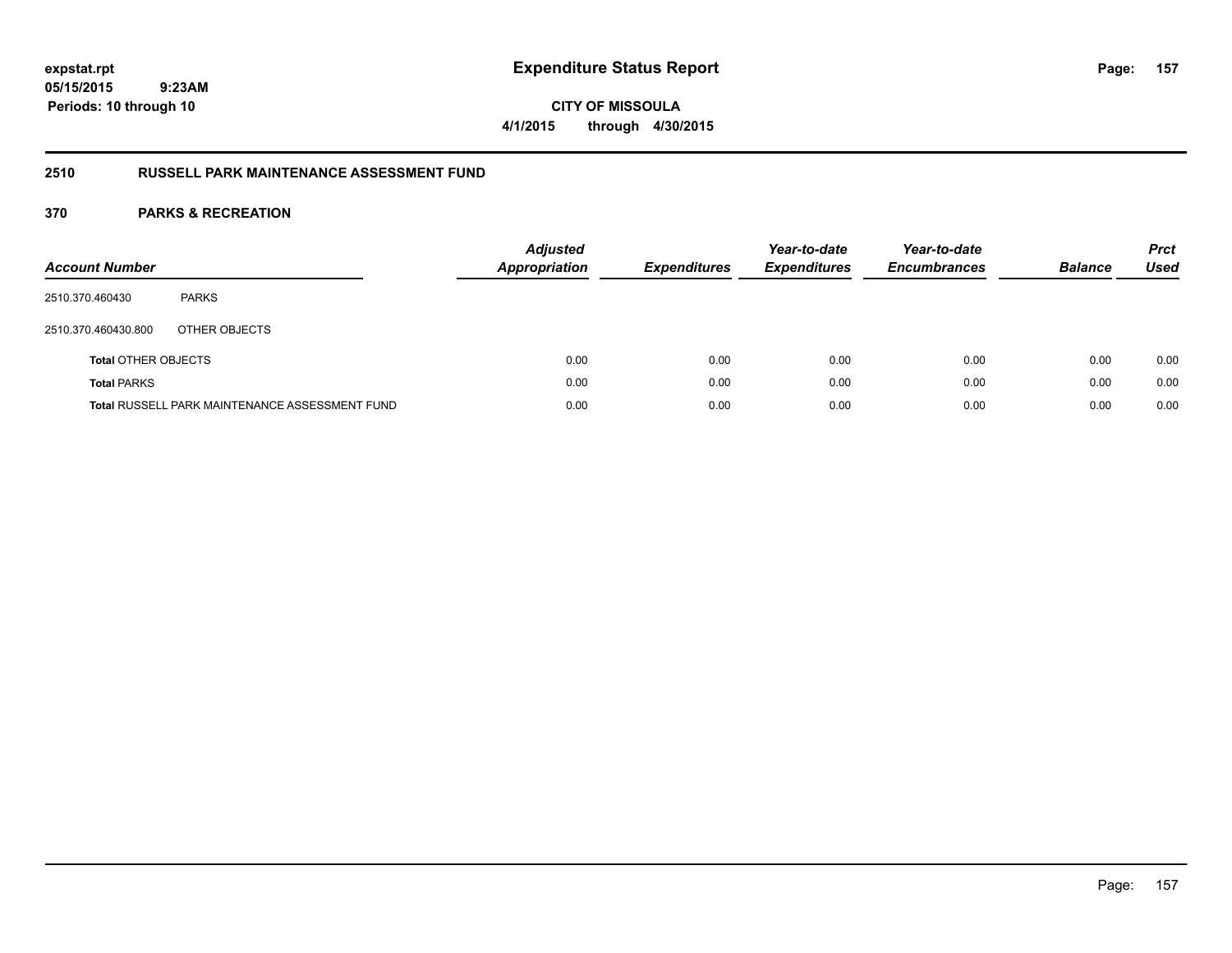**05/15/2015 9:23AM Periods: 10 through 10**

**CITY OF MISSOULA 4/1/2015 through 4/30/2015**

# **2511 WILLOWWOOD PARK MAINTENANCE ASSESSMENT F**

| <b>Account Number</b>     |                                                | <b>Adjusted</b><br><b>Appropriation</b> | <b>Expenditures</b> | Year-to-date<br><b>Expenditures</b> | Year-to-date<br><b>Encumbrances</b> | <b>Balance</b> | <b>Prct</b><br><b>Used</b> |
|---------------------------|------------------------------------------------|-----------------------------------------|---------------------|-------------------------------------|-------------------------------------|----------------|----------------------------|
| 2511.370.460430           | <b>PARKS</b>                                   |                                         |                     |                                     |                                     |                |                            |
| 2511.370.460430.600       | <b>DEBT SERVICE</b>                            |                                         |                     |                                     |                                     |                |                            |
| <b>Total DEBT SERVICE</b> |                                                | 0.00                                    | 0.00                | 0.00                                | 0.00                                | 0.00           | 0.00                       |
| 2511.370.460430.800       | OTHER OBJECTS                                  |                                         |                     |                                     |                                     |                |                            |
|                           | Total WILLOWWOOD PARK MAINTENANCE ASSESSMENT F | 0.00                                    | 0.00                | 0.00                                | 0.00                                | 0.00           | 0.00                       |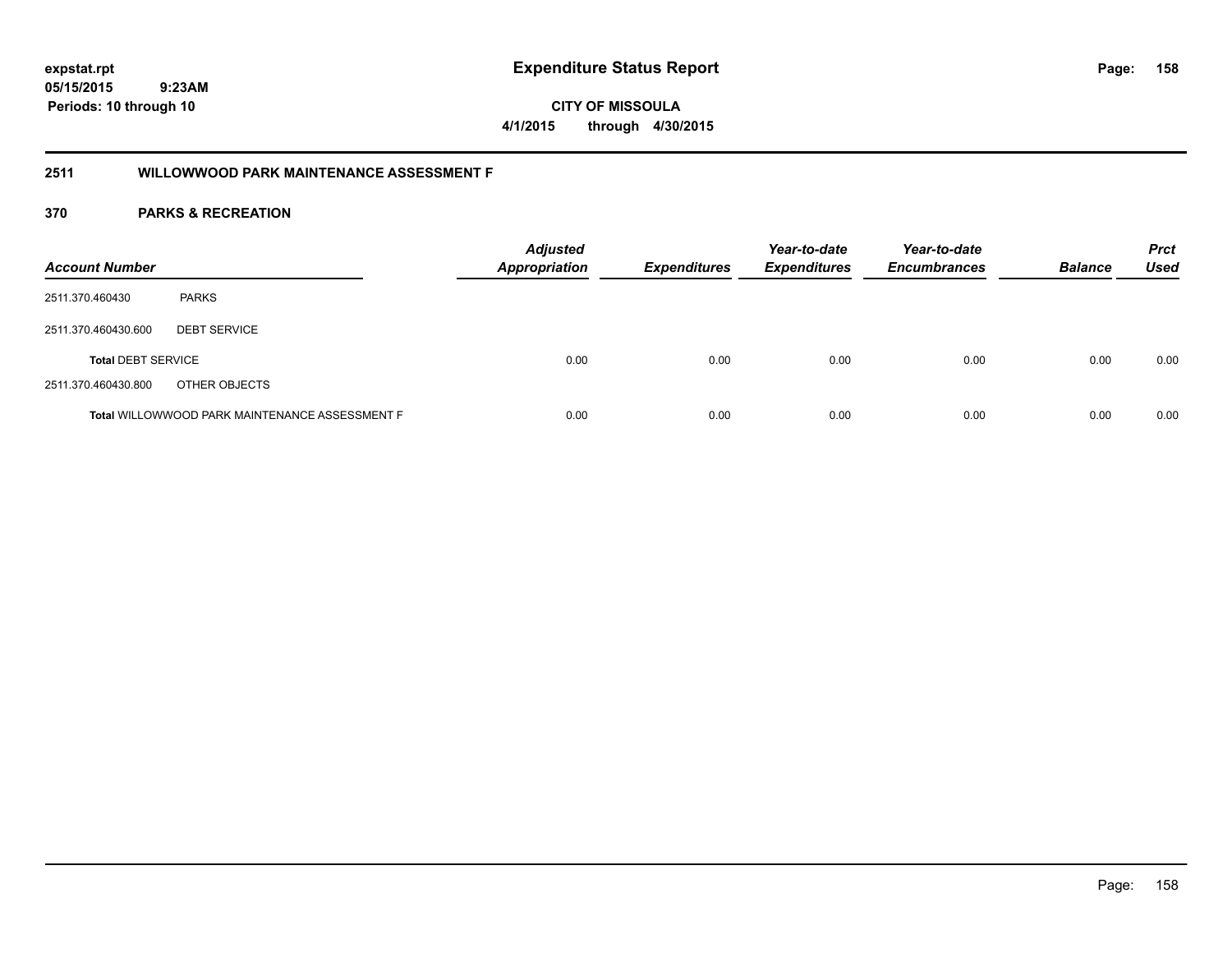**CITY OF MISSOULA 4/1/2015 through 4/30/2015**

#### **2512 ROAD DISTRICT #1**

# **320 STREET MAINTENANCE**

| <b>Account Number</b>                                     | <b>Adjusted</b><br><b>Appropriation</b> | <b>Expenditures</b> | Year-to-date<br><b>Expenditures</b> | Year-to-date<br><b>Encumbrances</b> | <b>Balance</b> | <b>Prct</b><br><b>Used</b> |
|-----------------------------------------------------------|-----------------------------------------|---------------------|-------------------------------------|-------------------------------------|----------------|----------------------------|
| PUBLIC WORKS ADMINISTRATION<br>2512.320.430100            |                                         |                     |                                     |                                     |                |                            |
| PERSONAL SERVICES<br>2512.320.430100.100                  |                                         |                     |                                     |                                     |                |                            |
| 2512.320.430100.110.000 SALARIES AND WAGES                | 14,940.00                               | 0.00                | 0.00                                | 0.00                                | 14,940.00      | 0.00                       |
| 2512.320.430100.140.000 EMPLOYER CONTRIBUTIONS            | 2,355.00                                | 0.00                | 0.00                                | 0.00                                | 2,355.00       | 0.00                       |
| <b>Total PERSONAL SERVICES</b>                            | 17,295.00                               | 0.00                | 0.00                                | 0.00                                | 17,295.00      | 0.00                       |
| PURCHASED SERVICES<br>2512.320.430100.300                 |                                         |                     |                                     |                                     |                |                            |
| 2512.320.430100.350.000 PROFESSIONAL SERVICES             | 20,000.00                               | 0.00                | 435.00                              | 0.00                                | 19,565.00      | 2.18                       |
| <b>Total PURCHASED SERVICES</b>                           | 20,000.00                               | 0.00                | 435.00                              | 0.00                                | 19,565.00      | 2.18                       |
| OTHER OBJECTS<br>2512.320.430100.800                      |                                         |                     |                                     |                                     |                |                            |
| 2512.320.430100.845.000 CONTINGENCY                       | 0.00                                    | 0.00                | 16.334.60                           | 0.00                                | $-16.334.60$   | 0.00                       |
| <b>Total OTHER OBJECTS</b>                                | 0.00                                    | 0.00                | 16,334.60                           | 0.00                                | $-16,334.60$   | 0.00                       |
| <b>Total PUBLIC WORKS ADMINISTRATION</b>                  | 37,295.00                               | 0.00                | 16,769.60                           | 0.00                                | 20,525.40      | 44.96                      |
| <b>FACILITY</b><br>2512.320.430220                        |                                         |                     |                                     |                                     |                |                            |
| 2512.320.430220.300<br>PURCHASED SERVICES                 |                                         |                     |                                     |                                     |                |                            |
| 2512.320.430220.343.000 WATER CHARGES                     | 0.00                                    | 0.00                | 824.54                              | 0.00                                | $-824.54$      | 0.00                       |
| <b>Total FACILITY</b>                                     | 0.00                                    | 0.00                | 824.54                              | 0.00                                | $-824.54$      | 0.00                       |
| <b>STREET RESTORATION</b><br>2512.320.430230              |                                         |                     |                                     |                                     |                |                            |
| 2512.320.430230.200<br><b>SUPPLIES</b>                    |                                         |                     |                                     |                                     |                |                            |
| 2512.320.430230.220.000 STREET RESTORATION/OPERATING SUPP | 1,401.00                                | 0.00                | 1,391.34                            | 0.00                                | 9.66           | 99.31                      |
| 2512.320.430230.230.000 STREET RESTORATION/MAINT & REPAIR | 31,739.00                               | 0.00                | 22,044.24                           | 0.00                                | 9,694.76       | 69.45                      |
| <b>Total SUPPLIES</b>                                     | 33,140.00                               | 0.00                | 23,435.58                           | 0.00                                | 9,704.42       | 70.72                      |
| 2512.320.430230.400<br><b>BUILDING MATERIALS</b>          |                                         |                     |                                     |                                     |                |                            |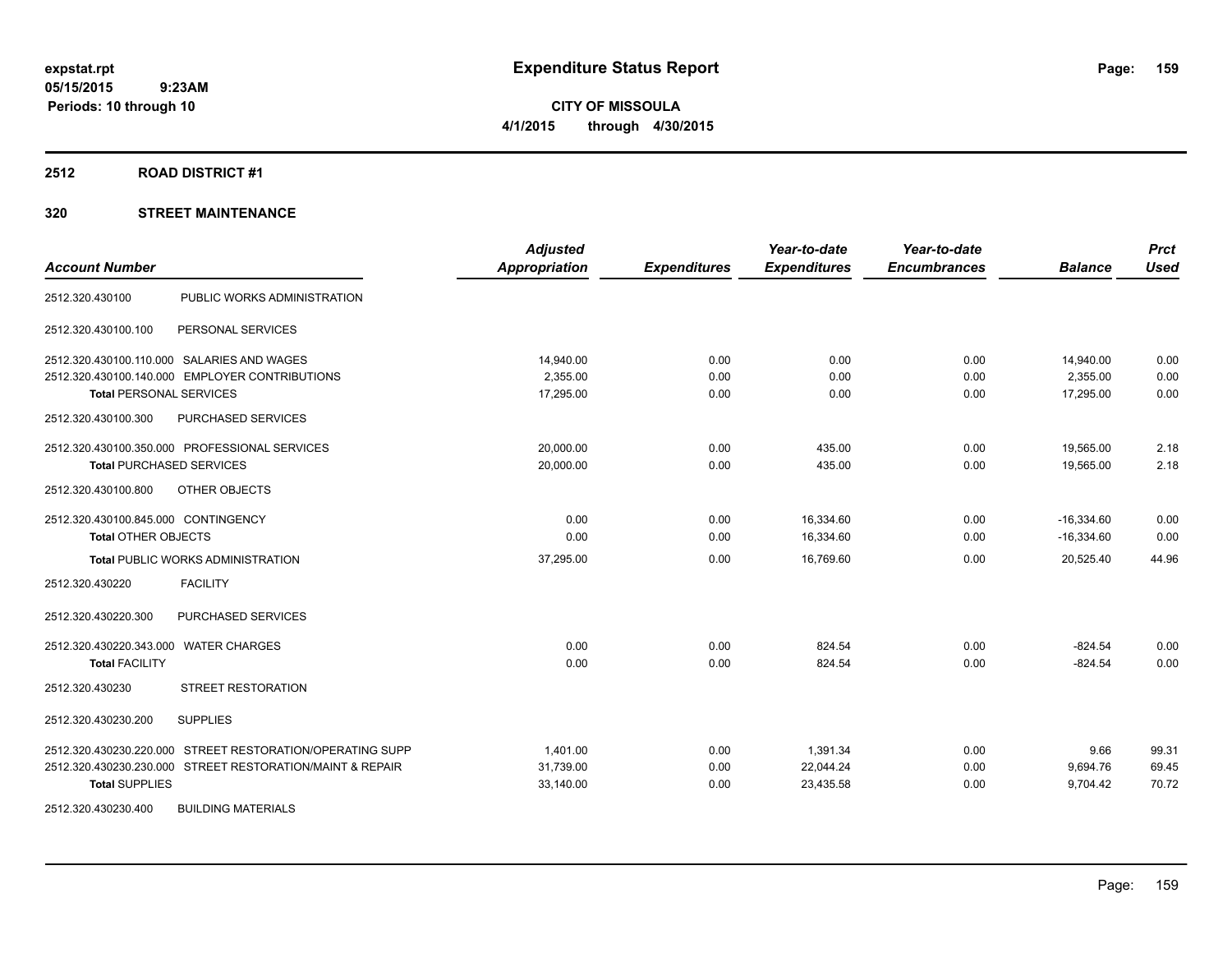**CITY OF MISSOULA 4/1/2015 through 4/30/2015**

# **2512 ROAD DISTRICT #1**

# **320 STREET MAINTENANCE**

| <b>Account Number</b>                               | <b>Adjusted</b><br><b>Appropriation</b> | <b>Expenditures</b> | Year-to-date<br><b>Expenditures</b> | Year-to-date<br><b>Encumbrances</b> | <b>Balance</b> | <b>Prct</b><br><b>Used</b> |
|-----------------------------------------------------|-----------------------------------------|---------------------|-------------------------------------|-------------------------------------|----------------|----------------------------|
| 2512.320.430230.400.000 BUILDING MATERIALS          | 115,418.00                              | 100,000.01          | 106,391.83                          | 0.00                                | 9,026.17       | 92.18                      |
| <b>Total BUILDING MATERIALS</b>                     | 115,418.00                              | 100,000.01          | 106,391.83                          | 0.00                                | 9,026.17       | 92.18                      |
| OTHER OBJECTS<br>2512.320.430230.800                |                                         |                     |                                     |                                     |                |                            |
| <b>Total OTHER OBJECTS</b>                          | 0.00                                    | 0.00                | 0.00                                | 0.00                                | 0.00           | 0.00                       |
| 2512.320.430230.900<br><b>CAPITAL OUTLAY</b>        |                                         |                     |                                     |                                     |                |                            |
| 2512.320.430230.930.000 IMPROVEMENTS                | 527,303.00                              | 0.00                | 0.00                                | 0.00                                | 527,303.00     | 0.00                       |
| <b>Total CAPITAL OUTLAY</b>                         | 527,303.00                              | 0.00                | 0.00                                | 0.00                                | 527,303.00     | 0.00                       |
| <b>Total STREET RESTORATION</b>                     | 675,861.00                              | 100,000.01          | 129,827.41                          | 0.00                                | 546,033.59     | 19.21                      |
| 2512.320.430234<br><b>CURB &amp; GUTTERS</b>        |                                         |                     |                                     |                                     |                |                            |
| <b>CAPITAL OUTLAY</b><br>2512.320.430234.900        |                                         |                     |                                     |                                     |                |                            |
| 2512.320.430234.930.000 ADA SIDEWALK ASSISTANCE     | 138,214.00                              | 1,000.00            | 18,667.40                           | 0.00                                | 119,546.60     | 13.51                      |
| <b>Total CURB &amp; GUTTERS</b>                     | 138,214.00                              | 1,000.00            | 18,667.40                           | 0.00                                | 119,546.60     | 13.51                      |
| <b>STREET MAINTENANCE</b><br>2512.320.430240        |                                         |                     |                                     |                                     |                |                            |
| 2512.320.430240.200<br><b>SUPPLIES</b>              |                                         |                     |                                     |                                     |                |                            |
| 2512.320.430240.220.000 STREET MAINT/OPER SUPPLIES  | 1,401.00                                | 0.00                | 1,486.71                            | 0.00                                | $-85.71$       | 106.12                     |
| 2512.320.430240.230.000 STREET MAINT/REPAIR & MAINT | 17,045.00                               | $-20.48$            | 16,728.23                           | 0.00                                | 316.77         | 98.14                      |
| <b>Total SUPPLIES</b>                               | 18,446.00                               | $-20.48$            | 18.214.94                           | 0.00                                | 231.06         | 98.75                      |
| 2512.320.430240.400<br><b>BUILDING MATERIALS</b>    |                                         |                     |                                     |                                     |                |                            |
| 2512.320.430240.400.000 BUILDING MATERIALS          | 59,783.00                               | 0.00                | 41,670.17                           | 0.00                                | 18,112.83      | 69.70                      |
| <b>Total BUILDING MATERIALS</b>                     | 59,783.00                               | 0.00                | 41,670.17                           | 0.00                                | 18,112.83      | 69.70                      |
| <b>Total STREET MAINTENANCE</b>                     | 78,229.00                               | $-20.48$            | 59,885.11                           | 0.00                                | 18,343.89      | 76.55                      |
| TRANSFER CENTER IMPROVEMENTS<br>2512.320.430247     |                                         |                     |                                     |                                     |                |                            |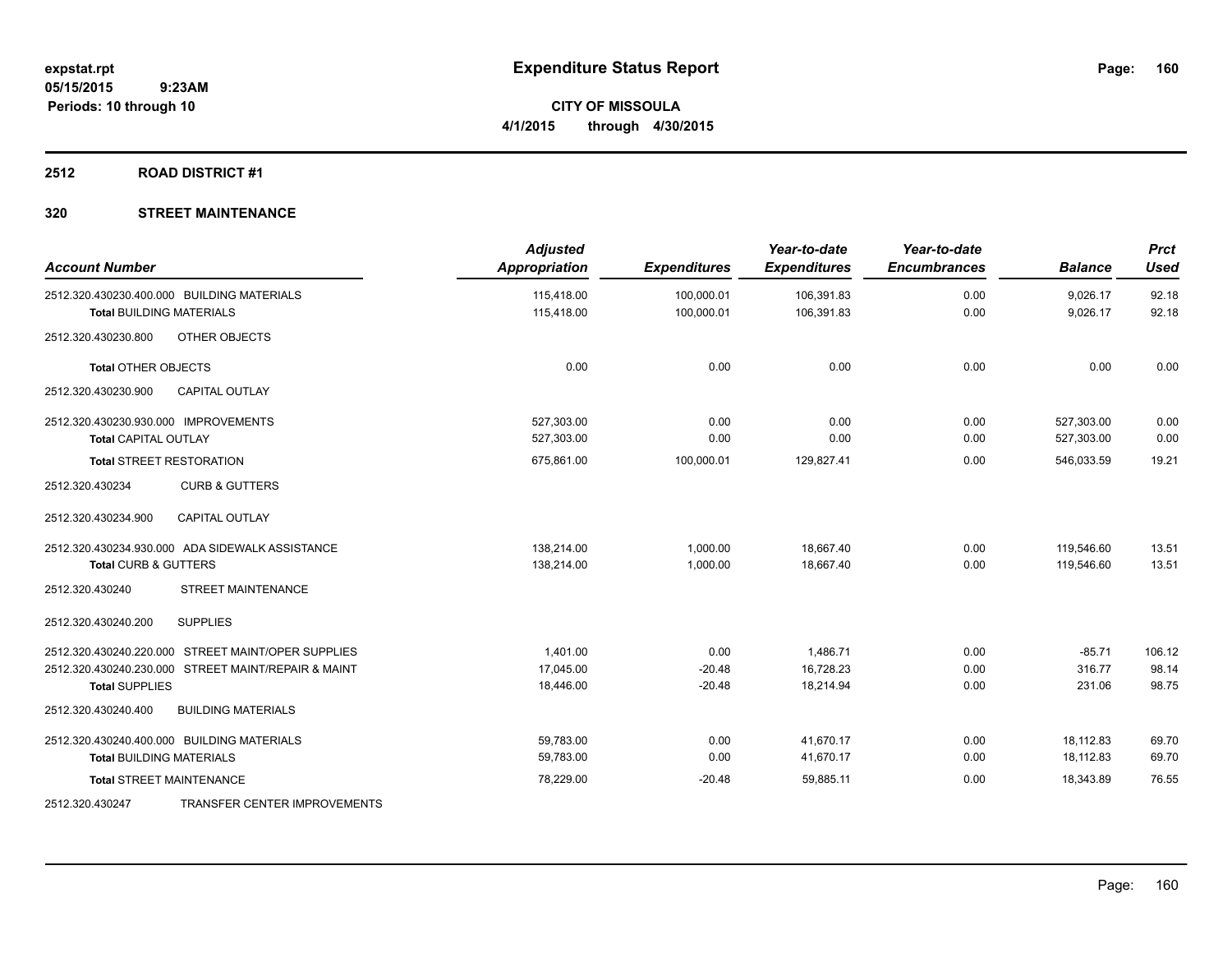**CITY OF MISSOULA 4/1/2015 through 4/30/2015**

#### **2512 ROAD DISTRICT #1**

# **320 STREET MAINTENANCE**

|                                       |                                                            | <b>Adjusted</b>      |                     | Year-to-date        | Year-to-date        |                | <b>Prct</b> |
|---------------------------------------|------------------------------------------------------------|----------------------|---------------------|---------------------|---------------------|----------------|-------------|
| <b>Account Number</b>                 |                                                            | <b>Appropriation</b> | <b>Expenditures</b> | <b>Expenditures</b> | <b>Encumbrances</b> | <b>Balance</b> | <b>Used</b> |
| 2512.320.430247.900                   | <b>CAPITAL OUTLAY</b>                                      |                      |                     |                     |                     |                |             |
|                                       | <b>Total TRANSFER CENTER IMPROVEMENTS</b>                  | 0.00                 | 0.00                | 0.00                | 0.00                | 0.00           | 0.00        |
| 2512.320.430251                       | ICE & SNOW REMOVAL                                         |                      |                     |                     |                     |                |             |
| 2512.320.430251.100                   | PERSONAL SERVICES                                          |                      |                     |                     |                     |                |             |
|                                       | 2512.320.430251.110.000 SALARIES AND WAGES                 | 10,680.00            | 0.00                | 0.00                | 0.00                | 10,680.00      | 0.00        |
|                                       | 2512.320.430251.140.000 EMPLOYER CONTRIBUTIONS             | 3,900.00             | 0.00                | 0.00                | 0.00                | 3,900.00       | 0.00        |
| <b>Total PERSONAL SERVICES</b>        |                                                            | 14,580.00            | 0.00                | 0.00                | 0.00                | 14,580.00      | 0.00        |
| 2512.320.430251.200                   | <b>SUPPLIES</b>                                            |                      |                     |                     |                     |                |             |
|                                       | 2512.320.430251.220.000 OPERATING SUPPLIES                 | 86,343.00            | 0.00                | 85,646.75           | 0.00                | 696.25         | 99.19       |
|                                       | 2512.320.430251.230.000 SNOW/ICE CTRL REPAIR & MAINT       | 12,544.00            | 0.00                | 12,743.46           | 0.00                | $-199.46$      | 101.59      |
| <b>Total SUPPLIES</b>                 |                                                            | 98,887.00            | 0.00                | 98,390.21           | 0.00                | 496.79         | 99.50       |
| Total ICE & SNOW REMOVAL              |                                                            | 113,467.00           | 0.00                | 98,390.21           | 0.00                | 15,076.79      | 86.71       |
| 2512.320.430252                       | <b>STREET CLEANING</b>                                     |                      |                     |                     |                     |                |             |
| 2512.320.430252.200                   | <b>SUPPLIES</b>                                            |                      |                     |                     |                     |                |             |
|                                       | 2512.320.430252.220.000 STREET CLEANING/OPERATING SUPPLIES | 1.869.00             | 0.00                | 2,054.01            | 0.00                | $-185.01$      | 109.90      |
|                                       | 2512.320.430252.230.000 STREET CLEANING/REPAIR & MAINT     | 22.285.00            | 0.00                | 5.258.73            | 0.00                | 17,026.27      | 23.60       |
| <b>Total SUPPLIES</b>                 |                                                            | 24,154.00            | 0.00                | 7,312.74            | 0.00                | 16,841.26      | 30.28       |
| 2512.320.430252.500                   | <b>FIXED CHARGES</b>                                       |                      |                     |                     |                     |                |             |
| 2512.320.430252.500.000 FIXED CHARGES |                                                            | 10,000.00            | 0.00                | 10,000.00           | 0.00                | 0.00           | 100.00      |
| <b>Total FIXED CHARGES</b>            |                                                            | 10,000.00            | 0.00                | 10,000.00           | 0.00                | 0.00           | 100.00      |
| <b>Total STREET CLEANING</b>          |                                                            | 34,154.00            | 0.00                | 17,312.74           | 0.00                | 16,841.26      | 50.69       |
| 2512.320.430265                       | <b>SIGNING &amp; STRIPING</b>                              |                      |                     |                     |                     |                |             |
|                                       |                                                            |                      |                     |                     |                     |                |             |

2512.320.430265.200 SUPPLIES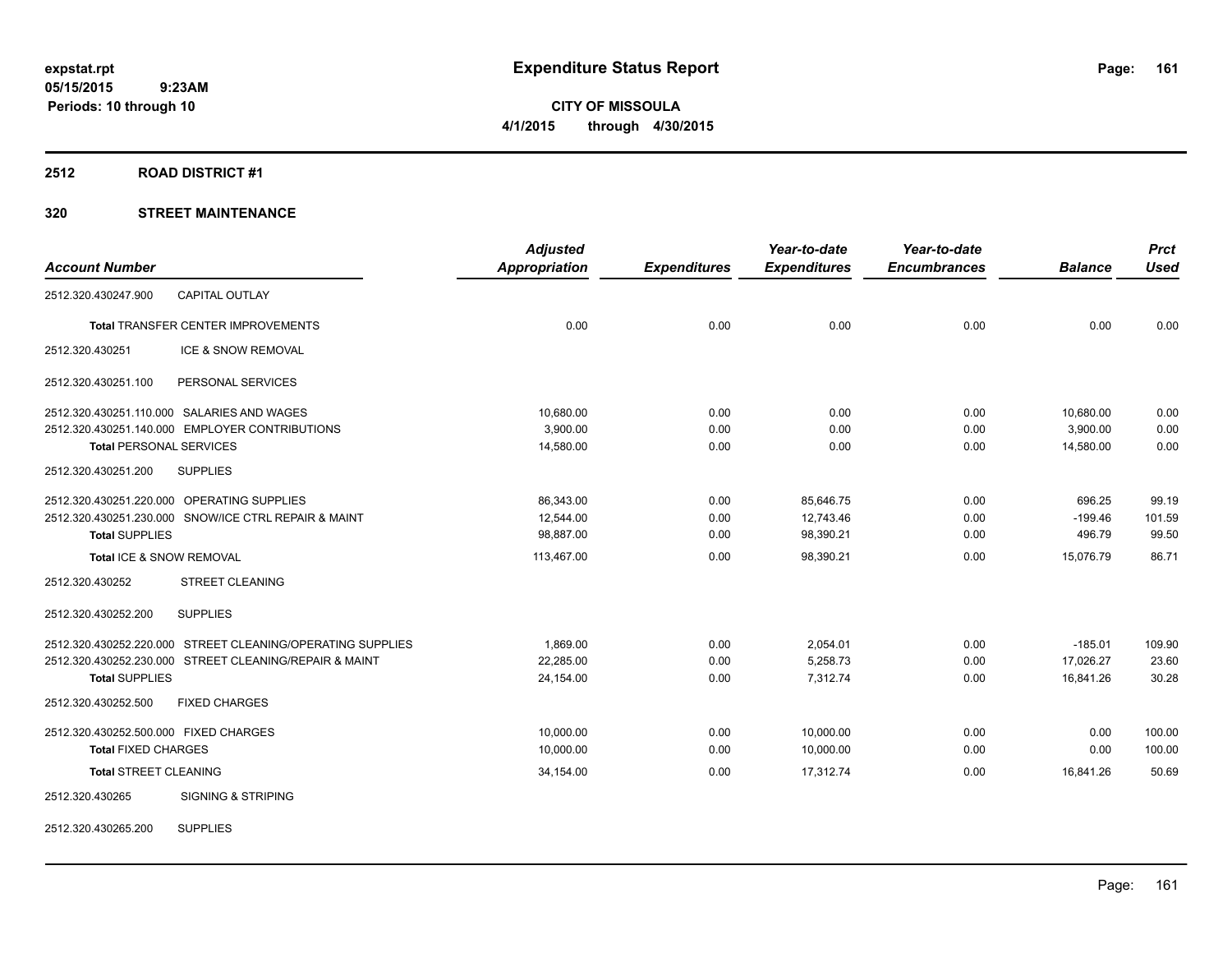**CITY OF MISSOULA 4/1/2015 through 4/30/2015**

#### **2512 ROAD DISTRICT #1**

# **320 STREET MAINTENANCE**

| <b>Account Number</b>               |                                                               | <b>Adjusted</b><br><b>Appropriation</b> | <b>Expenditures</b> | Year-to-date<br><b>Expenditures</b> | Year-to-date<br><b>Encumbrances</b> | <b>Balance</b> | <b>Prct</b><br><b>Used</b> |
|-------------------------------------|---------------------------------------------------------------|-----------------------------------------|---------------------|-------------------------------------|-------------------------------------|----------------|----------------------------|
|                                     |                                                               |                                         |                     |                                     |                                     |                |                            |
|                                     | 2512.320.430265.230.000 SIGNING & STRIPING-REPAIR/MAINTENANCE | 8.865.00                                | 0.00                | 0.00                                | 0.00                                | 8.865.00       | 0.00                       |
|                                     | 2512.320.430265.231.000 SIGNING & STRIPING/GASOLINE           | 1,135.00                                | 0.00                | 0.00                                | 0.00                                | 1.135.00       | 0.00                       |
| <b>Total SIGNING &amp; STRIPING</b> |                                                               | 10,000.00                               | 0.00                | 0.00                                | 0.00                                | 10,000.00      | 0.00                       |
| 2512.320.431200                     | <b>FLOOD CONTROL</b>                                          |                                         |                     |                                     |                                     |                |                            |
| 2512.320.431200.900                 | <b>CAPITAL OUTLAY</b>                                         |                                         |                     |                                     |                                     |                |                            |
|                                     | 2512.320.431200.930.000 FLOOD CONTROL MAINT/MPROVEMENTS       | 11,950.00                               | 3,808.92            | 26,467.93                           | 0.00                                | $-14,517.93$   | 221.49                     |
| <b>Total FLOOD CONTROL</b>          |                                                               | 11,950.00                               | 3,808.92            | 26,467.93                           | 0.00                                | $-14,517.93$   | 221.49                     |
| 2512.320.460434                     | <b>GREENWAYS &amp; HORTICULTURE</b>                           |                                         |                     |                                     |                                     |                |                            |
| 2512.320.460434.200                 | <b>SUPPLIES</b>                                               |                                         |                     |                                     |                                     |                |                            |
|                                     | 2512.320.460434.230.000 ADOPT A TRAFFIC CIRCLE                | 2,710.00                                | 0.00                | 486.86                              | 0.00                                | 2.223.14       | 17.97                      |
|                                     | <b>Total GREENWAYS &amp; HORTICULTURE</b>                     | 2,710.00                                | 0.00                | 486.86                              | 0.00                                | 2,223.14       | 17.97                      |
| 2512.320.490504                     | <b>DEBT SERVICE</b>                                           |                                         |                     |                                     |                                     |                |                            |
| 2512.320.490504.600                 | <b>DEBT SERVICE</b>                                           |                                         |                     |                                     |                                     |                |                            |
| 2512.320.490504.610.000             | <b>PRINCIPAL</b>                                              | 218,771.00                              | 211,043.00          | 395,849.62                          | 0.00                                | $-177,078.62$  | 180.94                     |
|                                     | 2512.320.490504.620.000 INTEREST / SERVICE FEES               | 32,025.00                               | 30,108.36           | 38,181.89                           | 0.00                                | $-6, 156.89$   | 119.23                     |
| <b>Total DEBT SERVICE</b>           |                                                               | 250,796.00                              | 241,151.36          | 434,031.51                          | 0.00                                | $-183,235.51$  | 173.06                     |
| Total ROAD DISTRICT #1              |                                                               | 1,352,676.00                            | 345,939.81          | 802,663.31                          | 0.00                                | 550,012.69     | 59.34                      |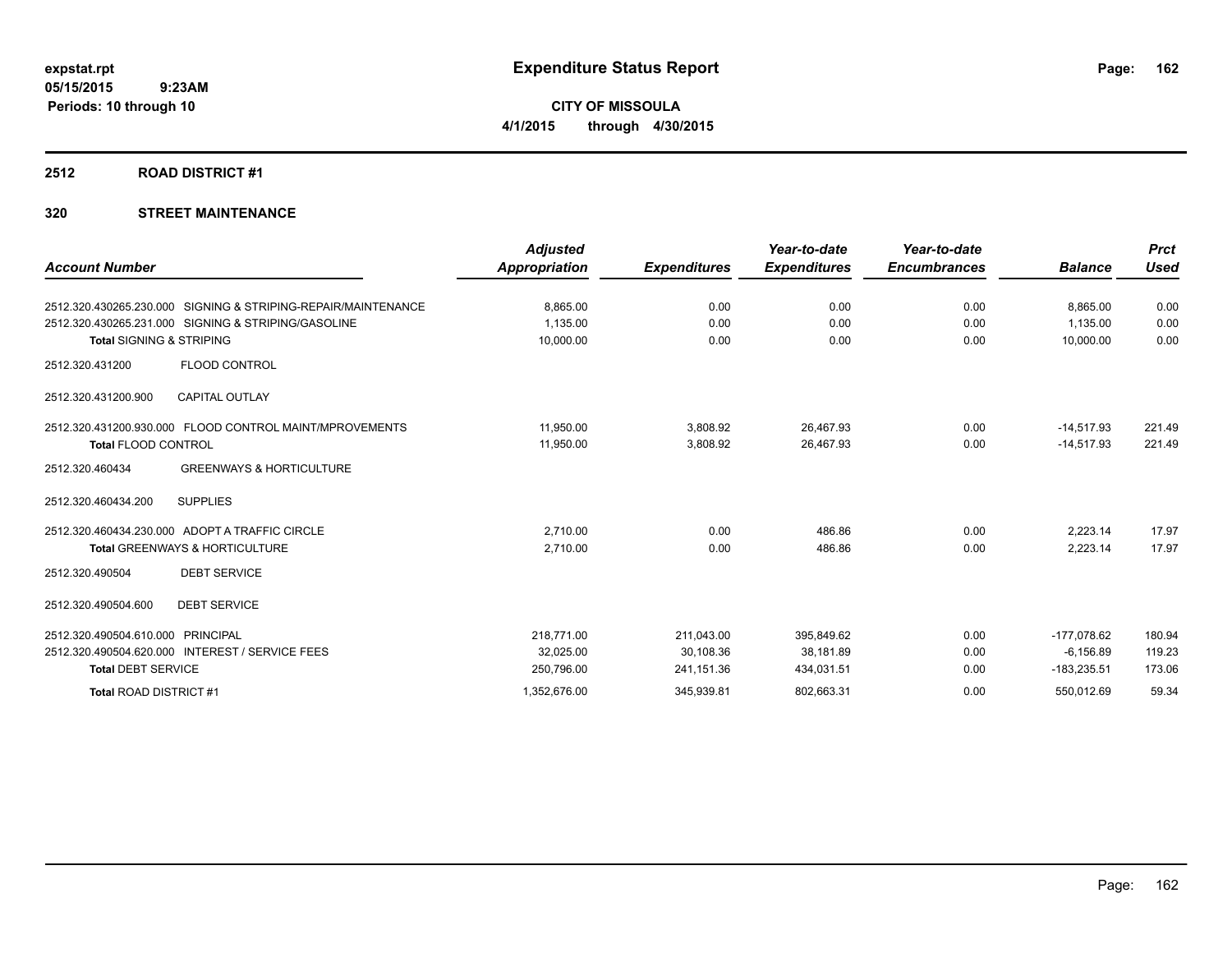**CITY OF MISSOULA 4/1/2015 through 4/30/2015**

# **2513 PARK DISTRICT #1**

# **270 CITY ATTORNEY**

| <b>Account Number</b>      |                                | <b>Adjusted</b><br>Appropriation | <b>Expenditures</b> | Year-to-date<br><b>Expenditures</b> | Year-to-date<br><b>Encumbrances</b> | <b>Balance</b> | <b>Prct</b><br>Used |
|----------------------------|--------------------------------|----------------------------------|---------------------|-------------------------------------|-------------------------------------|----------------|---------------------|
| 2513.270.460484            | <b>CONSERVATION LANDS MGMT</b> |                                  |                     |                                     |                                     |                |                     |
| 2513.270.460484.100        | PERSONAL SERVICES              |                                  |                     |                                     |                                     |                |                     |
| <b>Total CITY ATTORNEY</b> |                                | 0.00                             | 0.00                | 0.00                                | 0.00                                | 0.00           | 0.00                |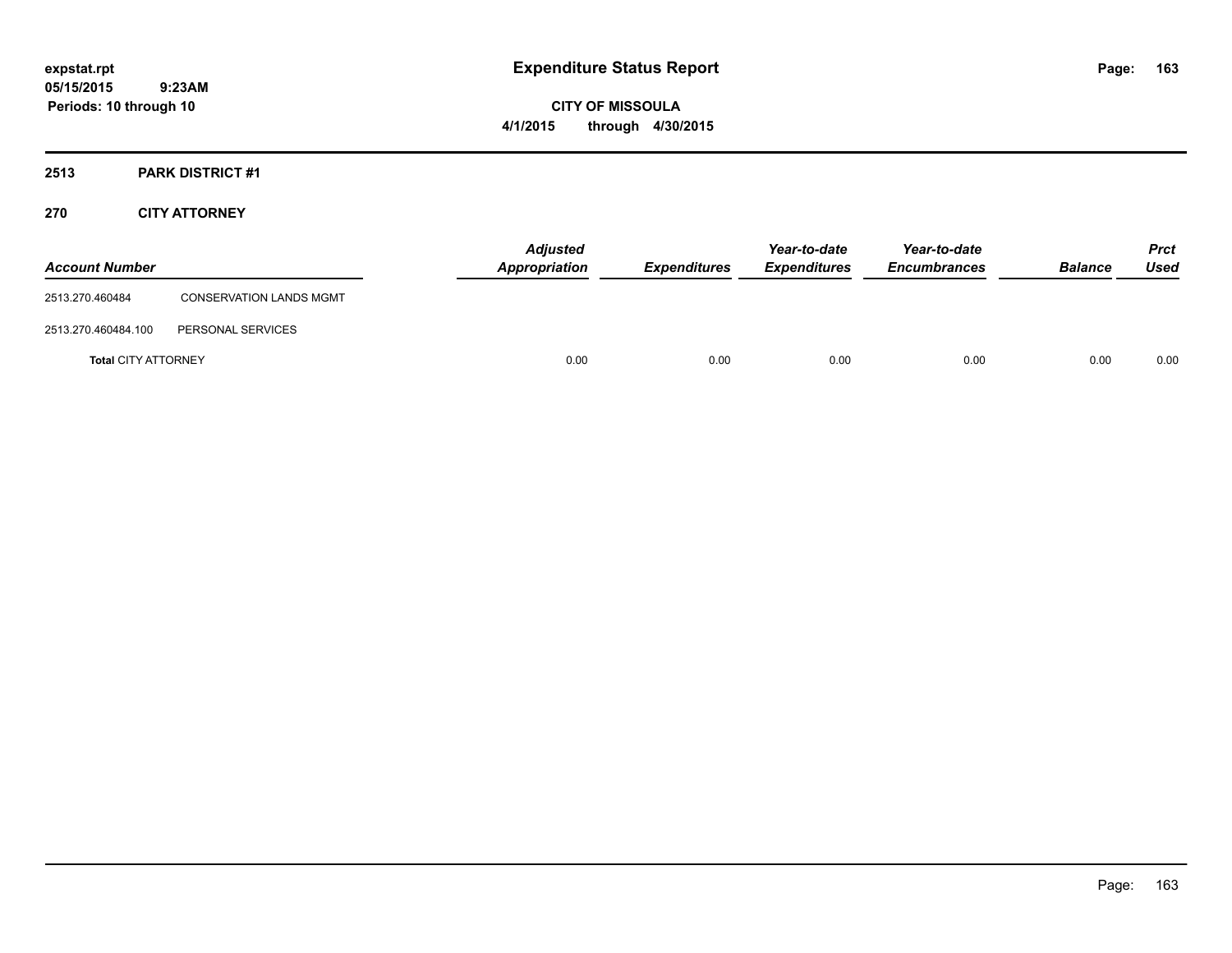**CITY OF MISSOULA 4/1/2015 through 4/30/2015**

#### **2513 PARK DISTRICT #1**

|                                                        | <b>Adjusted</b>      |                     | Year-to-date        | Year-to-date        |                | <b>Prct</b> |
|--------------------------------------------------------|----------------------|---------------------|---------------------|---------------------|----------------|-------------|
| <b>Account Number</b>                                  | <b>Appropriation</b> | <b>Expenditures</b> | <b>Expenditures</b> | <b>Encumbrances</b> | <b>Balance</b> | <b>Used</b> |
| RENOVATE REPLACE IMPROV<br>2513.370.460400             |                      |                     |                     |                     |                |             |
| 2513.370.460400.300<br>PURCHASED SERVICES              |                      |                     |                     |                     |                |             |
| 2513.370.460400.350.000 RENOVATE REPLACE IMPROVE       | 40,000.00            | 0.00                | 0.00                | 0.00                | 40,000.00      | 0.00        |
| <b>Total PURCHASED SERVICES</b>                        | 40,000.00            | 0.00                | 0.00                | 0.00                | 40,000.00      | 0.00        |
| <b>CAPITAL OUTLAY</b><br>2513.370.460400.900           |                      |                     |                     |                     |                |             |
| 2513.370.460400.930.000 RENOVATE REPLACE IMPROVE       | 30,000.00            | 0.00                | 28,959.75           | 0.00                | 1,040.25       | 96.53       |
| <b>Total CAPITAL OUTLAY</b>                            | 30,000.00            | 0.00                | 28,959.75           | 0.00                | 1,040.25       | 96.53       |
| Total RENOVATE REPLACE IMPROV                          | 70,000.00            | 0.00                | 28,959.75           | 0.00                | 41,040.25      | 41.37       |
| PARK ADMIN<br>2513.370.460432                          |                      |                     |                     |                     |                |             |
| 2513.370.460432.100<br>PERSONAL SERVICES               |                      |                     |                     |                     |                |             |
| 2513.370.460432.141.000 STATE RETIREMENT CONTRIBUTIONS | 0.00                 | 4.90                | 34.11               | 0.00                | $-34.11$       | 0.00        |
| <b>Total PERSONAL SERVICES</b>                         | 0.00                 | 4.90                | 34.11               | 0.00                | $-34.11$       | 0.00        |
| 2513.370.460432.200<br><b>SUPPLIES</b>                 |                      |                     |                     |                     |                |             |
| 2513.370.460432.220.000 OPERATING SUPPLIES             | 0.00                 | 25.48               | 25.48               | 0.00                | $-25.48$       | 0.00        |
| <b>Total SUPPLIES</b>                                  | 0.00                 | 25.48               | 25.48               | 0.00                | $-25.48$       | 0.00        |
| 2513.370.460432.300<br>PURCHASED SERVICES              |                      |                     |                     |                     |                |             |
| 2513.370.460432.350.000 PROFESSIONAL SERVICES          | 11,500.00            | 846.50              | 9,036.72            | 0.00                | 2,463.28       | 78.58       |
| 2513.370.460432.360.000 REPAIR & MAINTENANCE           | 3,000.00             | 0.00                | 95.00               | 0.00                | 2,905.00       | 3.17        |
| <b>Total PURCHASED SERVICES</b>                        | 14,500.00            | 846.50              | 9,131.72            | 0.00                | 5,368.28       | 62.98       |
| <b>DEBT SERVICE</b><br>2513.370.460432.600             |                      |                     |                     |                     |                |             |
| <b>Total DEBT SERVICE</b>                              | 0.00                 | 0.00                | 0.00                | 0.00                | 0.00           | 0.00        |
| <b>Total PARK ADMIN</b>                                | 14,500.00            | 876.88              | 9,191.31            | 0.00                | 5,308.69       | 63.39       |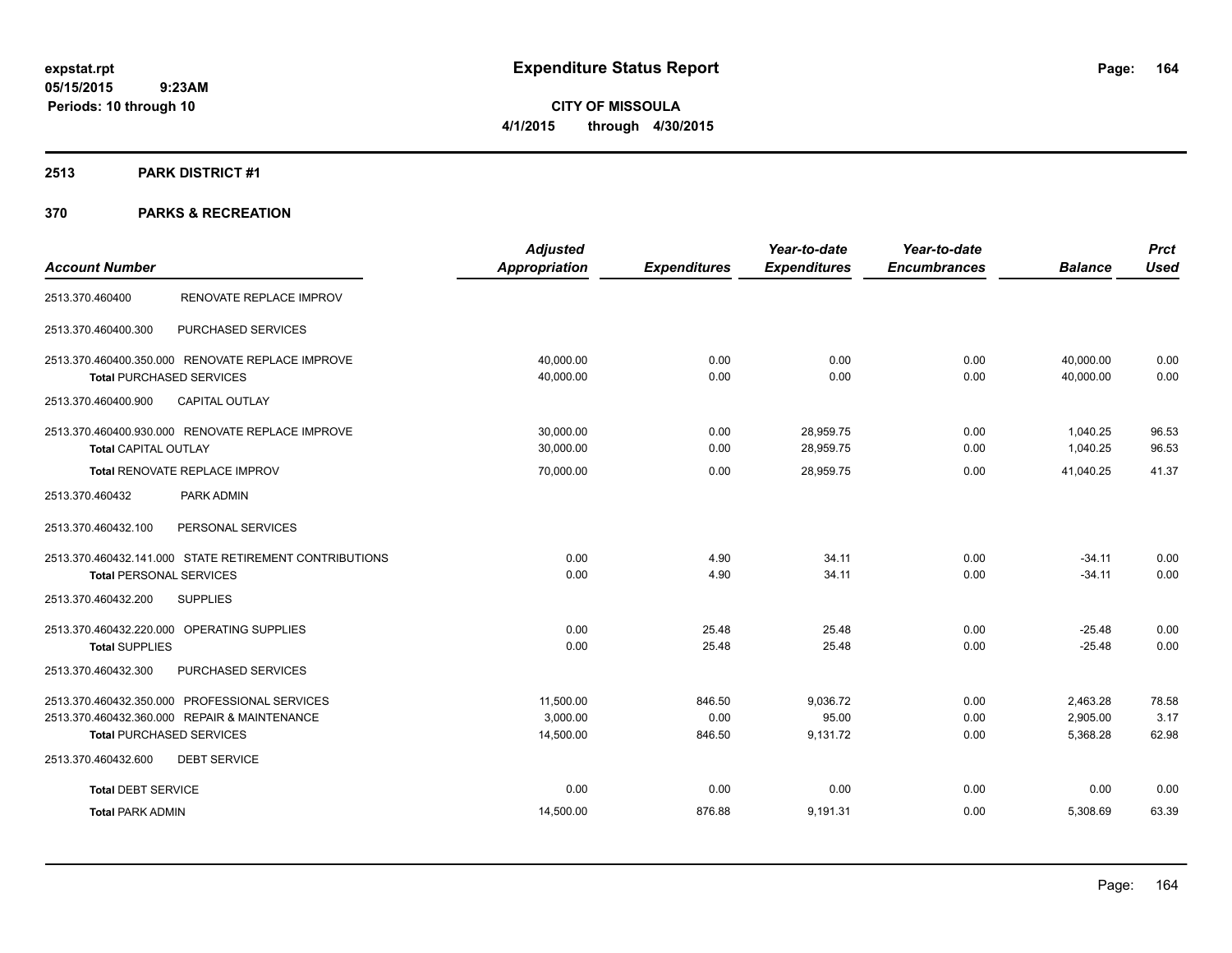**CITY OF MISSOULA 4/1/2015 through 4/30/2015**

#### **2513 PARK DISTRICT #1**

|                                                        | <b>Adjusted</b>      |                     | Year-to-date        | Year-to-date        |                | <b>Prct</b> |
|--------------------------------------------------------|----------------------|---------------------|---------------------|---------------------|----------------|-------------|
| <b>Account Number</b>                                  | <b>Appropriation</b> | <b>Expenditures</b> | <b>Expenditures</b> | <b>Encumbrances</b> | <b>Balance</b> | <b>Used</b> |
| <b>GREENWAYS &amp; HORTICULTURE</b><br>2513.370.460434 |                      |                     |                     |                     |                |             |
| 2513.370.460434.100<br>PERSONAL SERVICES               |                      |                     |                     |                     |                |             |
| 2513.370.460434.110.000 GREENWAYS & HORTCULTURE        | 8,842.00             | 396.80              | 4,351.63            | 0.00                | 4,490.37       | 49.22       |
| 2513.370.460434.140.000 GREENWAYS & HORTICLTURE        | 1.356.00             | 57.55               | 747.71              | 0.00                | 608.29         | 55.14       |
| <b>Total PERSONAL SERVICES</b>                         | 10,198.00            | 454.35              | 5,099.34            | 0.00                | 5,098.66       | 50.00       |
| <b>SUPPLIES</b><br>2513.370.460434.200                 |                      |                     |                     |                     |                |             |
| 2513.370.460434.220.000 OPERATING SUPPLIES             | 3,373.00             | 25.22               | 1,444.87            | 0.00                | 1,928.13       | 42.84       |
| 2513.370.460434.230.000 REPAIR/MAINTENANCE             | 7,134.00             | 0.00                | 244.55              | 0.00                | 6,889.45       | 3.43        |
| 2513.370.460434.231.000 GASOLINE                       | 2,000.00             | 0.00                | 2,419.89            | 0.00                | $-419.89$      | 120.99      |
| <b>Total SUPPLIES</b>                                  | 12.507.00            | 25.22               | 4,109.31            | 0.00                | 8,397.69       | 32.86       |
| PURCHASED SERVICES<br>2513.370.460434.300              |                      |                     |                     |                     |                |             |
| 2513.370.460434.341.000 ELECTRICITY & NATURAL GAS      | 310.00               | 0.00                | 216.23              | 0.00                | 93.77          | 69.75       |
| 2513.370.460434.343.000 WATER CHARGES                  | 310.00               | 0.00                | 310.00              | 0.00                | 0.00           | 100.00      |
| 2513.370.460434.345.000 GARBAGE                        | 136.00               | 0.00                | 238.78              | 0.00                | $-102.78$      | 175.57      |
| 2513.370.460434.350.000 PROFESSIONAL SERVICES          | 0.00                 | 0.00                | 1.275.00            | 0.00                | $-1.275.00$    | 0.00        |
| 2513.370.460434.360.000 REPAIR & MAINTENANCE           | 2,589.00             | 0.00                | 3,144.50            | 0.00                | $-555.50$      | 121.46      |
| <b>Total PURCHASED SERVICES</b>                        | 3,345.00             | 0.00                | 5,184.51            | 0.00                | $-1,839.51$    | 154.99      |
| <b>Total GREENWAYS &amp; HORTICULTURE</b>              | 26,050.00            | 479.57              | 14,393.16           | 0.00                | 11,656.84      | 55.25       |
| <b>URBAN FORESTRY</b><br>2513.370.460439               |                      |                     |                     |                     |                |             |
| <b>SUPPLIES</b><br>2513.370.460439.200                 |                      |                     |                     |                     |                |             |
| 2513.370.460439.220.000 OPERATING SUPPLIES             | 24,352.00            | 1,244.56            | 5,651.67            | 0.00                | 18,700.33      | 23.21       |
| 2513.370.460439.230.000 REPAIR/MAINTENANCE             | 3,952.00             | 0.00                | 335.85              | 0.00                | 3,616.15       | 8.50        |
| <b>Total SUPPLIES</b>                                  | 28,304.00            | 1,244.56            | 5,987.52            | 0.00                | 22,316.48      | 21.15       |
| PURCHASED SERVICES<br>2513.370.460439.300              |                      |                     |                     |                     |                |             |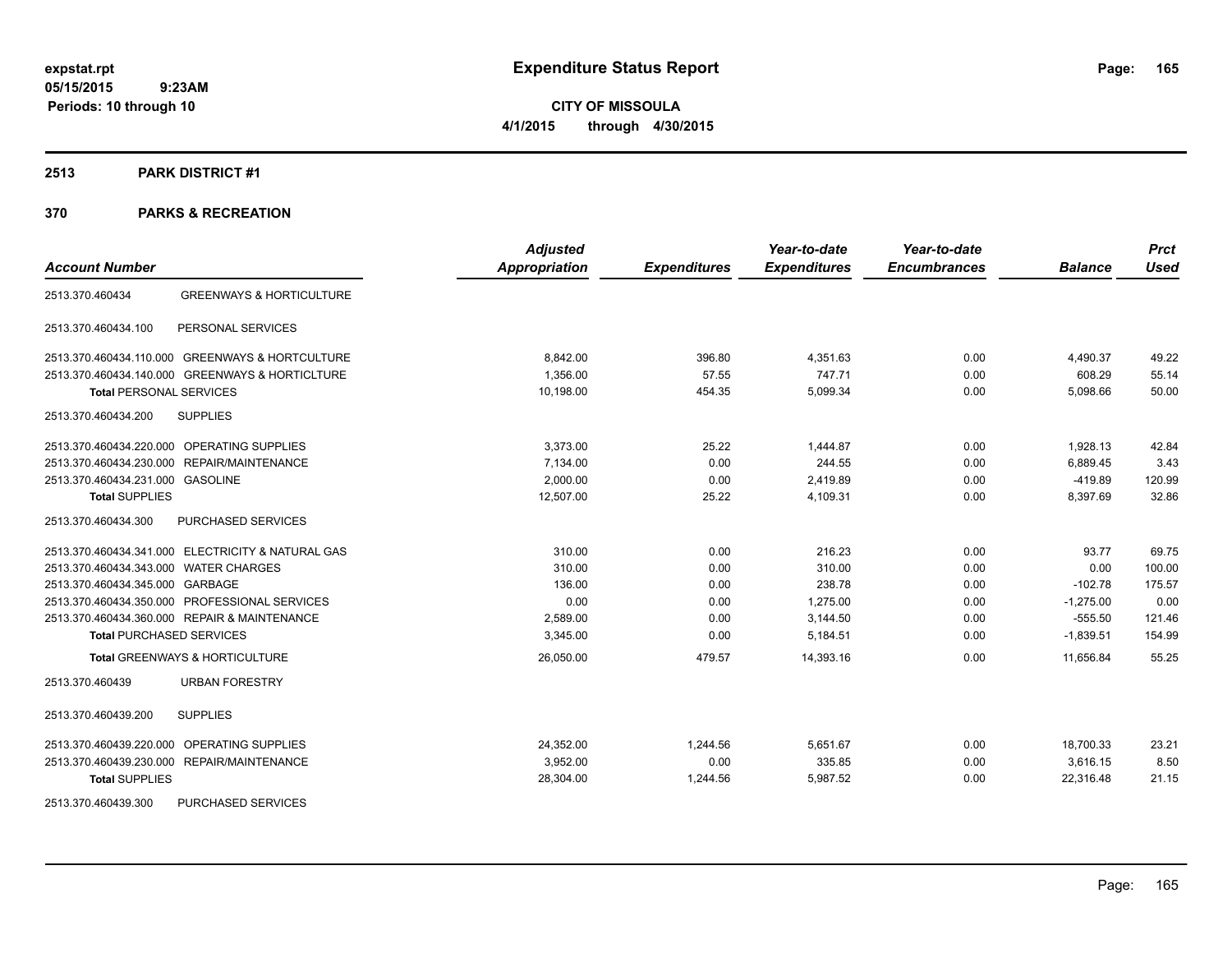**CITY OF MISSOULA 4/1/2015 through 4/30/2015**

# **2513 PARK DISTRICT #1**

| <b>Account Number</b>                                        | <b>Adjusted</b><br><b>Appropriation</b> | <b>Expenditures</b> | Year-to-date<br><b>Expenditures</b> | Year-to-date<br><b>Encumbrances</b> | <b>Balance</b> | <b>Prct</b><br><b>Used</b> |
|--------------------------------------------------------------|-----------------------------------------|---------------------|-------------------------------------|-------------------------------------|----------------|----------------------------|
| 2513.370.460439.350.000 PROFESSIONAL SERVICES                | 2,660.00                                | 0.00                | 384.15                              | 0.00                                | 2,275.85       | 14.44                      |
| 2513.370.460439.360.000 REPAIR & MAINTENANCE                 | 84,762.00                               | 75.00               | 31,171.64                           | 0.00                                | 53,590.36      | 36.78                      |
| <b>Total PURCHASED SERVICES</b>                              | 87,422.00                               | 75.00               | 31,555.79                           | 0.00                                | 55,866.21      | 36.10                      |
| <b>Total URBAN FORESTRY</b>                                  | 115,726.00                              | 1,319.56            | 37,543.31                           | 0.00                                | 78,182.69      | 32.44                      |
| 2513.370.460474<br><b>SPRAY DECKS</b>                        |                                         |                     |                                     |                                     |                |                            |
| <b>SUPPLIES</b><br>2513.370.460474.200                       |                                         |                     |                                     |                                     |                |                            |
| 2513.370.460474.230.000 SPRAY DECKS/REPAIR/MAINTENANCE       | 1,600.00                                | 0.00                | 0.00                                | 0.00                                | 1,600.00       | 0.00                       |
| <b>Total SUPPLIES</b>                                        | 1,600.00                                | 0.00                | 0.00                                | 0.00                                | 1,600.00       | 0.00                       |
| PURCHASED SERVICES<br>2513.370.460474.300                    |                                         |                     |                                     |                                     |                |                            |
| 2513.370.460474.341.000 ELECTRICITY & NATURAL GAS            | 2,100.00                                | 0.00                | 0.00                                | 0.00                                | 2,100.00       | 0.00                       |
| 2513.370.460474.360.000 REPAIR & MAINTENANCE                 | 6,300.00                                | 0.00                | 0.00                                | 0.00                                | 6,300.00       | 0.00                       |
| <b>Total PURCHASED SERVICES</b>                              | 8,400.00                                | 0.00                | 0.00                                | 0.00                                | 8,400.00       | 0.00                       |
| <b>Total SPRAY DECKS</b>                                     | 10,000.00                               | 0.00                | 0.00                                | 0.00                                | 10.000.00      | 0.00                       |
| <b>GRILL VAN</b><br>2513.370.460477                          |                                         |                     |                                     |                                     |                |                            |
| <b>PURCHASED SERVICES</b><br>2513.370.460477.300             |                                         |                     |                                     |                                     |                |                            |
| 2513.370.460477.345.000 GARBAGE                              | 0.00                                    | 0.00                | 198.75                              | 0.00                                | $-198.75$      | 0.00                       |
| <b>Total GRILL VAN</b>                                       | 0.00                                    | 0.00                | 198.75                              | 0.00                                | $-198.75$      | 0.00                       |
| <b>CONSERVATION LANDS MGMT</b><br>2513.370.460484            |                                         |                     |                                     |                                     |                |                            |
| 2513.370.460484.100<br>PERSONAL SERVICES                     |                                         |                     |                                     |                                     |                |                            |
| 2513.370.460484.110.000 CONSRVTN LAND MGMT/WAGES             | 58,793.00                               | 3,699.77            | 24,312.48                           | 0.00                                | 34,480.52      | 41.35                      |
| 2513.370.460484.120.000 OVERTIME/TERMINATION                 | 0.00                                    | 126.63              | 128.15                              | 0.00                                | $-128.15$      | 0.00                       |
| 2513.370.460484.140.000 CONSRVTN LAND MGMT/EMP CONTRIBUTIONS | 31,394.00                               | 1,590.59            | 8,860.96                            | 0.00                                | 22,533.04      | 28.23                      |
| <b>Total PERSONAL SERVICES</b>                               | 90,187.00                               | 5,416.99            | 33,301.59                           | 0.00                                | 56,885.41      | 36.93                      |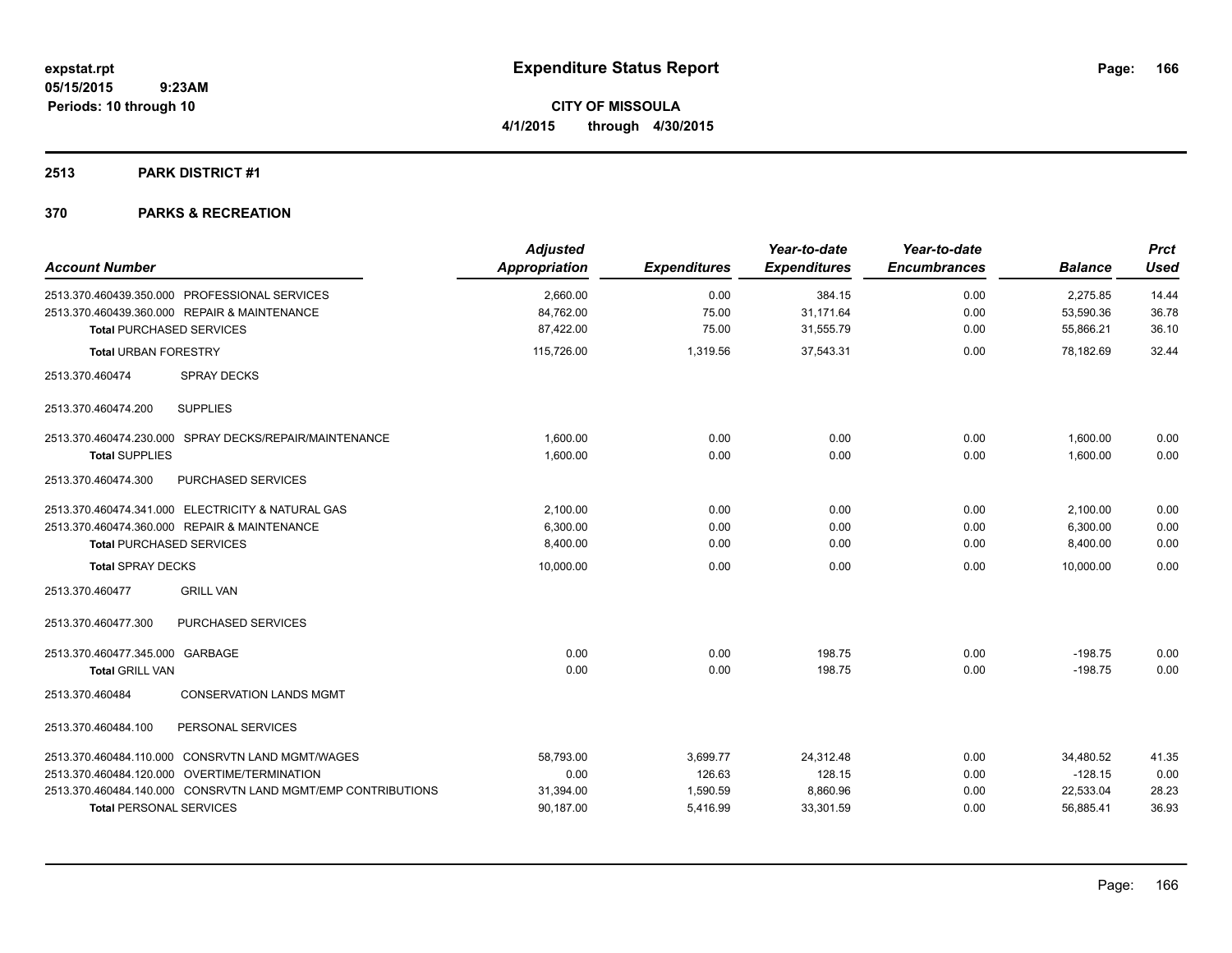**CITY OF MISSOULA 4/1/2015 through 4/30/2015**

#### **2513 PARK DISTRICT #1**

| <b>Adjusted</b> |                     | Year-to-date        | Year-to-date        |                | <b>Prct</b> |
|-----------------|---------------------|---------------------|---------------------|----------------|-------------|
| Appropriation   | <b>Expenditures</b> | <b>Expenditures</b> | <b>Encumbrances</b> | <b>Balance</b> | <b>Used</b> |
|                 |                     |                     |                     |                |             |
| 0.00            | 0.00                | 1,055.13            | 0.00                | $-1,055.13$    | 0.00        |
| 0.00            | 0.00                | 587.13              | 0.00                | $-587.13$      | 0.00        |
| 0.00            | 0.00                | 1,642.26            | 0.00                | $-1,642.26$    | 0.00        |
|                 |                     |                     |                     |                |             |
| 37,127.00       | 0.00                | 11,542.10           | 0.00                | 25,584.90      | 31.09       |
| 37,127.00       | 0.00                | 11,542.10           | 0.00                | 25,584.90      | 31.09       |
| 127,314.00      | 5,416.99            | 46,485.95           | 0.00                | 80,828.05      | 36.51       |
|                 |                     |                     |                     |                |             |
|                 |                     |                     |                     |                |             |
| 0.00            | 0.00                | 0.00                | 0.00                | 0.00           | 0.00        |
|                 |                     |                     |                     |                |             |
| 0.00            | 0.00                | 0.00                | 0.00                | 0.00           | 0.00        |
|                 |                     |                     |                     |                |             |
|                 |                     |                     |                     |                |             |
| 10,402.00       | 808.00              | 808.00              | 0.00                | 9,594.00       | 7.77        |
| 2,164.00        | 150.22              | 150.22              | 0.00                | 2,013.78       | 6.94        |
| 12,566.00       | 958.22              | 958.22              | 0.00                | 11,607.78      | 7.63        |
|                 |                     |                     |                     |                |             |
| 41,491.00       | 1,767.22            | 45,599.18           | 0.00                | $-4,108.18$    | 109.90      |
| 77.580.00       | 2,268.34            | 34,209.41           | 0.00                | 43,370.59      | 44.10       |
| 8,144.00        | 0.00                | 7,724.11            | 0.00                | 419.89         | 94.84       |
| 127,215.00      | 4,035.56            | 87,532.70           | 0.00                | 39,682.30      | 68.81       |
|                 |                     |                     |                     |                |             |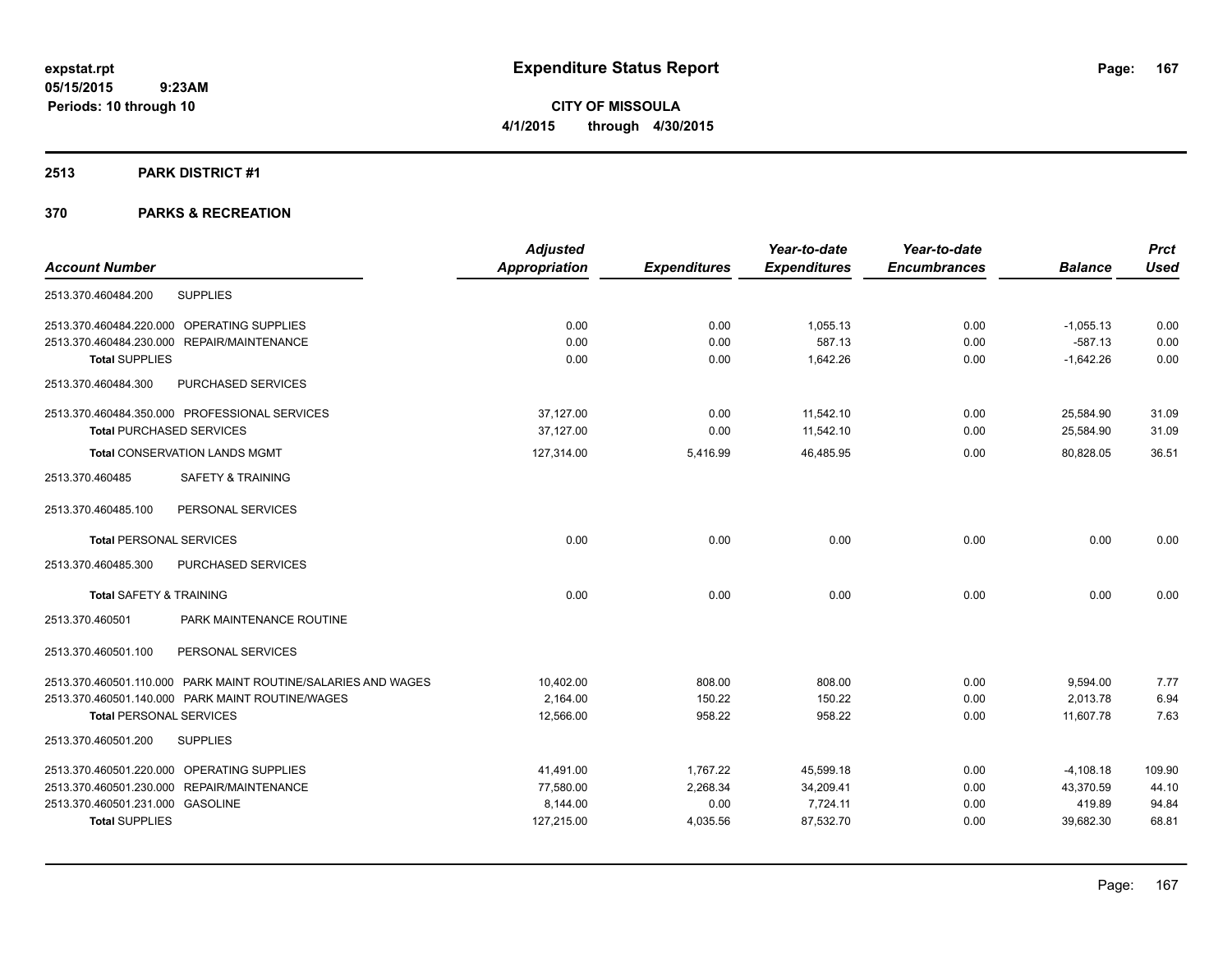**CITY OF MISSOULA 4/1/2015 through 4/30/2015**

#### **2513 PARK DISTRICT #1**

|                                       |                                                   | <b>Adjusted</b> |                     | Year-to-date        | Year-to-date        |                | <b>Prct</b> |
|---------------------------------------|---------------------------------------------------|-----------------|---------------------|---------------------|---------------------|----------------|-------------|
| <b>Account Number</b>                 |                                                   | Appropriation   | <b>Expenditures</b> | <b>Expenditures</b> | <b>Encumbrances</b> | <b>Balance</b> | <b>Used</b> |
| 2513.370.460501.300                   | PURCHASED SERVICES                                |                 |                     |                     |                     |                |             |
|                                       | 2513.370.460501.341.000 ELECTRICITY & NATURAL GAS | 26,212.00       | 0.00                | 26,222.79           | 0.00                | $-10.79$       | 100.04      |
| 2513.370.460501.343.000 WATER CHARGES |                                                   | 7.375.00        | 0.00                | 7.375.00            | 0.00                | 0.00           | 100.00      |
| 2513.370.460501.345.000 GARBAGE       |                                                   | 2.954.00        | 96.75               | 2.022.73            | 0.00                | 931.27         | 68.47       |
|                                       | 2513.370.460501.350.000 PROFESSIONAL SERVICES     | 5,558.00        | 289.16              | 6,381.68            | 0.00                | $-823.68$      | 114.82      |
|                                       | 2513.370.460501.360.000 REPAIR & MAINTENANCE      | 55,751.00       | 1,428.00            | 31,284.26           | 0.00                | 24,466.74      | 56.11       |
| <b>Total PURCHASED SERVICES</b>       |                                                   | 97,850.00       | 1,813.91            | 73,286.46           | 0.00                | 24,563.54      | 74.90       |
|                                       | <b>Total PARK MAINTENANCE ROUTINE</b>             | 237,631.00      | 6,807.69            | 161,777.38          | 0.00                | 75,853.62      | 68.08       |
| 2513.370.460506                       | <b>CARAS PARK IMPROVEMENTS</b>                    |                 |                     |                     |                     |                |             |
| 2513.370.460506.900                   | <b>CAPITAL OUTLAY</b>                             |                 |                     |                     |                     |                |             |
|                                       | <b>Total CARAS PARK IMPROVEMENTS</b>              | 0.00            | 0.00                | 0.00                | 0.00                | 0.00           | 0.00        |
| 2513.370.490504                       | <b>DEBT SERVICE</b>                               |                 |                     |                     |                     |                |             |
| 2513.370.490504.600                   | <b>DEBT SERVICE</b>                               |                 |                     |                     |                     |                |             |
| 2513.370.490504.610.000 PRINCIPAL     |                                                   | 57.511.00       | 15,292.07           | 178,904.80          | 0.00                | $-121,393.80$  | 311.08      |
|                                       | 2513.370.490504.620.000 INTEREST / SERVICE FEES   | 487.00          | 448.05              | 3.776.35            | 0.00                | $-3.289.35$    | 775.43      |
| <b>Total DEBT SERVICE</b>             |                                                   | 57,998.00       | 15,740.12           | 182,681.15          | 0.00                | $-124,683.15$  | 314.98      |
| <b>Total PARK DISTRICT #1</b>         |                                                   | 659,219.00      | 30,640.81           | 481,230.76          | 0.00                | 177,988.24     | 73.00       |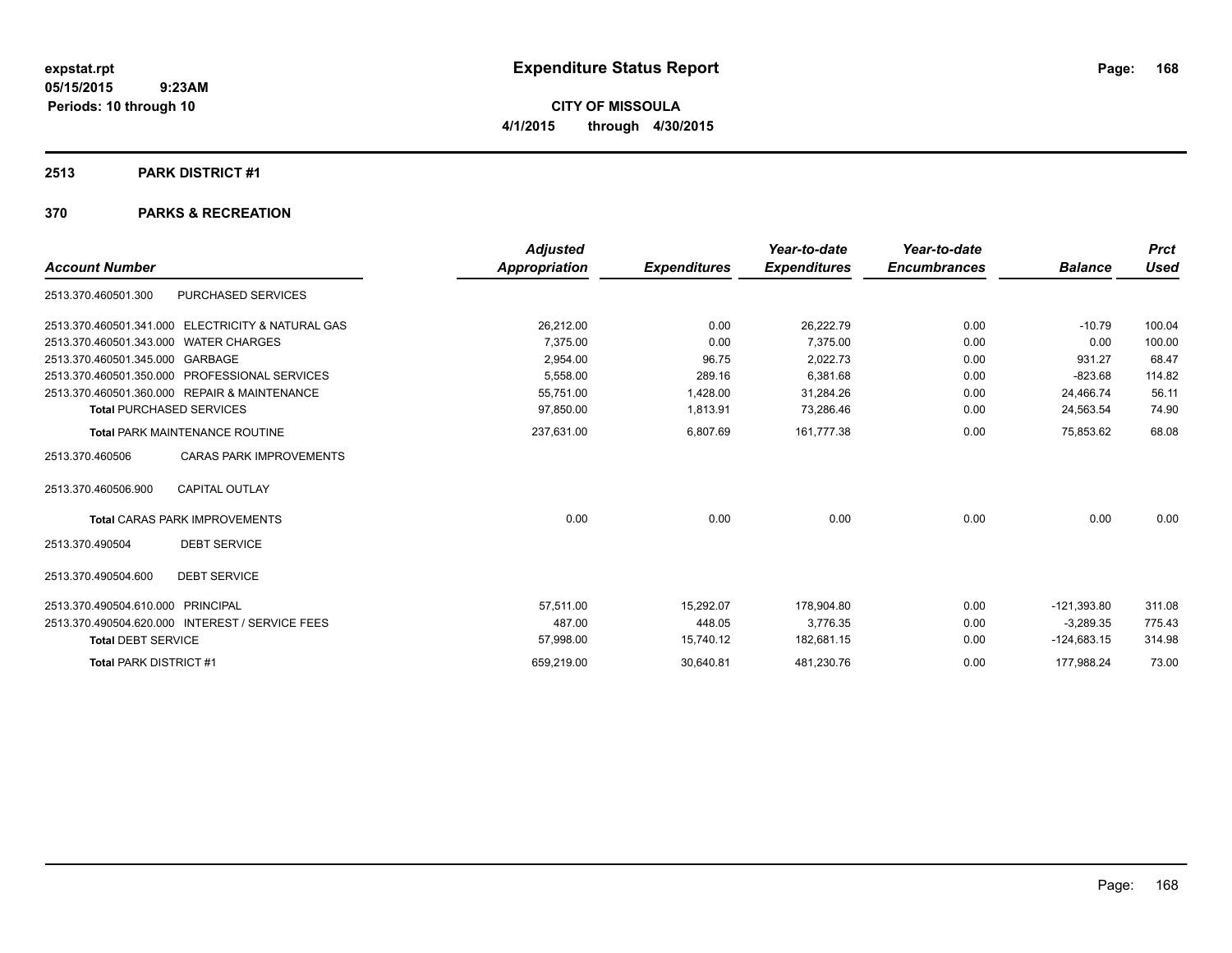**CITY OF MISSOULA 4/1/2015 through 4/30/2015**

# **2514 PUBLIC SAFETY & JUSTICE DISTRICT**

# **297 PUBLIC SAFETY/JUSTICE**

| <b>Account Number</b> |                                                   | <b>Adjusted</b><br>Appropriation | <b>Expenditures</b> | Year-to-date<br><b>Expenditures</b> | Year-to-date<br><b>Encumbrances</b> | <b>Balance</b> | <b>Prct</b><br>Used |
|-----------------------|---------------------------------------------------|----------------------------------|---------------------|-------------------------------------|-------------------------------------|----------------|---------------------|
| 2514.297.420000       | <b>PUBLIC SAFETY</b>                              |                                  |                     |                                     |                                     |                |                     |
| 2514.297.420000.300   | PURCHASED SERVICES                                |                                  |                     |                                     |                                     |                |                     |
|                       | <b>Total PUBLIC SAFETY &amp; JUSTICE DISTRICT</b> | 0.00                             | 0.00                | 0.00                                | 0.00                                | 0.00           | 0.00                |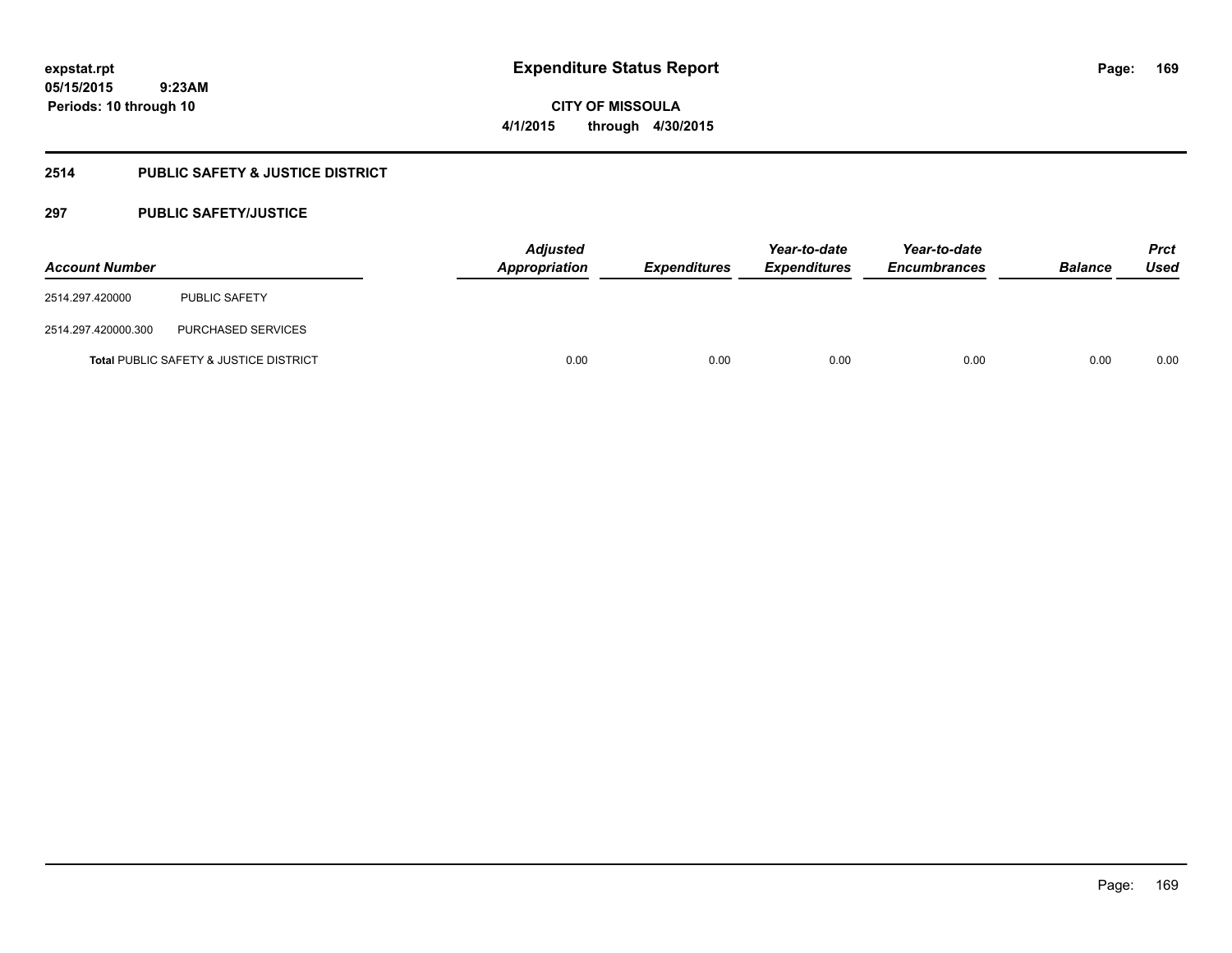**CITY OF MISSOULA 4/1/2015 through 4/30/2015**

#### **2820 STATE GAS TAX FUND**

# **280 PUBLIC WORKS ADMIN/ENGINEERING**

|                                 |                                                  | <b>Adjusted</b>      |                     | Year-to-date        | Year-to-date        |                | <b>Prct</b> |
|---------------------------------|--------------------------------------------------|----------------------|---------------------|---------------------|---------------------|----------------|-------------|
| <b>Account Number</b>           |                                                  | <b>Appropriation</b> | <b>Expenditures</b> | <b>Expenditures</b> | <b>Encumbrances</b> | <b>Balance</b> | <b>Used</b> |
| 2820.280.430230                 | STREET RESTORATION                               |                      |                     |                     |                     |                |             |
| 2820.280.430230.300             | PURCHASED SERVICES                               |                      |                     |                     |                     |                |             |
| <b>Total PURCHASED SERVICES</b> |                                                  | 0.00                 | 0.00                | 0.00                | 0.00                | 0.00           | 0.00        |
| 2820.280.430230.500             | <b>FIXED CHARGES</b>                             |                      |                     |                     |                     |                |             |
| <b>Total FIXED CHARGES</b>      |                                                  | 0.00                 | 0.00                | 0.00                | 0.00                | 0.00           | 0.00        |
| 2820.280.430230.800             | OTHER OBJECTS                                    |                      |                     |                     |                     |                |             |
|                                 | 2820.280.430230.820.000 TRANSFERS TO OTHER FUNDS | 564,000.00           | 0.00                | 282,000.00          | 0.00                | 282,000.00     | 50.00       |
| <b>Total OTHER OBJECTS</b>      |                                                  | 564,000.00           | 0.00                | 282,000.00          | 0.00                | 282,000.00     | 50.00       |
| 2820.280.430230.900             | <b>CAPITAL OUTLAY</b>                            |                      |                     |                     |                     |                |             |
| 2820.280.430230.930.000         | <b>IMPROVEMENTS</b>                              | 373,100.00           | 33,217.22           | 219,601.64          | 0.00                | 153,498.36     | 58.86       |
| <b>Total CAPITAL OUTLAY</b>     |                                                  | 373,100.00           | 33,217.22           | 219,601.64          | 0.00                | 153,498.36     | 58.86       |
| <b>Total STATE GAS TAX FUND</b> |                                                  | 937,100.00           | 33,217.22           | 501,601.64          | 0.00                | 435,498.36     | 53.53       |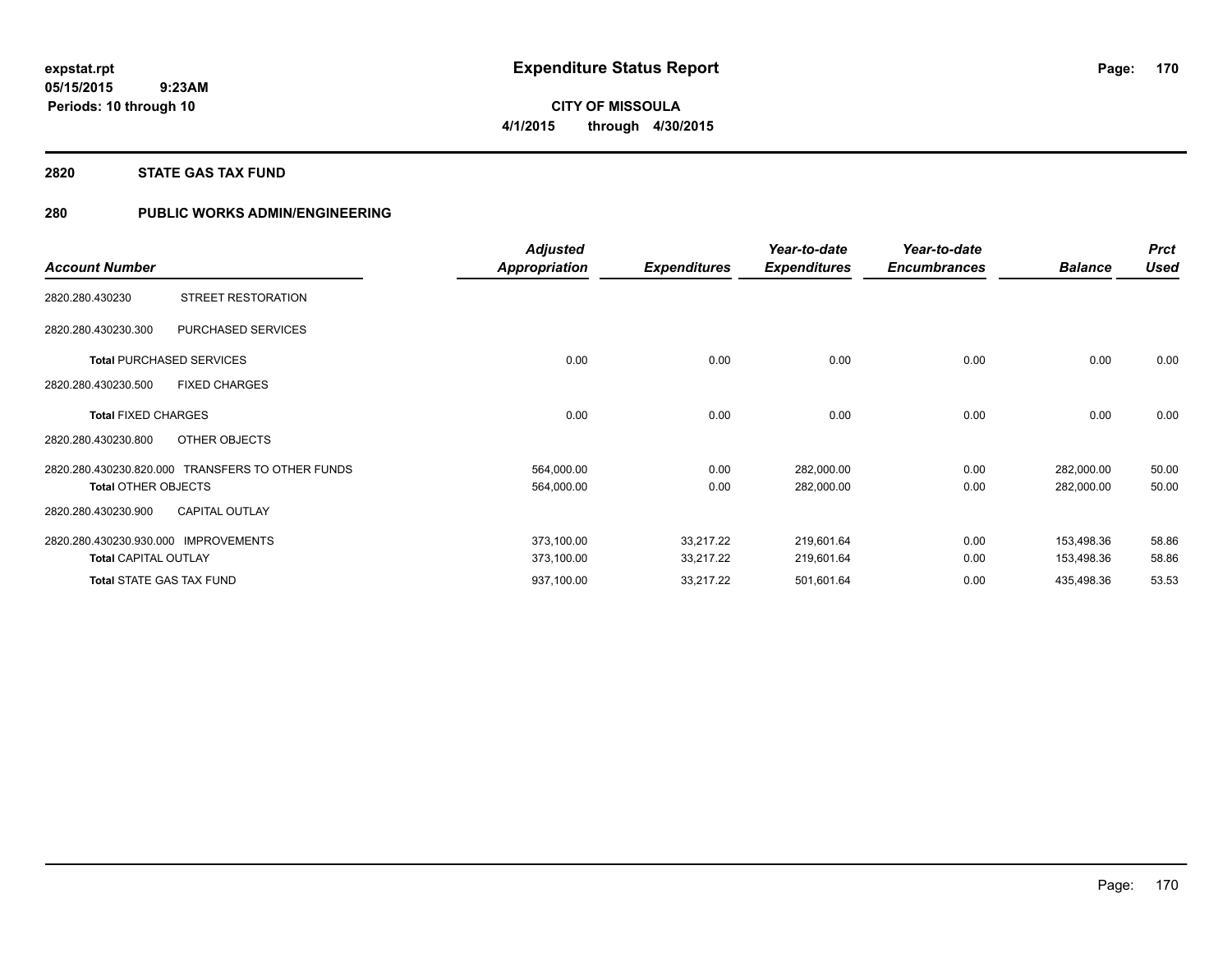**CITY OF MISSOULA 4/1/2015 through 4/30/2015**

# **2918 LAW ENFORCEMENT BLOCK GRANT FUND**

| <b>Account Number</b>           |                                                   | <b>Adjusted</b><br><b>Appropriation</b> | <b>Expenditures</b> | Year-to-date<br><b>Expenditures</b> | Year-to-date<br><b>Encumbrances</b> | <b>Balance</b> | <b>Prct</b><br><b>Used</b> |
|---------------------------------|---------------------------------------------------|-----------------------------------------|---------------------|-------------------------------------|-------------------------------------|----------------|----------------------------|
| 2918.290.420170                 | <b>JAG VIII GRANT</b>                             |                                         |                     |                                     |                                     |                |                            |
| 2918.290.420170.200             | <b>SUPPLIES</b>                                   |                                         |                     |                                     |                                     |                |                            |
| <b>Total SUPPLIES</b>           |                                                   | 0.00                                    | 0.00                | 0.00                                | 0.00                                | 0.00           | 0.00                       |
| 2918.290.420170.300             | PURCHASED SERVICES                                |                                         |                     |                                     |                                     |                |                            |
| <b>Total PURCHASED SERVICES</b> |                                                   | 0.00                                    | 0.00                | 0.00                                | 0.00                                | 0.00           | 0.00                       |
| 2918.290.420170.900             | CAPITAL OUTLAY                                    |                                         |                     |                                     |                                     |                |                            |
| <b>Total JAG VIII GRANT</b>     |                                                   | 0.00                                    | 0.00                | 0.00                                | 0.00                                | 0.00           | 0.00                       |
| 2918.290.420171                 | <b>JAG IX GRANT</b>                               |                                         |                     |                                     |                                     |                |                            |
| 2918.290.420171.200             | <b>SUPPLIES</b>                                   |                                         |                     |                                     |                                     |                |                            |
|                                 | 2918.290.420171.220.000 OPERATING SUPPLIES        | 0.00                                    | 0.00                | 2,630.61                            | 0.00                                | $-2,630.61$    | 0.00                       |
| <b>Total SUPPLIES</b>           |                                                   | 0.00                                    | 0.00                | 2,630.61                            | 0.00                                | $-2,630.61$    | 0.00                       |
| 2918.290.420171.300             | PURCHASED SERVICES                                |                                         |                     |                                     |                                     |                |                            |
| 2918.290.420171.370.000 TRAVEL  |                                                   | 0.00                                    | 0.00                | 1.911.28                            | 0.00                                | $-1,911.28$    | 0.00                       |
| <b>Total PURCHASED SERVICES</b> |                                                   | 0.00                                    | 0.00                | 1,911.28                            | 0.00                                | $-1,911.28$    | 0.00                       |
| 2918.290.420171.700             | <b>GRANTS &amp; CONTRIBUTIONS</b>                 |                                         |                     |                                     |                                     |                |                            |
|                                 | <b>Total GRANTS &amp; CONTRIBUTIONS</b>           | 0.00                                    | 0.00                | 0.00                                | 0.00                                | 0.00           | 0.00                       |
| Total JAG IX GRANT              |                                                   | 0.00                                    | 0.00                | 4,541.89                            | 0.00                                | $-4,541.89$    | 0.00                       |
| 2918.290.420173                 | <b>JAG XI</b>                                     |                                         |                     |                                     |                                     |                |                            |
| 2918.290.420173.200             | <b>SUPPLIES</b>                                   |                                         |                     |                                     |                                     |                |                            |
|                                 | 2918.290.420173.220.000 JAG XI/OPERATING SUPPLIES | 16,920.00                               | 0.00                | 6,434.00                            | 0.00                                | 10,486.00      | 38.03                      |
| <b>Total SUPPLIES</b>           |                                                   | 16,920.00                               | 0.00                | 6,434.00                            | 0.00                                | 10,486.00      | 38.03                      |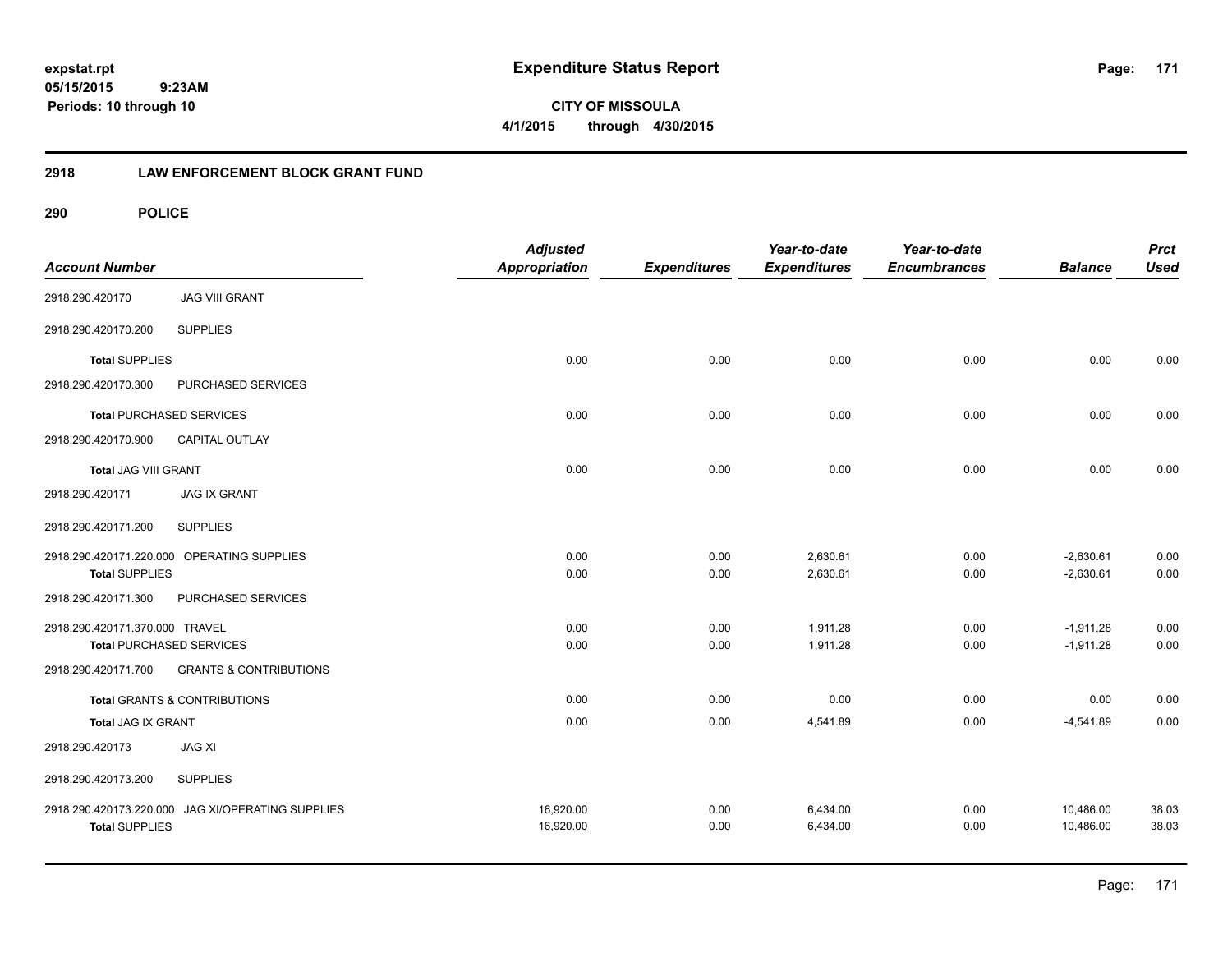**CITY OF MISSOULA 4/1/2015 through 4/30/2015**

# **2918 LAW ENFORCEMENT BLOCK GRANT FUND**

| <b>Account Number</b>           |                                                                                         | <b>Adjusted</b><br><b>Appropriation</b> | <b>Expenditures</b> | Year-to-date<br><b>Expenditures</b> | Year-to-date<br><b>Encumbrances</b> | <b>Balance</b>         | <b>Prct</b><br><b>Used</b> |
|---------------------------------|-----------------------------------------------------------------------------------------|-----------------------------------------|---------------------|-------------------------------------|-------------------------------------|------------------------|----------------------------|
| 2918.290.420173.300             | PURCHASED SERVICES                                                                      |                                         |                     |                                     |                                     |                        |                            |
|                                 | 2918.290.420173.350.000 JAG XI/PROFESSIONAL SERVICES<br><b>Total PURCHASED SERVICES</b> | 17,887.00<br>17,887.00                  | 0.00<br>0.00        | 17,887.00<br>17,887.00              | 0.00<br>0.00                        | 0.00<br>0.00           | 100.00<br>100.00           |
| 2918.290.420173.700             | <b>GRANTS &amp; CONTRIBUTIONS</b>                                                       |                                         |                     |                                     |                                     |                        |                            |
|                                 | <b>Total GRANTS &amp; CONTRIBUTIONS</b>                                                 | 0.00                                    | 0.00                | 0.00                                | 0.00                                | 0.00                   | 0.00                       |
| 2918.290.420173.900             | CAPITAL OUTLAY                                                                          |                                         |                     |                                     |                                     |                        |                            |
| <b>Total CAPITAL OUTLAY</b>     | 2918.290.420173.940.000 JAGXI/MACHINERY & EQUIPMENT                                     | 27,899.00<br>27,899.00                  | 0.00<br>0.00        | 13,795.01<br>13,795.01              | 0.00<br>0.00                        | 14,103.99<br>14,103.99 | 49.45<br>49.45             |
| <b>Total JAG XI</b>             |                                                                                         | 62,706.00                               | 0.00                | 38,116.01                           | 0.00                                | 24,589.99              | 60.79                      |
| 2918.290.420174                 | <b>JAG V GRANT</b>                                                                      |                                         |                     |                                     |                                     |                        |                            |
| 2918.290.420174.200             | <b>SUPPLIES</b>                                                                         |                                         |                     |                                     |                                     |                        |                            |
| <b>Total SUPPLIES</b>           |                                                                                         | 0.00                                    | 0.00                | 0.00                                | 0.00                                | 0.00                   | 0.00                       |
| 2918.290.420174.300             | PURCHASED SERVICES                                                                      |                                         |                     |                                     |                                     |                        |                            |
| <b>Total PURCHASED SERVICES</b> |                                                                                         | 0.00                                    | 0.00                | 0.00                                | 0.00                                | 0.00                   | 0.00                       |
| 2918.290.420174.700             | <b>GRANTS &amp; CONTRIBUTIONS</b>                                                       |                                         |                     |                                     |                                     |                        |                            |
|                                 | <b>Total GRANTS &amp; CONTRIBUTIONS</b>                                                 | 0.00                                    | 0.00                | 0.00                                | 0.00                                | 0.00                   | 0.00                       |
| 2918.290.420174.900             | CAPITAL OUTLAY                                                                          |                                         |                     |                                     |                                     |                        |                            |
| Total JAG V GRANT               |                                                                                         | 0.00                                    | 0.00                | 0.00                                | 0.00                                | 0.00                   | 0.00                       |
| 2918.290.420175                 | <b>JAG X GRANT</b>                                                                      |                                         |                     |                                     |                                     |                        |                            |
| 2918.290.420175.200             | <b>SUPPLIES</b>                                                                         |                                         |                     |                                     |                                     |                        |                            |
| <b>Total SUPPLIES</b>           |                                                                                         | 0.00                                    | 0.00                | 0.00                                | 0.00                                | 0.00                   | 0.00                       |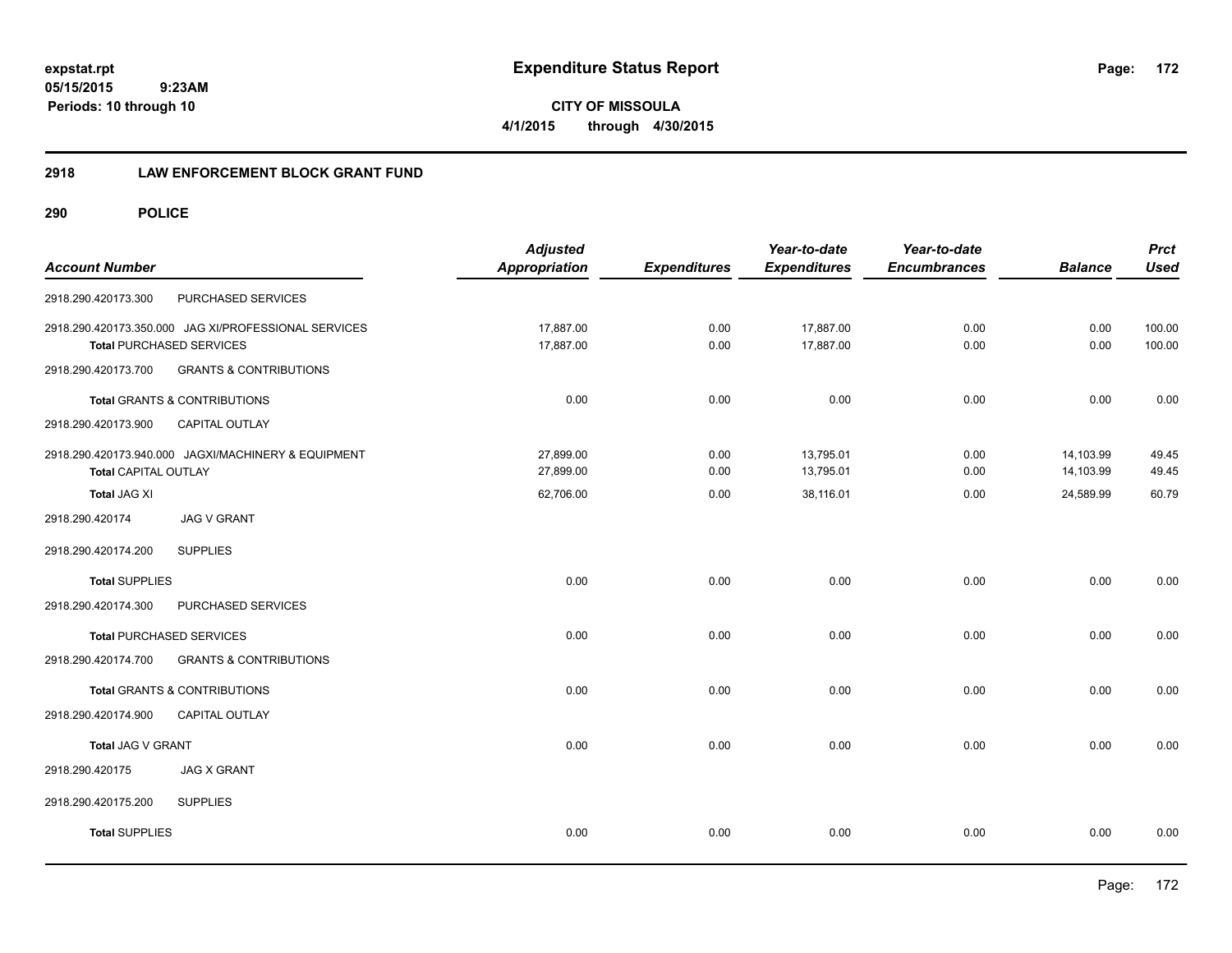**CITY OF MISSOULA 4/1/2015 through 4/30/2015**

# **2918 LAW ENFORCEMENT BLOCK GRANT FUND**

| <b>Account Number</b>          |                                               | <b>Adjusted</b><br><b>Appropriation</b> | <b>Expenditures</b> | Year-to-date<br><b>Expenditures</b> | Year-to-date<br><b>Encumbrances</b> | <b>Balance</b>         | <b>Prct</b><br><b>Used</b> |
|--------------------------------|-----------------------------------------------|-----------------------------------------|---------------------|-------------------------------------|-------------------------------------|------------------------|----------------------------|
| 2918.290.420175.300            | PURCHASED SERVICES                            |                                         |                     |                                     |                                     |                        |                            |
| Total JAG X GRANT              | 2918.290.420175.350.000 PROFESSIONAL SERVICES | 25,166.00<br>25,166.00                  | 0.00<br>0.00        | 6,257.01<br>6,257.01                | 0.00<br>0.00                        | 18,908.99<br>18,908.99 | 24.86<br>24.86             |
| 2918.290.420176                | <b>JAG VII GRANT</b>                          |                                         |                     |                                     |                                     |                        |                            |
| 2918.290.420176.100            | PERSONAL SERVICES                             |                                         |                     |                                     |                                     |                        |                            |
| <b>Total PERSONAL SERVICES</b> |                                               | 0.00                                    | 0.00                | 0.00                                | 0.00                                | 0.00                   | 0.00                       |
| 2918.290.420176.200            | <b>SUPPLIES</b>                               |                                         |                     |                                     |                                     |                        |                            |
| <b>Total SUPPLIES</b>          |                                               | 0.00                                    | 0.00                | 0.00                                | 0.00                                | 0.00                   | 0.00                       |
| 2918.290.420176.300            | PURCHASED SERVICES                            |                                         |                     |                                     |                                     |                        |                            |
|                                | <b>Total PURCHASED SERVICES</b>               | 0.00                                    | 0.00                | 0.00                                | 0.00                                | 0.00                   | 0.00                       |
| 2918.290.420176.700            | <b>GRANTS &amp; CONTRIBUTIONS</b>             |                                         |                     |                                     |                                     |                        |                            |
|                                | <b>Total GRANTS &amp; CONTRIBUTIONS</b>       | 0.00                                    | 0.00                | 0.00                                | 0.00                                | 0.00                   | 0.00                       |
| 2918.290.420176.900            | <b>CAPITAL OUTLAY</b>                         |                                         |                     |                                     |                                     |                        |                            |
| Total JAG VII GRANT            |                                               | 0.00                                    | 0.00                | 0.00                                | 0.00                                | 0.00                   | 0.00                       |
| 2918.290.420177                | <b>SMART POLICING</b>                         |                                         |                     |                                     |                                     |                        |                            |
| 2918.290.420177.700            | <b>GRANTS &amp; CONTRIBUTIONS</b>             |                                         |                     |                                     |                                     |                        |                            |
| <b>Total SMART POLICING</b>    |                                               | 0.00                                    | 0.00                | 0.00                                | 0.00                                | 0.00                   | 0.00                       |
| 2918.290.420178                | COPS HIRING FY2011                            |                                         |                     |                                     |                                     |                        |                            |
| 2918.290.420178.100            | PERSONAL SERVICES                             |                                         |                     |                                     |                                     |                        |                            |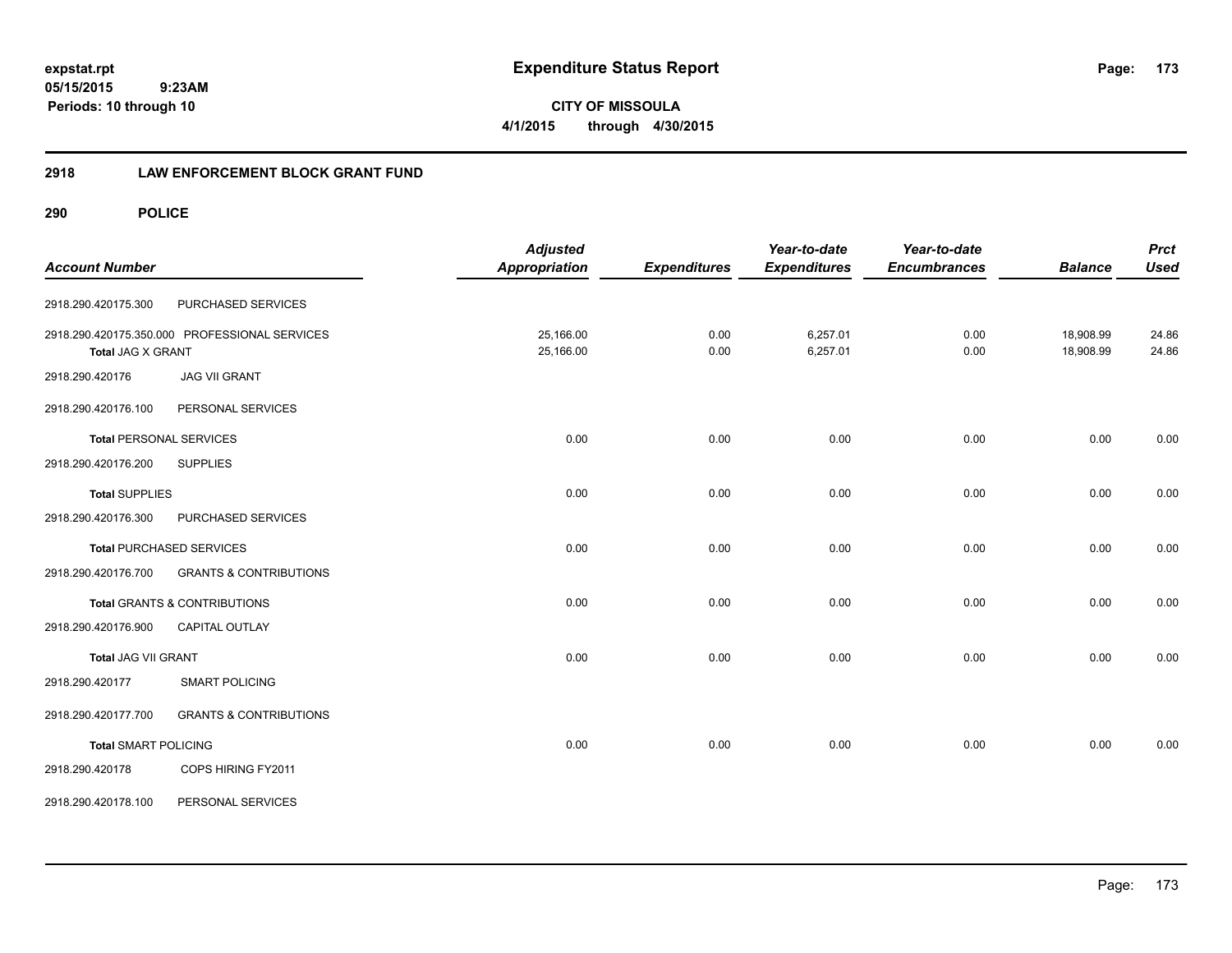**05/15/2015 9:23AM Periods: 10 through 10**

**CITY OF MISSOULA 4/1/2015 through 4/30/2015**

# **2918 LAW ENFORCEMENT BLOCK GRANT FUND**

| <b>Account Number</b>                                            | <b>Adjusted</b><br>Appropriation | <b>Expenditures</b> | Year-to-date<br><b>Expenditures</b> | Year-to-date<br><b>Encumbrances</b> | <b>Balance</b> | <b>Prct</b><br><b>Used</b> |
|------------------------------------------------------------------|----------------------------------|---------------------|-------------------------------------|-------------------------------------|----------------|----------------------------|
| 2918.290.420178.110.000 COPS HIRING FY12/SALARIES AND WAGES      | 40,150.00                        | 0.00                | 39,670.41                           | 0.00                                | 479.59         | 98.81                      |
| 2918.290.420178.115.000 SALARIES/HEALTH INSURANCE BENEFIT        | 0.00                             | 0.00                | 4,816.50                            | 0.00                                | $-4,816.50$    | 0.00                       |
| 2918.290.420178.120.000 OVERTIME/TERMINATION                     | 14,850.00                        | 0.00                | 0.00                                | 0.00                                | 14,850.00      | 0.00                       |
| 2918.290.420178.140.000 EMPLOYER CONTRIBUTIONS                   | 0.00                             | 0.00                | 11,580.47                           | 0.00                                | $-11,580.47$   | 0.00                       |
| 2918.290.420178.141.000 STATE RETIREMENT CONTRIBUTIONS           | 0.00                             | 0.00                | 13,065.80                           | 0.00                                | $-13,065.80$   | 0.00                       |
| <b>Total PERSONAL SERVICES</b>                                   | 55,000.00                        | 0.00                | 69,133.18                           | 0.00                                | $-14, 133.18$  | 125.70                     |
| 2918.290.420178.200<br><b>SUPPLIES</b>                           |                                  |                     |                                     |                                     |                |                            |
| <b>Total SUPPLIES</b>                                            | 0.00                             | 0.00                | 0.00                                | 0.00                                | 0.00           | 0.00                       |
| 2918.290.420178.300<br>PURCHASED SERVICES                        |                                  |                     |                                     |                                     |                |                            |
| <b>Total PURCHASED SERVICES</b>                                  | 0.00                             | 0.00                | 0.00                                | 0.00                                | 0.00           | 0.00                       |
| <b>CAPITAL OUTLAY</b><br>2918.290.420178.900                     |                                  |                     |                                     |                                     |                |                            |
| <b>Total CAPITAL OUTLAY</b>                                      | 0.00                             | 0.00                | 0.00                                | 0.00                                | 0.00           | 0.00                       |
| Total COPS HIRING FY2011                                         | 55.000.00                        | 0.00                | 69.133.18                           | 0.00                                | $-14.133.18$   | 125.70                     |
| FY14 COPS HIRING GRANT<br>2918.290.420179                        |                                  |                     |                                     |                                     |                |                            |
| 2918.290.420179.100<br>PERSONAL SERVICES                         |                                  |                     |                                     |                                     |                |                            |
| 2918.290.420179.110.000 FY14COPS HIRING GRANT SALARIES AND WAGES | 31,390.00                        | 0.00                | 0.00                                | 0.00                                | 31,390.00      | 0.00                       |
| 2918.290.420179.140.000 EMPLOYER CONTRIBUTIONS                   | 11,610.00                        | 0.00                | 0.00                                | 0.00                                | 11,610.00      | 0.00                       |
| <b>Total FY14 COPS HIRING GRANT</b>                              | 43,000.00                        | 0.00                | 0.00                                | 0.00                                | 43,000.00      | 0.00                       |
| 2918.290.420190<br>LAW ENFORCEMENT BLOCK GRANT                   |                                  |                     |                                     |                                     |                |                            |
| CAPITAL OUTLAY<br>2918.290.420190.900                            |                                  |                     |                                     |                                     |                |                            |
| Total LAW ENFORCEMENT BLOCK GRANT                                | 0.00                             | 0.00                | 0.00                                | 0.00                                | 0.00           | 0.00                       |
| <b>Total POLICE</b>                                              | 185.872.00                       | 0.00                | 118,048.09                          | 0.00                                | 67.823.91      | 63.51                      |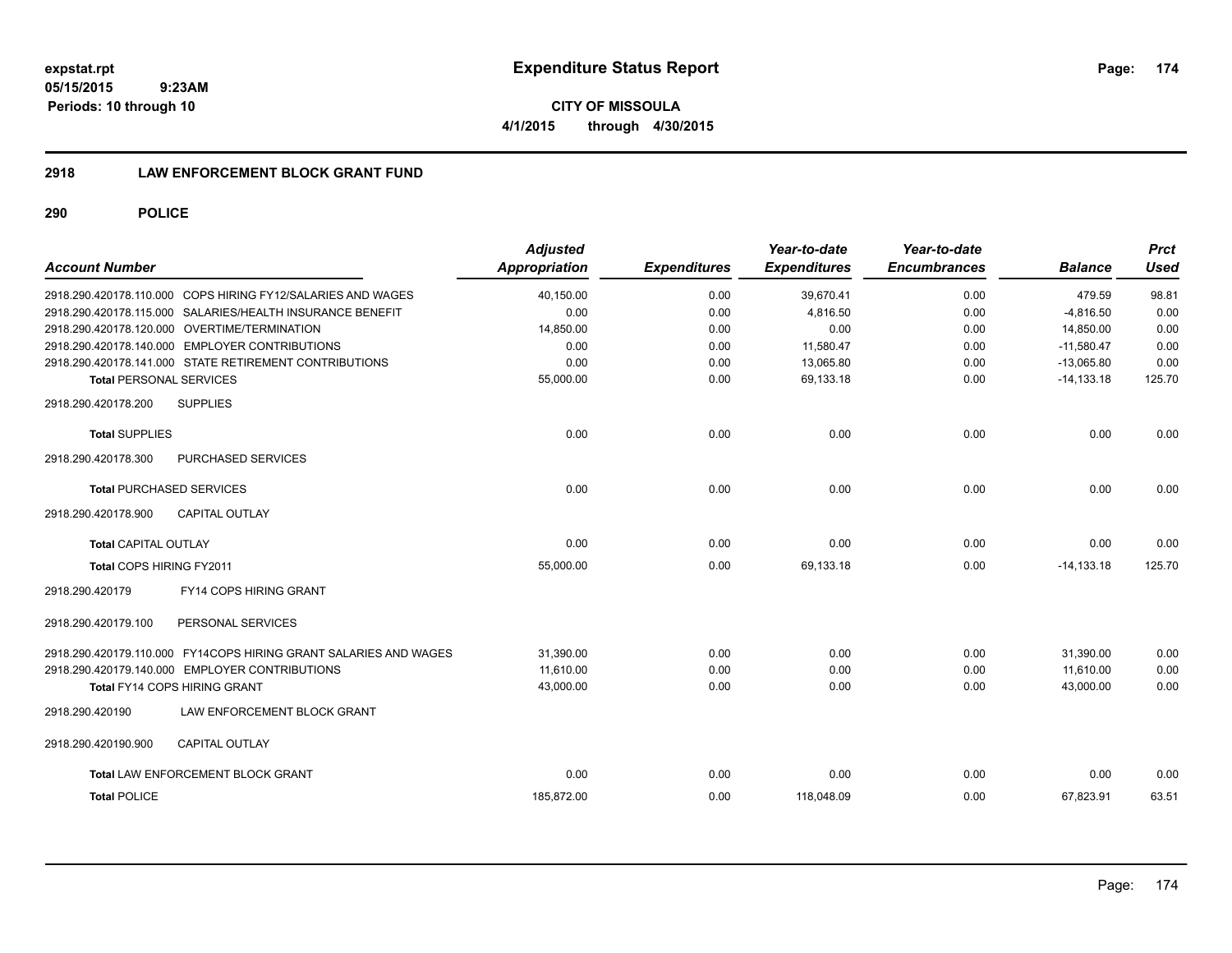**CITY OF MISSOULA 4/1/2015 through 4/30/2015**

# **2918 LAW ENFORCEMENT BLOCK GRANT FUND**

| <b>Account Number</b>  |                                               | <b>Adjusted</b><br><b>Appropriation</b> | <b>Expenditures</b> | Year-to-date<br><b>Expenditures</b> | Year-to-date<br><b>Encumbrances</b> | <b>Balance</b> | <b>Prct</b><br>Used |
|------------------------|-----------------------------------------------|-----------------------------------------|---------------------|-------------------------------------|-------------------------------------|----------------|---------------------|
| 2918.390.420191        | <b>COPS TECHNOLOGY</b>                        |                                         |                     |                                     |                                     |                |                     |
| 2918.390.420191.500    | <b>FIXED CHARGES</b>                          |                                         |                     |                                     |                                     |                |                     |
| Total NON-DEPARTMENTAL |                                               | 0.00                                    | 0.00                | 0.00                                | 0.00                                | 0.00           | 0.00                |
|                        | <b>Total LAW ENFORCEMENT BLOCK GRANT FUND</b> | 185,872.00                              | 0.00                | 118.048.09                          | 0.00                                | 67.823.91      | 63.51               |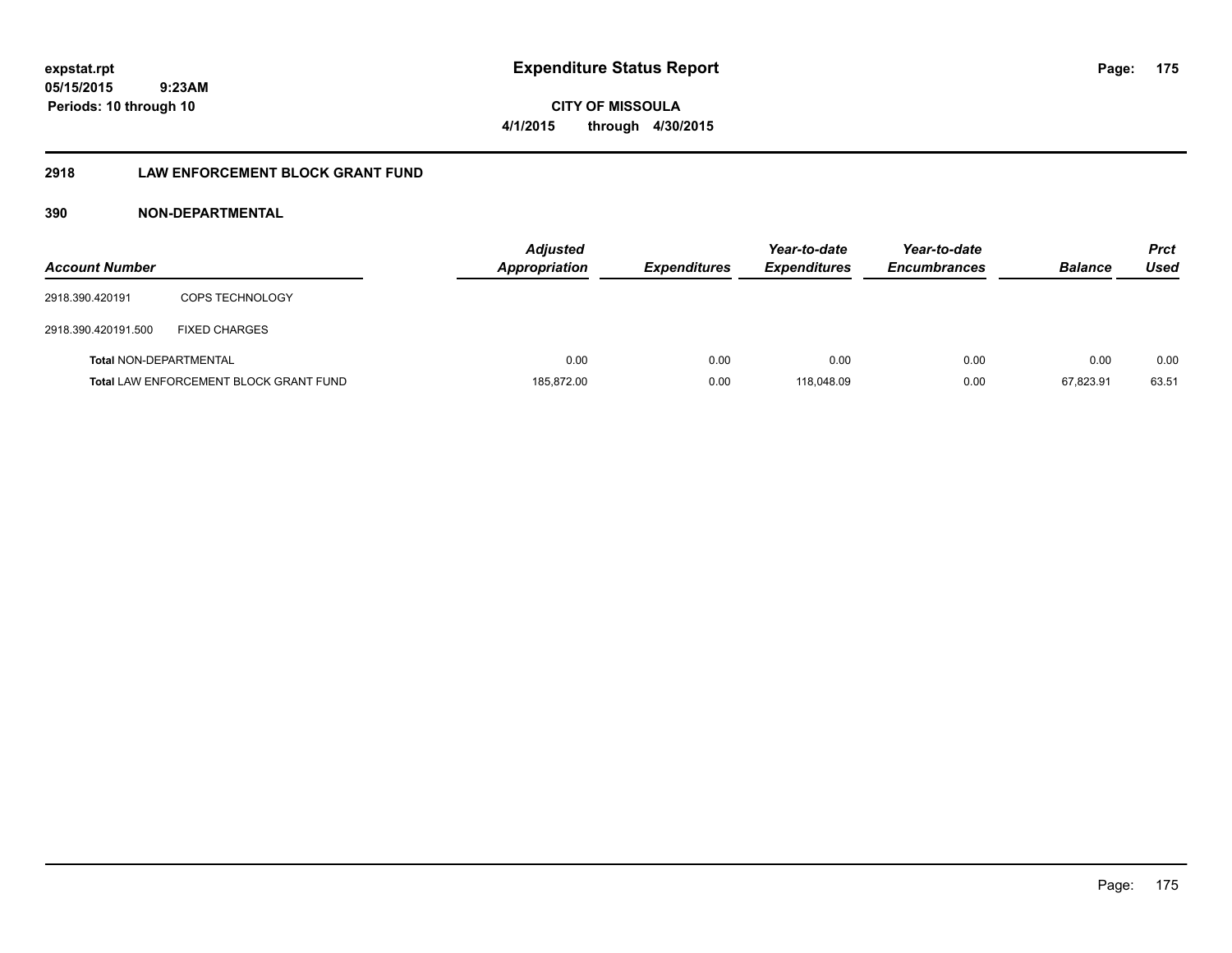**CITY OF MISSOULA 4/1/2015 through 4/30/2015**

**2919 HIDTA FUND**

| <b>Account Number</b>                                    | <b>Adjusted</b><br><b>Appropriation</b> | <b>Expenditures</b> | Year-to-date<br><b>Expenditures</b> | Year-to-date<br><b>Encumbrances</b> | <b>Balance</b> | <b>Prct</b><br><b>Used</b> |
|----------------------------------------------------------|-----------------------------------------|---------------------|-------------------------------------|-------------------------------------|----------------|----------------------------|
| <b>HIDTA STATE FORFEITURES</b><br>2919.290.420142        |                                         |                     |                                     |                                     |                |                            |
| PERSONAL SERVICES<br>2919.290.420142.100                 |                                         |                     |                                     |                                     |                |                            |
| 2919.290.420142.120.000 OVERTIME/TERMINATION             | 15,000.00                               | 0.00                | 0.00                                | 0.00                                | 15,000.00      | 0.00                       |
| 2919.290.420142.140.000 EMPLOYER CONTRIBUTIONS           | 1.350.00                                | 0.00                | 0.00                                | 0.00                                | 1.350.00       | 0.00                       |
| <b>Total PERSONAL SERVICES</b>                           | 16,350.00                               | 0.00                | 0.00                                | 0.00                                | 16,350.00      | 0.00                       |
| <b>SUPPLIES</b><br>2919.290.420142.200                   |                                         |                     |                                     |                                     |                |                            |
| 2919.290.420142.210.000 OFFICE SUPPLIES                  | 500.00                                  | 0.00                | 0.00                                | 0.00                                | 500.00         | 0.00                       |
| 2919.290.420142.220.000 OPERATING SUPPLIES               | 500.00                                  | 0.00                | 12,830.07                           | 0.00                                | $-12,330.07$   | 2,566.01                   |
| <b>Total SUPPLIES</b>                                    | 1,000.00                                | 0.00                | 12,830.07                           | 0.00                                | $-11,830.07$   | 1,283.01                   |
| PURCHASED SERVICES<br>2919.290.420142.300                |                                         |                     |                                     |                                     |                |                            |
| 2919.290.420142.341.000 ELECTRICITY & NATURAL GAS        | 4,600.00                                | 0.00                | 0.00                                | 0.00                                | 4,600.00       | 0.00                       |
| 2919.290.420142.344.000 TELEPHONE SERVICE                | 250.00                                  | 0.00                | 0.00                                | 0.00                                | 250.00         | 0.00                       |
| 2919.290.420142.350.000 PROFESSIONAL SERVICES            | 4,000.00                                | 0.00                | 1,212.46                            | 0.00                                | 2,787.54       | 30.31                      |
| 2919.290.420142.350.011 TOWING/PROFESSIONAL SERVICES     | 0.00                                    | 0.00                | 1,586.61                            | 0.00                                | $-1,586.61$    | 0.00                       |
| 2919.290.420142.360.000 REPAIR & MAINTENANCE             | 1.200.00                                | 0.00                | 0.00                                | 0.00                                | 1.200.00       | 0.00                       |
| 2919.290.420142.370.000 TRAVEL                           | 1.500.00                                | 0.00                | 0.00                                | 0.00                                | 1.500.00       | 0.00                       |
| 2919.290.420142.380.000 TRAINING                         | 1,500.00                                | 0.00                | 0.00                                | 0.00                                | 1,500.00       | 0.00                       |
| 2919.290.420142.390.000 OTHER PURCHASED SERVICES         | 200.00                                  | 0.00                | 0.00                                | 0.00                                | 200.00         | 0.00                       |
| <b>Total PURCHASED SERVICES</b>                          | 13,250.00                               | 0.00                | 2,799.07                            | 0.00                                | 10,450.93      | 21.13                      |
| 2919.290.420142.500<br><b>FIXED CHARGES</b>              |                                         |                     |                                     |                                     |                |                            |
| 2919.290.420142.500.000 FIXED CHARGES                    | 11,700.00                               | 1,719.87            | 18,918.57                           | 0.00                                | $-7.218.57$    | 161.70                     |
| <b>Total FIXED CHARGES</b>                               | 11,700.00                               | 1,719.87            | 18,918.57                           | 0.00                                | $-7,218.57$    | 161.70                     |
| 2919.290.420142.700<br><b>GRANTS &amp; CONTRIBUTIONS</b> |                                         |                     |                                     |                                     |                |                            |
| 2919.290.420142.700.000 HIDTA STATE FORFEITURE           | 100.000.00                              | 5,728.49            | 26,842.20                           | 0.00                                | 73,157.80      | 26.84                      |
| 2919.290.420142.700.002 STATE/GRANTS & CONTRIBUTIONS     | 0.00                                    | 490.00              | 490.00                              | 0.00                                | $-490.00$      | 0.00                       |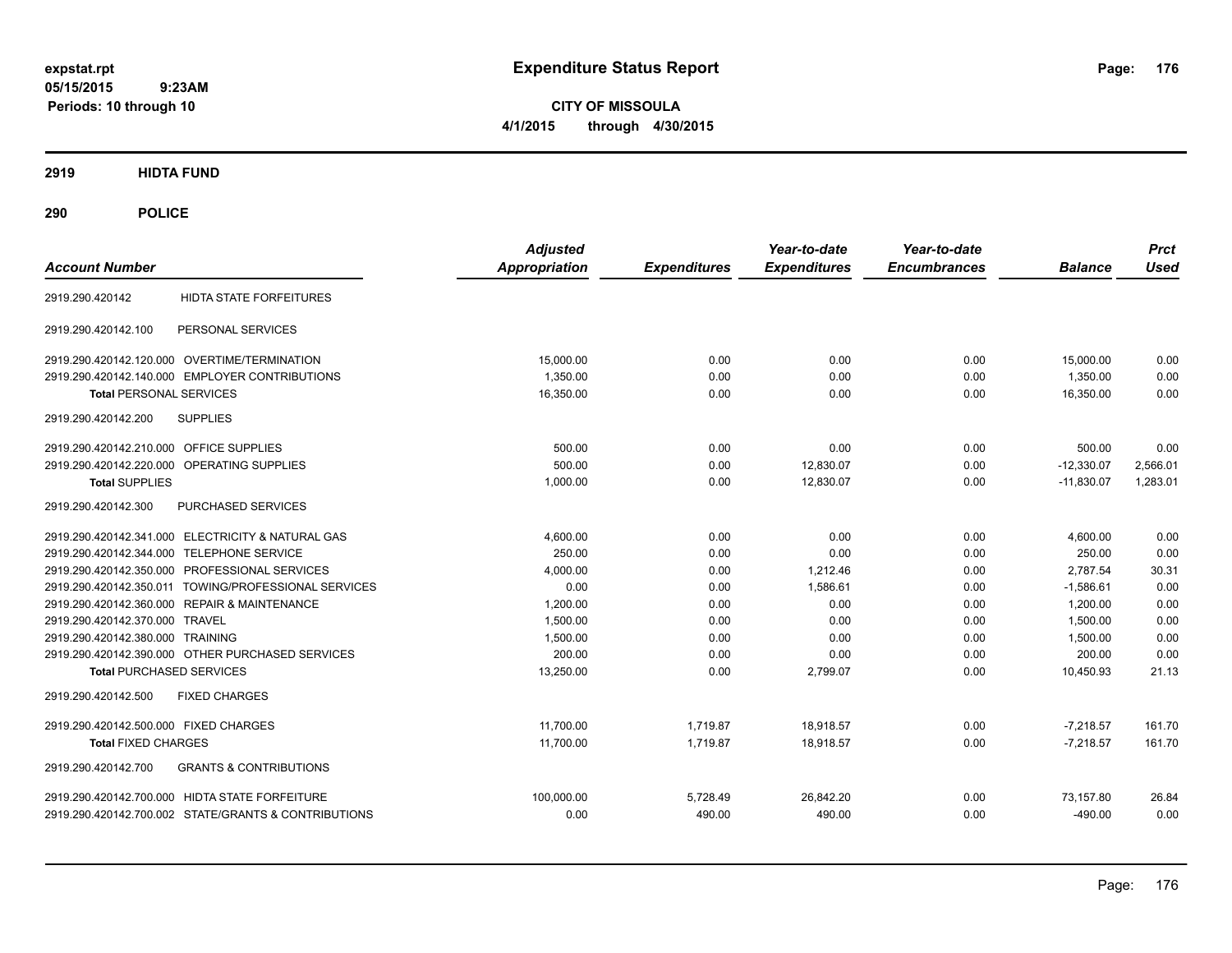**CITY OF MISSOULA 4/1/2015 through 4/30/2015**

**2919 HIDTA FUND**

| <b>Account Number</b>                                  | <b>Adjusted</b><br>Appropriation | <b>Expenditures</b> | Year-to-date<br><b>Expenditures</b> | Year-to-date<br><b>Encumbrances</b> | <b>Balance</b> | Prct<br>Used |
|--------------------------------------------------------|----------------------------------|---------------------|-------------------------------------|-------------------------------------|----------------|--------------|
| 2919.290.420142.700.003 FEDERAL/GRANTS & CONTRIBUTIONS | 0.00                             | 0.00                | 9.770.56                            | 0.00                                | -9.770.56      | 0.00         |
| <b>Total GRANTS &amp; CONTRIBUTIONS</b>                | 100,000.00                       | 6.218.49            | 37.102.76                           | 0.00                                | 62.897.24      | 37.10        |
| 2919.290.420142.900<br>CAPITAL OUTLAY                  |                                  |                     |                                     |                                     |                |              |
| 2919.290.420142.920.000 BUILDINGS                      | 50.000.00                        | 0.00                | 0.00                                | 0.00                                | 50.000.00      | 0.00         |
| <b>Total CAPITAL OUTLAY</b>                            | 50,000.00                        | 0.00                | 0.00                                | 0.00                                | 50.000.00      | 0.00         |
| <b>Total HIDTA FUND</b>                                | 192,300.00                       | 7.938.36            | 71.650.47                           | 0.00                                | 120.649.53     | 37.26        |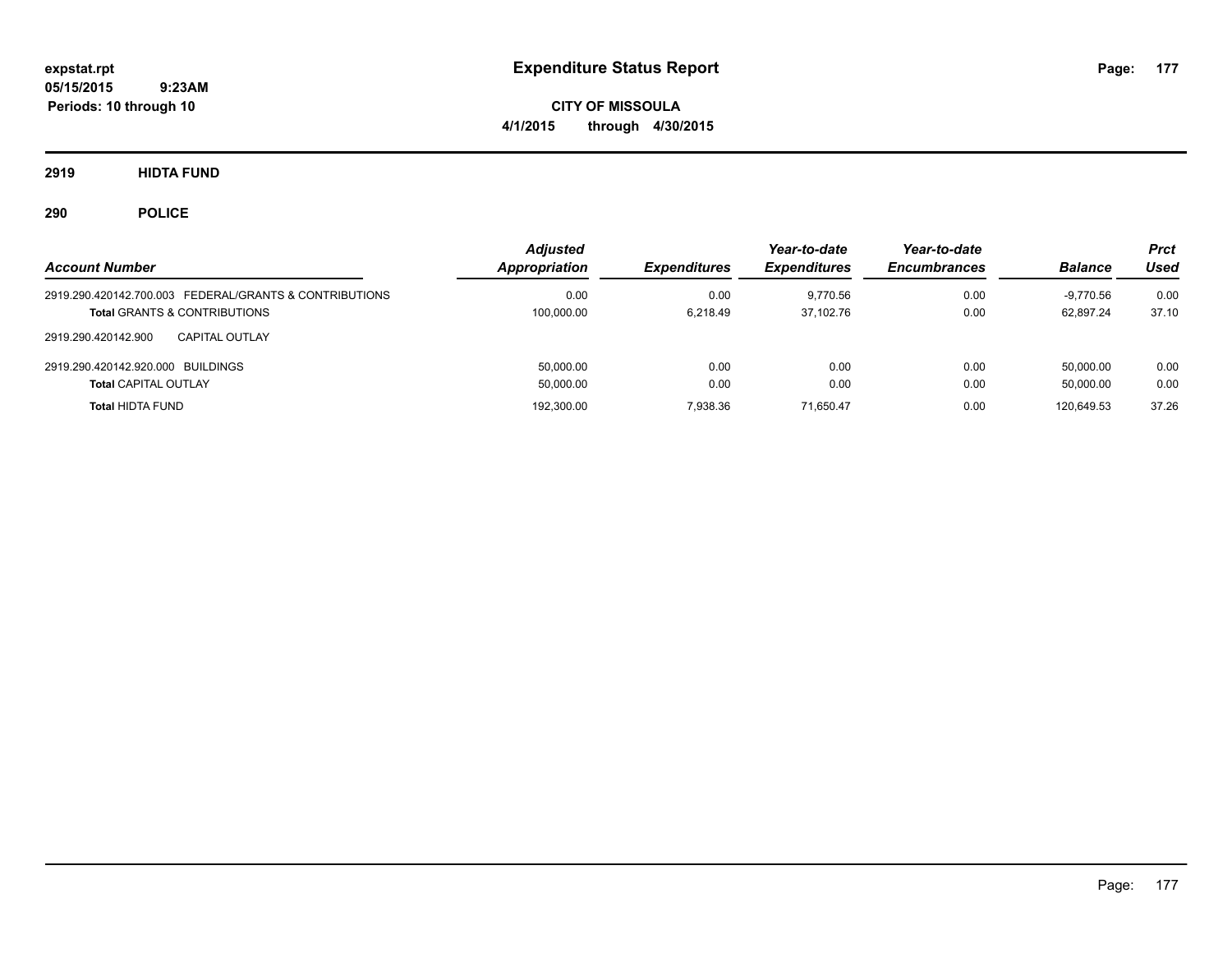**CITY OF MISSOULA 4/1/2015 through 4/30/2015**

#### **2939 CDBG PROGRAM INCOME ACCOUNT**

# **400 ENTITLEMENT GRANTS**

|                                 |                                                  | <b>Adjusted</b>      |                     | Year-to-date        | Year-to-date        |                | <b>Prct</b> |
|---------------------------------|--------------------------------------------------|----------------------|---------------------|---------------------|---------------------|----------------|-------------|
| <b>Account Number</b>           |                                                  | <b>Appropriation</b> | <b>Expenditures</b> | <b>Expenditures</b> | <b>Encumbrances</b> | <b>Balance</b> | <b>Used</b> |
| 2939.400.470000                 | <b>HOUSING &amp; COMMUNITY DEVELOPMENT</b>       |                      |                     |                     |                     |                |             |
| 2939.400.470000.300             | <b>PURCHASED SERVICES</b>                        |                      |                     |                     |                     |                |             |
|                                 | 2939.400.470000.350.000 PROFESSIONAL SERVICES    | 14.383.00            | 0.00                | 0.00                | 0.00                | 14.383.00      | 0.00        |
| <b>Total PURCHASED SERVICES</b> |                                                  | 14,383.00            | 0.00                | 0.00                | 0.00                | 14,383.00      | 0.00        |
| 2939.400.470000.800             | OTHER OBJECTS                                    |                      |                     |                     |                     |                |             |
|                                 | 2939.400.470000.820.000 TRANSFERS TO OTHER FUNDS | 0.00                 | 0.00                | 14,383.00           | 0.00                | $-14.383.00$   | 0.00        |
| <b>Total OTHER OBJECTS</b>      |                                                  | 0.00                 | 0.00                | 14,383.00           | 0.00                | $-14,383.00$   | 0.00        |
|                                 | <b>Total HOUSING &amp; COMMUNITY DEVELOPMENT</b> | 14,383.00            | 0.00                | 14,383.00           | 0.00                | 0.00           | 100.00      |
|                                 | <b>Total CDBG PROGRAM INCOME ACCOUNT</b>         | 14.383.00            | 0.00                | 14.383.00           | 0.00                | 0.00           | 100.00      |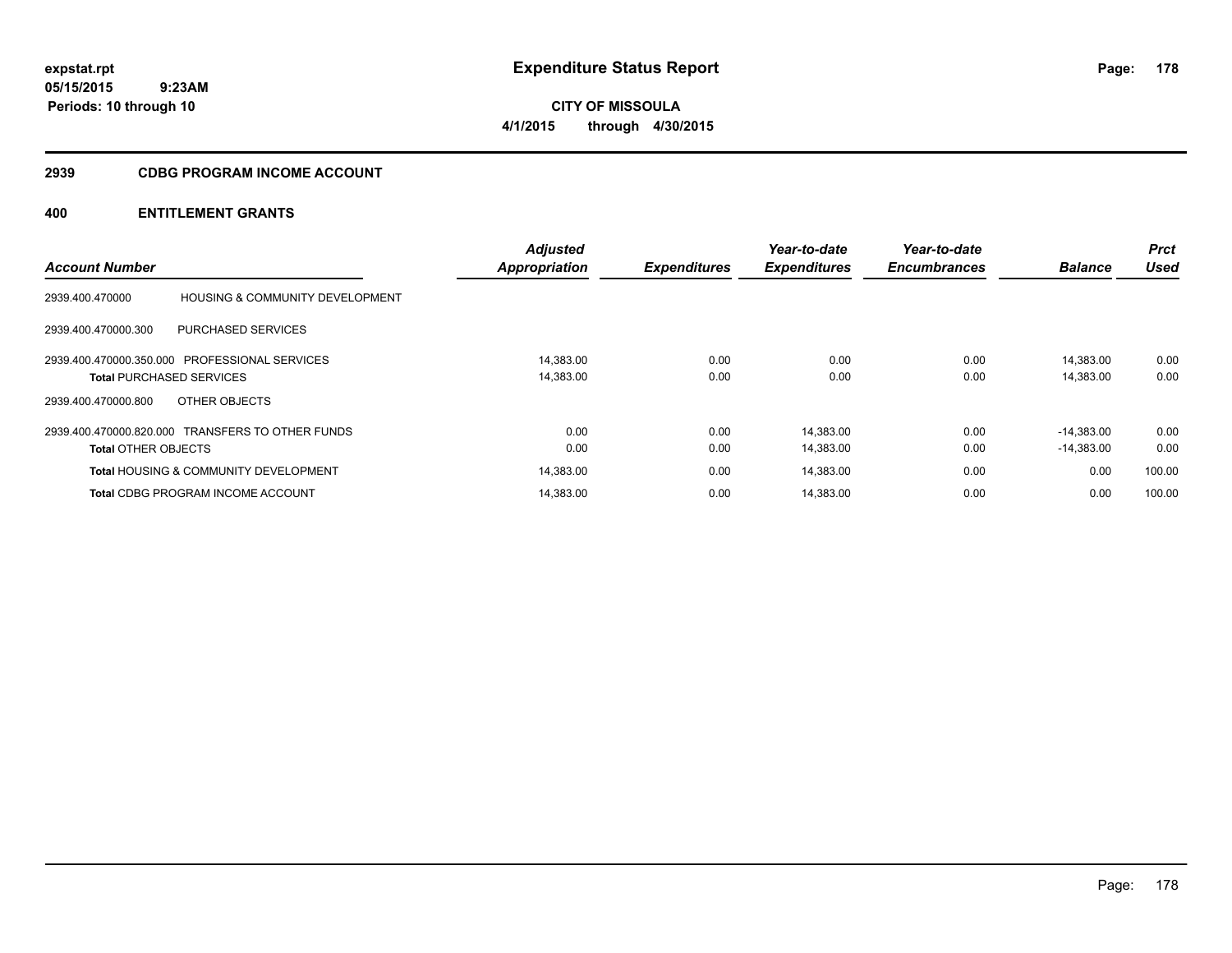**CITY OF MISSOULA 4/1/2015 through 4/30/2015**

**2940 CDBG FUND**

# **400 ENTITLEMENT GRANTS**

| <b>Account Number</b>             |                                                              | <b>Adjusted</b><br>Appropriation | <b>Expenditures</b> | Year-to-date<br><b>Expenditures</b> | Year-to-date<br><b>Encumbrances</b> | <b>Balance</b> | <b>Prct</b><br><b>Used</b> |
|-----------------------------------|--------------------------------------------------------------|----------------------------------|---------------------|-------------------------------------|-------------------------------------|----------------|----------------------------|
| 2940.400.470001                   | <b>FAIR HOUSING STUDY</b>                                    |                                  |                     |                                     |                                     |                |                            |
| 2940.400.470001.700               | <b>GRANTS &amp; CONTRIBUTIONS</b>                            |                                  |                     |                                     |                                     |                |                            |
| <b>Total FAIR HOUSING STUDY</b>   |                                                              | 0.00                             | 0.00                | 0.00                                | 0.00                                | 0.00           | 0.00                       |
| 2940.400.470291                   | <b>YWCA</b>                                                  |                                  |                     |                                     |                                     |                |                            |
| 2940.400.470291.700               | <b>GRANTS &amp; CONTRIBUTIONS</b>                            |                                  |                     |                                     |                                     |                |                            |
| 2940.400.470291.700.000           | FY13 YWCA                                                    | 17,000.00                        | 0.00                | 18,000.00                           | 0.00                                | $-1,000.00$    | 105.88                     |
| <b>Total YWCA</b>                 |                                                              | 17,000.00                        | 0.00                | 18,000.00                           | 0.00                                | $-1,000.00$    | 105.88                     |
| 2940.400.470292                   | FY12 homeWORD                                                |                                  |                     |                                     |                                     |                |                            |
| 2940.400.470292.700               | <b>GRANTS &amp; CONTRIBUTIONS</b>                            |                                  |                     |                                     |                                     |                |                            |
|                                   | 2940.400.470292.700.000 FY13 homeWORD/GRANTS & CONTRIBUTIONS | 6,707.00                         | 0.00                | 4,735.76                            | 0.00                                | 1,971.24       | 70.61                      |
| Total FY12 homeWORD               |                                                              | 6,707.00                         | 0.00                | 4,735.76                            | 0.00                                | 1,971.24       | 70.61                      |
| 2940.400.470293                   | MISSOULA FOOD BANK                                           |                                  |                     |                                     |                                     |                |                            |
| 2940.400.470293.700               | <b>GRANTS &amp; CONTRIBUTIONS</b>                            |                                  |                     |                                     |                                     |                |                            |
|                                   | Total MISSOULA FOOD BANK                                     | 0.00                             | 0.00                | 0.00                                | 0.00                                | 0.00           | 0.00                       |
| 2940.400.470294                   | FY12 WORD                                                    |                                  |                     |                                     |                                     |                |                            |
| 2940.400.470294.700               | <b>GRANTS &amp; CONTRIBUTIONS</b>                            |                                  |                     |                                     |                                     |                |                            |
| 2940.400.470294.700.000 FY13 WORD |                                                              | 17,000.00                        | 3,858.18            | 14,963.67                           | 0.00                                | 2,036.33       | 88.02                      |
| Total FY12 WORD                   |                                                              | 17,000.00                        | 3,858.18            | 14,963.67                           | 0.00                                | 2,036.33       | 88.02                      |
| 2940.400.470296                   | MISSOULA AGING SERVICES                                      |                                  |                     |                                     |                                     |                |                            |
| 2940.400.470296.700               | <b>GRANTS &amp; CONTRIBUTIONS</b>                            |                                  |                     |                                     |                                     |                |                            |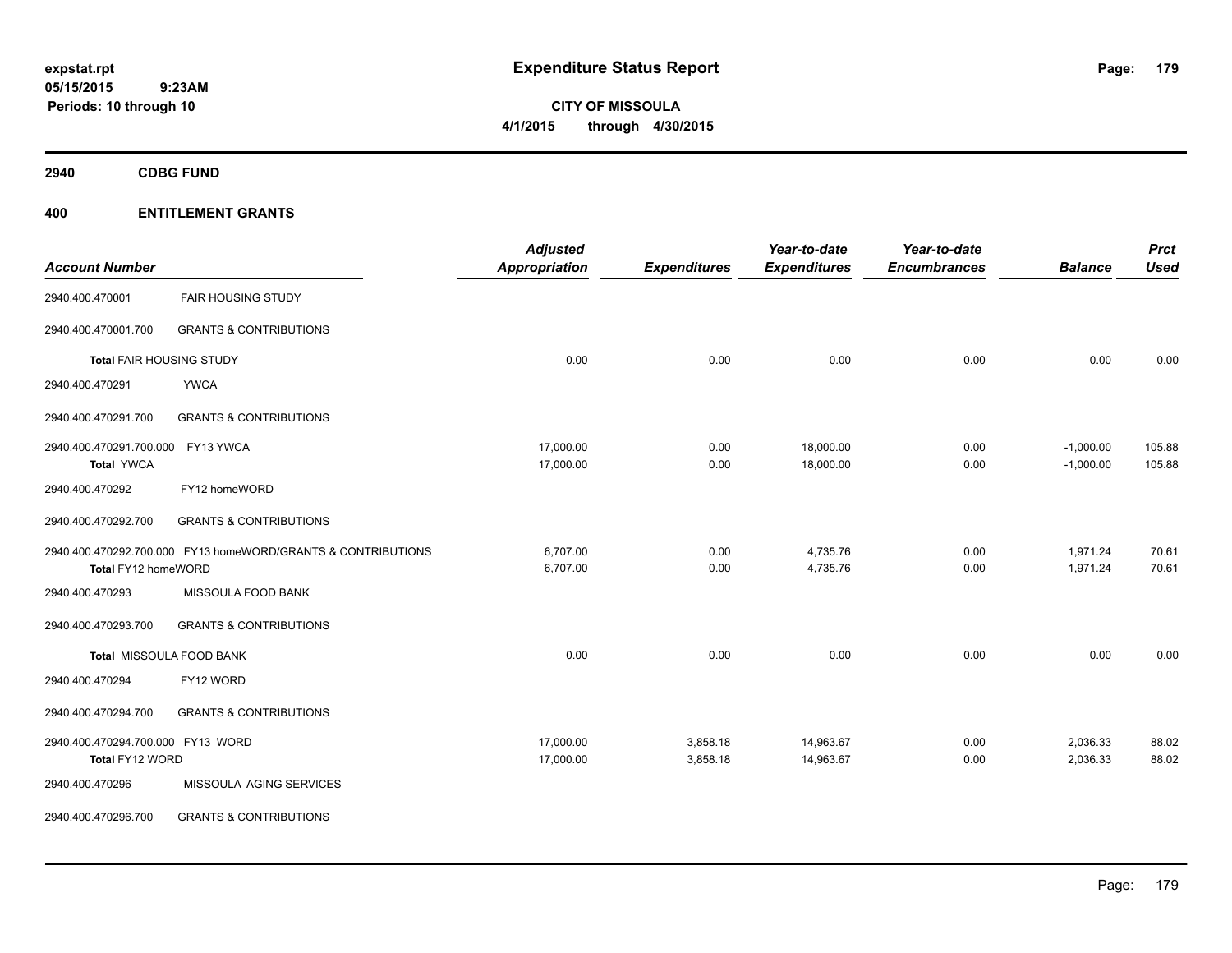**CITY OF MISSOULA 4/1/2015 through 4/30/2015**

**2940 CDBG FUND**

# **400 ENTITLEMENT GRANTS**

| <b>Account Number</b>                                                             |                                                                                              | <b>Adjusted</b><br>Appropriation | <b>Expenditures</b>    | Year-to-date<br><b>Expenditures</b> | Year-to-date<br><b>Encumbrances</b> | <b>Balance</b>         | Prct<br><b>Used</b> |
|-----------------------------------------------------------------------------------|----------------------------------------------------------------------------------------------|----------------------------------|------------------------|-------------------------------------|-------------------------------------|------------------------|---------------------|
|                                                                                   | 2940.400.470296.700.000 GRANTS & CONTRIBUTIONS<br>Total MISSOULA AGING SERVICES              | 17,000.00<br>17,000.00           | 0.00<br>0.00           | 10,800.00<br>10,800.00              | 0.00<br>0.00                        | 6,200.00<br>6,200.00   | 63.53<br>63.53      |
| 2940.400.470298                                                                   | FY12 RAMP                                                                                    |                                  |                        |                                     |                                     |                        |                     |
| 2940.400.470298.700                                                               | <b>GRANTS &amp; CONTRIBUTIONS</b>                                                            |                                  |                        |                                     |                                     |                        |                     |
| 2940.400.470298.700.000 FY13 RAMP<br>Total FY12 RAMP                              |                                                                                              | 75,000.00<br>75,000.00           | 5,111.04<br>5,111.04   | 41,433.32<br>41,433.32              | 0.00<br>0.00                        | 33,566.68<br>33,566.68 | 55.24<br>55.24      |
| 2940.400.470313                                                                   | MISSOULA SENIOR CENTER                                                                       |                                  |                        |                                     |                                     |                        |                     |
| 2940.400.470313.700                                                               | <b>GRANTS &amp; CONTRIBUTIONS</b>                                                            |                                  |                        |                                     |                                     |                        |                     |
|                                                                                   | <b>Total MISSOULA SENIOR CENTER</b>                                                          | 0.00                             | 0.00                   | 0.00                                | 0.00                                | 0.00                   | 0.00                |
| 2940.400.470315                                                                   | MISSOULA PARKS & REC                                                                         |                                  |                        |                                     |                                     |                        |                     |
| 2940.400.470315.700                                                               | <b>GRANTS &amp; CONTRIBUTIONS</b>                                                            |                                  |                        |                                     |                                     |                        |                     |
| 2940.400.470315.700.000 FY13 PARKS & REC<br><b>Total MISSOULA PARKS &amp; REC</b> |                                                                                              | 160,000.00<br>160,000.00         | 0.00<br>0.00           | 75,000.00<br>75,000.00              | 0.00<br>0.00                        | 85,000.00<br>85,000.00 | 46.88<br>46.88      |
| 2940.400.470318                                                                   | FY12 POVERELLO FACILITY REPAIRS                                                              |                                  |                        |                                     |                                     |                        |                     |
| 2940.400.470318.700                                                               | <b>GRANTS &amp; CONTRIBUTIONS</b>                                                            |                                  |                        |                                     |                                     |                        |                     |
| 2940.400.470318.700.000 FY13 POVERELLO                                            | Total FY12 POVERELLO FACILITY REPAIRS                                                        | 12,000.00<br>12,000.00           | 0.00<br>0.00           | 6.343.50<br>6,343.50                | 0.00<br>0.00                        | 5,656.50<br>5,656.50   | 52.86<br>52.86      |
| 2940.400.470335                                                                   | <b>GRANT &amp; COMMUNITY PROGRAMS</b>                                                        |                                  |                        |                                     |                                     |                        |                     |
| 2940.400.470335.300                                                               | PURCHASED SERVICES                                                                           |                                  |                        |                                     |                                     |                        |                     |
|                                                                                   | 2940.400.470335.350.000 PROFESSIONAL SERVICES<br><b>Total GRANT &amp; COMMUNITY PROGRAMS</b> | 130,366.00<br>130,366.00         | 31,138.51<br>31,138.51 | 91,343.79<br>91,343.79              | 0.00<br>0.00                        | 39,022.21<br>39,022.21 | 70.07<br>70.07      |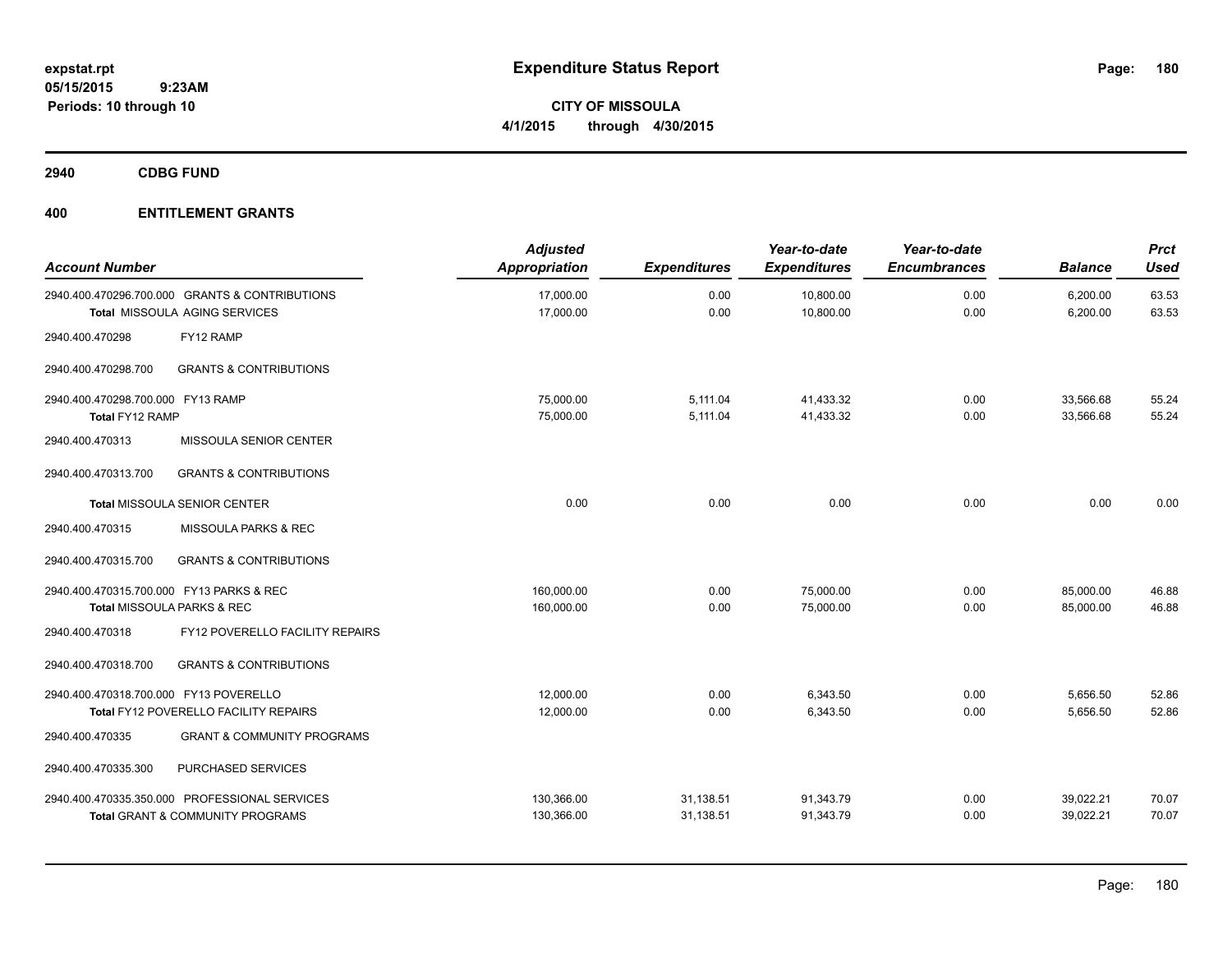**CITY OF MISSOULA 4/1/2015 through 4/30/2015**

**2940 CDBG FUND**

| <b>Account Number</b>  |                                                                                                       | <b>Adjusted</b><br>Appropriation | <b>Expenditures</b> | Year-to-date<br><b>Expenditures</b> | Year-to-date<br><b>Encumbrances</b> | <b>Balance</b>         | <b>Prct</b><br>Used |
|------------------------|-------------------------------------------------------------------------------------------------------|----------------------------------|---------------------|-------------------------------------|-------------------------------------|------------------------|---------------------|
| 2940.400.470372        | WESTERN MT MENTAL HEALTH CENTER                                                                       |                                  |                     |                                     |                                     |                        |                     |
| 2940.400.470372.700    | <b>GRANTS &amp; CONTRIBUTIONS</b>                                                                     |                                  |                     |                                     |                                     |                        |                     |
|                        | 2940.400.470372.700.000 PY12 WESTERN MT MENTAL HEALTH CENTER<br>Total WESTERN MT MENTAL HEALTH CENTER | 175.000.00<br>175,000.00         | 0.00<br>0.00        | 175.000.00<br>175,000.00            | 0.00<br>0.00                        | 0.00<br>0.00           | 100.00<br>100.00    |
| 2940.400.470397        | FY12 GARDEN CITY HARVEST                                                                              |                                  |                     |                                     |                                     |                        |                     |
| 2940.400.470397.700    | <b>GRANTS &amp; CONTRIBUTIONS</b>                                                                     |                                  |                     |                                     |                                     |                        |                     |
|                        | 2940.400.470397.700.000 FY13 GARDEN CITY HARVEST<br>Total FY12 GARDEN CITY HARVEST                    | 10.000.00<br>10,000.00           | 0.00<br>0.00        | 10.300.00<br>10,300.00              | 0.00<br>0.00                        | $-300.00$<br>$-300.00$ | 103.00<br>103.00    |
| 2940.400.470403        | FY12 PARKS & RECREATION GRANTS                                                                        |                                  |                     |                                     |                                     |                        |                     |
| 2940.400.470403.700    | <b>GRANTS &amp; CONTRIBUTIONS</b>                                                                     |                                  |                     |                                     |                                     |                        |                     |
|                        | Total FY12 PARKS & RECREATION GRANTS                                                                  | 0.00                             | 0.00                | 0.00                                | 0.00                                | 0.00                   | 0.00                |
| 2940.400.470440        | FY10 DIST XI HRS/RESIDENCES REHAB                                                                     |                                  |                     |                                     |                                     |                        |                     |
| 2940.400.470440.700    | <b>GRANTS &amp; CONTRIBUTIONS</b>                                                                     |                                  |                     |                                     |                                     |                        |                     |
|                        | Total FY10 DIST XI HRS/RESIDENCES REHAB                                                               | 0.00                             | 0.00                | 0.00                                | 0.00                                | 0.00                   | 0.00                |
| 2940.400.470520        | TENANT BASED RENTAL ASSISTANCE                                                                        |                                  |                     |                                     |                                     |                        |                     |
| 2940.400.470520.700    | <b>GRANTS &amp; CONTRIBUTIONS</b>                                                                     |                                  |                     |                                     |                                     |                        |                     |
|                        | Total TENANT BASED RENTAL ASSISTANCE                                                                  | 0.00                             | 0.00                | 0.00                                | 0.00                                | 0.00                   | 0.00                |
| <b>Total CDBG FUND</b> |                                                                                                       | 620.073.00                       | 40,107.73           | 447,920.04                          | 0.00                                | 172,152.96             | 72.24               |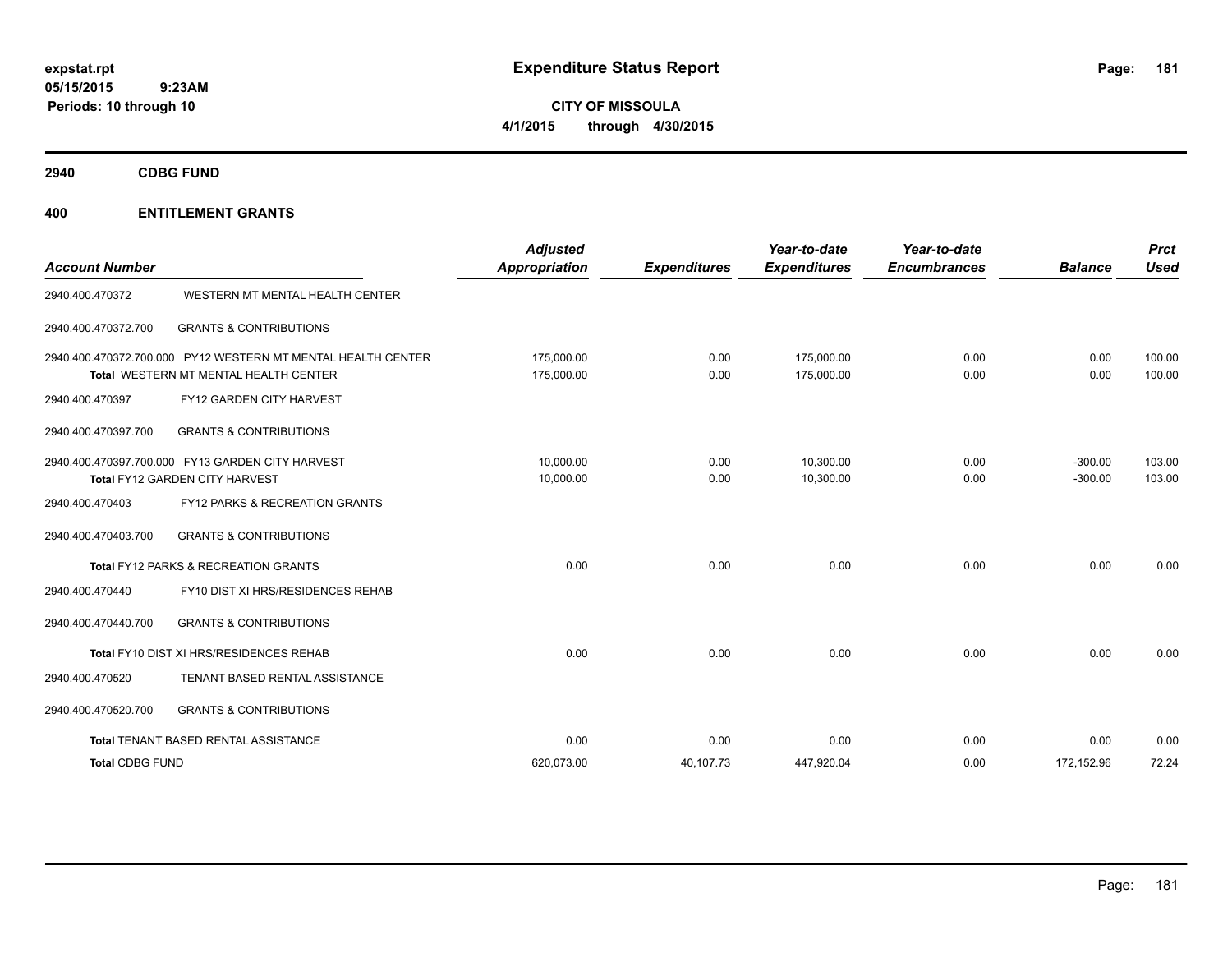**CITY OF MISSOULA 4/1/2015 through 4/30/2015**

**2941 HOME FUND**

| <b>Account Number</b>              |                                                   | <b>Adjusted</b><br>Appropriation | <b>Expenditures</b> | Year-to-date<br><b>Expenditures</b> | Year-to-date<br><b>Encumbrances</b> | <b>Balance</b> | <b>Prct</b><br><b>Used</b> |
|------------------------------------|---------------------------------------------------|----------------------------------|---------------------|-------------------------------------|-------------------------------------|----------------|----------------------------|
|                                    |                                                   |                                  |                     |                                     |                                     |                |                            |
| 2941.400.470327                    | *** Title Not Found ***                           |                                  |                     |                                     |                                     |                |                            |
| 2941.400.470327.700                | <b>GRANTS &amp; CONTRIBUTIONS</b>                 |                                  |                     |                                     |                                     |                |                            |
| Total *** Title Not Found ***      |                                                   | 0.00                             | 0.00                | 0.00                                | 0.00                                | 0.00           | 0.00                       |
| 2941.400.470335                    | <b>GRANT &amp; COMMUNITY PROGRAMS</b>             |                                  |                     |                                     |                                     |                |                            |
| 2941.400.470335.300                | PURCHASED SERVICES                                |                                  |                     |                                     |                                     |                |                            |
| 2941.400.470335.350.000 ADMIN FEES |                                                   | 352,009.00                       | 11,134.99           | 37,543.82                           | 0.00                                | 314,465.18     | 10.67                      |
|                                    | <b>Total PURCHASED SERVICES</b>                   | 352,009.00                       | 11,134.99           | 37,543.82                           | 0.00                                | 314,465.18     | 10.67                      |
| 2941.400.470335.800                | OTHER OBJECTS                                     |                                  |                     |                                     |                                     |                |                            |
| <b>Total OTHER OBJECTS</b>         |                                                   | 0.00                             | 0.00                | 0.00                                | 0.00                                | 0.00           | 0.00                       |
|                                    | <b>Total GRANT &amp; COMMUNITY PROGRAMS</b>       | 352,009.00                       | 11,134.99           | 37,543.82                           | 0.00                                | 314,465.18     | 10.67                      |
| 2941.400.470372                    | WESTERN MT MENTAL HEALTH CENTER                   |                                  |                     |                                     |                                     |                |                            |
| 2941.400.470372.700                | <b>GRANTS &amp; CONTRIBUTIONS</b>                 |                                  |                     |                                     |                                     |                |                            |
| 2941.400.470372.700.000            | WESTERN MT MENTAL HEALTH CENTER                   | 0.00                             | 0.00                | 581,658.48                          | 0.00                                | $-581,658.48$  | 0.00                       |
|                                    | Total WESTERN MT MENTAL HEALTH CENTER             | 0.00                             | 0.00                | 581,658.48                          | 0.00                                | $-581,658.48$  | 0.00                       |
| 2941.400.470385                    | FY14 DISTRICT XI HRC TBRA                         |                                  |                     |                                     |                                     |                |                            |
| 2941.400.470385.700                | <b>GRANTS &amp; CONTRIBUTIONS</b>                 |                                  |                     |                                     |                                     |                |                            |
|                                    | 2941.400.470385.700.000 FY14 DISTRICT XI HRC TBRA | 0.00                             | 0.00                | 11,971.74                           | 0.00                                | $-11,971.74$   | 0.00                       |
|                                    | Total FY14 DISTRICT XI HRC TBRA                   | 0.00                             | 0.00                | 11,971.74                           | 0.00                                | $-11,971.74$   | 0.00                       |
| 2941.400.470405                    | HOME PROGRAM INCOME                               |                                  |                     |                                     |                                     |                |                            |
| 2941.400.470405.700                | <b>GRANTS &amp; CONTRIBUTIONS</b>                 |                                  |                     |                                     |                                     |                |                            |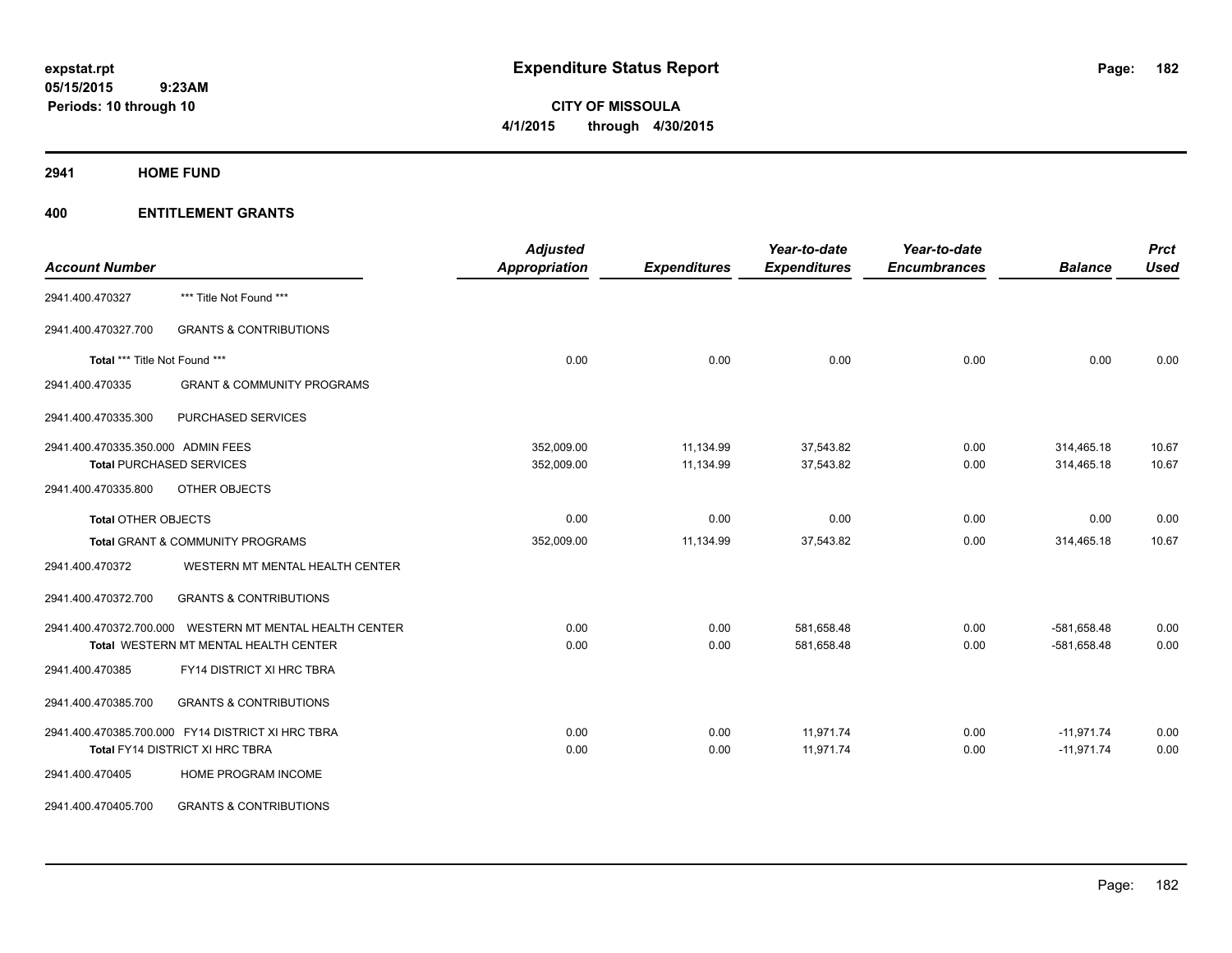**2941 HOME FUND**

| <b>Account Number</b>             |                                              | <b>Adjusted</b><br><b>Appropriation</b> | <b>Expenditures</b> | Year-to-date<br><b>Expenditures</b> | Year-to-date<br><b>Encumbrances</b> | <b>Balance</b> | <b>Prct</b><br><b>Used</b> |
|-----------------------------------|----------------------------------------------|-----------------------------------------|---------------------|-------------------------------------|-------------------------------------|----------------|----------------------------|
|                                   | Total HOME PROGRAM INCOME                    | 0.00                                    | 0.00                | 0.00                                | 0.00                                | 0.00           | 0.00                       |
| 2941.400.470407                   | FY12 DIST XI HRC                             |                                         |                     |                                     |                                     |                |                            |
| 2941.400.470407.700               | <b>GRANTS &amp; CONTRIBUTIONS</b>            |                                         |                     |                                     |                                     |                |                            |
| Total FY12 DIST XI HRC            |                                              | 0.00                                    | 0.00                | 0.00                                | 0.00                                | 0.00           | 0.00                       |
| 2941.400.470408                   | FY12 homeWORD                                |                                         |                     |                                     |                                     |                |                            |
| 2941.400.470408.700               | <b>GRANTS &amp; CONTRIBUTIONS</b>            |                                         |                     |                                     |                                     |                |                            |
| Total FY12 homeWORD               |                                              | 0.00                                    | 0.00                | 0.00                                | 0.00                                | 0.00           | 0.00                       |
| 2941.400.470410                   | FY10-12 DIST XI HRC/1ST TIME HOMEBUYER       |                                         |                     |                                     |                                     |                |                            |
| 2941.400.470410.700               | <b>GRANTS &amp; CONTRIBUTIONS</b>            |                                         |                     |                                     |                                     |                |                            |
|                                   | Total FY10-12 DIST XI HRC/1ST TIME HOMEBUYER | 0.00                                    | 0.00                | 0.00                                | 0.00                                | 0.00           | 0.00                       |
| 2941.400.470520                   | TENANT BASED RENTAL ASSISTANCE               |                                         |                     |                                     |                                     |                |                            |
| 2941.400.470520.700               | <b>GRANTS &amp; CONTRIBUTIONS</b>            |                                         |                     |                                     |                                     |                |                            |
| 2941.400.470520.700.000 WORD TBRA |                                              | 0.00                                    | 1,500.00            | 58,740.43                           | 0.00                                | $-58,740.43$   | 0.00                       |
|                                   | Total TENANT BASED RENTAL ASSISTANCE         | 0.00                                    | 1,500.00            | 58,740.43                           | 0.00                                | $-58,740.43$   | 0.00                       |
| 2941.400.521000                   | <b>INTERFUND OPERATING TRANSFERS</b>         |                                         |                     |                                     |                                     |                |                            |
| 2941.400.521000.800               | OTHER OBJECTS                                |                                         |                     |                                     |                                     |                |                            |
|                                   | Total INTERFUND OPERATING TRANSFERS          | 0.00                                    | 0.00                | 0.00                                | 0.00                                | 0.00           | 0.00                       |
| <b>Total HOME FUND</b>            |                                              | 352,009.00                              | 12,634.99           | 689,914.47                          | 0.00                                | $-337,905.47$  | 195.99                     |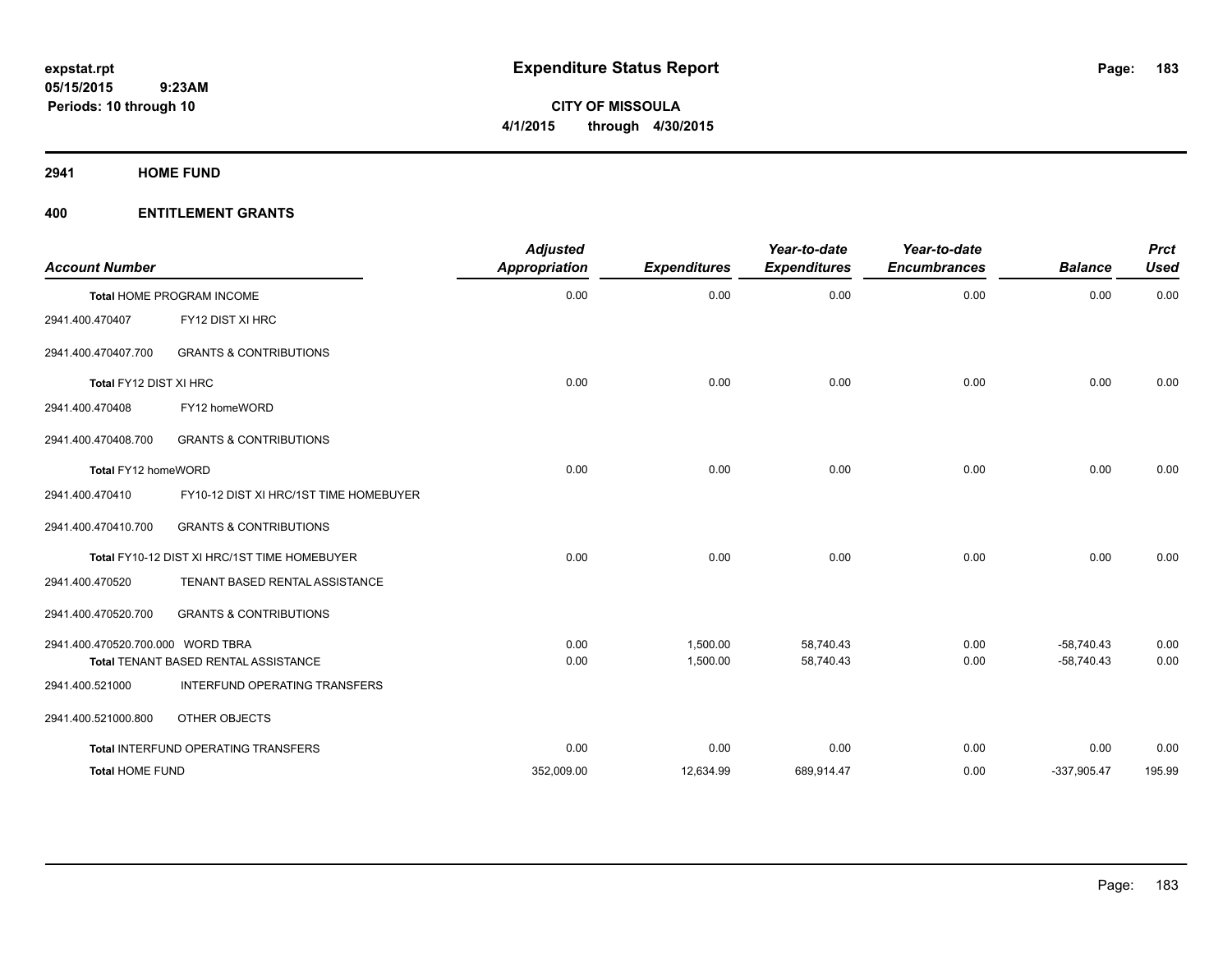**CITY OF MISSOULA 4/1/2015 through 4/30/2015**

**2942 ADDI PROGRAM**

| <b>Account Number</b>        |                                                             | <b>Adjusted</b><br><b>Appropriation</b> | <b>Expenditures</b> | Year-to-date<br><b>Expenditures</b> | Year-to-date<br><b>Encumbrances</b> | <b>Balance</b> | <b>Prct</b><br><b>Used</b> |
|------------------------------|-------------------------------------------------------------|-----------------------------------------|---------------------|-------------------------------------|-------------------------------------|----------------|----------------------------|
| 2942.400.470335              | <b>GRANT &amp; COMMUNITY PROGRAMS</b>                       |                                         |                     |                                     |                                     |                |                            |
| 2942.400.470335.300          | <b>PURCHASED SERVICES</b>                                   |                                         |                     |                                     |                                     |                |                            |
|                              | <b>Total GRANT &amp; COMMUNITY PROGRAMS</b>                 | 0.00                                    | 0.00                | 0.00                                | 0.00                                | 0.00           | 0.00                       |
| 2942.400.470370              | PARENTING PLACE                                             |                                         |                     |                                     |                                     |                |                            |
| 2942.400.470370.700          | <b>GRANTS &amp; CONTRIBUTIONS</b>                           |                                         |                     |                                     |                                     |                |                            |
|                              | 2942.400.470370.700.000 ADDI FUNDS-1ST TIME HOMEBUYERS FUND | 12,243.00                               | 0.00                | 0.00                                | 0.00                                | 12,243.00      | 0.00                       |
| <b>Total PARENTING PLACE</b> |                                                             | 12,243.00                               | 0.00                | 0.00                                | 0.00                                | 12,243.00      | 0.00                       |
| <b>Total ADDI PROGRAM</b>    |                                                             | 12,243.00                               | 0.00                | 0.00                                | 0.00                                | 12,243.00      | 0.00                       |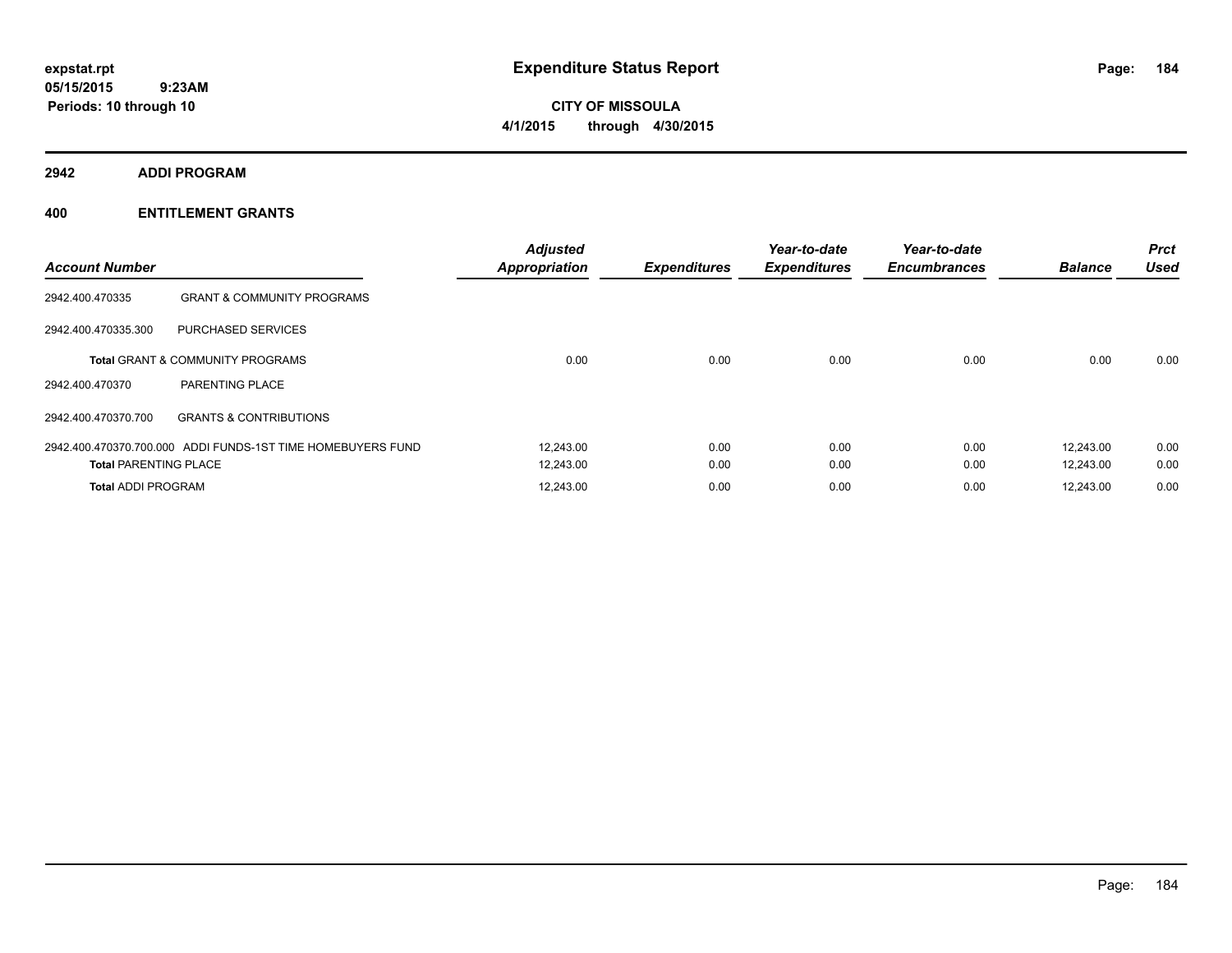**CITY OF MISSOULA 4/1/2015 through 4/30/2015**

#### **2943 CITY HOME PROGRAM INCOME**

|                                                          | <b>Adjusted</b>      |                     | Year-to-date        | Year-to-date        |                | <b>Prct</b> |
|----------------------------------------------------------|----------------------|---------------------|---------------------|---------------------|----------------|-------------|
| <b>Account Number</b>                                    | <b>Appropriation</b> | <b>Expenditures</b> | <b>Expenditures</b> | <b>Encumbrances</b> | <b>Balance</b> | <b>Used</b> |
| 2943.400.470405<br>*** Title Not Found ***               |                      |                     |                     |                     |                |             |
| 2943.400.470405.300<br><b>PURCHASED SERVICES</b>         |                      |                     |                     |                     |                |             |
| 2943.400.470405.350.000 PROFESSIONAL SERVICES            | 35,000.00            | 0.00                | 0.00                | 0.00                | 35,000.00      | 0.00        |
| 2943.400.470405.390.000 OTHER PURCHASED SERVICES         | 500.00               | 0.00                | 0.00                | 0.00                | 500.00         | 0.00        |
| <b>Total PURCHASED SERVICES</b>                          | 35,500.00            | 0.00                | 0.00                | 0.00                | 35,500.00      | 0.00        |
| <b>GRANTS &amp; CONTRIBUTIONS</b><br>2943.400.470405.700 |                      |                     |                     |                     |                |             |
| <b>Total GRANTS &amp; CONTRIBUTIONS</b>                  | 0.00                 | 0.00                | 0.00                | 0.00                | 0.00           | 0.00        |
| Total *** Title Not Found ***                            | 35,500.00            | 0.00                | 0.00                | 0.00                | 35.500.00      | 0.00        |
| <b>Total CITY HOME PROGRAM INCOME</b>                    | 35.500.00            | 0.00                | 0.00                | 0.00                | 35.500.00      | 0.00        |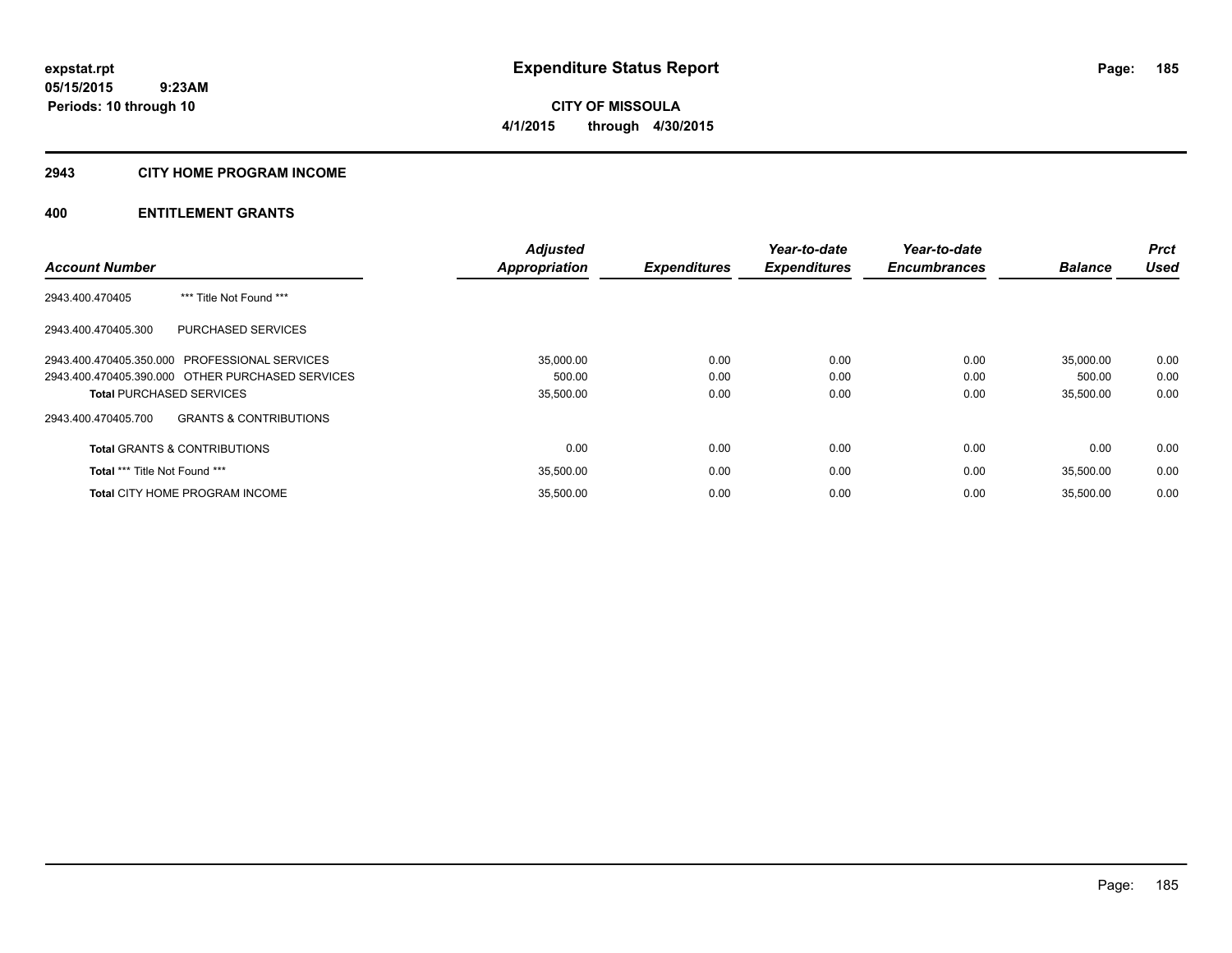Page: 186

**05/15/2015 9:23AM Periods: 10 through 10**

**CITY OF MISSOULA 4/1/2015 through 4/30/2015**

#### **2944 NEIGHBORHOOD STABILIZATION PROGRAM**

| <b>Account Number</b> |                                 | <b>Adjusted</b><br><b>Appropriation</b> | <b>Expenditures</b> | Year-to-date<br><b>Expenditures</b> | Year-to-date<br><b>Encumbrances</b> | <b>Balance</b> | <b>Prct</b><br>Used |
|-----------------------|---------------------------------|-----------------------------------------|---------------------|-------------------------------------|-------------------------------------|----------------|---------------------|
| 2944.400.470425       | SILVERTIP APARTMENTS            |                                         |                     |                                     |                                     |                |                     |
| 2944.400.470425.300   | <b>PURCHASED SERVICES</b>       |                                         |                     |                                     |                                     |                |                     |
|                       | <b>Total PURCHASED SERVICES</b> | 0.00                                    | 0.00                | 0.00                                | 0.00                                | 0.00           | 0.00                |
|                       | <b>Total ENTITLEMENT GRANTS</b> | 0.00                                    | 0.00                | 0.00                                | 0.00                                | 0.00           | 0.00                |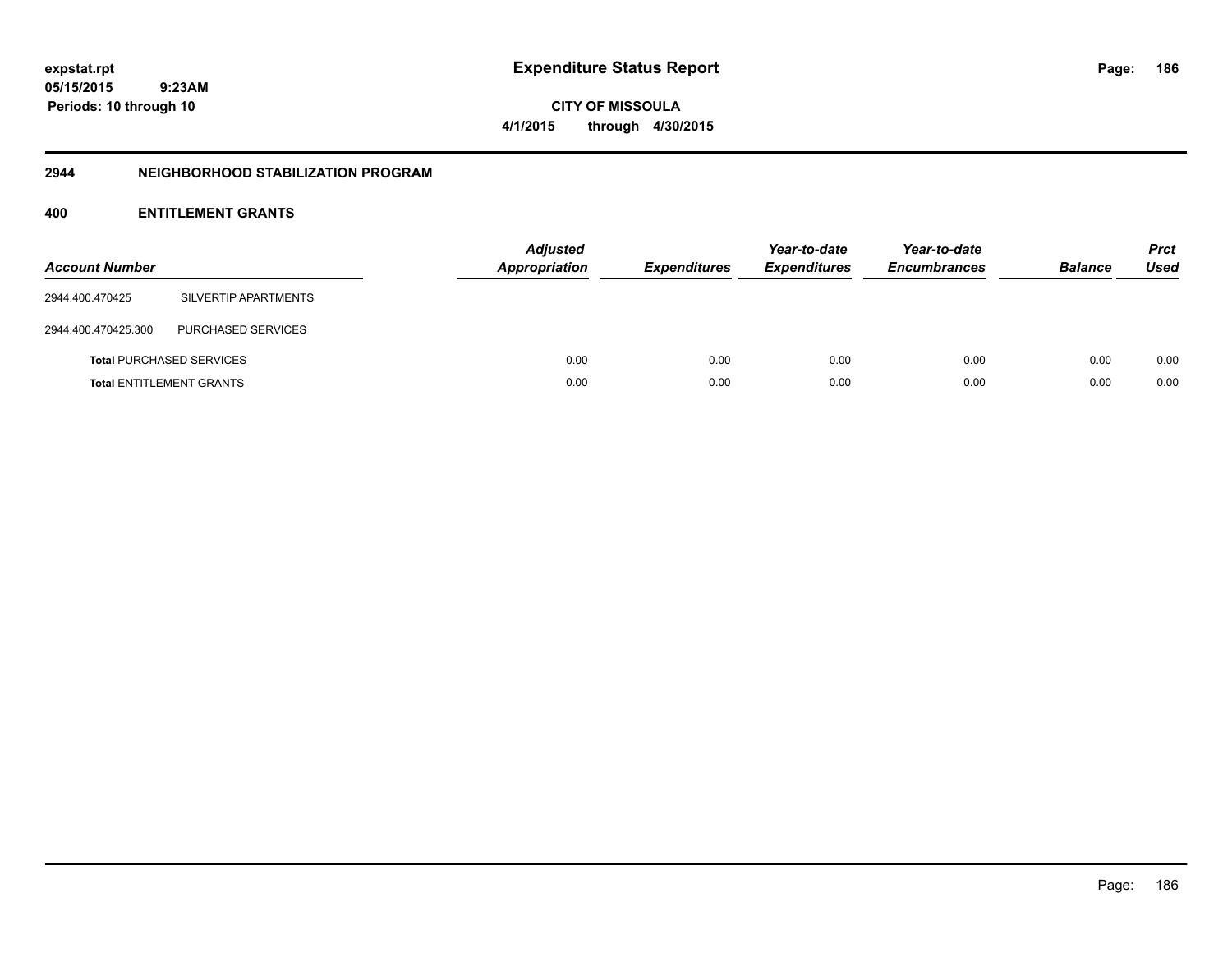**187**

**05/15/2015 9:23AM Periods: 10 through 10**

**CITY OF MISSOULA 4/1/2015 through 4/30/2015**

# **2944 NEIGHBORHOOD STABILIZATION PROGRAM**

# **401 MHA/SILVERTIP**

| <b>Account Number</b>      |                                 | <b>Adjusted</b><br><b>Appropriation</b> | <b>Expenditures</b> | Year-to-date<br><b>Expenditures</b> | Year-to-date<br><b>Encumbrances</b> | <b>Balance</b> | <b>Prct</b><br>Used |
|----------------------------|---------------------------------|-----------------------------------------|---------------------|-------------------------------------|-------------------------------------|----------------|---------------------|
| 2944.401.470425            | *** Title Not Found ***         |                                         |                     |                                     |                                     |                |                     |
| 2944.401.470425.300        | <b>PURCHASED SERVICES</b>       |                                         |                     |                                     |                                     |                |                     |
|                            | <b>Total PURCHASED SERVICES</b> | 0.00                                    | 0.00                | 0.00                                | 0.00                                | 0.00           | 0.00                |
| <b>Total MHA/SILVERTIP</b> |                                 | 0.00                                    | 0.00                | 0.00                                | 0.00                                | 0.00           | 0.00                |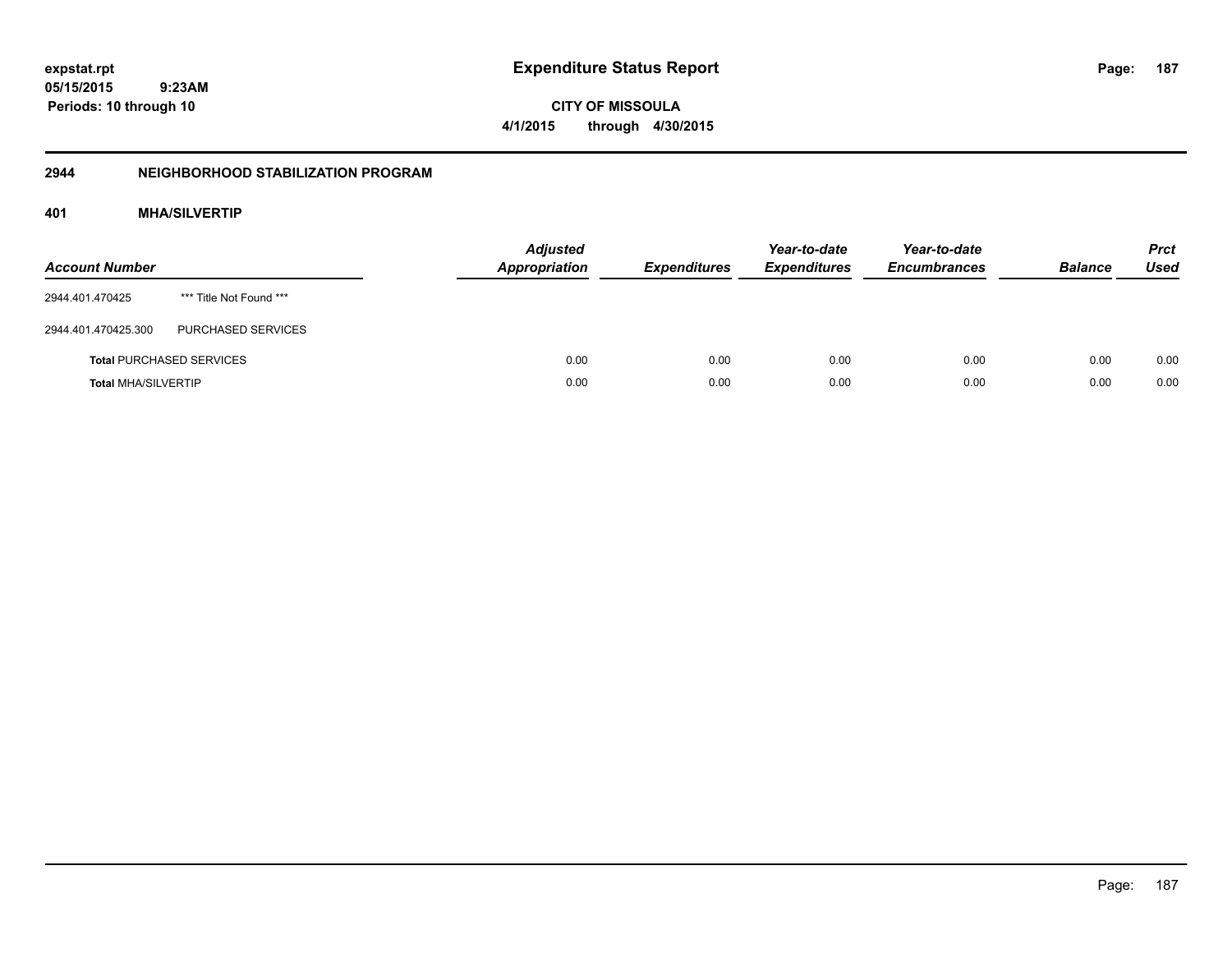Page: 188

**05/15/2015 9:23AM Periods: 10 through 10**

**CITY OF MISSOULA 4/1/2015 through 4/30/2015**

# **2944 NEIGHBORHOOD STABILIZATION PROGRAM**

# **402 HUD/SILVERTIP**

| <b>Account Number</b> |                                                 | <b>Adjusted</b><br>Appropriation | <i><b>Expenditures</b></i> | Year-to-date<br><i><b>Expenditures</b></i> | Year-to-date<br><b>Encumbrances</b> | <b>Balance</b> | <b>Prct</b><br>Used |
|-----------------------|-------------------------------------------------|----------------------------------|----------------------------|--------------------------------------------|-------------------------------------|----------------|---------------------|
| 2944.402.470425       | *** Title Not Found ***                         |                                  |                            |                                            |                                     |                |                     |
| 2944.402.470425.300   | PURCHASED SERVICES                              |                                  |                            |                                            |                                     |                |                     |
|                       | <b>Total NEIGHBORHOOD STABILIZATION PROGRAM</b> | 0.00                             | 0.00                       | 0.00                                       | 0.00                                | 0.00           | 0.00                |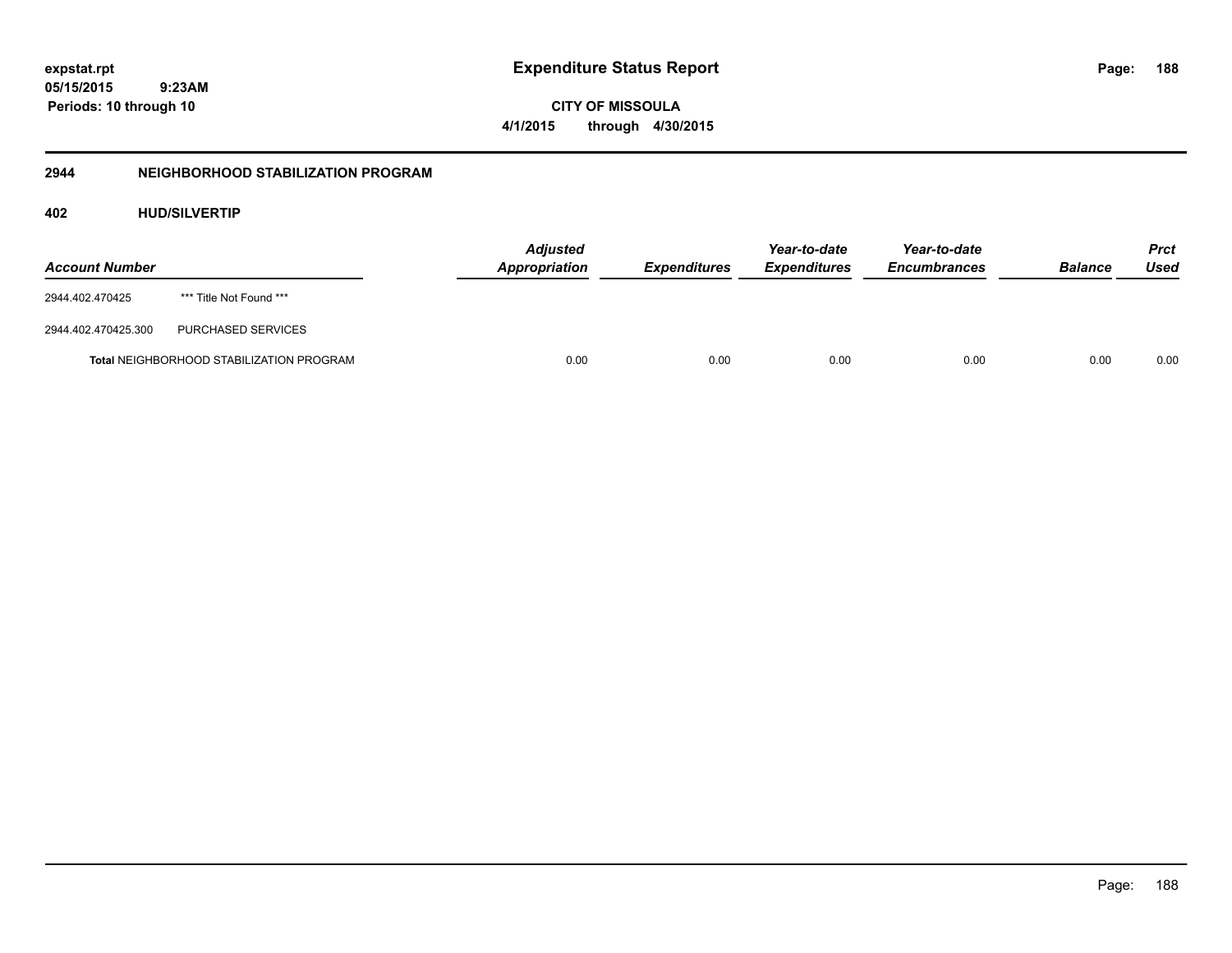**CITY OF MISSOULA 4/1/2015 through 4/30/2015**

#### **2955 TRANSPORTATION**

# **250 DEVELOPMENT SERVICES**

|                                         |                                                         | <b>Adjusted</b> |                     | Year-to-date        | Year-to-date        |                | <b>Prct</b> |
|-----------------------------------------|---------------------------------------------------------|-----------------|---------------------|---------------------|---------------------|----------------|-------------|
| <b>Account Number</b>                   |                                                         | Appropriation   | <b>Expenditures</b> | <b>Expenditures</b> | <b>Encumbrances</b> | <b>Balance</b> | <b>Used</b> |
| 2955.250.411070                         | <b>TRANSPORTATION</b>                                   |                 |                     |                     |                     |                |             |
| 2955.250.411070.100                     | PERSONAL SERVICES                                       |                 |                     |                     |                     |                |             |
|                                         | 2955.250.411070.110.000 SALARIES AND WAGES              | 226,219.00      | 18,063.22           | 189,968.70          | 0.00                | 36,250.30      | 83.98       |
|                                         | 2955.250.411070.120.000 OVERTIME/TERMINATION            | 0.00            | 35.65               | 76.85               | 0.00                | $-76.85$       | 0.00        |
|                                         | 2955.250.411070.140.000 EMPLOYER CONTRIBUTIONS          | 73,575.00       | 6,140.16            | 66,671.99           | 0.00                | 6,903.01       | 90.62       |
|                                         | 2955.250.411070.141.000 STATE RETIREMENT CONTRIBUTIONS  | 0.00            | 28.04               | 339.85              | 0.00                | $-339.85$      | 0.00        |
| <b>Total PERSONAL SERVICES</b>          |                                                         | 299,794.00      | 24,267.07           | 257,057.39          | 0.00                | 42,736.61      | 85.74       |
| 2955.250.411070.200                     | <b>SUPPLIES</b>                                         |                 |                     |                     |                     |                |             |
| 2955.250.411070.210.000 OFFICE SUPPLIES |                                                         | 5,000.00        | 524.51              | 4,680.54            | 0.00                | 319.46         | 93.61       |
| 2955.250.411070.210.301                 | OFFICE SUPPLIES                                         | 0.00            | 0.00                | 19.78               | 0.00                | $-19.78$       | 0.00        |
|                                         | 2955.250.411070.220.000 OPERATING SUPPLIES              | 0.00            | 0.00                | 5,383.16            | 0.00                | $-5,383.16$    | 0.00        |
|                                         | 2955.250.411070.230.000 REPAIR/MAINTENANCE              | 0.00            | 0.00                | 6.99                | 0.00                | $-6.99$        | 0.00        |
| 2955.250.411070.231.000 GASOLINE        |                                                         | 0.00            | 0.00                | 163.24              | 0.00                | $-163.24$      | 0.00        |
| 2955.250.411070.240.000 OTHER SUPPLIES  |                                                         | 360.00          | 0.00                | 0.00                | 0.00                | 360.00         | 0.00        |
| <b>Total SUPPLIES</b>                   |                                                         | 5,360.00        | 524.51              | 10,253.71           | 0.00                | $-4,893.71$    | 191.30      |
| 2955.250.411070.300                     | <b>PURCHASED SERVICES</b>                               |                 |                     |                     |                     |                |             |
| 2955.250.411070.310.000 COMMUNICATIONS  |                                                         | 500.00          | 4.41                | 23.78               | 0.00                | 476.22         | 4.76        |
|                                         | 2955.250.411070.320.000 PRINTING & DUPLICATING          | 4.400.00        | 0.00                | 405.30              | 0.00                | 3,994.70       | 9.21        |
|                                         | 2955.250.411070.330.000 PUBLICITY, SUBSCRIPTIONS & DUES | 5,050.00        | 44.00               | 1,811.68            | 0.00                | 3,238.32       | 35.87       |
|                                         | 2955.250.411070.341.000 ELECTRICITY & NATURAL GAS       | 0.00            | 0.00                | 50.01               | 0.00                | $-50.01$       | 0.00        |
|                                         | 2955.250.411070.344.000 TELEPHONE SERVICE               | 880.00          | 100.30              | 904.71              | 0.00                | $-24.71$       | 102.81      |
|                                         | 2955.250.411070.350.000 PROFESSIONAL SERVICES           | 75,000.00       | 0.00                | 1,367.50            | 0.00                | 73,632.50      | 1.82        |
|                                         | 2955.250.411070.360.000 REPAIR & MAINTENANCE            | 7,900.00        | 0.00                | 121.50              | 0.00                | 7.778.50       | 1.54        |
| 2955.250.411070.370.000 TRAVEL          |                                                         | 7,500.00        | 109.07              | 2,576.51            | 0.00                | 4,923.49       | 34.35       |
| 2955.250.411070.380.000 TRAINING        |                                                         | 4,500.00        | 340.00              | 1,950.00            | 0.00                | 2,550.00       | 43.33       |
| <b>Total PURCHASED SERVICES</b>         |                                                         | 105,730.00      | 597.78              | 9,210.99            | 0.00                | 96,519.01      | 8.71        |

2955.250.411070.500 FIXED CHARGES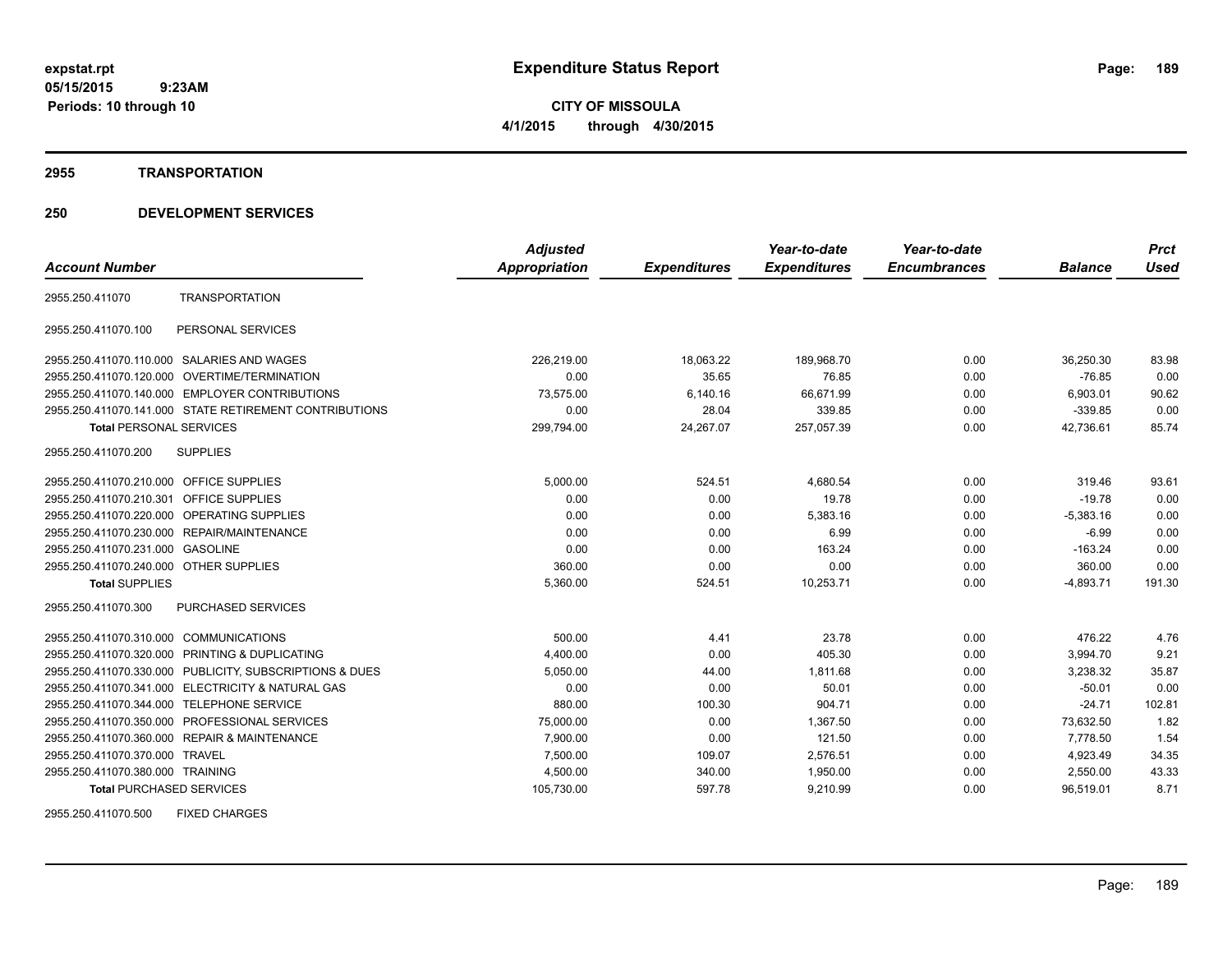#### **2955 TRANSPORTATION**

| <b>Account Number</b>                                    | <b>Adjusted</b><br>Appropriation | <b>Expenditures</b> | Year-to-date<br><b>Expenditures</b> | Year-to-date<br><b>Encumbrances</b> | <b>Balance</b> | <b>Prct</b><br><b>Used</b> |
|----------------------------------------------------------|----------------------------------|---------------------|-------------------------------------|-------------------------------------|----------------|----------------------------|
| 2955.250.411070.500.000 FIXED CHARGES                    | 24,000.00                        | 12,000.00           | 12,794.65                           | 0.00                                | 11,205.35      | 53.31                      |
| <b>Total FIXED CHARGES</b>                               | 24,000.00                        | 12,000.00           | 12,794.65                           | 0.00                                | 11,205.35      | 53.31                      |
| <b>GRANTS &amp; CONTRIBUTIONS</b><br>2955.250.411070.700 |                                  |                     |                                     |                                     |                |                            |
| 2955.250.411070.700.000 GRANTS & CONTRIBUTIONS           | 143,096.00                       | 0.00                | 0.00                                | 0.00                                | 143,096.00     | 0.00                       |
| <b>Total GRANTS &amp; CONTRIBUTIONS</b>                  | 143,096.00                       | 0.00                | 0.00                                | 0.00                                | 143,096.00     | 0.00                       |
| 2955.250.411070.800<br>OTHER OBJECTS                     |                                  |                     |                                     |                                     |                |                            |
| 2955.250.411070.845.000 CONTINGENCY                      | 32,825.00                        | 0.00                | 0.00                                | 0.00                                | 32,825.00      | 0.00                       |
| <b>Total OTHER OBJECTS</b>                               | 32,825.00                        | 0.00                | 0.00                                | 0.00                                | 32,825.00      | 0.00                       |
| <b>Total TRANSPORTATION</b>                              | 610,805.00                       | 37,389.36           | 289,316.74                          | 0.00                                | 321,488.26     | 47.37                      |
| 2955.250.411080<br><b>MIM MDT</b>                        |                                  |                     |                                     |                                     |                |                            |
| 2955.250.411080.100<br>PERSONAL SERVICES                 |                                  |                     |                                     |                                     |                |                            |
| 2955.250.411080.110.000 CMAQ/MIM-SALARIES AND WAGES      | 158,619.00                       | 6,298.92            | 65,947.57                           | 0.00                                | 92,671.43      | 41.58                      |
| 2955.250.411080.120.000 OVERTIME/TERMINATION             | 0.00                             | 320.90              | 1.326.62                            | 0.00                                | $-1.326.62$    | 0.00                       |
| 2955.250.411080.140.000 EMPLOYER CONTRIBUTIONS           | 64,185.00                        | 2,756.55            | 27,828.98                           | 0.00                                | 36,356.02      | 43.36                      |
| <b>Total PERSONAL SERVICES</b>                           | 222,804.00                       | 9,376.37            | 95,103.17                           | 0.00                                | 127,700.83     | 42.68                      |
| 2955.250.411080.200<br><b>SUPPLIES</b>                   |                                  |                     |                                     |                                     |                |                            |
| 2955.250.411080.210.000 OFFICE SUPPLIES                  | 600.00                           | 415.84              | 2,194.96                            | 0.00                                | $-1,594.96$    | 365.83                     |
| 2955.250.411080.210.301 OFFICE SUPPLIES                  | 0.00                             | 0.00                | 62.39                               | 0.00                                | $-62.39$       | 0.00                       |
| 2955.250.411080.220.000 OPERATING SUPPLIES               | 19,175.00                        | 918.77              | 9,349.46                            | 0.00                                | 9,825.54       | 48.76                      |
| 2955.250.411080.230.000 REPAIR/MAINTENANCE               | 0.00                             | 21.97               | 21.97                               | 0.00                                | $-21.97$       | 0.00                       |
| 2955.250.411080.240.000 OTHER SUPPLIES                   | 200.00                           | 0.00                | 28.02                               | 0.00                                | 171.98         | 14.01                      |
| <b>Total SUPPLIES</b>                                    | 19,975.00                        | 1,356.58            | 11,656.80                           | 0.00                                | 8,318.20       | 58.36                      |
| <b>PURCHASED SERVICES</b><br>2955.250.411080.300         |                                  |                     |                                     |                                     |                |                            |
| 2955.250.411080.310.000 COMMUNICATIONS                   | 1,300.00                         | 77.95               | 1,165.78                            | 0.00                                | 134.22         | 89.68                      |
| 2955.250.411080.320.000 PRINTING & DUPLICATING           | 8,150.00                         | 0.00                | 3,102.81                            | 0.00                                | 5,047.19       | 38.07                      |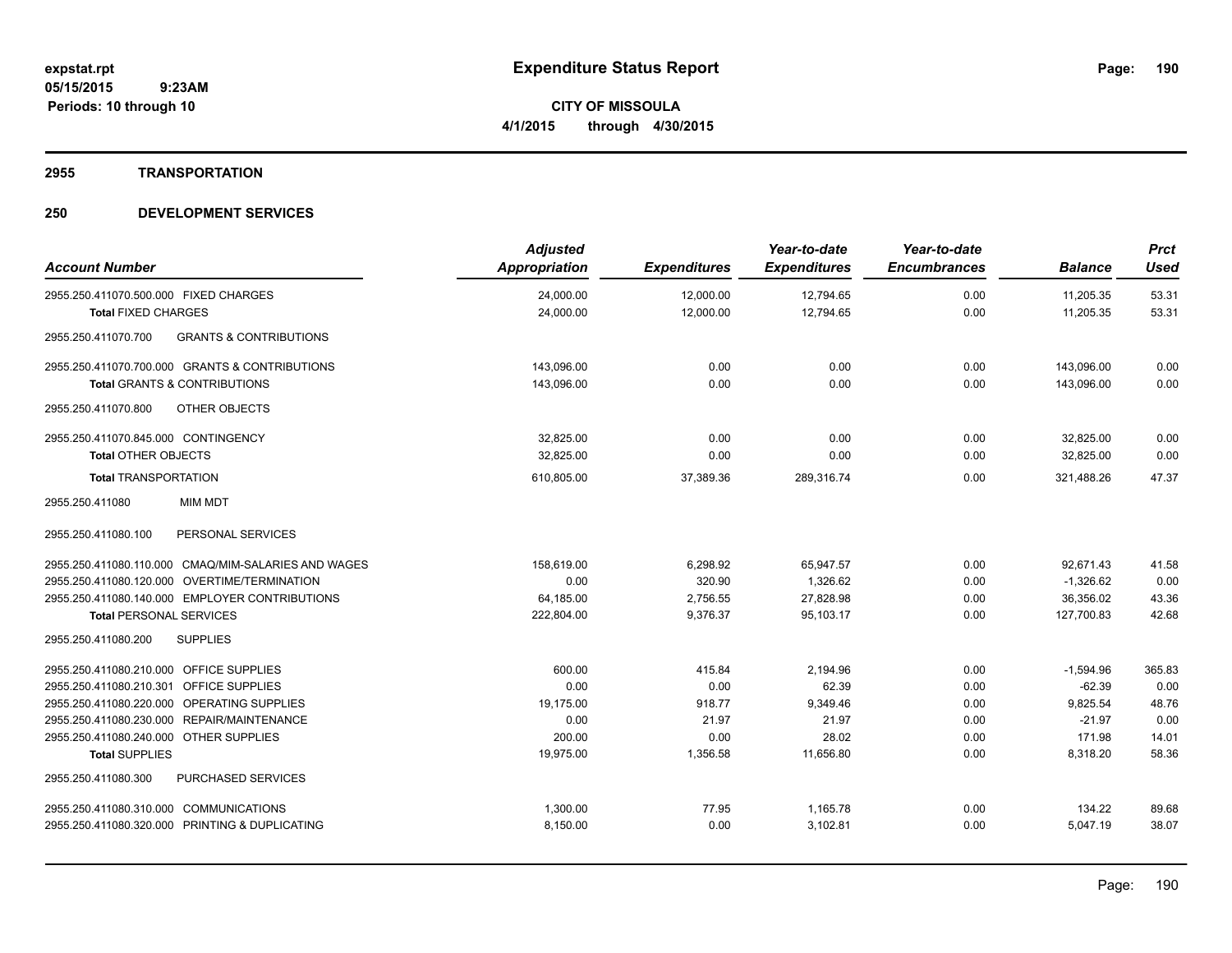#### **2955 TRANSPORTATION**

| <b>Account Number</b>                                    | <b>Adjusted</b><br>Appropriation | <b>Expenditures</b> | Year-to-date<br><b>Expenditures</b> | Year-to-date<br><b>Encumbrances</b> | <b>Balance</b> | <b>Prct</b><br>Used |
|----------------------------------------------------------|----------------------------------|---------------------|-------------------------------------|-------------------------------------|----------------|---------------------|
| 2955.250.411080.330.000 PUBLICITY, SUBSCRIPTIONS & DUES  | 26,825.00                        | 1,413.04            | 14,552.26                           | 0.00                                | 12,272.74      | 54.25               |
| 2955.250.411080.344.000 TELEPHONE SERVICE                | 150.00                           | 0.00                | 21.60                               | 0.00                                | 128.40         | 14.40               |
| 2955.250.411080.350.000 PROFESSIONAL SERVICES            | 7,150.00                         | 700.00              | 3,610.00                            | 0.00                                | 3,540.00       | 50.49               |
| 2955.250.411080.360.000 REPAIR & MAINTENANCE             | 5,200.00                         | 25.00               | 25.00                               | 0.00                                | 5,175.00       | 0.48                |
| 2955.250.411080.370.000 TRAVEL                           | 2,525.00                         | 109.07              | 1,543.07                            | 0.00                                | 981.93         | 61.11               |
| 2955.250.411080.380.000 TRAINING                         | 9,500.00                         | 0.00                | 810.00                              | 0.00                                | 8,690.00       | 8.53                |
| 2955.250.411080.390.000 OTHER PURCHASED SERVICES         | 60,149.00                        | 0.00                | 8,100.08                            | 0.00                                | 52,048.92      | 13.47               |
| <b>Total PURCHASED SERVICES</b>                          | 120,949.00                       | 2,325.06            | 32,930.60                           | 0.00                                | 88,018.40      | 27.23               |
| 2955.250.411080.500<br><b>FIXED CHARGES</b>              |                                  |                     |                                     |                                     |                |                     |
| 2955.250.411080.500.000 FIXED CHARGES                    | 10.000.00                        | 0.00                | 0.00                                | 0.00                                | 10,000.00      | 0.00                |
| <b>Total FIXED CHARGES</b>                               | 10,000.00                        | 0.00                | 0.00                                | 0.00                                | 10.000.00      | 0.00                |
| <b>GRANTS &amp; CONTRIBUTIONS</b><br>2955.250.411080.700 |                                  |                     |                                     |                                     |                |                     |
| 2955.250.411080.700.000 GRANTS & CONTRIBUTIONS           | 5,000.00                         | 0.00                | 5,500.00                            | 0.00                                | $-500.00$      | 110.00              |
| <b>Total GRANTS &amp; CONTRIBUTIONS</b>                  | 5,000.00                         | 0.00                | 5,500.00                            | 0.00                                | $-500.00$      | 110.00              |
| 2955.250.411080.800<br>OTHER OBJECTS                     |                                  |                     |                                     |                                     |                |                     |
| 2955.250.411080.820.000 TRANSFERS TO OTHER FUNDS         | 3,593.00                         | 0.00                | 0.00                                | 0.00                                | 3,593.00       | 0.00                |
| <b>Total OTHER OBJECTS</b>                               | 3,593.00                         | 0.00                | 0.00                                | 0.00                                | 3,593.00       | 0.00                |
| <b>Total MIM MDT</b>                                     | 382,321.00                       | 13,058.01           | 145.190.57                          | 0.00                                | 237.130.43     | 37.98               |
| MIM-TRANSIT<br>2955.250.411081                           |                                  |                     |                                     |                                     |                |                     |
| PERSONAL SERVICES<br>2955.250.411081.100                 |                                  |                     |                                     |                                     |                |                     |
| 2955.250.411081.110.000 SALARIES AND WAGES               | 0.00                             | 0.00                | 9,437.20                            | 0.00                                | $-9,437.20$    | 0.00                |
| 2955.250.411081.120.000 OVERTIME/TERMINATION             | 0.00                             | 0.00                | 187.62                              | 0.00                                | $-187.62$      | 0.00                |
| 2955.250.411081.140.000 EMPLOYER CONTRIBUTIONS           | 0.00                             | 0.00                | 4,549.22                            | 0.00                                | $-4,549.22$    | 0.00                |
| <b>Total PERSONAL SERVICES</b>                           | 0.00                             | 0.00                | 14,174.04                           | 0.00                                | $-14, 174.04$  | 0.00                |
| <b>SUPPLIES</b><br>2955.250.411081.200                   |                                  |                     |                                     |                                     |                |                     |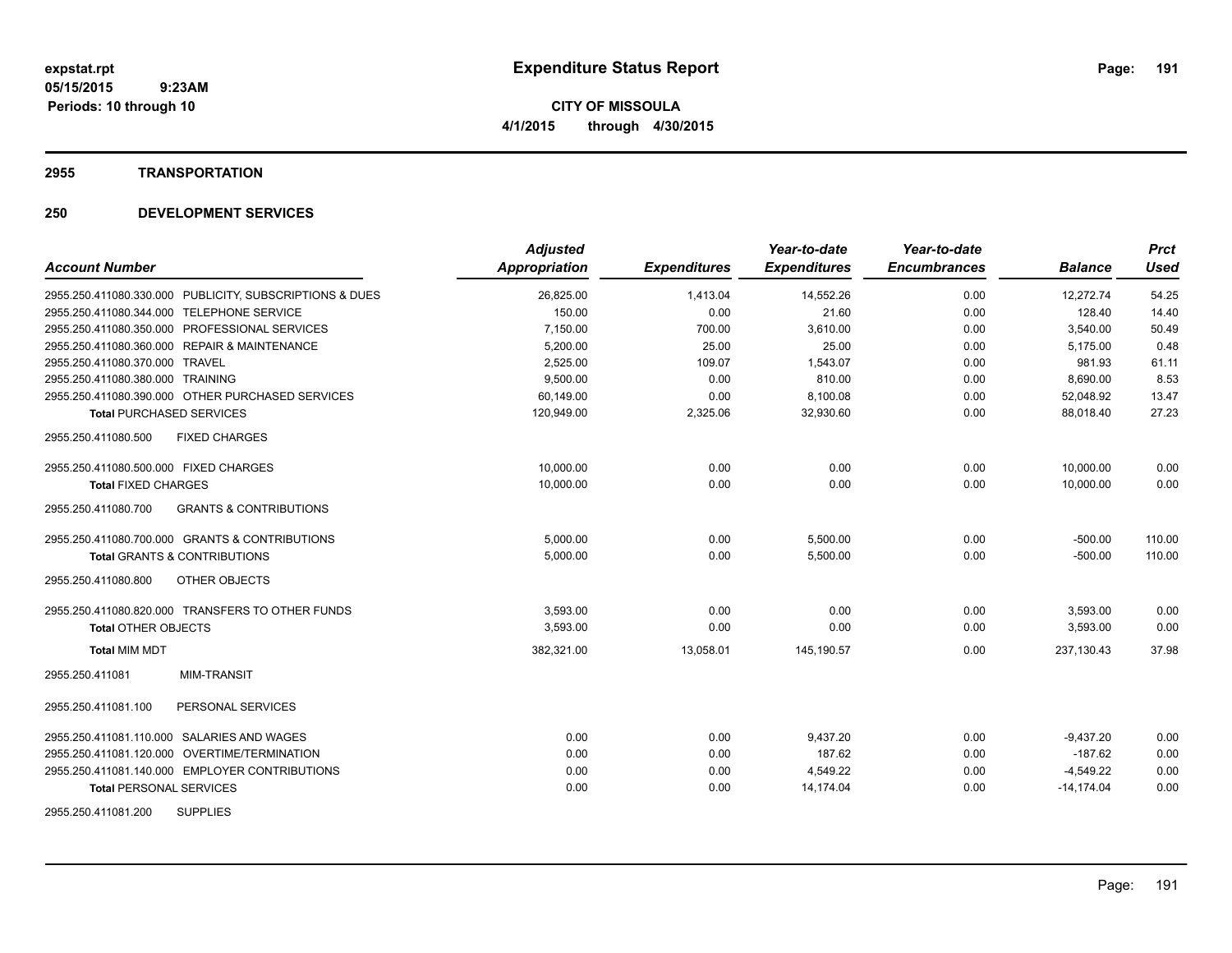#### **2955 TRANSPORTATION**

|                                                |                                                         | <b>Adjusted</b> |                     | Year-to-date        | Year-to-date        |                | <b>Prct</b>              |
|------------------------------------------------|---------------------------------------------------------|-----------------|---------------------|---------------------|---------------------|----------------|--------------------------|
| <b>Account Number</b>                          |                                                         | Appropriation   | <b>Expenditures</b> | <b>Expenditures</b> | <b>Encumbrances</b> | <b>Balance</b> | <b>Used</b>              |
| <b>Total SUPPLIES</b>                          |                                                         | 0.00            | 0.00                | 0.00                | 0.00                | 0.00           | 0.00                     |
| 2955.250.411081.300                            | PURCHASED SERVICES                                      |                 |                     |                     |                     |                |                          |
|                                                | 2955.250.411081.330.000 PUBLICITY, SUBSCRIPTIONS & DUES | 1.00            | 0.00                | 2,975.00            | 0.00                |                | -2,974.00 297,500.00     |
| <b>Total PURCHASED SERVICES</b>                |                                                         | 1.00            | 0.00                | 2.975.00            | 0.00                |                | -2,974.00 297,500.00     |
| 2955.250.411081.500                            | <b>FIXED CHARGES</b>                                    |                 |                     |                     |                     |                |                          |
| <b>Total FIXED CHARGES</b>                     |                                                         | 0.00            | 0.00                | 0.00                | 0.00                | 0.00           | 0.00                     |
| 2955.250.411081.700                            | <b>GRANTS &amp; CONTRIBUTIONS</b>                       |                 |                     |                     |                     |                |                          |
| Total GRANTS & CONTRIBUTIONS                   |                                                         | 0.00            | 0.00                | 0.00                | 0.00                | 0.00           | 0.00                     |
| <b>Total MIM-TRANSIT</b>                       |                                                         | 1.00            | 0.00                | 17,149.04           | 0.00                |                | -17,148.04   ,714,904.00 |
| 2955.250.430255                                | <b>BIKE-PED PROGRAM</b>                                 |                 |                     |                     |                     |                |                          |
| 2955.250.430255.100                            | PERSONAL SERVICES                                       |                 |                     |                     |                     |                |                          |
| 2955.250.430255.110.000 SALARIES AND WAGES     |                                                         | 46,737.00       | 3,677.27            | 35,014.17           | 0.00                | 11,722.83      | 74.92                    |
|                                                | 2955.250.430255.140.000 EMPLOYER CONTRIBUTIONS          | 16,570.00       | 1,375.96            | 11,056.63           | 0.00                | 5,513.37       | 66.73                    |
| <b>Total PERSONAL SERVICES</b>                 |                                                         | 63,307.00       | 5,053.23            | 46,070.80           | 0.00                | 17,236.20      | 72.77                    |
| 2955.250.430255.200                            | <b>SUPPLIES</b>                                         |                 |                     |                     |                     |                |                          |
| 2955.250.430255.210.000 OFFICE SUPPLIES        |                                                         | 200.00          | 129.98              | 210.09              | 0.00                | $-10.09$       | 105.05                   |
| <b>Total SUPPLIES</b>                          |                                                         | 200.00          | 129.98              | 210.09              | 0.00                | $-10.09$       | 105.05                   |
| 2955.250.430255.300                            | PURCHASED SERVICES                                      |                 |                     |                     |                     |                |                          |
| 2955.250.430255.320.000 PRINTING & DUPLICATING |                                                         | 125.00          | 0.00                | 0.00                | 0.00                | 125.00         | 0.00                     |
|                                                | 2955.250.430255.330.000 PUBLICITY, SUBSCRIPTIONS & DUES | 395.00          | 110.00              | 110.00              | 0.00                | 285.00         | 27.85                    |
| 2955.250.430255.344.000 TELEPHONE SERVICE      |                                                         | 29.00           | 0.00                | 20.68               | 0.00                | 8.32           | 71.31                    |
|                                                | 2955.250.430255.350.000 PROFESSIONAL SERVICES           | 4,004.00        | 0.00                | 0.00                | 0.00                | 4,004.00       | 0.00                     |
| 2955.250.430255.370.000 TRAVEL                 |                                                         | 1,000.00        | 0.00                | 1,126.20            | 0.00                | $-126.20$      | 112.62                   |
| 2955.250.430255.380.000 TRAINING               |                                                         | 700.00          | 0.00                | 565.00              | 0.00                | 135.00         | 80.71                    |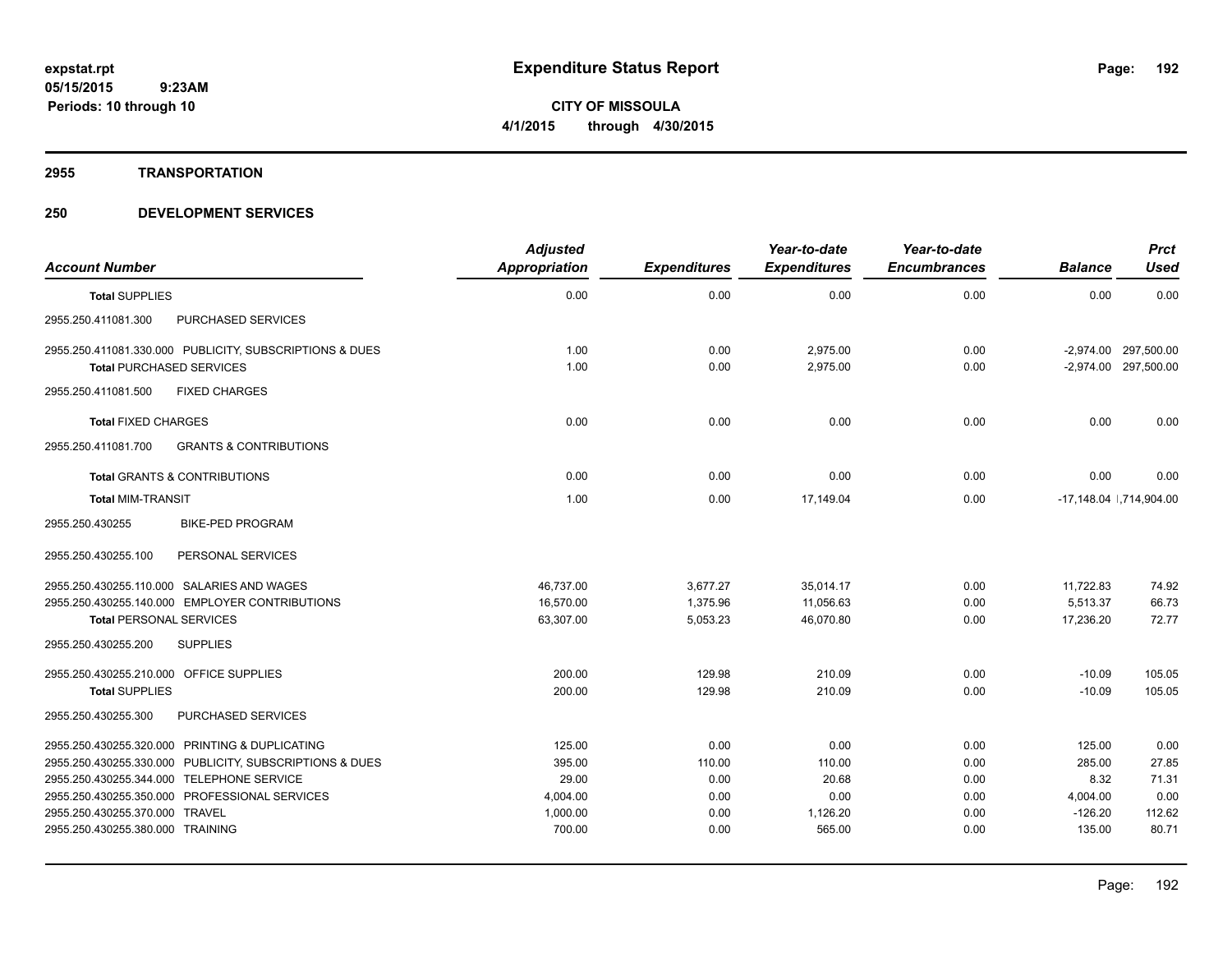# **2955 TRANSPORTATION**

| <b>Account Number</b>                            |                               | <b>Adjusted</b><br><b>Appropriation</b> | <b>Expenditures</b> | Year-to-date<br><b>Expenditures</b> | Year-to-date<br><b>Encumbrances</b> | <b>Balance</b> | <b>Prct</b><br><b>Used</b> |
|--------------------------------------------------|-------------------------------|-----------------------------------------|---------------------|-------------------------------------|-------------------------------------|----------------|----------------------------|
| 2955.250.430255.390.000 OTHER PURCHASED SERVICES |                               | 4,700.00                                | 0.00                | 0.00                                | 0.00                                | 4,700.00       | 0.00                       |
| <b>Total PURCHASED SERVICES</b>                  |                               | 10,953.00                               | 110.00              | 1,821.88                            | 0.00                                | 9,131.12       | 16.63                      |
| <b>FIXED CHARGES</b><br>2955.250.430255.500      |                               |                                         |                     |                                     |                                     |                |                            |
| 2955.250.430255.500.000 FIXED CHARGES            |                               | 7,207.00                                | 1,347.35            | 1,347.35                            | 0.00                                | 5,859.65       | 18.70                      |
| <b>Total FIXED CHARGES</b>                       |                               | 7,207.00                                | 1,347.35            | 1,347.35                            | 0.00                                | 5,859.65       | 18.70                      |
| <b>Total BIKE-PED PROGRAM</b>                    |                               | 81,667.00                               | 6,640.56            | 49,450.12                           | 0.00                                | 32,216.88      | 60.55                      |
| 2955.250.521000                                  | INTERFUND OPERATING TRANSFERS |                                         |                     |                                     |                                     |                |                            |
| 2955.250.521000.800<br>OTHER OBJECTS             |                               |                                         |                     |                                     |                                     |                |                            |
| <b>Total INTERFUND OPERATING TRANSFERS</b>       |                               | 0.00                                    | 0.00                | 0.00                                | 0.00                                | 0.00           | 0.00                       |
| <b>Total TRANSPORTATION</b>                      |                               | 1,074,794.00                            | 57.087.93           | 501,106.47                          | 0.00                                | 573.687.53     | 46.62                      |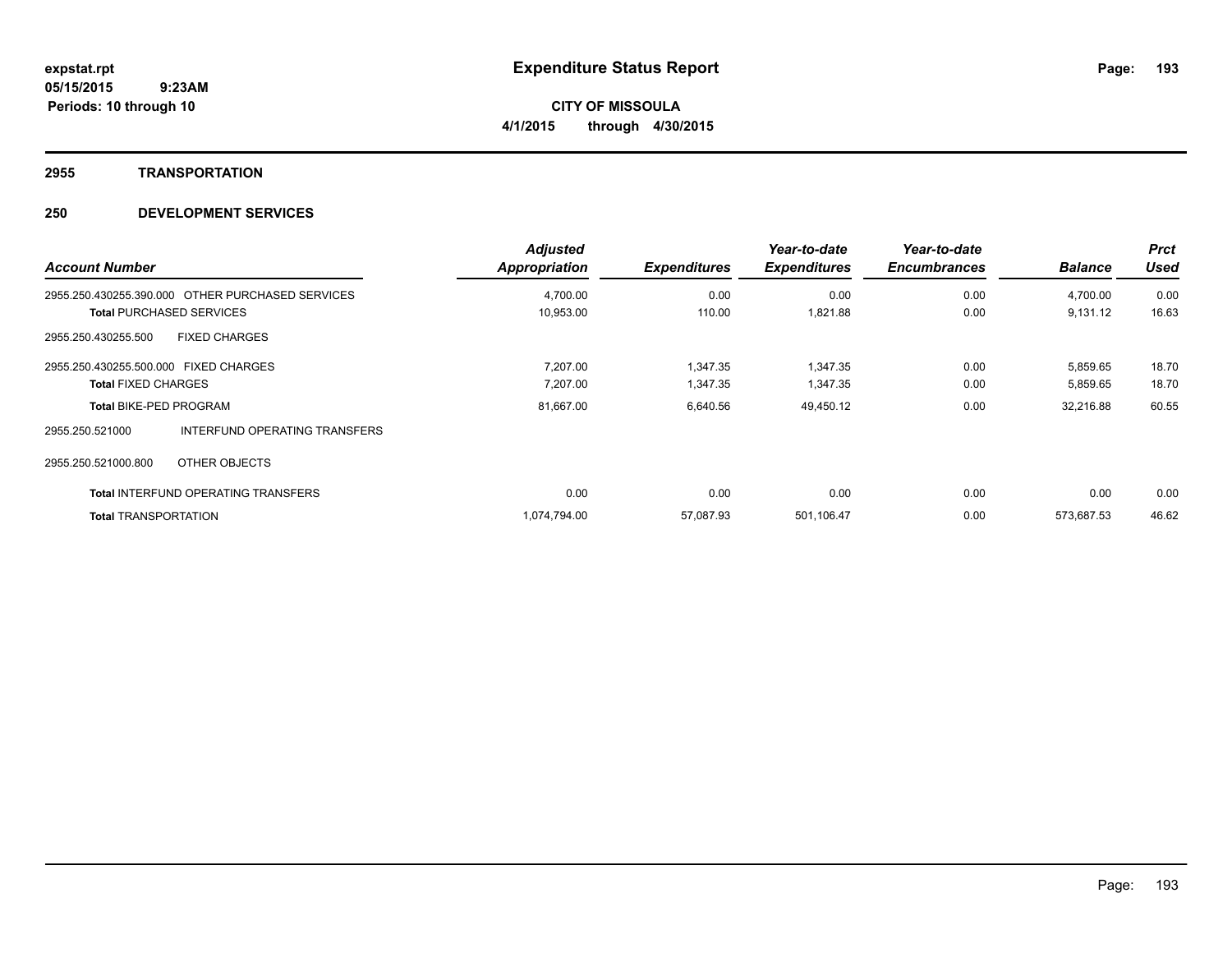**194**

**05/15/2015 9:23AM Periods: 10 through 10**

# **CITY OF MISSOULA 4/1/2015 through 4/30/2015**

# **2987 FEDERAL TRANSPORTATION FUND**

# **370 PARKS & RECREATION**

| <b>Account Number</b>                                  | <b>Adjusted</b><br><b>Appropriation</b> | <b>Expenditures</b> | Year-to-date<br><b>Expenditures</b> | Year-to-date<br><b>Encumbrances</b> | <b>Balance</b> | <b>Prct</b><br><b>Used</b> |
|--------------------------------------------------------|-----------------------------------------|---------------------|-------------------------------------|-------------------------------------|----------------|----------------------------|
| DV ACCOUNTABILITY GRANT<br>2987.370.411121             |                                         |                     |                                     |                                     |                |                            |
| PERSONAL SERVICES<br>2987.370.411121.100               |                                         |                     |                                     |                                     |                |                            |
| 2987.370.411121.141.000 STATE RETIREMENT CONTRIBUTIONS | 0.00                                    | 0.00                | 2.44                                | 0.00                                | $-2.44$        | 0.00                       |
| <b>Total DV ACCOUNTABILITY GRANT</b>                   | 0.00                                    | 0.00                | 2.44                                | 0.00                                | $-2.44$        | 0.00                       |
| *** Title Not Found ***<br>2987.370.430258             |                                         |                     |                                     |                                     |                |                            |
| PERSONAL SERVICES<br>2987.370.430258.100               |                                         |                     |                                     |                                     |                |                            |
| 2987.370.430258.110.000 SALARIES AND WAGES             | 0.00                                    | 0.00                | 1,470.30                            | 0.00                                | $-1.470.30$    | 0.00                       |
| 2987.370.430258.140.000 EMPLOYER CONTRIBUTIONS         | 0.00                                    | 0.00                | 333.41                              | 0.00                                | -333.41        | 0.00                       |
| Total *** Title Not Found ***                          | 0.00                                    | 0.00                | 1,803.71                            | 0.00                                | $-1,803.71$    | 0.00                       |
| <b>Total PARKS &amp; RECREATION</b>                    | 0.00                                    | 0.00                | 1,806.15                            | 0.00                                | $-1,806.15$    | 0.00                       |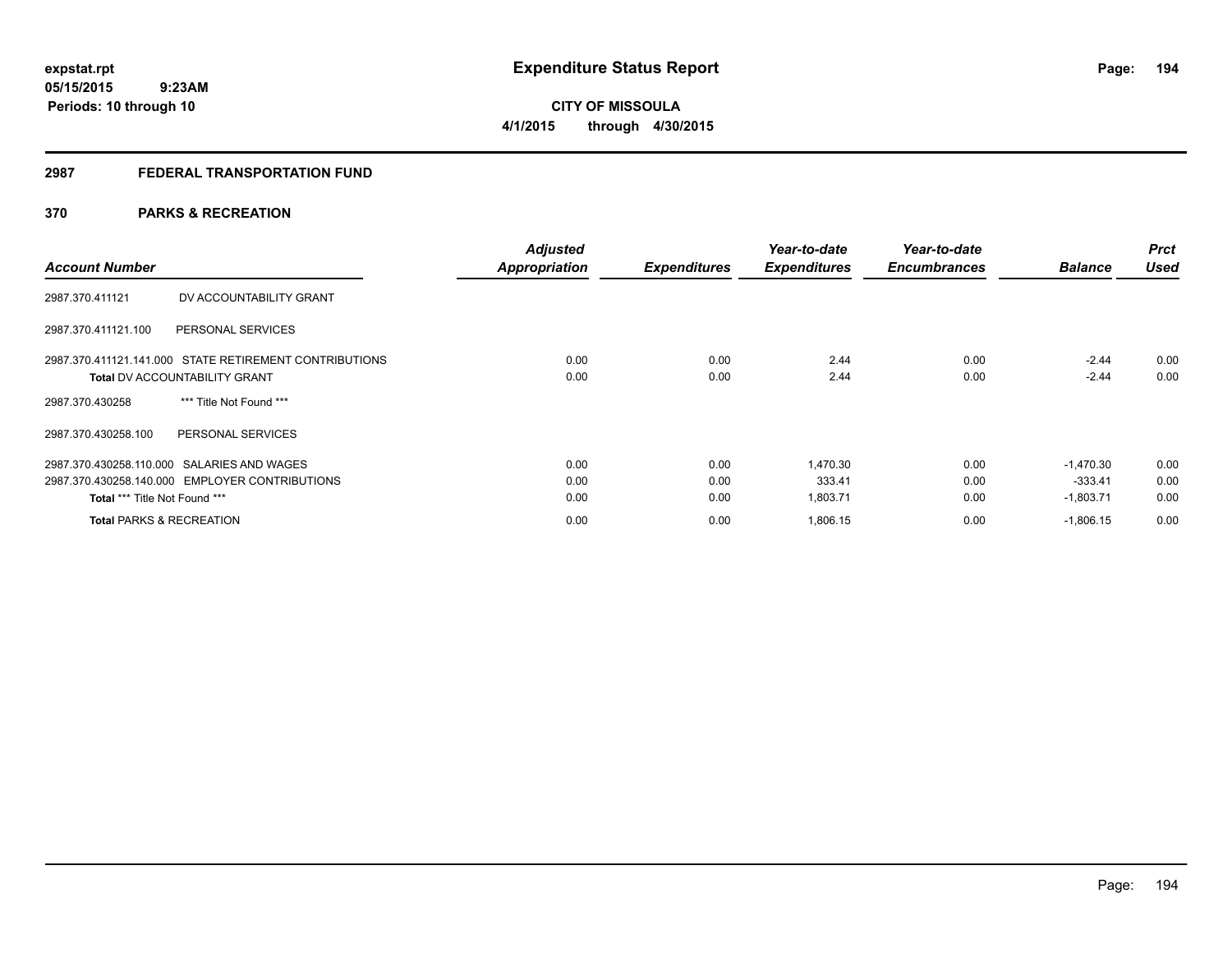#### **2987 FEDERAL TRANSPORTATION FUND**

# **390 NON-DEPARTMENTAL**

| <b>Account Number</b>          |                                                               | <b>Adjusted</b><br><b>Appropriation</b> | <b>Expenditures</b> | Year-to-date<br><b>Expenditures</b> | Year-to-date<br><b>Encumbrances</b> | <b>Balance</b> | <b>Prct</b><br><b>Used</b> |
|--------------------------------|---------------------------------------------------------------|-----------------------------------------|---------------------|-------------------------------------|-------------------------------------|----------------|----------------------------|
|                                |                                                               |                                         |                     |                                     |                                     |                |                            |
| 2987.390.430233                | *** Title Not Found ***                                       |                                         |                     |                                     |                                     |                |                            |
| 2987.390.430233.900            | <b>CAPITAL OUTLAY</b>                                         |                                         |                     |                                     |                                     |                |                            |
| Total *** Title Not Found ***  |                                                               | 0.00                                    | 0.00                | 0.00                                | 0.00                                | 0.00           | 0.00                       |
| 2987.390.430256                | SAFE ROUTES TO SCHOOLS                                        |                                         |                     |                                     |                                     |                |                            |
| 2987.390.430256.900            | <b>CAPITAL OUTLAY</b>                                         |                                         |                     |                                     |                                     |                |                            |
|                                | Total SAFE ROUTES TO SCHOOLS                                  | 0.00                                    | 0.00                | 0.00                                | 0.00                                | 0.00           | 0.00                       |
| 2987.390.430257                | BICYCLE COMMUTER NETWORK                                      |                                         |                     |                                     |                                     |                |                            |
| 2987.390.430257.900            | CAPITAL OUTLAY                                                |                                         |                     |                                     |                                     |                |                            |
|                                | 2987.390.430257.930.000 BICYCLE COMMUTER NETWORK/IMPROVEMENTS | 762,189.00                              | 0.00                | 0.00                                | 0.00                                | 762,189.00     | 0.00                       |
|                                | Total BICYCLE COMMUTER NETWORK                                | 762,189.00                              | 0.00                | 0.00                                | 0.00                                | 762,189.00     | 0.00                       |
| 2987.390.430258                | <b>GRANT CREEK TRAIL BCN</b>                                  |                                         |                     |                                     |                                     |                |                            |
| 2987.390.430258.100            | PERSONAL SERVICES                                             |                                         |                     |                                     |                                     |                |                            |
|                                | 2987.390.430258.110.000 SALARIES AND WAGES                    | 0.00                                    | 0.00                | 1,492.43                            | 0.00                                | $-1,492.43$    | 0.00                       |
|                                | 2987.390.430258.140.000 EMPLOYER CONTRIBUTIONS                | 0.00                                    | 0.00                | 110.74                              | 0.00                                | $-110.74$      | 0.00                       |
| <b>Total PERSONAL SERVICES</b> |                                                               | 0.00                                    | 0.00                | 1,603.17                            | 0.00                                | $-1,603.17$    | 0.00                       |
| 2987.390.430258.900            | <b>CAPITAL OUTLAY</b>                                         |                                         |                     |                                     |                                     |                |                            |
|                                | 2987.390.430258.930.000 GRANT CREEK TRAIL BCN                 | 870,129.00                              | 0.00                | 861,676.79                          | 0.00                                | 8,452.21       | 99.03                      |
| <b>Total CAPITAL OUTLAY</b>    |                                                               | 870,129.00                              | 0.00                | 861,676.79                          | 0.00                                | 8,452.21       | 99.03                      |
|                                | <b>Total GRANT CREEK TRAIL BCN</b>                            | 870,129.00                              | 0.00                | 863,279.96                          | 0.00                                | 6,849.04       | 99.21                      |
| 2987.390.430259                | RTLSNK CR/BRDWAY CROSSING                                     |                                         |                     |                                     |                                     |                |                            |

2987.390.430259.900 CAPITAL OUTLAY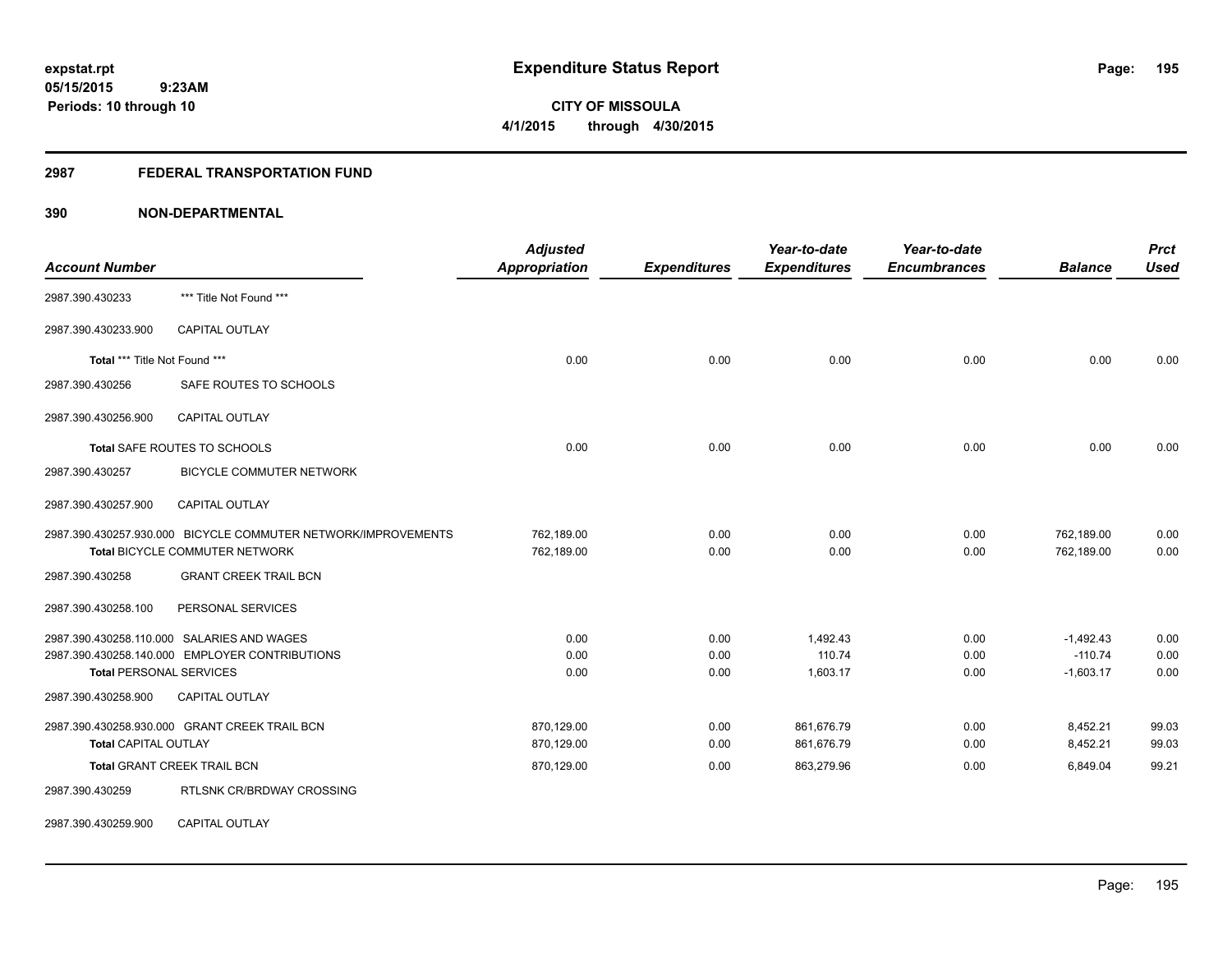# **CITY OF MISSOULA 4/1/2015 through 4/30/2015**

# **2987 FEDERAL TRANSPORTATION FUND**

|                            |                                            | <b>Adjusted</b>      |                     | Year-to-date        | Year-to-date        |                | <b>Prct</b> |
|----------------------------|--------------------------------------------|----------------------|---------------------|---------------------|---------------------|----------------|-------------|
| <b>Account Number</b>      |                                            | <b>Appropriation</b> | <b>Expenditures</b> | <b>Expenditures</b> | <b>Encumbrances</b> | <b>Balance</b> | <b>Used</b> |
|                            | Total RTLSNK CR/BRDWAY CROSSING            | 0.00                 | 0.00                | 0.00                | 0.00                | 0.00           | 0.00        |
| 2987.390.430262            | MASTER SIDEWALK PLAN                       |                      |                     |                     |                     |                |             |
| 2987.390.430262.900        | CAPITAL OUTLAY                             |                      |                     |                     |                     |                |             |
|                            | <b>Total MASTER SIDEWALK PLAN</b>          | 0.00                 | 0.00                | 0.00                | 0.00                | 0.00           | 0.00        |
| 2987.390.430271            | HIGGINS HILL/BECKWITH RECONSTRUCTION       |                      |                     |                     |                     |                |             |
| 2987.390.430271.900        | CAPITAL OUTLAY                             |                      |                     |                     |                     |                |             |
|                            | Total HIGGINS HILL/BECKWITH RECONSTRUCTION | 0.00                 | 0.00                | 0.00                | 0.00                | 0.00           | 0.00        |
| 2987.390.430272            | SIGNALIZATION                              |                      |                     |                     |                     |                |             |
| 2987.390.430272.900        | CAPITAL OUTLAY                             |                      |                     |                     |                     |                |             |
| <b>Total SIGNALIZATION</b> |                                            | 0.00                 | 0.00                | 0.00                | 0.00                | 0.00           | 0.00        |
| 2987.390.430276            | RUSSELL S 3RD IMPROVEMENTS                 |                      |                     |                     |                     |                |             |
| 2987.390.430276.900        | CAPITAL OUTLAY                             |                      |                     |                     |                     |                |             |
|                            | Total RUSSELL S 3RD IMPROVEMENTS           | 0.00                 | 0.00                | 0.00                | 0.00                | 0.00           | 0.00        |
| 2987.390.430278            | LOLO ST-BRIDGE TO DUNCAN S/C               |                      |                     |                     |                     |                |             |
| 2987.390.430278.900        | <b>CAPITAL OUTLAY</b>                      |                      |                     |                     |                     |                |             |
|                            | Total LOLO ST-BRIDGE TO DUNCAN S/C         | 0.00                 | 0.00                | 0.00                | 0.00                | 0.00           | 0.00        |
| 2987.390.430279            | U OF M CROSSWALK PROJECT                   |                      |                     |                     |                     |                |             |
| 2987.390.430279.900        | <b>CAPITAL OUTLAY</b>                      |                      |                     |                     |                     |                |             |
|                            | Total U OF M CROSSWALK PROJECT             | 0.00                 | 0.00                | 0.00                | 0.00                | 0.00           | 0.00        |
|                            |                                            |                      |                     |                     |                     |                |             |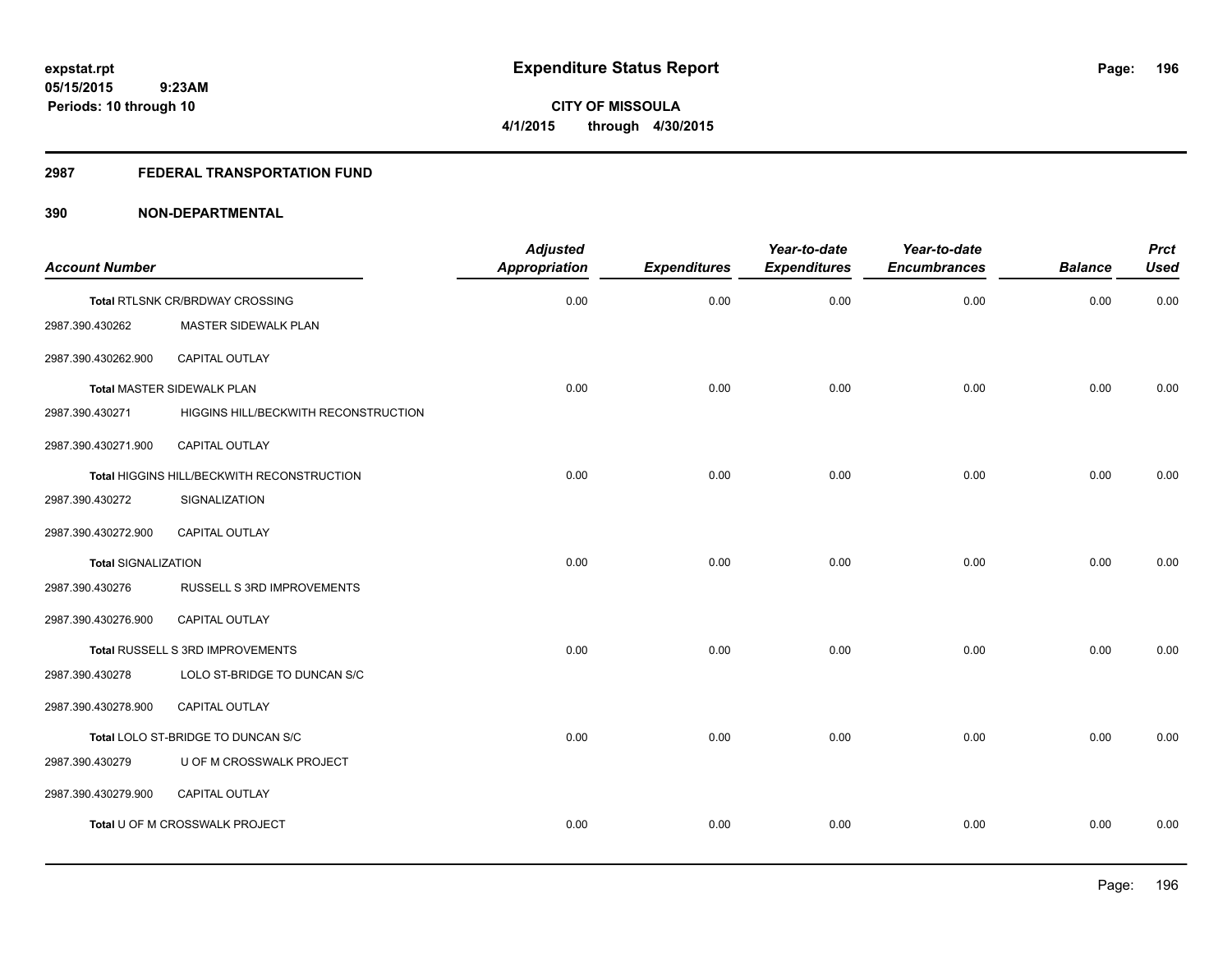**CITY OF MISSOULA 4/1/2015 through 4/30/2015**

#### **2987 FEDERAL TRANSPORTATION FUND**

| <b>Account Number</b>           |                                                 | <b>Adjusted</b><br><b>Appropriation</b> | <b>Expenditures</b> | Year-to-date<br><b>Expenditures</b> | Year-to-date<br><b>Encumbrances</b> | <b>Balance</b> | <b>Prct</b><br><b>Used</b> |
|---------------------------------|-------------------------------------------------|-----------------------------------------|---------------------|-------------------------------------|-------------------------------------|----------------|----------------------------|
| 2987.390.460405                 | PLAYFAIR PARK - MINOR IMPROVEMENTS              |                                         |                     |                                     |                                     |                |                            |
| 2987.390.460405.900             | <b>CAPITAL OUTLAY</b>                           |                                         |                     |                                     |                                     |                |                            |
|                                 | <b>Total PLAYFAIR PARK - MINOR IMPROVEMENTS</b> | 0.00                                    | 0.00                | 0.00                                | 0.00                                | 0.00           | 0.00                       |
| 2987.390.460415                 | SOUTH HILLS TRAIL SYSTEM                        |                                         |                     |                                     |                                     |                |                            |
| 2987.390.460415.900             | <b>CAPITAL OUTLAY</b>                           |                                         |                     |                                     |                                     |                |                            |
|                                 | Total SOUTH HILLS TRAIL SYSTEM                  | 0.00                                    | 0.00                | 0.00                                | 0.00                                | 0.00           | 0.00                       |
| 2987.390.460435                 | SILVER PARK MILL SITE                           |                                         |                     |                                     |                                     |                |                            |
| 2987.390.460435.900             | <b>CAPITAL OUTLAY</b>                           |                                         |                     |                                     |                                     |                |                            |
|                                 | Total SILVER PARK MILL SITE                     | 0.00                                    | 0.00                | 0.00                                | 0.00                                | 0.00           | 0.00                       |
| 2987.390.460509                 | <b>KIM WILLIAMS TRAIL</b>                       |                                         |                     |                                     |                                     |                |                            |
| 2987.390.460509.900             | <b>CAPITAL OUTLAY</b>                           |                                         |                     |                                     |                                     |                |                            |
|                                 | 2987.390.460509.930.000 KIM WILLIAMS EAST       | 0.00                                    | 0.00                | 25,304.01                           | 0.00                                | $-25,304.01$   | 0.00                       |
| <b>Total KIM WILLIAMS TRAIL</b> |                                                 | 0.00                                    | 0.00                | 25,304.01                           | 0.00                                | $-25,304.01$   | 0.00                       |
| 2987.390.510000                 | <b>MISCELLANEOUS</b>                            |                                         |                     |                                     |                                     |                |                            |
| 2987.390.510000.800             | OTHER OBJECTS                                   |                                         |                     |                                     |                                     |                |                            |
| <b>Total MISCELLANEOUS</b>      |                                                 | 0.00                                    | 0.00                | 0.00                                | 0.00                                | 0.00           | 0.00                       |
| <b>Total NON-DEPARTMENTAL</b>   |                                                 | 1,632,318.00                            | 0.00                | 888,583.97                          | 0.00                                | 743,734.03     | 54.44                      |
|                                 | <b>Total FEDERAL TRANSPORTATION FUND</b>        | 1,632,318.00                            | 0.00                | 890,390.12                          | 0.00                                | 741,927.88     | 54.55                      |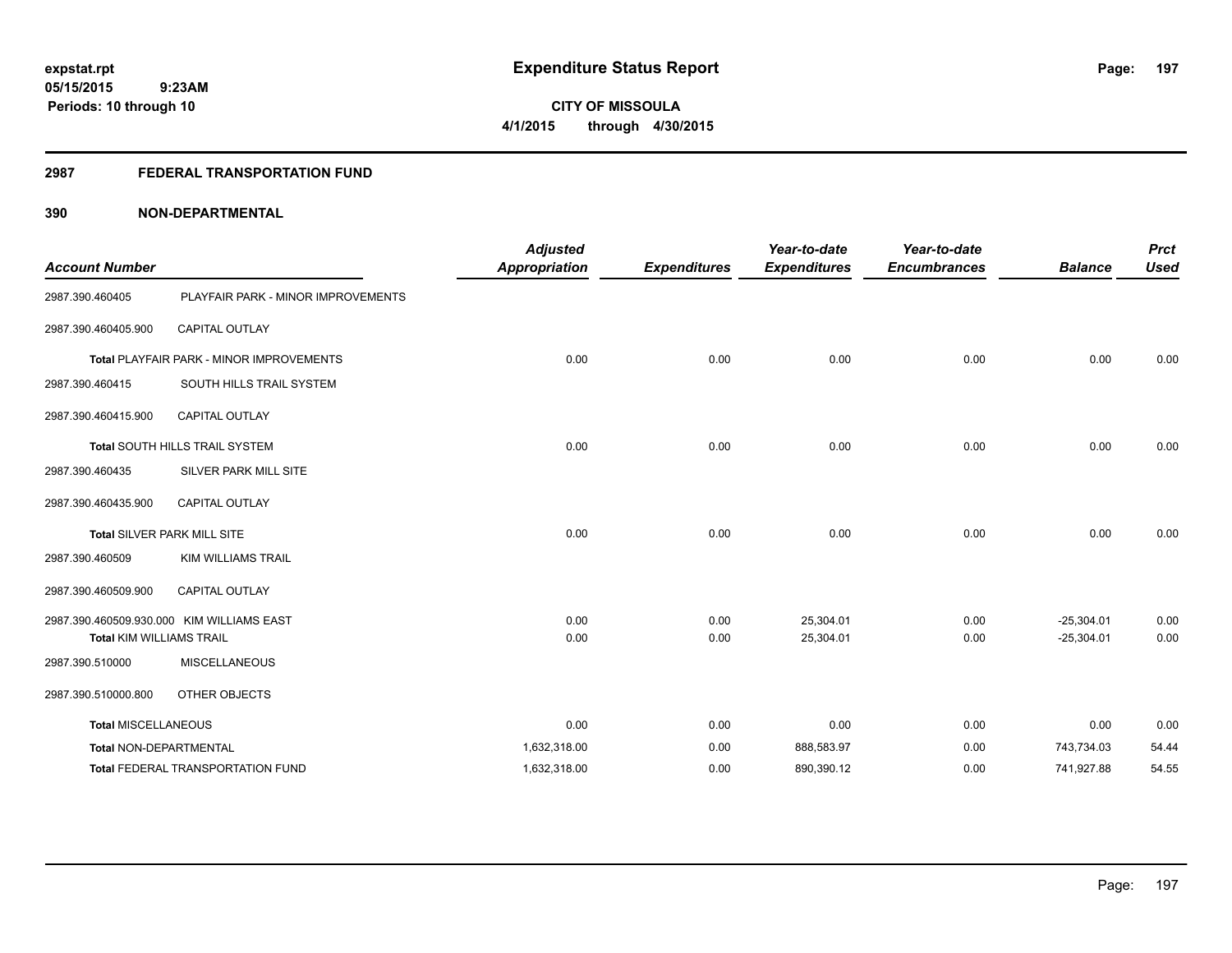# **2988 GRANTS & DONATIONS FUND**

 **9:23AM**

# **223 CITY CLERK**

**Periods: 10 through 10**

| <b>Account Number</b>   |                      | <b>Adjusted</b><br>Appropriation | <b>Expenditures</b> | Year-to-date<br><b>Expenditures</b> | Year-to-date<br><b>Encumbrances</b> | <b>Balance</b> | <b>Prct</b><br><b>Used</b> |
|-------------------------|----------------------|----------------------------------|---------------------|-------------------------------------|-------------------------------------|----------------|----------------------------|
| 2988.223.420000         | <b>PUBLIC SAFETY</b> |                                  |                     |                                     |                                     |                |                            |
| 2988.223.420000.200     | <b>SUPPLIES</b>      |                                  |                     |                                     |                                     |                |                            |
| <b>Total CITY CLERK</b> |                      | 0.00                             | 0.00                | 0.00                                | 0.00                                | 0.00           | 0.00                       |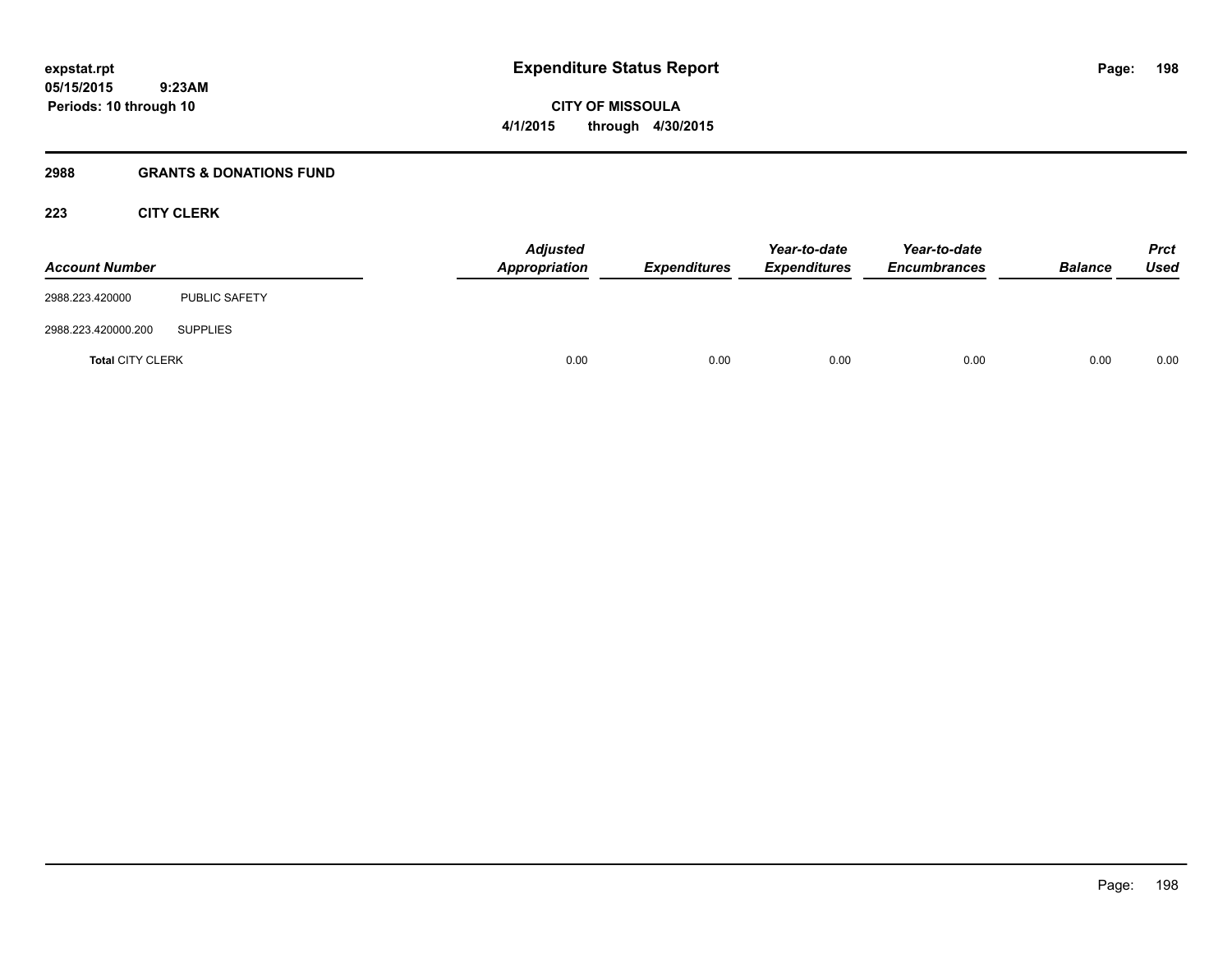Page: 199

**05/15/2015 9:23AM Periods: 10 through 10**

**CITY OF MISSOULA 4/1/2015 through 4/30/2015**

#### **2988 GRANTS & DONATIONS FUND**

# **270 CITY ATTORNEY**

| <b>Account Number</b>           |                                                        | <b>Adjusted</b><br><b>Appropriation</b> | <b>Expenditures</b> | Year-to-date<br><b>Expenditures</b> | Year-to-date<br><b>Encumbrances</b> | <b>Balance</b> | <b>Prct</b><br><b>Used</b> |
|---------------------------------|--------------------------------------------------------|-----------------------------------------|---------------------|-------------------------------------|-------------------------------------|----------------|----------------------------|
| 2988.270.411121                 | DV ACCOUNTABILITY GRANT                                |                                         |                     |                                     |                                     |                |                            |
| 2988.270.411121.100             | PERSONAL SERVICES                                      |                                         |                     |                                     |                                     |                |                            |
|                                 | 2988.270.411121.110.000 DV GRANT/SALARIES AND WAGES    | 29.831.00                               | 2.254.34            | 23.547.93                           | 0.00                                | 6.283.07       | 78.94                      |
|                                 | 2988.270.411121.140.000 EMPLOYER CONTRIBUTIONS         | 0.00                                    | 739.75              | 8,045.24                            | 0.00                                | $-8.045.24$    | 0.00                       |
|                                 | 2988.270.411121.141.000 STATE RETIREMENT CONTRIBUTIONS | 0.00                                    | 2.25                | 24.68                               | 0.00                                | -24.68         | 0.00                       |
| <b>Total PERSONAL SERVICES</b>  |                                                        | 29,831.00                               | 2,996.34            | 31.617.85                           | 0.00                                | $-1,786.85$    | 105.99                     |
| 2988.270.411121.300             | <b>PURCHASED SERVICES</b>                              |                                         |                     |                                     |                                     |                |                            |
| <b>Total PURCHASED SERVICES</b> |                                                        | 0.00                                    | 0.00                | 0.00                                | 0.00                                | 0.00           | 0.00                       |
| <b>Total CITY ATTORNEY</b>      |                                                        | 29.831.00                               | 2.996.34            | 31,617.85                           | 0.00                                | $-1,786.85$    | 105.99                     |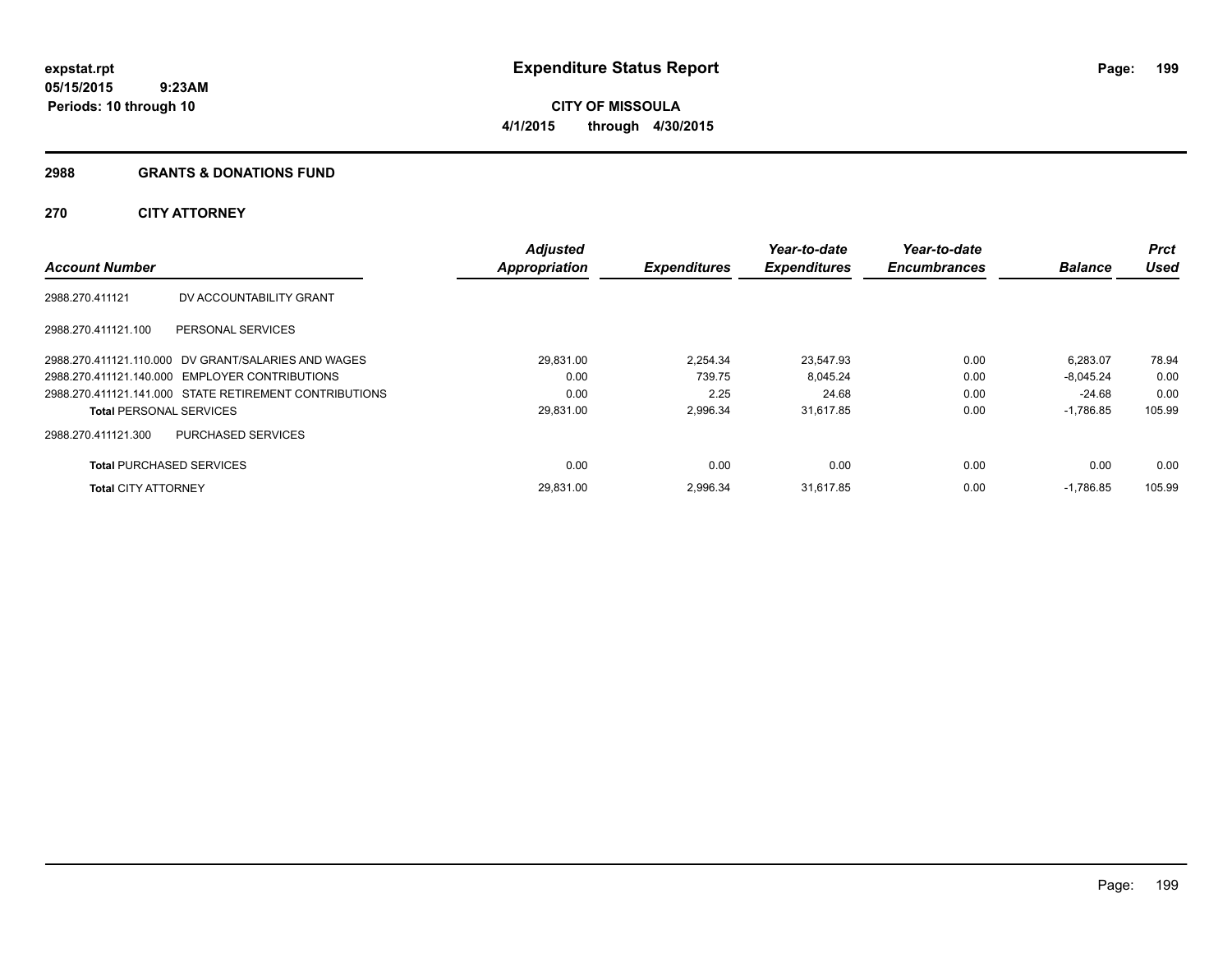**CITY OF MISSOULA 4/1/2015 through 4/30/2015**

# **2988 GRANTS & DONATIONS FUND**

# **290 POLICE**

| <b>Account Number</b> |                    | <b>Adjusted</b><br><b>Appropriation</b> | <b>Expenditures</b> | Year-to-date<br><b>Expenditures</b> | Year-to-date<br><b>Encumbrances</b> | <b>Balance</b> | <b>Prct</b><br><b>Used</b> |
|-----------------------|--------------------|-----------------------------------------|---------------------|-------------------------------------|-------------------------------------|----------------|----------------------------|
| 2988.290.420186       | FY15 HITDA         |                                         |                     |                                     |                                     |                |                            |
| 2988.290.420186.200   | <b>SUPPLIES</b>    |                                         |                     |                                     |                                     |                |                            |
| <b>Total SUPPLIES</b> |                    | 0.00                                    | 0.00                | 0.00                                | 0.00                                | 0.00           | 0.00                       |
| 2988.290.420186.300   | PURCHASED SERVICES |                                         |                     |                                     |                                     |                |                            |
| <b>Total POLICE</b>   |                    | 0.00                                    | 0.00                | 0.00                                | 0.00                                | 0.00           | 0.00                       |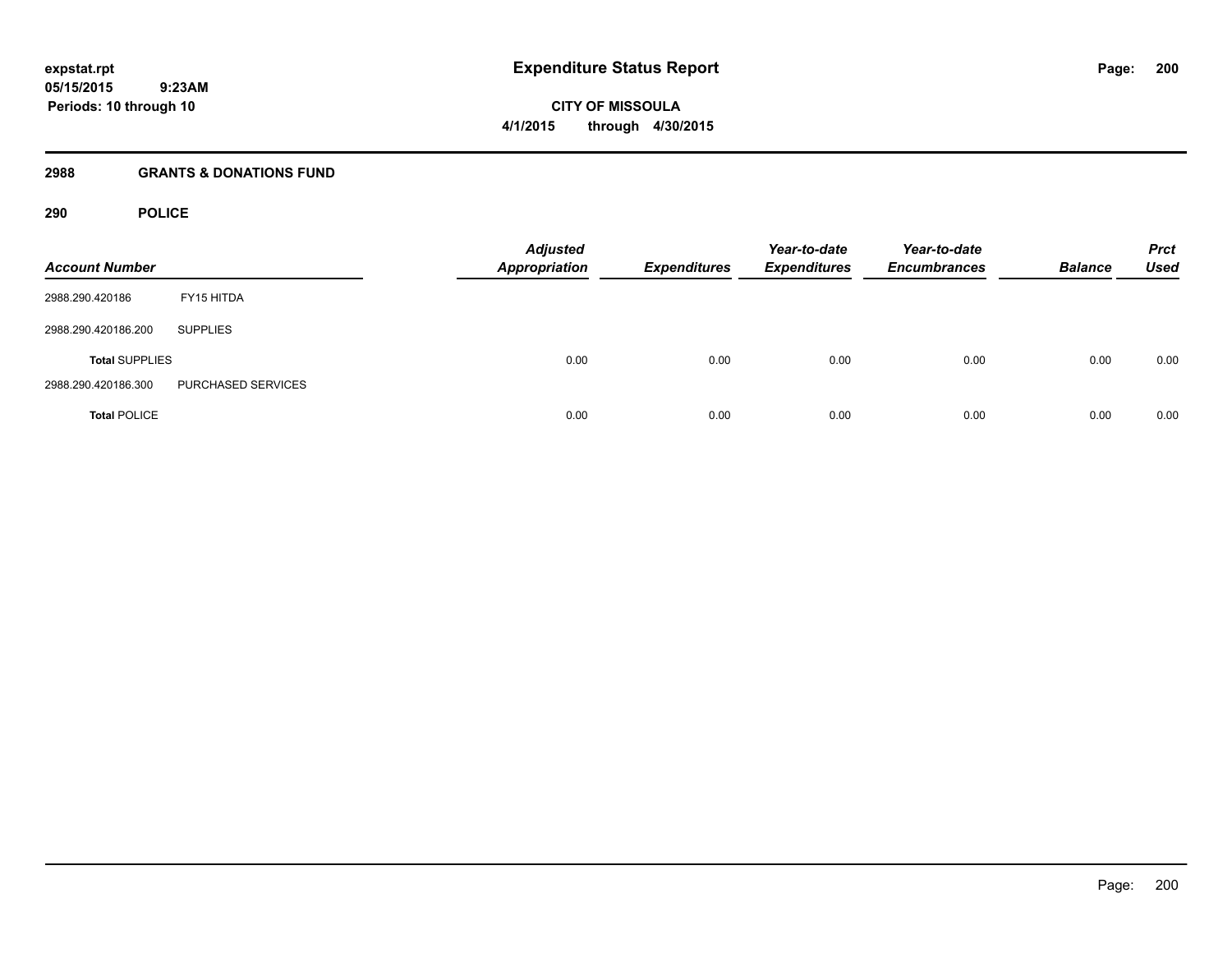#### **2988 GRANTS & DONATIONS FUND**

|                               |                                                | <b>Adjusted</b> |                     | Year-to-date        | Year-to-date        |                | <b>Prct</b> |
|-------------------------------|------------------------------------------------|-----------------|---------------------|---------------------|---------------------|----------------|-------------|
| <b>Account Number</b>         |                                                | Appropriation   | <b>Expenditures</b> | <b>Expenditures</b> | <b>Encumbrances</b> | <b>Balance</b> | <b>Used</b> |
| 2988.390.402816               | *** Title Not Found ***                        |                 |                     |                     |                     |                |             |
| 2988.390.402816.300           | PURCHASED SERVICES                             |                 |                     |                     |                     |                |             |
| Total *** Title Not Found *** |                                                | 0.00            | 0.00                | 0.00                | 0.00                | 0.00           | 0.00        |
| 2988.390.410105               | WAPIKIYA HOMEOWNERS ASSN GRANT                 |                 |                     |                     |                     |                |             |
| 2988.390.410105.200           | <b>SUPPLIES</b>                                |                 |                     |                     |                     |                |             |
|                               | Total WAPIKIYA HOMEOWNERS ASSN GRANT           | 0.00            | 0.00                | 0.00                | 0.00                | 0.00           | 0.00        |
| 2988.390.420000               | <b>MISC GRANTS</b>                             |                 |                     |                     |                     |                |             |
| 2988.390.420000.700           | <b>GRANTS &amp; CONTRIBUTIONS</b>              |                 |                     |                     |                     |                |             |
|                               | 2988.390.420000.700.000 GRANTS & CONTRIBUTIONS | 46,000.00       | 0.00                | 9,213.75            | 0.00                | 36,786.25      | 20.03       |
|                               | Total GRANTS & CONTRIBUTIONS                   | 46,000.00       | 0.00                | 9,213.75            | 0.00                | 36,786.25      | 20.03       |
| 2988.390.420000.800           | OTHER OBJECTS                                  |                 |                     |                     |                     |                |             |
| <b>Total OTHER OBJECTS</b>    |                                                | 0.00            | 0.00                | 0.00                | 0.00                | 0.00           | 0.00        |
| <b>Total MISC GRANTS</b>      |                                                | 46,000.00       | 0.00                | 9,213.75            | 0.00                | 36,786.25      | 20.03       |
| 2988.390.420110               | COPS TECHNOLOGY GRANT(D0J)                     |                 |                     |                     |                     |                |             |
| 2988.390.420110.900           | <b>CAPITAL OUTLAY</b>                          |                 |                     |                     |                     |                |             |
|                               | Total COPS TECHNOLOGY GRANT(D0J)               | 0.00            | 0.00                | 0.00                | 0.00                | 0.00           | 0.00        |
| 2988.390.420112               | COPS TECH GRANT X2 \$750,000                   |                 |                     |                     |                     |                |             |
| 2988.390.420112.300           | PURCHASED SERVICES                             |                 |                     |                     |                     |                |             |
|                               | <b>Total PURCHASED SERVICES</b>                | 0.00            | 0.00                | 0.00                | 0.00                | 0.00           | 0.00        |
| 2988.390.420112.800           | OTHER OBJECTS                                  |                 |                     |                     |                     |                |             |
|                               |                                                |                 |                     |                     |                     |                |             |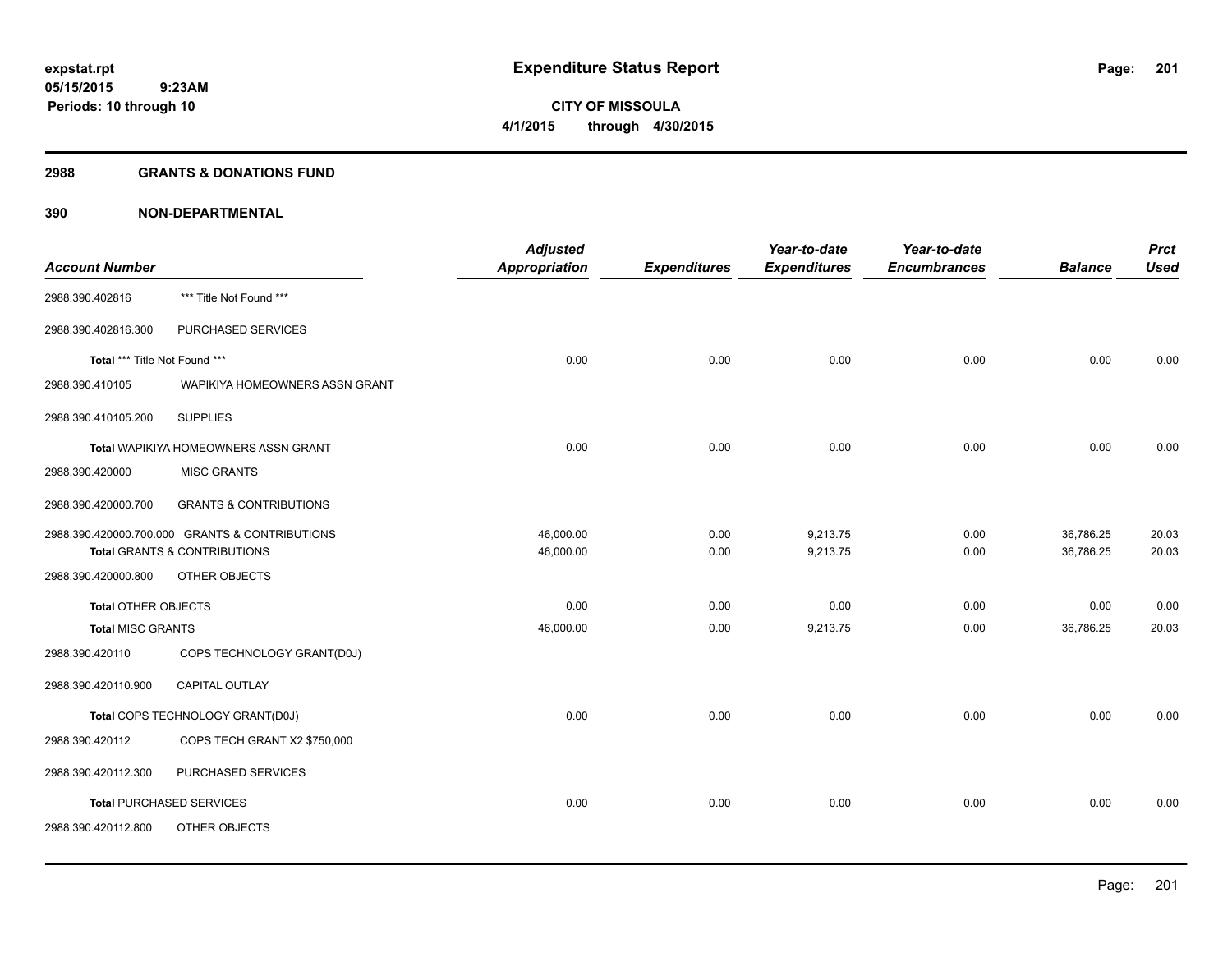#### **2988 GRANTS & DONATIONS FUND**

|                                                                 | <b>Adjusted</b>      |                     | Year-to-date        | Year-to-date        |                | <b>Prct</b> |
|-----------------------------------------------------------------|----------------------|---------------------|---------------------|---------------------|----------------|-------------|
| <b>Account Number</b>                                           | <b>Appropriation</b> | <b>Expenditures</b> | <b>Expenditures</b> | <b>Encumbrances</b> | <b>Balance</b> | <b>Used</b> |
|                                                                 | 0.00                 |                     | 0.00                |                     |                |             |
| <b>Total OTHER OBJECTS</b>                                      |                      | 0.00                |                     | 0.00                | 0.00           | 0.00        |
| CAPITAL OUTLAY<br>2988.390.420112.900                           |                      |                     |                     |                     |                |             |
| 2988.390.420112.940.000 MACHINERY & EQUIPMENT                   | 34,000.00            | 0.00                | 0.00                | 0.00                | 34,000.00      | 0.00        |
| Total COPS TECH GRANT X2 \$750,000                              | 34,000.00            | 0.00                | 0.00                | 0.00                | 34,000.00      | 0.00        |
| ANTI-GRAFFITI PROJECT<br>2988.390.420143                        |                      |                     |                     |                     |                |             |
| 2988.390.420143.200<br><b>SUPPLIES</b>                          |                      |                     |                     |                     |                |             |
| 2988.390.420143.210.000 OFFICE SUPPLIES - ANTI-GRAFFITI PROJECT | 5,000.00             | 0.00                | 0.00                | 0.00                | 5,000.00       | 0.00        |
| 2988.390.420143.220.000 OPERATING SUPPLIES-ANTI GRAFITTI        | 0.00                 | 95.23               | 214.12              | 0.00                | $-214.12$      | 0.00        |
| Total ANTI-GRAFFITI PROJECT                                     | 5,000.00             | 95.23               | 214.12              | 0.00                | 4,785.88       | 4.28        |
| BIAS CRIME CONTROL CAMPAIGN<br>2988.390.420144                  |                      |                     |                     |                     |                |             |
| 2988.390.420144.300<br>PURCHASED SERVICES                       |                      |                     |                     |                     |                |             |
| 2988.390.420144.350.000 BIAS CAMPAIGN - PROFESSIONAL SERVICES   | 10.000.00            | 0.00                | 0.00                | 0.00                | 10,000.00      | 0.00        |
| Total BIAS CRIME CONTROL CAMPAIGN                               | 10,000.00            | 0.00                | 0.00                | 0.00                | 10,000.00      | 0.00        |
| FY10 UNDERAGE DRINKING<br>2988.390.420145                       |                      |                     |                     |                     |                |             |
| PERSONAL SERVICES<br>2988.390.420145.100                        |                      |                     |                     |                     |                |             |
| <b>Total PERSONAL SERVICES</b>                                  | 0.00                 | 0.00                | 0.00                | 0.00                | 0.00           | 0.00        |
| <b>SUPPLIES</b><br>2988.390.420145.200                          |                      |                     |                     |                     |                |             |
| <b>Total SUPPLIES</b>                                           | 0.00                 | 0.00                | 0.00                | 0.00                | 0.00           | 0.00        |
| 2988.390.420145.300<br>PURCHASED SERVICES                       |                      |                     |                     |                     |                |             |
| Total FY10 UNDERAGE DRINKING                                    | 0.00                 | 0.00                | 0.00                | 0.00                | 0.00           | 0.00        |
| <b>TRAFFIC POLICING-UNIFORM</b><br>2988.390.420150              |                      |                     |                     |                     |                |             |
|                                                                 |                      |                     |                     |                     |                |             |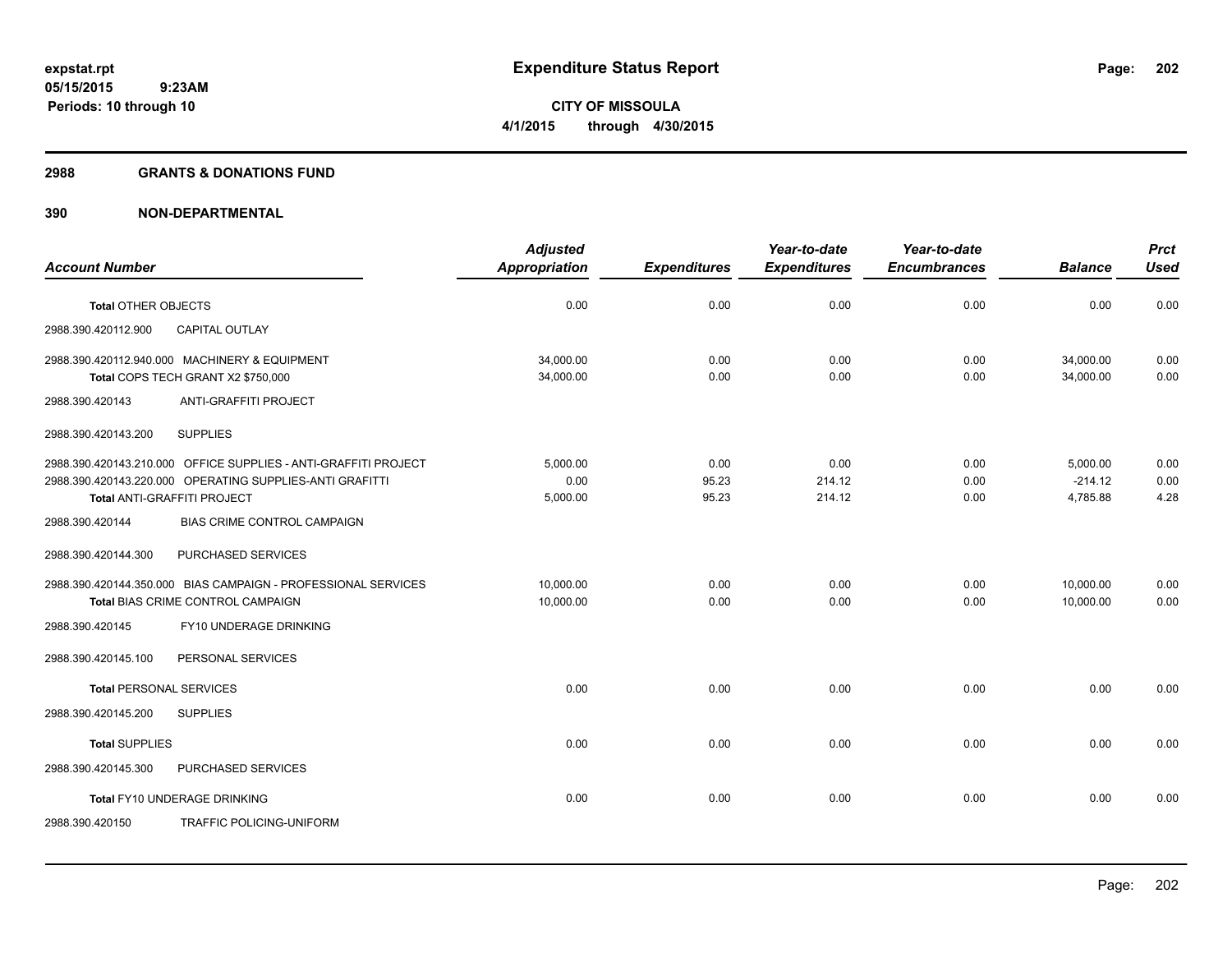#### **2988 GRANTS & DONATIONS FUND**

|                                            |                                                                  | <b>Adjusted</b>      |                     | Year-to-date        | Year-to-date        |                | <b>Prct</b> |
|--------------------------------------------|------------------------------------------------------------------|----------------------|---------------------|---------------------|---------------------|----------------|-------------|
| <b>Account Number</b>                      |                                                                  | <b>Appropriation</b> | <b>Expenditures</b> | <b>Expenditures</b> | <b>Encumbrances</b> | <b>Balance</b> | Used        |
| 2988.390.420150.900                        | <b>CAPITAL OUTLAY</b>                                            |                      |                     |                     |                     |                |             |
|                                            | <b>Total TRAFFIC POLICING-UNIFORM</b>                            | 0.00                 | 0.00                | 0.00                | 0.00                | 0.00           | 0.00        |
| 2988.390.420160                            | FY09 POLICE ICAC FEDERAL GRANT                                   |                      |                     |                     |                     |                |             |
| 2988.390.420160.100                        | PERSONAL SERVICES                                                |                      |                     |                     |                     |                |             |
|                                            | 2988.390.420160.110.000 FY09 POLICE ICAC GRANT/SALARIES          | 59,584.00            | 5,176.78            | 52,931.18           | 0.00                | 6,652.82       | 88.83       |
|                                            | 2988.390.420160.115.000 SALARIES/HEALTH INSURANCE BENEFIT        | 0.00                 | 570.00              | 5,386.50            | 0.00                | $-5.386.50$    | 0.00        |
|                                            | 2988.390.420160.120.000 FY09 POLICE ICAC GRANT/OT & /TERMINATION | 0.00                 | 769.56              | 5,940.59            | 0.00                | $-5,940.59$    | 0.00        |
| 2988.390.420160.130.000 OTHER              |                                                                  | 675.00               | 0.00                | 0.00                | 0.00                | 675.00         | 0.00        |
|                                            | 2988.390.420160.140.000 FY09 POLICE ICAC GRANT                   | 19,070.00            | 1,475.38            | 14,906.88           | 0.00                | 4,163.12       | 78.17       |
|                                            | 2988.390.420160.141.000 STATE RETIREMENT CONTRIBUTIONS           | 0.00                 | 1,687.83            | 17,127.90           | 0.00                | $-17,127.90$   | 0.00        |
| <b>Total PERSONAL SERVICES</b>             |                                                                  | 79,329.00            | 9,679.55            | 96,293.05           | 0.00                | $-16,964.05$   | 121.38      |
| 2988.390.420160.200                        | <b>SUPPLIES</b>                                                  |                      |                     |                     |                     |                |             |
|                                            | 2988.390.420160.210.000 FY09 POLIC ICAC GRANT/SUPPLIES           | 620.00               | 0.00                | 0.00                | 0.00                | 620.00         | 0.00        |
| 2988.390.420160.220.000 OPERATING SUPPLIES |                                                                  | 7.570.00             | 0.00                | 160.50              | 0.00                | 7,409.50       | 2.12        |
|                                            | 2988.390.420160.230.000 REPAIR/MAINTENANCE                       | 3,000.00             | 0.00                | 0.00                | 0.00                | 3,000.00       | 0.00        |
| 2988.390.420160.231.000 GASOLINE           |                                                                  | 8,500.00             | 0.00                | 0.00                | 0.00                | 8,500.00       | 0.00        |
| <b>Total SUPPLIES</b>                      |                                                                  | 19,690.00            | 0.00                | 160.50              | 0.00                | 19.529.50      | 0.82        |
| 2988.390.420160.300                        | <b>PURCHASED SERVICES</b>                                        |                      |                     |                     |                     |                |             |
| 2988.390.420160.344.000 TELEPHONE SERVICE  |                                                                  | 979.00               | 0.00                | 0.00                | 0.00                | 979.00         | 0.00        |
|                                            | 2988.390.420160.370.000 Fy09 POLICE ICAC GRANT/TRAVEL            | 500.00               | 0.00                | 1,780.73            | 0.00                | $-1,280.73$    | 356.15      |
| 2988.390.420160.380.000 TRAINING           |                                                                  | 1,500.00             | 0.00                | 0.00                | 0.00                | 1,500.00       | 0.00        |
| <b>Total PURCHASED SERVICES</b>            |                                                                  | 2,979.00             | 0.00                | 1,780.73            | 0.00                | 1,198.27       | 59.78       |
| 2988.390.420160.400                        | <b>BUILDING MATERIALS</b>                                        |                      |                     |                     |                     |                |             |
| 2988.390.420160.400.000 BUILDING MATERIALS |                                                                  | 700.00               | 0.00                | 0.00                | 0.00                | 700.00         | 0.00        |
| <b>Total BUILDING MATERIALS</b>            |                                                                  | 700.00               | 0.00                | 0.00                | 0.00                | 700.00         | 0.00        |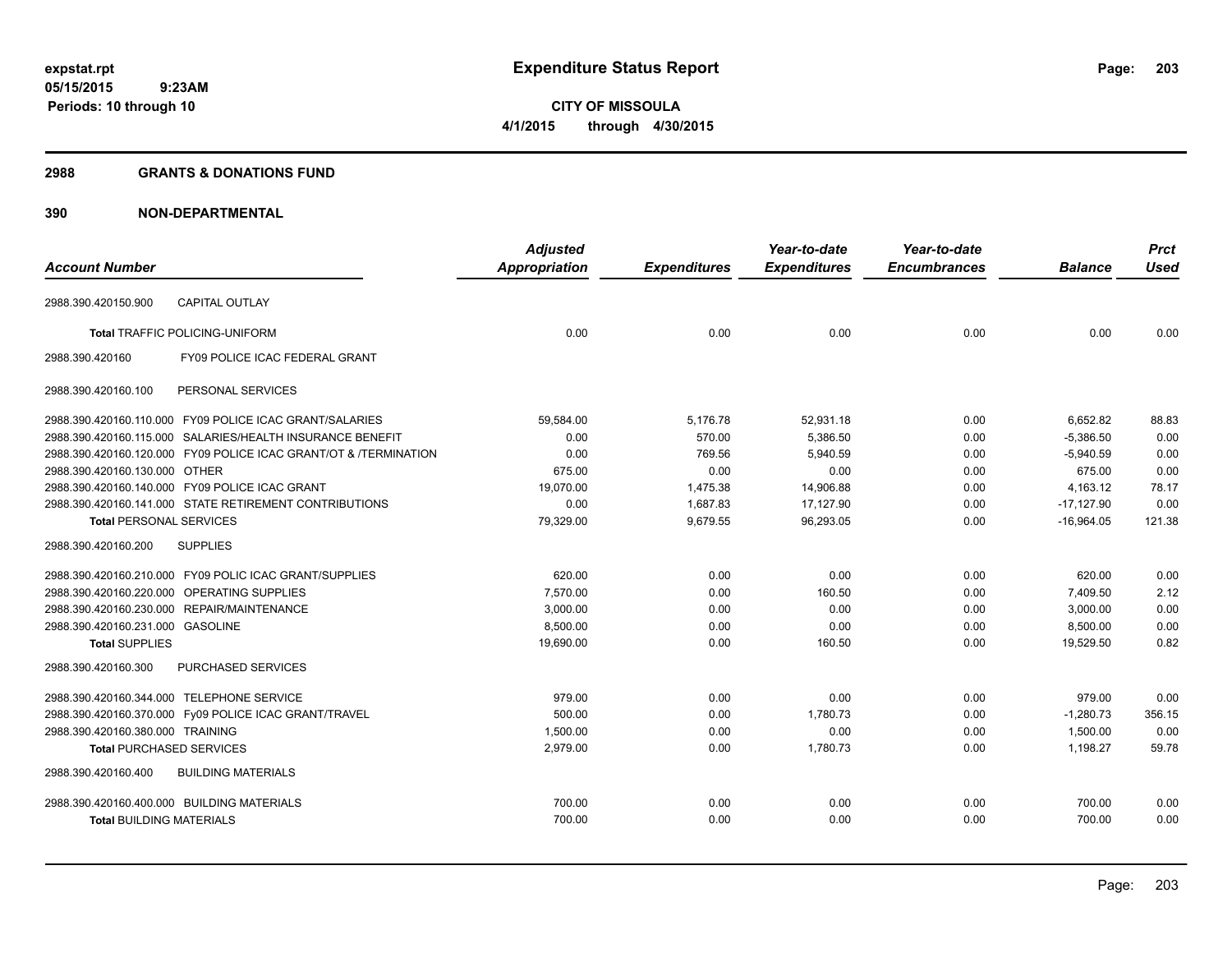#### **2988 GRANTS & DONATIONS FUND**

|                                |                                                                 | <b>Adjusted</b>      |                     | Year-to-date        | Year-to-date        |                | <b>Prct</b> |
|--------------------------------|-----------------------------------------------------------------|----------------------|---------------------|---------------------|---------------------|----------------|-------------|
| <b>Account Number</b>          |                                                                 | <b>Appropriation</b> | <b>Expenditures</b> | <b>Expenditures</b> | <b>Encumbrances</b> | <b>Balance</b> | <b>Used</b> |
| 2988.390.420160.500            | <b>FIXED CHARGES</b>                                            |                      |                     |                     |                     |                |             |
| <b>Total FIXED CHARGES</b>     |                                                                 | 0.00                 | 0.00                | 0.00                | 0.00                | 0.00           | 0.00        |
| 2988.390.420160.800            | OTHER OBJECTS                                                   |                      |                     |                     |                     |                |             |
| <b>Total OTHER OBJECTS</b>     |                                                                 | 0.00                 | 0.00                | 0.00                | 0.00                | 0.00           | 0.00        |
| 2988.390.420160.900            | <b>CAPITAL OUTLAY</b>                                           |                      |                     |                     |                     |                |             |
| <b>Total CAPITAL OUTLAY</b>    |                                                                 | 0.00                 | 0.00                | 0.00                | 0.00                | 0.00           | 0.00        |
|                                | Total FY09 POLICE ICAC FEDERAL GRANT                            | 102,698.00           | 9,679.55            | 98,234.28           | 0.00                | 4,463.72       | 95.65       |
| 2988.390.420180                | <b>BULLETPROOF VEST PROGRAM</b>                                 |                      |                     |                     |                     |                |             |
| 2988.390.420180.200            | <b>SUPPLIES</b>                                                 |                      |                     |                     |                     |                |             |
|                                | 2988.390.420180.220.000 OPERATING SUPPLIES-BULLETPROOF VEST GNT | 10,500.00            | 0.00                | 3,243.00            | 0.00                | 7,257.00       | 30.89       |
|                                | Total BULLETPROOF VEST PROGRAM                                  | 10,500.00            | 0.00                | 3,243.00            | 0.00                | 7,257.00       | 30.89       |
| 2988.390.420181                | FY12 HIDTA                                                      |                      |                     |                     |                     |                |             |
| 2988.390.420181.100            | PERSONAL SERVICES                                               |                      |                     |                     |                     |                |             |
| <b>Total PERSONAL SERVICES</b> |                                                                 | 0.00                 | 0.00                | 0.00                | 0.00                | 0.00           | 0.00        |
| 2988.390.420181.200            | <b>SUPPLIES</b>                                                 |                      |                     |                     |                     |                |             |
| <b>Total SUPPLIES</b>          |                                                                 | 0.00                 | 0.00                | 0.00                | 0.00                | 0.00           | 0.00        |
| 2988.390.420181.300            | PURCHASED SERVICES                                              |                      |                     |                     |                     |                |             |
|                                | <b>Total PURCHASED SERVICES</b>                                 | 0.00                 | 0.00                | 0.00                | 0.00                | 0.00           | 0.00        |
| 2988.390.420181.500            | <b>FIXED CHARGES</b>                                            |                      |                     |                     |                     |                |             |
| <b>Total FIXED CHARGES</b>     |                                                                 | 0.00                 | 0.00                | 0.00                | 0.00                | 0.00           | 0.00        |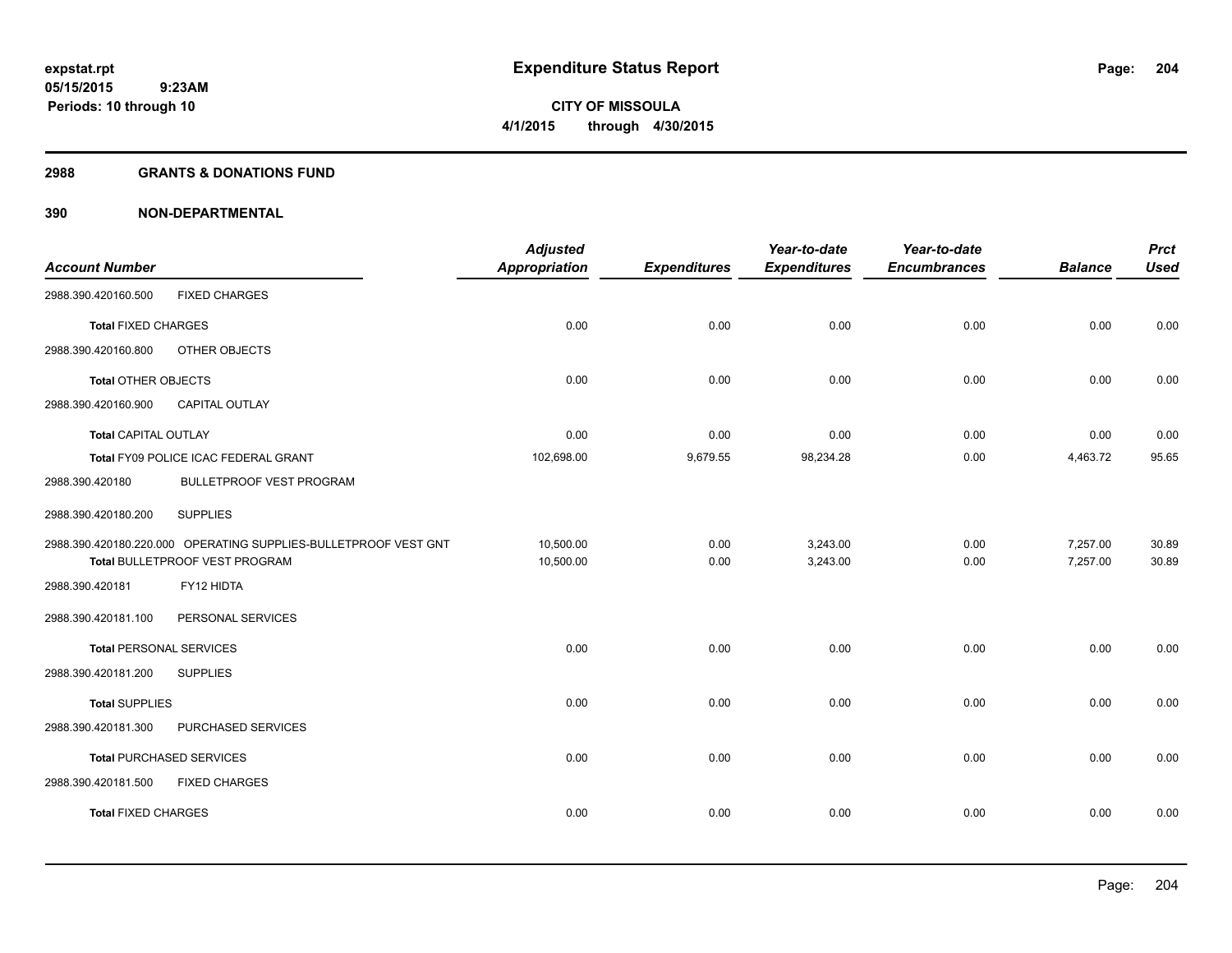#### **2988 GRANTS & DONATIONS FUND**

| <b>Account Number</b>             |                                                               | <b>Adjusted</b><br><b>Appropriation</b> | <b>Expenditures</b> | Year-to-date<br><b>Expenditures</b> | Year-to-date<br><b>Encumbrances</b> | <b>Balance</b> | <b>Prct</b><br><b>Used</b> |
|-----------------------------------|---------------------------------------------------------------|-----------------------------------------|---------------------|-------------------------------------|-------------------------------------|----------------|----------------------------|
| 2988.390.420181.900               | <b>CAPITAL OUTLAY</b>                                         |                                         |                     |                                     |                                     |                |                            |
| Total FY12 HIDTA                  |                                                               | 0.00                                    | 0.00                | 0.00                                | 0.00                                | 0.00           | 0.00                       |
| 2988.390.420184                   | <b>DUI TASK FORCE GRANT</b>                                   |                                         |                     |                                     |                                     |                |                            |
| 2988.390.420184.100               | PERSONAL SERVICES                                             |                                         |                     |                                     |                                     |                |                            |
|                                   | 2988.390.420184.120.000 DUI TASK FORCE OVERTIME/TERMINATION   | 4,300.00                                | 250.00              | 2,199.62                            | 0.00                                | 2,100.38       | 51.15                      |
|                                   | 2988.390.420184.140.000 DUI TASK FORCE-EMPLOYER CONTRIBUTIONS | 700.00                                  | 0.00                | 138.11                              | 0.00                                | 561.89         | 19.73                      |
| <b>Total PERSONAL SERVICES</b>    |                                                               | 5,000.00                                | 250.00              | 2,337.73                            | 0.00                                | 2.662.27       | 46.75                      |
| 2988.390.420184.200               | <b>SUPPLIES</b>                                               |                                         |                     |                                     |                                     |                |                            |
| <b>Total SUPPLIES</b>             |                                                               | 0.00                                    | 0.00                | 0.00                                | 0.00                                | 0.00           | 0.00                       |
| <b>Total DUI TASK FORCE GRANT</b> |                                                               | 5,000.00                                | 250.00              | 2,337.73                            | 0.00                                | 2,662.27       | 46.75                      |
| 2988.390.420185                   | DUI - COPS IN SHOPS                                           |                                         |                     |                                     |                                     |                |                            |
| 2988.390.420185.100               | PERSONAL SERVICES                                             |                                         |                     |                                     |                                     |                |                            |
| <b>Total PERSONAL SERVICES</b>    |                                                               | 0.00                                    | 0.00                | 0.00                                | 0.00                                | 0.00           | 0.00                       |
| 2988.390.420185.200               | <b>SUPPLIES</b>                                               |                                         |                     |                                     |                                     |                |                            |
| Total DUI - COPS IN SHOPS         |                                                               | 0.00                                    | 0.00                | 0.00                                | 0.00                                | 0.00           | 0.00                       |
| 2988.390.420186                   | FY15 HITDA                                                    |                                         |                     |                                     |                                     |                |                            |
| 2988.390.420186.100               | PERSONAL SERVICES                                             |                                         |                     |                                     |                                     |                |                            |
|                                   | 2988.390.420186.120.000 FY15 HIDTA/OVERTIME/TERMINATION       | 0.00                                    | 2,064.47            | 5,461.23                            | 0.00                                | $-5,461.23$    | 0.00                       |
|                                   | 2988.390.420186.140.000 EMPLOYER CONTRIBUTIONS                | 0.00                                    | 146.61              | 388.85                              | 0.00                                | $-388.85$      | 0.00                       |
| <b>Total PERSONAL SERVICES</b>    |                                                               | 0.00                                    | 2,211.08            | 5,850.08                            | 0.00                                | $-5,850.08$    | 0.00                       |
| 2988.390.420186.200               | <b>SUPPLIES</b>                                               |                                         |                     |                                     |                                     |                |                            |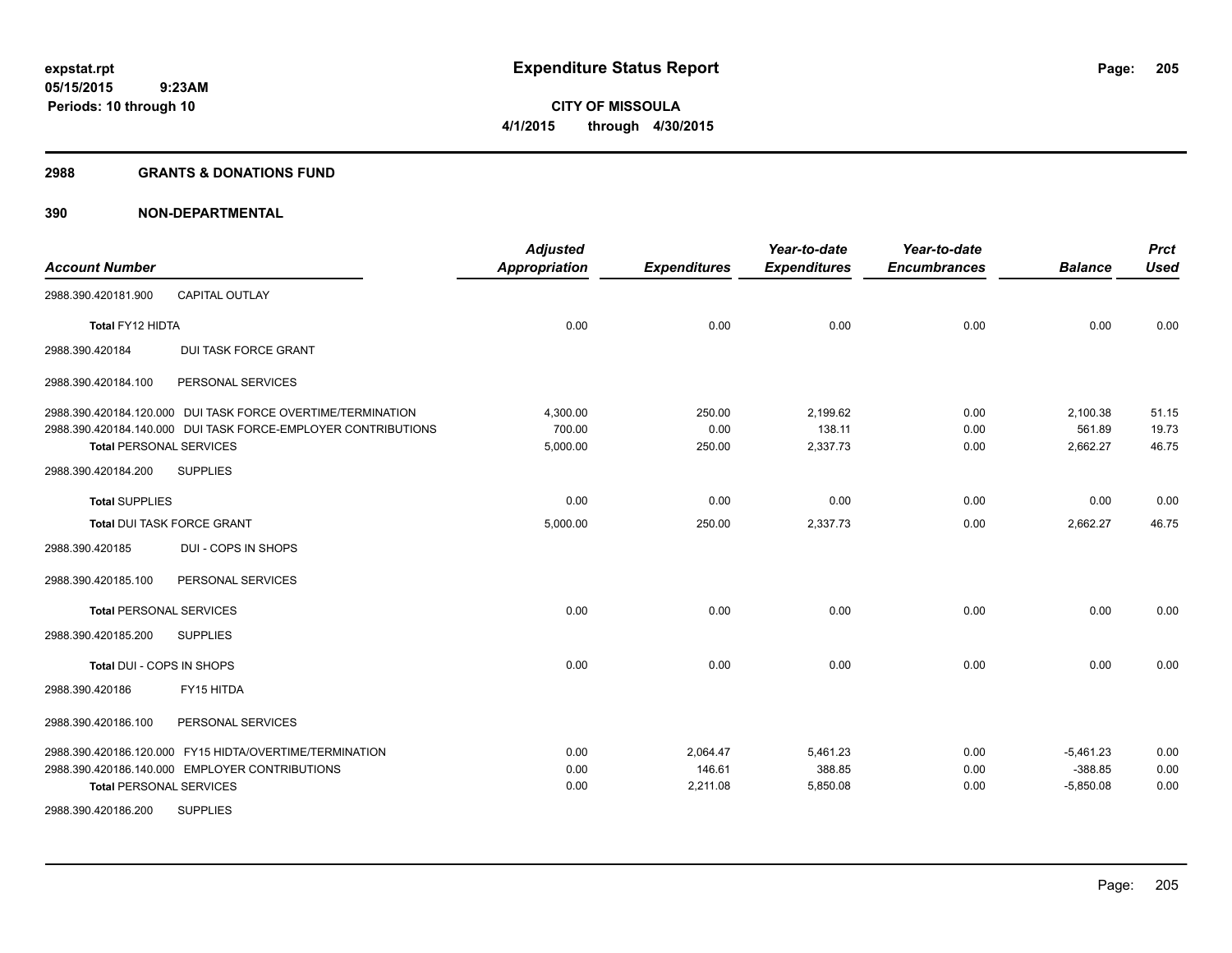#### **2988 GRANTS & DONATIONS FUND**

| <b>Account Number</b>                                         | <b>Adjusted</b><br><b>Appropriation</b> | <b>Expenditures</b> | Year-to-date<br><b>Expenditures</b> | Year-to-date<br><b>Encumbrances</b> | <b>Balance</b> | <b>Prct</b><br><b>Used</b> |
|---------------------------------------------------------------|-----------------------------------------|---------------------|-------------------------------------|-------------------------------------|----------------|----------------------------|
| 2988.390.420186.220.000 FY15 HIDTA/OPERATING SUPPLIES         | 0.00                                    | 0.00                | 21.65                               | 0.00                                | $-21.65$       | 0.00                       |
| <b>Total SUPPLIES</b>                                         | 0.00                                    | 0.00                | 21.65                               | 0.00                                | $-21.65$       | 0.00                       |
| 2988.390.420186.300<br>PURCHASED SERVICES                     |                                         |                     |                                     |                                     |                |                            |
| 2988.390.420186.344.000 FY15 HIDTA/TELEPHONE SERVICE          | 0.00                                    | 263.31              | 1.055.29                            | 0.00                                | $-1.055.29$    | 0.00                       |
| 2988.390.420186.350.000 PROFESSIONAL SERVICES                 | 0.00                                    | 451.00              | 1,550.00                            | 0.00                                | $-1,550.00$    | 0.00                       |
| 2988.390.420186.350.013 FY15 HIDTA/PROFESSIONAL SERVICES      | 0.00                                    | 0.00                | 4,468.62                            | 0.00                                | $-4,468.62$    | 0.00                       |
| 2988.390.420186.350.039 PROFESSIONAL SERVICES                 | 0.00                                    | 0.00                | 8,574.14                            | 0.00                                | $-8,574.14$    | 0.00                       |
| 2988.390.420186.350.040 PROFESSIONAL SERVICES                 | 0.00                                    | 0.00                | 2,450.26                            | 0.00                                | $-2,450.26$    | 0.00                       |
| <b>Total PURCHASED SERVICES</b>                               | 0.00                                    | 714.31              | 18,098.31                           | 0.00                                | $-18,098.31$   | 0.00                       |
| 2988.390.420186.500<br><b>FIXED CHARGES</b>                   |                                         |                     |                                     |                                     |                |                            |
| 2988.390.420186.500.000 FIXED CHARGES                         | 0.00                                    | 5,607.06            | 28,035.30                           | 0.00                                | $-28.035.30$   | 0.00                       |
| <b>Total FIXED CHARGES</b>                                    | 0.00                                    | 5,607.06            | 28,035.30                           | 0.00                                | $-28,035.30$   | 0.00                       |
| <b>Total FY15 HITDA</b>                                       | 0.00                                    | 8,532.45            | 52,005.34                           | 0.00                                | $-52,005.34$   | 0.00                       |
| 2988.390.420190<br>STATE OT SEAT BELT GRANT                   |                                         |                     |                                     |                                     |                |                            |
| 2988.390.420190.100<br>PERSONAL SERVICES                      |                                         |                     |                                     |                                     |                |                            |
| 2988.390.420190.110.113 SALARIES AND WAGES                    | 30,000.00                               | 0.00                | 2,442.83                            | 0.00                                | 27.557.17      | 8.14                       |
| 2988.390.420190.120.000 OVERTIME/TERMINATION - MDOT/SEATBELT  | 0.00                                    | 2,121.39            | 29,809.58                           | 0.00                                | $-29,809.58$   | 0.00                       |
| 2988.390.420190.120.113 STEP GRANT COORD/OVERTIME/TERMINATION | 0.00                                    | 232.65              | 1,395.91                            | 0.00                                | $-1,395.91$    | 0.00                       |
| 2988.390.420190.140.000 EMPLOYER CONTRIBUTIONS-MDOT/SEATBELT  | 5,000.00                                | 166.25              | 2,350.95                            | 0.00                                | 2,649.05       | 47.02                      |
| <b>Total PERSONAL SERVICES</b>                                | 35,000.00                               | 2,520.29            | 35,999.27                           | 0.00                                | $-999.27$      | 102.86                     |
| 2988.390.420190.200<br><b>SUPPLIES</b>                        |                                         |                     |                                     |                                     |                |                            |
| <b>Total SUPPLIES</b>                                         | 0.00                                    | 0.00                | 0.00                                | 0.00                                | 0.00           | 0.00                       |
| PURCHASED SERVICES<br>2988.390.420190.300                     |                                         |                     |                                     |                                     |                |                            |
| <b>Total PURCHASED SERVICES</b>                               | 0.00                                    | 0.00                | 0.00                                | 0.00                                | 0.00           | 0.00                       |
| <b>Total STATE OT SEAT BELT GRANT</b>                         | 35,000.00                               | 2,520.29            | 35,999.27                           | 0.00                                | $-999.27$      | 102.86                     |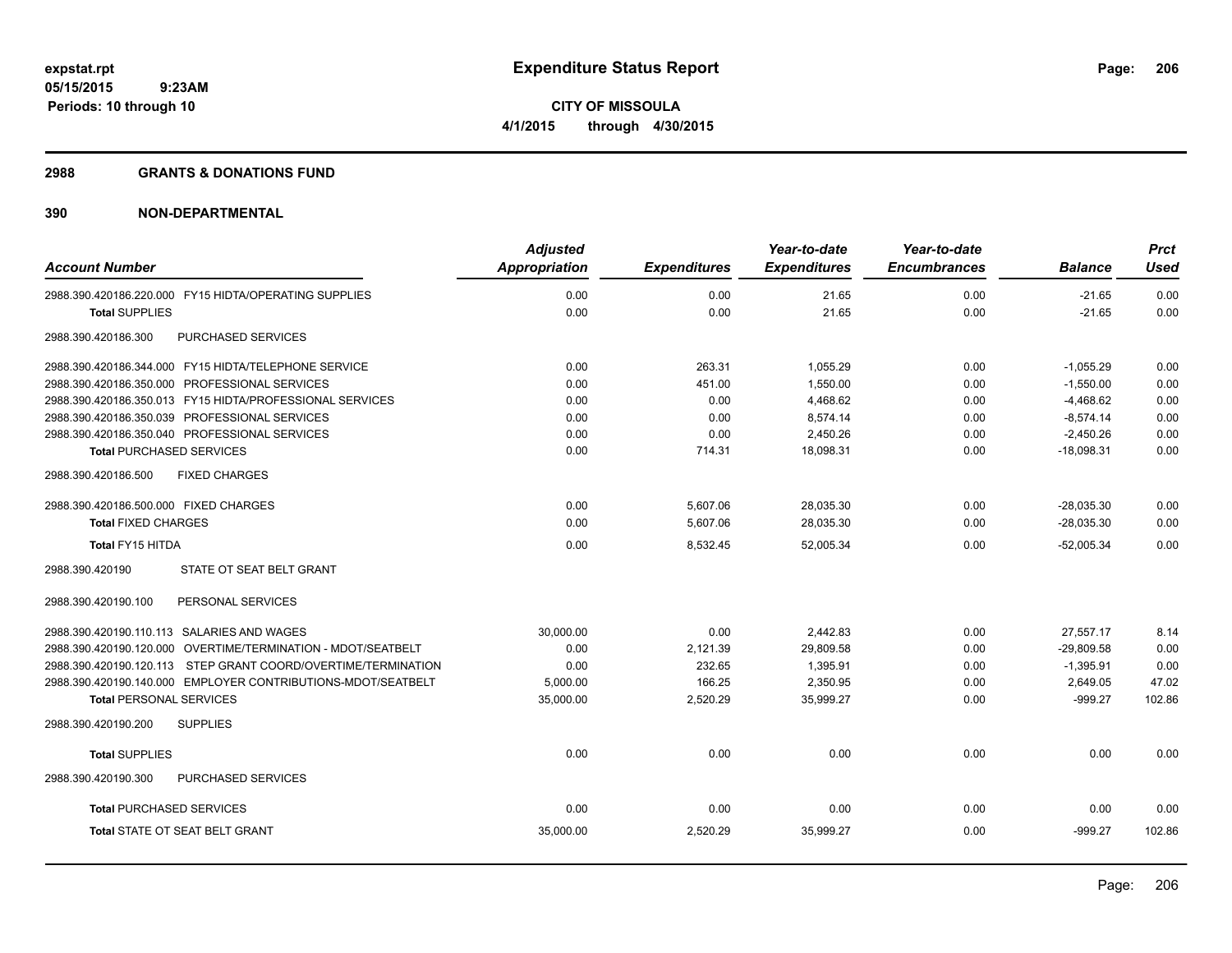#### **2988 GRANTS & DONATIONS FUND**

| <b>Account Number</b>                   |                                                          | <b>Adjusted</b><br><b>Appropriation</b> | <b>Expenditures</b> | Year-to-date<br><b>Expenditures</b> | Year-to-date<br><b>Encumbrances</b> | <b>Balance</b> | <b>Prct</b><br><b>Used</b> |
|-----------------------------------------|----------------------------------------------------------|-----------------------------------------|---------------------|-------------------------------------|-------------------------------------|----------------|----------------------------|
| 2988.390.420191                         | <b>HIDTA INITIATIVE</b>                                  |                                         |                     |                                     |                                     |                |                            |
| 2988.390.420191.100                     | PERSONAL SERVICES                                        |                                         |                     |                                     |                                     |                |                            |
| <b>Total HIDTA INITIATIVE</b>           |                                                          | 0.00                                    | 0.00                | 0.00                                | 0.00                                | 0.00           | 0.00                       |
| 2988.390.420192                         | UNDERAGE DRINKING GRANT                                  |                                         |                     |                                     |                                     |                |                            |
| 2988.390.420192.100                     | PERSONAL SERVICES                                        |                                         |                     |                                     |                                     |                |                            |
|                                         | Total UNDERAGE DRINKING GRANT                            | 0.00                                    | 0.00                | 0.00                                | 0.00                                | 0.00           | 0.00                       |
| 2988.390.420193                         | FY13 HIDTA                                               |                                         |                     |                                     |                                     |                |                            |
| 2988.390.420193.100                     | PERSONAL SERVICES                                        |                                         |                     |                                     |                                     |                |                            |
|                                         | 2988.390.420193.120.000 OVERTIME/TERMINATION-FY13 HIDTA  | 25,000.00                               | 0.00                | 0.00                                | 0.00                                | 25,000.00      | 0.00                       |
|                                         | 2988.390.420193.140.000 EMPLOYER CONTRIBUTIONS           | 2.250.00                                | 0.00                | 0.00                                | 0.00                                | 2,250.00       | 0.00                       |
| <b>Total PERSONAL SERVICES</b>          |                                                          | 27,250.00                               | 0.00                | 0.00                                | 0.00                                | 27,250.00      | 0.00                       |
| 2988.390.420193.200                     | <b>SUPPLIES</b>                                          |                                         |                     |                                     |                                     |                |                            |
| 2988.390.420193.210.000 OFFICE SUPPLIES |                                                          | 1,000.00                                | 0.00                | 0.00                                | 0.00                                | 1,000.00       | 0.00                       |
|                                         | 2988.390.420193.220.000 OPERATING SUPPLIES               | 35,000.00                               | 0.00                | 4,267.00                            | 0.00                                | 30,733.00      | 12.19                      |
| <b>Total SUPPLIES</b>                   |                                                          | 36,000.00                               | 0.00                | 4,267.00                            | 0.00                                | 31,733.00      | 11.85                      |
| 2988.390.420193.300                     | PURCHASED SERVICES                                       |                                         |                     |                                     |                                     |                |                            |
|                                         | 2988.390.420193.344.000 TELEPHONE SERVICE - FY13 HIDTA   | 1,800.00                                | 0.00                | 0.00                                | 0.00                                | 1,800.00       | 0.00                       |
|                                         | 2988.390.420193.350.000 PROFESSIONAL SERVICES-FY13 HIDTA | 48,000.00                               | 0.00                | 0.00                                | 0.00                                | 48,000.00      | 0.00                       |
|                                         | 2988.390.420193.360.000 REPAIR & MAINTENANCE             | 1,500.00                                | 0.00                | 0.00                                | 0.00                                | 1,500.00       | 0.00                       |
|                                         | 2988.390.420193.370.000 TRAVEL-FY13 HIDTA                | 3,000.00                                | 0.00                | 0.00                                | 0.00                                | 3,000.00       | 0.00                       |
|                                         | <b>Total PURCHASED SERVICES</b>                          | 54,300.00                               | 0.00                | 0.00                                | 0.00                                | 54,300.00      | 0.00                       |
| 2988.390.420193.500                     | <b>FIXED CHARGES</b>                                     |                                         |                     |                                     |                                     |                |                            |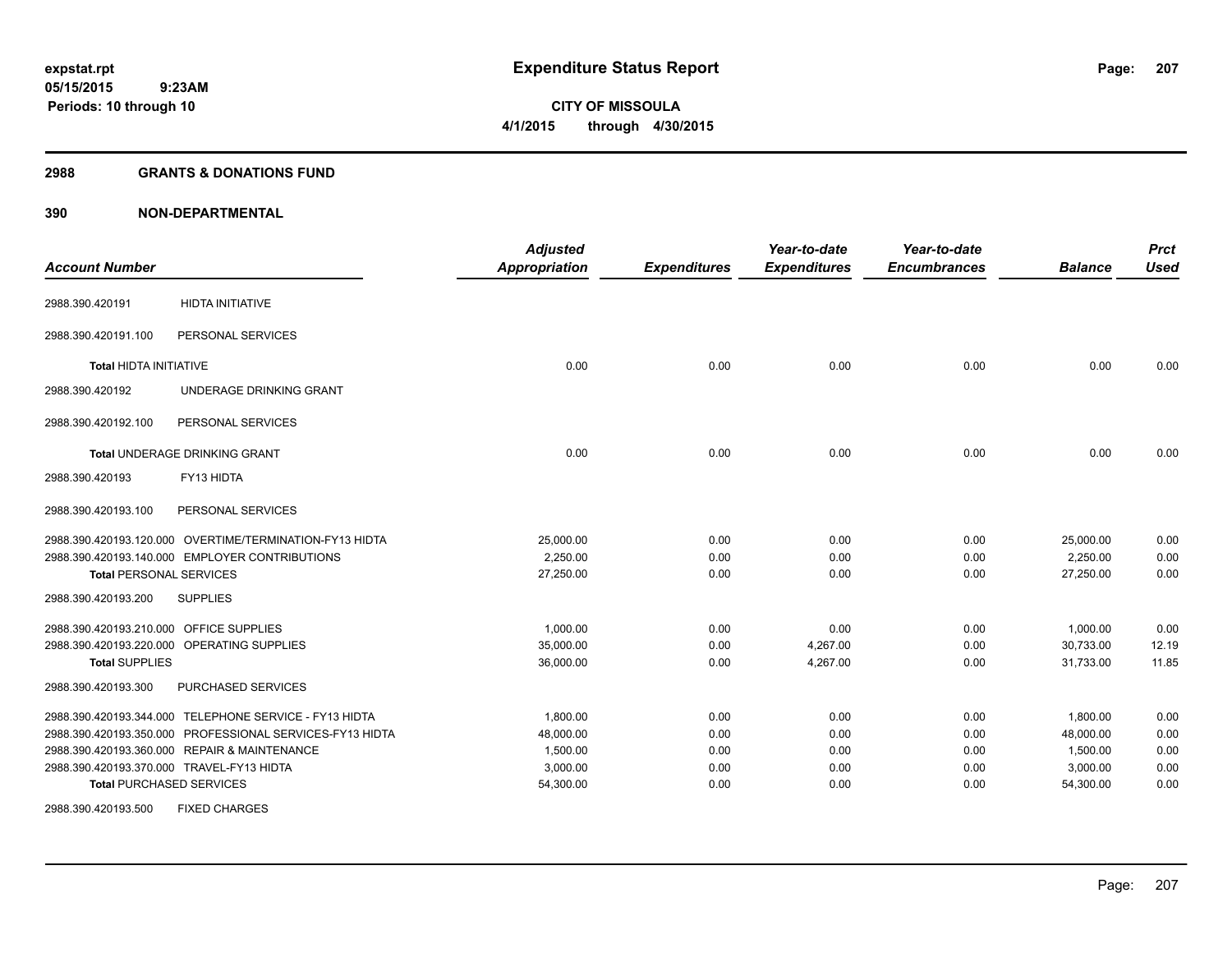#### **2988 GRANTS & DONATIONS FUND**

| <b>Account Number</b>                            |                                                                                                                    | <b>Adjusted</b><br><b>Appropriation</b> | <b>Expenditures</b>  | Year-to-date<br><b>Expenditures</b> | Year-to-date<br><b>Encumbrances</b> | <b>Balance</b>                            | <b>Prct</b><br><b>Used</b> |
|--------------------------------------------------|--------------------------------------------------------------------------------------------------------------------|-----------------------------------------|----------------------|-------------------------------------|-------------------------------------|-------------------------------------------|----------------------------|
| <b>Total FIXED CHARGES</b>                       | 2988.390.420193.500.000 FIXED CHARGES-FY13 HIDTA                                                                   | 55,000.00<br>55,000.00                  | 0.00<br>0.00         | 0.00<br>0.00                        | 0.00<br>0.00                        | 55,000.00<br>55,000.00                    | 0.00<br>0.00               |
| Total FY13 HIDTA                                 |                                                                                                                    | 172,550.00                              | 0.00                 | 4,267.00                            | 0.00                                | 168,283.00                                | 2.47                       |
| 2988.390.420194                                  | UNDERAGE DRINKING GRANT                                                                                            |                                         |                      |                                     |                                     |                                           |                            |
| 2988.390.420194.100                              | PERSONAL SERVICES                                                                                                  |                                         |                      |                                     |                                     |                                           |                            |
| <b>Total PERSONAL SERVICES</b>                   | 2988.390.420194.120.000 OVERTIME/TERMINATION-FY08 EUDL<br>2988.390.420194.140.000 EMPLOYER CONTRIBUTIONS-FY08 EUDL | 0.00<br>0.00<br>0.00                    | 0.00<br>0.00<br>0.00 | 4,588.32<br>324.53<br>4,912.85      | 0.00<br>0.00<br>0.00                | $-4,588.32$<br>$-324.53$<br>$-4,912.85$   | 0.00<br>0.00<br>0.00       |
| 2988.390.420194.200                              | <b>SUPPLIES</b>                                                                                                    |                                         |                      |                                     |                                     |                                           |                            |
| <b>Total SUPPLIES</b>                            |                                                                                                                    | 0.00                                    | 0.00                 | 0.00                                | 0.00                                | 0.00                                      | 0.00                       |
| 2988.390.420194.300                              | PURCHASED SERVICES                                                                                                 |                                         |                      |                                     |                                     |                                           |                            |
| <b>Total PURCHASED SERVICES</b>                  |                                                                                                                    | 0.00                                    | 0.00                 | 0.00                                | 0.00                                | 0.00                                      | 0.00                       |
|                                                  | Total UNDERAGE DRINKING GRANT                                                                                      | 0.00                                    | 0.00                 | 4,912.85                            | 0.00                                | $-4,912.85$                               | 0.00                       |
| 2988.390.420195                                  | FY09 HIDTA                                                                                                         |                                         |                      |                                     |                                     |                                           |                            |
| 2988.390.420195.100                              | PERSONAL SERVICES                                                                                                  |                                         |                      |                                     |                                     |                                           |                            |
| <b>Total PERSONAL SERVICES</b>                   | 2988.390.420195.120.000 OVERTIME/TERMINATION<br>2988.390.420195.140.000 EMPLOYER CONTRIBUTIONS                     | 0.00<br>0.00<br>0.00                    | 0.00<br>0.00<br>0.00 | 5.869.20<br>413.91<br>6,283.11      | 0.00<br>0.00<br>0.00                | $-5.869.20$<br>$-413.91$<br>$-6,283.11$   | 0.00<br>0.00<br>0.00       |
| 2988.390.420195.200                              | <b>SUPPLIES</b>                                                                                                    |                                         |                      |                                     |                                     |                                           |                            |
| 2988.390.420195.210.000<br><b>Total SUPPLIES</b> | OFFICE SUPPLIES<br>2988.390.420195.220.000 OPERATING SUPPLIES                                                      | 0.00<br>0.00<br>0.00                    | 0.00<br>0.00<br>0.00 | 1,301.56<br>5,151.50<br>6,453.06    | 0.00<br>0.00<br>0.00                | $-1,301.56$<br>$-5,151.50$<br>$-6,453.06$ | 0.00<br>0.00<br>0.00       |
| 2988.390.420195.300                              | PURCHASED SERVICES                                                                                                 |                                         |                      |                                     |                                     |                                           |                            |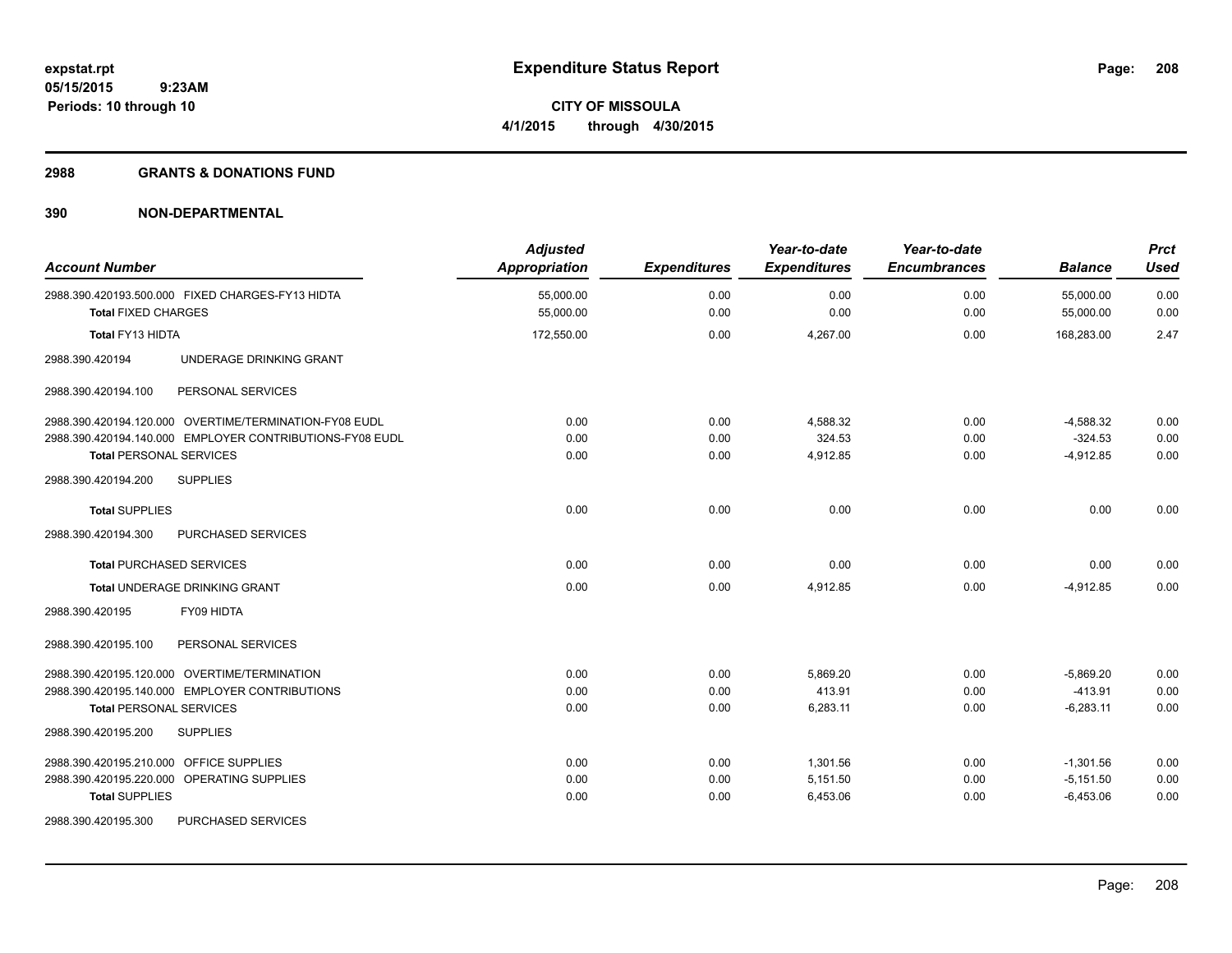#### **2988 GRANTS & DONATIONS FUND**

|                                                           | <b>Adjusted</b>      |                     | Year-to-date        | Year-to-date        |                | <b>Prct</b> |
|-----------------------------------------------------------|----------------------|---------------------|---------------------|---------------------|----------------|-------------|
| <b>Account Number</b>                                     | <b>Appropriation</b> | <b>Expenditures</b> | <b>Expenditures</b> | <b>Encumbrances</b> | <b>Balance</b> | <b>Used</b> |
| 2988.390.420195.344.000 TELEPHONE SERVICE                 | 0.00                 | 0.00                | 1,605.66            | 0.00                | $-1,605.66$    | 0.00        |
| 2988.390.420195.350.000 PROFESSIONAL SERVICES             | 0.00                 | 0.00                | 2,781.00            | 0.00                | $-2.781.00$    | 0.00        |
| 2988.390.420195.350.039 PROFESSIONAL SERVICES             | 0.00                 | 0.00                | 20,773.85           | 0.00                | $-20.773.85$   | 0.00        |
| 2988.390.420195.350.040 PROFESSIONAL SERVICES-OT          | 0.00                 | 0.00                | 7,490.79            | 0.00                | $-7,490.79$    | 0.00        |
| 2988.390.420195.370.000 TRAVEL                            | 0.00                 | 0.00                | 32.00               | 0.00                | $-32.00$       | 0.00        |
| <b>Total PURCHASED SERVICES</b>                           | 0.00                 | 0.00                | 32,683.30           | 0.00                | $-32,683.30$   | 0.00        |
| <b>FIXED CHARGES</b><br>2988.390.420195.500               |                      |                     |                     |                     |                |             |
| 2988.390.420195.500.000 FIXED CHARGES                     | 0.00                 | 0.00                | 32,821.80           | 0.00                | $-32,821.80$   | 0.00        |
| <b>Total FIXED CHARGES</b>                                | 0.00                 | 0.00                | 32,821.80           | 0.00                | $-32.821.80$   | 0.00        |
| Total FY09 HIDTA                                          | 0.00                 | 0.00                | 78,241.27           | 0.00                | $-78,241.27$   | 0.00        |
| <b>HIDTA 2010</b><br>2988.390.420196                      |                      |                     |                     |                     |                |             |
| PERSONAL SERVICES<br>2988.390.420196.100                  |                      |                     |                     |                     |                |             |
| 2988.390.420196.120.000 HIDTA 2014-OVERTIME/TERMINATION   | 25,000.00            | 0.00                | 0.00                | 0.00                | 25,000.00      | 0.00        |
| 2988.390.420196.140.000 HIDTA 2014-EMPLOYER CONTRIBUTIONS | 2,250.00             | 0.00                | 0.00                | 0.00                | 2,250.00       | 0.00        |
| <b>Total PERSONAL SERVICES</b>                            | 27,250.00            | 0.00                | 0.00                | 0.00                | 27,250.00      | 0.00        |
| <b>SUPPLIES</b><br>2988.390.420196.200                    |                      |                     |                     |                     |                |             |
| 2988.390.420196.210.000 HIDTA 2014 - OFFICE SUPPLIES      | 1,000.00             | 0.00                | 0.00                | 0.00                | 1,000.00       | 0.00        |
| 2988.390.420196.220.000 HIDTA 2014-OPERATING SUPPLIES     | 29,743.00            | 0.00                | 0.00                | 0.00                | 29,743.00      | 0.00        |
| <b>Total SUPPLIES</b>                                     | 30,743.00            | 0.00                | 0.00                | 0.00                | 30.743.00      | 0.00        |
| <b>PURCHASED SERVICES</b><br>2988.390.420196.300          |                      |                     |                     |                     |                |             |
| 2988.390.420196.344.000 HIDTA 2014-TELEPHONE SERVICE      | 1.200.00             | 0.00                | 0.00                | 0.00                | 1,200.00       | 0.00        |
| 2988.390.420196.350.000 HIDTA 2014-PROFESSIONAL SERVICES  | 47,156.00            | 0.00                | 0.00                | 0.00                | 47,156.00      | 0.00        |
| 2988.390.420196.360.000 HIDTA2014-REPAIR & MAINTENANCE    | 1,000.00             | 0.00                | 0.00                | 0.00                | 1,000.00       | 0.00        |
| 2988.390.420196.370.000 TRAVEL                            | 3,250.00             | 0.00                | 0.00                | 0.00                | 3,250.00       | 0.00        |
| <b>Total PURCHASED SERVICES</b>                           | 52,606.00            | 0.00                | 0.00                | 0.00                | 52,606.00      | 0.00        |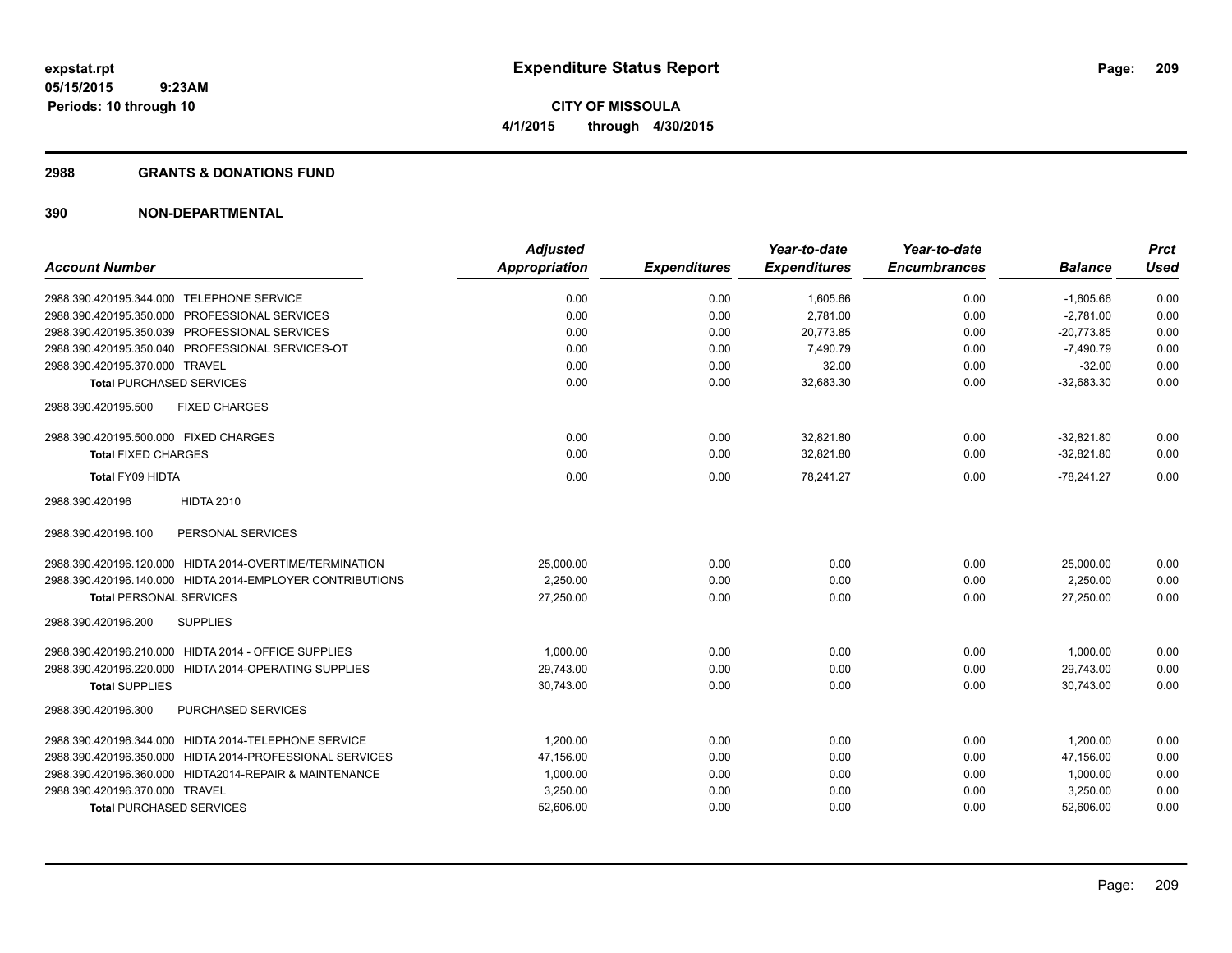#### **2988 GRANTS & DONATIONS FUND**

|                                |                                                  | <b>Adjusted</b>      |                     | Year-to-date        | Year-to-date        |                | <b>Prct</b> |
|--------------------------------|--------------------------------------------------|----------------------|---------------------|---------------------|---------------------|----------------|-------------|
| <b>Account Number</b>          |                                                  | <b>Appropriation</b> | <b>Expenditures</b> | <b>Expenditures</b> | <b>Encumbrances</b> | <b>Balance</b> | <b>Used</b> |
| 2988.390.420196.500            | <b>FIXED CHARGES</b>                             |                      |                     |                     |                     |                |             |
|                                | 2988.390.420196.500.000 HIDTA 2014-FIXED CHARGES | 39,150.00            | 0.00                | 0.00                | 0.00                | 39,150.00      | 0.00        |
| <b>Total FIXED CHARGES</b>     |                                                  | 39,150.00            | 0.00                | 0.00                | 0.00                | 39,150.00      | 0.00        |
| 2988.390.420196.900            | <b>CAPITAL OUTLAY</b>                            |                      |                     |                     |                     |                |             |
| <b>Total CAPITAL OUTLAY</b>    |                                                  | 0.00                 | 0.00                | 0.00                | 0.00                | 0.00           | 0.00        |
| Total HIDTA 2010               |                                                  | 149,749.00           | 0.00                | 0.00                | 0.00                | 149,749.00     | 0.00        |
| 2988.390.420197                | *** Title Not Found ***                          |                      |                     |                     |                     |                |             |
| 2988.390.420197.100            | PERSONAL SERVICES                                |                      |                     |                     |                     |                |             |
| Total *** Title Not Found ***  |                                                  | 0.00                 | 0.00                | 0.00                | 0.00                | 0.00           | 0.00        |
| 2988.390.420199                | FY11 UNDERAGE DRINKING                           |                      |                     |                     |                     |                |             |
| 2988.390.420199.100            | PERSONAL SERVICES                                |                      |                     |                     |                     |                |             |
| <b>Total PERSONAL SERVICES</b> |                                                  | 0.00                 | 0.00                | 0.00                | 0.00                | 0.00           | 0.00        |
| 2988.390.420199.200            | <b>SUPPLIES</b>                                  |                      |                     |                     |                     |                |             |
| <b>Total SUPPLIES</b>          |                                                  | 0.00                 | 0.00                | 0.00                | 0.00                | 0.00           | 0.00        |
| 2988.390.420199.300            | PURCHASED SERVICES                               |                      |                     |                     |                     |                |             |
|                                | Total FY11 UNDERAGE DRINKING                     | 0.00                 | 0.00                | 0.00                | 0.00                | 0.00           | 0.00        |
| 2988.390.420200                | FY11 HIDTA                                       |                      |                     |                     |                     |                |             |
| 2988.390.420200.100            | PERSONAL SERVICES                                |                      |                     |                     |                     |                |             |
| <b>Total PERSONAL SERVICES</b> |                                                  | 0.00                 | 0.00                | 0.00                | 0.00                | 0.00           | 0.00        |
| 2988.390.420200.200            | <b>SUPPLIES</b>                                  |                      |                     |                     |                     |                |             |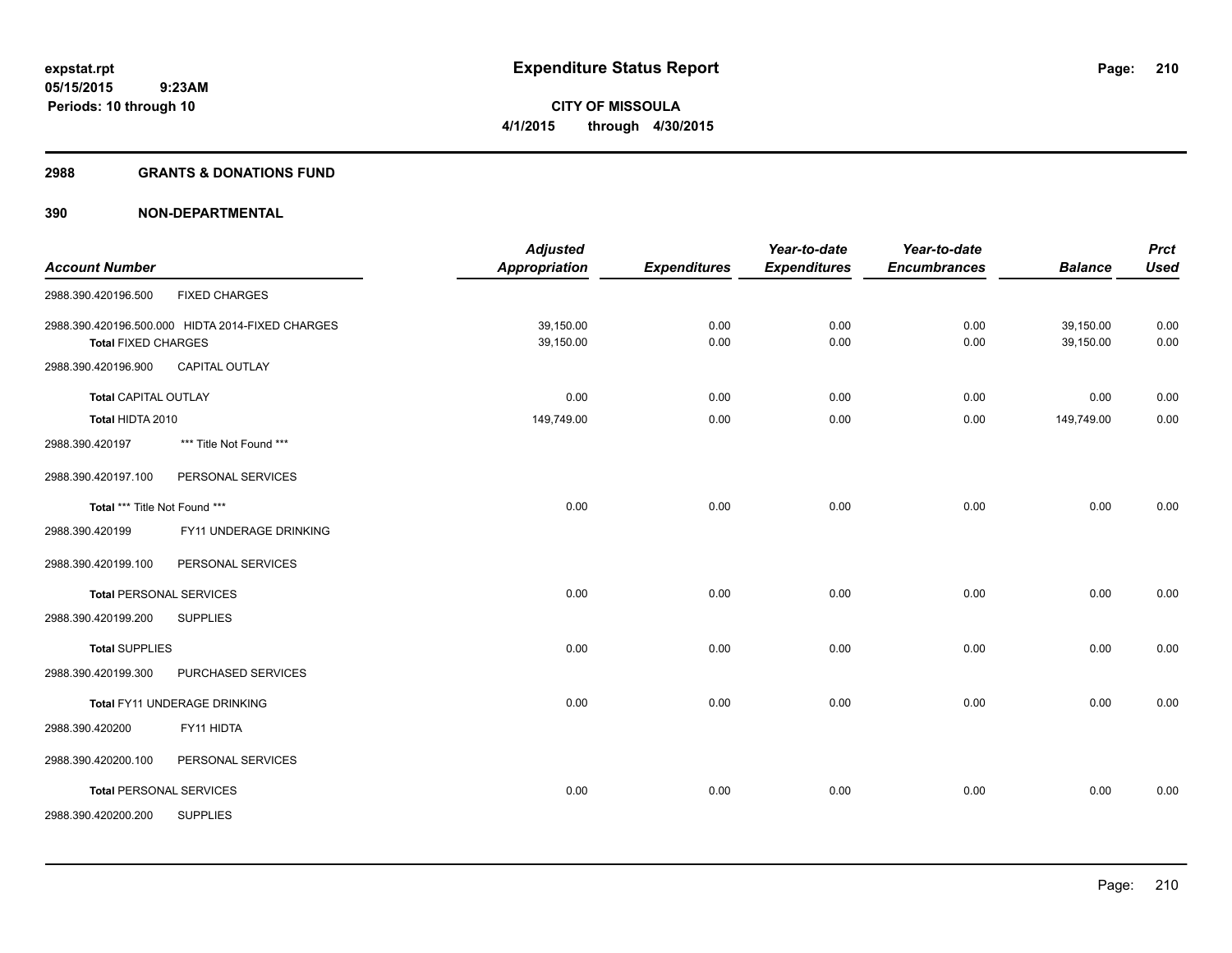#### **2988 GRANTS & DONATIONS FUND**

| <b>Account Number</b>         |                                   | <b>Adjusted</b><br>Appropriation | <b>Expenditures</b> | Year-to-date<br><b>Expenditures</b> | Year-to-date<br><b>Encumbrances</b> | <b>Balance</b> | <b>Prct</b><br><b>Used</b> |
|-------------------------------|-----------------------------------|----------------------------------|---------------------|-------------------------------------|-------------------------------------|----------------|----------------------------|
| <b>Total SUPPLIES</b>         |                                   | 0.00                             | 0.00                | 0.00                                | 0.00                                | 0.00           | 0.00                       |
| 2988.390.420200.300           | PURCHASED SERVICES                |                                  |                     |                                     |                                     |                |                            |
|                               | <b>Total PURCHASED SERVICES</b>   | 0.00                             | 0.00                | 0.00                                | 0.00                                | 0.00           | 0.00                       |
| 2988.390.420200.500           | <b>FIXED CHARGES</b>              |                                  |                     |                                     |                                     |                |                            |
| Total FY11 HIDTA              |                                   | 0.00                             | 0.00                | 0.00                                | 0.00                                | 0.00           | 0.00                       |
| 2988.390.420260               | *** Title Not Found ***           |                                  |                     |                                     |                                     |                |                            |
| 2988.390.420260.300           | PURCHASED SERVICES                |                                  |                     |                                     |                                     |                |                            |
| Total *** Title Not Found *** |                                   | 0.00                             | 0.00                | 0.00                                | 0.00                                | 0.00           | 0.00                       |
| 2988.390.420432               | <b>FIRE EXPLORERS</b>             |                                  |                     |                                     |                                     |                |                            |
| 2988.390.420432.700           | <b>GRANTS &amp; CONTRIBUTIONS</b> |                                  |                     |                                     |                                     |                |                            |
| <b>Total FIRE EXPLORERS</b>   |                                   | 0.00                             | 0.00                | 0.00                                | 0.00                                | 0.00           | 0.00                       |
| 2988.390.420433               | <b>COMBAT CHALLENGE</b>           |                                  |                     |                                     |                                     |                |                            |
| 2988.390.420433.200           | <b>SUPPLIES</b>                   |                                  |                     |                                     |                                     |                |                            |
| <b>Total SUPPLIES</b>         |                                   | 0.00                             | 0.00                | 0.00                                | 0.00                                | 0.00           | 0.00                       |
| 2988.390.420433.300           | PURCHASED SERVICES                |                                  |                     |                                     |                                     |                |                            |
|                               | <b>Total PURCHASED SERVICES</b>   | 0.00                             | 0.00                | 0.00                                | 0.00                                | 0.00           | 0.00                       |
| 2988.390.420433.700           | <b>GRANTS &amp; CONTRIBUTIONS</b> |                                  |                     |                                     |                                     |                |                            |
| <b>Total COMBAT CHALLENGE</b> |                                   | 0.00                             | 0.00                | 0.00                                | 0.00                                | 0.00           | 0.00                       |
| 2988.390.420434               | <b>THERMAL IMAGERS</b>            |                                  |                     |                                     |                                     |                |                            |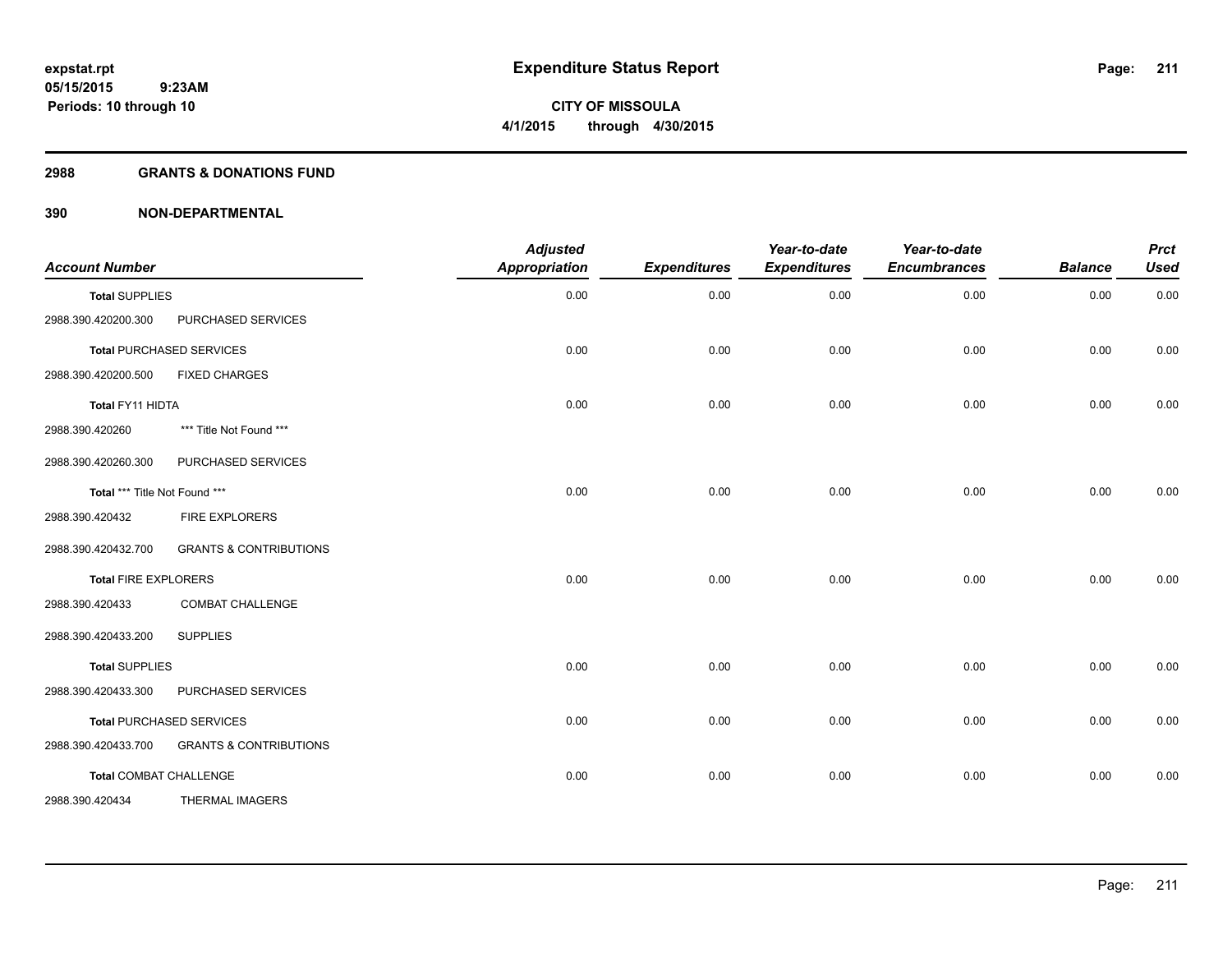#### **2988 GRANTS & DONATIONS FUND**

| <b>Account Number</b>                |                                   | <b>Adjusted</b><br>Appropriation | <b>Expenditures</b> | Year-to-date<br><b>Expenditures</b> | Year-to-date<br><b>Encumbrances</b> | <b>Balance</b> | <b>Prct</b><br><b>Used</b> |
|--------------------------------------|-----------------------------------|----------------------------------|---------------------|-------------------------------------|-------------------------------------|----------------|----------------------------|
| 2988.390.420434.900                  | CAPITAL OUTLAY                    |                                  |                     |                                     |                                     |                |                            |
| <b>Total THERMAL IMAGERS</b>         |                                   | 0.00                             | 0.00                | 0.00                                | 0.00                                | 0.00           | 0.00                       |
| 2988.390.430100                      | <b>GREEN BLOCKS PILOT PROJECT</b> |                                  |                     |                                     |                                     |                |                            |
| 2988.390.430100.300                  | PURCHASED SERVICES                |                                  |                     |                                     |                                     |                |                            |
|                                      | <b>Total PURCHASED SERVICES</b>   | 0.00                             | 0.00                | 0.00                                | 0.00                                | 0.00           | 0.00                       |
| 2988.390.430100.700                  | <b>GRANTS &amp; CONTRIBUTIONS</b> |                                  |                     |                                     |                                     |                |                            |
|                                      | Total GREEN BLOCKS PILOT PROJECT  | 0.00                             | 0.00                | 0.00                                | 0.00                                | 0.00           | 0.00                       |
| 2988.390.430230                      | STREET RESTORATION                |                                  |                     |                                     |                                     |                |                            |
| 2988.390.430230.900                  | CAPITAL OUTLAY                    |                                  |                     |                                     |                                     |                |                            |
| 2988.390.430230.930.000 IMPROVEMENTS |                                   | 24,822.00                        | 0.00                | 0.00                                | 0.00                                | 24,822.00      | 0.00                       |
| <b>Total STREET RESTORATION</b>      |                                   | 24,822.00                        | 0.00                | 0.00                                | 0.00                                | 24,822.00      | 0.00                       |
| 2988.390.430243                      | SCHILLING ST FOOT BRIDGE          |                                  |                     |                                     |                                     |                |                            |
| 2988.390.430243.200                  | <b>SUPPLIES</b>                   |                                  |                     |                                     |                                     |                |                            |
|                                      | Total SCHILLING ST FOOT BRIDGE    | 0.00                             | 0.00                | 0.00                                | 0.00                                | 0.00           | 0.00                       |
| 2988.390.430264                      | PEDESTRIAN SAFETY                 |                                  |                     |                                     |                                     |                |                            |
| 2988.390.430264.900                  | CAPITAL OUTLAY                    |                                  |                     |                                     |                                     |                |                            |
| <b>Total PEDESTRIAN SAFETY</b>       |                                   | 0.00                             | 0.00                | 0.00                                | 0.00                                | 0.00           | 0.00                       |
| 2988.390.430300                      | <b>EECBG</b>                      |                                  |                     |                                     |                                     |                |                            |
| 2988.390.430300.300                  | PURCHASED SERVICES                |                                  |                     |                                     |                                     |                |                            |
| <b>Total EECBG</b>                   |                                   | 0.00                             | 0.00                | 0.00                                | 0.00                                | 0.00           | 0.00                       |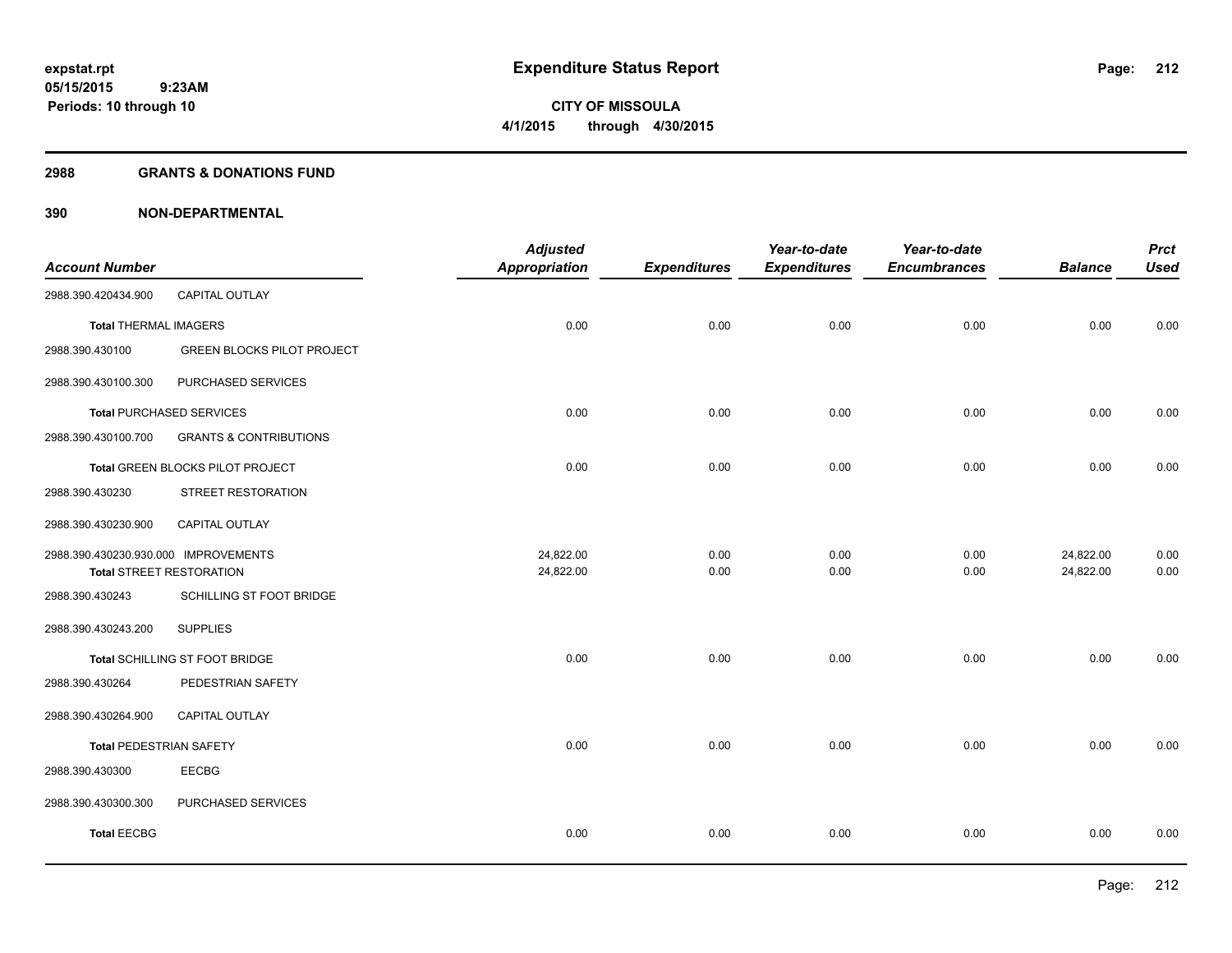#### **2988 GRANTS & DONATIONS FUND**

| <b>Account Number</b>      |                                                 | <b>Adjusted</b><br><b>Appropriation</b> | <b>Expenditures</b> | Year-to-date<br><b>Expenditures</b> | Year-to-date<br><b>Encumbrances</b> | <b>Balance</b> | <b>Prct</b><br><b>Used</b> |
|----------------------------|-------------------------------------------------|-----------------------------------------|---------------------|-------------------------------------|-------------------------------------|----------------|----------------------------|
| 2988.390.431400            | <b>ENGINEERING</b>                              |                                         |                     |                                     |                                     |                |                            |
| 2988.390.431400.300        | PURCHASED SERVICES                              |                                         |                     |                                     |                                     |                |                            |
| <b>Total ENGINEERING</b>   |                                                 | 0.00                                    | 0.00                | 0.00                                | 0.00                                | 0.00           | 0.00                       |
| 2988.390.460416            | PARKS GPS TRACKING GRANT(ARRA)                  |                                         |                     |                                     |                                     |                |                            |
| 2988.390.460416.300        | PURCHASED SERVICES                              |                                         |                     |                                     |                                     |                |                            |
|                            | Total PARKS GPS TRACKING GRANT(ARRA)            | 0.00                                    | 0.00                | 0.00                                | 0.00                                | 0.00           | 0.00                       |
| 2988.390.470402            | <b>BROWNFIELDS CLEANUP</b>                      |                                         |                     |                                     |                                     |                |                            |
| 2988.390.470402.700        | <b>GRANTS &amp; CONTRIBUTIONS</b>               |                                         |                     |                                     |                                     |                |                            |
|                            | Total BROWNFIELDS CLEANUP                       | 0.00                                    | 0.00                | 0.00                                | 0.00                                | 0.00           | 0.00                       |
| 2988.390.470404            | BROWNFIELDS CLEANUP RLF                         |                                         |                     |                                     |                                     |                |                            |
| 2988.390.470404.300        | PURCHASED SERVICES                              |                                         |                     |                                     |                                     |                |                            |
|                            | <b>Total PURCHASED SERVICES</b>                 | 0.00                                    | 0.00                | 0.00                                | 0.00                                | 0.00           | 0.00                       |
| 2988.390.470404.700        | <b>GRANTS &amp; CONTRIBUTIONS</b>               |                                         |                     |                                     |                                     |                |                            |
|                            | 2988.390.470404.700.000 BROWNSFIELD RLF CLEANUP | 433,065.00                              | 0.00                | 361.50                              | 0.00                                | 432,703.50     | 0.08                       |
|                            | <b>Total GRANTS &amp; CONTRIBUTIONS</b>         | 433,065.00                              | 0.00                | 361.50                              | 0.00                                | 432,703.50     | 0.08                       |
| 2988.390.470404.800        | OTHER OBJECTS                                   |                                         |                     |                                     |                                     |                |                            |
| <b>Total OTHER OBJECTS</b> |                                                 | 0.00                                    | 0.00                | 0.00                                | 0.00                                | 0.00           | 0.00                       |
|                            | Total BROWNFIELDS CLEANUP RLF                   | 433,065.00                              | 0.00                | 361.50                              | 0.00                                | 432,703.50     | 0.08                       |
| 2988.390.470405            | BROWNSFIELD AREA-WIDE PLANNING GRANT            |                                         |                     |                                     |                                     |                |                            |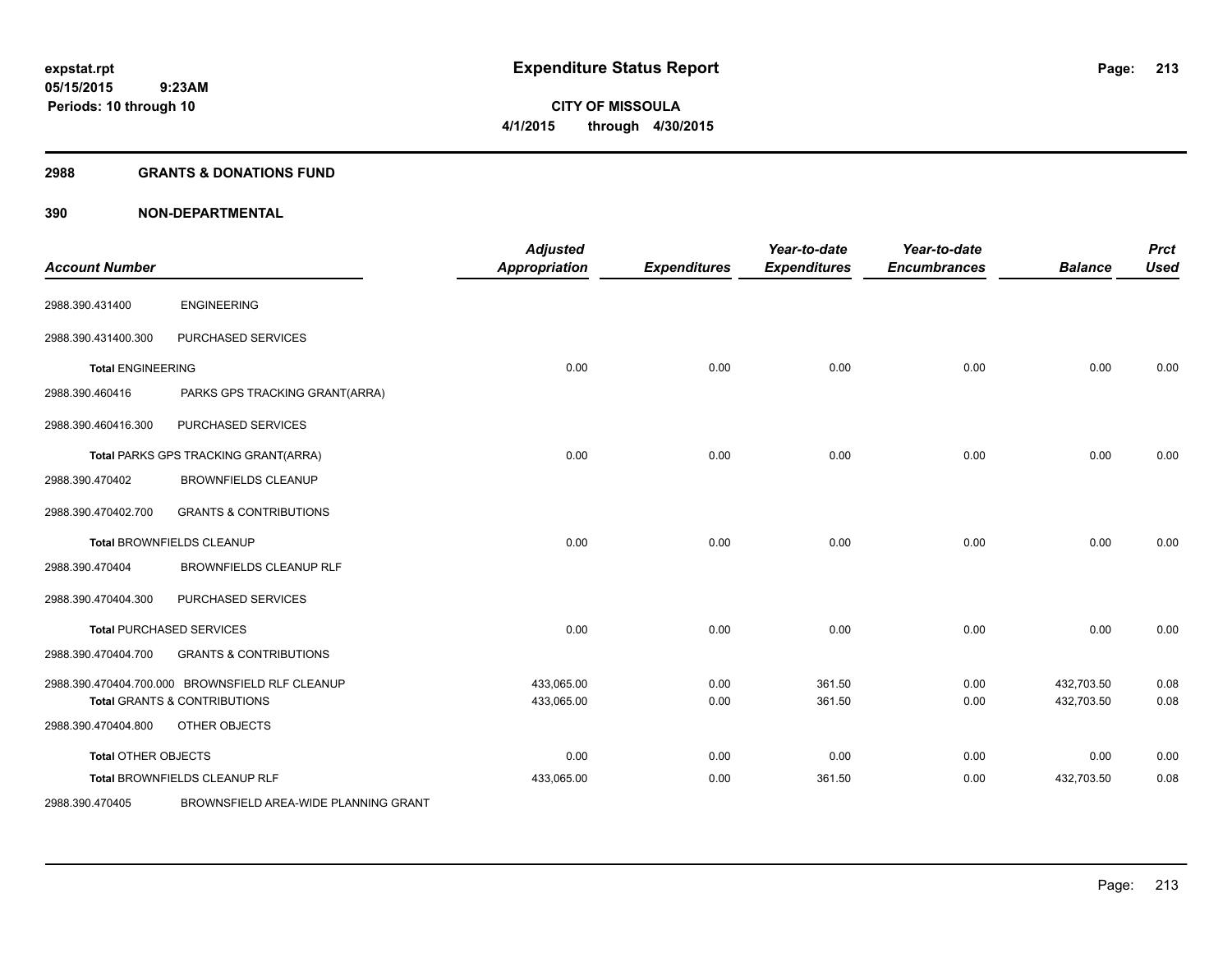#### **2988 GRANTS & DONATIONS FUND**

|                                         |                                                              | <b>Adjusted</b>      |                     | Year-to-date        | Year-to-date        |                | <b>Prct</b> |
|-----------------------------------------|--------------------------------------------------------------|----------------------|---------------------|---------------------|---------------------|----------------|-------------|
| <b>Account Number</b>                   |                                                              | <b>Appropriation</b> | <b>Expenditures</b> | <b>Expenditures</b> | <b>Encumbrances</b> | <b>Balance</b> | <b>Used</b> |
| 2988.390.470405.700                     | <b>GRANTS &amp; CONTRIBUTIONS</b>                            |                      |                     |                     |                     |                |             |
|                                         | 2988.390.470405.700.000 BROWNSFIELD AREA-WIDE PLANNING GRANT | 6,000.00             | 0.00                | 0.00                | 0.00                | 6,000.00       | 0.00        |
| <b>Total GRANTS &amp; CONTRIBUTIONS</b> |                                                              | 6,000.00             | 0.00                | 0.00                | 0.00                | 6,000.00       | 0.00        |
| 2988.390.470405.800                     | OTHER OBJECTS                                                |                      |                     |                     |                     |                |             |
| <b>Total OTHER OBJECTS</b>              |                                                              | 0.00                 | 0.00                | 0.00                | 0.00                | 0.00           | 0.00        |
|                                         | <b>Total BROWNSFIELD AREA-WIDE PLANNING GRANT</b>            | 6,000.00             | 0.00                | 0.00                | 0.00                | 6,000.00       | 0.00        |
| 2988.390.480002                         | DEPT OF AG INTERN                                            |                      |                     |                     |                     |                |             |
| 2988.390.480002.100                     | PERSONAL SERVICES                                            |                      |                     |                     |                     |                |             |
| <b>Total DEPT OF AG INTERN</b>          |                                                              | 0.00                 | 0.00                | 0.00                | 0.00                | 0.00           | 0.00        |
| <b>Total NON-DEPARTMENTAL</b>           |                                                              | 1,034,384.00         | 21,077.52           | 289,030.11          | 0.00                | 745,353.89     | 27.94       |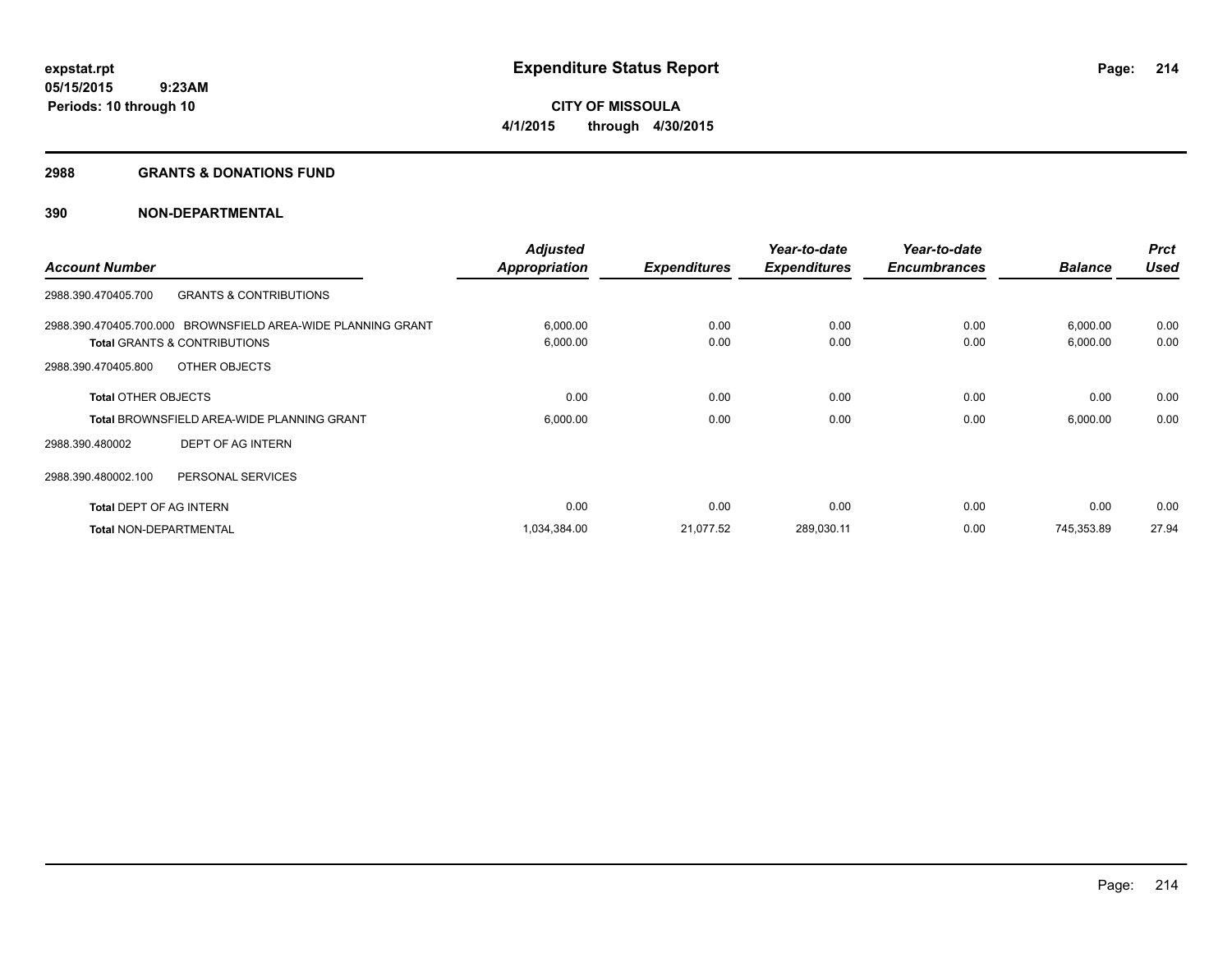#### **2988 GRANTS & DONATIONS FUND**

| <b>Account Number</b>          |                                                    | <b>Adjusted</b><br><b>Appropriation</b> | <b>Expenditures</b> | Year-to-date<br><b>Expenditures</b> | Year-to-date<br><b>Encumbrances</b> | <b>Balance</b> | <b>Prct</b><br><b>Used</b> |
|--------------------------------|----------------------------------------------------|-----------------------------------------|---------------------|-------------------------------------|-------------------------------------|----------------|----------------------------|
| 2988.400.470320                | <b>GOOMZEE INC BSTF GRANT</b>                      |                                         |                     |                                     |                                     |                |                            |
| 2988.400.470320.700            | <b>GRANTS &amp; CONTRIBUTIONS</b>                  |                                         |                     |                                     |                                     |                |                            |
|                                | <b>Total GOOMZEE INC BSTF GRANT</b>                | 0.00                                    | 0.00                | 0.00                                | 0.00                                | 0.00           | 0.00                       |
| 2988.400.470321                | ADVANCED TECHNOLOGY GROUP/ BSTF GRANT              |                                         |                     |                                     |                                     |                |                            |
| 2988.400.470321.700            | <b>GRANTS &amp; CONTRIBUTIONS</b>                  |                                         |                     |                                     |                                     |                |                            |
|                                | <b>Total ADVANCED TECHNOLOGY GROUP/ BSTF GRANT</b> | 0.00                                    | 0.00                | 0.00                                | 0.00                                | 0.00           | 0.00                       |
| 2988.400.470322                | <b>RIVERTOP RENEWABLES/BSTFG</b>                   |                                         |                     |                                     |                                     |                |                            |
| 2988.400.470322.700            | <b>GRANTS &amp; CONTRIBUTIONS</b>                  |                                         |                     |                                     |                                     |                |                            |
|                                | 2988.400.470322.700.000 RIVERTOP RENEWABLE/BSTFG   | 30,000.00                               | 0.00                | 90,000.00                           | 0.00                                | $-60,000.00$   | 300.00                     |
|                                | <b>Total RIVERTOP RENEWABLES/BSTFG</b>             | 30,000.00                               | 0.00                | 90,000.00                           | 0.00                                | $-60,000.00$   | 300.00                     |
| 2988.400.470323                | <b>TERRA ECHOS/BSTFG</b>                           |                                         |                     |                                     |                                     |                |                            |
| 2988.400.470323.700            | <b>GRANTS &amp; CONTRIBUTIONS</b>                  |                                         |                     |                                     |                                     |                |                            |
| <b>Total TERRA ECHOS/BSTFG</b> |                                                    | 0.00                                    | 0.00                | 0.00                                | 0.00                                | 0.00           | 0.00                       |
|                                | <b>Total ENTITLEMENT GRANTS</b>                    | 30,000.00                               | 0.00                | 90,000.00                           | 0.00                                | $-60,000.00$   | 300.00                     |
|                                | <b>Total GRANTS &amp; DONATIONS FUND</b>           | 1,094,215.00                            | 24,073.86           | 410,647.96                          | 0.00                                | 683,567.04     | 37.53                      |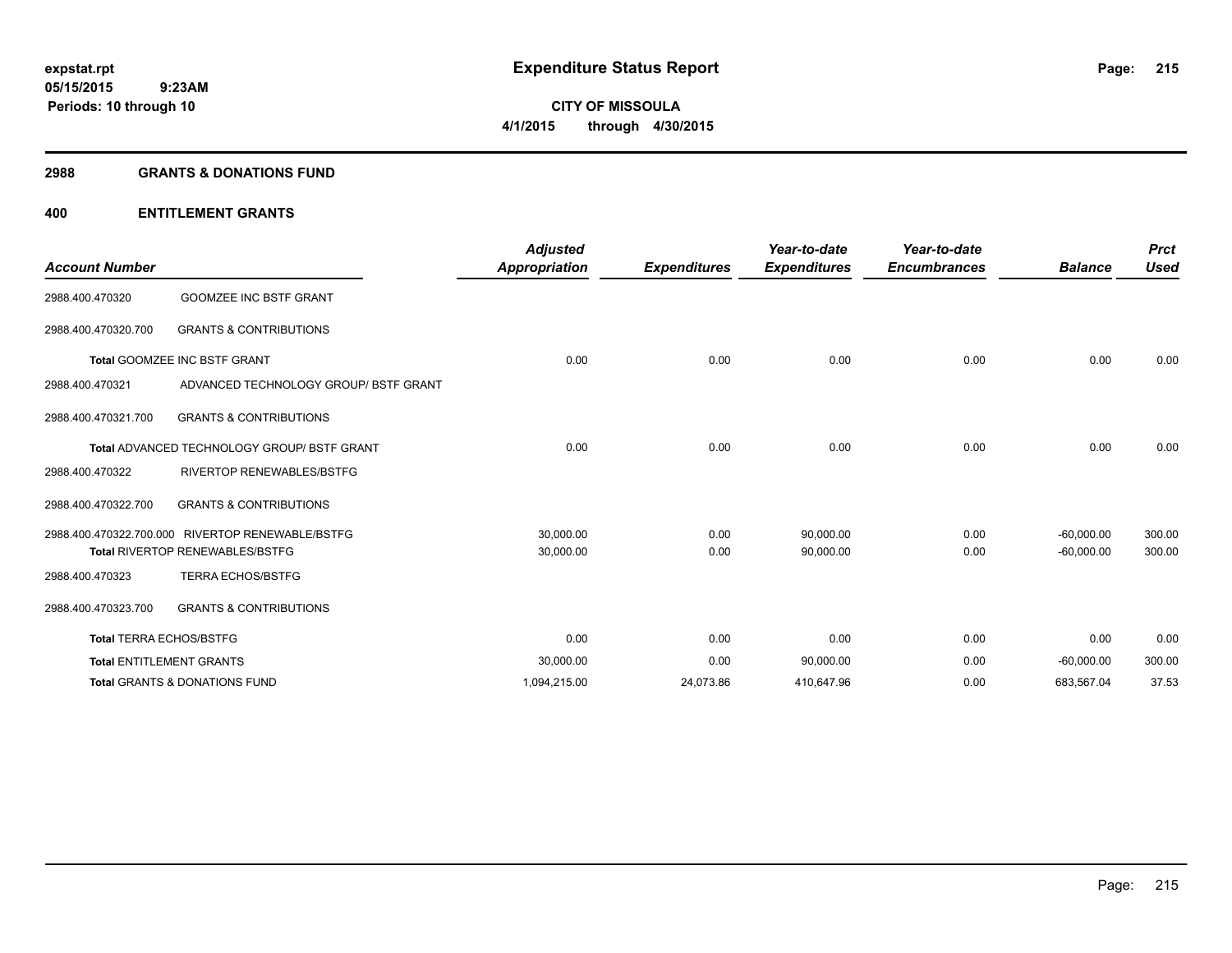**CITY OF MISSOULA 4/1/2015 through 4/30/2015**

**3000 SID REVOLVING FUND**

| <b>Account Number</b>           |                                                                                                | <b>Adjusted</b><br><b>Appropriation</b> | <b>Expenditures</b> | Year-to-date<br><b>Expenditures</b> | Year-to-date<br><b>Encumbrances</b> | <b>Balance</b>           | <b>Prct</b><br>Used |
|---------------------------------|------------------------------------------------------------------------------------------------|-----------------------------------------|---------------------|-------------------------------------|-------------------------------------|--------------------------|---------------------|
| 3000.390.521000                 | INTERFUND OPERATING TRANSFERS                                                                  |                                         |                     |                                     |                                     |                          |                     |
| 3000.390.521000.800             | OTHER OBJECTS                                                                                  |                                         |                     |                                     |                                     |                          |                     |
|                                 | 3000.390.521000.820.000 TRANSFERS TO OTHER FUNDS<br><b>Total INTERFUND OPERATING TRANSFERS</b> | 100,000.00<br>100,000.00                | 0.00<br>0.00        | 0.00<br>0.00                        | 0.00<br>0.00                        | 100.000.00<br>100.000.00 | 0.00<br>0.00        |
| <b>Total SID REVOLVING FUND</b> |                                                                                                | 100,000.00                              | 0.00                | 0.00                                | 0.00                                | 100.000.00               | 0.00                |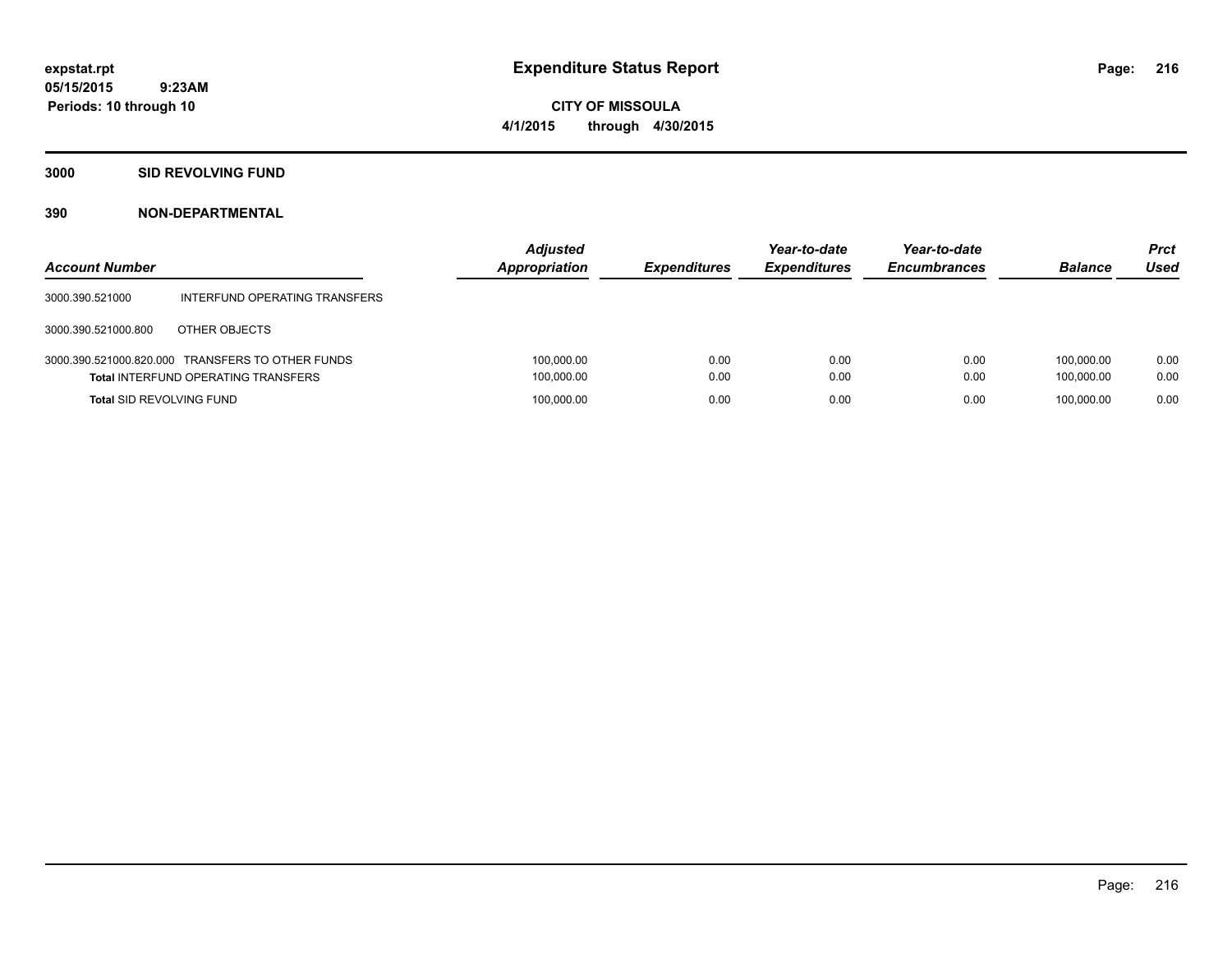### **3070 1996 OPEN SPACE GO BONDS**

| <b>Account Number</b>      |                                | Adjusted<br><b>Appropriation</b> | <b>Expenditures</b> | Year-to-date<br><b>Expenditures</b> | Year-to-date<br><b>Encumbrances</b> | <b>Balance</b> | <b>Prct</b><br>Used |
|----------------------------|--------------------------------|----------------------------------|---------------------|-------------------------------------|-------------------------------------|----------------|---------------------|
| 3070.390.490100            | <b>GO BONDS</b>                |                                  |                     |                                     |                                     |                |                     |
| 3070.390.490100.800        | OTHER OBJECTS                  |                                  |                     |                                     |                                     |                |                     |
| <b>Total OTHER OBJECTS</b> |                                | 0.00                             | 0.00                | 0.00                                | 0.00                                | 0.00           | 0.00                |
| <b>Total GO BONDS</b>      |                                | 0.00                             | 0.00                | 0.00                                | 0.00                                | 0.00           | 0.00                |
|                            | Total 1996 OPEN SPACE GO BONDS | 0.00                             | 0.00                | 0.00                                | 0.00                                | 0.00           | 0.00                |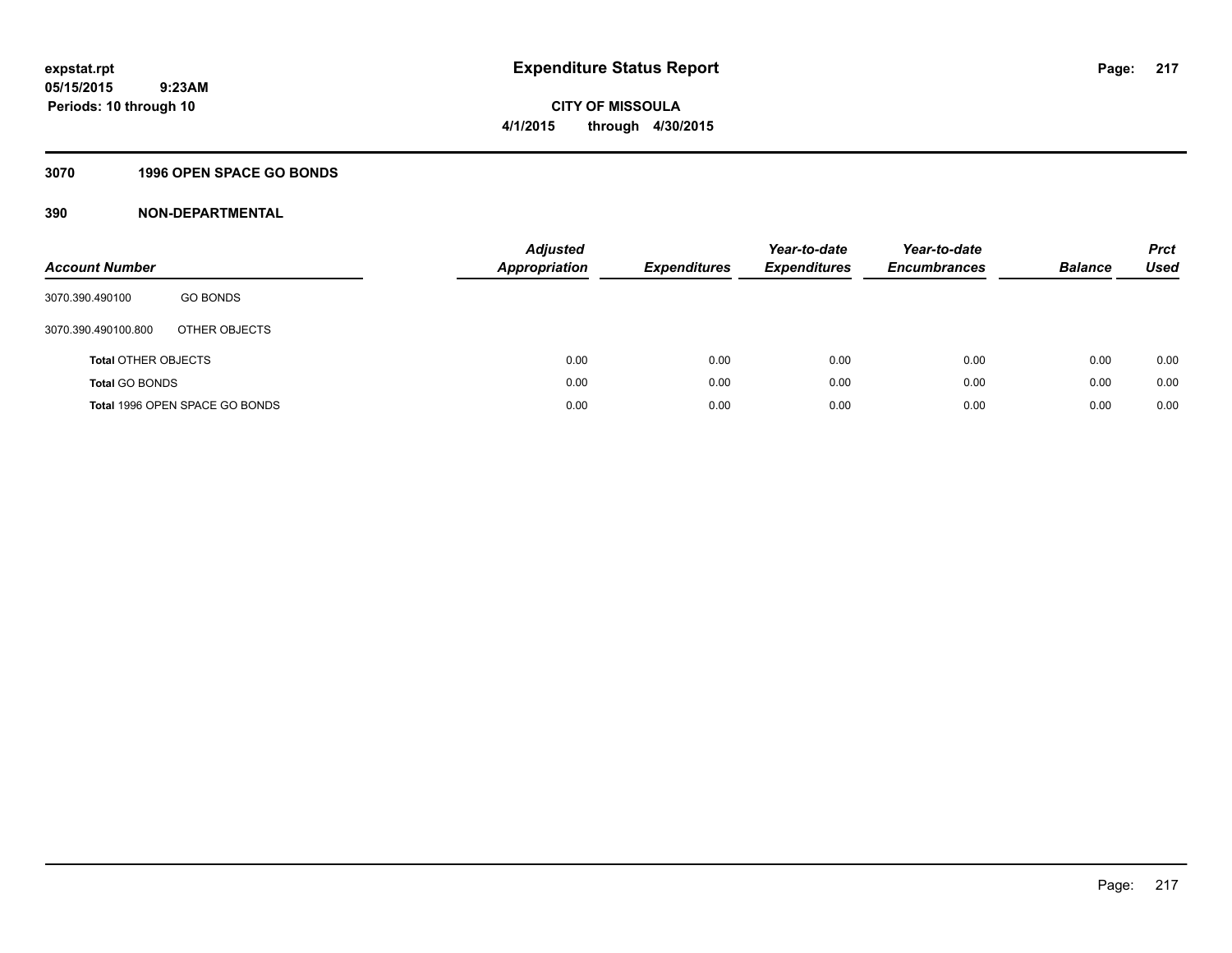**218**

**05/15/2015 9:23AM Periods: 10 through 10**

**CITY OF MISSOULA 4/1/2015 through 4/30/2015**

### **3075 1997 OPEN SPACE G O BOND FUND**

| <b>Account Number</b>      |                                     | <b>Adjusted</b><br><b>Appropriation</b> | <b>Expenditures</b> | Year-to-date<br><b>Expenditures</b> | Year-to-date<br><b>Encumbrances</b> | <b>Balance</b> | <b>Prct</b><br><b>Used</b> |
|----------------------------|-------------------------------------|-----------------------------------------|---------------------|-------------------------------------|-------------------------------------|----------------|----------------------------|
| 3075.390.490100            | <b>GO BONDS</b>                     |                                         |                     |                                     |                                     |                |                            |
| 3075.390.490100.800        | OTHER OBJECTS                       |                                         |                     |                                     |                                     |                |                            |
| <b>Total OTHER OBJECTS</b> |                                     | 0.00                                    | 0.00                | 0.00                                | 0.00                                | 0.00           | 0.00                       |
| <b>Total GO BONDS</b>      |                                     | 0.00                                    | 0.00                | 0.00                                | 0.00                                | 0.00           | 0.00                       |
|                            | Total 1997 OPEN SPACE G O BOND FUND | 0.00                                    | 0.00                | 0.00                                | 0.00                                | 0.00           | 0.00                       |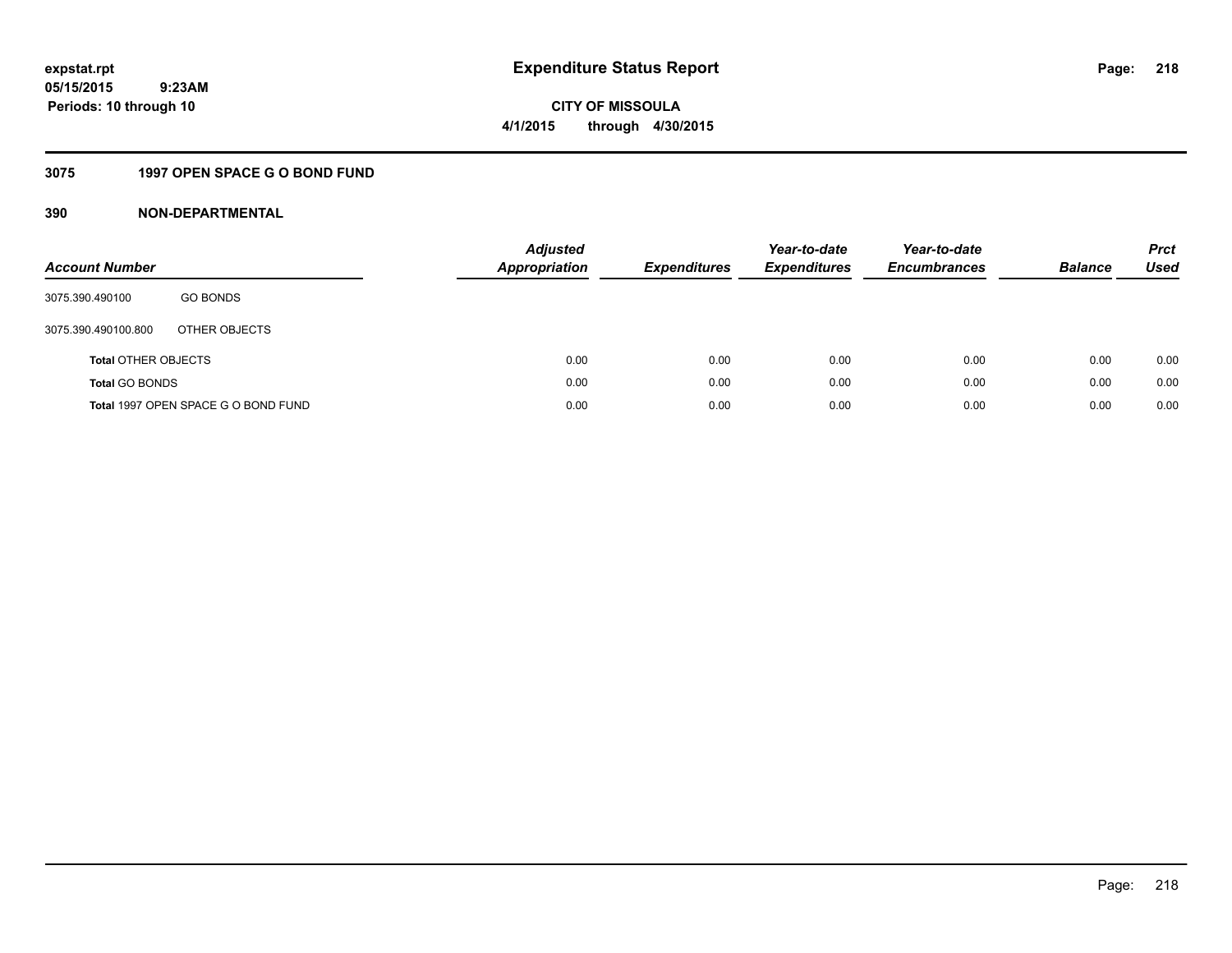**CITY OF MISSOULA 4/1/2015 through 4/30/2015**

### **3080 1994 FIRE EQUIP/CITY HALLS REFUND BOND F**

| <b>Account Number</b>      |                                                | <b>Adjusted</b><br>Appropriation | Expenditures | Year-to-date<br><b>Expenditures</b> | Year-to-date<br><b>Encumbrances</b> | <b>Balance</b> | <b>Prct</b><br><b>Used</b> |
|----------------------------|------------------------------------------------|----------------------------------|--------------|-------------------------------------|-------------------------------------|----------------|----------------------------|
| 3080.390.490100            | <b>GO BONDS</b>                                |                                  |              |                                     |                                     |                |                            |
| 3080.390.490100.600        | <b>DEBT SERVICE</b>                            |                                  |              |                                     |                                     |                |                            |
| <b>Total DEBT SERVICE</b>  |                                                | 0.00                             | 0.00         | 0.00                                | 0.00                                | 0.00           | 0.00                       |
| 3080.390.490100.800        | OTHER OBJECTS                                  |                                  |              |                                     |                                     |                |                            |
| <b>Total OTHER OBJECTS</b> |                                                | 0.00                             | 0.00         | 0.00                                | 0.00                                | 0.00           | 0.00                       |
| <b>Total GO BONDS</b>      |                                                | 0.00                             | 0.00         | 0.00                                | 0.00                                | 0.00           | 0.00                       |
|                            | Total 1994 FIRE EQUIP/CITY HALLS REFUND BOND F | 0.00                             | 0.00         | 0.00                                | 0.00                                | 0.00           | 0.00                       |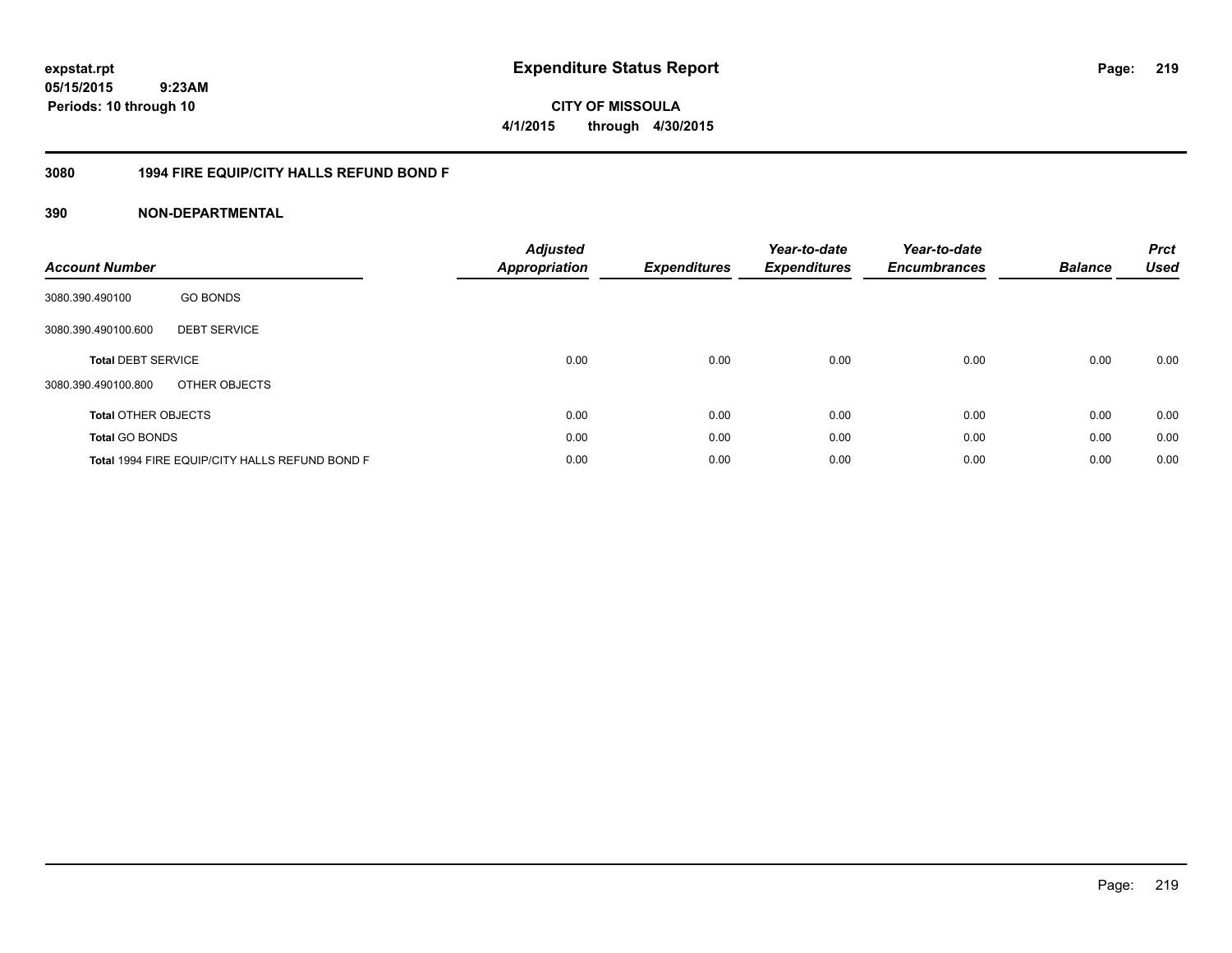# **CITY OF MISSOULA 4/1/2015 through 4/30/2015**

### **3085 1993 FIRE STATION G O BOND FUND**

| <b>Account Number</b>      |                                       | <b>Adjusted</b><br><b>Appropriation</b> | <b>Expenditures</b> | Year-to-date<br><b>Expenditures</b> | Year-to-date<br><b>Encumbrances</b> | <b>Balance</b> | <b>Prct</b><br>Used |
|----------------------------|---------------------------------------|-----------------------------------------|---------------------|-------------------------------------|-------------------------------------|----------------|---------------------|
| 3085.390.490100            | <b>GO BONDS</b>                       |                                         |                     |                                     |                                     |                |                     |
| 3085.390.490100.800        | OTHER OBJECTS                         |                                         |                     |                                     |                                     |                |                     |
| <b>Total OTHER OBJECTS</b> |                                       | 0.00                                    | 0.00                | 0.00                                | 0.00                                | 0.00           | 0.00                |
| <b>Total GO BONDS</b>      |                                       | 0.00                                    | 0.00                | 0.00                                | 0.00                                | 0.00           | 0.00                |
|                            | Total 1993 FIRE STATION G O BOND FUND | 0.00                                    | 0.00                | 0.00                                | 0.00                                | 0.00           | 0.00                |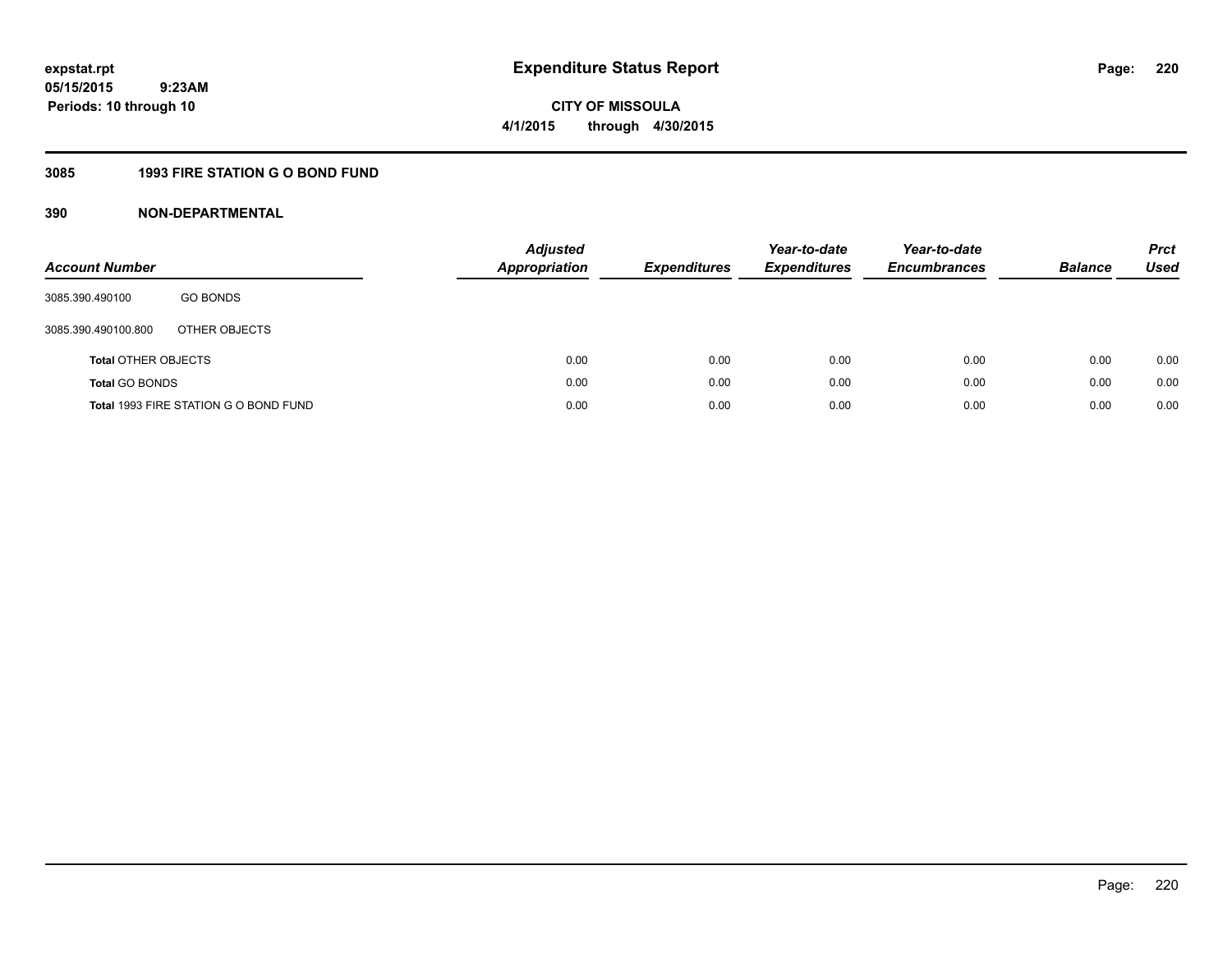# **CITY OF MISSOULA 4/1/2015 through 4/30/2015**

### **3090 2004 AQUATICS BOND**

| <b>Account Number</b>                      | <b>Adjusted</b><br>Appropriation | <b>Expenditures</b> | Year-to-date<br><b>Expenditures</b> | Year-to-date<br><b>Encumbrances</b> | <b>Balance</b> | <b>Prct</b><br><b>Used</b> |
|--------------------------------------------|----------------------------------|---------------------|-------------------------------------|-------------------------------------|----------------|----------------------------|
| <b>GO BONDS</b><br>3090.390.490100         |                                  |                     |                                     |                                     |                |                            |
| <b>DEBT SERVICE</b><br>3090.390.490100.600 |                                  |                     |                                     |                                     |                |                            |
| <b>Total DEBT SERVICE</b>                  | 0.00                             | 0.00                | 0.00                                | 0.00                                | 0.00           | 0.00                       |
| OTHER OBJECTS<br>3090.390.490100.800       |                                  |                     |                                     |                                     |                |                            |
| <b>Total OTHER OBJECTS</b>                 | 0.00                             | 0.00                | 0.00                                | 0.00                                | 0.00           | 0.00                       |
| <b>Total GO BONDS</b>                      | 0.00                             | 0.00                | 0.00                                | 0.00                                | 0.00           | 0.00                       |
| <b>Total 2004 AQUATICS BOND</b>            | 0.00                             | 0.00                | 0.00                                | 0.00                                | 0.00           | 0.00                       |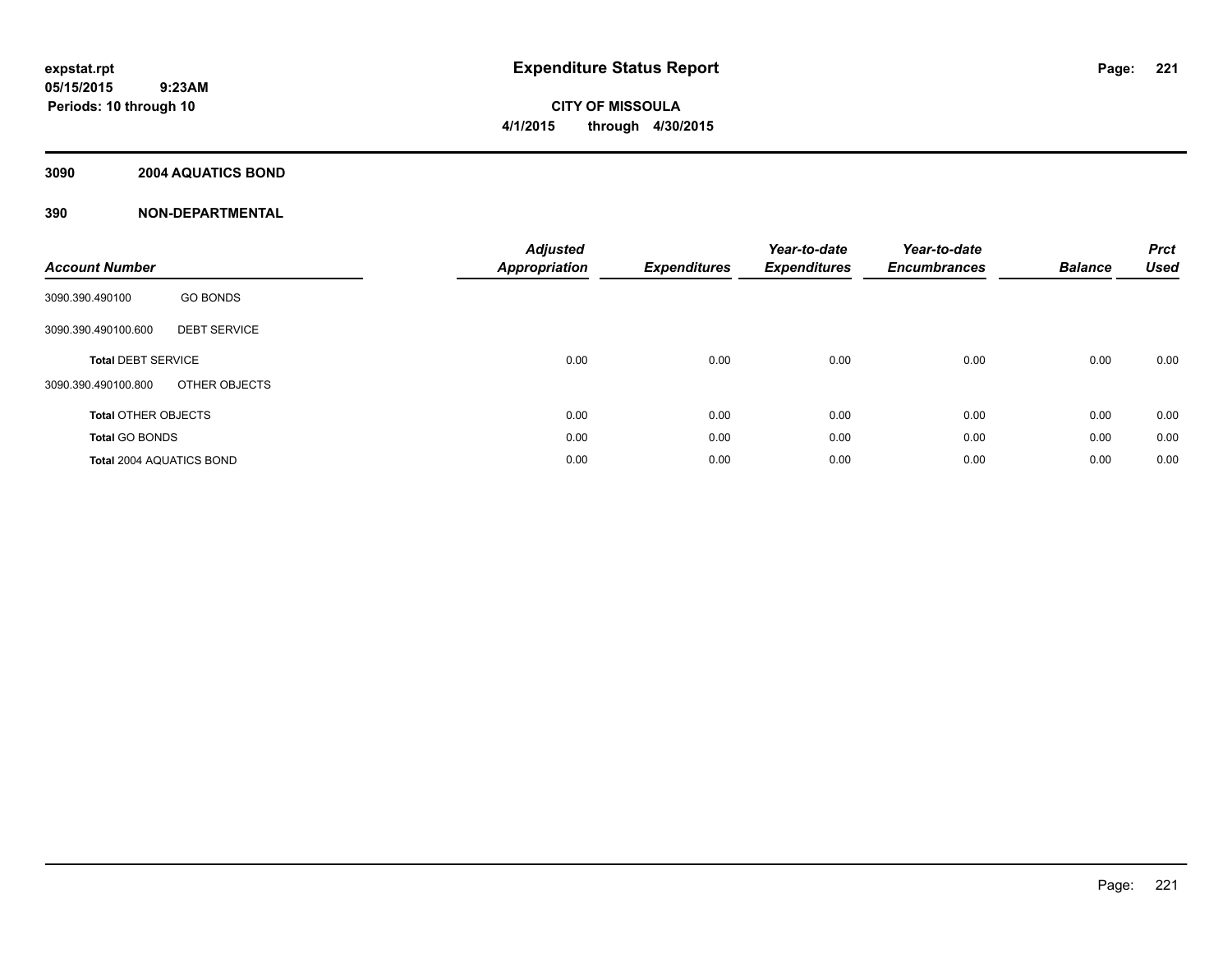**CITY OF MISSOULA 4/1/2015 through 4/30/2015**

### **3091 SERIES 2012A AQUATICS REFUNDING BOND**

|                            |                                                   | <b>Adjusted</b>      |                     | Year-to-date        | Year-to-date        |                | <b>Prct</b> |
|----------------------------|---------------------------------------------------|----------------------|---------------------|---------------------|---------------------|----------------|-------------|
| <b>Account Number</b>      |                                                   | <b>Appropriation</b> | <b>Expenditures</b> | <b>Expenditures</b> | <b>Encumbrances</b> | <b>Balance</b> | <b>Used</b> |
| 3091.390.490100            | <b>GO BONDS</b>                                   |                      |                     |                     |                     |                |             |
| 3091.390.490100.600        | <b>DEBT SERVICE</b>                               |                      |                     |                     |                     |                |             |
| 3091.390.490100.610.000    | PRINCIPAL                                         | 440,000.00           | 0.00                | 0.00                | 0.00                | 440.000.00     | 0.00        |
|                            | 3091.390.490100.620.000 INTEREST / SERVICE FEES   | 99,698.00            | 0.00                | 50,198.75           | 0.00                | 49.499.25      | 50.35       |
| <b>Total DEBT SERVICE</b>  |                                                   | 539,698.00           | 0.00                | 50,198.75           | 0.00                | 489,499.25     | 9.30        |
| 3091.390.490100.800        | OTHER OBJECTS                                     |                      |                     |                     |                     |                |             |
| <b>Total OTHER OBJECTS</b> |                                                   | 0.00                 | 0.00                | 0.00                | 0.00                | 0.00           | 0.00        |
| <b>Total GO BONDS</b>      |                                                   | 539,698.00           | 0.00                | 50,198.75           | 0.00                | 489,499.25     | 9.30        |
|                            | <b>Total SERIES 2012A AQUATICS REFUNDING BOND</b> | 539,698.00           | 0.00                | 50,198.75           | 0.00                | 489.499.25     | 9.30        |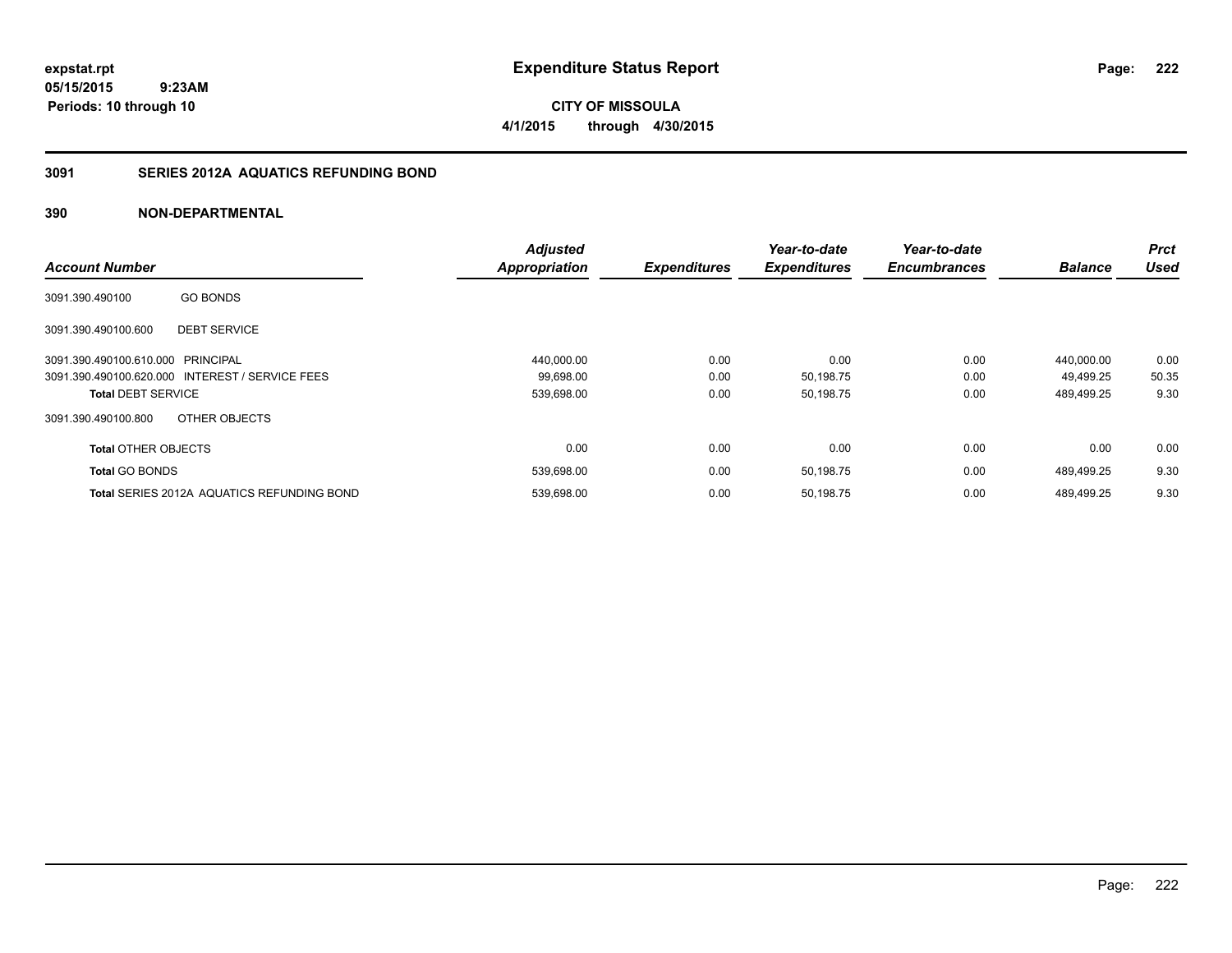**CITY OF MISSOULA 4/1/2015 through 4/30/2015**

### **3092 Series 2013A GO REFUNDING BONDS**

|                                   |                                                 | <b>Adjusted</b>      |                     | Year-to-date        | Year-to-date        |                | <b>Prct</b> |
|-----------------------------------|-------------------------------------------------|----------------------|---------------------|---------------------|---------------------|----------------|-------------|
| <b>Account Number</b>             |                                                 | <b>Appropriation</b> | <b>Expenditures</b> | <b>Expenditures</b> | <b>Encumbrances</b> | <b>Balance</b> | <b>Used</b> |
| 3092.390.490100                   | <b>GO BONDS</b>                                 |                      |                     |                     |                     |                |             |
| 3092.390.490100.600               | <b>DEBT SERVICE</b>                             |                      |                     |                     |                     |                |             |
| 3092.390.490100.610.000 PRINCIPAL |                                                 | 570,000.00           | 0.00                | 0.00                | 0.00                | 570,000.00     | 0.00        |
|                                   | 3092.390.490100.620.000 INTEREST / SERVICE FEES | 121,800.00           | 0.00                | 61,250.00           | 0.00                | 60,550.00      | 50.29       |
| <b>Total GO BONDS</b>             |                                                 | 691,800.00           | 0.00                | 61,250.00           | 0.00                | 630,550.00     | 8.85        |
| 3092.390.521000                   | INTERFUND OPERATING TRANSFERS                   |                      |                     |                     |                     |                |             |
| 3092.390.521000.800               | OTHER OBJECTS                                   |                      |                     |                     |                     |                |             |
|                                   | <b>Total INTERFUND OPERATING TRANSFERS</b>      | 0.00                 | 0.00                | 0.00                | 0.00                | 0.00           | 0.00        |
|                                   | <b>Total Series 2013A GO REFUNDING BONDS</b>    | 691,800.00           | 0.00                | 61,250.00           | 0.00                | 630,550.00     | 8.85        |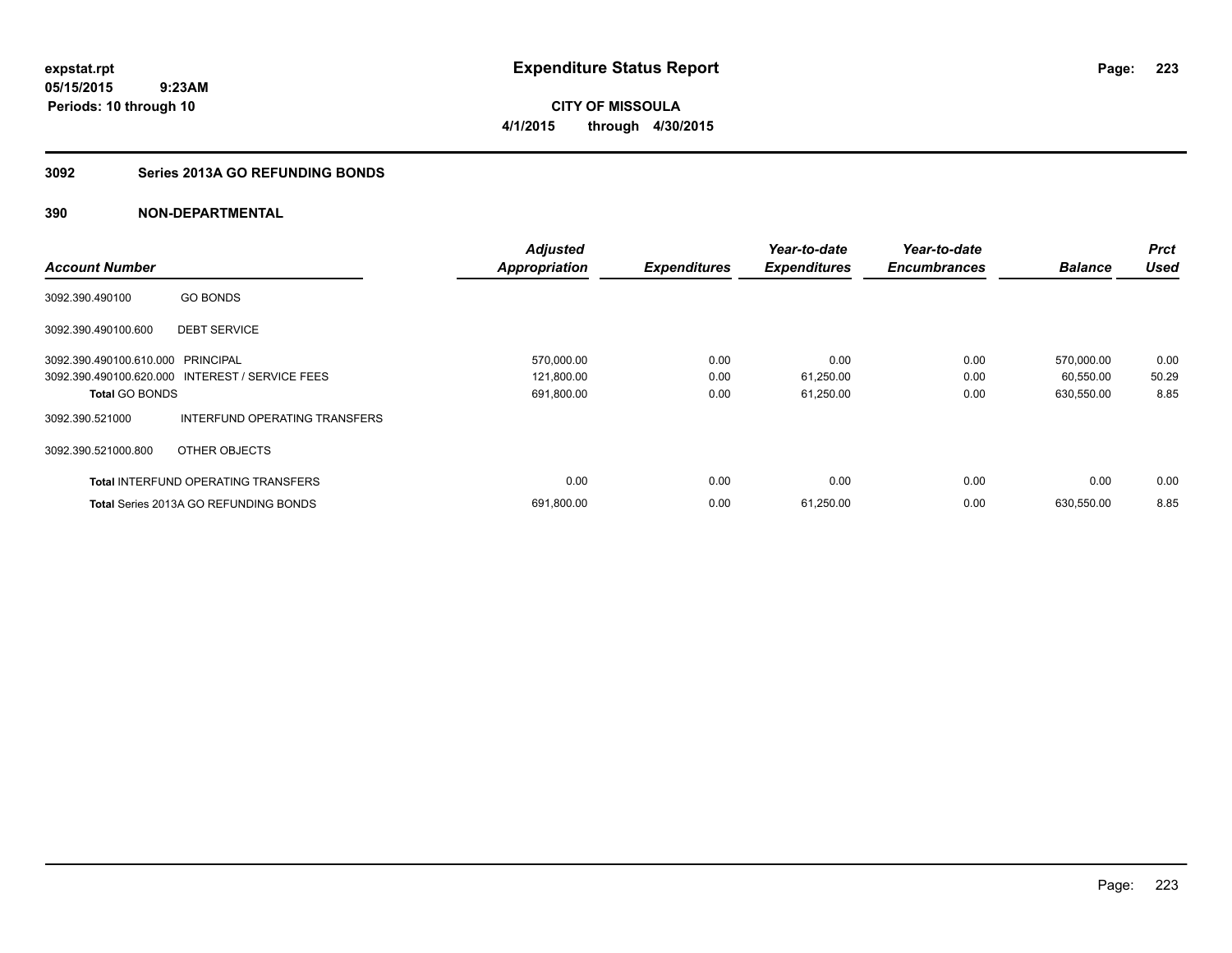**CITY OF MISSOULA 4/1/2015 through 4/30/2015**

#### **3095 2004 REFUNDING BONDS DEBT SERVICE**

| <b>Account Number</b>     |                                                | <b>Adjusted</b><br>Appropriation | <b>Expenditures</b> | Year-to-date<br><b>Expenditures</b> | Year-to-date<br><b>Encumbrances</b> | <b>Balance</b> | <b>Prct</b><br><b>Used</b> |
|---------------------------|------------------------------------------------|----------------------------------|---------------------|-------------------------------------|-------------------------------------|----------------|----------------------------|
| 3095.390.490100           | <b>GO BONDS</b>                                |                                  |                     |                                     |                                     |                |                            |
| 3095.390.490100.600       | <b>DEBT SERVICE</b>                            |                                  |                     |                                     |                                     |                |                            |
| <b>Total DEBT SERVICE</b> |                                                | 0.00                             | 0.00                | 0.00                                | 0.00                                | 0.00           | 0.00                       |
| <b>Total GO BONDS</b>     |                                                | 0.00                             | 0.00                | 0.00                                | 0.00                                | 0.00           | 0.00                       |
|                           | <b>Total 2004 REFUNDING BONDS DEBT SERVICE</b> | 0.00                             | 0.00                | 0.00                                | 0.00                                | 0.00           | 0.00                       |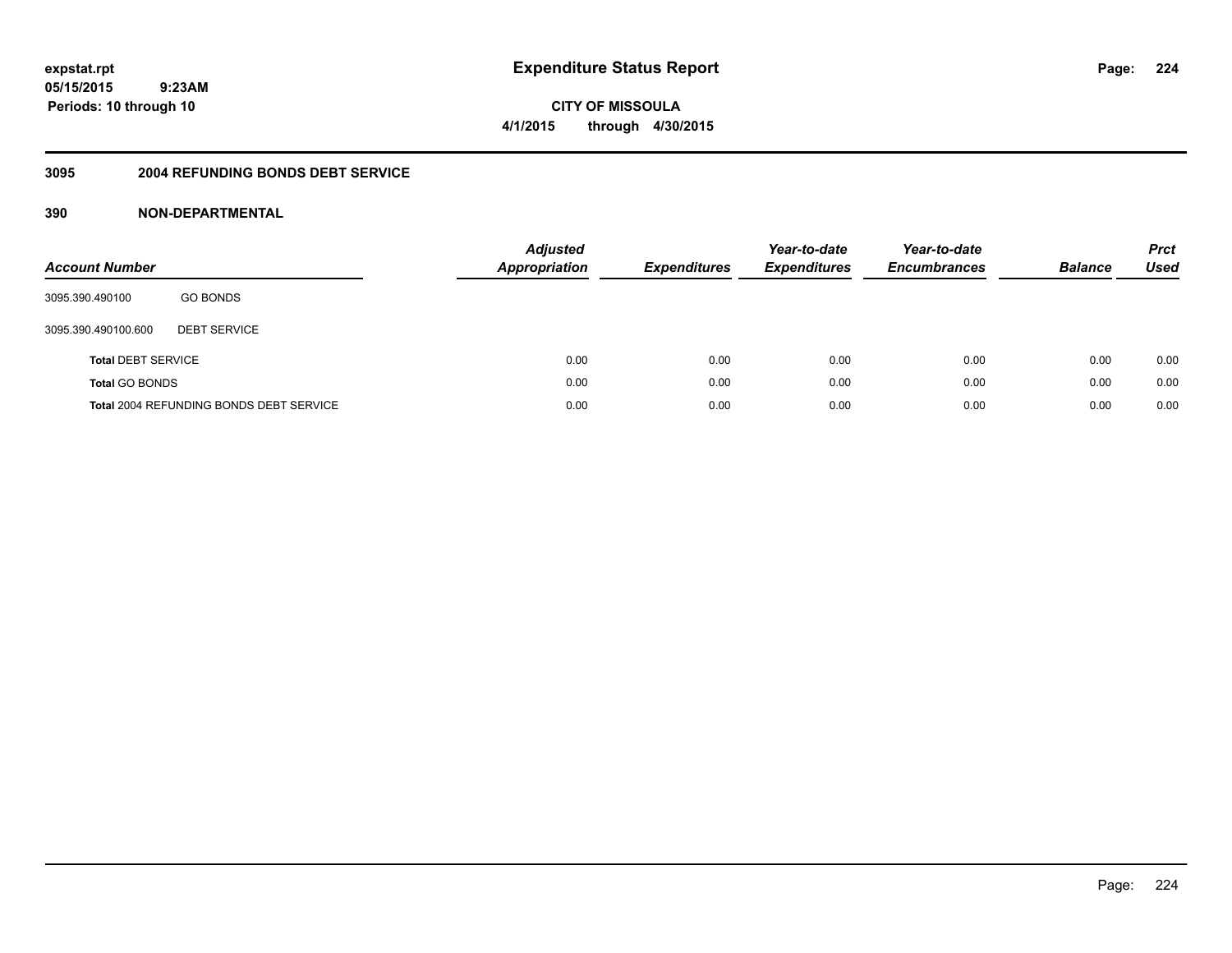### **3096 NEW FIRE STATION GO BOND**

|                            |                                                 | <b>Adjusted</b>      |                     | Year-to-date        | Year-to-date        |                | <b>Prct</b> |
|----------------------------|-------------------------------------------------|----------------------|---------------------|---------------------|---------------------|----------------|-------------|
| <b>Account Number</b>      |                                                 | <b>Appropriation</b> | <b>Expenditures</b> | <b>Expenditures</b> | <b>Encumbrances</b> | <b>Balance</b> | <b>Used</b> |
| 3096.390.490100            | <b>GO BONDS</b>                                 |                      |                     |                     |                     |                |             |
| 3096.390.490100.600        | <b>DEBT SERVICE</b>                             |                      |                     |                     |                     |                |             |
|                            | 3096.390.490100.620.000 INTEREST / SERVICE FEES | 0.00                 | 0.00                | 11.950.02           | 0.00                | $-11.950.02$   | 0.00        |
| <b>Total DEBT SERVICE</b>  |                                                 | 0.00                 | 0.00                | 11,950.02           | 0.00                | $-11,950.02$   | 0.00        |
| 3096.390.490100.800        | OTHER OBJECTS                                   |                      |                     |                     |                     |                |             |
| <b>Total OTHER OBJECTS</b> |                                                 | 0.00                 | 0.00                | 0.00                | 0.00                | 0.00           | 0.00        |
| <b>Total GO BONDS</b>      |                                                 | 0.00                 | 0.00                | 11,950.02           | 0.00                | $-11,950.02$   | 0.00        |
|                            | <b>Total NEW FIRE STATION GO BOND</b>           | 0.00                 | 0.00                | 11,950.02           | 0.00                | $-11,950.02$   | 0.00        |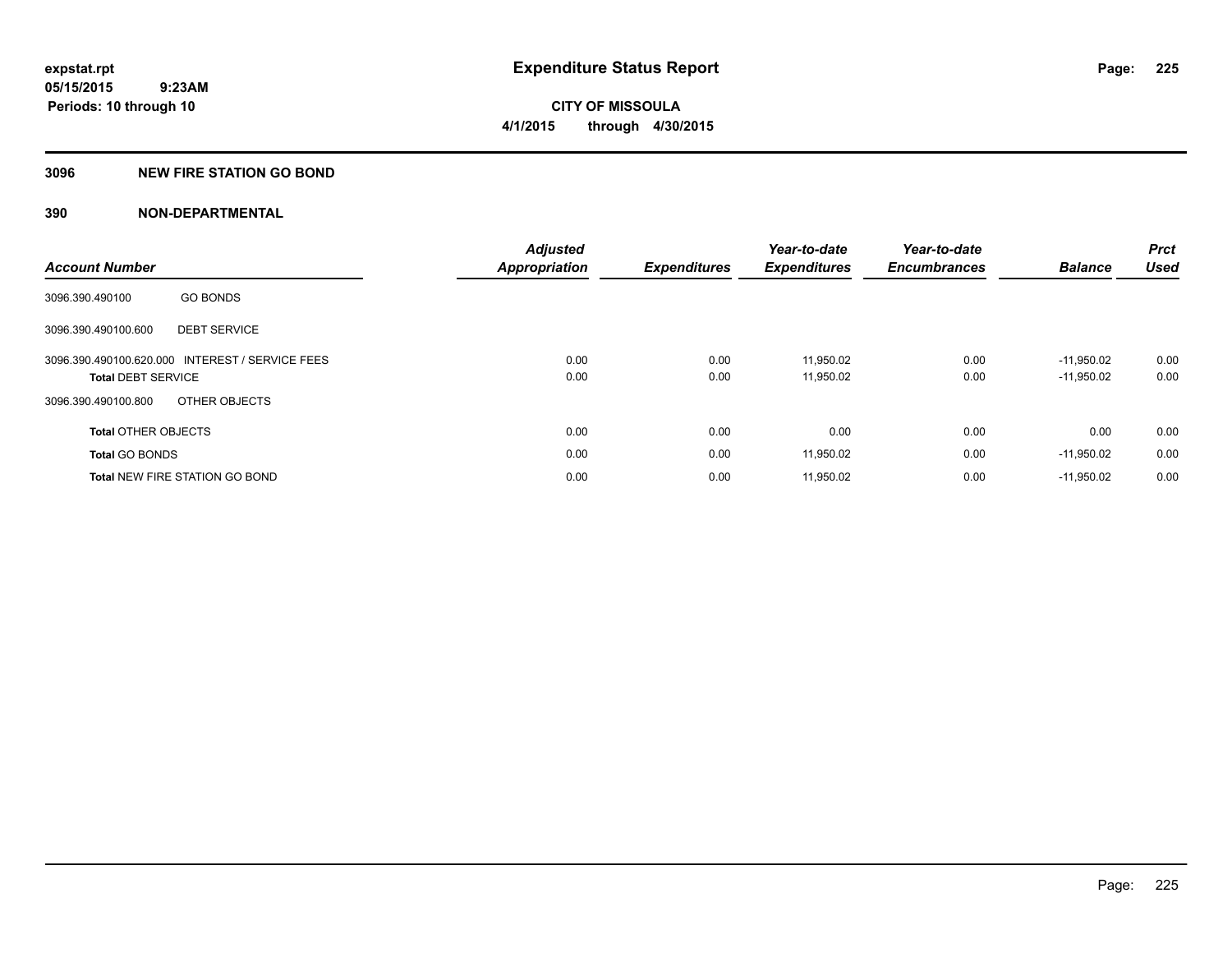### **3097 2007 REFUNDING BONDS**

| <b>Account Number</b>      |                                   | <b>Adjusted</b><br><b>Appropriation</b> | <b>Expenditures</b> | Year-to-date<br><b>Expenditures</b> | Year-to-date<br><b>Encumbrances</b> | <b>Balance</b> | <b>Prct</b><br><b>Used</b> |
|----------------------------|-----------------------------------|-----------------------------------------|---------------------|-------------------------------------|-------------------------------------|----------------|----------------------------|
| 3097.390.490100            | <b>GO BONDS</b>                   |                                         |                     |                                     |                                     |                |                            |
| 3097.390.490100.600        | <b>DEBT SERVICE</b>               |                                         |                     |                                     |                                     |                |                            |
| <b>Total GO BONDS</b>      |                                   | 0.00                                    | 0.00                | 0.00                                | 0.00                                | 0.00           | 0.00                       |
| 3097.390.490500            | <b>DEBT PAYMENTS</b>              |                                         |                     |                                     |                                     |                |                            |
| 3097.390.490500.500        | <b>FIXED CHARGES</b>              |                                         |                     |                                     |                                     |                |                            |
| <b>Total DEBT PAYMENTS</b> |                                   | 0.00                                    | 0.00                | 0.00                                | 0.00                                | 0.00           | 0.00                       |
|                            | <b>Total 2007 REFUNDING BONDS</b> | 0.00                                    | 0.00                | 0.00                                | 0.00                                | 0.00           | 0.00                       |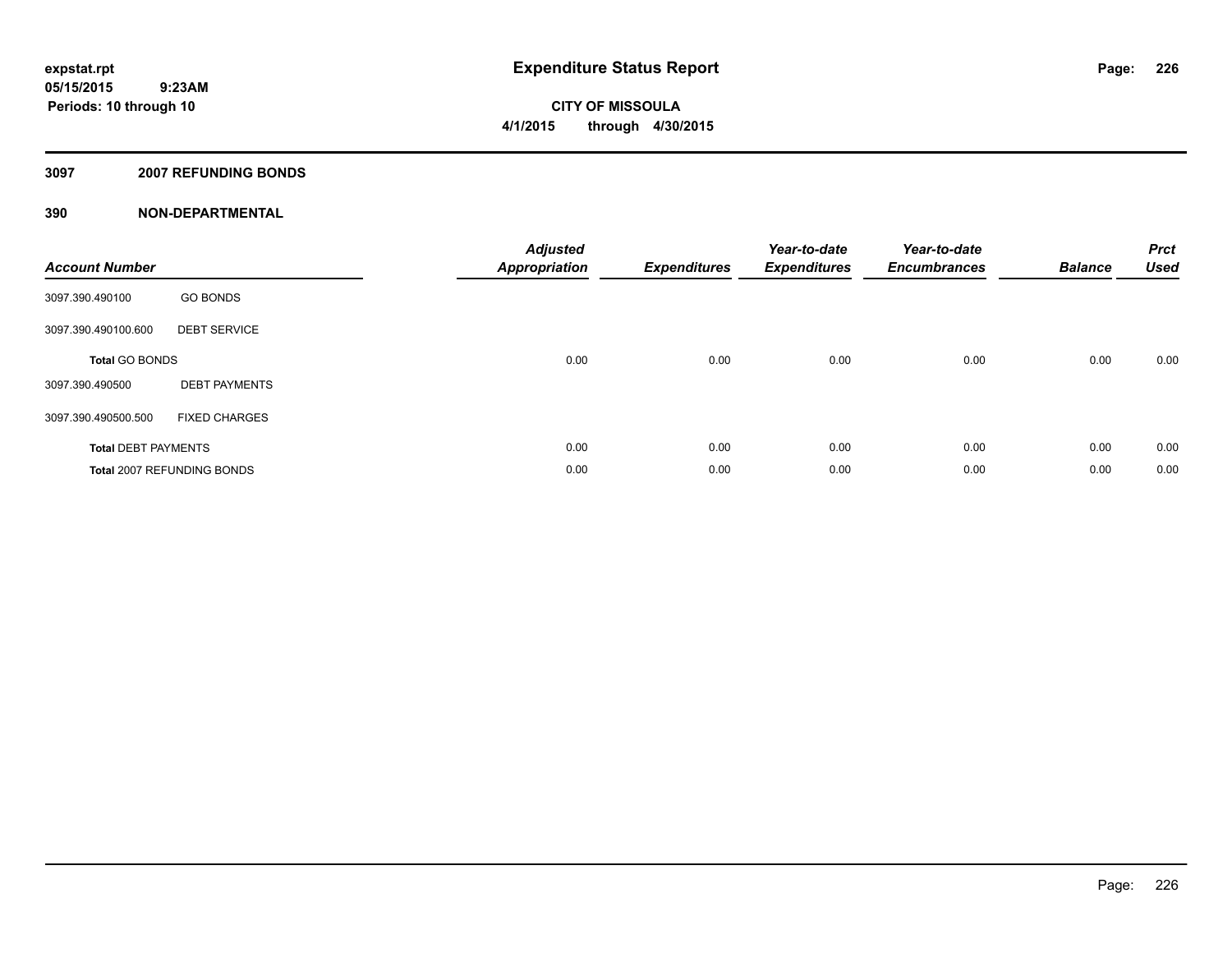**CITY OF MISSOULA 4/1/2015 through 4/30/2015**

### **3100 SIDEWALK & CURB WARRANTS FUND**

| <b>Account Number</b> |                                                | <b>Adjusted</b><br>Appropriation | <b>Expenditures</b> | Year-to-date<br><b>Expenditures</b> | Year-to-date<br><b>Encumbrances</b> | <b>Balance</b> | <b>Prct</b><br><b>Used</b> |
|-----------------------|------------------------------------------------|----------------------------------|---------------------|-------------------------------------|-------------------------------------|----------------|----------------------------|
| 3100.390.490300       | SPECIAL IMPROVEMENTS BONDS                     |                                  |                     |                                     |                                     |                |                            |
| 3100.390.490300.600   | <b>DEBT SERVICE</b>                            |                                  |                     |                                     |                                     |                |                            |
|                       | <b>Total SPECIAL IMPROVEMENTS BONDS</b>        | 0.00                             | 0.00                | 0.00                                | 0.00                                | 0.00           | 0.00                       |
| 3100.390.521000       | INTERFUND OPERATING TRANSFERS                  |                                  |                     |                                     |                                     |                |                            |
| 3100.390.521000.800   | OTHER OBJECTS                                  |                                  |                     |                                     |                                     |                |                            |
|                       | <b>Total INTERFUND OPERATING TRANSFERS</b>     | 0.00                             | 0.00                | 0.00                                | 0.00                                | 0.00           | 0.00                       |
|                       | <b>Total SIDEWALK &amp; CURB WARRANTS FUND</b> | 0.00                             | 0.00                | 0.00                                | 0.00                                | 0.00           | 0.00                       |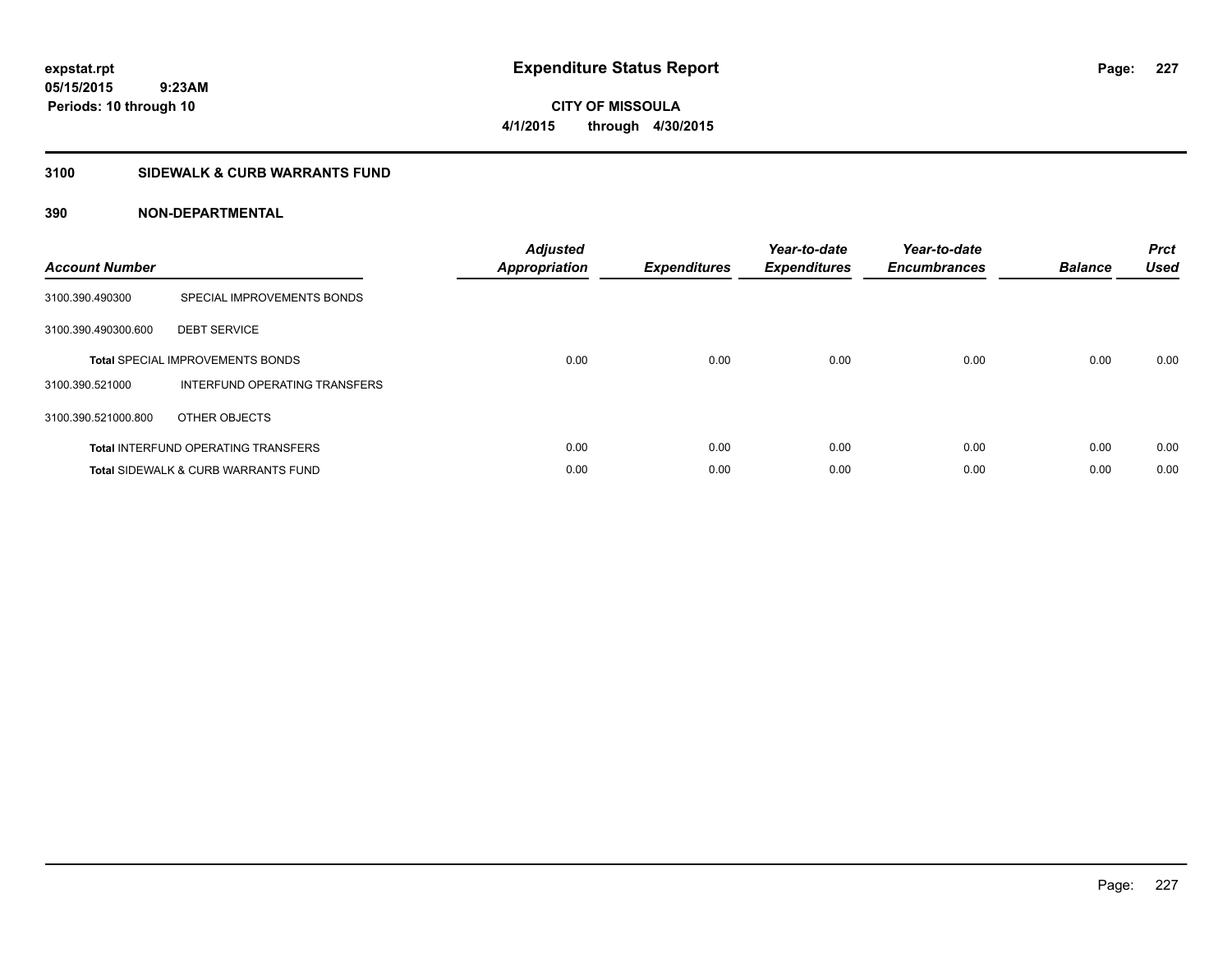**CITY OF MISSOULA 4/1/2015 through 4/30/2015**

### **3200 FY99 SIDEWALK & CURB DEBT SERVICE FUND**

| <b>Account Number</b>      |                                              | <b>Adjusted</b><br><b>Appropriation</b> | <b>Expenditures</b> | Year-to-date<br><b>Expenditures</b> | Year-to-date<br><b>Encumbrances</b> | <b>Balance</b> | <b>Prct</b><br><b>Used</b> |
|----------------------------|----------------------------------------------|-----------------------------------------|---------------------|-------------------------------------|-------------------------------------|----------------|----------------------------|
| 3200.390.490300            | SPECIAL IMPROVEMENTS BONDS                   |                                         |                     |                                     |                                     |                |                            |
| 3200.390.490300.600        | <b>DEBT SERVICE</b>                          |                                         |                     |                                     |                                     |                |                            |
|                            | <b>Total SPECIAL IMPROVEMENTS BONDS</b>      | 0.00                                    | 0.00                | 0.00                                | 0.00                                | 0.00           | 0.00                       |
| 3200.390.510100            | SPECIAL ASSESSMENTS                          |                                         |                     |                                     |                                     |                |                            |
| 3200.390.510100.600        | <b>DEBT SERVICE</b>                          |                                         |                     |                                     |                                     |                |                            |
| <b>Total DEBT SERVICE</b>  |                                              | 0.00                                    | 0.00                | 0.00                                | 0.00                                | 0.00           | 0.00                       |
| 3200.390.510100.800        | OTHER OBJECTS                                |                                         |                     |                                     |                                     |                |                            |
| <b>Total OTHER OBJECTS</b> |                                              | 0.00                                    | 0.00                | 0.00                                | 0.00                                | 0.00           | 0.00                       |
|                            | <b>Total SPECIAL ASSESSMENTS</b>             | 0.00                                    | 0.00                | 0.00                                | 0.00                                | 0.00           | 0.00                       |
|                            | Total FY99 SIDEWALK & CURB DEBT SERVICE FUND | 0.00                                    | 0.00                | 0.00                                | 0.00                                | 0.00           | 0.00                       |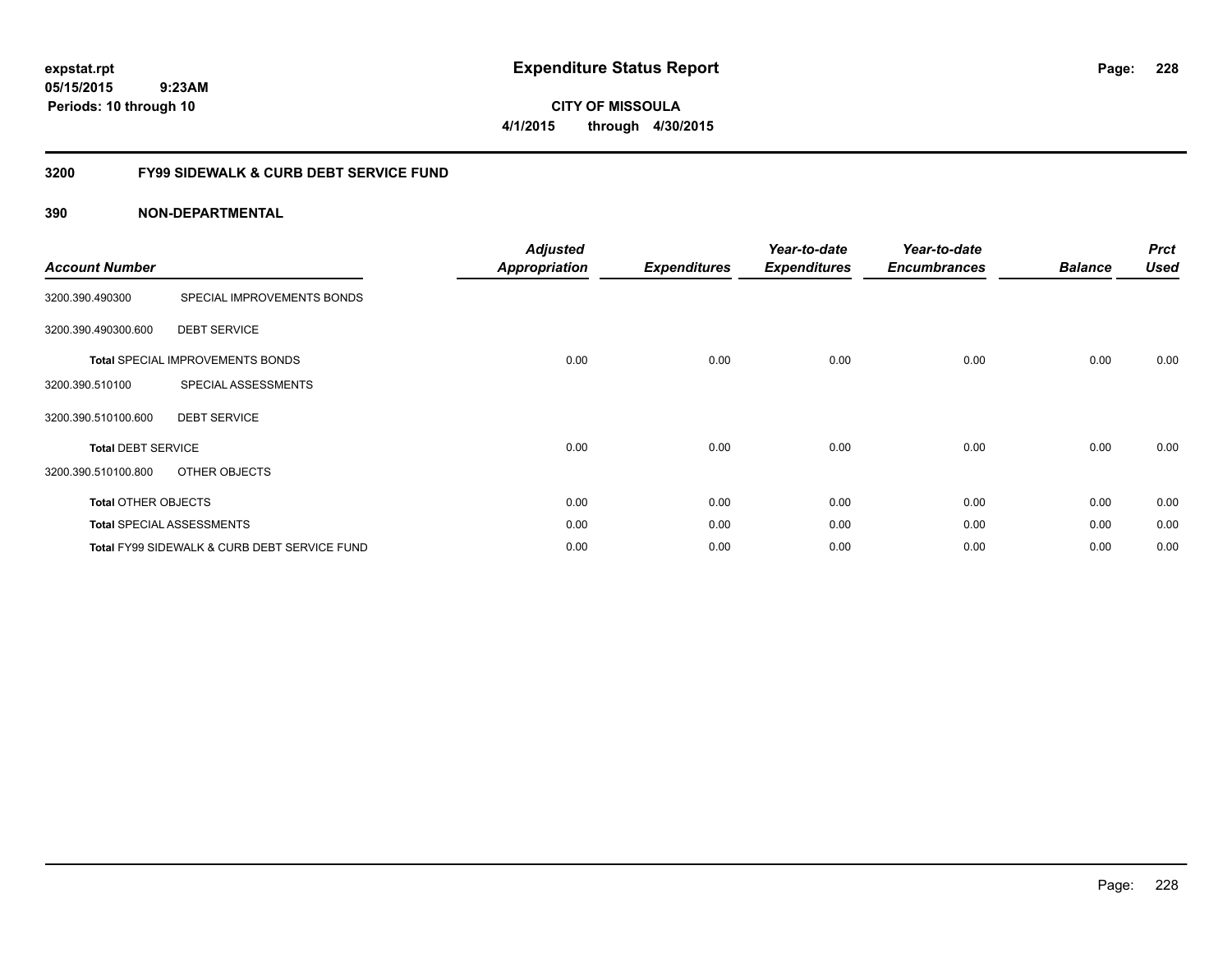**CITY OF MISSOULA 4/1/2015 through 4/30/2015**

### **3300 FY00 SIDEWALK & CURB DEBT SERVICE FUND**

| <b>Account Number</b> |                                              | <b>Adjusted</b><br><b>Appropriation</b> | <b>Expenditures</b> | Year-to-date<br><b>Expenditures</b> | Year-to-date<br><b>Encumbrances</b> | <b>Balance</b> | <b>Prct</b><br><b>Used</b> |
|-----------------------|----------------------------------------------|-----------------------------------------|---------------------|-------------------------------------|-------------------------------------|----------------|----------------------------|
| 3300.390.510100       | SPECIAL ASSESSMENTS                          |                                         |                     |                                     |                                     |                |                            |
| 3300.390.510100.600   | <b>DEBT SERVICE</b>                          |                                         |                     |                                     |                                     |                |                            |
|                       | <b>Total SPECIAL ASSESSMENTS</b>             | 0.00                                    | 0.00                | 0.00                                | 0.00                                | 0.00           | 0.00                       |
|                       | Total FY00 SIDEWALK & CURB DEBT SERVICE FUND | 0.00                                    | 0.00                | 0.00                                | 0.00                                | 0.00           | 0.00                       |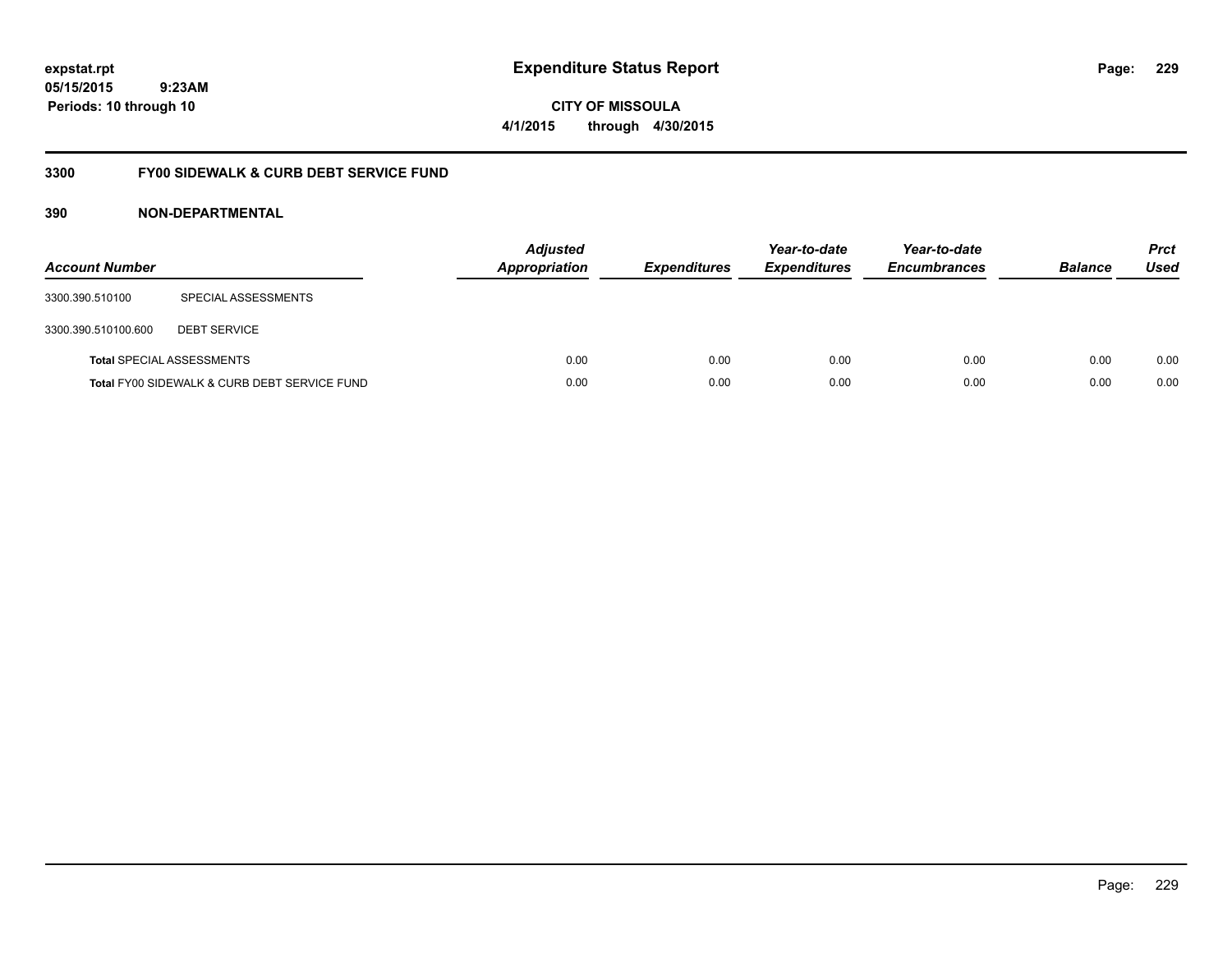**3305 JUDGMENT LEVIES**

| <b>Account Number</b>        |                                 | <b>Adjusted</b><br><b>Appropriation</b> | <b>Expenditures</b> | Year-to-date<br><b>Expenditures</b> | Year-to-date<br><b>Encumbrances</b> | <b>Balance</b> | <b>Prct</b><br><b>Used</b> |
|------------------------------|---------------------------------|-----------------------------------------|---------------------|-------------------------------------|-------------------------------------|----------------|----------------------------|
| 3305.390.490550              | <b>JUDGMENT LEVY DEBT</b>       |                                         |                     |                                     |                                     |                |                            |
| 3305.390.490550.600          | <b>DEBT SERVICE</b>             |                                         |                     |                                     |                                     |                |                            |
|                              | <b>Total JUDGMENT LEVY DEBT</b> | 0.00                                    | 0.00                | 0.00                                | 0.00                                | 0.00           | 0.00                       |
| <b>Total JUDGMENT LEVIES</b> |                                 | 0.00                                    | 0.00                | 0.00                                | 0.00                                | 0.00           | 0.00                       |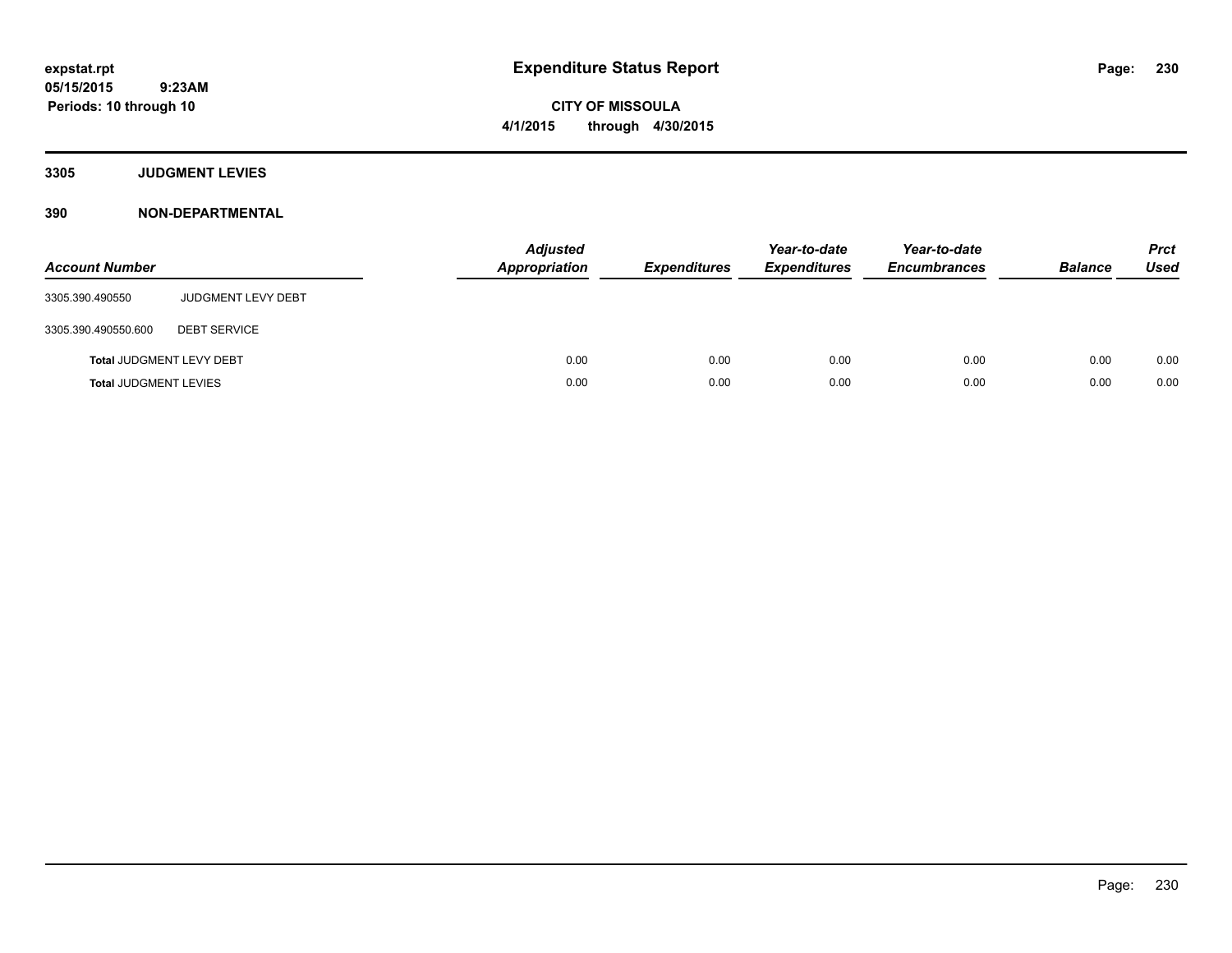**CITY OF MISSOULA 4/1/2015 through 4/30/2015**

### **3400 FY01 SIDEWALK & CURB DEBT SERVICE FUND**

| <b>Account Number</b>     |                                              | <b>Adjusted</b><br><b>Appropriation</b> | <b>Expenditures</b> | Year-to-date<br><b>Expenditures</b> | Year-to-date<br><b>Encumbrances</b> | <b>Balance</b> | <b>Prct</b><br><b>Used</b> |
|---------------------------|----------------------------------------------|-----------------------------------------|---------------------|-------------------------------------|-------------------------------------|----------------|----------------------------|
| 3400.390.510100           | SPECIAL ASSESSMENTS                          |                                         |                     |                                     |                                     |                |                            |
| 3400.390.510100.600       | <b>DEBT SERVICE</b>                          |                                         |                     |                                     |                                     |                |                            |
| <b>Total DEBT SERVICE</b> |                                              | 0.00                                    | 0.00                | 0.00                                | 0.00                                | 0.00           | 0.00                       |
|                           | <b>Total SPECIAL ASSESSMENTS</b>             | 0.00                                    | 0.00                | 0.00                                | 0.00                                | 0.00           | 0.00                       |
|                           | Total FY01 SIDEWALK & CURB DEBT SERVICE FUND | 0.00                                    | 0.00                | 0.00                                | 0.00                                | 0.00           | 0.00                       |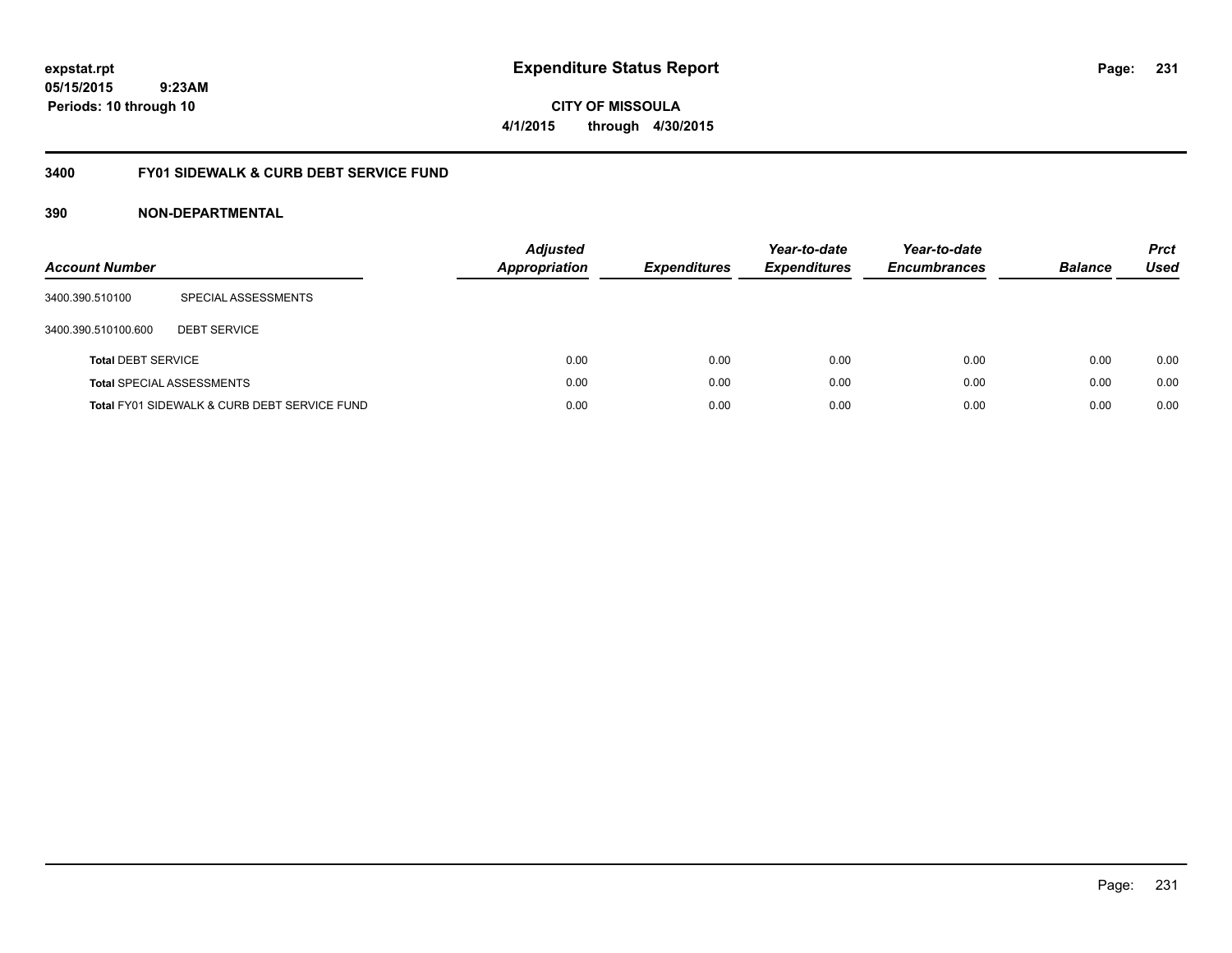**CITY OF MISSOULA 4/1/2015 through 4/30/2015**

### **3410 FY02 SIDEWALK & CURB DEBT SERVICE FUND**

| <b>Account Number</b>            |                                                 | <b>Adjusted</b><br><b>Appropriation</b> | <b>Expenditures</b> | Year-to-date<br><b>Expenditures</b> | Year-to-date<br><b>Encumbrances</b> | <b>Balance</b> | <b>Prct</b><br>Used |
|----------------------------------|-------------------------------------------------|-----------------------------------------|---------------------|-------------------------------------|-------------------------------------|----------------|---------------------|
| 3410.390.510100                  | SPECIAL ASSESSMENTS                             |                                         |                     |                                     |                                     |                |                     |
| 3410.390.510100.600              | <b>DEBT SERVICE</b>                             |                                         |                     |                                     |                                     |                |                     |
|                                  | 3410.390.510100.620.000 INTEREST / SERVICE FEES | 0.00                                    | 0.00                | 350.00                              | 0.00                                | $-350.00$      | 0.00                |
| <b>Total DEBT SERVICE</b>        |                                                 | 0.00                                    | 0.00                | 350.00                              | 0.00                                | $-350.00$      | 0.00                |
| <b>Total SPECIAL ASSESSMENTS</b> |                                                 | 0.00                                    | 0.00                | 350.00                              | 0.00                                | $-350.00$      | 0.00                |
|                                  | Total FY02 SIDEWALK & CURB DEBT SERVICE FUND    | 0.00                                    | 0.00                | 350.00                              | 0.00                                | $-350.00$      | 0.00                |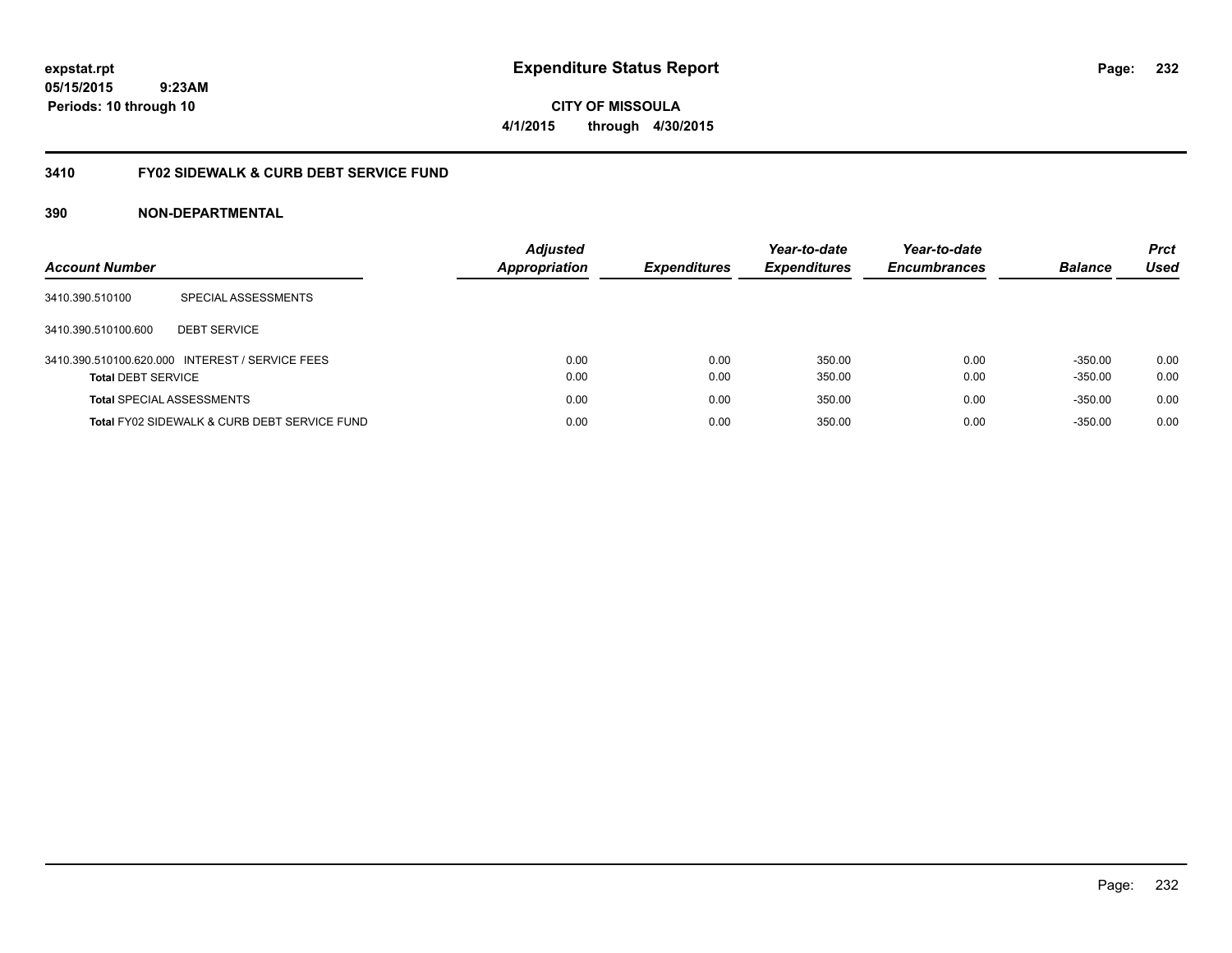**CITY OF MISSOULA 4/1/2015 through 4/30/2015**

### **3420 FY03 SIDEWALK & CURB DEBT SERVICE**

|                                   |                                                    | <b>Adjusted</b>      |                     | Year-to-date        | Year-to-date        |                | <b>Prct</b> |
|-----------------------------------|----------------------------------------------------|----------------------|---------------------|---------------------|---------------------|----------------|-------------|
| <b>Account Number</b>             |                                                    | <b>Appropriation</b> | <b>Expenditures</b> | <b>Expenditures</b> | <b>Encumbrances</b> | <b>Balance</b> | <b>Used</b> |
| 3420.390.510100                   | SPECIAL ASSESSMENTS                                |                      |                     |                     |                     |                |             |
| 3420.390.510100.600               | <b>DEBT SERVICE</b>                                |                      |                     |                     |                     |                |             |
| 3420.390.510100.610.000 PRINCIPAL |                                                    | 25,000.00            | 0.00                | 0.00                | 0.00                | 25,000.00      | 0.00        |
|                                   | 3420.390.510100.620.000 INTEREST / SERVICE FEES    | 1,300.00             | 0.00                | 825.00              | 0.00                | 475.00         | 63.46       |
|                                   | <b>Total SPECIAL ASSESSMENTS</b>                   | 26,300.00            | 0.00                | 825.00              | 0.00                | 25,475.00      | 3.14        |
| 3420.390.510110                   | <b>MERCHANT SERVICES</b>                           |                      |                     |                     |                     |                |             |
| 3420.390.510110.500               | <b>FIXED CHARGES</b>                               |                      |                     |                     |                     |                |             |
| <b>Total MERCHANT SERVICES</b>    |                                                    | 0.00                 | 0.00                | 0.00                | 0.00                | 0.00           | 0.00        |
|                                   | <b>Total FY03 SIDEWALK &amp; CURB DEBT SERVICE</b> | 26.300.00            | 0.00                | 825.00              | 0.00                | 25.475.00      | 3.14        |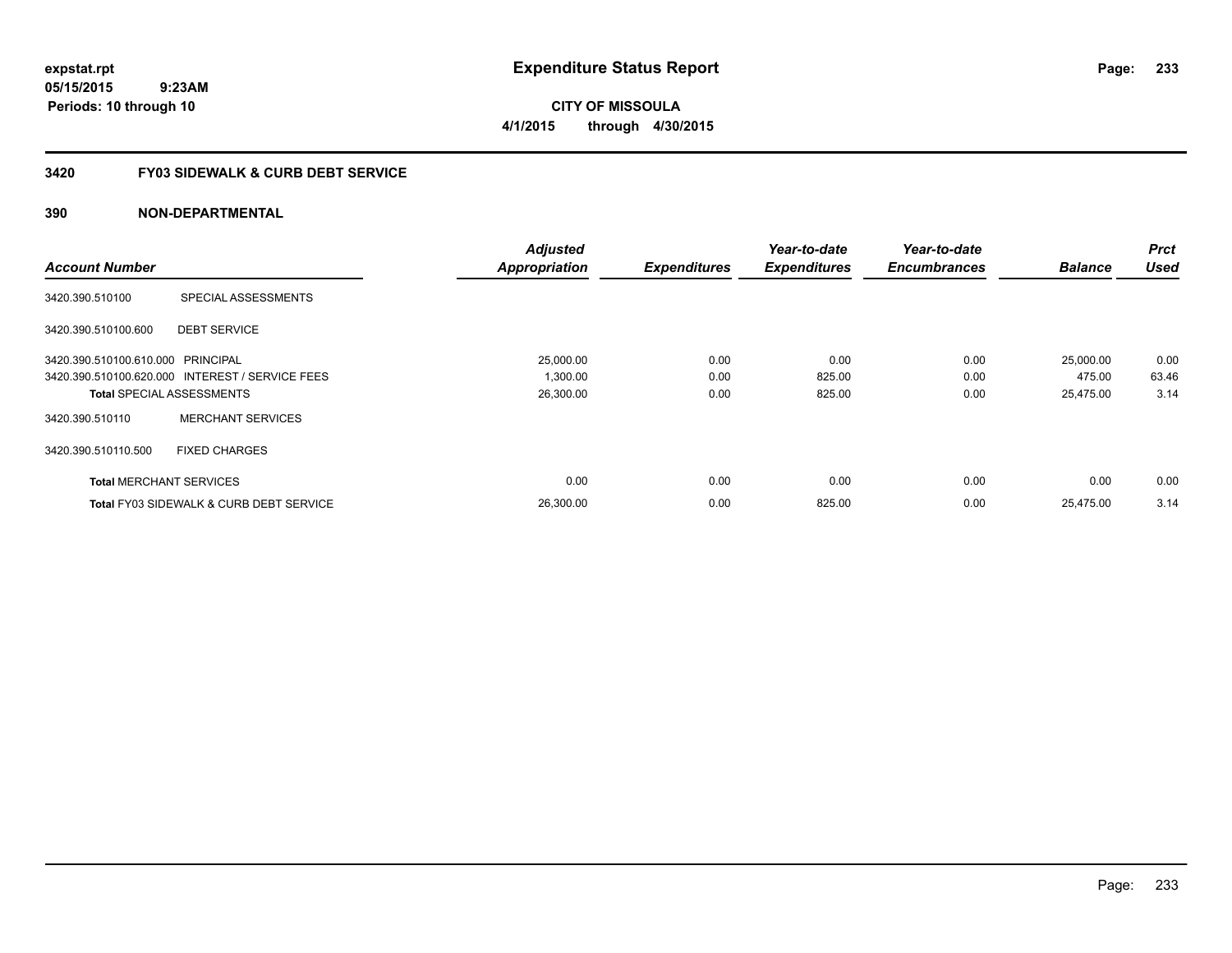# **05/15/2015**

**Periods: 10 through 10**

 **9:23AM**

**CITY OF MISSOULA 4/1/2015 through 4/30/2015**

### **3430 FY04 SIDEWALK CURB DEBT SERVICE**

| <b>Account Number</b>             |                                                 | <b>Adjusted</b><br>Appropriation | <b>Expenditures</b> | Year-to-date<br><b>Expenditures</b> | Year-to-date<br><b>Encumbrances</b> | <b>Balance</b> | <b>Prct</b><br>Used |
|-----------------------------------|-------------------------------------------------|----------------------------------|---------------------|-------------------------------------|-------------------------------------|----------------|---------------------|
|                                   |                                                 |                                  |                     |                                     |                                     |                |                     |
| 3430.390.510100                   | SPECIAL ASSESSMENTS                             |                                  |                     |                                     |                                     |                |                     |
| 3430.390.510100.600               | <b>DEBT SERVICE</b>                             |                                  |                     |                                     |                                     |                |                     |
| 3430.390.510100.610.000 PRINCIPAL |                                                 | 10,000.00                        | 0.00                | 0.00                                | 0.00                                | 10.000.00      | 0.00                |
|                                   | 3430.390.510100.620.000 INTEREST / SERVICE FEES | 1.295.00                         | 0.00                | 822.50                              | 0.00                                | 472.50         | 63.51               |
| <b>Total DEBT SERVICE</b>         |                                                 | 11.295.00                        | 0.00                | 822.50                              | 0.00                                | 10.472.50      | 7.28                |
| <b>Total SPECIAL ASSESSMENTS</b>  |                                                 | 11,295.00                        | 0.00                | 822.50                              | 0.00                                | 10.472.50      | 7.28                |
|                                   | <b>Total FY04 SIDEWALK CURB DEBT SERVICE</b>    | 11.295.00                        | 0.00                | 822.50                              | 0.00                                | 10.472.50      | 7.28                |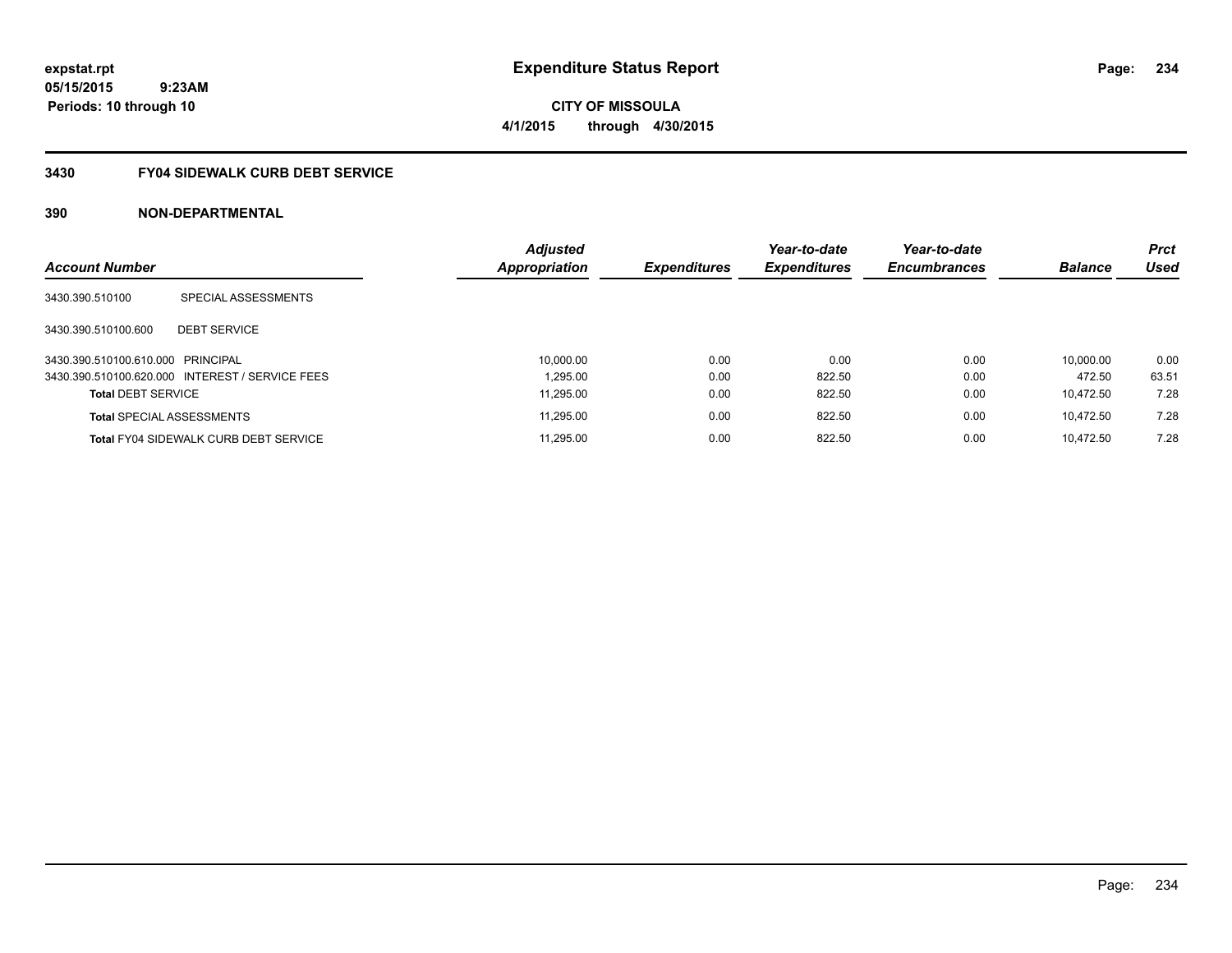#### **3440 FY 05 SIDEWALK AND CURB**

| <b>Account Number</b>             |                                                 | <b>Adjusted</b> |                     | Year-to-date        | Year-to-date        | <b>Balance</b> | <b>Prct</b><br>Used |
|-----------------------------------|-------------------------------------------------|-----------------|---------------------|---------------------|---------------------|----------------|---------------------|
|                                   |                                                 | Appropriation   | <b>Expenditures</b> | <b>Expenditures</b> | <b>Encumbrances</b> |                |                     |
| 3440.390.510100                   | SPECIAL ASSESSMENTS                             |                 |                     |                     |                     |                |                     |
| 3440.390.510100.600               | <b>DEBT SERVICE</b>                             |                 |                     |                     |                     |                |                     |
| 3440.390.510100.610.000 PRINCIPAL |                                                 | 35,000.00       | 0.00                | 0.00                | 0.00                | 35,000.00      | 0.00                |
|                                   | 3440.390.510100.620.000 INTEREST / SERVICE FEES | 5.163.00        | 0.00                | 2.756.25            | 0.00                | 2.406.75       | 53.38               |
| <b>Total DEBT SERVICE</b>         |                                                 | 40.163.00       | 0.00                | 2.756.25            | 0.00                | 37.406.75      | 6.86                |
|                                   | <b>Total SPECIAL ASSESSMENTS</b>                | 40,163.00       | 0.00                | 2.756.25            | 0.00                | 37.406.75      | 6.86                |
|                                   | <b>Total FY 05 SIDEWALK AND CURB</b>            | 40.163.00       | 0.00                | 2.756.25            | 0.00                | 37.406.75      | 6.86                |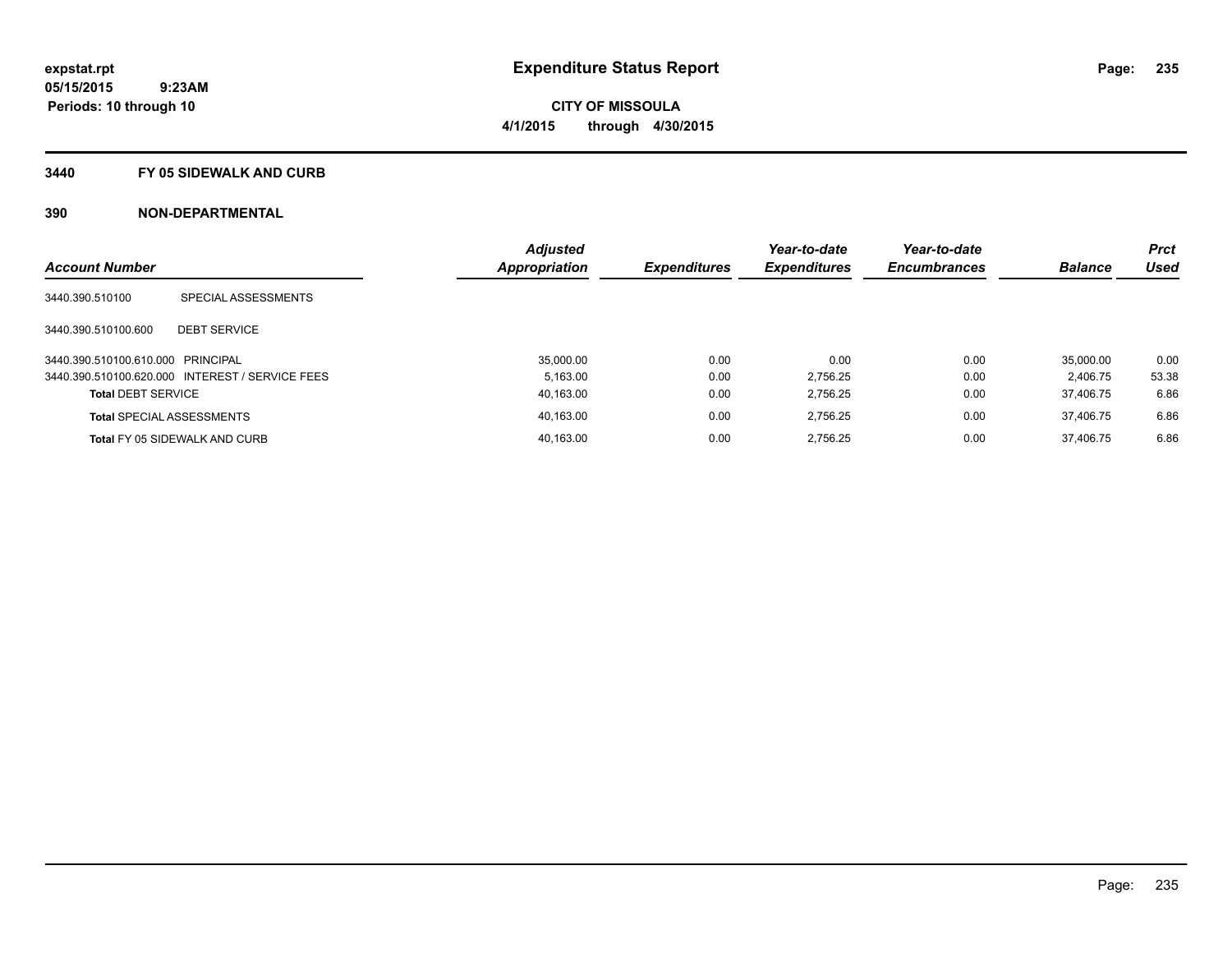**236**

**05/15/2015 9:23AM Periods: 10 through 10**

# **CITY OF MISSOULA 4/1/2015 through 4/30/2015**

#### **3450 FY 06 SIDEWALK AND CURB**

|                                   |                                                 | <b>Adjusted</b> |                     | Year-to-date        | Year-to-date        |                | <b>Prct</b> |
|-----------------------------------|-------------------------------------------------|-----------------|---------------------|---------------------|---------------------|----------------|-------------|
| <b>Account Number</b>             |                                                 | Appropriation   | <b>Expenditures</b> | <b>Expenditures</b> | <b>Encumbrances</b> | <b>Balance</b> | <b>Used</b> |
| 3450.390.510100                   | SPECIAL ASSESSMENTS                             |                 |                     |                     |                     |                |             |
| 3450.390.510100.600               | <b>DEBT SERVICE</b>                             |                 |                     |                     |                     |                |             |
| 3450.390.510100.610.000 PRINCIPAL |                                                 | 25,000.00       | 0.00                | 0.00                | 0.00                | 25,000.00      | 0.00        |
|                                   | 3450.390.510100.620.000 INTEREST / SERVICE FEES | 4.569.00        | 0.00                | 2.109.38            | 0.00                | 2.459.62       | 46.17       |
| <b>Total DEBT SERVICE</b>         |                                                 | 29.569.00       | 0.00                | 2.109.38            | 0.00                | 27.459.62      | 7.13        |
|                                   | <b>Total SPECIAL ASSESSMENTS</b>                | 29,569.00       | 0.00                | 2.109.38            | 0.00                | 27.459.62      | 7.13        |
|                                   | <b>Total FY 06 SIDEWALK AND CURB</b>            | 29.569.00       | 0.00                | 2.109.38            | 0.00                | 27.459.62      | 7.13        |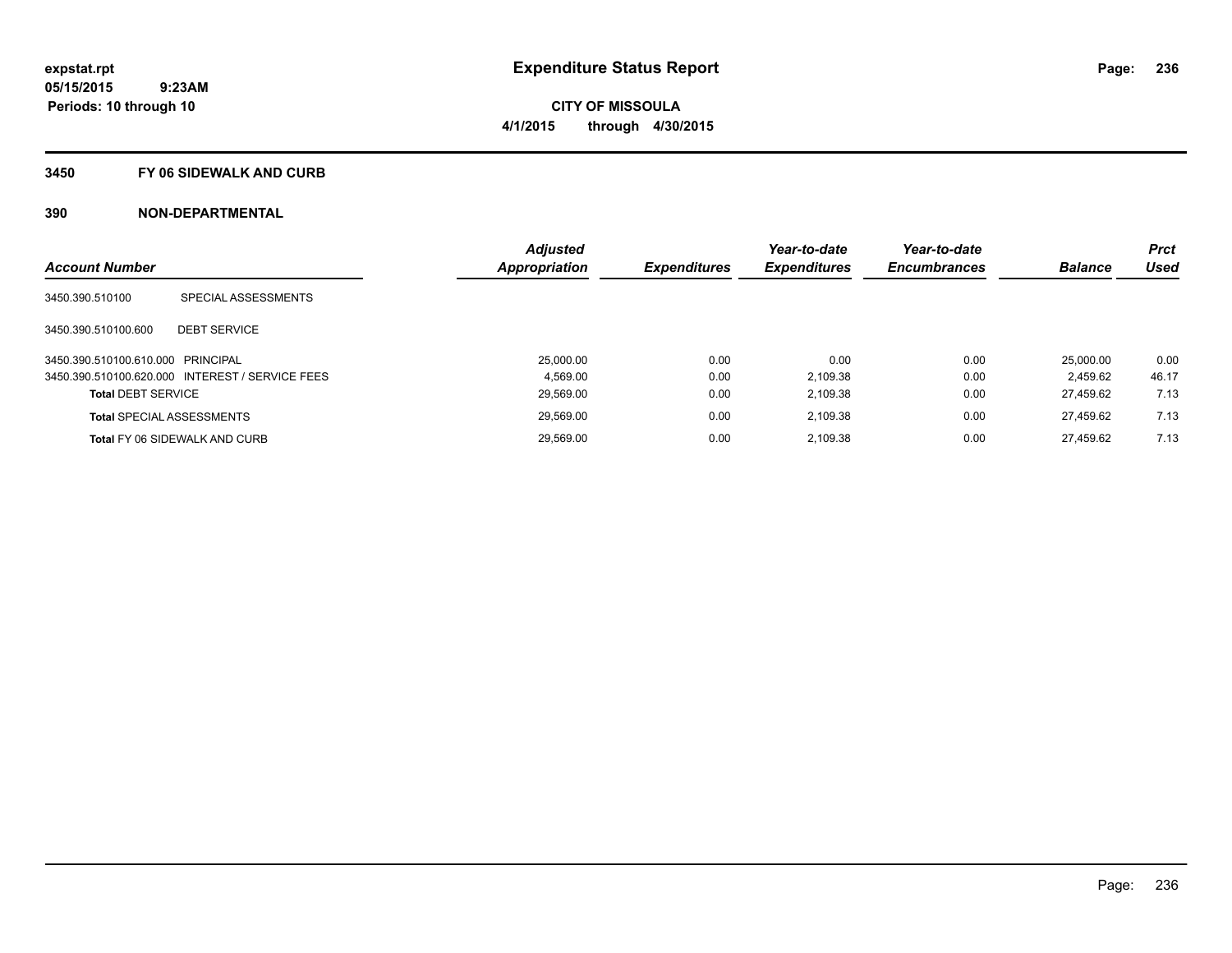**Periods: 10 through 10**

**CITY OF MISSOULA 4/1/2015 through 4/30/2015**

#### **3460 FY07 SIDEWALK AND CURB DEBT**

| <b>Account Number</b>             |                                                 | <b>Adjusted</b><br>Appropriation | <b>Expenditures</b> | Year-to-date<br><b>Expenditures</b> | Year-to-date<br><b>Encumbrances</b> | <b>Balance</b> | Prct<br>Used |
|-----------------------------------|-------------------------------------------------|----------------------------------|---------------------|-------------------------------------|-------------------------------------|----------------|--------------|
| 3460.390.510100                   | SPECIAL ASSESSMENTS                             |                                  |                     |                                     |                                     |                |              |
| 3460.390.510100.600               | <b>DEBT SERVICE</b>                             |                                  |                     |                                     |                                     |                |              |
| 3460.390.510100.610.000 PRINCIPAL |                                                 | 75,000.00                        | 0.00                | 0.00                                | 0.00                                | 75,000.00      | 0.00         |
|                                   | 3460.390.510100.620.000 INTEREST / SERVICE FEES | 17.110.00                        | 0.00                | 8.730.00                            | 0.00                                | 8.380.00       | 51.02        |
|                                   | <b>Total FY07 SIDEWALK AND CURB DEBT</b>        | 92,110.00                        | 0.00                | 8.730.00                            | 0.00                                | 83.380.00      | 9.48         |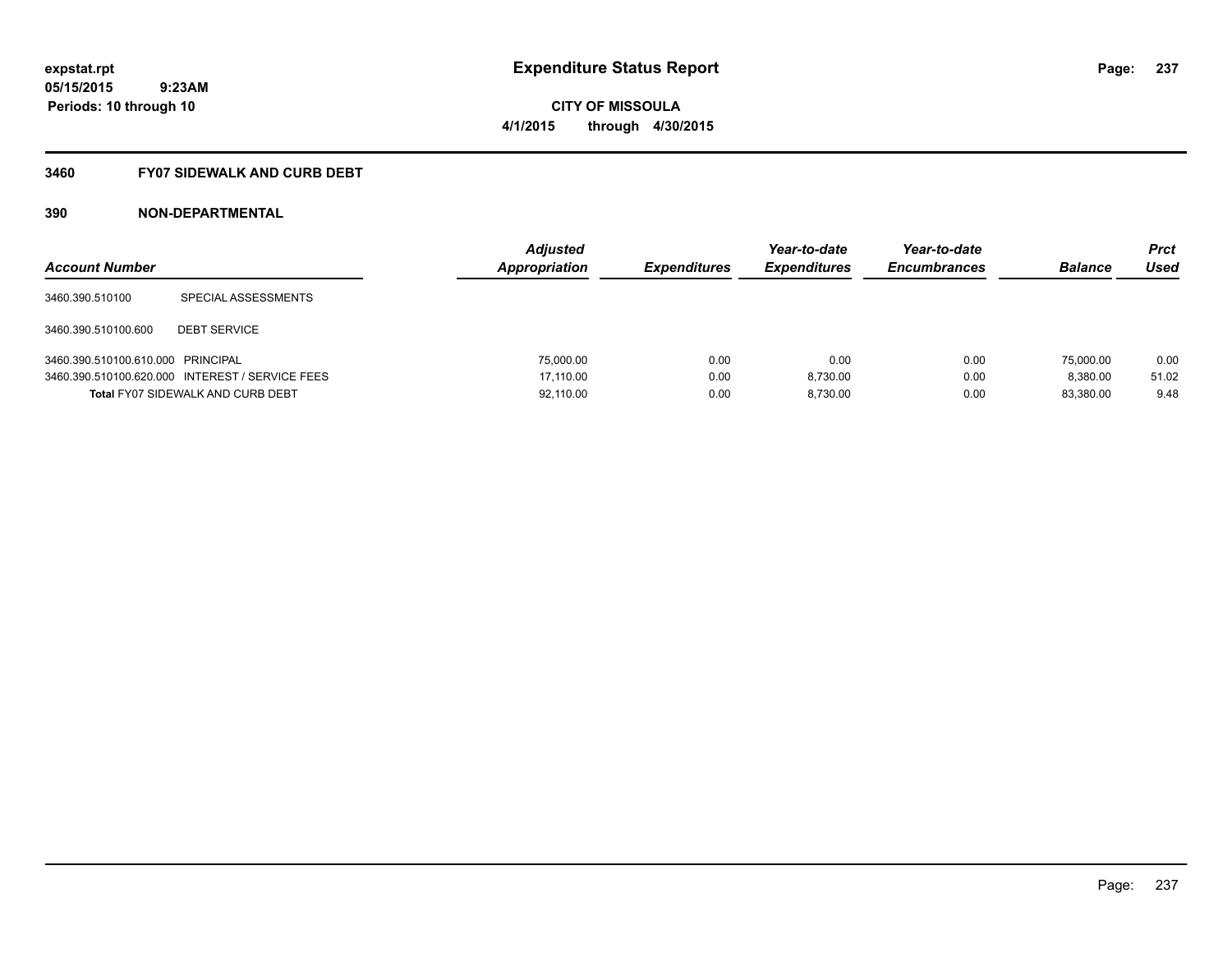**238**

**05/15/2015 9:23AM Periods: 10 through 10**

# **CITY OF MISSOULA 4/1/2015 through 4/30/2015**

### **3461 SERIES 2008A SIDEWALK AND CURB**

### **280 PUBLIC WORKS ADMIN/ENGINEERING**

| <b>Account Number</b> |                                             | <b>Adjusted</b><br>Appropriation | Expenditures | Year-to-date<br><i><b>Expenditures</b></i> | Year-to-date<br><b>Encumbrances</b> | <b>Balance</b> | <b>Prct</b><br>Used |
|-----------------------|---------------------------------------------|----------------------------------|--------------|--------------------------------------------|-------------------------------------|----------------|---------------------|
| 3461.280.521000       | INTERFUND OPERATING TRANSFERS               |                                  |              |                                            |                                     |                |                     |
| 3461.280.521000.800   | OTHER OBJECTS                               |                                  |              |                                            |                                     |                |                     |
|                       | <b>Total PUBLIC WORKS ADMIN/ENGINEERING</b> | 0.00                             | 0.00         | 0.00                                       | 0.00                                | 0.00           | 0.00                |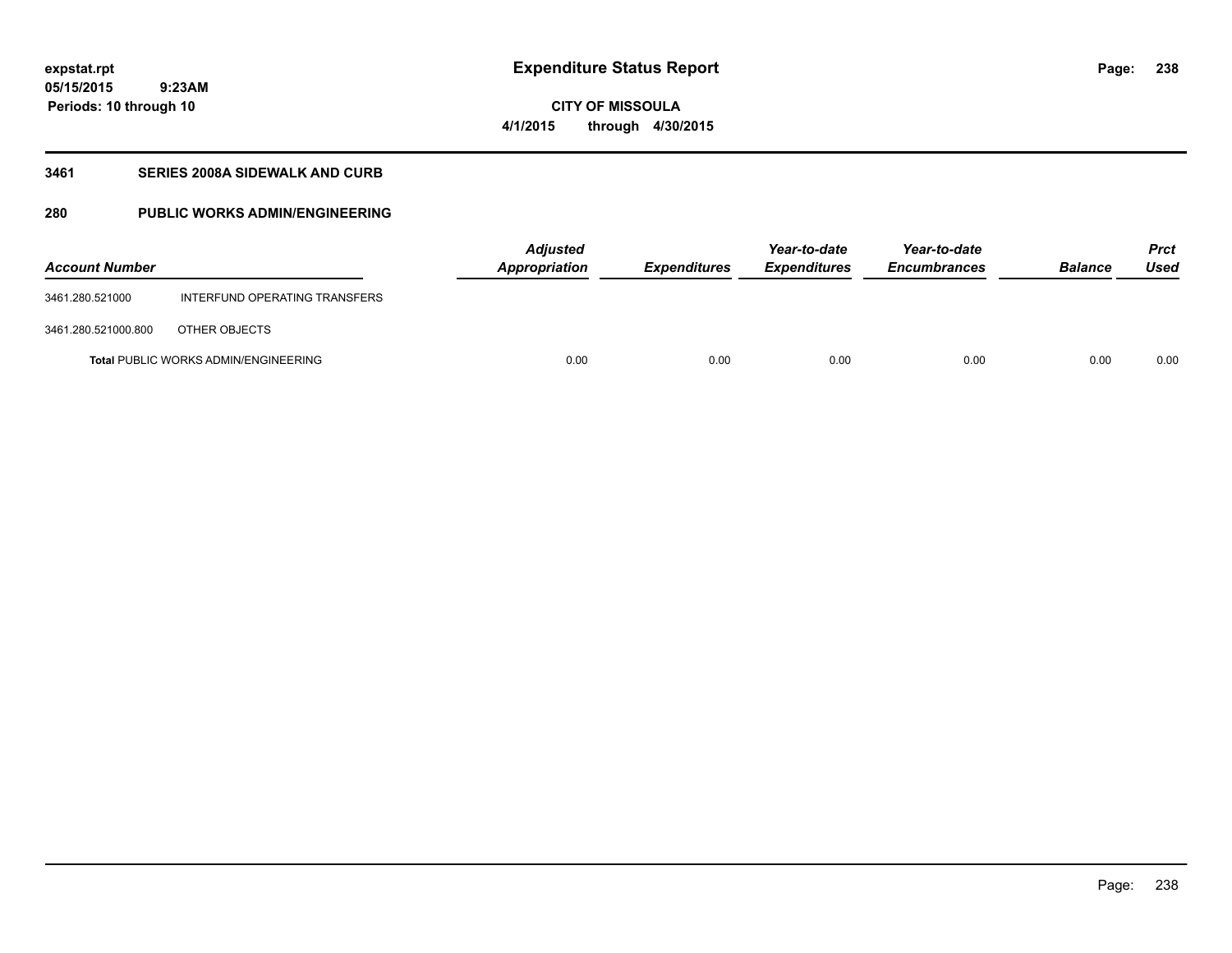**CITY OF MISSOULA 4/1/2015 through 4/30/2015**

### **3461 SERIES 2008A SIDEWALK AND CURB**

|                                   |                                                 | <b>Adjusted</b>      |                     | Year-to-date        | Year-to-date        |                | <b>Prct</b> |
|-----------------------------------|-------------------------------------------------|----------------------|---------------------|---------------------|---------------------|----------------|-------------|
| <b>Account Number</b>             |                                                 | <b>Appropriation</b> | <b>Expenditures</b> | <b>Expenditures</b> | <b>Encumbrances</b> | <b>Balance</b> | <b>Used</b> |
| 3461.390.510100                   | SPECIAL ASSESSMENTS                             |                      |                     |                     |                     |                |             |
| 3461.390.510100.600               | <b>DEBT SERVICE</b>                             |                      |                     |                     |                     |                |             |
| 3461.390.510100.610.000 PRINCIPAL |                                                 | 50,000.00            | 0.00                | 0.00                | 0.00                | 50,000.00      | 0.00        |
|                                   | 3461.390.510100.620.000 INTEREST / SERVICE FEES | 12,213.00            | 0.00                | 5,931.25            | 0.00                | 6,281.75       | 48.57       |
| <b>Total SPECIAL ASSESSMENTS</b>  |                                                 | 62,213.00            | 0.00                | 5,931.25            | 0.00                | 56,281.75      | 9.53        |
| 3461.390.521000                   | INTERFUND OPERATING TRANSFERS                   |                      |                     |                     |                     |                |             |
| 3461.390.521000.800               | OTHER OBJECTS                                   |                      |                     |                     |                     |                |             |
|                                   | <b>Total INTERFUND OPERATING TRANSFERS</b>      | 0.00                 | 0.00                | 0.00                | 0.00                | 0.00           | 0.00        |
|                                   | <b>Total SERIES 2008A SIDEWALK AND CURB</b>     | 62,213.00            | 0.00                | 5,931.25            | 0.00                | 56.281.75      | 9.53        |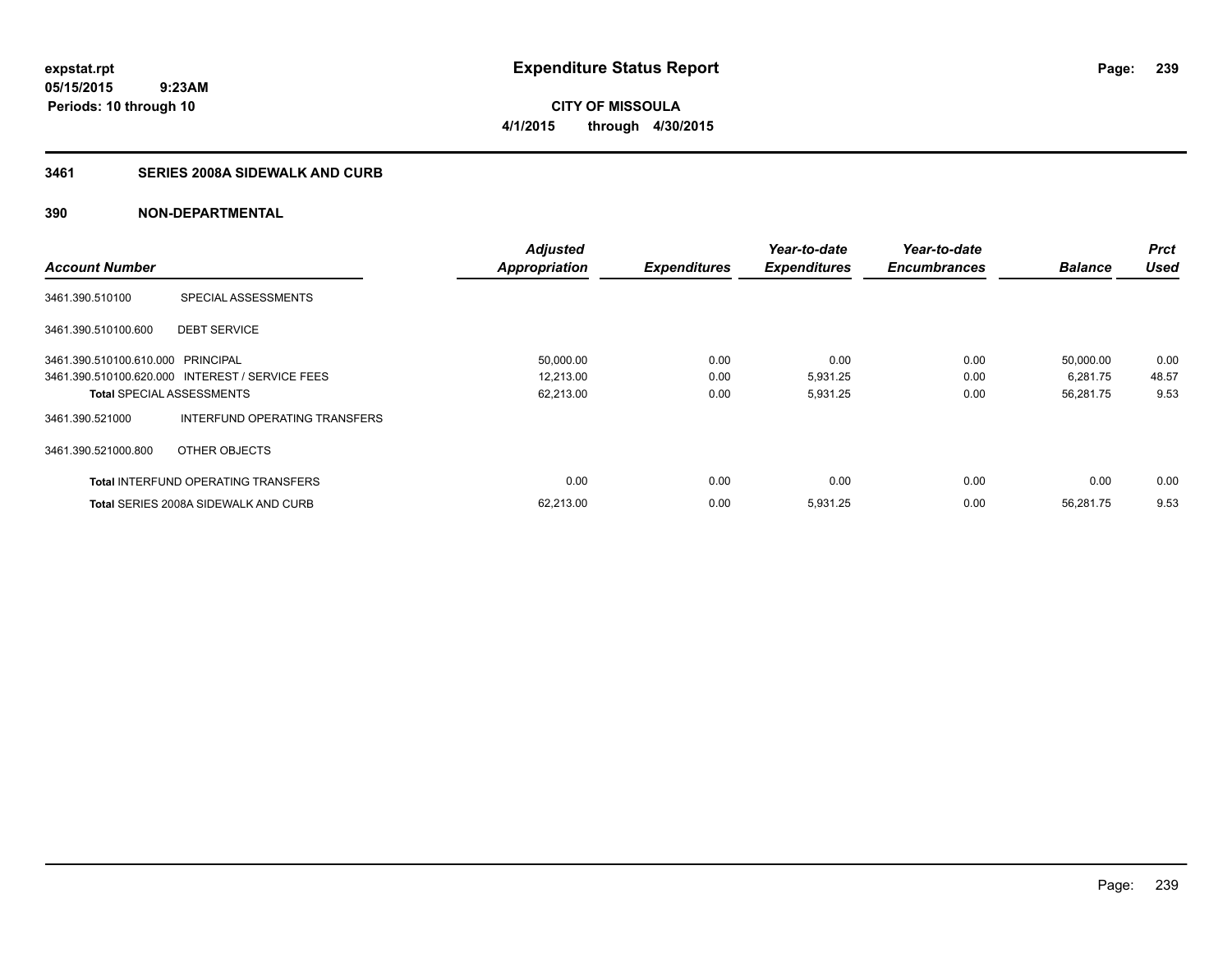**240**

**05/15/2015 9:23AM Periods: 10 through 10**

# **CITY OF MISSOULA 4/1/2015 through 4/30/2015**

#### **3462 SERIES 2009 SIDEWALK AND CURB**

|                                   |                                                 | <b>Adjusted</b> |                     | Year-to-date        | Year-to-date        |                | <b>Prct</b> |
|-----------------------------------|-------------------------------------------------|-----------------|---------------------|---------------------|---------------------|----------------|-------------|
| <b>Account Number</b>             |                                                 | Appropriation   | <b>Expenditures</b> | <b>Expenditures</b> | <b>Encumbrances</b> | <b>Balance</b> | <b>Used</b> |
| 3462.390.510100                   | SPECIAL ASSESSMENTS                             |                 |                     |                     |                     |                |             |
| 3462.390.510100.600               | <b>DEBT SERVICE</b>                             |                 |                     |                     |                     |                |             |
| 3462.390.510100.610.000 PRINCIPAL |                                                 | 50,000.00       | 0.00                | 0.00                | 0.00                | 50,000.00      | 0.00        |
|                                   | 3462.390.510100.620.000 INTEREST / SERVICE FEES | 17,143.00       | 0.00                | 9,046.25            | 0.00                | 8,096.75       | 52.77       |
| <b>Total SPECIAL ASSESSMENTS</b>  |                                                 | 67,143.00       | 0.00                | 9,046.25            | 0.00                | 58,096.75      | 13.47       |
| 3462.390.521000                   | INTERFUND OPERATING TRANSFERS                   |                 |                     |                     |                     |                |             |
| 3462.390.521000.800               | OTHER OBJECTS                                   |                 |                     |                     |                     |                |             |
|                                   | <b>Total INTERFUND OPERATING TRANSFERS</b>      | 0.00            | 0.00                | 0.00                | 0.00                | 0.00           | 0.00        |
|                                   | <b>Total SERIES 2009 SIDEWALK AND CURB</b>      | 67,143.00       | 0.00                | 9,046.25            | 0.00                | 58,096.75      | 13.47       |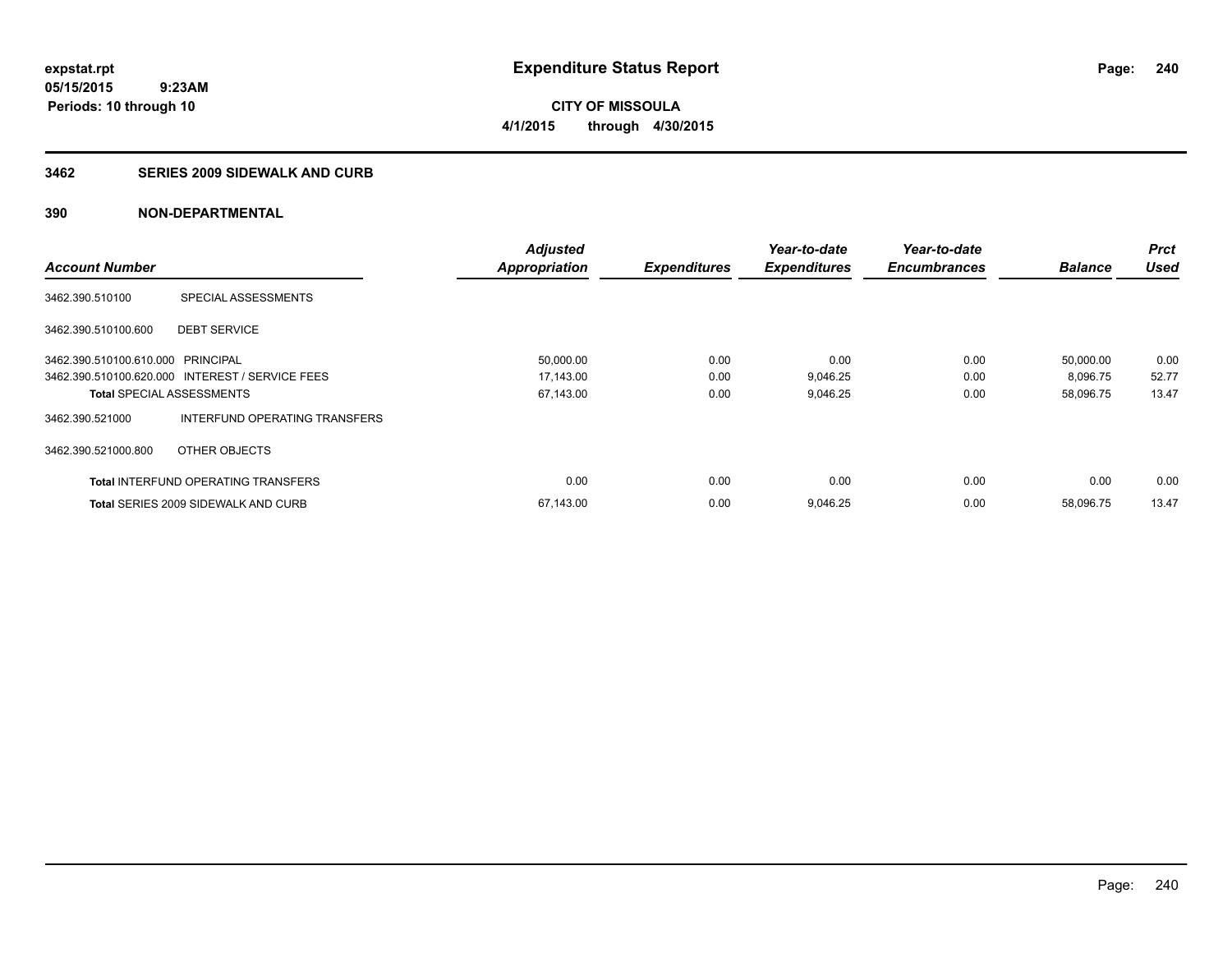**241**

**05/15/2015 9:23AM Periods: 10 through 10**

**CITY OF MISSOULA 4/1/2015 through 4/30/2015**

#### **3463 SERIES 2010 SIDEWALK AND CURB**

|                                   |                                                 | <b>Adjusted</b>      |                     | Year-to-date        | Year-to-date        |                | <b>Prct</b> |
|-----------------------------------|-------------------------------------------------|----------------------|---------------------|---------------------|---------------------|----------------|-------------|
| <b>Account Number</b>             |                                                 | <b>Appropriation</b> | <b>Expenditures</b> | <b>Expenditures</b> | <b>Encumbrances</b> | <b>Balance</b> | <b>Used</b> |
| 3463.390.510100                   | SPECIAL ASSESSMENTS                             |                      |                     |                     |                     |                |             |
| 3463.390.510100.600               | <b>DEBT SERVICE</b>                             |                      |                     |                     |                     |                |             |
| 3463.390.510100.610.000 PRINCIPAL |                                                 | 75,000.00            | 0.00                | 0.00                | 0.00                | 75,000.00      | 0.00        |
|                                   | 3463.390.510100.620.000 INTEREST / SERVICE FEES | 28,038.00            | 0.00                | 14,193.75           | 0.00                | 13,844.25      | 50.62       |
| <b>Total SPECIAL ASSESSMENTS</b>  |                                                 | 103,038.00           | 0.00                | 14,193.75           | 0.00                | 88,844.25      | 13.78       |
| 3463.390.510110                   | <b>MERCHANT SERVICES</b>                        |                      |                     |                     |                     |                |             |
| 3463.390.510110.500               | <b>FIXED CHARGES</b>                            |                      |                     |                     |                     |                |             |
| <b>Total MERCHANT SERVICES</b>    |                                                 | 0.00                 | 0.00                | 0.00                | 0.00                | 0.00           | 0.00        |
|                                   | <b>Total SERIES 2010 SIDEWALK AND CURB</b>      | 103,038.00           | 0.00                | 14,193.75           | 0.00                | 88.844.25      | 13.78       |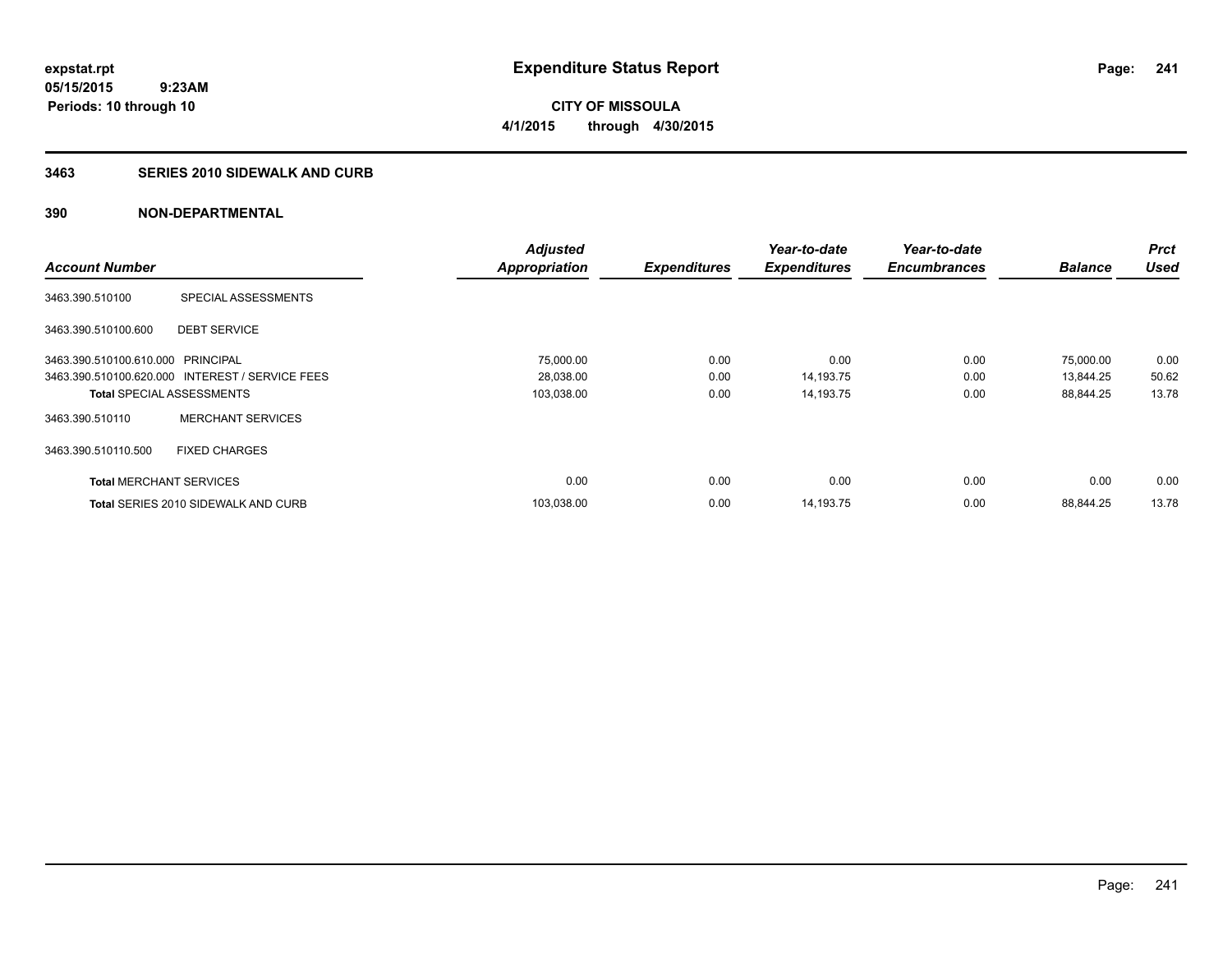**Periods: 10 through 10**

**CITY OF MISSOULA 4/1/2015 through 4/30/2015**

#### **3464 FY12 S/C DEBT SERVICE**

 **9:23AM**

| <b>Account Number</b>             |                                                 | <b>Adjusted</b><br><b>Appropriation</b> | <b>Expenditures</b> | Year-to-date<br><b>Expenditures</b> | Year-to-date<br><b>Encumbrances</b> | <b>Balance</b> | <b>Prct</b><br>Used |
|-----------------------------------|-------------------------------------------------|-----------------------------------------|---------------------|-------------------------------------|-------------------------------------|----------------|---------------------|
| 3464.390.510100                   | SPECIAL ASSESSMENTS                             |                                         |                     |                                     |                                     |                |                     |
| 3464.390.510100.600               | <b>DEBT SERVICE</b>                             |                                         |                     |                                     |                                     |                |                     |
| 3464.390.510100.610.000 PRINCIPAL |                                                 | 50.000.00                               | 0.00                | 0.00                                | 0.00                                | 50.000.00      | 0.00                |
|                                   | 3464.390.510100.620.000 INTEREST / SERVICE FEES | 22.560.00                               | 0.00                | 11.455.00                           | 0.00                                | 11.105.00      | 50.78               |
| <b>Total DEBT SERVICE</b>         |                                                 | 72,560.00                               | 0.00                | 11,455.00                           | 0.00                                | 61.105.00      | 15.79               |
|                                   | <b>Total SPECIAL ASSESSMENTS</b>                | 72,560.00                               | 0.00                | 11.455.00                           | 0.00                                | 61.105.00      | 15.79               |
|                                   | Total FY12 S/C DEBT SERVICE                     | 72.560.00                               | 0.00                | 11.455.00                           | 0.00                                | 61.105.00      | 15.79               |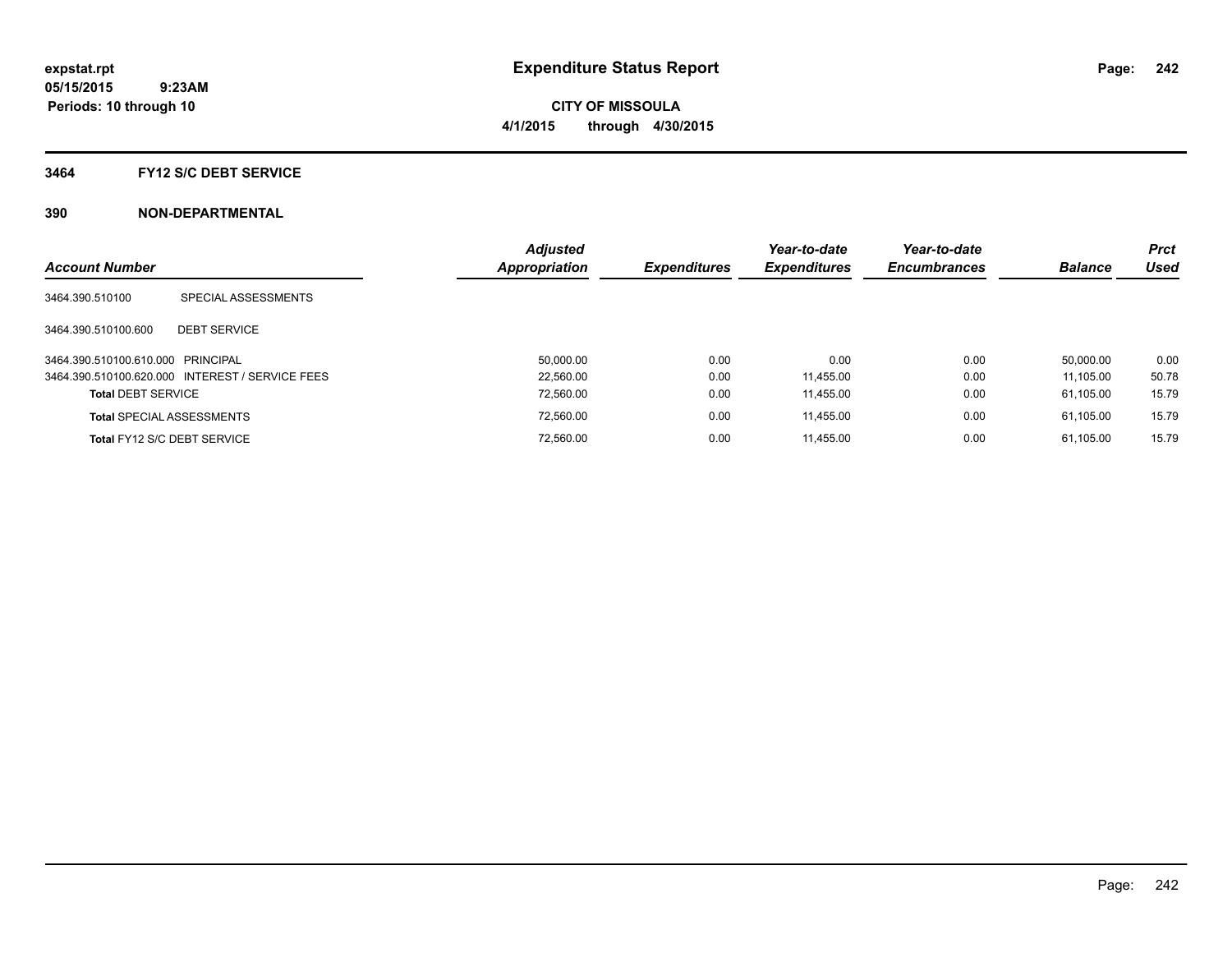**expstat.rpt Expenditure Status Report** 

**05/15/2015 9:23AM Periods: 10 through 10**

**CITY OF MISSOULA 4/1/2015 through 4/30/2015**

#### **3465 FY13 SIDEWALK/CURB DEBT SERVICE**

| <b>Account Number</b>             |                                                 | <b>Adjusted</b><br><b>Appropriation</b> | <b>Expenditures</b> | Year-to-date<br><b>Expenditures</b> | Year-to-date<br><b>Encumbrances</b> | <b>Balance</b> | <b>Prct</b><br>Used |
|-----------------------------------|-------------------------------------------------|-----------------------------------------|---------------------|-------------------------------------|-------------------------------------|----------------|---------------------|
| 3465.390.510100                   | SPECIAL ASSESSMENTS                             |                                         |                     |                                     |                                     |                |                     |
| 3465.390.510100.600               | <b>DEBT SERVICE</b>                             |                                         |                     |                                     |                                     |                |                     |
| 3465.390.510100.610.000 PRINCIPAL |                                                 | 29.000.00                               | 0.00                | 0.00                                | 0.00                                | 29.000.00      | 0.00                |
|                                   | 3465.390.510100.620.000 INTEREST / SERVICE FEES | 11.976.00                               | 0.00                | 6.035.78                            | 0.00                                | 5.940.22       | 50.40               |
| <b>Total DEBT SERVICE</b>         |                                                 | 40.976.00                               | 0.00                | 6.035.78                            | 0.00                                | 34.940.22      | 14.73               |
|                                   | <b>Total SPECIAL ASSESSMENTS</b>                | 40.976.00                               | 0.00                | 6.035.78                            | 0.00                                | 34.940.22      | 14.73               |
|                                   | <b>Total FY13 SIDEWALK/CURB DEBT SERVICE</b>    | 40.976.00                               | 0.00                | 6.035.78                            | 0.00                                | 34.940.22      | 14.73               |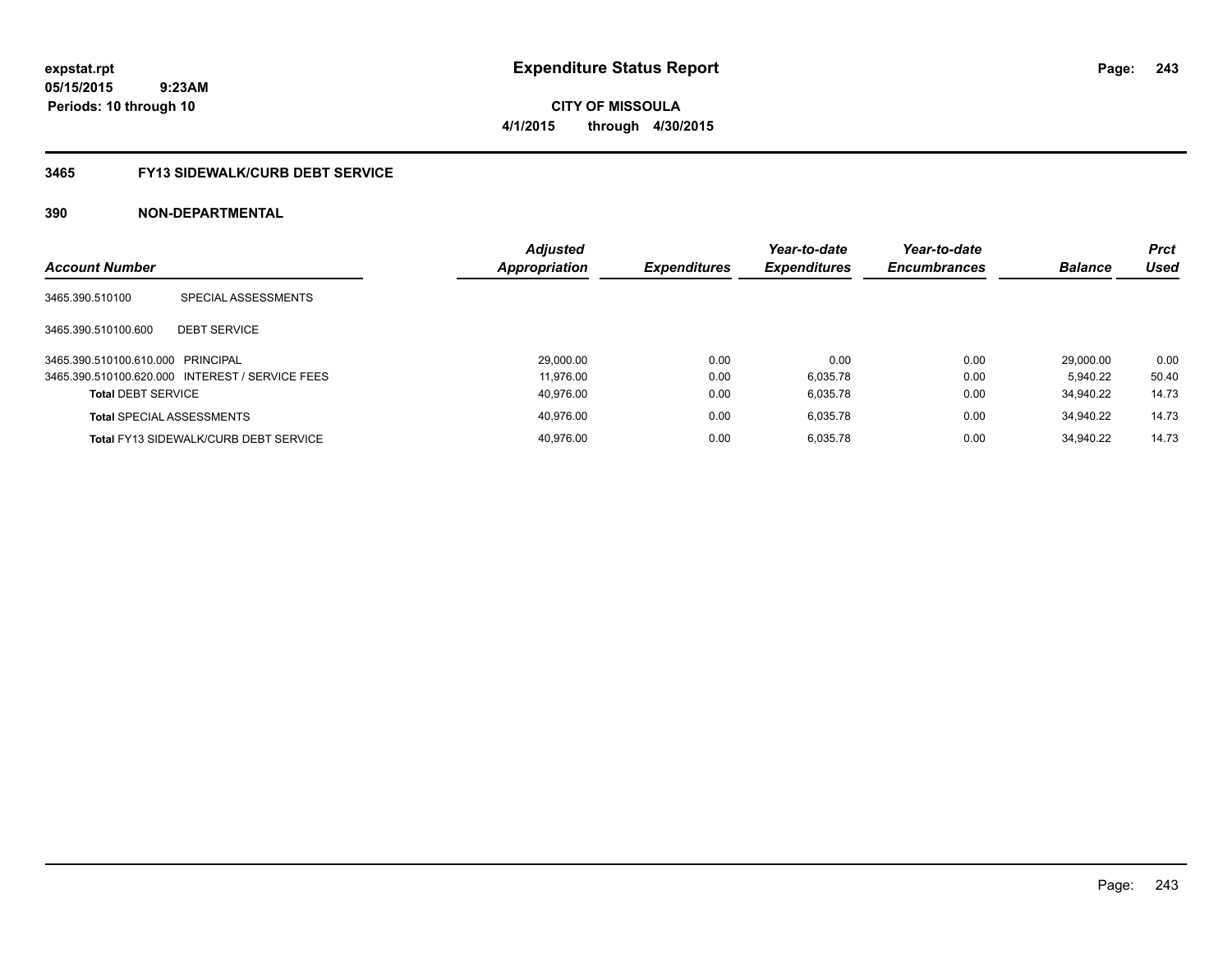### **3491 SID 491 DEBT SERVICE FUND**

| <b>Account Number</b>     |                                  | <b>Adjusted</b><br><b>Appropriation</b> | <b>Expenditures</b> | Year-to-date<br><b>Expenditures</b> | Year-to-date<br><b>Encumbrances</b> | <b>Balance</b> | <b>Prct</b><br>Used |
|---------------------------|----------------------------------|-----------------------------------------|---------------------|-------------------------------------|-------------------------------------|----------------|---------------------|
| 3491.390.510100           | SPECIAL ASSESSMENTS              |                                         |                     |                                     |                                     |                |                     |
| 3491.390.510100.600       | <b>DEBT SERVICE</b>              |                                         |                     |                                     |                                     |                |                     |
| <b>Total DEBT SERVICE</b> |                                  | 0.00                                    | 0.00                | 0.00                                | 0.00                                | 0.00           | 0.00                |
|                           | <b>Total SPECIAL ASSESSMENTS</b> | 0.00                                    | 0.00                | 0.00                                | 0.00                                | 0.00           | 0.00                |
|                           | Total SID 491 DEBT SERVICE FUND  | 0.00                                    | 0.00                | 0.00                                | 0.00                                | 0.00           | 0.00                |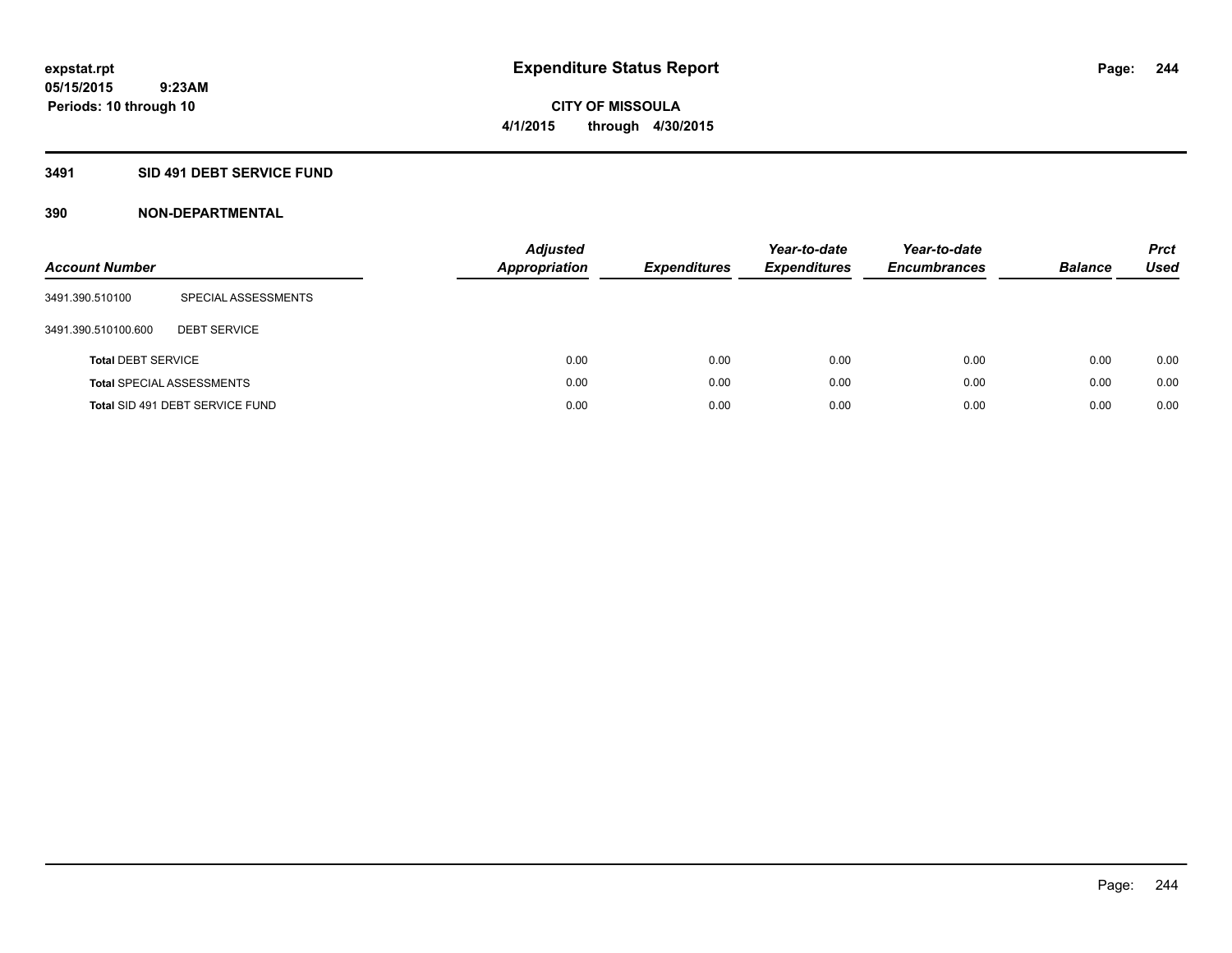#### **3495 SID 495 DEBT SERVICE FUND**

| <b>Account Number</b> |                                  | <b>Adjusted</b><br><b>Appropriation</b> | <b>Expenditures</b> | Year-to-date<br><b>Expenditures</b> | Year-to-date<br><b>Encumbrances</b> | <b>Balance</b> | <b>Prct</b><br>Used |
|-----------------------|----------------------------------|-----------------------------------------|---------------------|-------------------------------------|-------------------------------------|----------------|---------------------|
| 3495.390.510100       | SPECIAL ASSESSMENTS              |                                         |                     |                                     |                                     |                |                     |
| 3495.390.510100.800   | OTHER OBJECTS                    |                                         |                     |                                     |                                     |                |                     |
|                       | <b>Total SPECIAL ASSESSMENTS</b> | 0.00                                    | 0.00                | 0.00                                | 0.00                                | 0.00           | 0.00                |
|                       | Total SID 495 DEBT SERVICE FUND  | 0.00                                    | 0.00                | 0.00                                | 0.00                                | 0.00           | 0.00                |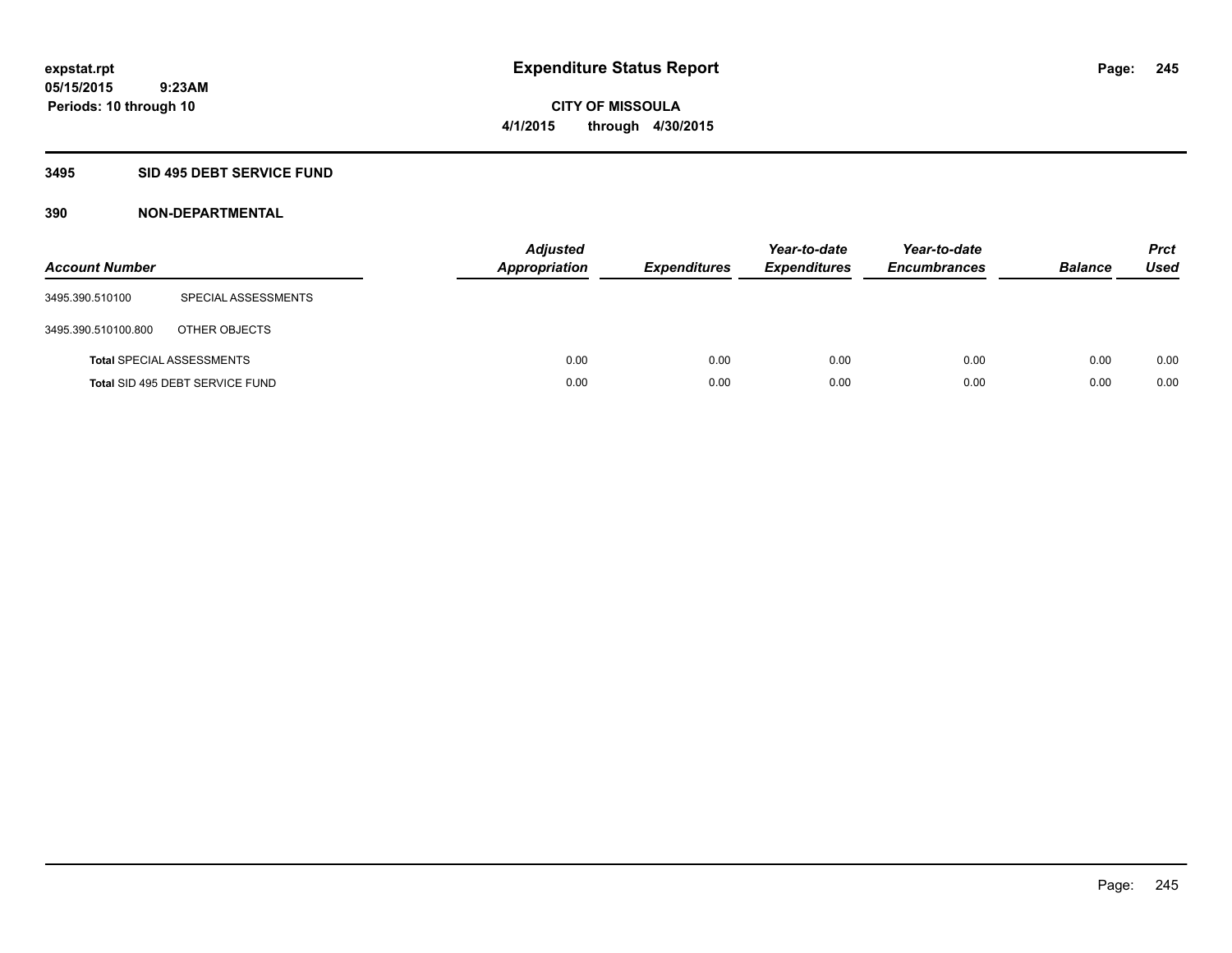#### **3497 SID 497 DEBT SERVICE FUND**

| <b>Account Number</b>      |                                  | <b>Adjusted</b><br><b>Appropriation</b> | <b>Expenditures</b> | Year-to-date<br><b>Expenditures</b> | Year-to-date<br><b>Encumbrances</b> | <b>Balance</b> | <b>Prct</b><br><b>Used</b> |
|----------------------------|----------------------------------|-----------------------------------------|---------------------|-------------------------------------|-------------------------------------|----------------|----------------------------|
| 3497.390.510000            | <b>MISCELLANEOUS</b>             |                                         |                     |                                     |                                     |                |                            |
| 3497.390.510000.800        | OTHER OBJECTS                    |                                         |                     |                                     |                                     |                |                            |
| <b>Total MISCELLANEOUS</b> |                                  | 0.00                                    | 0.00                | 0.00                                | 0.00                                | 0.00           | 0.00                       |
| 3497.390.510100            | SPECIAL ASSESSMENTS              |                                         |                     |                                     |                                     |                |                            |
| 3497.390.510100.600        | <b>DEBT SERVICE</b>              |                                         |                     |                                     |                                     |                |                            |
| <b>Total DEBT SERVICE</b>  |                                  | 0.00                                    | 0.00                | 0.00                                | 0.00                                | 0.00           | 0.00                       |
| 3497.390.510100.800        | OTHER OBJECTS                    |                                         |                     |                                     |                                     |                |                            |
| <b>Total OTHER OBJECTS</b> |                                  | 0.00                                    | 0.00                | 0.00                                | 0.00                                | 0.00           | 0.00                       |
|                            | <b>Total SPECIAL ASSESSMENTS</b> | 0.00                                    | 0.00                | 0.00                                | 0.00                                | 0.00           | 0.00                       |
|                            | Total SID 497 DEBT SERVICE FUND  | 0.00                                    | 0.00                | 0.00                                | 0.00                                | 0.00           | 0.00                       |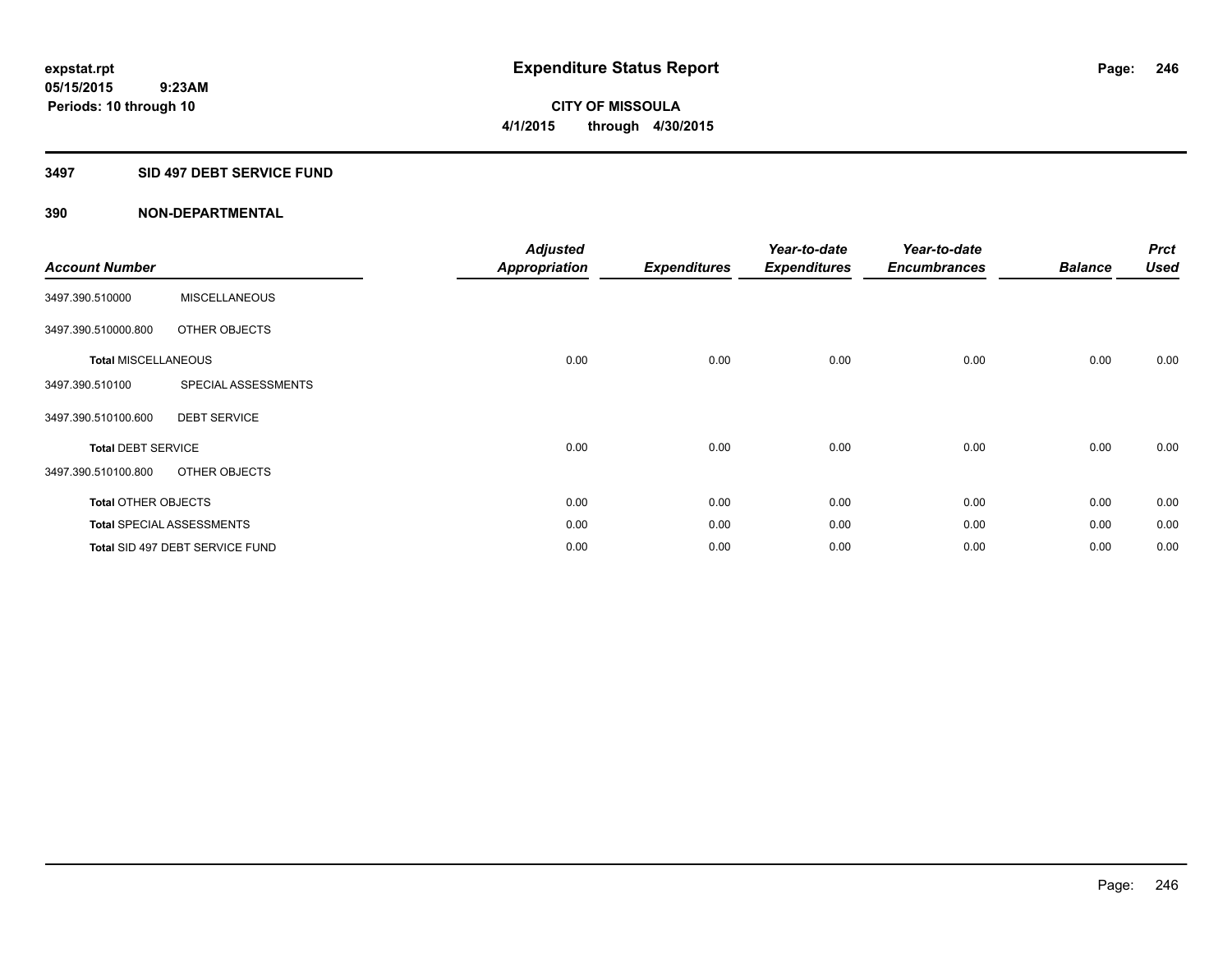**Periods: 10 through 10**

**CITY OF MISSOULA 4/1/2015 through 4/30/2015**

#### **3498 SID 498 DEBT SERVICE FUND**

 **9:23AM**

| <b>Account Number</b>     |                                  | <b>Adjusted</b><br><b>Appropriation</b> | <b>Expenditures</b> | Year-to-date<br><b>Expenditures</b> | Year-to-date<br><b>Encumbrances</b> | <b>Balance</b> | <b>Prct</b><br><b>Used</b> |
|---------------------------|----------------------------------|-----------------------------------------|---------------------|-------------------------------------|-------------------------------------|----------------|----------------------------|
| 3498.390.510100           | SPECIAL ASSESSMENTS              |                                         |                     |                                     |                                     |                |                            |
| 3498.390.510100.600       | <b>DEBT SERVICE</b>              |                                         |                     |                                     |                                     |                |                            |
| <b>Total DEBT SERVICE</b> |                                  | 0.00                                    | 0.00                | 0.00                                | 0.00                                | 0.00           | 0.00                       |
|                           | <b>Total SPECIAL ASSESSMENTS</b> | 0.00                                    | 0.00                | 0.00                                | 0.00                                | 0.00           | 0.00                       |
|                           | Total SID 498 DEBT SERVICE FUND  | 0.00                                    | 0.00                | 0.00                                | 0.00                                | 0.00           | 0.00                       |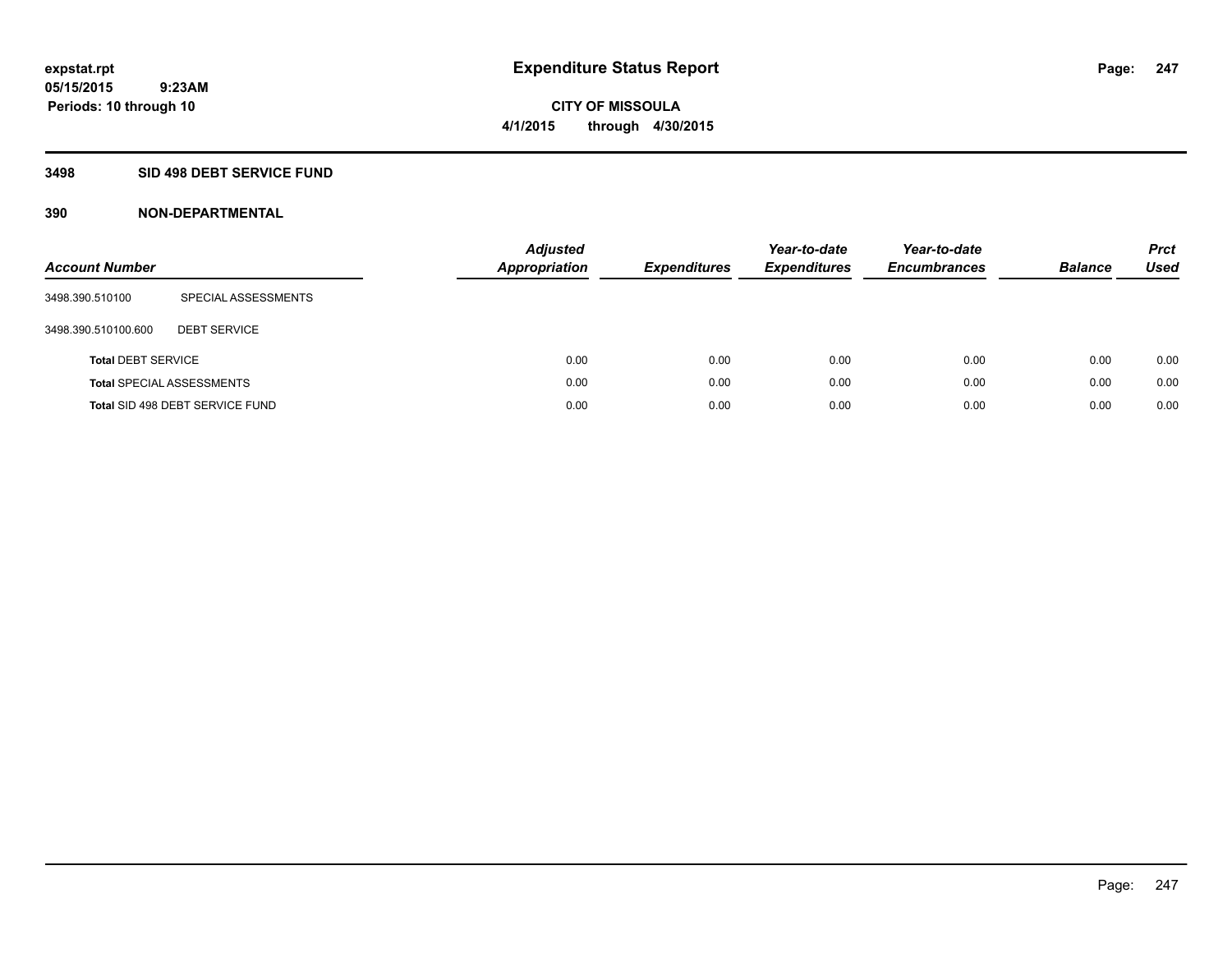#### **3500 SID 500 DEBT SERVICE FUND**

| <b>Account Number</b>      |                                  | <b>Adjusted</b><br>Appropriation | <b>Expenditures</b> | Year-to-date<br><b>Expenditures</b> | Year-to-date<br><b>Encumbrances</b> | <b>Balance</b> | <b>Prct</b><br><b>Used</b> |
|----------------------------|----------------------------------|----------------------------------|---------------------|-------------------------------------|-------------------------------------|----------------|----------------------------|
| 3500.390.510100            | SPECIAL ASSESSMENTS              |                                  |                     |                                     |                                     |                |                            |
| 3500.390.510100.600        | <b>DEBT SERVICE</b>              |                                  |                     |                                     |                                     |                |                            |
| <b>Total DEBT SERVICE</b>  |                                  | 0.00                             | 0.00                | 0.00                                | 0.00                                | 0.00           | 0.00                       |
| 3500.390.510100.800        | OTHER OBJECTS                    |                                  |                     |                                     |                                     |                |                            |
| <b>Total OTHER OBJECTS</b> |                                  | 0.00                             | 0.00                | 0.00                                | 0.00                                | 0.00           | 0.00                       |
|                            | <b>Total SPECIAL ASSESSMENTS</b> | 0.00                             | 0.00                | 0.00                                | 0.00                                | 0.00           | 0.00                       |
|                            | Total SID 500 DEBT SERVICE FUND  | 0.00                             | 0.00                | 0.00                                | 0.00                                | 0.00           | 0.00                       |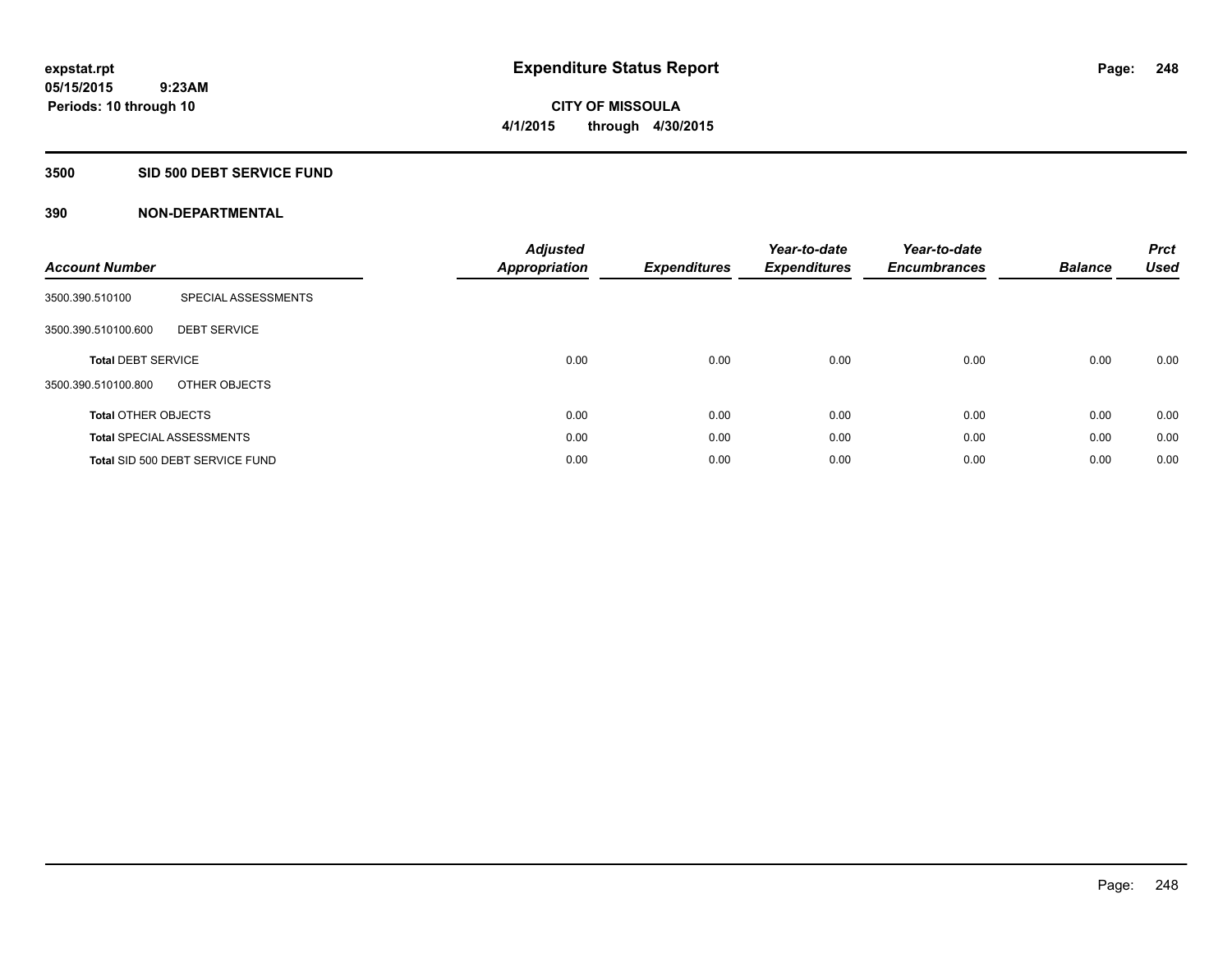#### **3501 SID 501 DEBT SERVICE FUND**

| <b>Account Number</b>     |                                  | <b>Adjusted</b><br><b>Appropriation</b> | <b>Expenditures</b> | Year-to-date<br><b>Expenditures</b> | Year-to-date<br><b>Encumbrances</b> | <b>Balance</b> | <b>Prct</b><br>Used |
|---------------------------|----------------------------------|-----------------------------------------|---------------------|-------------------------------------|-------------------------------------|----------------|---------------------|
| 3501.390.510100           | SPECIAL ASSESSMENTS              |                                         |                     |                                     |                                     |                |                     |
| 3501.390.510100.600       | <b>DEBT SERVICE</b>              |                                         |                     |                                     |                                     |                |                     |
| <b>Total DEBT SERVICE</b> |                                  |                                         | 0.00<br>0.00        | 0.00                                | 0.00                                | 0.00           | 0.00                |
|                           | <b>Total SPECIAL ASSESSMENTS</b> |                                         | 0.00<br>0.00        | 0.00                                | 0.00                                | 0.00           | 0.00                |
|                           | Total SID 501 DEBT SERVICE FUND  |                                         | 0.00<br>0.00        | 0.00                                | 0.00                                | 0.00           | 0.00                |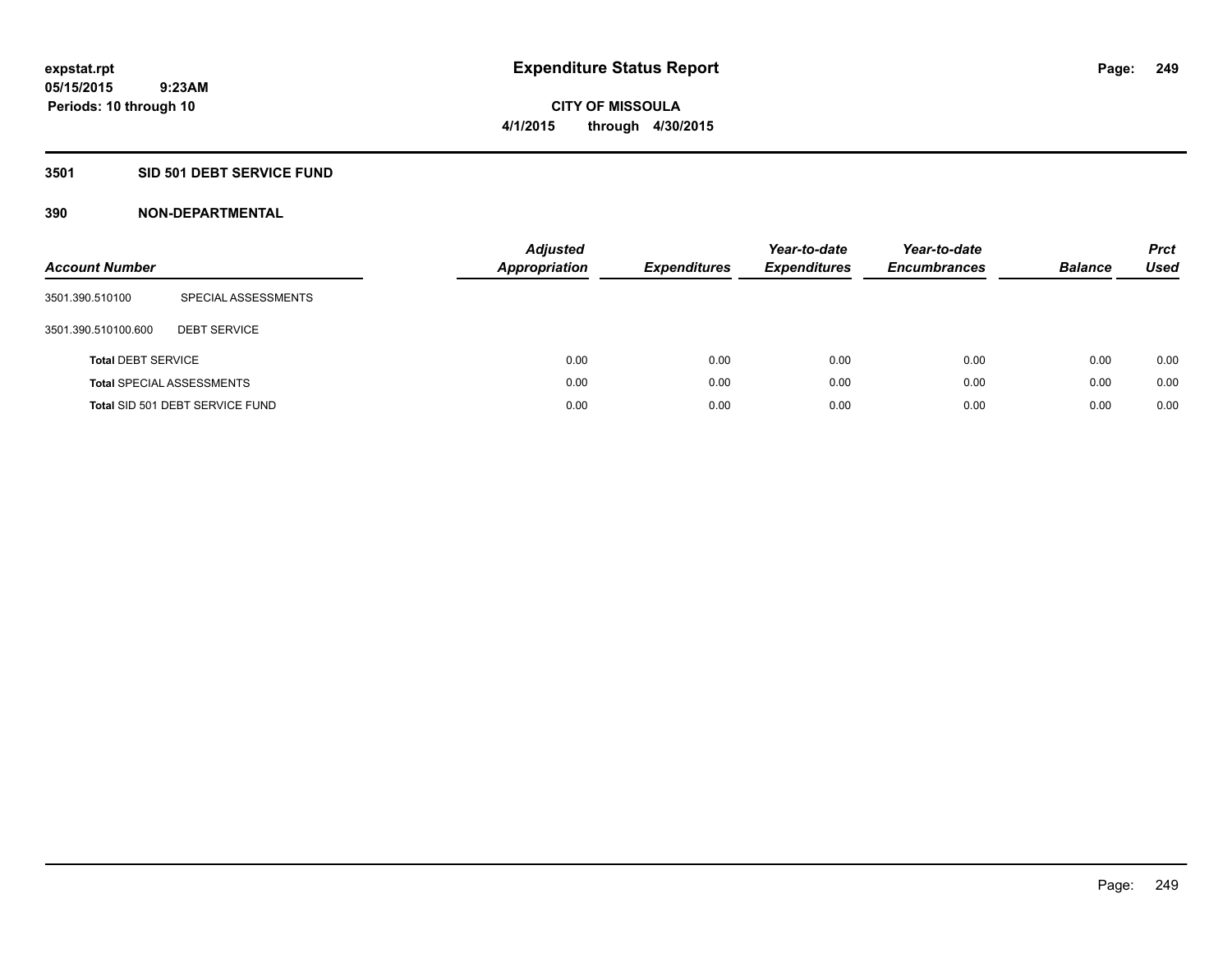**Periods: 10 through 10**

**CITY OF MISSOULA 4/1/2015 through 4/30/2015**

#### **3503 SID 503 DEBT SERVICE FUND**

| <b>Account Number</b>     |                                  | <b>Adjusted</b><br><b>Appropriation</b> | <b>Expenditures</b> | Year-to-date<br><b>Expenditures</b> | Year-to-date<br><b>Encumbrances</b> | <b>Balance</b> | <b>Prct</b><br>Used |
|---------------------------|----------------------------------|-----------------------------------------|---------------------|-------------------------------------|-------------------------------------|----------------|---------------------|
| 3503.390.510100           | SPECIAL ASSESSMENTS              |                                         |                     |                                     |                                     |                |                     |
| 3503.390.510100.600       | <b>DEBT SERVICE</b>              |                                         |                     |                                     |                                     |                |                     |
| <b>Total DEBT SERVICE</b> |                                  | 0.00                                    | 0.00                | 0.00                                | 0.00                                | 0.00           | 0.00                |
|                           | <b>Total SPECIAL ASSESSMENTS</b> | 0.00                                    | 0.00                | 0.00                                | 0.00                                | 0.00           | 0.00                |
|                           | Total SID 503 DEBT SERVICE FUND  | 0.00                                    | 0.00                | 0.00                                | 0.00                                | 0.00           | 0.00                |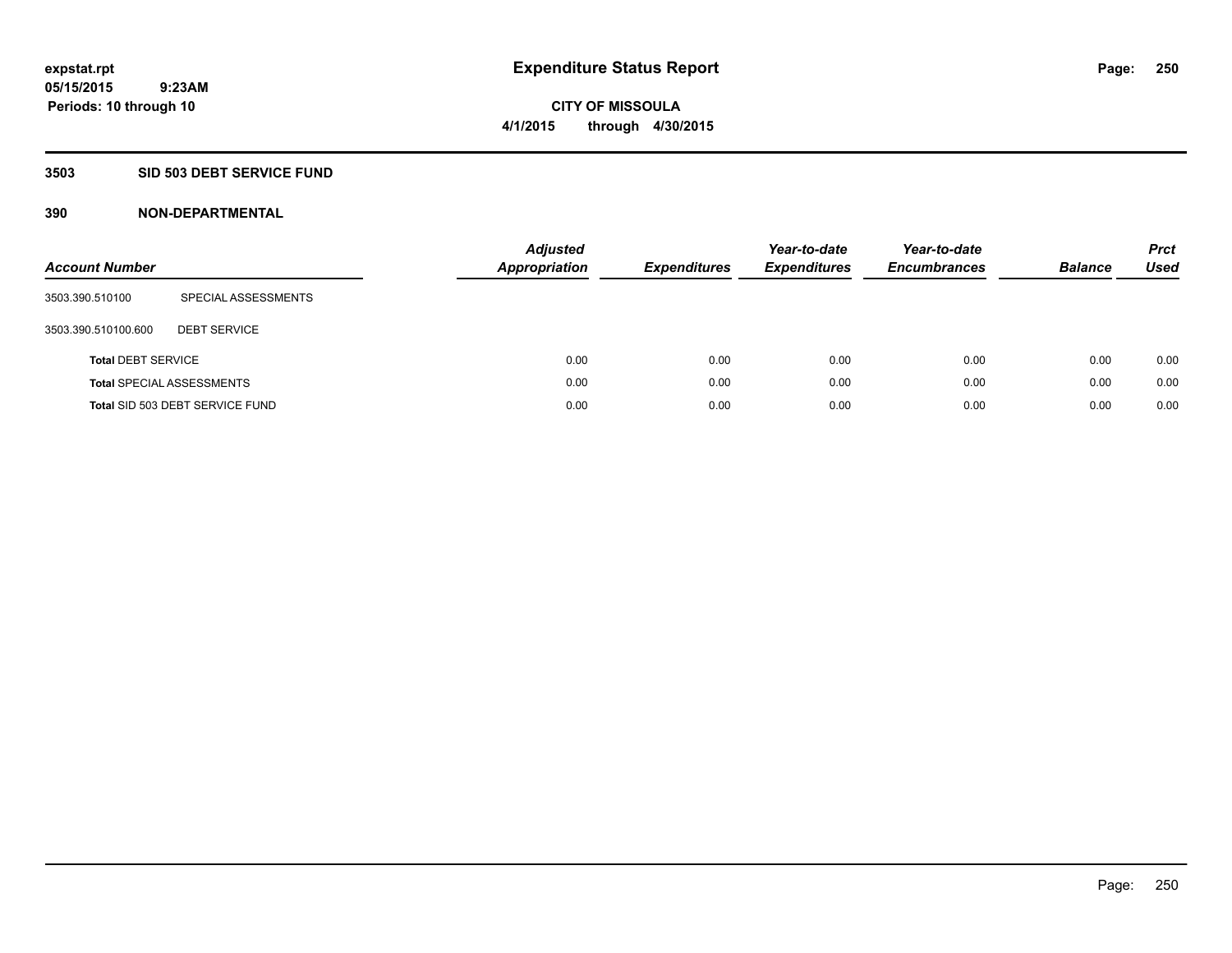**Periods: 10 through 10**

**CITY OF MISSOULA 4/1/2015 through 4/30/2015**

#### **3505 SID 505 DEBT SERVICE FUND**

 **9:23AM**

| <b>Account Number</b>     |                                  | <b>Adjusted</b><br><b>Appropriation</b> | <b>Expenditures</b> | Year-to-date<br><b>Expenditures</b> | Year-to-date<br><b>Encumbrances</b> | <b>Balance</b> | <b>Prct</b><br>Used |
|---------------------------|----------------------------------|-----------------------------------------|---------------------|-------------------------------------|-------------------------------------|----------------|---------------------|
| 3505.390.510100           | SPECIAL ASSESSMENTS              |                                         |                     |                                     |                                     |                |                     |
| 3505.390.510100.600       | <b>DEBT SERVICE</b>              |                                         |                     |                                     |                                     |                |                     |
| <b>Total DEBT SERVICE</b> |                                  |                                         | 0.00<br>0.00        | 0.00                                | 0.00                                | 0.00           | 0.00                |
|                           | <b>Total SPECIAL ASSESSMENTS</b> |                                         | 0.00<br>0.00        | 0.00                                | 0.00                                | 0.00           | 0.00                |
|                           | Total SID 505 DEBT SERVICE FUND  |                                         | 0.00<br>0.00        | 0.00                                | 0.00                                | 0.00           | 0.00                |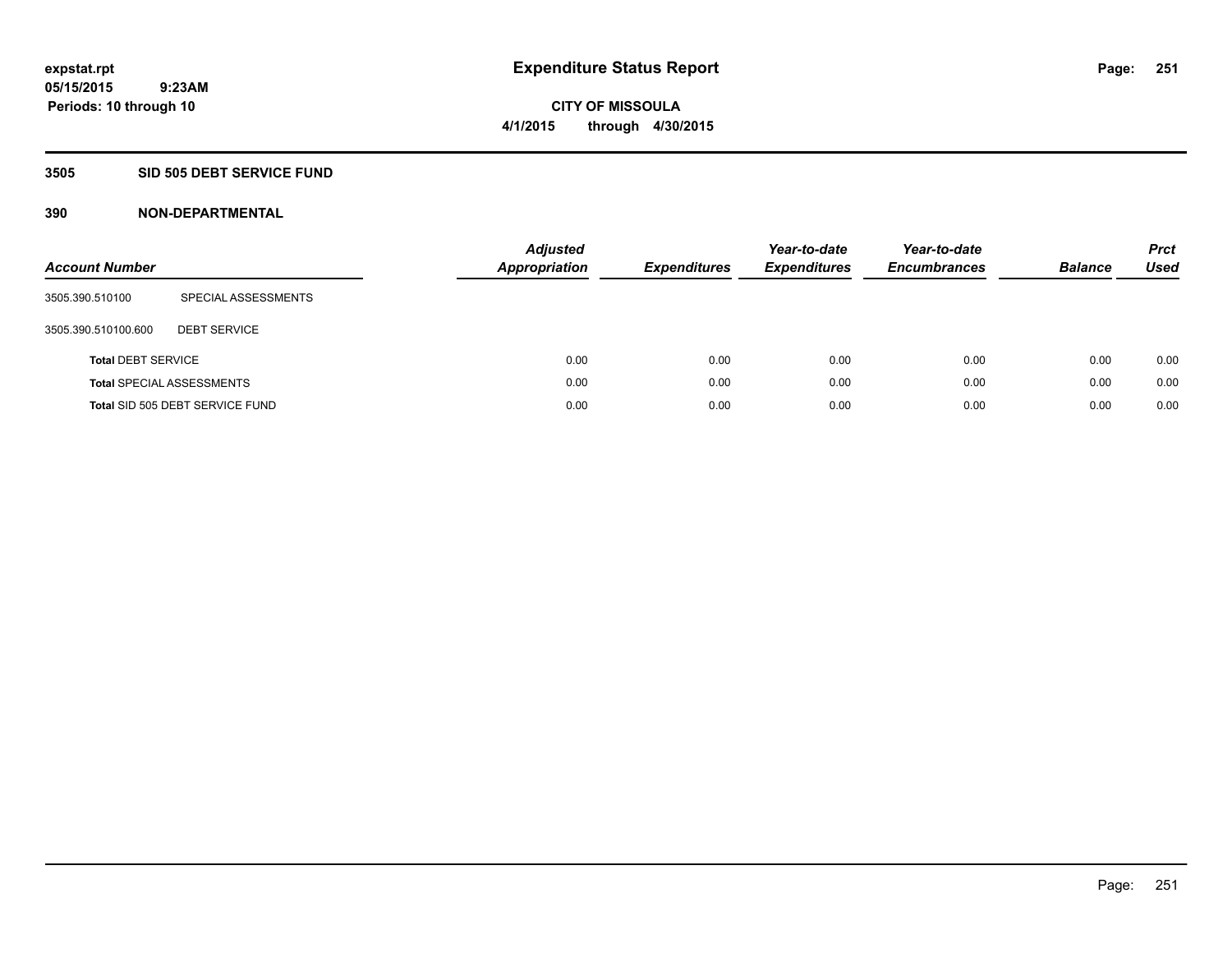**CITY OF MISSOULA 4/1/2015 through 4/30/2015**

#### **3506 SID 506 DEBT SERVICE FUND**

| <b>Account Number</b>     |                                  | <b>Adjusted</b><br>Appropriation | <b>Expenditures</b> | Year-to-date<br><b>Expenditures</b> | Year-to-date<br><b>Encumbrances</b> | <b>Balance</b> | <b>Prct</b><br>Used |
|---------------------------|----------------------------------|----------------------------------|---------------------|-------------------------------------|-------------------------------------|----------------|---------------------|
| 3506.390.510100           | SPECIAL ASSESSMENTS              |                                  |                     |                                     |                                     |                |                     |
| 3506.390.510100.600       | <b>DEBT SERVICE</b>              |                                  |                     |                                     |                                     |                |                     |
| <b>Total DEBT SERVICE</b> |                                  | 0.00                             | 0.00                | 0.00                                | 0.00                                | 0.00           | 0.00                |
|                           | <b>Total SPECIAL ASSESSMENTS</b> | 0.00                             | 0.00                | 0.00                                | 0.00                                | 0.00           | 0.00                |
|                           | Total SID 506 DEBT SERVICE FUND  | 0.00                             | 0.00                | 0.00                                | 0.00                                | 0.00           | 0.00                |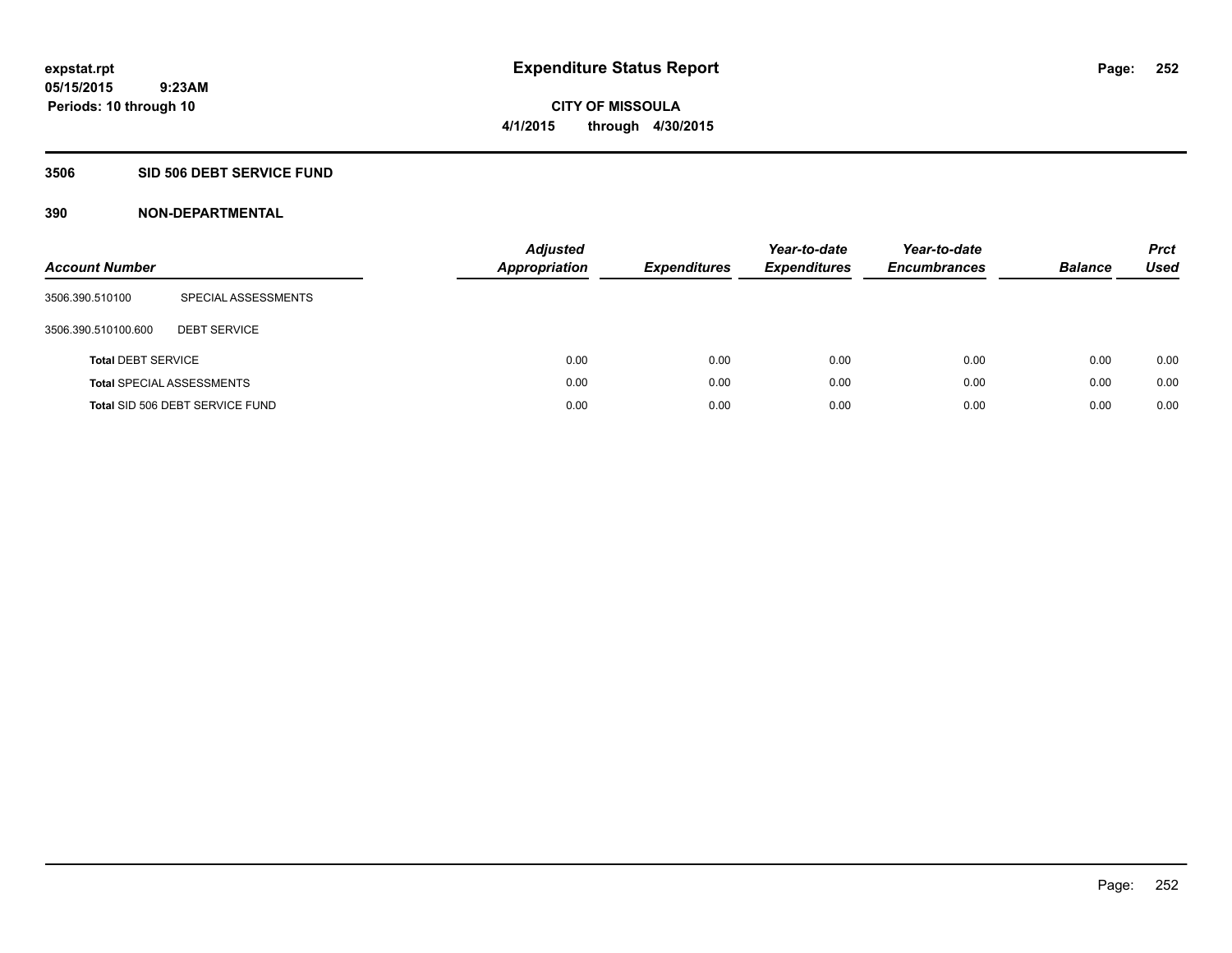#### **3510 SID 510 DEBT SERVICE FUND**

| <b>Account Number</b>     |                                  | <b>Adjusted</b><br><b>Appropriation</b> | <b>Expenditures</b> | Year-to-date<br><b>Expenditures</b> | Year-to-date<br><b>Encumbrances</b> | <b>Balance</b> | <b>Prct</b><br>Used |
|---------------------------|----------------------------------|-----------------------------------------|---------------------|-------------------------------------|-------------------------------------|----------------|---------------------|
| 3510.390.510100           | SPECIAL ASSESSMENTS              |                                         |                     |                                     |                                     |                |                     |
| 3510.390.510100.600       | <b>DEBT SERVICE</b>              |                                         |                     |                                     |                                     |                |                     |
| <b>Total DEBT SERVICE</b> |                                  | 0.00                                    | 0.00                | 0.00                                | 0.00                                | 0.00           | 0.00                |
|                           | <b>Total SPECIAL ASSESSMENTS</b> | 0.00                                    | 0.00                | 0.00                                | 0.00                                | 0.00           | 0.00                |
|                           | Total SID 510 DEBT SERVICE FUND  | 0.00                                    | 0.00                | 0.00                                | 0.00                                | 0.00           | 0.00                |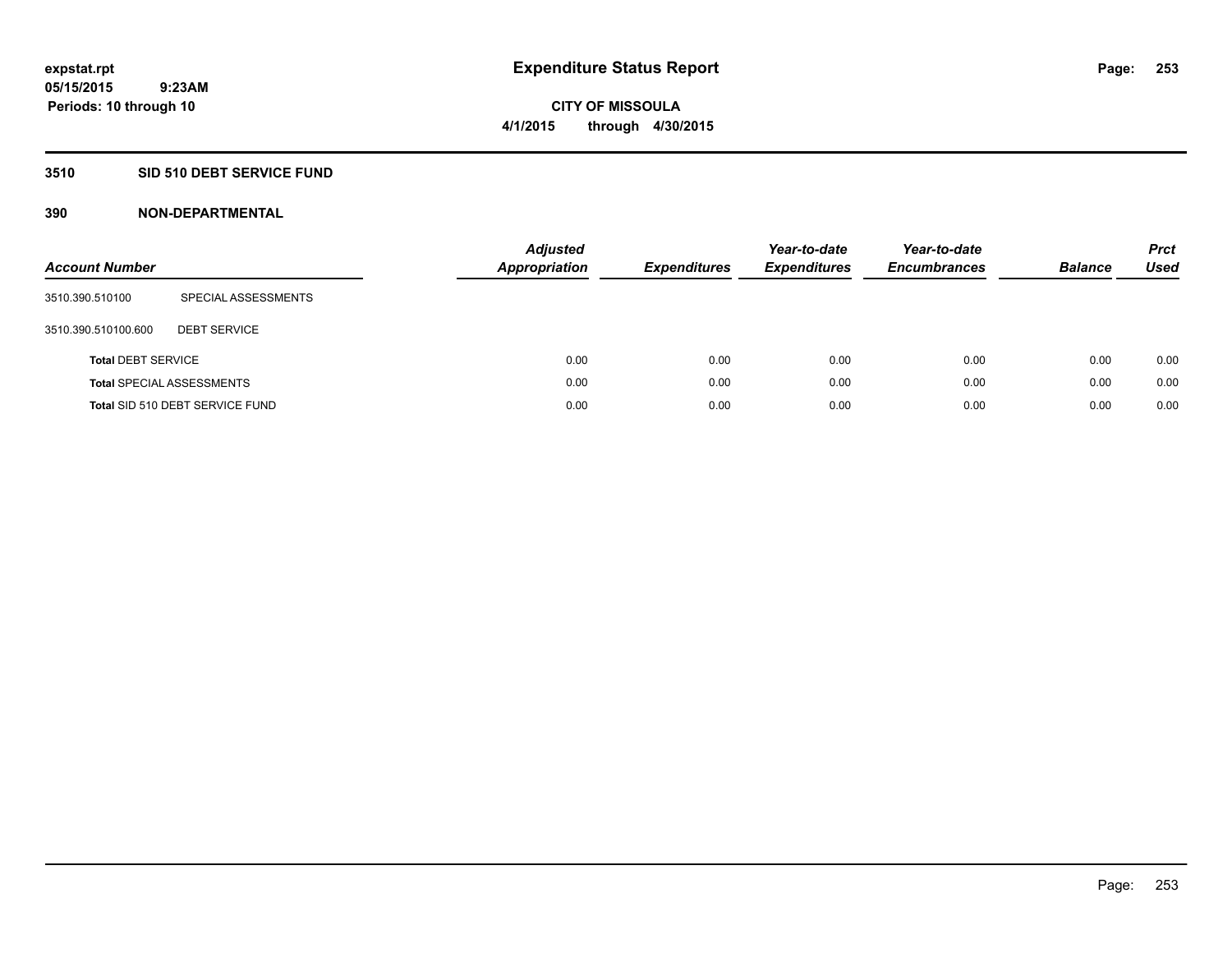## **3511 SID 511 DEBT SERVICE FUND**

| <b>Account Number</b>     |                                  | <b>Adjusted</b><br><b>Appropriation</b> | <b>Expenditures</b> | Year-to-date<br><b>Expenditures</b> | Year-to-date<br><b>Encumbrances</b> | <b>Balance</b> | <b>Prct</b><br>Used |
|---------------------------|----------------------------------|-----------------------------------------|---------------------|-------------------------------------|-------------------------------------|----------------|---------------------|
| 3511.390.510100           | SPECIAL ASSESSMENTS              |                                         |                     |                                     |                                     |                |                     |
| 3511.390.510100.600       | <b>DEBT SERVICE</b>              |                                         |                     |                                     |                                     |                |                     |
| <b>Total DEBT SERVICE</b> |                                  | 0.00                                    | 0.00                | 0.00                                | 0.00                                | 0.00           | 0.00                |
|                           | <b>Total SPECIAL ASSESSMENTS</b> | 0.00                                    | 0.00                | 0.00                                | 0.00                                | 0.00           | 0.00                |
|                           | Total SID 511 DEBT SERVICE FUND  | 0.00                                    | 0.00                | 0.00                                | 0.00                                | 0.00           | 0.00                |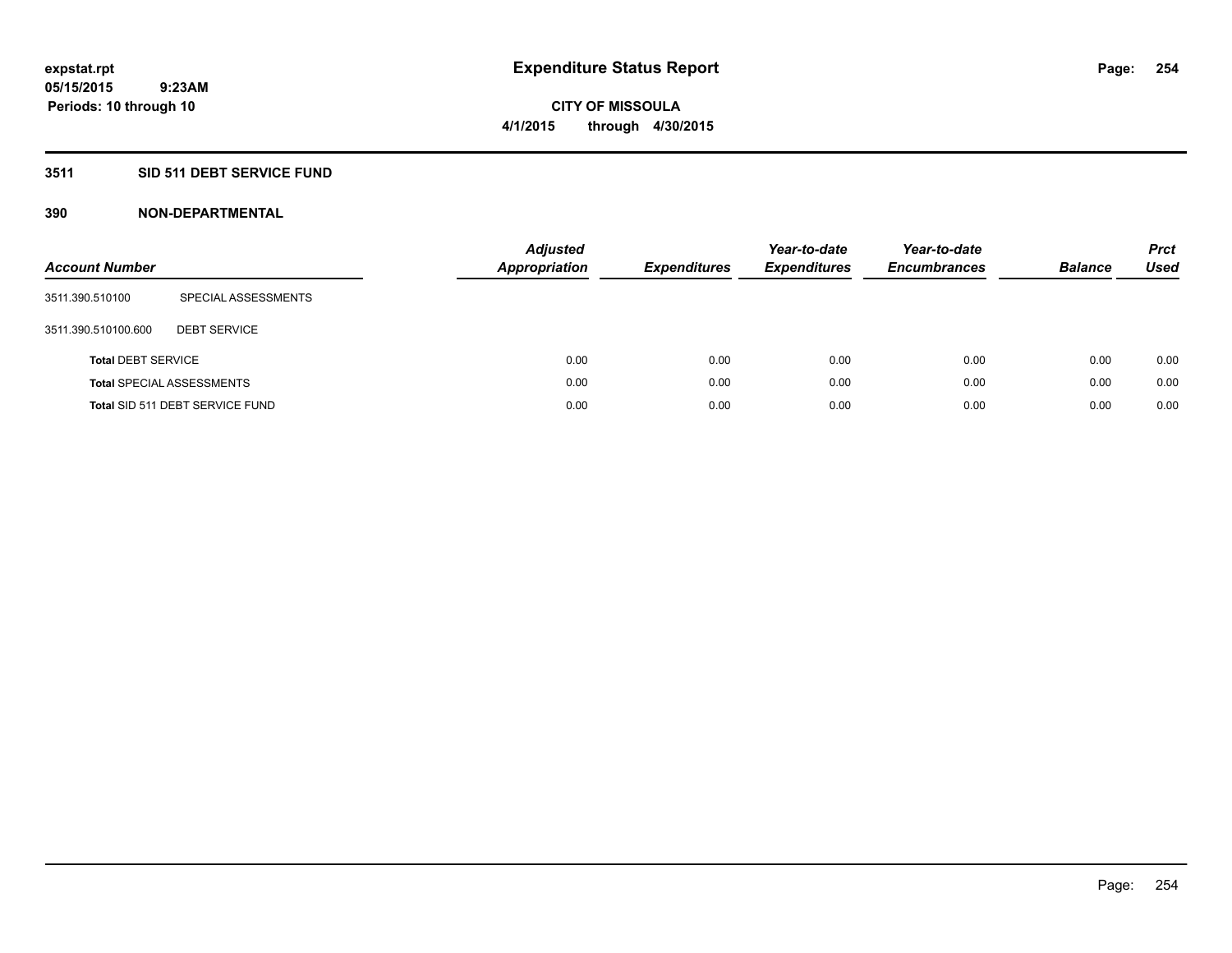#### **3512 SID 512 DEBT SERVICE FUND**

| <b>Account Number</b>             |                                                 | <b>Adjusted</b><br>Appropriation | <b>Expenditures</b> | Year-to-date<br><b>Expenditures</b> | Year-to-date<br><b>Encumbrances</b> | <b>Balance</b> | Prct<br><b>Used</b> |
|-----------------------------------|-------------------------------------------------|----------------------------------|---------------------|-------------------------------------|-------------------------------------|----------------|---------------------|
| 3512.390.510100                   | SPECIAL ASSESSMENTS                             |                                  |                     |                                     |                                     |                |                     |
| 3512.390.510100.600               | <b>DEBT SERVICE</b>                             |                                  |                     |                                     |                                     |                |                     |
| 3512.390.510100.610.000 PRINCIPAL |                                                 | 74.175.00                        | 0.00                | 0.00                                | 0.00                                | 74.175.00      | 0.00                |
|                                   | 3512.390.510100.620.000 INTEREST / SERVICE FEES | 7.118.00                         | 0.00                | 3.909.16                            | 0.00                                | 3.208.84       | 54.92               |
|                                   | Total SID 512 DEBT SERVICE FUND                 | 81,293.00                        | 0.00                | 3.909.16                            | 0.00                                | 77.383.84      | 4.81                |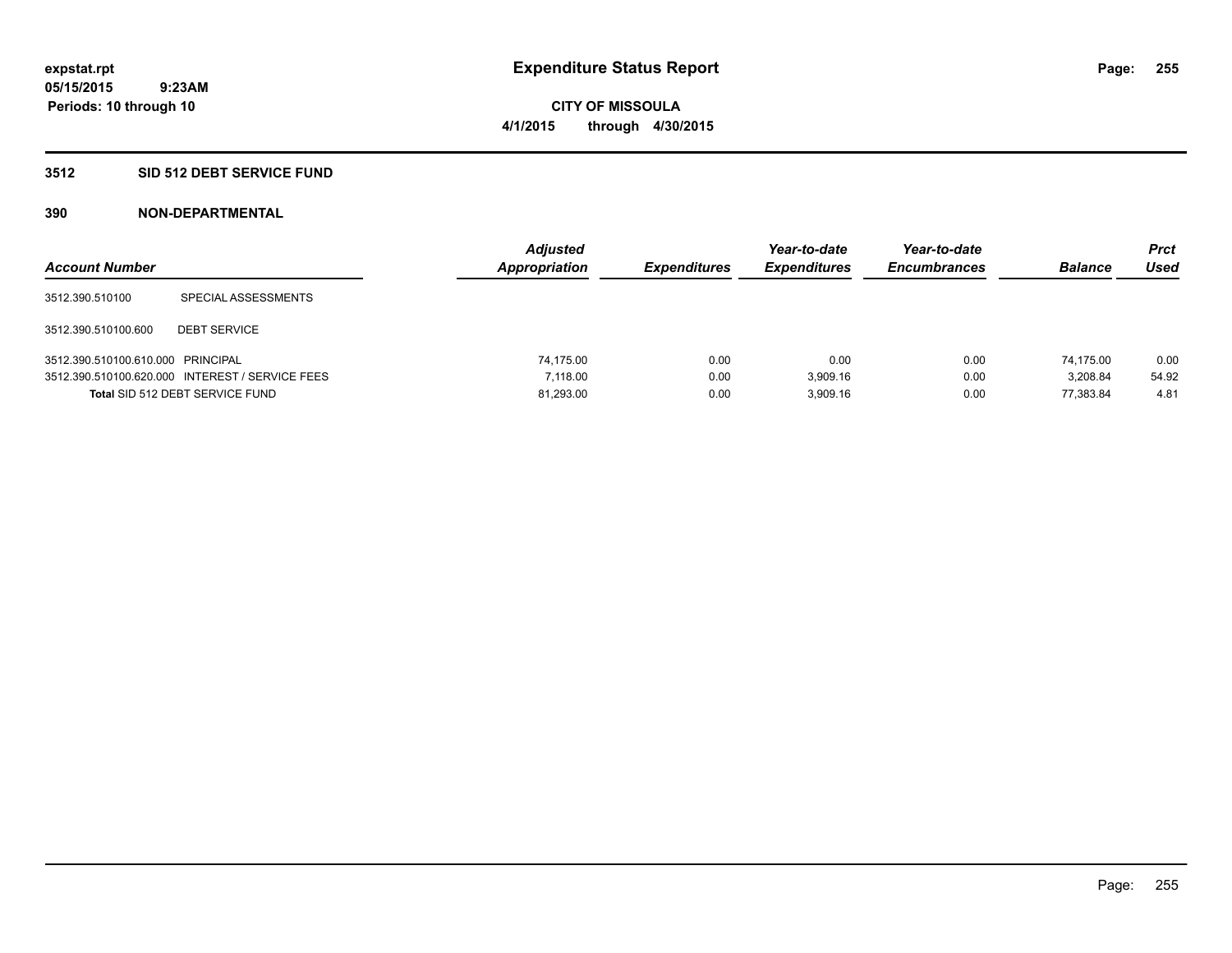**Periods: 10 through 10**

**CITY OF MISSOULA 4/1/2015 through 4/30/2015**

#### **3513 SID 513 DEBT SERVICE FUND**

 **9:23AM**

## **280 PUBLIC WORKS ADMIN/ENGINEERING**

| <b>Account Number</b> |                                             | <b>Adjusted</b><br>Appropriation | <b>Expenditures</b> | Year-to-date<br><b>Expenditures</b> | Year-to-date<br><b>Encumbrances</b> | <b>Balance</b> | <b>Prct</b><br>Used |
|-----------------------|---------------------------------------------|----------------------------------|---------------------|-------------------------------------|-------------------------------------|----------------|---------------------|
| 3513.280.521000       | INTERFUND OPERATING TRANSFERS               |                                  |                     |                                     |                                     |                |                     |
| 3513.280.521000.800   | OTHER OBJECTS                               |                                  |                     |                                     |                                     |                |                     |
|                       | <b>Total PUBLIC WORKS ADMIN/ENGINEERING</b> | 0.00                             | 0.00                | 0.00                                | 0.00                                | 0.00           | 0.00                |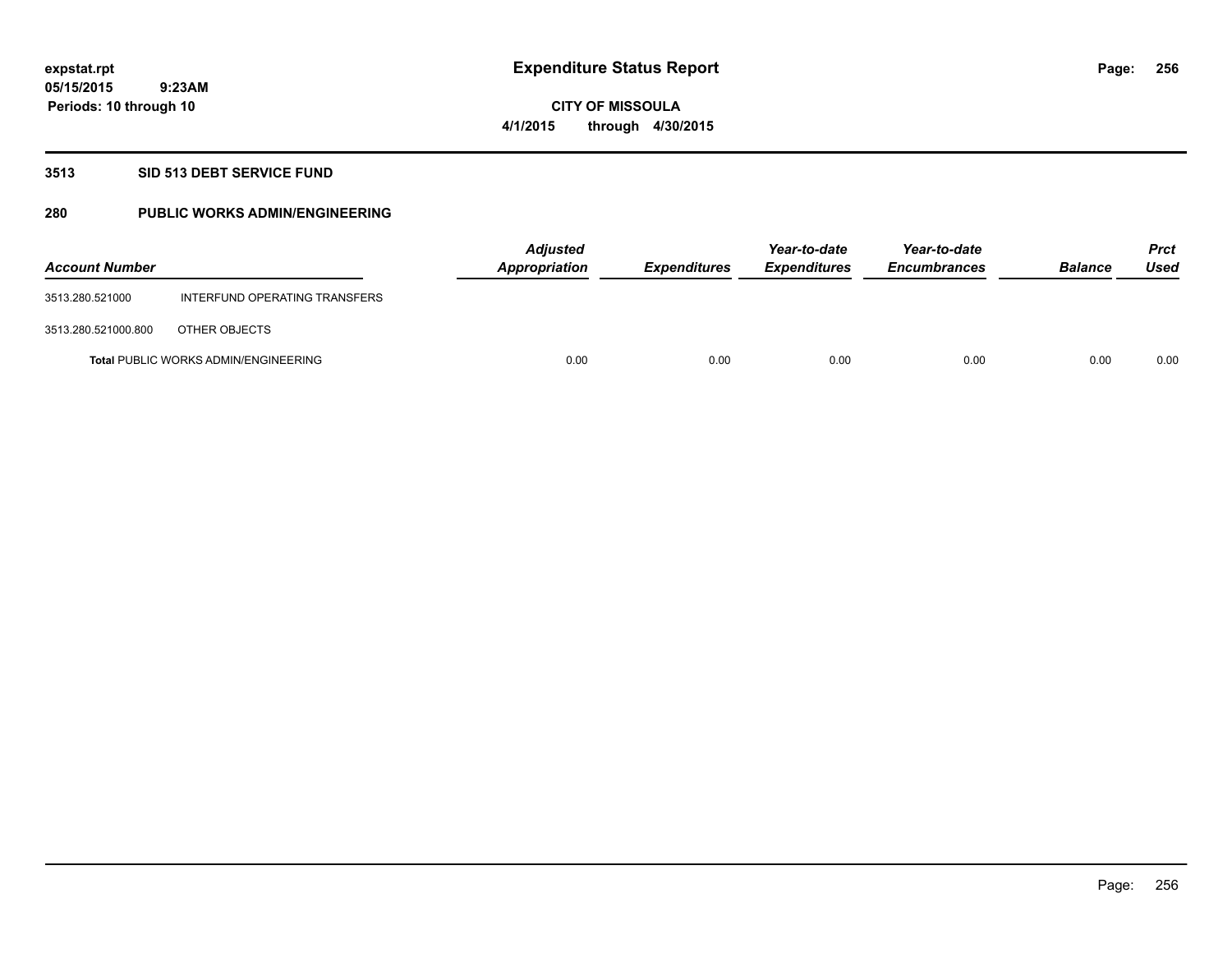## **3513 SID 513 DEBT SERVICE FUND**

| <b>Account Number</b>     |                                            | <b>Adjusted</b><br><b>Appropriation</b> | <b>Expenditures</b> | Year-to-date<br><b>Expenditures</b> | Year-to-date<br><b>Encumbrances</b> | <b>Balance</b> | <b>Prct</b><br><b>Used</b> |
|---------------------------|--------------------------------------------|-----------------------------------------|---------------------|-------------------------------------|-------------------------------------|----------------|----------------------------|
| 3513.390.510100           | SPECIAL ASSESSMENTS                        |                                         |                     |                                     |                                     |                |                            |
| 3513.390.510100.600       | <b>DEBT SERVICE</b>                        |                                         |                     |                                     |                                     |                |                            |
| <b>Total DEBT SERVICE</b> |                                            | 0.00                                    | 0.00                | 0.00                                | 0.00                                | 0.00           | 0.00                       |
| 3513.390.510100.800       | OTHER OBJECTS                              |                                         |                     |                                     |                                     |                |                            |
|                           | <b>Total SPECIAL ASSESSMENTS</b>           | 0.00                                    | 0.00                | 0.00                                | 0.00                                | 0.00           | 0.00                       |
| 3513.390.521000           | INTERFUND OPERATING TRANSFERS              |                                         |                     |                                     |                                     |                |                            |
| 3513.390.521000.800       | OTHER OBJECTS                              |                                         |                     |                                     |                                     |                |                            |
|                           | <b>Total INTERFUND OPERATING TRANSFERS</b> | 0.00                                    | 0.00                | 0.00                                | 0.00                                | 0.00           | 0.00                       |
|                           | Total SID 513 DEBT SERVICE FUND            | 0.00                                    | 0.00                | 0.00                                | 0.00                                | 0.00           | 0.00                       |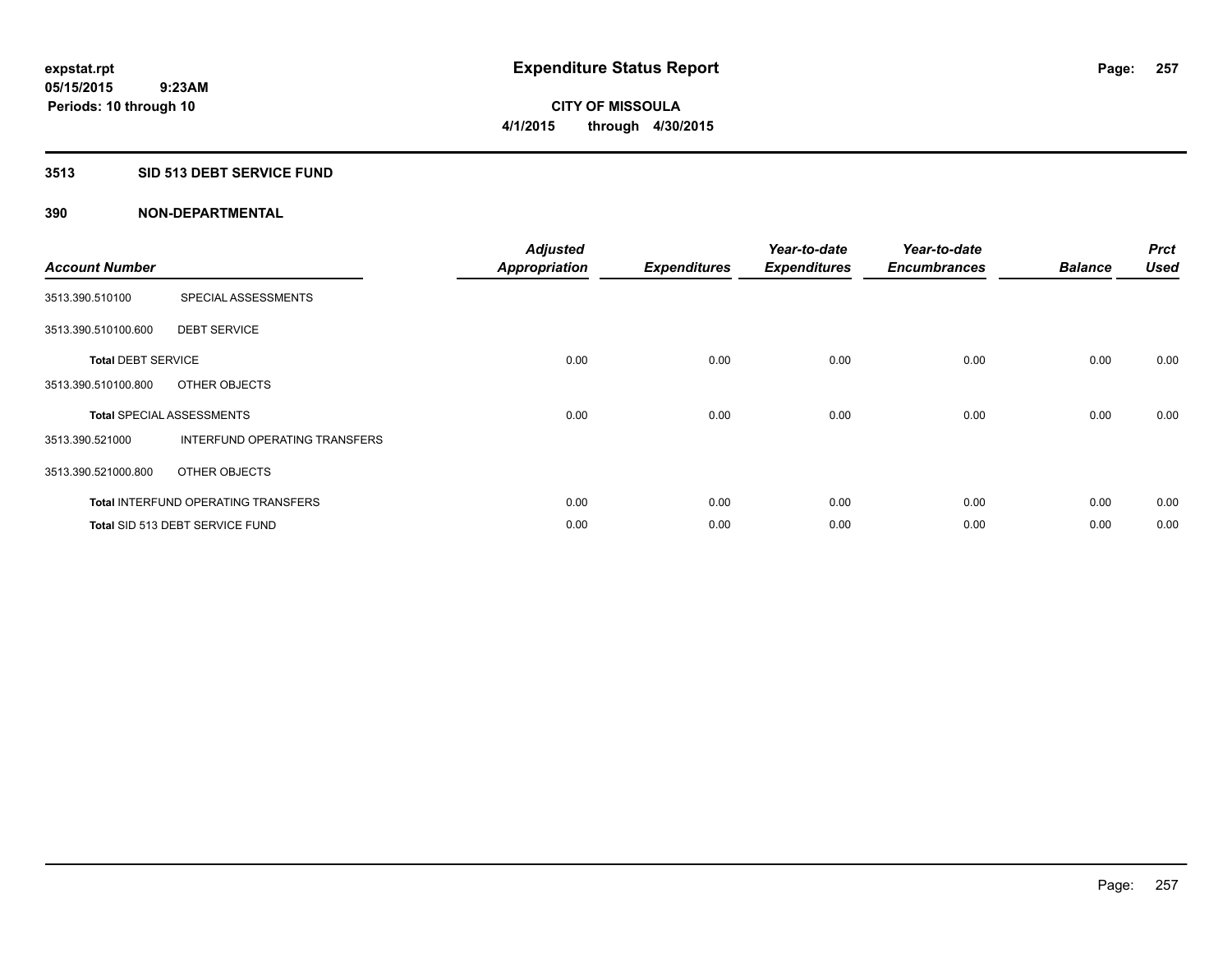## **3514 SID 514 DEBT SERVICE FUND**

| <b>Account Number</b>     |                                  | <b>Adjusted</b><br><b>Appropriation</b> | <b>Expenditures</b> | Year-to-date<br><b>Expenditures</b> | Year-to-date<br><b>Encumbrances</b> | <b>Balance</b> | <b>Prct</b><br>Used |
|---------------------------|----------------------------------|-----------------------------------------|---------------------|-------------------------------------|-------------------------------------|----------------|---------------------|
| 3514.390.510100           | SPECIAL ASSESSMENTS              |                                         |                     |                                     |                                     |                |                     |
| 3514.390.510100.600       | <b>DEBT SERVICE</b>              |                                         |                     |                                     |                                     |                |                     |
| <b>Total DEBT SERVICE</b> |                                  | 0.00                                    | 0.00                | 0.00                                | 0.00                                | 0.00           | 0.00                |
|                           | <b>Total SPECIAL ASSESSMENTS</b> | 0.00                                    | 0.00                | 0.00                                | 0.00                                | 0.00           | 0.00                |
|                           | Total SID 514 DEBT SERVICE FUND  | 0.00                                    | 0.00                | 0.00                                | 0.00                                | 0.00           | 0.00                |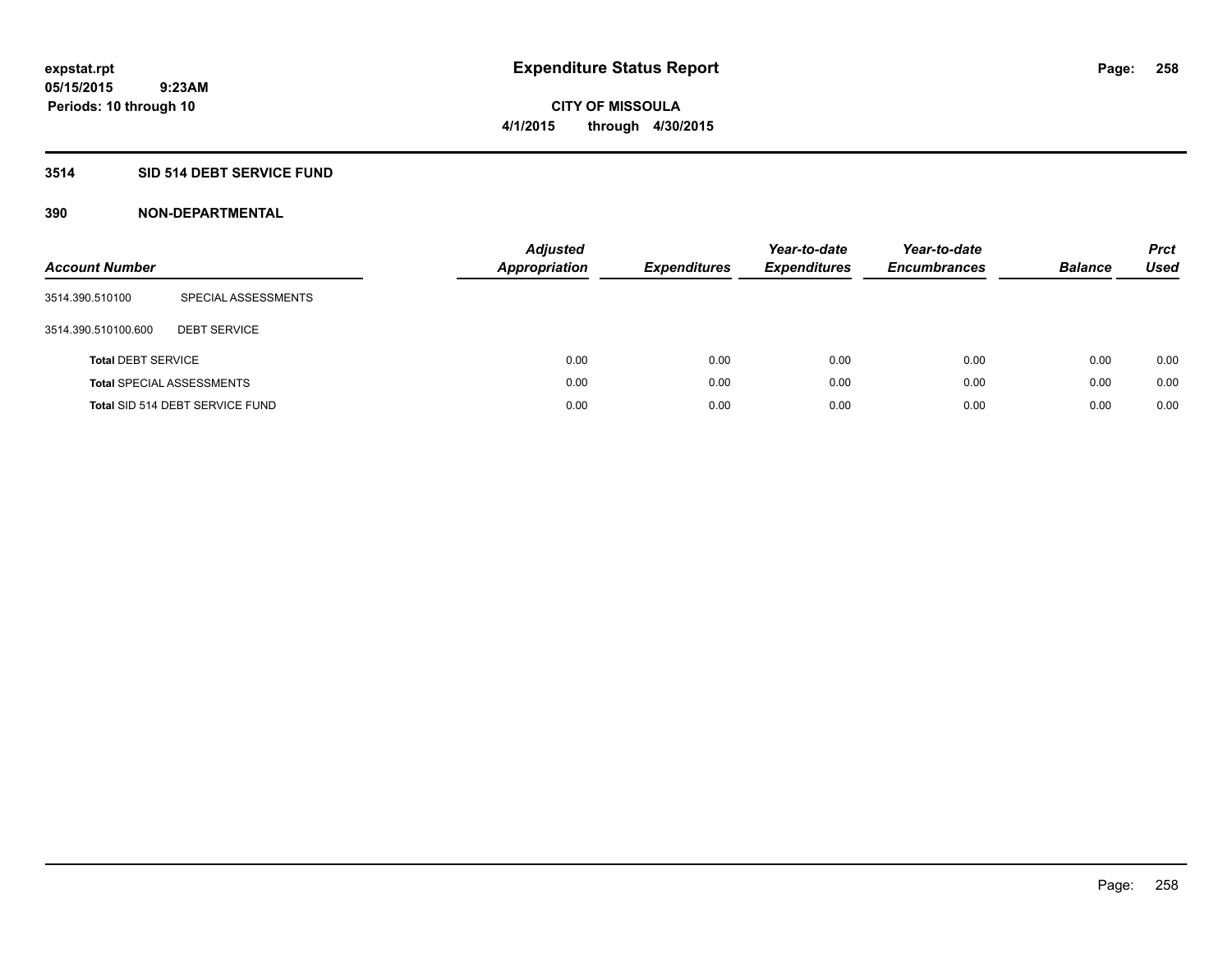## **3515 SID 515 DEBT SERVICE FUND**

| <b>Account Number</b>      |                                  | <b>Adjusted</b><br><b>Appropriation</b> | <b>Expenditures</b> | Year-to-date<br><b>Expenditures</b> | Year-to-date<br><b>Encumbrances</b> | <b>Balance</b> | <b>Prct</b><br><b>Used</b> |
|----------------------------|----------------------------------|-----------------------------------------|---------------------|-------------------------------------|-------------------------------------|----------------|----------------------------|
| 3515.390.510100            | SPECIAL ASSESSMENTS              |                                         |                     |                                     |                                     |                |                            |
| 3515.390.510100.600        | <b>DEBT SERVICE</b>              |                                         |                     |                                     |                                     |                |                            |
| <b>Total DEBT SERVICE</b>  |                                  | 0.00                                    | 0.00                | 0.00                                | 0.00                                | 0.00           | 0.00                       |
| 3515.390.510100.800        | OTHER OBJECTS                    |                                         |                     |                                     |                                     |                |                            |
| <b>Total OTHER OBJECTS</b> |                                  | 0.00                                    | 0.00                | 0.00                                | 0.00                                | 0.00           | 0.00                       |
|                            | <b>Total SPECIAL ASSESSMENTS</b> | 0.00                                    | 0.00                | 0.00                                | 0.00                                | 0.00           | 0.00                       |
|                            | Total SID 515 DEBT SERVICE FUND  | 0.00                                    | 0.00                | 0.00                                | 0.00                                | 0.00           | 0.00                       |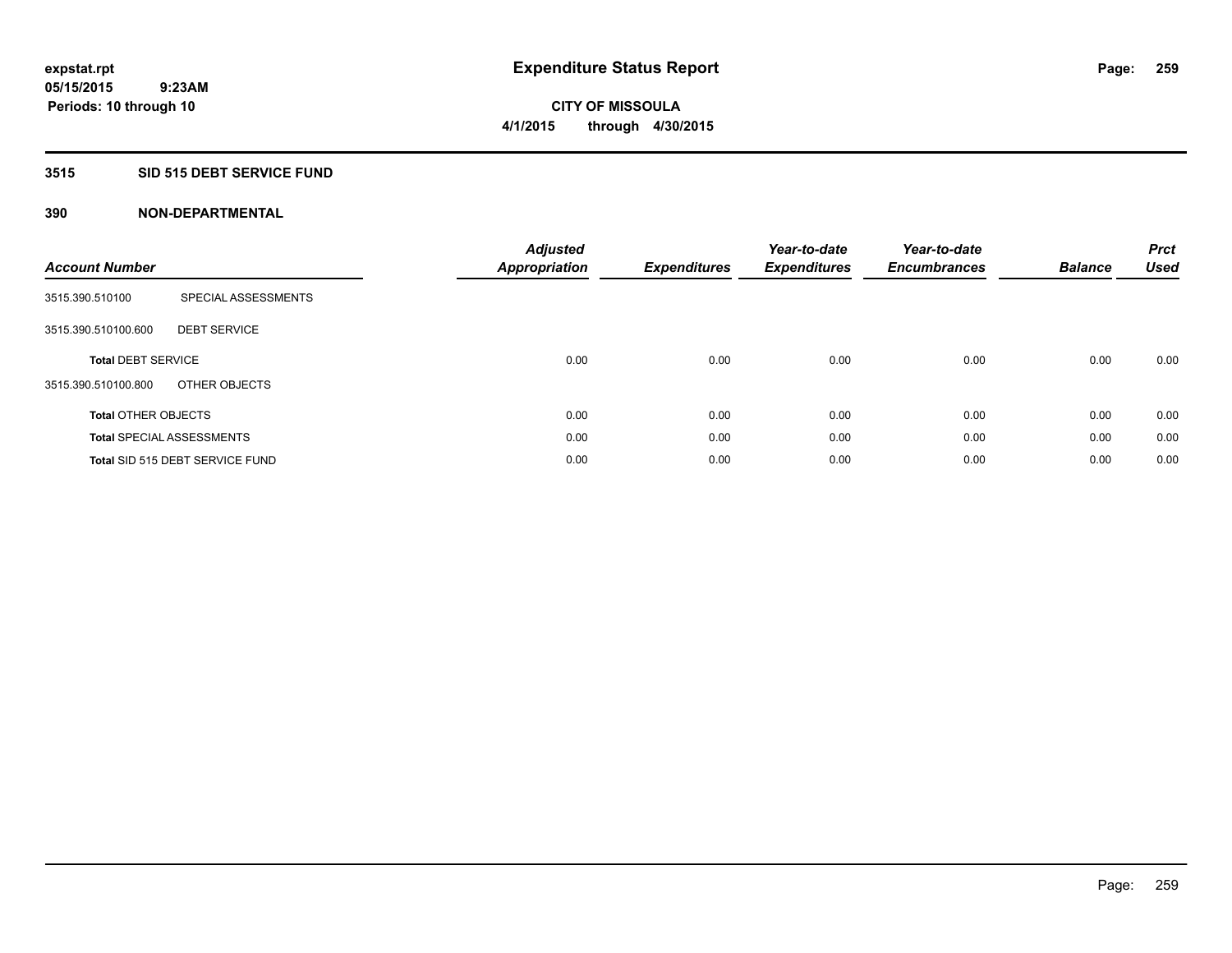## **3517 SID 517 DEBT SERVICE FUND**

| <b>Account Number</b>     |                                  | <b>Adjusted</b><br><b>Appropriation</b> | <b>Expenditures</b> | Year-to-date<br><b>Expenditures</b> | Year-to-date<br><b>Encumbrances</b> | <b>Balance</b> | <b>Prct</b><br>Used |
|---------------------------|----------------------------------|-----------------------------------------|---------------------|-------------------------------------|-------------------------------------|----------------|---------------------|
| 3517.390.510100           | SPECIAL ASSESSMENTS              |                                         |                     |                                     |                                     |                |                     |
| 3517.390.510100.600       | <b>DEBT SERVICE</b>              |                                         |                     |                                     |                                     |                |                     |
| <b>Total DEBT SERVICE</b> |                                  | 0.00                                    | 0.00                | 0.00                                | 0.00                                | 0.00           | 0.00                |
|                           | <b>Total SPECIAL ASSESSMENTS</b> | 0.00                                    | 0.00                | 0.00                                | 0.00                                | 0.00           | 0.00                |
|                           | Total SID 517 DEBT SERVICE FUND  | 0.00                                    | 0.00                | 0.00                                | 0.00                                | 0.00           | 0.00                |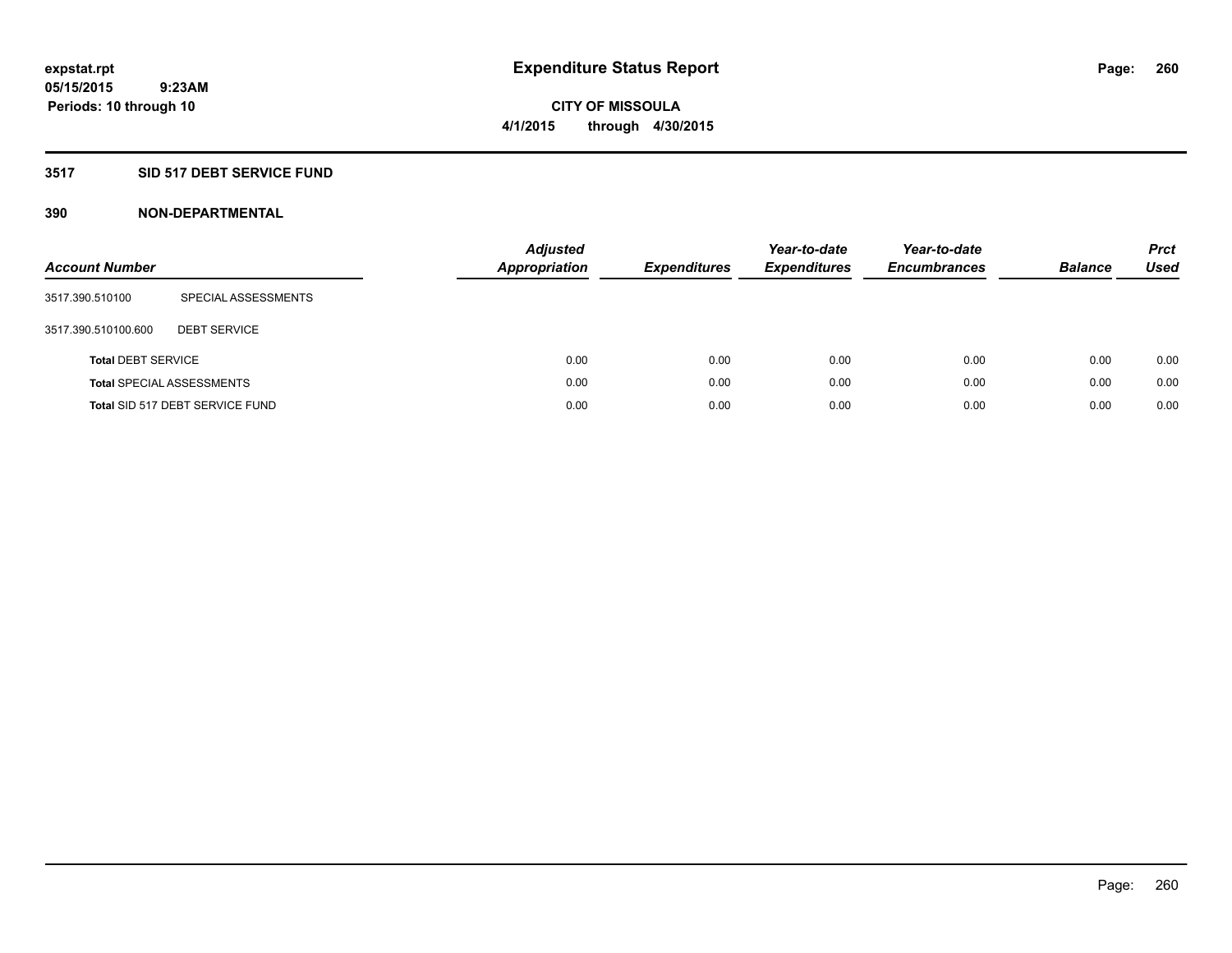## **3518 SID 518 DEBT SERVICE FUND**

| <b>Account Number</b> |                                            | <b>Adjusted</b><br>Appropriation | <b>Expenditures</b> | Year-to-date<br><b>Expenditures</b> | Year-to-date<br><b>Encumbrances</b> | <b>Balance</b> | <b>Prct</b><br><b>Used</b> |
|-----------------------|--------------------------------------------|----------------------------------|---------------------|-------------------------------------|-------------------------------------|----------------|----------------------------|
| 3518.390.510100       | SPECIAL ASSESSMENTS                        |                                  |                     |                                     |                                     |                |                            |
| 3518.390.510100.600   | <b>DEBT SERVICE</b>                        |                                  |                     |                                     |                                     |                |                            |
|                       | <b>Total SPECIAL ASSESSMENTS</b>           | 0.00                             | 0.00                | 0.00                                | 0.00                                | 0.00           | 0.00                       |
| 3518.390.521000       | INTERFUND OPERATING TRANSFERS              |                                  |                     |                                     |                                     |                |                            |
| 3518.390.521000.800   | OTHER OBJECTS                              |                                  |                     |                                     |                                     |                |                            |
|                       | <b>Total INTERFUND OPERATING TRANSFERS</b> | 0.00                             | 0.00                | 0.00                                | 0.00                                | 0.00           | 0.00                       |
|                       | Total SID 518 DEBT SERVICE FUND            | 0.00                             | 0.00                | 0.00                                | 0.00                                | 0.00           | 0.00                       |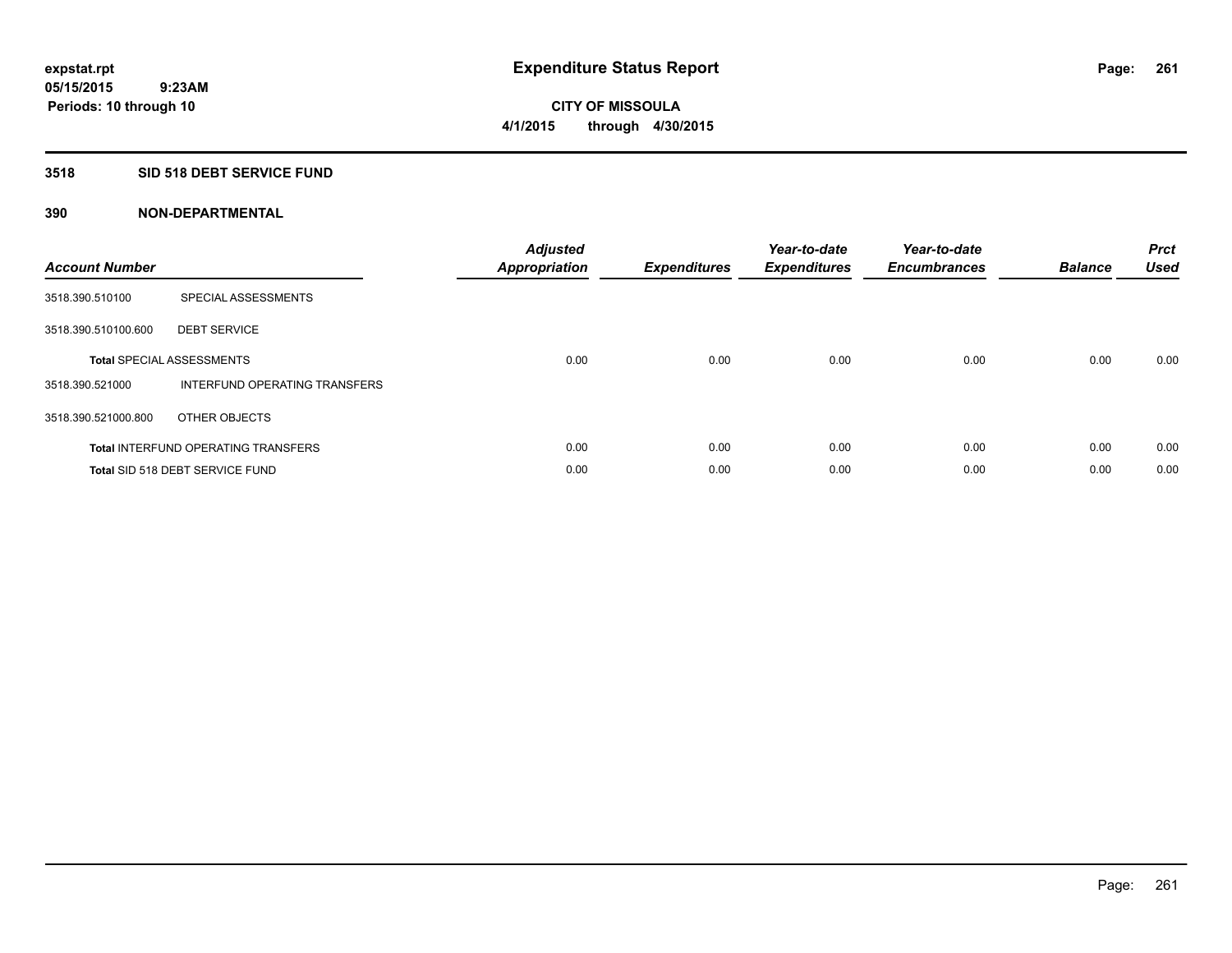## **3519 SID 519 DEBT SERVICE FUND**

| <b>Account Number</b> |                                            | <b>Adjusted</b><br>Appropriation | <b>Expenditures</b> | Year-to-date<br><b>Expenditures</b> | Year-to-date<br><b>Encumbrances</b> | <b>Balance</b> | <b>Prct</b><br><b>Used</b> |
|-----------------------|--------------------------------------------|----------------------------------|---------------------|-------------------------------------|-------------------------------------|----------------|----------------------------|
| 3519.390.510100       | SPECIAL ASSESSMENTS                        |                                  |                     |                                     |                                     |                |                            |
| 3519.390.510100.600   | <b>DEBT SERVICE</b>                        |                                  |                     |                                     |                                     |                |                            |
|                       | <b>Total SPECIAL ASSESSMENTS</b>           | 0.00                             | 0.00                | 0.00                                | 0.00                                | 0.00           | 0.00                       |
| 3519.390.521000       | INTERFUND OPERATING TRANSFERS              |                                  |                     |                                     |                                     |                |                            |
| 3519.390.521000.800   | OTHER OBJECTS                              |                                  |                     |                                     |                                     |                |                            |
|                       | <b>Total INTERFUND OPERATING TRANSFERS</b> | 0.00                             | 0.00                | 0.00                                | 0.00                                | 0.00           | 0.00                       |
|                       | Total SID 519 DEBT SERVICE FUND            | 0.00                             | 0.00                | 0.00                                | 0.00                                | 0.00           | 0.00                       |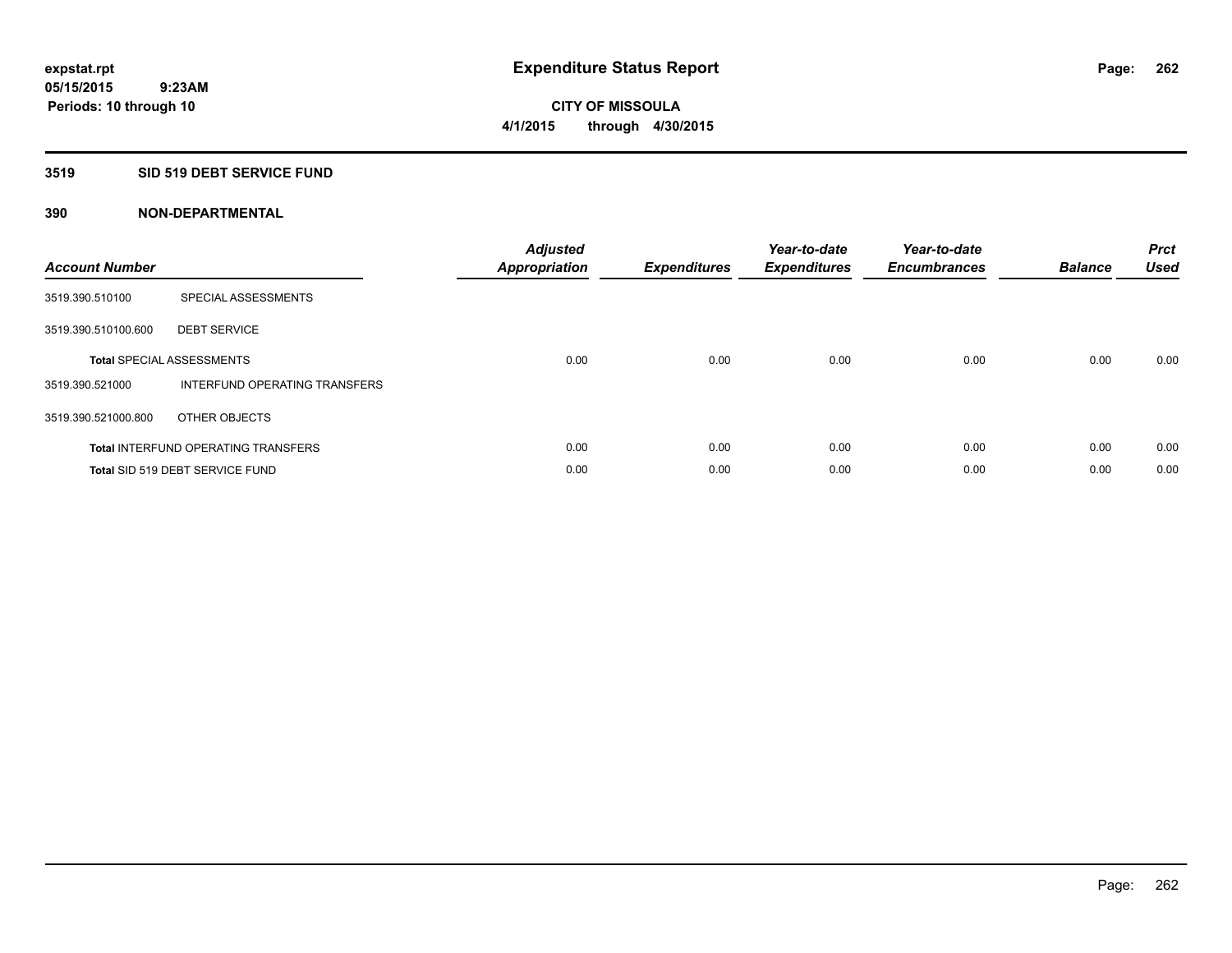#### **3520 SID 520 DEBT SERVICE FUND**

|                                   |                                                 | <b>Adjusted</b>      |                     | Year-to-date        | Year-to-date        |                | Prct        |
|-----------------------------------|-------------------------------------------------|----------------------|---------------------|---------------------|---------------------|----------------|-------------|
| <b>Account Number</b>             |                                                 | <b>Appropriation</b> | <b>Expenditures</b> | <b>Expenditures</b> | <b>Encumbrances</b> | <b>Balance</b> | <b>Used</b> |
| 3520.390.510100                   | SPECIAL ASSESSMENTS                             |                      |                     |                     |                     |                |             |
| 3520.390.510100.600               | <b>DEBT SERVICE</b>                             |                      |                     |                     |                     |                |             |
| 3520.390.510100.610.000 PRINCIPAL |                                                 | 133,000.00           | 0.00                | 66,000.00           | 0.00                | 67,000.00      | 49.62       |
|                                   | 3520.390.510100.620.000 INTEREST / SERVICE FEES | 27,280.00            | 0.00                | 14,300.00           | 0.00                | 12,980.00      | 52.42       |
| <b>Total SPECIAL ASSESSMENTS</b>  |                                                 | 160,280.00           | 0.00                | 80,300.00           | 0.00                | 79,980.00      | 50.10       |
| 3520.390.510110                   | <b>MERCHANT SERVICES</b>                        |                      |                     |                     |                     |                |             |
| 3520.390.510110.500               | <b>FIXED CHARGES</b>                            |                      |                     |                     |                     |                |             |
| <b>Total MERCHANT SERVICES</b>    |                                                 | 0.00                 | 0.00                | 0.00                | 0.00                | 0.00           | 0.00        |
|                                   | Total SID 520 DEBT SERVICE FUND                 | 160,280.00           | 0.00                | 80,300.00           | 0.00                | 79.980.00      | 50.10       |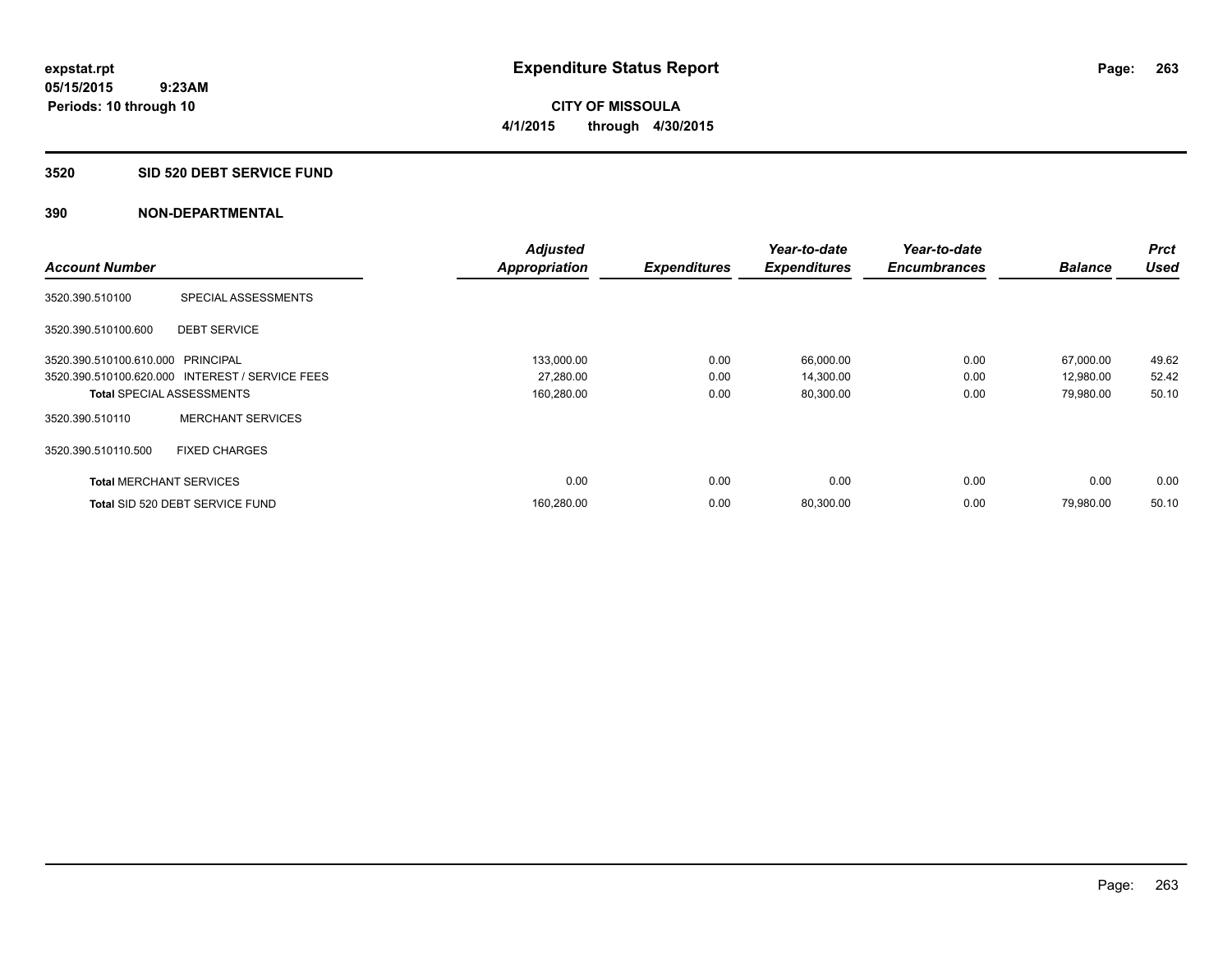#### **3521 SID 521 DEBT SERVICE FUND**

| <b>Account Number</b>             |                                                 | <b>Adjusted</b><br>Appropriation | <b>Expenditures</b> | Year-to-date<br><b>Expenditures</b> | Year-to-date<br><b>Encumbrances</b> | <b>Balance</b> | <b>Prct</b><br>Used |
|-----------------------------------|-------------------------------------------------|----------------------------------|---------------------|-------------------------------------|-------------------------------------|----------------|---------------------|
| 3521.390.510100                   | SPECIAL ASSESSMENTS                             |                                  |                     |                                     |                                     |                |                     |
| 3521.390.510100.600               | <b>DEBT SERVICE</b>                             |                                  |                     |                                     |                                     |                |                     |
| 3521.390.510100.610.000 PRINCIPAL |                                                 | 338.00                           | 0.00                | 0.00                                | 0.00                                | 338.00         | 0.00                |
|                                   | 3521.390.510100.620.000 INTEREST / SERVICE FEES | 382.00                           | 0.00                | 16.20                               | 0.00                                | 365.80         | 4.24                |
| <b>Total DEBT SERVICE</b>         |                                                 | 720.00                           | 0.00                | 16.20                               | 0.00                                | 703.80         | 2.25                |
|                                   | <b>Total SPECIAL ASSESSMENTS</b>                | 720.00                           | 0.00                | 16.20                               | 0.00                                | 703.80         | 2.25                |
|                                   | Total SID 521 DEBT SERVICE FUND                 | 720.00                           | 0.00                | 16.20                               | 0.00                                | 703.80         | 2.25                |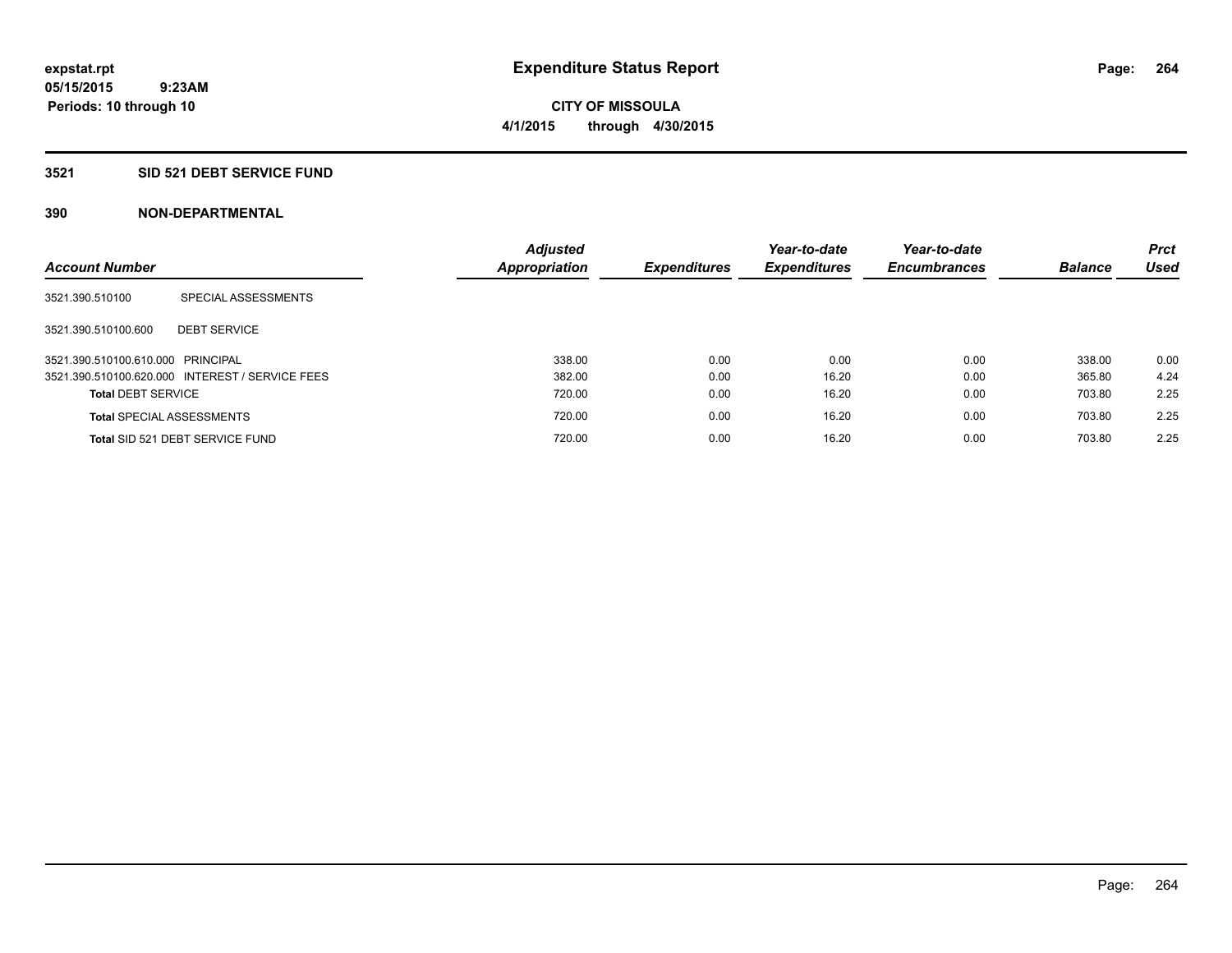**CITY OF MISSOULA 4/1/2015 through 4/30/2015**

#### **3522 SID 522 DEBT SERVICE FUND**

| <b>Account Number</b>             |                                                 | <b>Adjusted</b><br>Appropriation | <b>Expenditures</b> | Year-to-date<br><b>Expenditures</b> | Year-to-date<br><b>Encumbrances</b> | <b>Balance</b> | <b>Prct</b><br><b>Used</b> |
|-----------------------------------|-------------------------------------------------|----------------------------------|---------------------|-------------------------------------|-------------------------------------|----------------|----------------------------|
| 3522.390.510100                   | SPECIAL ASSESSMENTS                             |                                  |                     |                                     |                                     |                |                            |
| 3522.390.510100.600               | <b>DEBT SERVICE</b>                             |                                  |                     |                                     |                                     |                |                            |
| 3522.390.510100.610.000 PRINCIPAL |                                                 | 488.00                           | 0.00                | 0.00                                | 0.00                                | 488.00         | 0.00                       |
|                                   | 3522.390.510100.620.000 INTEREST / SERVICE FEES | 47.00                            | 0.00                | 23.39                               | 0.00                                | 23.61          | 49.77                      |
| <b>Total DEBT SERVICE</b>         |                                                 | 535.00                           | 0.00                | 23.39                               | 0.00                                | 511.61         | 4.37                       |
| <b>Total SPECIAL ASSESSMENTS</b>  |                                                 | 535.00                           | 0.00                | 23.39                               | 0.00                                | 511.61         | 4.37                       |
|                                   | Total SID 522 DEBT SERVICE FUND                 | 535.00                           | 0.00                | 23.39                               | 0.00                                | 511.61         | 4.37                       |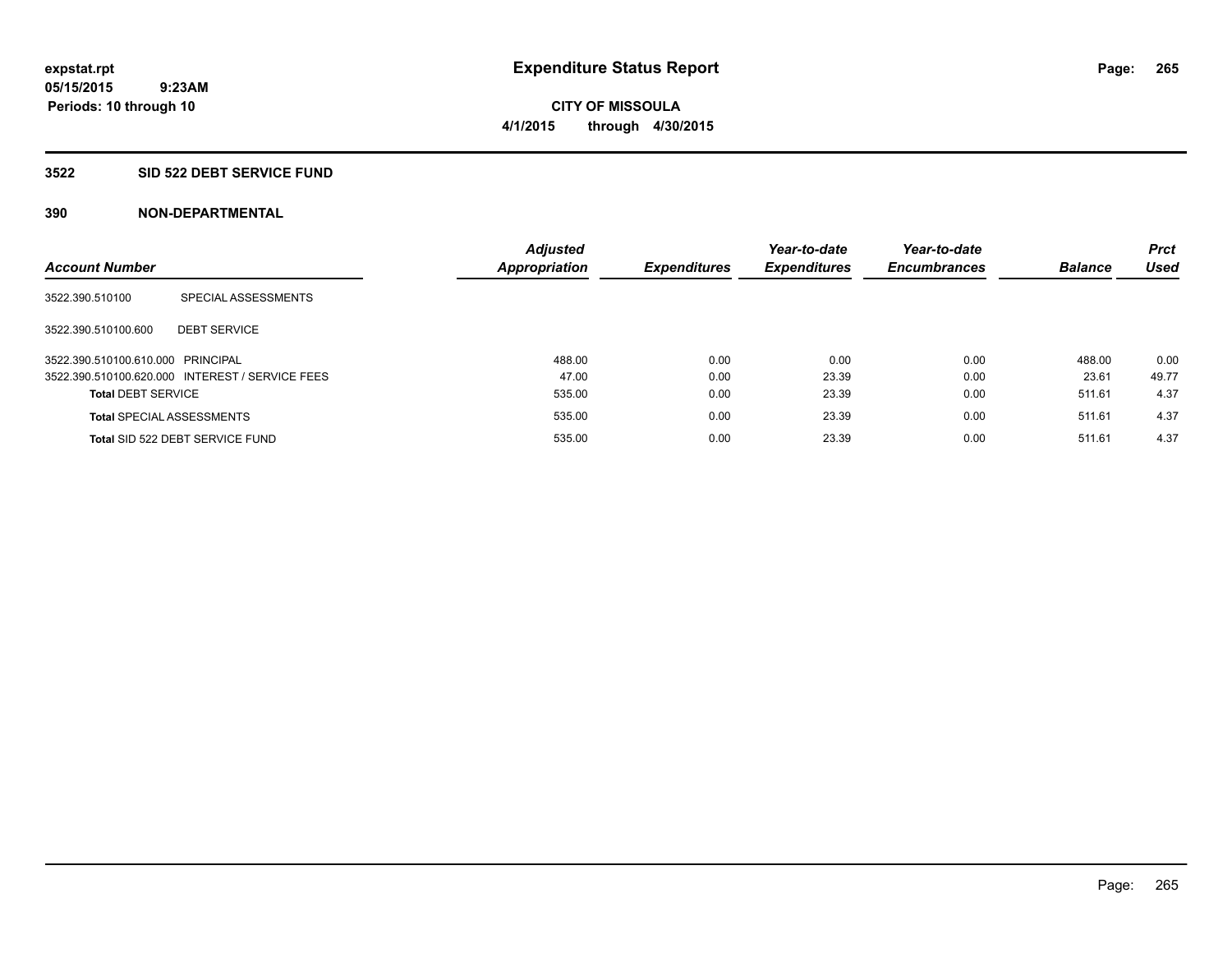#### **3524 SID 524 DEBT SERVICE FUND**

|                                   |                                                 | <b>Adjusted</b>      |                     | Year-to-date        | Year-to-date        |                | <b>Prct</b> |
|-----------------------------------|-------------------------------------------------|----------------------|---------------------|---------------------|---------------------|----------------|-------------|
| <b>Account Number</b>             |                                                 | <b>Appropriation</b> | <b>Expenditures</b> | <b>Expenditures</b> | <b>Encumbrances</b> | <b>Balance</b> | <b>Used</b> |
| 3524.390.510100                   | SPECIAL ASSESSMENTS                             |                      |                     |                     |                     |                |             |
| 3524.390.510100.600               | <b>DEBT SERVICE</b>                             |                      |                     |                     |                     |                |             |
| 3524.390.510100.610.000 PRINCIPAL |                                                 | 217,000.00           | 0.00                | 108,000.00          | 0.00                | 109,000.00     | 49.77       |
|                                   | 3524.390.510100.620.000 INTEREST / SERVICE FEES | 89,400.00            | 0.00                | 45,780.00           | 0.00                | 43,620.00      | 51.21       |
| <b>Total SPECIAL ASSESSMENTS</b>  |                                                 | 306,400.00           | 0.00                | 153,780.00          | 0.00                | 152,620.00     | 50.19       |
| 3524.390.510110                   | <b>MERCHANT SERVICES</b>                        |                      |                     |                     |                     |                |             |
| 3524.390.510110.500               | <b>FIXED CHARGES</b>                            |                      |                     |                     |                     |                |             |
| <b>Total MERCHANT SERVICES</b>    |                                                 | 0.00                 | 0.00                | 0.00                | 0.00                | 0.00           | 0.00        |
|                                   | Total SID 524 DEBT SERVICE FUND                 | 306,400.00           | 0.00                | 153,780.00          | 0.00                | 152.620.00     | 50.19       |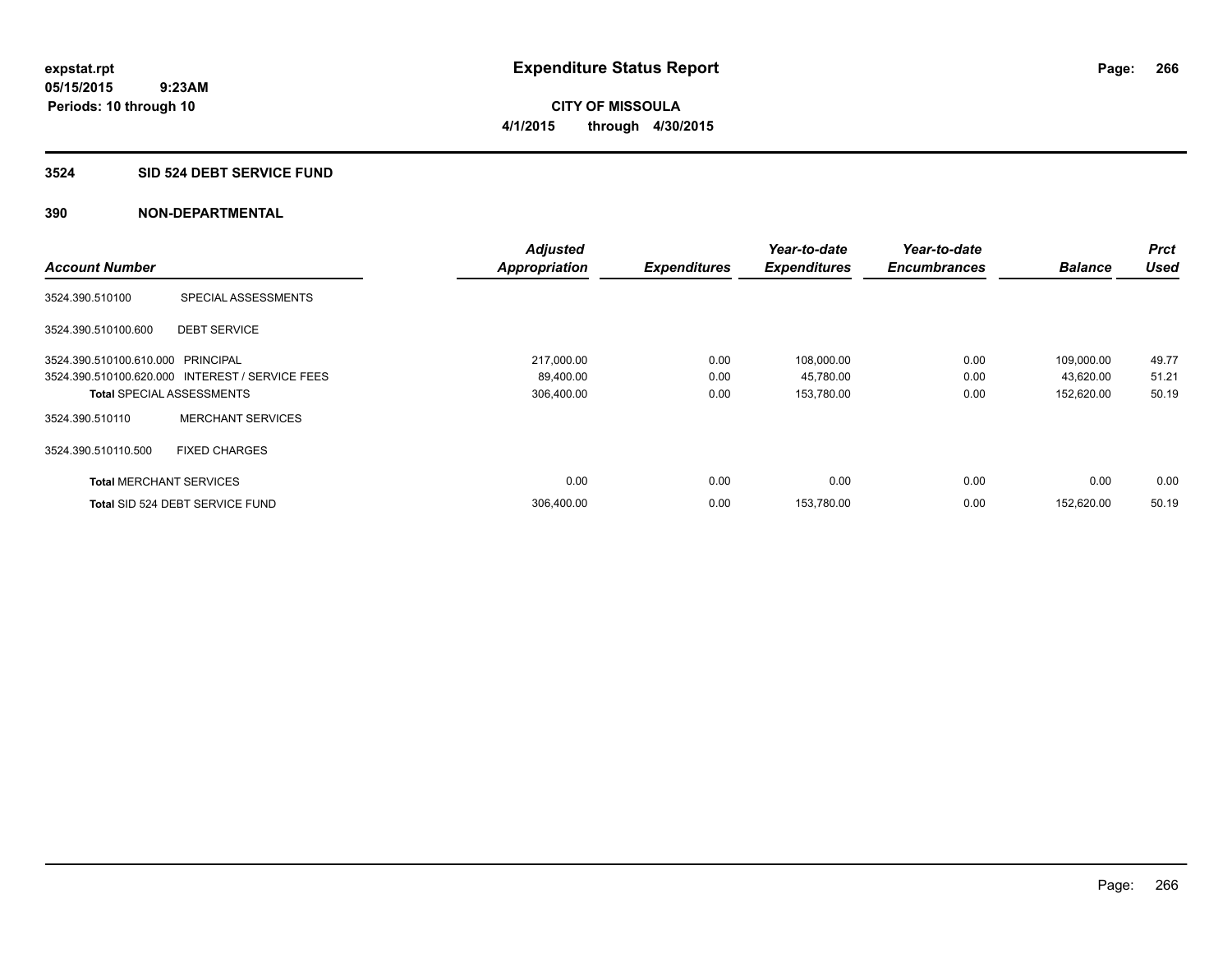# **CITY OF MISSOULA 4/1/2015 through 4/30/2015**

#### **3525 SID 525 DEBT SERVICE FUND**

| <b>Account Number</b>             |                                                 | <b>Adjusted</b><br><b>Appropriation</b> | <b>Expenditures</b> | Year-to-date<br><b>Expenditures</b> | Year-to-date<br><b>Encumbrances</b> | <b>Balance</b> | <b>Prct</b><br><b>Used</b> |
|-----------------------------------|-------------------------------------------------|-----------------------------------------|---------------------|-------------------------------------|-------------------------------------|----------------|----------------------------|
| 3525.390.510100                   | SPECIAL ASSESSMENTS                             |                                         |                     |                                     |                                     |                |                            |
| 3525.390.510100.600               | <b>DEBT SERVICE</b>                             |                                         |                     |                                     |                                     |                |                            |
| 3525.390.510100.610.000 PRINCIPAL |                                                 | 25,000.00                               | 0.00                | 13.000.00                           | 0.00                                | 12.000.00      | 52.00                      |
|                                   | 3525.390.510100.620.000 INTEREST / SERVICE FEES | 6.500.00                                | 0.00                | 3.380.00                            | 0.00                                | 3.120.00       | 52.00                      |
| <b>Total DEBT SERVICE</b>         |                                                 | 31,500.00                               | 0.00                | 16.380.00                           | 0.00                                | 15.120.00      | 52.00                      |
|                                   | <b>Total SPECIAL ASSESSMENTS</b>                | 31,500.00                               | 0.00                | 16.380.00                           | 0.00                                | 15.120.00      | 52.00                      |
|                                   | Total SID 525 DEBT SERVICE FUND                 | 31.500.00                               | 0.00                | 16.380.00                           | 0.00                                | 15.120.00      | 52.00                      |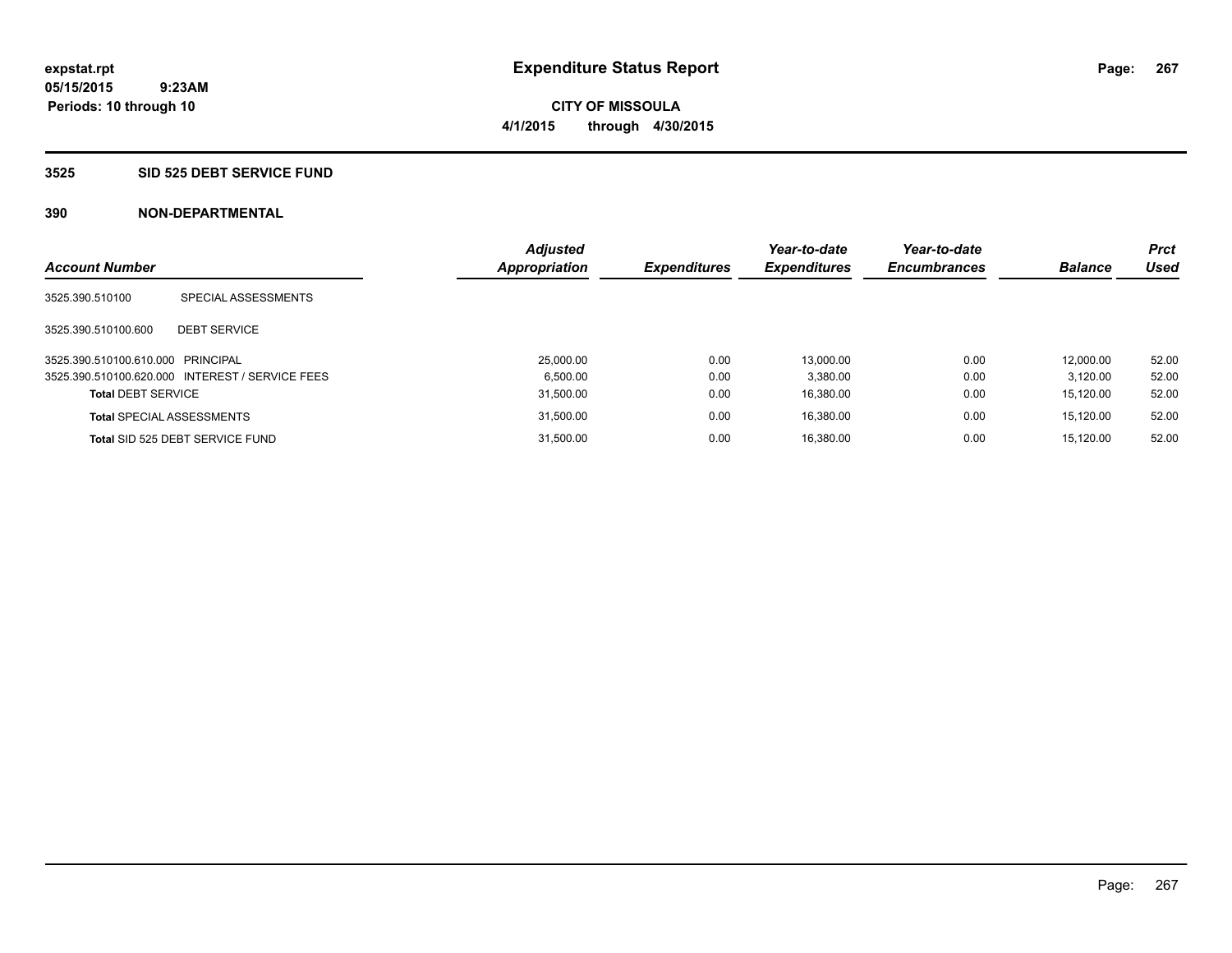**268**

**05/15/2015 9:23AM Periods: 10 through 10**

# **CITY OF MISSOULA 4/1/2015 through 4/30/2015**

#### **3526 SID 526 DEBT SERVICE FUND**

| <b>Account Number</b>             |                                                 | <b>Appropriation</b> | <b>Adjusted</b><br><b>Expenditures</b> | Year-to-date<br><b>Expenditures</b> | Year-to-date<br><b>Encumbrances</b> | <b>Balance</b> | <b>Prct</b><br>Used |
|-----------------------------------|-------------------------------------------------|----------------------|----------------------------------------|-------------------------------------|-------------------------------------|----------------|---------------------|
| 3526.390.510100                   | SPECIAL ASSESSMENTS                             |                      |                                        |                                     |                                     |                |                     |
| 3526.390.510100.600               | <b>DEBT SERVICE</b>                             |                      |                                        |                                     |                                     |                |                     |
| 3526.390.510100.610.000 PRINCIPAL |                                                 |                      | 0.00<br>148.000.00                     | 73.000.00                           | 0.00                                | 75,000.00      | 49.32               |
|                                   | 3526.390.510100.620.000 INTEREST / SERVICE FEES |                      | 0.00<br>45.300.00                      | 23.380.00                           | 0.00                                | 21.920.00      | 51.61               |
| <b>Total DEBT SERVICE</b>         |                                                 |                      | 0.00<br>193.300.00                     | 96,380.00                           | 0.00                                | 96.920.00      | 49.86               |
| <b>Total SPECIAL ASSESSMENTS</b>  |                                                 |                      | 0.00<br>193.300.00                     | 96.380.00                           | 0.00                                | 96.920.00      | 49.86               |
|                                   | Total SID 526 DEBT SERVICE FUND                 |                      | 193.300.00<br>0.00                     | 96.380.00                           | 0.00                                | 96.920.00      | 49.86               |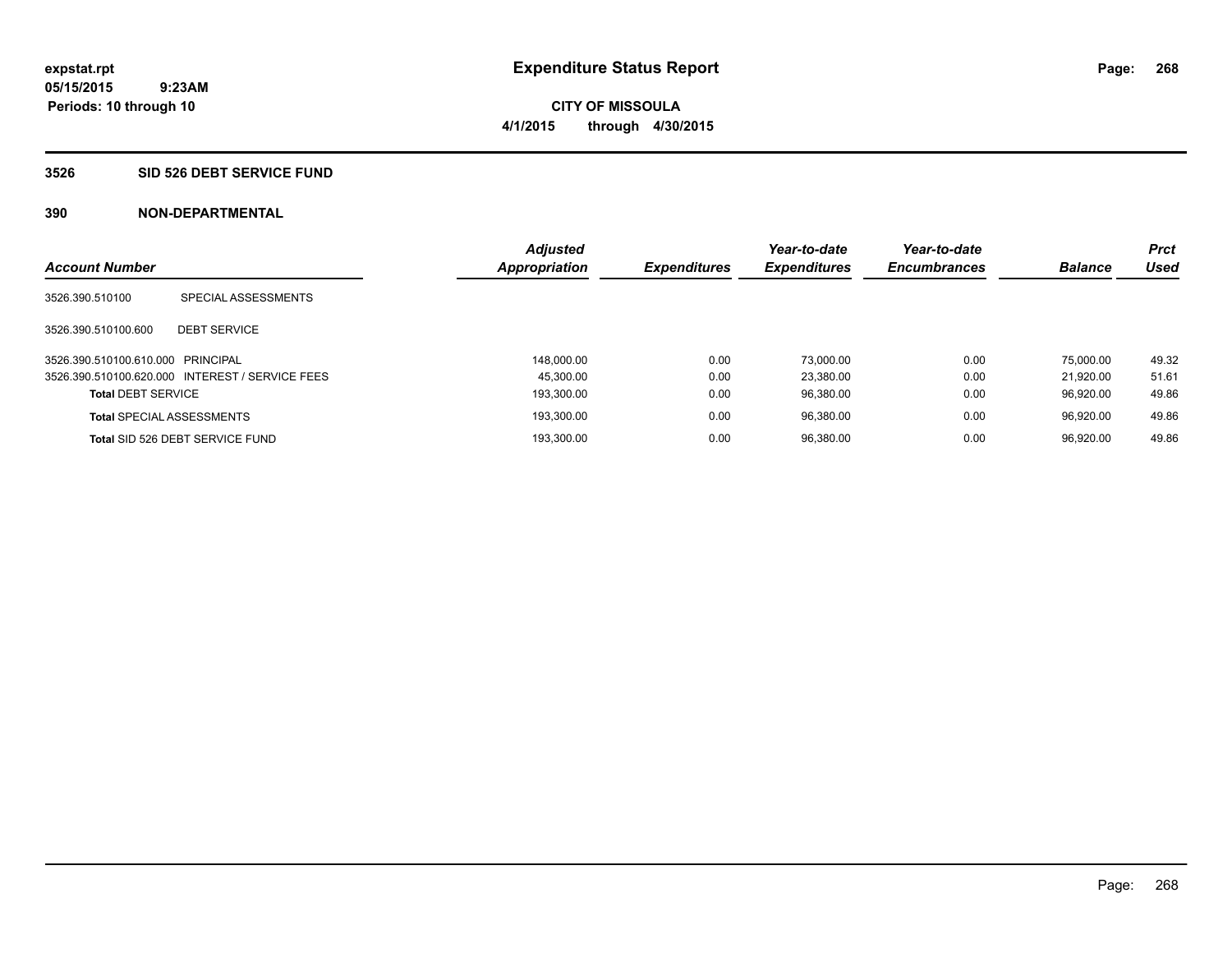#### **3527 SID 527 DEBT SERVICE FUND**

| <b>Account Number</b>     |                                  | <b>Adjusted</b><br><b>Appropriation</b> | <b>Expenditures</b> | Year-to-date<br><b>Expenditures</b> | Year-to-date<br><b>Encumbrances</b> | <b>Balance</b> | <b>Prct</b><br>Used |
|---------------------------|----------------------------------|-----------------------------------------|---------------------|-------------------------------------|-------------------------------------|----------------|---------------------|
| 3527.390.510100           | SPECIAL ASSESSMENTS              |                                         |                     |                                     |                                     |                |                     |
| 3527.390.510100.600       | <b>DEBT SERVICE</b>              |                                         |                     |                                     |                                     |                |                     |
| <b>Total DEBT SERVICE</b> |                                  | 0.00                                    | 0.00                | 0.00                                | 0.00                                | 0.00           | 0.00                |
|                           | <b>Total SPECIAL ASSESSMENTS</b> | 0.00                                    | 0.00                | 0.00                                | 0.00                                | 0.00           | 0.00                |
|                           | Total SID 527 DEBT SERVICE FUND  | 0.00                                    | 0.00                | 0.00                                | 0.00                                | 0.00           | 0.00                |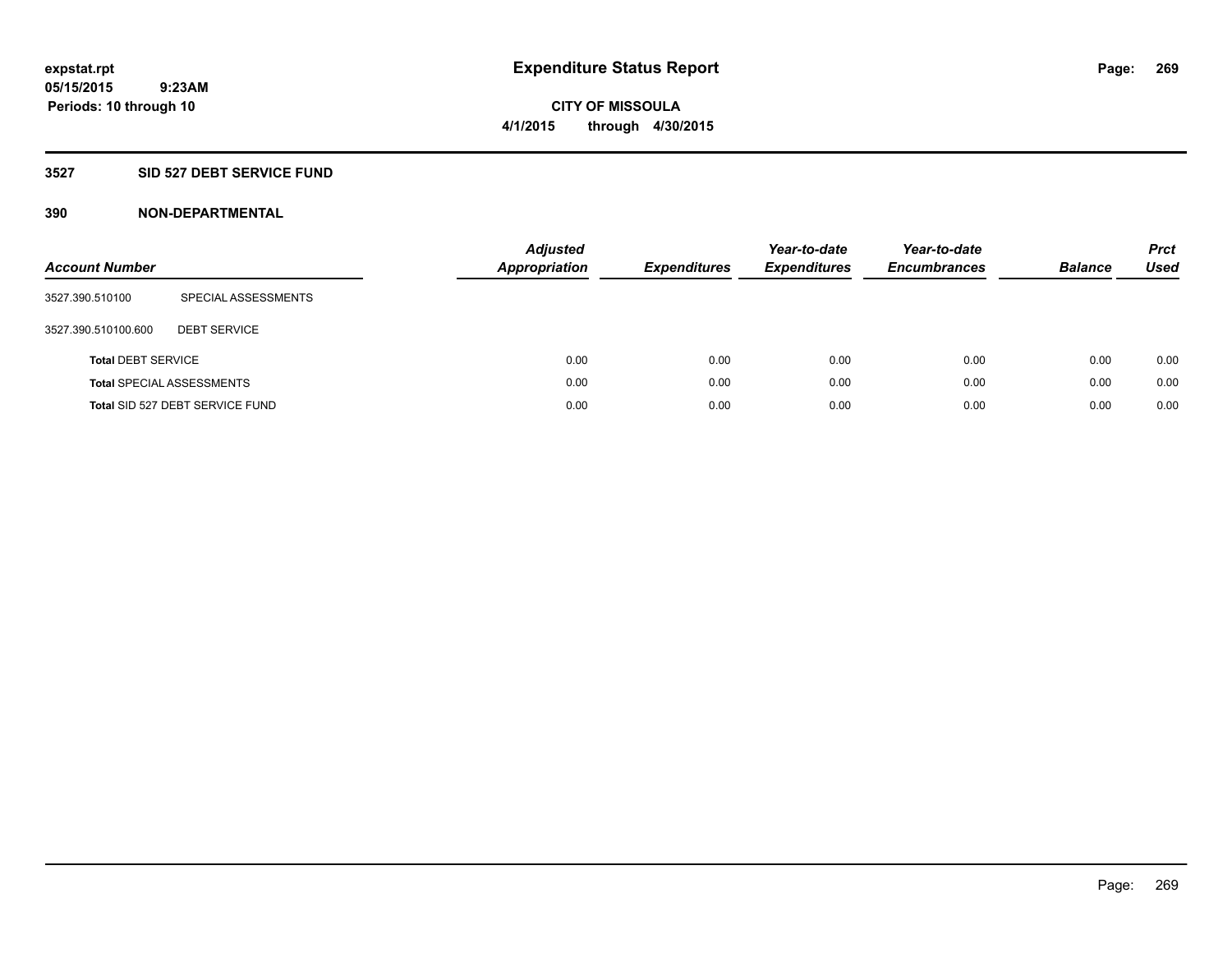#### **3530 SID 530 DEBT SERVICE FUND**

| <b>Account Number</b>      |                                                 | <b>Adjusted</b><br>Appropriation | <b>Expenditures</b> | Year-to-date<br><b>Expenditures</b> | Year-to-date<br><b>Encumbrances</b> | <b>Balance</b> | <b>Prct</b><br><b>Used</b> |
|----------------------------|-------------------------------------------------|----------------------------------|---------------------|-------------------------------------|-------------------------------------|----------------|----------------------------|
|                            |                                                 |                                  |                     |                                     |                                     |                |                            |
| 3530.390.510100            | SPECIAL ASSESSMENTS                             |                                  |                     |                                     |                                     |                |                            |
| 3530.390.510100.600        | <b>DEBT SERVICE</b>                             |                                  |                     |                                     |                                     |                |                            |
| 3530.390.510100.610.000    | <b>PRINCIPAL</b>                                | 670.00                           | 0.00                | 670.00                              | 0.00                                | 0.00           | 100.00                     |
|                            | 3530.390.510100.620.000 INTEREST / SERVICE FEES | 10.00                            | 0.00                | 10.09                               | 0.00                                | $-0.09$        | 100.90                     |
|                            | <b>Total SPECIAL ASSESSMENTS</b>                | 680.00                           | 0.00                | 680.09                              | 0.00                                | $-0.09$        | 100.01                     |
| 3530.390.521000            | INTERFUND OPERATING TRANSFERS                   |                                  |                     |                                     |                                     |                |                            |
| 3530.390.521000.800        | OTHER OBJECTS                                   |                                  |                     |                                     |                                     |                |                            |
| <b>Total OTHER OBJECTS</b> |                                                 | 0.00                             | 0.00                | 0.00                                | 0.00                                | 0.00           | 0.00                       |
|                            | <b>Total INTERFUND OPERATING TRANSFERS</b>      | 0.00                             | 0.00                | 0.00                                | 0.00                                | 0.00           | 0.00                       |
|                            | Total SID 530 DEBT SERVICE FUND                 | 680.00                           | 0.00                | 680.09                              | 0.00                                | $-0.09$        | 100.01                     |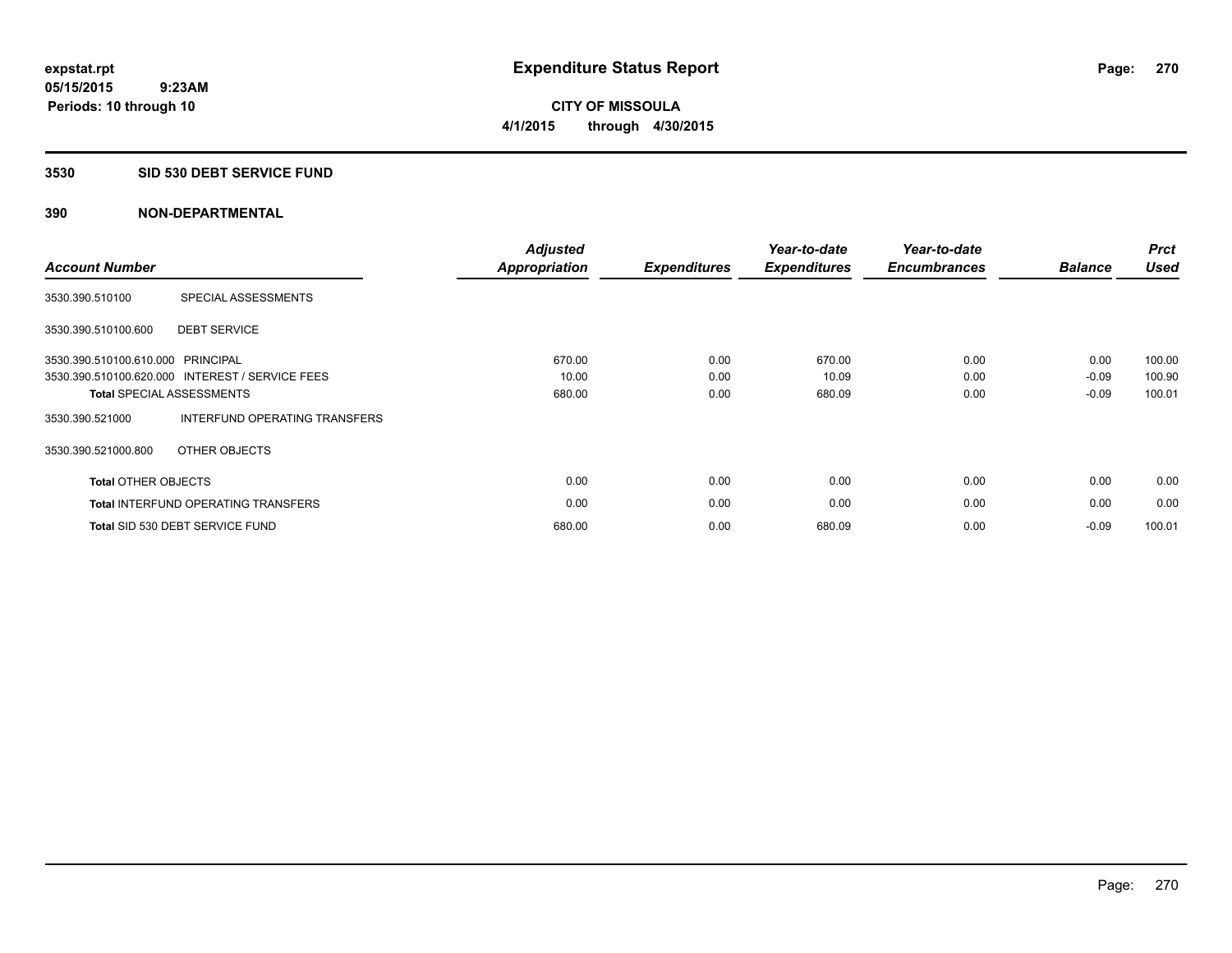## **3531 SID 531 HICKORY ST CALMING**

| <b>Account Number</b> |                                            | <b>Adjusted</b><br>Appropriation | <b>Expenditures</b> | Year-to-date<br><b>Expenditures</b> | Year-to-date<br><b>Encumbrances</b> | <b>Balance</b> | <b>Prct</b><br>Used |
|-----------------------|--------------------------------------------|----------------------------------|---------------------|-------------------------------------|-------------------------------------|----------------|---------------------|
| 3531.390.521000       | INTERFUND OPERATING TRANSFERS              |                                  |                     |                                     |                                     |                |                     |
| 3531.390.521000.800   | OTHER OBJECTS                              |                                  |                     |                                     |                                     |                |                     |
|                       | <b>Total INTERFUND OPERATING TRANSFERS</b> | 0.00                             | 0.00                | 0.00                                | 0.00                                | 0.00           | 0.00                |
|                       | <b>Total SID 531 HICKORY ST CALMING</b>    | 0.00                             | 0.00                | 0.00                                | 0.00                                | 0.00           | 0.00                |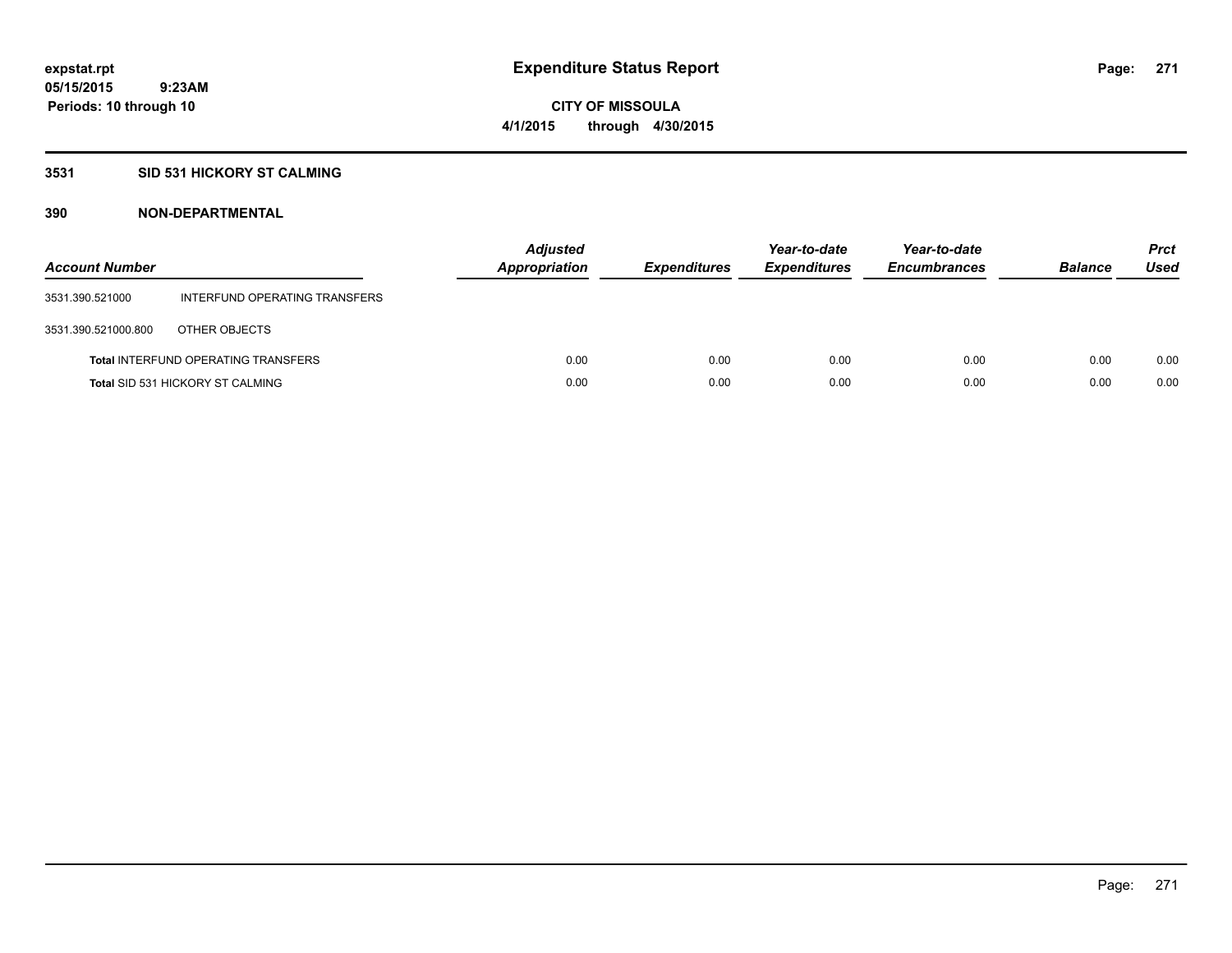#### **3532 SID 532 DEBT SERVICE FUND**

| <b>Account Number</b>             |                                                 | <b>Adjusted</b><br><b>Appropriation</b> | <b>Expenditures</b> | Year-to-date<br><b>Expenditures</b> | Year-to-date<br><b>Encumbrances</b> | <b>Balance</b> | <b>Prct</b><br>Used |
|-----------------------------------|-------------------------------------------------|-----------------------------------------|---------------------|-------------------------------------|-------------------------------------|----------------|---------------------|
| 3532.390.510100                   | SPECIAL ASSESSMENTS                             |                                         |                     |                                     |                                     |                |                     |
| 3532.390.510100.600               | <b>DEBT SERVICE</b>                             |                                         |                     |                                     |                                     |                |                     |
| 3532.390.510100.610.000 PRINCIPAL |                                                 | 30.000.00                               | 0.00                | 0.00                                | 0.00                                | 30.000.00      | 0.00                |
|                                   | 3532.390.510100.620.000 INTEREST / SERVICE FEES | 13.363.00                               | 0.00                | 7.031.25                            | 0.00                                | 6.331.75       | 52.62               |
| <b>Total DEBT SERVICE</b>         |                                                 | 43,363.00                               | 0.00                | 7.031.25                            | 0.00                                | 36.331.75      | 16.21               |
|                                   | <b>Total SPECIAL ASSESSMENTS</b>                | 43,363.00                               | 0.00                | 7.031.25                            | 0.00                                | 36.331.75      | 16.21               |
|                                   | Total SID 532 DEBT SERVICE FUND                 | 43.363.00                               | 0.00                | 7.031.25                            | 0.00                                | 36.331.75      | 16.21               |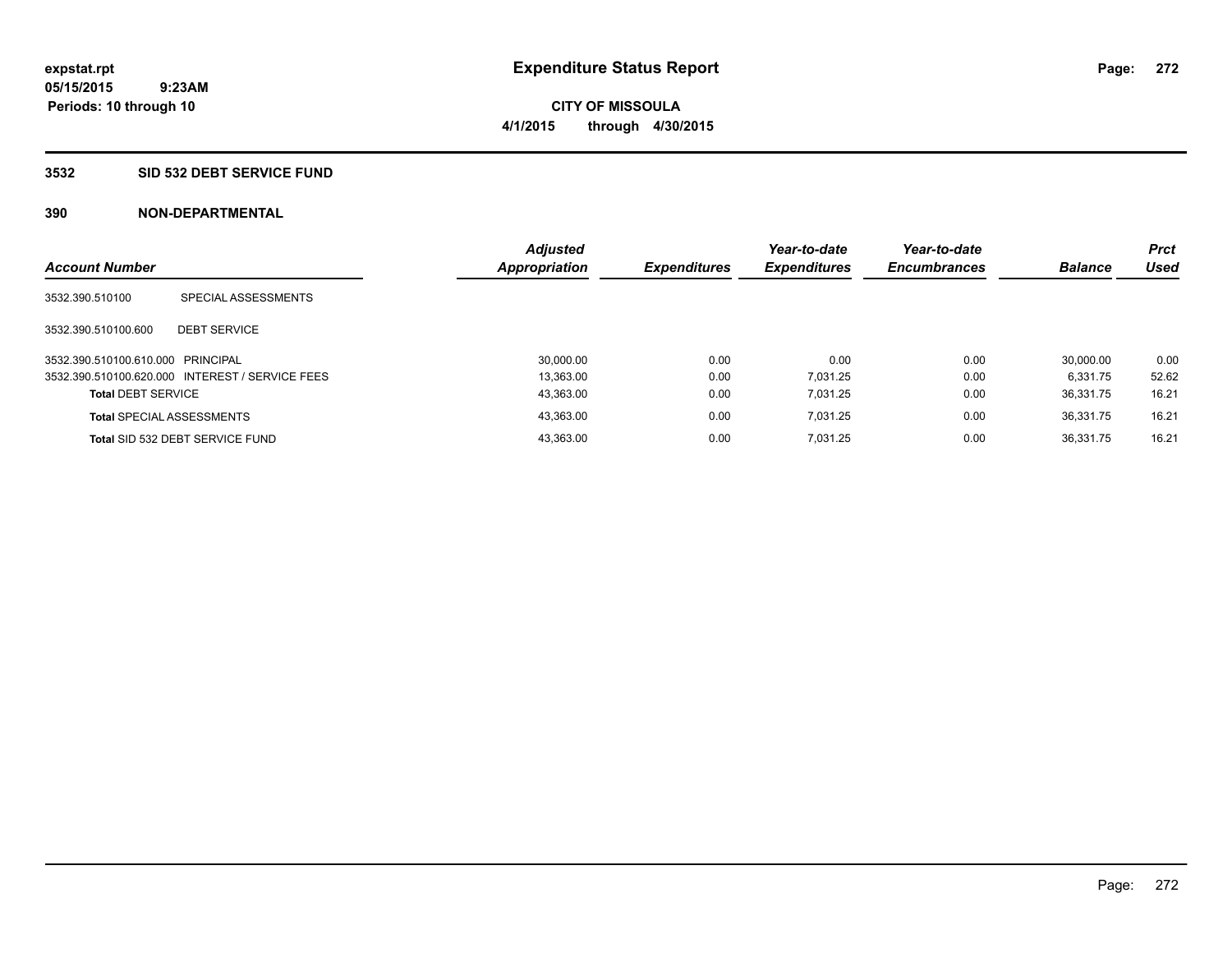**CITY OF MISSOULA 4/1/2015 through 4/30/2015**

## **3533 GILBERT ST SEWER SID DEBT FUND**

| <b>Account Number</b>             |                                                 | <b>Adjusted</b><br><b>Appropriation</b> | <b>Expenditures</b> | Year-to-date<br><b>Expenditures</b> | Year-to-date<br><b>Encumbrances</b> | <b>Balance</b> | <b>Prct</b><br>Used |
|-----------------------------------|-------------------------------------------------|-----------------------------------------|---------------------|-------------------------------------|-------------------------------------|----------------|---------------------|
| 3533.390.510100                   | SPECIAL ASSESSMENTS                             |                                         |                     |                                     |                                     |                |                     |
| 3533.390.510100.500               | <b>FIXED CHARGES</b>                            |                                         |                     |                                     |                                     |                |                     |
| <b>Total FIXED CHARGES</b>        |                                                 | 0.00                                    | 0.00                | 0.00                                | 0.00                                | 0.00           | 0.00                |
| 3533.390.510100.600               | <b>DEBT SERVICE</b>                             |                                         |                     |                                     |                                     |                |                     |
| 3533.390.510100.610.000 PRINCIPAL |                                                 | 12,000.00                               | 0.00                | 6,000.00                            | 0.00                                | 6,000.00       | 50.00               |
|                                   | 3533.390.510100.620.000 INTEREST / SERVICE FEES | 5,775.00                                | 0.00                | 2,943.75                            | 0.00                                | 2,831.25       | 50.97               |
|                                   | <b>Total SPECIAL ASSESSMENTS</b>                | 17,775.00                               | 0.00                | 8,943.75                            | 0.00                                | 8,831.25       | 50.32               |
| 3533.390.521000                   | INTERFUND OPERATING TRANSFERS                   |                                         |                     |                                     |                                     |                |                     |
| 3533.390.521000.800               | OTHER OBJECTS                                   |                                         |                     |                                     |                                     |                |                     |
|                                   | <b>Total INTERFUND OPERATING TRANSFERS</b>      | 0.00                                    | 0.00                | 0.00                                | 0.00                                | 0.00           | 0.00                |
|                                   | <b>Total GILBERT ST SEWER SID DEBT FUND</b>     | 17.775.00                               | 0.00                | 8,943.75                            | 0.00                                | 8,831.25       | 50.32               |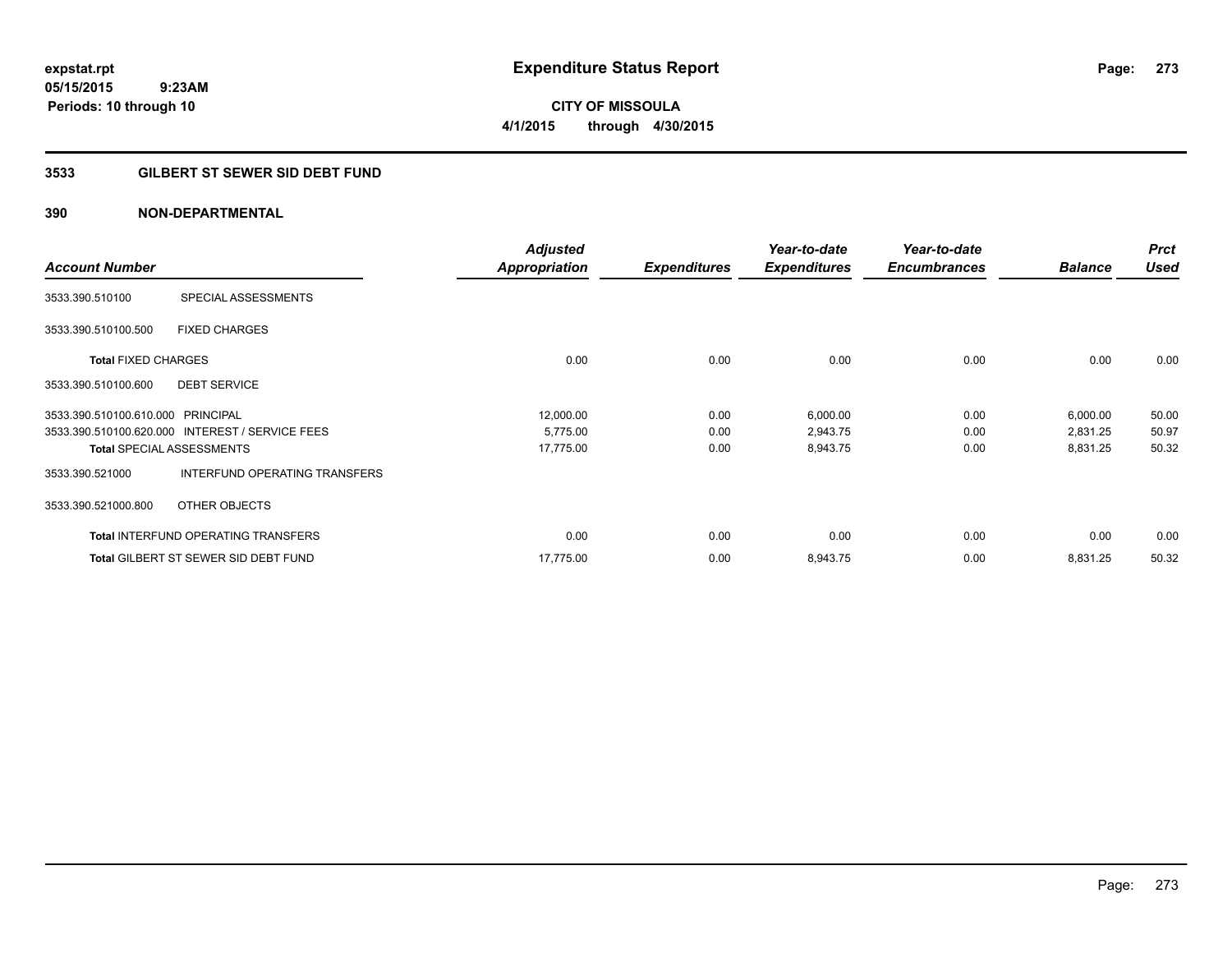#### **3534 LINCOLNWOOD SEWER PHASE I**

| <b>Account Number</b>             |                                                 | <b>Adjusted</b><br>Appropriation | <b>Expenditures</b> | Year-to-date<br><b>Expenditures</b> | Year-to-date<br><b>Encumbrances</b> | <b>Balance</b> | <b>Prct</b><br>Used |
|-----------------------------------|-------------------------------------------------|----------------------------------|---------------------|-------------------------------------|-------------------------------------|----------------|---------------------|
| 3534.390.510100                   | SPECIAL ASSESSMENTS                             |                                  |                     |                                     |                                     |                |                     |
| 3534.390.510100.600               | <b>DEBT SERVICE</b>                             |                                  |                     |                                     |                                     |                |                     |
| 3534.390.510100.610.000 PRINCIPAL |                                                 | 12,000.00                        | 0.00                | 6.000.00                            | 0.00                                | 6.000.00       | 50.00               |
|                                   | 3534.390.510100.620.000 INTEREST / SERVICE FEES | 6.413.00                         | 0.00                | 3.262.50                            | 0.00                                | 3.150.50       | 50.87               |
| <b>Total SPECIAL ASSESSMENTS</b>  |                                                 | 18.413.00                        | 0.00                | 9.262.50                            | 0.00                                | 9.150.50       | 50.30               |
|                                   | <b>Total LINCOLNWOOD SEWER PHASE I</b>          | 18.413.00                        | 0.00                | 9.262.50                            | 0.00                                | 9.150.50       | 50.30               |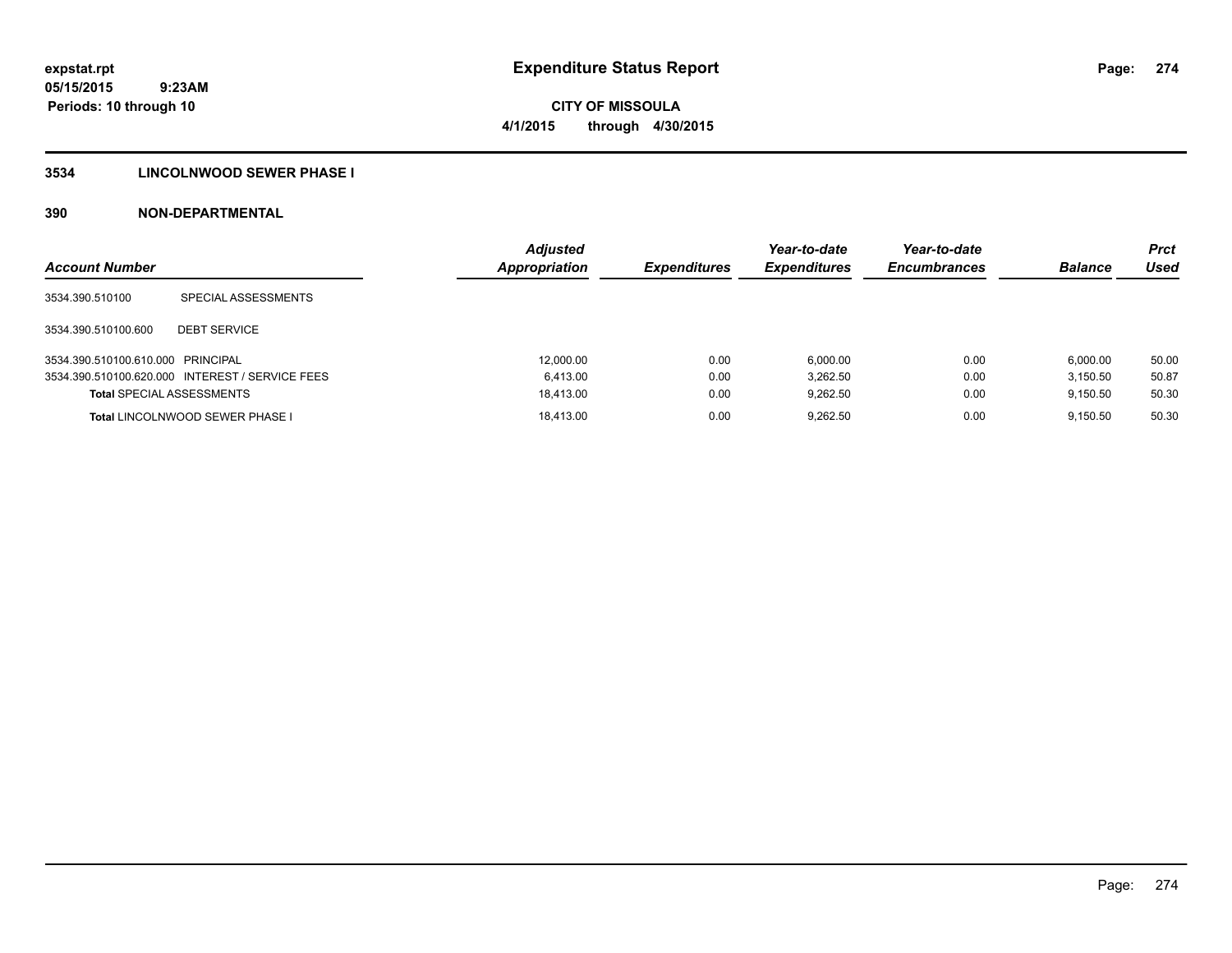## **3535 SLANT STREET TRAFFIC CALMING**

| <b>Account Number</b> |                                            | <b>Adjusted</b><br>Appropriation | <b>Expenditures</b> | Year-to-date<br><b>Expenditures</b> | Year-to-date<br><b>Encumbrances</b> | <b>Balance</b> | <b>Prct</b><br><b>Used</b> |
|-----------------------|--------------------------------------------|----------------------------------|---------------------|-------------------------------------|-------------------------------------|----------------|----------------------------|
| 3535.390.510110       | <b>MERCHANT SERVICES</b>                   |                                  |                     |                                     |                                     |                |                            |
| 3535.390.510110.500   | <b>FIXED CHARGES</b>                       |                                  |                     |                                     |                                     |                |                            |
|                       | <b>Total MERCHANT SERVICES</b>             | 0.00                             | 0.00                | 0.00                                | 0.00                                | 0.00           | 0.00                       |
| 3535.390.521000       | INTERFUND OPERATING TRANSFERS              |                                  |                     |                                     |                                     |                |                            |
| 3535.390.521000.800   | OTHER OBJECTS                              |                                  |                     |                                     |                                     |                |                            |
|                       | <b>Total INTERFUND OPERATING TRANSFERS</b> | 0.00                             | 0.00                | 0.00                                | 0.00                                | 0.00           | 0.00                       |
|                       | <b>Total SLANT STREET TRAFFIC CALMING</b>  | 0.00                             | 0.00                | 0.00                                | 0.00                                | 0.00           | 0.00                       |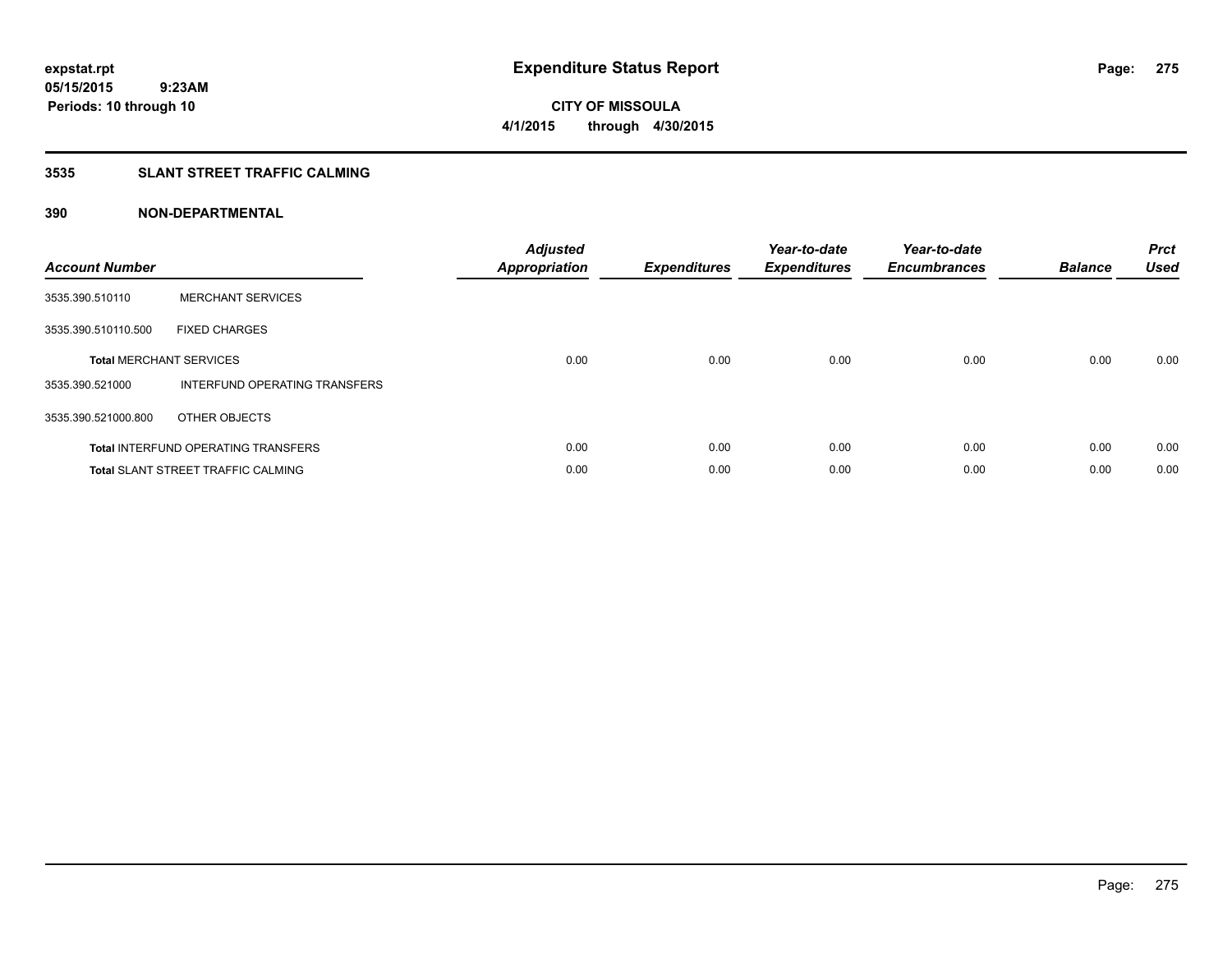# **CITY OF MISSOULA 4/1/2015 through 4/30/2015**

## **3536 LINCOLNWOOD SEWER PHASE II**

| <b>Account Number</b>             |                                                 | <b>Adjusted</b><br><b>Appropriation</b> | <b>Expenditures</b> | Year-to-date<br><b>Expenditures</b> | Year-to-date<br><b>Encumbrances</b> | <b>Balance</b> | <b>Prct</b><br>Used |
|-----------------------------------|-------------------------------------------------|-----------------------------------------|---------------------|-------------------------------------|-------------------------------------|----------------|---------------------|
| 3536.390.510100                   | SPECIAL ASSESSMENTS                             |                                         |                     |                                     |                                     |                |                     |
| 3536.390.510100.600               | <b>DEBT SERVICE</b>                             |                                         |                     |                                     |                                     |                |                     |
| 3536.390.510100.610.000 PRINCIPAL |                                                 | 20,000.00                               | 0.00                | 10.000.00                           | 0.00                                | 10.000.00      | 50.00               |
|                                   | 3536.390.510100.620.000 INTEREST / SERVICE FEES | 11,100.00                               | 0.00                | 5.643.75                            | 0.00                                | 5.456.25       | 50.84               |
| <b>Total SPECIAL ASSESSMENTS</b>  |                                                 | 31,100.00                               | 0.00                | 15.643.75                           | 0.00                                | 15.456.25      | 50.30               |
|                                   | <b>Total LINCOLNWOOD SEWER PHASE II</b>         | 31,100.00                               | 0.00                | 15.643.75                           | 0.00                                | 15.456.25      | 50.30               |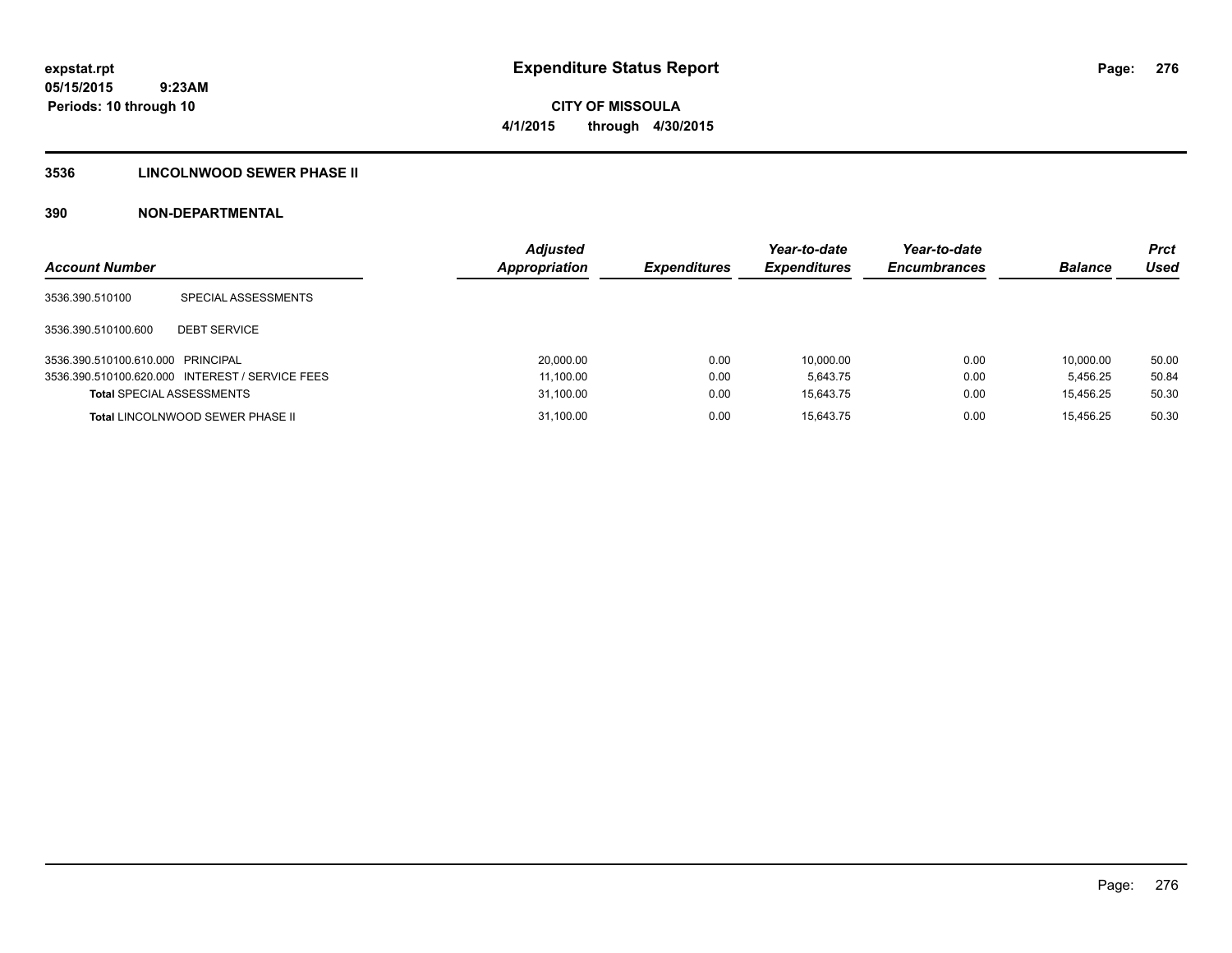## **3539 SOUTH 4TH STREET W TRAFFIC**

| <b>Account Number</b> |                                            | <b>Adjusted</b><br><b>Appropriation</b> | <b>Expenditures</b> | Year-to-date<br><b>Expenditures</b> | Year-to-date<br><b>Encumbrances</b> | <b>Balance</b> | <b>Prct</b><br>Used |
|-----------------------|--------------------------------------------|-----------------------------------------|---------------------|-------------------------------------|-------------------------------------|----------------|---------------------|
| 3539.390.521000       | INTERFUND OPERATING TRANSFERS              |                                         |                     |                                     |                                     |                |                     |
| 3539.390.521000.800   | OTHER OBJECTS                              |                                         |                     |                                     |                                     |                |                     |
|                       | <b>Total INTERFUND OPERATING TRANSFERS</b> | 0.00                                    | 0.00                | 0.00                                | 0.00                                | 0.00           | 0.00                |
|                       | <b>Total SOUTH 4TH STREET W TRAFFIC</b>    | 0.00                                    | 0.00                | 0.00                                | 0.00                                | 0.00           | 0.00                |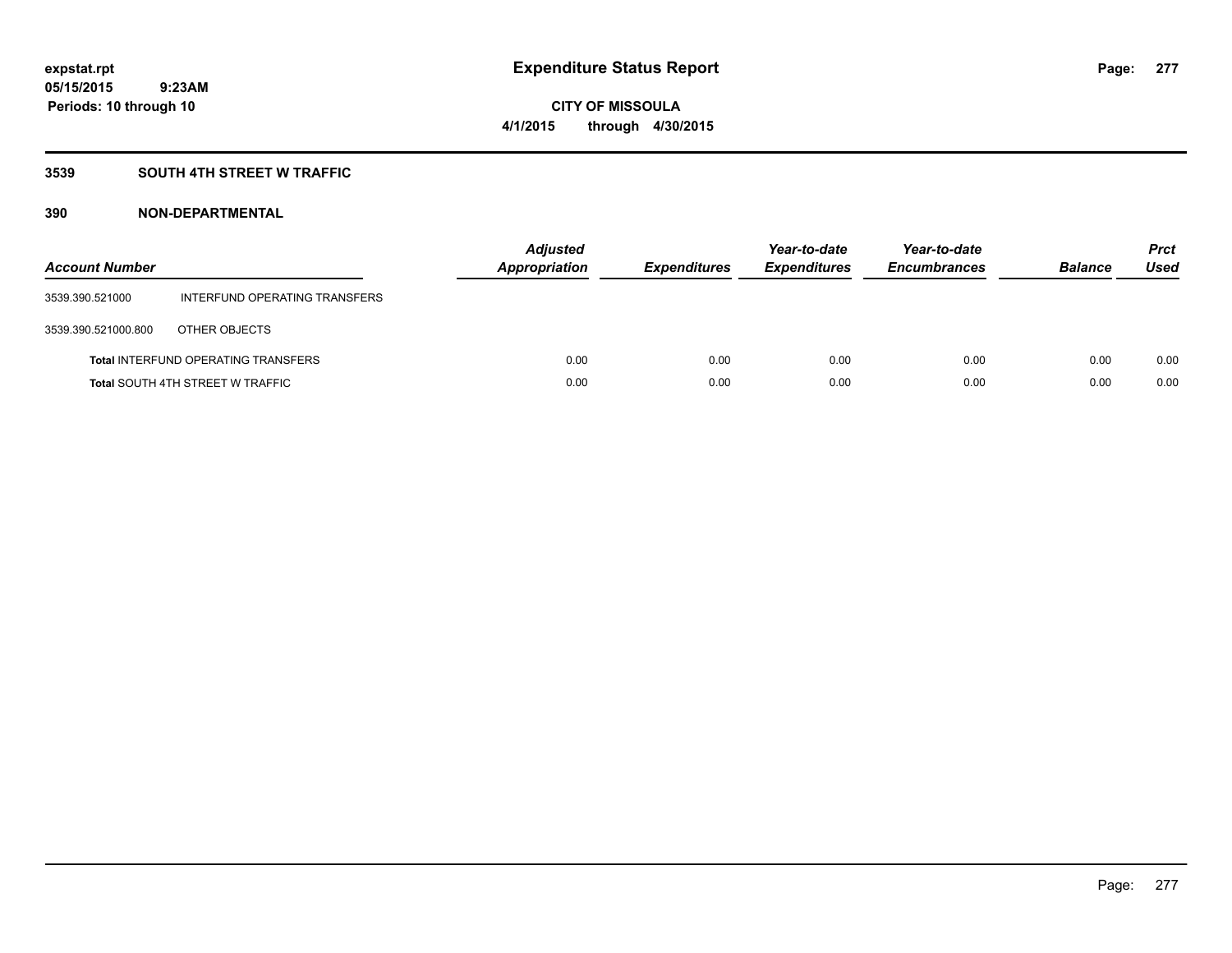# **CITY OF MISSOULA 4/1/2015 through 4/30/2015**

#### **3540 SID 540 DEBT SERVICE FUND**

| <b>Account Number</b>             |                                                 | <b>Adjusted</b><br><b>Appropriation</b> | <b>Expenditures</b> | Year-to-date<br><b>Expenditures</b> | Year-to-date<br><b>Encumbrances</b> | <b>Balance</b> | <b>Prct</b><br><b>Used</b> |
|-----------------------------------|-------------------------------------------------|-----------------------------------------|---------------------|-------------------------------------|-------------------------------------|----------------|----------------------------|
| 3540.390.510100                   | SPECIAL ASSESSMENTS                             |                                         |                     |                                     |                                     |                |                            |
| 3540.390.510100.600               | <b>DEBT SERVICE</b>                             |                                         |                     |                                     |                                     |                |                            |
| 3540.390.510100.610.000 PRINCIPAL |                                                 | 70.000.00                               | 0.00                | 0.00                                | 0.00                                | 70.000.00      | 0.00                       |
|                                   | 3540.390.510100.620.000 INTEREST / SERVICE FEES | 52.098.00                               | 0.00                | 26.223.75                           | 0.00                                | 25.874.25      | 50.34                      |
| <b>Total DEBT SERVICE</b>         |                                                 | 122,098.00                              | 0.00                | 26.223.75                           | 0.00                                | 95.874.25      | 21.48                      |
|                                   | <b>Total SPECIAL ASSESSMENTS</b>                | 122.098.00                              | 0.00                | 26.223.75                           | 0.00                                | 95.874.25      | 21.48                      |
|                                   | Total SID 540 DEBT SERVICE FUND                 | 122,098.00                              | 0.00                | 26.223.75                           | 0.00                                | 95.874.25      | 21.48                      |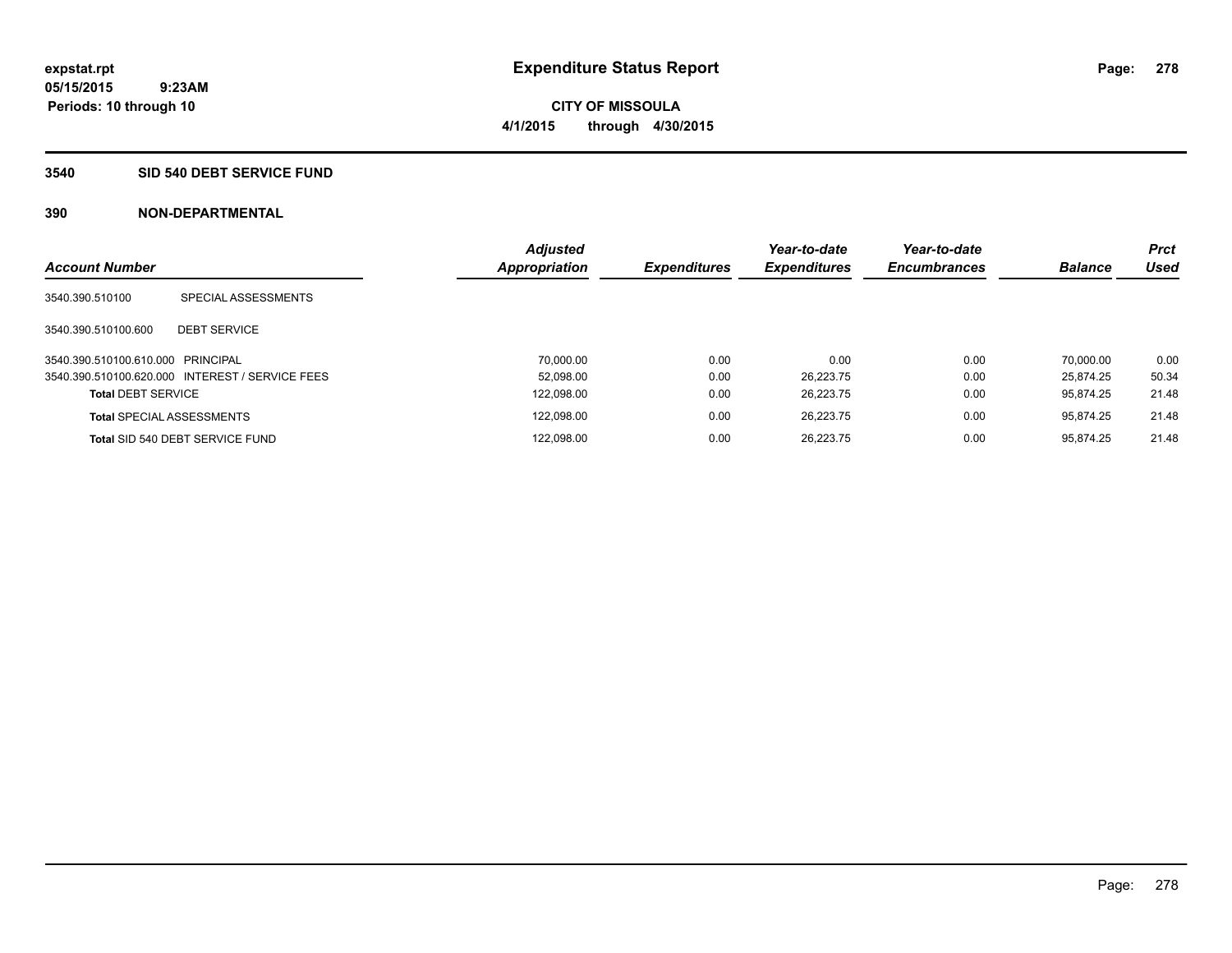**Periods: 10 through 10**

**CITY OF MISSOULA 4/1/2015 through 4/30/2015**

#### **3541 SID 541 DEBT SERVICE**

|                                           |                                  | <b>Adjusted</b>      |                     | Year-to-date        | Year-to-date        |                | <b>Prct</b> |
|-------------------------------------------|----------------------------------|----------------------|---------------------|---------------------|---------------------|----------------|-------------|
| <b>Account Number</b>                     |                                  | <b>Appropriation</b> | <b>Expenditures</b> | <b>Expenditures</b> | <b>Encumbrances</b> | <b>Balance</b> | <b>Used</b> |
| 3541.390.510100                           | SPECIAL ASSESSMENTS              |                      |                     |                     |                     |                |             |
| 3541.390.510100.600                       | <b>DEBT SERVICE</b>              |                      |                     |                     |                     |                |             |
| 3541.390.510100.610.000 PRINCIPAL         |                                  | 30,000.00            | 0.00                | 0.00                | 0.00                | 30,000.00      | 0.00        |
| 3541.390.510100.620.000 PINEVIEW PARK/INT |                                  | 30,383.00            | 0.00                | 15,316.25           | 0.00                | 15,066.75      | 50.41       |
|                                           | <b>Total SPECIAL ASSESSMENTS</b> | 60,383.00            | 0.00                | 15,316.25           | 0.00                | 45,066.75      | 25.37       |
| 3541.390.510110                           | <b>MERCHANT SERVICES</b>         |                      |                     |                     |                     |                |             |
| 3541.390.510110.500                       | <b>FIXED CHARGES</b>             |                      |                     |                     |                     |                |             |
| <b>Total MERCHANT SERVICES</b>            |                                  | 0.00                 | 0.00                | 0.00                | 0.00                | 0.00           | 0.00        |
| Total SID 541 DEBT SERVICE                |                                  | 60,383.00            | 0.00                | 15,316.25           | 0.00                | 45,066.75      | 25.37       |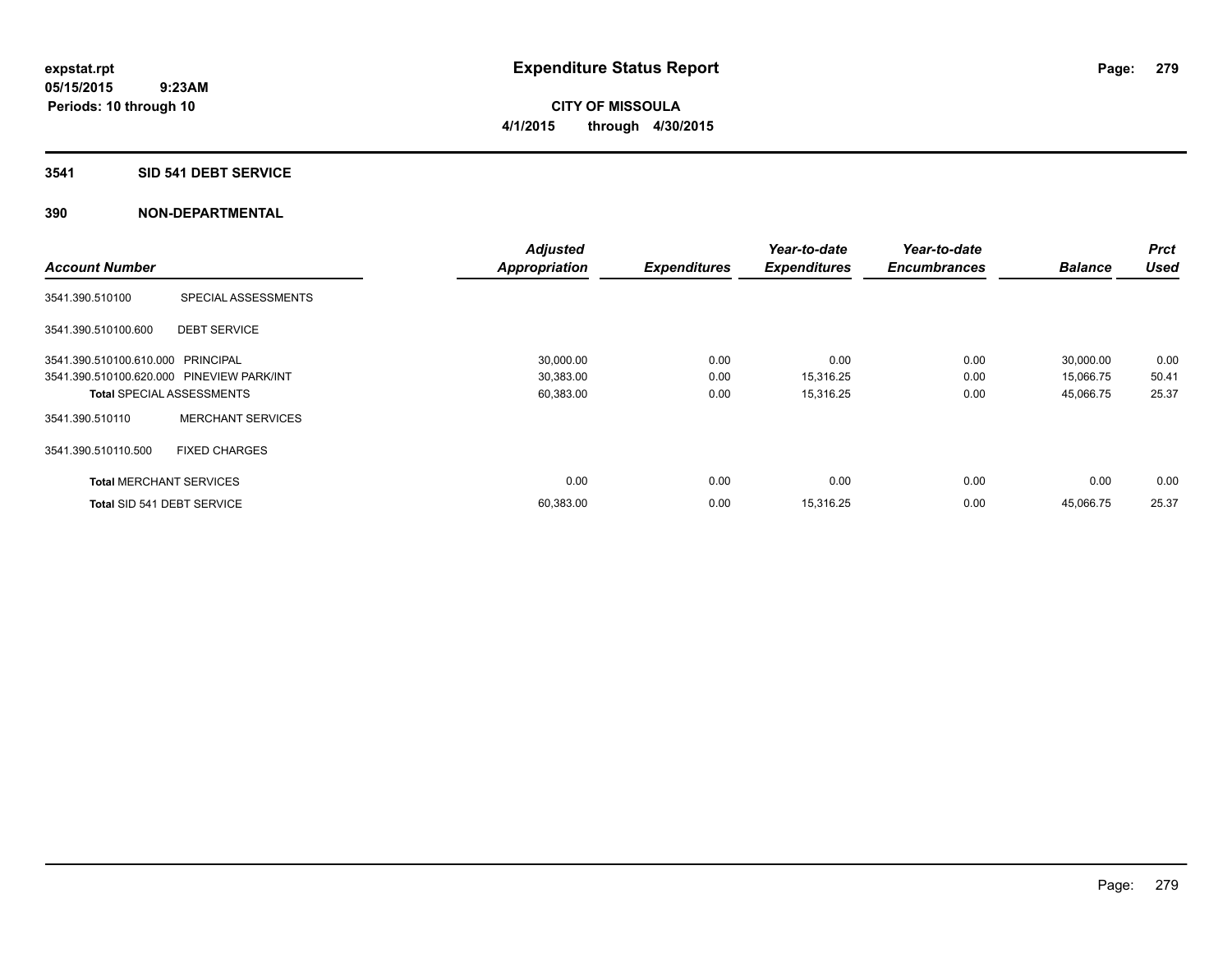**Periods: 10 through 10**

**CITY OF MISSOULA 4/1/2015 through 4/30/2015**

#### **3543 SID 543 DEBT SERVICE**

| <b>Account Number</b>      |                                            | <b>Adjusted</b><br><b>Appropriation</b> | <b>Expenditures</b> | Year-to-date<br><b>Expenditures</b> | Year-to-date<br><b>Encumbrances</b> | <b>Balance</b> | <b>Prct</b><br><b>Used</b> |
|----------------------------|--------------------------------------------|-----------------------------------------|---------------------|-------------------------------------|-------------------------------------|----------------|----------------------------|
| 3543.390.510000            | <b>MISCELLANEOUS</b>                       |                                         |                     |                                     |                                     |                |                            |
| 3543.390.510000.800        | OTHER OBJECTS                              |                                         |                     |                                     |                                     |                |                            |
| <b>Total MISCELLANEOUS</b> |                                            | 0.00                                    | 0.00                | 0.00                                | 0.00                                | 0.00           | 0.00                       |
| 3543.390.510100            | SPECIAL ASSESSMENTS                        |                                         |                     |                                     |                                     |                |                            |
| 3543.390.510100.600        | <b>DEBT SERVICE</b>                        |                                         |                     |                                     |                                     |                |                            |
|                            | <b>Total SPECIAL ASSESSMENTS</b>           | 0.00                                    | 0.00                | 0.00                                | 0.00                                | 0.00           | 0.00                       |
| 3543.390.521000            | INTERFUND OPERATING TRANSFERS              |                                         |                     |                                     |                                     |                |                            |
| 3543.390.521000.800        | OTHER OBJECTS                              |                                         |                     |                                     |                                     |                |                            |
|                            | <b>Total INTERFUND OPERATING TRANSFERS</b> | 0.00                                    | 0.00                | 0.00                                | 0.00                                | 0.00           | 0.00                       |
|                            | Total SID 543 DEBT SERVICE                 | 0.00                                    | 0.00                | 0.00                                | 0.00                                | 0.00           | 0.00                       |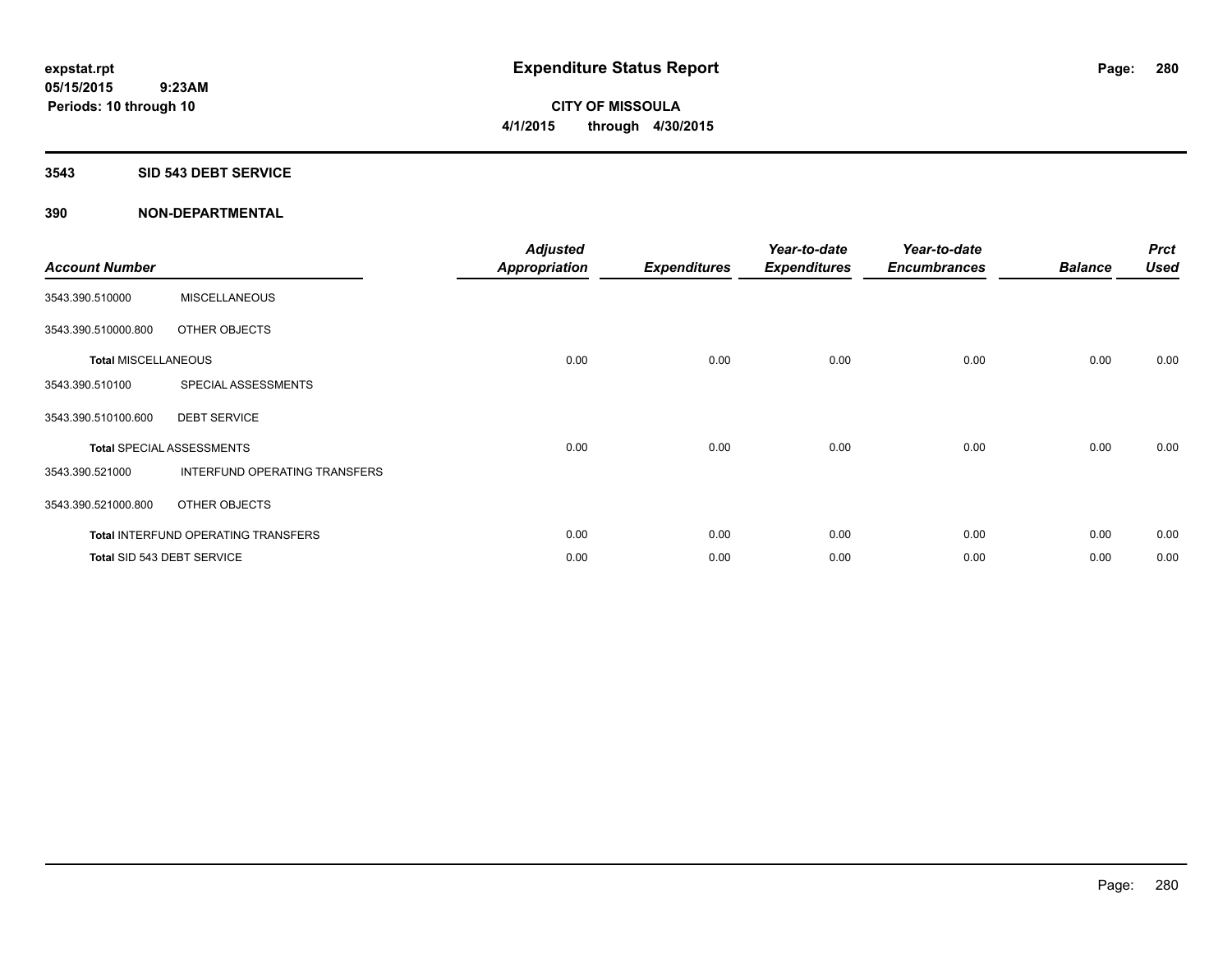**CITY OF MISSOULA 4/1/2015 through 4/30/2015**

## **3544 SID 544 RATTLESNAKE DEBT SERVICE**

| <b>Account Number</b>                      |                                                 | <b>Adjusted</b><br><b>Appropriation</b> | <b>Expenditures</b> | Year-to-date<br><b>Expenditures</b> | Year-to-date<br><b>Encumbrances</b> | <b>Balance</b> | <b>Prct</b><br>Used |
|--------------------------------------------|-------------------------------------------------|-----------------------------------------|---------------------|-------------------------------------|-------------------------------------|----------------|---------------------|
| 3544.390.510100                            | SPECIAL ASSESSMENTS                             |                                         |                     |                                     |                                     |                |                     |
| 3544.390.510100.600                        | <b>DEBT SERVICE</b>                             |                                         |                     |                                     |                                     |                |                     |
| 3544.390.510100.610.000 SID 544C/PRINCIPAL |                                                 | 65,000.00                               | 0.00                | 32,000.00                           | 0.00                                | 33.000.00      | 49.23               |
|                                            | 3544.390.510100.620.000 INTEREST / SERVICE FEES | 51,638.00                               | 0.00                | 26.118.75                           | 0.00                                | 25.519.25      | 50.58               |
| <b>Total DEBT SERVICE</b>                  |                                                 | 116,638.00                              | 0.00                | 58.118.75                           | 0.00                                | 58.519.25      | 49.83               |
| <b>Total NON-DEPARTMENTAL</b>              |                                                 | 116,638.00                              | 0.00                | 58.118.75                           | 0.00                                | 58.519.25      | 49.83               |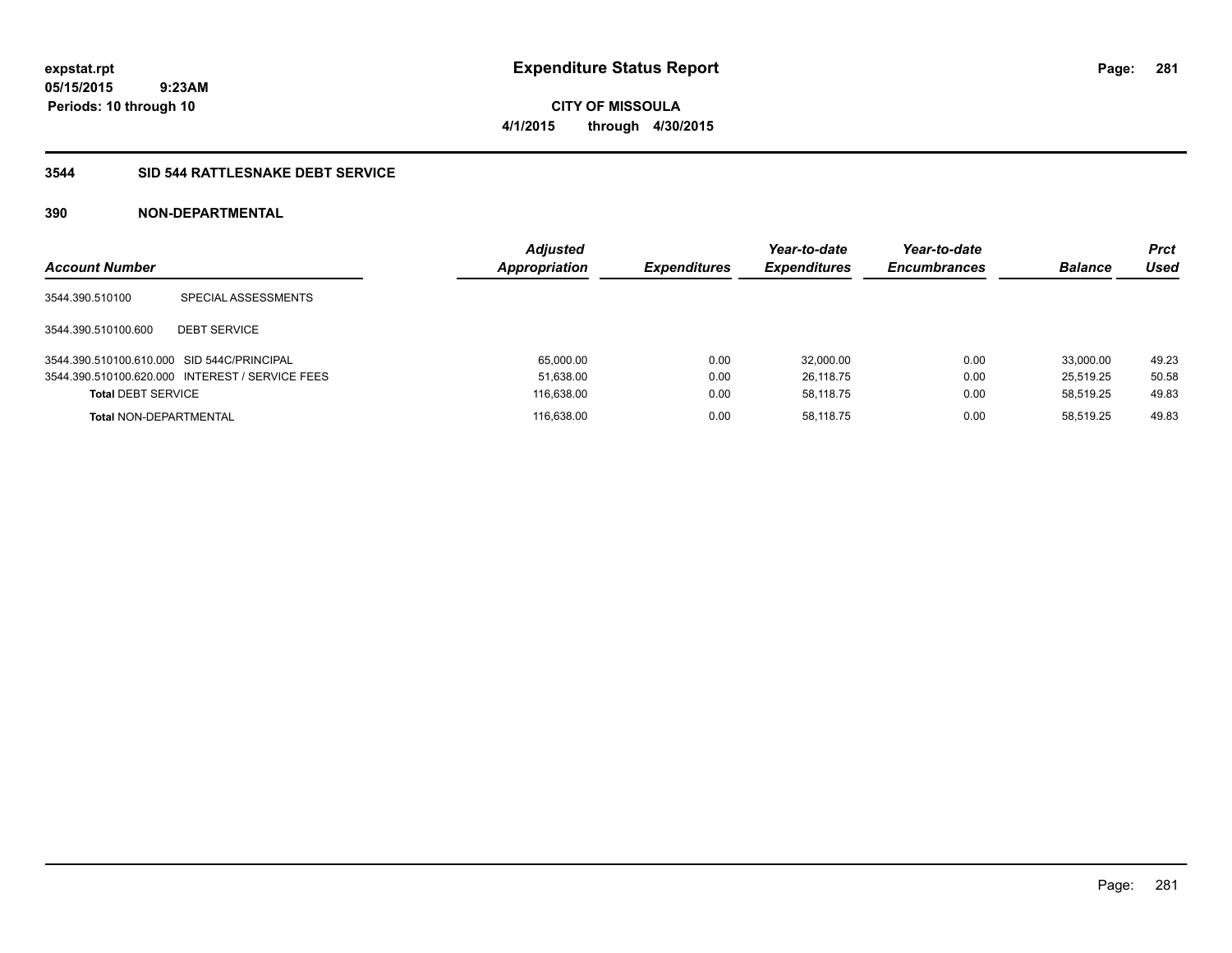**CITY OF MISSOULA 4/1/2015 through 4/30/2015**

## **3544 SID 544 RATTLESNAKE DEBT SERVICE**

## **550 SID 544 PROJECT**

| <b>Account Number</b>     |                                                 | <b>Adjusted</b><br>Appropriation | <b>Expenditures</b> | Year-to-date<br><b>Expenditures</b> | Year-to-date<br><b>Encumbrances</b> | <b>Balance</b> | <b>Prct</b><br>Used |
|---------------------------|-------------------------------------------------|----------------------------------|---------------------|-------------------------------------|-------------------------------------|----------------|---------------------|
| 3544.550.510100           | SPECIAL ASSESSMENTS                             |                                  |                     |                                     |                                     |                |                     |
| 3544.550.510100.600       | <b>DEBT SERVICE</b>                             |                                  |                     |                                     |                                     |                |                     |
|                           | 3544.550.510100.610.000 SID 544B ARRA/PRINCIPAL | 16,000.00                        | 0.00                | 8,000.00                            | 0.00                                | 8.000.00       | 50.00               |
|                           | 3544.550.510100.620.000 INTEREST / SERVICE FEES | 5.110.00                         | 0.00                | 2,590.00                            | 0.00                                | 2.520.00       | 50.68               |
| <b>Total DEBT SERVICE</b> |                                                 | 21,110.00                        | 0.00                | 10,590.00                           | 0.00                                | 10.520.00      | 50.17               |
| Total SID 544 PROJECT     |                                                 | 21.110.00                        | 0.00                | 10.590.00                           | 0.00                                | 10.520.00      | 50.17               |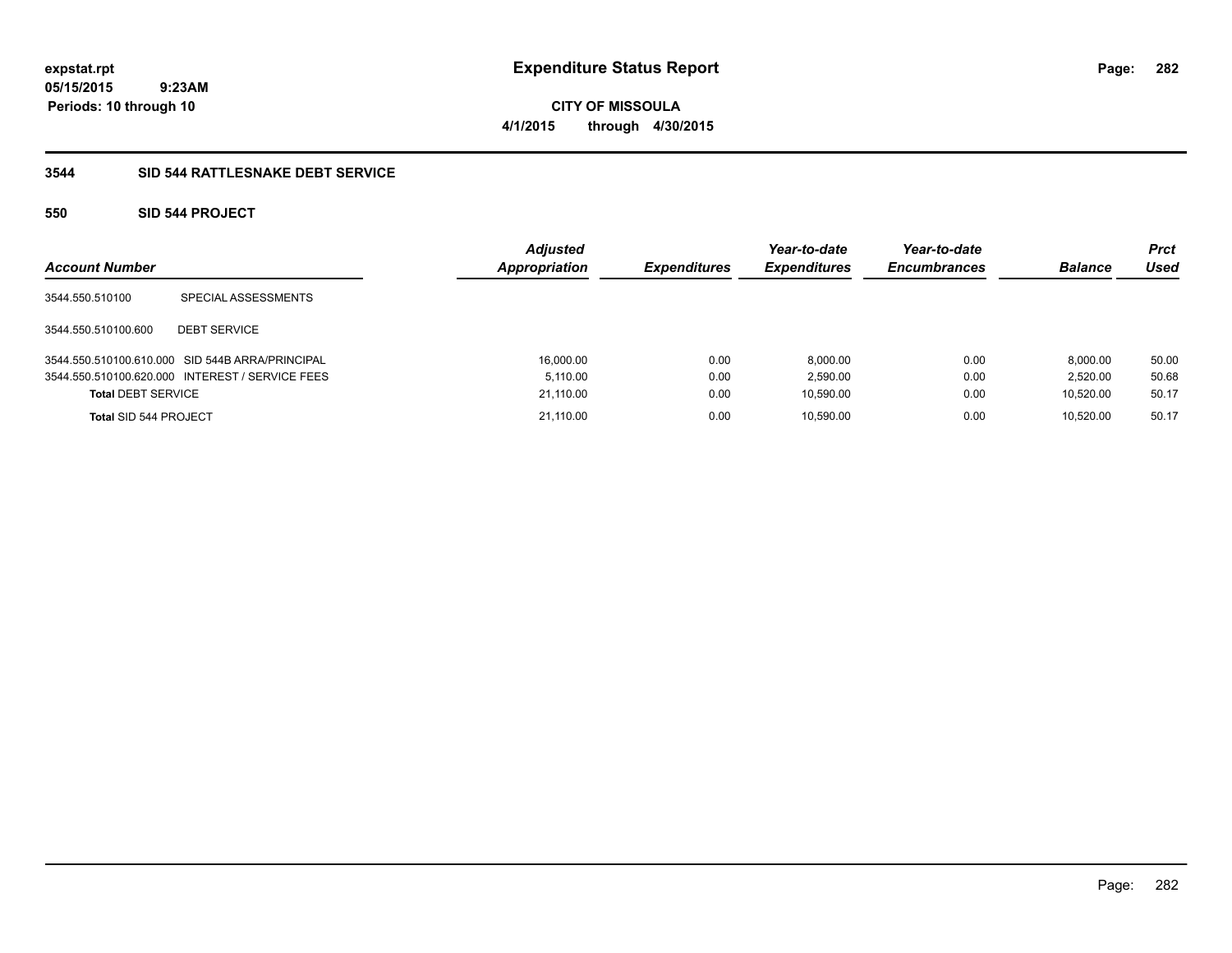**283**

**05/15/2015 9:23AM Periods: 10 through 10**

**CITY OF MISSOULA 4/1/2015 through 4/30/2015**

#### **3544 SID 544 RATTLESNAKE DEBT SERVICE**

## **555 LOLO STREET PROJECT**

| <b>Account Number</b>            |                                                           | <b>Adjusted</b><br><b>Appropriation</b> | <b>Expenditures</b> | Year-to-date<br><b>Expenditures</b> | Year-to-date<br><b>Encumbrances</b> | <b>Balance</b> | <b>Prct</b><br><b>Used</b> |
|----------------------------------|-----------------------------------------------------------|-----------------------------------------|---------------------|-------------------------------------|-------------------------------------|----------------|----------------------------|
| 3544.555.510100                  | SPECIAL ASSESSMENTS                                       |                                         |                     |                                     |                                     |                |                            |
| 3544.555.510100.600              | <b>DEBT SERVICE</b>                                       |                                         |                     |                                     |                                     |                |                            |
|                                  | 3544.555.510100.610.000 SID 544D LOLOD/PRINCIPAL          | 1,500.00                                | 0.00                | 500.00                              | 0.00                                | 1,000.00       | 33.33                      |
|                                  | 3544.555.510100.620.000 SID 544 D INTEREST / SERVICE FEES | 928.00                                  | 0.00                | 468.75                              | 0.00                                | 459.25         | 50.51                      |
|                                  | <b>Total SPECIAL ASSESSMENTS</b>                          | 2,428.00                                | 0.00                | 968.75                              | 0.00                                | 1,459.25       | 39.90                      |
| 3544.555.510110                  | <b>MERCHANT SERVICES</b>                                  |                                         |                     |                                     |                                     |                |                            |
| 3544.555.510110.500              | <b>FIXED CHARGES</b>                                      |                                         |                     |                                     |                                     |                |                            |
| <b>Total MERCHANT SERVICES</b>   |                                                           | 0.00                                    | 0.00                | 0.00                                | 0.00                                | 0.00           | 0.00                       |
| <b>Total LOLO STREET PROJECT</b> |                                                           | 2,428.00                                | 0.00                | 968.75                              | 0.00                                | 1,459.25       | 39.90                      |
|                                  | <b>Total SID 544 RATTLESNAKE DEBT SERVICE</b>             | 140,176.00                              | 0.00                | 69,677.50                           | 0.00                                | 70.498.50      | 49.71                      |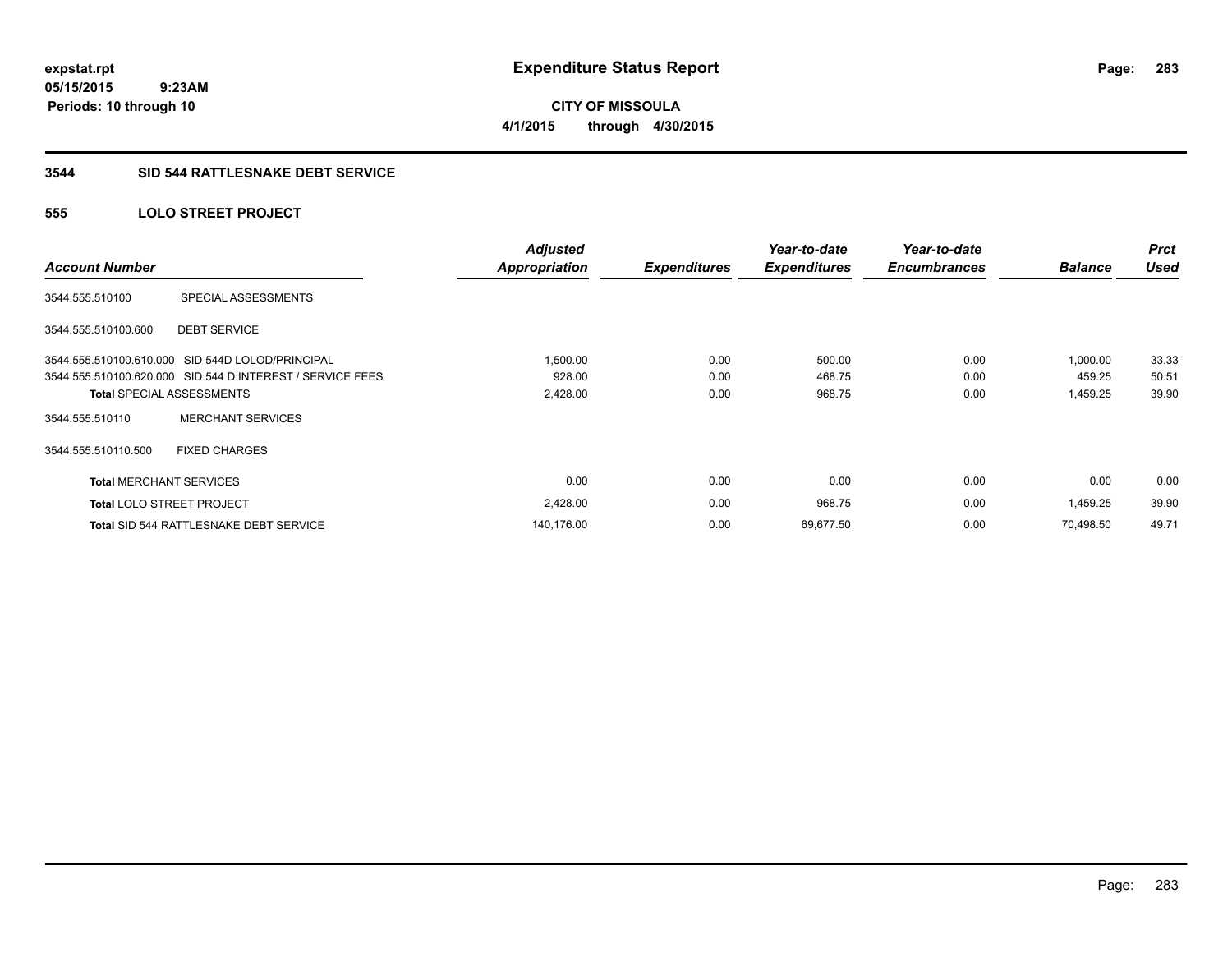**Periods: 10 through 10**

**CITY OF MISSOULA 4/1/2015 through 4/30/2015**

#### **3545 SID 545 DEBT SERVICE**

| <b>Account Number</b> |                                     | <b>Adjusted</b><br><b>Appropriation</b> | <b>Expenditures</b> | Year-to-date<br><b>Expenditures</b> | Year-to-date<br><b>Encumbrances</b> | <b>Balance</b> | <b>Prct</b><br><b>Used</b> |
|-----------------------|-------------------------------------|-----------------------------------------|---------------------|-------------------------------------|-------------------------------------|----------------|----------------------------|
| 3545.390.510100       | SPECIAL ASSESSMENTS                 |                                         |                     |                                     |                                     |                |                            |
| 3545.390.510100.600   | <b>DEBT SERVICE</b>                 |                                         |                     |                                     |                                     |                |                            |
|                       | <b>Total SPECIAL ASSESSMENTS</b>    | 0.00                                    | 0.00                | 0.00                                | 0.00                                | 0.00           | 0.00                       |
| 3545.390.510110       | <b>MERCHANT SERVICES</b>            |                                         |                     |                                     |                                     |                |                            |
| 3545.390.510110.500   | <b>FIXED CHARGES</b>                |                                         |                     |                                     |                                     |                |                            |
|                       | <b>Total MERCHANT SERVICES</b>      | 0.00                                    | 0.00                | 0.00                                | 0.00                                | 0.00           | 0.00                       |
| 3545.390.521000       | INTERFUND OPERATING TRANSFERS       |                                         |                     |                                     |                                     |                |                            |
| 3545.390.521000.800   | OTHER OBJECTS                       |                                         |                     |                                     |                                     |                |                            |
|                       | Total INTERFUND OPERATING TRANSFERS | 0.00                                    | 0.00                | 0.00                                | 0.00                                | 0.00           | 0.00                       |
|                       | Total SID 545 DEBT SERVICE          | 0.00                                    | 0.00                | 0.00                                | 0.00                                | 0.00           | 0.00                       |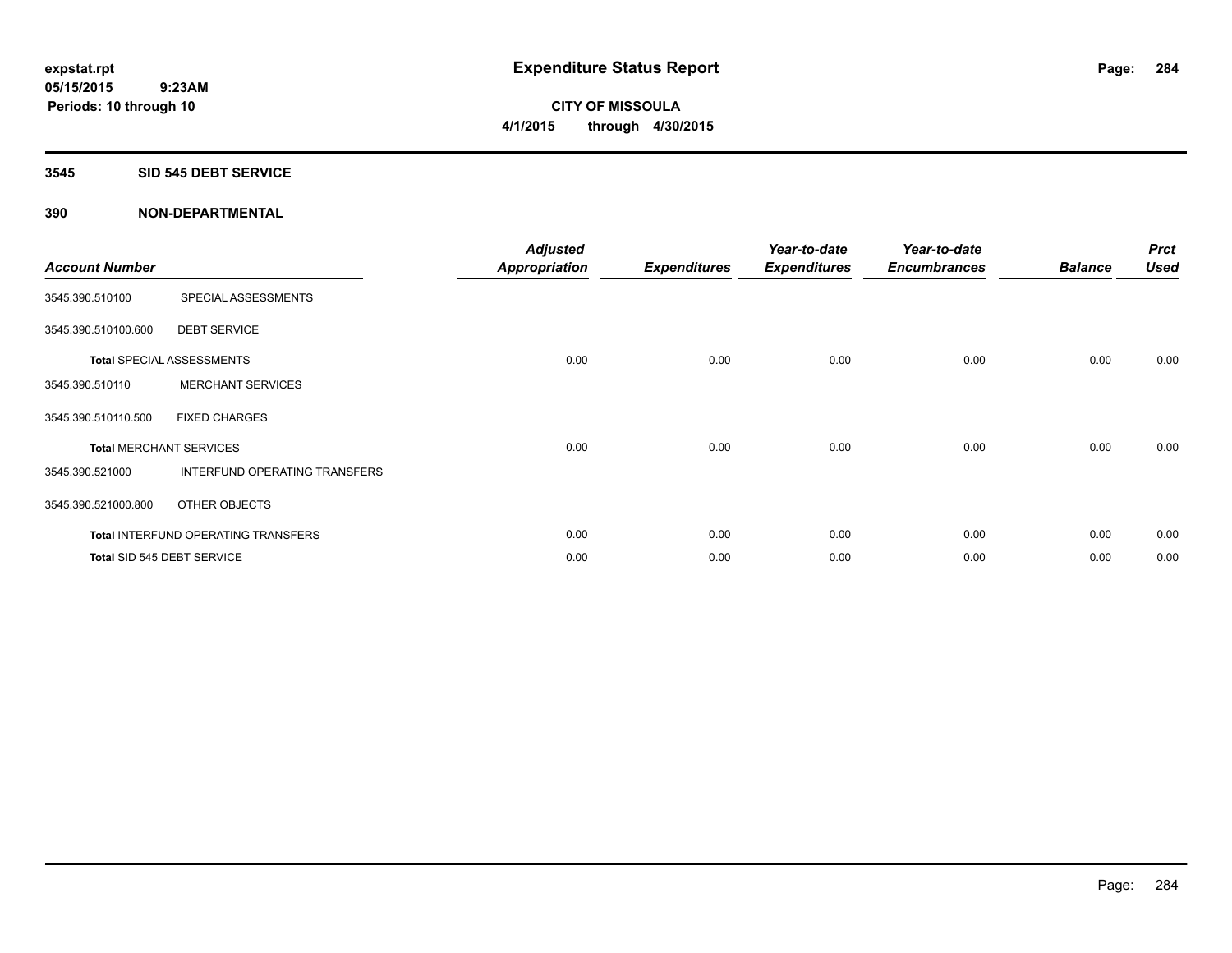#### **3546 SID 546 DEBT SERVICE**

| <b>Account Number</b>      |                                  | <b>Adjusted</b><br>Appropriation | <b>Expenditures</b> | Year-to-date<br><b>Expenditures</b> | Year-to-date<br><b>Encumbrances</b> | <b>Balance</b> | <b>Prct</b><br>Used |
|----------------------------|----------------------------------|----------------------------------|---------------------|-------------------------------------|-------------------------------------|----------------|---------------------|
| 3546.390.510100            | SPECIAL ASSESSMENTS              |                                  |                     |                                     |                                     |                |                     |
| 3546.390.510100.600        | <b>DEBT SERVICE</b>              |                                  |                     |                                     |                                     |                |                     |
| <b>Total DEBT SERVICE</b>  |                                  | 0.00                             | 0.00                | 0.00                                | 0.00                                | 0.00           | 0.00                |
|                            | <b>Total SPECIAL ASSESSMENTS</b> | 0.00                             | 0.00                | 0.00                                | 0.00                                | 0.00           | 0.00                |
| Total SID 546 DEBT SERVICE |                                  | 0.00                             | 0.00                | 0.00                                | 0.00                                | 0.00           | 0.00                |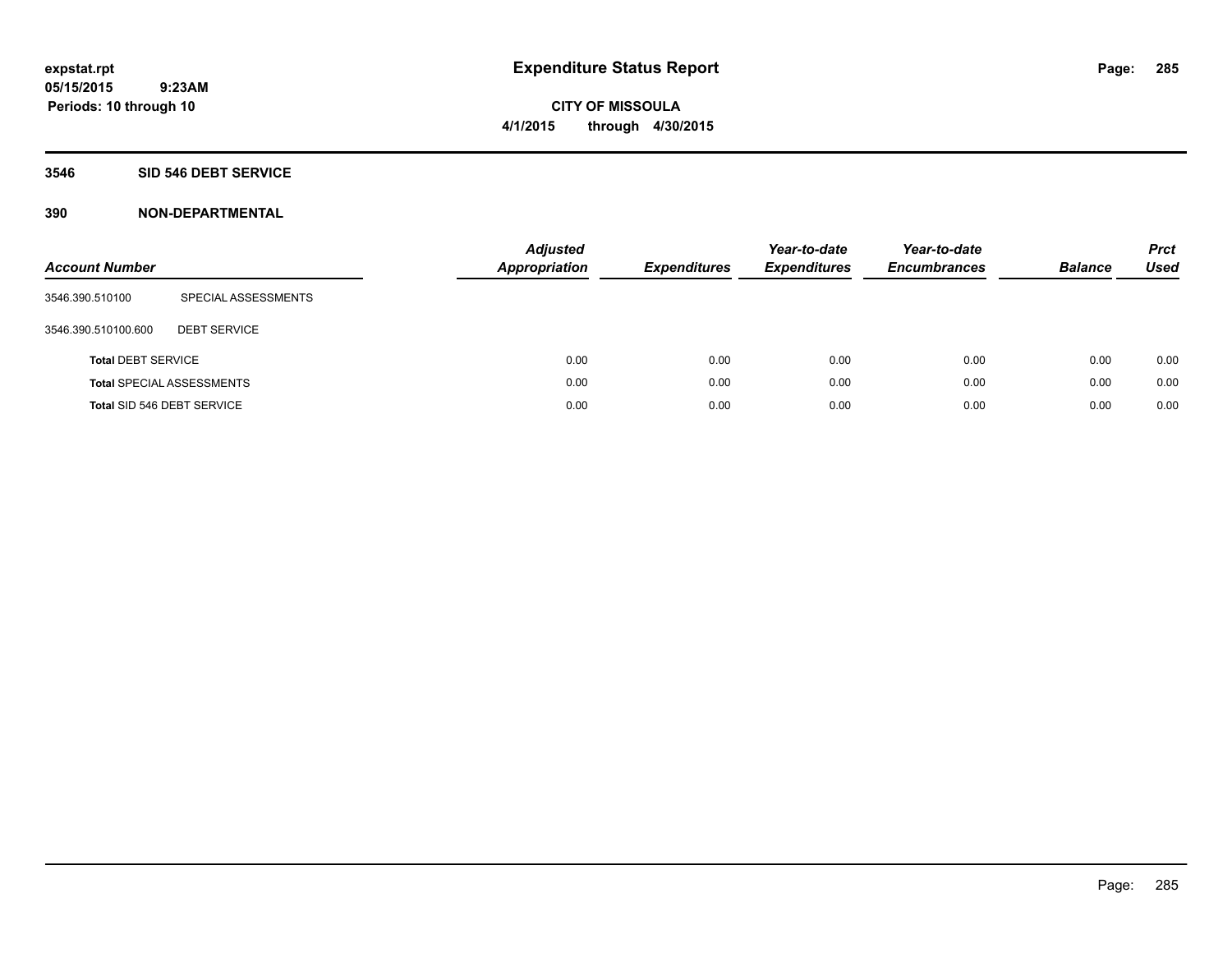**Periods: 10 through 10**

**CITY OF MISSOULA 4/1/2015 through 4/30/2015**

## **3548 SID 548-5TH, 6TH & ARTHUR**

 **9:23AM**

|                                            |                                                 | <b>Adjusted</b> |                     | Year-to-date        | Year-to-date        |                | <b>Prct</b> |
|--------------------------------------------|-------------------------------------------------|-----------------|---------------------|---------------------|---------------------|----------------|-------------|
| <b>Account Number</b>                      |                                                 | Appropriation   | <b>Expenditures</b> | <b>Expenditures</b> | <b>Encumbrances</b> | <b>Balance</b> | <b>Used</b> |
| 3548.390.510100                            | SPECIAL ASSESSMENTS                             |                 |                     |                     |                     |                |             |
| 3548.390.510100.600                        | <b>DEBT SERVICE</b>                             |                 |                     |                     |                     |                |             |
| 3548.390.510100.610.000 SID 544C/PRINCIPAL |                                                 | 65.000.00       | 0.00                | 0.00                | 0.00                | 65.000.00      | 0.00        |
|                                            | 3548.390.510100.620.000 INTEREST / SERVICE FEES | 48.475.00       | 0.00                | 24.412.50           | 0.00                | 24.062.50      | 50.36       |
| <b>Total DEBT SERVICE</b>                  |                                                 | 113.475.00      | 0.00                | 24.412.50           | 0.00                | 89.062.50      | 21.51       |
|                                            | <b>Total SPECIAL ASSESSMENTS</b>                | 113.475.00      | 0.00                | 24.412.50           | 0.00                | 89.062.50      | 21.51       |
|                                            | Total SID 548-5TH, 6TH & ARTHUR                 | 113.475.00      | 0.00                | 24.412.50           | 0.00                | 89.062.50      | 21.51       |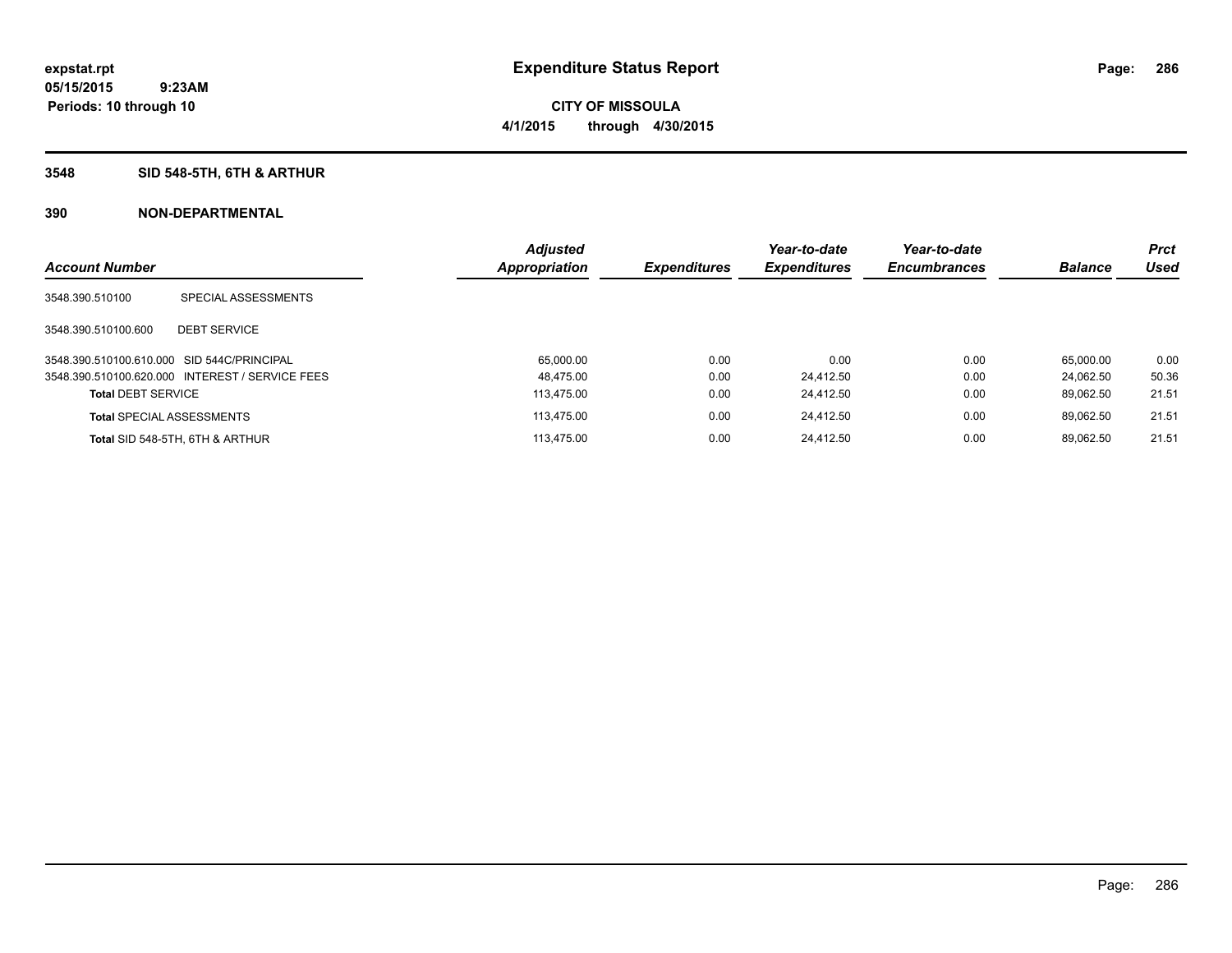# **CITY OF MISSOULA 4/1/2015 through 4/30/2015**

#### **3549 SID 549 HILLVIEW WAY**

| <b>Account Number</b>      |                                  | <b>Adjusted</b><br><b>Appropriation</b> | <b>Expenditures</b> | Year-to-date<br><b>Expenditures</b> | Year-to-date<br><b>Encumbrances</b> | <b>Balance</b> | <b>Prct</b><br><b>Used</b> |
|----------------------------|----------------------------------|-----------------------------------------|---------------------|-------------------------------------|-------------------------------------|----------------|----------------------------|
| 3549.390.510100            | SPECIAL ASSESSMENTS              |                                         |                     |                                     |                                     |                |                            |
| 3549.390.510100.600        | <b>DEBT SERVICE</b>              |                                         |                     |                                     |                                     |                |                            |
|                            | <b>Total SPECIAL ASSESSMENTS</b> | 0.00                                    | 0.00                | 0.00                                | 0.00                                | 0.00           | 0.00                       |
| Total SID 549 HILLVIEW WAY |                                  | 0.00                                    | 0.00                | 0.00                                | 0.00                                | 0.00           | 0.00                       |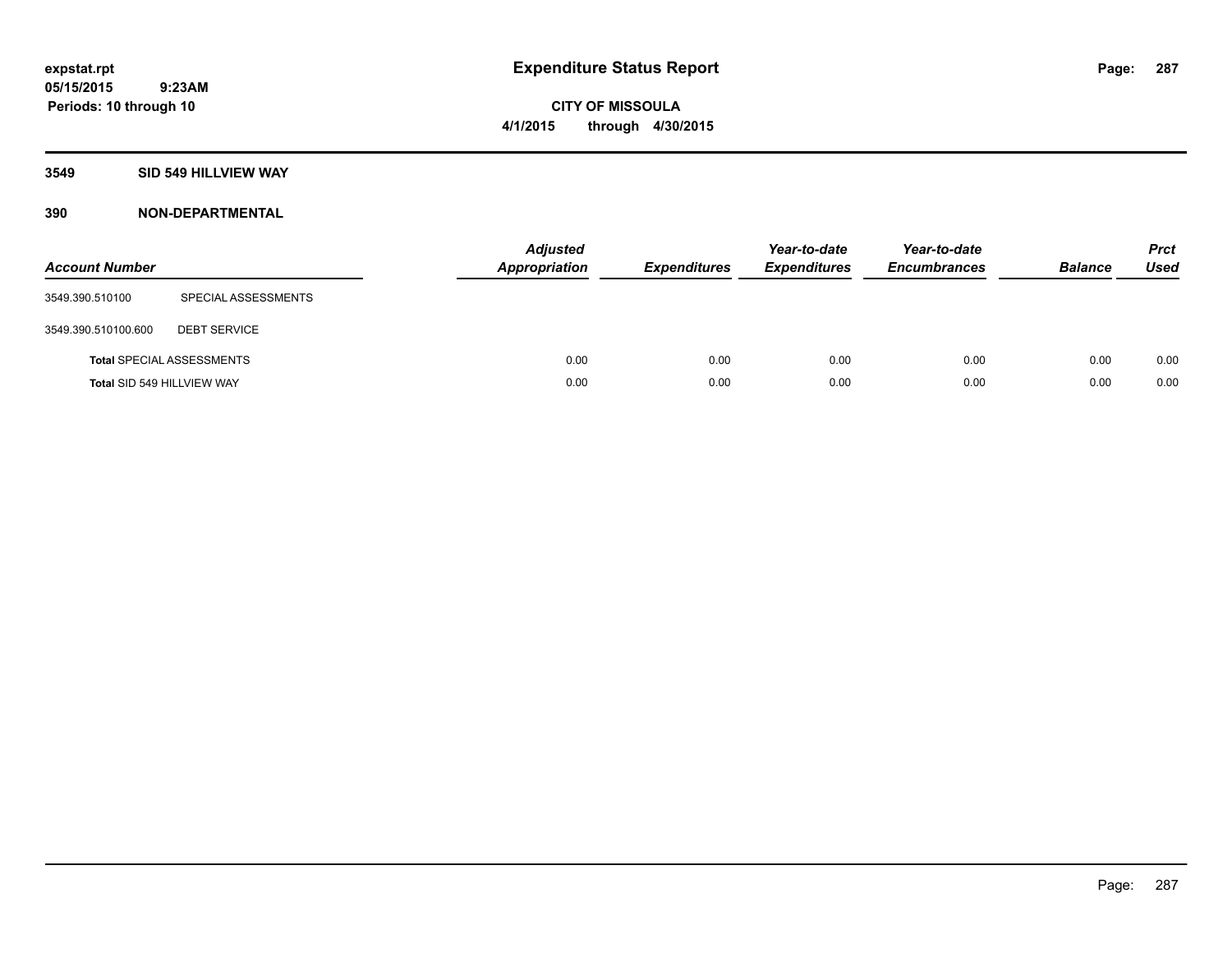**CITY OF MISSOULA 4/1/2015 through 4/30/2015**

#### **4060 CAPITAL IMPROVEMENT PROGRAM FUND**

| <b>Account Number</b>                   |                                                            | <b>Adjusted</b><br><b>Appropriation</b> | <b>Expenditures</b> | Year-to-date<br><b>Expenditures</b> | Year-to-date<br><b>Encumbrances</b> | <b>Balance</b> | <b>Prct</b><br><b>Used</b> |
|-----------------------------------------|------------------------------------------------------------|-----------------------------------------|---------------------|-------------------------------------|-------------------------------------|----------------|----------------------------|
| 4060.390.410000                         | <b>GENERAL GOVERNMENT</b>                                  |                                         |                     |                                     |                                     |                |                            |
| 4060.390.410000.600                     | <b>DEBT SERVICE</b>                                        |                                         |                     |                                     |                                     |                |                            |
|                                         | <b>Total GENERAL GOVERNMENT</b>                            | 0.00                                    | 0.00                | 0.00                                | 0.00                                | 0.00           | 0.00                       |
| 4060.390.410001                         | <b>CORE OPERATING LIGHT VEHICLES</b>                       |                                         |                     |                                     |                                     |                |                            |
| 4060.390.410001.900                     | <b>CAPITAL OUTLAY</b>                                      |                                         |                     |                                     |                                     |                |                            |
|                                         | 4060.390.410001.940.000 CORE OPERATING LIGHT VEHICLES      | 0.00                                    | 0.00                | 4,104.00                            | 0.00                                | $-4,104.00$    | 0.00                       |
|                                         | <b>Total CORE OPERATING LIGHT VEHICLES</b>                 | 0.00                                    | 0.00                | 4,104.00                            | 0.00                                | $-4.104.00$    | 0.00                       |
| 4060.390.410211                         | MAYORS NEIGHBORHOOD OFFICE REMODEL                         |                                         |                     |                                     |                                     |                |                            |
| 4060.390.410211.900                     | <b>CAPITAL OUTLAY</b>                                      |                                         |                     |                                     |                                     |                |                            |
|                                         | 4060.390.410211.930.000 MAYORS NEIGHBORHOOD OFFICE REMODEL | 0.00                                    | 966.95              | 34,035.65                           | 0.00                                | $-34,035.65$   | 0.00                       |
|                                         | <b>Total MAYORS NEIGHBORHOOD OFFICE REMODEL</b>            | 0.00                                    | 966.95              | 34,035.65                           | 0.00                                | $-34,035.65$   | 0.00                       |
| 4060.390.410360                         | <b>CITY HALL EXPANSION</b>                                 |                                         |                     |                                     |                                     |                |                            |
| 4060.390.410360.800                     | OTHER OBJECTS                                              |                                         |                     |                                     |                                     |                |                            |
| <b>Total CITY HALL EXPANSION</b>        |                                                            | 0.00                                    | 0.00                | 0.00                                | 0.00                                | 0.00           | 0.00                       |
| 4060.390.410368                         | MUNI COURT EXPANSION DEBT SERVICE                          |                                         |                     |                                     |                                     |                |                            |
| 4060.390.410368.600                     | <b>DEBT SERVICE</b>                                        |                                         |                     |                                     |                                     |                |                            |
| 4060.390.410368.610.000 PRINCIPAL       |                                                            | 50,000.00                               | 0.00                | 0.00                                | 0.00                                | 50,000.00      | 0.00                       |
| 4060.390.410368.620.000 INTEREST & FEES |                                                            | 33,985.00                               | 0.00                | 17,342.50                           | 0.00                                | 16,642.50      | 51.03                      |
|                                         | Total MUNI COURT EXPANSION DEBT SERVICE                    | 83,985.00                               | 0.00                | 17,342.50                           | 0.00                                | 66,642.50      | 20.65                      |
| 4060.390.410550                         | <b>ACCOUNTING</b>                                          |                                         |                     |                                     |                                     |                |                            |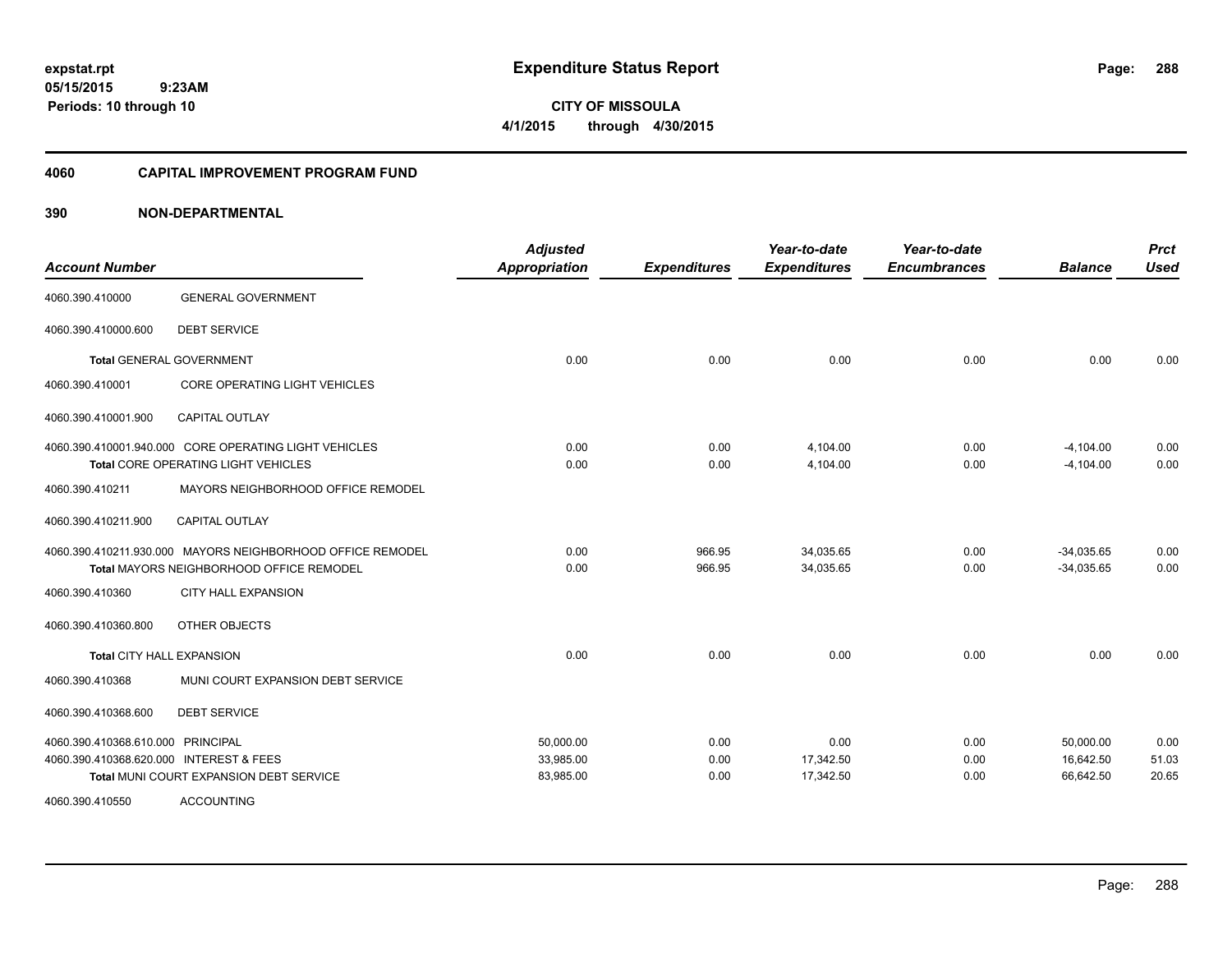**05/15/2015 9:23AM Periods: 10 through 10**

**CITY OF MISSOULA 4/1/2015 through 4/30/2015**

### **4060 CAPITAL IMPROVEMENT PROGRAM FUND**

|                         |                                                            | <b>Adjusted</b>      |                     | Year-to-date        | Year-to-date        |                | <b>Prct</b> |
|-------------------------|------------------------------------------------------------|----------------------|---------------------|---------------------|---------------------|----------------|-------------|
| <b>Account Number</b>   |                                                            | <b>Appropriation</b> | <b>Expenditures</b> | <b>Expenditures</b> | <b>Encumbrances</b> | <b>Balance</b> | <b>Used</b> |
| 4060.390.410550.900     | <b>CAPITAL OUTLAY</b>                                      |                      |                     |                     |                     |                |             |
| <b>Total ACCOUNTING</b> |                                                            | 0.00                 | 0.00                | 0.00                | 0.00                | 0.00           | 0.00        |
| 4060.390.410560         | COPIERS/COMPUTER EQUIP                                     |                      |                     |                     |                     |                |             |
| 4060.390.410560.900     | <b>CAPITAL OUTLAY</b>                                      |                      |                     |                     |                     |                |             |
|                         | 4060.390.410560.940.000 COPIERS/COMPUTER EQUIP             | 0.00                 | 2,421.93            | 134,287.17          | 0.00                | $-134,287.17$  | 0.00        |
|                         | Total COPIERS/COMPUTER EQUIP                               | 0.00                 | 2,421.93            | 134,287.17          | 0.00                | $-134,287.17$  | 0.00        |
| 4060.390.410587         | <b>CUSTOMER SERVICE REQUEST MODULE</b>                     |                      |                     |                     |                     |                |             |
| 4060.390.410587.900     | <b>CAPITAL OUTLAY</b>                                      |                      |                     |                     |                     |                |             |
|                         | Total CUSTOMER SERVICE REQUEST MODULE                      | 0.00                 | 0.00                | 0.00                | 0.00                | 0.00           | 0.00        |
| 4060.390.411011         | <b>DVS-COMPUTERS &amp; ACCESSORIES</b>                     |                      |                     |                     |                     |                |             |
| 4060.390.411011.900     | <b>CAPITAL OUTLAY</b>                                      |                      |                     |                     |                     |                |             |
|                         | Total DVS-COMPUTERS & ACCESSORIES                          | 0.00                 | 0.00                | 0.00                | 0.00                | 0.00           | 0.00        |
| 4060.390.411241         | ENERGY CONSERVATION CLIMATE ACTION                         |                      |                     |                     |                     |                |             |
| 4060.390.411241.900     | <b>CAPITAL OUTLAY</b>                                      |                      |                     |                     |                     |                |             |
|                         | 4060.390.411241.930.000 ENERGY CONSERVATION CLIMATE ACTION | 0.00                 | 0.00                | 55.00               | 0.00                | $-55.00$       | 0.00        |
|                         | Total ENERGY CONSERVATION CLIMATE ACTION                   | 0.00                 | 0.00                | 55.00               | 0.00                | $-55.00$       | 0.00        |
| 4060.390.411242         | COUNCIL CHAMBERS HVAC                                      |                      |                     |                     |                     |                |             |
| 4060.390.411242.900     | <b>CAPITAL OUTLAY</b>                                      |                      |                     |                     |                     |                |             |
|                         | 4060.390.411242.930.000 CITY HALL ELEVATOR REPAIR          | 25,000.00            | 0.00                | 0.00                | 0.00                | 25,000.00      | 0.00        |
|                         | Total COUNCIL CHAMBERS HVAC                                | 25,000.00            | 0.00                | 0.00                | 0.00                | 25,000.00      | 0.00        |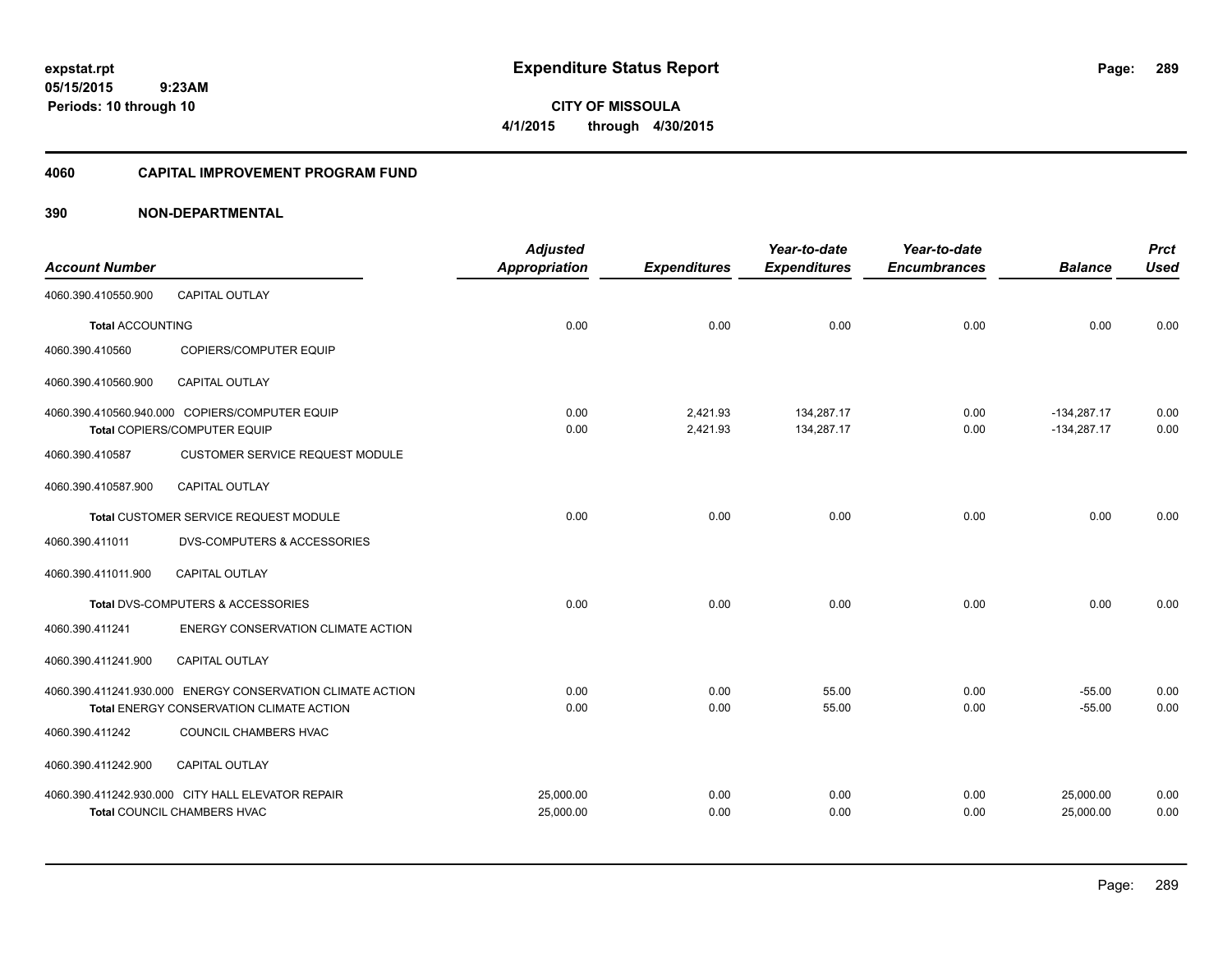**CITY OF MISSOULA 4/1/2015 through 4/30/2015**

## **4060 CAPITAL IMPROVEMENT PROGRAM FUND**

| <b>Account Number</b>                                                   |                                                                                                                                            | <b>Adjusted</b><br><b>Appropriation</b> | <b>Expenditures</b>  | Year-to-date<br><b>Expenditures</b> | Year-to-date<br><b>Encumbrances</b> | <b>Balance</b>                        | <b>Prct</b><br><b>Used</b> |
|-------------------------------------------------------------------------|--------------------------------------------------------------------------------------------------------------------------------------------|-----------------------------------------|----------------------|-------------------------------------|-------------------------------------|---------------------------------------|----------------------------|
| 4060.390.411300                                                         | <b>VOIP</b>                                                                                                                                |                                         |                      |                                     |                                     |                                       |                            |
| 4060.390.411300.600                                                     | <b>DEBT SERVICE</b>                                                                                                                        |                                         |                      |                                     |                                     |                                       |                            |
| 4060.390.411300.610.000<br>4060.390.411300.620.000<br><b>Total VOIP</b> | INTERNALLY FINANCED EQUIP/PRINCIPAL<br><b>INTEREST / SERVICE FEES</b>                                                                      | 148,493.00<br>11,184.00<br>159,677.00   | 0.00<br>0.00<br>0.00 | 0.00<br>0.00<br>0.00                | 0.00<br>0.00<br>0.00                | 148,493.00<br>11,184.00<br>159,677.00 | 0.00<br>0.00<br>0.00       |
| 4060.390.420001<br>4060.390.420001.900                                  | PUBLIC SAFETY OPERATING/LIGHT VEHICLES<br><b>CAPITAL OUTLAY</b>                                                                            |                                         |                      |                                     |                                     |                                       |                            |
| 4060.390.420002                                                         | 4060.390.420001.940.000 PS CORE OPERATING LIGHT VEHICLES<br>Total PUBLIC SAFETY OPERATING/LIGHT VEHICLES<br>PUBLIC SAFETY CORE HEAVY EQUIP | 0.00<br>0.00                            | 5,018.20<br>5,018.20 | 329,449.31<br>329,449.31            | 0.00<br>0.00                        | $-329,449.31$<br>$-329,449.31$        | 0.00<br>0.00               |
| 4060.390.420002.900                                                     | <b>CAPITAL OUTLAY</b>                                                                                                                      |                                         |                      |                                     |                                     |                                       |                            |
| 4060.390.430000                                                         | 4060.390.420002.940.000 PS CORE HEAVY EQUIPMENT<br><b>Total PUBLIC SAFETY CORE HEAVY EQUIP</b><br><b>ADA IMPLEMENTATION</b>                | 0.00<br>0.00                            | 0.00<br>0.00         | 1,018,149.15<br>1.018.149.15        | 0.00<br>0.00                        | $-1,018,149.15$<br>$-1,018,149.15$    | 0.00<br>0.00               |
| 4060.390.430000.900                                                     | <b>CAPITAL OUTLAY</b>                                                                                                                      |                                         |                      |                                     |                                     |                                       |                            |
| <b>Total ADA IMPLEMENTATION</b>                                         |                                                                                                                                            | 0.00                                    | 0.00                 | 0.00                                | 0.00                                | 0.00                                  | 0.00                       |
| 4060.390.430001                                                         | PW CORE OPERATING LIGHT VEHICLES                                                                                                           |                                         |                      |                                     |                                     |                                       |                            |
| 4060.390.430001.900                                                     | <b>CAPITAL OUTLAY</b>                                                                                                                      |                                         |                      |                                     |                                     |                                       |                            |
|                                                                         | 4060.390.430001.940.000 PW CORE OPERATING LIGHT VEHICLES<br>Total PW CORE OPERATING LIGHT VEHICLES                                         | 0.00<br>0.00                            | 7,717.12<br>7,717.12 | 259,169.31<br>259,169.31            | 0.00<br>0.00                        | $-259, 169.31$<br>$-259, 169.31$      | 0.00<br>0.00               |
| 4060.390.430002                                                         | PW CORE HEAVY EQUIPMENT                                                                                                                    |                                         |                      |                                     |                                     |                                       |                            |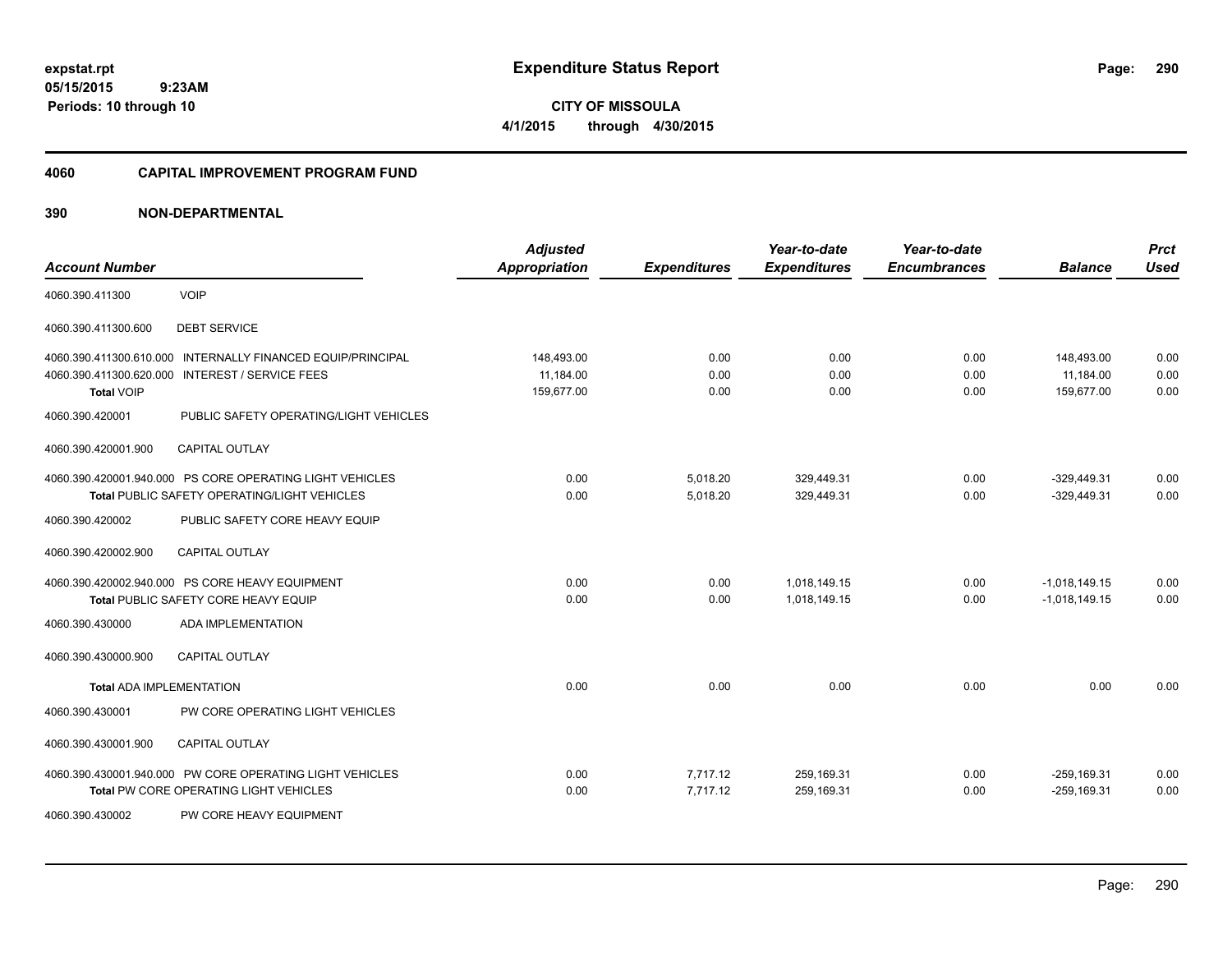**05/15/2015 9:23AM Periods: 10 through 10**

**CITY OF MISSOULA 4/1/2015 through 4/30/2015**

### **4060 CAPITAL IMPROVEMENT PROGRAM FUND**

| <b>Account Number</b>        |                                                                                                    | <b>Adjusted</b><br><b>Appropriation</b> | <b>Expenditures</b>  | Year-to-date<br><b>Expenditures</b> | Year-to-date<br><b>Encumbrances</b> | <b>Balance</b>                 | <b>Prct</b><br><b>Used</b> |
|------------------------------|----------------------------------------------------------------------------------------------------|-----------------------------------------|----------------------|-------------------------------------|-------------------------------------|--------------------------------|----------------------------|
| 4060.390.430002.900          | <b>CAPITAL OUTLAY</b>                                                                              |                                         |                      |                                     |                                     |                                |                            |
|                              | 4060.390.430002.940.000 PW CORE HEAVY EQUIPMENT<br>Total PW CORE HEAVY EQUIPMENT                   | 0.00<br>0.00                            | 1,621.98<br>1,621.98 | 622,026.92<br>622,026.92            | 0.00<br>0.00                        | $-622,026.92$<br>$-622,026.92$ | 0.00<br>0.00               |
| 4060.390.430004              | TRAFFIC SIGNAL LED CONVERSION                                                                      |                                         |                      |                                     |                                     |                                |                            |
| 4060.390.430004.900          | <b>CAPITAL OUTLAY</b>                                                                              |                                         |                      |                                     |                                     |                                |                            |
|                              | Total TRAFFIC SIGNAL LED CONVERSION                                                                | 0.00                                    | 0.00                 | 0.00                                | 0.00                                | 0.00                           | 0.00                       |
| 4060.390.430013              | MAINTENANCE MANAGEMENT SYSTEM                                                                      |                                         |                      |                                     |                                     |                                |                            |
| 4060.390.430013.900          | CAPITAL OUTLAY                                                                                     |                                         |                      |                                     |                                     |                                |                            |
|                              | Total MAINTENANCE MANAGEMENT SYSTEM                                                                | 0.00                                    | 0.00                 | 0.00                                | 0.00                                | 0.00                           | 0.00                       |
| 4060.390.430221              | CENTRALIZED MAINT, TOOLS & FENCE                                                                   |                                         |                      |                                     |                                     |                                |                            |
| 4060.390.430221.900          | <b>CAPITAL OUTLAY</b>                                                                              |                                         |                      |                                     |                                     |                                |                            |
|                              | 4060.390.430221.930.000 CENTRALIZED MAINT, TOOLS & FENCE<br>Total CENTRALIZED MAINT, TOOLS & FENCE | 0.00<br>0.00                            | 4,463.00<br>4,463.00 | 632,238.62<br>632,238.62            | 0.00<br>0.00                        | $-632,238.62$<br>$-632,238.62$ | 0.00<br>0.00               |
| 4060.390.430266              | <b>TRAFFIC CALMING</b>                                                                             |                                         |                      |                                     |                                     |                                |                            |
| 4060.390.430266.900          | <b>CAPITAL OUTLAY</b>                                                                              |                                         |                      |                                     |                                     |                                |                            |
| <b>Total TRAFFIC CALMING</b> |                                                                                                    | 0.00                                    | 0.00                 | 0.00                                | 0.00                                | 0.00                           | 0.00                       |
| 4060.390.431401              | GIS-AERIAL PHOTOGRAPHY                                                                             |                                         |                      |                                     |                                     |                                |                            |
| 4060.390.431401.300          | PURCHASED SERVICES                                                                                 |                                         |                      |                                     |                                     |                                |                            |
|                              | Total GIS-AERIAL PHOTOGRAPHY                                                                       | 0.00                                    | 0.00                 | 0.00                                | 0.00                                | 0.00                           | 0.00                       |
| 4060.390.460001              | PARKS CORE OPERATING/LIGHT VEHICLES                                                                |                                         |                      |                                     |                                     |                                |                            |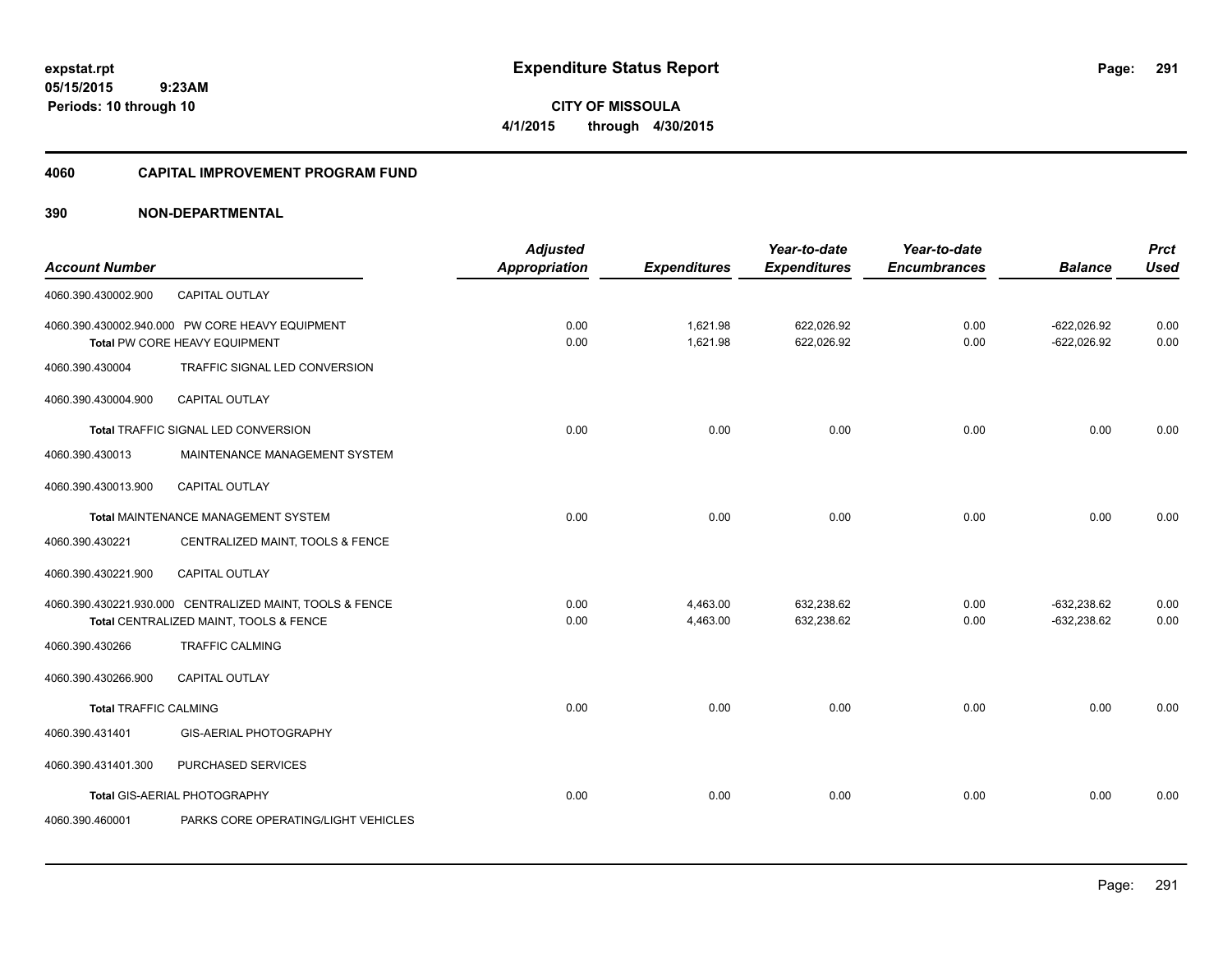**Periods: 10 through 10**

**292**

 **9:23AM**

**CITY OF MISSOULA 4/1/2015 through 4/30/2015**

## **4060 CAPITAL IMPROVEMENT PROGRAM FUND**

| <b>Account Number</b>                                 |                                                           | <b>Adjusted</b><br><b>Appropriation</b> | <b>Expenditures</b> | Year-to-date<br><b>Expenditures</b> | Year-to-date<br><b>Encumbrances</b> | <b>Balance</b> | <b>Prct</b><br><b>Used</b> |
|-------------------------------------------------------|-----------------------------------------------------------|-----------------------------------------|---------------------|-------------------------------------|-------------------------------------|----------------|----------------------------|
| 4060.390.460001.900                                   | CAPITAL OUTLAY                                            |                                         |                     |                                     |                                     |                |                            |
|                                                       | Total PARKS CORE OPERATING/LIGHT VEHICLES                 | 0.00                                    | 0.00                | 0.00                                | 0.00                                | 0.00           | 0.00                       |
| 4060.390.460002                                       | PARKS CORE HEAVY EQUIPMENT                                |                                         |                     |                                     |                                     |                |                            |
| 4060.390.460002.900                                   | CAPITAL OUTLAY                                            |                                         |                     |                                     |                                     |                |                            |
|                                                       | Total PARKS CORE HEAVY EQUIPMENT                          | 0.00                                    | 0.00                | 0.00                                | 0.00                                | 0.00           | 0.00                       |
| 4060.390.460400                                       | PARK MAINTENANCE & IMPROVEMENTS                           |                                         |                     |                                     |                                     |                |                            |
| 4060.390.460400.100                                   | PERSONAL SERVICES                                         |                                         |                     |                                     |                                     |                |                            |
|                                                       | 4060.390.460400.110.000 SALARIES AND WAGES                | 0.00                                    | 0.00                | 1.288.58                            | 0.00                                | $-1.288.58$    | 0.00                       |
|                                                       | 4060.390.460400.140.000 EMPLOYER CONTRIBUTIONS            | 0.00                                    | 0.00                | 95.61                               | 0.00                                | $-95.61$       | 0.00                       |
| <b>Total PERSONAL SERVICES</b><br>4060.390.460400.900 | CAPITAL OUTLAY                                            | 0.00                                    | 0.00                | 1,384.19                            | 0.00                                | $-1,384.19$    | 0.00                       |
|                                                       | 4060.390.460400.930.000 PARK MAINTENANCE AND IMPROVEMENTS | 0.00                                    | 4,925.00            | 4,925.00                            | 0.00                                | $-4,925.00$    | 0.00                       |
| Total CAPITAL OUTLAY                                  |                                                           | 0.00                                    | 4,925.00            | 4,925.00                            | 0.00                                | $-4,925.00$    | 0.00                       |
|                                                       | Total PARK MAINTENANCE & IMPROVEMENTS                     | 0.00                                    | 4,925.00            | 6,309.19                            | 0.00                                | $-6.309.19$    | 0.00                       |
| 4060.390.460432                                       | <b>AQUATICS SUPPORT</b>                                   |                                         |                     |                                     |                                     |                |                            |
| 4060.390.460432.900                                   | <b>CAPITAL OUTLAY</b>                                     |                                         |                     |                                     |                                     |                |                            |
| <b>Total AQUATICS SUPPORT</b>                         |                                                           | 0.00                                    | 0.00                | 0.00                                | 0.00                                | 0.00           | 0.00                       |
| 4060.390.460438                                       | MCCORMICK PARK SITE PLAN                                  |                                         |                     |                                     |                                     |                |                            |
| 4060.390.460438.900                                   | CAPITAL OUTLAY                                            |                                         |                     |                                     |                                     |                |                            |
|                                                       | Total MCCORMICK PARK SITE PLAN                            | 0.00                                    | 0.00                | 0.00                                | 0.00                                | 0.00           | 0.00                       |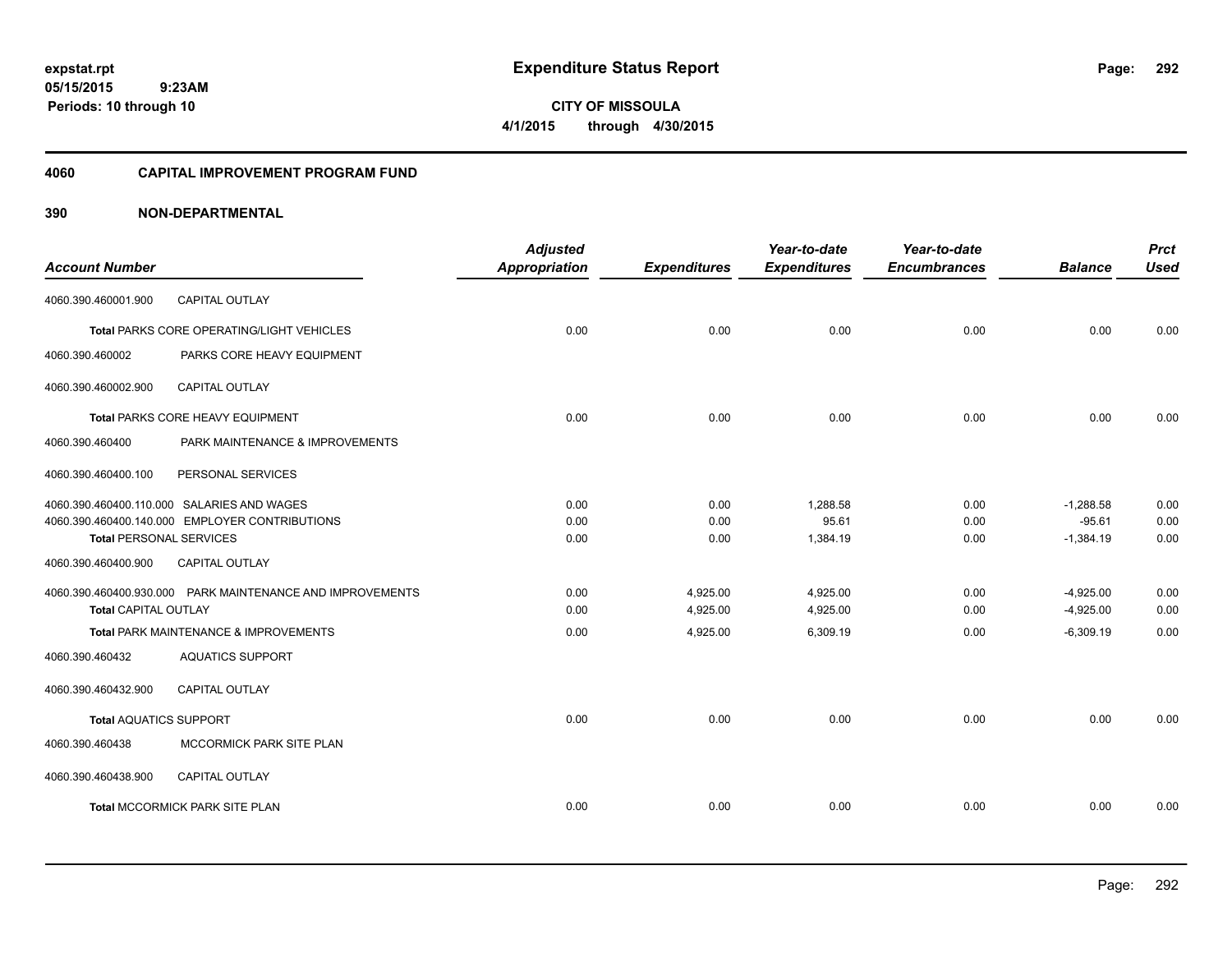**CITY OF MISSOULA 4/1/2015 through 4/30/2015**

### **4060 CAPITAL IMPROVEMENT PROGRAM FUND**

| <b>Account Number</b>                   |                                                                  | <b>Adjusted</b><br><b>Appropriation</b> | <b>Expenditures</b> | Year-to-date<br><b>Expenditures</b> | Year-to-date<br><b>Encumbrances</b> | <b>Balance</b> | <b>Prct</b><br><b>Used</b> |
|-----------------------------------------|------------------------------------------------------------------|-----------------------------------------|---------------------|-------------------------------------|-------------------------------------|----------------|----------------------------|
| 4060.390.460451                         | ART MUSEUM DEBT SERVICE                                          |                                         |                     |                                     |                                     |                |                            |
| 4060.390.460451.600                     | <b>DEBT SERVICE</b>                                              |                                         |                     |                                     |                                     |                |                            |
| 4060.390.460451.610.000 PRINCIPAL       |                                                                  | 8,965.00                                | 0.00                | 17,931.84                           | 0.00                                | $-8,966.84$    | 200.02                     |
| 4060.390.460451.620.000 INTEREST & FEES |                                                                  | 45.00                                   | 0.00                | 88.93                               | 0.00                                | $-43.93$       | 197.62                     |
|                                         | Total ART MUSEUM DEBT SERVICE                                    | 9,010.00                                | 0.00                | 18,020.77                           | 0.00                                | $-9,010.77$    | 200.01                     |
| 4060.390.460452                         | <b>ART MUSEUM</b>                                                |                                         |                     |                                     |                                     |                |                            |
| 4060.390.460452.900                     | <b>CAPITAL OUTLAY</b>                                            |                                         |                     |                                     |                                     |                |                            |
| <b>Total ART MUSEUM</b>                 |                                                                  | 0.00                                    | 0.00                | 0.00                                | 0.00                                | 0.00           | 0.00                       |
| 4060.390.460485                         | 50 METER POOL IMPROVEMENTS                                       |                                         |                     |                                     |                                     |                |                            |
| 4060.390.460485.900                     | <b>CAPITAL OUTLAY</b>                                            |                                         |                     |                                     |                                     |                |                            |
|                                         | Total 50 METER POOL IMPROVEMENTS                                 | 0.00                                    | 0.00                | 0.00                                | 0.00                                | 0.00           | 0.00                       |
| 4060.390.460507                         | <b>METER CONVERSION</b>                                          |                                         |                     |                                     |                                     |                |                            |
| 4060.390.460507.900                     | <b>CAPITAL OUTLAY</b>                                            |                                         |                     |                                     |                                     |                |                            |
| <b>Total METER CONVERSION</b>           |                                                                  | 0.00                                    | 0.00                | 0.00                                | 0.00                                | 0.00           | 0.00                       |
| 4060.390.490100                         | AQUATICS GEN FUND DEBT SERVICE                                   |                                         |                     |                                     |                                     |                |                            |
| 4060.390.490100.600                     | <b>DEBT SERVICE</b>                                              |                                         |                     |                                     |                                     |                |                            |
|                                         | 4060.390.490100.610.000 FY08 AQUATICS GEN FUND DEBT SVS/PRINCIPL | 85,000.00                               | 0.00                | 0.00                                | 0.00                                | 85,000.00      | 0.00                       |
|                                         | 4060.390.490100.620.000 FY08 AQUATICS GEN FUND DEBT SVS/INTEREST | 48,723.00                               | 0.00                | 24,711.26                           | 0.00                                | 24,011.74      | 50.72                      |
|                                         | Total AQUATICS GEN FUND DEBT SERVICE                             | 133,723.00                              | 0.00                | 24,711.26                           | 0.00                                | 109,011.74     | 18.48                      |
| 4060.390.490101                         | 50 METER POOL DEBT SERVICE                                       |                                         |                     |                                     |                                     |                |                            |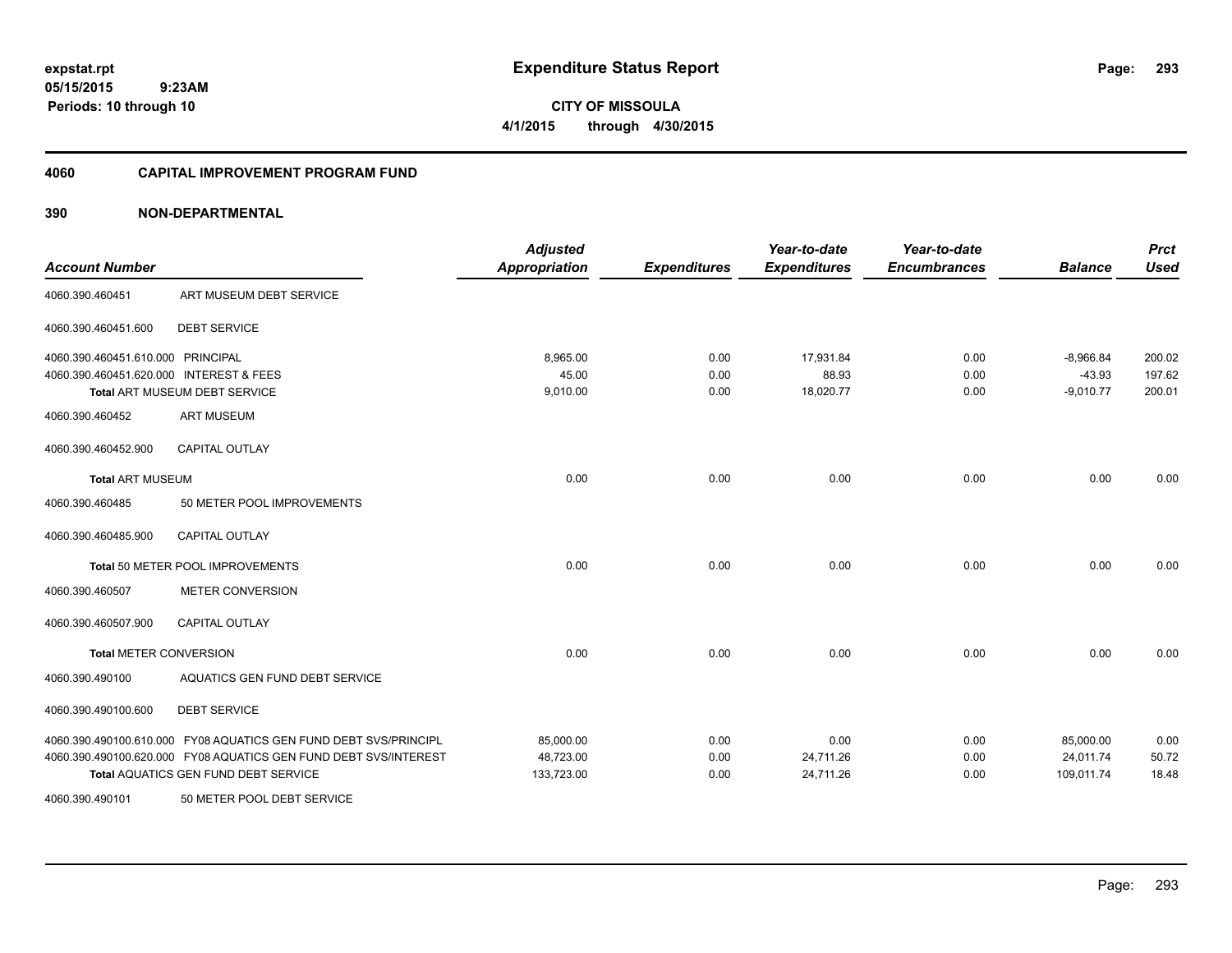**05/15/2015 9:23AM Periods: 10 through 10**

**CITY OF MISSOULA 4/1/2015 through 4/30/2015**

### **4060 CAPITAL IMPROVEMENT PROGRAM FUND**

|                                                    |                                                             | <b>Adjusted</b>      |                     | Year-to-date        | Year-to-date        |                | <b>Prct</b> |
|----------------------------------------------------|-------------------------------------------------------------|----------------------|---------------------|---------------------|---------------------|----------------|-------------|
| <b>Account Number</b>                              |                                                             | <b>Appropriation</b> | <b>Expenditures</b> | <b>Expenditures</b> | <b>Encumbrances</b> | <b>Balance</b> | <b>Used</b> |
| <b>DEBT SERVICE</b><br>4060.390.490101.600         |                                                             |                      |                     |                     |                     |                |             |
| 4060.390.490101.610.000 50 METER POOL DEBT SERVICE |                                                             | 35,000.00            | 0.00                | 350.00              | 0.00                | 34,650.00      | 1.00        |
|                                                    | 4060.390.490101.620.000 50 METER POOL DEBT SERVICE/INTEREST | 25,138.00            | 0.00                | 12,568.75           | 0.00                | 12,569.25      | 50.00       |
| Total 50 METER POOL DEBT SERVICE                   |                                                             | 60,138.00            | 0.00                | 12,918.75           | 0.00                | 47,219.25      | 21.48       |
| 4060.390.490102                                    | 2010C ENERGY BONDS DEBT SERVICE                             |                      |                     |                     |                     |                |             |
| <b>DEBT SERVICE</b><br>4060.390.490102.600         |                                                             |                      |                     |                     |                     |                |             |
| 4060.390.490102.610.000 PRINCIPAL-2010C BONDS      |                                                             | 60,000.00            | 0.00                | 0.00                | 0.00                | 60,000.00      | 0.00        |
|                                                    | 4060.390.490102.620.000 INTEREST / SERVICE FEES-2010C BONDS | 24,125.00            | 0.00                | 12,062.50           | 0.00                | 12,062.50      | 50.00       |
| Total 2010C ENERGY BONDS DEBT SERVICE              |                                                             | 84,125.00            | 0.00                | 12,062.50           | 0.00                | 72,062.50      | 14.34       |
| 4060.390.490103                                    | 2010A REFUNDING DEBT SERVICE                                |                      |                     |                     |                     |                |             |
| <b>DEBT SERVICE</b><br>4060.390.490103.600         |                                                             |                      |                     |                     |                     |                |             |
| 4060.390.490103.610.000 PRINCIPAL                  |                                                             | 105.000.00           | 0.00                | 0.00                | 0.00                | 105.000.00     | 0.00        |
| 4060.390.490103.620.000 INTEREST / SERVICE FEES    |                                                             | 22,436.00            | 0.00                | 11,568.75           | 0.00                | 10,867.25      | 51.56       |
| <b>Total 2010A REFUNDING DEBT SERVICE</b>          |                                                             | 127,436.00           | 0.00                | 11,568.75           | 0.00                | 115,867.25     | 9.08        |
| 4060.390.490429                                    | 07 FIRE BOND DEBT SVS \$680,000                             |                      |                     |                     |                     |                |             |
| <b>DEBT SERVICE</b><br>4060.390.490429.600         |                                                             |                      |                     |                     |                     |                |             |
| 4060.390.490429.610.000 PRINCIPAL                  |                                                             | 30,000.00            | 0.00                | 0.00                | 0.00                | 30,000.00      | 0.00        |
| 4060.390.490429.620.000 INTEREST / SERVICE FEES    |                                                             | 19,875.00            | 0.00                | 10,287.50           | 0.00                | 9,587.50       | 51.76       |
| Total 07 FIRE BOND DEBT SVS \$680,000              |                                                             | 49,875.00            | 0.00                | 10,287.50           | 0.00                | 39,587.50      | 20.63       |
| 4060.390.490504                                    | FY09 FINANCED CORE EQUIPMENT                                |                      |                     |                     |                     |                |             |
| 4060.390.490504.300                                | PURCHASED SERVICES                                          |                      |                     |                     |                     |                |             |
| <b>Total PURCHASED SERVICES</b>                    |                                                             | 0.00                 | 0.00                | 0.00                | 0.00                | 0.00           | 0.00        |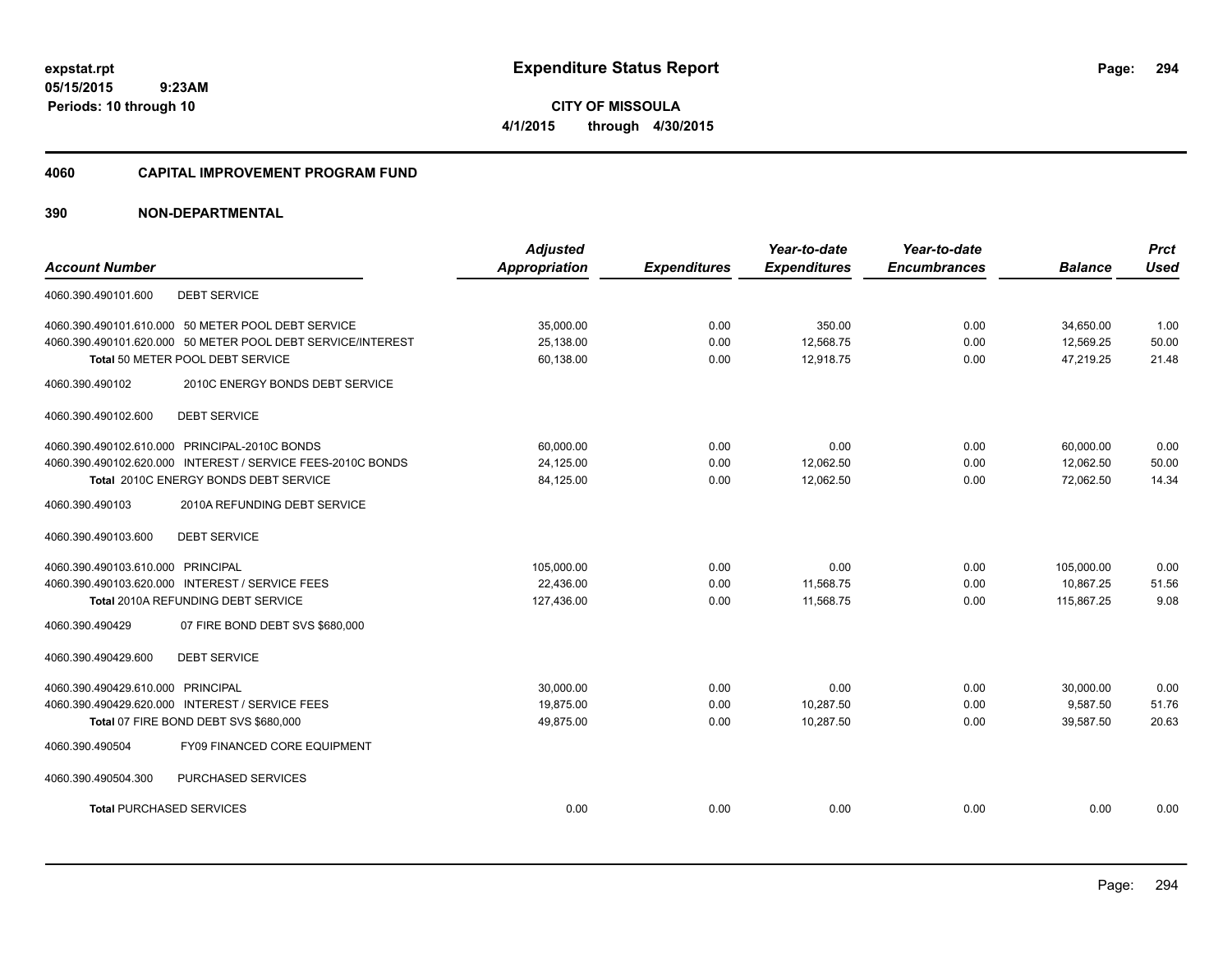**05/15/2015 9:23AM Periods: 10 through 10**

**CITY OF MISSOULA 4/1/2015 through 4/30/2015**

### **4060 CAPITAL IMPROVEMENT PROGRAM FUND**

|                                                               | <b>Adjusted</b>      |                     | Year-to-date        | Year-to-date        |                 | <b>Prct</b> |
|---------------------------------------------------------------|----------------------|---------------------|---------------------|---------------------|-----------------|-------------|
| <b>Account Number</b>                                         | <b>Appropriation</b> | <b>Expenditures</b> | <b>Expenditures</b> | <b>Encumbrances</b> | <b>Balance</b>  | <b>Used</b> |
| <b>DEBT SERVICE</b><br>4060.390.490504.600                    |                      |                     |                     |                     |                 |             |
| FY09 CORE FINANCED EQUIP-PRINCIPAL<br>4060.390.490504.610.000 | 150,331.00           | $-144,236.60$       | 109,666.22          | 0.00                | 40.664.78       | 72.95       |
| 4060.390.490504.620.000 FY09 FINANCED CORE EQUIP-INTEREST     | 30,531.00            | $-26,296.57$        | 30,186.47           | 0.00                | 344.53          | 98.87       |
| <b>Total FY09 FINANCED CORE EQUIPMENT</b>                     | 180,862.00           | $-170,533.17$       | 139,852.69          | 0.00                | 41,009.31       | 77.33       |
| <b>CORE FINANCED EQUIPMENT</b><br>4060.390.490506             |                      |                     |                     |                     |                 |             |
| 4060.390.490506.600<br><b>DEBT SERVICE</b>                    |                      |                     |                     |                     |                 |             |
| 4060.390.490506.610.000 FINANCED EQUIP-PRINCIPAL              | 0.00                 | 0.00                | 145,967.06          | 0.00                | $-145,967.06$   | 0.00        |
| <b>Total CORE FINANCED EQUIPMENT</b>                          | 0.00                 | 0.00                | 145,967.06          | 0.00                | $-145,967.06$   | 0.00        |
| <b>TRANSFER TO CIP</b><br>4060.390.521001                     |                      |                     |                     |                     |                 |             |
| 4060.390.521001.800<br>OTHER OBJECTS                          |                      |                     |                     |                     |                 |             |
| <b>Total TRANSFER TO CIP</b>                                  | 0.00                 | 0.00                | 0.00                | 0.00                | 0.00            | 0.00        |
| Total NON-DEPARTMENTAL                                        | 913,831.00           | $-143,398.99$       | 3,432,556.10        | 0.00                | $-2,518,725.10$ | 375.62      |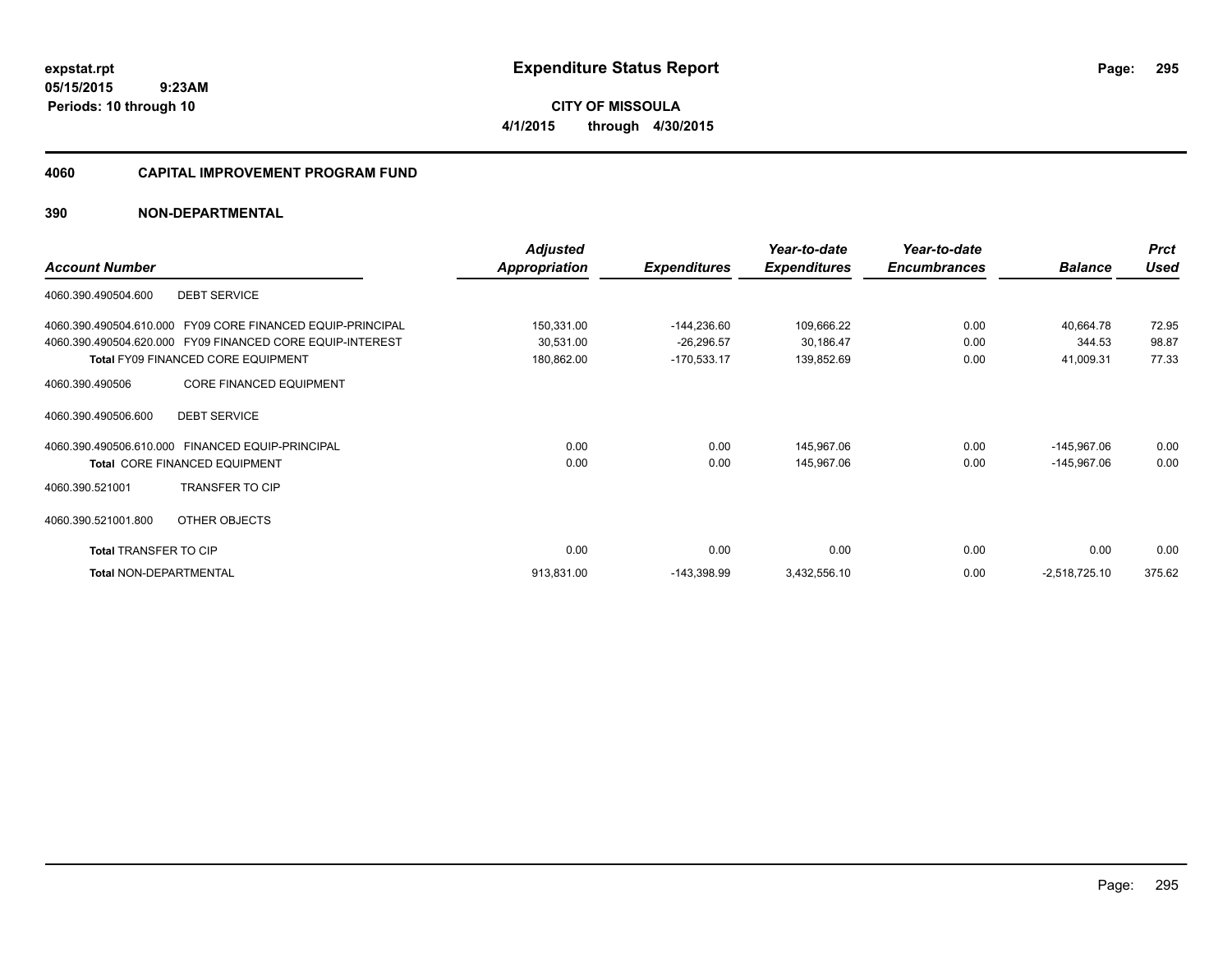**05/15/2015 9:23AM Periods: 10 through 10**

**CITY OF MISSOULA 4/1/2015 through 4/30/2015**

### **4060 CAPITAL IMPROVEMENT PROGRAM FUND**

## **391 ENERGY PERFORMANCE PROJ.**

| <b>Account Number</b> |                                               | <b>Adjusted</b><br><b>Appropriation</b> | <b>Expenditures</b> | Year-to-date<br><b>Expenditures</b> | Year-to-date<br><b>Encumbrances</b> | <b>Balance</b>  | <b>Prct</b><br><b>Used</b> |
|-----------------------|-----------------------------------------------|-----------------------------------------|---------------------|-------------------------------------|-------------------------------------|-----------------|----------------------------|
|                       |                                               |                                         |                     |                                     |                                     |                 |                            |
| 4060.391.411242       | COUNCIL CHAMBERS HVAC                         |                                         |                     |                                     |                                     |                 |                            |
| 4060.391.411242.900   | <b>CAPITAL OUTLAY</b>                         |                                         |                     |                                     |                                     |                 |                            |
|                       | Total COUNCIL CHAMBERS HVAC                   | 0.00                                    | 0.00                | 0.00                                | 0.00                                | 0.00            | 0.00                       |
| 4060.391.411257       | JCI-CONSTRUCTION AND M&V                      |                                         |                     |                                     |                                     |                 |                            |
| 4060.391.411257.300   | PURCHASED SERVICES                            |                                         |                     |                                     |                                     |                 |                            |
|                       | 4060.391.411257.350.000 PROFESSIONAL SERVICES | 0.00                                    | 0.00                | 835.00                              | 0.00                                | $-835.00$       | 0.00                       |
|                       | Total JCI-CONSTRUCTION AND M&V                | 0.00                                    | 0.00                | 835.00                              | 0.00                                | $-835.00$       | 0.00                       |
| 4060.391.411258       | PARKS EXTERIOR TRAIL LIGHTING(ARRA)           |                                         |                     |                                     |                                     |                 |                            |
| 4060.391.411258.900   | <b>CAPITAL OUTLAY</b>                         |                                         |                     |                                     |                                     |                 |                            |
|                       | Total PARKS EXTERIOR TRAIL LIGHTING(ARRA)     | 0.00                                    | 0.00                | 0.00                                | 0.00                                | 0.00            | 0.00                       |
| 4060.391.420421       | FIRE STATION #1 HVAC SYSTEM                   |                                         |                     |                                     |                                     |                 |                            |
| 4060.391.420421.900   | <b>CAPITAL OUTLAY</b>                         |                                         |                     |                                     |                                     |                 |                            |
|                       | Total FIRE STATION #1 HVAC SYSTEM             | 0.00                                    | 0.00                | 0.00                                | 0.00                                | 0.00            | 0.00                       |
|                       | <b>Total ENERGY PERFORMANCE PROJ.</b>         | 0.00                                    | 0.00                | 835.00                              | 0.00                                | $-835.00$       | 0.00                       |
|                       | Total CAPITAL IMPROVEMENT PROGRAM FUND        | 913,831.00                              | $-143,398.99$       | 3,433,391.10                        | 0.00                                | $-2,519,560.10$ | 375.71                     |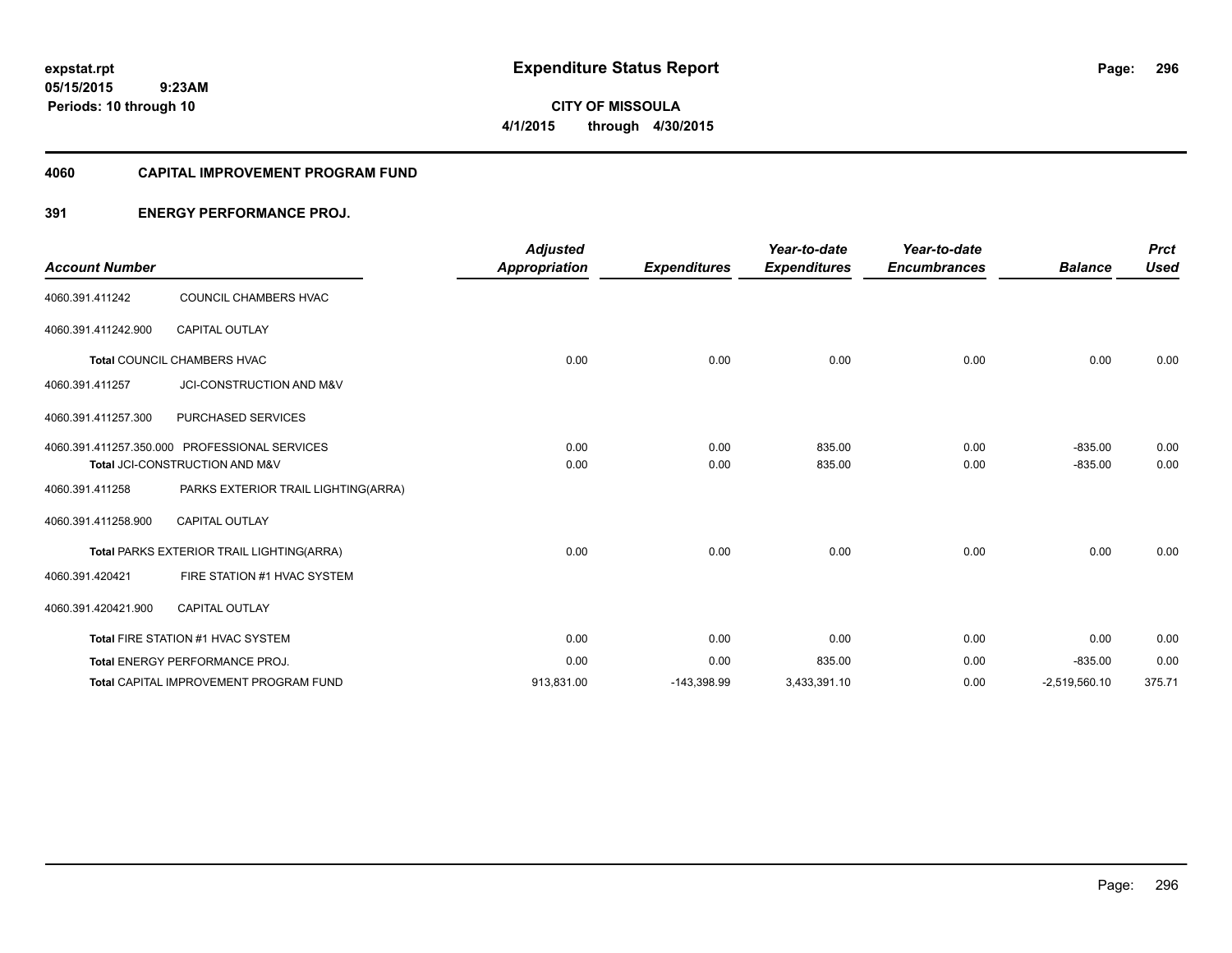**05/15/2015 9:23AM Periods: 10 through 10**

# **CITY OF MISSOULA 4/1/2015 through 4/30/2015**

## **4130 1997 G O BOND OPEN SPACE PURCHASE FUND**

| <b>Account Number</b>                |                                              | <b>Adjusted</b><br><b>Appropriation</b> | <b>Expenditures</b> | Year-to-date<br><b>Expenditures</b> | Year-to-date<br><b>Encumbrances</b> | <b>Balance</b> | <b>Prct</b><br>Used |
|--------------------------------------|----------------------------------------------|-----------------------------------------|---------------------|-------------------------------------|-------------------------------------|----------------|---------------------|
| 4130.390.460480                      | VANDALISM                                    |                                         |                     |                                     |                                     |                |                     |
| 4130.390.460480.800                  | OTHER OBJECTS                                |                                         |                     |                                     |                                     |                |                     |
| <b>Total OTHER OBJECTS</b>           |                                              | 0.00                                    | 0.00                | 0.00                                | 0.00                                | 0.00           | 0.00                |
| 4130.390.460480.900                  | <b>CAPITAL OUTLAY</b>                        |                                         |                     |                                     |                                     |                |                     |
| 4130.390.460480.930.000 IMPROVEMENTS |                                              | 375.602.00                              | 0.00                | 0.00                                | 0.00                                | 375.602.00     | 0.00                |
|                                      | Total 1997 G O BOND OPEN SPACE PURCHASE FUND | 375.602.00                              | 0.00                | 0.00                                | 0.00                                | 375.602.00     | 0.00                |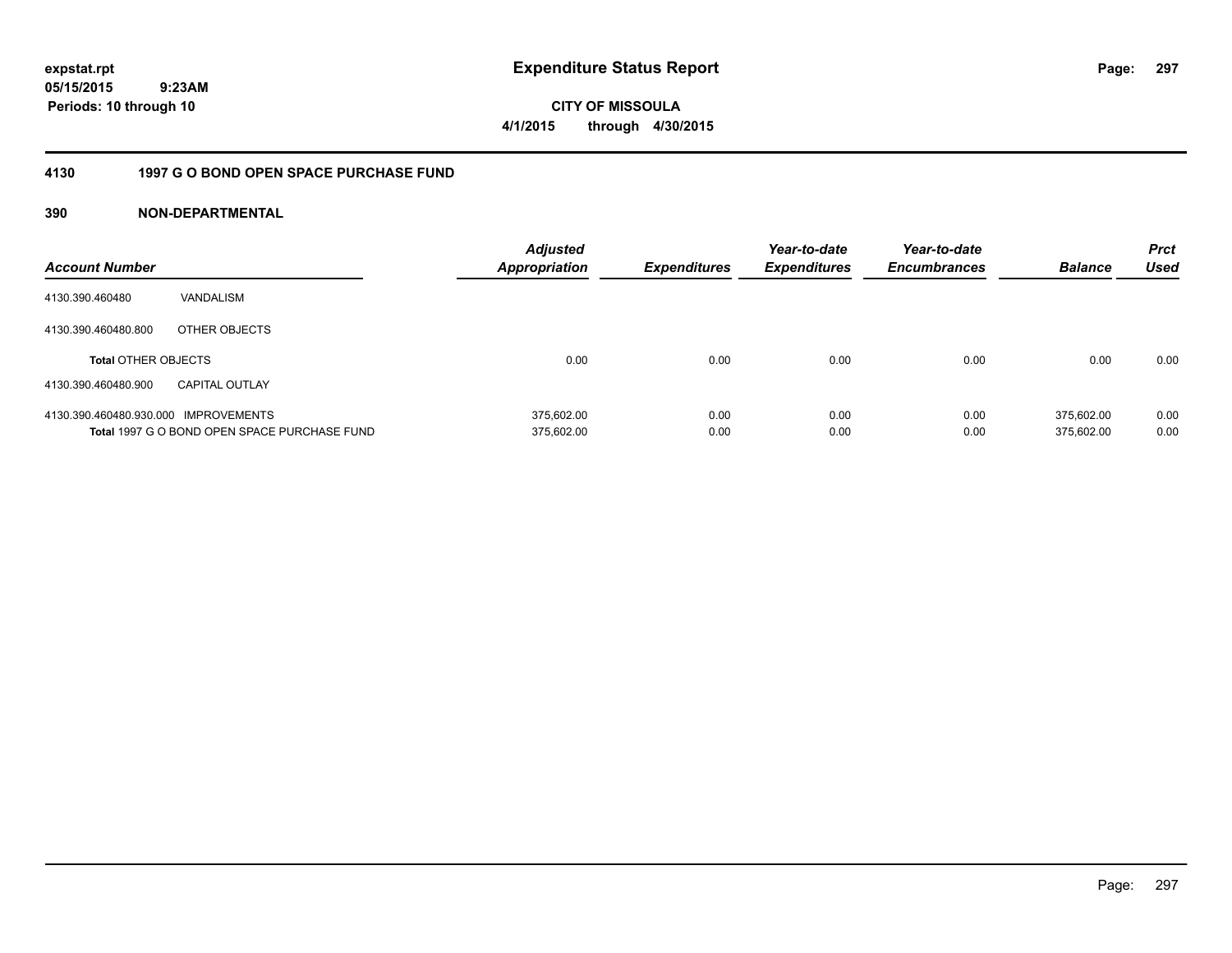## **4196 NEW FIRE STATION GO BOND**

**300 FIRE**

| <b>Account Number</b>                |                                               | Adjusted<br><b>Appropriation</b> | <b>Expenditures</b> | Year-to-date<br><b>Expenditures</b> | Year-to-date<br><b>Encumbrances</b> | <b>Balance</b> | <b>Prct</b><br><b>Used</b> |
|--------------------------------------|-----------------------------------------------|----------------------------------|---------------------|-------------------------------------|-------------------------------------|----------------|----------------------------|
|                                      |                                               |                                  |                     |                                     |                                     |                |                            |
| 4196.300.420420                      | <b>FACILITY</b>                               |                                  |                     |                                     |                                     |                |                            |
| 4196.300.420420.800                  | OTHER OBJECTS                                 |                                  |                     |                                     |                                     |                |                            |
| <b>Total OTHER OBJECTS</b>           |                                               | 0.00                             | 0.00                | 0.00                                | 0.00                                | 0.00           | 0.00                       |
| 4196.300.420420.900                  | <b>CAPITAL OUTLAY</b>                         |                                  |                     |                                     |                                     |                |                            |
| 4196.300.420420.930.000 IMPROVEMENTS |                                               | 3.020.00                         | 0.00                | 0.00                                | 0.00                                | 3.020.00       | 0.00                       |
|                                      | 4196.300.420420.940.000 MACHINERY & EQUIPMENT | 0.00                             | 876.86              | 10.689.19                           | 0.00                                | $-10.689.19$   | 0.00                       |
|                                      | <b>Total NEW FIRE STATION GO BOND</b>         | 3,020.00                         | 876.86              | 10.689.19                           | 0.00                                | $-7.669.19$    | 353.95                     |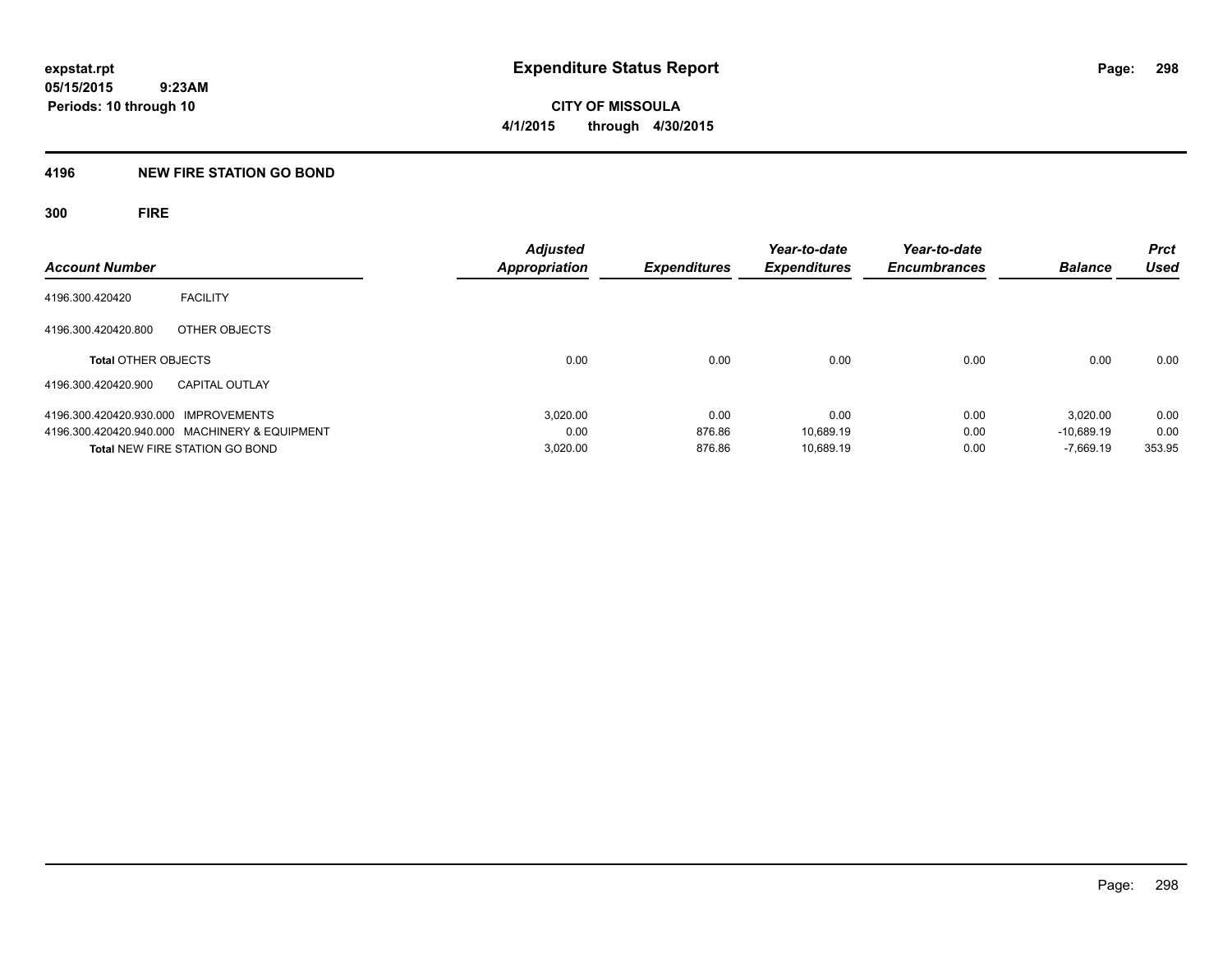**05/15/2015 9:23AM Periods: 10 through 10**

# **CITY OF MISSOULA 4/1/2015 through 4/30/2015**

## **4450 S/C CONSTRUCTION FUND FOR FY06**

| <b>Account Number</b>      |                                             | <b>Adjusted</b><br><b>Appropriation</b> | <b>Expenditures</b> | Year-to-date<br><b>Expenditures</b> | Year-to-date<br><b>Encumbrances</b> | <b>Balance</b> | <b>Prct</b><br>Used |
|----------------------------|---------------------------------------------|-----------------------------------------|---------------------|-------------------------------------|-------------------------------------|----------------|---------------------|
| 4450.280.521000            | INTERFUND OPERATING TRANSFERS               |                                         |                     |                                     |                                     |                |                     |
| 4450.280.521000.800        | OTHER OBJECTS                               |                                         |                     |                                     |                                     |                |                     |
| <b>Total OTHER OBJECTS</b> |                                             | 0.00                                    | 0.00                | 0.00                                | 0.00                                | 0.00           | 0.00                |
|                            | <b>Total INTERFUND OPERATING TRANSFERS</b>  | 0.00                                    | 0.00                | 0.00                                | 0.00                                | 0.00           | 0.00                |
|                            | <b>Total S/C CONSTRUCTION FUND FOR FY06</b> | 0.00                                    | 0.00                | 0.00                                | 0.00                                | 0.00           | 0.00                |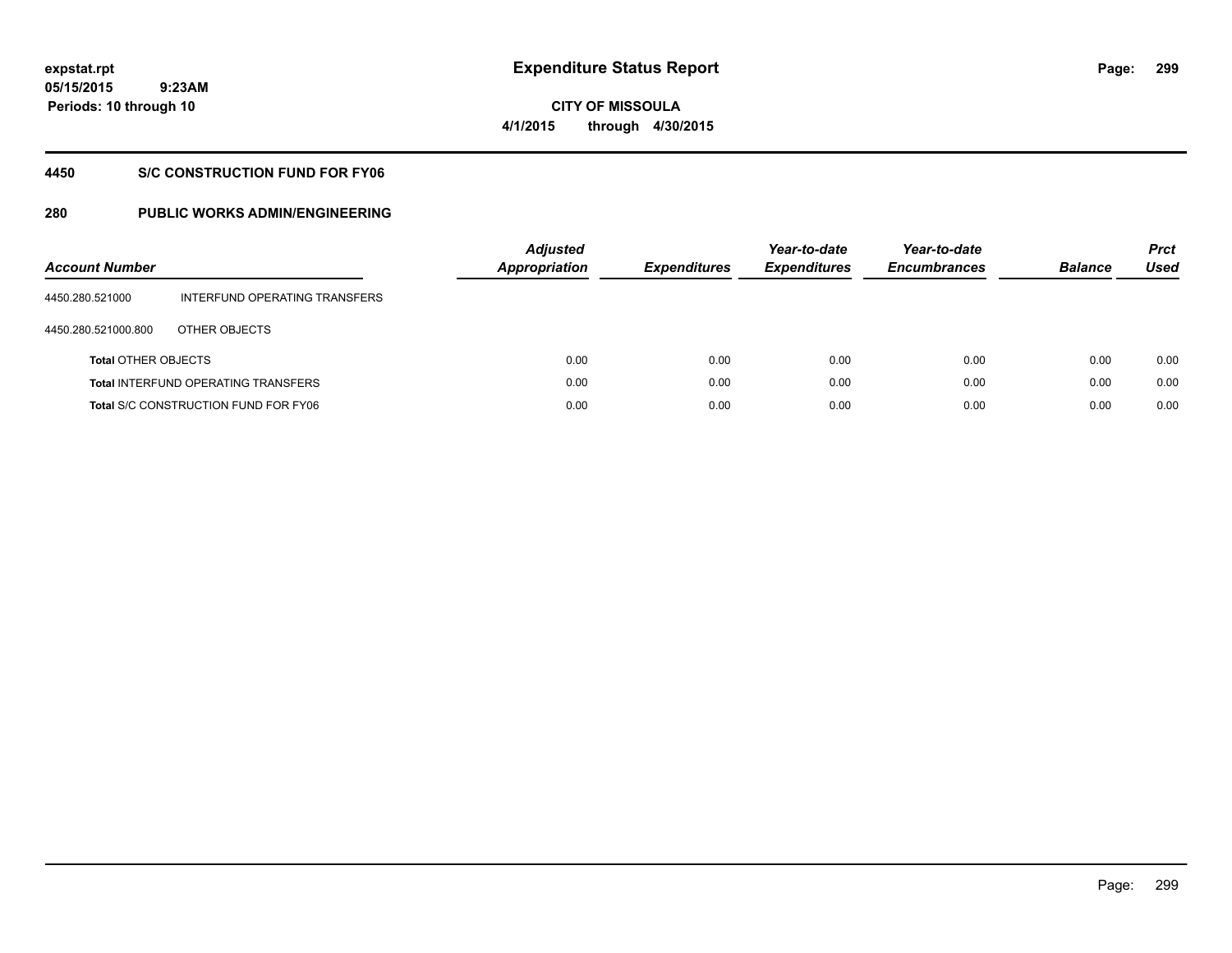**Periods: 10 through 10**

**CITY OF MISSOULA 4/1/2015 through 4/30/2015**

**4451 FY07 S/C BOND FUND**

 **9:23AM**

| <b>Account Number</b>    |                                            | <b>Adjusted</b><br><b>Appropriation</b> | <b>Expenditures</b> | Year-to-date<br><b>Expenditures</b> | Year-to-date<br><b>Encumbrances</b> | <b>Balance</b> | <b>Prct</b><br>Used |
|--------------------------|--------------------------------------------|-----------------------------------------|---------------------|-------------------------------------|-------------------------------------|----------------|---------------------|
| 4451.280.521000          | INTERFUND OPERATING TRANSFERS              |                                         |                     |                                     |                                     |                |                     |
| 4451.280.521000.800      | OTHER OBJECTS                              |                                         |                     |                                     |                                     |                |                     |
|                          | <b>Total INTERFUND OPERATING TRANSFERS</b> | 0.00                                    | 0.00                | 0.00                                | 0.00                                | 0.00           | 0.00                |
| Total FY07 S/C BOND FUND |                                            | 0.00                                    | 0.00                | 0.00                                | 0.00                                | 0.00           | 0.00                |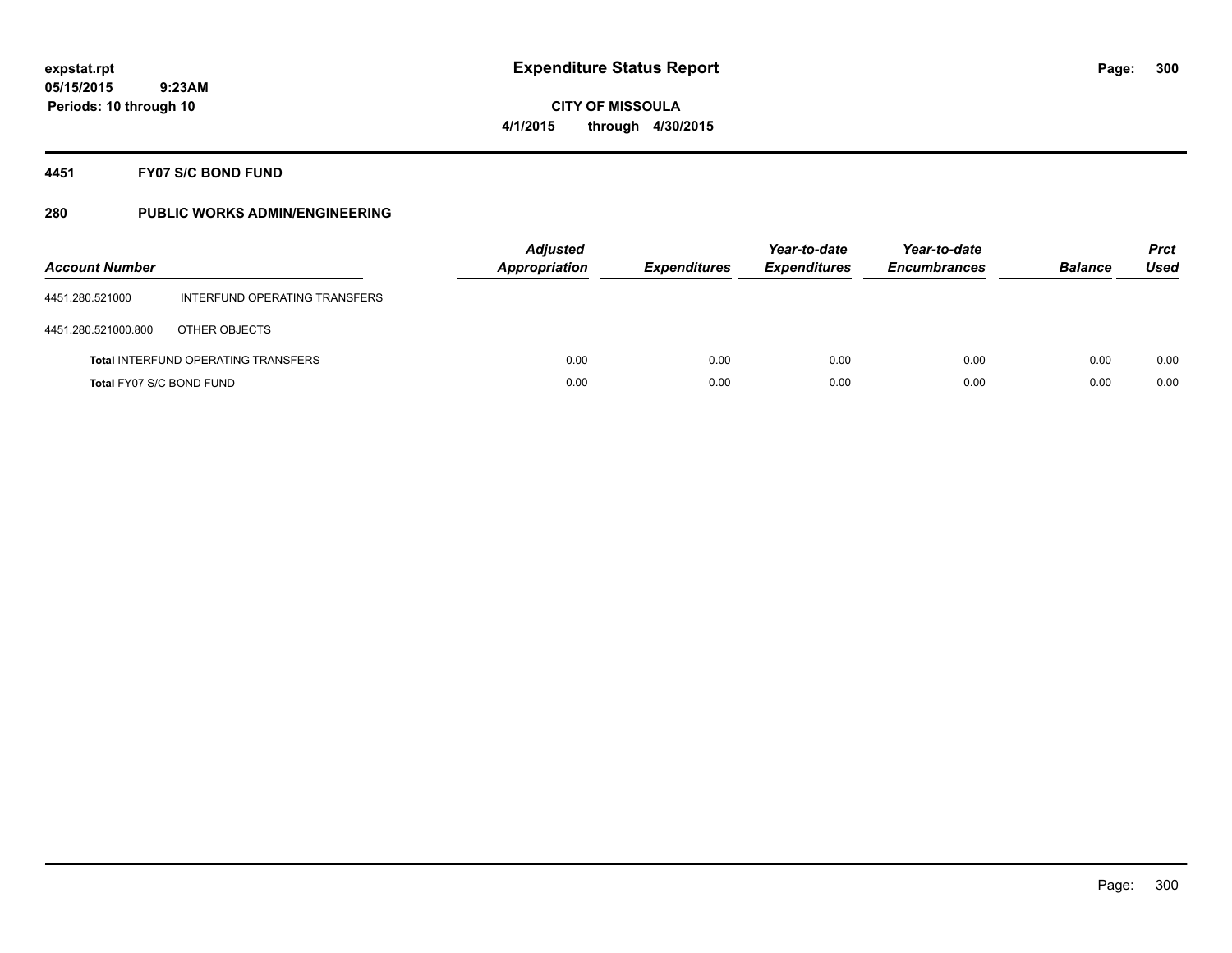**05/15/2015 9:23AM Periods: 10 through 10**

**CITY OF MISSOULA 4/1/2015 through 4/30/2015**

# **4452 S/C CONSTRUCTION FUND FOR FY 08 BOND SAL**

| <b>Account Number</b>       |                                                       | <b>Adjusted</b><br><b>Appropriation</b> | <b>Expenditures</b> | Year-to-date<br><b>Expenditures</b> | Year-to-date<br><b>Encumbrances</b> | <b>Balance</b> | <b>Prct</b><br>Used |
|-----------------------------|-------------------------------------------------------|-----------------------------------------|---------------------|-------------------------------------|-------------------------------------|----------------|---------------------|
| 4452.280.430262             | <b>SIDEWALKS</b>                                      |                                         |                     |                                     |                                     |                |                     |
| 4452.280.430262.900         | CAPITAL OUTLAY                                        |                                         |                     |                                     |                                     |                |                     |
| <b>Total CAPITAL OUTLAY</b> |                                                       | 0.00                                    | 0.00                | 0.00                                | 0.00                                | 0.00           | 0.00                |
| <b>Total SIDEWALKS</b>      |                                                       | 0.00                                    | 0.00                | 0.00                                | 0.00                                | 0.00           | 0.00                |
|                             | <b>Total S/C CONSTRUCTION FUND FOR FY 08 BOND SAL</b> | 0.00                                    | 0.00                | 0.00                                | 0.00                                | 0.00           | 0.00                |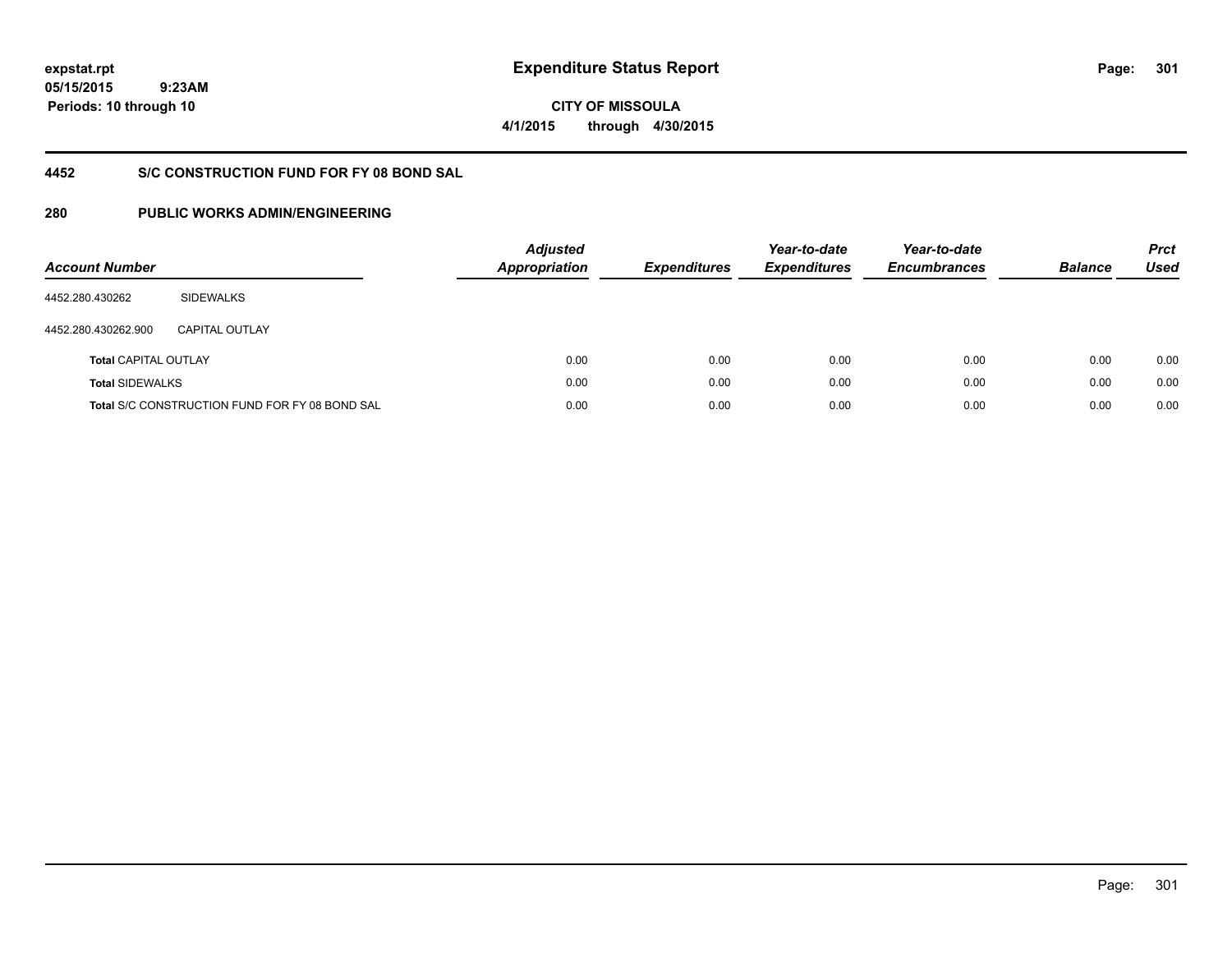**05/15/2015 9:23AM Periods: 10 through 10**

**CITY OF MISSOULA 4/1/2015 through 4/30/2015**

## **4453 S/C CONSTRUCTION FUND FY09 BOND**

| <b>Account Number</b>  |                                             | <b>Adjusted</b><br><b>Appropriation</b> | <b>Expenditures</b> | Year-to-date<br><b>Expenditures</b> | Year-to-date<br><b>Encumbrances</b> | <b>Balance</b> | <b>Prct</b><br><b>Used</b> |
|------------------------|---------------------------------------------|-----------------------------------------|---------------------|-------------------------------------|-------------------------------------|----------------|----------------------------|
| 4453.280.430262        | <b>SIDEWALKS</b>                            |                                         |                     |                                     |                                     |                |                            |
| 4453.280.430262.900    | <b>CAPITAL OUTLAY</b>                       |                                         |                     |                                     |                                     |                |                            |
| <b>Total SIDEWALKS</b> |                                             | 0.00                                    | 0.00                | 0.00                                | 0.00                                | 0.00           | 0.00                       |
| 4453.280.521000        | INTERFUND OPERATING TRANSFERS               |                                         |                     |                                     |                                     |                |                            |
| 4453.280.521000.800    | OTHER OBJECTS                               |                                         |                     |                                     |                                     |                |                            |
|                        | <b>Total PUBLIC WORKS ADMIN/ENGINEERING</b> | 0.00                                    | 0.00                | 0.00                                | 0.00                                | 0.00           | 0.00                       |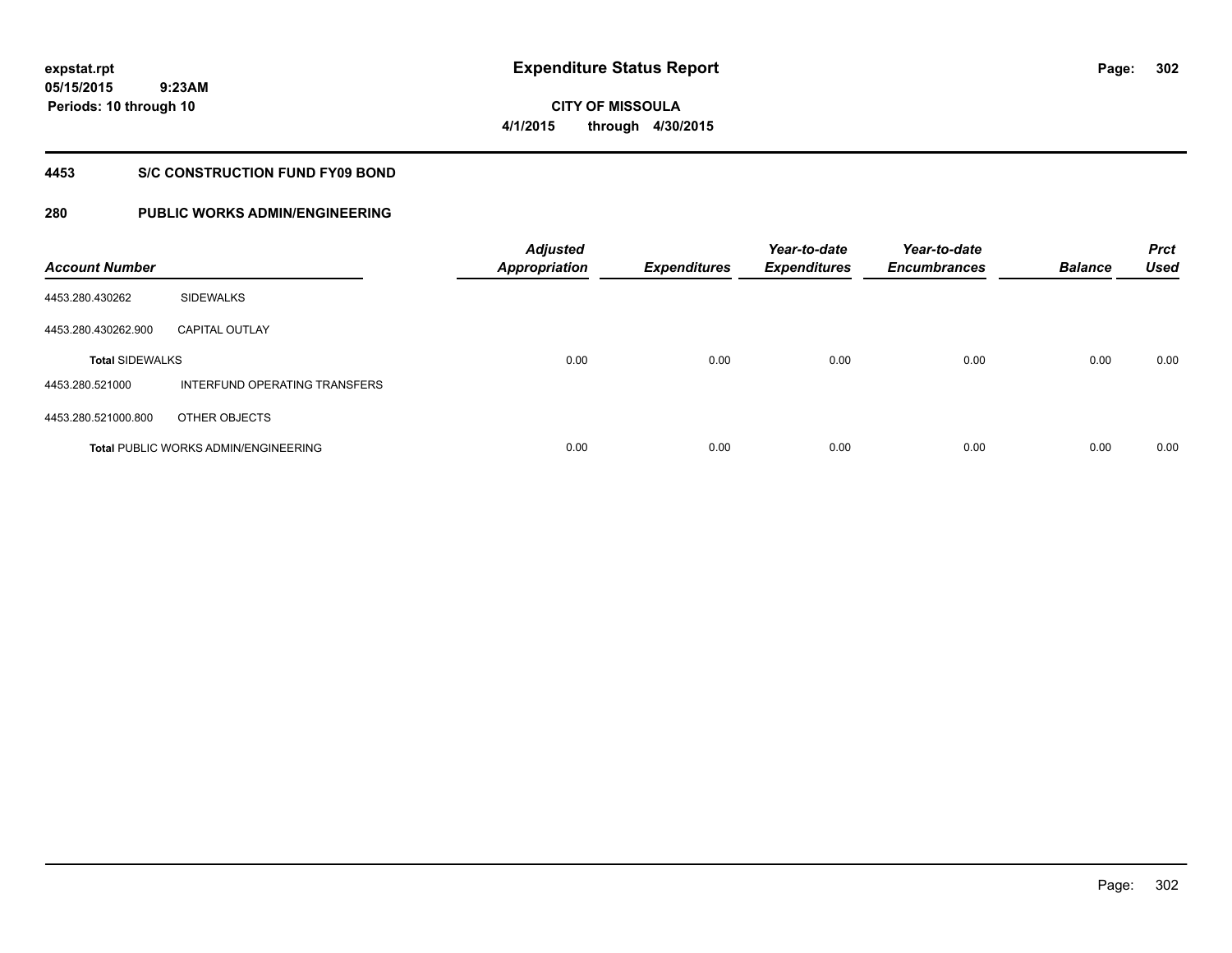**CITY OF MISSOULA 4/1/2015 through 4/30/2015**

## **4453 S/C CONSTRUCTION FUND FY09 BOND**

| <b>Account Number</b> |                                              | <b>Adjusted</b><br>Appropriation | <i><b>Expenditures</b></i> | Year-to-date<br><i><b>Expenditures</b></i> | Year-to-date<br><b>Encumbrances</b> | <b>Balance</b> | <b>Prct</b><br>Used |
|-----------------------|----------------------------------------------|----------------------------------|----------------------------|--------------------------------------------|-------------------------------------|----------------|---------------------|
| 4453.390.410710       | *** Title Not Found ***                      |                                  |                            |                                            |                                     |                |                     |
| 4453.390.410710.500   | <b>FIXED CHARGES</b>                         |                                  |                            |                                            |                                     |                |                     |
|                       | <b>Total S/C CONSTRUCTION FUND FY09 BOND</b> | 0.00                             | 0.00                       | 0.00                                       | 0.00                                | 0.00           | 0.00                |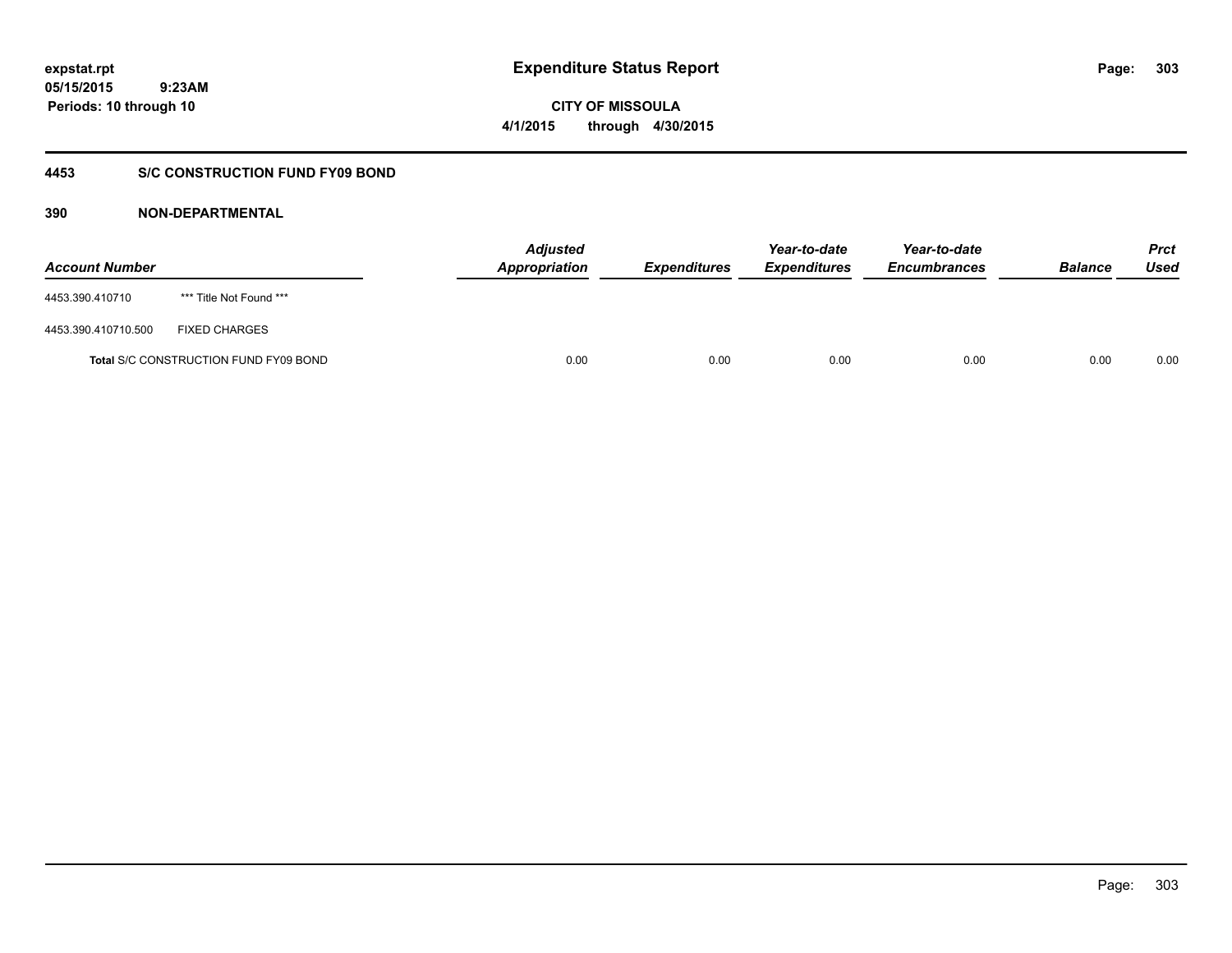**05/15/2015 9:23AM Periods: 10 through 10**

# **CITY OF MISSOULA 4/1/2015 through 4/30/2015**

# **4454 S/C CONSTRUCTION FUND FOR FY10**

| <b>Account Number</b>       |                                             | <b>Adjusted</b><br><b>Appropriation</b> | <b>Expenditures</b> | Year-to-date<br><b>Expenditures</b> | Year-to-date<br><b>Encumbrances</b> | <b>Balance</b> | <b>Prct</b><br>Used |
|-----------------------------|---------------------------------------------|-----------------------------------------|---------------------|-------------------------------------|-------------------------------------|----------------|---------------------|
| 4454.280.430262             | SIDEWALKS                                   |                                         |                     |                                     |                                     |                |                     |
| 4454.280.430262.900         | <b>CAPITAL OUTLAY</b>                       |                                         |                     |                                     |                                     |                |                     |
| <b>Total CAPITAL OUTLAY</b> |                                             | 0.00                                    | 0.00                | 0.00                                | 0.00                                | 0.00           | 0.00                |
| <b>Total SIDEWALKS</b>      |                                             | 0.00                                    | 0.00                | 0.00                                | 0.00                                | 0.00           | 0.00                |
|                             | <b>Total S/C CONSTRUCTION FUND FOR FY10</b> | 0.00                                    | 0.00                | 0.00                                | 0.00                                | 0.00           | 0.00                |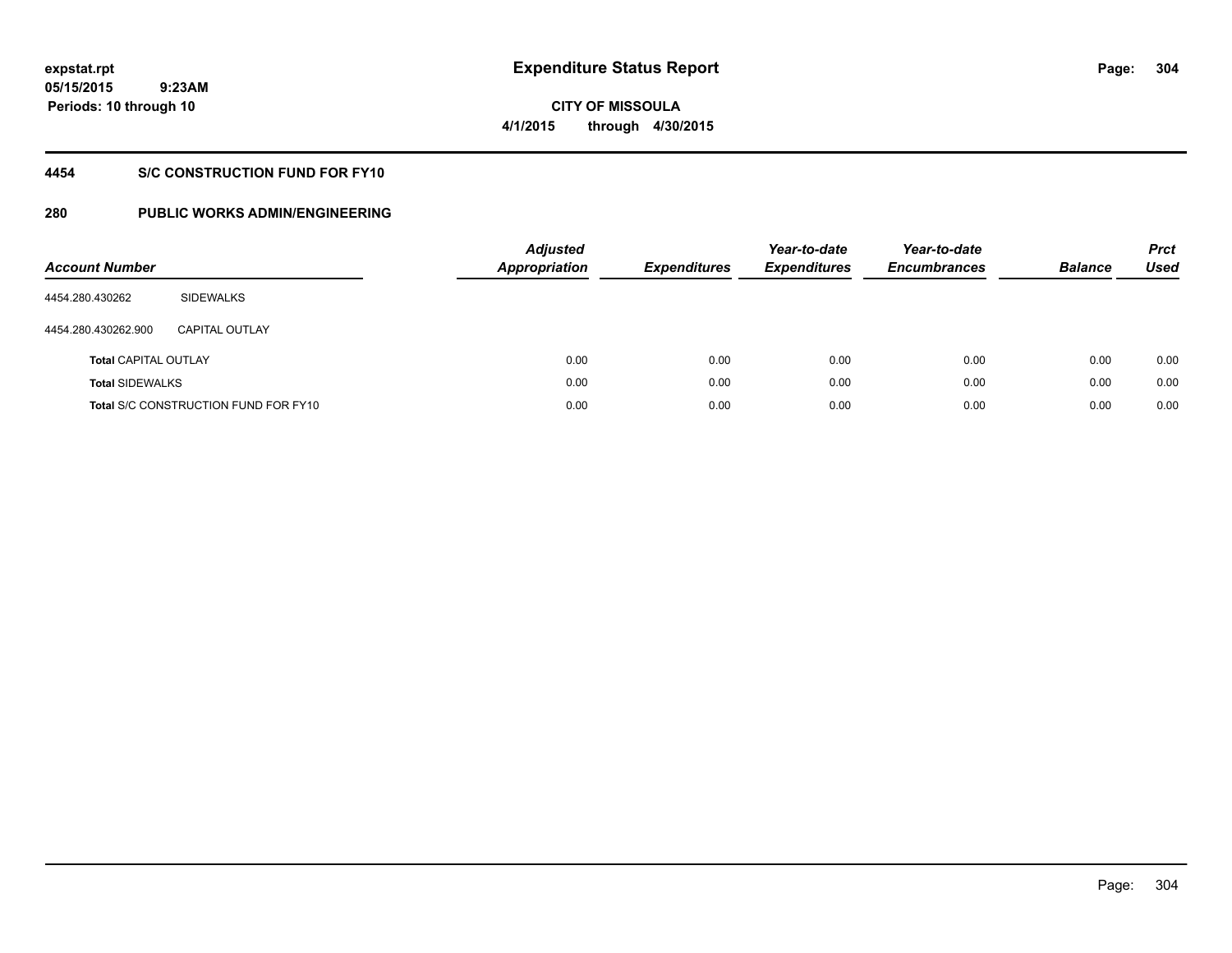# **CITY OF MISSOULA 4/1/2015 through 4/30/2015**

## **4455 FY11 S/C CONSTRUCTION FUND**

| <b>Account Number</b>       |                                         | <b>Adjusted</b><br><b>Appropriation</b> | <b>Expenditures</b> | Year-to-date<br><b>Expenditures</b> | Year-to-date<br><b>Encumbrances</b> | <b>Balance</b> | <b>Prct</b><br>Used |
|-----------------------------|-----------------------------------------|-----------------------------------------|---------------------|-------------------------------------|-------------------------------------|----------------|---------------------|
| 4455.280.430262             | SIDEWALKS                               |                                         |                     |                                     |                                     |                |                     |
| 4455.280.430262.900         | <b>CAPITAL OUTLAY</b>                   |                                         |                     |                                     |                                     |                |                     |
| <b>Total CAPITAL OUTLAY</b> |                                         | 0.00                                    | 0.00                | 0.00                                | 0.00                                | 0.00           | 0.00                |
| <b>Total SIDEWALKS</b>      |                                         | 0.00                                    | 0.00                | 0.00                                | 0.00                                | 0.00           | 0.00                |
|                             | <b>Total FY11 S/C CONSTRUCTION FUND</b> | 0.00                                    | 0.00                | 0.00                                | 0.00                                | 0.00           | 0.00                |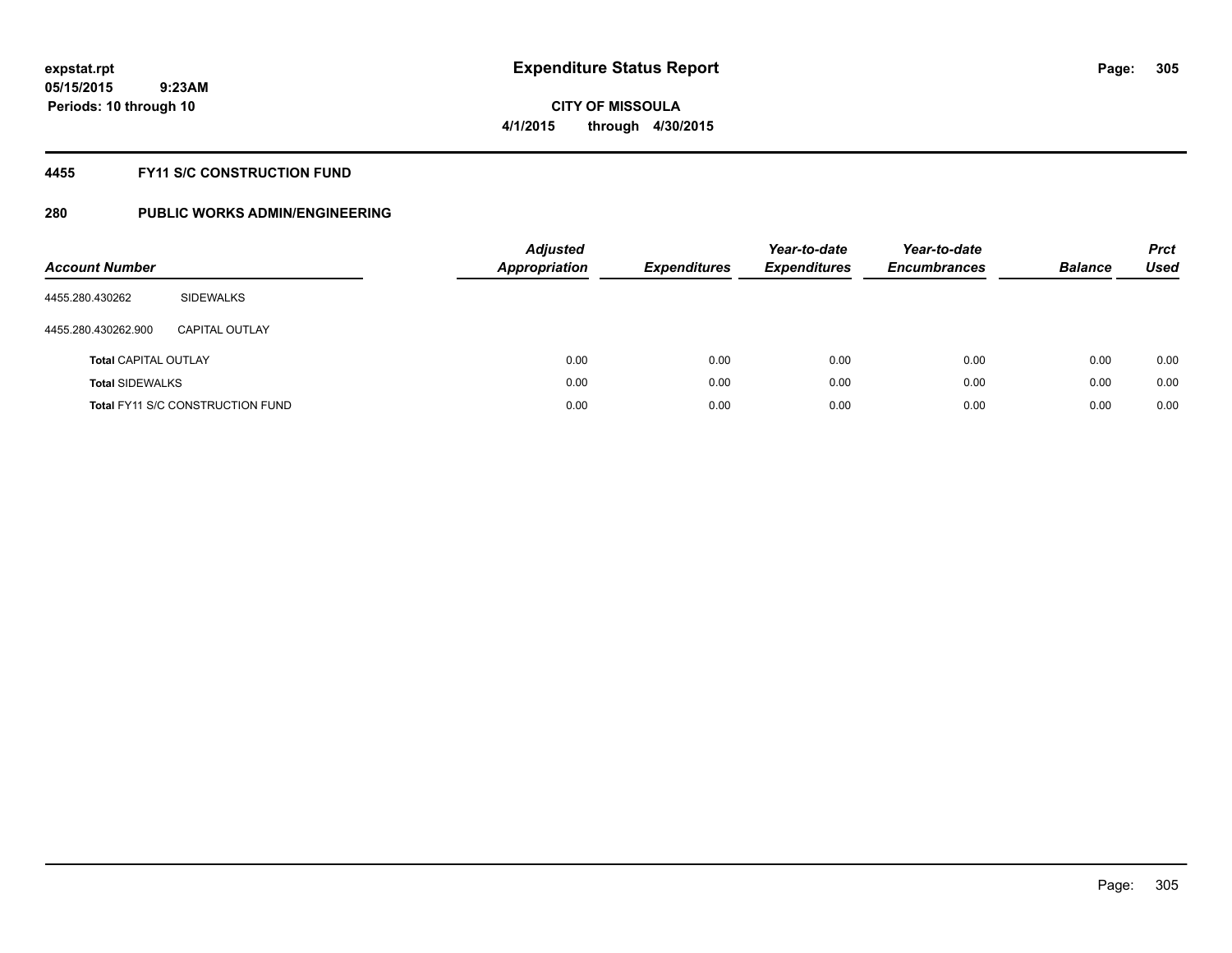# **CITY OF MISSOULA 4/1/2015 through 4/30/2015**

## **4456 FY12 S/C CONSTRUCTION FUND**

| <b>Account Number</b>  |                                            | <b>Adjusted</b><br>Appropriation | <b>Expenditures</b> | Year-to-date<br><b>Expenditures</b> | Year-to-date<br><b>Encumbrances</b> | <b>Balance</b> | <b>Prct</b><br><b>Used</b> |
|------------------------|--------------------------------------------|----------------------------------|---------------------|-------------------------------------|-------------------------------------|----------------|----------------------------|
| 4456.280.430262        | <b>SIDEWALKS</b>                           |                                  |                     |                                     |                                     |                |                            |
| 4456.280.430262.900    | <b>CAPITAL OUTLAY</b>                      |                                  |                     |                                     |                                     |                |                            |
| <b>Total SIDEWALKS</b> |                                            | 0.00                             | 0.00                | 0.00                                | 0.00                                | 0.00           | 0.00                       |
| 4456.280.521000        | INTERFUND OPERATING TRANSFERS              |                                  |                     |                                     |                                     |                |                            |
| 4456.280.521000.800    | OTHER OBJECTS                              |                                  |                     |                                     |                                     |                |                            |
|                        | <b>Total INTERFUND OPERATING TRANSFERS</b> | 0.00                             | 0.00                | 0.00                                | 0.00                                | 0.00           | 0.00                       |
|                        | <b>Total FY12 S/C CONSTRUCTION FUND</b>    | 0.00                             | 0.00                | 0.00                                | 0.00                                | 0.00           | 0.00                       |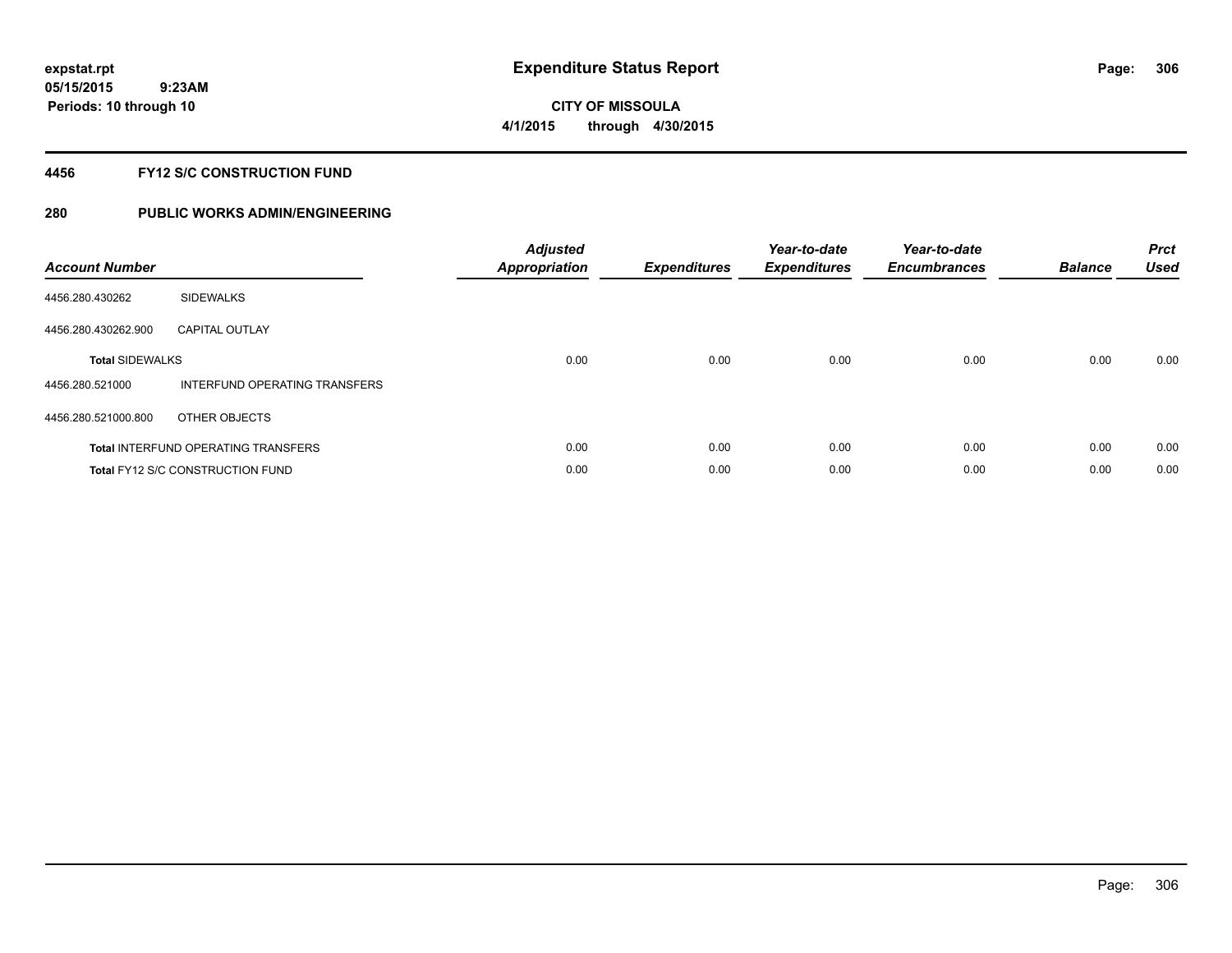**05/15/2015 9:23AM Periods: 10 through 10**

**CITY OF MISSOULA 4/1/2015 through 4/30/2015**

## **4457 FY13 SIDEWALK/CURB CONSTRUCTION**

| <b>Account Number</b>  |                                              | <b>Adjusted</b><br><b>Appropriation</b> | <b>Expenditures</b> | Year-to-date<br><b>Expenditures</b> | Year-to-date<br><b>Encumbrances</b> | <b>Balance</b> | <b>Prct</b><br><b>Used</b> |
|------------------------|----------------------------------------------|-----------------------------------------|---------------------|-------------------------------------|-------------------------------------|----------------|----------------------------|
| 4457.280.430262        | <b>SIDEWALKS</b>                             |                                         |                     |                                     |                                     |                |                            |
| 4457.280.430262.300    | PURCHASED SERVICES                           |                                         |                     |                                     |                                     |                |                            |
|                        | <b>Total PURCHASED SERVICES</b>              | 0.00                                    | 0.00                | 0.00                                | 0.00                                | 0.00           | 0.00                       |
| 4457.280.430262.900    | <b>CAPITAL OUTLAY</b>                        |                                         |                     |                                     |                                     |                |                            |
| <b>Total SIDEWALKS</b> |                                              | 0.00                                    | 0.00                | 0.00                                | 0.00                                | 0.00           | 0.00                       |
| 4457.280.521000        | INTERFUND OPERATING TRANSFERS                |                                         |                     |                                     |                                     |                |                            |
| 4457.280.521000.800    | OTHER OBJECTS                                |                                         |                     |                                     |                                     |                |                            |
|                        | <b>Total INTERFUND OPERATING TRANSFERS</b>   | 0.00                                    | 0.00                | 0.00                                | 0.00                                | 0.00           | 0.00                       |
|                        | <b>Total FY13 SIDEWALK/CURB CONSTRUCTION</b> | 0.00                                    | 0.00                | 0.00                                | 0.00                                | 0.00           | 0.00                       |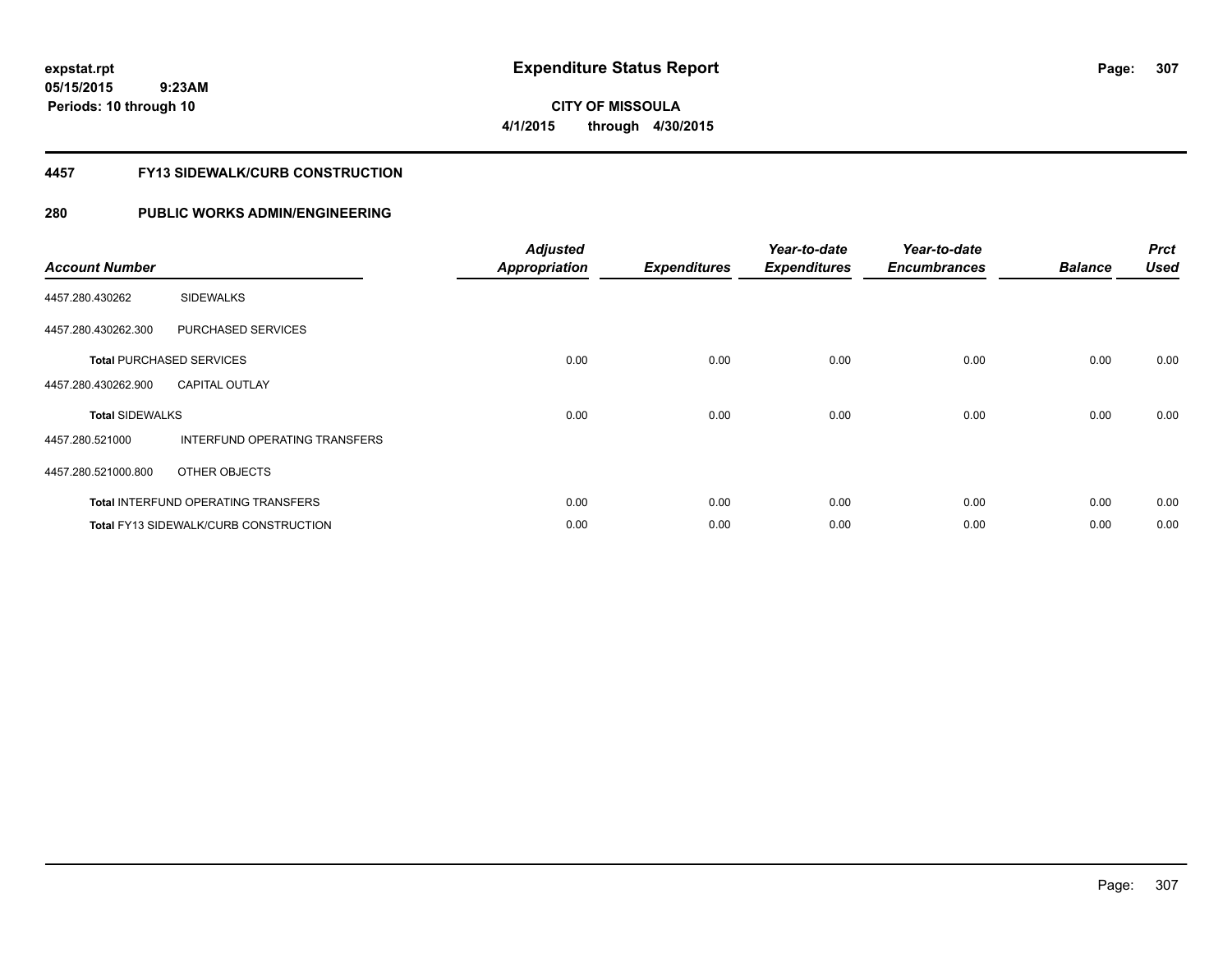**05/15/2015 9:23AM Periods: 10 through 10**

**CITY OF MISSOULA 4/1/2015 through 4/30/2015**

## **4458 FY14 SIDEWALK & CURB CONSTRUCTION**

| <b>Account Number</b>  |                                                    | <b>Adjusted</b><br>Appropriation | <b>Expenditures</b> | Year-to-date<br><b>Expenditures</b> | Year-to-date<br><b>Encumbrances</b> | <b>Balance</b> | <b>Prct</b><br><b>Used</b> |
|------------------------|----------------------------------------------------|----------------------------------|---------------------|-------------------------------------|-------------------------------------|----------------|----------------------------|
| 4458.280.430262        | <b>SIDEWALKS</b>                                   |                                  |                     |                                     |                                     |                |                            |
| 4458.280.430262.900    | <b>CAPITAL OUTLAY</b>                              |                                  |                     |                                     |                                     |                |                            |
| <b>Total SIDEWALKS</b> |                                                    | 0.00                             | 0.00                | 0.00                                | 0.00                                | 0.00           | 0.00                       |
| 4458.280.521000        | INTERFUND OPERATING TRANSFERS                      |                                  |                     |                                     |                                     |                |                            |
| 4458.280.521000.800    | OTHER OBJECTS                                      |                                  |                     |                                     |                                     |                |                            |
|                        | <b>Total INTERFUND OPERATING TRANSFERS</b>         | 0.00                             | 0.00                | 0.00                                | 0.00                                | 0.00           | 0.00                       |
|                        | <b>Total FY14 SIDEWALK &amp; CURB CONSTRUCTION</b> | 0.00                             | 0.00                | 0.00                                | 0.00                                | 0.00           | 0.00                       |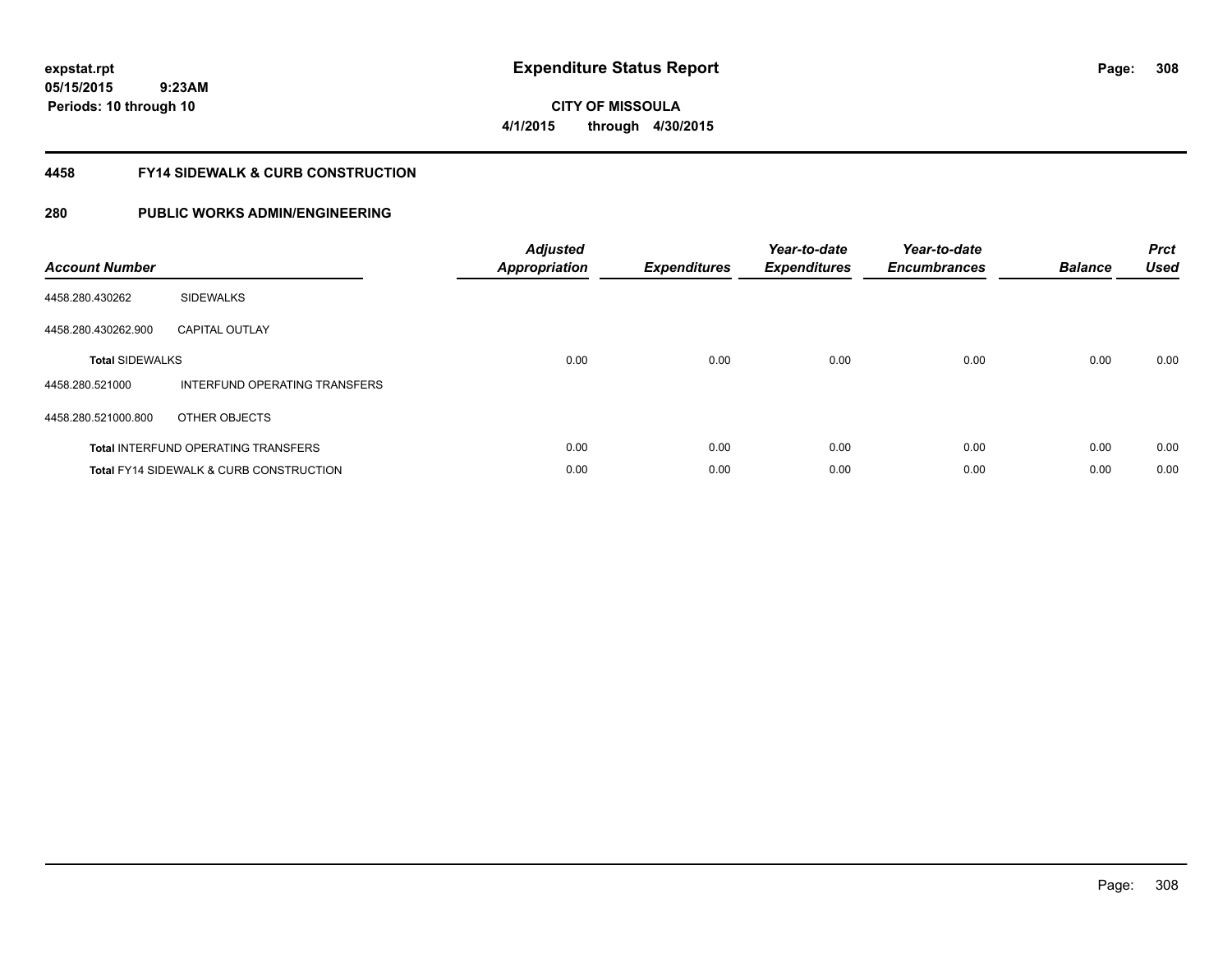**05/15/2015 9:23AM Periods: 10 through 10**

# **CITY OF MISSOULA 4/1/2015 through 4/30/2015**

## **4459 FY15 SIDEWALK/CURB CONSTRUCTION**

| <b>Account Number</b>                |                                              | Adjusted<br><b>Appropriation</b> | <b>Expenditures</b> | Year-to-date<br><b>Expenditures</b> | Year-to-date<br><b>Encumbrances</b> | <b>Balance</b> | <b>Prct</b><br>Used |
|--------------------------------------|----------------------------------------------|----------------------------------|---------------------|-------------------------------------|-------------------------------------|----------------|---------------------|
| 4459.280.430262                      | <b>SIDEWALKS</b>                             |                                  |                     |                                     |                                     |                |                     |
| 4459.280.430262.900                  | <b>CAPITAL OUTLAY</b>                        |                                  |                     |                                     |                                     |                |                     |
| 4459.280.430262.930.000 IMPROVEMENTS |                                              | 0.00                             | 0.00                | 476.448.32                          | 0.00                                | -476.448.32    | 0.00                |
| <b>Total CAPITAL OUTLAY</b>          |                                              | 0.00                             | 0.00                | 476,448.32                          | 0.00                                | -476,448.32    | 0.00                |
| <b>Total SIDEWALKS</b>               |                                              | 0.00                             | 0.00                | 476.448.32                          | 0.00                                | -476.448.32    | 0.00                |
|                                      | <b>Total FY15 SIDEWALK/CURB CONSTRUCTION</b> | 0.00                             | 0.00                | 476,448.32                          | 0.00                                | -476.448.32    | 0.00                |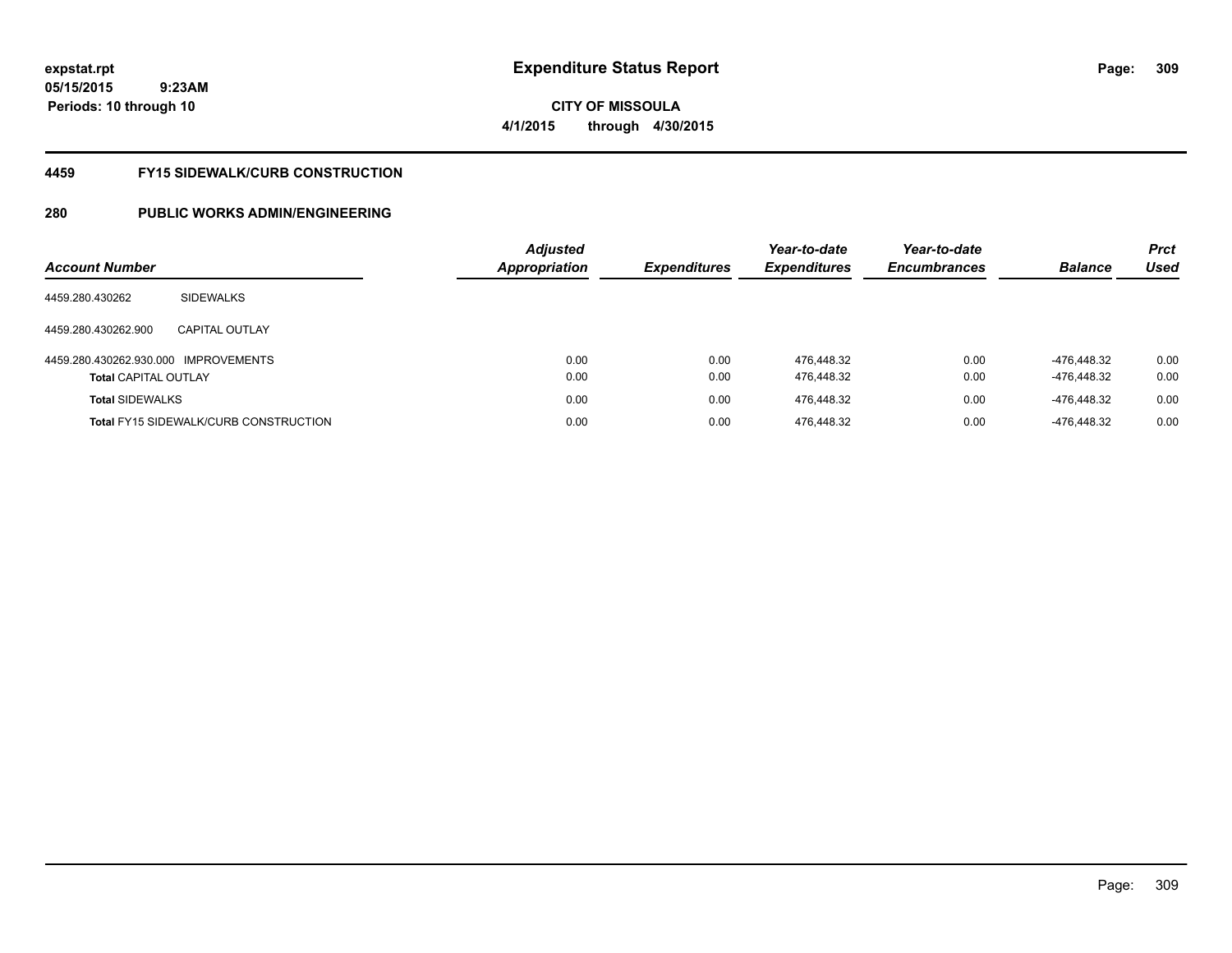**05/15/2015 9:23AM Periods: 10 through 10**

**CITY OF MISSOULA 4/1/2015 through 4/30/2015**

## **4460 FY16 SIDEWALK/CURB CONSTRUCTION**

| <b>Account Number</b>                |                                              | <b>Adjusted</b><br>Appropriation | <b>Expenditures</b>  | Year-to-date<br><b>Expenditures</b> | Year-to-date<br><b>Encumbrances</b> | <b>Balance</b>             | <b>Prct</b><br>Used |
|--------------------------------------|----------------------------------------------|----------------------------------|----------------------|-------------------------------------|-------------------------------------|----------------------------|---------------------|
| 4460.280.430262                      | <b>SIDEWALKS</b>                             |                                  |                      |                                     |                                     |                            |                     |
| 4460.280.430262.900                  | CAPITAL OUTLAY                               |                                  |                      |                                     |                                     |                            |                     |
| 4460.280.430262.930.000 IMPROVEMENTS | <b>Total FY16 SIDEWALK/CURB CONSTRUCTION</b> | 0.00<br>0.00                     | 7.984.00<br>7,984.00 | 7.984.00<br>7,984.00                | 0.00<br>0.00                        | $-7.984.00$<br>$-7,984.00$ | 0.00<br>0.00        |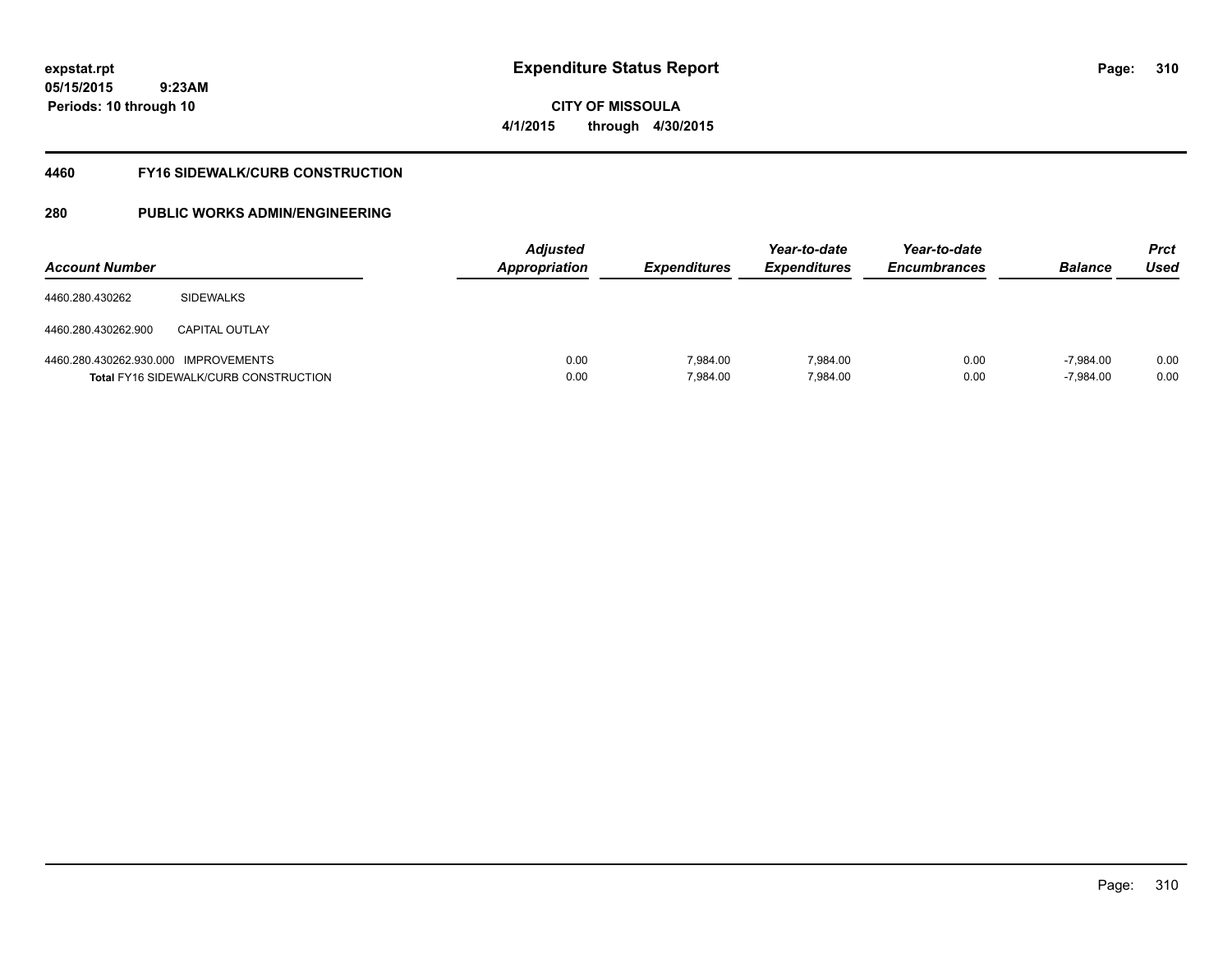## **4531 SID 531 TRAFFIC CALMING**

| <b>Account Number</b>       |                                      | <b>Adjusted</b><br><b>Appropriation</b> | <b>Expenditures</b> | Year-to-date<br><b>Expenditures</b> | Year-to-date<br><b>Encumbrances</b> | <b>Balance</b> | <b>Prct</b><br>Used |
|-----------------------------|--------------------------------------|-----------------------------------------|---------------------|-------------------------------------|-------------------------------------|----------------|---------------------|
| 4531.390.510100             | SPECIAL ASSESSMENTS                  |                                         |                     |                                     |                                     |                |                     |
| 4531.390.510100.900         | CAPITAL OUTLAY                       |                                         |                     |                                     |                                     |                |                     |
| <b>Total CAPITAL OUTLAY</b> |                                      | 0.00                                    | 0.00                | 0.00                                | 0.00                                | 0.00           | 0.00                |
|                             | <b>Total SPECIAL ASSESSMENTS</b>     | 0.00                                    | 0.00                | 0.00                                | 0.00                                | 0.00           | 0.00                |
|                             | <b>Total SID 531 TRAFFIC CALMING</b> | 0.00                                    | 0.00                | 0.00                                | 0.00                                | 0.00           | 0.00                |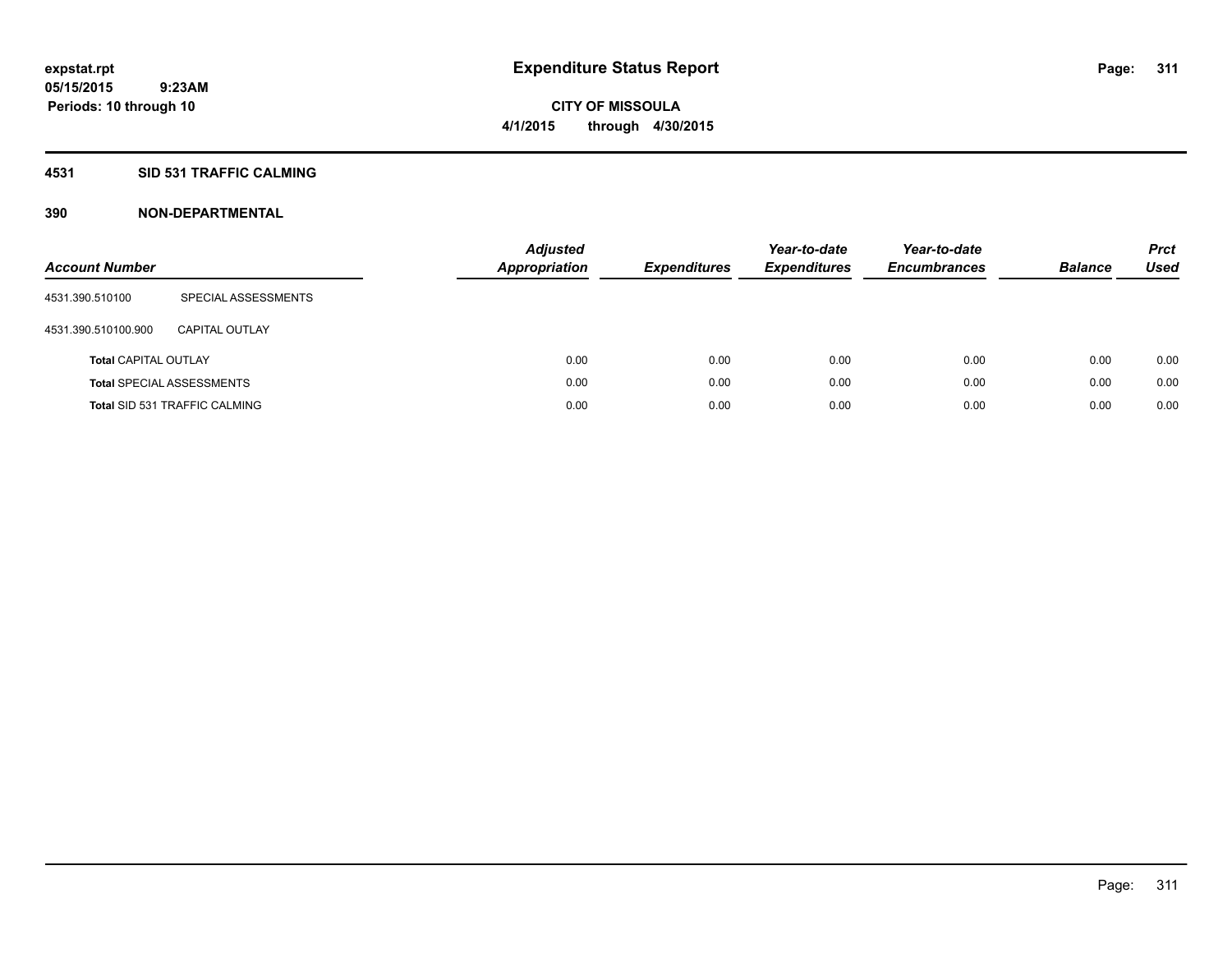# **CITY OF MISSOULA 4/1/2015 through 4/30/2015**

## **4532 MALONEY RANCH SID**

| <b>Account Number</b>          |                                  | <b>Adjusted</b><br><b>Appropriation</b> | <b>Expenditures</b> | Year-to-date<br><b>Expenditures</b> | Year-to-date<br><b>Encumbrances</b> | <b>Balance</b> | <b>Prct</b><br>Used |
|--------------------------------|----------------------------------|-----------------------------------------|---------------------|-------------------------------------|-------------------------------------|----------------|---------------------|
| 4532.390.510100                | SPECIAL ASSESSMENTS              |                                         |                     |                                     |                                     |                |                     |
| 4532.390.510100.900            | <b>CAPITAL OUTLAY</b>            |                                         |                     |                                     |                                     |                |                     |
|                                | <b>Total SPECIAL ASSESSMENTS</b> | 0.00                                    | 0.00                | 0.00                                | 0.00                                | 0.00           | 0.00                |
| <b>Total MALONEY RANCH SID</b> |                                  | 0.00                                    | 0.00                | 0.00                                | 0.00                                | 0.00           | 0.00                |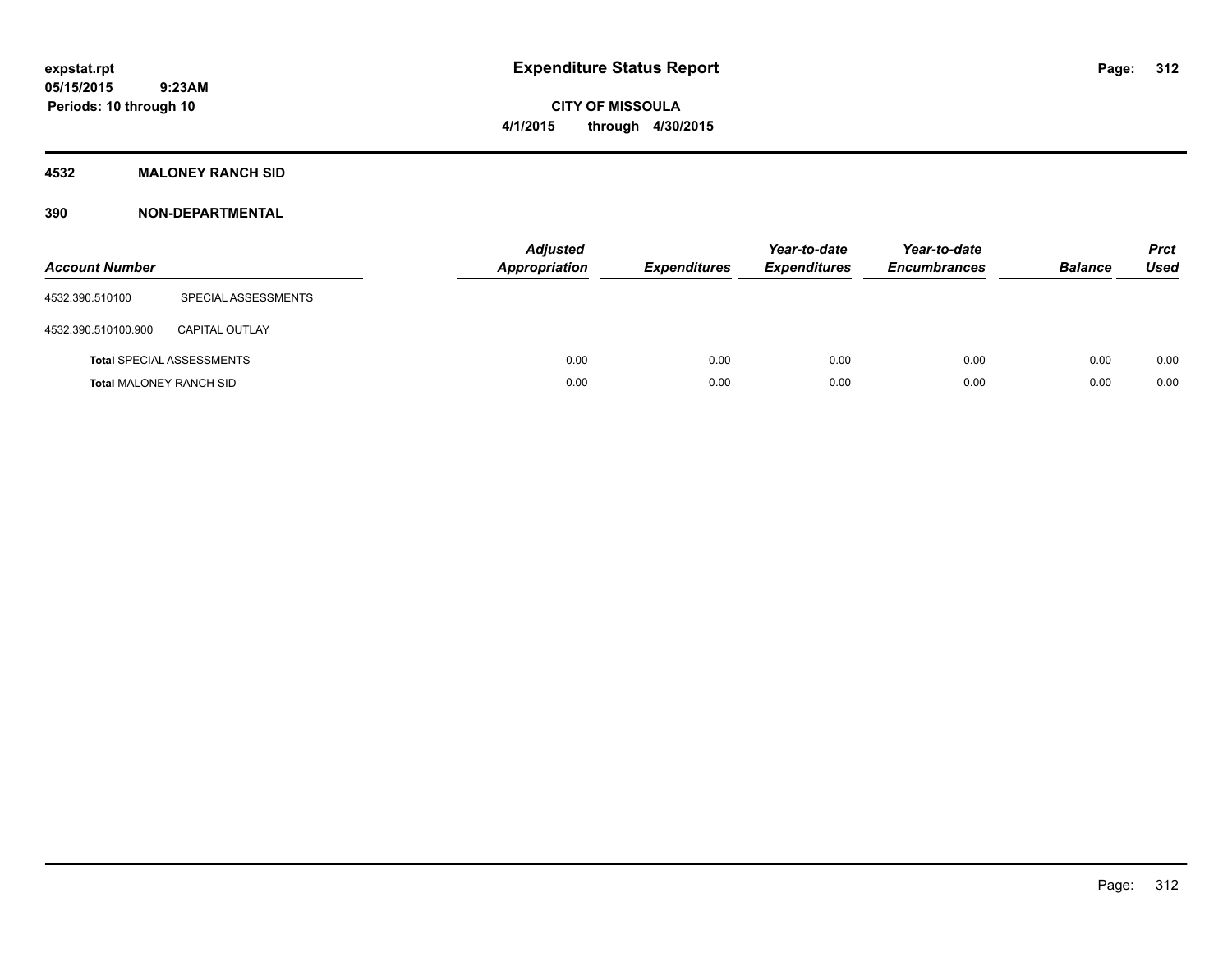# **CITY OF MISSOULA 4/1/2015 through 4/30/2015**

## **4534 SID 534 LINCOLNWOOD**

| Account Number                   |                                            | <b>Adjusted</b><br><b>Appropriation</b> | <b>Expenditures</b> | Year-to-date<br><b>Expenditures</b> | Year-to-date<br><b>Encumbrances</b> | <b>Balance</b> | <b>Prct</b><br>Used |
|----------------------------------|--------------------------------------------|-----------------------------------------|---------------------|-------------------------------------|-------------------------------------|----------------|---------------------|
| 4534.390.521000                  | INTERFUND OPERATING TRANSFERS              |                                         |                     |                                     |                                     |                |                     |
| 4534.390.521000.800              | OTHER OBJECTS                              |                                         |                     |                                     |                                     |                |                     |
| <b>Total OTHER OBJECTS</b>       |                                            | 0.00                                    | 0.00                | 0.00                                | 0.00                                | 0.00           | 0.00                |
|                                  | <b>Total INTERFUND OPERATING TRANSFERS</b> | 0.00                                    | 0.00                | 0.00                                | 0.00                                | 0.00           | 0.00                |
| <b>Total SID 534 LINCOLNWOOD</b> |                                            | 0.00                                    | 0.00                | 0.00                                | 0.00                                | 0.00           | 0.00                |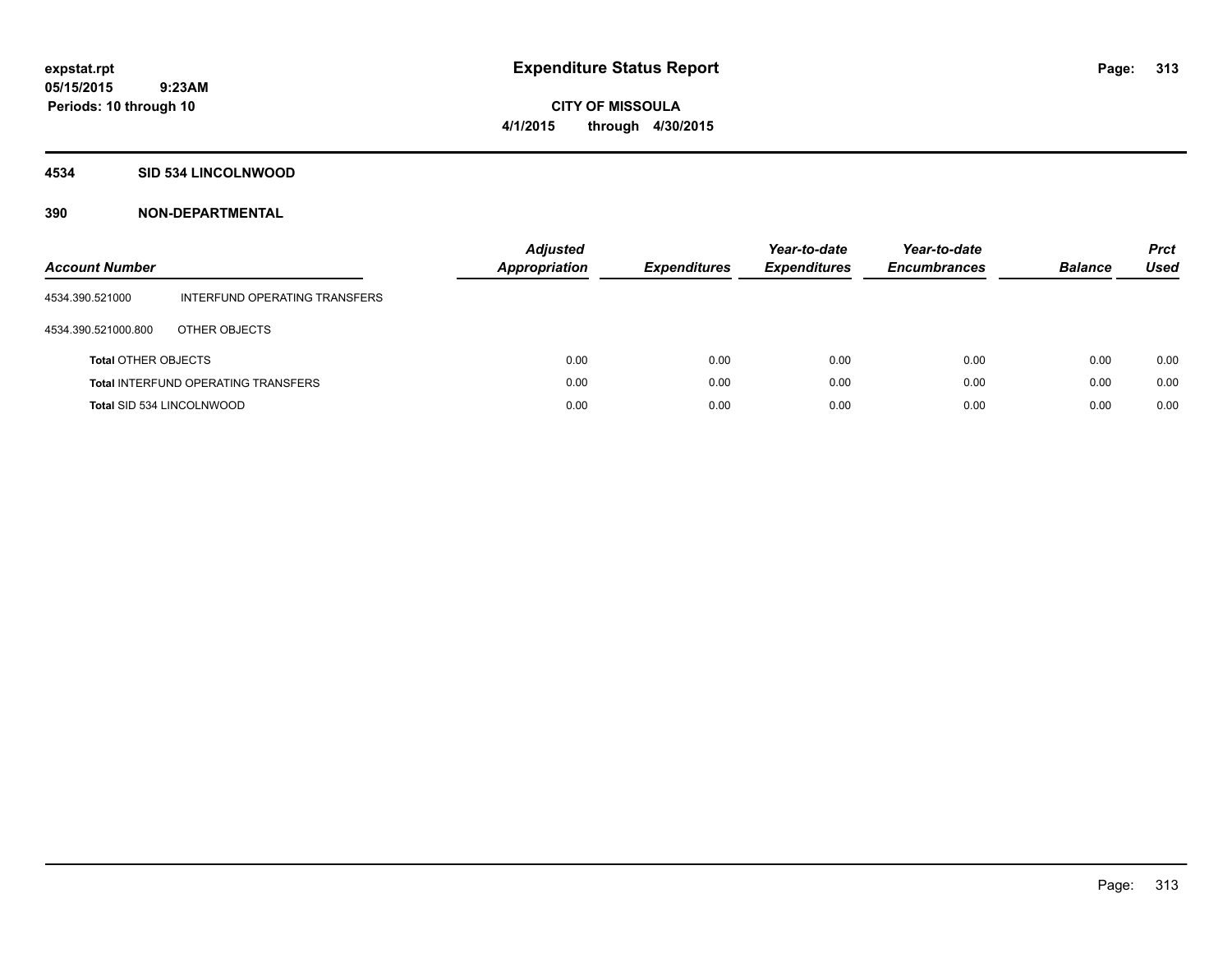**Periods: 10 through 10**

**CITY OF MISSOULA 4/1/2015 through 4/30/2015**

### **4540 SID 540 ENGLAND BLVD**

 **9:23AM**

| <b>Account Number</b>      |                                            | <b>Adjusted</b><br><b>Appropriation</b> | <b>Expenditures</b> | Year-to-date<br><b>Expenditures</b> | Year-to-date<br><b>Encumbrances</b> | <b>Balance</b> | <b>Prct</b><br>Used |
|----------------------------|--------------------------------------------|-----------------------------------------|---------------------|-------------------------------------|-------------------------------------|----------------|---------------------|
| 4540.390.521000            | INTERFUND OPERATING TRANSFERS              |                                         |                     |                                     |                                     |                |                     |
| 4540.390.521000.800        | OTHER OBJECTS                              |                                         |                     |                                     |                                     |                |                     |
|                            | <b>Total INTERFUND OPERATING TRANSFERS</b> | 0.00                                    | 0.00                | 0.00                                | 0.00                                | 0.00           | 0.00                |
| Total SID 540 ENGLAND BLVD |                                            | 0.00                                    | 0.00                | 0.00                                | 0.00                                | 0.00           | 0.00                |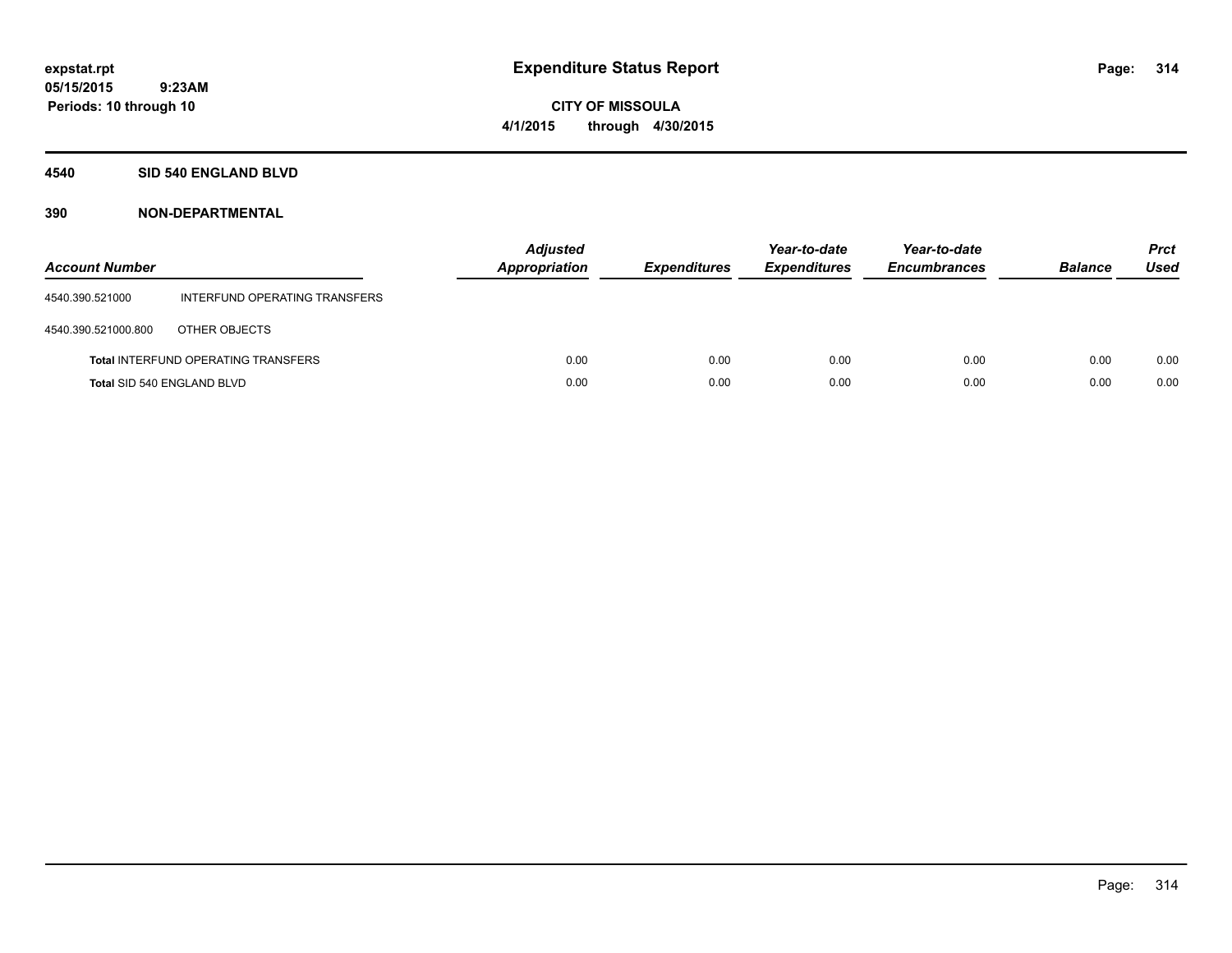## **4541 SID 541 PINEVIEW PARK**

| <b>Account Number</b>         |                                  | <b>Adjusted</b><br><b>Appropriation</b> | <b>Expenditures</b> | Year-to-date<br><b>Expenditures</b> | Year-to-date<br><b>Encumbrances</b> | <b>Balance</b> | <b>Prct</b><br><b>Used</b> |
|-------------------------------|----------------------------------|-----------------------------------------|---------------------|-------------------------------------|-------------------------------------|----------------|----------------------------|
| 4541.390.410710               | *** Title Not Found ***          |                                         |                     |                                     |                                     |                |                            |
| 4541.390.410710.500           | <b>FIXED CHARGES</b>             |                                         |                     |                                     |                                     |                |                            |
| Total *** Title Not Found *** |                                  | 0.00                                    | 0.00                | 0.00                                | 0.00                                | 0.00           | 0.00                       |
| 4541.390.510100               | SPECIAL ASSESSMENTS              |                                         |                     |                                     |                                     |                |                            |
| 4541.390.510100.900           | <b>CAPITAL OUTLAY</b>            |                                         |                     |                                     |                                     |                |                            |
| <b>Total CAPITAL OUTLAY</b>   |                                  | 0.00                                    | 0.00                | 0.00                                | 0.00                                | 0.00           | 0.00                       |
|                               | <b>Total SPECIAL ASSESSMENTS</b> | 0.00                                    | 0.00                | 0.00                                | 0.00                                | 0.00           | 0.00                       |
|                               | Total SID 541 PINEVIEW PARK      | 0.00                                    | 0.00                | 0.00                                | 0.00                                | 0.00           | 0.00                       |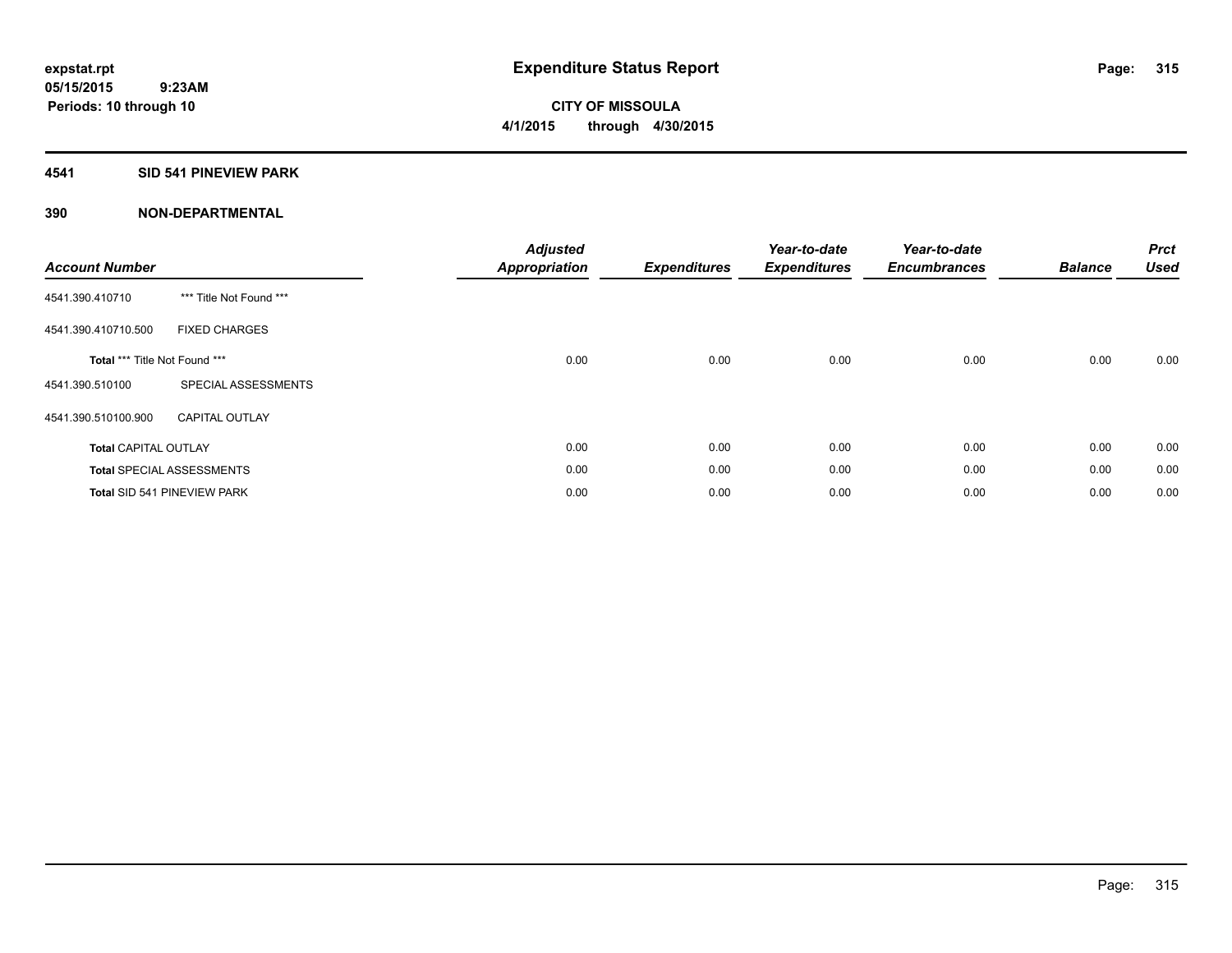## **4542 SID 542 HILLVIEW WAY**

|                             |                                               | <b>Adjusted</b>      |                     | Year-to-date        | Year-to-date        |                | <b>Prct</b> |
|-----------------------------|-----------------------------------------------|----------------------|---------------------|---------------------|---------------------|----------------|-------------|
| <b>Account Number</b>       |                                               | <b>Appropriation</b> | <b>Expenditures</b> | <b>Expenditures</b> | <b>Encumbrances</b> | <b>Balance</b> | <b>Used</b> |
| 4542.390.510100             | SPECIAL ASSESSMENTS                           |                      |                     |                     |                     |                |             |
| 4542.390.510100.300         | PURCHASED SERVICES                            |                      |                     |                     |                     |                |             |
|                             | 4542.390.510100.350.000 PROFESSIONAL SERVICES | 0.00                 | 66.314.23           | 66.314.23           | 0.00                | $-66.314.23$   | 0.00        |
|                             | <b>Total PURCHASED SERVICES</b>               | 0.00                 | 66.314.23           | 66,314.23           | 0.00                | $-66,314.23$   | 0.00        |
| 4542.390.510100.900         | CAPITAL OUTLAY                                |                      |                     |                     |                     |                |             |
| <b>Total CAPITAL OUTLAY</b> |                                               | 0.00                 | 0.00                | 0.00                | 0.00                | 0.00           | 0.00        |
|                             | <b>Total SPECIAL ASSESSMENTS</b>              | 0.00                 | 66,314.23           | 66,314.23           | 0.00                | $-66,314.23$   | 0.00        |
| Total SID 542 HILLVIEW WAY  |                                               | 0.00                 | 66.314.23           | 66,314.23           | 0.00                | $-66.314.23$   | 0.00        |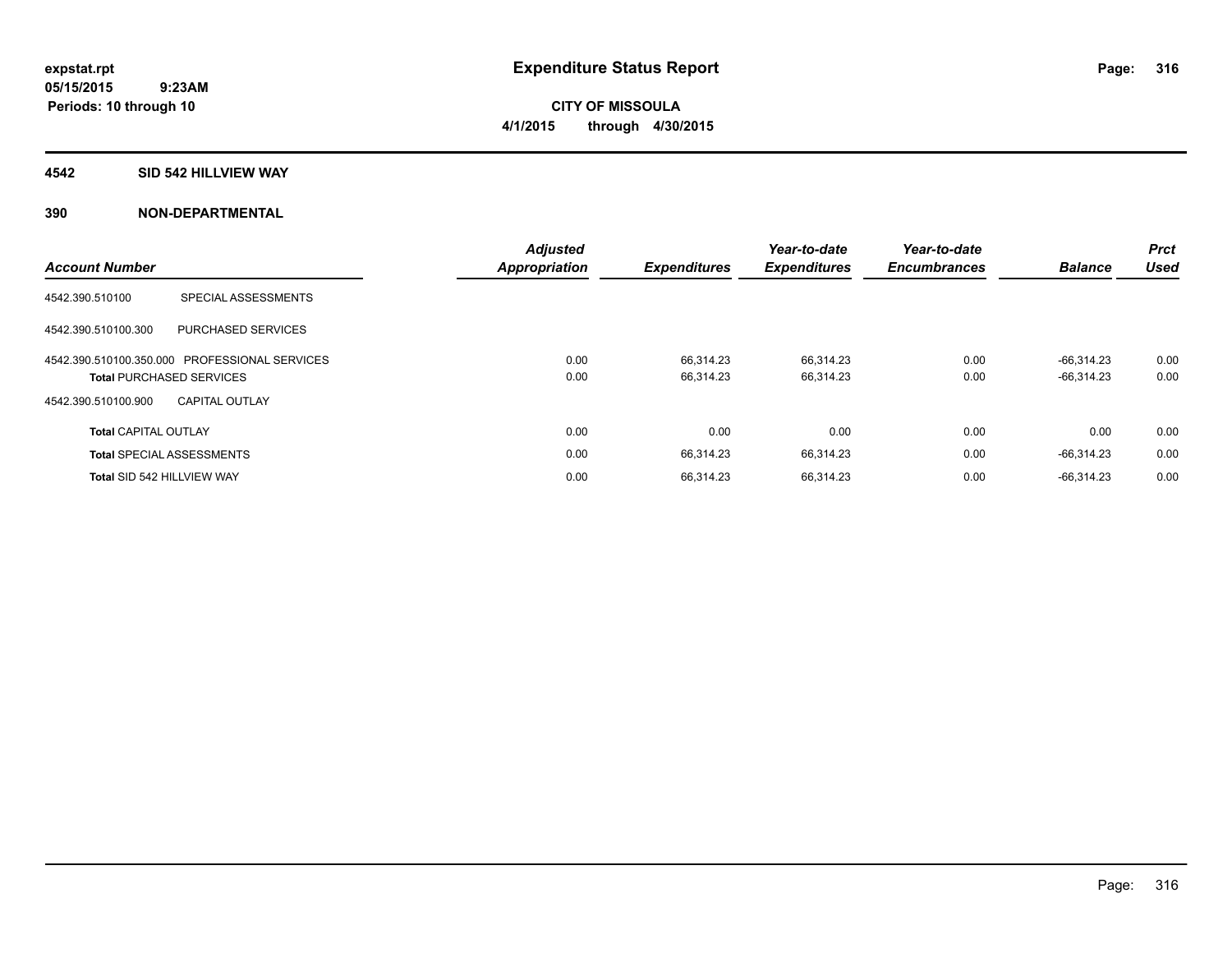## **4543 SID 543 TRAFFIC CALMING**

| <b>Account Number</b>       |                                      | <b>Adjusted</b><br>Appropriation | <b>Expenditures</b> | Year-to-date<br><b>Expenditures</b> | Year-to-date<br><b>Encumbrances</b> | <b>Balance</b> | <b>Prct</b><br><b>Used</b> |
|-----------------------------|--------------------------------------|----------------------------------|---------------------|-------------------------------------|-------------------------------------|----------------|----------------------------|
| 4543.390.510100             | SPECIAL ASSESSMENTS                  |                                  |                     |                                     |                                     |                |                            |
| 4543.390.510100.300         | PURCHASED SERVICES                   |                                  |                     |                                     |                                     |                |                            |
|                             | <b>Total PURCHASED SERVICES</b>      | 0.00                             | 0.00                | 0.00                                | 0.00                                | 0.00           | 0.00                       |
| 4543.390.510100.900         | <b>CAPITAL OUTLAY</b>                |                                  |                     |                                     |                                     |                |                            |
| <b>Total CAPITAL OUTLAY</b> |                                      | 0.00                             | 0.00                | 0.00                                | 0.00                                | 0.00           | 0.00                       |
|                             | <b>Total SPECIAL ASSESSMENTS</b>     | 0.00                             | 0.00                | 0.00                                | 0.00                                | 0.00           | 0.00                       |
|                             | <b>Total SID 543 TRAFFIC CALMING</b> | 0.00                             | 0.00                | 0.00                                | 0.00                                | 0.00           | 0.00                       |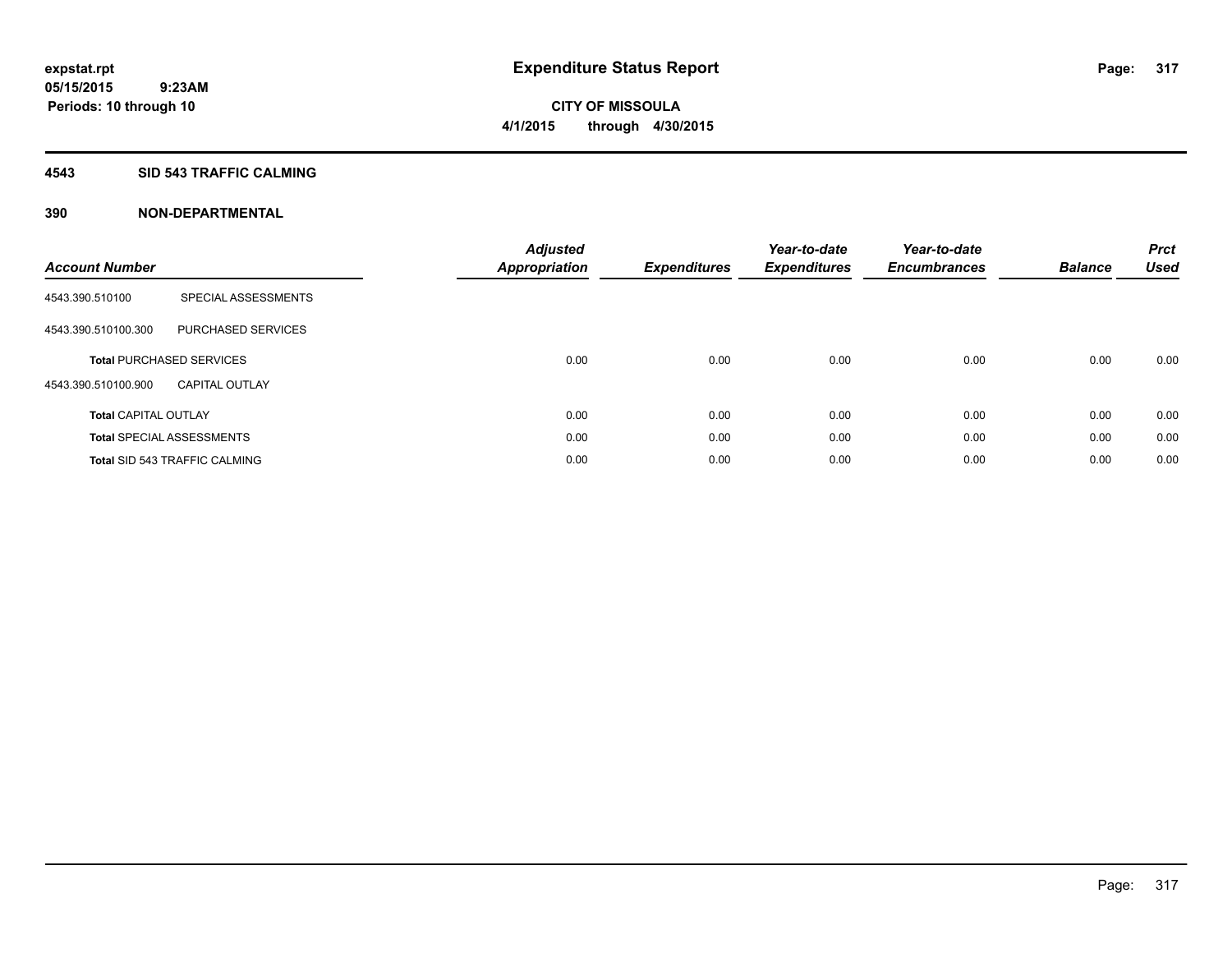# **4544 MILLER CREEK MITIGATION FUND**

| <b>Account Number</b>       |                                           | <b>Adjusted</b><br>Appropriation | <b>Expenditures</b> | Year-to-date<br><b>Expenditures</b> | Year-to-date<br><b>Encumbrances</b> | <b>Balance</b> | <b>Prct</b><br>Used |
|-----------------------------|-------------------------------------------|----------------------------------|---------------------|-------------------------------------|-------------------------------------|----------------|---------------------|
| 4544.390.510100             | SPECIAL ASSESSMENTS                       |                                  |                     |                                     |                                     |                |                     |
| 4544.390.510100.900         | CAPITAL OUTLAY                            |                                  |                     |                                     |                                     |                |                     |
| <b>Total CAPITAL OUTLAY</b> |                                           | 0.00                             | 0.00                | 0.00                                | 0.00                                | 0.00           | 0.00                |
|                             | <b>Total SPECIAL ASSESSMENTS</b>          | 0.00                             | 0.00                | 0.00                                | 0.00                                | 0.00           | 0.00                |
|                             | <b>Total MILLER CREEK MITIGATION FUND</b> | 0.00                             | 0.00                | 0.00                                | 0.00                                | 0.00           | 0.00                |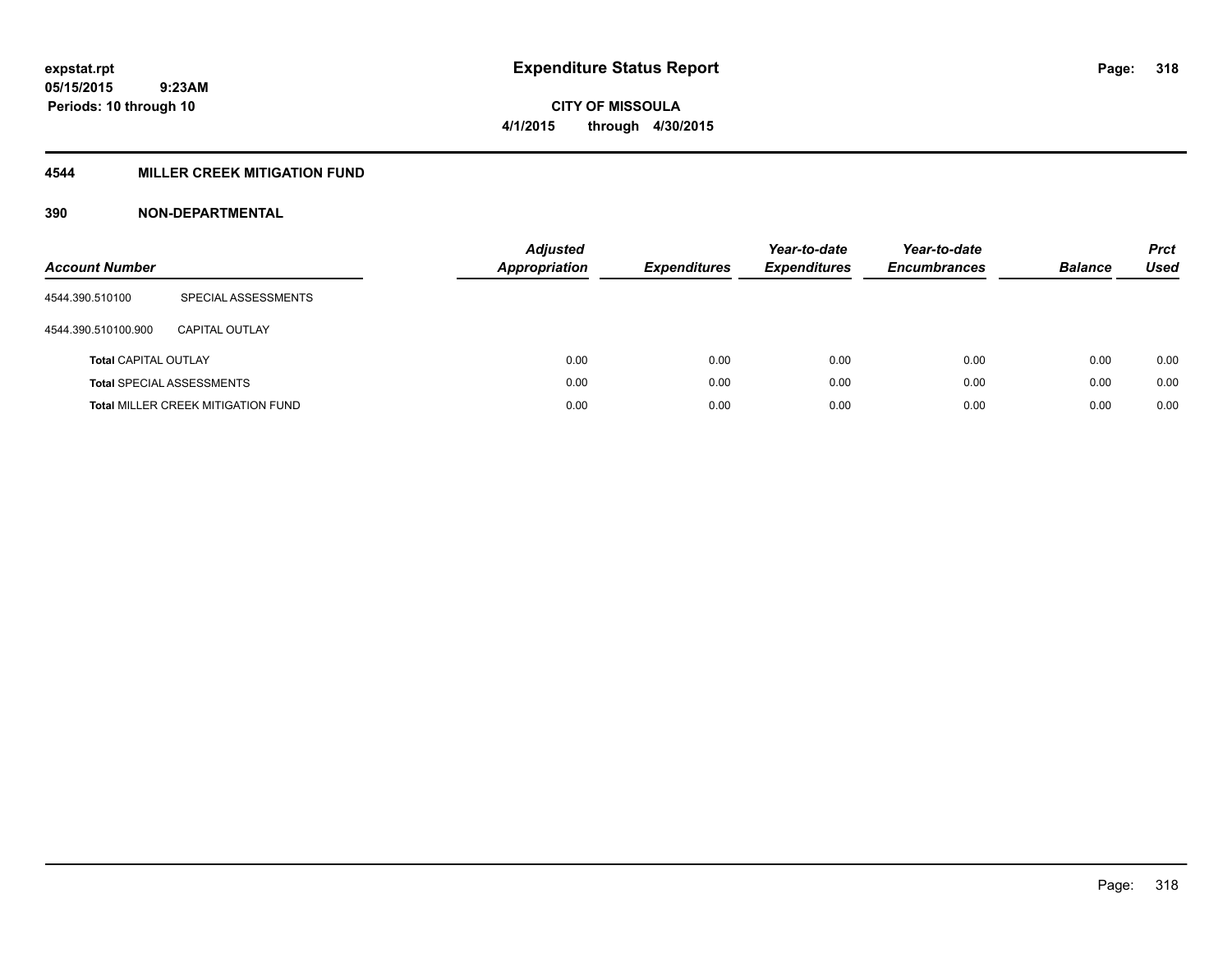**CITY OF MISSOULA 4/1/2015 through 4/30/2015**

## **4545 MILLER CREEK TWITE CONSTRUCTION**

| <b>Account Number</b>       |                                              | <b>Adjusted</b><br>Appropriation | <b>Expenditures</b> | Year-to-date<br><b>Expenditures</b> | Year-to-date<br><b>Encumbrances</b> | <b>Balance</b> | <b>Prct</b><br><b>Used</b> |
|-----------------------------|----------------------------------------------|----------------------------------|---------------------|-------------------------------------|-------------------------------------|----------------|----------------------------|
| 4545.390.510100             | SPECIAL ASSESSMENTS                          |                                  |                     |                                     |                                     |                |                            |
| 4545.390.510100.300         | <b>PURCHASED SERVICES</b>                    |                                  |                     |                                     |                                     |                |                            |
|                             | <b>Total PURCHASED SERVICES</b>              | 0.00                             | 0.00                | 0.00                                | 0.00                                | 0.00           | 0.00                       |
| 4545.390.510100.900         | <b>CAPITAL OUTLAY</b>                        |                                  |                     |                                     |                                     |                |                            |
| <b>Total CAPITAL OUTLAY</b> |                                              | 0.00                             | 0.00                | 0.00                                | 0.00                                | 0.00           | 0.00                       |
|                             | <b>Total SPECIAL ASSESSMENTS</b>             | 0.00                             | 0.00                | 0.00                                | 0.00                                | 0.00           | 0.00                       |
|                             | <b>Total MILLER CREEK TWITE CONSTRUCTION</b> | 0.00                             | 0.00                | 0.00                                | 0.00                                | 0.00           | 0.00                       |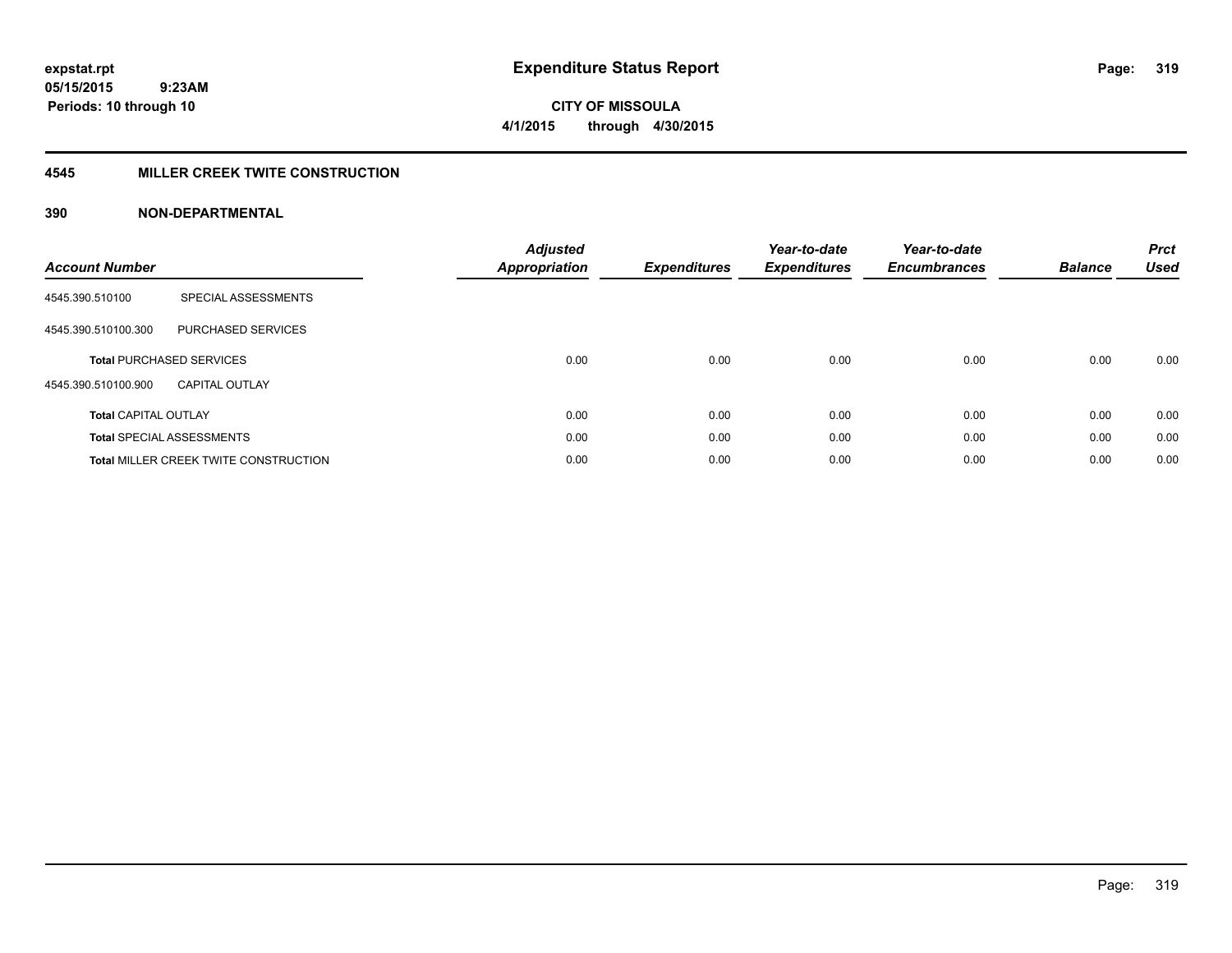**CITY OF MISSOULA 4/1/2015 through 4/30/2015**

## **4546 MILLER CREEK MALOHNEY CONSTRUCTION**

| <b>Account Number</b>       |                                                 | <b>Adjusted</b><br><b>Appropriation</b> | <b>Expenditures</b> | Year-to-date<br><b>Expenditures</b> | Year-to-date<br><b>Encumbrances</b> | <b>Balance</b> | <b>Prct</b><br><b>Used</b> |
|-----------------------------|-------------------------------------------------|-----------------------------------------|---------------------|-------------------------------------|-------------------------------------|----------------|----------------------------|
| 4546.390.510100             | SPECIAL ASSESSMENTS                             |                                         |                     |                                     |                                     |                |                            |
| 4546.390.510100.300         | PURCHASED SERVICES                              |                                         |                     |                                     |                                     |                |                            |
|                             | <b>Total PURCHASED SERVICES</b>                 | 0.00                                    | 0.00                | 0.00                                | 0.00                                | 0.00           | 0.00                       |
| 4546.390.510100.900         | CAPITAL OUTLAY                                  |                                         |                     |                                     |                                     |                |                            |
| <b>Total CAPITAL OUTLAY</b> |                                                 | 0.00                                    | 0.00                | 0.00                                | 0.00                                | 0.00           | 0.00                       |
|                             | <b>Total SPECIAL ASSESSMENTS</b>                | 0.00                                    | 0.00                | 0.00                                | 0.00                                | 0.00           | 0.00                       |
|                             | <b>Total MILLER CREEK MALOHNEY CONSTRUCTION</b> | 0.00                                    | 0.00                | 0.00                                | 0.00                                | 0.00           | 0.00                       |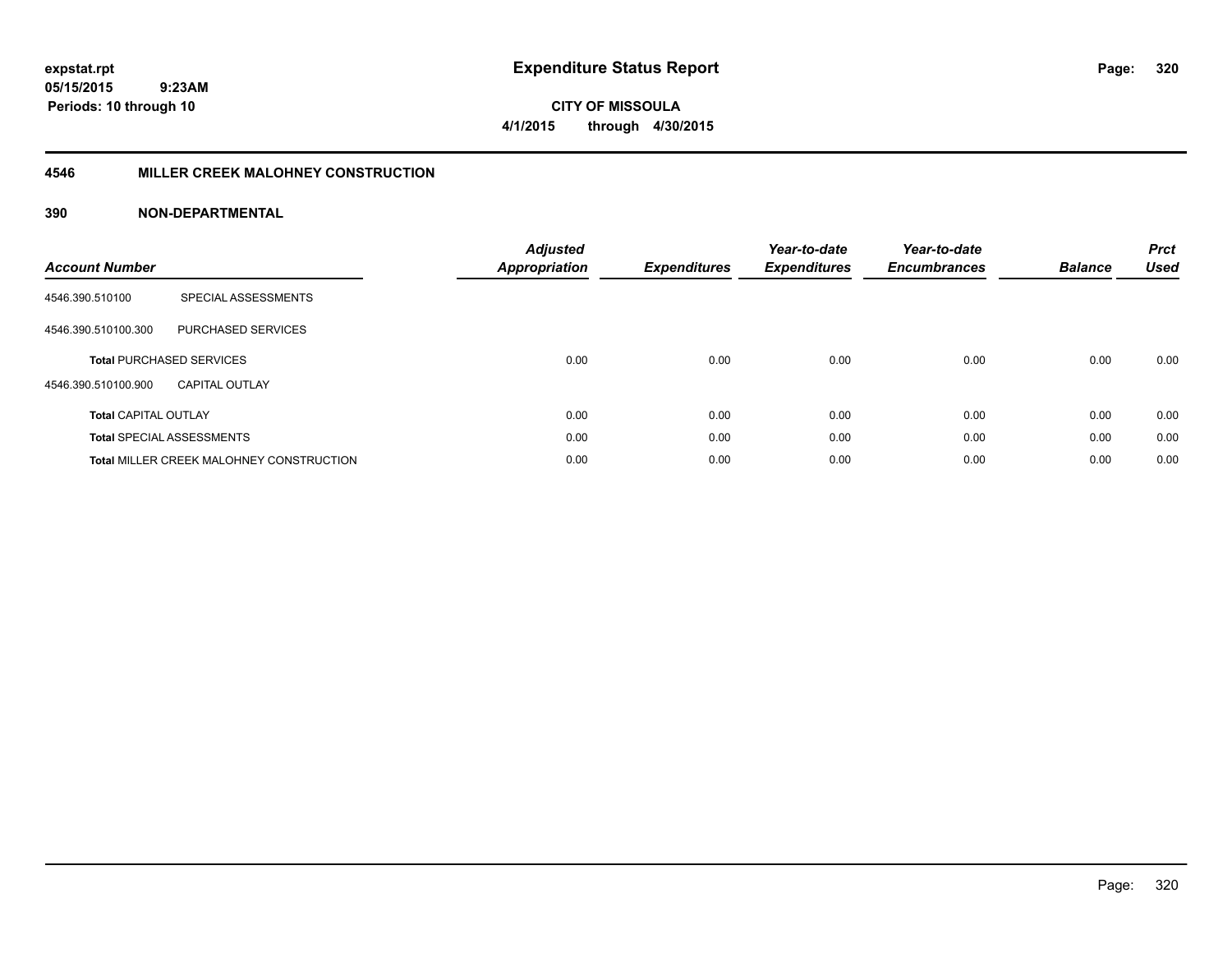**CITY OF MISSOULA 4/1/2015 through 4/30/2015**

## **4547 MILLER CREEK MCCARTHY CONSTRUCTION**

| <b>Account Number</b>       |                                                 | <b>Adjusted</b><br><b>Appropriation</b> | <b>Expenditures</b> | Year-to-date<br><b>Expenditures</b> | Year-to-date<br><b>Encumbrances</b> | <b>Balance</b> | <b>Prct</b><br><b>Used</b> |
|-----------------------------|-------------------------------------------------|-----------------------------------------|---------------------|-------------------------------------|-------------------------------------|----------------|----------------------------|
| 4547.390.510100             | SPECIAL ASSESSMENTS                             |                                         |                     |                                     |                                     |                |                            |
| 4547.390.510100.300         | <b>PURCHASED SERVICES</b>                       |                                         |                     |                                     |                                     |                |                            |
|                             | <b>Total PURCHASED SERVICES</b>                 | 0.00                                    | 0.00                | 0.00                                | 0.00                                | 0.00           | 0.00                       |
| 4547.390.510100.900         | <b>CAPITAL OUTLAY</b>                           |                                         |                     |                                     |                                     |                |                            |
| <b>Total CAPITAL OUTLAY</b> |                                                 | 0.00                                    | 0.00                | 0.00                                | 0.00                                | 0.00           | 0.00                       |
|                             | <b>Total SPECIAL ASSESSMENTS</b>                | 0.00                                    | 0.00                | 0.00                                | 0.00                                | 0.00           | 0.00                       |
|                             | <b>Total MILLER CREEK MCCARTHY CONSTRUCTION</b> | 0.00                                    | 0.00                | 0.00                                | 0.00                                | 0.00           | 0.00                       |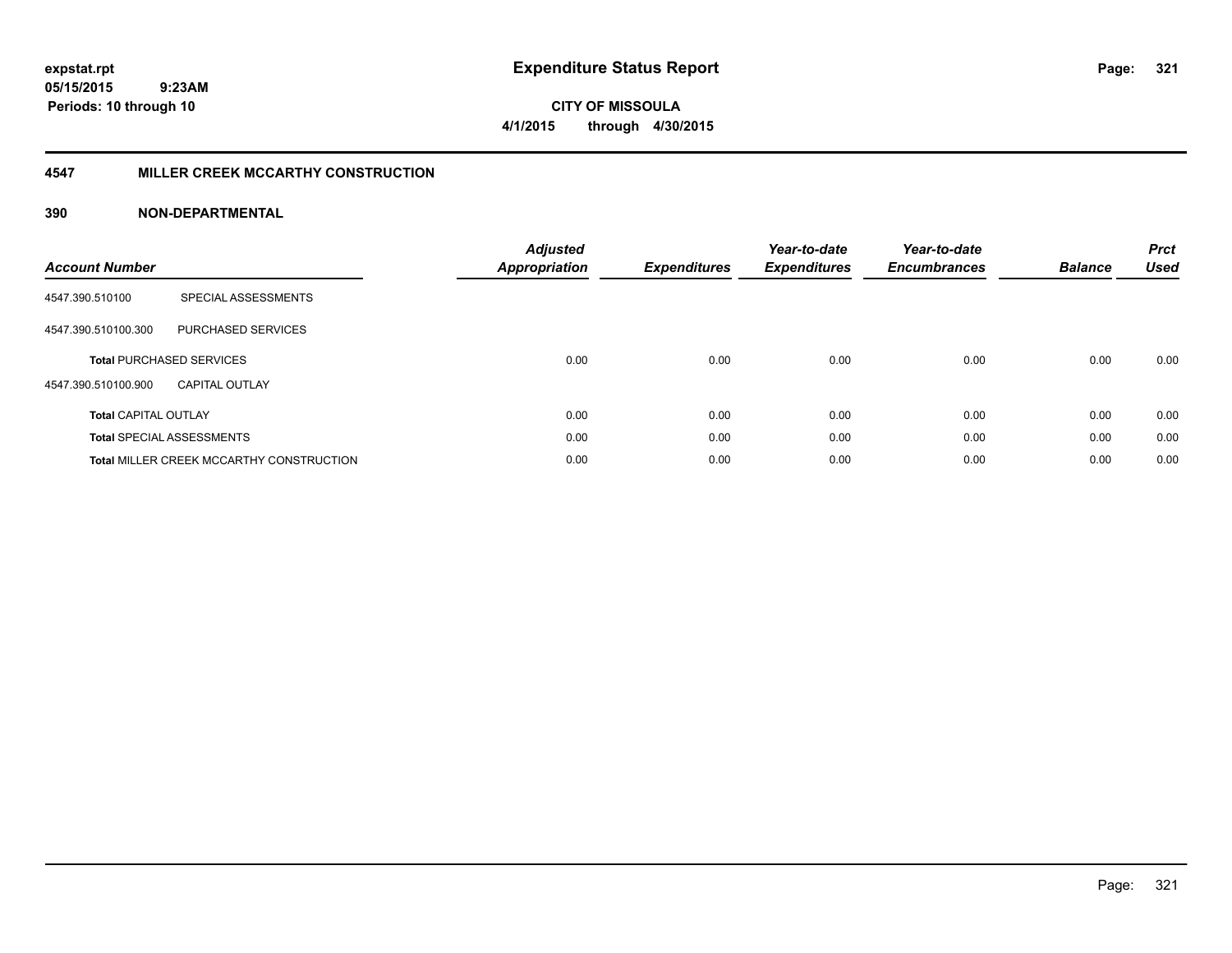**05/15/2015 9:23AM Periods: 10 through 10**

**CITY OF MISSOULA 4/1/2015 through 4/30/2015**

# **4548 5TH,6TH & ARTHUR ROAD IMPROVEMENTS**

| <b>Account Number</b> |                                                     | <b>Adjusted</b><br>Appropriation | <b>Expenditures</b> | Year-to-date<br><b>Expenditures</b> | Year-to-date<br><b>Encumbrances</b> | <b>Balance</b> | <b>Prct</b><br><b>Used</b> |
|-----------------------|-----------------------------------------------------|----------------------------------|---------------------|-------------------------------------|-------------------------------------|----------------|----------------------------|
| 4548.390.510100       | SPECIAL ASSESSMENTS                                 |                                  |                     |                                     |                                     |                |                            |
| 4548.390.510100.300   | <b>PURCHASED SERVICES</b>                           |                                  |                     |                                     |                                     |                |                            |
|                       | <b>Total PURCHASED SERVICES</b>                     | 0.00                             | 0.00                | 0.00                                | 0.00                                | 0.00           | 0.00                       |
| 4548.390.510100.900   | <b>CAPITAL OUTLAY</b>                               |                                  |                     |                                     |                                     |                |                            |
|                       | <b>Total SPECIAL ASSESSMENTS</b>                    | 0.00                             | 0.00                | 0.00                                | 0.00                                | 0.00           | 0.00                       |
| 4548.390.521000       | INTERFUND OPERATING TRANSFERS                       |                                  |                     |                                     |                                     |                |                            |
| 4548.390.521000.800   | OTHER OBJECTS                                       |                                  |                     |                                     |                                     |                |                            |
|                       | <b>Total INTERFUND OPERATING TRANSFERS</b>          | 0.00                             | 0.00                | 0.00                                | 0.00                                | 0.00           | 0.00                       |
|                       | <b>Total 5TH.6TH &amp; ARTHUR ROAD IMPROVEMENTS</b> | 0.00                             | 0.00                | 0.00                                | 0.00                                | 0.00           | 0.00                       |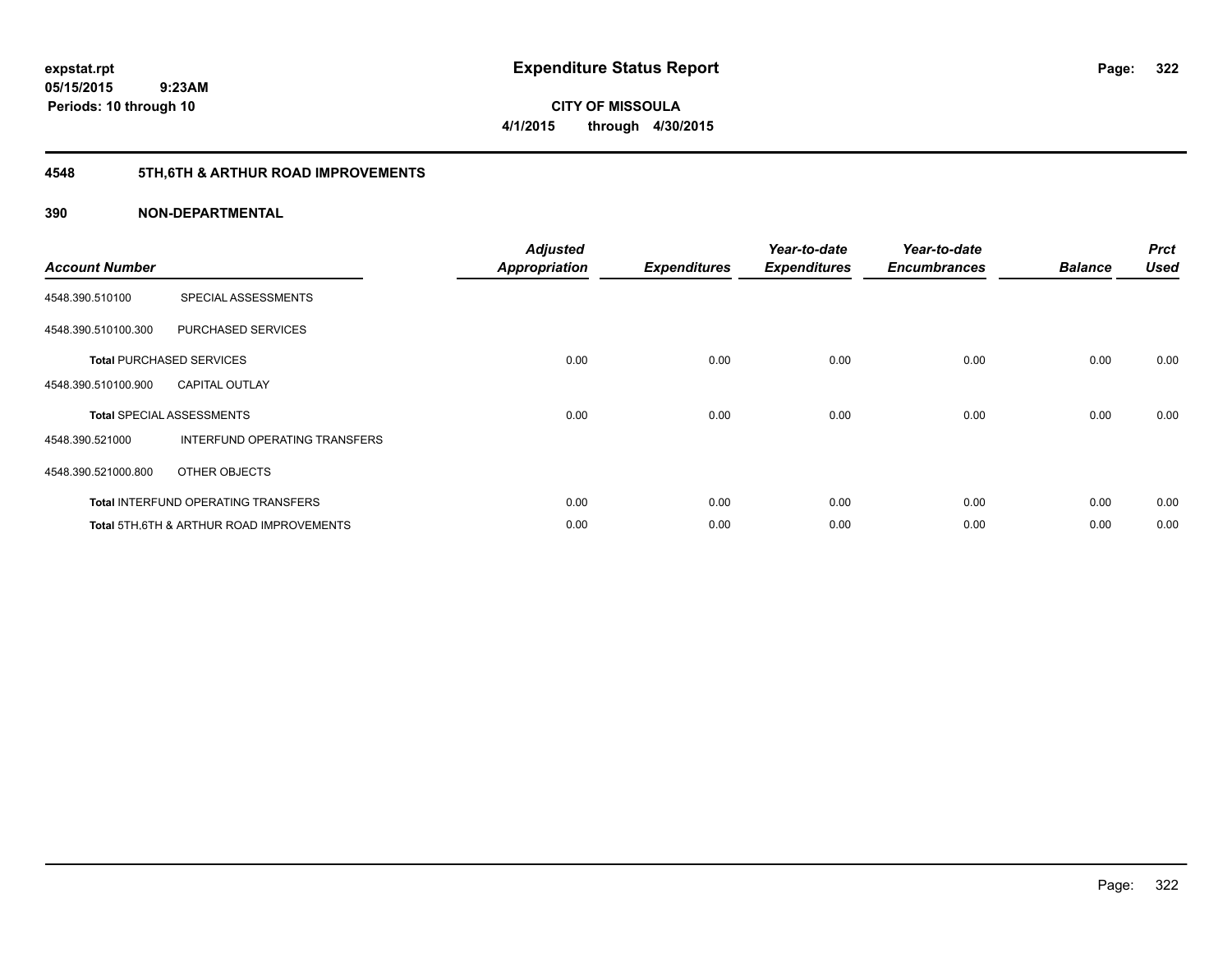**expstat.rpt Expenditure Status Report Page:**

**05/15/2015 9:23AM Periods: 10 through 10**

**CITY OF MISSOULA 4/1/2015 through 4/30/2015**

## **4745 MALONEY/TWITE MILLER CR \$1.2M CONTRIB**

| <b>Account Number</b>      |                                                     | <b>Adjusted</b><br><b>Appropriation</b> | <b>Expenditures</b> | Year-to-date<br><b>Expenditures</b> | Year-to-date<br><b>Encumbrances</b> | <b>Balance</b> | <b>Prct</b><br><b>Used</b> |
|----------------------------|-----------------------------------------------------|-----------------------------------------|---------------------|-------------------------------------|-------------------------------------|----------------|----------------------------|
| 4745.390.510100            | SPECIAL ASSESSMENTS                                 |                                         |                     |                                     |                                     |                |                            |
| 4745.390.510100.300        | PURCHASED SERVICES                                  |                                         |                     |                                     |                                     |                |                            |
|                            | <b>Total PURCHASED SERVICES</b>                     | 0.00                                    | 0.00                | 0.00                                | 0.00                                | 0.00           | 0.00                       |
| 4745.390.510100.800        | OTHER OBJECTS                                       |                                         |                     |                                     |                                     |                |                            |
| <b>Total OTHER OBJECTS</b> |                                                     | 0.00                                    | 0.00                | 0.00                                | 0.00                                | 0.00           | 0.00                       |
| 4745.390.510100.900        | <b>CAPITAL OUTLAY</b>                               |                                         |                     |                                     |                                     |                |                            |
|                            | <b>Total MALONEY/TWITE MILLER CR \$1.2M CONTRIB</b> | 0.00                                    | 0.00                | 0.00                                | 0.00                                | 0.00           | 0.00                       |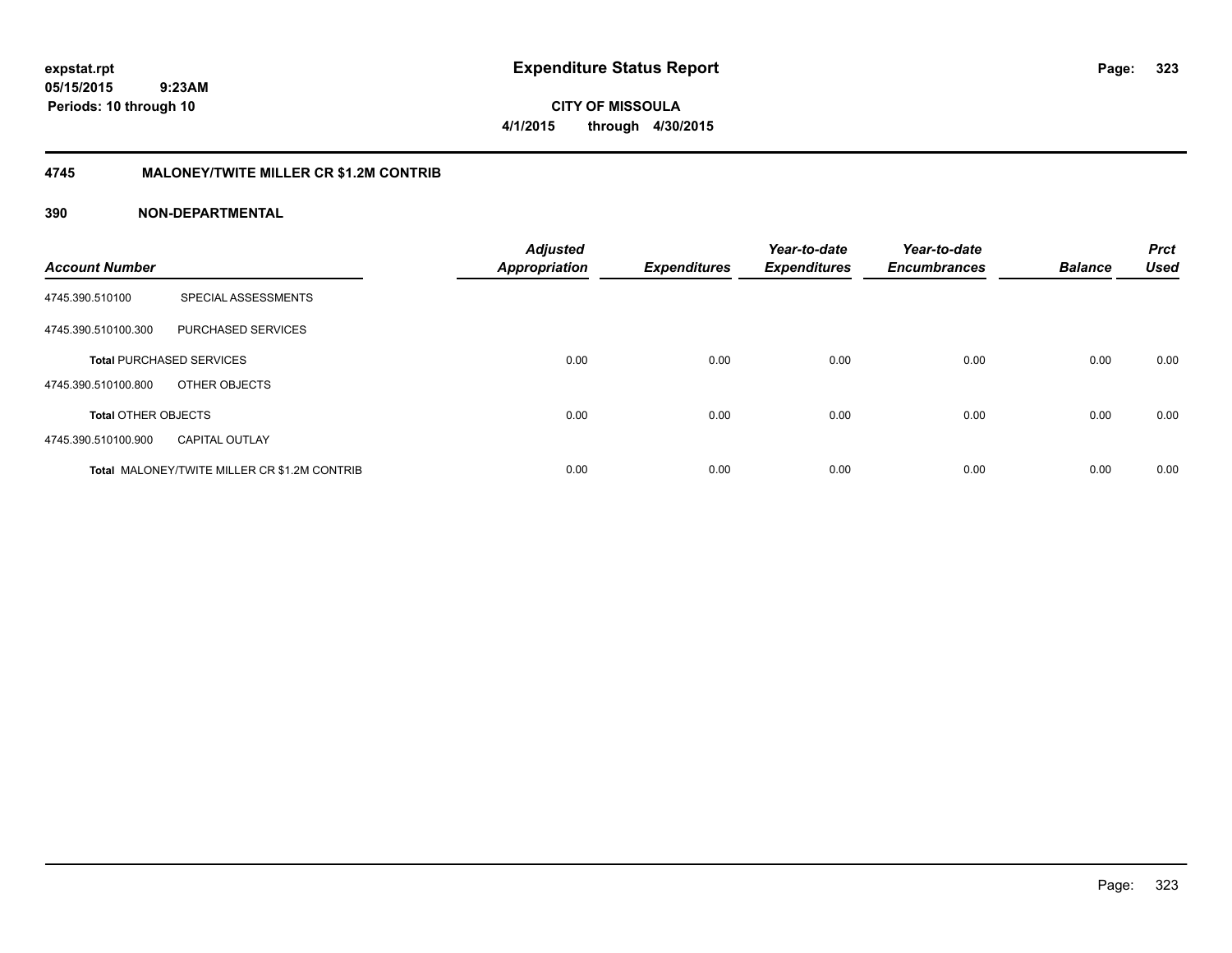**CITY OF MISSOULA 4/1/2015 through 4/30/2015**

## **4941 HILLVIEW WAY CONSTRUCTION**

|                                         |                                                | <b>Adjusted</b> |                     | Year-to-date        | Year-to-date        |                | <b>Prct</b> |
|-----------------------------------------|------------------------------------------------|-----------------|---------------------|---------------------|---------------------|----------------|-------------|
| <b>Account Number</b>                   |                                                | Appropriation   | <b>Expenditures</b> | <b>Expenditures</b> | <b>Encumbrances</b> | <b>Balance</b> | <b>Used</b> |
| 4941.280.430034                         | <b>CONSTRUCTION</b>                            |                 |                     |                     |                     |                |             |
| 4941.280.430034.200                     | <b>SUPPLIES</b>                                |                 |                     |                     |                     |                |             |
| 4941.280.430034.210.000 OFFICE SUPPLIES |                                                | 0.00            | 0.00                | 119.32              | 0.00                | $-119.32$      | 0.00        |
| <b>Total SUPPLIES</b>                   |                                                | 0.00            | 0.00                | 119.32              | 0.00                | $-119.32$      | 0.00        |
| 4941.280.430034.300                     | PURCHASED SERVICES                             |                 |                     |                     |                     |                |             |
| 4941.280.430034.310.000 COMMUNICATIONS  |                                                | 0.00            | 0.00                | 214.26              | 0.00                | $-214.26$      | 0.00        |
| 4941.280.430034.310.351                 | <b>COMMUNICATIONS</b>                          | 0.00            | 0.00                | 11,640.39           | 0.00                | $-11,640.39$   | 0.00        |
|                                         | 4941.280.430034.320.000 PRINTING & DUPLICATING | 0.00            | 0.00                | 370.73              | 0.00                | $-370.73$      | 0.00        |
|                                         | 4941.280.430034.350.000 PROFESSIONAL SERVICES  | 0.00            | 0.00                | 14,911.27           | 0.00                | $-14,911.27$   | 0.00        |
| <b>Total PURCHASED SERVICES</b>         |                                                | 0.00            | 0.00                | 27,136.65           | 0.00                | $-27,136.65$   | 0.00        |
| 4941.280.430034.900                     | <b>CAPITAL OUTLAY</b>                          |                 |                     |                     |                     |                |             |
| <b>Total CAPITAL OUTLAY</b>             |                                                | 0.00            | 0.00                | 0.00                | 0.00                | 0.00           | 0.00        |
|                                         | Total HILLVIEW WAY CONSTRUCTION                | 0.00            | 0.00                | 27,255.97           | 0.00                | $-27,255.97$   | 0.00        |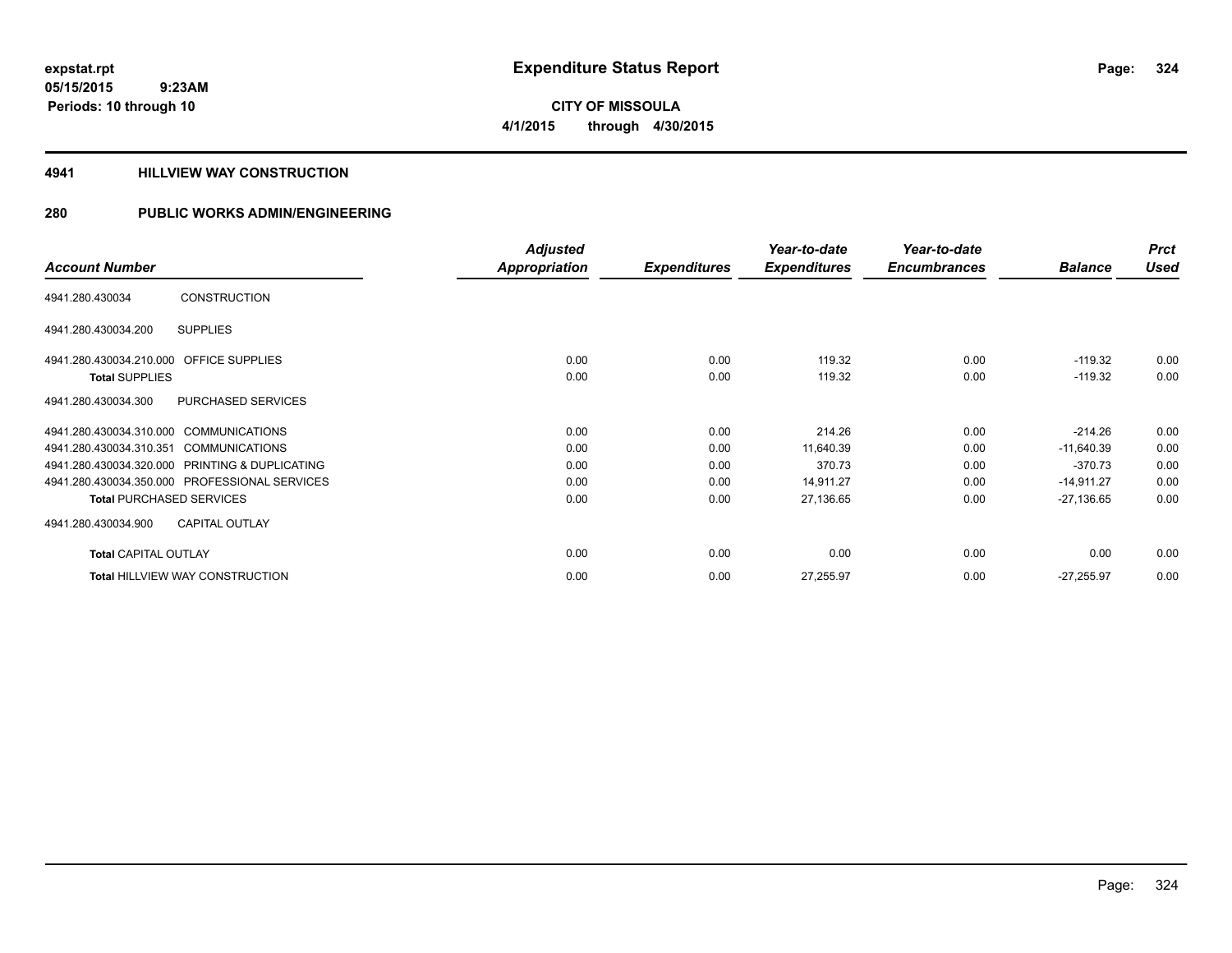**CITY OF MISSOULA 4/1/2015 through 4/30/2015**

# **4944 RATTLESNAKE SEWER COLLECTION (544)**

### **390 NON-DEPARTMENTAL**

| <b>Account Number</b>         |                                 | <b>Adjusted</b><br>Appropriation | <b>Expenditures</b> | Year-to-date<br><b>Expenditures</b> | Year-to-date<br><b>Encumbrances</b> | <b>Balance</b> | <b>Prct</b><br><b>Used</b> |
|-------------------------------|---------------------------------|----------------------------------|---------------------|-------------------------------------|-------------------------------------|----------------|----------------------------|
| 4944.390.510100               | SPECIAL ASSESSMENTS             |                                  |                     |                                     |                                     |                |                            |
| 4944.390.510100.300           | PURCHASED SERVICES              |                                  |                     |                                     |                                     |                |                            |
|                               | <b>Total PURCHASED SERVICES</b> | 0.00                             | 0.00                | 0.00                                | 0.00                                | 0.00           | 0.00                       |
| 4944.390.510100.600           | <b>DEBT SERVICE</b>             |                                  |                     |                                     |                                     |                |                            |
| <b>Total DEBT SERVICE</b>     |                                 | 0.00                             | 0.00                | 0.00                                | 0.00                                | 0.00           | 0.00                       |
| 4944.390.510100.900           | <b>CAPITAL OUTLAY</b>           |                                  |                     |                                     |                                     |                |                            |
| <b>Total NON-DEPARTMENTAL</b> |                                 | 0.00                             | 0.00                | 0.00                                | 0.00                                | 0.00           | 0.00                       |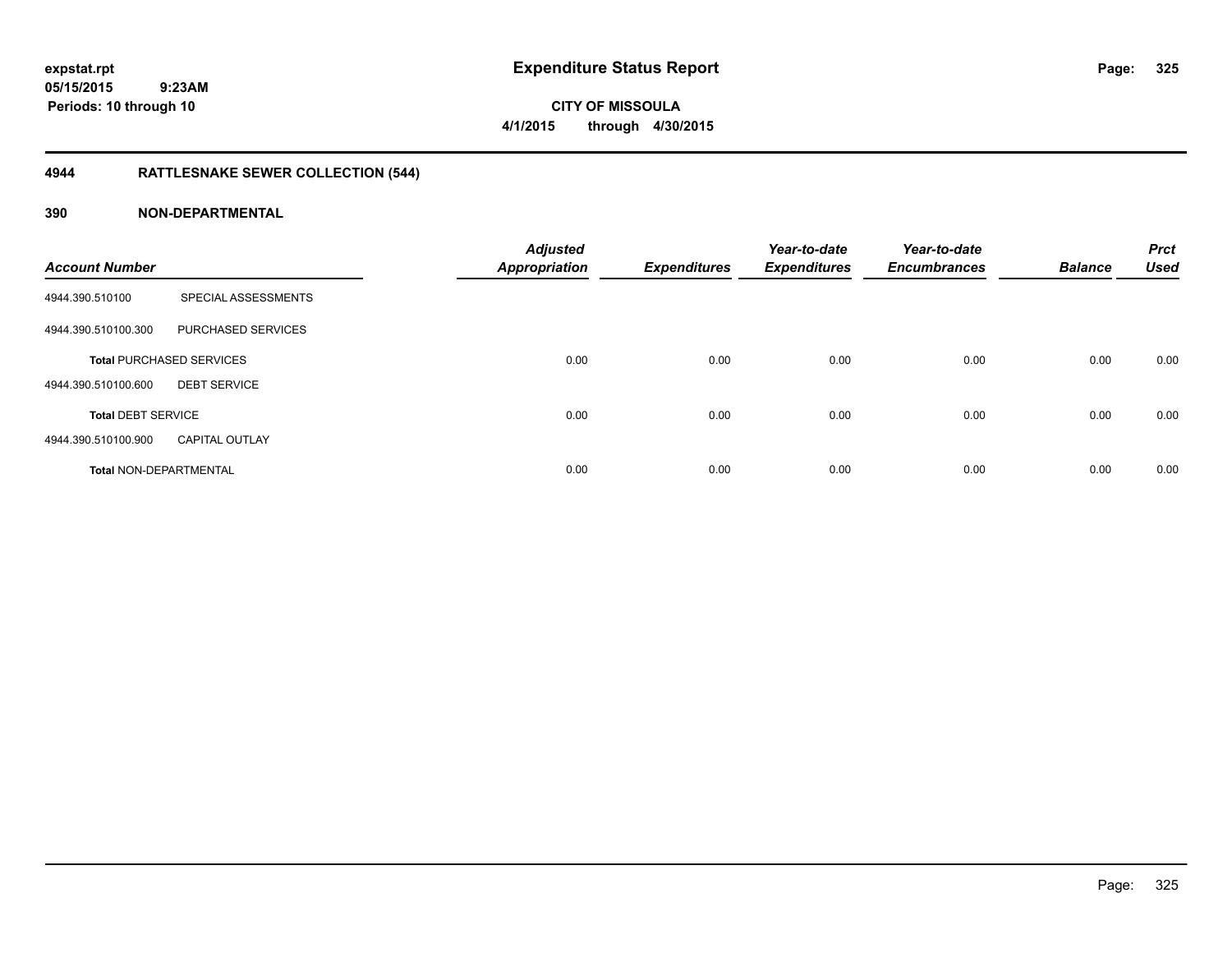**CITY OF MISSOULA 4/1/2015 through 4/30/2015**

# **4944 RATTLESNAKE SEWER COLLECTION (544)**

**550 SID 544 PROJECT**

| <b>Account Number</b>   |                                 | <b>Adjusted</b><br><b>Appropriation</b> | <b>Expenditures</b> | Year-to-date<br><b>Expenditures</b> | Year-to-date<br><b>Encumbrances</b> | <b>Balance</b> | <b>Prct</b><br><b>Used</b> |
|-------------------------|---------------------------------|-----------------------------------------|---------------------|-------------------------------------|-------------------------------------|----------------|----------------------------|
| 4944.550.430680         | ARRA GRANT                      |                                         |                     |                                     |                                     |                |                            |
| 4944.550.430680.900     | CAPITAL OUTLAY                  |                                         |                     |                                     |                                     |                |                            |
| <b>Total ARRA GRANT</b> |                                 | 0.00                                    | 0.00                | 0.00                                | 0.00                                | 0.00           | 0.00                       |
| 4944.550.430681         | ARRA LOAN                       |                                         |                     |                                     |                                     |                |                            |
| 4944.550.430681.900     | CAPITAL OUTLAY                  |                                         |                     |                                     |                                     |                |                            |
| <b>Total ARRA LOAN</b>  |                                 | 0.00                                    | 0.00                | 0.00                                | 0.00                                | 0.00           | 0.00                       |
| 4944.550.430682         | <b>TSEP GRANT</b>               |                                         |                     |                                     |                                     |                |                            |
| 4944.550.430682.900     | CAPITAL OUTLAY                  |                                         |                     |                                     |                                     |                |                            |
| <b>Total TSEP GRANT</b> |                                 | 0.00                                    | 0.00                | 0.00                                | 0.00                                | 0.00           | 0.00                       |
| 4944.550.430685         | SRF SID                         |                                         |                     |                                     |                                     |                |                            |
| 4944.550.430685.900     | CAPITAL OUTLAY                  |                                         |                     |                                     |                                     |                |                            |
| <b>Total SRF SID</b>    |                                 | 0.00                                    | 0.00                | 0.00                                | 0.00                                | 0.00           | 0.00                       |
| 4944.550.430686         | SRF REV BOND                    |                                         |                     |                                     |                                     |                |                            |
| 4944.550.430686.300     | PURCHASED SERVICES              |                                         |                     |                                     |                                     |                |                            |
|                         | <b>Total PURCHASED SERVICES</b> | 0.00                                    | 0.00                | 0.00                                | 0.00                                | 0.00           | 0.00                       |
| 4944.550.430686.900     | CAPITAL OUTLAY                  |                                         |                     |                                     |                                     |                |                            |
| Total SRF REV BOND      |                                 | 0.00                                    | 0.00                | 0.00                                | 0.00                                | 0.00           | 0.00                       |
| 4944.550.430687         | ARRA LOAN SID                   |                                         |                     |                                     |                                     |                |                            |
| 4944.550.430687.900     | CAPITAL OUTLAY                  |                                         |                     |                                     |                                     |                |                            |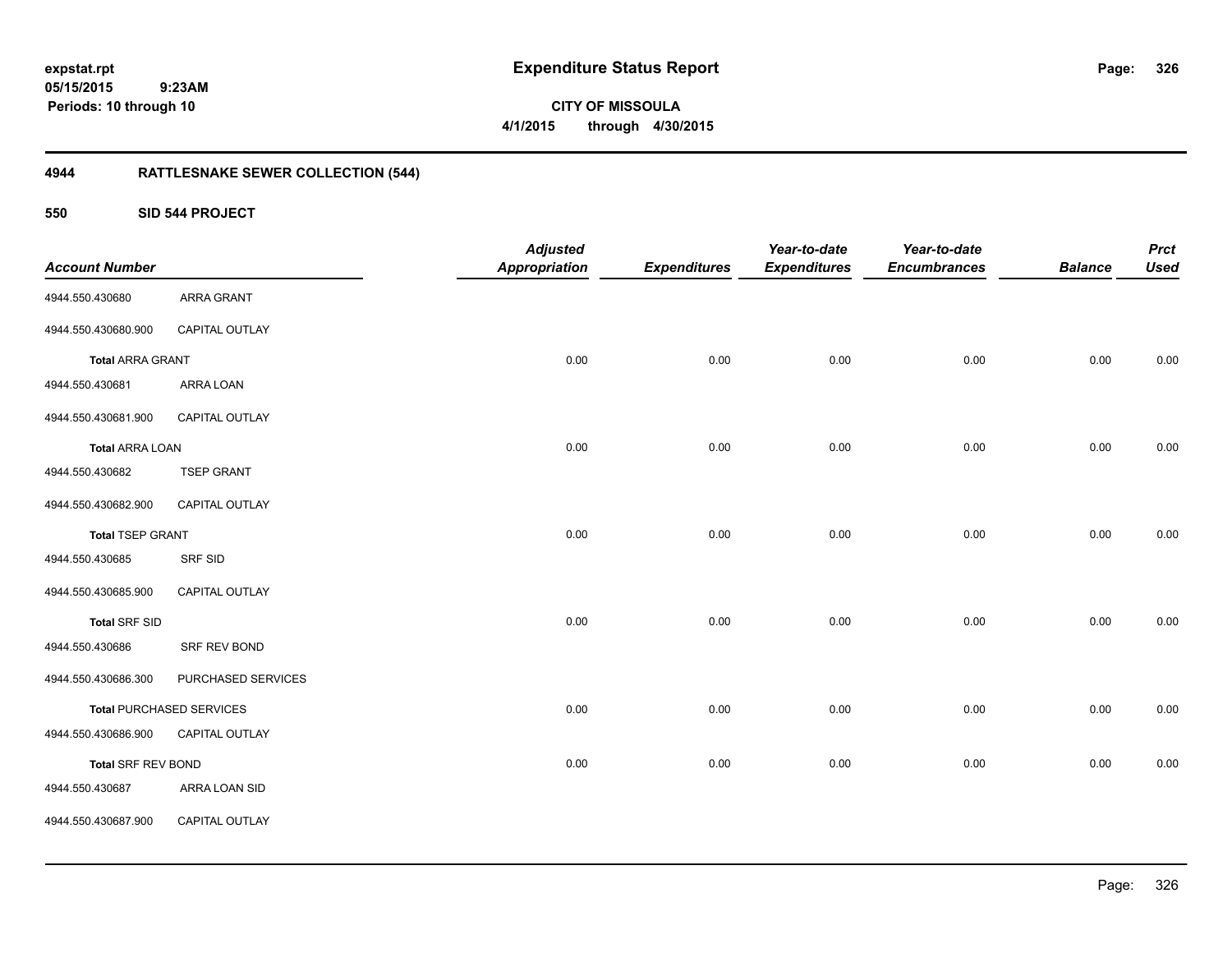**CITY OF MISSOULA 4/1/2015 through 4/30/2015**

# **4944 RATTLESNAKE SEWER COLLECTION (544)**

### **550 SID 544 PROJECT**

| <b>Account Number</b>        | Adiusted<br>Appropriation | Expenditures | Year-to-date<br><b>Expenditures</b> | Year-to-date<br>Encumbrances | <b>Balance</b> | Prct<br>Used |
|------------------------------|---------------------------|--------------|-------------------------------------|------------------------------|----------------|--------------|
| <b>Total SID 544 PROJECT</b> | 0.00                      | 0.00         | 0.00                                | 0.00                         | 0.00           | 0.00         |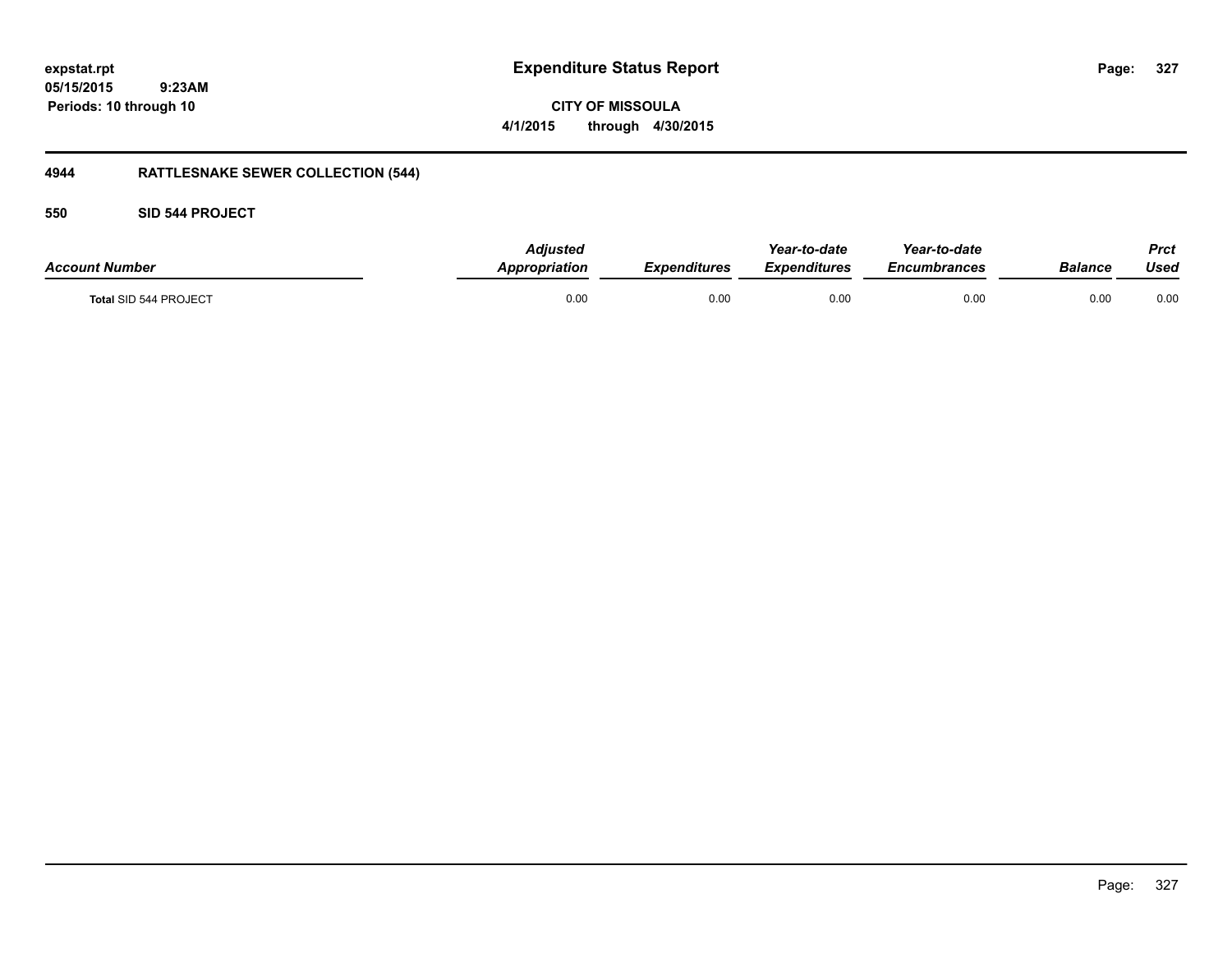**CITY OF MISSOULA 4/1/2015 through 4/30/2015**

# **4944 RATTLESNAKE SEWER COLLECTION (544)**

### **555 LOLO STREET PROJECT**

| <b>Account Number</b>   |                                          | <b>Adjusted</b><br><b>Appropriation</b> | <b>Expenditures</b> | Year-to-date<br><b>Expenditures</b> | Year-to-date<br><b>Encumbrances</b> | <b>Balance</b> | <b>Prct</b><br><b>Used</b> |
|-------------------------|------------------------------------------|-----------------------------------------|---------------------|-------------------------------------|-------------------------------------|----------------|----------------------------|
| 4944.555.430680         | <b>ARRA GRANT</b>                        |                                         |                     |                                     |                                     |                |                            |
| 4944.555.430680.900     | <b>CAPITAL OUTLAY</b>                    |                                         |                     |                                     |                                     |                |                            |
| <b>Total ARRA GRANT</b> |                                          | 0.00                                    | 0.00                | 0.00                                | 0.00                                | 0.00           | 0.00                       |
| 4944.555.430685         | SRF SID                                  |                                         |                     |                                     |                                     |                |                            |
| 4944.555.430685.900     | <b>CAPITAL OUTLAY</b>                    |                                         |                     |                                     |                                     |                |                            |
| <b>Total SRF SID</b>    |                                          | 0.00                                    | 0.00                | 0.00                                | 0.00                                | 0.00           | 0.00                       |
| 4944.555.430686         | SRF REV BOND                             |                                         |                     |                                     |                                     |                |                            |
| 4944.555.430686.900     | <b>CAPITAL OUTLAY</b>                    |                                         |                     |                                     |                                     |                |                            |
|                         | Total RATTLESNAKE SEWER COLLECTION (544) | 0.00                                    | 0.00                | 0.00                                | 0.00                                | 0.00           | 0.00                       |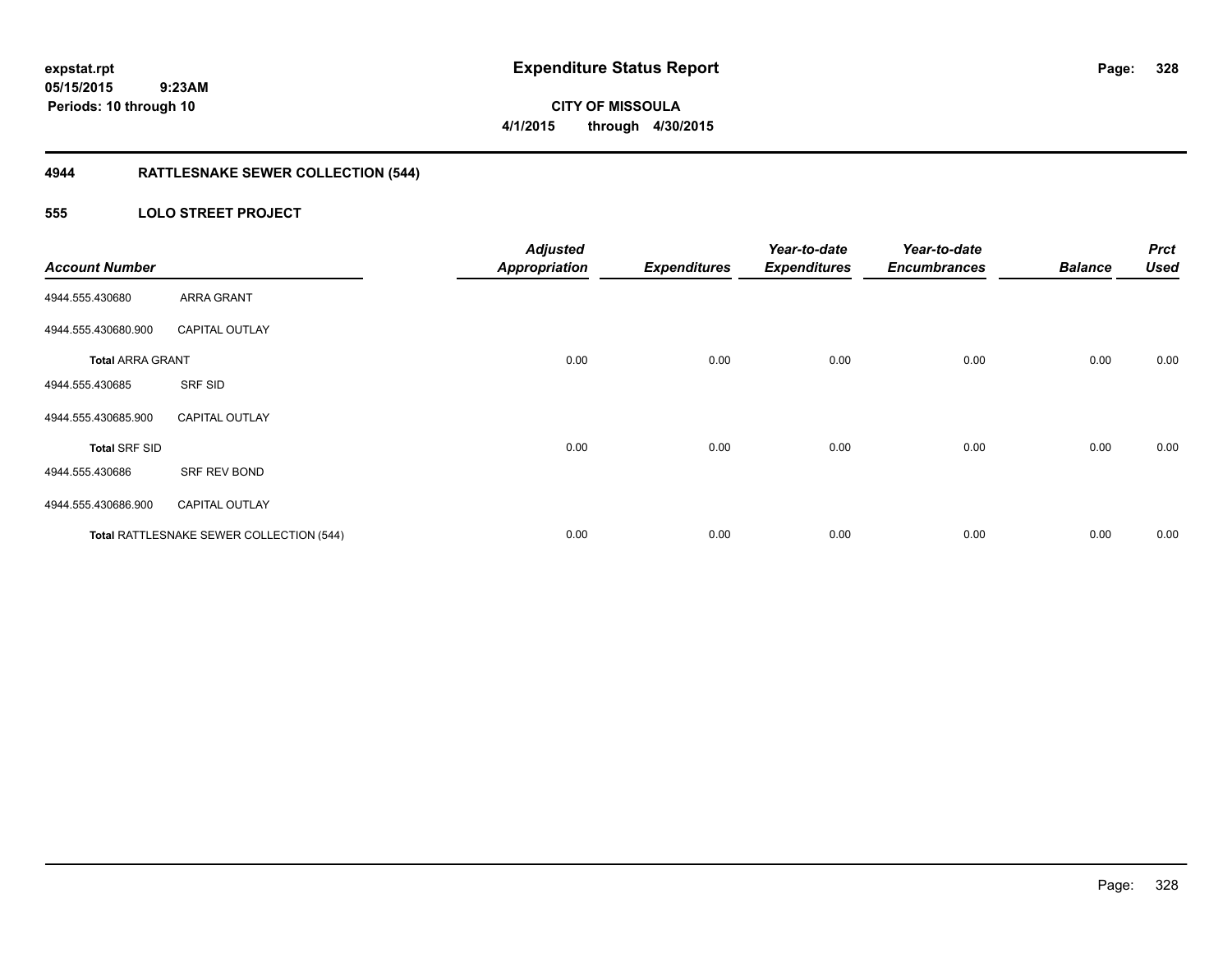**CITY OF MISSOULA 4/1/2015 through 4/30/2015**

### **4946 PATTEE CREEK DR. TRAFFIC CALMING**

### **390 NON-DEPARTMENTAL**

| <b>Account Number</b> |                                               | <b>Adjusted</b><br><b>Appropriation</b> | <b>Expenditures</b> | Year-to-date<br><b>Expenditures</b> | Year-to-date<br><b>Encumbrances</b> | <b>Balance</b> | <b>Prct</b><br><b>Used</b> |
|-----------------------|-----------------------------------------------|-----------------------------------------|---------------------|-------------------------------------|-------------------------------------|----------------|----------------------------|
| 4946.390.510100       | SPECIAL ASSESSMENTS                           |                                         |                     |                                     |                                     |                |                            |
| 4946.390.510100.300   | PURCHASED SERVICES                            |                                         |                     |                                     |                                     |                |                            |
|                       | <b>Total PURCHASED SERVICES</b>               | 0.00                                    | 0.00                | 0.00                                | 0.00                                | 0.00           | 0.00                       |
| 4946.390.510100.900   | <b>CAPITAL OUTLAY</b>                         |                                         |                     |                                     |                                     |                |                            |
|                       | <b>Total SPECIAL ASSESSMENTS</b>              | 0.00                                    | 0.00                | 0.00                                | 0.00                                | 0.00           | 0.00                       |
|                       | <b>Total PATTEE CREEK DR. TRAFFIC CALMING</b> | 0.00                                    | 0.00                | 0.00                                | 0.00                                | 0.00           | 0.00                       |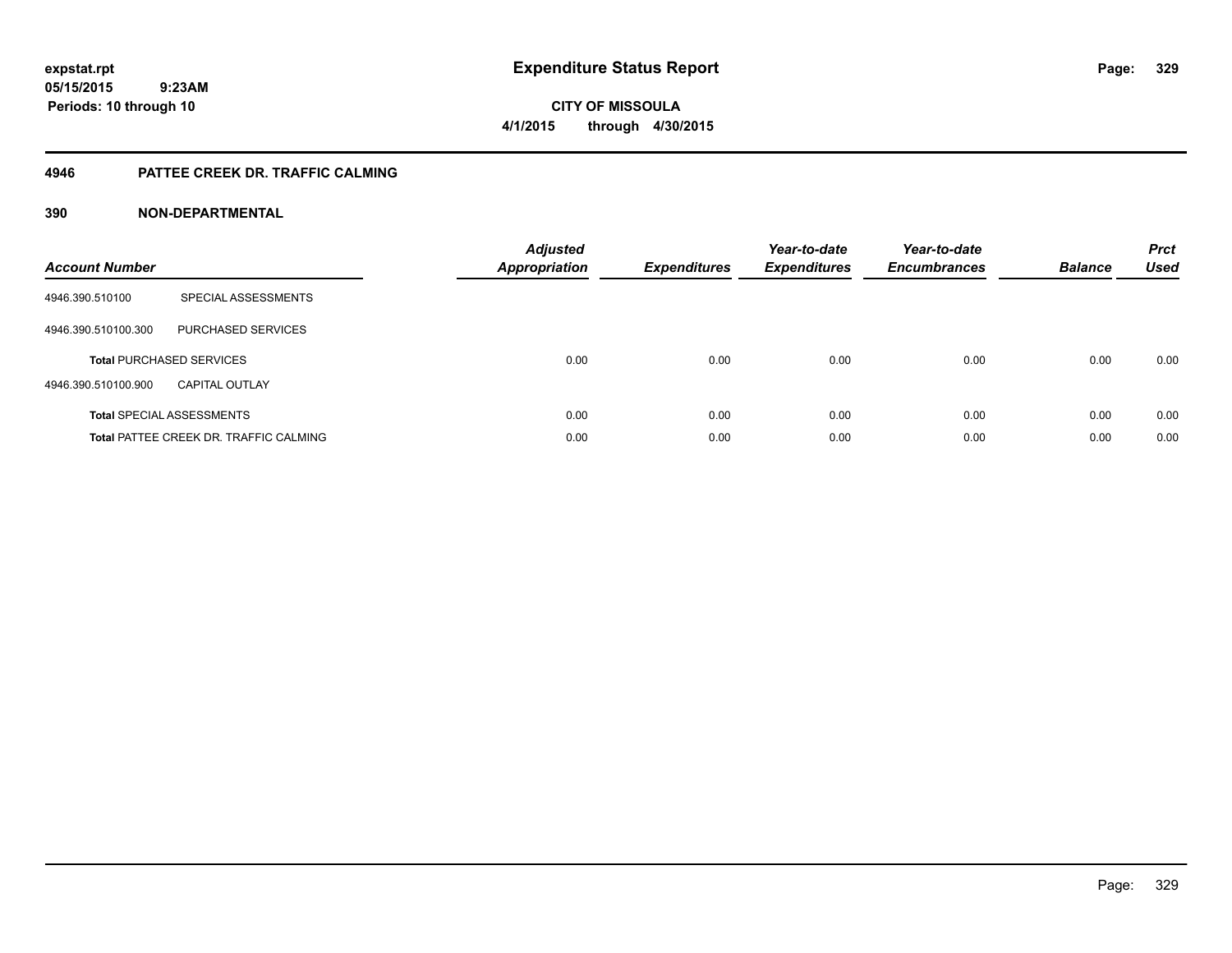# **CITY OF MISSOULA 4/1/2015 through 4/30/2015**

### **4948 STORMWATER OUTFALL RETROFITS**

### **390 NON-DEPARTMENTAL**

| <b>Account Number</b> |                                               | <b>Adjusted</b><br><b>Appropriation</b> | <b>Expenditures</b> | Year-to-date<br><b>Expenditures</b> | Year-to-date<br><b>Encumbrances</b> | <b>Balance</b> | <b>Prct</b><br><b>Used</b> |
|-----------------------|-----------------------------------------------|-----------------------------------------|---------------------|-------------------------------------|-------------------------------------|----------------|----------------------------|
| 4948.390.431210       | CARAS PARK STORM WATER RETROFITS              |                                         |                     |                                     |                                     |                |                            |
| 4948.390.431210.300   | <b>PURCHASED SERVICES</b>                     |                                         |                     |                                     |                                     |                |                            |
|                       | <b>Total CARAS PARK STORM WATER RETROFITS</b> | 0.00                                    | 0.00                | 0.00                                | 0.00                                | 0.00           | 0.00                       |
| 4948.390.431212       | <b>BUCKHOUSE BRIDGE STORM WATER RETROFIT</b>  |                                         |                     |                                     |                                     |                |                            |
| 4948.390.431212.300   | <b>PURCHASED SERVICES</b>                     |                                         |                     |                                     |                                     |                |                            |
|                       | <b>Total STORMWATER OUTFALL RETROFITS</b>     | 0.00                                    | 0.00                | 0.00                                | 0.00                                | 0.00           | 0.00                       |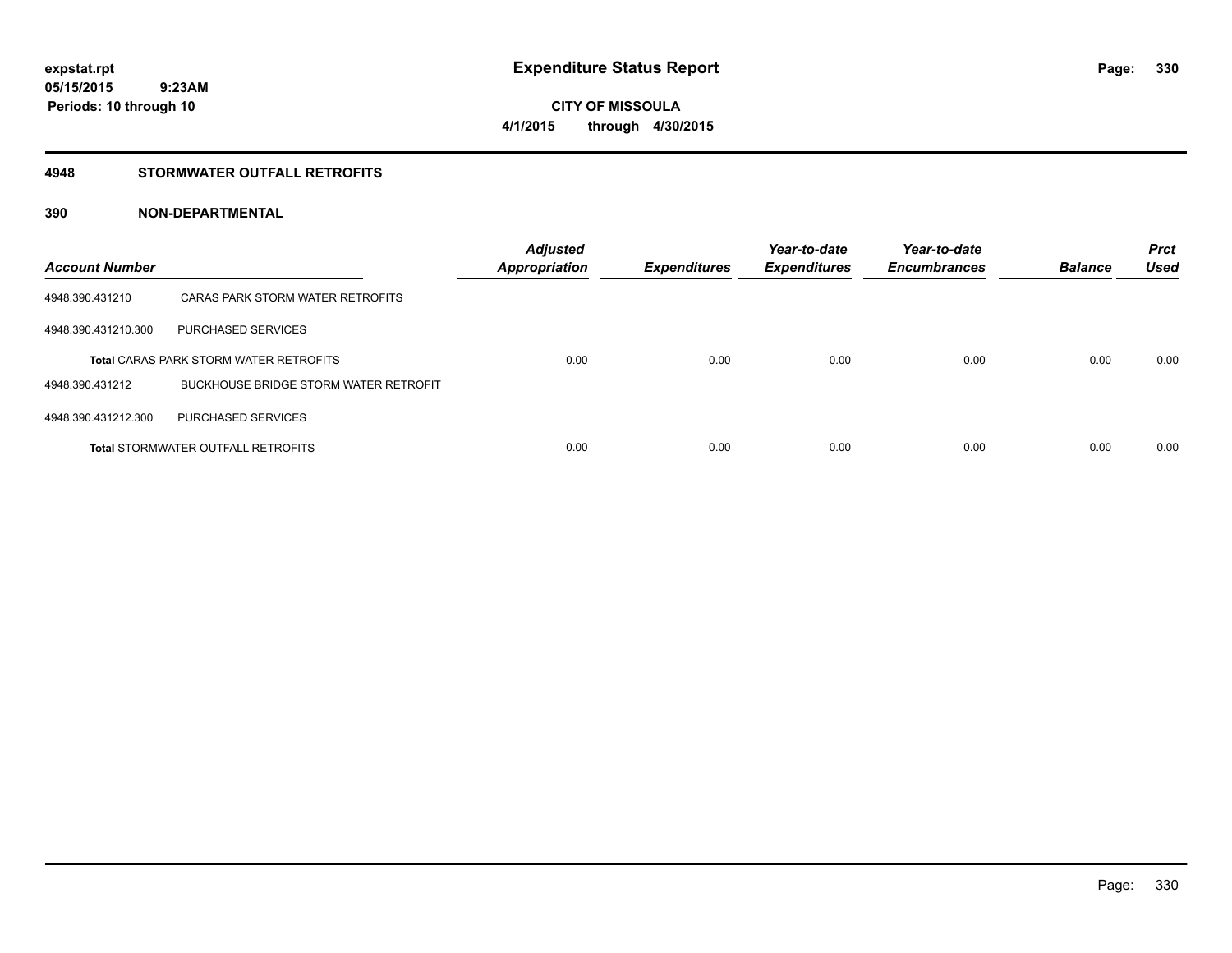#### **4990 ARRA ENHANCEMENTS**

### **500 N HIGGINS STREETSCAPE**

| <b>Account Number</b>       |                                      | <b>Adjusted</b><br><b>Appropriation</b> | <b>Expenditures</b> | Year-to-date<br><b>Expenditures</b> | Year-to-date<br><b>Encumbrances</b> | <b>Balance</b> | <b>Prct</b><br><b>Used</b> |
|-----------------------------|--------------------------------------|-----------------------------------------|---------------------|-------------------------------------|-------------------------------------|----------------|----------------------------|
| 4990.500.430030             | PRELIMINARY ENGINEERING              |                                         |                     |                                     |                                     |                |                            |
| 4990.500.430030.900         | <b>CAPITAL OUTLAY</b>                |                                         |                     |                                     |                                     |                |                            |
|                             | <b>Total PRELIMINARY ENGINEERING</b> | 0.00                                    | 0.00                | 0.00                                | 0.00                                | 0.00           | 0.00                       |
| 4990.500.430031             | <b>CONTRUCTION ENGINEERING</b>       |                                         |                     |                                     |                                     |                |                            |
| 4990.500.430031.900         | <b>CAPITAL OUTLAY</b>                |                                         |                     |                                     |                                     |                |                            |
|                             | <b>Total CONTRUCTION ENGINEERING</b> | 0.00                                    | 0.00                | 0.00                                | 0.00                                | 0.00           | 0.00                       |
| 4990.500.430032             | CONTRACTOR PAYMENTS-CONTSTRUCTION    |                                         |                     |                                     |                                     |                |                            |
| 4990.500.430032.900         | <b>CAPITAL OUTLAY</b>                |                                         |                     |                                     |                                     |                |                            |
| <b>Total CAPITAL OUTLAY</b> |                                      | 0.00                                    | 0.00                | 0.00                                | 0.00                                | 0.00           | 0.00                       |
|                             | Total N HIGGINS STREETSCAPE          | 0.00                                    | 0.00                | 0.00                                | 0.00                                | 0.00           | 0.00                       |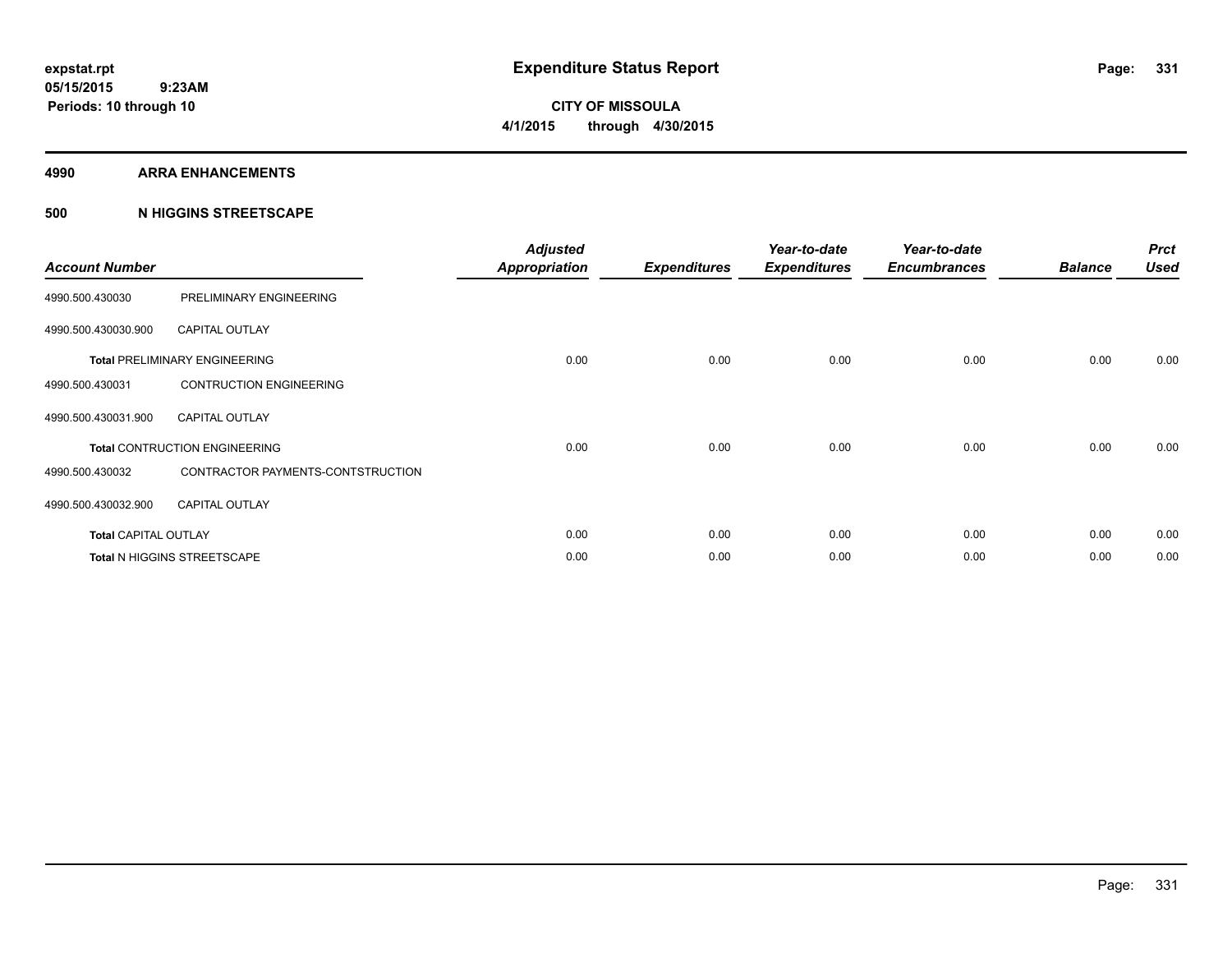**CITY OF MISSOULA 4/1/2015 through 4/30/2015**

### **4990 ARRA ENHANCEMENTS**

**510 CURB RAMPS**

| <b>Account Number</b>   |                                   | <b>Adjusted</b><br>Appropriation | <b>Expenditures</b> | Year-to-date<br><b>Expenditures</b> | Year-to-date<br><b>Encumbrances</b> | <b>Balance</b> | <b>Prct</b><br><b>Used</b> |
|-------------------------|-----------------------------------|----------------------------------|---------------------|-------------------------------------|-------------------------------------|----------------|----------------------------|
| 4990.510.430032         | CONTRACTOR PAYMENTS-CONTSTRUCTION |                                  |                     |                                     |                                     |                |                            |
| 4990.510.430032.900     | <b>CAPITAL OUTLAY</b>             |                                  |                     |                                     |                                     |                |                            |
| <b>Total CURB RAMPS</b> |                                   | 0.00                             | 0.00                | 0.00                                | 0.00                                | 0.00           | 0.00                       |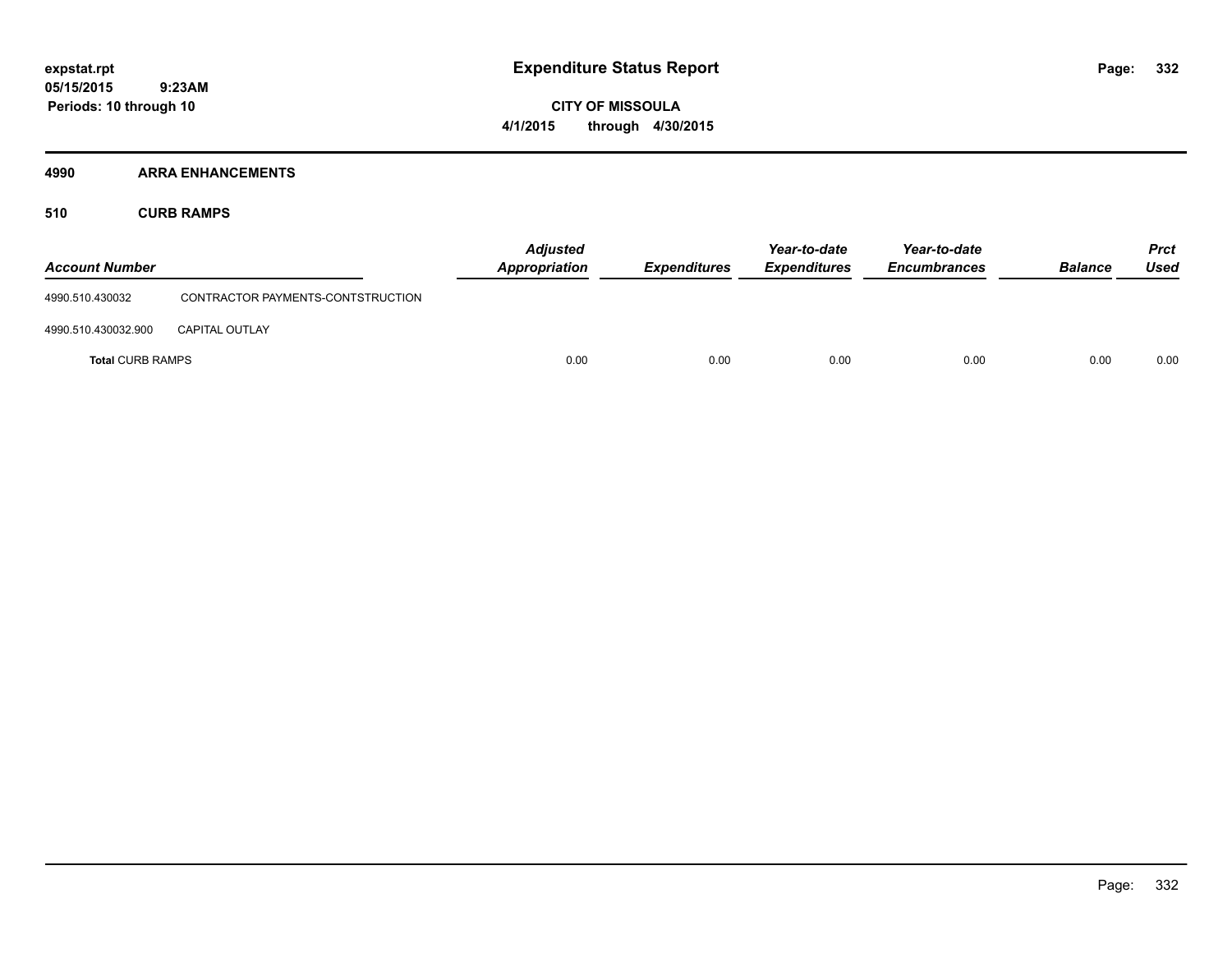**Periods: 10 through 10**

**CITY OF MISSOULA 4/1/2015 through 4/30/2015**

**4990 ARRA ENHANCEMENTS**

### **515 RSNAKE GATEWAY GREENOUGH DRIVE**

| <b>Account Number</b> |                                      | <b>Adjusted</b><br><b>Appropriation</b> | <b>Expenditures</b> | Year-to-date<br><b>Expenditures</b> | Year-to-date<br><b>Encumbrances</b> | <b>Balance</b> | <b>Prct</b><br><b>Used</b> |
|-----------------------|--------------------------------------|-----------------------------------------|---------------------|-------------------------------------|-------------------------------------|----------------|----------------------------|
| 4990.515.430030       | PRELIMINARY ENGINEERING              |                                         |                     |                                     |                                     |                |                            |
| 4990.515.430030.900   | <b>CAPITAL OUTLAY</b>                |                                         |                     |                                     |                                     |                |                            |
|                       | <b>Total PRELIMINARY ENGINEERING</b> | 0.00                                    | 0.00                | 0.00                                | 0.00                                | 0.00           | 0.00                       |
| 4990.515.430031       | <b>CONTRUCTION ENGINEERING</b>       |                                         |                     |                                     |                                     |                |                            |
| 4990.515.430031.900   | <b>CAPITAL OUTLAY</b>                |                                         |                     |                                     |                                     |                |                            |
|                       | <b>Total CONTRUCTION ENGINEERING</b> | 0.00                                    | 0.00                | 0.00                                | 0.00                                | 0.00           | 0.00                       |
| 4990.515.430032       | CONTRACTOR PAYMENTS-CONTSTRUCTION    |                                         |                     |                                     |                                     |                |                            |
| 4990.515.430032.900   | <b>CAPITAL OUTLAY</b>                |                                         |                     |                                     |                                     |                |                            |
|                       | <b>Total ARRA ENHANCEMENTS</b>       | 0.00                                    | 0.00                | 0.00                                | 0.00                                | 0.00           | 0.00                       |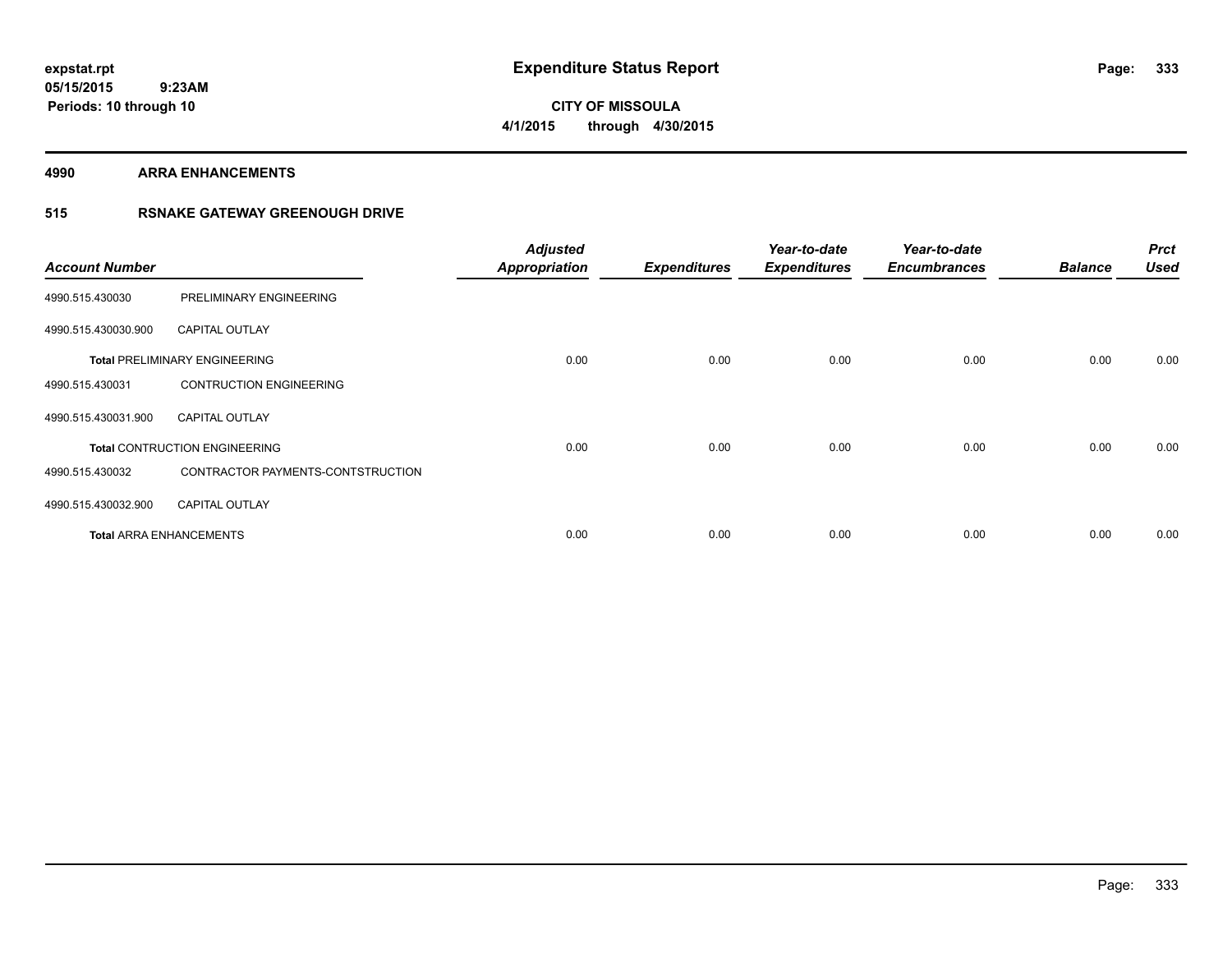**CITY OF MISSOULA 4/1/2015 through 4/30/2015**

**4991 ARRA HB645**

### **500 N HIGGINS STREETSCAPE**

| <b>Account Number</b> |                                    | <b>Adjusted</b><br><b>Appropriation</b> | Expenditures | Year-to-date<br><b>Expenditures</b> | Year-to-date<br><b>Encumbrances</b> | <b>Balance</b> | <b>Prct</b><br>Used |
|-----------------------|------------------------------------|-----------------------------------------|--------------|-------------------------------------|-------------------------------------|----------------|---------------------|
| 4991.500.430033       | N.HIGGINS/MTN WATER                |                                         |              |                                     |                                     |                |                     |
| 4991.500.430033.900   | <b>CAPITAL OUTLAY</b>              |                                         |              |                                     |                                     |                |                     |
|                       | <b>Total N HIGGINS STREETSCAPE</b> | 0.00                                    | 0.00         | 0.00                                | 0.00                                | 0.00           | 0.00                |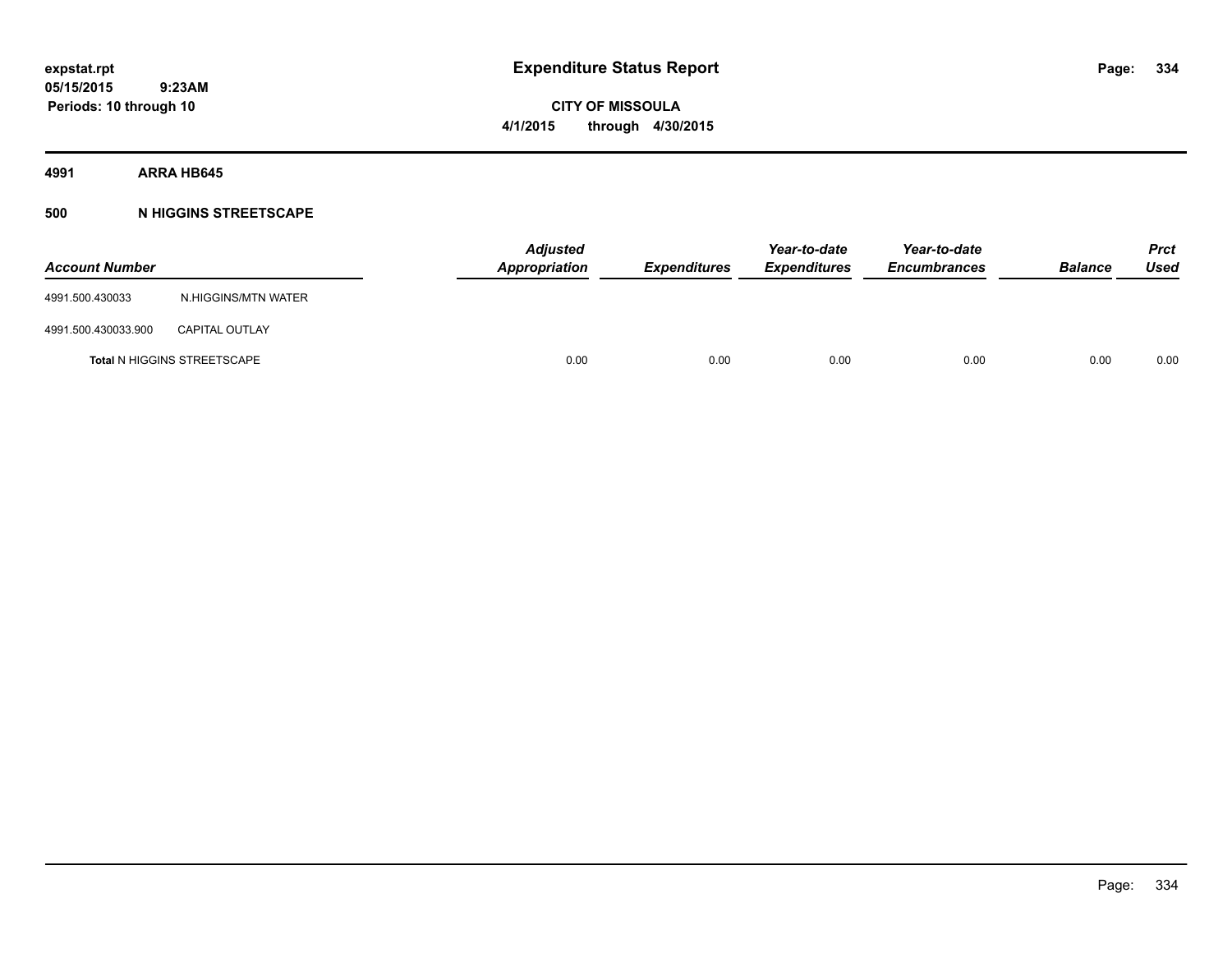**CITY OF MISSOULA 4/1/2015 through 4/30/2015**

**4991 ARRA HB645**

### **520 N HIGGINS PAVING**

| <b>Account Number</b>         |                                      | <b>Adjusted</b><br><b>Appropriation</b> | <b>Expenditures</b> | Year-to-date<br><b>Expenditures</b> | Year-to-date<br><b>Encumbrances</b> | <b>Balance</b> | <b>Prct</b><br><b>Used</b> |
|-------------------------------|--------------------------------------|-----------------------------------------|---------------------|-------------------------------------|-------------------------------------|----------------|----------------------------|
| 4991.520.430030               | PRELIMINARY ENGINEERING              |                                         |                     |                                     |                                     |                |                            |
| 4991.520.430030.900           | <b>CAPITAL OUTLAY</b>                |                                         |                     |                                     |                                     |                |                            |
|                               | <b>Total PRELIMINARY ENGINEERING</b> | 0.00                                    | 0.00                | 0.00                                | 0.00                                | 0.00           | 0.00                       |
| 4991.520.430031               | <b>CONTRUCTION ENGINEERING</b>       |                                         |                     |                                     |                                     |                |                            |
| 4991.520.430031.900           | <b>CAPITAL OUTLAY</b>                |                                         |                     |                                     |                                     |                |                            |
|                               | <b>Total CONTRUCTION ENGINEERING</b> | 0.00                                    | 0.00                | 0.00                                | 0.00                                | 0.00           | 0.00                       |
| 4991.520.430032               | CONTRACTOR PAYMENTS-CONTSTRUCTION    |                                         |                     |                                     |                                     |                |                            |
| 4991.520.430032.900           | <b>CAPITAL OUTLAY</b>                |                                         |                     |                                     |                                     |                |                            |
| <b>Total N HIGGINS PAVING</b> |                                      | 0.00                                    | 0.00                | 0.00                                | 0.00                                | 0.00           | 0.00                       |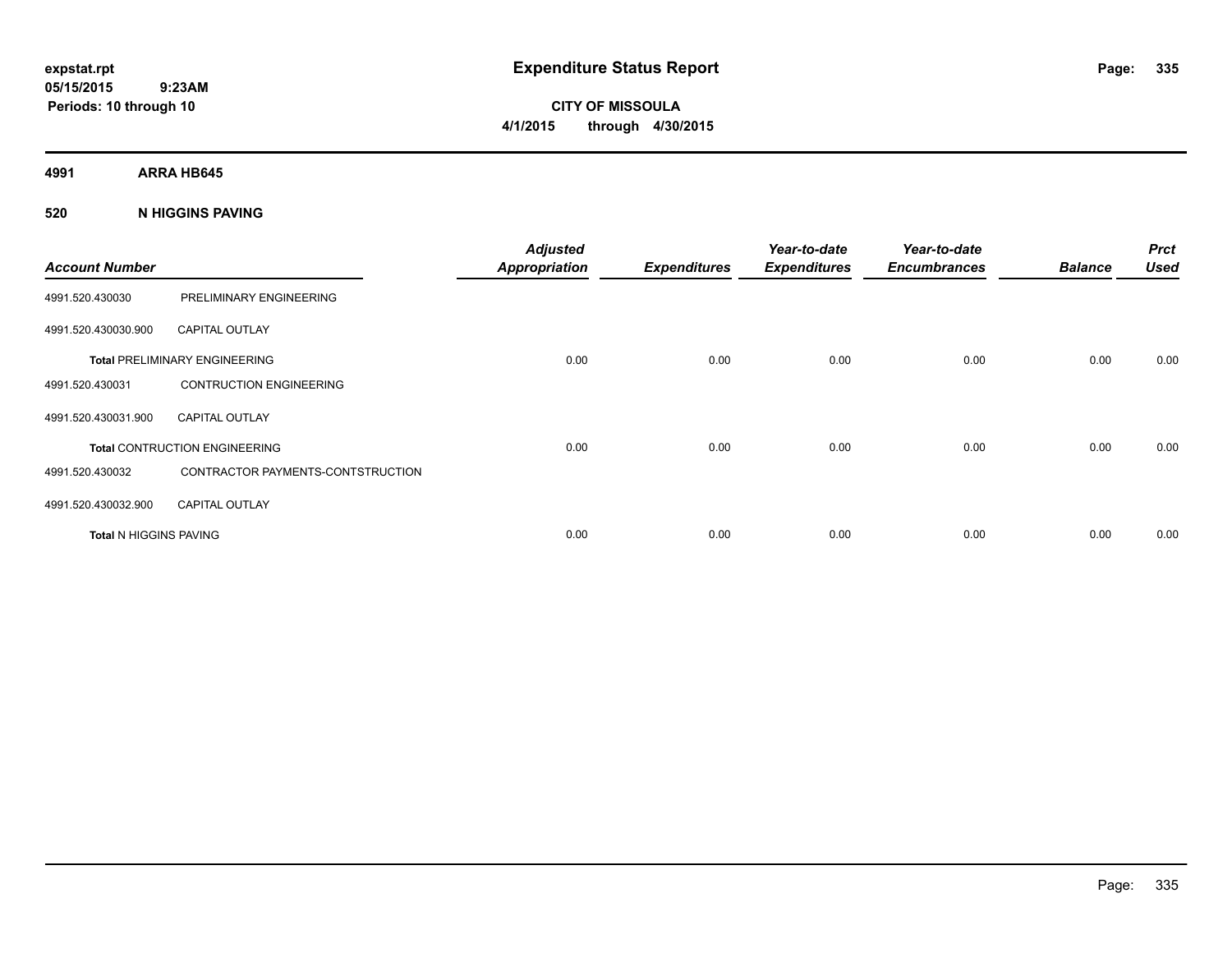**4991 ARRA HB645**

**Periods: 10 through 10**

 **9:23AM**

# **525 BROOKS ST CURB & SW IMPROVEMENTS**

| <b>Account Number</b> |                                        | <b>Adjusted</b><br><b>Appropriation</b> | <b>Expenditures</b> | Year-to-date<br><b>Expenditures</b> | Year-to-date<br><b>Encumbrances</b> | <b>Balance</b> | <b>Prct</b><br><b>Used</b> |
|-----------------------|----------------------------------------|-----------------------------------------|---------------------|-------------------------------------|-------------------------------------|----------------|----------------------------|
| 4991.525.430030       | PRELIMINARY ENGINEERING                |                                         |                     |                                     |                                     |                |                            |
| 4991.525.430030.900   | <b>CAPITAL OUTLAY</b>                  |                                         |                     |                                     |                                     |                |                            |
|                       | <b>Total PRELIMINARY ENGINEERING</b>   | 0.00                                    | 0.00                | 0.00                                | 0.00                                | 0.00           | 0.00                       |
| 4991.525.430031       | <b>CONTRUCTION ENGINEERING</b>         |                                         |                     |                                     |                                     |                |                            |
| 4991.525.430031.900   | <b>CAPITAL OUTLAY</b>                  |                                         |                     |                                     |                                     |                |                            |
|                       | <b>Total CONTRUCTION ENGINEERING</b>   | 0.00                                    | 0.00                | 0.00                                | 0.00                                | 0.00           | 0.00                       |
| 4991.525.430032       | CONTRACTOR PAYMENTS-CONTSTRUCTION      |                                         |                     |                                     |                                     |                |                            |
| 4991.525.430032.900   | <b>CAPITAL OUTLAY</b>                  |                                         |                     |                                     |                                     |                |                            |
|                       | Total BROOKS ST CURB & SW IMPROVEMENTS | 0.00                                    | 0.00                | 0.00                                | 0.00                                | 0.00           | 0.00                       |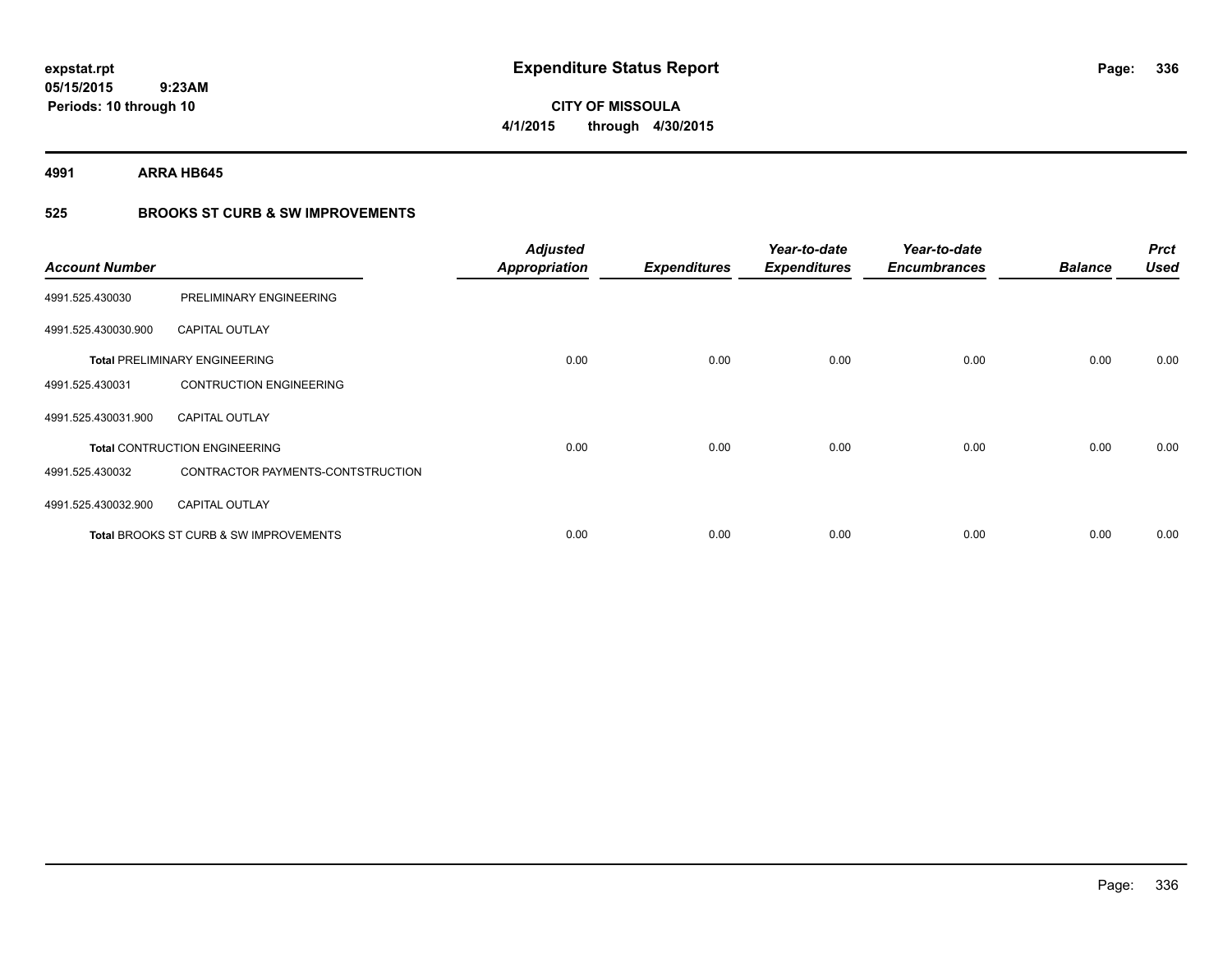**CITY OF MISSOULA 4/1/2015 through 4/30/2015**

**4991 ARRA HB645**

**530 CURB RAMPS**

| <b>Account Number</b>          |                                      | <b>Adjusted</b><br><b>Appropriation</b> | <b>Expenditures</b> | Year-to-date<br><b>Expenditures</b> | Year-to-date<br><b>Encumbrances</b> | <b>Balance</b> | <b>Prct</b><br><b>Used</b> |
|--------------------------------|--------------------------------------|-----------------------------------------|---------------------|-------------------------------------|-------------------------------------|----------------|----------------------------|
| 4991.530.430030                | PRELIMINARY ENGINEERING              |                                         |                     |                                     |                                     |                |                            |
| 4991.530.430030.100            | PERSONAL SERVICES                    |                                         |                     |                                     |                                     |                |                            |
| <b>Total PERSONAL SERVICES</b> |                                      | 0.00                                    | 0.00                | 0.00                                | 0.00                                | 0.00           | 0.00                       |
| 4991.530.430030.900            | <b>CAPITAL OUTLAY</b>                |                                         |                     |                                     |                                     |                |                            |
|                                | <b>Total PRELIMINARY ENGINEERING</b> | 0.00                                    | 0.00                | 0.00                                | 0.00                                | 0.00           | 0.00                       |
| 4991.530.430031                | <b>CONTRUCTION ENGINEERING</b>       |                                         |                     |                                     |                                     |                |                            |
| 4991.530.430031.900            | <b>CAPITAL OUTLAY</b>                |                                         |                     |                                     |                                     |                |                            |
|                                | <b>Total CONTRUCTION ENGINEERING</b> | 0.00                                    | 0.00                | 0.00                                | 0.00                                | 0.00           | 0.00                       |
| 4991.530.430032                | CONTRACTOR PAYMENTS-CONTSTRUCTION    |                                         |                     |                                     |                                     |                |                            |
| 4991.530.430032.900            | <b>CAPITAL OUTLAY</b>                |                                         |                     |                                     |                                     |                |                            |
| <b>Total CURB RAMPS</b>        |                                      | 0.00                                    | 0.00                | 0.00                                | 0.00                                | 0.00           | 0.00                       |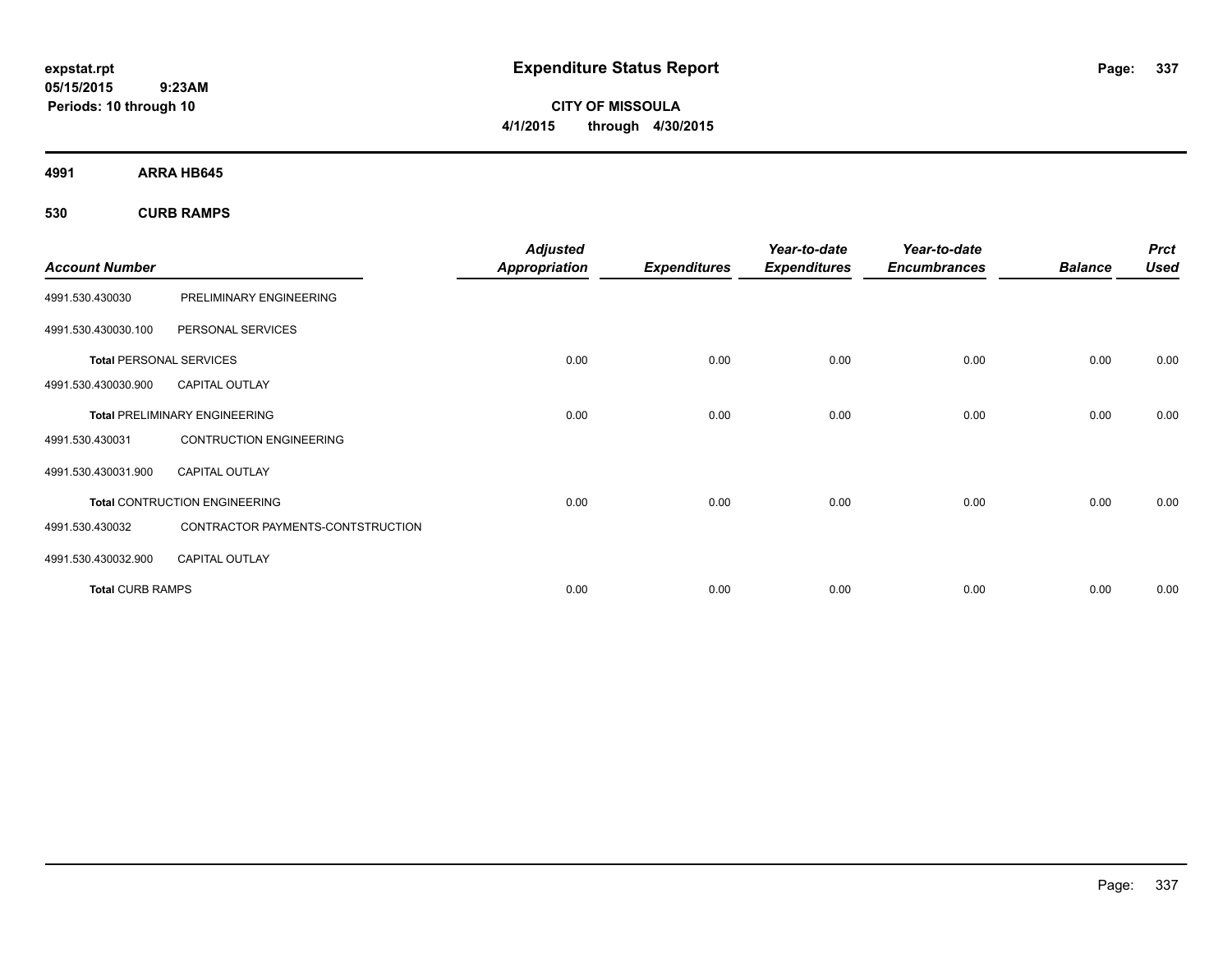**4991 ARRA HB645**

### **535 PARKS PLAYGROUND INSTALLS**

|                                |                                        | <b>Adjusted</b>      |                     | Year-to-date        | Year-to-date        |                | <b>Prct</b> |
|--------------------------------|----------------------------------------|----------------------|---------------------|---------------------|---------------------|----------------|-------------|
| <b>Account Number</b>          |                                        | <b>Appropriation</b> | <b>Expenditures</b> | <b>Expenditures</b> | <b>Encumbrances</b> | <b>Balance</b> | <b>Used</b> |
| 4991.535.430030                | PRELIMINARY ENGINEERING                |                      |                     |                     |                     |                |             |
| 4991.535.430030.100            | PERSONAL SERVICES                      |                      |                     |                     |                     |                |             |
| <b>Total PERSONAL SERVICES</b> |                                        | 0.00                 | 0.00                | 0.00                | 0.00                | 0.00           | 0.00        |
| 4991.535.430030.900            | <b>CAPITAL OUTLAY</b>                  |                      |                     |                     |                     |                |             |
|                                | <b>Total PRELIMINARY ENGINEERING</b>   | 0.00                 | 0.00                | 0.00                | 0.00                | 0.00           | 0.00        |
| 4991.535.430031                | <b>CONTRUCTION ENGINEERING</b>         |                      |                     |                     |                     |                |             |
| 4991.535.430031.900            | <b>CAPITAL OUTLAY</b>                  |                      |                     |                     |                     |                |             |
|                                | <b>Total CONTRUCTION ENGINEERING</b>   | 0.00                 | 0.00                | 0.00                | 0.00                | 0.00           | 0.00        |
| 4991.535.430032                | CONTRACTOR PAYMENTS-CONTSTRUCTION      |                      |                     |                     |                     |                |             |
| 4991.535.430032.900            | <b>CAPITAL OUTLAY</b>                  |                      |                     |                     |                     |                |             |
|                                | <b>Total PARKS PLAYGROUND INSTALLS</b> | 0.00                 | 0.00                | 0.00                | 0.00                | 0.00           | 0.00        |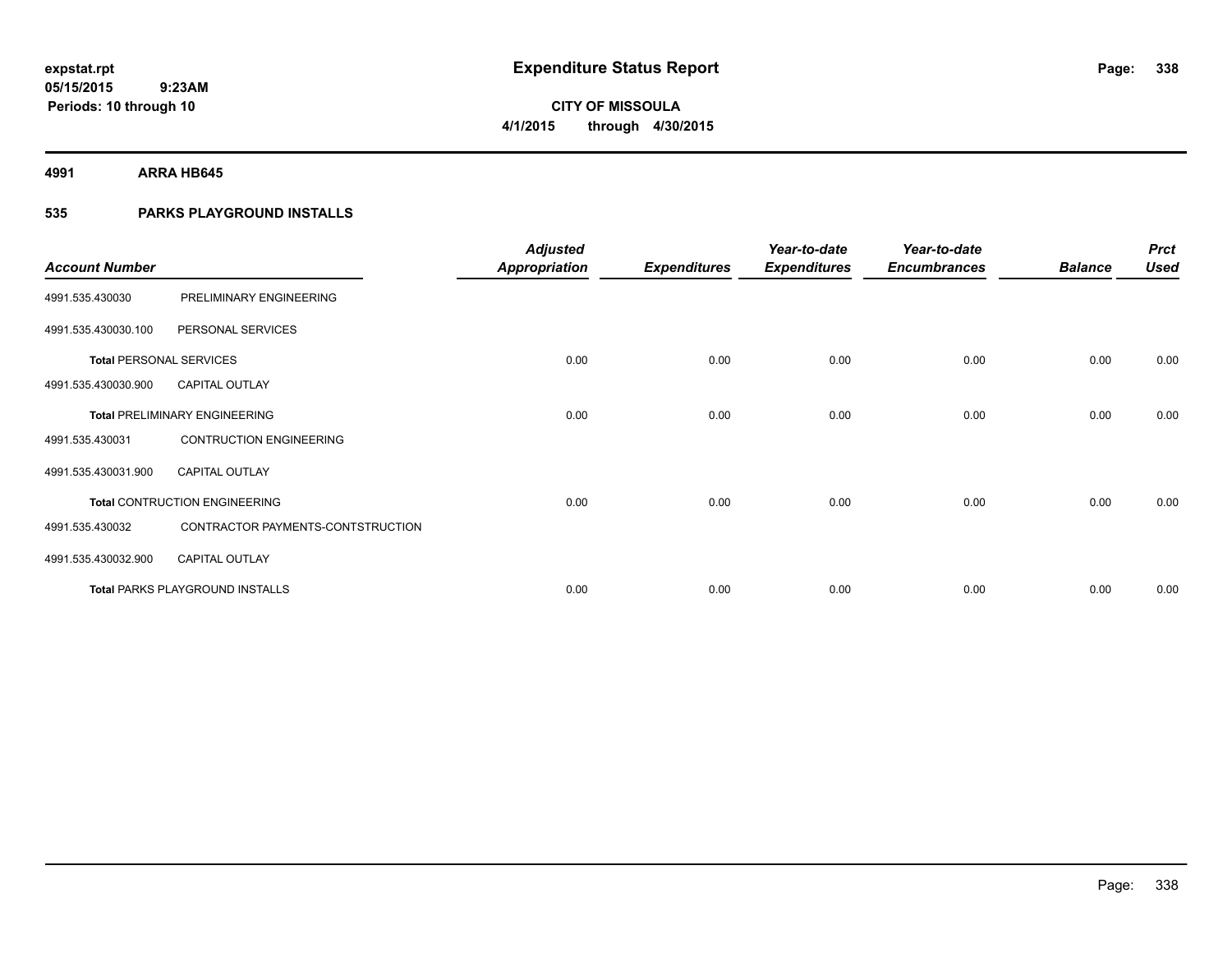# **CITY OF MISSOULA 4/1/2015 through 4/30/2015**

**4991 ARRA HB645**

### **540 GREENOUGH PARK BRIDGE**

| <b>Account Number</b>          |                                      | <b>Adjusted</b><br><b>Appropriation</b> | <b>Expenditures</b> | Year-to-date<br><b>Expenditures</b> | Year-to-date<br><b>Encumbrances</b> | <b>Balance</b> | <b>Prct</b><br><b>Used</b> |
|--------------------------------|--------------------------------------|-----------------------------------------|---------------------|-------------------------------------|-------------------------------------|----------------|----------------------------|
| 4991.540.430030                | PRELIMINARY ENGINEERING              |                                         |                     |                                     |                                     |                |                            |
| 4991.540.430030.900            | <b>CAPITAL OUTLAY</b>                |                                         |                     |                                     |                                     |                |                            |
|                                | <b>Total PRELIMINARY ENGINEERING</b> | 0.00                                    | 0.00                | 0.00                                | 0.00                                | 0.00           | 0.00                       |
| 4991.540.430031                | <b>CONTRUCTION ENGINEERING</b>       |                                         |                     |                                     |                                     |                |                            |
| 4991.540.430031.900            | <b>CAPITAL OUTLAY</b>                |                                         |                     |                                     |                                     |                |                            |
|                                | <b>Total CONTRUCTION ENGINEERING</b> | 0.00                                    | 0.00                | 0.00                                | 0.00                                | 0.00           | 0.00                       |
| 4991.540.430032                | CONTRACTOR PAYMENTS-CONTSTRUCTION    |                                         |                     |                                     |                                     |                |                            |
| 4991.540.430032.100            | PERSONAL SERVICES                    |                                         |                     |                                     |                                     |                |                            |
| <b>Total PERSONAL SERVICES</b> |                                      | 0.00                                    | 0.00                | 0.00                                | 0.00                                | 0.00           | 0.00                       |
| 4991.540.430032.900            | <b>CAPITAL OUTLAY</b>                |                                         |                     |                                     |                                     |                |                            |
| <b>Total ARRA HB645</b>        |                                      | 0.00                                    | 0.00                | 0.00                                | 0.00                                | 0.00           | 0.00                       |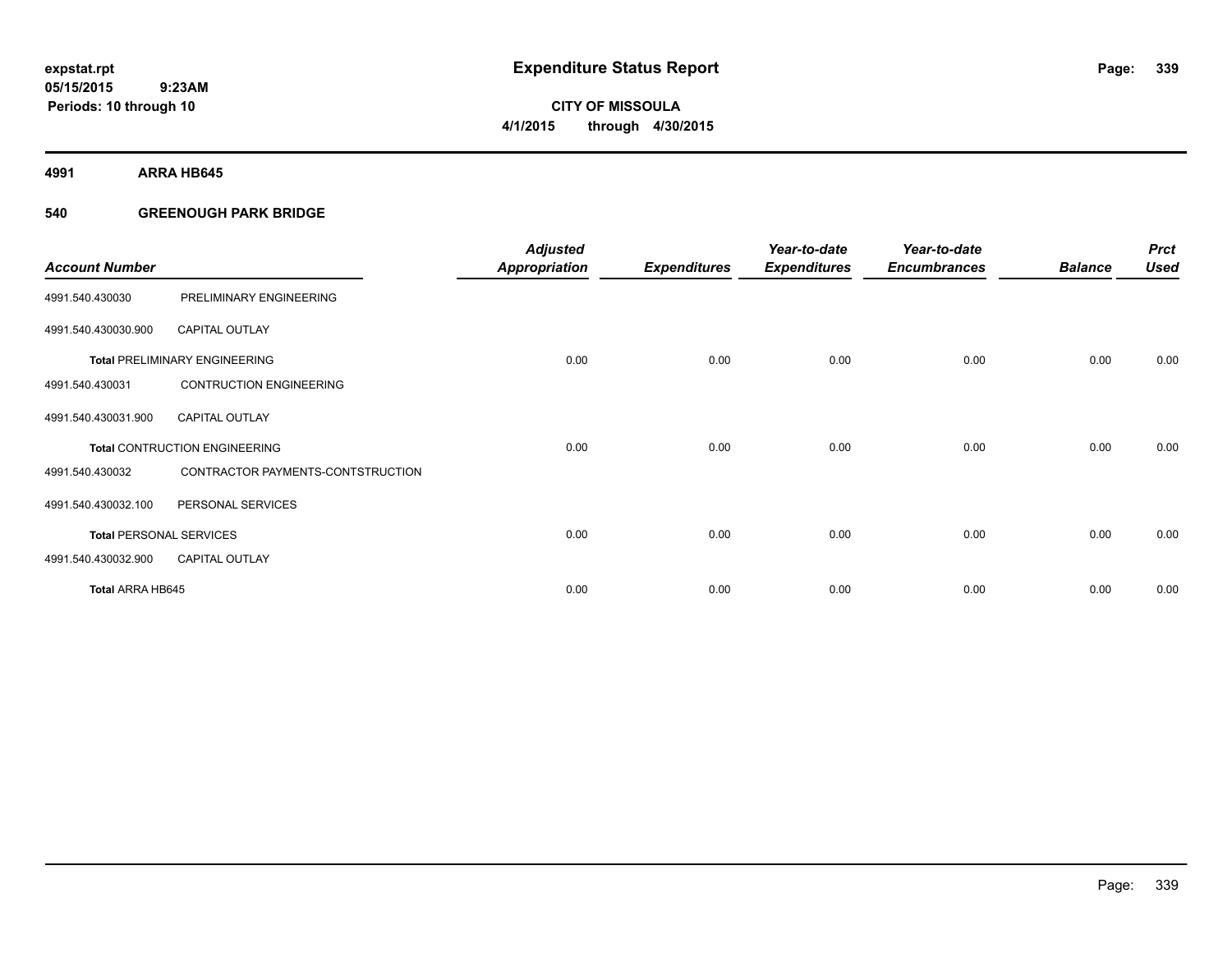### **4992 WFL MILLER CREEK ROAD**

### **390 NON-DEPARTMENTAL**

| <b>Account Number</b> |                             | Appropriation | <b>Adjusted</b> | <b>Expenditures</b> | Year-to-date<br><b>Expenditures</b> | Year-to-date<br><b>Encumbrances</b> | <b>Balance</b> | <b>Prct</b><br><b>Used</b> |
|-----------------------|-----------------------------|---------------|-----------------|---------------------|-------------------------------------|-------------------------------------|----------------|----------------------------|
| 4992.390.430230       | STREET RESTORATION          |               |                 |                     |                                     |                                     |                |                            |
| 4992.390.430230.900   | <b>CAPITAL OUTLAY</b>       |               |                 |                     |                                     |                                     |                |                            |
|                       | Total WFL MILLER CREEK ROAD |               | 0.00            | 0.00                | 0.00                                | 0.00                                | 0.00           | 0.00                       |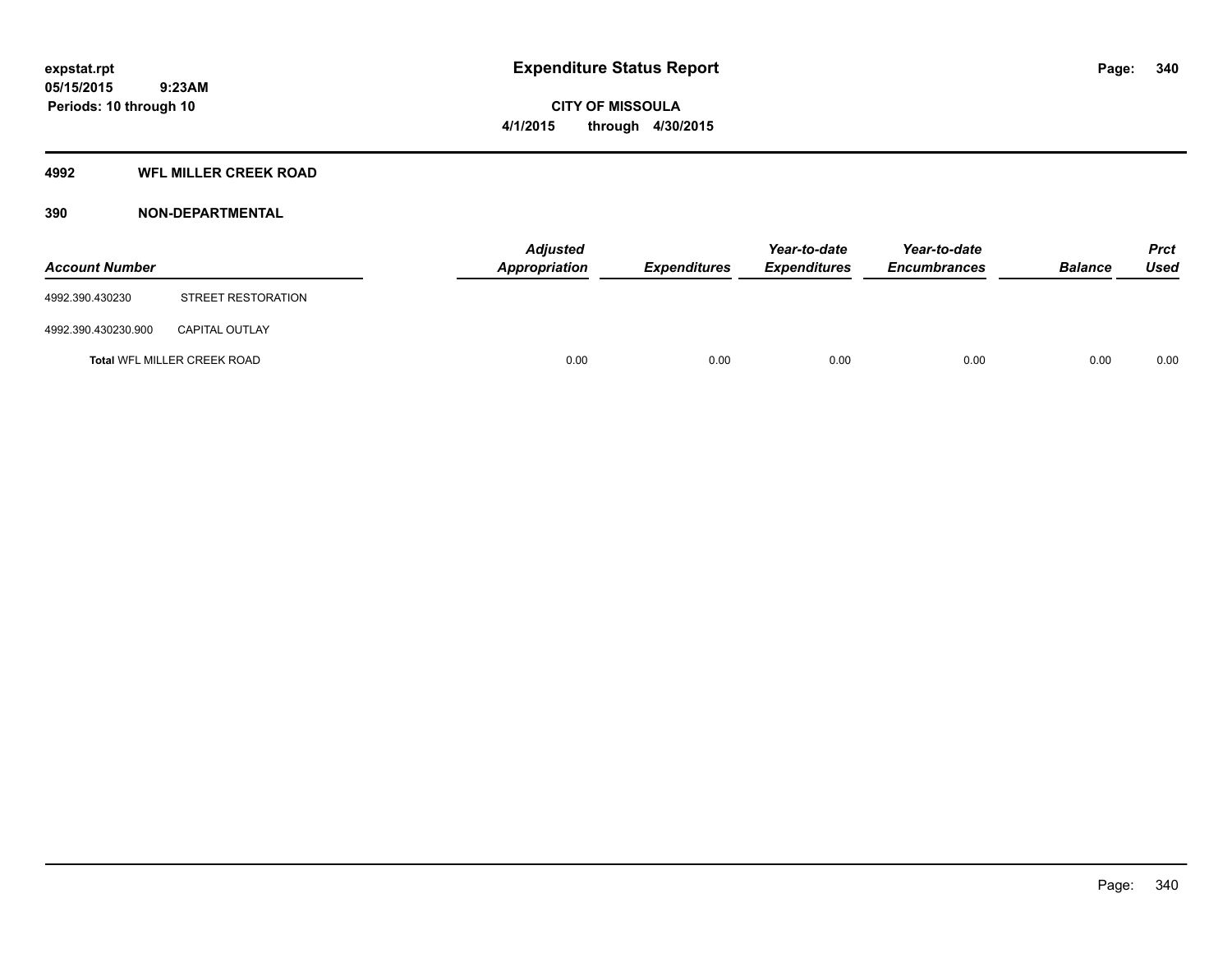**CITY OF MISSOULA 4/1/2015 through 4/30/2015**

#### **4993 WESTERN FEDERAL LANDS**

### **280 PUBLIC WORKS ADMIN/ENGINEERING**

| <b>Account Number</b>          |                                                     | <b>Adjusted</b><br><b>Appropriation</b> | <b>Expenditures</b> | Year-to-date<br><b>Expenditures</b> | Year-to-date<br><b>Encumbrances</b> | <b>Balance</b>               | <b>Prct</b><br><b>Used</b> |
|--------------------------------|-----------------------------------------------------|-----------------------------------------|---------------------|-------------------------------------|-------------------------------------|------------------------------|----------------------------|
| 4993.280.430022                | RATTLESNAKE UNIVERSITY CROSSING                     |                                         |                     |                                     |                                     |                              |                            |
| 4993.280.430022.300            | PURCHASED SERVICES                                  |                                         |                     |                                     |                                     |                              |                            |
|                                | <b>Total PURCHASED SERVICES</b>                     | 0.00                                    | 0.00                | 0.00                                | 0.00                                | 0.00                         | 0.00                       |
| 4993.280.430022.900            | <b>CAPITAL OUTLAY</b>                               |                                         |                     |                                     |                                     |                              |                            |
|                                | <b>Total RATTLESNAKE UNIVERSITY CROSSING</b>        | 0.00                                    | 0.00                | 0.00                                | 0.00                                | 0.00                         | 0.00                       |
| 4993.280.430024                | RUX PH 11/PROJ 2010-022(B)                          |                                         |                     |                                     |                                     |                              |                            |
| 4993.280.430024.100            | PERSONAL SERVICES                                   |                                         |                     |                                     |                                     |                              |                            |
|                                | 4993.280.430024.110.000 SALARIES AND WAGES          | 0.00                                    | 0.00                | 589.95                              | 0.00                                | $-589.95$                    | 0.00                       |
| <b>Total PERSONAL SERVICES</b> | 4993.280.430024.140.000 EMPLOYER CONTRIBUTIONS      | 0.00<br>0.00                            | 0.00<br>0.00        | 43.77<br>633.72                     | 0.00<br>0.00                        | $-43.77$<br>$-633.72$        | 0.00<br>0.00               |
| 4993.280.430024.900            | <b>CAPITAL OUTLAY</b>                               |                                         |                     |                                     |                                     |                              |                            |
| <b>Total CAPITAL OUTLAY</b>    | 4993.280.430024.930.000 RUX PHASE 2-PROJ 2010-022(B | 0.00<br>0.00                            | 0.00<br>0.00        | 60,757.21<br>60,757.21              | 0.00<br>0.00                        | $-60.757.21$<br>$-60,757.21$ | 0.00<br>0.00               |
|                                | Total RUX PH 11/PROJ 2010-022(B)                    | 0.00                                    | 0.00                | 61,390.93                           | 0.00                                | $-61,390.93$                 | 0.00                       |
| 4993.280.430223                | <b>FACILITY MAINT ENERGY CONSERVATION</b>           |                                         |                     |                                     |                                     |                              |                            |
| 4993.280.430223.900            | <b>CAPITAL OUTLAY</b>                               |                                         |                     |                                     |                                     |                              |                            |
|                                | Total FACILITY MAINT ENERGY CONSERVATION            | 0.00                                    | 0.00                | 0.00                                | 0.00                                | 0.00                         | 0.00                       |
|                                | <b>Total WESTERN FEDERAL LANDS</b>                  | 0.00                                    | 0.00                | 61,390.93                           | 0.00                                | $-61,390.93$                 | 0.00                       |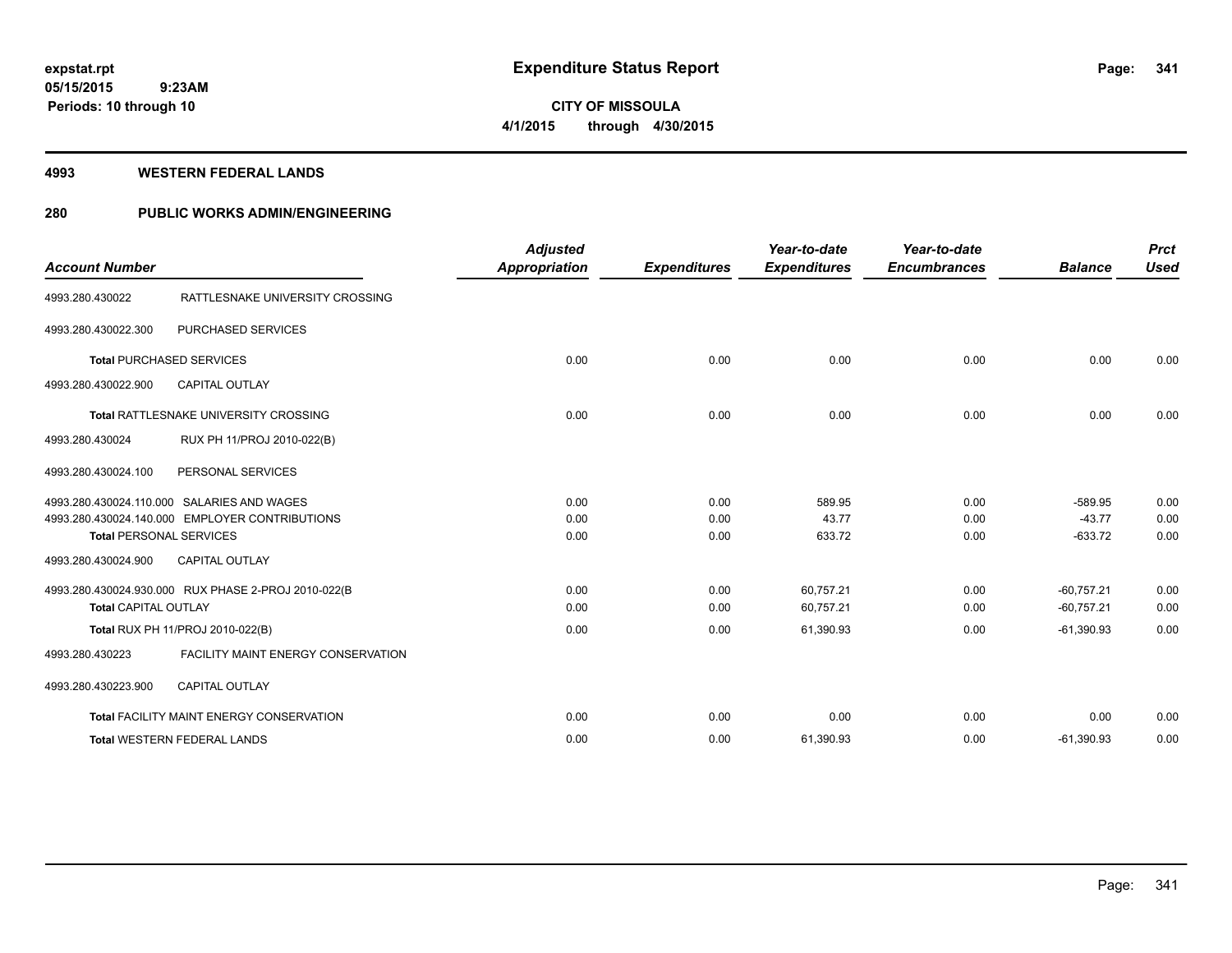**CITY OF MISSOULA 4/1/2015 through 4/30/2015**

**5020 CIVIC STADIUM**

### **395 PARKING COMMISSION**

| <b>Account Number</b>      |                                                     | <b>Adjusted</b><br><b>Appropriation</b> | <b>Expenditures</b> | Year-to-date<br><b>Expenditures</b> | Year-to-date<br><b>Encumbrances</b> | <b>Balance</b> | <b>Prct</b><br><b>Used</b> |
|----------------------------|-----------------------------------------------------|-----------------------------------------|---------------------|-------------------------------------|-------------------------------------|----------------|----------------------------|
|                            |                                                     |                                         |                     |                                     |                                     |                |                            |
| 5020.395.460000            | <b>CULTURE &amp; RECREATION</b>                     |                                         |                     |                                     |                                     |                |                            |
| 5020.395.460000.500        | <b>FIXED CHARGES</b>                                |                                         |                     |                                     |                                     |                |                            |
|                            | 5020.395.460000.500.000 CIVIC STADIUM/FIXED CHARGES | 3,000.00                                | 0.00                | 0.00                                | 0.00                                | 3,000.00       | 0.00                       |
|                            | Total CULTURE & RECREATION                          | 3,000.00                                | 0.00                | 0.00                                | 0.00                                | 3,000.00       | 0.00                       |
| 5020.395.490200            | REVENUE BOND DEBT SERVICE                           |                                         |                     |                                     |                                     |                |                            |
| 5020.395.490200.600        | <b>DEBT SERVICE</b>                                 |                                         |                     |                                     |                                     |                |                            |
| 5020.395.490200.610.000    | PRINCIPAL                                           | 33,420.00                               | 0.00                | 0.00                                | 0.00                                | 33,420.00      | 0.00                       |
| 5020.395.490200.620.000    | <b>INTEREST / SERVICE FEES</b>                      | 83,580.00                               | 550.00              | 550.00                              | 0.00                                | 83,030.00      | 0.66                       |
|                            | Total REVENUE BOND DEBT SERVICE                     | 117,000.00                              | 550.00              | 550.00                              | 0.00                                | 116,450.00     | 0.47                       |
| 5020.395.510000            | <b>MISCELLANEOUS</b>                                |                                         |                     |                                     |                                     |                |                            |
| 5020.395.510000.800        | OTHER OBJECTS                                       |                                         |                     |                                     |                                     |                |                            |
| <b>Total MISCELLANEOUS</b> |                                                     | 0.00                                    | 0.00                | 0.00                                | 0.00                                | 0.00           | 0.00                       |
| <b>Total CIVIC STADIUM</b> |                                                     | 120,000.00                              | 550.00              | 550.00                              | 0.00                                | 119,450.00     | 0.46                       |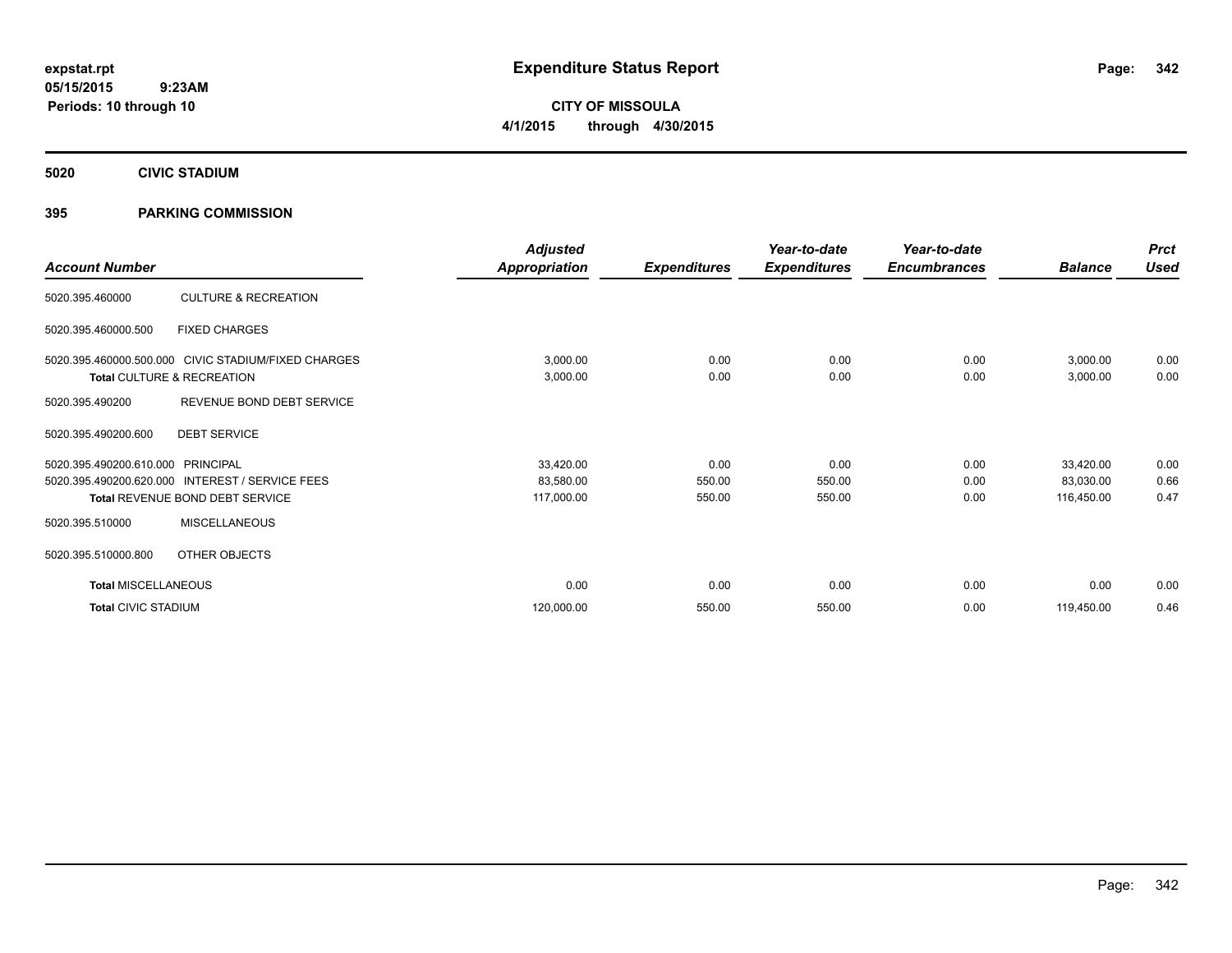# **CITY OF MISSOULA 4/1/2015 through 4/30/2015**

**5210 WATER**

# **335 WATER**

| <b>Account Number</b>                                        | <b>Adjusted</b><br>Appropriation | <b>Expenditures</b> | Year-to-date<br><b>Expenditures</b> | Year-to-date<br><b>Encumbrances</b> | <b>Balance</b>  | <b>Prct</b><br>Used |
|--------------------------------------------------------------|----------------------------------|---------------------|-------------------------------------|-------------------------------------|-----------------|---------------------|
| 5210.335.430590<br>OTHER ACTIVITIES                          |                                  |                     |                                     |                                     |                 |                     |
| 5210.335.430590.300<br>PURCHASED SERVICES                    |                                  |                     |                                     |                                     |                 |                     |
| 5210.335.430590.350.000 ACQUISITION/PROFESSIONAL SERVICES    | 0.00                             | 394.611.50          | 1.927.035.27                        | 0.00                                | $-1.927.035.27$ | 0.00                |
| 5210.335.430590.390.000 ACQUISITION/OTHER PURCHASED SERVICES | 0.00                             | 0.00                | 370.43                              | 0.00                                | -370.43         | 0.00                |
| <b>Total PURCHASED SERVICES</b>                              | 0.00                             | 394.611.50          | 1.927.405.70                        | 0.00                                | $-1.927.405.70$ | 0.00                |
| 5210.335.430590.900<br><b>CAPITAL OUTLAY</b>                 |                                  |                     |                                     |                                     |                 |                     |
| <b>Total CAPITAL OUTLAY</b>                                  | 0.00                             | 0.00                | 0.00                                | 0.00                                | 0.00            | 0.00                |
| <b>Total WATER</b>                                           | 0.00                             | 394.611.50          | 1.927.405.70                        | 0.00                                | $-1.927.405.70$ | 0.00                |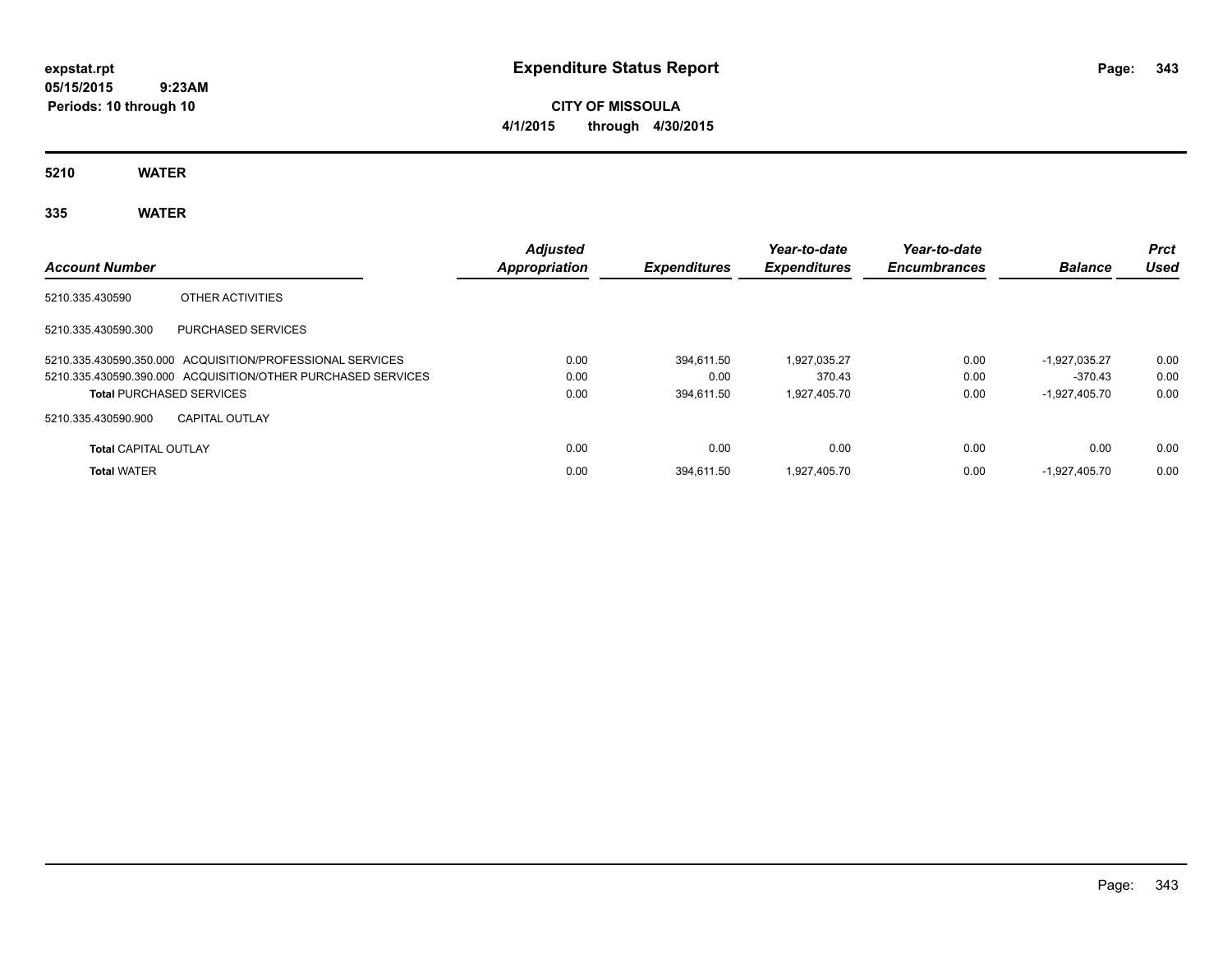**344**

**05/15/2015 9:23AM Periods: 10 through 10**

**CITY OF MISSOULA 4/1/2015 through 4/30/2015**

#### **5310 SEWER OPERATING BUDGET FUND**

|                                         |                                                         | <b>Adjusted</b>      |                     | Year-to-date        | Year-to-date        |                | <b>Prct</b> |
|-----------------------------------------|---------------------------------------------------------|----------------------|---------------------|---------------------|---------------------|----------------|-------------|
| <b>Account Number</b>                   |                                                         | <b>Appropriation</b> | <b>Expenditures</b> | <b>Expenditures</b> | <b>Encumbrances</b> | <b>Balance</b> | <b>Used</b> |
| 5310.330.410400                         | <b>DEPRECIATION</b>                                     |                      |                     |                     |                     |                |             |
| 5310.330.410400.800                     | OTHER OBJECTS                                           |                      |                     |                     |                     |                |             |
| <b>Total DEPRECIATION</b>               |                                                         | 0.00                 | 0.00                | 0.00                | 0.00                | 0.00           | 0.00        |
| 5310.330.430610                         | <b>ADMINISTRATION</b>                                   |                      |                     |                     |                     |                |             |
| 5310.330.430610.100                     | PERSONAL SERVICES                                       |                      |                     |                     |                     |                |             |
|                                         | 5310.330.430610.110.000 SALARIES AND WAGES              | 118,720.00           | 8,583.78            | 89,760.51           | 0.00                | 28,959.49      | 75.61       |
|                                         | 5310.330.430610.120.000 OVERTIME/TERMINATION            | 0.00                 | 0.00                | 306.76              | 0.00                | $-306.76$      | 0.00        |
|                                         | 5310.330.430610.140.000 EMPLOYER CONTRIBUTIONS          | 37,856.00            | 2,985.76            | 31,974.77           | 0.00                | 5,881.23       | 84.46       |
| <b>Total PERSONAL SERVICES</b>          |                                                         | 156,576.00           | 11,569.54           | 122,042.04          | 0.00                | 34,533.96      | 77.94       |
| 5310.330.430610.200                     | <b>SUPPLIES</b>                                         |                      |                     |                     |                     |                |             |
| 5310.330.430610.210.000 OFFICE SUPPLIES |                                                         | 3,400.00             | 305.16              | 1,702.18            | 0.00                | 1,697.82       | 50.06       |
| 5310.330.430610.220.000                 | OPERATING SUPPLIES                                      | 1,000.00             | 165.39              | 992.30              | 0.00                | 7.70           | 99.23       |
|                                         | 5310.330.430610.230.000 REPAIR/MAINTENANCE              | 0.00                 | 478.20              | 478.20              | 0.00                | $-478.20$      | 0.00        |
| 5310.330.430610.231.000 GASOLINE        |                                                         | 60,000.00            | 2,300.09            | 29,028.19           | 0.00                | 30,971.81      | 48.38       |
| <b>Total SUPPLIES</b>                   |                                                         | 64,400.00            | 3,248.84            | 32,200.87           | 0.00                | 32,199.13      | 50.00       |
| 5310.330.430610.300                     | <b>PURCHASED SERVICES</b>                               |                      |                     |                     |                     |                |             |
| 5310.330.430610.310.000 COMMUNICATIONS  |                                                         | 86.00                | 4.68                | 58.73               | 0.00                | 27.27          | 68.29       |
| 5310.330.430610.320.000                 | PRINTING & DUPLICATING                                  | 1,000.00             | 0.00                | 311.95              | 0.00                | 688.05         | 31.20       |
|                                         | 5310.330.430610.330.000 PUBLICITY, SUBSCRIPTIONS & DUES | 1,836.00             | 171.55              | 6,814.99            | 0.00                | $-4,978.99$    | 371.19      |
|                                         | 5310.330.430610.344.000 TELEPHONE SERVICE               | 16,337.00            | 1,443.36            | 16,956.37           | 0.00                | $-619.37$      | 103.79      |
|                                         | 5310.330.430610.350.000 PROFESSIONAL SERVICES           | 38,000.00            | 12,743.44           | 46,964.55           | 0.00                | $-8,964.55$    | 123.59      |
|                                         | 5310.330.430610.360.000 REPAIR & MAINTENANCE            | 5,794.00             | 588.24              | 6,051.42            | 0.00                | $-257.42$      | 104.44      |
| 5310.330.430610.370.000 TRAVEL          |                                                         | 3,000.00             | 0.00                | 4,916.80            | 0.00                | $-1,916.80$    | 163.89      |
| 5310.330.430610.380.000 TRAINING        |                                                         | 1,100.00             | 0.00                | 615.83              | 0.00                | 484.17         | 55.98       |
| <b>Total PURCHASED SERVICES</b>         |                                                         | 67,153.00            | 14,951.27           | 82,690.64           | 0.00                | $-15,537.64$   | 123.14      |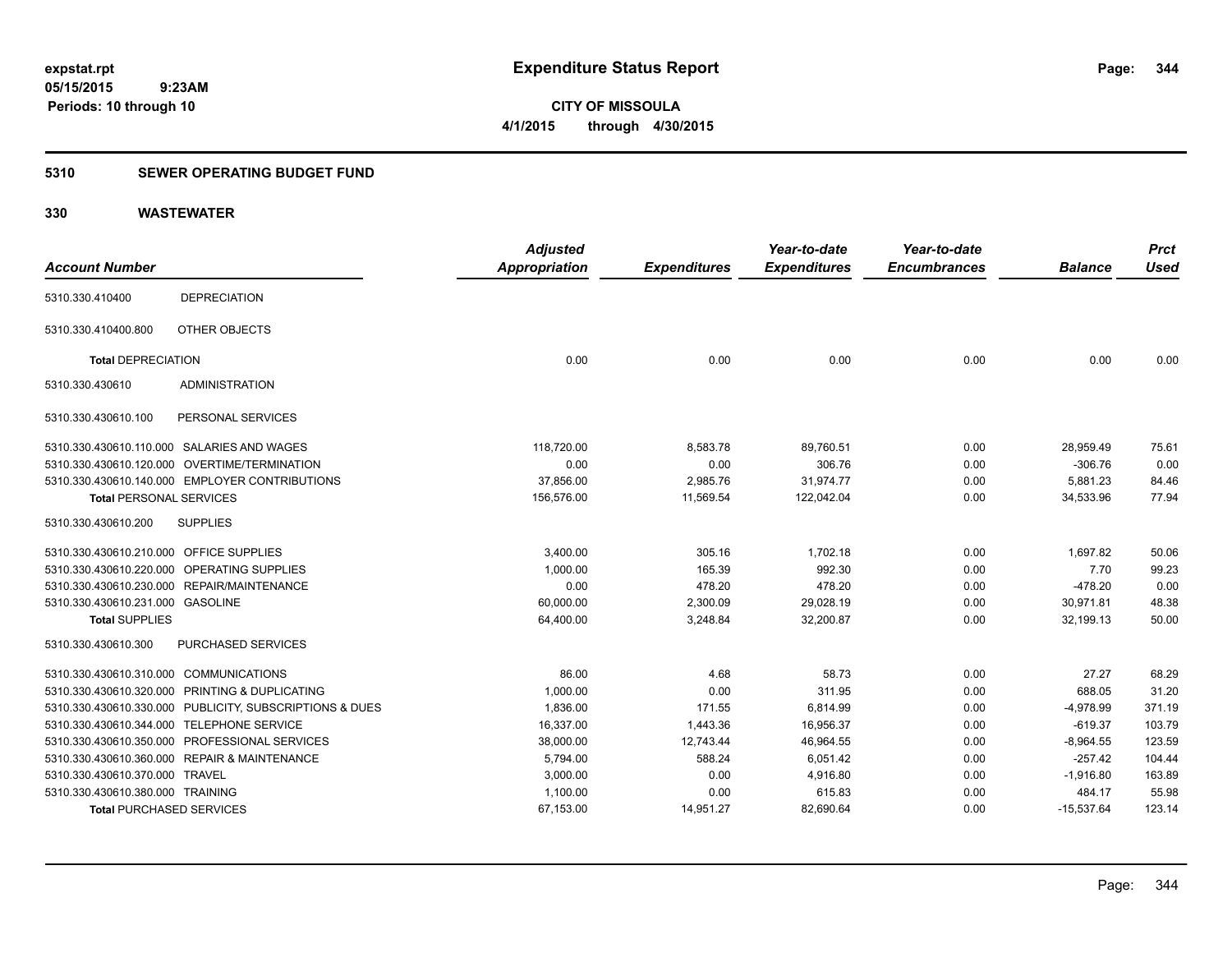**345**

**05/15/2015 9:23AM Periods: 10 through 10**

**CITY OF MISSOULA 4/1/2015 through 4/30/2015**

### **5310 SEWER OPERATING BUDGET FUND**

| <b>Account Number</b>                                    | <b>Adjusted</b><br>Appropriation | <b>Expenditures</b> | Year-to-date<br><b>Expenditures</b> | Year-to-date<br><b>Encumbrances</b> | <b>Balance</b> | <b>Prct</b><br><b>Used</b> |
|----------------------------------------------------------|----------------------------------|---------------------|-------------------------------------|-------------------------------------|----------------|----------------------------|
| <b>FIXED CHARGES</b><br>5310.330.430610.500              |                                  |                     |                                     |                                     |                |                            |
| 5310.330.430610.500.000 FIXED CHARGES                    | 1,173,327.00                     | 200.00              | 602,904.91                          | 0.00                                | 570,422.09     | 51.38                      |
| <b>Total FIXED CHARGES</b>                               | 1,173,327.00                     | 200.00              | 602,904.91                          | 0.00                                | 570,422.09     | 51.38                      |
| 5310.330.430610.700<br><b>GRANTS &amp; CONTRIBUTIONS</b> |                                  |                     |                                     |                                     |                |                            |
| 5310.330.430610.700.000 GRANTS & CONTRIBUTIONS           | 1,500.00                         | 0.00                | 0.00                                | 0.00                                | 1,500.00       | 0.00                       |
| <b>Total GRANTS &amp; CONTRIBUTIONS</b>                  | 1,500.00                         | 0.00                | 0.00                                | 0.00                                | 1,500.00       | 0.00                       |
| 5310.330.430610.800<br>OTHER OBJECTS                     |                                  |                     |                                     |                                     |                |                            |
| <b>Total OTHER OBJECTS</b>                               | 0.00                             | 0.00                | 0.00                                | 0.00                                | 0.00           | 0.00                       |
| 5310.330.430610.900<br><b>CAPITAL OUTLAY</b>             |                                  |                     |                                     |                                     |                |                            |
| <b>Total CAPITAL OUTLAY</b>                              | 0.00                             | 0.00                | 0.00                                | 0.00                                | 0.00           | 0.00                       |
| <b>Total ADMINISTRATION</b>                              | 1,462,956.00                     | 29,969.65           | 839,838.46                          | 0.00                                | 623,117.54     | 57.41                      |
| <b>COLLECTIONS</b><br>5310.330.430630                    |                                  |                     |                                     |                                     |                |                            |
| PERSONAL SERVICES<br>5310.330.430630.100                 |                                  |                     |                                     |                                     |                |                            |
| 5310.330.430630.110.000 SALARIES AND WAGES               | 438,675.00                       | 33,901.33           | 391,253.43                          | 0.00                                | 47,421.57      | 89.19                      |
| 5310.330.430630.120.000 OVERTIME/TERMINATION             | 12,000.00                        | 719.69              | 11,189.76                           | 0.00                                | 810.24         | 93.25                      |
| 5310.330.430630.130.000 OTHER                            | 5.417.00                         | 0.00                | 0.00                                | 0.00                                | 5,417.00       | 0.00                       |
| 5310.330.430630.140.000 EMPLOYER CONTRIBUTIONS           | 186,970.00                       | 14,148.31           | 167,364.19                          | 0.00                                | 19,605.81      | 89.51                      |
| 5310.330.430630.141.000 STATE RETIREMENT CONTRIBUTIONS   | 0.00                             | 87.64               | 1,082.19                            | 0.00                                | $-1,082.19$    | 0.00                       |
| <b>Total PERSONAL SERVICES</b>                           | 643,062.00                       | 48,856.97           | 570.889.57                          | 0.00                                | 72.172.43      | 88.78                      |
| <b>SUPPLIES</b><br>5310.330.430630.200                   |                                  |                     |                                     |                                     |                |                            |
| 5310.330.430630.220.000 OPERATING SUPPLIES               | 20,000.00                        | 1,894.98            | 10,449.21                           | 0.00                                | 9,550.79       | 52.25                      |
| 5310.330.430630.230.000 REPAIR/MAINTENANCE               | 77,050.00                        | 9,744.55            | 66,110.78                           | 0.00                                | 10,939.22      | 85.80                      |
| 5310.330.430630.240.000 OTHER SUPPLIES                   | 2,000.00                         | 0.00                | 304.10                              | 0.00                                | 1,695.90       | 15.21                      |
| <b>Total SUPPLIES</b>                                    | 99,050.00                        | 11,639.53           | 76,864.09                           | 0.00                                | 22,185.91      | 77.60                      |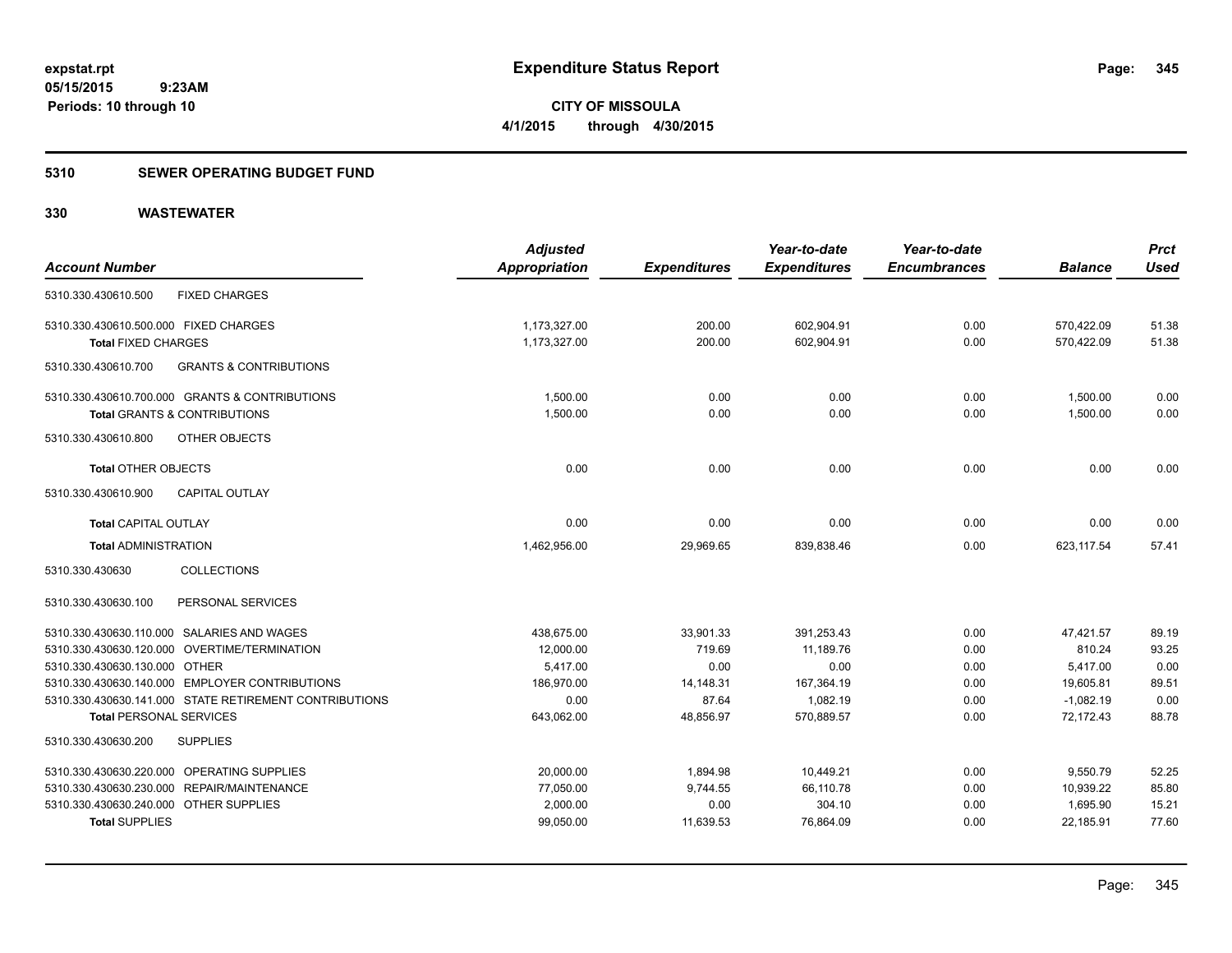### **5310 SEWER OPERATING BUDGET FUND**

| <b>Account Number</b>                      |                                                   | <b>Adjusted</b><br>Appropriation | <b>Expenditures</b> | Year-to-date<br><b>Expenditures</b> | Year-to-date<br><b>Encumbrances</b> | <b>Balance</b> | <b>Prct</b><br><b>Used</b> |
|--------------------------------------------|---------------------------------------------------|----------------------------------|---------------------|-------------------------------------|-------------------------------------|----------------|----------------------------|
| 5310.330.430630.300                        | PURCHASED SERVICES                                |                                  |                     |                                     |                                     |                |                            |
| 5310.330.430630.310.000 COMMUNICATIONS     |                                                   | 984.00                           | 0.00                | 390.90                              | 0.00                                | 593.10         | 39.73                      |
|                                            | 5310.330.430630.341.000 ELECTRICITY & NATURAL GAS | 61.017.00                        | 6,595.70            | 54,588.67                           | 0.00                                | 6,428.33       | 89.46                      |
| 5310.330.430630.343.000 WATER CHARGES      |                                                   | 6,468.00                         | 405.26              | 3,497.44                            | 0.00                                | 2,970.56       | 54.07                      |
|                                            | 5310.330.430630.350.000 PROFESSIONAL SERVICES     | 2,000.00                         | 7.25                | 336.87                              | 0.00                                | 1,663.13       | 16.84                      |
|                                            | 5310.330.430630.360.000 REPAIR & MAINTENANCE      | 104,360.00                       | 6,422.90            | 81,715.29                           | 0.00                                | 22,644.71      | 78.30                      |
| 5310.330.430630.370.000 TRAVEL             |                                                   | 3,000.00                         | 0.00                | 0.00                                | 0.00                                | 3,000.00       | 0.00                       |
| 5310.330.430630.380.000 TRAINING           |                                                   | 2.500.00                         | 582.86              | 582.86                              | 0.00                                | 1.917.14       | 23.31                      |
| <b>Total PURCHASED SERVICES</b>            |                                                   | 180,329.00                       | 14,013.97           | 141,112.03                          | 0.00                                | 39,216.97      | 78.25                      |
| 5310.330.430630.500                        | <b>FIXED CHARGES</b>                              |                                  |                     |                                     |                                     |                |                            |
| 5310.330.430630.500.000 FIXED CHARGES      |                                                   | 60,000.00                        | 0.00                | 0.00                                | 0.00                                | 60,000.00      | 0.00                       |
| <b>Total FIXED CHARGES</b>                 |                                                   | 60,000.00                        | 0.00                | 0.00                                | 0.00                                | 60,000.00      | 0.00                       |
| 5310.330.430630.900                        | CAPITAL OUTLAY                                    |                                  |                     |                                     |                                     |                |                            |
| <b>Total CAPITAL OUTLAY</b>                |                                                   | 0.00                             | 0.00                | 0.00                                | 0.00                                | 0.00           | 0.00                       |
| <b>Total COLLECTIONS</b>                   |                                                   | 982,441.00                       | 74,510.47           | 788,865.69                          | 0.00                                | 193,575.31     | 80.30                      |
| 5310.330.430640                            | <b>TREATMENT AND DISPOSAL</b>                     |                                  |                     |                                     |                                     |                |                            |
| 5310.330.430640.100                        | PERSONAL SERVICES                                 |                                  |                     |                                     |                                     |                |                            |
| 5310.330.430640.110.000 SALARIES AND WAGES |                                                   | 407,242.00                       | 32,908.29           | 344,613.38                          | 0.00                                | 62,628.62      | 84.62                      |
|                                            | 5310.330.430640.120.000 OVERTIME/TERMINATION      | 7,000.00                         | 1,838.87            | 9,082.43                            | 0.00                                | $-2,082.43$    | 129.75                     |
| 5310.330.430640.130.000 OTHER              |                                                   | 9.223.00                         | 0.00                | 0.00                                | 0.00                                | 9,223.00       | 0.00                       |
|                                            | 5310.330.430640.140.000 EMPLOYER CONTRIBUTIONS    | 169,880.00                       | 14,071.83           | 149,023.99                          | 0.00                                | 20,856.01      | 87.72                      |
| <b>Total PERSONAL SERVICES</b>             |                                                   | 593,345.00                       | 48,818.99           | 502,719.80                          | 0.00                                | 90,625.20      | 84.73                      |
| 5310.330.430640.200                        | <b>SUPPLIES</b>                                   |                                  |                     |                                     |                                     |                |                            |
| 5310.330.430640.210.000 OFFICE SUPPLIES    |                                                   | 0.00                             | 0.00                | 54.99                               | 0.00                                | $-54.99$       | 0.00                       |
| 5310.330.430640.220.000 OPERATING SUPPLIES |                                                   | 170.170.00                       | 12,134.26           | 106,720.27                          | 0.00                                | 63.449.73      | 62.71                      |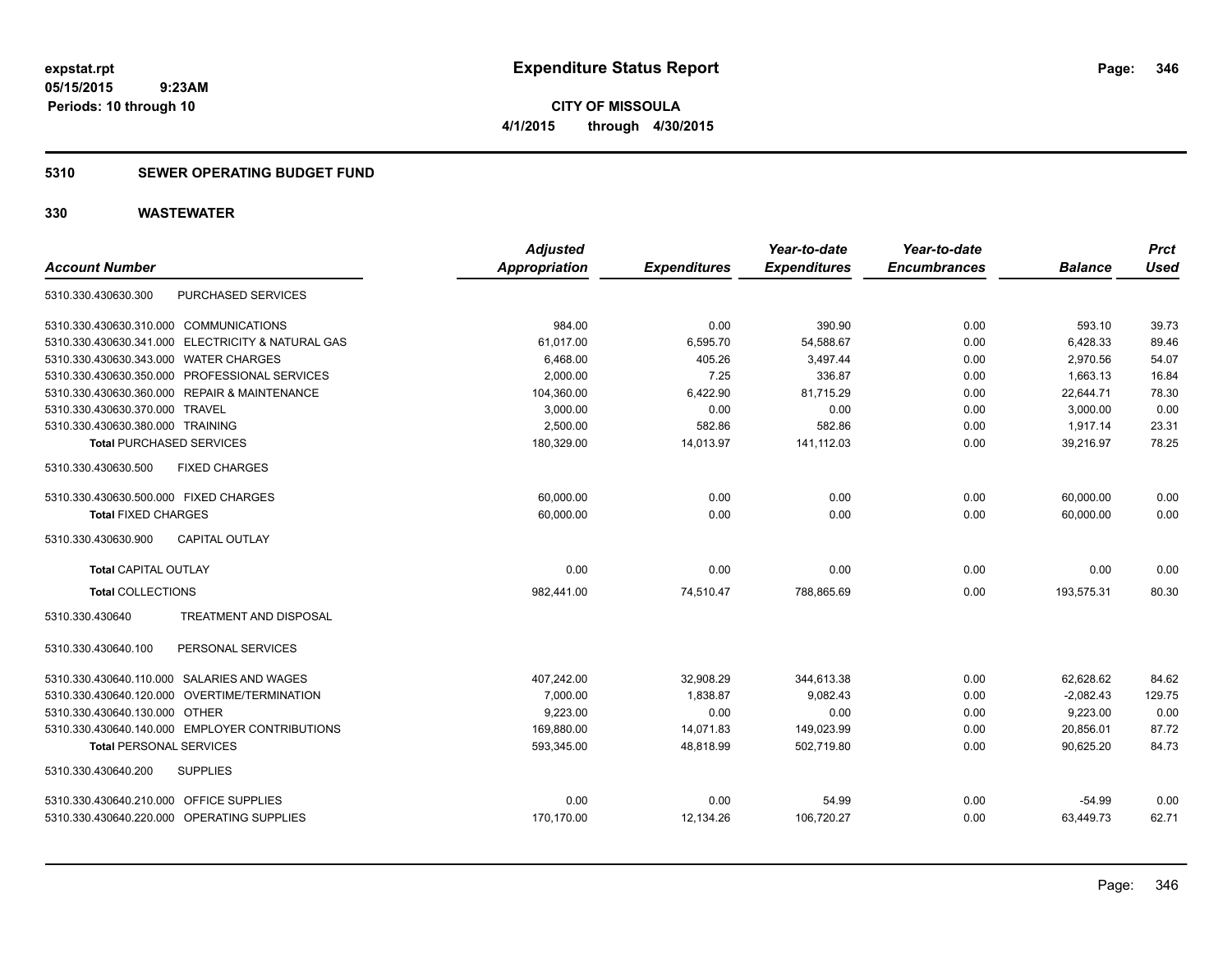### **5310 SEWER OPERATING BUDGET FUND**

| <b>Account Number</b>                             | <b>Adjusted</b><br>Appropriation | <b>Expenditures</b> | Year-to-date<br><b>Expenditures</b> | Year-to-date<br><b>Encumbrances</b> | <b>Balance</b> | <b>Prct</b><br><b>Used</b> |
|---------------------------------------------------|----------------------------------|---------------------|-------------------------------------|-------------------------------------|----------------|----------------------------|
| 5310.330.430640.230.000 REPAIR/MAINTENANCE        | 73,000.00                        | 7,751.69            | 85,147.65                           | 0.00                                | $-12,147.65$   | 116.64                     |
| 5310.330.430640.240.000 OTHER SUPPLIES            | 2,000.00                         | 0.00                | 422.40                              | 0.00                                | 1,577.60       | 21.12                      |
| <b>Total SUPPLIES</b>                             | 245,170.00                       | 19,885.95           | 192,345.31                          | 0.00                                | 52,824.69      | 78.45                      |
| 5310.330.430640.300<br>PURCHASED SERVICES         |                                  |                     |                                     |                                     |                |                            |
| 5310.330.430640.310.000 COMMUNICATIONS            | 1,500.00                         | 11.75               | 97.31                               | 0.00                                | 1.402.69       | 6.49                       |
| 5310.330.430640.341.000 ELECTRICITY & NATURAL GAS | 439,563.00                       | 43,594.00           | 417,515.03                          | 0.00                                | 22,047.97      | 94.98                      |
| 5310.330.430640.343.000 WATER CHARGES             | 3,780.00                         | 280.62              | 2,483.87                            | 0.00                                | 1,296.13       | 65.71                      |
| 5310.330.430640.345.000 GARBAGE                   | 20,804.00                        | 1,745.10            | 19,109.20                           | 0.00                                | 1,694.80       | 91.85                      |
| 5310.330.430640.350.000 PROFESSIONAL SERVICES     | 1,000.00                         | 3,071.00            | 3,071.00                            | 0.00                                | $-2,071.00$    | 307.10                     |
| 5310.330.430640.360.000 REPAIR & MAINTENANCE      | 57,000.00                        | 8,532.24            | 80,005.55                           | 0.00                                | $-23,005.55$   | 140.36                     |
| 5310.330.430640.370.000 TRAVEL                    | 6.000.00                         | 0.00                | 2.403.25                            | 0.00                                | 3.596.75       | 40.05                      |
| 5310.330.430640.380.000 TRAINING                  | 3,000.00                         | 680.00              | 2,179.00                            | 0.00                                | 821.00         | 72.63                      |
| 5310.330.430640.390.000 OTHER PURCHASED SERVICES  | 403,075.00                       | 0.00                | 298,849.00                          | 0.00                                | 104,226.00     | 74.14                      |
| <b>Total PURCHASED SERVICES</b>                   | 935,722.00                       | 57,914.71           | 825,713.21                          | 0.00                                | 110,008.79     | 88.24                      |
| <b>CAPITAL OUTLAY</b><br>5310.330.430640.900      |                                  |                     |                                     |                                     |                |                            |
| <b>Total CAPITAL OUTLAY</b>                       | 0.00                             | 0.00                | 0.00                                | 0.00                                | 0.00           | 0.00                       |
| <b>Total TREATMENT AND DISPOSAL</b>               | 1,774,237.00                     | 126,619.65          | 1,520,778.32                        | 0.00                                | 253,458.68     | 85.71                      |
| 5310.330.430650<br><b>LAB &amp; TESTING</b>       |                                  |                     |                                     |                                     |                |                            |
| 5310.330.430650.100<br>PERSONAL SERVICES          |                                  |                     |                                     |                                     |                |                            |
| 5310.330.430650.110.000 SALARIES AND WAGES        | 156,694.00                       | 12,247.43           | 119,354.72                          | 0.00                                | 37,339.28      | 76.17                      |
| 5310.330.430650.120.000 OVERTIME/TERMINATION      | 0.00                             | 0.00                | 212.22                              | 0.00                                | $-212.22$      | 0.00                       |
| 5310.330.430650.140.000 EMPLOYER CONTRIBUTIONS    | 62,137.00                        | 5,040.94            | 48,788.09                           | 0.00                                | 13,348.91      | 78.52                      |
| <b>Total PERSONAL SERVICES</b>                    | 218,831.00                       | 17,288.37           | 168,355.03                          | 0.00                                | 50,475.97      | 76.93                      |
| 5310.330.430650.200<br><b>SUPPLIES</b>            |                                  |                     |                                     |                                     |                |                            |
| 5310.330.430650.220.000 OPERATING SUPPLIES        | 23,000.00                        | 3,255.15            | 19,027.62                           | 0.00                                | 3,972.38       | 82.73                      |
| 5310.330.430650.230.000 REPAIR/MAINTENANCE        | 2,000.00                         | 0.00                | 4,675.73                            | 0.00                                | $-2,675.73$    | 233.79                     |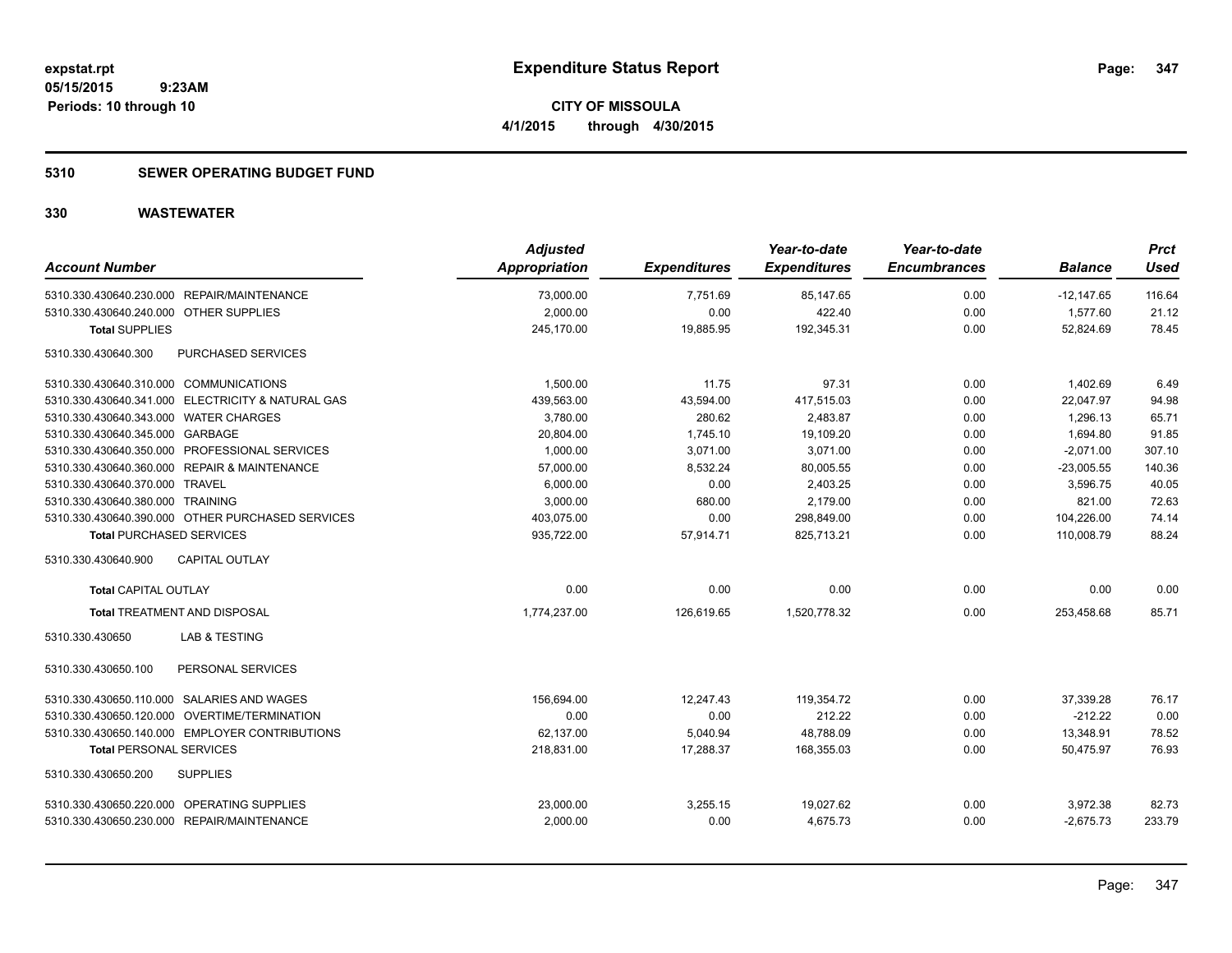### **5310 SEWER OPERATING BUDGET FUND**

| <b>Account Number</b>            |                                               | <b>Adjusted</b><br>Appropriation | <b>Expenditures</b> | Year-to-date<br><b>Expenditures</b> | Year-to-date<br><b>Encumbrances</b> | <b>Balance</b> | <b>Prct</b><br><b>Used</b> |
|----------------------------------|-----------------------------------------------|----------------------------------|---------------------|-------------------------------------|-------------------------------------|----------------|----------------------------|
| <b>Total SUPPLIES</b>            |                                               | 25,000.00                        | 3,255.15            | 23,703.35                           | 0.00                                | 1,296.65       | 94.81                      |
| 5310.330.430650.300              | PURCHASED SERVICES                            |                                  |                     |                                     |                                     |                |                            |
|                                  | 5310.330.430650.310.000 COMMUNICATIONS        | 1,000.00                         | 108.24              | 831.59                              | 0.00                                | 168.41         | 83.16                      |
|                                  | 5310.330.430650.350.000 PROFESSIONAL SERVICES | 29,000.00                        | 0.00                | 21,066.00                           | 0.00                                | 7,934.00       | 72.64                      |
|                                  | 5310.330.430650.360.000 REPAIR & MAINTENANCE  | 4,000.00                         | 107.50              | 5,139.35                            | 0.00                                | $-1,139.35$    | 128.48                     |
| 5310.330.430650.370.000 TRAVEL   |                                               | 2,000.00                         | 0.00                | 0.00                                | 0.00                                | 2,000.00       | 0.00                       |
| 5310.330.430650.380.000 TRAINING |                                               | 1,000.00                         | 97.14               | 97.14                               | 0.00                                | 902.86         | 9.71                       |
|                                  | <b>Total PURCHASED SERVICES</b>               | 37,000.00                        | 312.88              | 27,134.08                           | 0.00                                | 9,865.92       | 73.34                      |
| 5310.330.430650.500              | <b>FIXED CHARGES</b>                          |                                  |                     |                                     |                                     |                |                            |
| <b>Total FIXED CHARGES</b>       |                                               | 0.00                             | 0.00                | 0.00                                | 0.00                                | 0.00           | 0.00                       |
| 5310.330.430650.900              | <b>CAPITAL OUTLAY</b>                         |                                  |                     |                                     |                                     |                |                            |
| <b>Total CAPITAL OUTLAY</b>      |                                               | 0.00                             | 0.00                | 0.00                                | 0.00                                | 0.00           | 0.00                       |
| <b>Total LAB &amp; TESTING</b>   |                                               | 280,831.00                       | 20,856.40           | 219,192.46                          | 0.00                                | 61,638.54      | 78.05                      |
| 5310.330.430660                  | <b>ENGINEEERING</b>                           |                                  |                     |                                     |                                     |                |                            |
| 5310.330.430660.300              | PURCHASED SERVICES                            |                                  |                     |                                     |                                     |                |                            |
|                                  | <b>Total PURCHASED SERVICES</b>               | 0.00                             | 0.00                | 0.00                                | 0.00                                | 0.00           | 0.00                       |
| 5310.330.430660.500              | <b>FIXED CHARGES</b>                          |                                  |                     |                                     |                                     |                |                            |
| <b>Total FIXED CHARGES</b>       |                                               | 0.00                             | 0.00                | 0.00                                | 0.00                                | 0.00           | 0.00                       |
| 5310.330.430660.900              | <b>CAPITAL OUTLAY</b>                         |                                  |                     |                                     |                                     |                |                            |
| <b>Total ENGINEEERING</b>        |                                               | 0.00                             | 0.00                | 0.00                                | 0.00                                | 0.00           | 0.00                       |
| 5310.330.490504                  | <b>DEBT SERVICE</b>                           |                                  |                     |                                     |                                     |                |                            |
| 5310.330.490504.600              | <b>DEBT SERVICE</b>                           |                                  |                     |                                     |                                     |                |                            |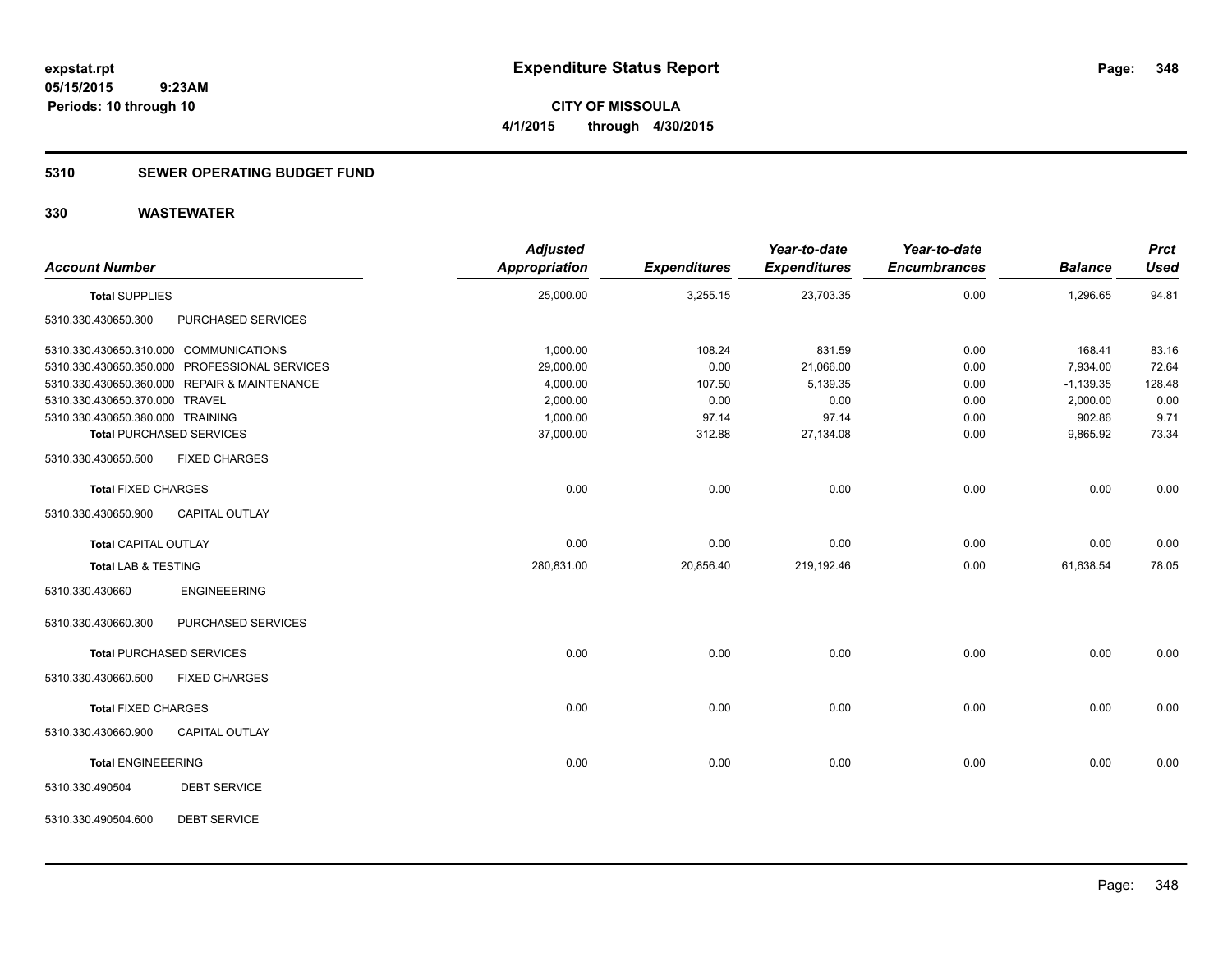### **5310 SEWER OPERATING BUDGET FUND**

| <b>Account Number</b>                                          |                                                                                                | <b>Adjusted</b><br><b>Appropriation</b> | <b>Expenditures</b>  | Year-to-date<br><b>Expenditures</b> | Year-to-date<br><b>Encumbrances</b> | <b>Balance</b>                          | <b>Prct</b><br><b>Used</b> |
|----------------------------------------------------------------|------------------------------------------------------------------------------------------------|-----------------------------------------|----------------------|-------------------------------------|-------------------------------------|-----------------------------------------|----------------------------|
| 5310.330.490504.610.000 PRINCIPAL<br><b>Total DEBT SERVICE</b> | 5310.330.490504.620.000 INTEREST / SERVICE FEES                                                | 0.00<br>0.00<br>0.00                    | 0.00<br>0.00<br>0.00 | 7,788.03<br>117.57<br>7,905.60      | 0.00<br>0.00<br>0.00                | $-7,788.03$<br>$-117.57$<br>$-7,905.60$ | 0.00<br>0.00<br>0.00       |
| 5310.330.499999                                                | <b>NEW REQUESTS</b>                                                                            |                                         |                      |                                     |                                     |                                         |                            |
| 5310.330.499999.100                                            | PERSONAL SERVICES                                                                              |                                         |                      |                                     |                                     |                                         |                            |
|                                                                | <b>Total PERSONAL SERVICES</b>                                                                 | 0.00                                    | 0.00                 | 0.00                                | 0.00                                | 0.00                                    | 0.00                       |
| 5310.330.499999.900                                            | <b>CAPITAL OUTLAY</b>                                                                          |                                         |                      |                                     |                                     |                                         |                            |
| <b>Total NEW REQUESTS</b>                                      |                                                                                                | 0.00                                    | 0.00                 | 0.00                                | 0.00                                | 0.00                                    | 0.00                       |
| 5310.330.510000                                                | <b>MISCELLANEOUS</b>                                                                           |                                         |                      |                                     |                                     |                                         |                            |
| 5310.330.510000.900                                            | <b>CAPITAL OUTLAY</b>                                                                          |                                         |                      |                                     |                                     |                                         |                            |
| <b>Total MISCELLANEOUS</b>                                     |                                                                                                | 0.00                                    | 0.00                 | 0.00                                | 0.00                                | 0.00                                    | 0.00                       |
| 5310.330.510110                                                | <b>MERCHANT SERVICES</b>                                                                       |                                         |                      |                                     |                                     |                                         |                            |
| 5310.330.510110.500                                            | <b>FIXED CHARGES</b>                                                                           |                                         |                      |                                     |                                     |                                         |                            |
|                                                                | 5310.330.510110.500.000 MERCHANT SERVICE FEES/FIIXED CHARGES<br><b>Total MERCHANT SERVICES</b> | 34,500.00<br>34,500.00                  | 0.00<br>0.00         | 0.00<br>0.00                        | 0.00<br>0.00                        | 34,500.00<br>34,500.00                  | 0.00<br>0.00               |
| 5310.330.521000                                                | INTERFUND OPERATING TRANSFERS                                                                  |                                         |                      |                                     |                                     |                                         |                            |
| 5310.330.521000.800                                            | OTHER OBJECTS                                                                                  |                                         |                      |                                     |                                     |                                         |                            |
|                                                                | Total INTERFUND OPERATING TRANSFERS                                                            | 0.00                                    | 0.00                 | 0.00                                | 0.00                                | 0.00                                    | 0.00                       |
| <b>Total WASTEWATER</b>                                        |                                                                                                | 4,534,965.00                            | 251,956.17           | 3,376,580.53                        | 0.00                                | 1,158,384.47                            | 74.46                      |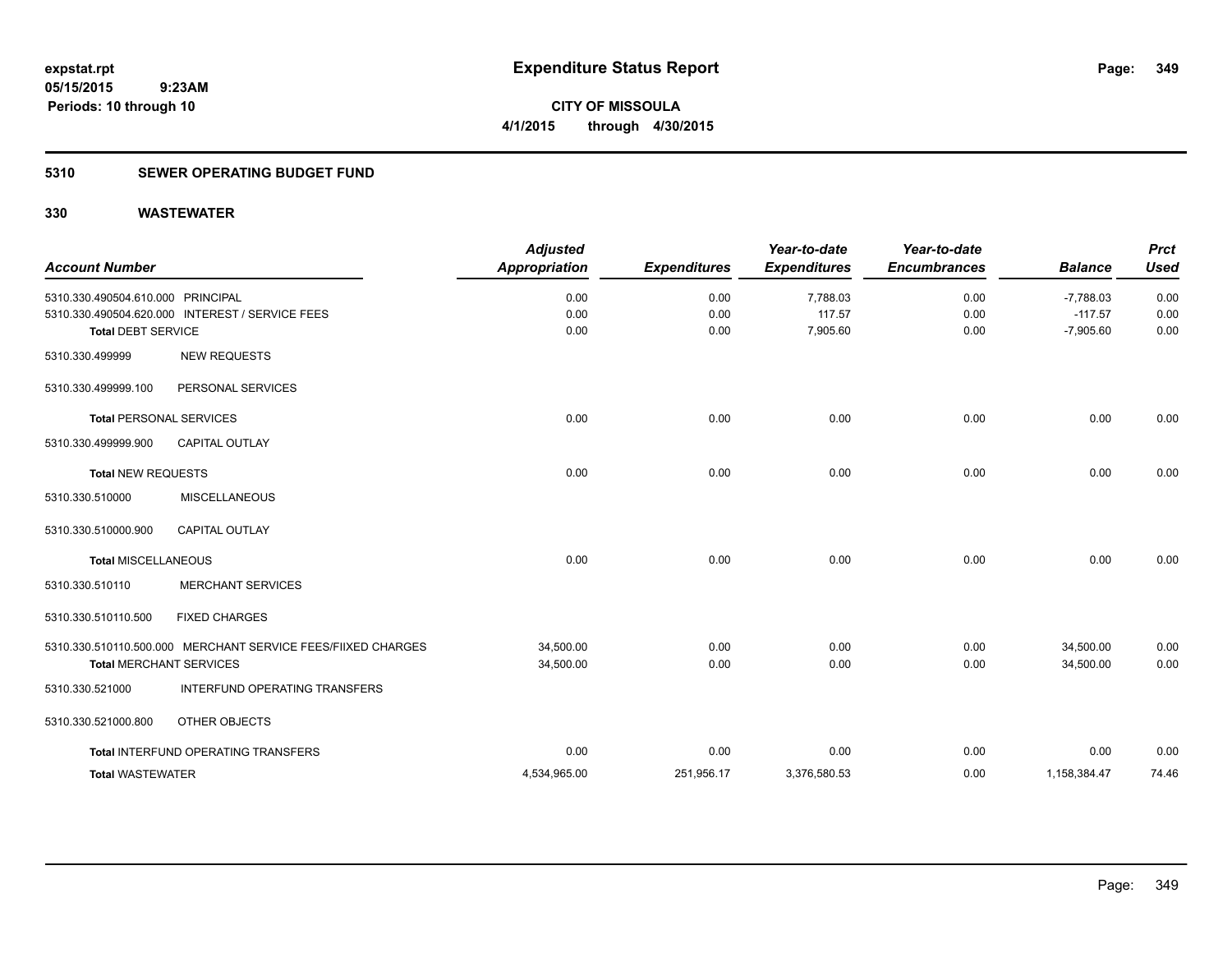**CITY OF MISSOULA 4/1/2015 through 4/30/2015**

### **5310 SEWER OPERATING BUDGET FUND**

### **900 DEPRECIATION**

| <b>Account Number</b>     |                                          | <b>Adjusted</b><br><b>Appropriation</b> | <b>Expenditures</b> | Year-to-date<br><b>Expenditures</b> | Year-to-date<br><b>Encumbrances</b> | <b>Balance</b> | <b>Prct</b><br>Used |
|---------------------------|------------------------------------------|-----------------------------------------|---------------------|-------------------------------------|-------------------------------------|----------------|---------------------|
| 5310.900.510000           | <b>MISCELLANEOUS</b>                     |                                         |                     |                                     |                                     |                |                     |
| 5310.900.510000.800       | OTHER OBJECTS                            |                                         |                     |                                     |                                     |                |                     |
| <b>Total DEPRECIATION</b> |                                          | 0.00                                    | 0.00                | 0.00                                | 0.00                                | 0.00           | 0.00                |
|                           | <b>Total SEWER OPERATING BUDGET FUND</b> | 4,534,965.00                            | 251,956.17          | 3,376,580.53                        | 0.00                                | 1,158,384.47   | 74.46               |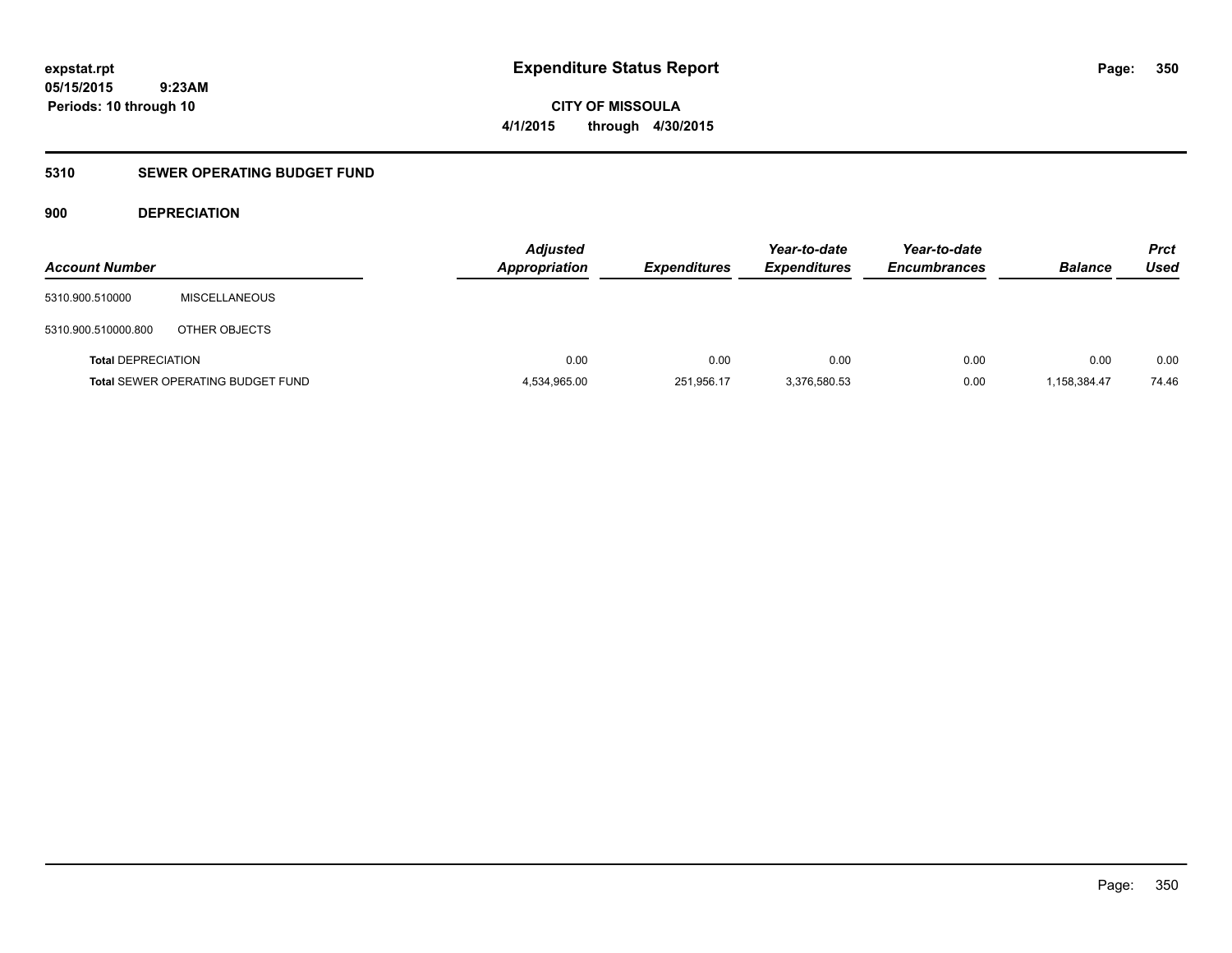**CITY OF MISSOULA 4/1/2015 through 4/30/2015**

### **5311 SEWER REVENUE COLLECTION & CLEARING FUND**

| <b>Account Number</b>      |                                                  | <b>Adjusted</b><br><b>Appropriation</b> | <b>Expenditures</b> | Year-to-date<br><b>Expenditures</b> | Year-to-date<br><b>Encumbrances</b> | <b>Balance</b> | <b>Prct</b><br><b>Used</b> |
|----------------------------|--------------------------------------------------|-----------------------------------------|---------------------|-------------------------------------|-------------------------------------|----------------|----------------------------|
| 5311.330.430670            | <b>CUSTOMER ACCOUNTING &amp; COLLECTION</b>      |                                         |                     |                                     |                                     |                |                            |
| 5311.330.430670.800        | <b>OTHER OBJECTS</b>                             |                                         |                     |                                     |                                     |                |                            |
|                            | Total CUSTOMER ACCOUNTING & COLLECTION           | 0.00                                    | 0.00                | 0.00                                | 0.00                                | 0.00           | 0.00                       |
| 5311.330.510000            | <b>MISCELLANEOUS</b>                             |                                         |                     |                                     |                                     |                |                            |
| 5311.330.510000.800        | <b>OTHER OBJECTS</b>                             |                                         |                     |                                     |                                     |                |                            |
| <b>Total MISCELLANEOUS</b> |                                                  | 0.00                                    | 0.00                | 0.00                                | 0.00                                | 0.00           | 0.00                       |
| 5311.330.510110            | <b>MERCHANT SERVICES</b>                         |                                         |                     |                                     |                                     |                |                            |
| 5311.330.510110.500        | <b>FIXED CHARGES</b>                             |                                         |                     |                                     |                                     |                |                            |
|                            | <b>Total MERCHANT SERVICES</b>                   | 0.00                                    | 0.00                | 0.00                                | 0.00                                | 0.00           | 0.00                       |
| 5311.330.521000            | SEWER REVENUE CLEARING                           |                                         |                     |                                     |                                     |                |                            |
| 5311.330.521000.500        | <b>FIXED CHARGES</b>                             |                                         |                     |                                     |                                     |                |                            |
| <b>Total FIXED CHARGES</b> |                                                  | 0.00                                    | 0.00                | 0.00                                | 0.00                                | 0.00           | 0.00                       |
| 5311.330.521000.600        | <b>DEBT SERVICE</b>                              |                                         |                     |                                     |                                     |                |                            |
| <b>Total DEBT SERVICE</b>  |                                                  | 0.00                                    | 0.00                | 0.00                                | 0.00                                | 0.00           | 0.00                       |
| 5311.330.521000.800        | <b>OTHER OBJECTS</b>                             |                                         |                     |                                     |                                     |                |                            |
|                            | 5311.330.521000.820.000 TRANSFERS TO OTHER FUNDS | 7,200,001.00                            | 0.00                | 0.00                                | 0.00                                | 7,200,001.00   | 0.00                       |
|                            | Total SEWER REVENUE CLEARING                     | 7,200,001.00                            | 0.00                | 0.00                                | 0.00                                | 7,200,001.00   | 0.00                       |
|                            | Total SEWER REVENUE COLLECTION & CLEARING FUND   | 7,200,001.00                            | 0.00                | 0.00                                | 0.00                                | 7,200,001.00   | 0.00                       |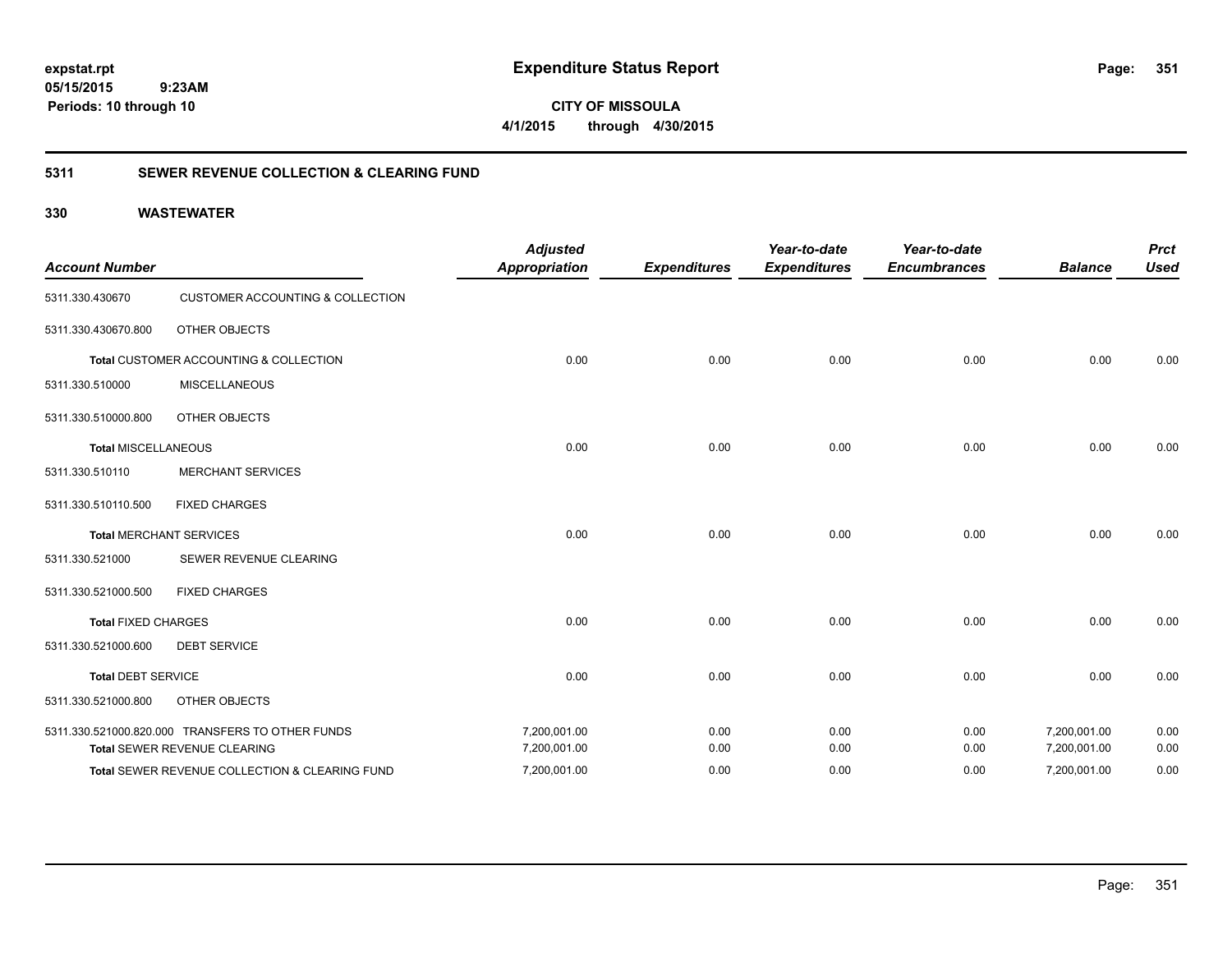**CITY OF MISSOULA 4/1/2015 through 4/30/2015**

#### **5315 SEWER LOAN FUND**

| <b>Account Number</b>         |                                                                                                       | <b>Adjusted</b><br>Appropriation | <b>Expenditures</b> | Year-to-date<br><b>Expenditures</b> | Year-to-date<br><b>Encumbrances</b> | <b>Balance</b>               | <b>Prct</b><br><b>Used</b> |
|-------------------------------|-------------------------------------------------------------------------------------------------------|----------------------------------|---------------------|-------------------------------------|-------------------------------------|------------------------------|----------------------------|
| 5315.330.430607               | *** Title Not Found ***                                                                               |                                  |                     |                                     |                                     |                              |                            |
| 5315.330.430607.300           | PURCHASED SERVICES                                                                                    |                                  |                     |                                     |                                     |                              |                            |
| Total *** Title Not Found *** | 5315.330.430607.390.000 OTHER PURCHASED SERVICES                                                      | 0.00<br>0.00                     | 0.00<br>0.00        | 22,518.62<br>22,518.62              | 0.00<br>0.00                        | $-22,518.62$<br>$-22,518.62$ | 0.00<br>0.00               |
| 5315.330.430670               | <b>CUSTOMER ACCOUNTING &amp; COLLECTION</b>                                                           |                                  |                     |                                     |                                     |                              |                            |
| 5315.330.430670.300           | PURCHASED SERVICES                                                                                    |                                  |                     |                                     |                                     |                              |                            |
|                               | <b>Total PURCHASED SERVICES</b>                                                                       | 0.00                             | 0.00                | 0.00                                | 0.00                                | 0.00                         | 0.00                       |
| 5315.330.430670.600           | <b>DEBT SERVICE</b>                                                                                   |                                  |                     |                                     |                                     |                              |                            |
| <b>Total DEBT SERVICE</b>     |                                                                                                       | 0.00                             | 0.00                | 0.00                                | 0.00                                | 0.00                         | 0.00                       |
| 5315.330.430670.800           | OTHER OBJECTS                                                                                         |                                  |                     |                                     |                                     |                              |                            |
|                               | 5315.330.430670.820.000 TRANSFERS TO OTHER FUNDS<br><b>Total CUSTOMER ACCOUNTING &amp; COLLECTION</b> | 20,000.00<br>20,000.00           | 0.00<br>0.00        | 0.00<br>0.00                        | 0.00<br>0.00                        | 20,000.00<br>20,000.00       | 0.00<br>0.00               |
| <b>Total SEWER LOAN FUND</b>  |                                                                                                       | 20,000.00                        | 0.00                | 22,518.62                           | 0.00                                | $-2,518.62$                  | 112.59                     |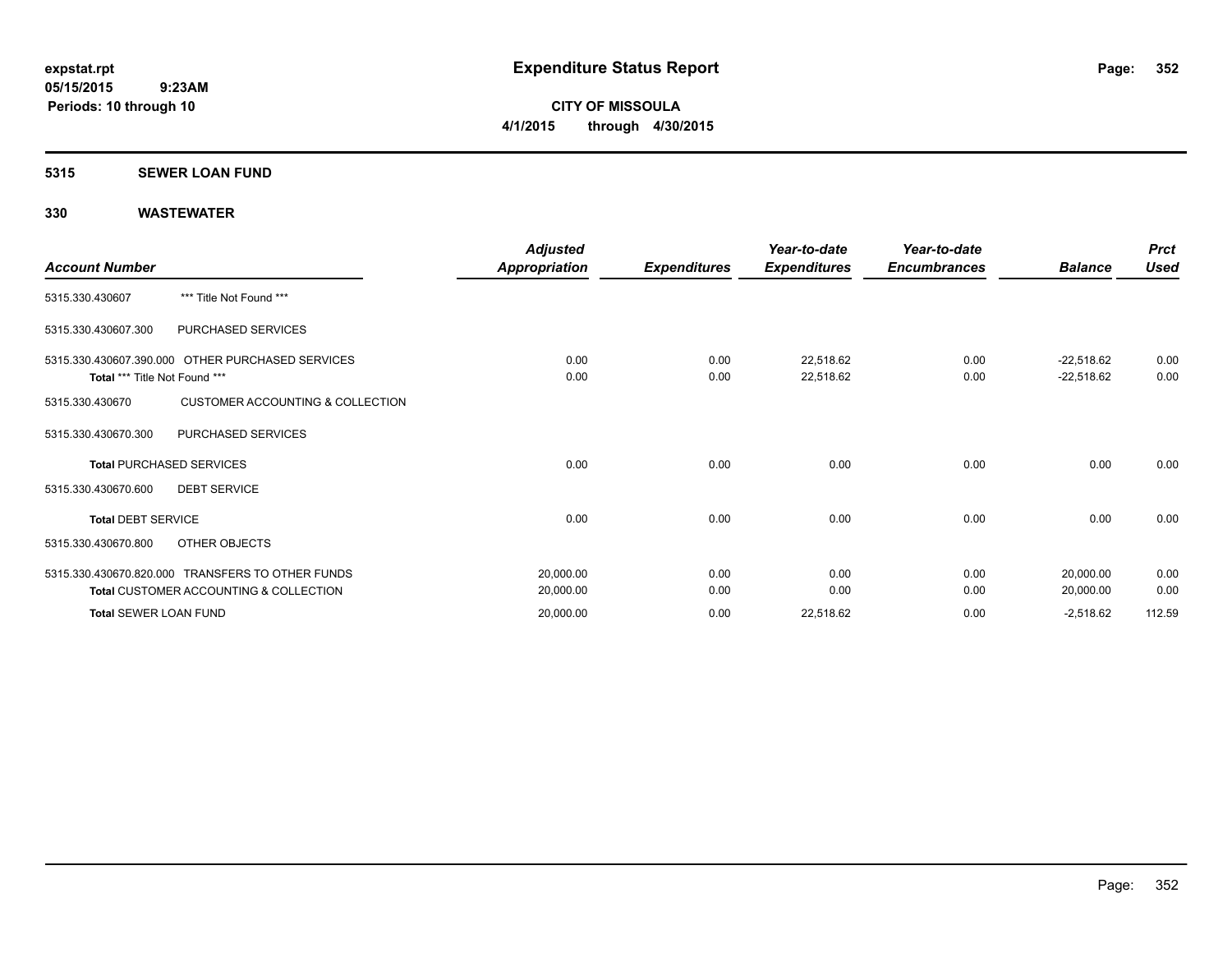**353**

**CITY OF MISSOULA 4/1/2015 through 4/30/2015**

### **5320 SEWER REPLACEMENT & DEPRECIATION FUND**

|                                 |                                        | <b>Adjusted</b>      |                     | Year-to-date        | Year-to-date        |                | <b>Prct</b> |
|---------------------------------|----------------------------------------|----------------------|---------------------|---------------------|---------------------|----------------|-------------|
| <b>Account Number</b>           |                                        | <b>Appropriation</b> | <b>Expenditures</b> | <b>Expenditures</b> | <b>Encumbrances</b> | <b>Balance</b> | <b>Used</b> |
| 5320.330.410400                 | <b>DEPRECIATION</b>                    |                      |                     |                     |                     |                |             |
| 5320.330.410400.800             | OTHER OBJECTS                          |                      |                     |                     |                     |                |             |
| <b>Total DEPRECIATION</b>       |                                        | 0.00                 | 0.00                | 0.00                | 0.00                | 0.00           | 0.00        |
| 5320.330.410551                 | <b>FINANCIAL SOFTWARE</b>              |                      |                     |                     |                     |                |             |
| 5320.330.410551.800             | OTHER OBJECTS                          |                      |                     |                     |                     |                |             |
| <b>Total FINANCIAL SOFTWARE</b> |                                        | 0.00                 | 0.00                | 0.00                | 0.00                | 0.00           | 0.00        |
| 5320.330.430611                 | FLOW BASED STUDY/CONSULTING            |                      |                     |                     |                     |                |             |
| 5320.330.430611.300             | PURCHASED SERVICES                     |                      |                     |                     |                     |                |             |
|                                 | Total FLOW BASED STUDY/CONSULTING      | 0.00                 | 0.00                | 0.00                | 0.00                | 0.00           | 0.00        |
| 5320.330.430612                 | STATE COMPLIANCE EDEN UPDATE           |                      |                     |                     |                     |                |             |
| 5320.330.430612.300             | PURCHASED SERVICES                     |                      |                     |                     |                     |                |             |
|                                 | Total STATE COMPLIANCE EDEN UPDATE     | 0.00                 | 0.00                | 0.00                | 0.00                | 0.00           | 0.00        |
| 5320.330.430613                 | <b>EQUIPMENT-TRUCKS</b>                |                      |                     |                     |                     |                |             |
| 5320.330.430613.900             | <b>CAPITAL OUTLAY</b>                  |                      |                     |                     |                     |                |             |
| <b>Total EQUIPMENT-TRUCKS</b>   |                                        | 0.00                 | 0.00                | 0.00                | 0.00                | 0.00           | 0.00        |
| 5320.330.430614                 | WW DEVELOPMENT FEE RECALCULATION       |                      |                     |                     |                     |                |             |
| 5320.330.430614.300             | PURCHASED SERVICES                     |                      |                     |                     |                     |                |             |
|                                 | Total WW DEVELOPMENT FEE RECALCULATION | 0.00                 | 0.00                | 0.00                | 0.00                | 0.00           | 0.00        |
| 5320.330.430615                 | WWTP OPTIMIZATION STUDY                |                      |                     |                     |                     |                |             |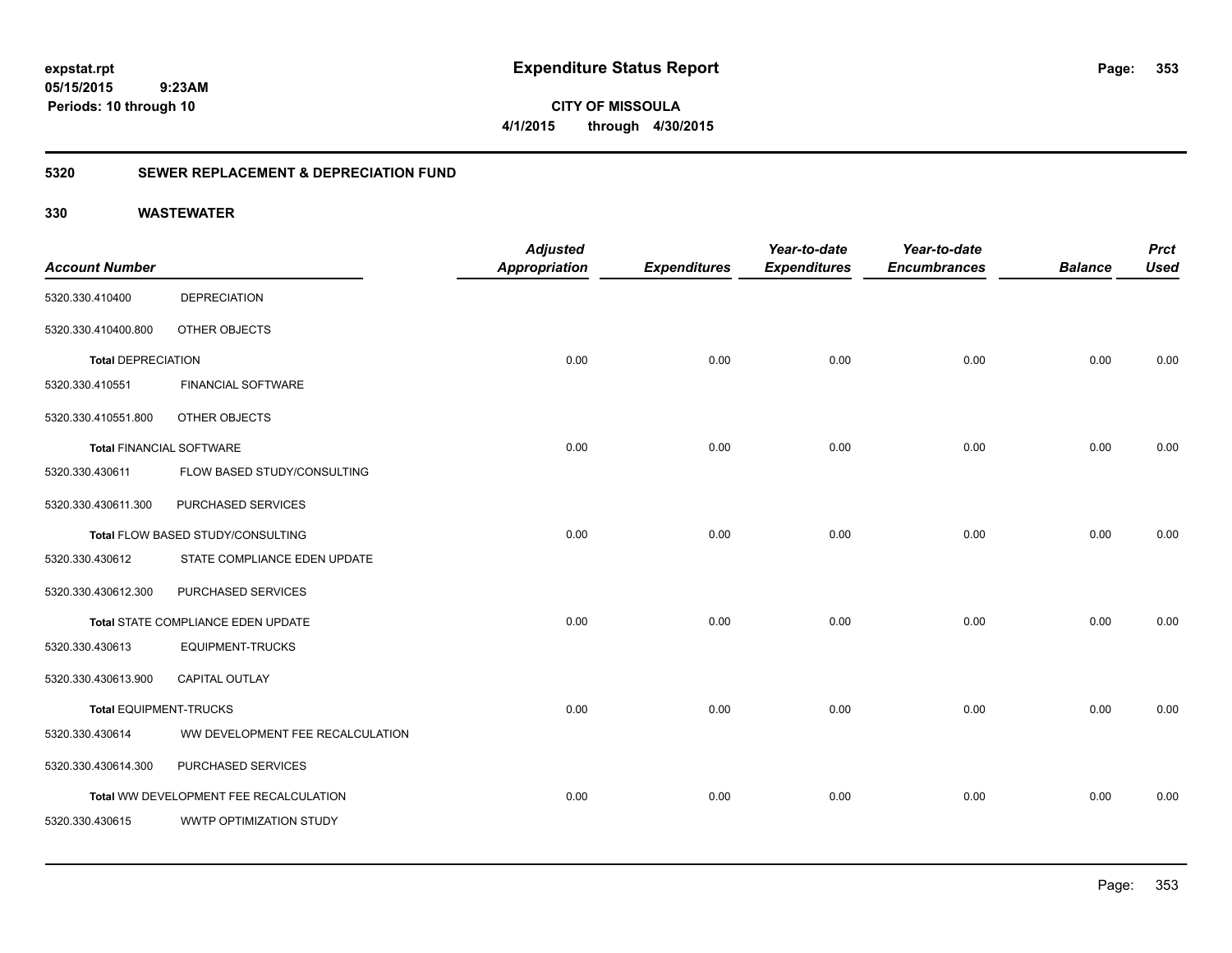**CITY OF MISSOULA 4/1/2015 through 4/30/2015**

### **5320 SEWER REPLACEMENT & DEPRECIATION FUND**

|                                                          | <b>Adjusted</b>      |                     | Year-to-date        | Year-to-date        |                | <b>Prct</b> |
|----------------------------------------------------------|----------------------|---------------------|---------------------|---------------------|----------------|-------------|
| <b>Account Number</b>                                    | <b>Appropriation</b> | <b>Expenditures</b> | <b>Expenditures</b> | <b>Encumbrances</b> | <b>Balance</b> | <b>Used</b> |
| PURCHASED SERVICES<br>5320.330.430615.300                |                      |                     |                     |                     |                |             |
| 5320.330.430615.350.000 WWTP OPTIMIZATION STUDY          | 0.00                 | 0.00                | 14,027.23           | 0.00                | $-14,027.23$   | 0.00        |
| Total WWTP OPTIMIZATION STUDY                            | 0.00                 | 0.00                | 14,027.23           | 0.00                | $-14,027.23$   | 0.00        |
| TREATMENT PLANT SOFTWARE UPGRADE<br>5320.330.430622      |                      |                     |                     |                     |                |             |
| CAPITAL OUTLAY<br>5320.330.430622.900                    |                      |                     |                     |                     |                |             |
| 5320.330.430622.940.000 TREATMENT PLANT SOFTWARE UPGRADE | 0.00                 | 5,500.00            | 50,906.55           | 0.00                | $-50,906.55$   | 0.00        |
| Total TREATMENT PLANT SOFTWARE UPGRADE                   | 0.00                 | 5,500.00            | 50,906.55           | 0.00                | $-50,906.55$   | 0.00        |
| <b>LATERAL SWR MAIN EXT</b><br>5320.330.430623           |                      |                     |                     |                     |                |             |
| 5320.330.430623.300<br>PURCHASED SERVICES                |                      |                     |                     |                     |                |             |
| <b>Total PURCHASED SERVICES</b>                          | 0.00                 | 0.00                | 0.00                | 0.00                | 0.00           | 0.00        |
| 5320.330.430623.900<br><b>CAPITAL OUTLAY</b>             |                      |                     |                     |                     |                |             |
| 5320.330.430623.930.000 IMPROVEMENTS                     | 10,000.00            | 0.00                | 0.00                | 0.00                | 10,000.00      | 0.00        |
| <b>Total LATERAL SWR MAIN EXT</b>                        | 10,000.00            | 0.00                | 0.00                | 0.00                | 10,000.00      | 0.00        |
| <b>SEWER LINE REHAB</b><br>5320.330.430624               |                      |                     |                     |                     |                |             |
| PURCHASED SERVICES<br>5320.330.430624.300                |                      |                     |                     |                     |                |             |
| 5320.330.430624.360.000 REPAIR & MAINTENANCE             | 100,000.00           | 0.00                | 5,834.75            | 0.00                | 94,165.25      | 5.83        |
| <b>Total SEWER LINE REHAB</b>                            | 100,000.00           | 0.00                | 5,834.75            | 0.00                | 94.165.25      | 5.83        |
| <b>SWR MAIN MASTER PLANS</b><br>5320.330.430625          |                      |                     |                     |                     |                |             |
| PURCHASED SERVICES<br>5320.330.430625.300                |                      |                     |                     |                     |                |             |
| <b>Total SWR MAIN MASTER PLANS</b>                       | 0.00                 | 0.00                | 0.00                | 0.00                | 0.00           | 0.00        |
| <b>BIOREACTOR NUTRIENT MONITORING</b><br>5320.330.430627 |                      |                     |                     |                     |                |             |
|                                                          |                      |                     |                     |                     |                |             |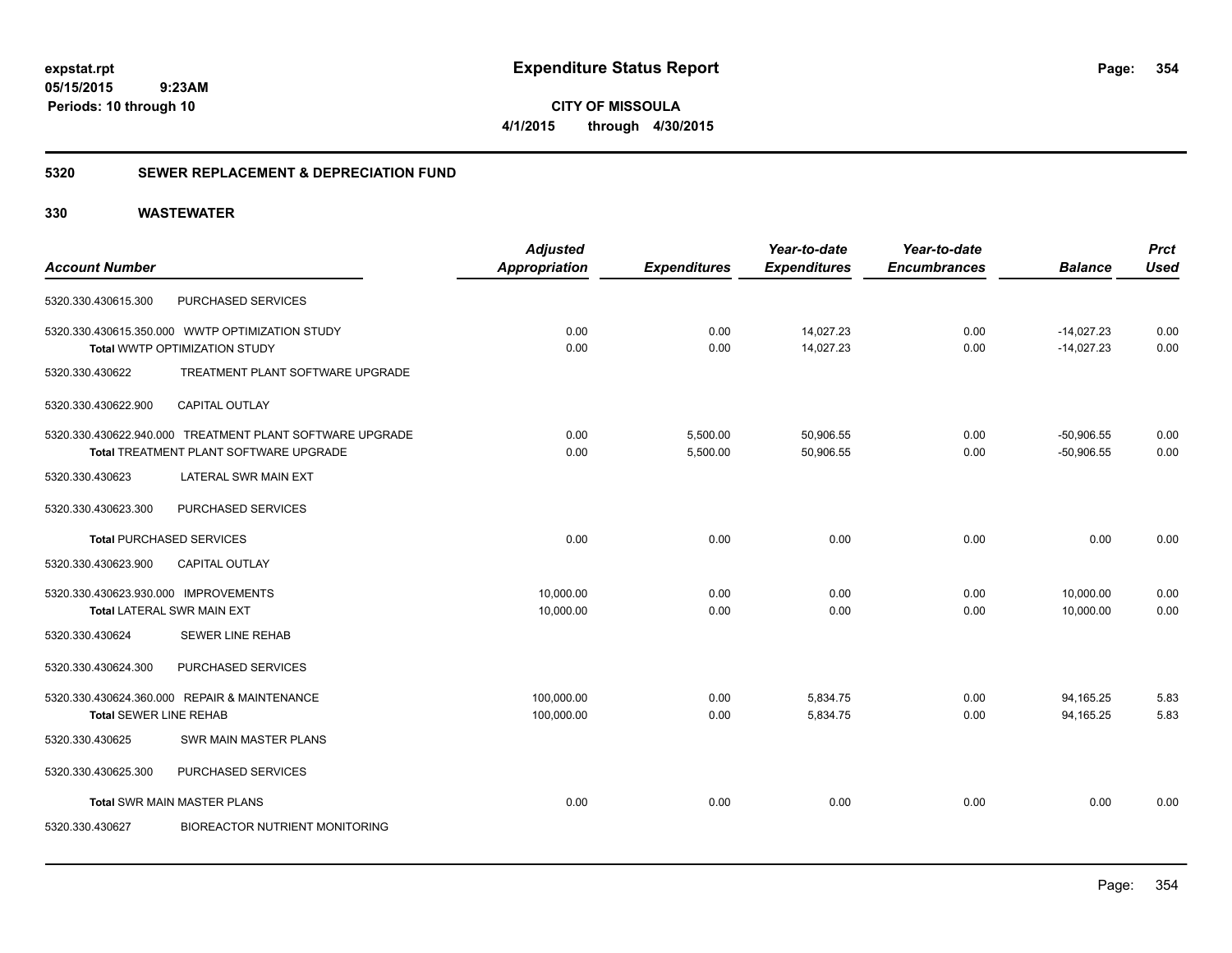**CITY OF MISSOULA 4/1/2015 through 4/30/2015**

### **5320 SEWER REPLACEMENT & DEPRECIATION FUND**

|                                                                         |                                                                                                | <b>Adjusted</b>          |                      | Year-to-date           | Year-to-date        |                              | <b>Prct</b>    |
|-------------------------------------------------------------------------|------------------------------------------------------------------------------------------------|--------------------------|----------------------|------------------------|---------------------|------------------------------|----------------|
| <b>Account Number</b>                                                   |                                                                                                | <b>Appropriation</b>     | <b>Expenditures</b>  | <b>Expenditures</b>    | <b>Encumbrances</b> | <b>Balance</b>               | <b>Used</b>    |
| 5320.330.430627.900                                                     | <b>CAPITAL OUTLAY</b>                                                                          |                          |                      |                        |                     |                              |                |
|                                                                         | 5320.330.430627.940.000 BIOREACTOR NUTRIENT MONITORING<br>Total BIOREACTOR NUTRIENT MONITORING | 0.00<br>0.00             | 0.00<br>0.00         | 73,413.13<br>73,413.13 | 0.00<br>0.00        | $-73,413.13$<br>$-73,413.13$ | 0.00<br>0.00   |
| 5320.330.430628                                                         | STEP ELEC RETROFIT                                                                             |                          |                      |                        |                     |                              |                |
| 5320.330.430628.300                                                     | PURCHASED SERVICES                                                                             |                          |                      |                        |                     |                              |                |
| Total STEP ELEC RETROFIT                                                |                                                                                                | 0.00                     | 0.00                 | 0.00                   | 0.00                | 0.00                         | 0.00           |
| 5320.330.430630                                                         | <b>MISC PLANT REPAIRS</b>                                                                      |                          |                      |                        |                     |                              |                |
| 5320.330.430630.300                                                     | PURCHASED SERVICES                                                                             |                          |                      |                        |                     |                              |                |
|                                                                         | <b>Total PURCHASED SERVICES</b>                                                                | 0.00                     | 0.00                 | 0.00                   | 0.00                | 0.00                         | 0.00           |
| 5320.330.430630.900                                                     | <b>CAPITAL OUTLAY</b>                                                                          |                          |                      |                        |                     |                              |                |
| 5320.330.430630.930.000 IMPROVEMENTS<br><b>Total MISC PLANT REPAIRS</b> |                                                                                                | 150,000.00<br>150,000.00 | 0.00<br>0.00         | 0.00<br>0.00           | 0.00<br>0.00        | 150,000.00<br>150,000.00     | 0.00<br>0.00   |
| 5320.330.430631                                                         | MISC SWR MAIN REPAIRS                                                                          |                          |                      |                        |                     |                              |                |
| 5320.330.430631.300                                                     | PURCHASED SERVICES                                                                             |                          |                      |                        |                     |                              |                |
|                                                                         | 5320.330.430631.360.000 MISC SEWER LINE REPAIR<br><b>Total MISC SWR MAIN REPAIRS</b>           | 100,000.00<br>100,000.00 | 9,798.92<br>9,798.92 | 74,967.19<br>74,967.19 | 0.00<br>0.00        | 25,032.81<br>25,032.81       | 74.97<br>74.97 |
| 5320.330.430632                                                         | HYBRID POPLAR EFFLUENT APP                                                                     |                          |                      |                        |                     |                              |                |
| 5320.330.430632.900                                                     | CAPITAL OUTLAY                                                                                 |                          |                      |                        |                     |                              |                |
|                                                                         | Total HYBRID POPLAR EFFLUENT APP                                                               | 0.00                     | 0.00                 | 0.00                   | 0.00                | 0.00                         | 0.00           |
| 5320.330.430637                                                         | SEWAGE LIFT STATION UPGRADE/REHAB                                                              |                          |                      |                        |                     |                              |                |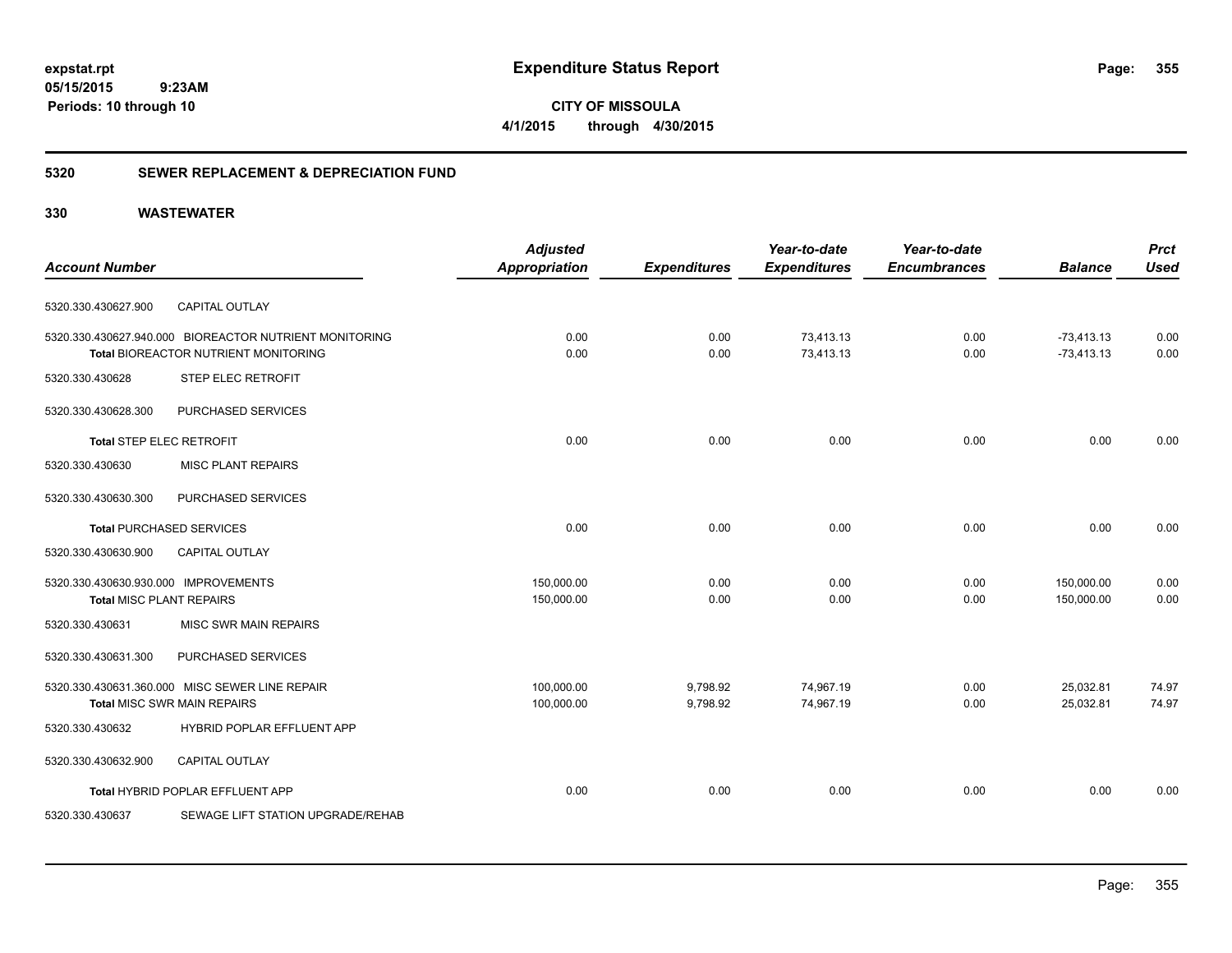**CITY OF MISSOULA 4/1/2015 through 4/30/2015**

### **5320 SEWER REPLACEMENT & DEPRECIATION FUND**

| <b>Account Number</b>                |                                                                                  | <b>Adjusted</b><br><b>Appropriation</b> | <b>Expenditures</b> | Year-to-date<br><b>Expenditures</b> | Year-to-date<br><b>Encumbrances</b> | <b>Balance</b>             | <b>Prct</b><br><b>Used</b> |
|--------------------------------------|----------------------------------------------------------------------------------|-----------------------------------------|---------------------|-------------------------------------|-------------------------------------|----------------------------|----------------------------|
| 5320.330.430637.300                  | PURCHASED SERVICES                                                               |                                         |                     |                                     |                                     |                            |                            |
|                                      | Total SEWAGE LIFT STATION UPGRADE/REHAB                                          | 0.00                                    | 0.00                | 0.00                                | 0.00                                | 0.00                       | 0.00                       |
| 5320.330.430643                      | WWTP TELEMETRY UPGRADE PROJECT                                                   |                                         |                     |                                     |                                     |                            |                            |
| 5320.330.430643.300                  | PURCHASED SERVICES                                                               |                                         |                     |                                     |                                     |                            |                            |
|                                      | 5320.330.430643.350.000 PROFESSIONAL SERVICES<br><b>Total PURCHASED SERVICES</b> | 0.00<br>0.00                            | 0.00<br>0.00        | 1,524.11<br>1,524.11                | 0.00<br>0.00                        | $-1,524.11$<br>$-1,524.11$ | 0.00<br>0.00               |
| 5320.330.430643.900                  | CAPITAL OUTLAY                                                                   |                                         |                     |                                     |                                     |                            |                            |
| Total CAPITAL OUTLAY                 |                                                                                  | 0.00                                    | 0.00                | 0.00                                | 0.00                                | 0.00                       | 0.00                       |
|                                      | Total WWTP TELEMETRY UPGRADE PROJECT                                             | 0.00                                    | 0.00                | 1,524.11                            | 0.00                                | $-1,524.11$                | 0.00                       |
| 5320.330.430650                      | LAB & TESTING                                                                    |                                         |                     |                                     |                                     |                            |                            |
| 5320.330.430650.300                  | PURCHASED SERVICES                                                               |                                         |                     |                                     |                                     |                            |                            |
|                                      | <b>Total PURCHASED SERVICES</b>                                                  | 0.00                                    | 0.00                | 0.00                                | 0.00                                | 0.00                       | 0.00                       |
| 5320.330.430650.900                  | CAPITAL OUTLAY                                                                   |                                         |                     |                                     |                                     |                            |                            |
| <b>Total LAB &amp; TESTING</b>       |                                                                                  | 0.00                                    | 0.00                | 0.00                                | 0.00                                | 0.00                       | 0.00                       |
| 5320.330.430651                      | TRANSFER TO SEWER LOAN                                                           |                                         |                     |                                     |                                     |                            |                            |
| 5320.330.430651.800                  | OTHER OBJECTS                                                                    |                                         |                     |                                     |                                     |                            |                            |
|                                      | Total TRANSFER TO SEWER LOAN                                                     | 0.00                                    | 0.00                | 0.00                                | 0.00                                | 0.00                       | 0.00                       |
| 5320.330.430660                      | <b>ENGINEEERING</b>                                                              |                                         |                     |                                     |                                     |                            |                            |
| 5320.330.430660.900                  | CAPITAL OUTLAY                                                                   |                                         |                     |                                     |                                     |                            |                            |
| 5320.330.430660.930.000 IMPROVEMENTS |                                                                                  | 50,000.00                               | 0.00                | 56,736.75                           | 0.00                                | $-6,736.75$                | 113.47                     |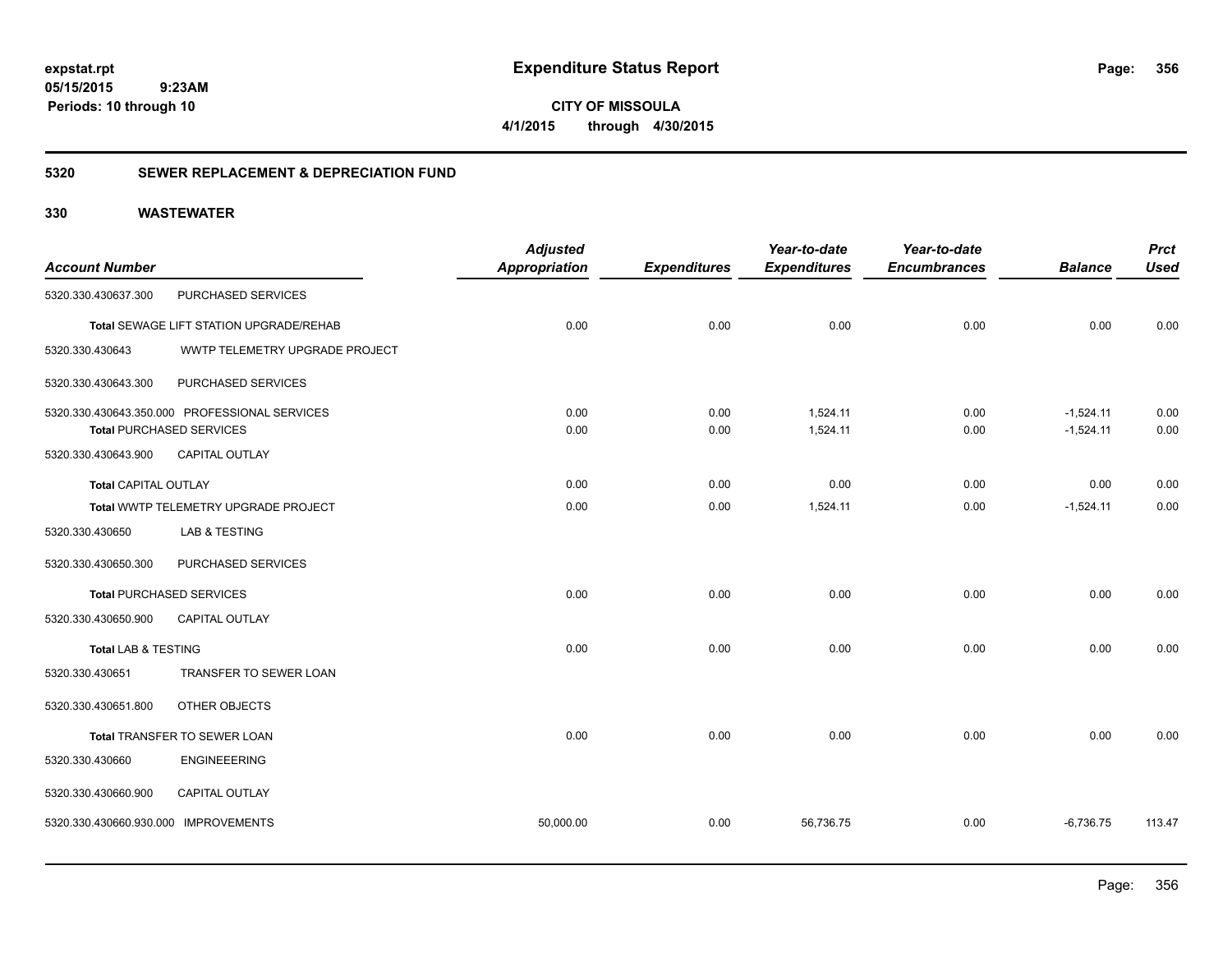**CITY OF MISSOULA 4/1/2015 through 4/30/2015**

### **5320 SEWER REPLACEMENT & DEPRECIATION FUND**

| <b>Account Number</b>                |                                                                                  | <b>Adjusted</b><br><b>Appropriation</b> | <b>Expenditures</b> | Year-to-date<br><b>Expenditures</b> | Year-to-date<br><b>Encumbrances</b> | <b>Balance</b>               | <b>Prct</b><br><b>Used</b> |
|--------------------------------------|----------------------------------------------------------------------------------|-----------------------------------------|---------------------|-------------------------------------|-------------------------------------|------------------------------|----------------------------|
| <b>Total ENGINEEERING</b>            |                                                                                  | 50,000.00                               | 0.00                | 56,736.75                           | 0.00                                | $-6,736.75$                  | 113.47                     |
| 5320.330.430680                      | <b>WWTP REHAB</b>                                                                |                                         |                     |                                     |                                     |                              |                            |
| 5320.330.430680.300                  | <b>PURCHASED SERVICES</b>                                                        |                                         |                     |                                     |                                     |                              |                            |
| <b>Total WWTP REHAB</b>              |                                                                                  | 0.00                                    | 0.00                | 0.00                                | 0.00                                | 0.00                         | 0.00                       |
| 5320.330.430681                      | EAST BROADWAY LIFT STATION                                                       |                                         |                     |                                     |                                     |                              |                            |
| 5320.330.430681.300                  | PURCHASED SERVICES                                                               |                                         |                     |                                     |                                     |                              |                            |
|                                      | Total PURCHASED SERVICES                                                         | 0.00                                    | 0.00                | 0.00                                | 0.00                                | 0.00                         | 0.00                       |
| 5320.330.430681.900                  | <b>CAPITAL OUTLAY</b>                                                            |                                         |                     |                                     |                                     |                              |                            |
| 5320.330.430681.930.000 IMPROVEMENTS | Total EAST BROADWAY LIFT STATION                                                 | 0.00<br>0.00                            | 0.00<br>0.00        | 10,853.98<br>10,853.98              | 0.00<br>0.00                        | $-10,853.98$<br>$-10,853.98$ | 0.00<br>0.00               |
| 5320.330.430682                      | <b>RESERVE ST LIFT STATION</b>                                                   |                                         |                     |                                     |                                     |                              |                            |
| 5320.330.430682.300                  | PURCHASED SERVICES                                                               |                                         |                     |                                     |                                     |                              |                            |
|                                      | <b>Total PURCHASED SERVICES</b>                                                  | 0.00                                    | 0.00                | 0.00                                | 0.00                                | 0.00                         | 0.00                       |
| 5320.330.430682.900                  | <b>CAPITAL OUTLAY</b>                                                            |                                         |                     |                                     |                                     |                              |                            |
|                                      | 5320.330.430682.930.000 RESERVE ST LIFT STATION<br>Total RESERVE ST LIFT STATION | 0.00<br>0.00                            | 0.00<br>0.00        | 12,900.98<br>12,900.98              | 0.00<br>0.00                        | $-12,900.98$<br>$-12,900.98$ | 0.00<br>0.00               |
| 5320.330.430683                      | DICKENS ST LIFT STATION                                                          |                                         |                     |                                     |                                     |                              |                            |
| 5320.330.430683.900                  | <b>CAPITAL OUTLAY</b>                                                            |                                         |                     |                                     |                                     |                              |                            |
|                                      | Total DICKENS ST LIFT STATION                                                    | 0.00                                    | 0.00                | 0.00                                | 0.00                                | 0.00                         | 0.00                       |
| 5320.330.430684                      | MILLER CREEK SEWER INTERCEPTOR                                                   |                                         |                     |                                     |                                     |                              |                            |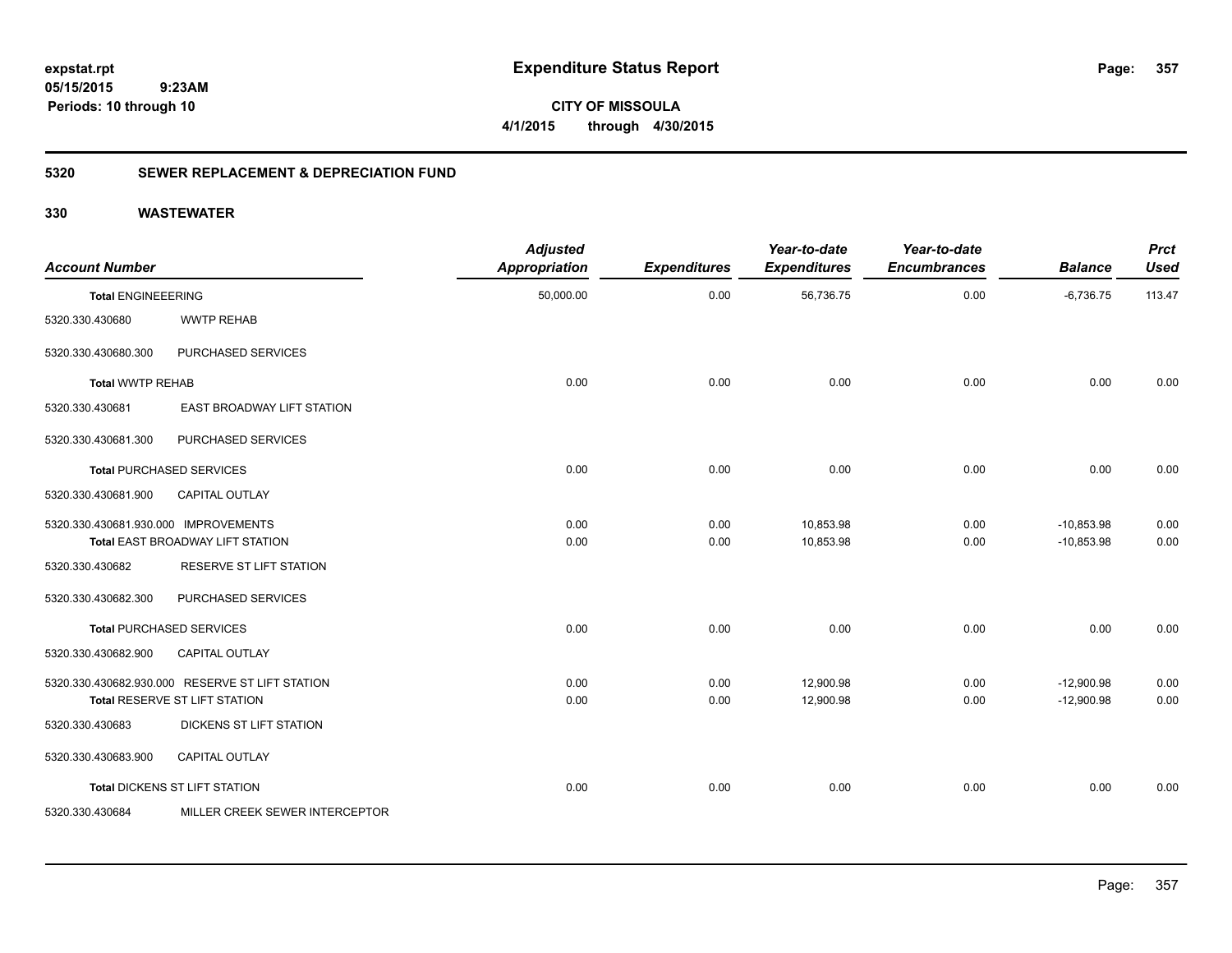**358**

**CITY OF MISSOULA 4/1/2015 through 4/30/2015**

### **5320 SEWER REPLACEMENT & DEPRECIATION FUND**

| <b>Account Number</b>         |                                            | <b>Adjusted</b><br><b>Appropriation</b> | <b>Expenditures</b> | Year-to-date<br><b>Expenditures</b> | Year-to-date<br><b>Encumbrances</b> | <b>Balance</b> | <b>Prct</b><br><b>Used</b> |
|-------------------------------|--------------------------------------------|-----------------------------------------|---------------------|-------------------------------------|-------------------------------------|----------------|----------------------------|
| 5320.330.430684.300           | PURCHASED SERVICES                         |                                         |                     |                                     |                                     |                |                            |
|                               | <b>Total PURCHASED SERVICES</b>            | 0.00                                    | 0.00                | 0.00                                | 0.00                                | 0.00           | 0.00                       |
| 5320.330.430684.800           | OTHER OBJECTS                              |                                         |                     |                                     |                                     |                |                            |
|                               | Total MILLER CREEK SEWER INTERCEPTOR       | 0.00                                    | 0.00                | 0.00                                | 0.00                                | 0.00           | 0.00                       |
| 5320.330.430685               | TWAS ODOR CONTROL                          |                                         |                     |                                     |                                     |                |                            |
| 5320.330.430685.300           | PURCHASED SERVICES                         |                                         |                     |                                     |                                     |                |                            |
|                               | Total TWAS ODOR CONTROL                    | 0.00                                    | 0.00                | 0.00                                | 0.00                                | 0.00           | 0.00                       |
| 5320.330.430688               | *** Title Not Found ***                    |                                         |                     |                                     |                                     |                |                            |
| 5320.330.430688.300           | PURCHASED SERVICES                         |                                         |                     |                                     |                                     |                |                            |
| Total *** Title Not Found *** |                                            | 0.00                                    | 0.00                | 0.00                                | 0.00                                | 0.00           | 0.00                       |
| 5320.330.430689               | FY11 \$1.29M Sewer Bond Construction       |                                         |                     |                                     |                                     |                |                            |
| 5320.330.430689.800           | OTHER OBJECTS                              |                                         |                     |                                     |                                     |                |                            |
|                               | Total FY11 \$1.29M Sewer Bond Construction | 0.00                                    | 0.00                | 0.00                                | 0.00                                | 0.00           | 0.00                       |
| 5320.330.430690               | OTHER ACTIVITIES                           |                                         |                     |                                     |                                     |                |                            |
| 5320.330.430690.300           | PURCHASED SERVICES                         |                                         |                     |                                     |                                     |                |                            |
| <b>Total OTHER ACTIVITIES</b> |                                            | 0.00                                    | 0.00                | 0.00                                | 0.00                                | 0.00           | 0.00                       |
| 5320.330.430691               | HYBRID POPLAR SEWER PROJECT                |                                         |                     |                                     |                                     |                |                            |
| 5320.330.430691.900           | <b>CAPITAL OUTLAY</b>                      |                                         |                     |                                     |                                     |                |                            |
|                               | Total HYBRID POPLAR SEWER PROJECT          | 0.00                                    | 0.00                | 0.00                                | 0.00                                | 0.00           | 0.00                       |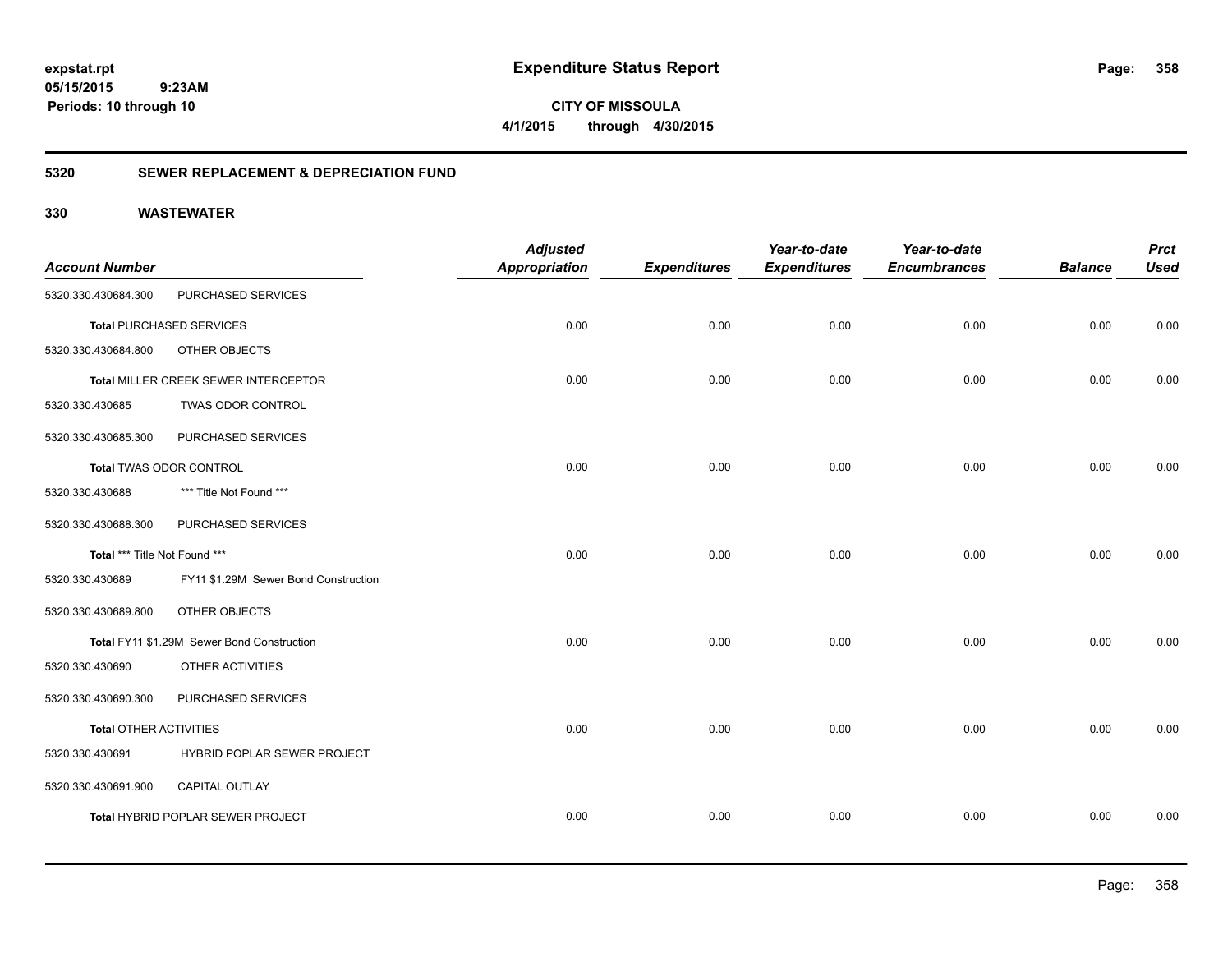**359**

**CITY OF MISSOULA 4/1/2015 through 4/30/2015**

### **5320 SEWER REPLACEMENT & DEPRECIATION FUND**

|                             |                                                | <b>Adjusted</b>      |                     | Year-to-date        | Year-to-date        |                | <b>Prct</b> |
|-----------------------------|------------------------------------------------|----------------------|---------------------|---------------------|---------------------|----------------|-------------|
| <b>Account Number</b>       |                                                | <b>Appropriation</b> | <b>Expenditures</b> | <b>Expenditures</b> | <b>Encumbrances</b> | <b>Balance</b> | <b>Used</b> |
| 5320.330.430695             | FY13 SEWER REFUNDING                           |                      |                     |                     |                     |                |             |
| 5320.330.430695.300         | PURCHASED SERVICES                             |                      |                     |                     |                     |                |             |
|                             | Total FY13 SEWER REFUNDING                     | 0.00                 | 0.00                | 0.00                | 0.00                | 0.00           | 0.00        |
| 5320.330.430697             | <b>ALLEY PAVING</b>                            |                      |                     |                     |                     |                |             |
| 5320.330.430697.300         | PURCHASED SERVICES                             |                      |                     |                     |                     |                |             |
| <b>Total ALLEY PAVING</b>   |                                                | 0.00                 | 0.00                | 0.00                | 0.00                | 0.00           | 0.00        |
| 5320.330.430700             | LINDA VISTA/MALONEY RANCH CAPACITY CONST       |                      |                     |                     |                     |                |             |
| 5320.330.430700.900         | <b>CAPITAL OUTLAY</b>                          |                      |                     |                     |                     |                |             |
|                             | 5320.330.430700.930.000 LINDA VISTA BLVD SEWER | 0.00                 | 0.00                | 9,571.04            | 0.00                | $-9,571.04$    | 0.00        |
|                             | Total LINDA VISTA/MALONEY RANCH CAPACITY CONST | 0.00                 | 0.00                | 9,571.04            | 0.00                | $-9,571.04$    | 0.00        |
| 5320.330.430701             | <b>HEADWORKS PROJECT</b>                       |                      |                     |                     |                     |                |             |
| 5320.330.430701.900         | CAPITAL OUTLAY                                 |                      |                     |                     |                     |                |             |
|                             | <b>Total HEADWORKS PROJECT</b>                 | 0.00                 | 0.00                | 0.00                | 0.00                | 0.00           | 0.00        |
| 5320.330.430702             | COUNTY RSID WYE SEWER PROJECT                  |                      |                     |                     |                     |                |             |
| 5320.330.430702.300         | PURCHASED SERVICES                             |                      |                     |                     |                     |                |             |
|                             | 5320.330.430702.360.000 REPAIR & MAINTENANCE   | 0.00                 | 0.00                | 1,599.95            | 0.00                | $-1,599.95$    | 0.00        |
|                             | <b>Total PURCHASED SERVICES</b>                | 0.00                 | 0.00                | 1,599.95            | 0.00                | $-1,599.95$    | 0.00        |
| 5320.330.430702.900         | <b>CAPITAL OUTLAY</b>                          |                      |                     |                     |                     |                |             |
| <b>Total CAPITAL OUTLAY</b> |                                                | 0.00                 | 0.00                | 0.00                | 0.00                | 0.00           | 0.00        |
|                             | Total COUNTY RSID WYE SEWER PROJECT            | 0.00                 | 0.00                | 1,599.95            | 0.00                | $-1,599.95$    | 0.00        |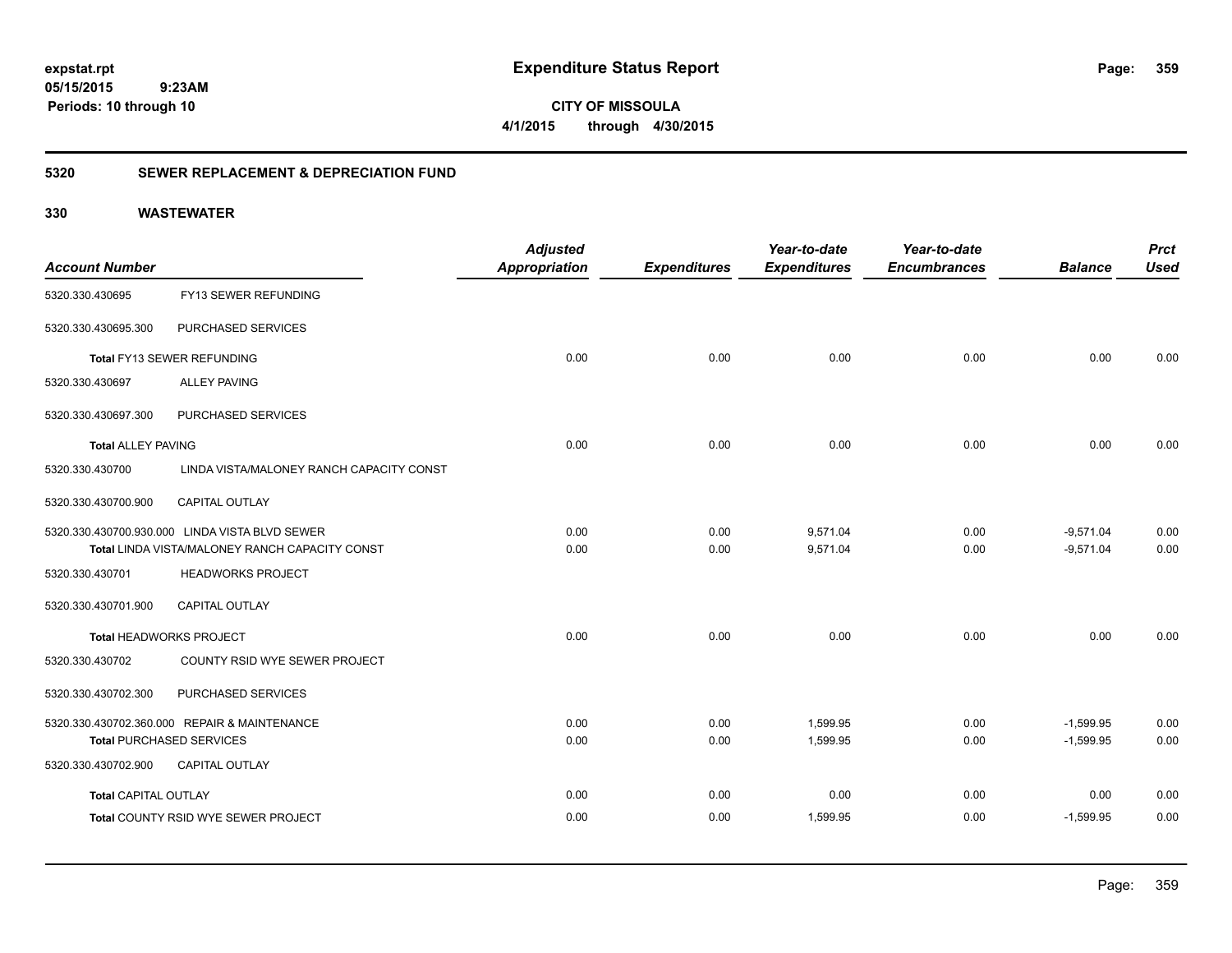**CITY OF MISSOULA 4/1/2015 through 4/30/2015**

### **5320 SEWER REPLACEMENT & DEPRECIATION FUND**

| <b>Account Number</b>     |                                                      | <b>Adjusted</b><br><b>Appropriation</b> | <b>Expenditures</b> | Year-to-date<br><b>Expenditures</b> | Year-to-date<br><b>Encumbrances</b> | <b>Balance</b> | <b>Prct</b><br><b>Used</b> |
|---------------------------|------------------------------------------------------|-----------------------------------------|---------------------|-------------------------------------|-------------------------------------|----------------|----------------------------|
| 5320.330.430706           | <b>RUSSELL ST INTERCEPTOR</b>                        |                                         |                     |                                     |                                     |                |                            |
| 5320.330.430706.300       | PURCHASED SERVICES                                   |                                         |                     |                                     |                                     |                |                            |
|                           | Total RUSSELL ST INTERCEPTOR                         | 0.00                                    | 0.00                | 0.00                                | 0.00                                | 0.00           | 0.00                       |
| 5320.330.430707           | RATTLESNAKE COLLECTION SYSTEM                        |                                         |                     |                                     |                                     |                |                            |
| 5320.330.430707.900       | CAPITAL OUTLAY                                       |                                         |                     |                                     |                                     |                |                            |
|                           | Total RATTLESNAKE COLLECTION SYSTEM                  | 0.00                                    | 0.00                | 0.00                                | 0.00                                | 0.00           | 0.00                       |
| 5320.330.490505           | ACCELA LOAN DEBT SERVICE                             |                                         |                     |                                     |                                     |                |                            |
| 5320.330.490505.600       | <b>DEBT SERVICE</b>                                  |                                         |                     |                                     |                                     |                |                            |
|                           | 5320.330.490505.610.000 ACCELA LOAN DEBT/PRINCIPAL   | 50.213.00                               | 0.00                | 44,446.63                           | 0.00                                | 5,766.37       | 88.52                      |
|                           | 5320.330.490505.620.000 ACCELA LOAN DEBT/INTEREST    | 0.00                                    | 0.00                | 5,766.38                            | 0.00                                | $-5,766.38$    | 0.00                       |
|                           | Total ACCELA LOAN DEBT SERVICE                       | 50,213.00                               | 0.00                | 50,213.01                           | 0.00                                | $-0.01$        | 100.00                     |
| 5320.330.490506           | <b>CORE FINANCED EQUIPMENT</b>                       |                                         |                     |                                     |                                     |                |                            |
| 5320.330.490506.600       | <b>DEBT SERVICE</b>                                  |                                         |                     |                                     |                                     |                |                            |
|                           | 5320.330.490506.610.000 FINANCED EQUIPMENT/PRINCIPAL | 83.015.00                               | 33,968.40           | 67,400.22                           | 0.00                                | 15,614.78      | 81.19                      |
|                           | 5320.330.490506.620.000 INTEREST / SERVICE FEES      | 6,363.00                                | 2,814.89            | 6,166.36                            | 0.00                                | 196.64         | 96.91                      |
|                           | <b>Total CORE FINANCED EQUIPMENT</b>                 | 89,378.00                               | 36,783.29           | 73,566.58                           | 0.00                                | 15,811.42      | 82.31                      |
| 5320.330.499999           | <b>NEW REQUESTS</b>                                  |                                         |                     |                                     |                                     |                |                            |
| 5320.330.499999.900       | <b>CAPITAL OUTLAY</b>                                |                                         |                     |                                     |                                     |                |                            |
| <b>Total NEW REQUESTS</b> |                                                      | 0.00                                    | 0.00                | 0.00                                | 0.00                                | 0.00           | 0.00                       |
| 5320.330.521000           | <b>INTERFUND OPERATING TRANSFERS</b>                 |                                         |                     |                                     |                                     |                |                            |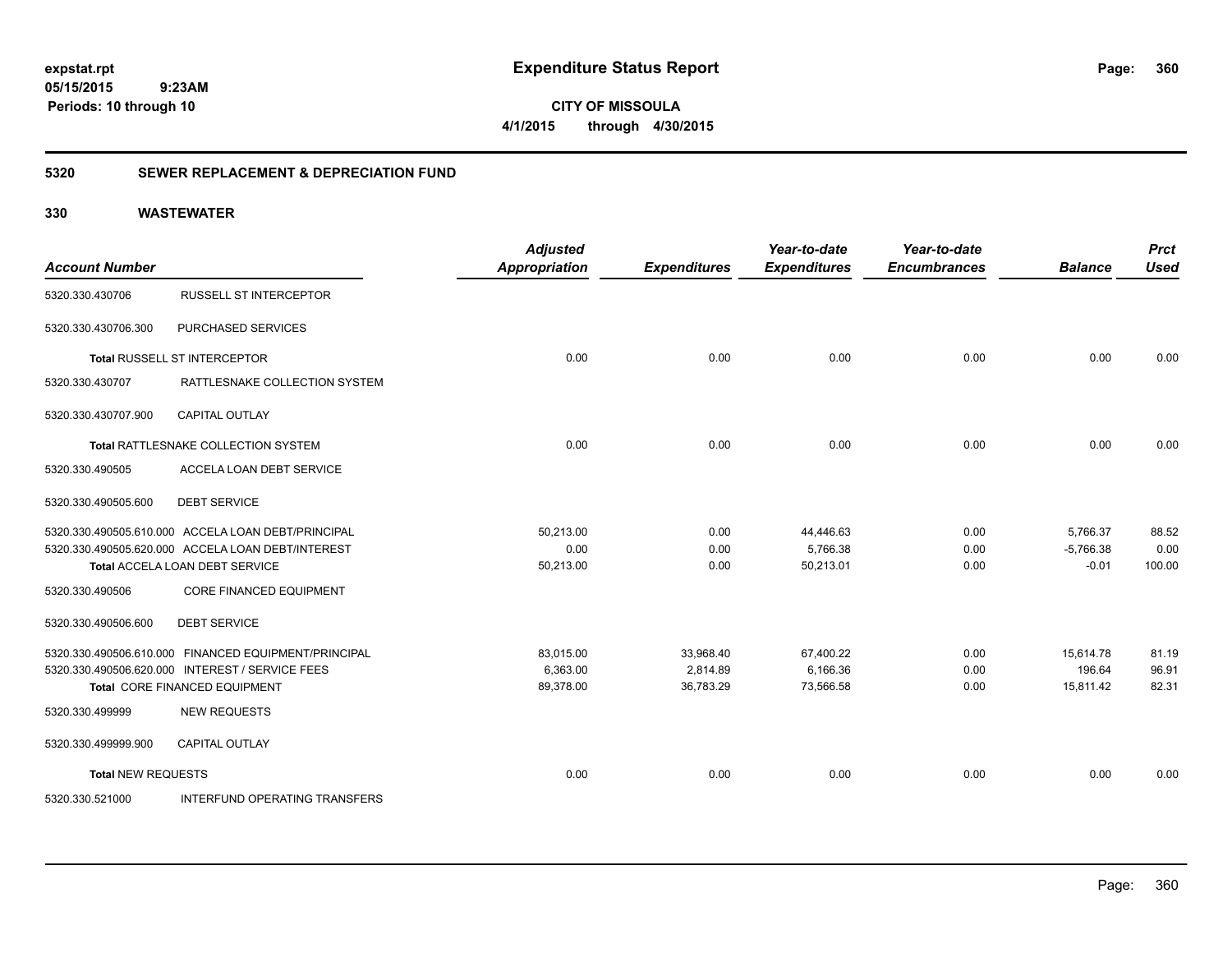**361**

**05/15/2015 9:23AM Periods: 10 through 10**

**CITY OF MISSOULA 4/1/2015 through 4/30/2015**

### **5320 SEWER REPLACEMENT & DEPRECIATION FUND**

| <b>Account Number</b>                                  | <b>Adjusted</b><br>Appropriation | <b>Expenditures</b> | Year-to-date<br><b>Expenditures</b> | Year-to-date<br><b>Encumbrances</b> | <b>Balance</b> | <b>Prct</b><br>Used |
|--------------------------------------------------------|----------------------------------|---------------------|-------------------------------------|-------------------------------------|----------------|---------------------|
| 5320.330.521000.800<br>OTHER OBJECTS                   |                                  |                     |                                     |                                     |                |                     |
| <b>Total INTERFUND OPERATING TRANSFERS</b>             | 0.00                             | 0.00                | 0.00                                | 0.00                                | 0.00           | 0.00                |
| <b>Total SEWER REPLACEMENT &amp; DEPRECIATION FUND</b> | 549,591.00                       | 52.082.21           | 436.115.25                          | 0.00                                | 113.475.75     | 79.35               |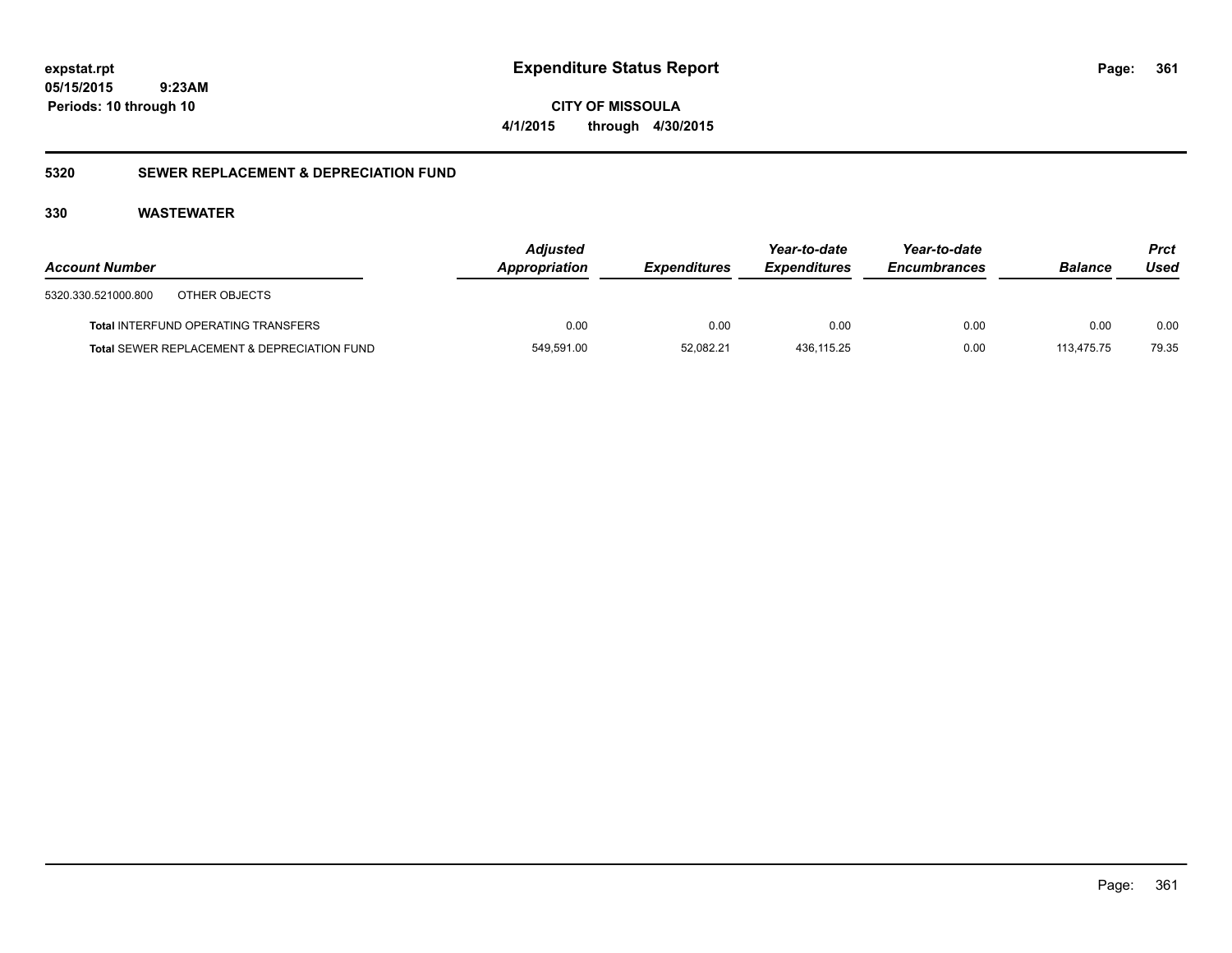**362**

**05/15/2015 9:23AM Periods: 10 through 10**

**CITY OF MISSOULA 4/1/2015 through 4/30/2015**

### **5325 SEWER DEVELOPMENT FEE FUND**

| <b>Account Number</b>             |                                                            | <b>Adjusted</b><br><b>Appropriation</b> | <b>Expenditures</b> | Year-to-date<br><b>Expenditures</b> | Year-to-date<br><b>Encumbrances</b> | <b>Balance</b> | <b>Prct</b><br><b>Used</b> |
|-----------------------------------|------------------------------------------------------------|-----------------------------------------|---------------------|-------------------------------------|-------------------------------------|----------------|----------------------------|
| 5325.330.430620                   | <b>FACILITIES</b>                                          |                                         |                     |                                     |                                     |                |                            |
| 5325.330.430620.900               | <b>CAPITAL OUTLAY</b>                                      |                                         |                     |                                     |                                     |                |                            |
| <b>Total FACILITIES</b>           |                                                            | 0.00                                    | 0.00                | 0.00                                | 0.00                                | 0.00           | 0.00                       |
| 5325.330.430630                   | <b>COLLECTIONS</b>                                         |                                         |                     |                                     |                                     |                |                            |
| 5325.330.430630.300               | PURCHASED SERVICES                                         |                                         |                     |                                     |                                     |                |                            |
|                                   | <b>Total PURCHASED SERVICES</b>                            | 0.00                                    | 0.00                | 0.00                                | 0.00                                | 0.00           | 0.00                       |
| 5325.330.430630.800               | OTHER OBJECTS                                              |                                         |                     |                                     |                                     |                |                            |
| <b>Total OTHER OBJECTS</b>        |                                                            | 0.00                                    | 0.00                | 0.00                                | 0.00                                | 0.00           | 0.00                       |
| 5325.330.430630.900               | <b>CAPITAL OUTLAY</b>                                      |                                         |                     |                                     |                                     |                |                            |
| <b>Total COLLECTIONS</b>          |                                                            | 0.00                                    | 0.00                | 0.00                                | 0.00                                | 0.00           | 0.00                       |
| 5325.330.430632                   | HYBRID POPLAR EFFLUENT APP                                 |                                         |                     |                                     |                                     |                |                            |
| 5325.330.430632.300               | PURCHASED SERVICES                                         |                                         |                     |                                     |                                     |                |                            |
|                                   | 5325.330.430632.360.000 HYBRID POPLAR EFFLUENT APPLICATION | 60,000.00                               | 29,553.72           | 62,456.16                           | 0.00                                | $-2,456.16$    | 104.09                     |
|                                   | <b>Total PURCHASED SERVICES</b>                            | 60,000.00                               | 29,553.72           | 62,456.16                           | 0.00                                | $-2,456.16$    | 104.09                     |
| 5325.330.430632.900               | CAPITAL OUTLAY                                             |                                         |                     |                                     |                                     |                |                            |
| 5325.330.430632.920.000 BUILDINGS |                                                            | 242,000.00                              | 0.00                | 252,618.30                          | 0.00                                | $-10,618.30$   | 104.39                     |
| <b>Total CAPITAL OUTLAY</b>       |                                                            | 242,000.00                              | 0.00                | 252,618.30                          | 0.00                                | $-10,618.30$   | 104.39                     |
|                                   | Total HYBRID POPLAR EFFLUENT APP                           | 302,000.00                              | 29,553.72           | 315,074.46                          | 0.00                                | $-13,074.46$   | 104.33                     |
| 5325.330.430636                   | OVERSIZING ASSISTANCE                                      |                                         |                     |                                     |                                     |                |                            |
| 5325.330.430636.900               | <b>CAPITAL OUTLAY</b>                                      |                                         |                     |                                     |                                     |                |                            |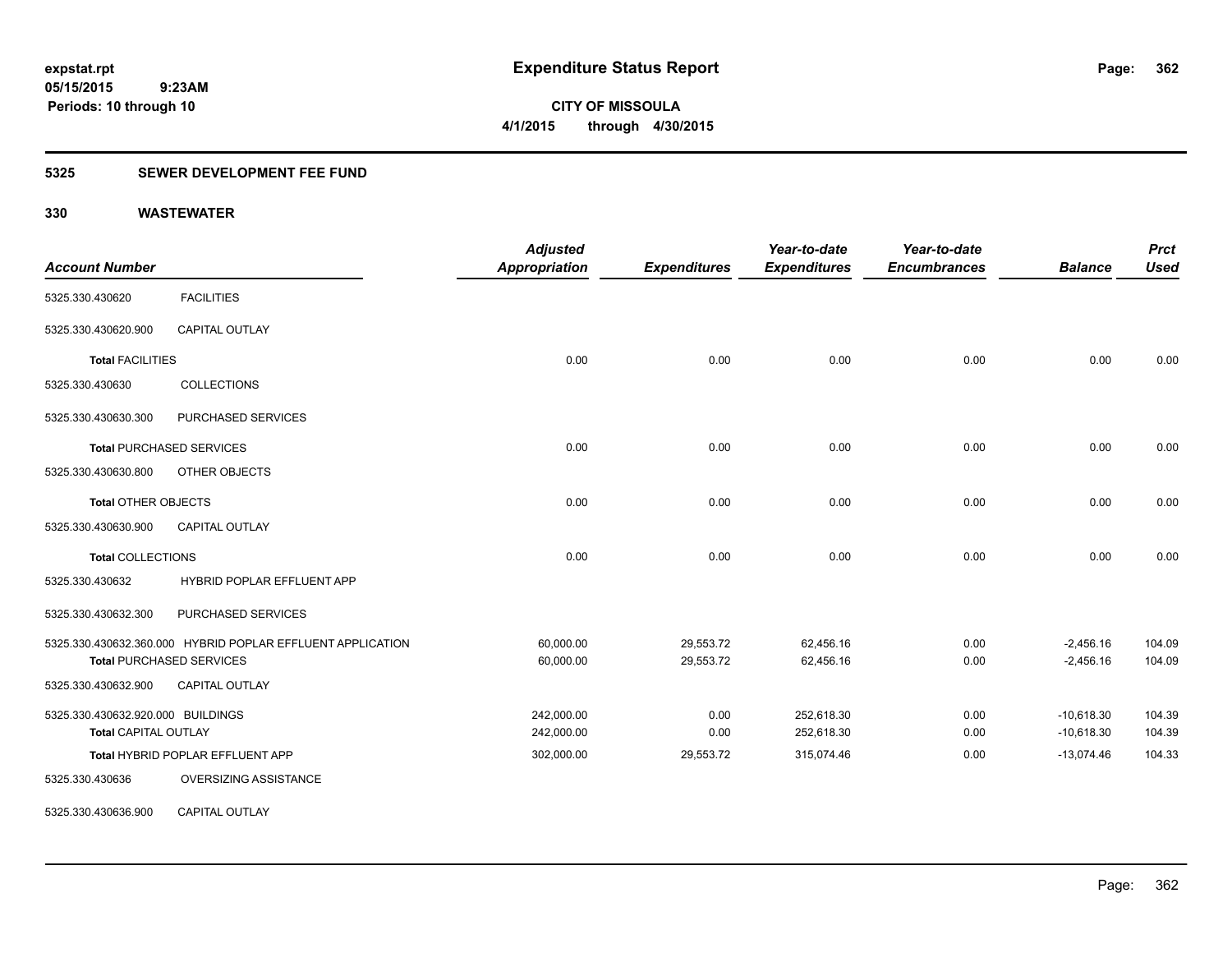### **5325 SEWER DEVELOPMENT FEE FUND**

| <b>Account Number</b>           |                                                                              | <b>Adjusted</b><br><b>Appropriation</b> | <b>Expenditures</b> | Year-to-date<br><b>Expenditures</b> | Year-to-date<br><b>Encumbrances</b> | <b>Balance</b>         | <b>Prct</b><br><b>Used</b> |
|---------------------------------|------------------------------------------------------------------------------|-----------------------------------------|---------------------|-------------------------------------|-------------------------------------|------------------------|----------------------------|
|                                 | 5325.330.430636.930.000 OVERSIZING ASSISTANCE<br>Total OVERSIZING ASSISTANCE | 50,000.00<br>50,000.00                  | 0.00<br>0.00        | 0.00<br>0.00                        | 0.00<br>0.00                        | 50,000.00<br>50,000.00 | 0.00<br>0.00               |
| 5325.330.430637                 | SEWAGE LIFT STATION UPGRADE/REHAB                                            |                                         |                     |                                     |                                     |                        |                            |
| 5325.330.430637.300             | PURCHASED SERVICES                                                           |                                         |                     |                                     |                                     |                        |                            |
|                                 | <b>Total SEWAGE LIFT STATION UPGRADE/REHAB</b>                               | 0.00                                    | 0.00                | 0.00                                | 0.00                                | 0.00                   | 0.00                       |
| 5325.330.430660                 | <b>ENGINEEERING</b>                                                          |                                         |                     |                                     |                                     |                        |                            |
| 5325.330.430660.300             | PURCHASED SERVICES                                                           |                                         |                     |                                     |                                     |                        |                            |
| <b>Total ENGINEEERING</b>       |                                                                              | 0.00                                    | 0.00                | 0.00                                | 0.00                                | 0.00                   | 0.00                       |
| 5325.330.430663                 | AIRPORT INTECEPTOR                                                           |                                         |                     |                                     |                                     |                        |                            |
| 5325.330.430663.300             | PURCHASED SERVICES                                                           |                                         |                     |                                     |                                     |                        |                            |
|                                 | <b>Total PURCHASED SERVICES</b>                                              | 0.00                                    | 0.00                | 0.00                                | 0.00                                | 0.00                   | 0.00                       |
| 5325.330.430663.900             | <b>CAPITAL OUTLAY</b>                                                        |                                         |                     |                                     |                                     |                        |                            |
| <b>Total AIRPORT INTECEPTOR</b> |                                                                              | 0.00                                    | 0.00                | 0.00                                | 0.00                                | 0.00                   | 0.00                       |
| 5325.330.430683                 | <b>TWITE PUMP STATION</b>                                                    |                                         |                     |                                     |                                     |                        |                            |
| 5325.330.430683.900             | CAPITAL OUTLAY                                                               |                                         |                     |                                     |                                     |                        |                            |
|                                 | 5325.330.430683.930.000 TWITE PUMP STATION                                   | 58,559.00                               | 0.00                | 0.00                                | 0.00                                | 58,559.00              | 0.00                       |
| <b>Total TWITE PUMP STATION</b> |                                                                              | 58,559.00                               | 0.00                | 0.00                                | 0.00                                | 58,559.00              | 0.00                       |
| 5325.330.430684                 | MILLER CREEK INTERCEPTOR                                                     |                                         |                     |                                     |                                     |                        |                            |
| 5325.330.430684.900             | CAPITAL OUTLAY                                                               |                                         |                     |                                     |                                     |                        |                            |
|                                 | <b>Total MILLER CREEK INTERCEPTOR</b>                                        | 0.00                                    | 0.00                | 0.00                                | 0.00                                | 0.00                   | 0.00                       |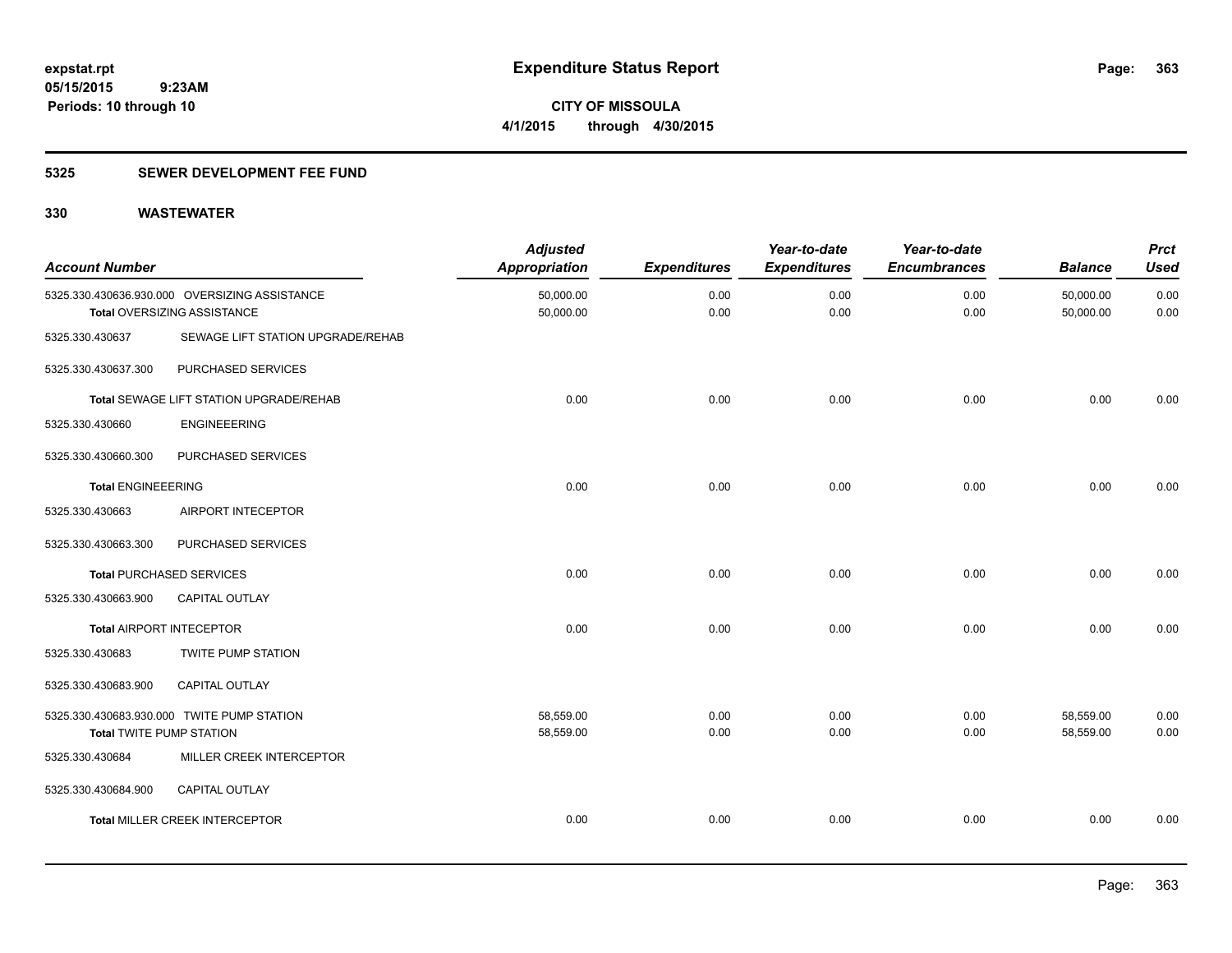**364**

**05/15/2015 9:23AM Periods: 10 through 10**

**CITY OF MISSOULA 4/1/2015 through 4/30/2015**

### **5325 SEWER DEVELOPMENT FEE FUND**

|                               |                                                    | <b>Adjusted</b>      |                     | Year-to-date        | Year-to-date        |                | <b>Prct</b> |
|-------------------------------|----------------------------------------------------|----------------------|---------------------|---------------------|---------------------|----------------|-------------|
| <b>Account Number</b>         |                                                    | <b>Appropriation</b> | <b>Expenditures</b> | <b>Expenditures</b> | <b>Encumbrances</b> | <b>Balance</b> | <b>Used</b> |
| 5325.330.430690               | OTHER ACTIVITIES                                   |                      |                     |                     |                     |                |             |
| 5325.330.430690.300           | PURCHASED SERVICES                                 |                      |                     |                     |                     |                |             |
|                               | <b>Total PURCHASED SERVICES</b>                    | 0.00                 | 0.00                | 0.00                | 0.00                | 0.00           | 0.00        |
| 5325.330.430690.800           | OTHER OBJECTS                                      |                      |                     |                     |                     |                |             |
| <b>Total OTHER OBJECTS</b>    |                                                    | 0.00                 | 0.00                | 0.00                | 0.00                | 0.00           | 0.00        |
| 5325.330.430690.900           | <b>CAPITAL OUTLAY</b>                              |                      |                     |                     |                     |                |             |
| <b>Total OTHER ACTIVITIES</b> |                                                    | 0.00                 | 0.00                | 0.00                | 0.00                | 0.00           | 0.00        |
| 5325.330.430706               | <b>RUSSELL ST INTERCEPTOR</b>                      |                      |                     |                     |                     |                |             |
| 5325.330.430706.300           | PURCHASED SERVICES                                 |                      |                     |                     |                     |                |             |
|                               | Total RUSSELL ST INTERCEPTOR                       | 0.00                 | 0.00                | 0.00                | 0.00                | 0.00           | 0.00        |
| 5325.330.430711               | *** Title Not Found ***                            |                      |                     |                     |                     |                |             |
| 5325.330.430711.900           | CAPITAL OUTLAY                                     |                      |                     |                     |                     |                |             |
| Total *** Title Not Found *** |                                                    | 0.00                 | 0.00                | 0.00                | 0.00                | 0.00           | 0.00        |
| 5325.330.490508               | EKO COMPOST LAND PURCHASE                          |                      |                     |                     |                     |                |             |
| 5325.330.490508.300           | PURCHASED SERVICES                                 |                      |                     |                     |                     |                |             |
|                               | 5325.330.490508.360.000 REPAIR & MAINTENANCE       | 5,000.00             | 0.00                | 0.00                | 0.00                | 5,000.00       | 0.00        |
|                               | <b>Total PURCHASED SERVICES</b>                    | 5,000.00             | 0.00                | 0.00                | 0.00                | 5,000.00       | 0.00        |
| 5325.330.490508.600           | <b>DEBT SERVICE</b>                                |                      |                     |                     |                     |                |             |
|                               | 5325.330.490508.610.000 EKO LAND/PRINCIPAL         | 247,185.00           | 0.00                | 196,283.21          | 0.00                | 50,901.79      | 79.41       |
|                               | 5325.330.490508.620.000 EKO LAND PURCHASE-INTEREST | 12,162.00            | 0.00                | 9,353.83            | 0.00                | 2,808.17       | 76.91       |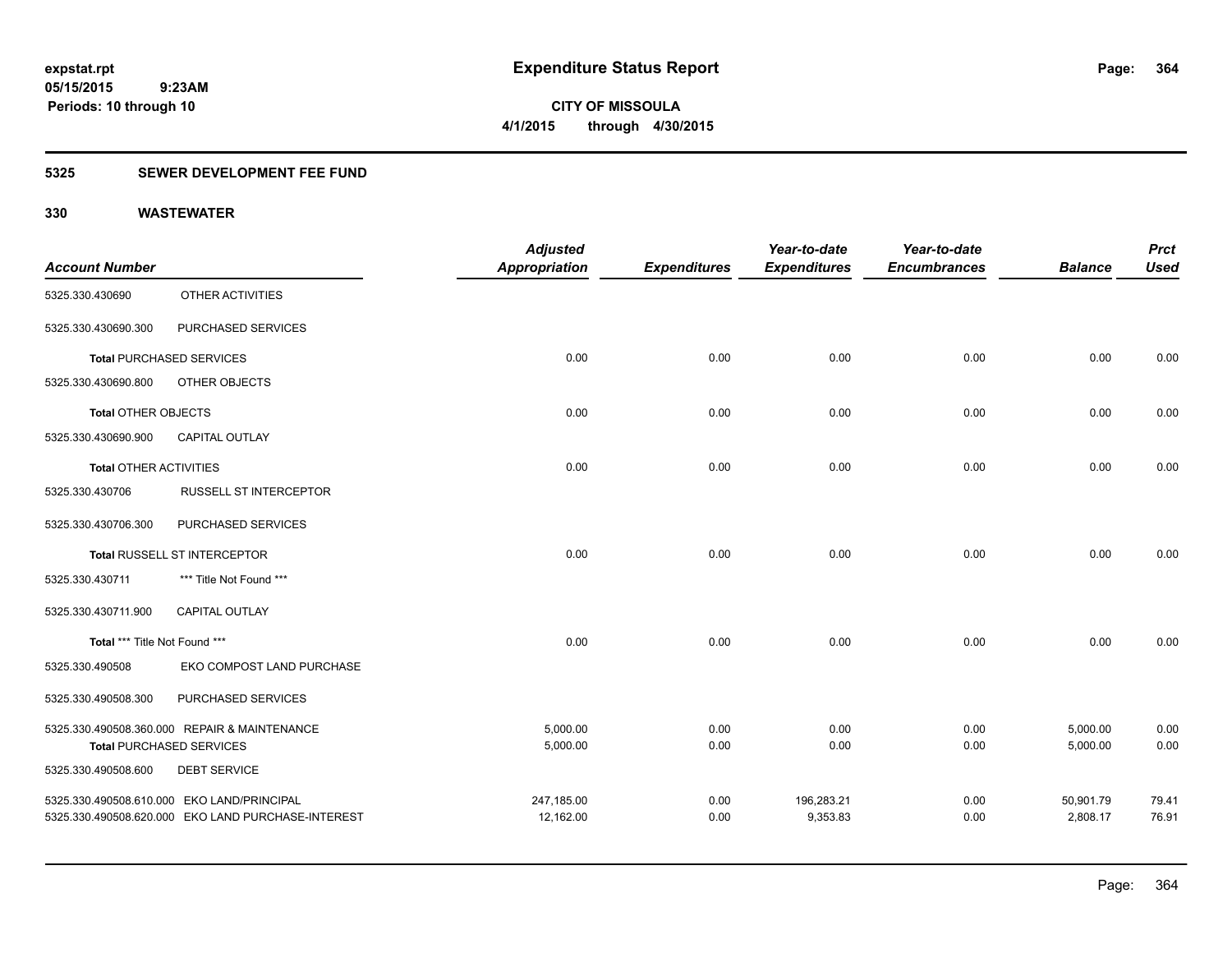### **5325 SEWER DEVELOPMENT FEE FUND**

| <b>Account Number</b>       |                                         | <b>Adjusted</b><br><b>Appropriation</b> | <b>Expenditures</b> | Year-to-date<br><b>Expenditures</b> | Year-to-date<br><b>Encumbrances</b> | <b>Balance</b> | <b>Prct</b><br><b>Used</b> |
|-----------------------------|-----------------------------------------|-----------------------------------------|---------------------|-------------------------------------|-------------------------------------|----------------|----------------------------|
| <b>Total DEBT SERVICE</b>   |                                         | 259,347.00                              | 0.00                | 205,637.04                          | 0.00                                | 53,709.96      | 79.29                      |
| 5325.330.490508.900         | <b>CAPITAL OUTLAY</b>                   |                                         |                     |                                     |                                     |                |                            |
| <b>Total CAPITAL OUTLAY</b> |                                         | 0.00                                    | 0.00                | 0.00                                | 0.00                                | 0.00           | 0.00                       |
|                             | <b>Total EKO COMPOST LAND PURCHASE</b>  | 264,347.00                              | 0.00                | 205,637.04                          | 0.00                                | 58,709.96      | 77.79                      |
| 5325.330.499999             | <b>NEW REQUESTS</b>                     |                                         |                     |                                     |                                     |                |                            |
| 5325.330.499999.900         | <b>CAPITAL OUTLAY</b>                   |                                         |                     |                                     |                                     |                |                            |
| <b>Total NEW REQUESTS</b>   |                                         | 0.00                                    | 0.00                | 0.00                                | 0.00                                | 0.00           | 0.00                       |
|                             | <b>Total SEWER DEVELOPMENT FEE FUND</b> | 674,906.00                              | 29.553.72           | 520,711.50                          | 0.00                                | 154.194.50     | 77.15                      |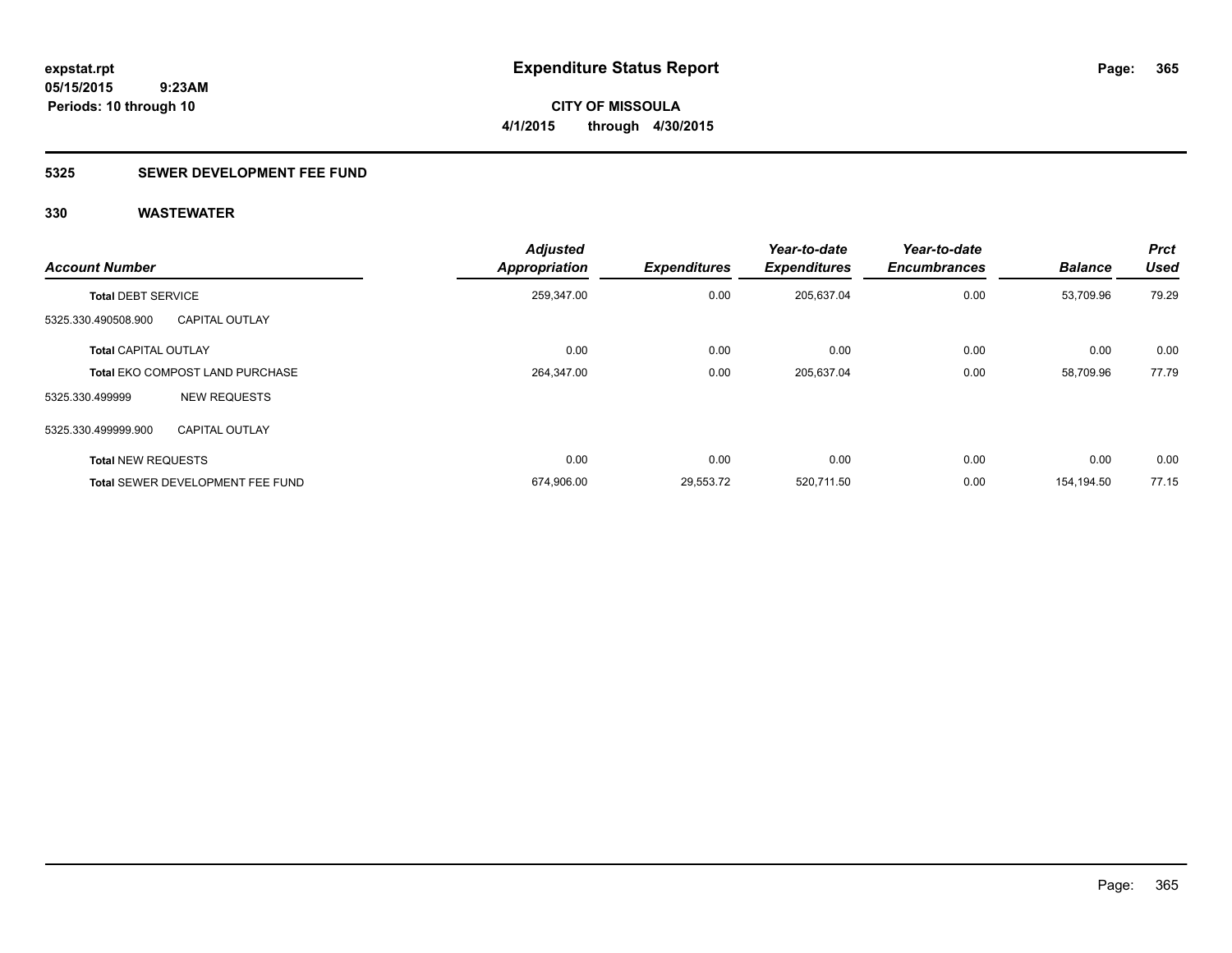#### **5340 SEWER CONSTRUCTION FUND**

| <b>Account Number</b>      |                                                                                           | <b>Adjusted</b><br><b>Appropriation</b> | <b>Expenditures</b>    | Year-to-date<br><b>Expenditures</b> | Year-to-date<br><b>Encumbrances</b> | <b>Balance</b>           | <b>Prct</b><br><b>Used</b> |
|----------------------------|-------------------------------------------------------------------------------------------|-----------------------------------------|------------------------|-------------------------------------|-------------------------------------|--------------------------|----------------------------|
| 5340.330.430632            | <b>HYBRID POPLAR EFFLUENT APP</b>                                                         |                                         |                        |                                     |                                     |                          |                            |
| 5340.330.430632.900        | <b>CAPITAL OUTLAY</b>                                                                     |                                         |                        |                                     |                                     |                          |                            |
|                            | 5340.330.430632.930.000 SOLIDS DEWATERING SCREW PRESS<br>Total HYBRID POPLAR EFFLUENT APP | 900,000.00<br>900,000.00                | 15,012.93<br>15,012.93 | 15,012.93<br>15,012.93              | 0.00<br>0.00                        | 884,987.07<br>884.987.07 | 1.67<br>1.67               |
| 5340.330.430697            | <b>ALLEY PAVING</b>                                                                       |                                         |                        |                                     |                                     |                          |                            |
| 5340.330.430697.300        | PURCHASED SERVICES                                                                        |                                         |                        |                                     |                                     |                          |                            |
| <b>Total ALLEY PAVING</b>  | 5340.330.430697.350.000 BROAWAY INTECEPTOR                                                | 20,000.00<br>20,000.00                  | 0.00<br>0.00           | 0.00<br>0.00                        | 0.00<br>0.00                        | 20,000.00<br>20,000.00   | 0.00<br>0.00               |
| 5340.330.430701            | E RESERVE ST COLLECTOR                                                                    |                                         |                        |                                     |                                     |                          |                            |
| 5340.330.430701.800        | OTHER OBJECTS                                                                             |                                         |                        |                                     |                                     |                          |                            |
| <b>Total OTHER OBJECTS</b> |                                                                                           | 0.00                                    | 0.00                   | 0.00                                | 0.00                                | 0.00                     | 0.00                       |
| 5340.330.430701.900        | <b>CAPITAL OUTLAY</b>                                                                     |                                         |                        |                                     |                                     |                          |                            |
|                            | Total E RESERVE ST COLLECTOR                                                              | 0.00                                    | 0.00                   | 0.00                                | 0.00                                | 0.00                     | 0.00                       |
| 5340.330.430707            | RATTLESNAKE COLLECTION SYSTEM                                                             |                                         |                        |                                     |                                     |                          |                            |
| 5340.330.430707.800        | OTHER OBJECTS                                                                             |                                         |                        |                                     |                                     |                          |                            |
|                            | Total RATTLESNAKE COLLECTION SYSTEM                                                       | 0.00                                    | 0.00                   | 0.00                                | 0.00                                | 0.00                     | 0.00                       |
| <b>Total WASTEWATER</b>    |                                                                                           | 920,000.00                              | 15,012.93              | 15,012.93                           | 0.00                                | 904,987.07               | 1.63                       |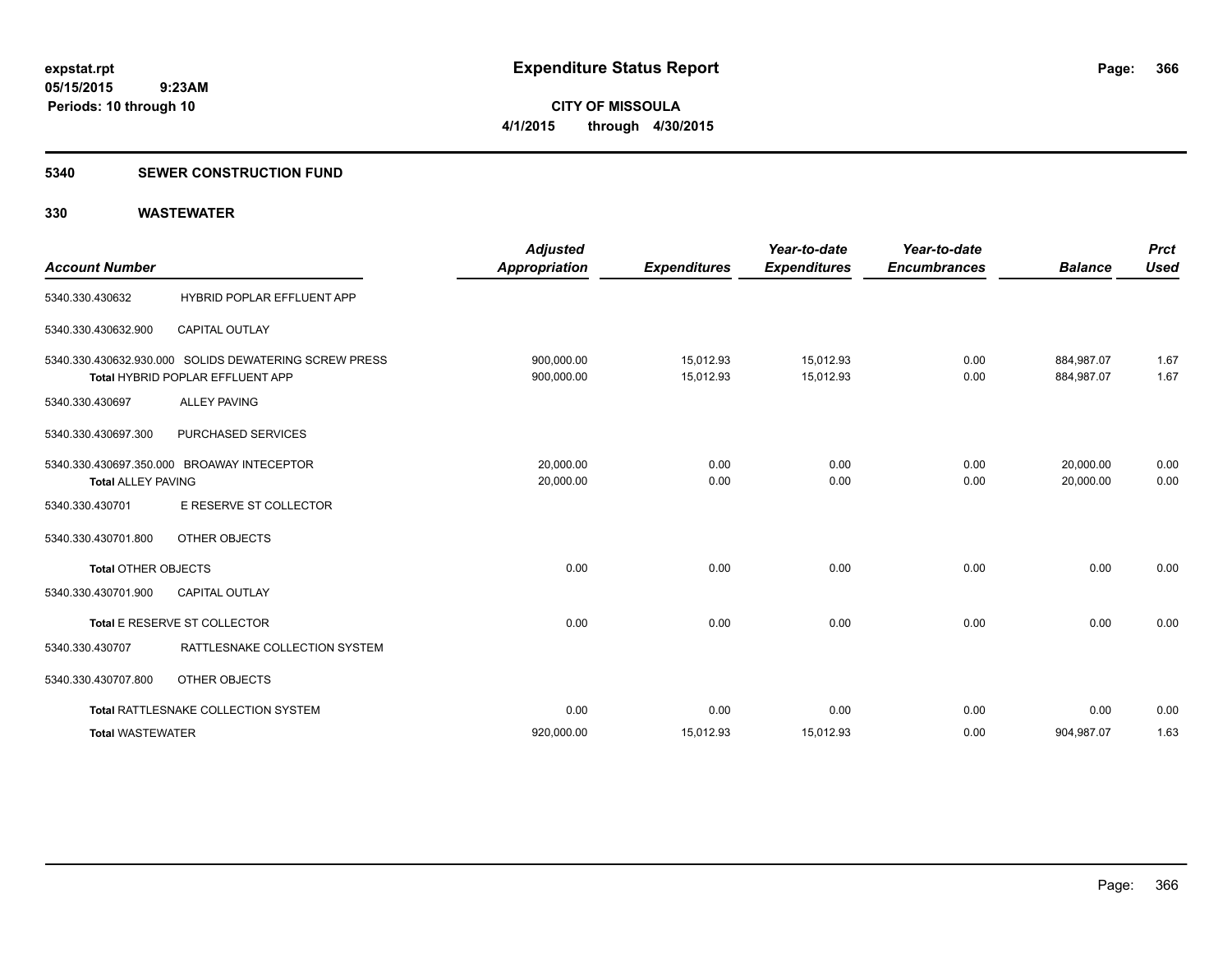### **5340 SEWER CONSTRUCTION FUND**

### **390 NON-DEPARTMENTAL**

| <b>Account Number</b>                |                                      | <b>Adjusted</b><br><b>Appropriation</b> | <b>Expenditures</b> | Year-to-date<br><b>Expenditures</b> | Year-to-date<br><b>Encumbrances</b> | <b>Balance</b> | <b>Prct</b><br>Used |
|--------------------------------------|--------------------------------------|-----------------------------------------|---------------------|-------------------------------------|-------------------------------------|----------------|---------------------|
| 5340.390.430963                      | <b>BIOGAS ELECTRICAL GENERATION</b>  |                                         |                     |                                     |                                     |                |                     |
| 5340.390.430963.900                  | CAPITAL OUTLAY                       |                                         |                     |                                     |                                     |                |                     |
| 5340.390.430963.930.000 IMPROVEMENTS |                                      | 0.00                                    | 2.986.19            | 13.382.82                           | 0.00                                | $-13.382.82$   | 0.00                |
| <b>Total NON-DEPARTMENTAL</b>        |                                      | 0.00                                    | 2.986.19            | 13,382.82                           | 0.00                                | $-13.382.82$   | 0.00                |
|                                      | <b>Total SEWER CONSTRUCTION FUND</b> | 920,000.00                              | 17,999.12           | 28,395.75                           | 0.00                                | 891.604.25     | 3.09                |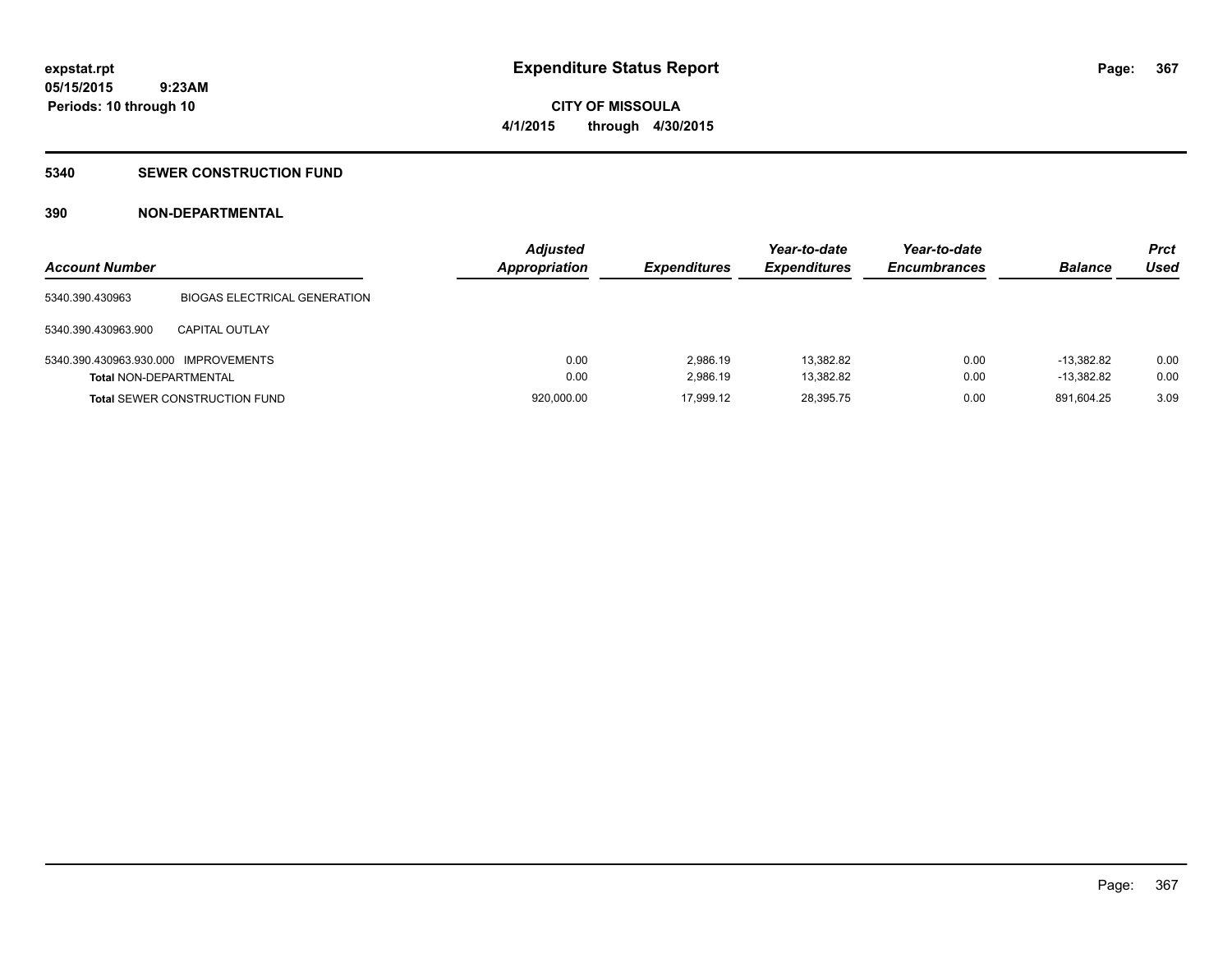**CITY OF MISSOULA 4/1/2015 through 4/30/2015**

#### **5361 2001 SEWER REVENUE BONDS-DEBT SERVICE**

| <b>Account Number</b>             |                                                    | <b>Adjusted</b><br>Appropriation | <b>Expenditures</b> | Year-to-date<br><b>Expenditures</b> | Year-to-date<br><b>Encumbrances</b> | <b>Balance</b> | <b>Prct</b><br>Used |
|-----------------------------------|----------------------------------------------------|----------------------------------|---------------------|-------------------------------------|-------------------------------------|----------------|---------------------|
| 5361.330.490200                   | REVENUE BOND DEBT SERVICE                          |                                  |                     |                                     |                                     |                |                     |
| 5361.330.490200.600               | <b>DEBT SERVICE</b>                                |                                  |                     |                                     |                                     |                |                     |
| 5361.330.490200.610.000 PRINCIPAL |                                                    | 27,000.00                        | 0.00                | 13.000.00                           | 0.00                                | 14.000.00      | 48.15               |
|                                   | 5361.330.490200.620.000 INTEREST / SERVICE FEES    | 3.590.00                         | 0.00                | 1.860.00                            | 0.00                                | 1.730.00       | 51.81               |
| <b>Total DEBT SERVICE</b>         |                                                    | 30,590.00                        | 0.00                | 14.860.00                           | 0.00                                | 15.730.00      | 48.58               |
|                                   | Total REVENUE BOND DEBT SERVICE                    | 30.590.00                        | 0.00                | 14.860.00                           | 0.00                                | 15.730.00      | 48.58               |
|                                   | <b>Total 2001 SEWER REVENUE BONDS-DEBT SERVICE</b> | 30.590.00                        | 0.00                | 14.860.00                           | 0.00                                | 15.730.00      | 48.58               |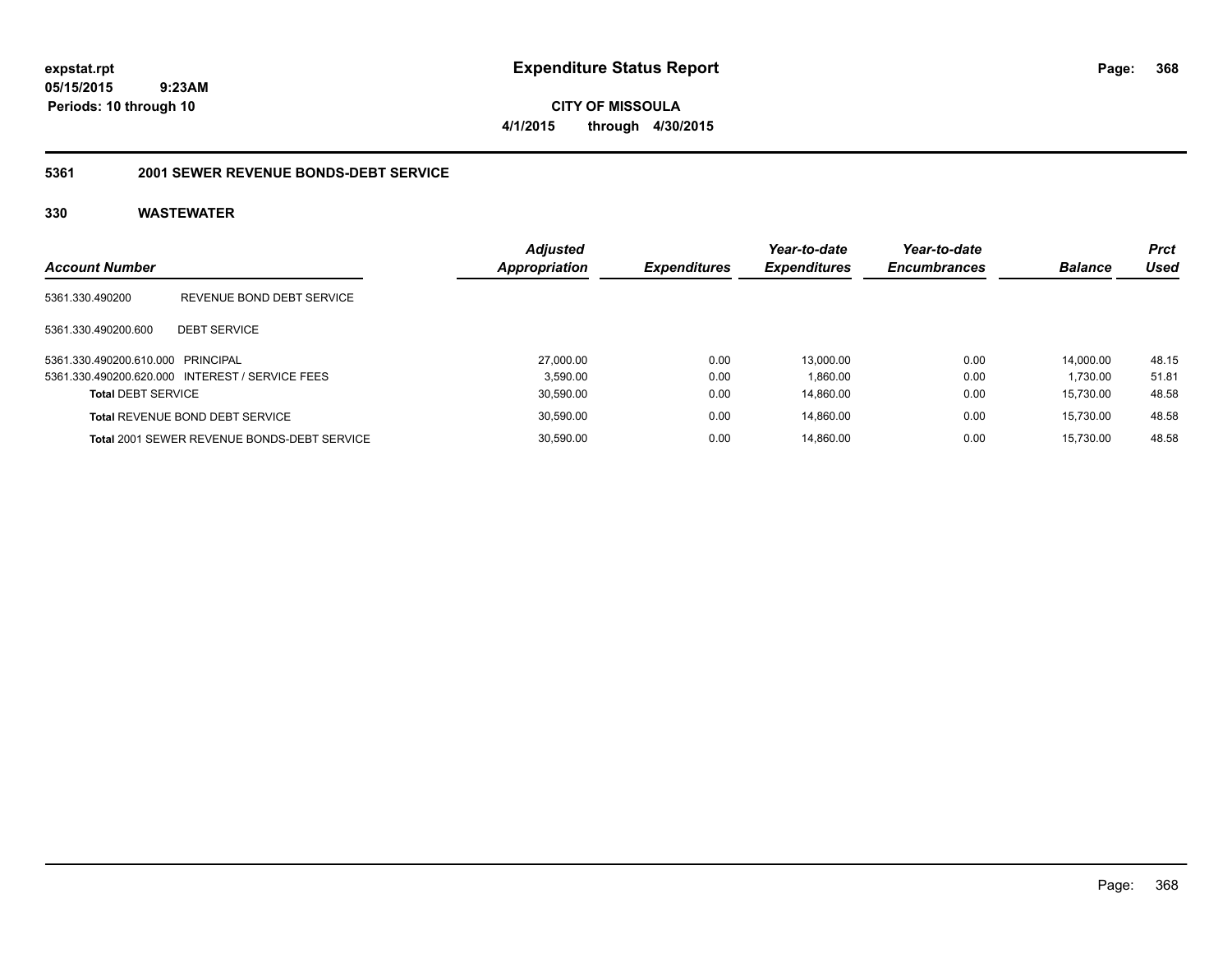**CITY OF MISSOULA 4/1/2015 through 4/30/2015**

### **5362 00 SEWER REVENUE BOND - SERIES B DEBT SE**

| <b>Account Number</b>             |                                                 | <b>Adjusted</b><br><b>Appropriation</b> | <b>Expenditures</b> | Year-to-date<br><b>Expenditures</b> | Year-to-date<br><b>Encumbrances</b> | <b>Balance</b> | <b>Prct</b><br><b>Used</b> |
|-----------------------------------|-------------------------------------------------|-----------------------------------------|---------------------|-------------------------------------|-------------------------------------|----------------|----------------------------|
|                                   |                                                 |                                         |                     |                                     |                                     |                |                            |
| 5362.330.490200                   | REVENUE BOND DEBT SERVICE                       |                                         |                     |                                     |                                     |                |                            |
| 5362.330.490200.600               | <b>DEBT SERVICE</b>                             |                                         |                     |                                     |                                     |                |                            |
| 5362.330.490200.610.000 PRINCIPAL |                                                 | 44,000.00                               | 0.00                | 22,000.00                           | 0.00                                | 22.000.00      | 50.00                      |
|                                   | 5362.330.490200.620.000 INTEREST / SERVICE FEES | 5,240.00                                | 0.00                | 2,730.00                            | 0.00                                | 2,510.00       | 52.10                      |
| <b>Total DEBT SERVICE</b>         |                                                 | 49,240.00                               | 0.00                | 24,730.00                           | 0.00                                | 24,510.00      | 50.22                      |
| 5362.330.490200.800               | OTHER OBJECTS                                   |                                         |                     |                                     |                                     |                |                            |
| <b>Total OTHER OBJECTS</b>        |                                                 | 0.00                                    | 0.00                | 0.00                                | 0.00                                | 0.00           | 0.00                       |
|                                   | <b>Total REVENUE BOND DEBT SERVICE</b>          | 49,240.00                               | 0.00                | 24,730.00                           | 0.00                                | 24.510.00      | 50.22                      |
|                                   | Total 00 SEWER REVENUE BOND - SERIES B DEBT SE  | 49.240.00                               | 0.00                | 24.730.00                           | 0.00                                | 24.510.00      | 50.22                      |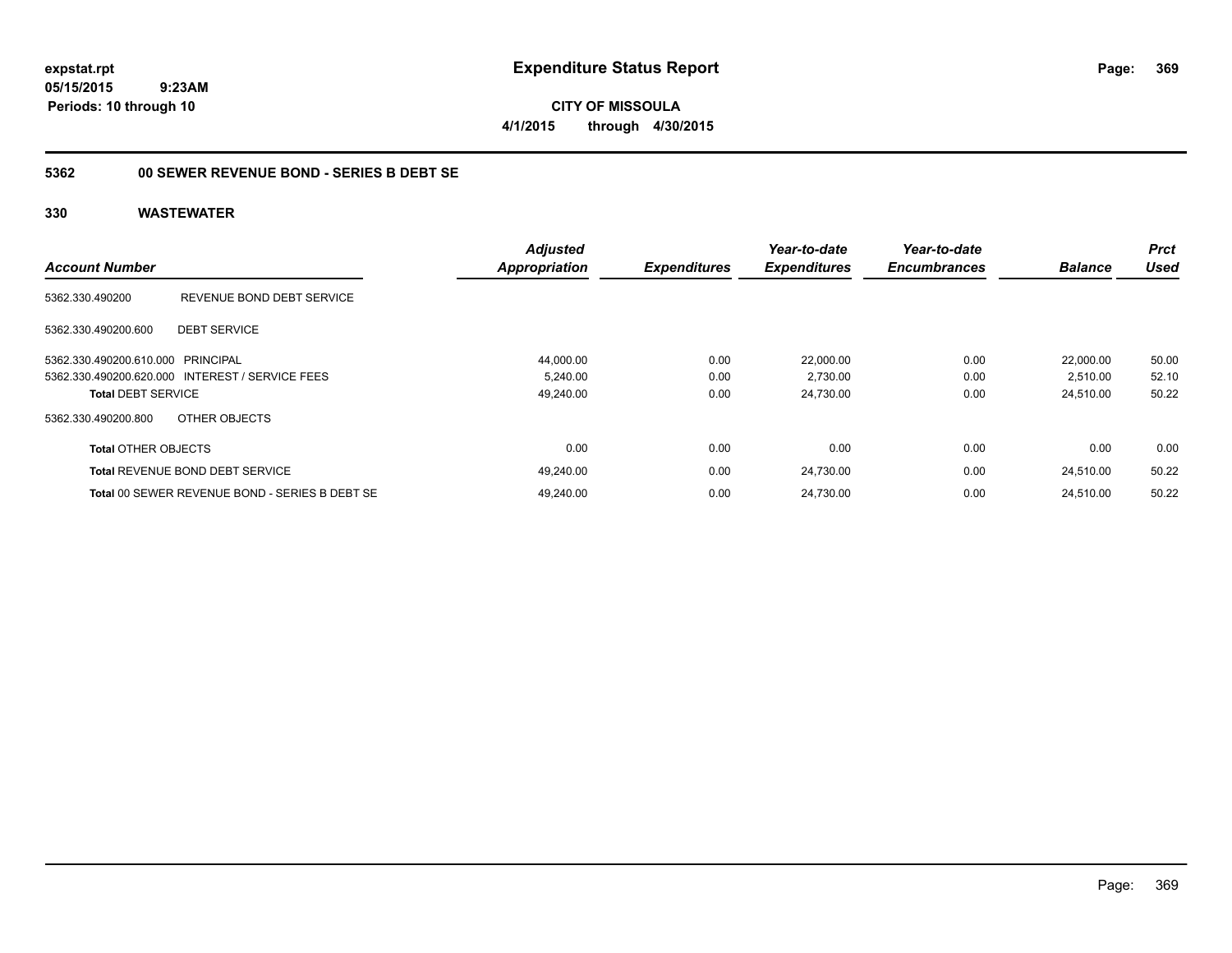**CITY OF MISSOULA 4/1/2015 through 4/30/2015**

## **5363 92 SEWER REVENUE BOND SERIES A DEBT SERV**

| Account Number            |                                                       | <b>Adjusted</b><br><b>Appropriation</b> | <b>Expenditures</b> | Year-to-date<br><b>Expenditures</b> | Year-to-date<br><b>Encumbrances</b> | <b>Balance</b> | <b>Prct</b><br>Used |
|---------------------------|-------------------------------------------------------|-----------------------------------------|---------------------|-------------------------------------|-------------------------------------|----------------|---------------------|
| 5363.330.490200           | REVENUE BOND DEBT SERVICE                             |                                         |                     |                                     |                                     |                |                     |
| 5363.330.490200.600       | <b>DEBT SERVICE</b>                                   |                                         |                     |                                     |                                     |                |                     |
| <b>Total DEBT SERVICE</b> |                                                       | 0.00                                    | 0.00                | 0.00                                | 0.00                                | 0.00           | 0.00                |
|                           | <b>Total REVENUE BOND DEBT SERVICE</b>                | 0.00                                    | 0.00                | 0.00                                | 0.00                                | 0.00           | 0.00                |
|                           | <b>Total 92 SEWER REVENUE BOND SERIES A DEBT SERV</b> | 0.00                                    | 0.00                | 0.00                                | 0.00                                | 0.00           | 0.00                |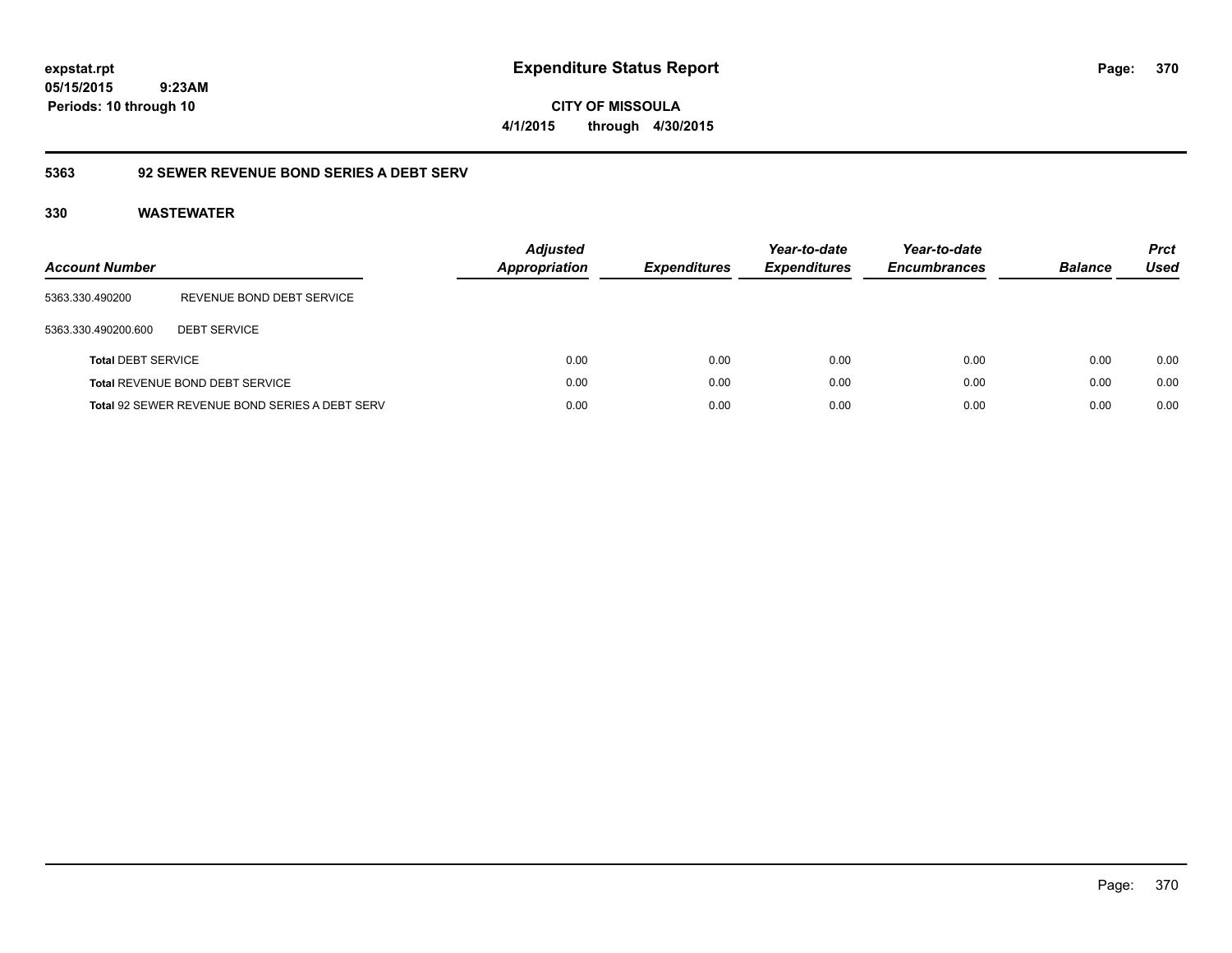**CITY OF MISSOULA 4/1/2015 through 4/30/2015**

### **5364 92 SEWER REVENUE BOND - SERIES B DEBT S**

| <b>Account Number</b>     |                                               | <b>Adjusted</b><br><b>Appropriation</b> | <i><b>Expenditures</b></i> | Year-to-date<br><b>Expenditures</b> | Year-to-date<br><b>Encumbrances</b> | <b>Balance</b> | <b>Prct</b><br>Used |
|---------------------------|-----------------------------------------------|-----------------------------------------|----------------------------|-------------------------------------|-------------------------------------|----------------|---------------------|
| 5364.330.490200           | REVENUE BOND DEBT SERVICE                     |                                         |                            |                                     |                                     |                |                     |
| 5364.330.490200.600       | <b>DEBT SERVICE</b>                           |                                         |                            |                                     |                                     |                |                     |
| <b>Total DEBT SERVICE</b> |                                               | 0.00                                    | 0.00                       | 0.00                                | 0.00                                | 0.00           | 0.00                |
|                           | <b>Total REVENUE BOND DEBT SERVICE</b>        | 0.00                                    | 0.00                       | 0.00                                | 0.00                                | 0.00           | 0.00                |
|                           | Total 92 SEWER REVENUE BOND - SERIES B DEBT S | 0.00                                    | 0.00                       | 0.00                                | 0.00                                | 0.00           | 0.00                |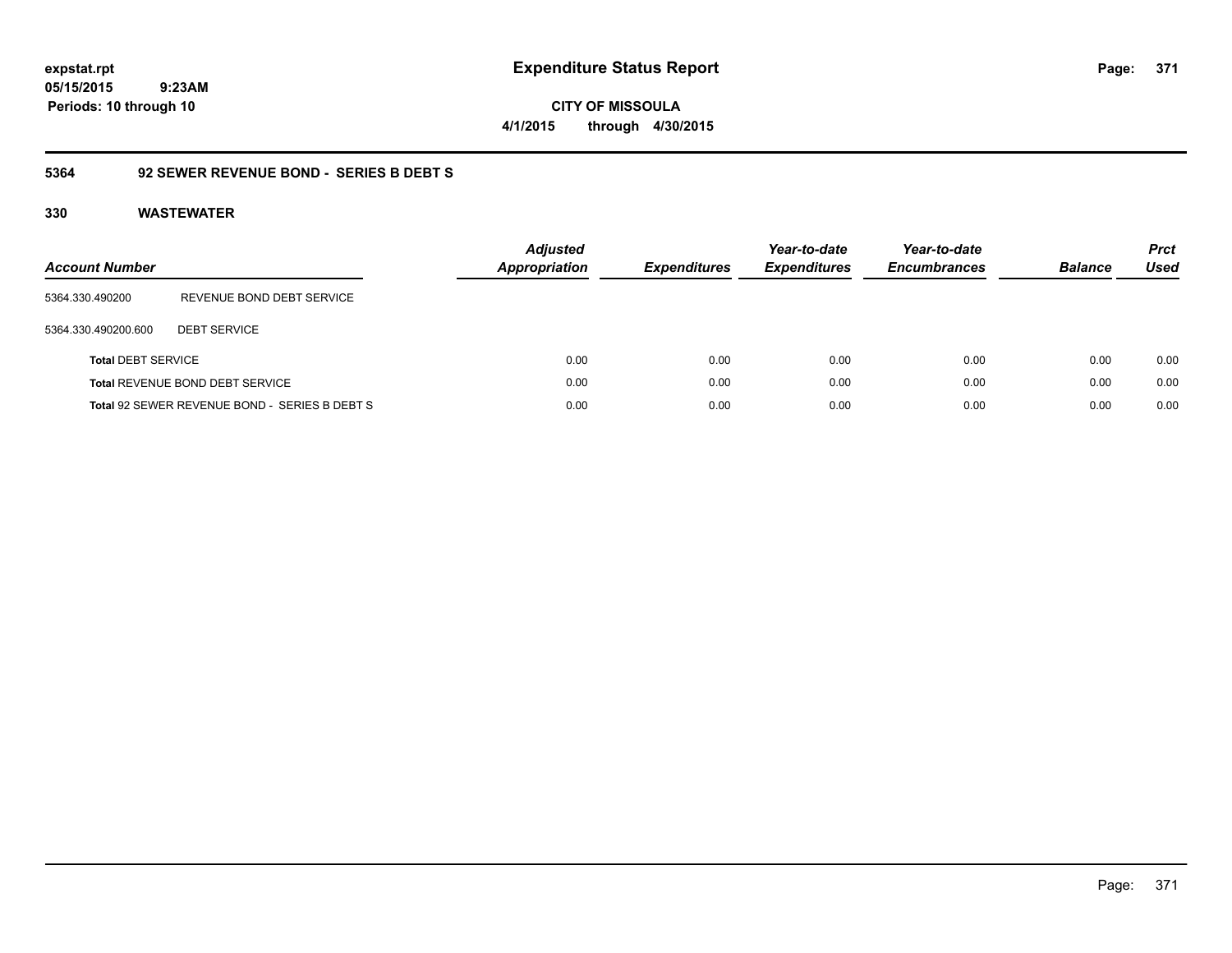**CITY OF MISSOULA 4/1/2015 through 4/30/2015**

### **5365 99 SEWER REVENUE BONDS DEBT SERVICE FUND**

| <b>Account Number</b>             |                                                       | <b>Adjusted</b><br><b>Appropriation</b> | <b>Expenditures</b> | Year-to-date<br><b>Expenditures</b> | Year-to-date<br><b>Encumbrances</b> | <b>Balance</b> | <b>Prct</b><br>Used |
|-----------------------------------|-------------------------------------------------------|-----------------------------------------|---------------------|-------------------------------------|-------------------------------------|----------------|---------------------|
| 5365.330.490200                   | REVENUE BOND DEBT SERVICE                             |                                         |                     |                                     |                                     |                |                     |
| 5365.330.490200.600               | <b>DEBT SERVICE</b>                                   |                                         |                     |                                     |                                     |                |                     |
| 5365.330.490200.610.000 PRINCIPAL |                                                       | 113.000.00                              | 0.00                | 57.000.00                           | 0.00                                | 56.000.00      | 50.44               |
|                                   | 5365.330.490200.620.000 INTEREST / SERVICE FEES       | 11.180.00                               | 0.00                | 4.870.00                            | 0.00                                | 6.310.00       | 43.56               |
|                                   | <b>Total REVENUE BOND DEBT SERVICE</b>                | 124,180.00                              | 0.00                | 61.870.00                           | 0.00                                | 62.310.00      | 49.82               |
|                                   | <b>Total 99 SEWER REVENUE BONDS DEBT SERVICE FUND</b> | 124.180.00                              | 0.00                | 61.870.00                           | 0.00                                | 62.310.00      | 49.82               |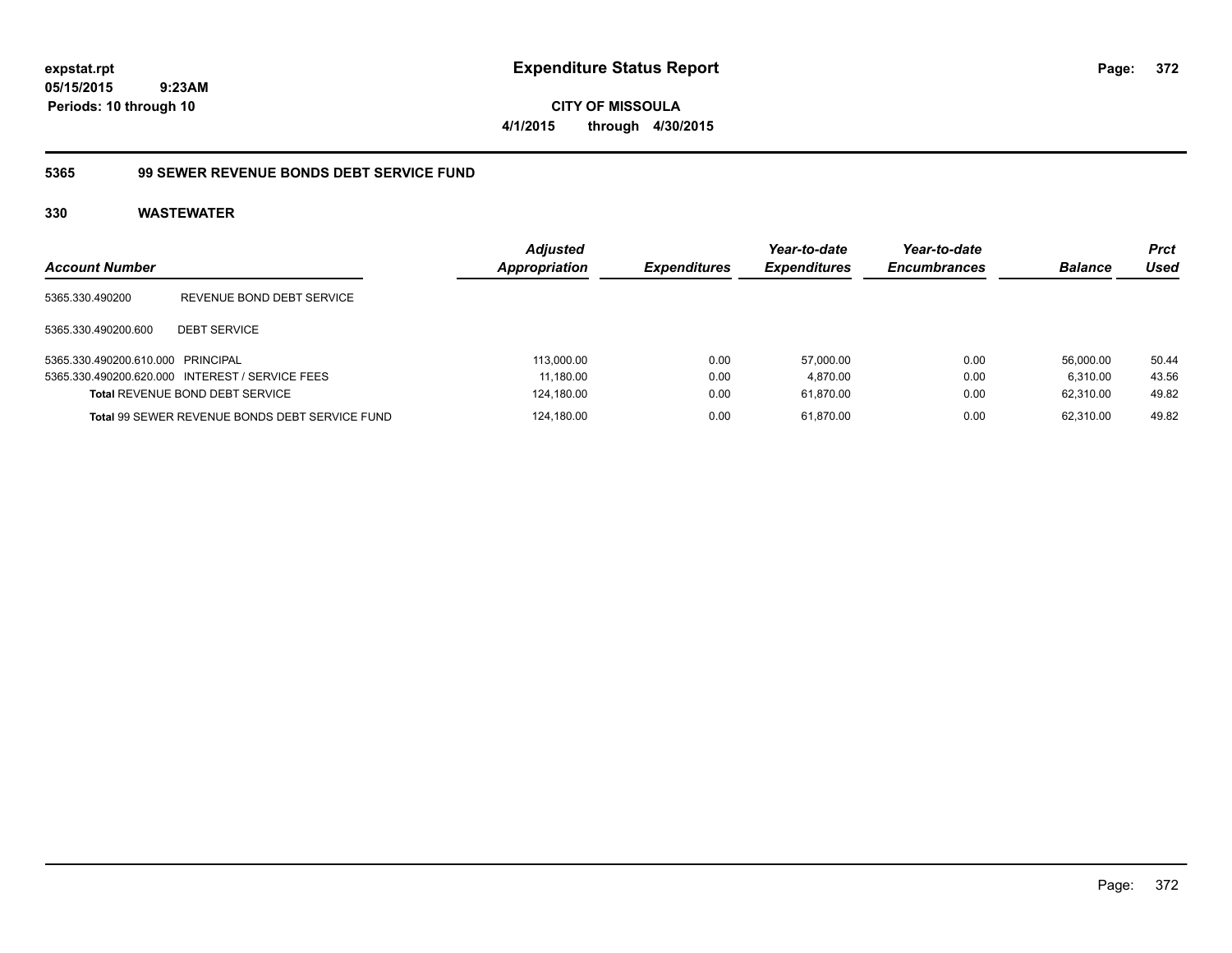### **5366 92 SEWER REVENUE BOND - SERIES A BOND RE**

| Account Number              |                                                | <b>Adjusted</b><br><b>Appropriation</b> | <b>Expenditures</b> | Year-to-date<br><b>Expenditures</b> | Year-to-date<br><b>Encumbrances</b> | <b>Balance</b> | <b>Prct</b><br>Used |
|-----------------------------|------------------------------------------------|-----------------------------------------|---------------------|-------------------------------------|-------------------------------------|----------------|---------------------|
| 5366.330.430610             | ADMINISTRATION                                 |                                         |                     |                                     |                                     |                |                     |
| 5366.330.430610.800         | OTHER OBJECTS                                  |                                         |                     |                                     |                                     |                |                     |
| <b>Total OTHER OBJECTS</b>  |                                                | 0.00                                    | 0.00                | 0.00                                | 0.00                                | 0.00           | 0.00                |
| <b>Total ADMINISTRATION</b> |                                                | 0.00                                    | 0.00                | 0.00                                | 0.00                                | 0.00           | 0.00                |
|                             | Total 92 SEWER REVENUE BOND - SERIES A BOND RE | 0.00                                    | 0.00                | 0.00                                | 0.00                                | 0.00           | 0.00                |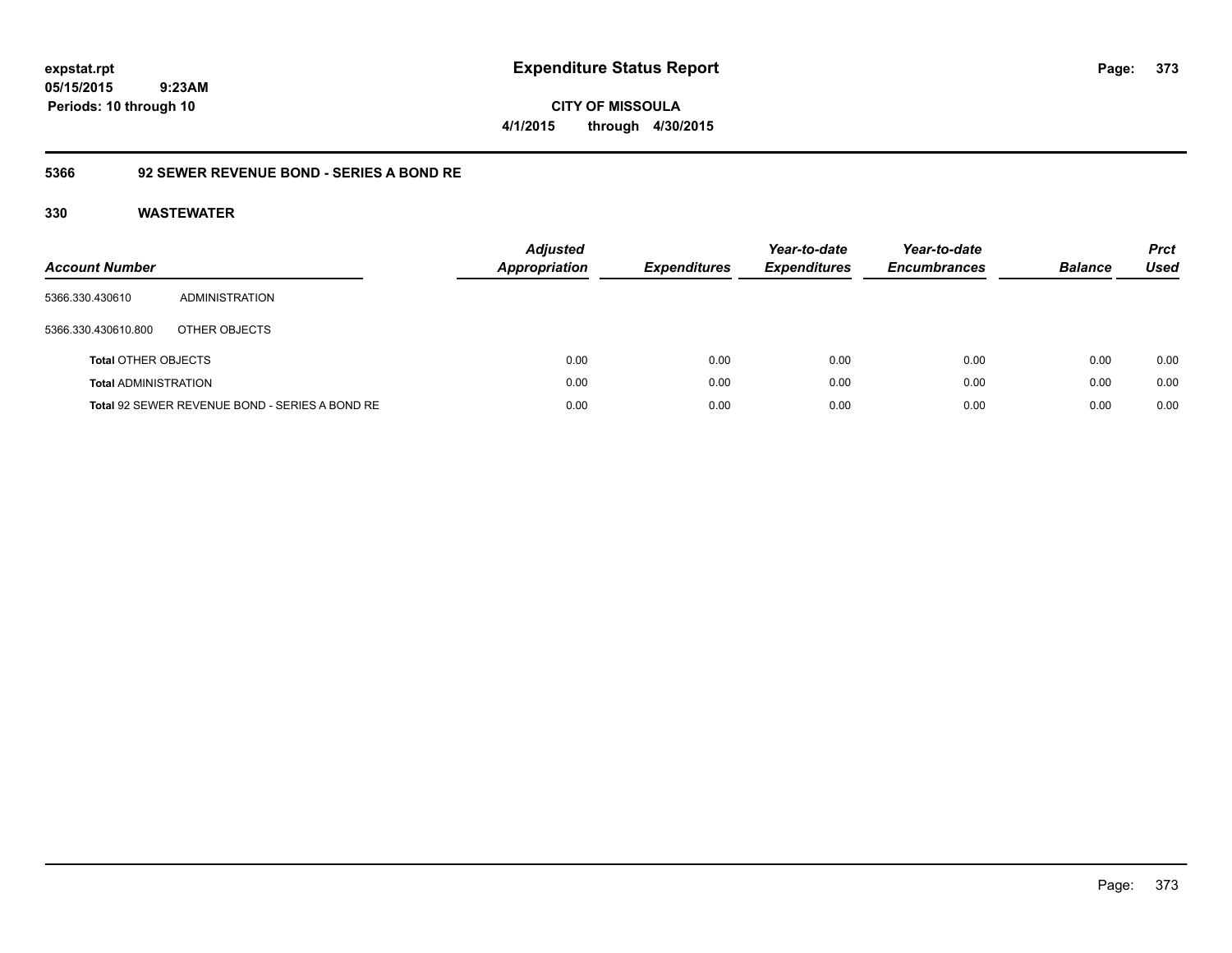**CITY OF MISSOULA 4/1/2015 through 4/30/2015**

### **5367 92 SEWER REVENUE BOND - SERIES B BOND RE**

| <b>Account Number</b>       |                                                | <b>Adjusted</b><br><b>Appropriation</b> | <b>Expenditures</b> | Year-to-date<br><b>Expenditures</b> | Year-to-date<br><b>Encumbrances</b> | <b>Balance</b> | <b>Prct</b><br>Used |
|-----------------------------|------------------------------------------------|-----------------------------------------|---------------------|-------------------------------------|-------------------------------------|----------------|---------------------|
| 5367.330.430610             | ADMINISTRATION                                 |                                         |                     |                                     |                                     |                |                     |
| 5367.330.430610.800         | OTHER OBJECTS                                  |                                         |                     |                                     |                                     |                |                     |
| <b>Total OTHER OBJECTS</b>  |                                                | 0.00                                    | 0.00                | 0.00                                | 0.00                                | 0.00           | 0.00                |
| <b>Total ADMINISTRATION</b> |                                                | 0.00                                    | 0.00                | 0.00                                | 0.00                                | 0.00           | 0.00                |
|                             | Total 92 SEWER REVENUE BOND - SERIES B BOND RE | 0.00                                    | 0.00                | 0.00                                | 0.00                                | 0.00           | 0.00                |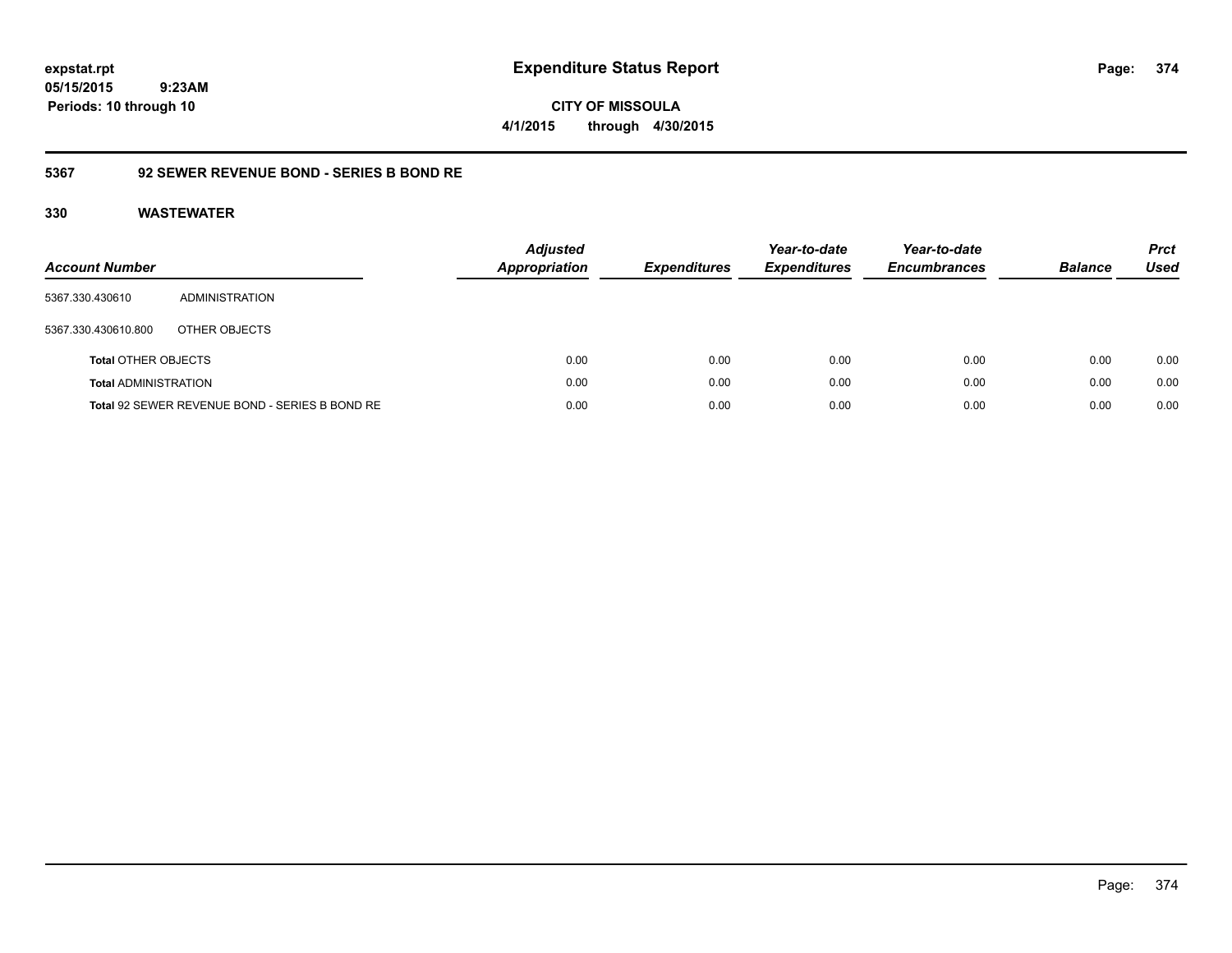**CITY OF MISSOULA 4/1/2015 through 4/30/2015**

## **5368 00 SEWER REVENUE BOND RESERVE FUND**

|                             |                                                  | <b>Adjusted</b>      |                     | Year-to-date        | Year-to-date        |                | <b>Prct</b> |
|-----------------------------|--------------------------------------------------|----------------------|---------------------|---------------------|---------------------|----------------|-------------|
| <b>Account Number</b>       |                                                  | <b>Appropriation</b> | <b>Expenditures</b> | <b>Expenditures</b> | <b>Encumbrances</b> | <b>Balance</b> | Used        |
| 5368.330.430610             | <b>ADMINISTRATION</b>                            |                      |                     |                     |                     |                |             |
| 5368.330.430610.800         | OTHER OBJECTS                                    |                      |                     |                     |                     |                |             |
|                             | 5368.330.430610.820.000 TRANSFERS TO OTHER FUNDS | 4.280.00             | 0.00                | 0.00                | 0.00                | 4.280.00       | 0.00        |
| <b>Total OTHER OBJECTS</b>  |                                                  | 4,280.00             | 0.00                | 0.00                | 0.00                | 4.280.00       | 0.00        |
| <b>Total ADMINISTRATION</b> |                                                  | 4.280.00             | 0.00                | 0.00                | 0.00                | 4.280.00       | 0.00        |
|                             | Total 00 SEWER REVENUE BOND RESERVE FUND         | 4,280.00             | 0.00                | 0.00                | 0.00                | 4.280.00       | 0.00        |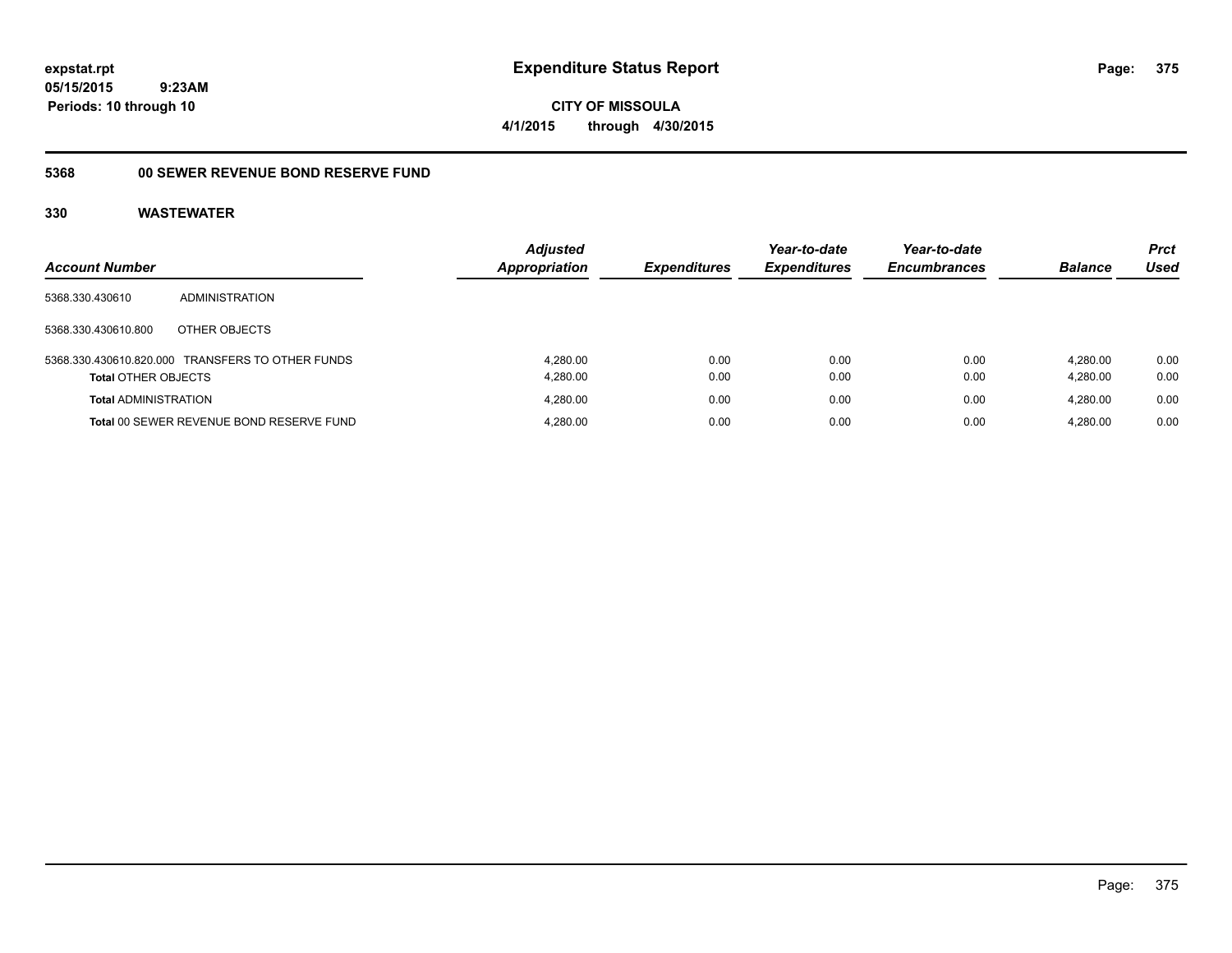#### **5369 2001 SEWER REVENUE BOND**

| <b>Account Number</b>       |                                                  | <b>Adjusted</b><br>Appropriation | <b>Expenditures</b> | Year-to-date<br><b>Expenditures</b> | Year-to-date<br><b>Encumbrances</b> | <b>Balance</b>       | <b>Prct</b><br>Used |
|-----------------------------|--------------------------------------------------|----------------------------------|---------------------|-------------------------------------|-------------------------------------|----------------------|---------------------|
| 5369.330.430610             | ADMINISTRATION                                   |                                  |                     |                                     |                                     |                      |                     |
| 5369.330.430610.800         | OTHER OBJECTS                                    |                                  |                     |                                     |                                     |                      |                     |
| <b>Total OTHER OBJECTS</b>  | 5369.330.430610.820.000 TRANSFERS TO OTHER FUNDS | 2.290.00<br>2,290.00             | 0.00<br>0.00        | 0.00<br>0.00                        | 0.00<br>0.00                        | 2.290.00<br>2,290.00 | 0.00<br>0.00        |
| <b>Total ADMINISTRATION</b> |                                                  | 2.290.00                         | 0.00                | 0.00                                | 0.00                                | 2.290.00             | 0.00                |
|                             | Total 2001 SEWER REVENUE BOND                    | 2.290.00                         | 0.00                | 0.00                                | 0.00                                | 2.290.00             | 0.00                |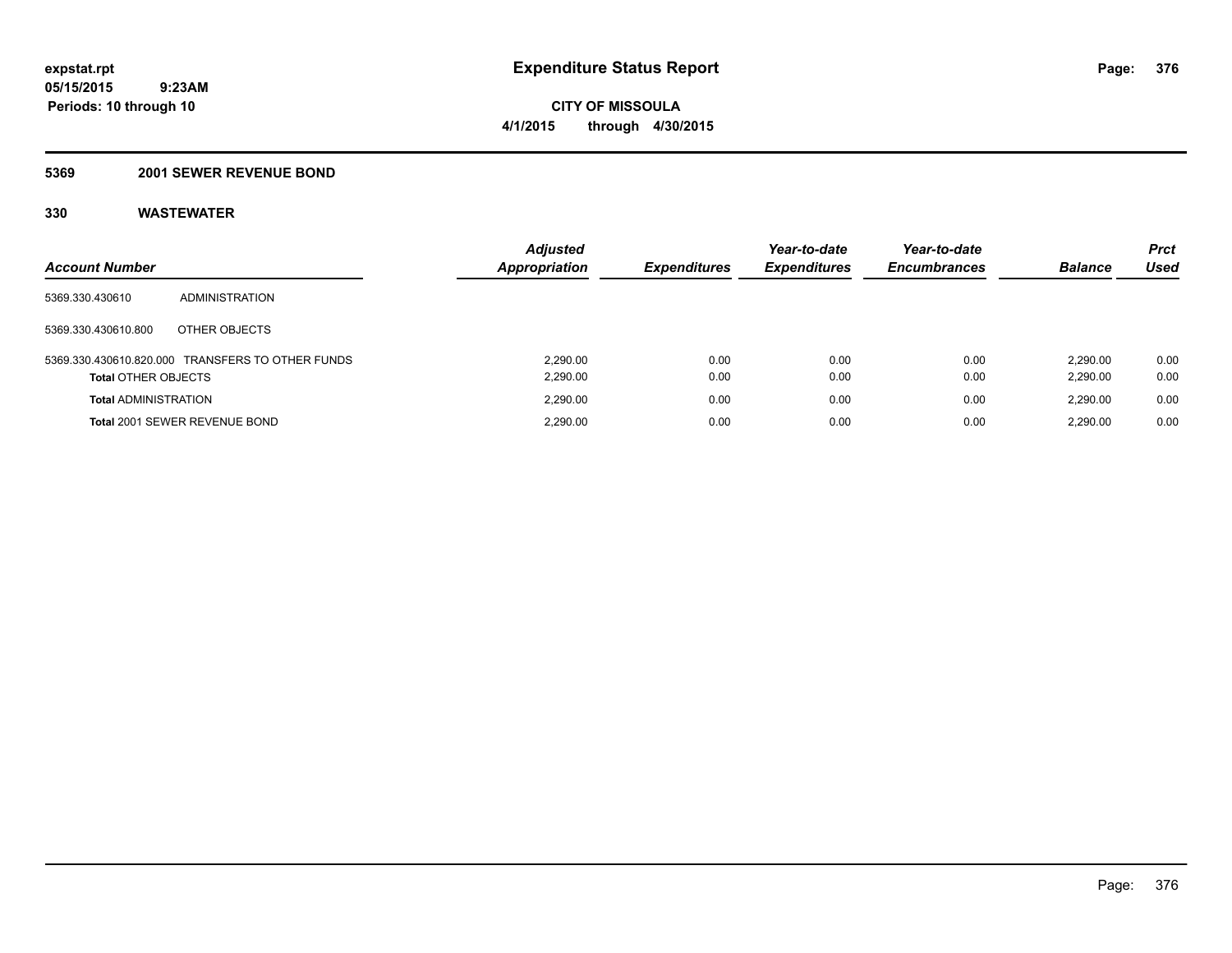**CITY OF MISSOULA 4/1/2015 through 4/30/2015**

### **5370 99 SEWER REVENUE BOND RESERVE FUND**

| <b>Account Number</b>       |                                                  | <b>Adjusted</b><br>Appropriation | <b>Expenditures</b> | Year-to-date<br><b>Expenditures</b> | Year-to-date<br><b>Encumbrances</b> | <b>Balance</b>       | <b>Prct</b><br>Used |
|-----------------------------|--------------------------------------------------|----------------------------------|---------------------|-------------------------------------|-------------------------------------|----------------------|---------------------|
| 5370.330.430610             | ADMINISTRATION                                   |                                  |                     |                                     |                                     |                      |                     |
| 5370.330.430610.800         | OTHER OBJECTS                                    |                                  |                     |                                     |                                     |                      |                     |
| <b>Total ADMINISTRATION</b> | 5370.330.430610.820.000 TRANSFERS TO OTHER FUNDS | 8.970.00<br>8,970.00             | 0.00<br>0.00        | 0.00<br>0.00                        | 0.00<br>0.00                        | 8.970.00<br>8,970.00 | 0.00<br>0.00        |
|                             | Total 99 SEWER REVENUE BOND RESERVE FUND         | 8.970.00                         | 0.00                | 0.00                                | 0.00                                | 8.970.00             | 0.00                |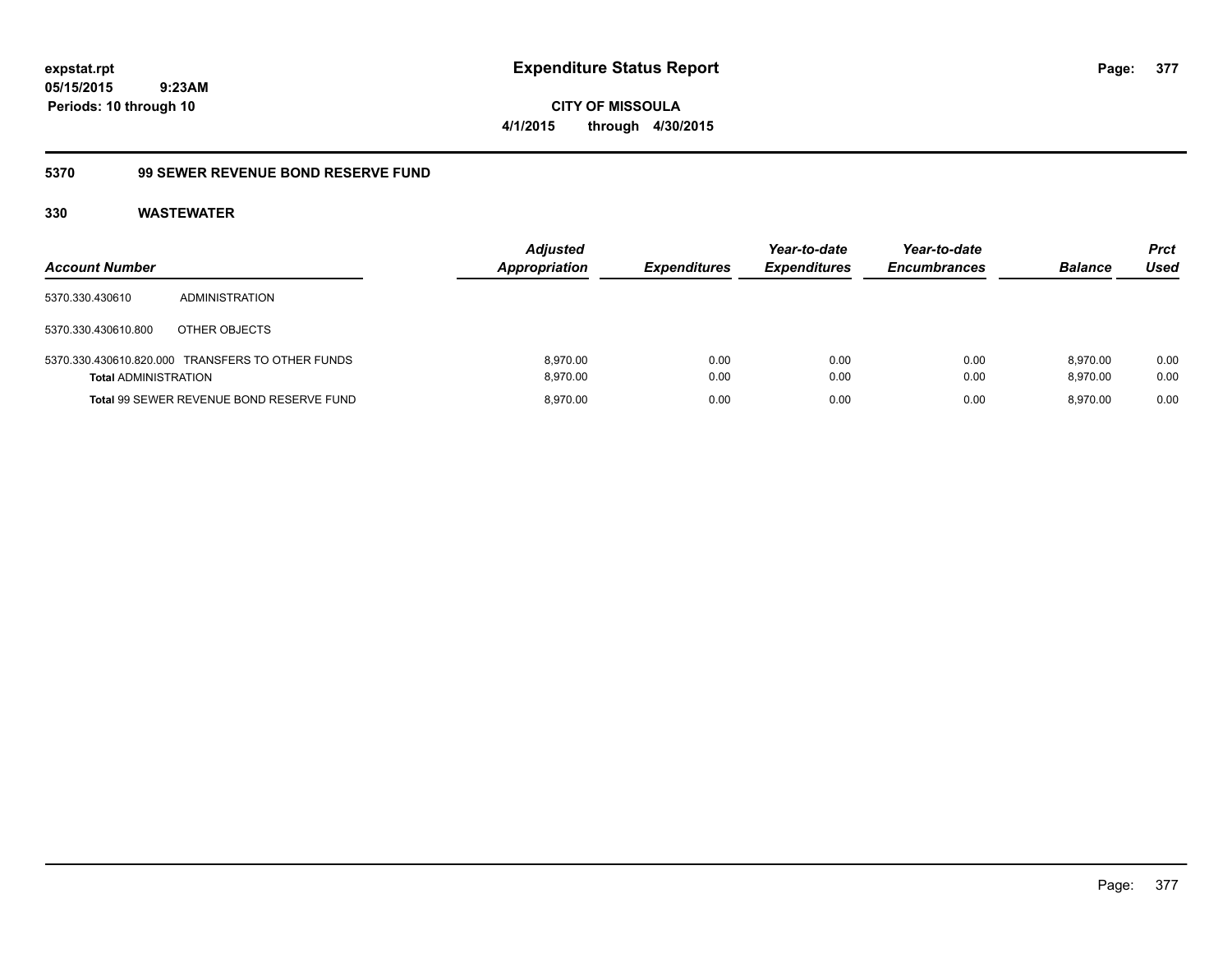**CITY OF MISSOULA 4/1/2015 through 4/30/2015**

#### **5371 2002 SEWER BONDS**

| <b>Account Number</b>             |                                                 | <b>Adjusted</b><br>Appropriation | <b>Expenditures</b> | Year-to-date<br><b>Expenditures</b> | Year-to-date<br><b>Encumbrances</b> | <b>Balance</b> | <b>Prct</b><br>Used |
|-----------------------------------|-------------------------------------------------|----------------------------------|---------------------|-------------------------------------|-------------------------------------|----------------|---------------------|
| 5371.330.490200                   | REVENUE BOND DEBT SERVICE                       |                                  |                     |                                     |                                     |                |                     |
| 5371.330.490200.600               | <b>DEBT SERVICE</b>                             |                                  |                     |                                     |                                     |                |                     |
| 5371.330.490200.610.000 PRINCIPAL |                                                 | 74.000.00                        | 0.00                | 37.000.00                           | 0.00                                | 37,000.00      | 50.00               |
|                                   | 5371.330.490200.620.000 INTEREST / SERVICE FEES | 11.410.00                        | 0.00                | 5.890.00                            | 0.00                                | 5.520.00       | 51.62               |
|                                   | <b>Total REVENUE BOND DEBT SERVICE</b>          | 85,410.00                        | 0.00                | 42.890.00                           | 0.00                                | 42.520.00      | 50.22               |
| Total 2002 SEWER BONDS            |                                                 | 85,410.00                        | 0.00                | 42.890.00                           | 0.00                                | 42.520.00      | 50.22               |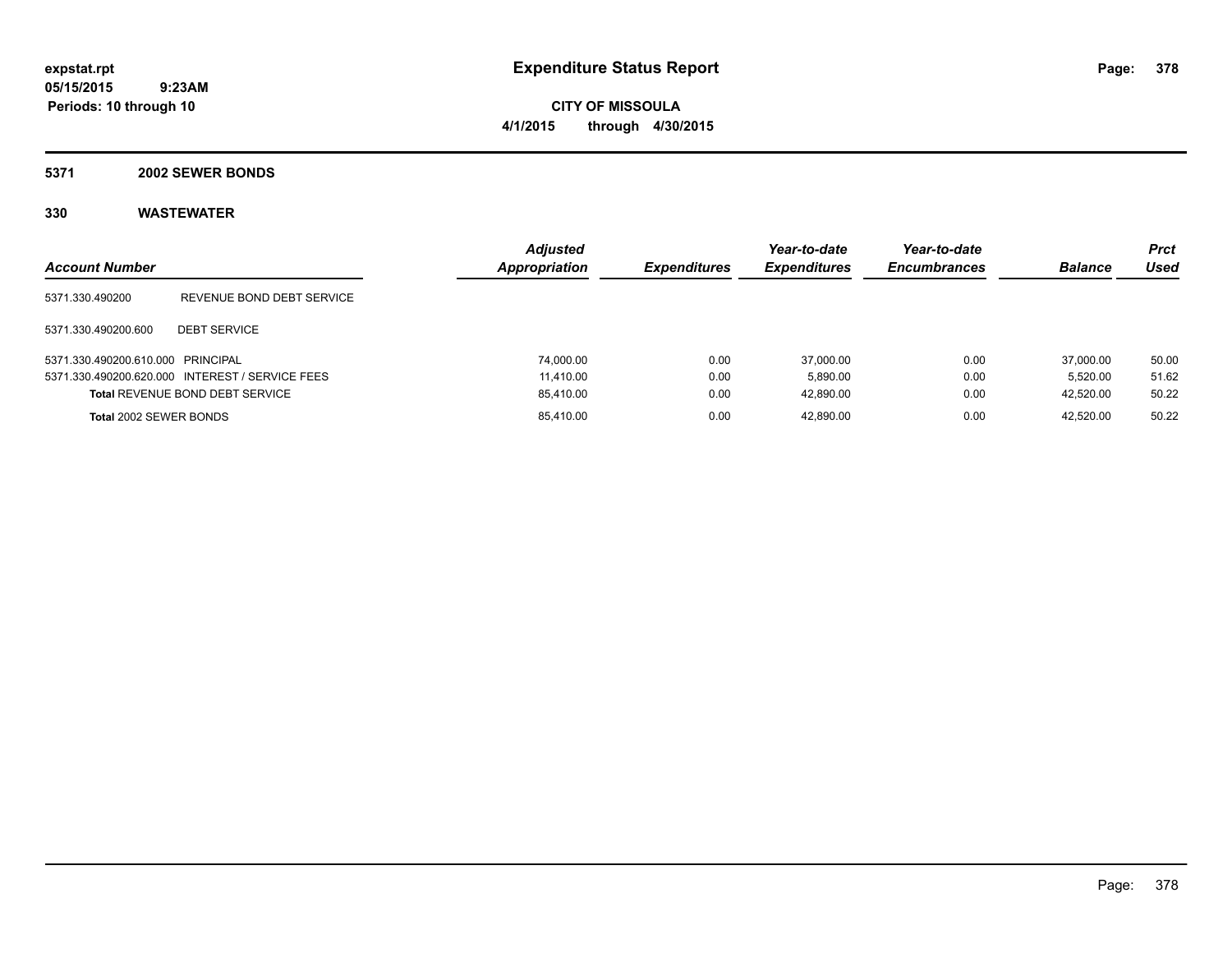### **5372 2002 SEWER REVENUE BOND**

| <b>Account Number</b>       |                                                  | <b>Adjusted</b>      | <b>Appropriation</b><br><b>Expenditures</b> | Year-to-date<br><b>Expenditures</b> | Year-to-date<br><b>Encumbrances</b> | <b>Balance</b>       | Prct<br>Used |
|-----------------------------|--------------------------------------------------|----------------------|---------------------------------------------|-------------------------------------|-------------------------------------|----------------------|--------------|
| 5372.330.430610             | ADMINISTRATION                                   |                      |                                             |                                     |                                     |                      |              |
| 5372.330.430610.800         | OTHER OBJECTS                                    |                      |                                             |                                     |                                     |                      |              |
| <b>Total ADMINISTRATION</b> | 5372.330.430610.820.000 TRANSFERS TO OTHER FUNDS | 8.840.00<br>8.840.00 | 0.00<br>0.00                                | 0.00<br>0.00                        | 0.00<br>0.00                        | 8.840.00<br>8.840.00 | 0.00<br>0.00 |
|                             | <b>Total 2002 SEWER REVENUE BOND</b>             | 8.840.00             | 0.00                                        | 0.00                                | 0.00                                | 8.840.00             | 0.00         |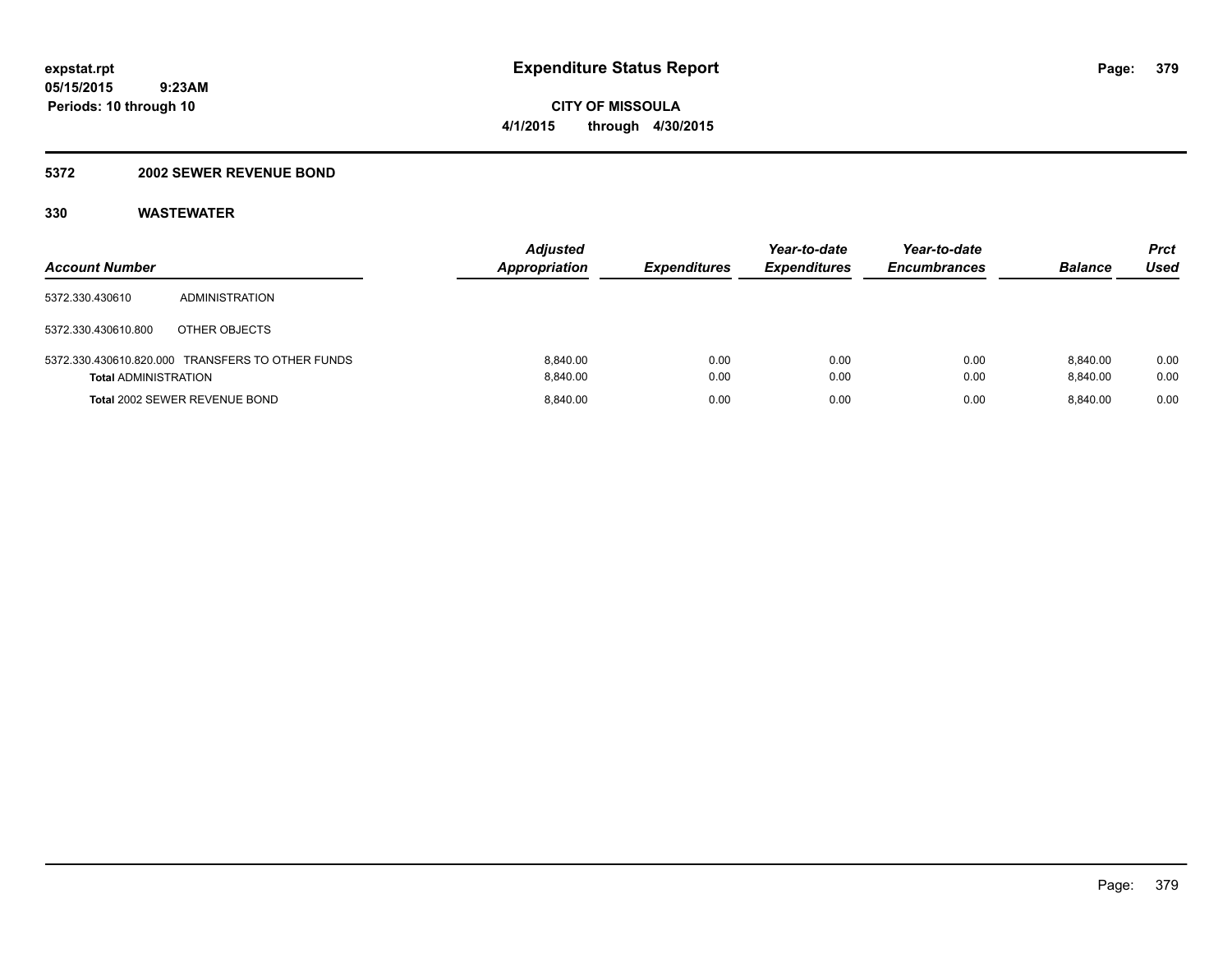**CITY OF MISSOULA 4/1/2015 through 4/30/2015**

#### **5373 2002 WWTP UPGRADE REVENUE BOND**

| <b>Account Number</b>             |                                                 | <b>Adjusted</b><br><b>Appropriation</b> | <b>Expenditures</b> | Year-to-date<br><b>Expenditures</b> | Year-to-date<br><b>Encumbrances</b> | <b>Balance</b> | <b>Prct</b><br>Used |
|-----------------------------------|-------------------------------------------------|-----------------------------------------|---------------------|-------------------------------------|-------------------------------------|----------------|---------------------|
| 5373.330.490200                   | REVENUE BOND DEBT SERVICE                       |                                         |                     |                                     |                                     |                |                     |
| 5373.330.490200.600               | <b>DEBT SERVICE</b>                             |                                         |                     |                                     |                                     |                |                     |
| 5373.330.490200.610.000 PRINCIPAL |                                                 | 284,000.00                              | 0.00                | 141.000.00                          | 0.00                                | 143.000.00     | 49.65               |
|                                   | 5373.330.490200.620.000 INTEREST / SERVICE FEES | 47,350.00                               | 0.00                | 24,380.00                           | 0.00                                | 22.970.00      | 51.49               |
|                                   | <b>Total REVENUE BOND DEBT SERVICE</b>          | 331,350.00                              | 0.00                | 165.380.00                          | 0.00                                | 165.970.00     | 49.91               |
|                                   | Total 2002 WWTP UPGRADE REVENUE BOND            | 331,350.00                              | 0.00                | 165.380.00                          | 0.00                                | 165.970.00     | 49.91               |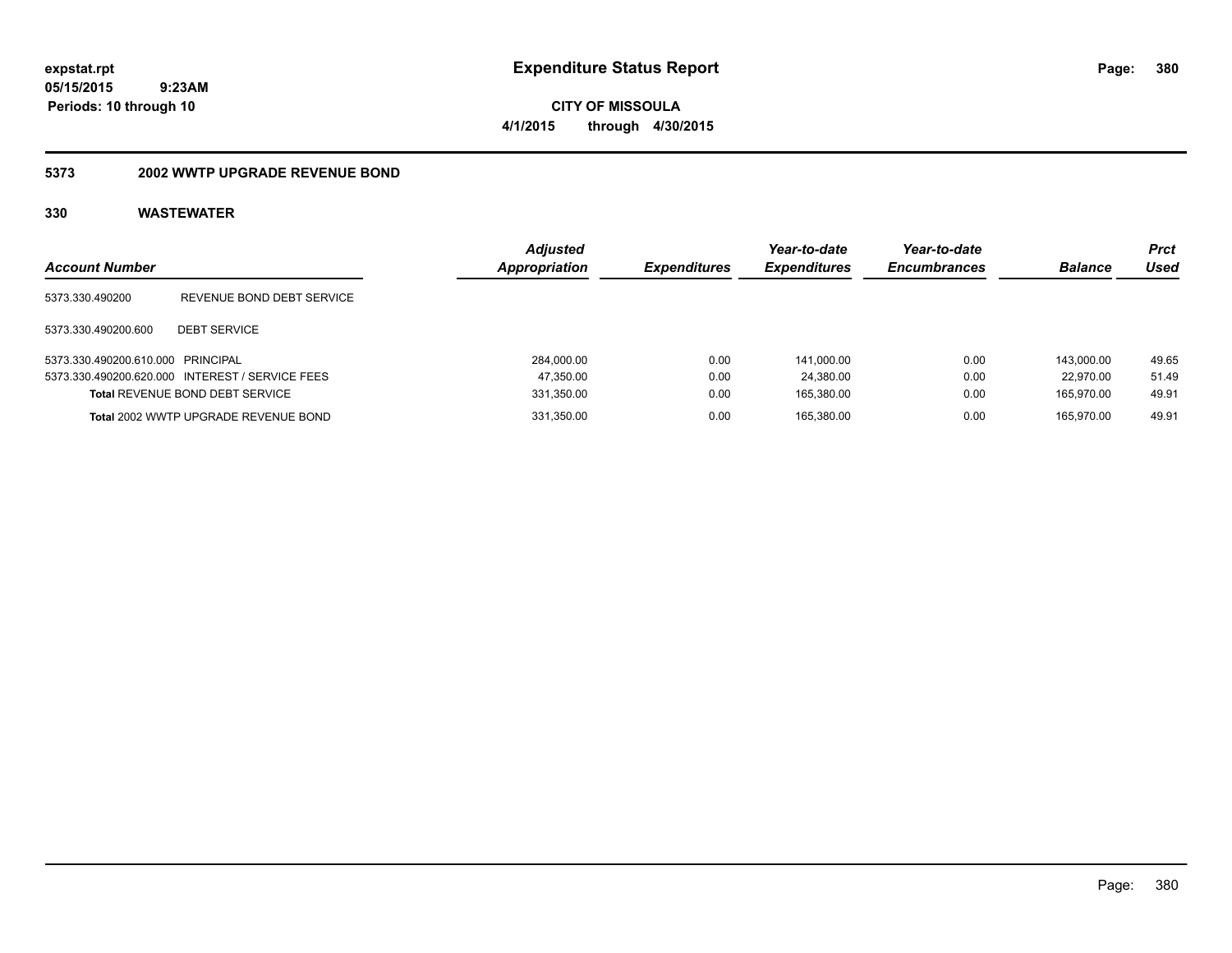**Periods: 10 through 10**

**CITY OF MISSOULA 4/1/2015 through 4/30/2015**

#### **5374 2002 WWTP UPGRADE RESERVE**

| <b>Account Number</b>                                  |                                        | <b>Adjusted</b><br><b>Appropriation</b> | <b>Expenditures</b> | Year-to-date<br><b>Expenditures</b> | Year-to-date<br><b>Encumbrances</b> | <b>Balance</b>         | <b>Prct</b><br><b>Used</b> |
|--------------------------------------------------------|----------------------------------------|-----------------------------------------|---------------------|-------------------------------------|-------------------------------------|------------------------|----------------------------|
| 5374.330.430610                                        | <b>ADMINISTRATION</b>                  |                                         |                     |                                     |                                     |                        |                            |
| 5374.330.430610.800                                    | OTHER OBJECTS                          |                                         |                     |                                     |                                     |                        |                            |
| 5374.330.430610.820.000<br><b>Total ADMINISTRATION</b> | TRANSFERS TO OTHER FUNDS               | 30,132.00<br>30,132.00                  | 0.00<br>0.00        | 0.00<br>0.00                        | 0.00<br>0.00                        | 30.132.00<br>30,132.00 | 0.00<br>0.00               |
| 5374.330.490200                                        | REVENUE BOND DEBT SERVICE              |                                         |                     |                                     |                                     |                        |                            |
| 5374.330.490200.600                                    | <b>DEBT SERVICE</b>                    |                                         |                     |                                     |                                     |                        |                            |
| <b>Total DEBT SERVICE</b>                              |                                        | 0.00                                    | 0.00                | 0.00                                | 0.00                                | 0.00                   | 0.00                       |
|                                                        | <b>Total REVENUE BOND DEBT SERVICE</b> | 0.00                                    | 0.00                | 0.00                                | 0.00                                | 0.00                   | 0.00                       |
|                                                        | Total 2002 WWTP UPGRADE RESERVE        | 30,132.00                               | 0.00                | 0.00                                | 0.00                                | 30.132.00              | 0.00                       |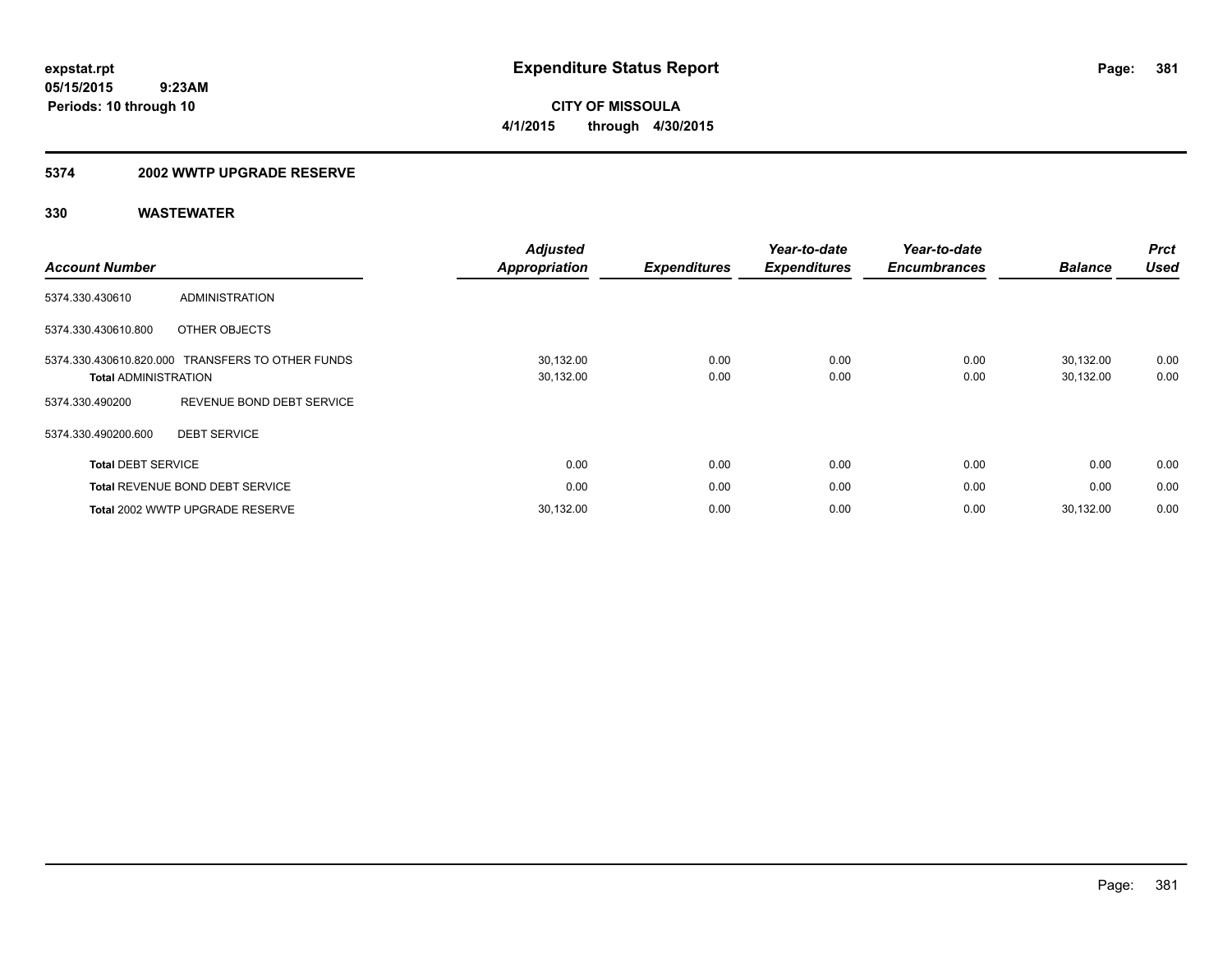**CITY OF MISSOULA 4/1/2015 through 4/30/2015**

### **5375 2003 WWTP SRF \$3.8M EPA DEBT**

| <b>Account Number</b>             |                                                 | <b>Adjusted</b><br>Appropriation | <b>Expenditures</b> | Year-to-date<br><b>Expenditures</b> | Year-to-date<br><b>Encumbrances</b> | <b>Balance</b> | <b>Prct</b><br>Used |
|-----------------------------------|-------------------------------------------------|----------------------------------|---------------------|-------------------------------------|-------------------------------------|----------------|---------------------|
| 5375.330.490200                   | REVENUE BOND DEBT SERVICE                       |                                  |                     |                                     |                                     |                |                     |
| 5375.330.490200.600               | <b>DEBT SERVICE</b>                             |                                  |                     |                                     |                                     |                |                     |
| 5375.330.490200.610.000 PRINCIPAL |                                                 | 206.000.00                       | 0.00                | 102.000.00                          | 0.00                                | 104.000.00     | 49.51               |
|                                   | 5375.330.490200.620.000 INTEREST / SERVICE FEES | 44,595.00                        | 0.00                | 22.871.25                           | 0.00                                | 21.723.75      | 51.29               |
|                                   | <b>Total REVENUE BOND DEBT SERVICE</b>          | 250,595.00                       | 0.00                | 124.871.25                          | 0.00                                | 125.723.75     | 49.83               |
|                                   | Total 2003 WWTP SRF \$3.8M EPA DEBT             | 250,595.00                       | 0.00                | 124.871.25                          | 0.00                                | 125.723.75     | 49.83               |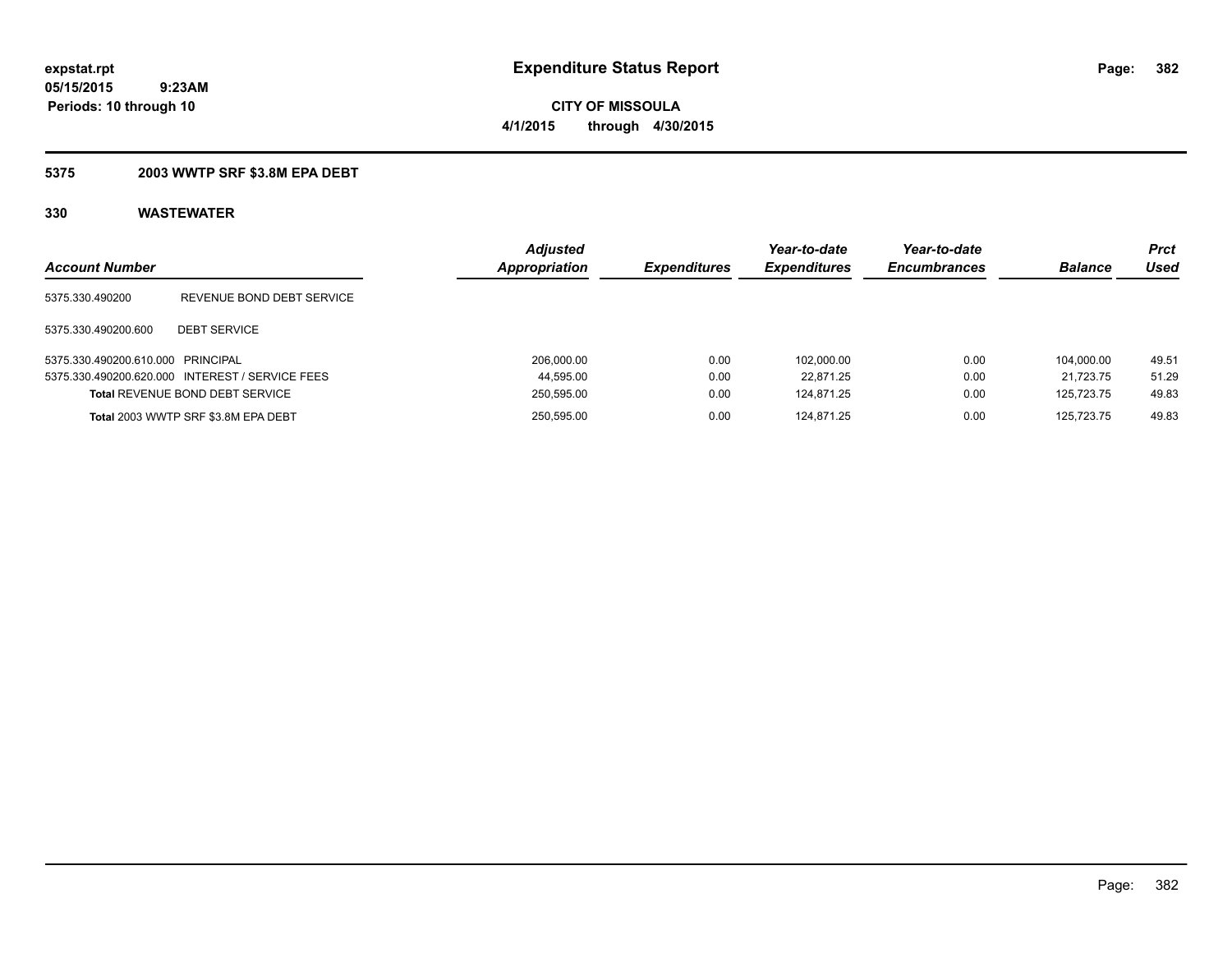**CITY OF MISSOULA 4/1/2015 through 4/30/2015**

### **5376 2003 WWTP SRF \$3.8M EPA RESERVE**

| <b>Account Number</b>       |                                                  | <b>Adjusted</b><br><b>Appropriation</b> | <i><b>Expenditures</b></i> | Year-to-date<br><b>Expenditures</b> | Year-to-date<br><b>Encumbrances</b> | <b>Balance</b>         | <b>Prct</b><br>Used |
|-----------------------------|--------------------------------------------------|-----------------------------------------|----------------------------|-------------------------------------|-------------------------------------|------------------------|---------------------|
| 5376.330.430610             | <b>ADMINISTRATION</b>                            |                                         |                            |                                     |                                     |                        |                     |
| 5376.330.430610.800         | OTHER OBJECTS                                    |                                         |                            |                                     |                                     |                        |                     |
| <b>Total ADMINISTRATION</b> | 5376.330.430610.820.000 TRANSFERS TO OTHER FUNDS | 21,190.00<br>21,190.00                  | 0.00<br>0.00               | 0.00<br>0.00                        | 0.00<br>0.00                        | 21.190.00<br>21.190.00 | 0.00<br>0.00        |
|                             | Total 2003 WWTP SRF \$3.8M EPA RESERVE           | 21,190.00                               | 0.00                       | 0.00                                | 0.00                                | 21.190.00              | 0.00                |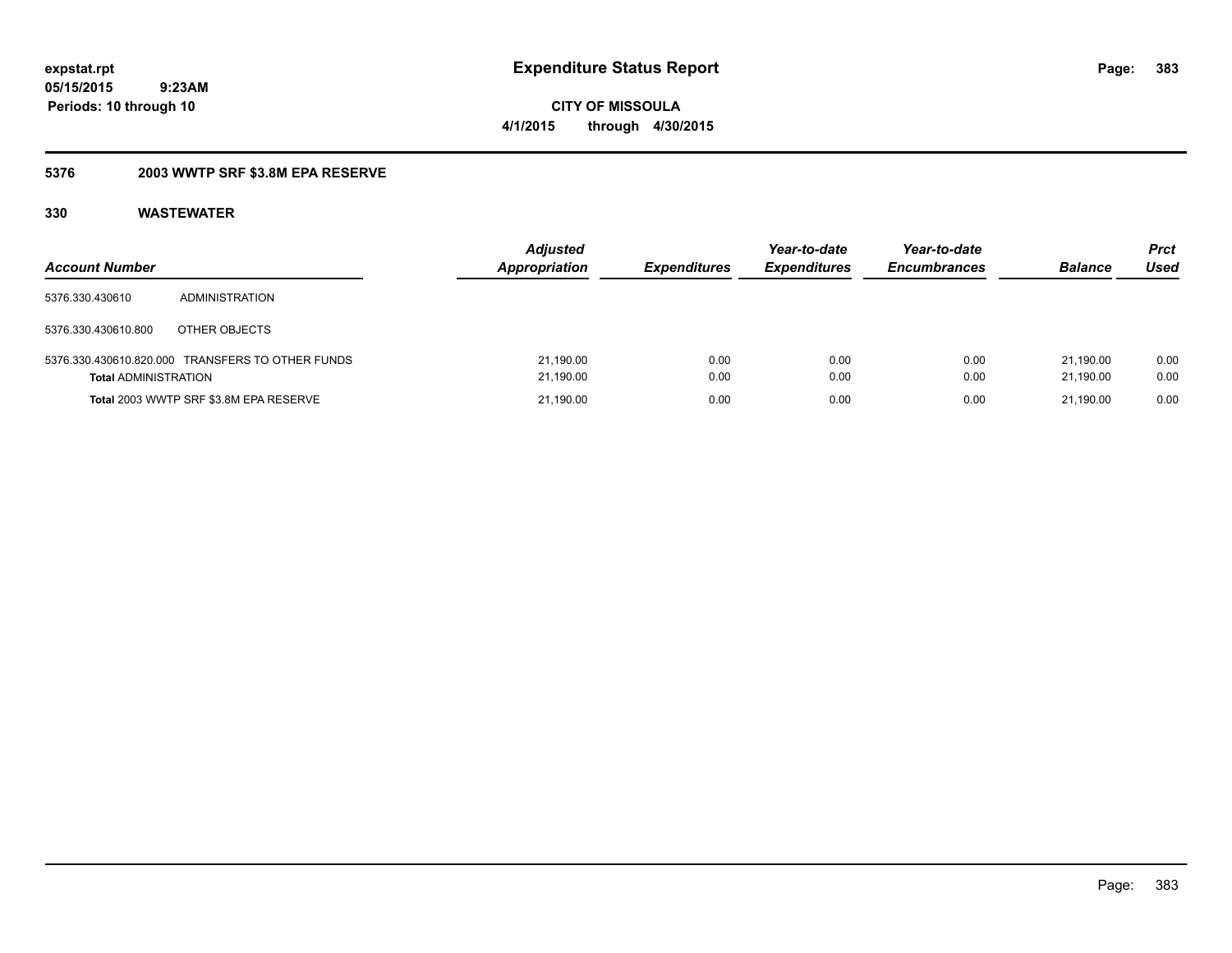**CITY OF MISSOULA 4/1/2015 through 4/30/2015**

## **5377 2004 WWTP \$3.023 LOAN DEBT SERVICE**

| <b>Account Number</b>             |                                                 | <b>Adjusted</b><br><b>Appropriation</b> | <i><b>Expenditures</b></i> | Year-to-date<br><b>Expenditures</b> | Year-to-date<br><b>Encumbrances</b> | <b>Balance</b> | <b>Prct</b><br>Used |
|-----------------------------------|-------------------------------------------------|-----------------------------------------|----------------------------|-------------------------------------|-------------------------------------|----------------|---------------------|
| 5377.330.490200                   | REVENUE BOND DEBT SERVICE                       |                                         |                            |                                     |                                     |                |                     |
| 5377.330.490200.600               | <b>DEBT SERVICE</b>                             |                                         |                            |                                     |                                     |                |                     |
| 5377.330.490200.610.000 PRINCIPAL |                                                 | 197,000.00                              | 0.00                       | 98,000.00                           | 0.00                                | 99.000.00      | 49.75               |
|                                   | 5377.330.490200.620.000 INTEREST / SERVICE FEES | 45,473.00                               | 0.00                       | 23,287.50                           | 0.00                                | 22.185.50      | 51.21               |
|                                   | <b>Total REVENUE BOND DEBT SERVICE</b>          | 242,473.00                              | 0.00                       | 121,287.50                          | 0.00                                | 121.185.50     | 50.02               |
|                                   | Total 2004 WWTP \$3.023 LOAN DEBT SERVICE       | 242.473.00                              | 0.00                       | 121.287.50                          | 0.00                                | 121.185.50     | 50.02               |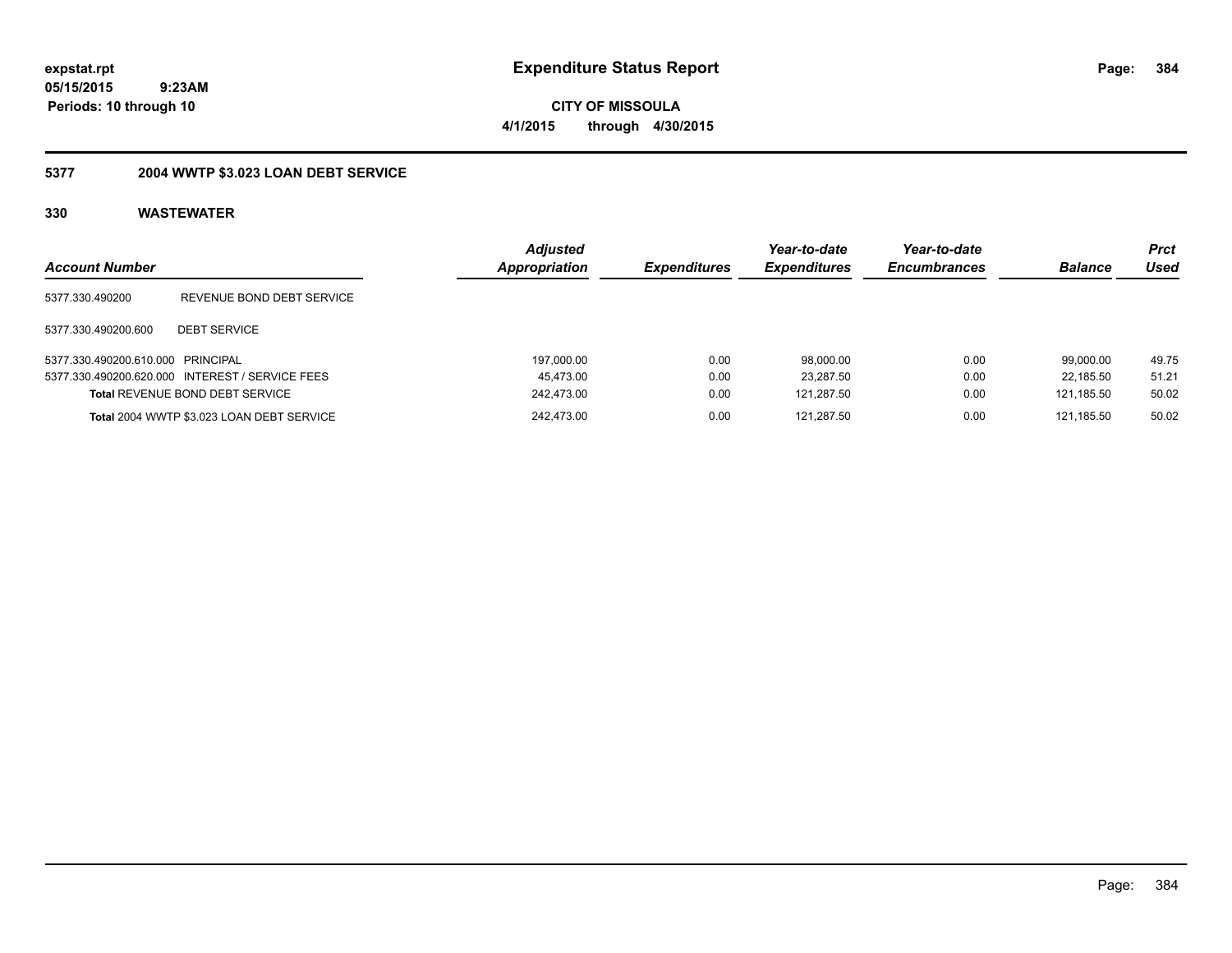## **5378 2004 WWTP \$3.023 LOAN RESERVE**

| <b>Account Number</b>       |                                                  | <b>Adjusted</b><br><b>Appropriation</b> | <b>Expenditures</b> | Year-to-date<br><b>Expenditures</b> | Year-to-date<br><b>Encumbrances</b> | <b>Balance</b>         | <b>Prct</b><br><b>Used</b> |
|-----------------------------|--------------------------------------------------|-----------------------------------------|---------------------|-------------------------------------|-------------------------------------|------------------------|----------------------------|
| 5378.330.430610             | ADMINISTRATION                                   |                                         |                     |                                     |                                     |                        |                            |
| 5378.330.430610.800         | OTHER OBJECTS                                    |                                         |                     |                                     |                                     |                        |                            |
| <b>Total ADMINISTRATION</b> | 5378.330.430610.820.000 TRANSFERS TO OTHER FUNDS | 21,200.00<br>21,200.00                  | 0.00<br>0.00        | 0.00<br>0.00                        | 0.00<br>0.00                        | 21.200.00<br>21,200.00 | 0.00<br>0.00               |
| 5378.330.490200             | REVENUE BOND DEBT SERVICE                        |                                         |                     |                                     |                                     |                        |                            |
| 5378.330.490200.600         | <b>DEBT SERVICE</b>                              |                                         |                     |                                     |                                     |                        |                            |
|                             | <b>Total REVENUE BOND DEBT SERVICE</b>           | 0.00                                    | 0.00                | 0.00                                | 0.00                                | 0.00                   | 0.00                       |
|                             | Total 2004 WWTP \$3.023 LOAN RESERVE             | 21,200.00                               | 0.00                | 0.00                                | 0.00                                | 21.200.00              | 0.00                       |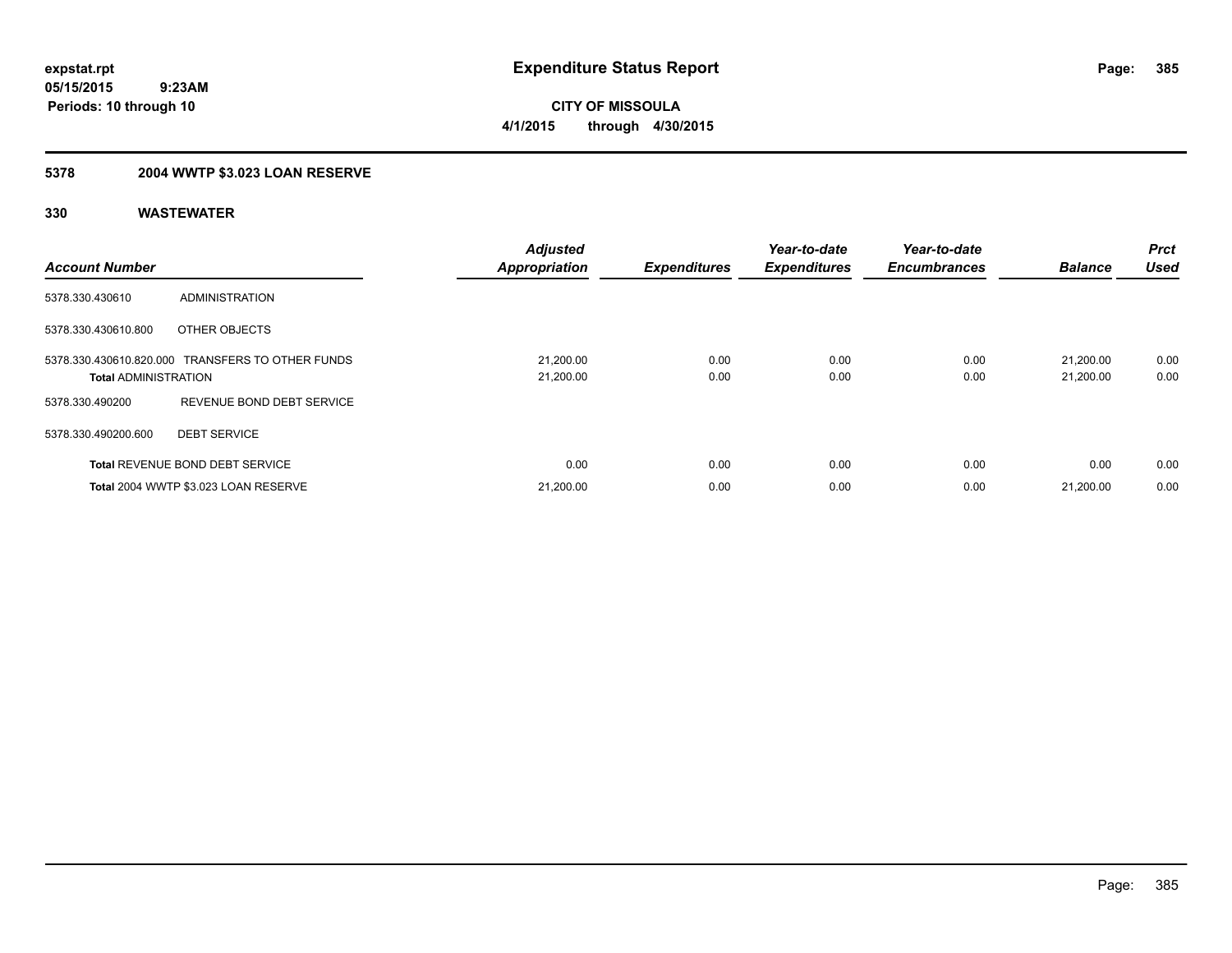**CITY OF MISSOULA 4/1/2015 through 4/30/2015**

### **5379 2005 BRICH/BRDY/LIN/GIL SRF DEBT**

| <b>Account Number</b>             |                                                 | <b>Adjusted</b><br><b>Appropriation</b> | <b>Expenditures</b> | Year-to-date<br><b>Expenditures</b> | Year-to-date<br><b>Encumbrances</b> | <b>Balance</b> | <b>Prct</b><br><b>Used</b> |
|-----------------------------------|-------------------------------------------------|-----------------------------------------|---------------------|-------------------------------------|-------------------------------------|----------------|----------------------------|
| 5379.330.430610                   | <b>ADMINISTRATION</b>                           |                                         |                     |                                     |                                     |                |                            |
| 5379.330.430610.800               | OTHER OBJECTS                                   |                                         |                     |                                     |                                     |                |                            |
| <b>Total ADMINISTRATION</b>       |                                                 | 0.00                                    | 0.00                | 0.00                                | 0.00                                | 0.00           | 0.00                       |
| 5379.330.490200                   | REVENUE BOND DEBT SERVICE                       |                                         |                     |                                     |                                     |                |                            |
| 5379.330.490200.600               | <b>DEBT SERVICE</b>                             |                                         |                     |                                     |                                     |                |                            |
| 5379.330.490200.610.000 PRINCIPAL |                                                 | 86,000.00                               | 0.00                | 43,000.00                           | 0.00                                | 43,000.00      | 50.00                      |
|                                   | 5379.330.490200.620.000 INTEREST / SERVICE FEES | 23,389.00                               | 0.00                | 11,936.25                           | 0.00                                | 11.452.75      | 51.03                      |
|                                   | <b>Total REVENUE BOND DEBT SERVICE</b>          | 109,389.00                              | 0.00                | 54,936.25                           | 0.00                                | 54,452.75      | 50.22                      |
|                                   | Total 2005 BRICH/BRDY/LIN/GIL SRF DEBT          | 109,389.00                              | 0.00                | 54,936.25                           | 0.00                                | 54.452.75      | 50.22                      |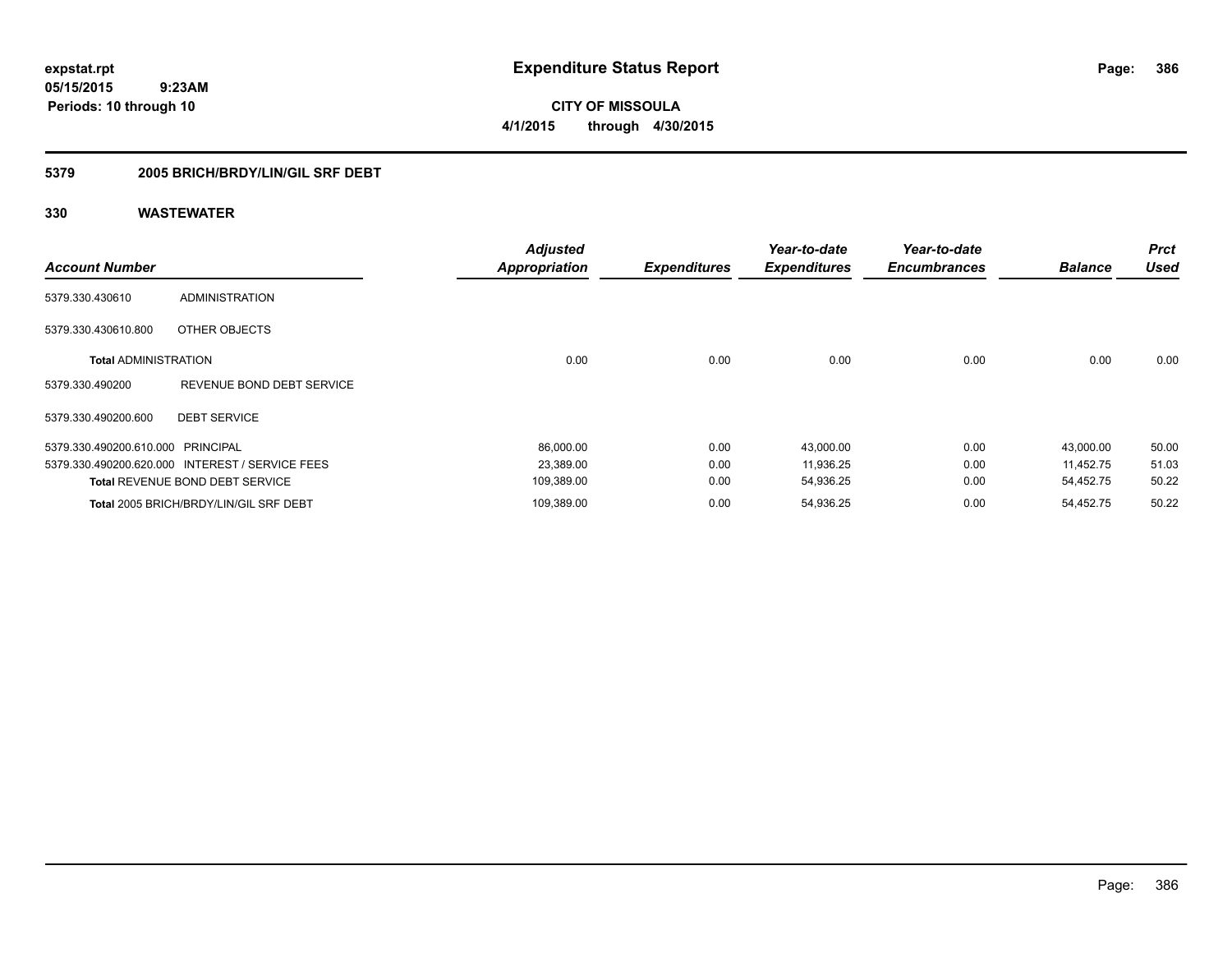**CITY OF MISSOULA 4/1/2015 through 4/30/2015**

#### **5380 BRDWY/BIRCH/GILBERT/LINCOLNWOOD**

| <b>Account Number</b>       |                                                  | <b>Adjusted</b><br><b>Appropriation</b> | <b>Expenditures</b> | Year-to-date<br><b>Expenditures</b> | Year-to-date<br><b>Encumbrances</b> | <b>Balance</b>         | <b>Prct</b><br><b>Used</b> |
|-----------------------------|--------------------------------------------------|-----------------------------------------|---------------------|-------------------------------------|-------------------------------------|------------------------|----------------------------|
| 5380.330.430610             | ADMINISTRATION                                   |                                         |                     |                                     |                                     |                        |                            |
| 5380.330.430610.800         | OTHER OBJECTS                                    |                                         |                     |                                     |                                     |                        |                            |
| <b>Total ADMINISTRATION</b> | 5380.330.430610.820.000 TRANSFERS TO OTHER FUNDS | 10,840.00<br>10,840.00                  | 0.00<br>0.00        | 0.00<br>0.00                        | 0.00<br>0.00                        | 10,840.00<br>10,840.00 | 0.00<br>0.00               |
| 5380.330.490200             | REVENUE BOND DEBT SERVICE                        |                                         |                     |                                     |                                     |                        |                            |
| 5380.330.490200.600         | <b>DEBT SERVICE</b>                              |                                         |                     |                                     |                                     |                        |                            |
|                             | <b>Total REVENUE BOND DEBT SERVICE</b>           | 0.00                                    | 0.00                | 0.00                                | 0.00                                | 0.00                   | 0.00                       |
|                             | Total BRDWY/BIRCH/GILBERT/LINCOLNWOOD            | 10.840.00                               | 0.00                | 0.00                                | 0.00                                | 10.840.00              | 0.00                       |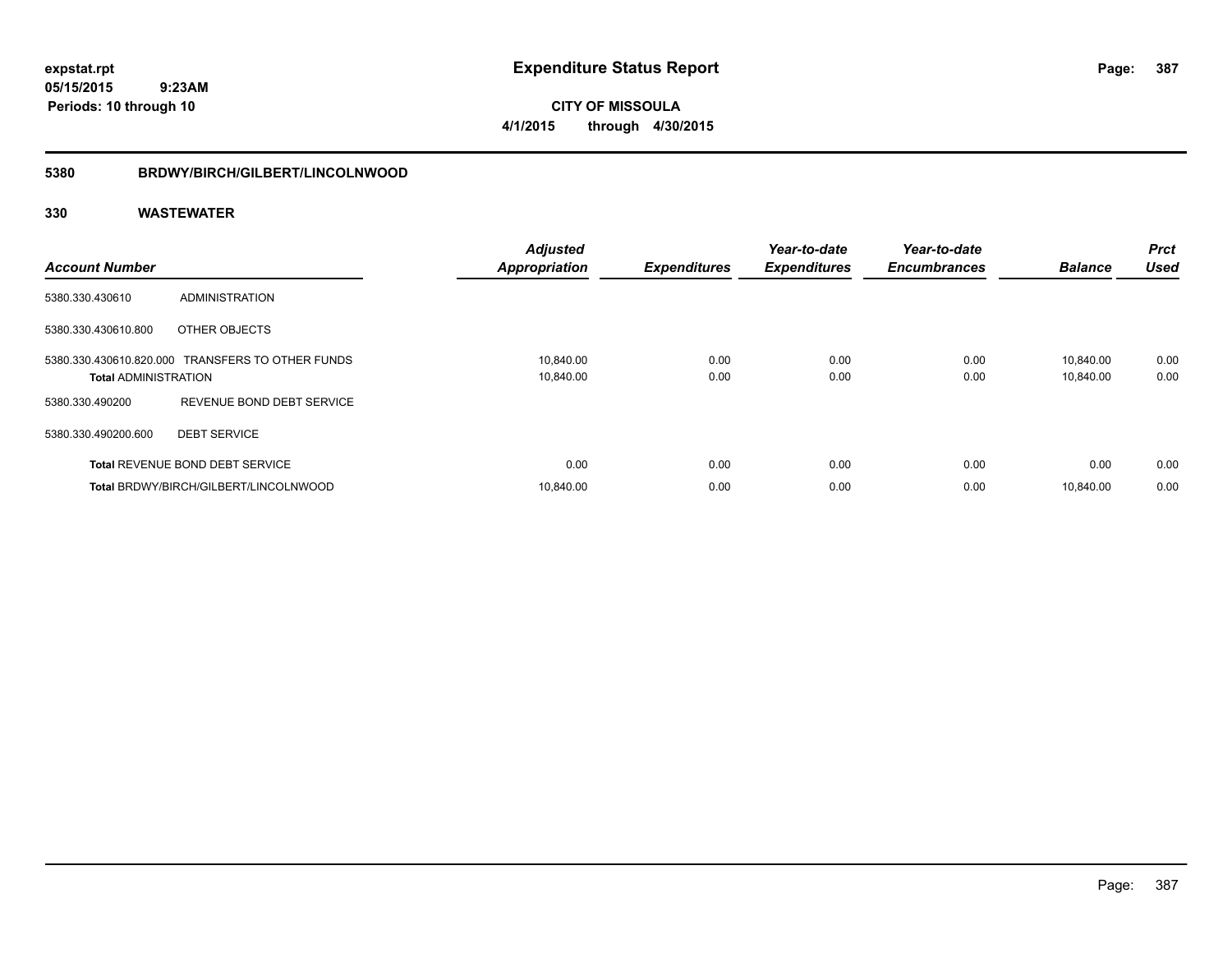**388**

**05/15/2015 9:23AM Periods: 10 through 10**

**CITY OF MISSOULA 4/1/2015 through 4/30/2015**

### **5381 LINCOLNWOOD PH2 DEBT SERVICE**

| <b>Account Number</b>       |                                        | <b>Adjusted</b><br><b>Appropriation</b> | <b>Expenditures</b> | Year-to-date<br><b>Expenditures</b> | Year-to-date<br><b>Encumbrances</b> | <b>Balance</b> | <b>Prct</b><br><b>Used</b> |
|-----------------------------|----------------------------------------|-----------------------------------------|---------------------|-------------------------------------|-------------------------------------|----------------|----------------------------|
| 5381.330.430610             | ADMINISTRATION                         |                                         |                     |                                     |                                     |                |                            |
| 5381.330.430610.800         | OTHER OBJECTS                          |                                         |                     |                                     |                                     |                |                            |
| <b>Total ADMINISTRATION</b> |                                        | 0.00                                    | 0.00                | 0.00                                | 0.00                                | 0.00           | 0.00                       |
| 5381.330.490200             | REVENUE BOND DEBT SERVICE              |                                         |                     |                                     |                                     |                |                            |
| 5381.330.490200.600         | <b>DEBT SERVICE</b>                    |                                         |                     |                                     |                                     |                |                            |
|                             | <b>Total REVENUE BOND DEBT SERVICE</b> | 0.00                                    | 0.00                | 0.00                                | 0.00                                | 0.00           | 0.00                       |
|                             | Total LINCOLNWOOD PH2 DEBT SERVICE     | 0.00                                    | 0.00                | 0.00                                | 0.00                                | 0.00           | 0.00                       |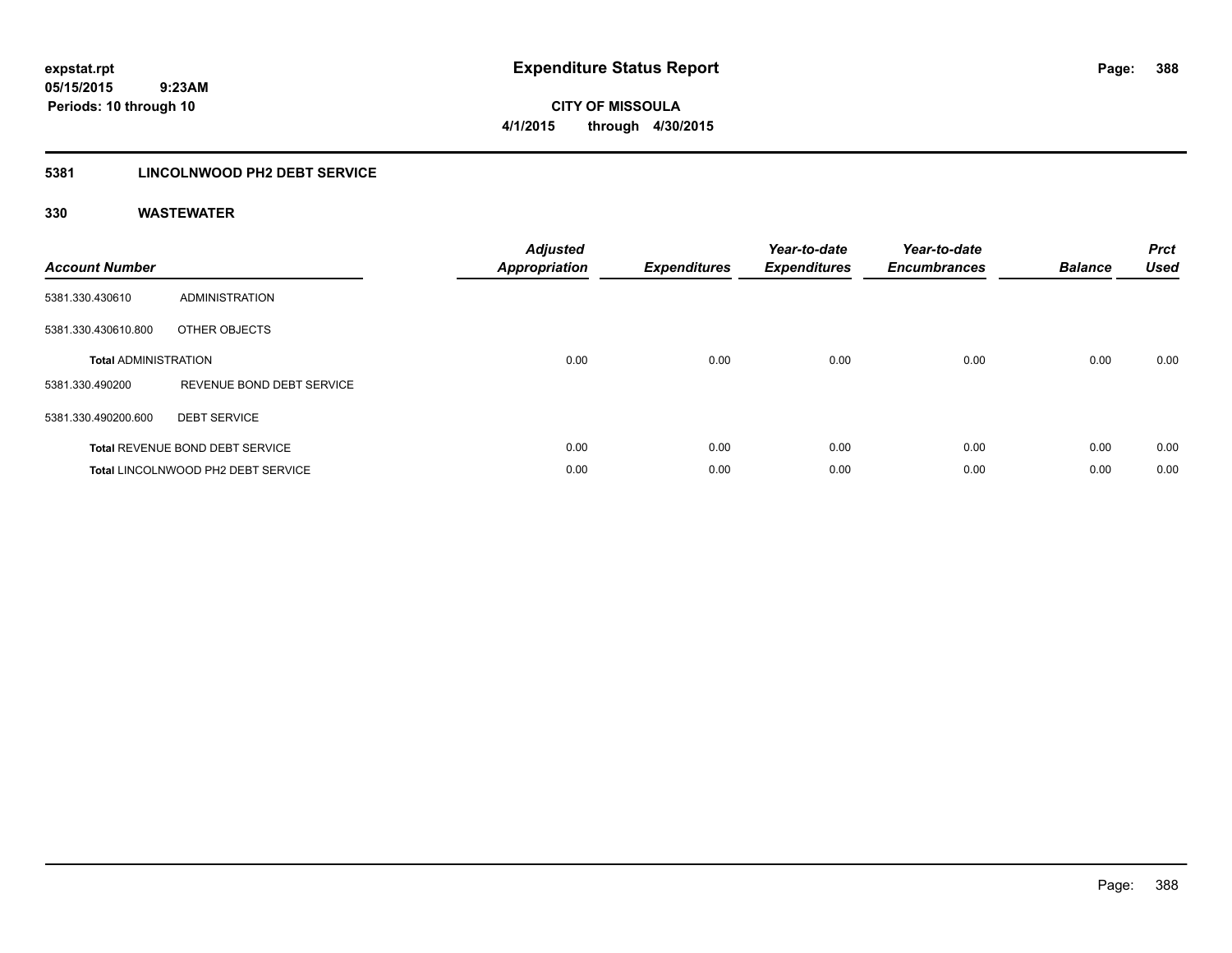**CITY OF MISSOULA 4/1/2015 through 4/30/2015**

### **5382 LINCOLNWOOD PH2 RESERVE FUND**

| <b>Account Number</b>       |                                                  | <b>Adjusted</b><br><b>Appropriation</b> | <b>Expenditures</b> | Year-to-date<br><b>Expenditures</b> | Year-to-date<br><b>Encumbrances</b> | <b>Balance</b>         | <b>Prct</b><br><b>Used</b> |
|-----------------------------|--------------------------------------------------|-----------------------------------------|---------------------|-------------------------------------|-------------------------------------|------------------------|----------------------------|
| 5382.330.430610             | <b>ADMINISTRATION</b>                            |                                         |                     |                                     |                                     |                        |                            |
| 5382.330.430610.800         | OTHER OBJECTS                                    |                                         |                     |                                     |                                     |                        |                            |
| <b>Total ADMINISTRATION</b> | 5382.330.430610.820.000 TRANSFERS TO OTHER FUNDS | 21,850.00<br>21,850.00                  | 0.00<br>0.00        | 0.00<br>0.00                        | 0.00<br>0.00                        | 21.850.00<br>21,850.00 | 0.00<br>0.00               |
| 5382.330.490200             | REVENUE BOND DEBT SERVICE                        |                                         |                     |                                     |                                     |                        |                            |
| 5382.330.490200.600         | <b>DEBT SERVICE</b>                              |                                         |                     |                                     |                                     |                        |                            |
|                             | <b>Total REVENUE BOND DEBT SERVICE</b>           | 0.00                                    | 0.00                | 0.00                                | 0.00                                | 0.00                   | 0.00                       |
|                             | Total LINCOLNWOOD PH2 RESERVE FUND               | 21,850.00                               | 0.00                | 0.00                                | 0.00                                | 21,850.00              | 0.00                       |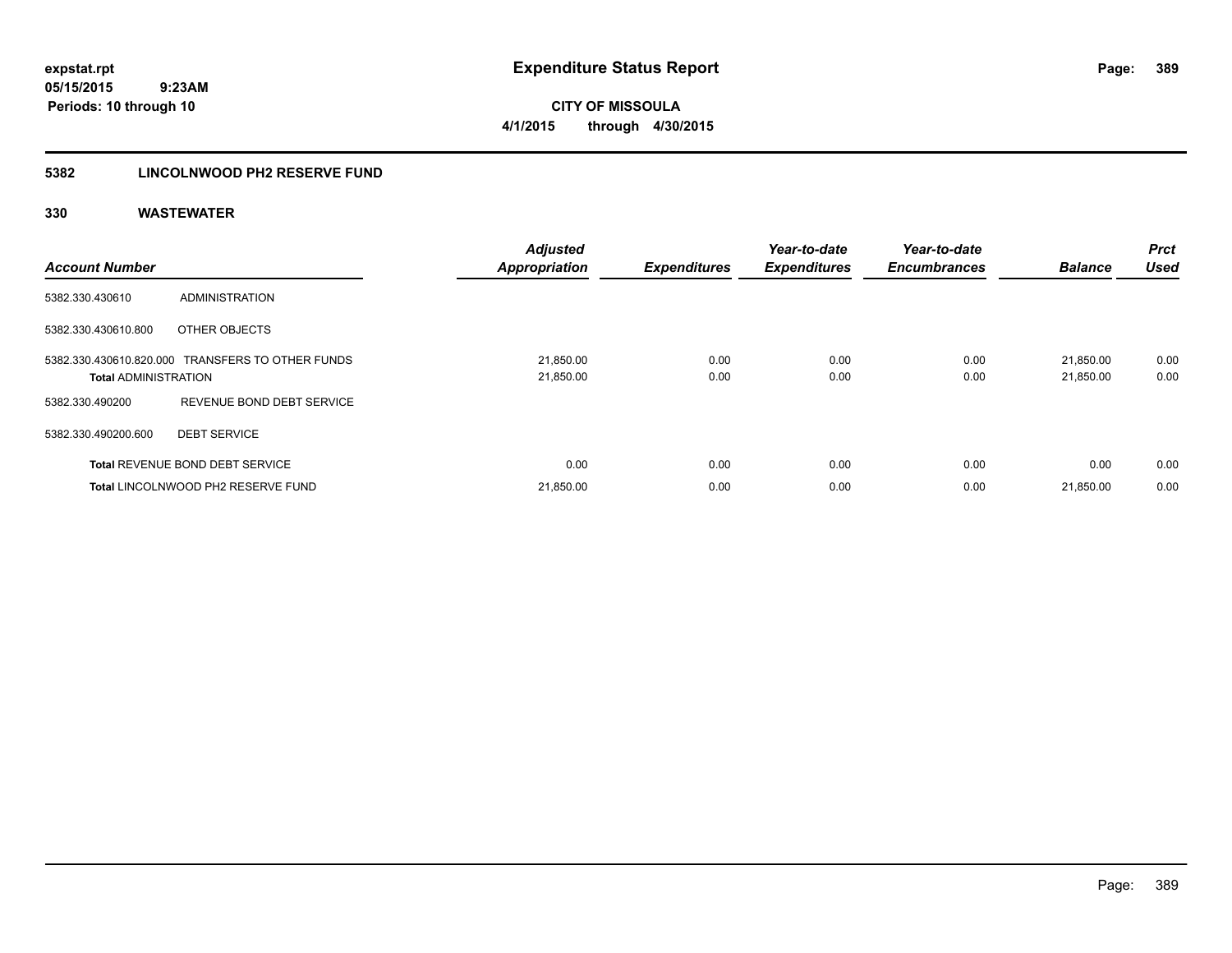**expstat.rpt Expenditure Status Report Page:**

**05/15/2015 9:23AM Periods: 10 through 10**

**CITY OF MISSOULA 4/1/2015 through 4/30/2015**

### **5383 FY09 RATTLESNAKE SEWER DEBT SVS**

| <b>Account Number</b>       |                           | <b>Adjusted</b><br><b>Appropriation</b> | <b>Expenditures</b> | Year-to-date<br><b>Expenditures</b> | Year-to-date<br><b>Encumbrances</b> | <b>Balance</b> | <b>Prct</b><br><b>Used</b> |
|-----------------------------|---------------------------|-----------------------------------------|---------------------|-------------------------------------|-------------------------------------|----------------|----------------------------|
| 5383.330.430610             | ADMINISTRATION            |                                         |                     |                                     |                                     |                |                            |
| 5383.330.430610.800         | OTHER OBJECTS             |                                         |                     |                                     |                                     |                |                            |
| <b>Total ADMINISTRATION</b> |                           | 0.00                                    | 0.00                | 0.00                                | 0.00                                | 0.00           | 0.00                       |
| 5383.330.490200             | REVENUE BOND DEBT SERVICE |                                         |                     |                                     |                                     |                |                            |
| 5383.330.490200.600         | <b>DEBT SERVICE</b>       |                                         |                     |                                     |                                     |                |                            |
| <b>Total DEBT SERVICE</b>   |                           | 0.00                                    | 0.00                | 0.00                                | 0.00                                | 0.00           | 0.00                       |
| <b>Total WASTEWATER</b>     |                           | 0.00                                    | 0.00                | 0.00                                | 0.00                                | 0.00           | 0.00                       |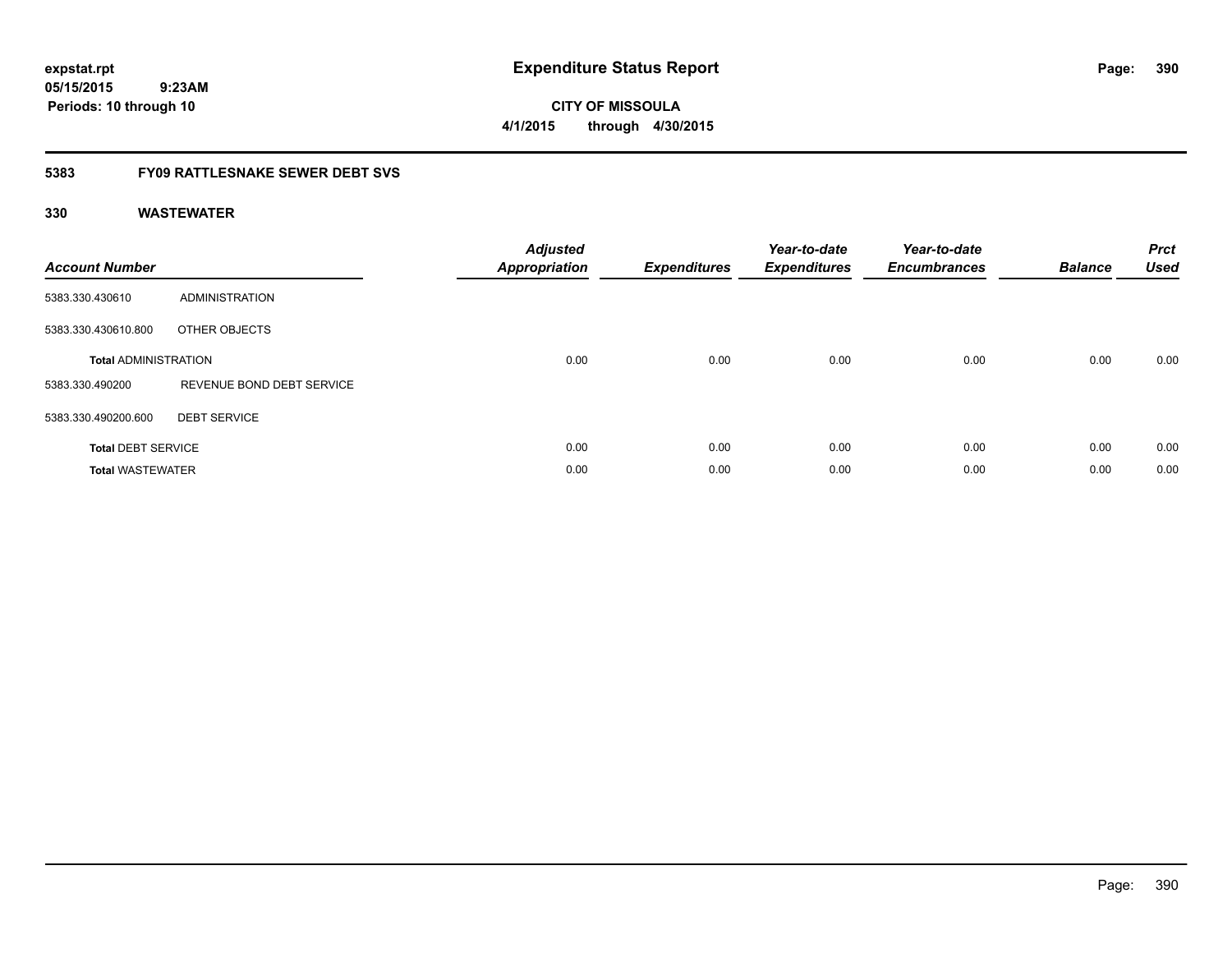**CITY OF MISSOULA 4/1/2015 through 4/30/2015**

### **5383 FY09 RATTLESNAKE SEWER DEBT SVS**

### **550 SID 544 PROJECT**

| <b>Account Number</b>             |                                                 | <b>Adjusted</b><br><b>Appropriation</b> | <b>Expenditures</b> | Year-to-date<br><b>Expenditures</b> | Year-to-date<br><b>Encumbrances</b> | <b>Balance</b> | <b>Prct</b><br>Used |
|-----------------------------------|-------------------------------------------------|-----------------------------------------|---------------------|-------------------------------------|-------------------------------------|----------------|---------------------|
| 5383.550.490200                   | REVENUE BOND DEBT SERVICE                       |                                         |                     |                                     |                                     |                |                     |
| 5383.550.490200.600               | <b>DEBT SERVICE</b>                             |                                         |                     |                                     |                                     |                |                     |
| 5383.550.490200.610.000 PRINCIPAL |                                                 | 20,000.00                               | 0.00                | 10.000.00                           | 0.00                                | 10.000.00      | 50.00               |
|                                   | 5383.550.490200.620.000 INTEREST / SERVICE FEES | 11,550.00                               | 0.00                | 5,850.00                            | 0.00                                | 5.700.00       | 50.65               |
| <b>Total DEBT SERVICE</b>         |                                                 | 31,550.00                               | 0.00                | 15,850.00                           | 0.00                                | 15.700.00      | 50.24               |
|                                   | <b>Total FY09 RATTLESNAKE SEWER DEBT SVS</b>    | 31,550.00                               | 0.00                | 15.850.00                           | 0.00                                | 15.700.00      | 50.24               |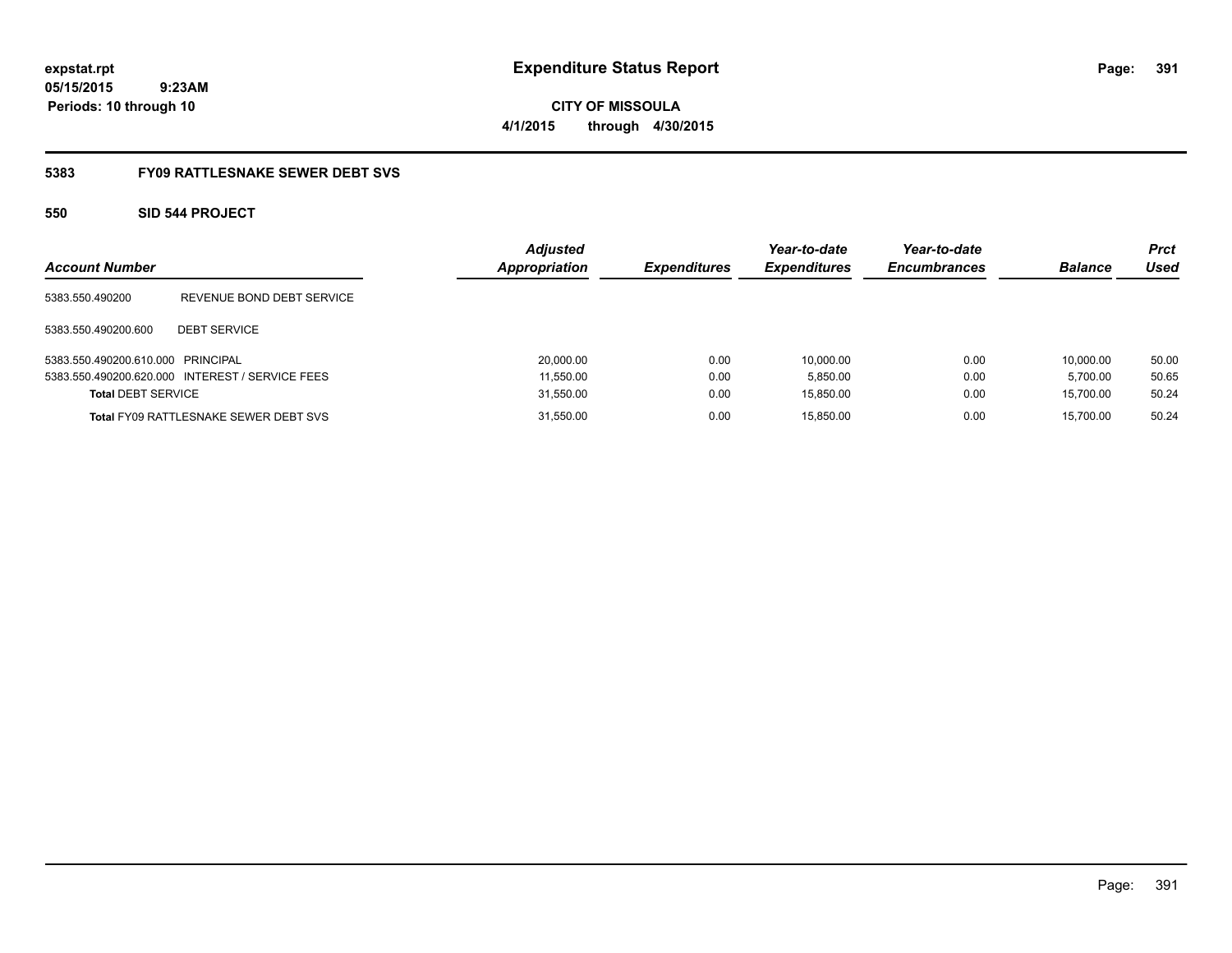**CITY OF MISSOULA 4/1/2015 through 4/30/2015**

### **5384 09 LOLO BOND RESERVE**

| <b>Account Number</b>      |                                                  | <b>Adjusted</b><br><b>Appropriation</b> | <b>Expenditures</b> | Year-to-date<br><b>Expenditures</b> | Year-to-date<br><b>Encumbrances</b> | <b>Balance</b> | <b>Prct</b><br>Used |
|----------------------------|--------------------------------------------------|-----------------------------------------|---------------------|-------------------------------------|-------------------------------------|----------------|---------------------|
|                            |                                                  |                                         |                     |                                     |                                     |                |                     |
| 5384.330.490200            | REVENUE BOND DEBT SERVICE                        |                                         |                     |                                     |                                     |                |                     |
| 5384.330.490200.800        | OTHER OBJECTS                                    |                                         |                     |                                     |                                     |                |                     |
|                            | 5384.330.490200.820.000 TRANSFERS TO OTHER FUNDS | 4.644.00                                | 0.00                | 0.00                                | 0.00                                | 4.644.00       | 0.00                |
| <b>Total OTHER OBJECTS</b> |                                                  | 4.644.00                                | 0.00                | 0.00                                | 0.00                                | 4,644.00       | 0.00                |
|                            | <b>Total REVENUE BOND DEBT SERVICE</b>           | 4.644.00                                | 0.00                | 0.00                                | 0.00                                | 4.644.00       | 0.00                |
| Total 09 LOLO BOND RESERVE |                                                  | 4.644.00                                | 0.00                | 0.00                                | 0.00                                | 4.644.00       | 0.00                |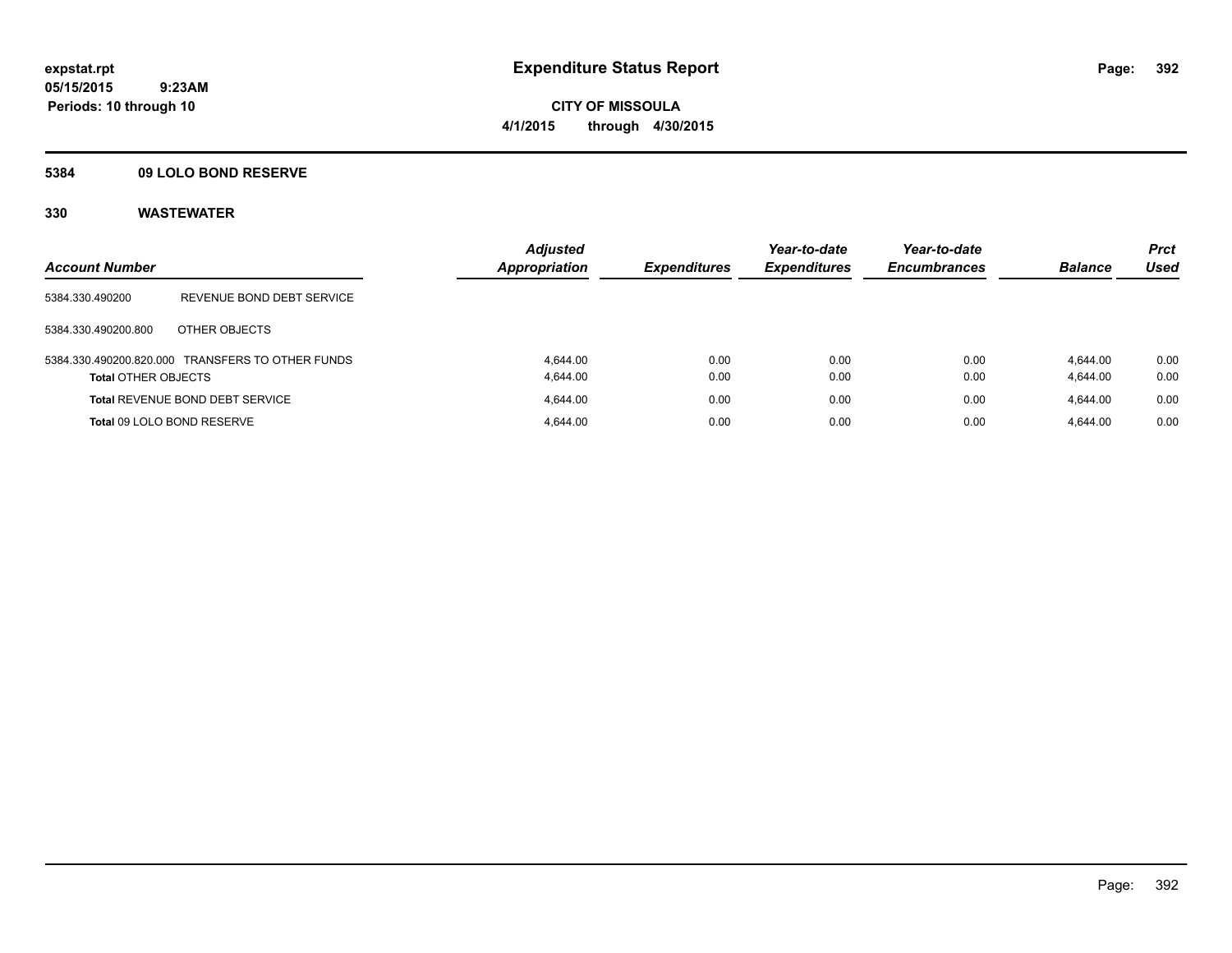**CITY OF MISSOULA 4/1/2015 through 4/30/2015**

# **5386 FY10 HEADWORKS DEBT SERVICE**

| <b>Account Number</b>             |                                                 | <b>Adjusted</b><br><b>Appropriation</b> | <b>Expenditures</b> | Year-to-date<br><b>Expenditures</b> | Year-to-date<br><b>Encumbrances</b> | <b>Balance</b> | <b>Prct</b><br>Used |
|-----------------------------------|-------------------------------------------------|-----------------------------------------|---------------------|-------------------------------------|-------------------------------------|----------------|---------------------|
| 5386.330.490200                   | REVENUE BOND DEBT SERVICE                       |                                         |                     |                                     |                                     |                |                     |
| 5386.330.490200.600               | <b>DEBT SERVICE</b>                             |                                         |                     |                                     |                                     |                |                     |
| 5386.330.490200.610.000 PRINCIPAL |                                                 | 130.000.00                              | 0.00                | 0.00                                | 0.00                                | 130.000.00     | 0.00                |
|                                   | 5386.330.490200.620.000 INTEREST / SERVICE FEES | 566.949.00                              | 0.00                | 283.874.34                          | 0.00                                | 283.074.66     | 50.07               |
| <b>Total DEBT SERVICE</b>         |                                                 | 696.949.00                              | 0.00                | 283.874.34                          | 0.00                                | 413.074.66     | 40.73               |
|                                   | <b>Total REVENUE BOND DEBT SERVICE</b>          | 696.949.00                              | 0.00                | 283.874.34                          | 0.00                                | 413.074.66     | 40.73               |
|                                   | <b>Total FY10 HEADWORKS DEBT SERVICE</b>        | 696.949.00                              | 0.00                | 283.874.34                          | 0.00                                | 413.074.66     | 40.73               |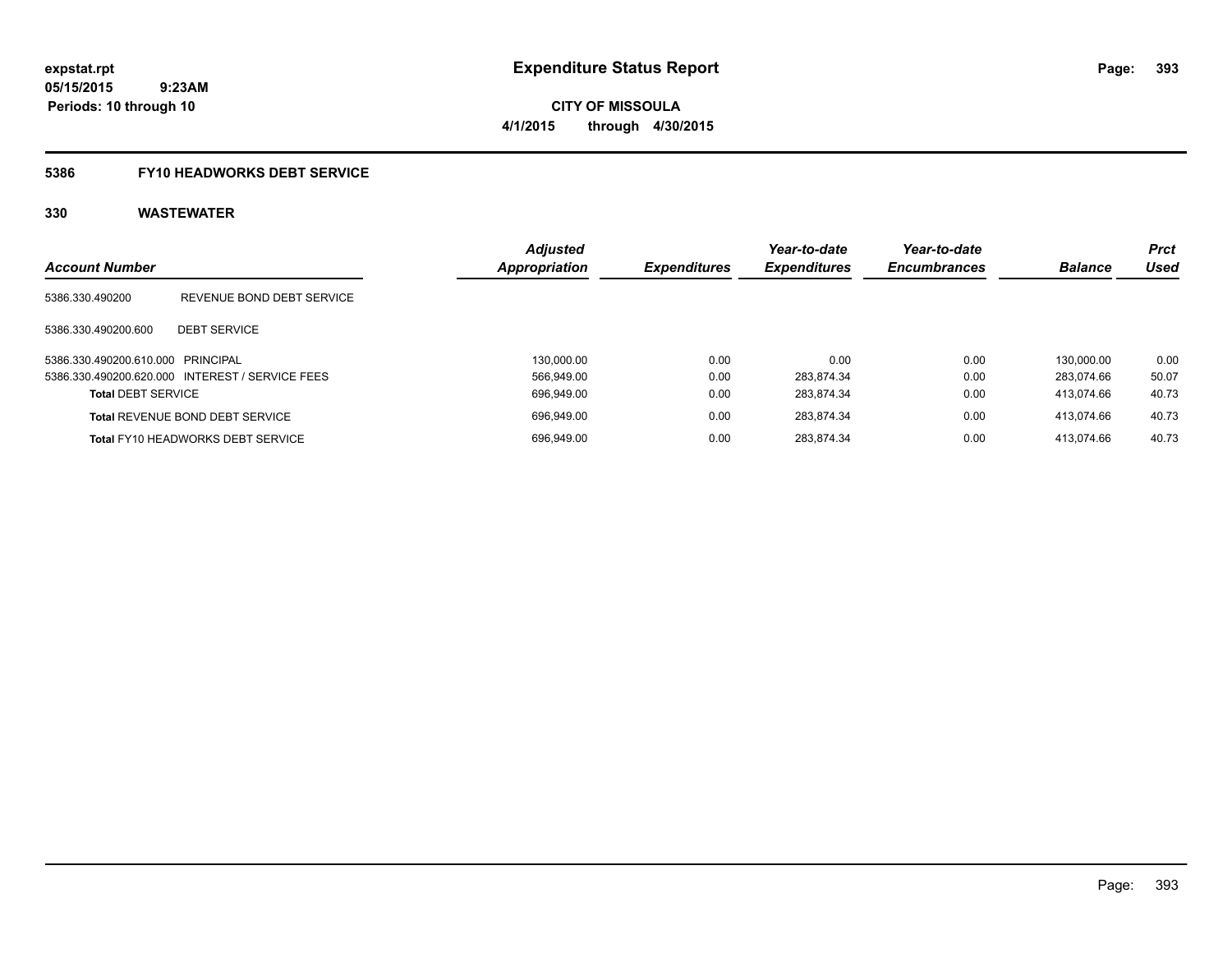**expstat.rpt Expenditure Status Report Page:**

**05/15/2015 9:23AM Periods: 10 through 10**

### **5387 FY11 SEWER \$1.29M BOND DEBT SERVICE**

| <b>Account Number</b>             |                                                 | <b>Adjusted</b><br><b>Appropriation</b> | <b>Expenditures</b> | Year-to-date<br><b>Expenditures</b> | Year-to-date<br><b>Encumbrances</b> | <b>Balance</b> | Prct<br>Used |
|-----------------------------------|-------------------------------------------------|-----------------------------------------|---------------------|-------------------------------------|-------------------------------------|----------------|--------------|
| 5387.330.490200                   | REVENUE BOND DEBT SERVICE                       |                                         |                     |                                     |                                     |                |              |
| 5387.330.490200.600               | <b>DEBT SERVICE</b>                             |                                         |                     |                                     |                                     |                |              |
| 5387.330.490200.610.000 PRINCIPAL |                                                 | 45,000.00                               | 0.00                | 0.00                                | 0.00                                | 45.000.00      | 0.00         |
|                                   | 5387.330.490200.620.000 INTEREST / SERVICE FEES | 58,430.00                               | 0.00                | 29.040.00                           | 0.00                                | 29.390.00      | 49.70        |
|                                   | <b>Total REVENUE BOND DEBT SERVICE</b>          | 103,430.00                              | 0.00                | 29.040.00                           | 0.00                                | 74.390.00      | 28.08        |
|                                   | Total FY11 SEWER \$1.29M BOND DEBT SERVICE      | 103.430.00                              | 0.00                | 29.040.00                           | 0.00                                | 74.390.00      | 28.08        |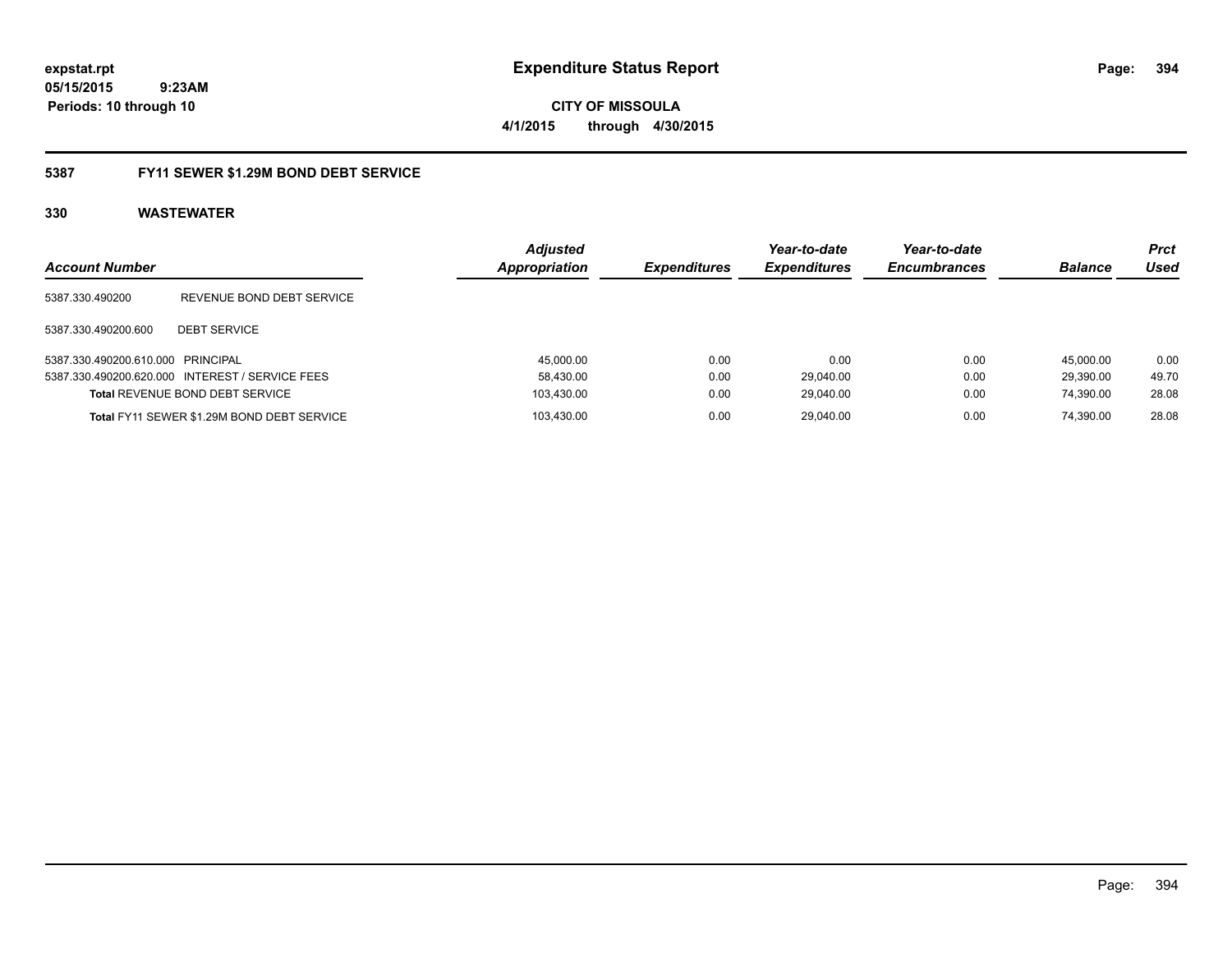**CITY OF MISSOULA 4/1/2015 through 4/30/2015**

### **5388 FY11 \$1.29M SEWER BOND RESERVE**

| <b>Account Number</b> |                                       | <b>Adjusted</b><br>Appropriation | Expenditures | Year-to-date<br><b>Expenditures</b> | Year-to-date<br><b>Encumbrances</b> | <b>Balance</b> | <b>Prct</b><br>Used |
|-----------------------|---------------------------------------|----------------------------------|--------------|-------------------------------------|-------------------------------------|----------------|---------------------|
| 5388.330.430610       | ADMINISTRATION                        |                                  |              |                                     |                                     |                |                     |
| 5388.330.430610.800   | OTHER OBJECTS                         |                                  |              |                                     |                                     |                |                     |
|                       | Total FY11 \$1.29M SEWER BOND RESERVE | 0.00                             | 0.00         | 0.00                                | 0.00                                | 0.00           | 0.00                |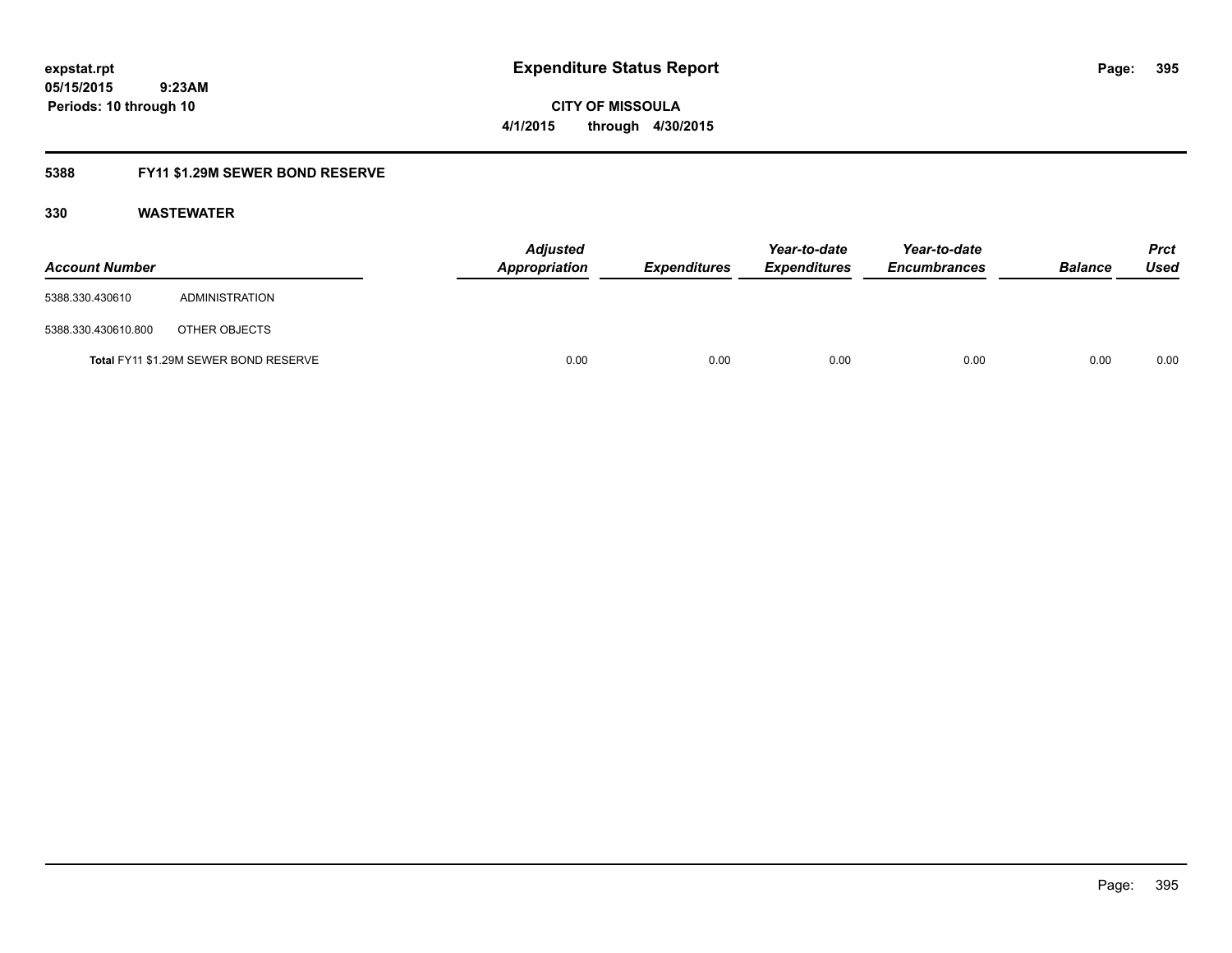# **CITY OF MISSOULA 4/1/2015 through 4/30/2015**

**5711 AQUATICS**

### **370 PARKS & RECREATION**

| <b>Account Number</b>          |                                                         | <b>Adjusted</b><br>Appropriation | <b>Expenditures</b> | Year-to-date<br><b>Expenditures</b> | Year-to-date<br><b>Encumbrances</b> | <b>Balance</b> | <b>Prct</b><br><b>Used</b> |
|--------------------------------|---------------------------------------------------------|----------------------------------|---------------------|-------------------------------------|-------------------------------------|----------------|----------------------------|
| 5711.370.460000                | <b>CULTURE &amp; RECREATION</b>                         |                                  |                     |                                     |                                     |                |                            |
| 5711.370.460000.100            | PERSONAL SERVICES                                       |                                  |                     |                                     |                                     |                |                            |
|                                | Total CULTURE & RECREATION                              | 0.00                             | 0.00                | 0.00                                | 0.00                                | 0.00           | 0.00                       |
| 5711.370.460449                | <b>GRILL VAN</b>                                        |                                  |                     |                                     |                                     |                |                            |
| 5711.370.460449.100            | PERSONAL SERVICES                                       |                                  |                     |                                     |                                     |                |                            |
| <b>Total PERSONAL SERVICES</b> |                                                         | 0.00                             | 0.00                | 0.00                                | 0.00                                | 0.00           | 0.00                       |
| 5711.370.460449.200            | <b>SUPPLIES</b>                                         |                                  |                     |                                     |                                     |                |                            |
| <b>Total SUPPLIES</b>          |                                                         | 0.00                             | 0.00                | 0.00                                | 0.00                                | 0.00           | 0.00                       |
| 5711.370.460449.300            | PURCHASED SERVICES                                      |                                  |                     |                                     |                                     |                |                            |
| <b>Total GRILL VAN</b>         |                                                         | 0.00                             | 0.00                | 0.00                                | 0.00                                | 0.00           | 0.00                       |
| 5711.370.460477                | <b>GRILL VAN</b>                                        |                                  |                     |                                     |                                     |                |                            |
| 5711.370.460477.100            | PERSONAL SERVICES                                       |                                  |                     |                                     |                                     |                |                            |
|                                | 5711.370.460477.110.000 GRILL VAN/SALARIES AND WAGES    | 20,256.00                        | 0.00                | 5,478.12                            | 0.00                                | 14,777.88      | 27.04                      |
|                                | 5711.370.460477.120.000 OVERTIME/TERMINATION            | 0.00                             | 0.00                | 7.91                                | 0.00                                | $-7.91$        | 0.00                       |
|                                | 5711.370.460477.140.000 EMPLOYER CONTRIBUTIONS          | 2,975.00                         | 0.00                | 795.64                              | 0.00                                | 2,179.36       | 26.74                      |
| <b>Total PERSONAL SERVICES</b> |                                                         | 23,231.00                        | 0.00                | 6,281.67                            | 0.00                                | 16,949.33      | 27.04                      |
| 5711.370.460477.200            | <b>SUPPLIES</b>                                         |                                  |                     |                                     |                                     |                |                            |
|                                | 5711.370.460477.240.000 GRILL VAN/OTHER SUPPLIES        | 35,000.00                        | 836.62              | 1,220.00                            | 0.00                                | 33,780.00      | 3.49                       |
| <b>Total SUPPLIES</b>          |                                                         | 35,000.00                        | 836.62              | 1,220.00                            | 0.00                                | 33,780.00      | 3.49                       |
| 5711.370.460477.300            | PURCHASED SERVICES                                      |                                  |                     |                                     |                                     |                |                            |
|                                | 5711.370.460477.330.000 PUBLICITY, SUBSCRIPTIONS & DUES | 0.00                             | 0.00                | 115.00                              | 0.00                                | $-115.00$      | 0.00                       |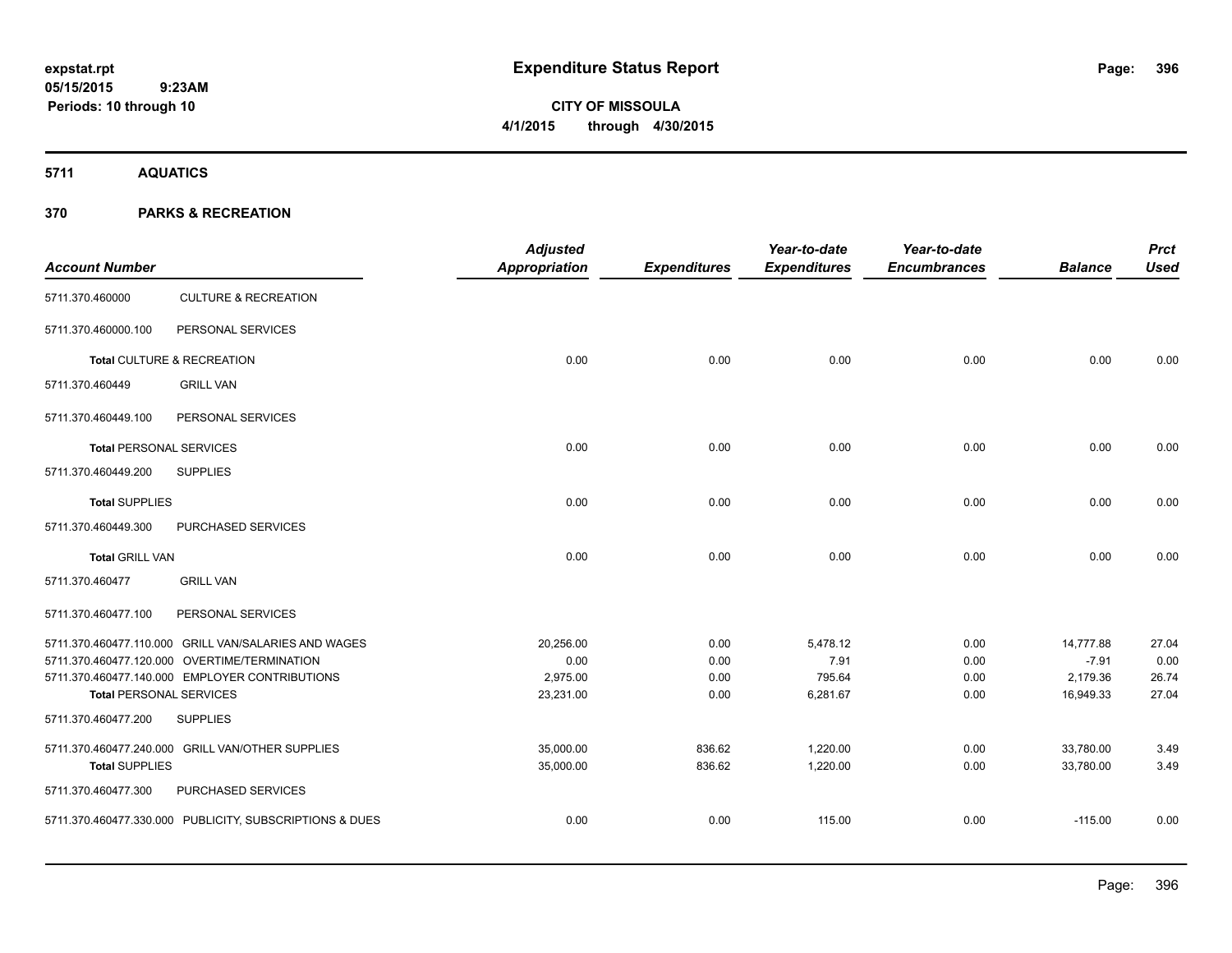**CITY OF MISSOULA 4/1/2015 through 4/30/2015**

**5711 AQUATICS**

| <b>Account Number</b>                                       | <b>Adjusted</b><br><b>Appropriation</b> | <b>Expenditures</b> | Year-to-date<br><b>Expenditures</b> | Year-to-date<br><b>Encumbrances</b> | <b>Balance</b> | <b>Prct</b><br><b>Used</b> |
|-------------------------------------------------------------|-----------------------------------------|---------------------|-------------------------------------|-------------------------------------|----------------|----------------------------|
|                                                             |                                         |                     |                                     |                                     |                |                            |
| 5711.370.460477.341.000 GRILL VAN/ELECTRICITY & NATURAL GAS | 5,000.00                                | 0.00                | 0.00                                | 0.00                                | 5,000.00       | 0.00                       |
| 5711.370.460477.360.000 GRILL VAN/REPAIR & MAINTENANCE      | 2,000.00                                | 1,483.69            | 1,538.68                            | 0.00                                | 461.32         | 76.93                      |
| <b>Total PURCHASED SERVICES</b>                             | 7,000.00                                | 1,483.69            | 1,653.68                            | 0.00                                | 5,346.32       | 23.62                      |
| <b>Total GRILL VAN</b>                                      | 65,231.00                               | 2,320.31            | 9,155.35                            | 0.00                                | 56,075.65      | 14.04                      |
| <b>CURRENTS POOL EXPENSES</b><br>5711.370.460490            |                                         |                     |                                     |                                     |                |                            |
| PERSONAL SERVICES<br>5711.370.460490.100                    |                                         |                     |                                     |                                     |                |                            |
| 5711.370.460490.110.000 SALARIES AND WAGES                  | 304,220.00                              | 25,691.27           | 306.162.42                          | 0.00                                | $-1,942.42$    | 100.64                     |
| 5711.370.460490.120.000 OVERTIME/TERMINATION                | 500.00                                  | 0.00                | 101.03                              | 0.00                                | 398.97         | 20.21                      |
| 5711.370.460490.140.000 EMPLOYER CONTRIBUTIONS              | 84,736.00                               | 7,521.87            | 86,100.51                           | 0.00                                | $-1,364.51$    | 101.61                     |
| 5711.370.460490.141.000 STATE RETIREMENT CONTRIBUTIONS      | 0.00                                    | 33.70               | 560.42                              | 0.00                                | $-560.42$      | 0.00                       |
| <b>Total PERSONAL SERVICES</b>                              | 389,456.00                              | 33,246.84           | 392,924.38                          | 0.00                                | $-3,468.38$    | 100.89                     |
| 5711.370.460490.200<br><b>SUPPLIES</b>                      |                                         |                     |                                     |                                     |                |                            |
| 5711.370.460490.210.000 OFFICE SUPPLIES                     | 4,000.00                                | 17.82               | 455.64                              | 0.00                                | 3,544.36       | 11.39                      |
| 5711.370.460490.220.000 OPERATING SUPPLIES                  | 15,000.00                               | 657.06              | 3,953.98                            | 0.00                                | 11,046.02      | 26.36                      |
| 5711.370.460490.220.172 OPERATING SUPPLIES                  | 0.00                                    | 394.73              | 636.91                              | 0.00                                | $-636.91$      | 0.00                       |
| 5711.370.460490.220.173 OPERATING SUPPLIES                  | 0.00                                    | 0.00                | 98.60                               | 0.00                                | $-98.60$       | 0.00                       |
| 5711.370.460490.230.000 REPAIR/MAINTENANCE                  | 28,750.00                               | 0.00                | 244.43                              | 0.00                                | 28,505.57      | 0.85                       |
| 5711.370.460490.230.171 REPAIR/MAINTENANCE                  | 0.00                                    | 359.34              | 22,303.54                           | 0.00                                | $-22,303.54$   | 0.00                       |
| 5711.370.460490.230.178 REPAIR/MAINTENANCE                  | 0.00                                    | 735.71              | 4,676.09                            | 0.00                                | $-4,676.09$    | 0.00                       |
| 5711.370.460490.230.194 REPAIR/MAINTENANCE                  | 0.00                                    | 464.73              | 7,449.55                            | 0.00                                | $-7,449.55$    | 0.00                       |
| 5711.370.460490.240.000 OTHER SUPPLIES                      | 12,000.00                               | 715.09              | 4,357.04                            | 0.00                                | 7,642.96       | 36.31                      |
| 5711.370.460490.240.174 OTHER SUPPLIES                      | 0.00                                    | 0.00                | 2,521.62                            | 0.00                                | $-2,521.62$    | 0.00                       |
| 5711.370.460490.240.175 OTHER SUPPLIES                      | 0.00                                    | 188.50              | 1.035.91                            | 0.00                                | $-1,035.91$    | 0.00                       |
| 5711.370.460490.240.194 OTHER SUPPLIES                      | 0.00                                    | 0.00                | 56.93                               | 0.00                                | $-56.93$       | 0.00                       |
| <b>Total SUPPLIES</b>                                       | 59,750.00                               | 3,532.98            | 47,790.24                           | 0.00                                | 11,959.76      | 79.98                      |
| PURCHASED SERVICES<br>5711.370.460490.300                   |                                         |                     |                                     |                                     |                |                            |
| 5711.370.460490.310.000 COMMUNICATIONS                      | 250.00                                  | 0.00                | 0.00                                | 0.00                                | 250.00         | 0.00                       |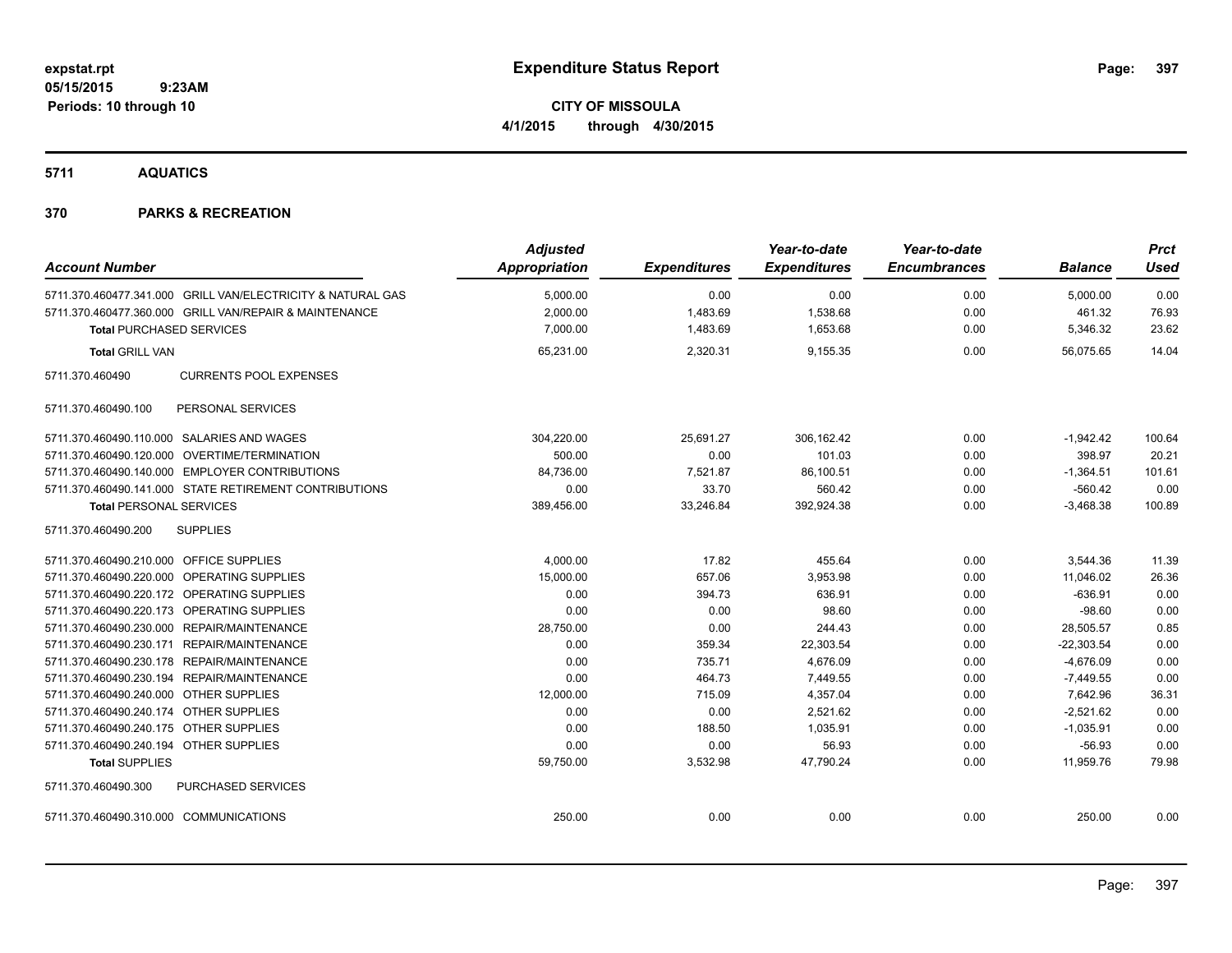**CITY OF MISSOULA 4/1/2015 through 4/30/2015**

**5711 AQUATICS**

### **370 PARKS & RECREATION**

| <b>Account Number</b>                                   | <b>Adjusted</b><br><b>Appropriation</b> | <b>Expenditures</b> | Year-to-date<br><b>Expenditures</b> | Year-to-date<br><b>Encumbrances</b> | <b>Balance</b> | <b>Prct</b><br>Used |
|---------------------------------------------------------|-----------------------------------------|---------------------|-------------------------------------|-------------------------------------|----------------|---------------------|
|                                                         |                                         |                     |                                     |                                     |                |                     |
| 5711.370.460490.320.000 PRINTING & DUPLICATING          | 6,500.00                                | 466.84              | 1,056.84                            | 0.00                                | 5,443.16       | 16.26               |
| 5711.370.460490.330.000 PUBLICITY, SUBSCRIPTIONS & DUES | 13,700.00                               | 267.50              | 8,865.42                            | 0.00                                | 4,834.58       | 64.71               |
| 5711.370.460490.330.176 PUBLICITY, SUBSCRIPTIONS & DUES | 0.00                                    | 350.00              | 3,760.00                            | 0.00                                | $-3,760.00$    | 0.00                |
| 5711.370.460490.340.000 SEWER                           | 3,245.00                                | 0.00                | 4,421.40                            | 0.00                                | $-1,176.40$    | 136.25              |
| 5711.370.460490.341.000 ELECTRICITY & NATURAL GAS       | 121,000.00                              | 10,330.03           | 69,693.44                           | 0.00                                | 51,306.56      | 57.60               |
| 5711.370.460490.343.000 WATER CHARGES                   | 5,556.00                                | 843.82              | 7,060.23                            | 0.00                                | $-1,504.23$    | 127.07              |
| 5711.370.460490.344.000 TELEPHONE SERVICE               | 3,439.00                                | 504.23              | 3,537.62                            | 0.00                                | $-98.62$       | 102.87              |
| 5711.370.460490.345.000 GARBAGE                         | 2,620.00                                | 179.98              | 1,193.25                            | 0.00                                | 1,426.75       | 45.54               |
| 5711.370.460490.350.000 PROFESSIONAL SERVICES           | 20,000.00                               | 41.25               | 14,563.35                           | 0.00                                | 5,436.65       | 72.82               |
| 5711.370.460490.350.194 PROFESSIONAL SERVICES           | 0.00                                    | 0.00                | 33.50                               | 0.00                                | $-33.50$       | 0.00                |
| 5711.370.460490.360.000 REPAIR & MAINTENANCE            | 4,000.00                                | 641.79              | 831.79                              | 0.00                                | 3,168.21       | 20.79               |
| 5711.370.460490.360.178 REPAIR & MAINTENANCE            | 0.00                                    | 0.00                | 1,490.90                            | 0.00                                | $-1,490.90$    | 0.00                |
| 5711.370.460490.360.194 REPAIR & MAINTENANCE            | 0.00                                    | 204.34              | 6,868.14                            | 0.00                                | $-6,868.14$    | 0.00                |
| 5711.370.460490.370.000 TRAVEL                          | 2,000.00                                | 0.00                | 0.00                                | 0.00                                | 2,000.00       | 0.00                |
| 5711.370.460490.380.000 TRAINING                        | 2,000.00                                | 0.00                | 1,429.00                            | 0.00                                | 571.00         | 71.45               |
| 5711.370.460490.390.000 OTHER PURCHASED SERVICES        | 9,000.00                                | 235.00              | 3,989.99                            | 0.00                                | 5,010.01       | 44.33               |
| 5711.370.460490.390.194 OTHER PURCHASED SERVICES        | 0.00                                    | 0.00                | 1,011.26                            | 0.00                                | $-1,011.26$    | 0.00                |
| <b>Total PURCHASED SERVICES</b>                         | 193,310.00                              | 14,064.78           | 129,806.13                          | 0.00                                | 63,503.87      | 67.15               |
| <b>FIXED CHARGES</b><br>5711.370.460490.500             |                                         |                     |                                     |                                     |                |                     |
| 5711.370.460490.500.000 FIXED CHARGES                   | 381.00                                  | 0.00                | 0.00                                | 0.00                                | 381.00         | 0.00                |
| <b>Total FIXED CHARGES</b>                              | 381.00                                  | 0.00                | 0.00                                | 0.00                                | 381.00         | 0.00                |
| 5711.370.460490.800<br>OTHER OBJECTS                    |                                         |                     |                                     |                                     |                |                     |
| <b>Total OTHER OBJECTS</b>                              | 0.00                                    | 0.00                | 0.00                                | 0.00                                | 0.00           | 0.00                |
| 5711.370.460490.900<br><b>CAPITAL OUTLAY</b>            |                                         |                     |                                     |                                     |                |                     |
| <b>Total CAPITAL OUTLAY</b>                             | 0.00                                    | 0.00                | 0.00                                | 0.00                                | 0.00           | 0.00                |
| Total CURRENTS POOL EXPENSES                            | 642,897.00                              | 50,844.60           | 570,520.75                          | 0.00                                | 72,376.25      | 88.74               |
|                                                         |                                         |                     |                                     |                                     |                |                     |

5711.370.460491 SPLASH POOLS EXPENSES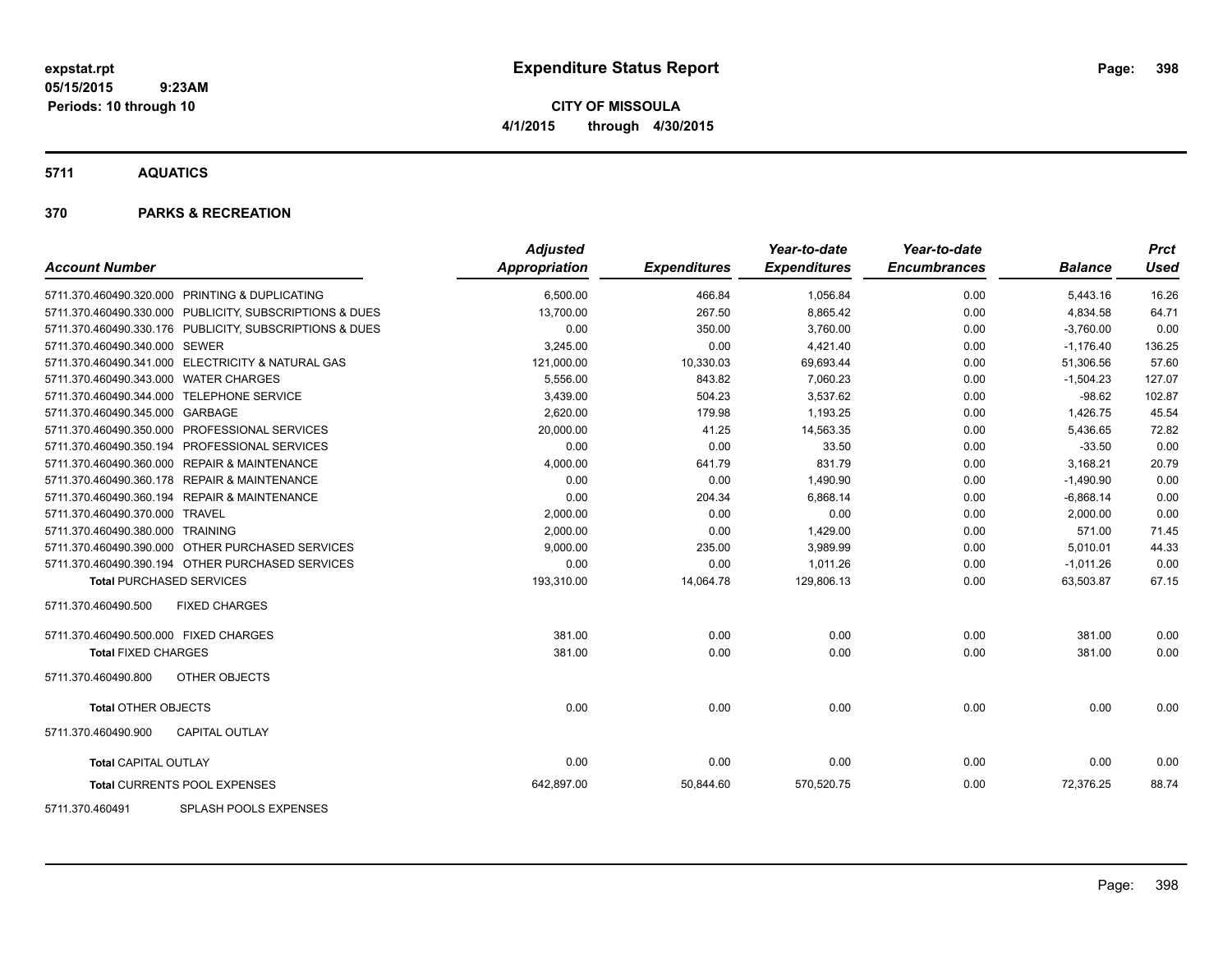**CITY OF MISSOULA 4/1/2015 through 4/30/2015**

**5711 AQUATICS**

|                                                                  | <b>Adjusted</b> |                     | Year-to-date        | Year-to-date        |                | <b>Prct</b> |
|------------------------------------------------------------------|-----------------|---------------------|---------------------|---------------------|----------------|-------------|
| <b>Account Number</b>                                            | Appropriation   | <b>Expenditures</b> | <b>Expenditures</b> | <b>Encumbrances</b> | <b>Balance</b> | <b>Used</b> |
| 5711.370.460491.100<br>PERSONAL SERVICES                         |                 |                     |                     |                     |                |             |
| 5711.370.460491.110.000 SALARIES AND WAGES                       | 204,088.00      | 8,007.76            | 113,207.02          | 0.00                | 90,880.98      | 55.47       |
| 5711.370.460491.120.000 OVERTIME/TERMINATION                     | 500.00          | 0.00                | 78.52               | 0.00                | 421.48         | 15.70       |
| 5711.370.460491.140.000 EMPLOYER CONTRIBUTIONS                   | 45,071.00       | 1,712.21            | 22,205.69           | 0.00                | 22,865.31      | 49.27       |
| <b>Total PERSONAL SERVICES</b>                                   | 249,659.00      | 9,719.97            | 135,491.23          | 0.00                | 114, 167. 77   | 54.27       |
| <b>SUPPLIES</b><br>5711.370.460491.200                           |                 |                     |                     |                     |                |             |
| 5711.370.460491.210.000 OFFICE SUPPLIES                          | 500.00          | 0.00                | 2.99                | 0.00                | 497.01         | 0.60        |
| 5711.370.460491.220.000 OPERATING SUPPLIES                       | 15,000.00       | 908.49              | 983.46              | 0.00                | 14,016.54      | 6.56        |
| 5711.370.460491.220.172 OPERATING SUPPLIES                       | 0.00            | 316.25              | 997.85              | 0.00                | $-997.85$      | 0.00        |
| 5711.370.460491.220.174 OPERATING SUPPLIES                       | 0.00            | 0.00                | 1,365.51            | 0.00                | $-1,365.51$    | 0.00        |
| 5711.370.460491.220.194 OPERATING SUPPLIES                       | 0.00            | 0.00                | 618.43              | 0.00                | $-618.43$      | 0.00        |
| 5711.370.460491.230.000 REPAIR/MAINTENANCE                       | 29,250.00       | 0.00                | 119.88              | 0.00                | 29,130.12      | 0.41        |
| 5711.370.460491.230.171 REPAIR/MAINTENANCE                       | 0.00            | 3,104.12            | 17,688.46           | 0.00                | $-17,688.46$   | 0.00        |
| 5711.370.460491.230.174 REPAIR/MAINTENANCE                       | 0.00            | 0.00                | 150.42              | 0.00                | $-150.42$      | 0.00        |
| 5711.370.460491.230.178 REPAIR/MAINTENANCE                       | 0.00            | 0.00                | 2,224.73            | 0.00                | $-2,224.73$    | 0.00        |
| 5711.370.460491.230.194 REPAIR/MAINTENANCE                       | 0.00            | 682.29              | 3,695.29            | 0.00                | $-3,695.29$    | 0.00        |
| 5711.370.460491.240.000 OTHER SUPPLIES                           | 74,000.00       | 25.71               | 25.71               | 0.00                | 73,974.29      | 0.03        |
| 5711.370.460491.240.171 OTHER SUPPLIES                           | 0.00            | 0.00                | 1,995.90            | 0.00                | $-1,995.90$    | 0.00        |
| 5711.370.460491.240.174 OTHER SUPPLIES                           | 0.00            | 0.00                | 45,937.80           | 0.00                | $-45,937.80$   | 0.00        |
| 5711.370.460491.240.175 OTHER SUPPLIES                           | 0.00            | 0.00                | 849.69              | 0.00                | $-849.69$      | 0.00        |
| 5711.370.460491.240.180 OTHER SUPPLIES-MERCHANDISE SALES FRNTDSK | 0.00            | 0.00                | 1,477.46            | 0.00                | $-1,477.46$    | 0.00        |
| <b>Total SUPPLIES</b>                                            | 118,750.00      | 5,036.86            | 78,133.58           | 0.00                | 40,616.42      | 65.80       |
| PURCHASED SERVICES<br>5711.370.460491.300                        |                 |                     |                     |                     |                |             |
| 5711.370.460491.310.000 COMMUNICATIONS                           | 250.00          | 0.00                | 0.00                | 0.00                | 250.00         | 0.00        |
| 5711.370.460491.320.000 PRINTING & DUPLICATING                   | 4,000.00        | 466.83              | 1,041.83            | 0.00                | 2,958.17       | 26.05       |
| 5711.370.460491.320.174 PRINTING & DUPLICATING                   | 0.00            | 0.00                | 405.00              | 0.00                | $-405.00$      | 0.00        |
| 5711.370.460491.330.000 PUBLICITY, SUBSCRIPTIONS & DUES          | 3,500.00        | 227.50              | 3,662.16            | 0.00                | $-162.16$      | 104.63      |
| 5711.370.460491.330.174 PUBLICITY, SUBSCRIPTIONS & DUES          | 0.00            | 0.00                | 115.00              | 0.00                | $-115.00$      | 0.00        |
| 5711.370.460491.330.176 PUBLICITY, SUBSCRIPTIONS & DUES          | 0.00            | 0.00                | 500.00              | 0.00                | $-500.00$      | 0.00        |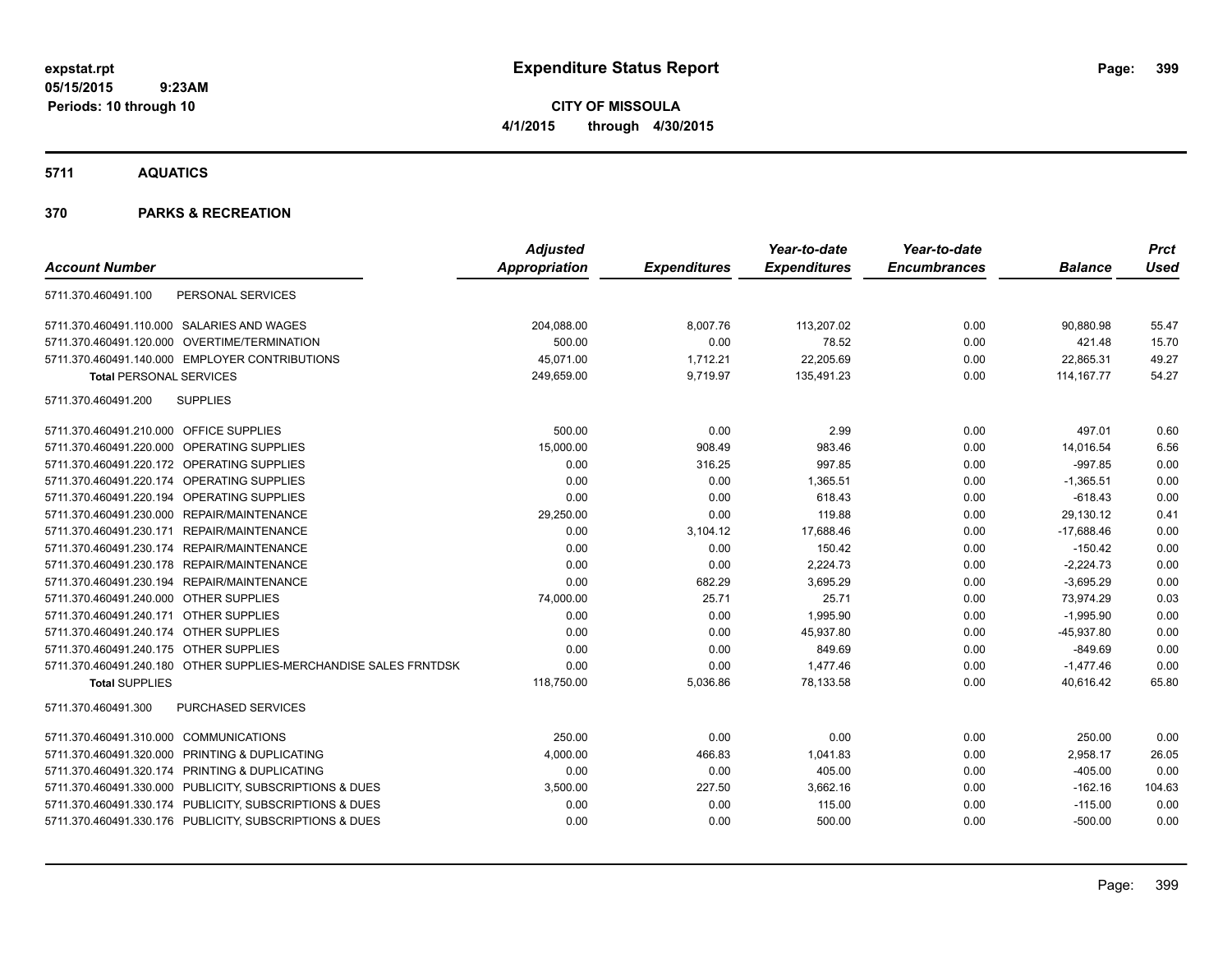**CITY OF MISSOULA 4/1/2015 through 4/30/2015**

**5711 AQUATICS**

|                                       |                                                   | <b>Adjusted</b> |                     | Year-to-date        | Year-to-date        |                | <b>Prct</b> |
|---------------------------------------|---------------------------------------------------|-----------------|---------------------|---------------------|---------------------|----------------|-------------|
| <b>Account Number</b>                 |                                                   | Appropriation   | <b>Expenditures</b> | <b>Expenditures</b> | <b>Encumbrances</b> | <b>Balance</b> | <b>Used</b> |
| 5711.370.460491.340.000 SEWER         |                                                   | 7,030.00        | 0.00                | 8,611.14            | 0.00                | $-1,581.14$    | 122.49      |
|                                       | 5711.370.460491.341.000 ELECTRICITY & NATURAL GAS | 65,000.00       | 373.28              | 48,899.07           | 0.00                | 16,100.93      | 75.23       |
| 5711.370.460491.343.000 WATER CHARGES |                                                   | 8,088.00        | 0.00                | 9,140.64            | 0.00                | $-1,052.64$    | 113.01      |
|                                       | 5711.370.460491.344.000 TELEPHONE SERVICE         | 4,100.00        | 346.07              | 3,267.21            | 0.00                | 832.79         | 79.69       |
| 5711.370.460491.345.000 GARBAGE       |                                                   | 2,031.00        | 0.00                | 693.59              | 0.00                | 1,337.41       | 34.15       |
|                                       | 5711.370.460491.350.000 PROFESSIONAL SERVICES     | 10,000.00       | 0.00                | 880.00              | 0.00                | 9,120.00       | 8.80        |
|                                       | 5711.370.460491.360.000 REPAIR & MAINTENANCE      | 4,500.00        | 1,377.00            | 2,260.77            | 0.00                | 2,239.23       | 50.24       |
|                                       | 5711.370.460491.360.174 REPAIR & MAINTENANCE      | 0.00            | 0.00                | 107.89              | 0.00                | $-107.89$      | 0.00        |
|                                       | 5711.370.460491.360.194 REPAIR & MAINTENANCE      | 0.00            | 0.00                | 681.00              | 0.00                | $-681.00$      | 0.00        |
| 5711.370.460491.380.000 TRAINING      |                                                   | 3,000.00        | 0.00                | 420.00              | 0.00                | 2,580.00       | 14.00       |
|                                       | 5711.370.460491.390.000 OTHER PURCHASED SERVICES  | 5,300.00        | 0.00                | 2,521.52            | 0.00                | 2,778.48       | 47.58       |
|                                       | 5711.370.460491.390.174 OTHER PURCHASED SERVICES  | 0.00            | 0.00                | 85.00               | 0.00                | $-85.00$       | 0.00        |
|                                       | <b>Total PURCHASED SERVICES</b>                   | 116,799.00      | 2,790.68            | 83,291.82           | 0.00                | 33,507.18      | 71.31       |
| 5711.370.460491.800                   | <b>OTHER OBJECTS</b>                              |                 |                     |                     |                     |                |             |
| <b>Total OTHER OBJECTS</b>            |                                                   | 0.00            | 0.00                | 0.00                | 0.00                | 0.00           | 0.00        |
| 5711.370.460491.900                   | <b>CAPITAL OUTLAY</b>                             |                 |                     |                     |                     |                |             |
| <b>Total CAPITAL OUTLAY</b>           |                                                   | 0.00            | 0.00                | 0.00                | 0.00                | 0.00           | 0.00        |
|                                       | Total SPLASH POOLS EXPENSES                       | 485,208.00      | 17,547.51           | 296,916.63          | 0.00                | 188,291.37     | 61.19       |
| 5711.370.460493                       | <b>AQUATICS MAINTENANCE</b>                       |                 |                     |                     |                     |                |             |
| 5711.370.460493.300                   | PURCHASED SERVICES                                |                 |                     |                     |                     |                |             |
|                                       | <b>Total PURCHASED SERVICES</b>                   | 0.00            | 0.00                | 0.00                | 0.00                | 0.00           | 0.00        |
| 5711.370.460493.500                   | <b>FIXED CHARGES</b>                              |                 |                     |                     |                     |                |             |
| <b>Total FIXED CHARGES</b>            |                                                   | 0.00            | 0.00                | 0.00                | 0.00                | 0.00           | 0.00        |
| 5711.370.460493.900                   | <b>CAPITAL OUTLAY</b>                             |                 |                     |                     |                     |                |             |
| 5711.370.460493.920.000 BUILDINGS     |                                                   | 35,000.00       | 0.00                | 0.00                | 0.00                | 35,000.00      | 0.00        |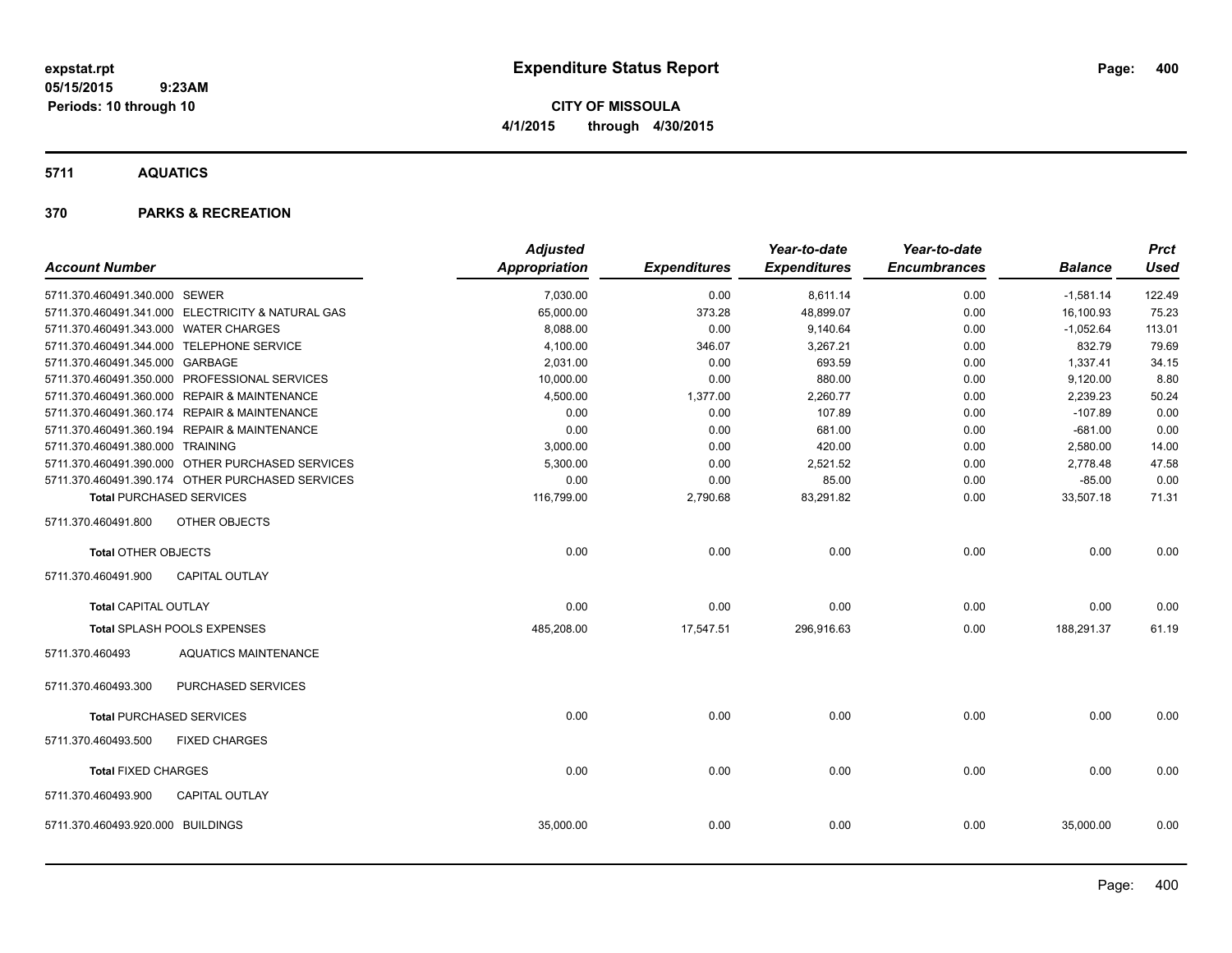**CITY OF MISSOULA 4/1/2015 through 4/30/2015**

**5711 AQUATICS**

| <b>Account Number</b>                                          | <b>Adjusted</b><br><b>Appropriation</b> | <b>Expenditures</b> | Year-to-date<br><b>Expenditures</b> | Year-to-date<br><b>Encumbrances</b> | <b>Balance</b>           | <b>Prct</b><br><b>Used</b> |
|----------------------------------------------------------------|-----------------------------------------|---------------------|-------------------------------------|-------------------------------------|--------------------------|----------------------------|
| 5711.370.460493.930.000 IMPROVEMENTS                           | 0.00<br>35,000.00                       | 0.00<br>0.00        | 26,569.40<br>26,569.40              | 0.00<br>0.00                        | $-26,569.40$<br>8,430.60 | 0.00<br>75.91              |
| <b>Total AQUATICS MAINTENANCE</b>                              |                                         |                     |                                     |                                     |                          |                            |
| <b>PARK MEMORIALS</b><br>5711.370.460512                       |                                         |                     |                                     |                                     |                          |                            |
| <b>SUPPLIES</b><br>5711.370.460512.200                         |                                         |                     |                                     |                                     |                          |                            |
| 5711.370.460512.220.000 PARTNERS IN PARK/OPERATING SUPPLIES    | 15,000.00                               | 0.00                | 0.00                                | 0.00                                | 15,000.00                | 0.00                       |
| 5711.370.460512.230.000 PARTNERS IN PARK/REPAIR/MAINTENANCE    | 10,000.00                               | 0.00                | 0.00                                | 0.00                                | 10.000.00                | 0.00                       |
| <b>Total SUPPLIES</b>                                          | 25,000.00                               | 0.00                | 0.00                                | 0.00                                | 25,000.00                | 0.00                       |
| PURCHASED SERVICES<br>5711.370.460512.300                      |                                         |                     |                                     |                                     |                          |                            |
| 5711.370.460512.350.000 PARTNERS IN PARK/PROFESSIONAL SERVICES | 10,000.00                               | 0.00                | 0.00                                | 0.00                                | 10,000.00                | 0.00                       |
| 5711.370.460512.360.000 PARTNERS IN PARK/REPAIR & MAINTENANCE  | 10,000.00                               | 0.00                | 0.00                                | 0.00                                | 10,000.00                | 0.00                       |
| 5711.370.460512.390.000 OTHER PURCHASED SERVICES               | 5,000.00                                | 0.00                | 0.00                                | 0.00                                | 5,000.00                 | 0.00                       |
| <b>Total PURCHASED SERVICES</b>                                | 25,000.00                               | 0.00                | 0.00                                | 0.00                                | 25,000.00                | 0.00                       |
| CAPITAL OUTLAY<br>5711.370.460512.900                          |                                         |                     |                                     |                                     |                          |                            |
| 5711.370.460512.920.000 PARTNERS IN PARK/BUILDINGS             | 10,000.00                               | 0.00                | 0.00                                | 0.00                                | 10,000.00                | 0.00                       |
| 5711.370.460512.930.000 PARTNERS IN PARK/IMPROVEMENTS          | 70,000.00                               | 0.00                | 0.00                                | 0.00                                | 70,000.00                | 0.00                       |
| 5711.370.460512.940.000 PARTNERS IN PARK/EQUIPMENT             | 20,000.00                               | 0.00                | 0.00                                | 0.00                                | 20,000.00                | 0.00                       |
| <b>Total CAPITAL OUTLAY</b>                                    | 100,000.00                              | 0.00                | 0.00                                | 0.00                                | 100,000.00               | 0.00                       |
| <b>Total PARK MEMORIALS</b>                                    | 150,000.00                              | 0.00                | 0.00                                | 0.00                                | 150,000.00               | 0.00                       |
| <b>AQUATICS CAPITAL</b><br>5711.370.460519                     |                                         |                     |                                     |                                     |                          |                            |
| 5711.370.460519.900<br><b>CAPITAL OUTLAY</b>                   |                                         |                     |                                     |                                     |                          |                            |
| <b>Total AQUATICS CAPITAL</b>                                  | 0.00                                    | 0.00                | 0.00                                | 0.00                                | 0.00                     | 0.00                       |
| 5711.370.490500<br><b>DEBT PAYMENTS</b>                        |                                         |                     |                                     |                                     |                          |                            |
| <b>DEBT SERVICE</b><br>5711.370.490500.600                     |                                         |                     |                                     |                                     |                          |                            |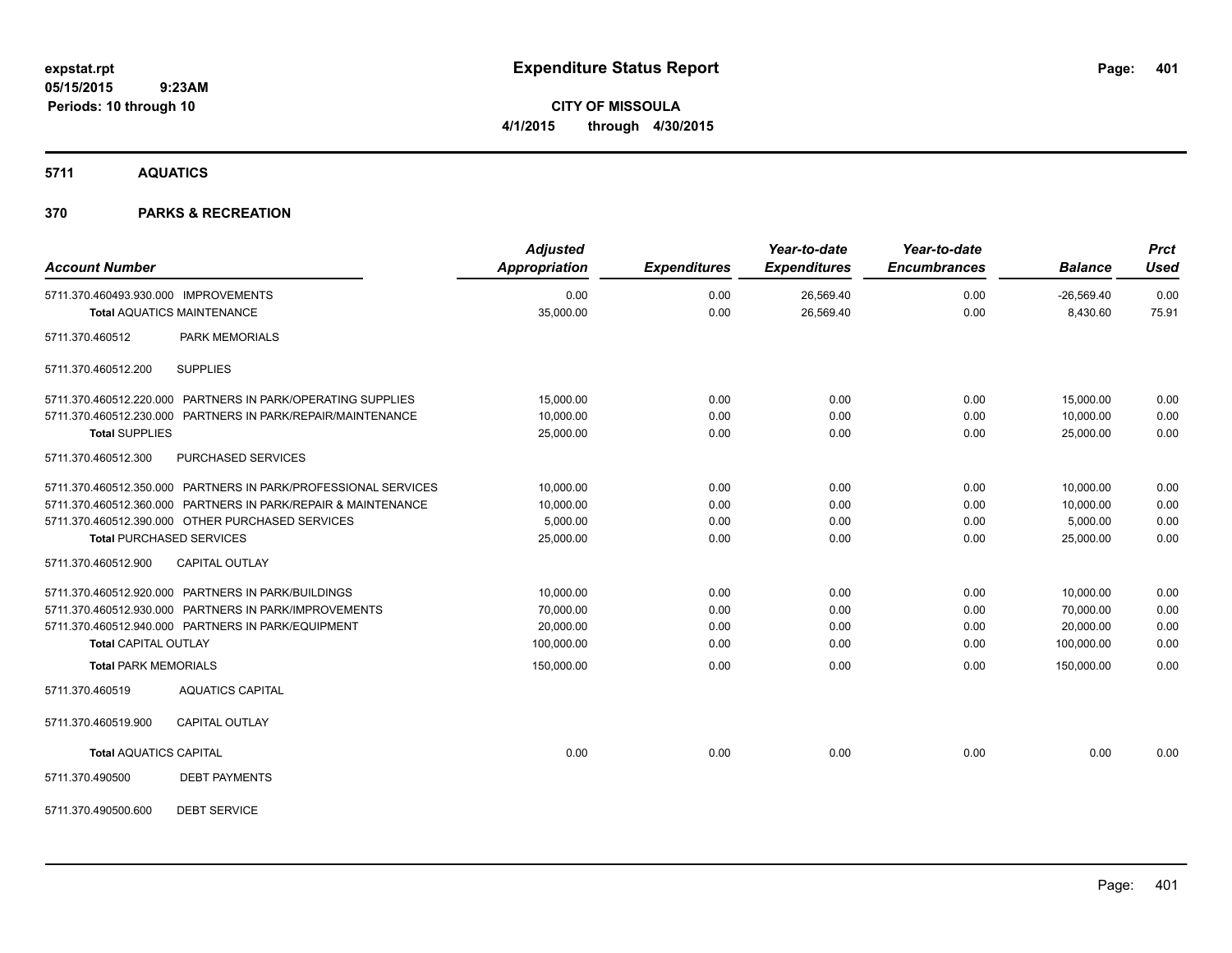**CITY OF MISSOULA 4/1/2015 through 4/30/2015**

**5711 AQUATICS**

| <b>Account Number</b>                             | <b>Adjusted</b><br><b>Appropriation</b> | <b>Expenditures</b> | Year-to-date<br><b>Expenditures</b> | Year-to-date<br><b>Encumbrances</b> | <b>Balance</b> | <b>Prct</b><br><b>Used</b> |
|---------------------------------------------------|-----------------------------------------|---------------------|-------------------------------------|-------------------------------------|----------------|----------------------------|
| <b>Total DEBT PAYMENTS</b>                        | 0.00                                    | 0.00                | 0.00                                | 0.00                                | 0.00           | 0.00                       |
| <b>CORE FINANCED EQUIPMENT</b><br>5711.370.490506 |                                         |                     |                                     |                                     |                |                            |
| <b>DEBT SERVICE</b><br>5711.370.490506.600        |                                         |                     |                                     |                                     |                |                            |
| 5711.370.490506.610.000 GRILL VAN DEBT-PRINCIPAL  | 12.377.00                               | 0.00                | 0.00                                | 0.00                                | 12.377.00      | 0.00                       |
| <b>Total CORE FINANCED EQUIPMENT</b>              | 12,377.00                               | 0.00                | 0.00                                | 0.00                                | 12,377.00      | 0.00                       |
| <b>MERCHANT SERVICES</b><br>5711.370.510110       |                                         |                     |                                     |                                     |                |                            |
| <b>FIXED CHARGES</b><br>5711.370.510110.500       |                                         |                     |                                     |                                     |                |                            |
| 5711.370.510110.550.000 MERCHANT SERVICE FEES     | 14,000.00                               | 0.00                | 0.00                                | 0.00                                | 14.000.00      | 0.00                       |
| <b>Total MERCHANT SERVICES</b>                    | 14,000.00                               | 0.00                | 0.00                                | 0.00                                | 14,000.00      | 0.00                       |
| <b>Total PARKS &amp; RECREATION</b>               | 1,404,713.00                            | 70.712.42           | 903,162.13                          | 0.00                                | 501,550.87     | 64.30                      |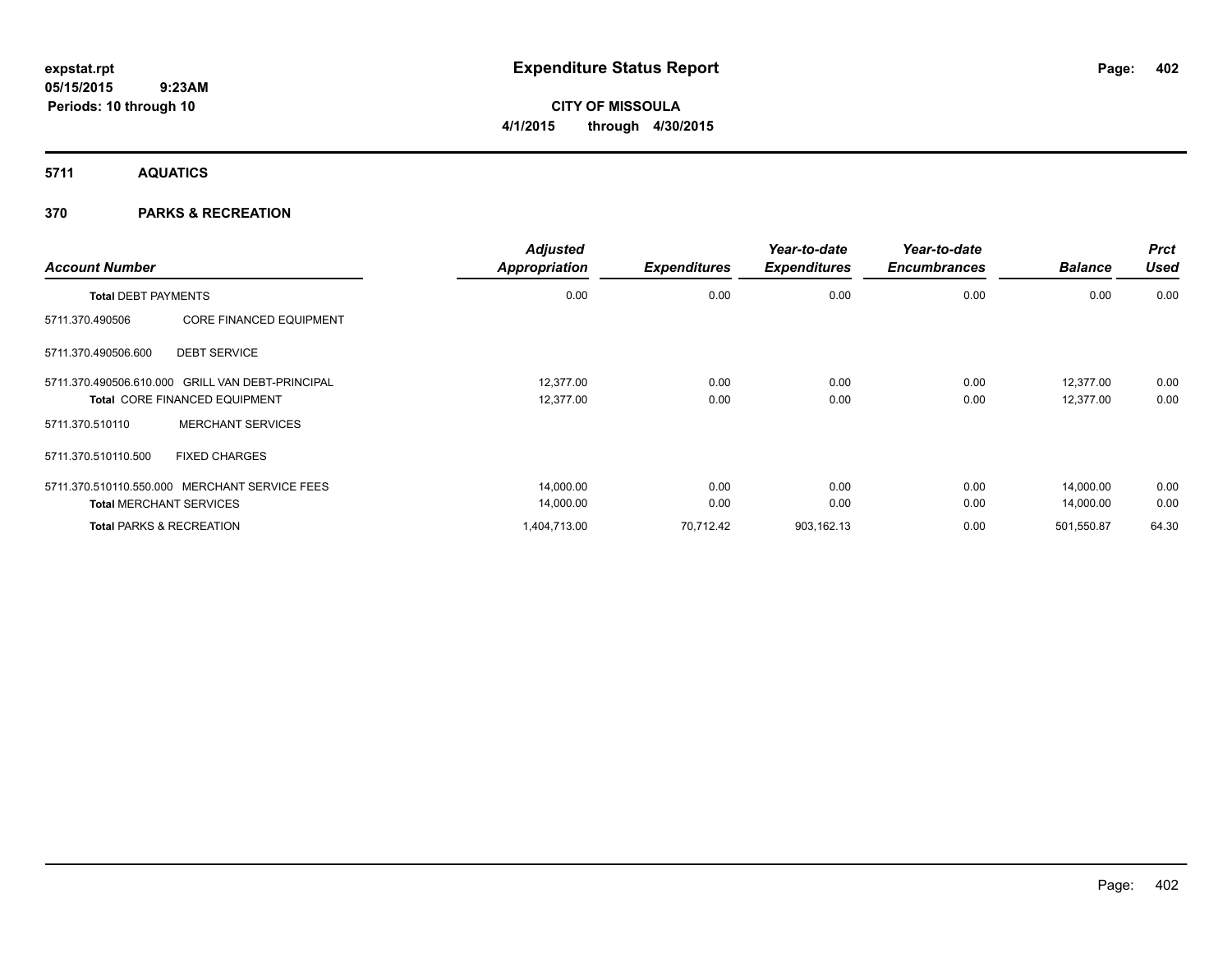# **CITY OF MISSOULA 4/1/2015 through 4/30/2015**

**5711 AQUATICS**

## **371 AQUATICS SALARIES**

| <b>Account Number</b>          |                                 | <b>Adjusted</b><br>Appropriation | <b>Expenditures</b> | Year-to-date<br><b>Expenditures</b> | Year-to-date<br><b>Encumbrances</b> | <b>Balance</b> | <b>Prct</b><br><b>Used</b> |
|--------------------------------|---------------------------------|----------------------------------|---------------------|-------------------------------------|-------------------------------------|----------------|----------------------------|
| 5711.371.460000                | <b>CULTURE &amp; RECREATION</b> |                                  |                     |                                     |                                     |                |                            |
| 5711.371.460000.100            | PERSONAL SERVICES               |                                  |                     |                                     |                                     |                |                            |
|                                | Total CULTURE & RECREATION      | 0.00                             | 0.00                | 0.00                                | 0.00                                | 0.00           | 0.00                       |
| 5711.371.460477                | <b>GRILL VAN</b>                |                                  |                     |                                     |                                     |                |                            |
| 5711.371.460477.100            | PERSONAL SERVICES               |                                  |                     |                                     |                                     |                |                            |
| <b>Total GRILL VAN</b>         |                                 | 0.00                             | 0.00                | 0.00                                | 0.00                                | 0.00           | 0.00                       |
| 5711.371.460490                | <b>CURRENTS POOL EXPENSES</b>   |                                  |                     |                                     |                                     |                |                            |
| 5711.371.460490.100            | PERSONAL SERVICES               |                                  |                     |                                     |                                     |                |                            |
|                                | Total CURRENTS POOL EXPENSES    | 0.00                             | 0.00                | 0.00                                | 0.00                                | 0.00           | 0.00                       |
| 5711.371.460491                | SPLASH POOLS EXPENSES           |                                  |                     |                                     |                                     |                |                            |
| 5711.371.460491.100            | PERSONAL SERVICES               |                                  |                     |                                     |                                     |                |                            |
| <b>Total AQUATICS SALARIES</b> |                                 | 0.00                             | 0.00                | 0.00                                | 0.00                                | 0.00           | 0.00                       |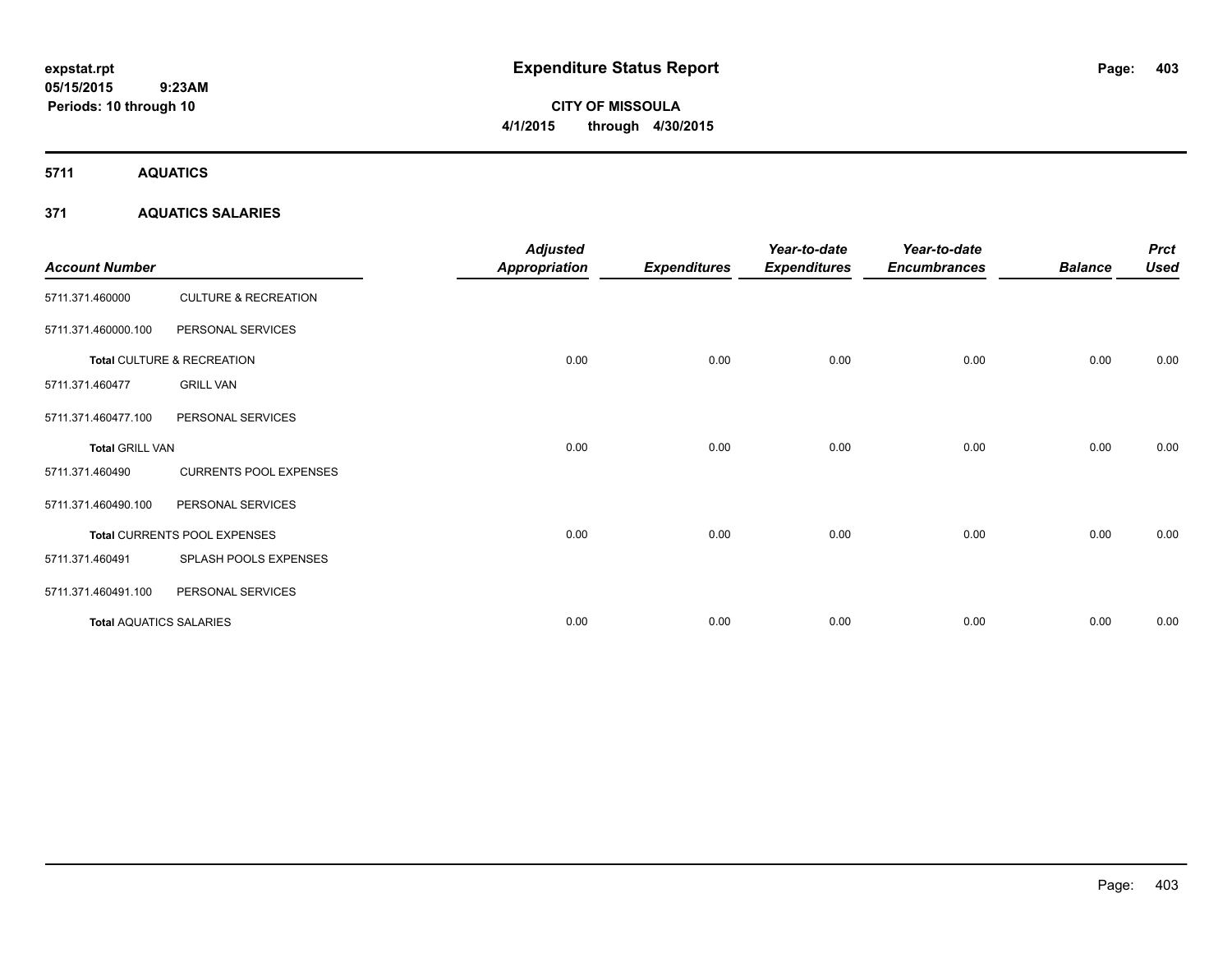# **CITY OF MISSOULA 4/1/2015 through 4/30/2015**

**5711 AQUATICS**

| <b>Account Number</b>         |                       | <b>Adjusted</b><br><b>Appropriation</b> | <b>Expenditures</b> | Year-to-date<br><b>Expenditures</b> | Year-to-date<br><b>Encumbrances</b> | <b>Balance</b> | <b>Prct</b><br><b>Used</b> |
|-------------------------------|-----------------------|-----------------------------------------|---------------------|-------------------------------------|-------------------------------------|----------------|----------------------------|
| 5711.390.510000               | <b>MISCELLANEOUS</b>  |                                         |                     |                                     |                                     |                |                            |
| 5711.390.510000.800           | OTHER OBJECTS         |                                         |                     |                                     |                                     |                |                            |
| <b>Total OTHER OBJECTS</b>    |                       | 0.00                                    | 0.00                | 0.00                                | 0.00                                | 0.00           | 0.00                       |
| 5711.390.510000.900           | <b>CAPITAL OUTLAY</b> |                                         |                     |                                     |                                     |                |                            |
| <b>Total MISCELLANEOUS</b>    |                       | 0.00                                    | 0.00                | 0.00                                | 0.00                                | 0.00           | 0.00                       |
| <b>Total NON-DEPARTMENTAL</b> |                       | 0.00                                    | 0.00                | 0.00                                | 0.00                                | 0.00           | 0.00                       |
| <b>Total AQUATICS</b>         |                       | 1,404,713.00                            | 70,712.42           | 903,162.13                          | 0.00                                | 501,550.87     | 64.30                      |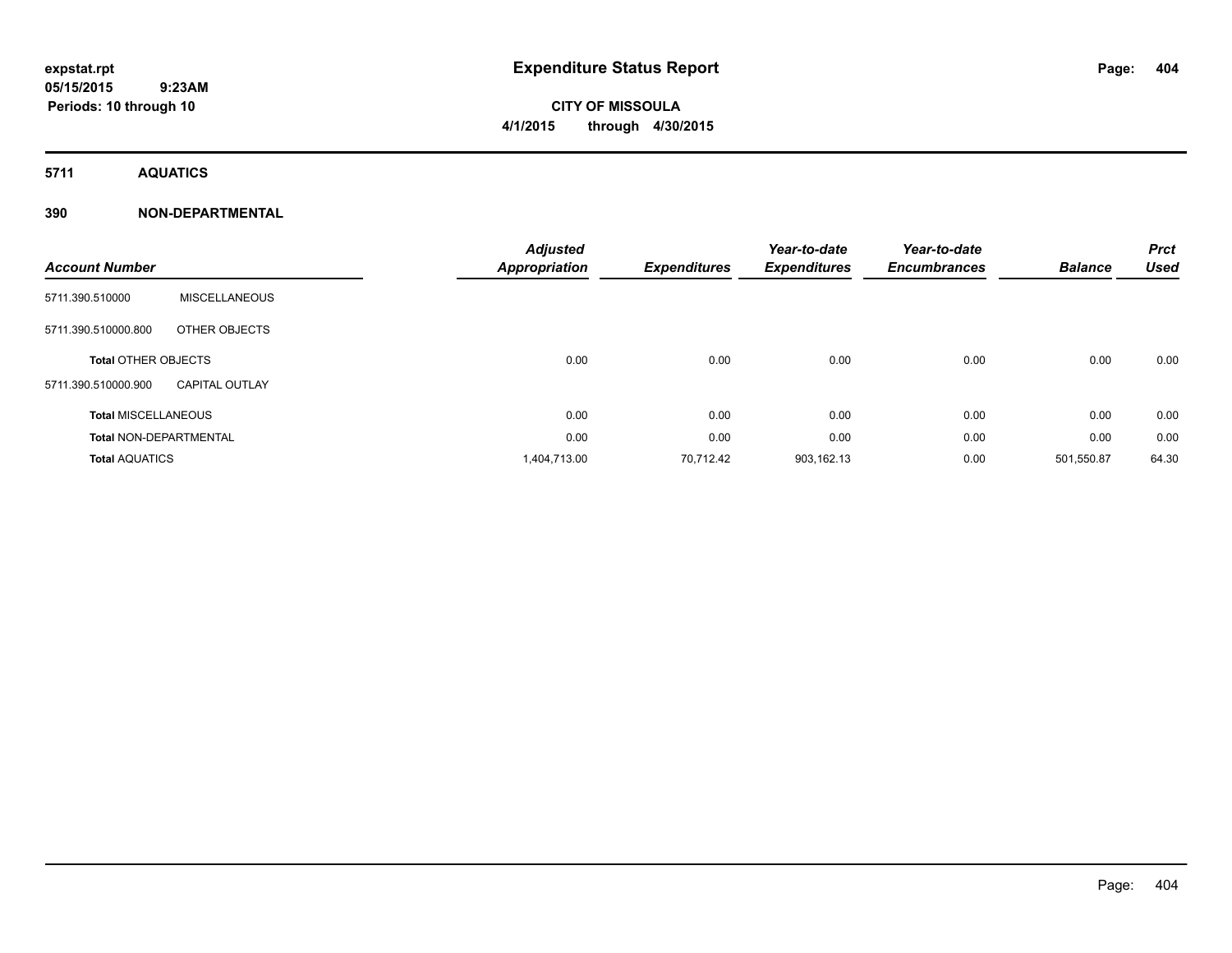**405**

**05/15/2015 9:23AM Periods: 10 through 10**

**CITY OF MISSOULA 4/1/2015 through 4/30/2015**

## **6050 EMPLOYEE BENEFIT PLAN FUND**

|                                                          | <b>Adjusted</b>      |                     | Year-to-date        | Year-to-date        |                | <b>Prct</b> |
|----------------------------------------------------------|----------------------|---------------------|---------------------|---------------------|----------------|-------------|
| <b>Account Number</b>                                    | <b>Appropriation</b> | <b>Expenditures</b> | <b>Expenditures</b> | <b>Encumbrances</b> | <b>Balance</b> | <b>Used</b> |
| 6050.390.520800<br><b>EMPLOYEE BENEFITS</b>              |                      |                     |                     |                     |                |             |
| 6050.390.520800.300<br><b>PURCHASED SERVICES</b>         |                      |                     |                     |                     |                |             |
| 6050.390.520800.350.000 PROFESSIONAL SERVICES            | 51,840.00            | 0.00                | 4,716.30            | 0.00                | 47,123.70      | 9.10        |
| 6050.390.520800.351.000 INSURANCE CLAIMS                 | 5,091,229.00         | 363,980.56          | 3,662,638.72        | 0.00                | 1,428,590.28   | 71.94       |
| 6050.390.520800.352.000 HEALTH PROGRAMS                  | 80,000.00            | 540.00              | 59,858.23           | 0.00                | 20,141.77      | 74.82       |
| 6050.390.520800.353.000 ADMINISTRATION EXPENDITURES      | 582,161.00           | 54,187.69           | 599,485.53          | 0.00                | $-17,324.53$   | 102.98      |
| 6050.390.520800.354.000 TRANSITIONAL REINSURANCE PROGRAM | 0.00                 | 0.00                | 66,780.00           | 0.00                | $-66,780.00$   | 0.00        |
| <b>Total PURCHASED SERVICES</b>                          | 5,805,230.00         | 418,708.25          | 4.393.478.78        | 0.00                | 1,411,751.22   | 75.68       |
| 6050.390.520800.700<br><b>GRANTS &amp; CONTRIBUTIONS</b> |                      |                     |                     |                     |                |             |
| 6050.390.520800.700.000 FY13 WELLNES GRANT               | 0.00                 | 5,000.00            | 5,000.00            | 0.00                | $-5,000.00$    | 0.00        |
| <b>Total GRANTS &amp; CONTRIBUTIONS</b>                  | 0.00                 | 5,000.00            | 5,000.00            | 0.00                | $-5,000.00$    | 0.00        |
| Total EMPLOYEE BENEFIT PLAN FUND                         | 5,805,230.00         | 423,708.25          | 4,398,478.78        | 0.00                | 1,406,751.22   | 75.77       |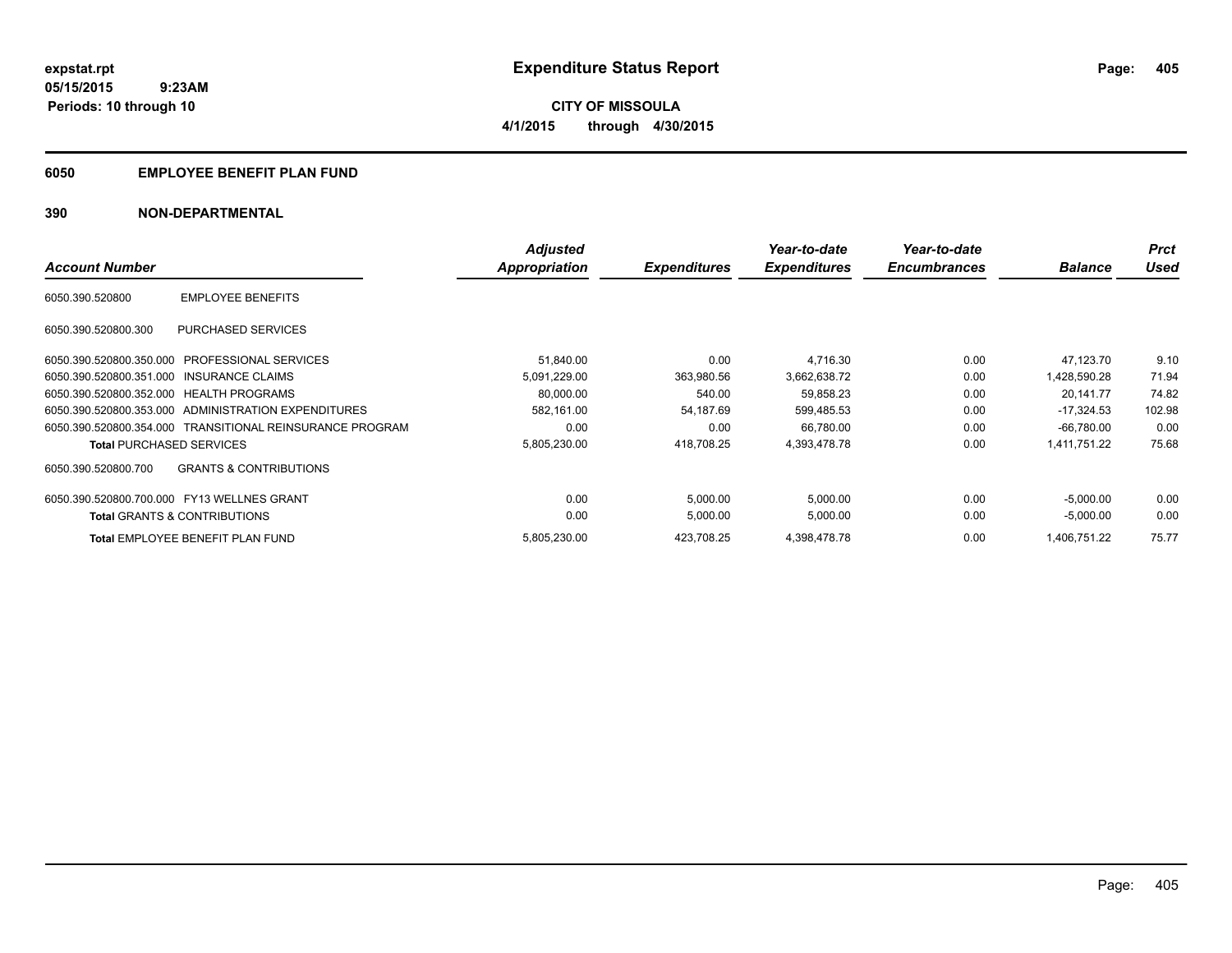## **7370 PARKING COMMISSION FUND**

|                                            |                                                         | <b>Adjusted</b> |                     | Year-to-date        | Year-to-date        |                | <b>Prct</b> |
|--------------------------------------------|---------------------------------------------------------|-----------------|---------------------|---------------------|---------------------|----------------|-------------|
| <b>Account Number</b>                      |                                                         | Appropriation   | <b>Expenditures</b> | <b>Expenditures</b> | <b>Encumbrances</b> | <b>Balance</b> | <b>Used</b> |
| 7370.395.430266                            | PARKING DIVISION                                        |                 |                     |                     |                     |                |             |
| 7370.395.430266.100                        | PERSONAL SERVICES                                       |                 |                     |                     |                     |                |             |
| 7370.395.430266.110.000 SALARIES AND WAGES |                                                         | 417.868.00      | 32,160.31           | 355.324.39          | 0.00                | 62.543.61      | 85.03       |
|                                            | 7370.395.430266.120.000 OVERTIME/TERMINATION            | 7,234.00        | 0.00                | 295.76              | 0.00                | 6,938.24       | 4.09        |
|                                            | 7370.395.430266.140.000 EMPLOYER CONTRIBUTIONS          | 198,517.00      | 15,404.24           | 163,062.91          | 0.00                | 35,454.09      | 82.14       |
|                                            | 7370.395.430266.141.000 STATE RETIREMENT CONTRIBUTIONS  | 0.00            | 32.16               | 416.20              | 0.00                | $-416.20$      | 0.00        |
| <b>Total PERSONAL SERVICES</b>             |                                                         | 623,619.00      | 47,596.71           | 519,099.26          | 0.00                | 104,519.74     | 83.24       |
| 7370.395.430266.200                        | <b>SUPPLIES</b>                                         |                 |                     |                     |                     |                |             |
| 7370.395.430266.210.000 OFFICE SUPPLIES    |                                                         | 5,400.00        | 623.16              | 4,973.08            | 0.00                | 426.92         | 92.09       |
| 7370.395.430266.220.000 OPERATING SUPPLIES |                                                         | 15,000.00       | 20.75               | 9,648.77            | 0.00                | 5,351.23       | 64.33       |
| 7370.395.430266.220.311 CLOTHING SUPPLIES  |                                                         | 0.00            | 129.00              | 3,371.59            | 0.00                | $-3,371.59$    | 0.00        |
|                                            | 7370.395.430266.230.000 REPAIR/MAINTENANCE              | 18,000.00       | 58.14               | 695.25              | 0.00                | 17,304.75      | 3.86        |
| 7370.395.430266.231.000 GASOLINE           |                                                         | 8,000.00        | 283.24              | 3,370.67            | 0.00                | 4,629.33       | 42.13       |
| <b>Total SUPPLIES</b>                      |                                                         | 46,400.00       | 1,114.29            | 22,059.36           | 0.00                | 24,340.64      | 47.54       |
| 7370.395.430266.300                        | PURCHASED SERVICES                                      |                 |                     |                     |                     |                |             |
| 7370.395.430266.310.000 COMMUNICATIONS     |                                                         | 17,338.00       | 651.34              | 7,548.09            | 0.00                | 9,789.91       | 43.53       |
|                                            | 7370.395.430266.320.000 PRINTING & DUPLICATING          | 10,000.00       | 313.49              | 6,740.34            | 0.00                | 3.259.66       | 67.40       |
|                                            | 7370.395.430266.330.000 PUBLICITY, SUBSCRIPTIONS & DUES | 5,000.00        | 0.00                | 1,838.22            | 0.00                | 3,161.78       | 36.76       |
| 7370.395.430266.340.000 SEWER              |                                                         | 137.00          | 0.00                | 140.50              | 0.00                | $-3.50$        | 102.55      |
|                                            | 7370.395.430266.341.000 ELECTRICITY & NATURAL GAS       | 36,440.00       | 2,559.94            | 34,387.69           | 0.00                | 2,052.31       | 94.37       |
| 7370.395.430266.343.000                    | <b>WATER CHARGES</b>                                    | 4,000.00        | 158.82              | 3,548.59            | 0.00                | 451.41         | 88.71       |
|                                            | 7370.395.430266.343.717 MARKET ON FRONT WATER CHARGES   | 0.00            | 190.94              | 1,812.38            | 0.00                | $-1,812.38$    | 0.00        |
| 7370.395.430266.344.000                    | <b>TELEPHONE SERVICE</b>                                | 5.200.00        | 345.79              | 3,521.22            | 0.00                | 1.678.78       | 67.72       |
| 7370.395.430266.345.000                    | GARBAGE                                                 | 3,000.00        | 242.57              | 2,447.66            | 0.00                | 552.34         | 81.59       |
| 7370.395.430266.345.717                    | GARBAGE                                                 | 0.00            | 117.65              | 840.48              | 0.00                | $-840.48$      | 0.00        |
|                                            | 7370.395.430266.350.000 PROFESSIONAL SERVICES           | 61,250.00       | 0.00                | 159.00              | 0.00                | 61,091.00      | 0.26        |
| 7370.395.430266.350.700 ACCOUNTING         |                                                         | 0.00            | 0.00                | 9,662.69            | 0.00                | $-9,662.69$    | 0.00        |
| 7370.395.430266.350.701 AUDIT              |                                                         | 0.00            | 0.00                | 12,260.00           | 0.00                | $-12,260.00$   | 0.00        |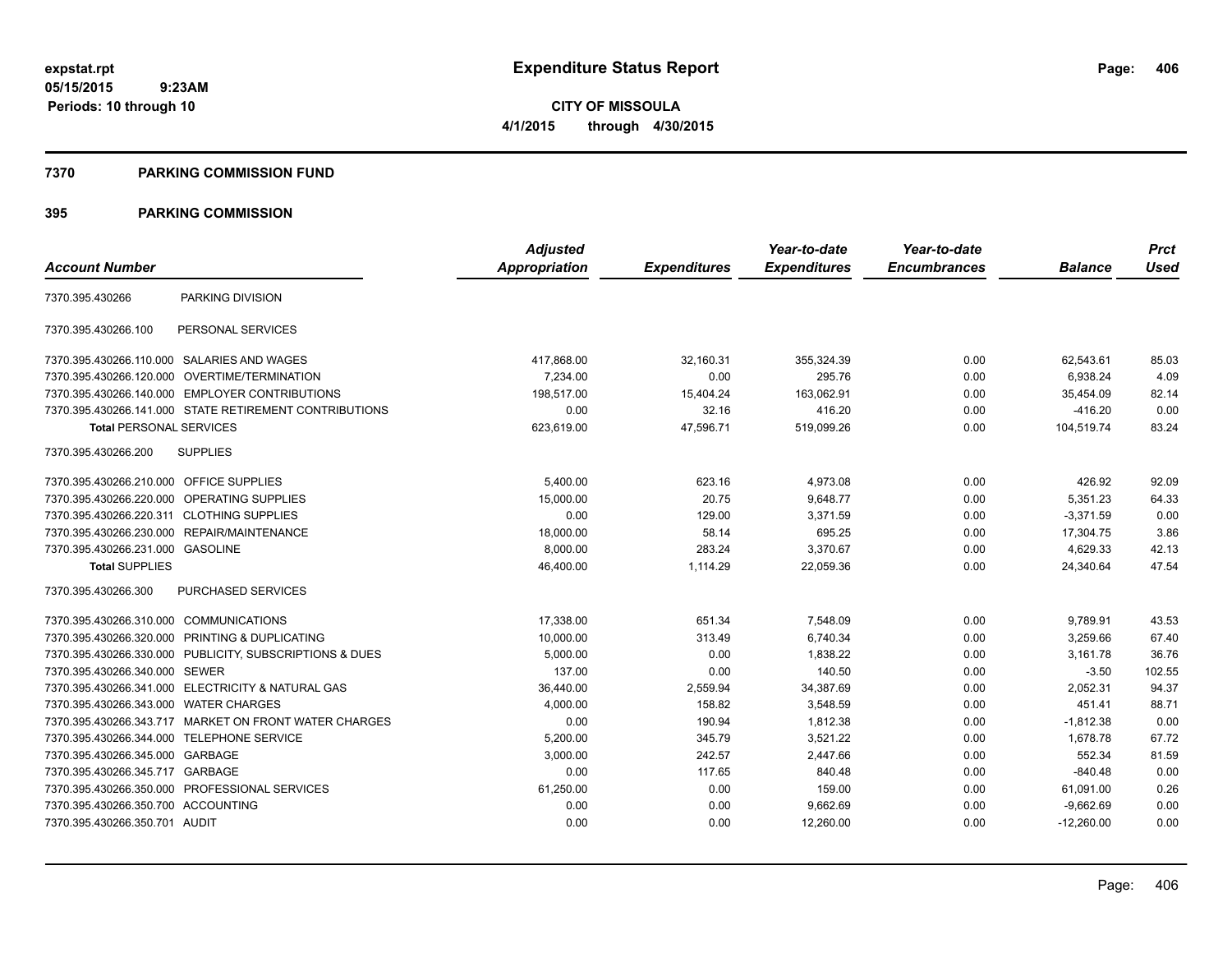### **7370 PARKING COMMISSION FUND**

| <b>Account Number</b>                                | <b>Adjusted</b><br>Appropriation | <b>Expenditures</b> | Year-to-date<br><b>Expenditures</b> | Year-to-date<br><b>Encumbrances</b> | <b>Balance</b> | <b>Prct</b><br><b>Used</b> |
|------------------------------------------------------|----------------------------------|---------------------|-------------------------------------|-------------------------------------|----------------|----------------------------|
|                                                      |                                  |                     |                                     |                                     |                |                            |
| 7370.395.430266.350.702 SECURITY FOR GARAGES         | 0.00                             | 1,845.00            | 12,894.50                           | 0.00                                | $-12,894.50$   | 0.00                       |
| 7370.395.430266.350.703 STATE LICENSE INQUIRY        | 0.00                             | 85.28               | 745.28                              | 0.00                                | $-745.28$      | 0.00                       |
| 7370.395.430266.350.704 COLLECTION BUREAU EXPENSE    | 0.00                             | 0.00                | 49.92                               | 0.00                                | $-49.92$       | 0.00                       |
| 7370.395.430266.360.000 REPAIR & MAINTENANCE         | 72,500.00                        | 0.00                | 2,675.51                            | 0.00                                | 69,824.49      | 3.69                       |
| 7370.395.430266.360.710 REPAIR & MAINTENANCE         | 0.00                             | 0.00                | 654.11                              | 0.00                                | $-654.11$      | 0.00                       |
| 7370.395.430266.360.711 REPAIR & MAINTENANCE         | 0.00                             | 0.00                | 6,097.62                            | 0.00                                | $-6,097.62$    | 0.00                       |
| 7370.395.430266.360.712 REPAIR & MAINTENANCE         | 0.00                             | 35.97               | 10,597.47                           | 0.00                                | $-10,597.47$   | 0.00                       |
| 7370.395.430266.360.713 REPAIR & MAINTENANCE         | 0.00                             | 5,148.50            | 18,404.23                           | 0.00                                | $-18,404.23$   | 0.00                       |
| 7370.395.430266.360.714 BANK ST/REPAIR & MAINTENANCE | 0.00                             | 1,420.50            | 5,576.52                            | 0.00                                | $-5,576.52$    | 0.00                       |
| 7370.395.430266.360.715 REPAIR & MAINTENANCE         | 0.00                             | 100.00              | 21,781.85                           | 0.00                                | $-21,781.85$   | 0.00                       |
| 7370.395.430266.360.716 REPAIR & MAINTENANCE         | 0.00                             | 137.73              | 9,778.85                            | 0.00                                | $-9,778.85$    | 0.00                       |
| 7370.395.430266.370.000 TRAVEL                       | 1,600.00                         | 0.00                | 3,025.32                            | 0.00                                | $-1,425.32$    | 189.08                     |
| 7370.395.430266.380.000 TRAINING                     | 1,900.00                         | 0.00                | 210.43                              | 0.00                                | 1,689.57       | 11.08                      |
| 7370.395.430266.390.000 OTHER PURCHASED SERVICES     | 161,059.00                       | 0.00                | 87,760.00                           | 0.00                                | 73,299.00      | 54.49                      |
| 7370.395.430266.390.044 JANITORIAL                   | 0.00                             | 949.85              | 10,502.83                           | 0.00                                | $-10,502.83$   | 0.00                       |
| 7370.395.430266.390.720 OTHER PURCHASED SERVICES     | 0.00                             | 0.00                | 4,357.60                            | 0.00                                | $-4,357.60$    | 0.00                       |
| <b>Total PURCHASED SERVICES</b>                      | 379,424.00                       | 14,303.37           | 280,018.90                          | 0.00                                | 99,405.10      | 73.80                      |
| <b>BUILDING MATERIALS</b><br>7370.395.430266.400     |                                  |                     |                                     |                                     |                |                            |
| <b>Total BUILDING MATERIALS</b>                      | 0.00                             | 0.00                | 0.00                                | 0.00                                | 0.00           | 0.00                       |
| 7370.395.430266.500<br><b>FIXED CHARGES</b>          |                                  |                     |                                     |                                     |                |                            |
| 7370.395.430266.500.000 FIXED CHARGES                | 190,121.00                       | 0.00                | 0.00                                | 0.00                                | 190,121.00     | 0.00                       |
| 7370.395.430266.500.731 FIXED CHARGES                | 0.00                             | 2,550.00            | 7,650.00                            | 0.00                                | $-7,650.00$    | 0.00                       |
| 7370.395.430266.500.732 FIXED CHARGES                | 0.00                             | 0.00                | 6,986.00                            | 0.00                                | $-6,986.00$    | 0.00                       |
| 7370.395.430266.500.733 FIXED CHARGES                | 0.00                             | 1,650.00            | 6,600.00                            | 0.00                                | $-6,600.00$    | 0.00                       |
| 7370.395.430266.500.734 FIXED CHARGES                | 0.00                             | 0.00                | 5.848.39                            | 0.00                                | $-5,848.39$    | 0.00                       |
| <b>Total FIXED CHARGES</b>                           | 190,121.00                       | 4,200.00            | 27,084.39                           | 0.00                                | 163,036.61     | 14.25                      |
| 7370.395.430266.600<br><b>DEBT SERVICE</b>           |                                  |                     |                                     |                                     |                |                            |
| <b>Total DEBT SERVICE</b>                            | 0.00                             | 0.00                | 0.00                                | 0.00                                | 0.00           | 0.00                       |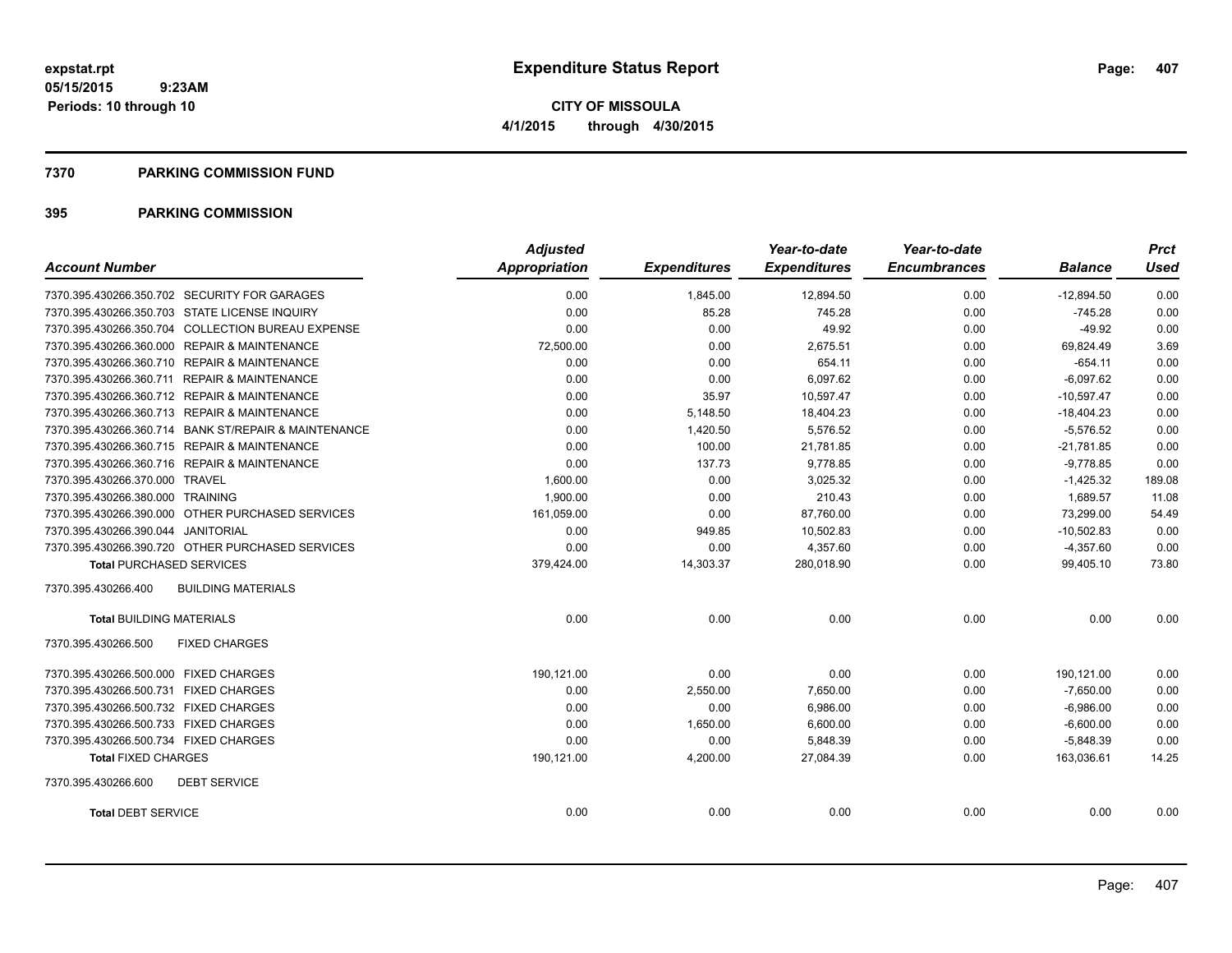**Periods: 10 through 10**

**CITY OF MISSOULA 4/1/2015 through 4/30/2015**

### **7370 PARKING COMMISSION FUND**

|                                     |                                                      | <b>Adjusted</b>      |                     | Year-to-date        | Year-to-date        |                | <b>Prct</b> |
|-------------------------------------|------------------------------------------------------|----------------------|---------------------|---------------------|---------------------|----------------|-------------|
| <b>Account Number</b>               |                                                      | <b>Appropriation</b> | <b>Expenditures</b> | <b>Expenditures</b> | <b>Encumbrances</b> | <b>Balance</b> | <b>Used</b> |
| 7370.395.430266.700                 | <b>GRANTS &amp; CONTRIBUTIONS</b>                    |                      |                     |                     |                     |                |             |
|                                     | 7370.395.430266.700.000 GRANTS & CONTRIBUTIONS       | 74,000.00            | 25,647.50           | 81,136.00           | 0.00                | $-7,136.00$    | 109.64      |
|                                     | Total GRANTS & CONTRIBUTIONS                         | 74,000.00            | 25,647.50           | 81.136.00           | 0.00                | $-7,136.00$    | 109.64      |
| 7370.395.430266.800                 | OTHER OBJECTS                                        |                      |                     |                     |                     |                |             |
|                                     | 7370.395.430266.820.000 TRANSFERS TO OTHER FUNDS     | 162,328.00           | 22,971.25           | 263.696.59          | 0.00                | $-101,368.59$  | 162.45      |
| 7370.395.430266.845.000 CONTINGENCY |                                                      | 48,965.00            | 0.00                | 0.00                | 0.00                | 48,965.00      | 0.00        |
| <b>Total OTHER OBJECTS</b>          |                                                      | 211.293.00           | 22,971.25           | 263,696.59          | 0.00                | $-52.403.59$   | 124.80      |
| 7370.395.430266.900                 | CAPITAL OUTLAY                                       |                      |                     |                     |                     |                |             |
|                                     | 7370.395.430266.940.000 MACHINERY & EQUIPMENT        | 1,000,000.00         | 5,326.00            | 5,326.00            | 0.00                | 994,674.00     | 0.53        |
| <b>Total CAPITAL OUTLAY</b>         |                                                      | 1,000,000.00         | 5,326.00            | 5,326.00            | 0.00                | 994,674.00     | 0.53        |
| <b>Total PARKING DIVISION</b>       |                                                      | 2,524,857.00         | 121,159.12          | 1,198,420.50        | 0.00                | 1,326,436.50   | 47.46       |
| 7370.395.430267                     | ON STREET TECHNOLOGY PROJECT                         |                      |                     |                     |                     |                |             |
| 7370.395.430267.900                 | <b>CAPITAL OUTLAY</b>                                |                      |                     |                     |                     |                |             |
|                                     | 7370.395.430267.940.000 ON STREET TECHNOLOGY PROJECT | 0.00                 | 0.00                | 25,668.30           | 0.00                | $-25,668.30$   | 0.00        |
|                                     | Total ON STREET TECHNOLOGY PROJECT                   | 0.00                 | 0.00                | 25,668.30           | 0.00                | $-25,668.30$   | 0.00        |
| 7370.395.430271                     | <b>TICKET DIVISION</b>                               |                      |                     |                     |                     |                |             |
| 7370.395.430271.100                 | PERSONAL SERVICES                                    |                      |                     |                     |                     |                |             |
| <b>Total TICKET DIVISION</b>        |                                                      | 0.00                 | 0.00                | 0.00                | 0.00                | 0.00           | 0.00        |
| 7370.395.430622                     | REVISED STEP SEWER DESIGN                            |                      |                     |                     |                     |                |             |
| 7370.395.430622.200                 | <b>SUPPLIES</b>                                      |                      |                     |                     |                     |                |             |
|                                     | Total REVISED STEP SEWER DESIGN                      | 0.00                 | 0.00                | 0.00                | 0.00                | 0.00           | 0.00        |
| 7370.395.499999                     | <b>NEW REQUESTS</b>                                  |                      |                     |                     |                     |                |             |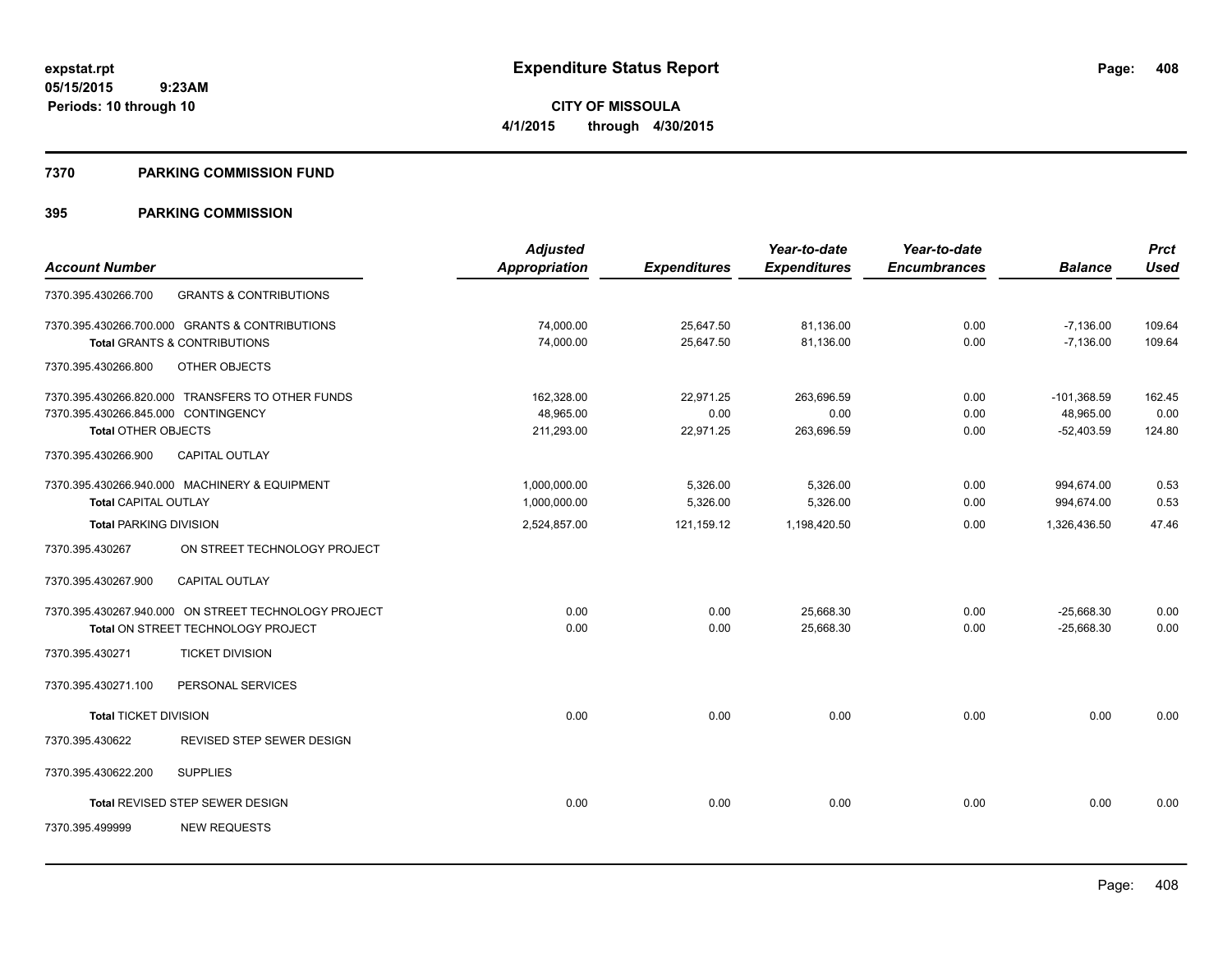## **7370 PARKING COMMISSION FUND**

| <b>Account Number</b>     |                                 | <b>Adjusted</b><br>Appropriation | <b>Expenditures</b> | Year-to-date<br><b>Expenditures</b> | Year-to-date<br><b>Encumbrances</b> | <b>Balance</b> | <b>Prct</b><br><b>Used</b> |
|---------------------------|---------------------------------|----------------------------------|---------------------|-------------------------------------|-------------------------------------|----------------|----------------------------|
| 7370.395.499999.100       | PERSONAL SERVICES               |                                  |                     |                                     |                                     |                |                            |
| <b>Total NEW REQUESTS</b> |                                 | 0.00                             | 0.00                | 0.00                                | 0.00                                | 0.00           | 0.00                       |
| 7370.395.510110           | <b>MERCHANT SERVICES</b>        |                                  |                     |                                     |                                     |                |                            |
| 7370.395.510110.500       | <b>FIXED CHARGES</b>            |                                  |                     |                                     |                                     |                |                            |
|                           | <b>Total MERCHANT SERVICES</b>  | 0.00                             | 0.00                | 0.00                                | 0.00                                | 0.00           | 0.00                       |
|                           | <b>Total PARKING COMMISSION</b> | 2,524,857.00                     | 121,159.12          | 1,224,088.80                        | 0.00                                | 1,300,768.20   | 48.48                      |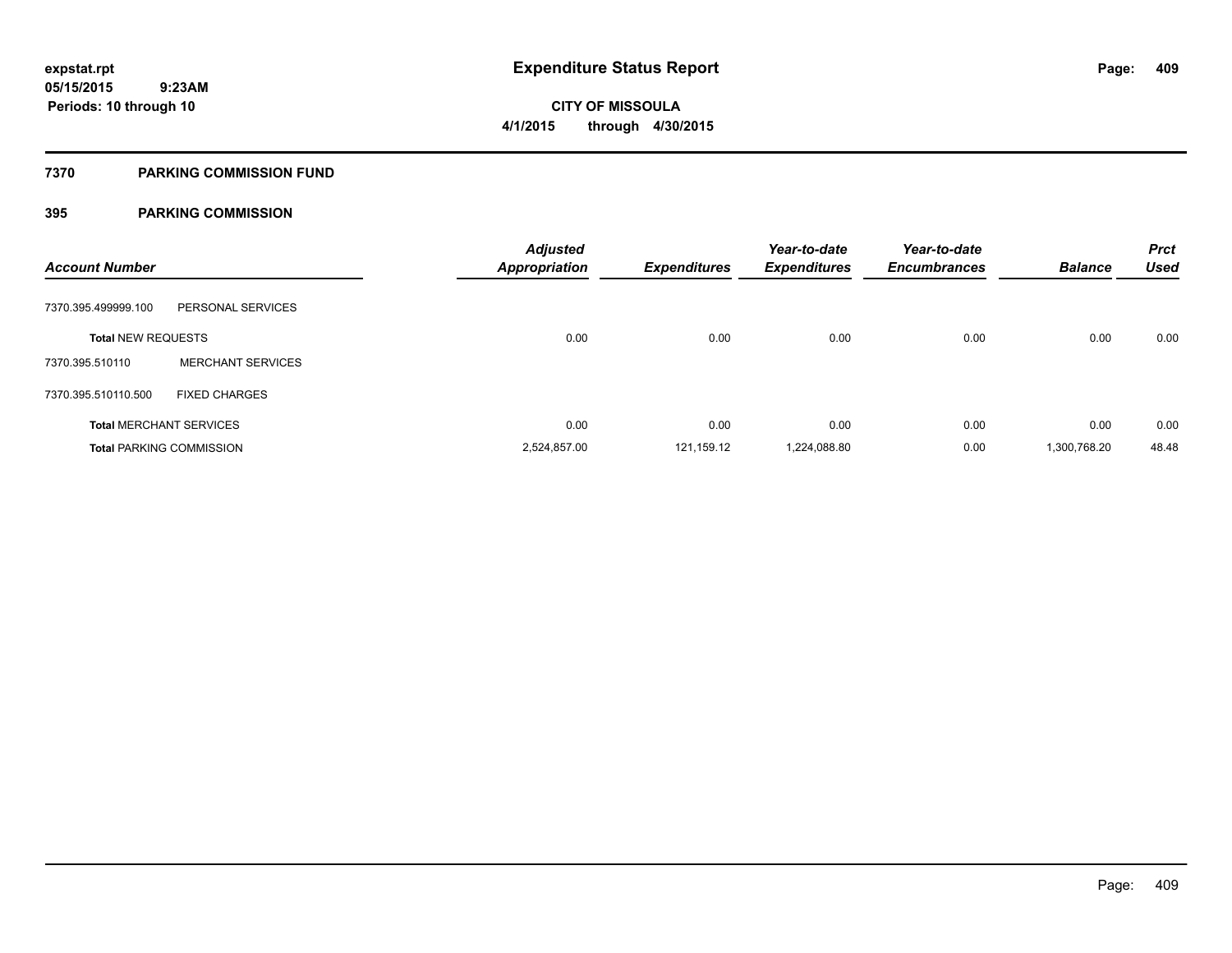**410**

**05/15/2015 9:23AM Periods: 10 through 10**

# **CITY OF MISSOULA 4/1/2015 through 4/30/2015**

## **7370 PARKING COMMISSION FUND**

## **900 DEPRECIATION**

| <b>Account Number</b>      |                                      | Adjusted<br>Appropriation | <b>Expenditures</b> | Year-to-date<br><b>Expenditures</b> | Year-to-date<br><b>Encumbrances</b> | <b>Balance</b> | <b>Prct</b><br><b>Used</b> |
|----------------------------|--------------------------------------|---------------------------|---------------------|-------------------------------------|-------------------------------------|----------------|----------------------------|
| 7370.900.510000            | <b>MISCELLANEOUS</b>                 |                           |                     |                                     |                                     |                |                            |
| 7370.900.510000.800        | OTHER OBJECTS                        |                           |                     |                                     |                                     |                |                            |
| <b>Total OTHER OBJECTS</b> |                                      | 0.00                      | 0.00                | 0.00                                | 0.00                                | 0.00           | 0.00                       |
| 7370.900.510000.900        | <b>CAPITAL OUTLAY</b>                |                           |                     |                                     |                                     |                |                            |
| <b>Total DEPRECIATION</b>  |                                      | 0.00                      | 0.00                | 0.00                                | 0.00                                | 0.00           | 0.00                       |
|                            | <b>Total PARKING COMMISSION FUND</b> | 2,524,857.00              | 121,159.12          | 1,224,088.80                        | 0.00                                | 1,300,768.20   | 48.48                      |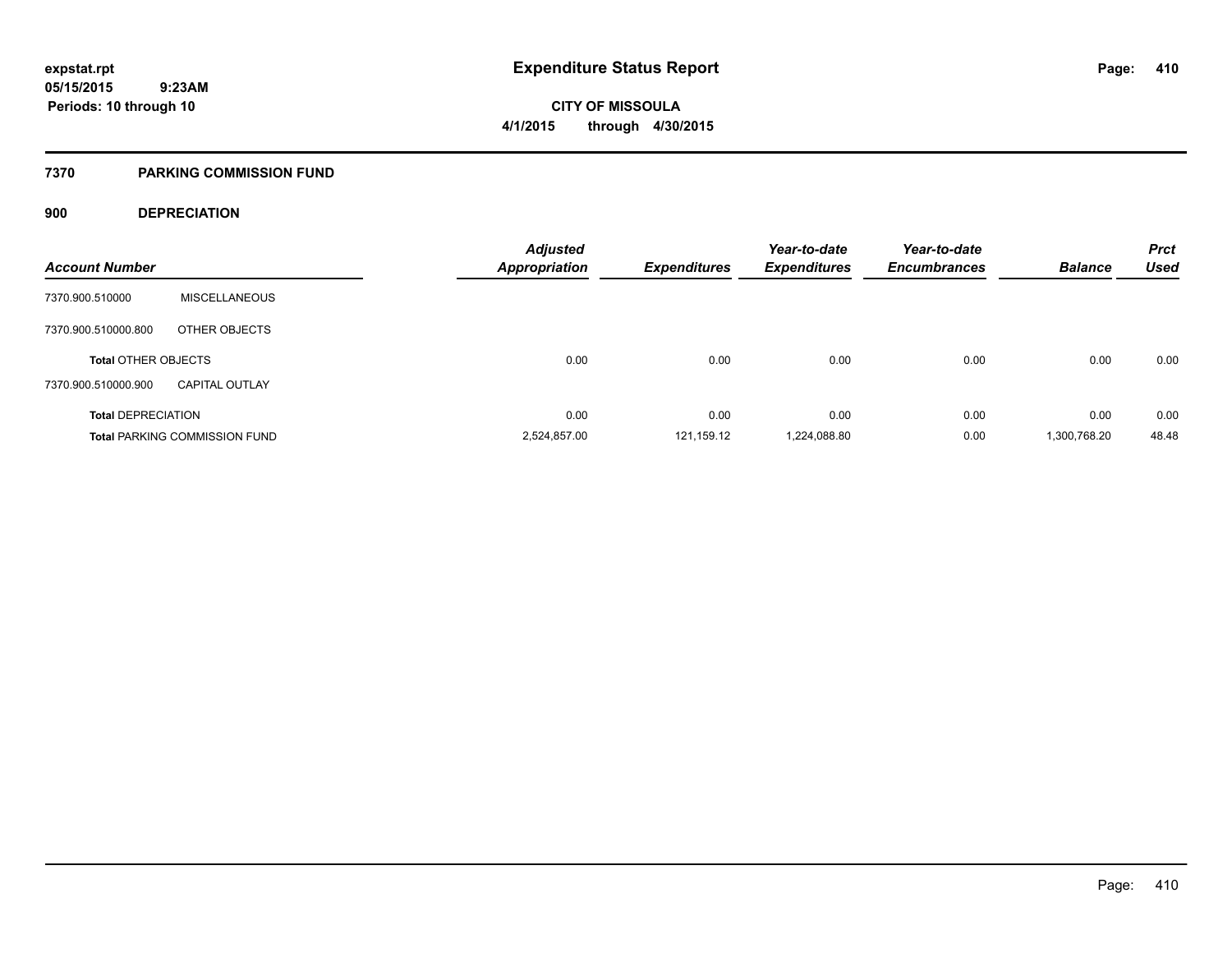## **7371 FRONT STREET PARKING BONDS**

|                               |                                                 | <b>Adjusted</b>      |                     | Year-to-date        | Year-to-date        |                | <b>Prct</b> |
|-------------------------------|-------------------------------------------------|----------------------|---------------------|---------------------|---------------------|----------------|-------------|
| <b>Account Number</b>         |                                                 | <b>Appropriation</b> | <b>Expenditures</b> | <b>Expenditures</b> | <b>Encumbrances</b> | <b>Balance</b> | <b>Used</b> |
| 7371.395.430266               | PARKING DIVISION                                |                      |                     |                     |                     |                |             |
| 7371.395.430266.800           | OTHER OBJECTS                                   |                      |                     |                     |                     |                |             |
| <b>Total PARKING DIVISION</b> |                                                 | 0.00                 | 0.00                | 0.00                | 0.00                | 0.00           | 0.00        |
| 7371.395.490200               | REVENUE BOND DEBT SERVICE                       |                      |                     |                     |                     |                |             |
| 7371.395.490200.600           | <b>DEBT SERVICE</b>                             |                      |                     |                     |                     |                |             |
|                               | 7371.395.490200.620.000 INTEREST / SERVICE FEES | 0.00                 | 0.00                | $-61,615.45$        | 0.00                | 61,615.45      | 0.00        |
|                               | <b>Total REVENUE BOND DEBT SERVICE</b>          | 0.00                 | 0.00                | $-61,615.45$        | 0.00                | 61,615.45      | 0.00        |
| 7371.395.490201               | SERIES 2014 MPC DEBT                            |                      |                     |                     |                     |                |             |
| 7371.395.490201.600           | <b>DEBT SERVICE</b>                             |                      |                     |                     |                     |                |             |
|                               | 7371.395.490201.620.000 INTEREST / SERVICE FEES | 269,059.00           | 0.00                | 268,708.90          | 0.00                | 350.10         | 99.87       |
|                               | Total SERIES 2014 MPC DEBT                      | 269,059.00           | 0.00                | 268,708.90          | 0.00                | 350.10         | 99.87       |
| 7371.395.490202               | *** Title Not Found ***                         |                      |                     |                     |                     |                |             |
| 7371.395.490202.600           | <b>DEBT SERVICE</b>                             |                      |                     |                     |                     |                |             |
| Total *** Title Not Found *** |                                                 | 0.00                 | 0.00                | 0.00                | 0.00                | 0.00           | 0.00        |
|                               | <b>Total FRONT STREET PARKING BONDS</b>         | 269,059.00           | 0.00                | 207,093.45          | 0.00                | 61,965.55      | 76.97       |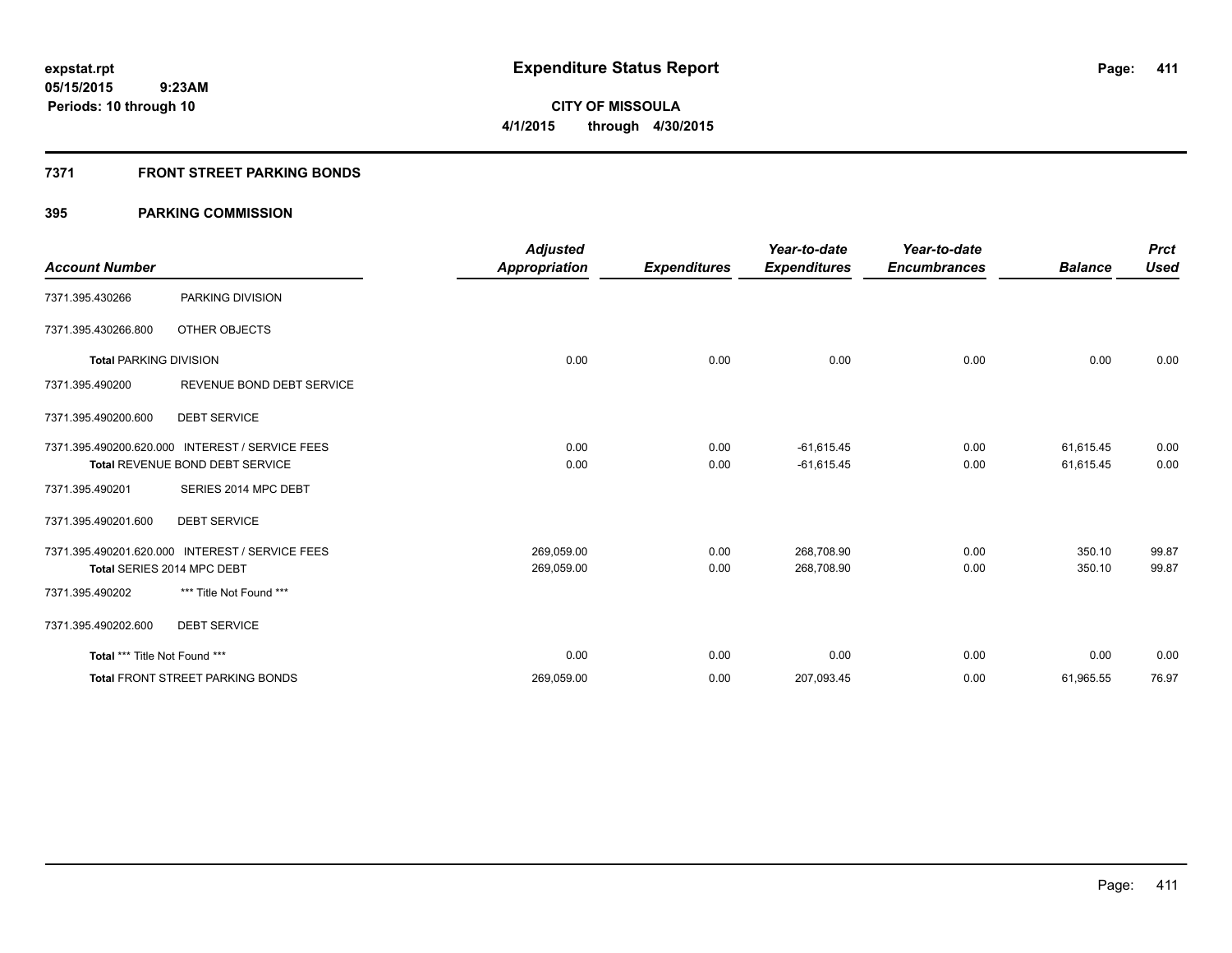**CITY OF MISSOULA 4/1/2015 through 4/30/2015**

## **7372 SINKING FUND/FRONT ST PARKING BONDS**

| <b>Account Number</b>         |                                                    | <b>Adjusted</b><br><b>Appropriation</b> | <b>Expenditures</b> | Year-to-date<br><b>Expenditures</b> | Year-to-date<br><b>Encumbrances</b> | <b>Balance</b> | <b>Prct</b><br><b>Used</b> |
|-------------------------------|----------------------------------------------------|-----------------------------------------|---------------------|-------------------------------------|-------------------------------------|----------------|----------------------------|
| 7372.395.430266               | PARKING DIVISION                                   |                                         |                     |                                     |                                     |                |                            |
| 7372.395.430266.800           | OTHER OBJECTS                                      |                                         |                     |                                     |                                     |                |                            |
| <b>Total PARKING DIVISION</b> |                                                    | 0.00                                    | 0.00                | 0.00                                | 0.00                                | 0.00           | 0.00                       |
| 7372.395.490200               | REVENUE BOND DEBT SERVICE                          |                                         |                     |                                     |                                     |                |                            |
| 7372.395.490200.600           | <b>DEBT SERVICE</b>                                |                                         |                     |                                     |                                     |                |                            |
|                               | <b>Total REVENUE BOND DEBT SERVICE</b>             | 0.00                                    | 0.00                | 0.00                                | 0.00                                | 0.00           | 0.00                       |
| 7372.395.490201               | SERIES 2014 MPC DEBT                               |                                         |                     |                                     |                                     |                |                            |
| 7372.395.490201.600           | <b>DEBT SERVICE</b>                                |                                         |                     |                                     |                                     |                |                            |
|                               | 7372.395.490201.610.000 SERIES 2014 BOND-PRINCIPAL | 40,000.00                               | 0.00                | 40,000.00                           | 0.00                                | 0.00           | 100.00                     |
|                               | Total SERIES 2014 MPC DEBT                         | 40,000.00                               | 0.00                | 40,000.00                           | 0.00                                | 0.00           | 100.00                     |
|                               | <b>Total SINKING FUND/FRONT ST PARKING BONDS</b>   | 40,000.00                               | 0.00                | 40,000.00                           | 0.00                                | 0.00           | 100.00                     |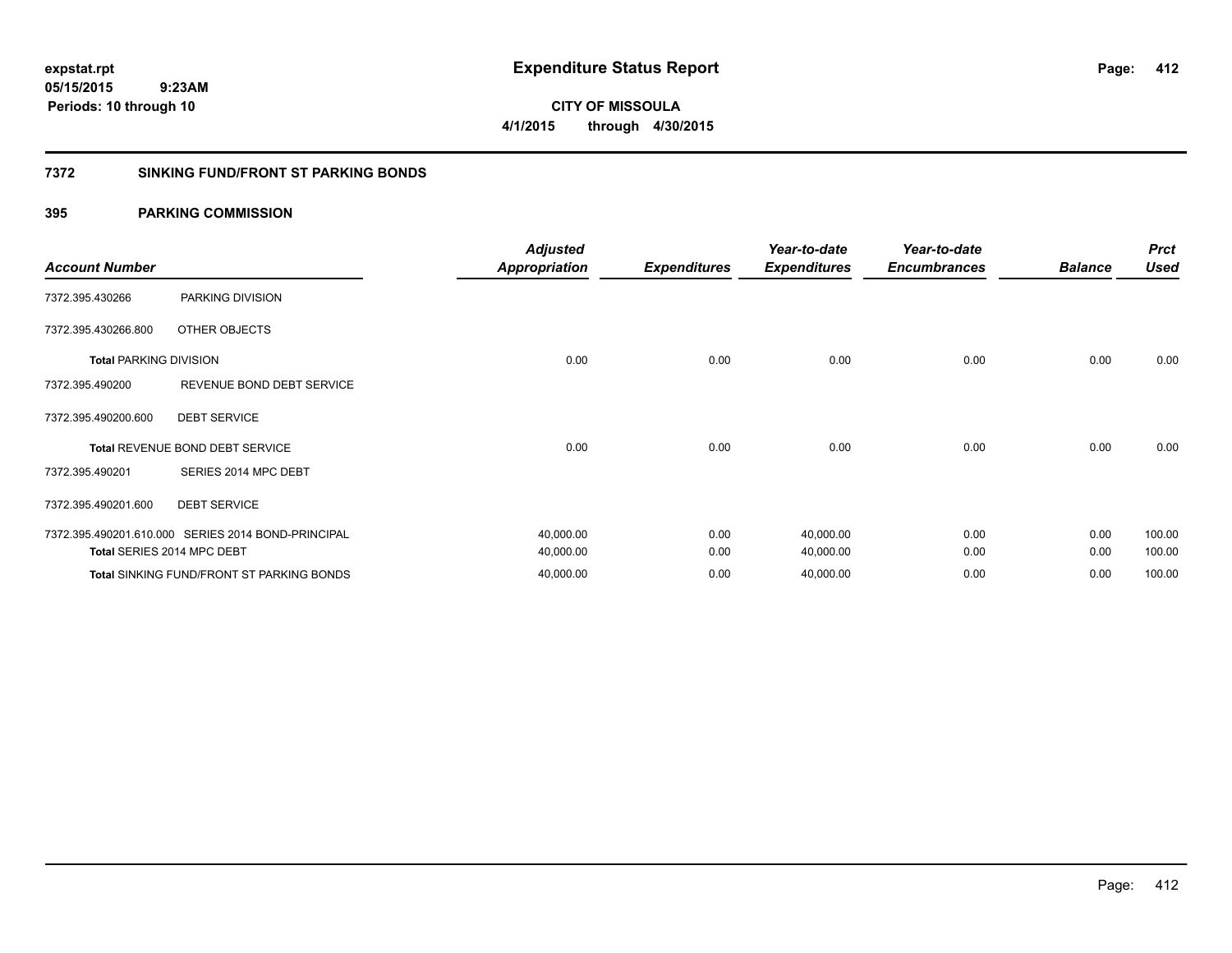**Periods: 10 through 10**

**413**

**CITY OF MISSOULA 4/1/2015 through 4/30/2015**

## **7373 MPC SERIES 2010B CONSTRUCTION**

## **395 PARKING COMMISSION**

 **9:23AM**

| <b>Account Number</b>         |                                 | <b>Adjusted</b><br><b>Appropriation</b> | <b>Expenditures</b> | Year-to-date<br><b>Expenditures</b> | Year-to-date<br><b>Encumbrances</b> | <b>Balance</b> | <b>Prct</b><br><b>Used</b> |
|-------------------------------|---------------------------------|-----------------------------------------|---------------------|-------------------------------------|-------------------------------------|----------------|----------------------------|
| 7373.395.430266               | PARKING DIVISION                |                                         |                     |                                     |                                     |                |                            |
| 7373.395.430266.600           | <b>DEBT SERVICE</b>             |                                         |                     |                                     |                                     |                |                            |
| <b>Total DEBT SERVICE</b>     |                                 | 0.00                                    | 0.00                | 0.00                                | 0.00                                | 0.00           | 0.00                       |
| 7373.395.430266.800           | OTHER OBJECTS                   |                                         |                     |                                     |                                     |                |                            |
| <b>Total PARKING DIVISION</b> |                                 | 0.00                                    | 0.00                | 0.00                                | 0.00                                | 0.00           | 0.00                       |
| 7373.395.430273               | PARKING STRUCTURES              |                                         |                     |                                     |                                     |                |                            |
| 7373.395.430273.300           | PURCHASED SERVICES              |                                         |                     |                                     |                                     |                |                            |
|                               | <b>Total PURCHASED SERVICES</b> | 0.00                                    | 0.00                | 0.00                                | 0.00                                | 0.00           | 0.00                       |
| 7373.395.430273.900           | <b>CAPITAL OUTLAY</b>           |                                         |                     |                                     |                                     |                |                            |
|                               | <b>Total PARKING STRUCTURES</b> | 0.00                                    | 0.00                | 0.00                                | 0.00                                | 0.00           | 0.00                       |
| 7373.395.490200               | REVENUE BOND DEBT SERVICE       |                                         |                     |                                     |                                     |                |                            |
| 7373.395.490200.300           | PURCHASED SERVICES              |                                         |                     |                                     |                                     |                |                            |
|                               | <b>Total PURCHASED SERVICES</b> | 0.00                                    | 0.00                | 0.00                                | 0.00                                | 0.00           | 0.00                       |
| 7373.395.490200.600           | <b>DEBT SERVICE</b>             |                                         |                     |                                     |                                     |                |                            |
|                               | Total REVENUE BOND DEBT SERVICE | 0.00                                    | 0.00                | 0.00                                | 0.00                                | 0.00           | 0.00                       |
| 7373.395.499999               | <b>NEW REQUESTS</b>             |                                         |                     |                                     |                                     |                |                            |
| 7373.395.499999.900           | CAPITAL OUTLAY                  |                                         |                     |                                     |                                     |                |                            |
| <b>Total NEW REQUESTS</b>     |                                 | 0.00                                    | 0.00                | 0.00                                | 0.00                                | 0.00           | 0.00                       |
| 7373.395.520000               | OTHER FINANCING USES            |                                         |                     |                                     |                                     |                |                            |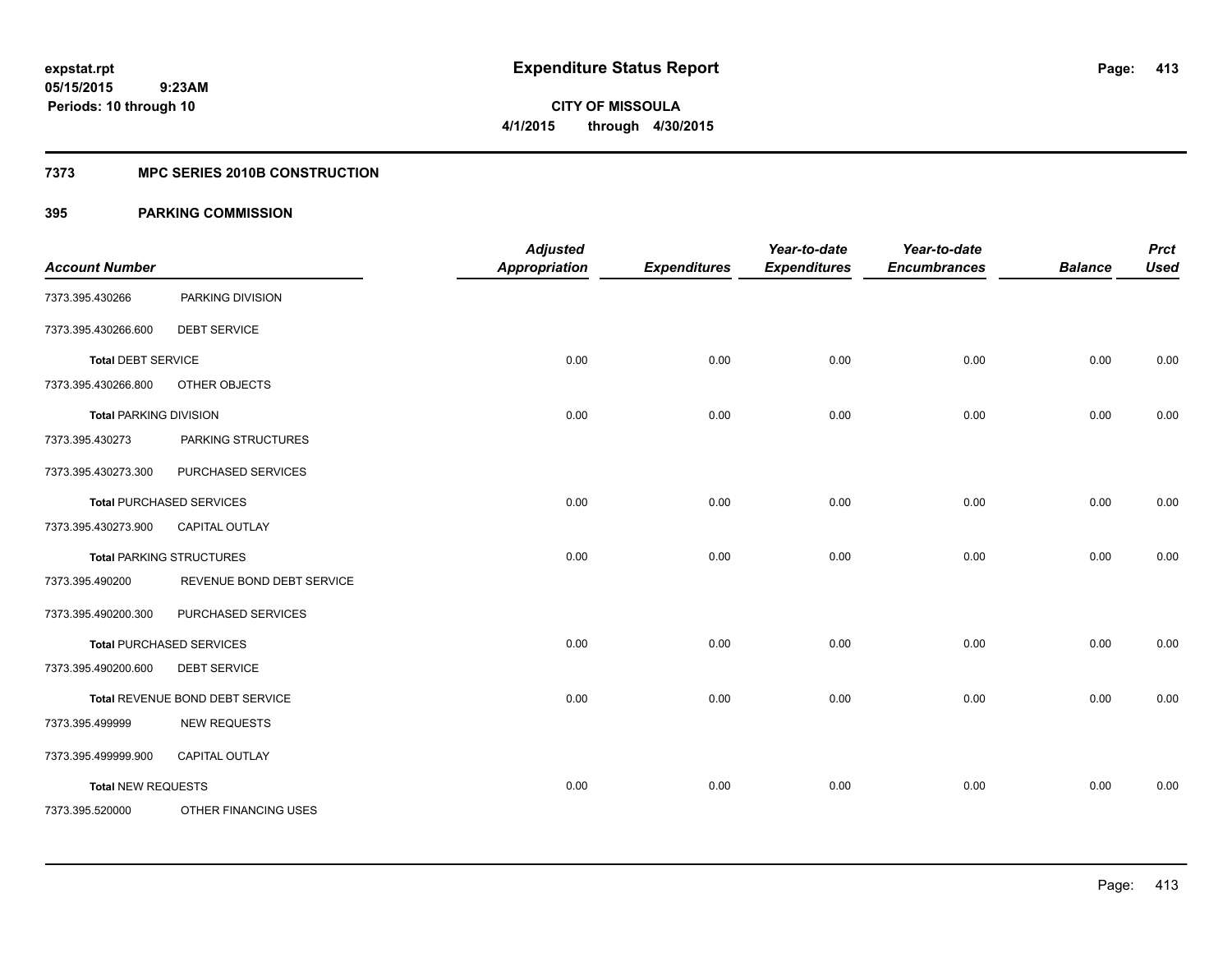**414**

**05/15/2015 9:23AM Periods: 10 through 10**

**CITY OF MISSOULA 4/1/2015 through 4/30/2015**

## **7373 MPC SERIES 2010B CONSTRUCTION**

| <b>Account Number</b>                      | <b>Adjusted</b><br>Appropriation | <b>Expenditures</b> | Year-to-date<br><b>Expenditures</b> | Year-to-date<br><i><b>Encumbrances</b></i> | <b>Balance</b> | <b>Prct</b><br>Used |
|--------------------------------------------|----------------------------------|---------------------|-------------------------------------|--------------------------------------------|----------------|---------------------|
| 7373.395.520000.600<br><b>DEBT SERVICE</b> |                                  |                     |                                     |                                            |                |                     |
| <b>Total PARKING COMMISSION</b>            | 0.00                             | 0.00                | 0.00                                | 0.00                                       | 0.00           | 0.00                |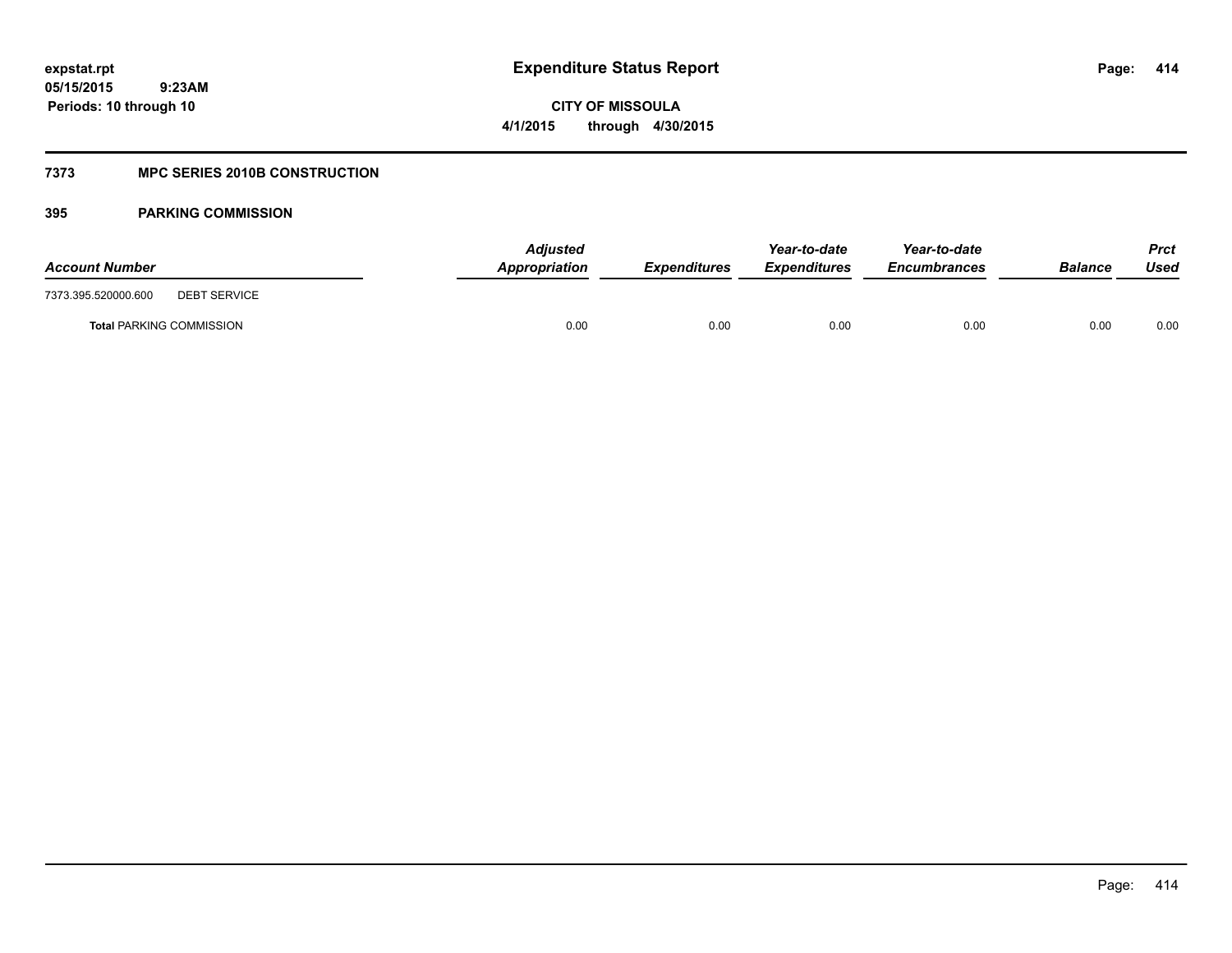**CITY OF MISSOULA 4/1/2015 through 4/30/2015**

## **7373 MPC SERIES 2010B CONSTRUCTION**

**900 DEPRECIATION**

| <b>Account Number</b> |                                     | Adjusted<br>Appropriation | <b>Expenditures</b> | Year-to-date<br><b>Expenditures</b> | Year-to-date<br><b>Encumbrances</b> | <b>Balance</b> | <b>Prct</b><br>Used |
|-----------------------|-------------------------------------|---------------------------|---------------------|-------------------------------------|-------------------------------------|----------------|---------------------|
| 7373.900.510000       | <b>MISCELLANEOUS</b>                |                           |                     |                                     |                                     |                |                     |
| 7373.900.510000.800   | OTHER OBJECTS                       |                           |                     |                                     |                                     |                |                     |
|                       | Total MPC SERIES 2010B CONSTRUCTION | 0.00                      | 0.00                | 0.00                                | 0.00                                | 0.00           | 0.00                |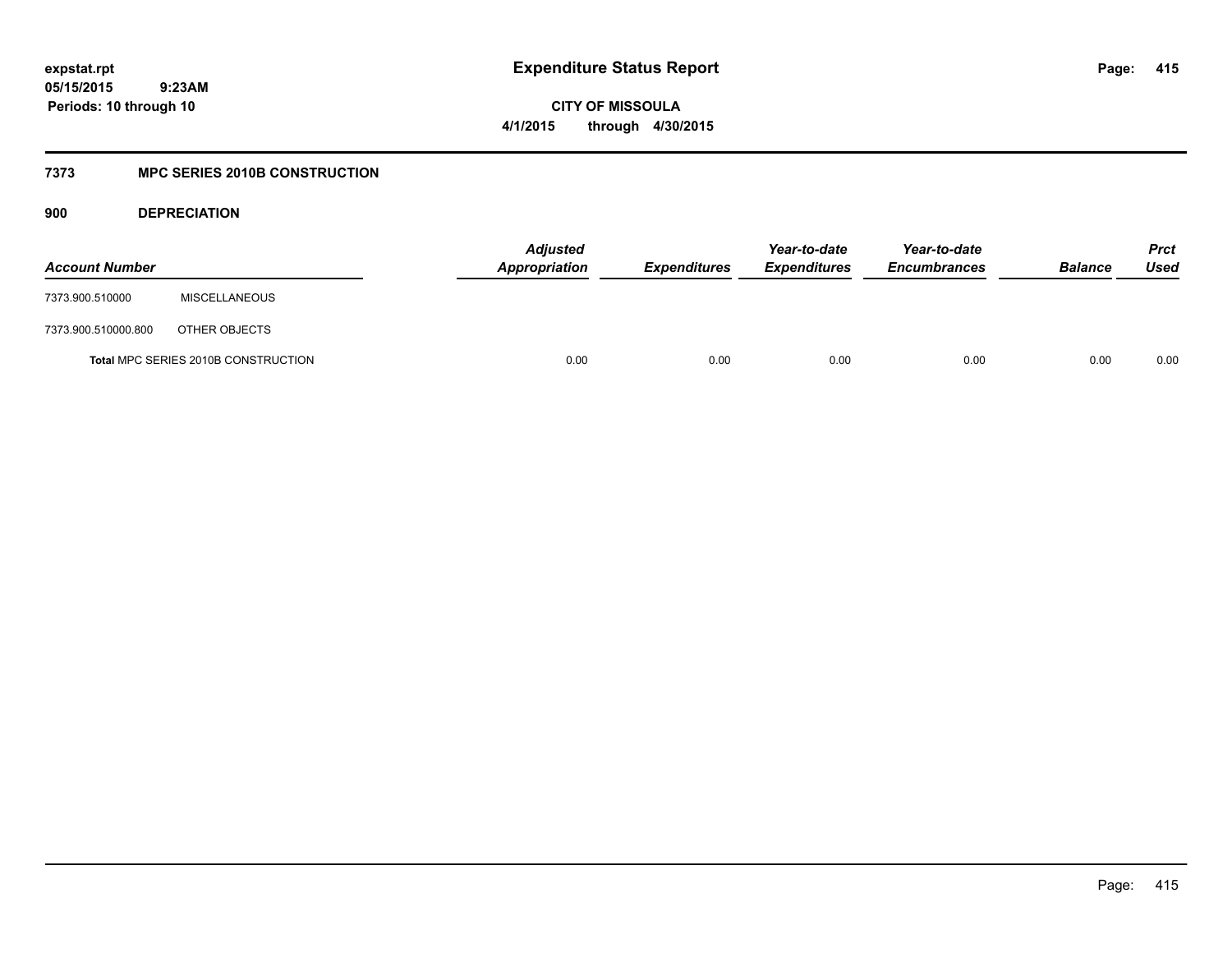## **7374 RESERVE FUND-PARKING BONDS**

| <b>Account Number</b> |                                         | <b>Adjusted</b><br><b>Appropriation</b> | <b>Expenditures</b> | Year-to-date<br><b>Expenditures</b> | Year-to-date<br><b>Encumbrances</b> | <b>Balance</b> | <b>Prct</b><br>Used |
|-----------------------|-----------------------------------------|-----------------------------------------|---------------------|-------------------------------------|-------------------------------------|----------------|---------------------|
| 7374.395.430273       | <b>PARKING STRUCTURES</b>               |                                         |                     |                                     |                                     |                |                     |
| 7374.395.430273.900   | <b>CAPITAL OUTLAY</b>                   |                                         |                     |                                     |                                     |                |                     |
|                       | <b>Total PARKING STRUCTURES</b>         | 0.00                                    | 0.00                | 0.00                                | 0.00                                | 0.00           | 0.00                |
|                       | <b>Total RESERVE FUND-PARKING BONDS</b> | 0.00                                    | 0.00                | 0.00                                | 0.00                                | 0.00           | 0.00                |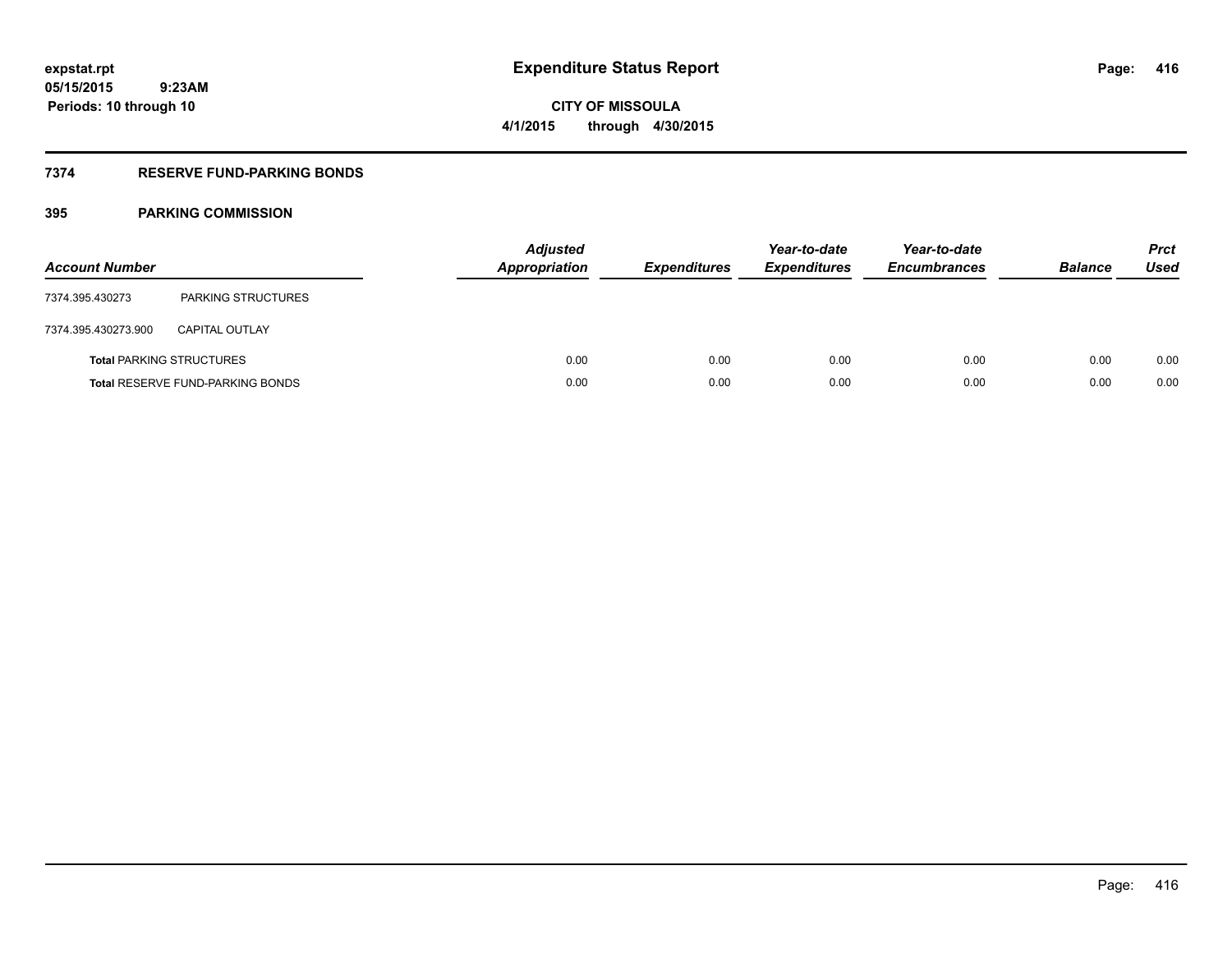**417**

**05/15/2015 9:23AM Periods: 10 through 10**

**CITY OF MISSOULA 4/1/2015 through 4/30/2015**

### **7375 PLEDGED TAX INCREMENT-2010B BOND**

| <b>Account Number</b>                                                                          | <b>Adjusted</b><br><b>Appropriation</b> | <b>Expenditures</b> | Year-to-date<br><b>Expenditures</b> | Year-to-date<br><b>Encumbrances</b> | <b>Balance</b>           | <b>Prct</b><br><b>Used</b> |
|------------------------------------------------------------------------------------------------|-----------------------------------------|---------------------|-------------------------------------|-------------------------------------|--------------------------|----------------------------|
| PARKING DIVISION<br>7375.395.430266                                                            |                                         |                     |                                     |                                     |                          |                            |
| 7375.395.430266.800<br>OTHER OBJECTS                                                           |                                         |                     |                                     |                                     |                          |                            |
| 7375.395.430266.820.000 TRANSFERS TO OTHER FUNDS<br><b>Total PARKING DIVISION</b>              | 146,731.00<br>146,731.00                | 0.00<br>0.00        | 0.00<br>0.00                        | 0.00<br>0.00                        | 146.731.00<br>146,731.00 | 0.00<br>0.00               |
| REVENUE BOND DEBT SERVICE<br>7375.395.490200                                                   |                                         |                     |                                     |                                     |                          |                            |
| 7375.395.490200.300<br>PURCHASED SERVICES                                                      |                                         |                     |                                     |                                     |                          |                            |
| 7375.395.490200.390.000 EXCESS PLEDGED TAX INCREMENT<br><b>Total REVENUE BOND DEBT SERVICE</b> | 121.431.00<br>121,431.00                | 0.00<br>0.00        | 64.826.73<br>64.826.73              | 0.00<br>0.00                        | 56.604.27<br>56.604.27   | 53.39<br>53.39             |
| Total PLEDGED TAX INCREMENT-2010B BOND                                                         | 268.162.00                              | 0.00                | 64.826.73                           | 0.00                                | 203.335.27               | 24.17                      |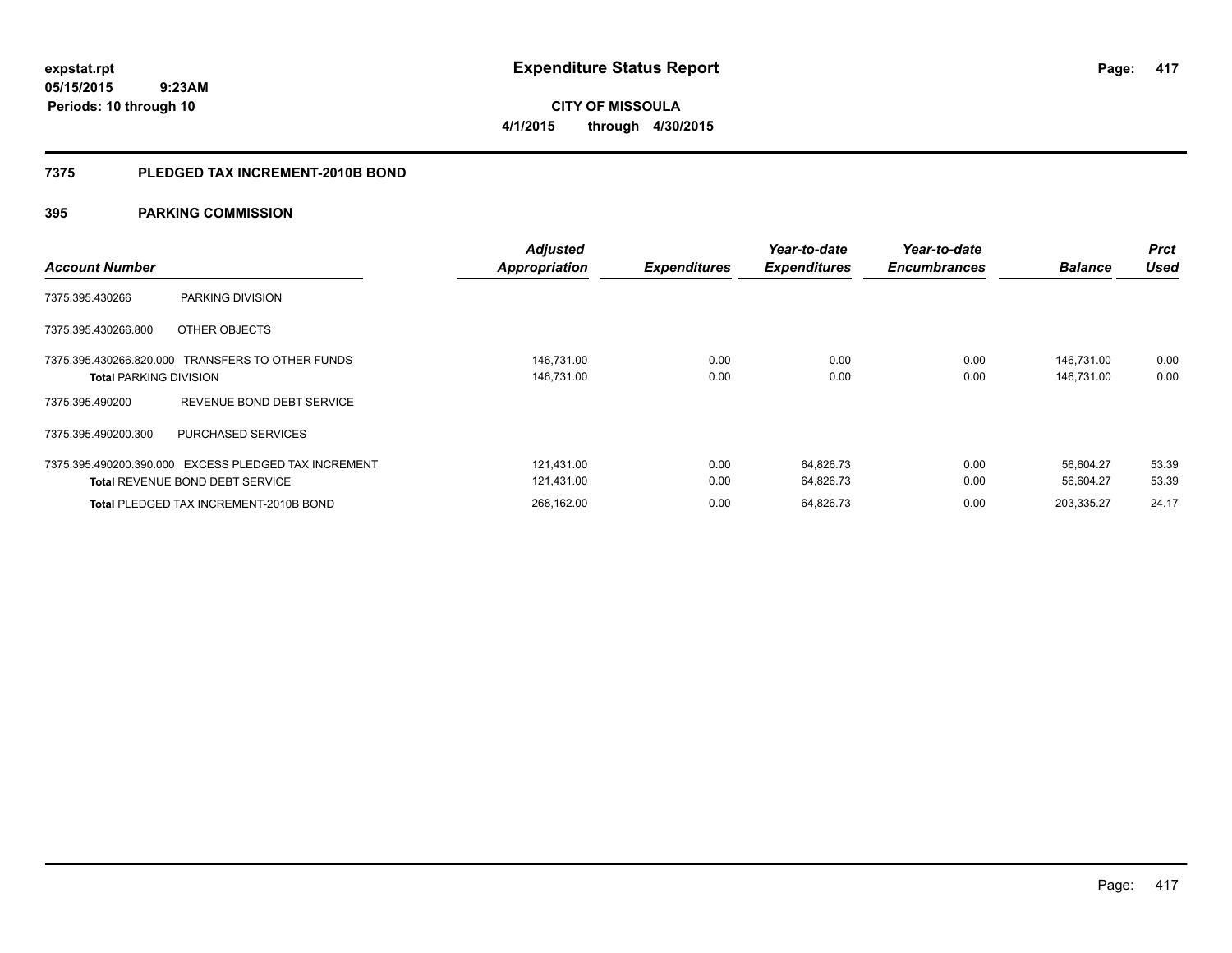# **CITY OF MISSOULA 4/1/2015 through 4/30/2015**

## **7376 MPC 2010A BONDS DEBT INTEREST**

| <b>Account Number</b>         |                                                 | <b>Adjusted</b><br><b>Appropriation</b> | <b>Expenditures</b> | Year-to-date<br><b>Expenditures</b> | Year-to-date<br><b>Encumbrances</b> | <b>Balance</b> | <b>Prct</b><br><b>Used</b> |
|-------------------------------|-------------------------------------------------|-----------------------------------------|---------------------|-------------------------------------|-------------------------------------|----------------|----------------------------|
| 7376.395.430266               | PARKING DIVISION                                |                                         |                     |                                     |                                     |                |                            |
| 7376.395.430266.800           | OTHER OBJECTS                                   |                                         |                     |                                     |                                     |                |                            |
| <b>Total PARKING DIVISION</b> |                                                 | 0.00                                    | 0.00                | 0.00                                | 0.00                                | 0.00           | 0.00                       |
| 7376.395.490200               | REVENUE BOND DEBT SERVICE                       |                                         |                     |                                     |                                     |                |                            |
| 7376.395.490200.600           | <b>DEBT SERVICE</b>                             |                                         |                     |                                     |                                     |                |                            |
|                               | 7376.395.490200.620.000 INTEREST / SERVICE FEES | 0.00                                    | 0.00                | 350.00                              | 0.00                                | $-350.00$      | 0.00                       |
|                               | <b>Total REVENUE BOND DEBT SERVICE</b>          | 0.00                                    | 0.00                | 350.00                              | 0.00                                | $-350.00$      | 0.00                       |
|                               | Total MPC 2010A BONDS DEBT INTEREST             | 0.00                                    | 0.00                | 350.00                              | 0.00                                | $-350.00$      | 0.00                       |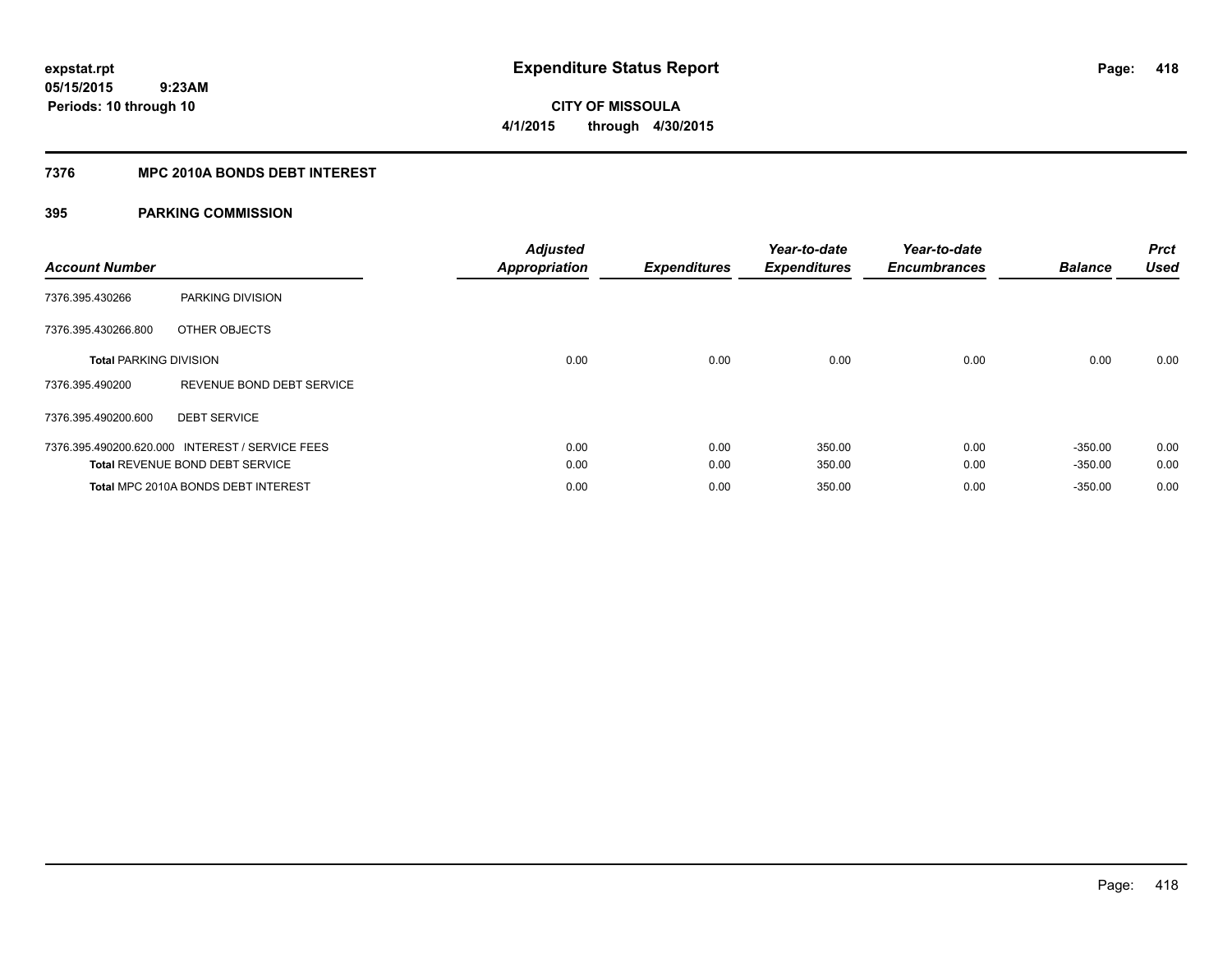**Periods: 10 through 10**

**CITY OF MISSOULA 4/1/2015 through 4/30/2015**

## **7377 MPC 2010A BONDS SINKING FUND**

 **9:23AM**

| <b>Account Number</b>         |                                    | <b>Adjusted</b><br><b>Appropriation</b> | <b>Expenditures</b> | Year-to-date<br><b>Expenditures</b> | Year-to-date<br><b>Encumbrances</b> | <b>Balance</b> | <b>Prct</b><br><b>Used</b> |
|-------------------------------|------------------------------------|-----------------------------------------|---------------------|-------------------------------------|-------------------------------------|----------------|----------------------------|
| 7377.395.430266               | PARKING DIVISION                   |                                         |                     |                                     |                                     |                |                            |
| 7377.395.430266.800           | OTHER OBJECTS                      |                                         |                     |                                     |                                     |                |                            |
| <b>Total PARKING DIVISION</b> |                                    | 0.00                                    | 0.00                | 0.00                                | 0.00                                | 0.00           | 0.00                       |
| 7377.395.490200               | REVENUE BOND DEBT SERVICE          |                                         |                     |                                     |                                     |                |                            |
| 7377.395.490200.600           | <b>DEBT SERVICE</b>                |                                         |                     |                                     |                                     |                |                            |
|                               | Total REVENUE BOND DEBT SERVICE    | 0.00                                    | 0.00                | 0.00                                | 0.00                                | 0.00           | 0.00                       |
|                               | Total MPC 2010A BONDS SINKING FUND | 0.00                                    | 0.00                | 0.00                                | 0.00                                | 0.00           | 0.00                       |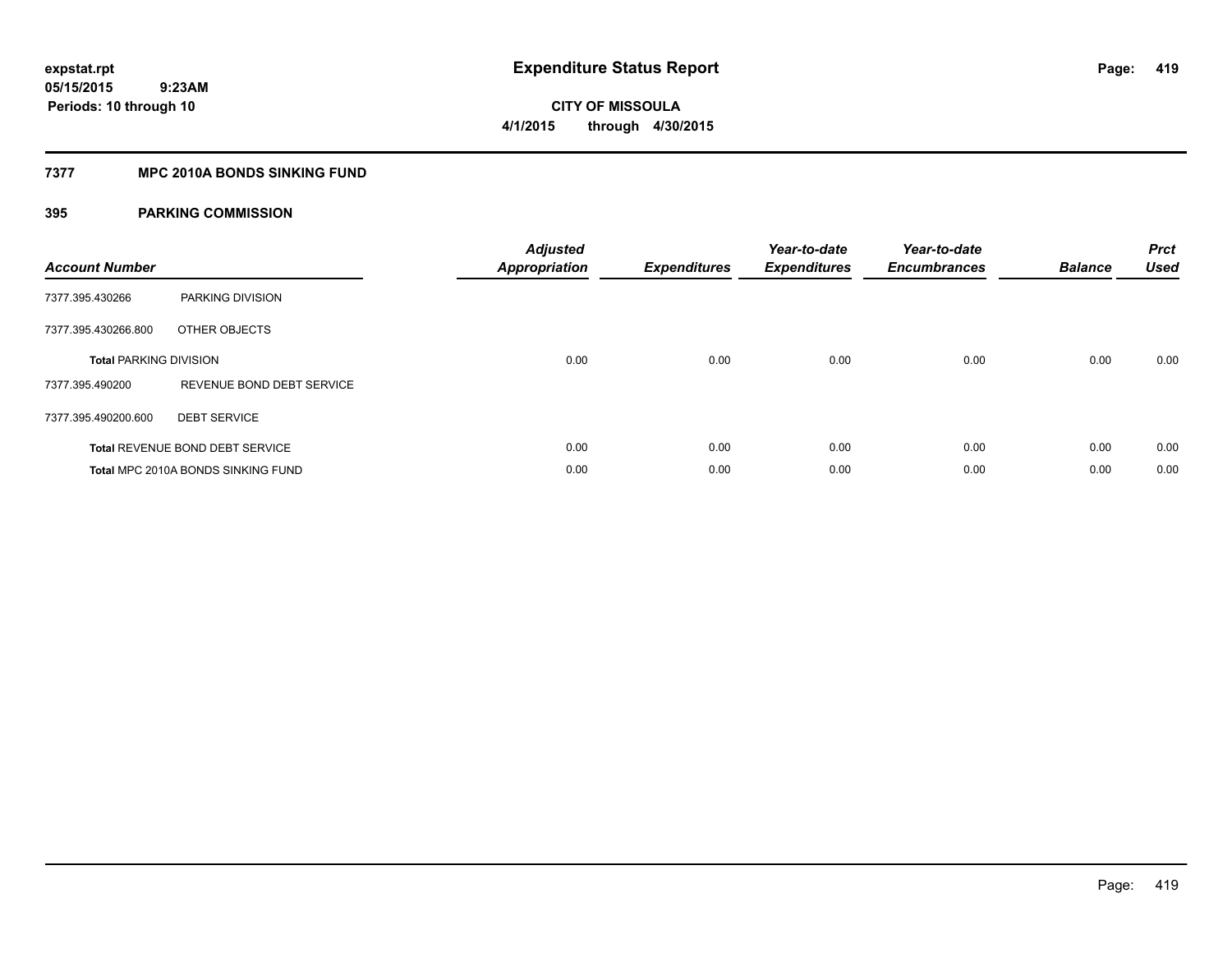## **7378 MPC 2010A BOND RESERVE**

| <b>Account Number</b>         |                                 | <b>Adjusted</b><br><b>Appropriation</b> | <b>Expenditures</b> | Year-to-date<br><b>Expenditures</b> | Year-to-date<br><b>Encumbrances</b> | <b>Balance</b> | <b>Prct</b><br><b>Used</b> |
|-------------------------------|---------------------------------|-----------------------------------------|---------------------|-------------------------------------|-------------------------------------|----------------|----------------------------|
| 7378.395.430266               | PARKING DIVISION                |                                         |                     |                                     |                                     |                |                            |
| 7378.395.430266.800           | OTHER OBJECTS                   |                                         |                     |                                     |                                     |                |                            |
| <b>Total PARKING DIVISION</b> |                                 | 0.00                                    | 0.00                | 0.00                                | 0.00                                | 0.00           | 0.00                       |
| 7378.395.430273               | PARKING STRUCTURES              |                                         |                     |                                     |                                     |                |                            |
| 7378.395.430273.900           | <b>CAPITAL OUTLAY</b>           |                                         |                     |                                     |                                     |                |                            |
|                               | <b>Total PARKING STRUCTURES</b> | 0.00                                    | 0.00                | 0.00                                | 0.00                                | 0.00           | 0.00                       |
|                               | Total MPC 2010A BOND RESERVE    | 0.00                                    | 0.00                | 0.00                                | 0.00                                | 0.00           | 0.00                       |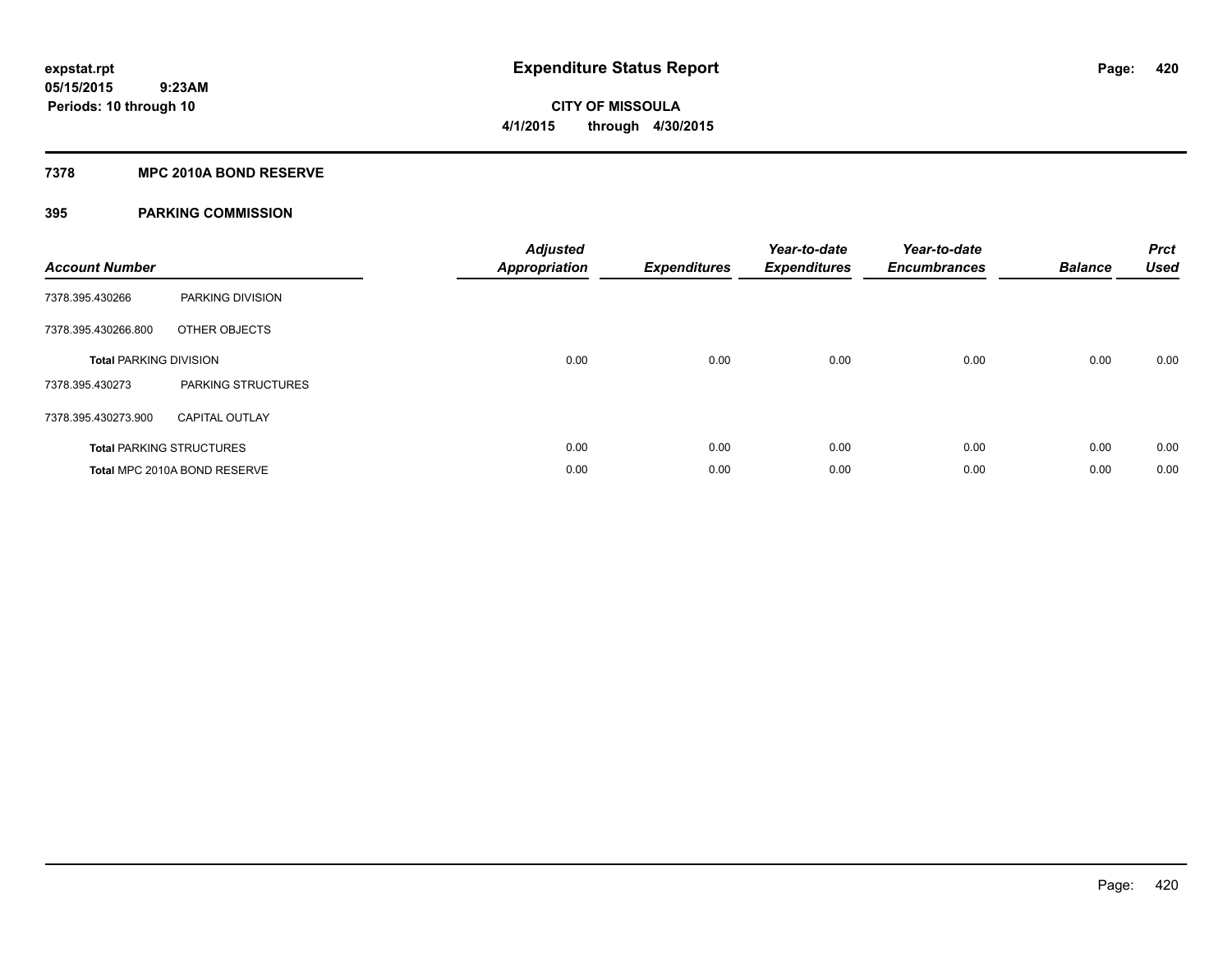## **7379 MPC 2010A BOND CONSTRUCTION**

| <b>Account Number</b>         |                                          | <b>Adjusted</b><br><b>Appropriation</b> | <b>Expenditures</b> | Year-to-date<br><b>Expenditures</b> | Year-to-date<br><b>Encumbrances</b> | <b>Balance</b> | <b>Prct</b><br><b>Used</b> |
|-------------------------------|------------------------------------------|-----------------------------------------|---------------------|-------------------------------------|-------------------------------------|----------------|----------------------------|
| 7379.395.430266               | PARKING DIVISION                         |                                         |                     |                                     |                                     |                |                            |
| 7379.395.430266.800           | OTHER OBJECTS                            |                                         |                     |                                     |                                     |                |                            |
| <b>Total PARKING DIVISION</b> |                                          | 0.00                                    | 0.00                | 0.00                                | 0.00                                | 0.00           | 0.00                       |
| 7379.395.430273               | PARKING STRUCTURES                       |                                         |                     |                                     |                                     |                |                            |
| 7379.395.430273.900           | <b>CAPITAL OUTLAY</b>                    |                                         |                     |                                     |                                     |                |                            |
|                               | <b>Total PARKING STRUCTURES</b>          | 0.00                                    | 0.00                | 0.00                                | 0.00                                | 0.00           | 0.00                       |
| 7379.395.490200               | REVENUE BOND DEBT SERVICE                |                                         |                     |                                     |                                     |                |                            |
| 7379.395.490200.600           | <b>DEBT SERVICE</b>                      |                                         |                     |                                     |                                     |                |                            |
|                               | <b>Total MPC 2010A BOND CONSTRUCTION</b> | 0.00                                    | 0.00                | 0.00                                | 0.00                                | 0.00           | 0.00                       |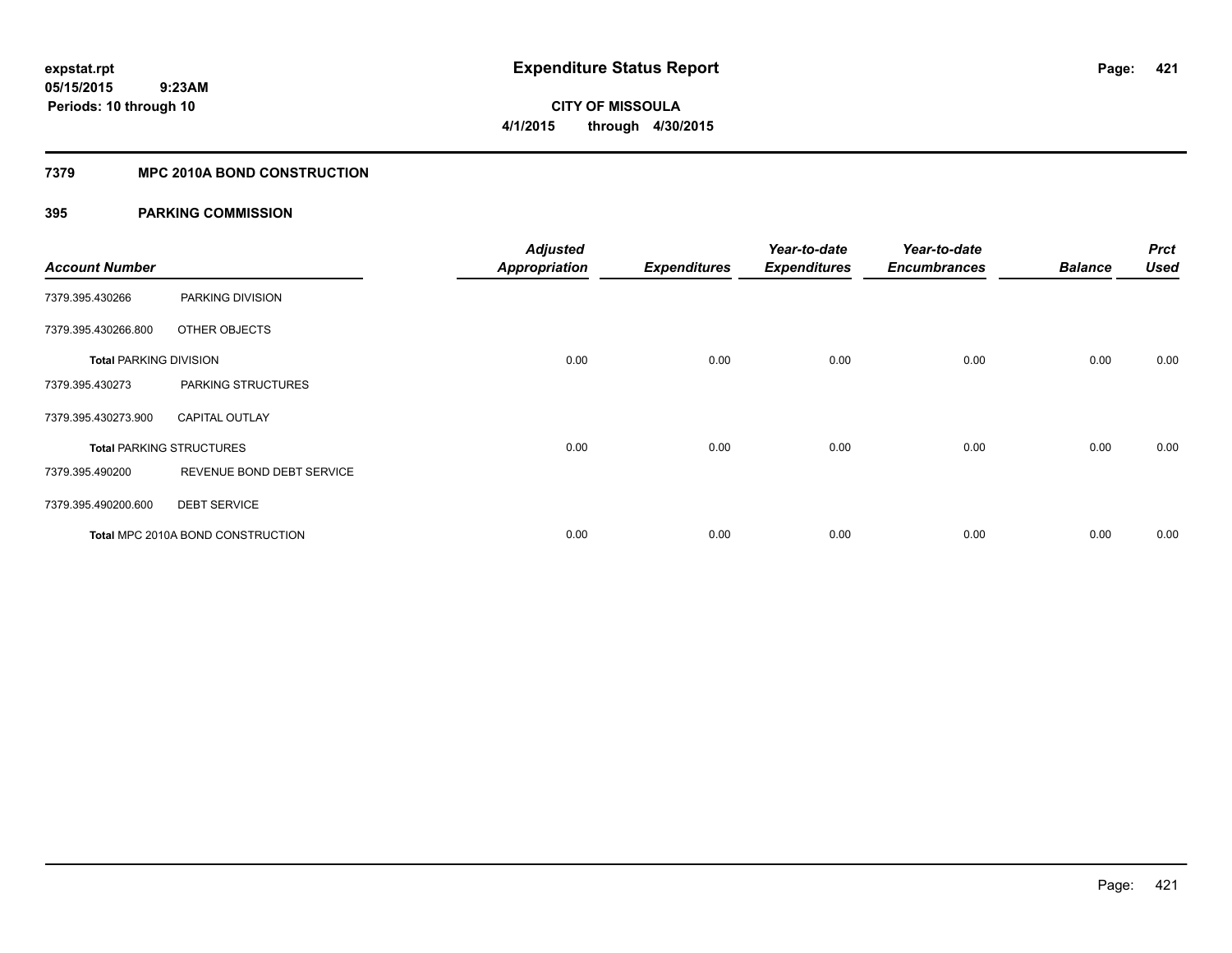## **7380 BUSINESS IMPROVEMENT DISTRICT**

## **375 BUSINESS IMPROVEMENT DISTRICT**

|                                                            | <b>Adjusted</b>      |                     | Year-to-date        | Year-to-date        |                | <b>Prct</b> |
|------------------------------------------------------------|----------------------|---------------------|---------------------|---------------------|----------------|-------------|
| <b>Account Number</b>                                      | <b>Appropriation</b> | <b>Expenditures</b> | <b>Expenditures</b> | <b>Encumbrances</b> | <b>Balance</b> | <b>Used</b> |
| <b>BUSINESS IMPROVEMENT DISTRICT</b><br>7380.375.471210    |                      |                     |                     |                     |                |             |
| 7380.375.471210.300<br>PURCHASED SERVICES                  |                      |                     |                     |                     |                |             |
| 7380.375.471210.350.000 PROFESSIONAL SERVICES              | 310.904.00           | 0.00                | 0.00                | 0.00                | 310,904.00     | 0.00        |
| <b>Total PURCHASED SERVICES</b>                            | 310,904.00           | 0.00                | 0.00                | 0.00                | 310.904.00     | 0.00        |
| OTHER OBJECTS<br>7380.375.471210.800                       |                      |                     |                     |                     |                |             |
| 7380.375.471210.845.000 CONTINGENCY                        | 5,000.00             | 0.00                | 0.00                | 0.00                | 5,000.00       | 0.00        |
| <b>Total OTHER OBJECTS</b>                                 | 5,000.00             | 0.00                | 0.00                | 0.00                | 5,000.00       | 0.00        |
| <b>Total BUSINESS IMPROVEMENT DISTRICT</b>                 | 315,904.00           | 0.00                | 0.00                | 0.00                | 315,904.00     | 0.00        |
| <b>BID MARKETING</b><br>7380.375.471220                    |                      |                     |                     |                     |                |             |
| 7380.375.471220.300<br>PURCHASED SERVICES                  |                      |                     |                     |                     |                |             |
| 7380.375.471220.350.000 PROFESSIONAL SERVICES              | 45,100.00            | 0.00                | 0.00                | 0.00                | 45,100.00      | 0.00        |
| <b>Total BID MARKETING</b>                                 | 45,100.00            | 0.00                | 0.00                | 0.00                | 45,100.00      | 0.00        |
| 7380.375.471230<br>STREETSCAPE MAINTENANCE-BID             |                      |                     |                     |                     |                |             |
| PURCHASED SERVICES<br>7380.375.471230.300                  |                      |                     |                     |                     |                |             |
| 7380.375.471230.350.000 PROFESSIONAL SERVICES              | 60.000.00            | 0.00                | 0.00                | 0.00                | 60,000.00      | 0.00        |
| Total STREETSCAPE MAINTENANCE-BID                          | 60,000.00            | 0.00                | 0.00                | 0.00                | 60,000.00      | 0.00        |
| 7380.375.471240<br>SAFETY-BID                              |                      |                     |                     |                     |                |             |
| 7380.375.471240.300<br>PURCHASED SERVICES                  |                      |                     |                     |                     |                |             |
| 7380.375.471240.350.000 PROFESSIONAL SERVICES - BID SAFETY | 0.00                 | 40,000.00           | 300,000.00          | 0.00                | $-300,000.00$  | 0.00        |
| <b>Total SAFETY-BID</b>                                    | 0.00                 | 40,000.00           | 300,000.00          | 0.00                | $-300,000.00$  | 0.00        |
| <b>Total BUSINESS IMPROVEMENT DISTRICT</b>                 | 421,004.00           | 40,000.00           | 300,000.00          | 0.00                | 121,004.00     | 71.26       |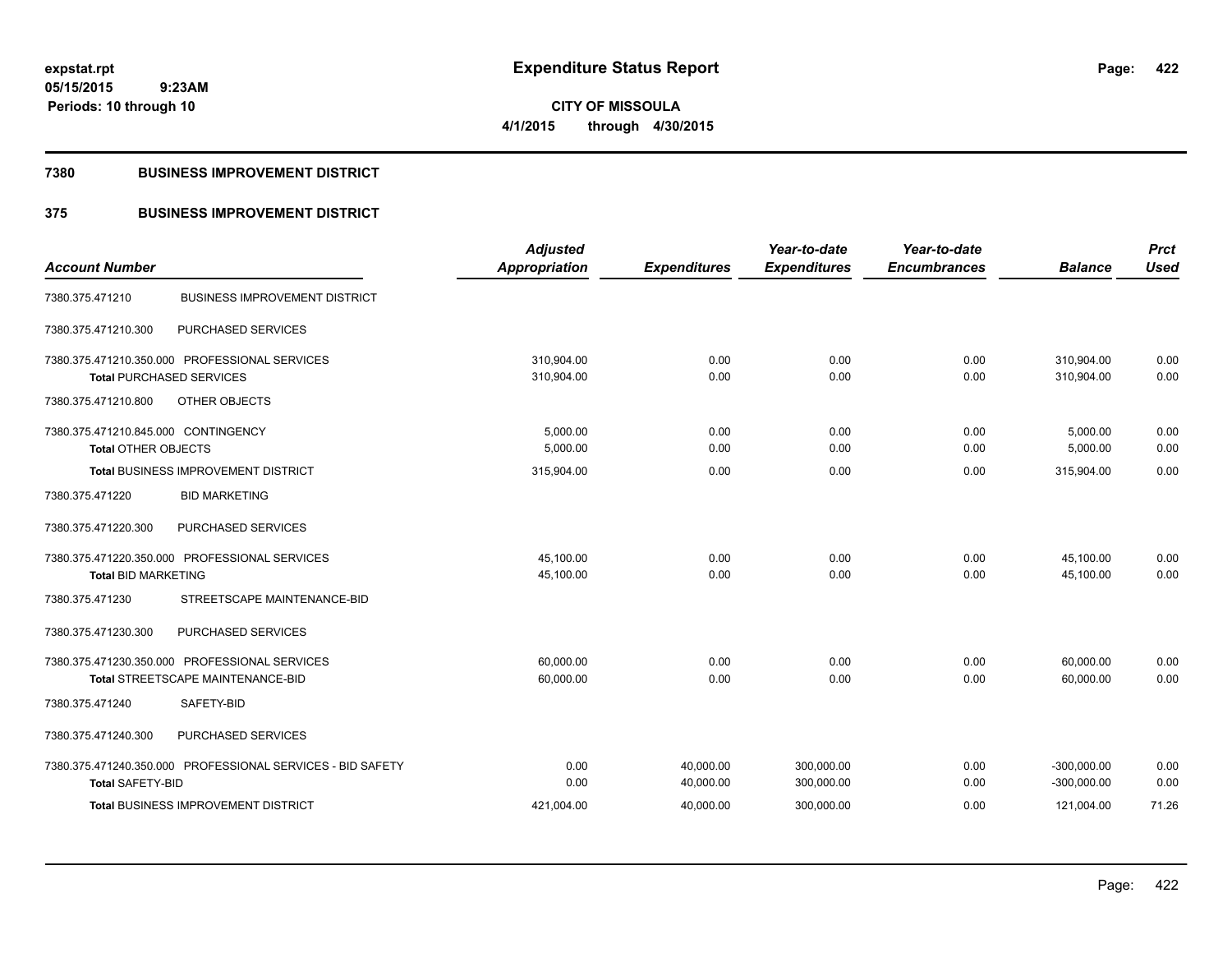**423**

**05/15/2015 9:23AM Periods: 10 through 10**

**CITY OF MISSOULA 4/1/2015 through 4/30/2015**

## **7381 TOURISM BUSINESS IMPROVEMENT DISTRICT**

## **375 BUSINESS IMPROVEMENT DISTRICT**

| <b>Account Number</b> |                                                                                                        | <b>Adjusted</b><br>Appropriation | <b>Expenditures</b> | Year-to-date<br><b>Expenditures</b> | Year-to-date<br><b>Encumbrances</b> | <b>Balance</b>           | Prct<br>Used |
|-----------------------|--------------------------------------------------------------------------------------------------------|----------------------------------|---------------------|-------------------------------------|-------------------------------------|--------------------------|--------------|
| 7381.375.471210       | <b>BUSINESS IMPROVEMENT DISTRICT</b>                                                                   |                                  |                     |                                     |                                     |                          |              |
| 7381.375.471210.300   | <b>PURCHASED SERVICES</b>                                                                              |                                  |                     |                                     |                                     |                          |              |
|                       | 7381.375.471210.390.000 OTHER PURCHASED SERVICES<br><b>Total TOURISM BUSINESS IMPROVEMENT DISTRICT</b> | 620,494.00<br>620,494.00         | 0.00<br>0.00        | 0.00<br>0.00                        | 0.00<br>0.00                        | 620.494.00<br>620,494.00 | 0.00<br>0.00 |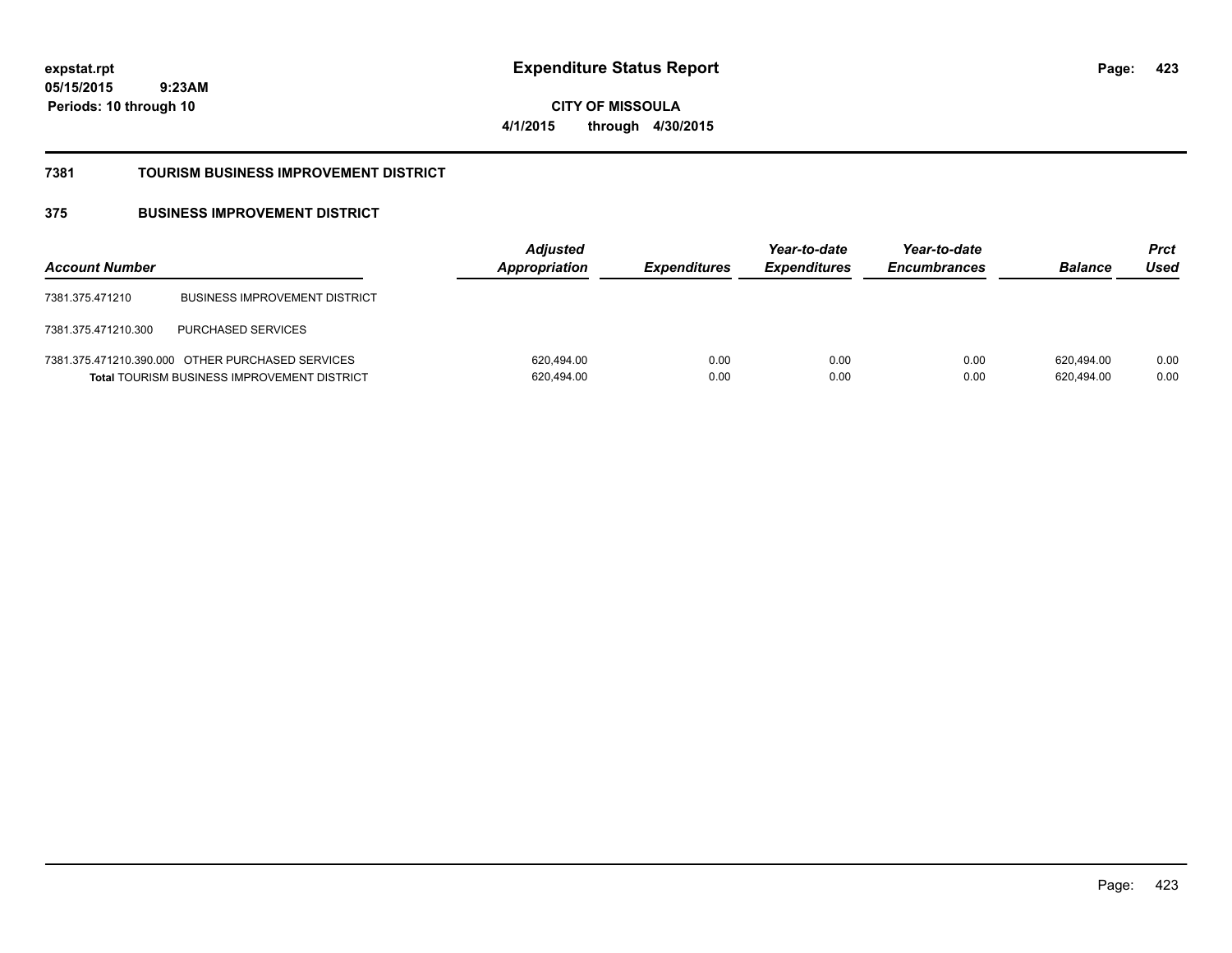**CITY OF MISSOULA 4/1/2015 through 4/30/2015**

## **7382 5.75M TIF RESERVE**

| <b>Account Number</b>   |                                | <b>Adjusted</b><br>Appropriation | <b>Expenditures</b> | Year-to-date<br><b>Expenditures</b> | Year-to-date<br><b>Encumbrances</b> | <b>Balance</b> | <b>Prct</b><br>Used |
|-------------------------|--------------------------------|----------------------------------|---------------------|-------------------------------------|-------------------------------------|----------------|---------------------|
| 7382.390.490607         | <b>TRANSFERS TO BROWNFIELD</b> |                                  |                     |                                     |                                     |                |                     |
| 7382.390.490607.800     | OTHER OBJECTS                  |                                  |                     |                                     |                                     |                |                     |
| Total 5.75M TIF RESERVE |                                | 0.00                             | 0.00                | 0.00                                | 0.00                                | 0.00           | 0.00                |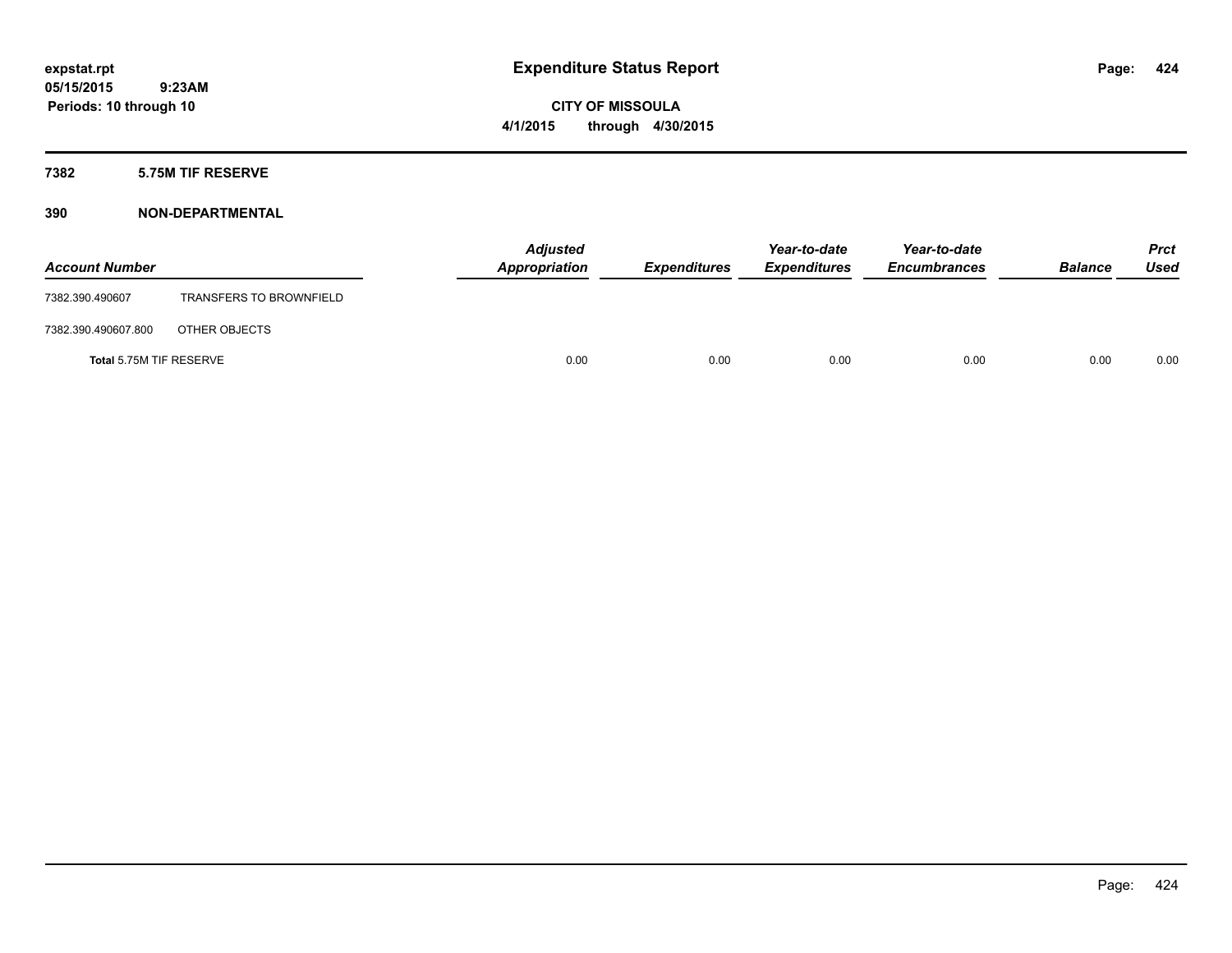## **7383 RIVERFRONT TRIANGLE URD**

|                                     |                                                | <b>Adjusted</b>      |                     | Year-to-date        | Year-to-date        |                | <b>Prct</b> |
|-------------------------------------|------------------------------------------------|----------------------|---------------------|---------------------|---------------------|----------------|-------------|
| <b>Account Number</b>               |                                                | <b>Appropriation</b> | <b>Expenditures</b> | <b>Expenditures</b> | <b>Encumbrances</b> | <b>Balance</b> | <b>Used</b> |
| 7383.385.470210                     | <b>ADMINISTRATION</b>                          |                      |                     |                     |                     |                |             |
| 7383.385.470210.800                 | OTHER OBJECTS                                  |                      |                     |                     |                     |                |             |
| <b>Total ADMINISTRATION</b>         |                                                | 0.00                 | 0.00                | 0.00                | 0.00                | 0.00           | 0.00        |
| 7383.385.470230                     | <b>PW FACILITY</b>                             |                      |                     |                     |                     |                |             |
| 7383.385.470230.700                 | <b>GRANTS &amp; CONTRIBUTIONS</b>              |                      |                     |                     |                     |                |             |
|                                     | <b>Total GRANTS &amp; CONTRIBUTIONS</b>        | 0.00                 | 0.00                | 0.00                | 0.00                | 0.00           | 0.00        |
| 7383.385.470230.800                 | OTHER OBJECTS                                  |                      |                     |                     |                     |                |             |
| 7383.385.470230.845.000 CONTINGENCY |                                                | 11,862.00            | 0.00                | 0.00                | 0.00                | 11,862.00      | 0.00        |
| <b>Total PW FACILITY</b>            |                                                | 11,862.00            | 0.00                | 0.00                | 0.00                | 11,862.00      | 0.00        |
| 7383.385.470260                     | <b>PLANNING &amp; MGMT</b>                     |                      |                     |                     |                     |                |             |
| 7383.385.470260.300                 | PURCHASED SERVICES                             |                      |                     |                     |                     |                |             |
|                                     | <b>Total PURCHASED SERVICES</b>                | 0.00                 | 0.00                | 0.00                | 0.00                | 0.00           | 0.00        |
| 7383.385.470260.700                 | <b>GRANTS &amp; CONTRIBUTIONS</b>              |                      |                     |                     |                     |                |             |
|                                     | 7383.385.470260.700.000 GRANTS & CONTRIBUTIONS | 15,000.00            | 0.00                | 2,333.00            | 0.00                | 12,667.00      | 15.55       |
| <b>Total PLANNING &amp; MGMT</b>    |                                                | 15,000.00            | 0.00                | 2,333.00            | 0.00                | 12,667.00      | 15.55       |
|                                     | <b>Total RIVERFRONT TRIANGLE URD</b>           | 26,862.00            | 0.00                | 2,333.00            | 0.00                | 24,529.00      | 8.69        |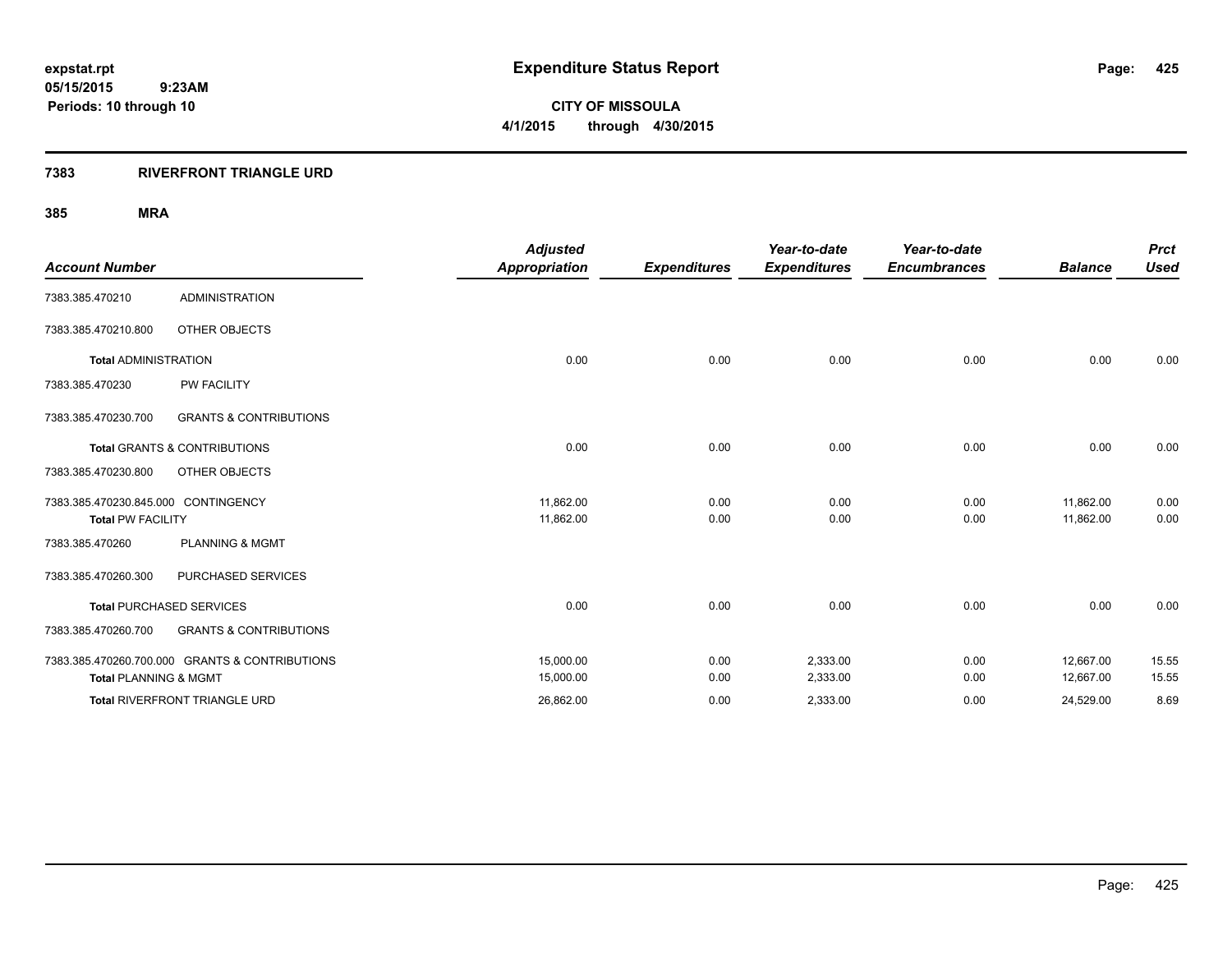**CITY OF MISSOULA 4/1/2015 through 4/30/2015**

## **7384 MILLSITE TAX INCREMENT FUND**

| <b>Account Number</b>       |                                          | <b>Adjusted</b><br><b>Appropriation</b> | <b>Expenditures</b> | Year-to-date<br><b>Expenditures</b> | Year-to-date<br><b>Encumbrances</b> | <b>Balance</b> | <b>Prct</b><br><b>Used</b> |
|-----------------------------|------------------------------------------|-----------------------------------------|---------------------|-------------------------------------|-------------------------------------|----------------|----------------------------|
| 7384.385.470210             | <b>ADMINISTRATION</b>                    |                                         |                     |                                     |                                     |                |                            |
| 7384.385.470210.800         | OTHER OBJECTS                            |                                         |                     |                                     |                                     |                |                            |
| <b>Total ADMINISTRATION</b> |                                          | 0.00                                    | 0.00                | 0.00                                | 0.00                                | 0.00           | 0.00                       |
| 7384.385.490200             | REVENUE BOND DEBT SERVICE                |                                         |                     |                                     |                                     |                |                            |
| 7384.385.490200.600         | <b>DEBT SERVICE</b>                      |                                         |                     |                                     |                                     |                |                            |
|                             | <b>Total REVENUE BOND DEBT SERVICE</b>   | 0.00                                    | 0.00                | 0.00                                | 0.00                                | 0.00           | 0.00                       |
|                             | <b>Total MILLSITE TAX INCREMENT FUND</b> | 0.00                                    | 0.00                | 0.00                                | 0.00                                | 0.00           | 0.00                       |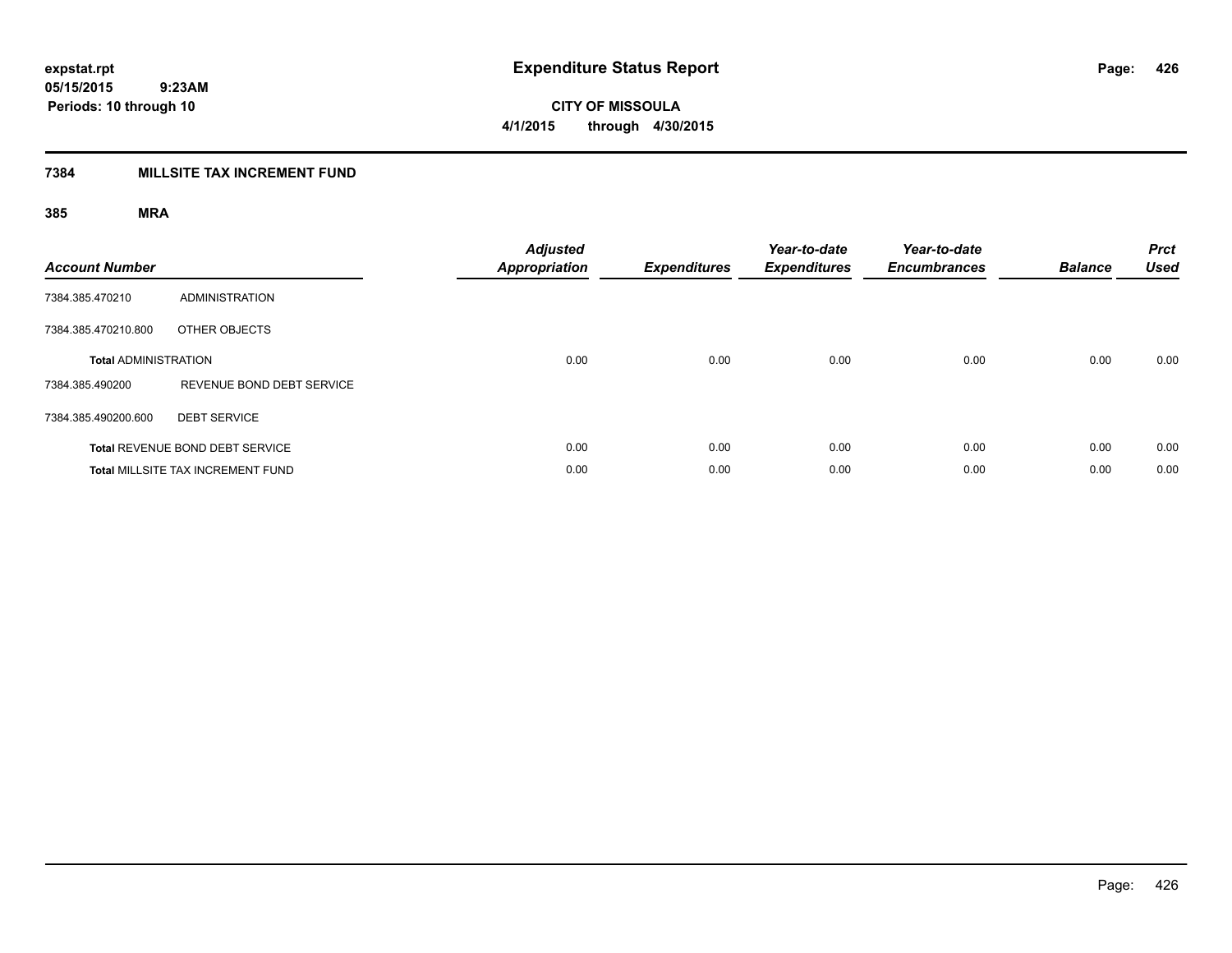**CITY OF MISSOULA 4/1/2015 through 4/30/2015**

## **7385 FRONT STREET URD**

|                                                                | <b>Adjusted</b>      |                     | Year-to-date        | Year-to-date        |                | <b>Prct</b> |
|----------------------------------------------------------------|----------------------|---------------------|---------------------|---------------------|----------------|-------------|
| <b>Account Number</b>                                          | <b>Appropriation</b> | <b>Expenditures</b> | <b>Expenditures</b> | <b>Encumbrances</b> | <b>Balance</b> | <b>Used</b> |
| TENNIS COURT REBUILD<br>7385.385.460436                        |                      |                     |                     |                     |                |             |
| PURCHASED SERVICES<br>7385.385.460436.300                      |                      |                     |                     |                     |                |             |
| <b>Total TENNIS COURT REBUILD</b>                              | 0.00                 | 0.00                | 0.00                | 0.00                | 0.00           | 0.00        |
| 7385.385.470230<br><b>PW FACILITY</b>                          |                      |                     |                     |                     |                |             |
| 7385.385.470230.300<br>PURCHASED SERVICES                      |                      |                     |                     |                     |                |             |
| 7385.385.470230.350.000 PROFESSIONAL SERVICES                  | 0.00                 | 2,429.46            | 63,293.43           | 0.00                | $-63,293.43$   | 0.00        |
| <b>Total PURCHASED SERVICES</b>                                | 0.00                 | 2,429.46            | 63,293.43           | 0.00                | $-63,293.43$   | 0.00        |
| 7385.385.470230.700<br><b>GRANTS &amp; CONTRIBUTIONS</b>       |                      |                     |                     |                     |                |             |
| 7385.385.470230.700.000 PROJECT EXPENSE-PUBLIC WORKS           | 164,560.00           | 0.00                | 0.00                | 0.00                | 164,560.00     | 0.00        |
| <b>Total GRANTS &amp; CONTRIBUTIONS</b>                        | 164,560.00           | 0.00                | 0.00                | 0.00                | 164,560.00     | 0.00        |
| 7385.385.470230.800<br>OTHER OBJECTS                           |                      |                     |                     |                     |                |             |
| 7385.385.470230.845.000 CONTINGENCY                            | 303,524.00           | 0.00                | 0.00                | 0.00                | 303,524.00     | 0.00        |
| <b>Total OTHER OBJECTS</b>                                     | 303,524.00           | 0.00                | 0.00                | 0.00                | 303,524.00     | 0.00        |
| <b>Total PW FACILITY</b>                                       | 468,084.00           | 2,429.46            | 63,293.43           | 0.00                | 404,790.57     | 13.52       |
| 7385.385.470260<br><b>PLANNING &amp; MGMT</b>                  |                      |                     |                     |                     |                |             |
| PURCHASED SERVICES<br>7385.385.470260.300                      |                      |                     |                     |                     |                |             |
| 7385.385.470260.350.000 PROFESSIONAL SERVICES                  | 2,168.00             | 0.00                | 0.00                | 0.00                | 2,168.00       | 0.00        |
| <b>Total PURCHASED SERVICES</b>                                | 2,168.00             | 0.00                | 0.00                | 0.00                | 2,168.00       | 0.00        |
| <b>GRANTS &amp; CONTRIBUTIONS</b><br>7385.385.470260.700       |                      |                     |                     |                     |                |             |
| 7385.385.470260.700.000 PLANNING & MGMT/GRANTS & CONTRIBUTIONS | 10,000.00            | 0.00                | 0.00                | 0.00                | 10,000.00      | 0.00        |
| <b>Total GRANTS &amp; CONTRIBUTIONS</b>                        | 10,000.00            | 0.00                | 0.00                | 0.00                | 10,000.00      | 0.00        |
| <b>Total PLANNING &amp; MGMT</b>                               | 12,168.00            | 0.00                | 0.00                | 0.00                | 12.168.00      | 0.00        |
|                                                                |                      |                     |                     |                     |                |             |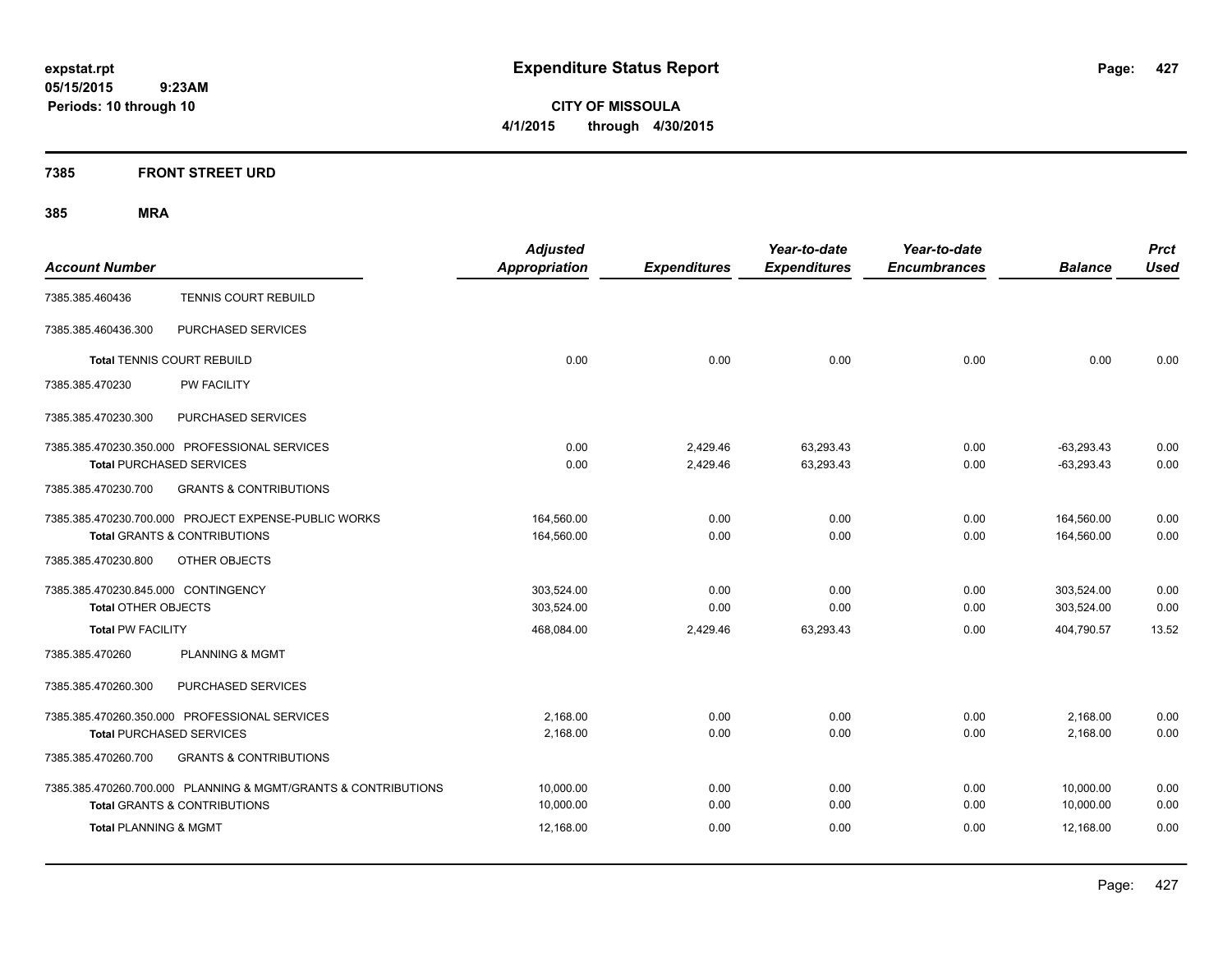**CITY OF MISSOULA 4/1/2015 through 4/30/2015**

## **7385 FRONT STREET URD**

| <b>Account Number</b>               |                                             | <b>Adjusted</b><br><b>Appropriation</b> | <b>Expenditures</b> | Year-to-date<br><b>Expenditures</b> | Year-to-date<br><b>Encumbrances</b> | <b>Balance</b> | <b>Prct</b><br><b>Used</b> |
|-------------------------------------|---------------------------------------------|-----------------------------------------|---------------------|-------------------------------------|-------------------------------------|----------------|----------------------------|
| 7385.385.470270                     | <b>CLEARING &amp; DEMO</b>                  |                                         |                     |                                     |                                     |                |                            |
| 7385.385.470270.700                 | <b>GRANTS &amp; CONTRIBUTIONS</b>           |                                         |                     |                                     |                                     |                |                            |
|                                     | <b>Total GRANTS &amp; CONTRIBUTIONS</b>     | 0.00                                    | 0.00                | 0.00                                | 0.00                                | 0.00           | 0.00                       |
| 7385.385.470270.800                 | OTHER OBJECTS                               |                                         |                     |                                     |                                     |                |                            |
| 7385.385.470270.845.000 CONTINGENCY |                                             | 50,000.00                               | 0.00                | 0.00                                | 0.00                                | 50,000.00      | 0.00                       |
| Total CLEARING & DEMO               |                                             | 50,000.00                               | 0.00                | 0.00                                | 0.00                                | 50,000.00      | 0.00                       |
| 7385.385.470281                     | FRONT STREET PARKING STRUCTURE              |                                         |                     |                                     |                                     |                |                            |
| 7385.385.470281.900                 | <b>CAPITAL OUTLAY</b>                       |                                         |                     |                                     |                                     |                |                            |
|                                     | <b>Total FRONT STREET PARKING STRUCTURE</b> | 0.00                                    | 0.00                | 0.00                                | 0.00                                | 0.00           | 0.00                       |
| <b>Total FRONT STREET URD</b>       |                                             | 530,252.00                              | 2,429.46            | 63,293.43                           | 0.00                                | 466,958.57     | 11.94                      |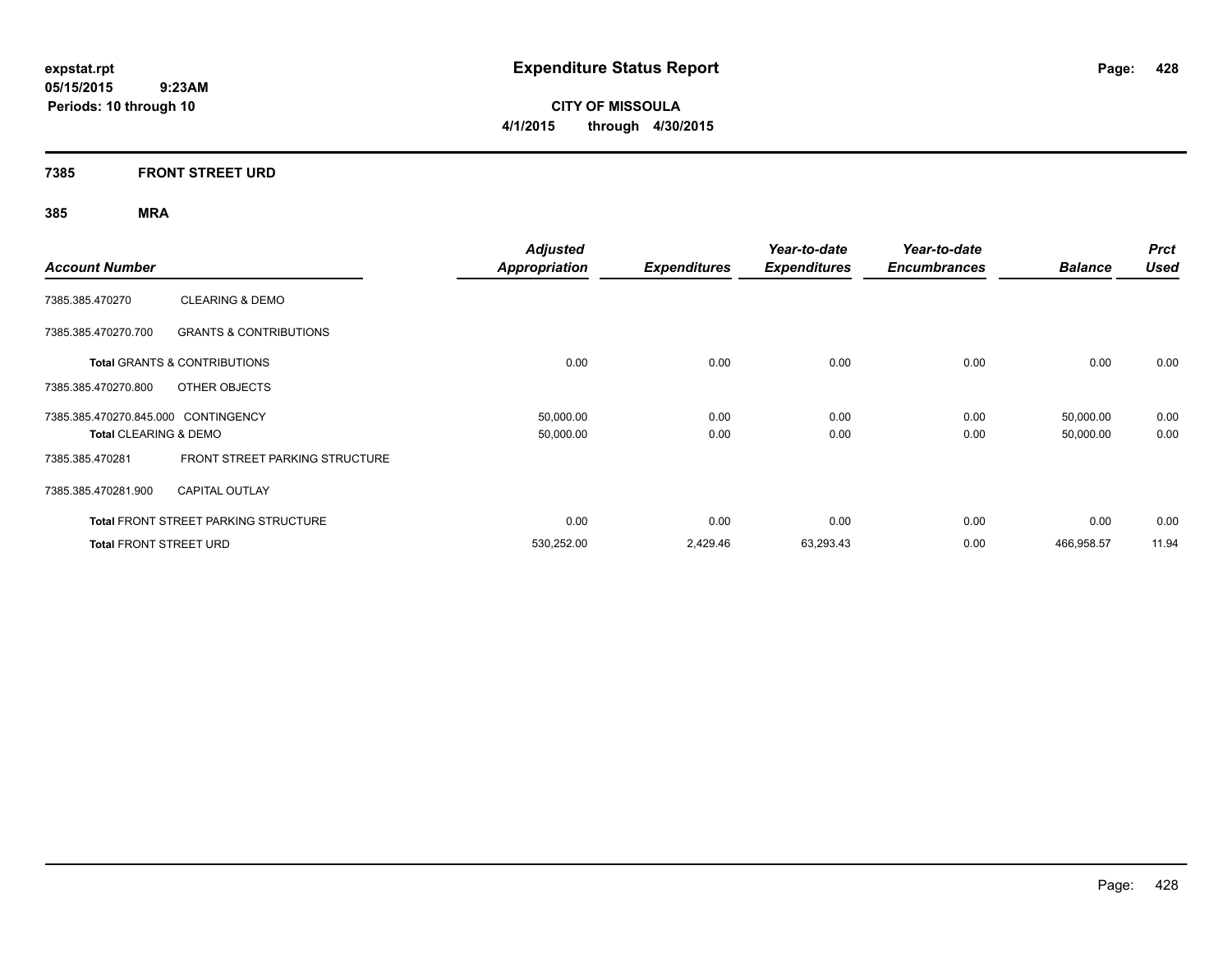**429**

**05/15/2015 9:23AM Periods: 10 through 10**

**CITY OF MISSOULA 4/1/2015 through 4/30/2015**

## **7386 DEBT SERVICE-SAFEWAY/ST PAT 1.5M**

| <b>Account Number</b> |                       | <b>Adjusted</b><br>Appropriation | <b>Expenditures</b> |      | Year-to-date<br><b>Expenditures</b> | Year-to-date<br><b>Encumbrances</b> | <b>Balance</b> | <b>Prct</b><br><b>Used</b> |
|-----------------------|-----------------------|----------------------------------|---------------------|------|-------------------------------------|-------------------------------------|----------------|----------------------------|
| 7386.385.470220       | PROPERTY ACQUISITION  |                                  |                     |      |                                     |                                     |                |                            |
| 7386.385.470220.900   | <b>CAPITAL OUTLAY</b> |                                  |                     |      |                                     |                                     |                |                            |
| <b>Total MRA</b>      |                       |                                  | 0.00                | 0.00 | 0.00                                | 0.00                                | 0.00           | 0.00                       |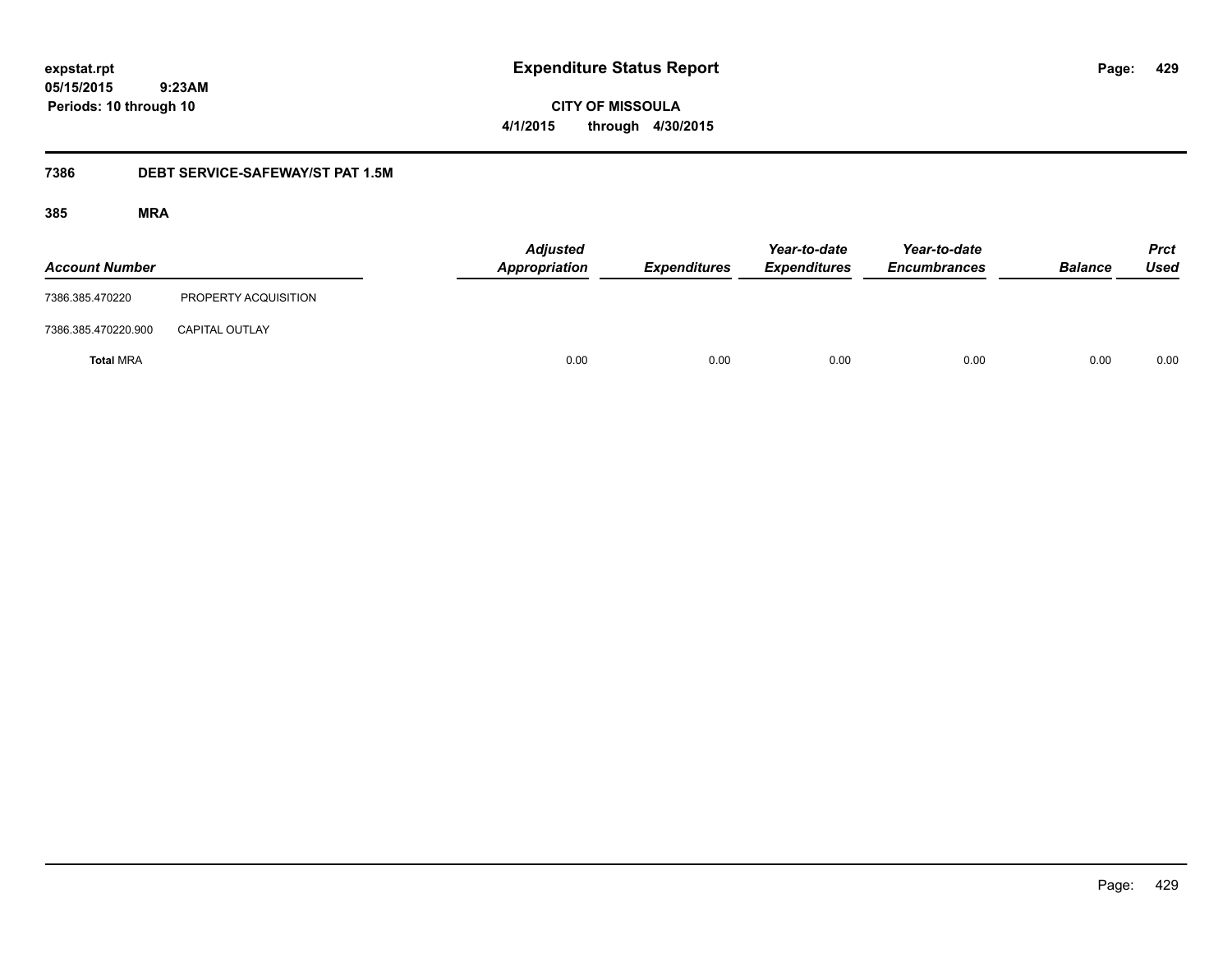**CITY OF MISSOULA 4/1/2015 through 4/30/2015**

## **7386 DEBT SERVICE-SAFEWAY/ST PAT 1.5M**

| <b>Account Number</b>             |                                                 | <b>Adjusted</b><br>Appropriation | <b>Expenditures</b> | Year-to-date<br><b>Expenditures</b> | Year-to-date<br><b>Encumbrances</b> | <b>Balance</b> | <b>Prct</b><br><b>Used</b> |
|-----------------------------------|-------------------------------------------------|----------------------------------|---------------------|-------------------------------------|-------------------------------------|----------------|----------------------------|
| 7386.390.490200                   | DEBT SERVICE-SAFEWAY/ST PAT 1.5M                |                                  |                     |                                     |                                     |                |                            |
| 7386.390.490200.600               | <b>DEBT SERVICE</b>                             |                                  |                     |                                     |                                     |                |                            |
| 7386.390.490200.610.000           | PRINCIPAL                                       | 40,000.00                        | 0.00                | 40,000.00                           | 0.00                                | 0.00           | 100.00                     |
|                                   | 7386.390.490200.620.000 INTEREST / SERVICE FEES | 94,728.00                        | 0.00                | 94,727.50                           | 0.00                                | 0.50           | 100.00                     |
|                                   | <b>Total DEBT SERVICE-SAFEWAY/ST PAT 1.5M</b>   | 134,728.00                       | 0.00                | 134,727.50                          | 0.00                                | 0.50           | 100.00                     |
| 7386.390.490510                   | DS PAYMENTS TO GUARANTOR                        |                                  |                     |                                     |                                     |                |                            |
| 7386.390.490510.600               | <b>DEBT SERVICE</b>                             |                                  |                     |                                     |                                     |                |                            |
| 7386.390.490510.610.000 PRINCIPAL |                                                 | 21,147.00                        | 0.00                | 18,060.75                           | 0.00                                | 3,086.25       | 85.41                      |
|                                   | <b>Total DS PAYMENTS TO GUARANTOR</b>           | 21,147.00                        | 0.00                | 18,060.75                           | 0.00                                | 3,086.25       | 85.41                      |
|                                   | <b>Total DEBT SERVICE-SAFEWAY/ST PAT 1.5M</b>   | 155,875.00                       | 0.00                | 152,788.25                          | 0.00                                | 3,086.75       | 98.02                      |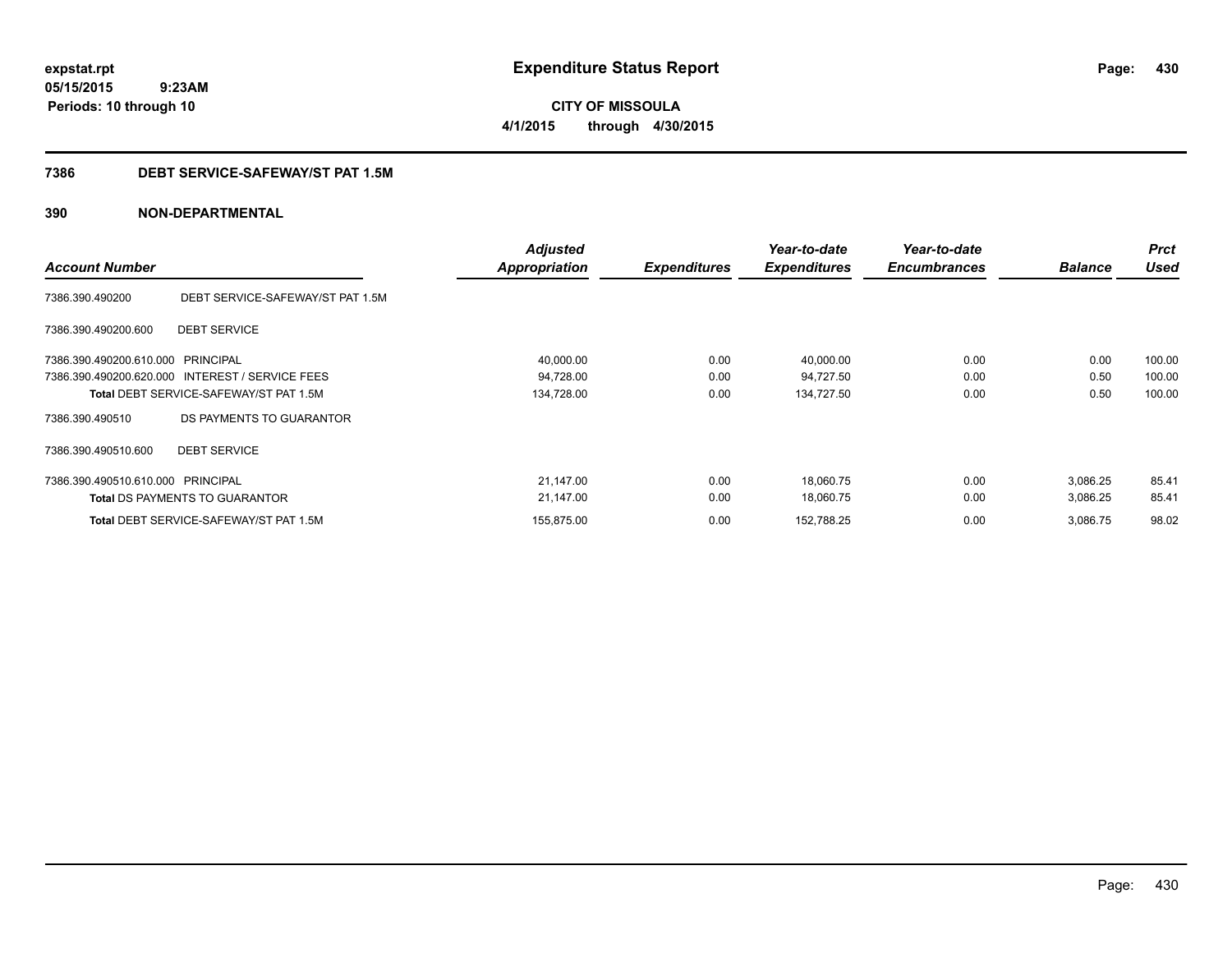**CITY OF MISSOULA 4/1/2015 through 4/30/2015**

## **7387 DEBT SERVICE-BROWNFIELD RLF 1.125M**

| <b>Account Number</b>             |                                                 | <b>Adjusted</b><br><b>Appropriation</b> | <b>Expenditures</b> | Year-to-date<br><b>Expenditures</b> | Year-to-date<br><b>Encumbrances</b> | <b>Balance</b> | <b>Prct</b><br>Used |
|-----------------------------------|-------------------------------------------------|-----------------------------------------|---------------------|-------------------------------------|-------------------------------------|----------------|---------------------|
| 7387.390.490200                   | DEBT SERVICE-BROWNFIELD RLF 1.125M              |                                         |                     |                                     |                                     |                |                     |
| 7387.390.490200.600               | <b>DEBT SERVICE</b>                             |                                         |                     |                                     |                                     |                |                     |
| 7387.390.490200.610.000 PRINCIPAL |                                                 | 26,625.00                               | 0.00                | 0.00                                | 0.00                                | 26.625.00      | 0.00                |
|                                   | 7387.390.490200.620.000 INTEREST / SERVICE FEES | 5.316.00                                | 0.00                | 12,558.00                           | 0.00                                | $-7.242.00$    | 236.23              |
|                                   | Total DEBT SERVICE-BROWNFIELD RLF 1.125M        | 31,941.00                               | 0.00                | 12,558.00                           | 0.00                                | 19,383.00      | 39.32               |
|                                   | Total DEBT SERVICE-BROWNFIELD RLF 1.125M        | 31,941.00                               | 0.00                | 12,558.00                           | 0.00                                | 19.383.00      | 39.32               |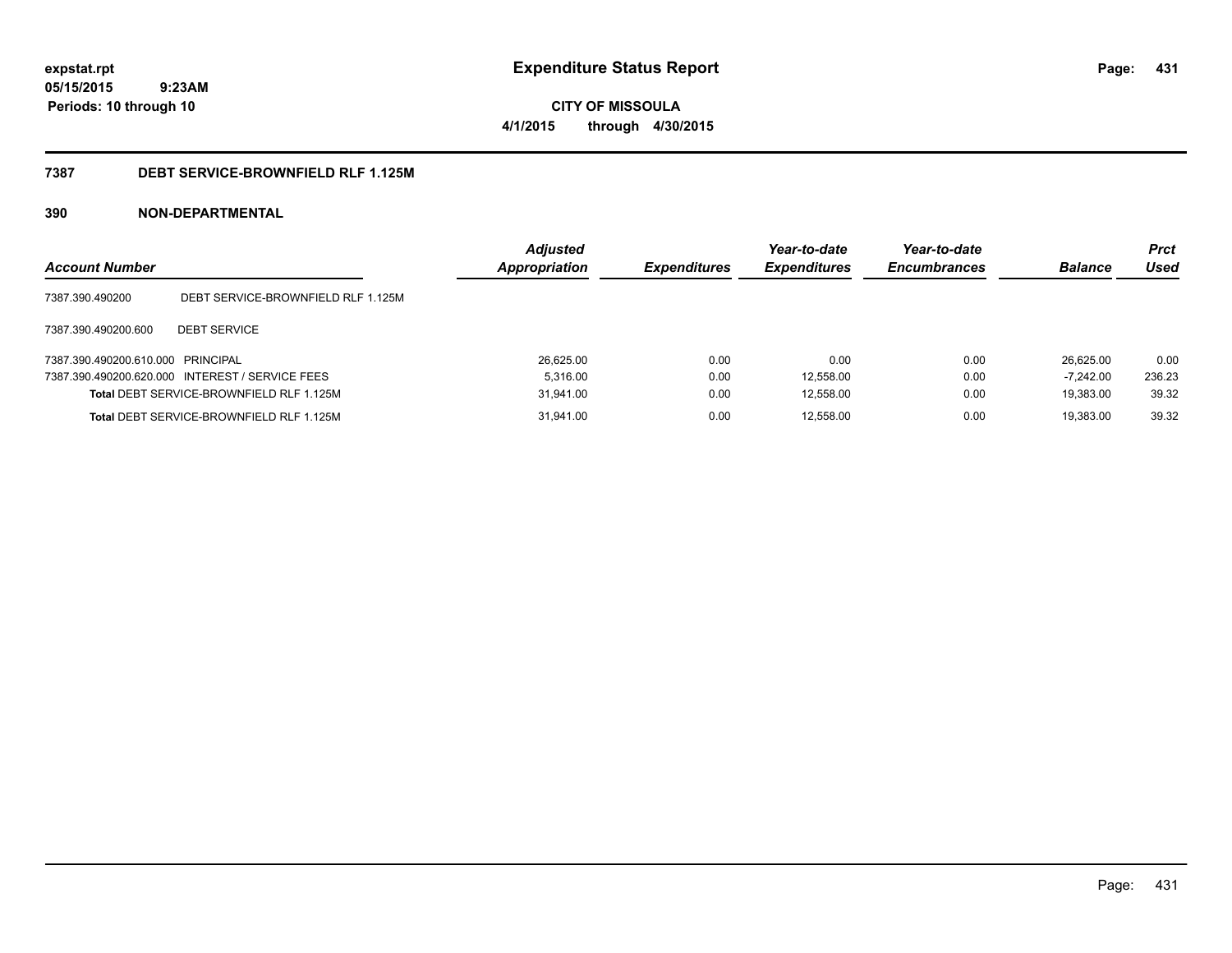**CITY OF MISSOULA 4/1/2015 through 4/30/2015**

**7388 RESERVE-3.6m TIF**

| <b>Account Number</b>  |                                | <b>Adjusted</b><br>Appropriation | <b>Expenditures</b> | Year-to-date<br><b>Expenditures</b> | Year-to-date<br><b>Encumbrances</b> | <b>Balance</b> | <b>Prct</b><br>Used |
|------------------------|--------------------------------|----------------------------------|---------------------|-------------------------------------|-------------------------------------|----------------|---------------------|
| 7388.390.490607        | <b>TRANSFERS TO BROWNFIELD</b> |                                  |                     |                                     |                                     |                |                     |
| 7388.390.490607.800    | OTHER OBJECTS                  |                                  |                     |                                     |                                     |                |                     |
| Total RESERVE-3.6m TIF |                                | 0.00                             | 0.00                | 0.00                                | 0.00                                | 0.00           | 0.00                |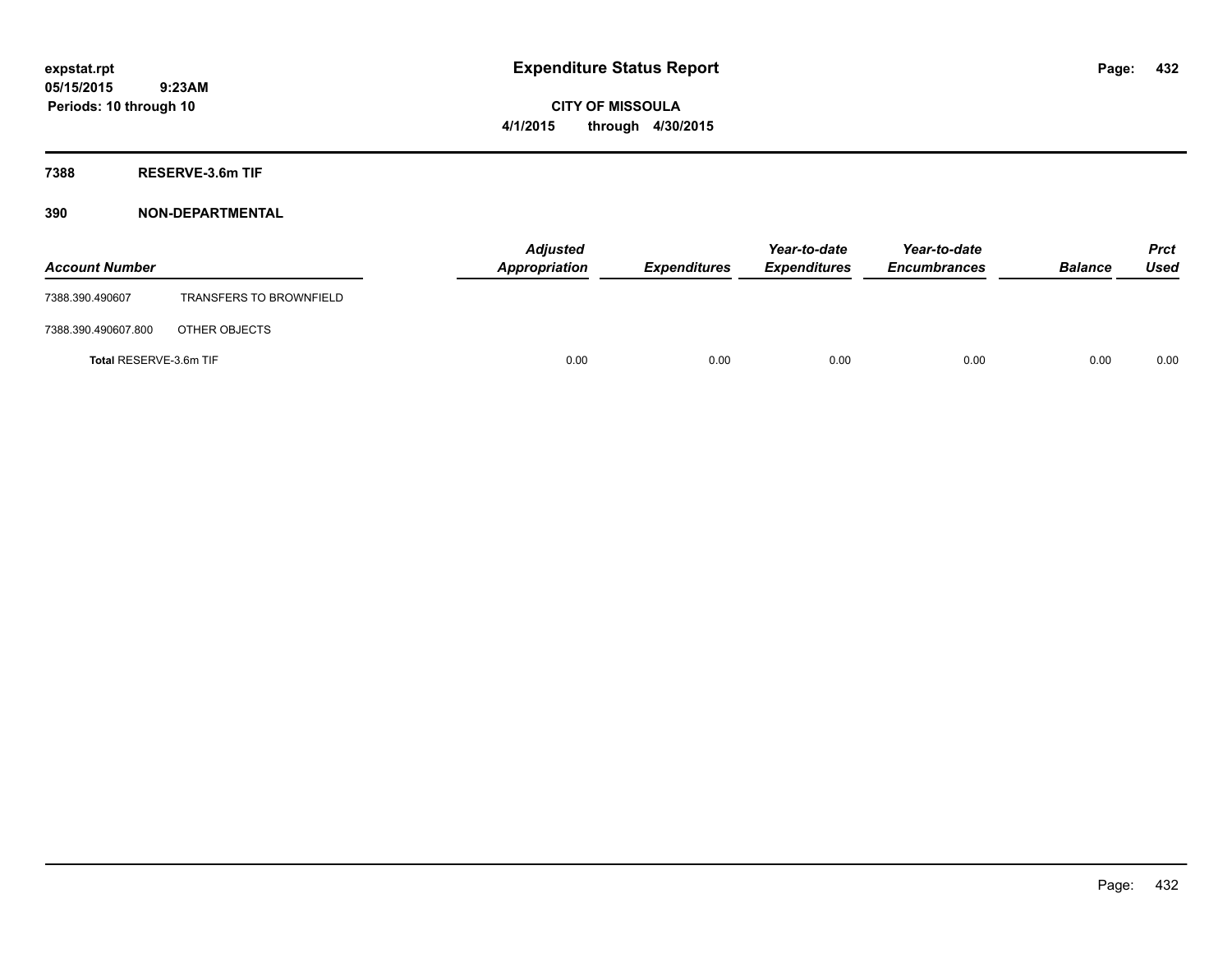**CITY OF MISSOULA 4/1/2015 through 4/30/2015**

## **7389 DEBT SERVICE - 3.6M/5.75M**

| <b>Account Number</b>             |                                   | <b>Adjusted</b><br><b>Appropriation</b> | <b>Expenditures</b> | Year-to-date<br><b>Expenditures</b> | Year-to-date<br><b>Encumbrances</b> | <b>Balance</b> | <b>Prct</b><br><b>Used</b> |
|-----------------------------------|-----------------------------------|-----------------------------------------|---------------------|-------------------------------------|-------------------------------------|----------------|----------------------------|
| 7389.385.470220                   | PROPERTY ACQUISITION              |                                         |                     |                                     |                                     |                |                            |
| 7389.385.470220.600               | <b>DEBT SERVICE</b>               |                                         |                     |                                     |                                     |                |                            |
| 7389.385.470220.610.000 PRINCIPAL | <b>Total PROPERTY ACQUISITION</b> | 500,000.00<br>500,000.00                | 0.00<br>0.00        | 500,000.00<br>500,000.00            | 0.00<br>0.00                        | 0.00<br>0.00   | 100.00<br>100.00           |
| 7389.385.470250                   | <b>RELOCATION PAYMENTS</b>        |                                         |                     |                                     |                                     |                |                            |
| 7389.385.470250.700               | <b>GRANTS &amp; CONTRIBUTIONS</b> |                                         |                     |                                     |                                     |                |                            |
|                                   | <b>Total RELOCATION PAYMENTS</b>  | 0.00                                    | 0.00                | 0.00                                | 0.00                                | 0.00           | 0.00                       |
| <b>Total MRA</b>                  |                                   | 500,000.00                              | 0.00                | 500,000.00                          | 0.00                                | 0.00           | 100.00                     |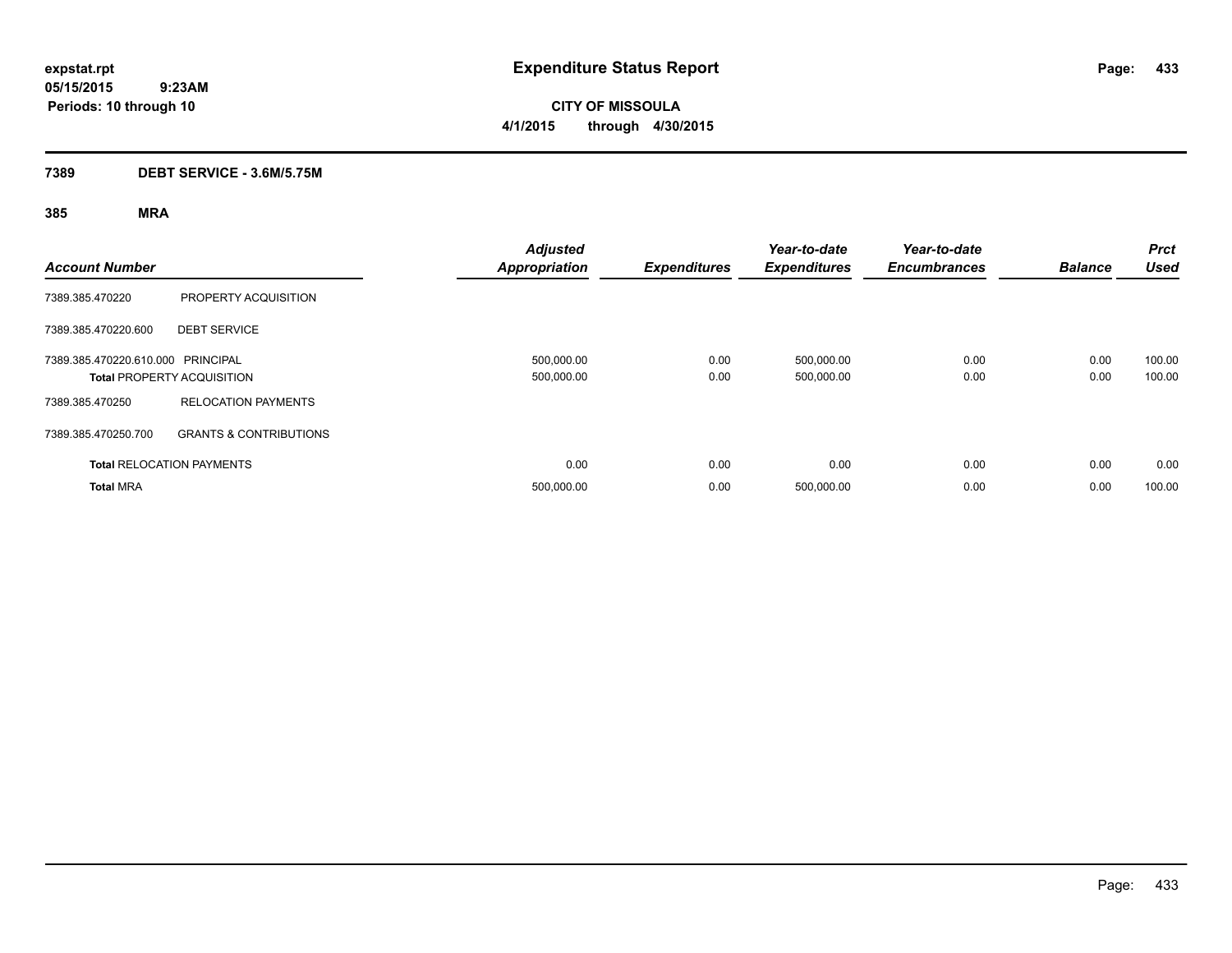**CITY OF MISSOULA 4/1/2015 through 4/30/2015**

### **7389 DEBT SERVICE - 3.6M/5.75M**

|                                   |                                                       | <b>Adjusted</b> |                     | Year-to-date        | Year-to-date        |                | <b>Prct</b> |
|-----------------------------------|-------------------------------------------------------|-----------------|---------------------|---------------------|---------------------|----------------|-------------|
| <b>Account Number</b>             |                                                       | Appropriation   | <b>Expenditures</b> | <b>Expenditures</b> | <b>Encumbrances</b> | <b>Balance</b> | Used        |
| 7389.390.490200                   | REVENUE BOND DEBT SERVICE                             |                 |                     |                     |                     |                |             |
| 7389.390.490200.600               | <b>DEBT SERVICE</b>                                   |                 |                     |                     |                     |                |             |
| 7389.390.490200.610.000 PRINCIPAL |                                                       | 110,000.00      | 0.00                | 0.00                | 0.00                | 110,000.00     | 0.00        |
|                                   | 7389.390.490200.620.000 INTEREST / SERVICE FEES       | 135,850.00      | 0.00                | 68,025.00           | 0.00                | 67,825.00      | 50.07       |
|                                   | <b>Total REVENUE BOND DEBT SERVICE</b>                | 245,850.00      | 0.00                | 68,025.00           | 0.00                | 177,825.00     | 27.67       |
| 7389.390.490210                   | FY13 \$5.75M DEBT SERVICE                             |                 |                     |                     |                     |                |             |
| 7389.390.490210.600               | <b>DEBT SERVICE</b>                                   |                 |                     |                     |                     |                |             |
|                                   | 7389.390.490210.610.000 FY13 5.75M DEBT SVS/PRINCIPAL | 252,000.00      | 0.00                | 125,000.00          | 0.00                | 127,000.00     | 49.60       |
|                                   | 7389.390.490210.620.000 INTEREST / SERVICE FEES       | 174,066.00      | 600.00              | 88,217.25           | 0.00                | 85.848.75      | 50.68       |
|                                   | Total FY13 \$5.75M DEBT SERVICE                       | 426,066.00      | 600.00              | 213,217.25          | 0.00                | 212,848.75     | 50.04       |
| <b>Total NON-DEPARTMENTAL</b>     |                                                       | 671,916.00      | 600.00              | 281,242.25          | 0.00                | 390,673.75     | 41.86       |
|                                   | Total DEBT SERVICE - 3.6M/5.75M                       | 1,171,916.00    | 600.00              | 781,242.25          | 0.00                | 390,673.75     | 66.66       |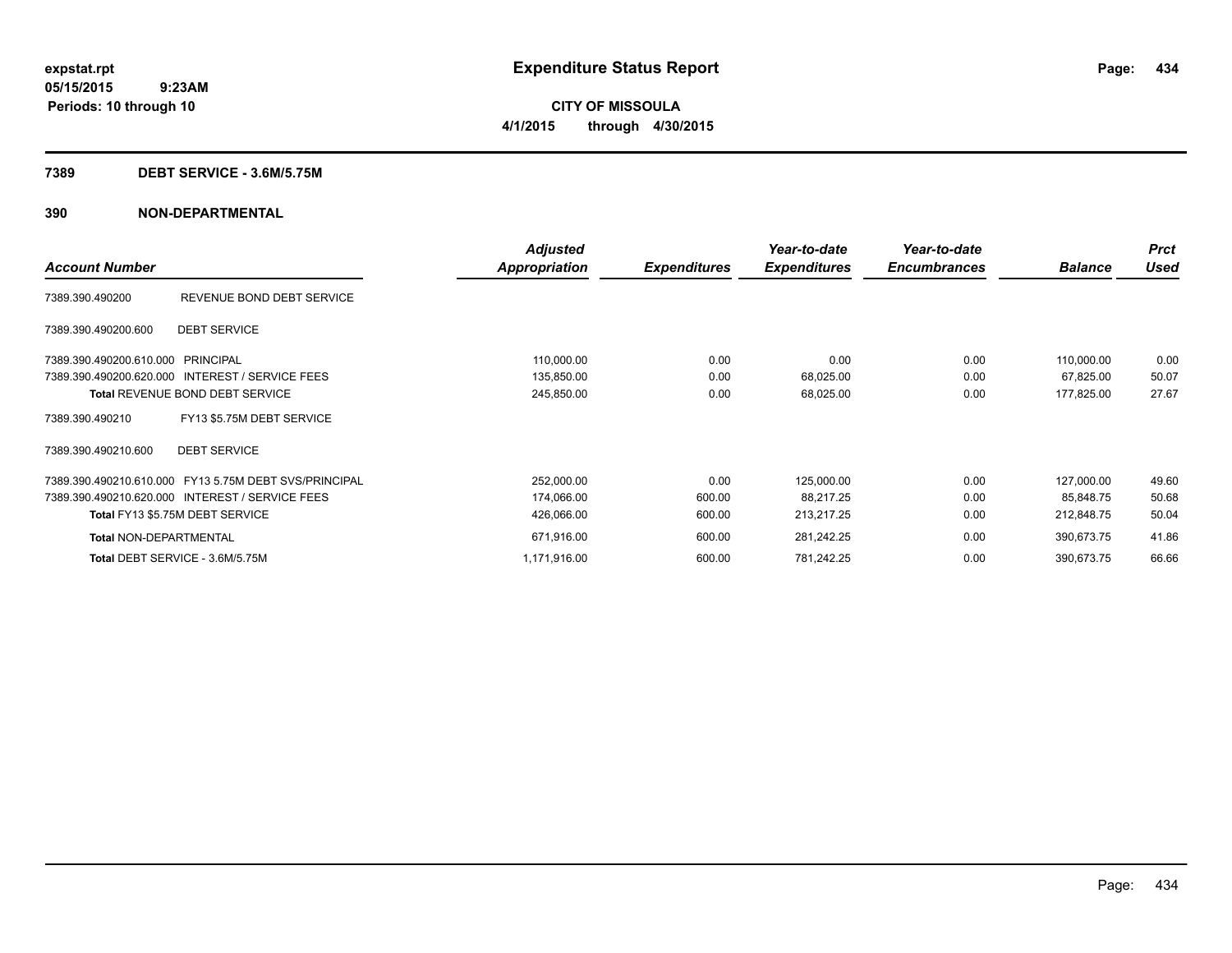**CITY OF MISSOULA 4/1/2015 through 4/30/2015**

## **7390 URDII CLEARING - 3.6M TIF**

| <b>Account Number</b> |                                | <b>Adjusted</b><br><b>Appropriation</b> | <b>Expenditures</b> | Year-to-date<br><b>Expenditures</b> | Year-to-date<br><b>Encumbrances</b> | <b>Balance</b> | <b>Prct</b><br><b>Used</b> |
|-----------------------|--------------------------------|-----------------------------------------|---------------------|-------------------------------------|-------------------------------------|----------------|----------------------------|
| 7390.385.490607       | <b>TRANSFERS TO BROWNFIELD</b> |                                         |                     |                                     |                                     |                |                            |
| 7390.385.490607.800   | OTHER OBJECTS                  |                                         |                     |                                     |                                     |                |                            |
| <b>Total MRA</b>      |                                | 0.00                                    | 0.00                | 0.00                                | 0.00                                | 0.00           | 0.00                       |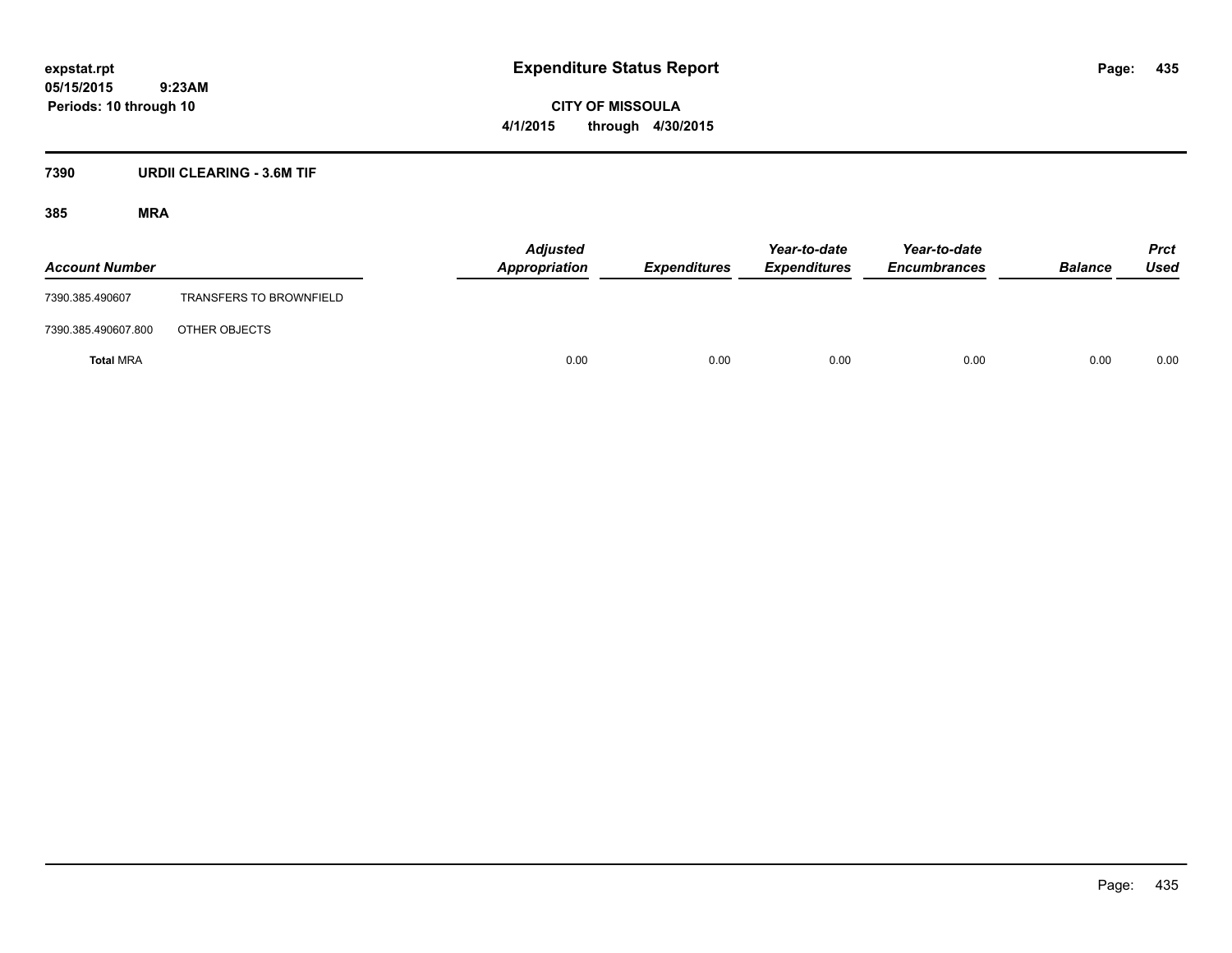**Periods: 10 through 10**

**CITY OF MISSOULA 4/1/2015 through 4/30/2015**

### **7390 URDII CLEARING - 3.6M TIF**

 **9:23AM**

| <b>Account Number</b>         |                                                                | <b>Adjusted</b><br><b>Appropriation</b> | <b>Expenditures</b> | Year-to-date<br><b>Expenditures</b> | Year-to-date<br><b>Encumbrances</b> | <b>Balance</b> | <b>Prct</b><br><b>Used</b> |
|-------------------------------|----------------------------------------------------------------|-----------------------------------------|---------------------|-------------------------------------|-------------------------------------|----------------|----------------------------|
| 7390.390.490601               | TI BOND CLEARING                                               |                                         |                     |                                     |                                     |                |                            |
| 7390.390.490601.800           | OTHER OBJECTS                                                  |                                         |                     |                                     |                                     |                |                            |
| <b>Total TI BOND CLEARING</b> |                                                                | 0.00                                    | 0.00                | 0.00                                | 0.00                                | 0.00           | 0.00                       |
| 7390.390.490604               | TI BOND RESERVE                                                |                                         |                     |                                     |                                     |                |                            |
| 7390.390.490604.800           | OTHER OBJECTS                                                  |                                         |                     |                                     |                                     |                |                            |
|                               | 7390.390.490604.820.000 TRANSFER TO INTERMOUNTAIN BOND DS 7399 | 146,788.00                              | 0.00                | 154,123.00                          | 0.00                                | $-7,335.00$    | 105.00                     |
| Total TI BOND RESERVE         |                                                                | 146,788.00                              | 0.00                | 154,123.00                          | 0.00                                | $-7,335.00$    | 105.00                     |
| 7390.390.490605               | TRANSFER TO DEBT SERVICE 7389                                  |                                         |                     |                                     |                                     |                |                            |
| 7390.390.490605.800           | OTHER OBJECTS                                                  |                                         |                     |                                     |                                     |                |                            |
|                               | 7390.390.490605.820.000 TRANSFERS TO DEBT SERVICE              | 921,916.00                              | 0.00                | 515,728.50                          | 0.00                                | 406,187.50     | 55.94                      |
|                               | Total TRANSFER TO DEBT SERVICE 7389                            | 921,916.00                              | 0.00                | 515,728.50                          | 0.00                                | 406,187.50     | 55.94                      |
| 7390.390.490606               | DEVELOPMENT TRANSFERS                                          |                                         |                     |                                     |                                     |                |                            |
| 7390.390.490606.800           | OTHER OBJECTS                                                  |                                         |                     |                                     |                                     |                |                            |
|                               | 7390.390.490606.820.000 TRANSFERS TO URD II DEVELOPMENT        | 616,365.00                              | 50,553.73           | 351,695.33                          | 0.00                                | 264,669.67     | 57.06                      |
|                               | <b>Total DEVELOPMENT TRANSFERS</b>                             | 616,365.00                              | 50,553.73           | 351,695.33                          | 0.00                                | 264,669.67     | 57.06                      |
| 7390.390.490607               | <b>TRANSFERS TO BROWNFIELD</b>                                 |                                         |                     |                                     |                                     |                |                            |
| 7390.390.490607.800           | OTHER OBJECTS                                                  |                                         |                     |                                     |                                     |                |                            |
|                               | 7390.390.490607.820.000 TRANSFERS TO OTHER FUNDS               | 31,941.00                               | 0.00                | 22,600.00                           | 0.00                                | 9,341.00       | 70.76                      |
|                               | <b>Total TRANSFERS TO BROWNFIELD</b>                           | 31,941.00                               | 0.00                | 22,600.00                           | 0.00                                | 9,341.00       | 70.76                      |
| 7390.390.490608               | TRANSFERS TO SAFEWA/ST PAT                                     |                                         |                     |                                     |                                     |                |                            |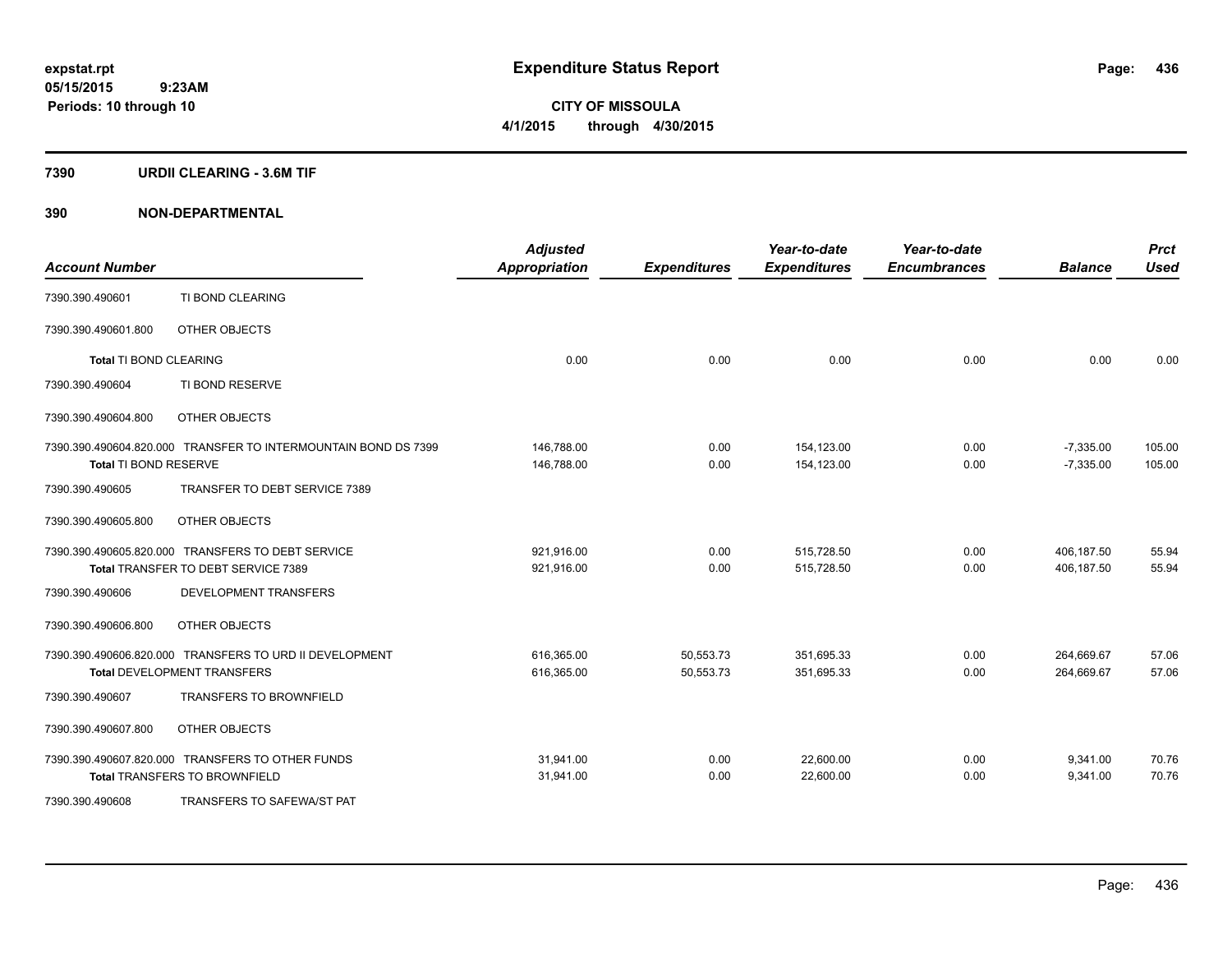**CITY OF MISSOULA 4/1/2015 through 4/30/2015**

### **7390 URDII CLEARING - 3.6M TIF**

|                                                                  | <b>Adjusted</b> |                     | Year-to-date        | Year-to-date        |                | <b>Prct</b> |
|------------------------------------------------------------------|-----------------|---------------------|---------------------|---------------------|----------------|-------------|
| <b>Account Number</b>                                            | Appropriation   | <b>Expenditures</b> | <b>Expenditures</b> | <b>Encumbrances</b> | <b>Balance</b> | Used        |
| 7390.390.490608.800<br>OTHER OBJECTS                             |                 |                     |                     |                     |                |             |
| 7390.390.490608.820.000 TRANSFERS TO OTHER FUNDS-SAFEWAY/ST PATS | 155,875.00      | 0.00                | 149.702.00          | 0.00                | 6.173.00       | 96.04       |
| <b>Total TRANSFERS TO SAFEWA/ST PAT</b>                          | 155,875.00      | 0.00                | 149.702.00          | 0.00                | 6.173.00       | 96.04       |
| <b>Total URDII CLEARING - 3.6M TIF</b>                           | 1,872,885.00    | 50,553.73           | 1.193.848.83        | 0.00                | 679.036.17     | 63.74       |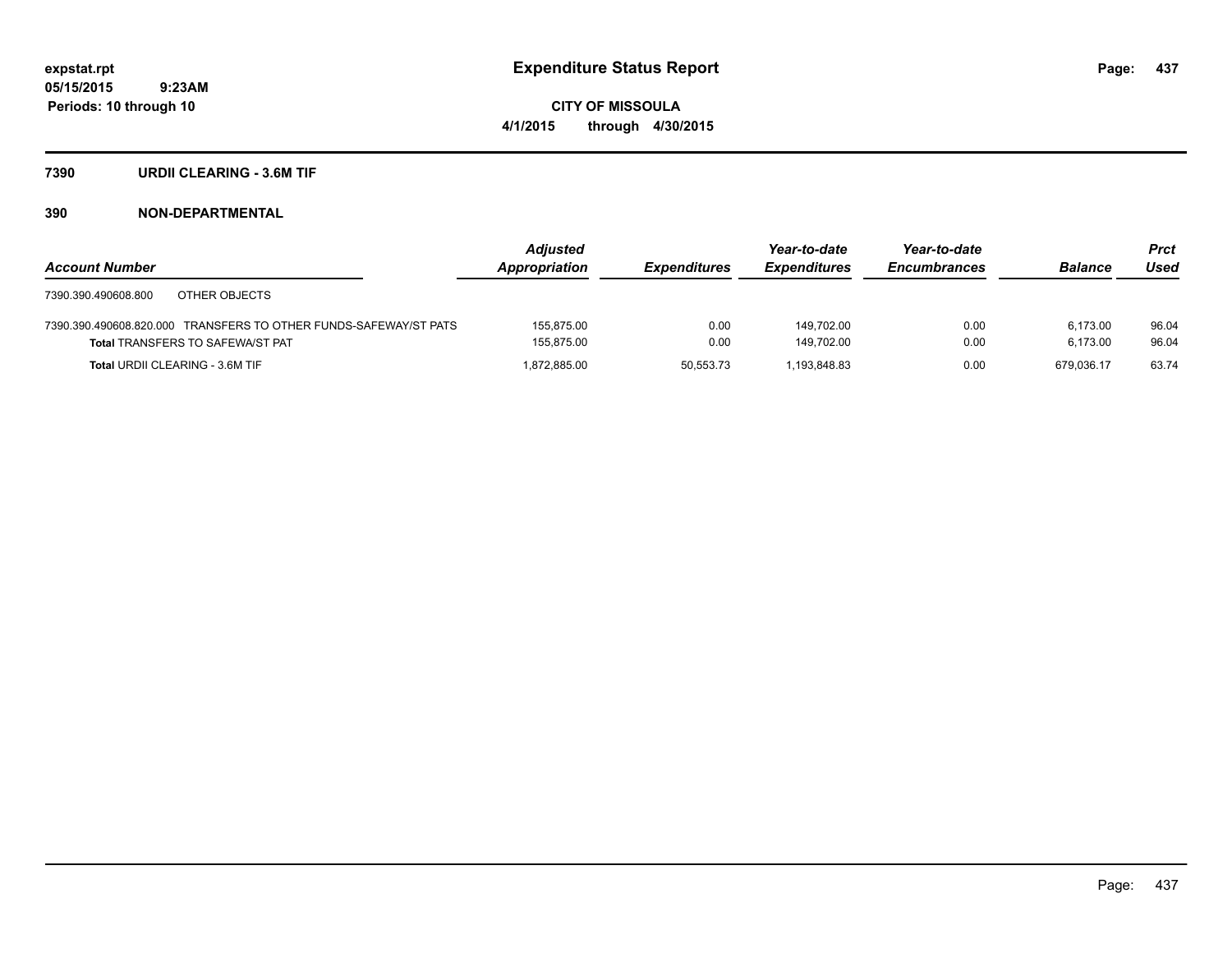**CITY OF MISSOULA 4/1/2015 through 4/30/2015**

**7392 MRA - URD II FUND**

| <b>Account Number</b>                                             |                                                  | <b>Adjusted</b><br><b>Appropriation</b> | <b>Expenditures</b> | Year-to-date<br><b>Expenditures</b> | Year-to-date<br><b>Encumbrances</b> | <b>Balance</b>                 | <b>Prct</b><br><b>Used</b> |
|-------------------------------------------------------------------|--------------------------------------------------|-----------------------------------------|---------------------|-------------------------------------|-------------------------------------|--------------------------------|----------------------------|
| 7392.385.460436                                                   | <b>MRA CTEP/CMAQ</b>                             |                                         |                     |                                     |                                     |                                |                            |
| 7392.385.460436.300                                               | PURCHASED SERVICES                               |                                         |                     |                                     |                                     |                                |                            |
|                                                                   | <b>Total PURCHASED SERVICES</b>                  | 0.00                                    | 0.00                | 0.00                                | 0.00                                | 0.00                           | 0.00                       |
| 7392.385.460436.900                                               | CAPITAL OUTLAY                                   |                                         |                     |                                     |                                     |                                |                            |
| <b>Total MRA CTEP/CMAQ</b>                                        |                                                  | 0.00                                    | 0.00                | 0.00                                | 0.00                                | 0.00                           | 0.00                       |
| 7392.385.470210                                                   | <b>ADMINISTRATION</b>                            |                                         |                     |                                     |                                     |                                |                            |
| 7392.385.470210.300                                               | PURCHASED SERVICES                               |                                         |                     |                                     |                                     |                                |                            |
|                                                                   | <b>Total PURCHASED SERVICES</b>                  | 0.00                                    | 0.00                | 0.00                                | 0.00                                | 0.00                           | 0.00                       |
| 7392.385.470210.800                                               | OTHER OBJECTS                                    |                                         |                     |                                     |                                     |                                |                            |
| <b>Total ADMINISTRATION</b>                                       | 7392.385.470210.820.000 TRANSFERS TO OTHER FUNDS | 250,000.00<br>250,000.00                | 0.00<br>0.00        | 0.00<br>0.00                        | 0.00<br>0.00                        | 250,000.00<br>250,000.00       | 0.00<br>0.00               |
| 7392.385.470220                                                   | PROPERTY ACQUISITION                             |                                         |                     |                                     |                                     |                                |                            |
| 7392.385.470220.800                                               | OTHER OBJECTS                                    |                                         |                     |                                     |                                     |                                |                            |
| 7392.385.470220.845.000 CONTINGENCY<br><b>Total OTHER OBJECTS</b> |                                                  | 50,000.00<br>50,000.00                  | 0.00<br>0.00        | 0.00<br>0.00                        | 0.00<br>0.00                        | 50,000.00<br>50,000.00         | 0.00<br>0.00               |
| 7392.385.470220.900                                               | <b>CAPITAL OUTLAY</b>                            |                                         |                     |                                     |                                     |                                |                            |
| 7392.385.470220.910.000 LAND<br><b>Total CAPITAL OUTLAY</b>       |                                                  | 0.00<br>0.00                            | 0.00<br>0.00        | 115,264.00<br>115,264.00            | 0.00<br>0.00                        | $-115,264.00$<br>$-115,264.00$ | 0.00<br>0.00               |
|                                                                   | <b>Total PROPERTY ACQUISITION</b>                | 50,000.00                               | 0.00                | 115,264.00                          | 0.00                                | $-65,264.00$                   | 230.53                     |
| 7392.385.470230                                                   | PW FACILITY                                      |                                         |                     |                                     |                                     |                                |                            |
| 7392.385.470230.300                                               | <b>PURCHASED SERVICES</b>                        |                                         |                     |                                     |                                     |                                |                            |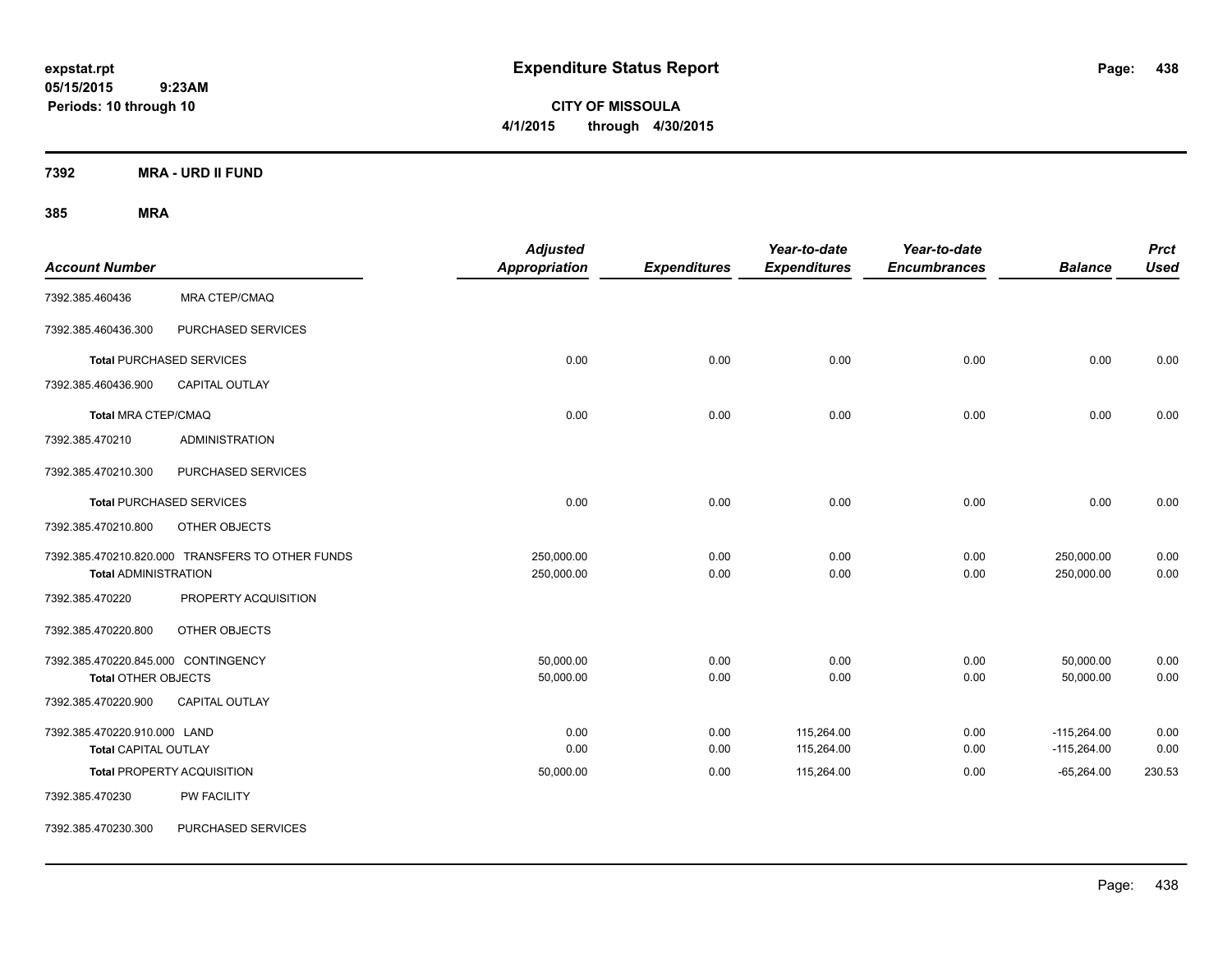**CITY OF MISSOULA 4/1/2015 through 4/30/2015**

**7392 MRA - URD II FUND**

| <b>Account Number</b>                                                                                             | <b>Adjusted</b><br><b>Appropriation</b> | <b>Expenditures</b>    | Year-to-date<br><b>Expenditures</b> | Year-to-date<br><b>Encumbrances</b> | <b>Balance</b>               | <b>Prct</b><br><b>Used</b> |
|-------------------------------------------------------------------------------------------------------------------|-----------------------------------------|------------------------|-------------------------------------|-------------------------------------|------------------------------|----------------------------|
| 7392.385.470230.350.000 PROFESSIONAL SERVICES<br><b>Total PURCHASED SERVICES</b>                                  | 159,272.00<br>159,272.00                | 24,799.21<br>24,799.21 | 71,474.81<br>71,474.81              | 0.00<br>0.00                        | 87,797.19<br>87,797.19       | 44.88<br>44.88             |
| <b>GRANTS &amp; CONTRIBUTIONS</b><br>7392.385.470230.700                                                          |                                         |                        |                                     |                                     |                              |                            |
| 7392.385.470230.700.000 GRANTS & CONTRIBUTIONS<br><b>Total GRANTS &amp; CONTRIBUTIONS</b>                         | 6,207.00<br>6,207.00                    | 38,536.46<br>38,536.46 | 70,556.13<br>70,556.13              | 0.00<br>0.00                        | $-64,349.13$<br>$-64,349.13$ | 1,136.72<br>1,136.72       |
| 7392.385.470230.800<br>OTHER OBJECTS                                                                              |                                         |                        |                                     |                                     |                              |                            |
| 7392.385.470230.845.000 CONTINGENCY<br><b>Total OTHER OBJECTS</b><br><b>CAPITAL OUTLAY</b><br>7392.385.470230.900 | 411,369.00<br>411,369.00                | 0.00<br>0.00           | 0.00<br>0.00                        | 0.00<br>0.00                        | 411,369.00<br>411,369.00     | 0.00<br>0.00               |
| 7392.385.470230.930.000 IMPROVEMENTS<br><b>Total CAPITAL OUTLAY</b>                                               | 680,000.00<br>680,000.00                | 28,402.96<br>28,402.96 | 564,691.88<br>564,691.88            | 0.00<br>0.00                        | 115,308.12<br>115,308.12     | 83.04<br>83.04             |
| <b>Total PW FACILITY</b>                                                                                          | 1,256,848.00                            | 91.738.63              | 706,722.82                          | 0.00                                | 550.125.18                   | 56.23                      |
| 7392.385.470240<br><b>REHAB LOANS</b>                                                                             |                                         |                        |                                     |                                     |                              |                            |
| <b>GRANTS &amp; CONTRIBUTIONS</b><br>7392.385.470240.700                                                          |                                         |                        |                                     |                                     |                              |                            |
| 7392.385.470240.700.000 GRANTS & CONTRIBUTIONS<br><b>Total REHAB LOANS</b>                                        | 75,000.00<br>75,000.00                  | 0.00<br>0.00           | 0.00<br>0.00                        | 0.00<br>0.00                        | 75,000.00<br>75,000.00       | 0.00<br>0.00               |
| *** Title Not Found ***<br>7392.385.470241                                                                        |                                         |                        |                                     |                                     |                              |                            |
| PURCHASED SERVICES<br>7392.385.470241.300                                                                         |                                         |                        |                                     |                                     |                              |                            |
| <b>Total PURCHASED SERVICES</b>                                                                                   | 0.00                                    | 0.00                   | 0.00                                | 0.00                                | 0.00                         | 0.00                       |
| 7392.385.470241.700<br><b>GRANTS &amp; CONTRIBUTIONS</b>                                                          |                                         |                        |                                     |                                     |                              |                            |
| <b>Total GRANTS &amp; CONTRIBUTIONS</b>                                                                           | 0.00                                    | 0.00                   | 0.00                                | 0.00                                | 0.00                         | 0.00                       |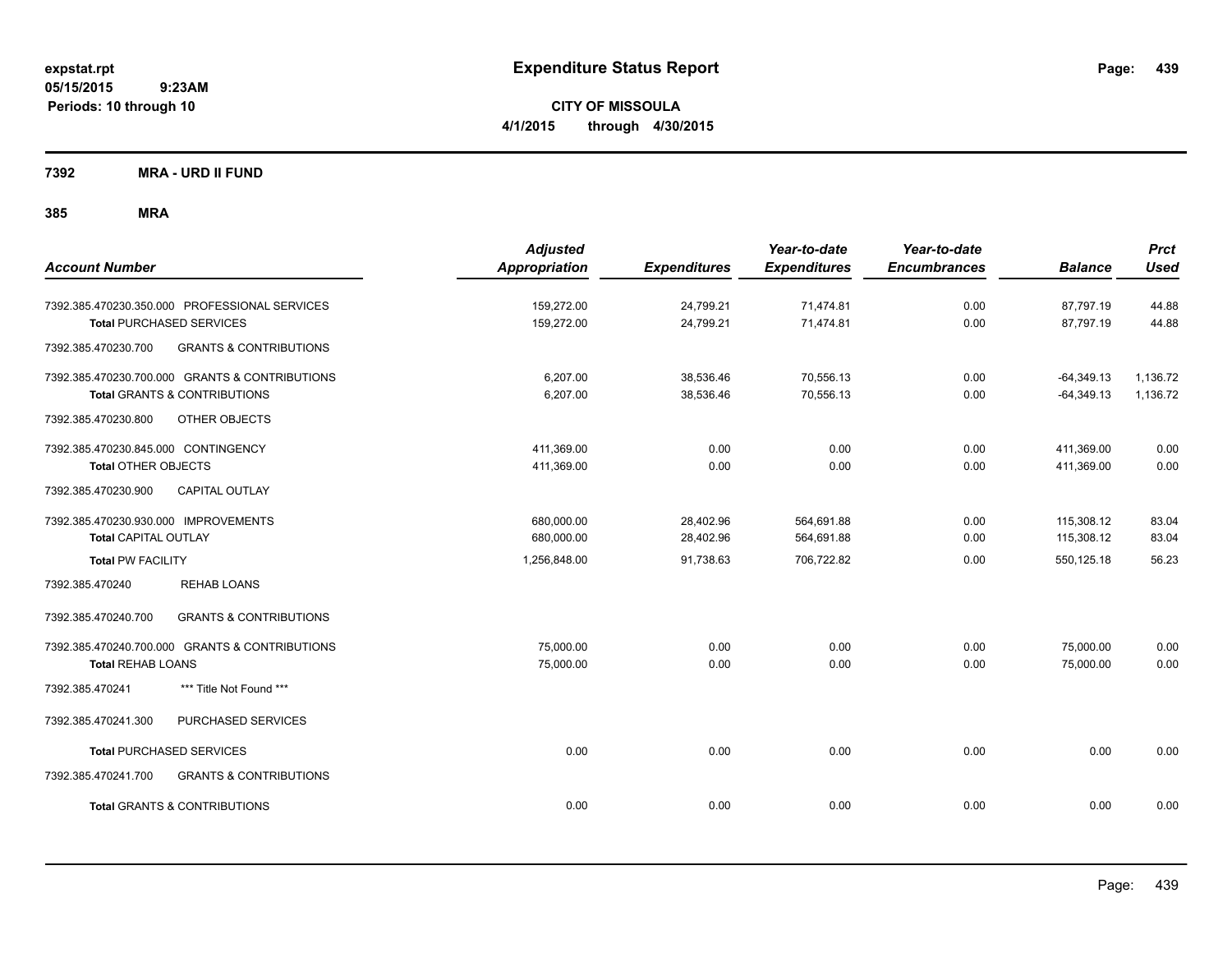**CITY OF MISSOULA 4/1/2015 through 4/30/2015**

**7392 MRA - URD II FUND**

| <b>Account Number</b>               |                                                | <b>Adjusted</b><br>Appropriation | <b>Expenditures</b> | Year-to-date<br><b>Expenditures</b> | Year-to-date<br><b>Encumbrances</b> | <b>Balance</b> | <b>Prct</b><br><b>Used</b> |
|-------------------------------------|------------------------------------------------|----------------------------------|---------------------|-------------------------------------|-------------------------------------|----------------|----------------------------|
| 7392.385.470241.800                 | OTHER OBJECTS                                  |                                  |                     |                                     |                                     |                |                            |
| <b>Total OTHER OBJECTS</b>          |                                                | 0.00                             | 0.00                | 0.00                                | 0.00                                | 0.00           | 0.00                       |
| 7392.385.470241.900                 | CAPITAL OUTLAY                                 |                                  |                     |                                     |                                     |                |                            |
| Total *** Title Not Found ***       |                                                | 0.00                             | 0.00                | 0.00                                | 0.00                                | 0.00           | 0.00                       |
| 7392.385.470250                     | <b>RELOCATION PAYMENTS</b>                     |                                  |                     |                                     |                                     |                |                            |
| 7392.385.470250.800                 | OTHER OBJECTS                                  |                                  |                     |                                     |                                     |                |                            |
|                                     | <b>Total RELOCATION PAYMENTS</b>               | 0.00                             | 0.00                | 0.00                                | 0.00                                | 0.00           | 0.00                       |
| 7392.385.470260                     | <b>PLANNING &amp; MGMT</b>                     |                                  |                     |                                     |                                     |                |                            |
| 7392.385.470260.300                 | PURCHASED SERVICES                             |                                  |                     |                                     |                                     |                |                            |
|                                     | 7392.385.470260.350.000 PROFESSIONAL SERVICES  | 10,000.00                        | 0.00                | 0.00                                | 0.00                                | 10,000.00      | 0.00                       |
|                                     | <b>Total PURCHASED SERVICES</b>                | 10,000.00                        | 0.00                | 0.00                                | 0.00                                | 10,000.00      | 0.00                       |
| 7392.385.470260.700                 | <b>GRANTS &amp; CONTRIBUTIONS</b>              |                                  |                     |                                     |                                     |                |                            |
|                                     | <b>Total GRANTS &amp; CONTRIBUTIONS</b>        | 0.00                             | 0.00                | 0.00                                | 0.00                                | 0.00           | 0.00                       |
| 7392.385.470260.800                 | OTHER OBJECTS                                  |                                  |                     |                                     |                                     |                |                            |
| 7392.385.470260.845.000 CONTINGENCY |                                                | 50,000.00                        | 0.00                | 0.00                                | 0.00                                | 50,000.00      | 0.00                       |
| <b>Total OTHER OBJECTS</b>          |                                                | 50,000.00                        | 0.00                | 0.00                                | 0.00                                | 50,000.00      | 0.00                       |
| <b>Total PLANNING &amp; MGMT</b>    |                                                | 60,000.00                        | 0.00                | 0.00                                | 0.00                                | 60,000.00      | 0.00                       |
| 7392.385.470270                     | <b>CLEARING &amp; DEMO</b>                     |                                  |                     |                                     |                                     |                |                            |
| 7392.385.470270.700                 | <b>GRANTS &amp; CONTRIBUTIONS</b>              |                                  |                     |                                     |                                     |                |                            |
|                                     | 7392.385.470270.700.000 GRANTS & CONTRIBUTIONS | 17,400.00                        | 0.00                | 0.00                                | 0.00                                | 17,400.00      | 0.00                       |
|                                     | <b>Total GRANTS &amp; CONTRIBUTIONS</b>        | 17,400.00                        | 0.00                | 0.00                                | 0.00                                | 17,400.00      | 0.00                       |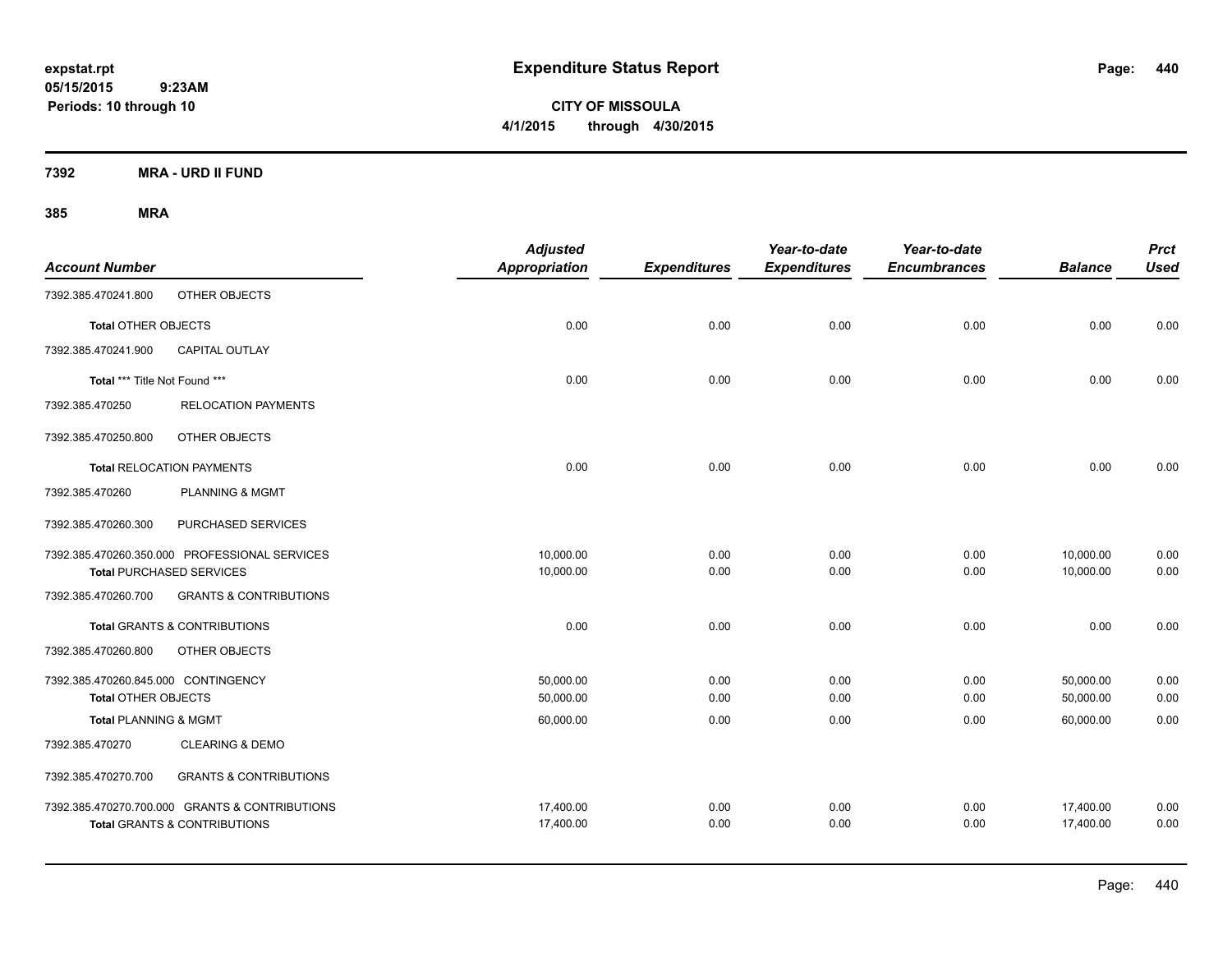**CITY OF MISSOULA 4/1/2015 through 4/30/2015**

**7392 MRA - URD II FUND**

| <b>Account Number</b>                                             |                                                   | <b>Adjusted</b><br>Appropriation | <b>Expenditures</b> | Year-to-date<br><b>Expenditures</b> | Year-to-date<br><b>Encumbrances</b> | <b>Balance</b>           | <b>Prct</b><br><b>Used</b> |
|-------------------------------------------------------------------|---------------------------------------------------|----------------------------------|---------------------|-------------------------------------|-------------------------------------|--------------------------|----------------------------|
| 7392.385.470270.800                                               | OTHER OBJECTS                                     |                                  |                     |                                     |                                     |                          |                            |
| 7392.385.470270.845.000 CONTINGENCY<br><b>Total OTHER OBJECTS</b> |                                                   | 100,000.00<br>100,000.00         | 0.00<br>0.00        | 0.00<br>0.00                        | 0.00<br>0.00                        | 100,000.00<br>100,000.00 | 0.00<br>0.00               |
| 7392.385.470270.900                                               | <b>CAPITAL OUTLAY</b>                             |                                  |                     |                                     |                                     |                          |                            |
| <b>Total CAPITAL OUTLAY</b>                                       |                                                   | 0.00                             | 0.00                | 0.00                                | 0.00                                | 0.00                     | 0.00                       |
| Total CLEARING & DEMO                                             |                                                   | 117,400.00                       | 0.00                | 0.00                                | 0.00                                | 117,400.00               | 0.00                       |
| 7392.385.470280                                                   | 2006 Millsite TIF - 3.6M                          |                                  |                     |                                     |                                     |                          |                            |
| 7392.385.470280.900                                               | <b>CAPITAL OUTLAY</b>                             |                                  |                     |                                     |                                     |                          |                            |
| Total 2006 Millsite TIF - 3.6M                                    |                                                   | 0.00                             | 0.00                | 0.00                                | 0.00                                | 0.00                     | 0.00                       |
| 7392.385.470290                                                   | BROWNFIELD RLF 1.125M                             |                                  |                     |                                     |                                     |                          |                            |
| 7392.385.470290.700                                               | <b>GRANTS &amp; CONTRIBUTIONS</b>                 |                                  |                     |                                     |                                     |                          |                            |
|                                                                   | Total GRANTS & CONTRIBUTIONS                      | 0.00                             | 0.00                | 0.00                                | 0.00                                | 0.00                     | 0.00                       |
| 7392.385.470290.900                                               | <b>CAPITAL OUTLAY</b>                             |                                  |                     |                                     |                                     |                          |                            |
|                                                                   | Total BROWNFIELD RLF 1.125M                       | 0.00                             | 0.00                | 0.00                                | 0.00                                | 0.00                     | 0.00                       |
| 7392.385.470300                                                   | SAFEWAY/ST PAT 1.5M                               |                                  |                     |                                     |                                     |                          |                            |
| 7392.385.470300.900                                               | <b>CAPITAL OUTLAY</b>                             |                                  |                     |                                     |                                     |                          |                            |
| Total SAFEWAY/ST PAT 1.5M                                         |                                                   | 0.00                             | 0.00                | 0.00                                | 0.00                                | 0.00                     | 0.00                       |
| 7392.385.470301                                                   | 5.75M SILVER PARK/WYOMIN/MRL                      |                                  |                     |                                     |                                     |                          |                            |
| 7392.385.470301.300                                               | PURCHASED SERVICES                                |                                  |                     |                                     |                                     |                          |                            |
|                                                                   | 7392.385.470301.350.000 5.75M SILVER PARK/WYO/MRL | 0.00                             | 0.00                | 13,083.00                           | 0.00                                | $-13,083.00$             | 0.00                       |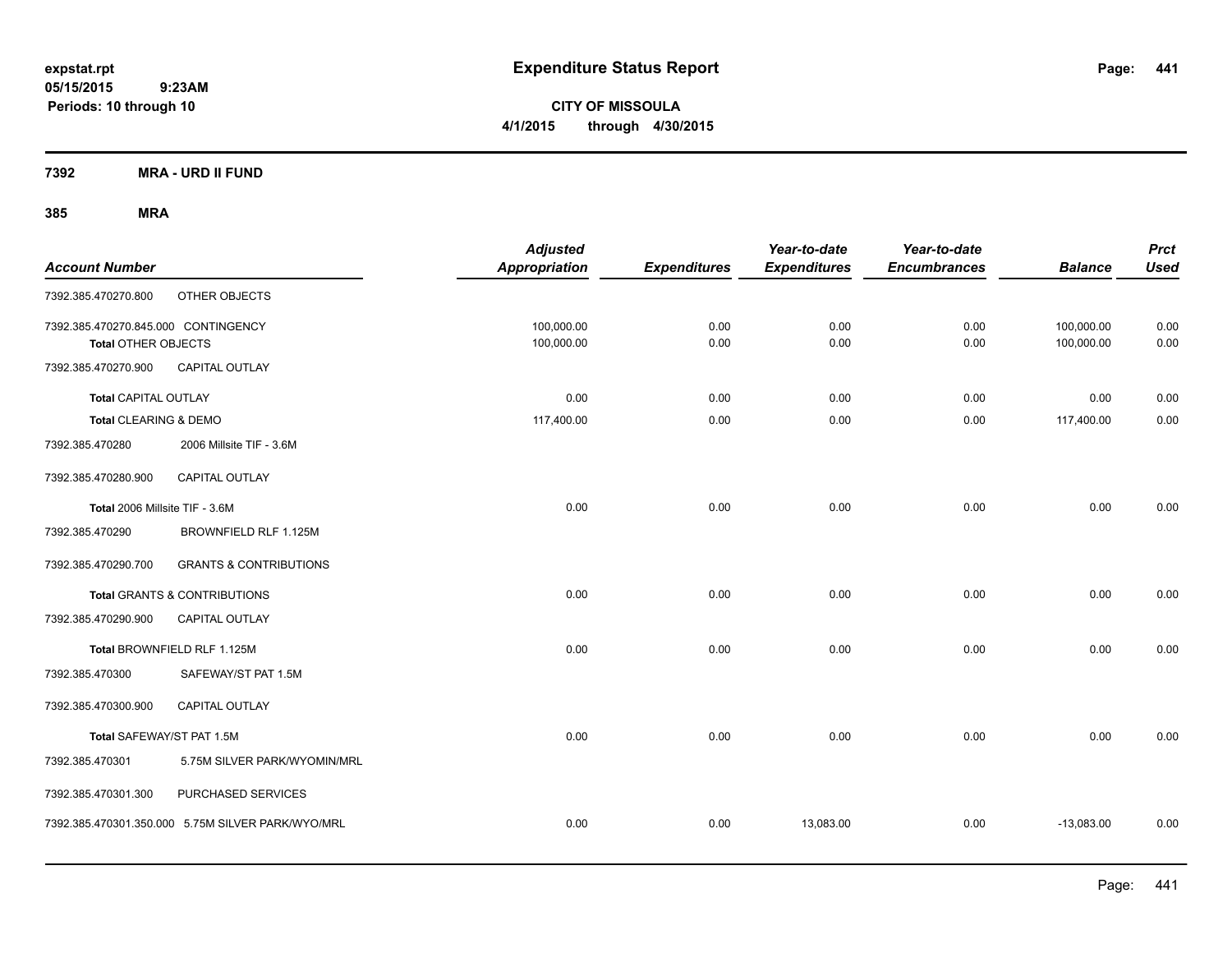**CITY OF MISSOULA 4/1/2015 through 4/30/2015**

**7392 MRA - URD II FUND**

| <b>Account Number</b>                                    | <b>Adjusted</b><br>Appropriation | <b>Expenditures</b> | Year-to-date<br><b>Expenditures</b> | Year-to-date<br><b>Encumbrances</b> | <b>Balance</b> | <b>Prct</b><br>Used |
|----------------------------------------------------------|----------------------------------|---------------------|-------------------------------------|-------------------------------------|----------------|---------------------|
| <b>Total PURCHASED SERVICES</b>                          | 0.00                             | 0.00                | 13,083.00                           | 0.00                                | $-13,083.00$   | 0.00                |
| <b>GRANTS &amp; CONTRIBUTIONS</b><br>7392.385.470301.700 |                                  |                     |                                     |                                     |                |                     |
| 7392.385.470301.700.000 GRANTS & CONTRIBUTIONS           | 0.00                             | 0.00                | 15,000.00                           | 0.00                                | $-15,000.00$   | 0.00                |
| <b>Total GRANTS &amp; CONTRIBUTIONS</b>                  | 0.00                             | 0.00                | 15,000.00                           | 0.00                                | $-15,000.00$   | 0.00                |
| OTHER OBJECTS<br>7392.385.470301.800                     |                                  |                     |                                     |                                     |                |                     |
| <b>Total OTHER OBJECTS</b>                               | 0.00                             | 0.00                | 0.00                                | 0.00                                | 0.00           | 0.00                |
| <b>CAPITAL OUTLAY</b><br>7392.385.470301.900             |                                  |                     |                                     |                                     |                |                     |
| 7392.385.470301.930.000 5.75M SILVERPARK/WYO/MRL         | 0.00                             | 3,100.00            | 36,090.12                           | 0.00                                | $-36,090.12$   | 0.00                |
| <b>Total CAPITAL OUTLAY</b>                              | 0.00                             | 3,100.00            | 36,090.12                           | 0.00                                | $-36,090.12$   | 0.00                |
| Total 5.75M SILVER PARK/WYOMIN/MRL                       | 0.00                             | 3,100.00            | 64,173.12                           | 0.00                                | -64,173.12     | 0.00                |
| Total MRA - URD II FUND                                  | 1,809,248.00                     | 94,838.63           | 886,159.94                          | 0.00                                | 923,088.06     | 48.98               |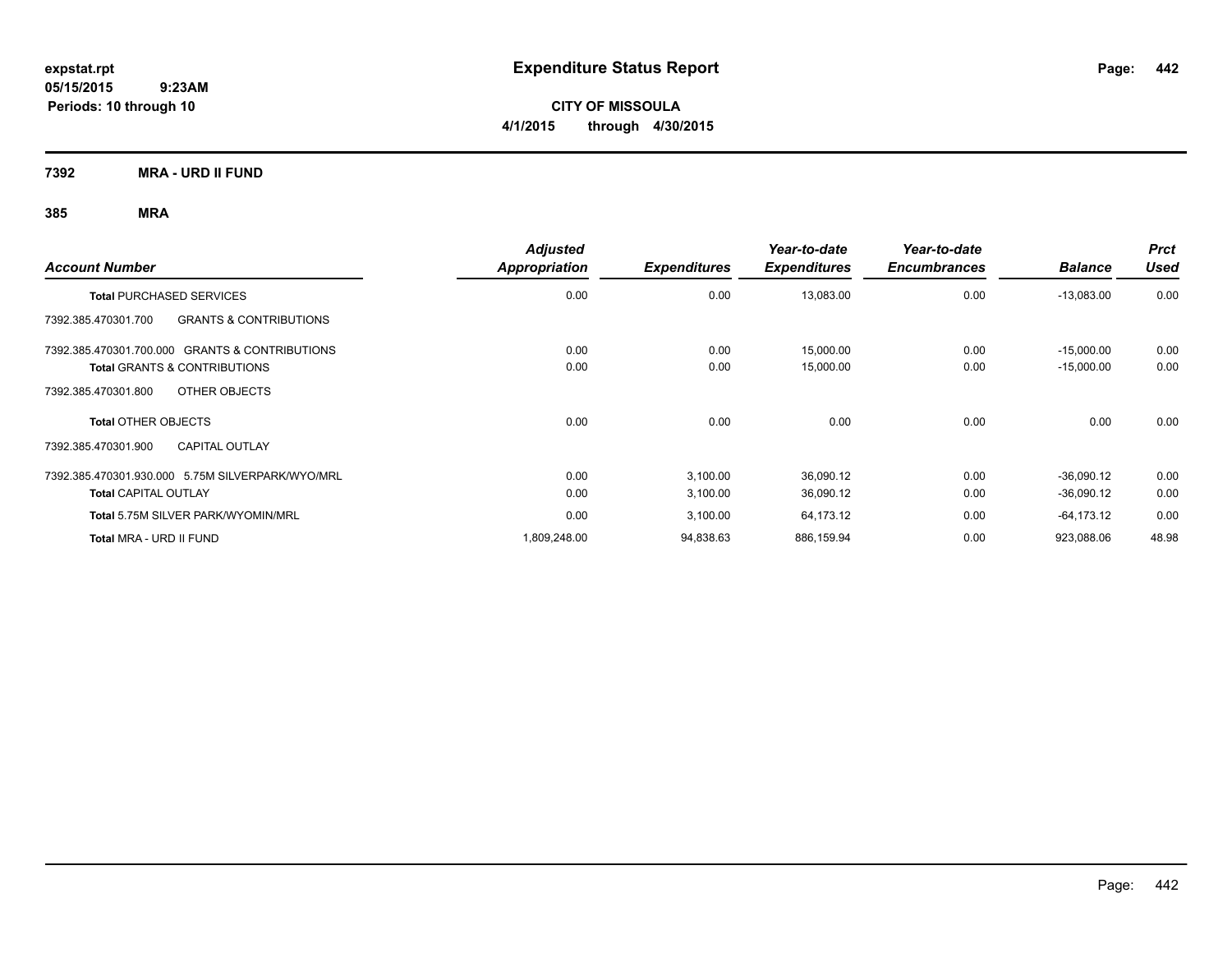**CITY OF MISSOULA 4/1/2015 through 4/30/2015**

**7393 MRA - URD III FUND**

**385 MRA**

| <b>Account Number</b>                   |                                                         | <b>Adjusted</b><br><b>Appropriation</b> | <b>Expenditures</b> | Year-to-date<br><b>Expenditures</b> | Year-to-date<br><b>Encumbrances</b> | <b>Balance</b> | <b>Prct</b><br>Used |
|-----------------------------------------|---------------------------------------------------------|-----------------------------------------|---------------------|-------------------------------------|-------------------------------------|----------------|---------------------|
| 7393.385.470210                         | <b>ADMINISTRATION</b>                                   |                                         |                     |                                     |                                     |                |                     |
| 7393.385.470210.100                     | PERSONAL SERVICES                                       |                                         |                     |                                     |                                     |                |                     |
|                                         | 7393.385.470210.110.000 SALARIES AND WAGES              | 331,208.00                              | 24,756.53           | 258,552.60                          | 0.00                                | 72,655.40      | 78.06               |
|                                         | 7393.385.470210.120.000 OVERTIME/TERMINATION            | 5,000.00                                | 0.00                | 0.00                                | 0.00                                | 5,000.00       | 0.00                |
|                                         | 7393.385.470210.140.000 EMPLOYER CONTRIBUTIONS          | 111,443.00                              | 8,133.33            | 86,731.43                           | 0.00                                | 24,711.57      | 77.83               |
|                                         | 7393.385.470210.141.000 STATE RETIREMENT CONTRIBUTIONS  | 319.00                                  | 24.76               | 293.27                              | 0.00                                | 25.73          | 91.93               |
| <b>Total PERSONAL SERVICES</b>          |                                                         | 447,970.00                              | 32,914.62           | 345,577.30                          | 0.00                                | 102,392.70     | 77.14               |
| 7393.385.470210.200                     | <b>SUPPLIES</b>                                         |                                         |                     |                                     |                                     |                |                     |
| 7393.385.470210.210.000 OFFICE SUPPLIES |                                                         | 4,000.00                                | 57.41               | 809.69                              | 0.00                                | 3,190.31       | 20.24               |
|                                         | 7393.385.470210.220.000 OPERATING SUPPLIES              | 500.00                                  | 0.00                | 0.00                                | 0.00                                | 500.00         | 0.00                |
| 7393.385.470210.230.000                 | REPAIR/MAINTENANCE                                      | 828.00                                  | 0.00                | 124.72                              | 0.00                                | 703.28         | 15.06               |
| 7393.385.470210.231.000                 | <b>GASOLINE</b>                                         | 400.00                                  | 0.00                | 119.25                              | 0.00                                | 280.75         | 29.81               |
| 7393.385.470210.240.000 OTHER SUPPLIES  |                                                         | 3,398.00                                | 745.82              | 745.82                              | 0.00                                | 2,652.18       | 21.95               |
| <b>Total SUPPLIES</b>                   |                                                         | 9,126.00                                | 803.23              | 1,799.48                            | 0.00                                | 7,326.52       | 19.72               |
| 7393.385.470210.300                     | PURCHASED SERVICES                                      |                                         |                     |                                     |                                     |                |                     |
| 7393.385.470210.310.000                 | <b>COMMUNICATIONS</b>                                   | 800.00                                  | 3.01                | 879.23                              | 0.00                                | $-79.23$       | 109.90              |
| 7393.385.470210.320.000                 | <b>PRINTING &amp; DUPLICATING</b>                       | 3,000.00                                | 0.00                | 1,174.58                            | 0.00                                | 1,825.42       | 39.15               |
|                                         | 7393.385.470210.330.000 PUBLICITY, SUBSCRIPTIONS & DUES | 3,000.00                                | 127.00              | 3,393.11                            | 0.00                                | $-393.11$      | 113.10              |
| 7393.385.470210.344.000                 | <b>TELEPHONE SERVICE</b>                                | 1,300.00                                | 58.92               | 727.64                              | 0.00                                | 572.36         | 55.97               |
| 7393.385.470210.345.000                 | GARBAGE                                                 | 565.00                                  | 85.89               | 447.84                              | 0.00                                | 117.16         | 79.26               |
| 7393.385.470210.350.000                 | PROFESSIONAL SERVICES                                   | 130,823.00                              | 0.00                | 71,026.50                           | 0.00                                | 59,796.50      | 54.29               |
|                                         | 7393.385.470210.360.000 REPAIR & MAINTENANCE            | 6,990.00                                | 316.81              | 2,860.31                            | 0.00                                | 4,129.69       | 40.92               |
| 7393.385.470210.370.000                 | <b>TRAVEL</b>                                           | 3,500.00                                | 0.00                | 503.90                              | 0.00                                | 2,996.10       | 14.40               |
| 7393.385.470210.380.000 TRAINING        |                                                         | 4,500.00                                | 0.00                | 296.45                              | 0.00                                | 4,203.55       | 6.59                |
|                                         | 7393.385.470210.390.000 OTHER PURCHASED SERVICES        | 500.00                                  | 0.00                | 0.00                                | 0.00                                | 500.00         | 0.00                |
| <b>Total PURCHASED SERVICES</b>         |                                                         | 154,978.00                              | 591.63              | 81,309.56                           | 0.00                                | 73,668.44      | 52.47               |

7393.385.470210.700 GRANTS & CONTRIBUTIONS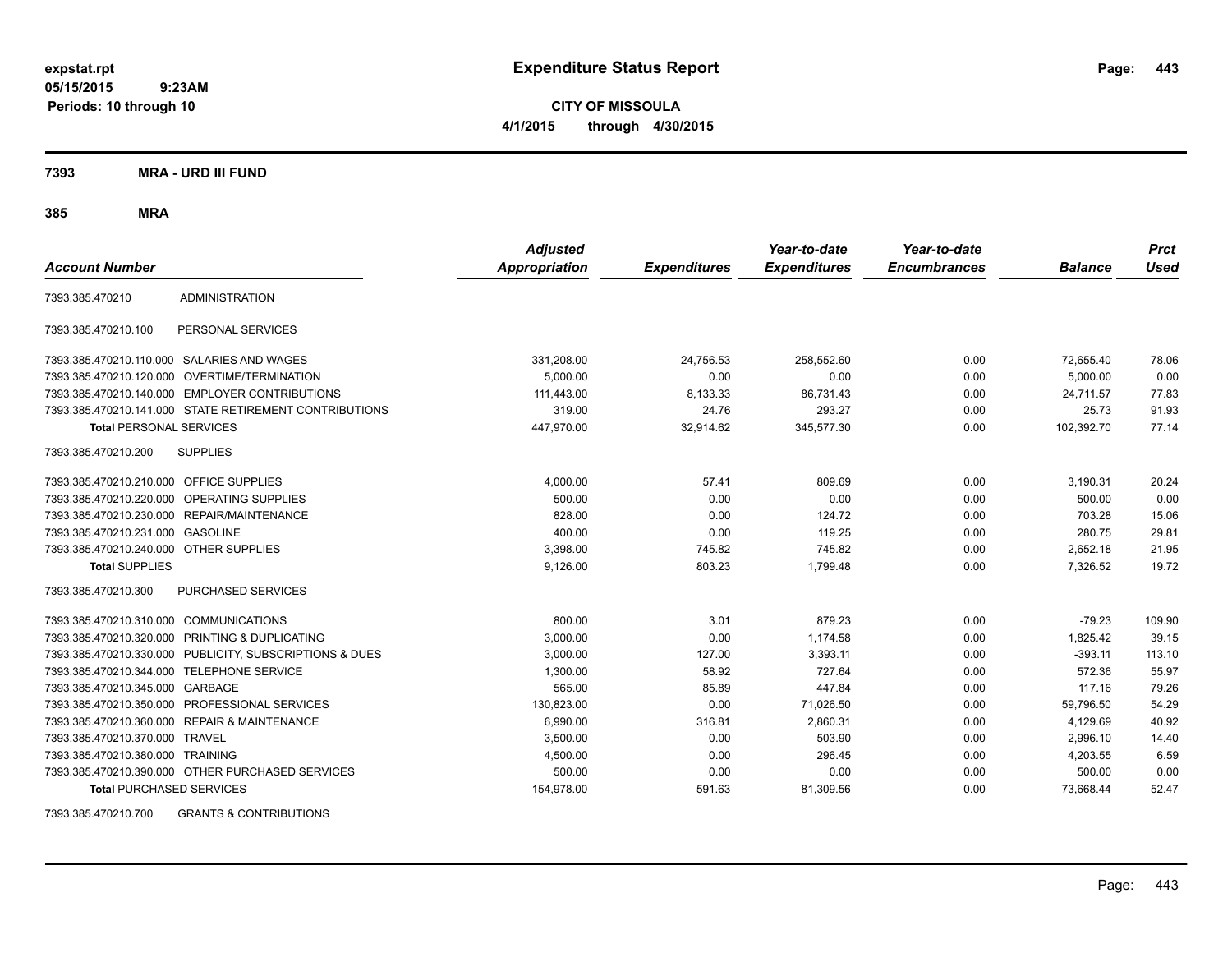**CITY OF MISSOULA 4/1/2015 through 4/30/2015**

**7393 MRA - URD III FUND**

| <b>Account Number</b>                                                        | <b>Adjusted</b><br><b>Appropriation</b> | <b>Expenditures</b> | Year-to-date<br><b>Expenditures</b> | Year-to-date<br><b>Encumbrances</b> | <b>Balance</b>       | <b>Prct</b><br><b>Used</b> |
|------------------------------------------------------------------------------|-----------------------------------------|---------------------|-------------------------------------|-------------------------------------|----------------------|----------------------------|
| Total GRANTS & CONTRIBUTIONS                                                 | 0.00                                    | 0.00                | 0.00                                | 0.00                                | 0.00                 | 0.00                       |
| 7393.385.470210.800<br>OTHER OBJECTS                                         |                                         |                     |                                     |                                     |                      |                            |
| <b>Total OTHER OBJECTS</b>                                                   | 0.00                                    | 0.00                | 0.00                                | 0.00                                | 0.00                 | 0.00                       |
| 7393.385.470210.900<br><b>CAPITAL OUTLAY</b>                                 |                                         |                     |                                     |                                     |                      |                            |
| 7393.385.470210.940.000 MACHINERY & EQUIPMENT<br><b>Total CAPITAL OUTLAY</b> | 30,000.00<br>30,000.00                  | 0.00<br>0.00        | 24,576.00<br>24,576.00              | 0.00<br>0.00                        | 5,424.00<br>5,424.00 | 81.92<br>81.92             |
| <b>Total ADMINISTRATION</b>                                                  | 642,074.00                              | 34,309.48           | 453,262.34                          | 0.00                                | 188,811.66           | 70.59                      |
| 7393.385.470220<br>PROPERTY ACQUISITION                                      |                                         |                     |                                     |                                     |                      |                            |
| OTHER OBJECTS<br>7393.385.470220.800                                         |                                         |                     |                                     |                                     |                      |                            |
| <b>Total PROPERTY ACQUISITION</b>                                            | 0.00                                    | 0.00                | 0.00                                | 0.00                                | 0.00                 | 0.00                       |
| 7393.385.470230<br><b>PW FACILITY</b>                                        |                                         |                     |                                     |                                     |                      |                            |
| 7393.385.470230.300<br>PURCHASED SERVICES                                    |                                         |                     |                                     |                                     |                      |                            |
| 7393.385.470230.350.000 PROFESSIONAL SERVICES                                | 233.117.00                              | 10,955.83           | 273.027.32                          | 0.00                                | $-39,910.32$         | 117.12                     |
| <b>Total PURCHASED SERVICES</b>                                              | 233,117.00                              | 10,955.83           | 273,027.32                          | 0.00                                | $-39,910.32$         | 117.12                     |
| 7393.385.470230.700<br><b>GRANTS &amp; CONTRIBUTIONS</b>                     |                                         |                     |                                     |                                     |                      |                            |
| 7393.385.470230.700.000 GRANTS & CONTRIBUTIONS                               | 1,857,624.00                            | 0.00                | 979,026.49                          | 0.00                                | 878,597.51           | 52.70                      |
| <b>Total GRANTS &amp; CONTRIBUTIONS</b>                                      | 1,857,624.00                            | 0.00                | 979,026.49                          | 0.00                                | 878,597.51           | 52.70                      |
| 7393.385.470230.800<br>OTHER OBJECTS                                         |                                         |                     |                                     |                                     |                      |                            |
| 7393.385.470230.845.000 CONTINGENCY                                          | 534,332.00                              | 0.00                | 0.00                                | 0.00                                | 534,332.00           | 0.00                       |
| <b>Total OTHER OBJECTS</b>                                                   | 534,332.00                              | 0.00                | 0.00                                | 0.00                                | 534,332.00           | 0.00                       |
| 7393.385.470230.900<br><b>CAPITAL OUTLAY</b>                                 |                                         |                     |                                     |                                     |                      |                            |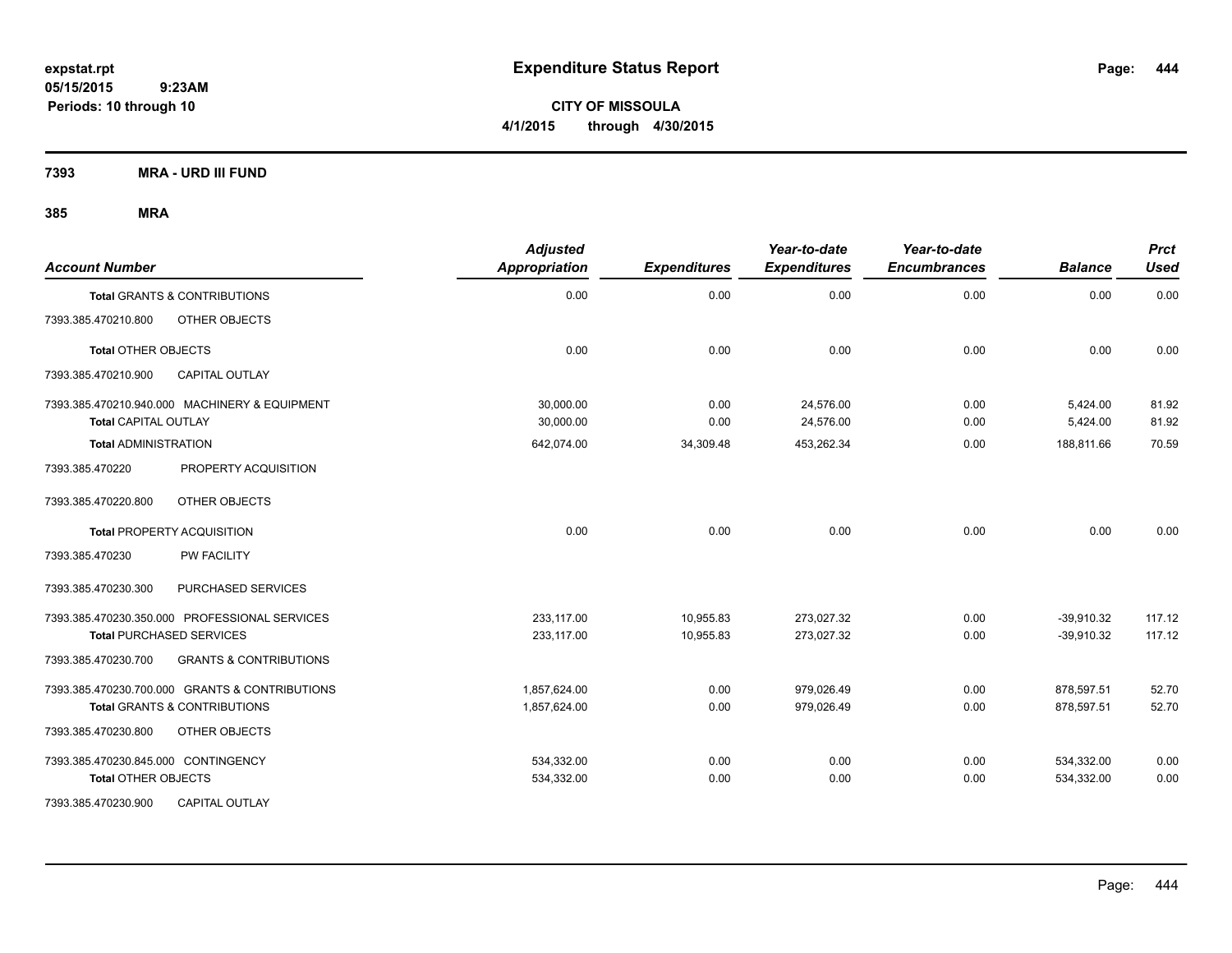**CITY OF MISSOULA 4/1/2015 through 4/30/2015**

**7393 MRA - URD III FUND**

| <b>Account Number</b>                                                   |                                                                                  | <b>Adjusted</b><br>Appropriation | <b>Expenditures</b> | Year-to-date<br><b>Expenditures</b> | Year-to-date<br><b>Encumbrances</b> | <b>Balance</b>               | <b>Prct</b><br><b>Used</b> |
|-------------------------------------------------------------------------|----------------------------------------------------------------------------------|----------------------------------|---------------------|-------------------------------------|-------------------------------------|------------------------------|----------------------------|
| 7393.385.470230.930.000 IMPROVEMENTS<br><b>Total CAPITAL OUTLAY</b>     |                                                                                  | 2,115,956.00<br>2,115,956.00     | 0.00<br>0.00        | 398,500.82<br>398,500.82            | 0.00<br>0.00                        | 1,717,455.18<br>1,717,455.18 | 18.83<br>18.83             |
| <b>Total PW FACILITY</b>                                                |                                                                                  | 4,741,029.00                     | 10,955.83           | 1,650,554.63                        | 0.00                                | 3,090,474.37                 | 34.81                      |
| 7393.385.470240                                                         | <b>REHAB LOANS</b>                                                               |                                  |                     |                                     |                                     |                              |                            |
| 7393.385.470240.700                                                     | <b>GRANTS &amp; CONTRIBUTIONS</b>                                                |                                  |                     |                                     |                                     |                              |                            |
| <b>Total REHAB LOANS</b>                                                | 7393.385.470240.700.000 GRANTS & CONTRIBUTIONS                                   | 300,000.00<br>300,000.00         | 0.00<br>0.00        | 56,906.66<br>56,906.66              | 0.00<br>0.00                        | 243,093.34<br>243,093.34     | 18.97<br>18.97             |
| 7393.385.470250                                                         | <b>RELOCATION PAYMENTS</b>                                                       |                                  |                     |                                     |                                     |                              |                            |
| 7393.385.470250.800                                                     | OTHER OBJECTS                                                                    |                                  |                     |                                     |                                     |                              |                            |
| 7393.385.470250.845.000 CONTINGENCY<br><b>Total RELOCATION PAYMENTS</b> |                                                                                  | 50,000.00<br>50,000.00           | 0.00<br>0.00        | 0.00<br>0.00                        | 0.00<br>0.00                        | 50,000.00<br>50,000.00       | 0.00<br>0.00               |
| 7393.385.470260                                                         | <b>PLANNING &amp; MGMT</b>                                                       |                                  |                     |                                     |                                     |                              |                            |
| 7393.385.470260.300                                                     | PURCHASED SERVICES                                                               |                                  |                     |                                     |                                     |                              |                            |
|                                                                         | 7393.385.470260.350.000 PROFESSIONAL SERVICES<br><b>Total PURCHASED SERVICES</b> | 134,867.00<br>134,867.00         | 0.00<br>0.00        | 10,784.98<br>10,784.98              | 0.00<br>0.00                        | 124,082.02<br>124,082.02     | 8.00<br>8.00               |
| 7393.385.470260.700                                                     | <b>GRANTS &amp; CONTRIBUTIONS</b>                                                |                                  |                     |                                     |                                     |                              |                            |
|                                                                         | <b>Total GRANTS &amp; CONTRIBUTIONS</b>                                          | 0.00                             | 0.00                | 0.00                                | 0.00                                | 0.00                         | 0.00                       |
| 7393.385.470260.800                                                     | OTHER OBJECTS                                                                    |                                  |                     |                                     |                                     |                              |                            |
| 7393.385.470260.845.000 CONTINGENCY<br><b>Total OTHER OBJECTS</b>       |                                                                                  | 100,000.00<br>100,000.00         | 0.00<br>0.00        | 0.00<br>0.00                        | 0.00<br>0.00                        | 100,000.00<br>100,000.00     | 0.00<br>0.00               |
| <b>Total PLANNING &amp; MGMT</b>                                        |                                                                                  | 234,867.00                       | 0.00                | 10,784.98                           | 0.00                                | 224,082.02                   | 4.59                       |
| 7393.385.470270                                                         | <b>CLEARING &amp; DEMO</b>                                                       |                                  |                     |                                     |                                     |                              |                            |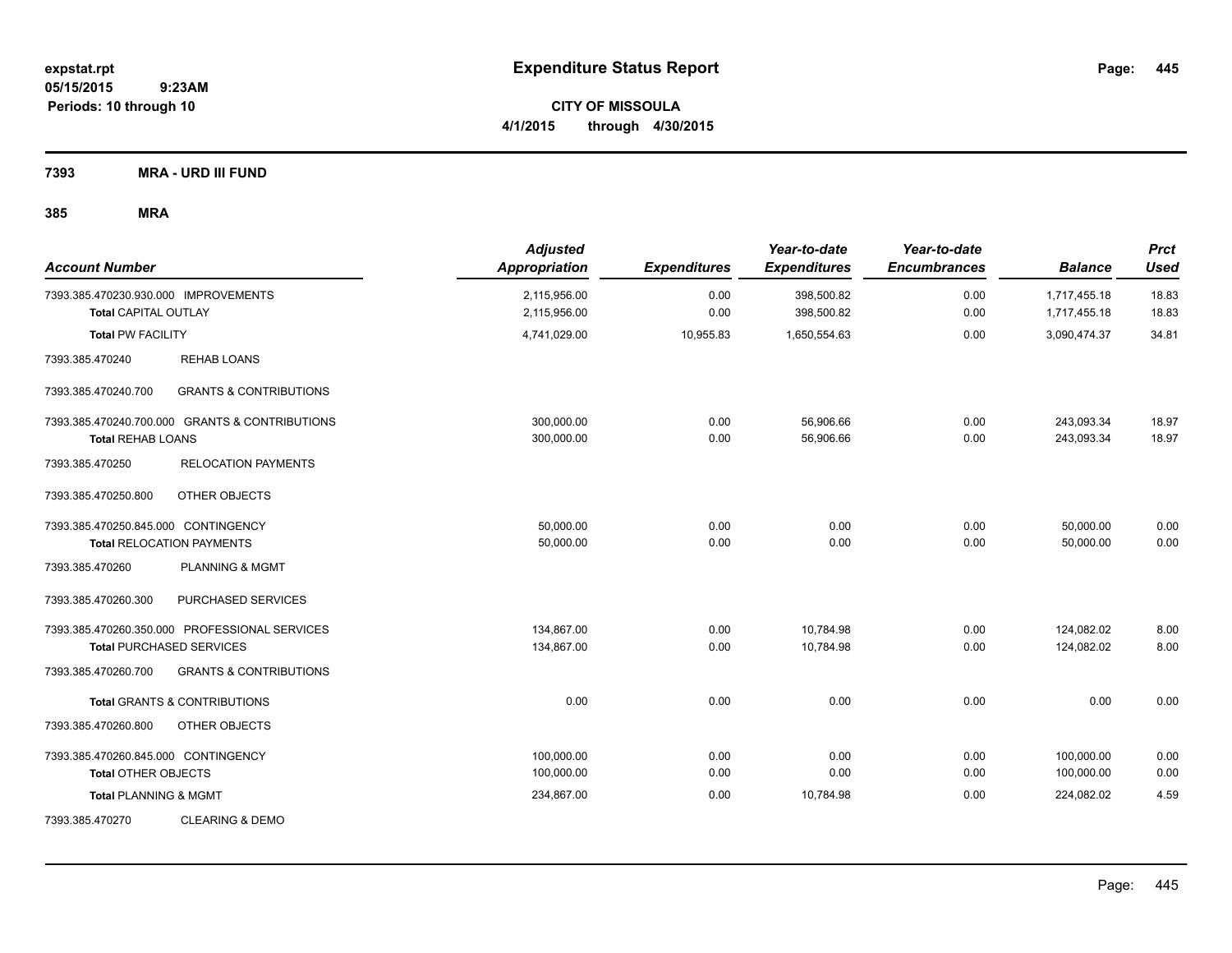**CITY OF MISSOULA 4/1/2015 through 4/30/2015**

**7393 MRA - URD III FUND**

|                                                          | <b>Adjusted</b> |                     | Year-to-date        | Year-to-date        |                | <b>Prct</b> |
|----------------------------------------------------------|-----------------|---------------------|---------------------|---------------------|----------------|-------------|
| <b>Account Number</b>                                    | Appropriation   | <b>Expenditures</b> | <b>Expenditures</b> | <b>Encumbrances</b> | <b>Balance</b> | <b>Used</b> |
| <b>PURCHASED SERVICES</b><br>7393.385.470270.300         |                 |                     |                     |                     |                |             |
| <b>Total PURCHASED SERVICES</b>                          | 0.00            | 0.00                | 0.00                | 0.00                | 0.00           | 0.00        |
| <b>GRANTS &amp; CONTRIBUTIONS</b><br>7393.385.470270.700 |                 |                     |                     |                     |                |             |
| 7393.385.470270.700.000 GRANTS & CONTRIBUTIONS           | 40,800.00       | 0.00                | 46,037.50           | 0.00                | $-5,237.50$    | 112.84      |
| <b>Total GRANTS &amp; CONTRIBUTIONS</b>                  | 40,800.00       | 0.00                | 46,037.50           | 0.00                | $-5,237.50$    | 112.84      |
| 7393.385.470270.800<br>OTHER OBJECTS                     |                 |                     |                     |                     |                |             |
| 7393.385.470270.845.000 CONTINGENCY                      | 100,000.00      | 0.00                | 0.00                | 0.00                | 100.000.00     | 0.00        |
| <b>Total OTHER OBJECTS</b>                               | 100,000.00      | 0.00                | 0.00                | 0.00                | 100,000.00     | 0.00        |
| <b>Total CLEARING &amp; DEMO</b>                         | 140,800.00      | 0.00                | 46,037.50           | 0.00                | 94,762.50      | 32.70       |
| <b>Total MRA</b>                                         | 6,108,770.00    | 45,265.31           | 2,217,546.11        | 0.00                | 3,891,223.89   | 36.30       |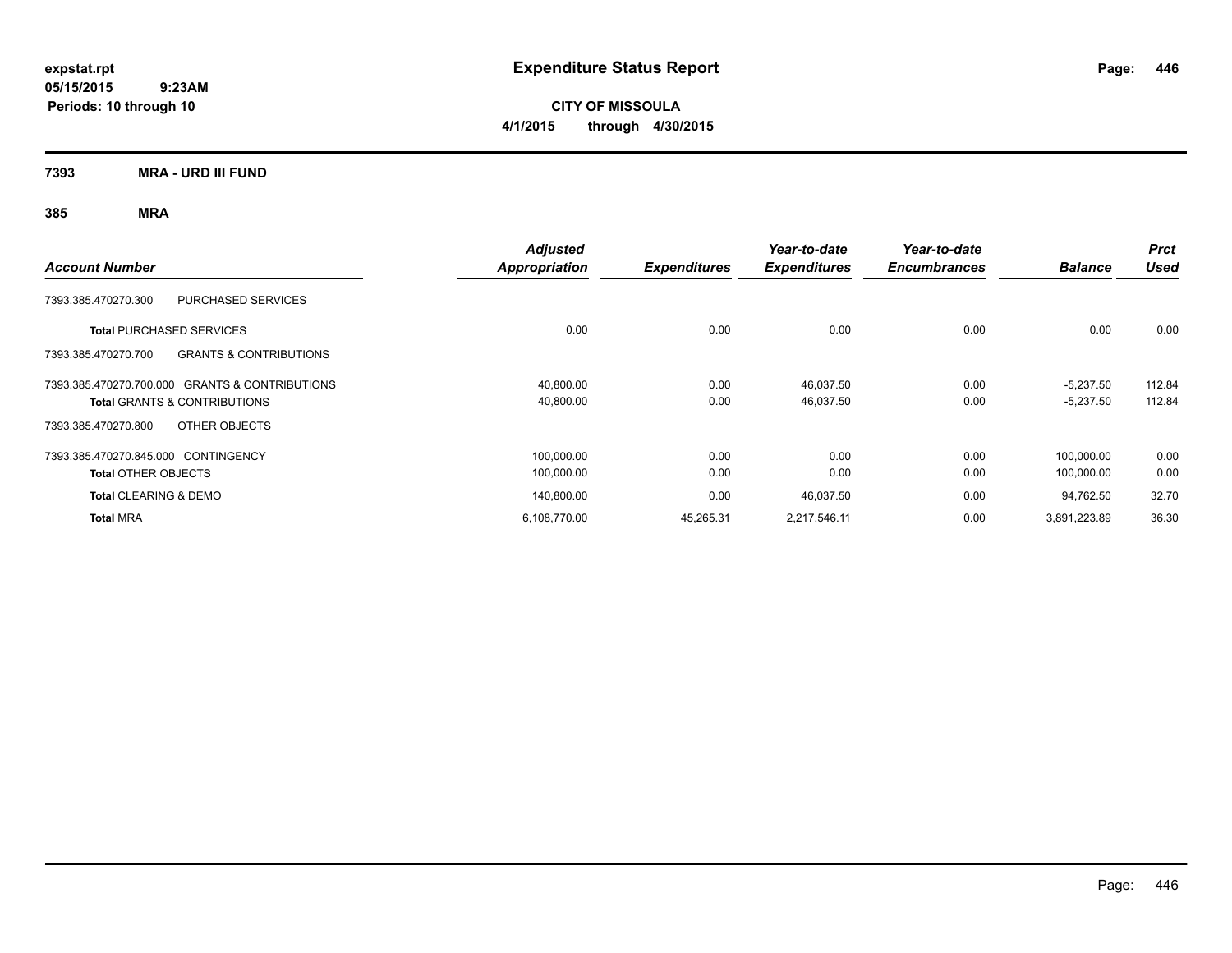**CITY OF MISSOULA 4/1/2015 through 4/30/2015**

**7393 MRA - URD III FUND**

**900 DEPRECIATION**

| <b>Account Number</b>     |                      | <b>Adjusted</b><br><b>Appropriation</b> | <b>Expenditures</b> | Year-to-date<br><b>Expenditures</b> | Year-to-date<br><b>Encumbrances</b> | <b>Balance</b> | <b>Prct</b><br><b>Used</b> |
|---------------------------|----------------------|-----------------------------------------|---------------------|-------------------------------------|-------------------------------------|----------------|----------------------------|
| 7393.900.510000           | <b>MISCELLANEOUS</b> |                                         |                     |                                     |                                     |                |                            |
| 7393.900.510000.800       | OTHER OBJECTS        |                                         |                     |                                     |                                     |                |                            |
| <b>Total DEPRECIATION</b> |                      | 0.00                                    | 0.00                | 0.00                                | 0.00                                | 0.00           | 0.00                       |
| Total MRA - URD III FUND  |                      | 6,108,770.00                            | 45,265.31           | 2,217,546.11                        | 0.00                                | 3,891,223.89   | 36.30                      |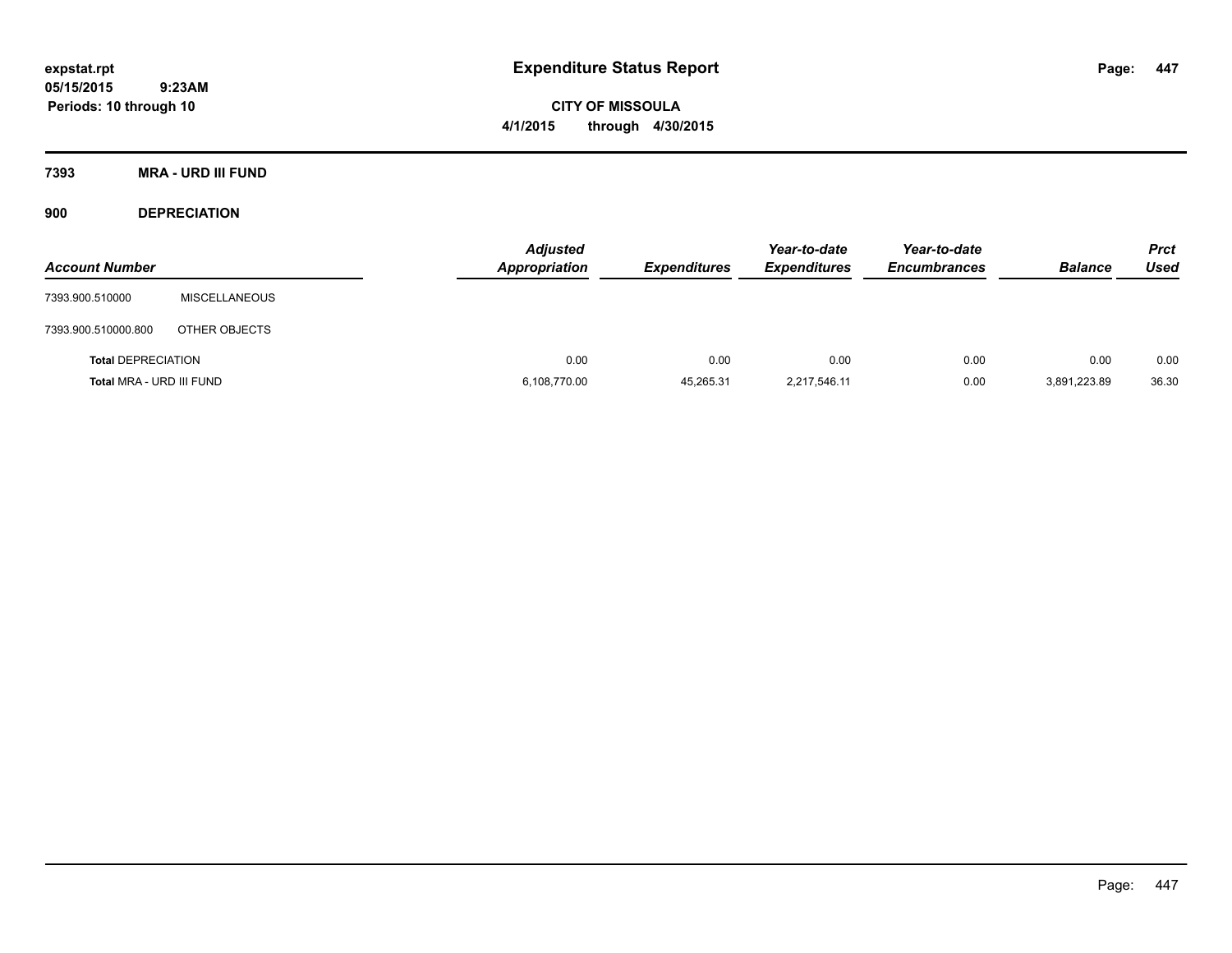**448**

**05/15/2015 9:23AM Periods: 10 through 10**

# **CITY OF MISSOULA 4/1/2015 through 4/30/2015**

## **7394 MRA TAX INCREMENT DEBT CLEARING FUND**

| <b>Account Number</b>         |                                                   | <b>Adjusted</b><br><b>Appropriation</b> | <b>Expenditures</b> | Year-to-date<br><b>Expenditures</b> | Year-to-date<br><b>Encumbrances</b> | <b>Balance</b> | <b>Prct</b><br><b>Used</b> |
|-------------------------------|---------------------------------------------------|-----------------------------------------|---------------------|-------------------------------------|-------------------------------------|----------------|----------------------------|
| 7394.390.490601               | TI BOND CLEARING                                  |                                         |                     |                                     |                                     |                |                            |
| 7394.390.490601.800           | OTHER OBJECTS                                     |                                         |                     |                                     |                                     |                |                            |
| <b>Total TI BOND CLEARING</b> |                                                   | 0.00                                    | 0.00                | 0.00                                | 0.00                                | 0.00           | 0.00                       |
| 7394.390.521000               | INTERFUND OPERATING TRANSFERS                     |                                         |                     |                                     |                                     |                |                            |
| 7394.390.521000.800           | OTHER OBJECTS                                     |                                         |                     |                                     |                                     |                |                            |
|                               | <b>Total INTERFUND OPERATING TRANSFERS</b>        | 0.00                                    | 0.00                | 0.00                                | 0.00                                | 0.00           | 0.00                       |
|                               | <b>Total MRA TAX INCREMENT DEBT CLEARING FUND</b> | 0.00                                    | 0.00                | 0.00                                | 0.00                                | 0.00           | 0.00                       |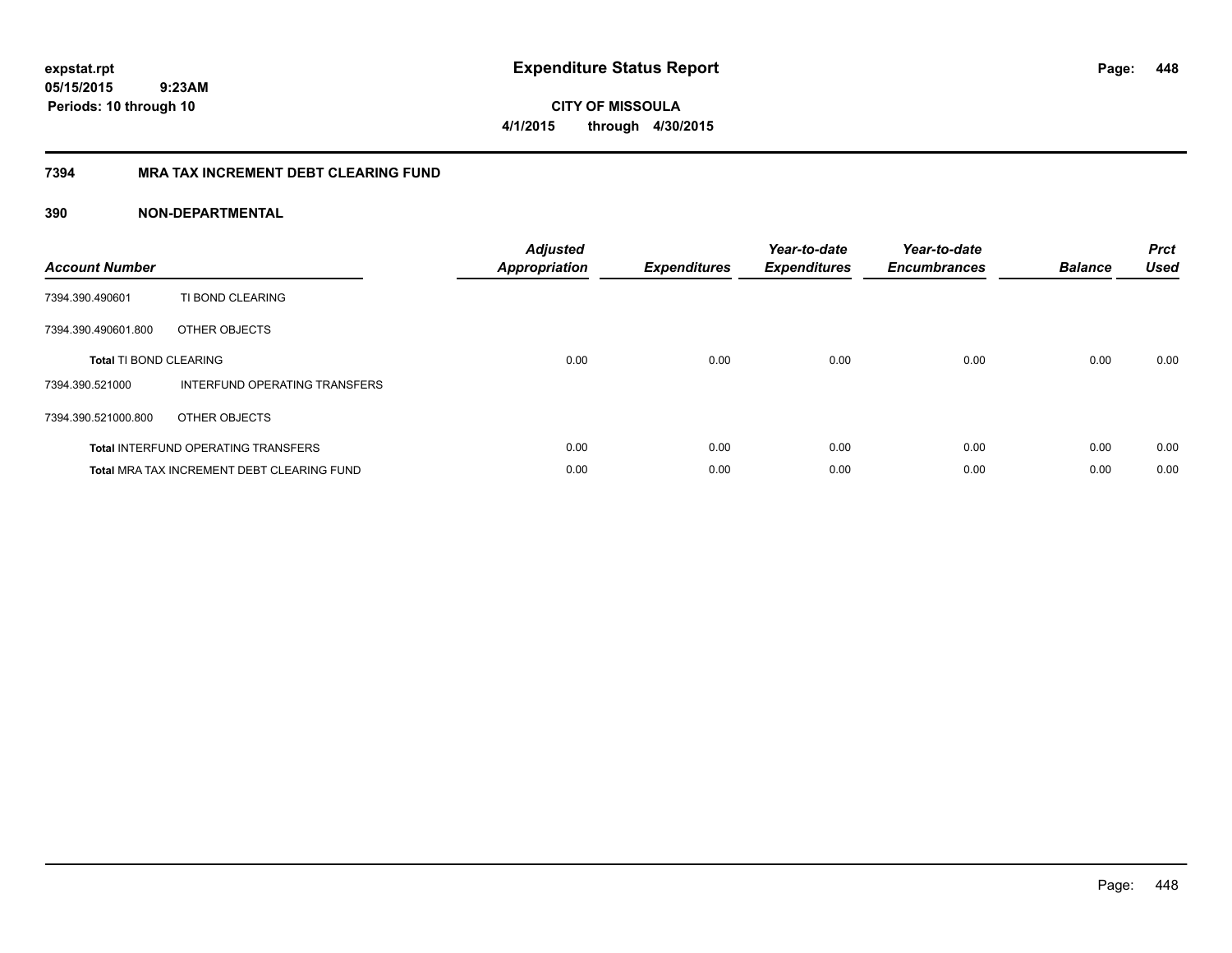**CITY OF MISSOULA 4/1/2015 through 4/30/2015**

## **7395 MRA TAX INCREMENT DEBT SERVICE INTEREST**

| <b>Account Number</b>     |                                                      | <b>Adjusted</b><br>Appropriation | <b>Expenditures</b> | Year-to-date<br><b>Expenditures</b> | Year-to-date<br><b>Encumbrances</b> | <b>Balance</b> | <b>Prct</b><br><b>Used</b> |
|---------------------------|------------------------------------------------------|----------------------------------|---------------------|-------------------------------------|-------------------------------------|----------------|----------------------------|
| 7395.390.490200           | REVENUE BOND DEBT SERVICE                            |                                  |                     |                                     |                                     |                |                            |
| 7395.390.490200.600       | <b>DEBT SERVICE</b>                                  |                                  |                     |                                     |                                     |                |                            |
| <b>Total DEBT SERVICE</b> |                                                      | 0.00                             | 0.00                | 0.00                                | 0.00                                | 0.00           | 0.00                       |
| 7395.390.490200.800       | OTHER OBJECTS                                        |                                  |                     |                                     |                                     |                |                            |
|                           | Total REVENUE BOND DEBT SERVICE                      | 0.00                             | 0.00                | 0.00                                | 0.00                                | 0.00           | 0.00                       |
| 7395.390.490602           | TI BOND INTEREST                                     |                                  |                     |                                     |                                     |                |                            |
| 7395.390.490602.600       | <b>DEBT SERVICE</b>                                  |                                  |                     |                                     |                                     |                |                            |
| <b>Total DEBT SERVICE</b> |                                                      | 0.00                             | 0.00                | 0.00                                | 0.00                                | 0.00           | 0.00                       |
| 7395.390.490602.800       | OTHER OBJECTS                                        |                                  |                     |                                     |                                     |                |                            |
| Total TI BOND INTEREST    |                                                      | 0.00                             | 0.00                | 0.00                                | 0.00                                | 0.00           | 0.00                       |
|                           | <b>Total MRA TAX INCREMENT DEBT SERVICE INTEREST</b> | 0.00                             | 0.00                | 0.00                                | 0.00                                | 0.00           | 0.00                       |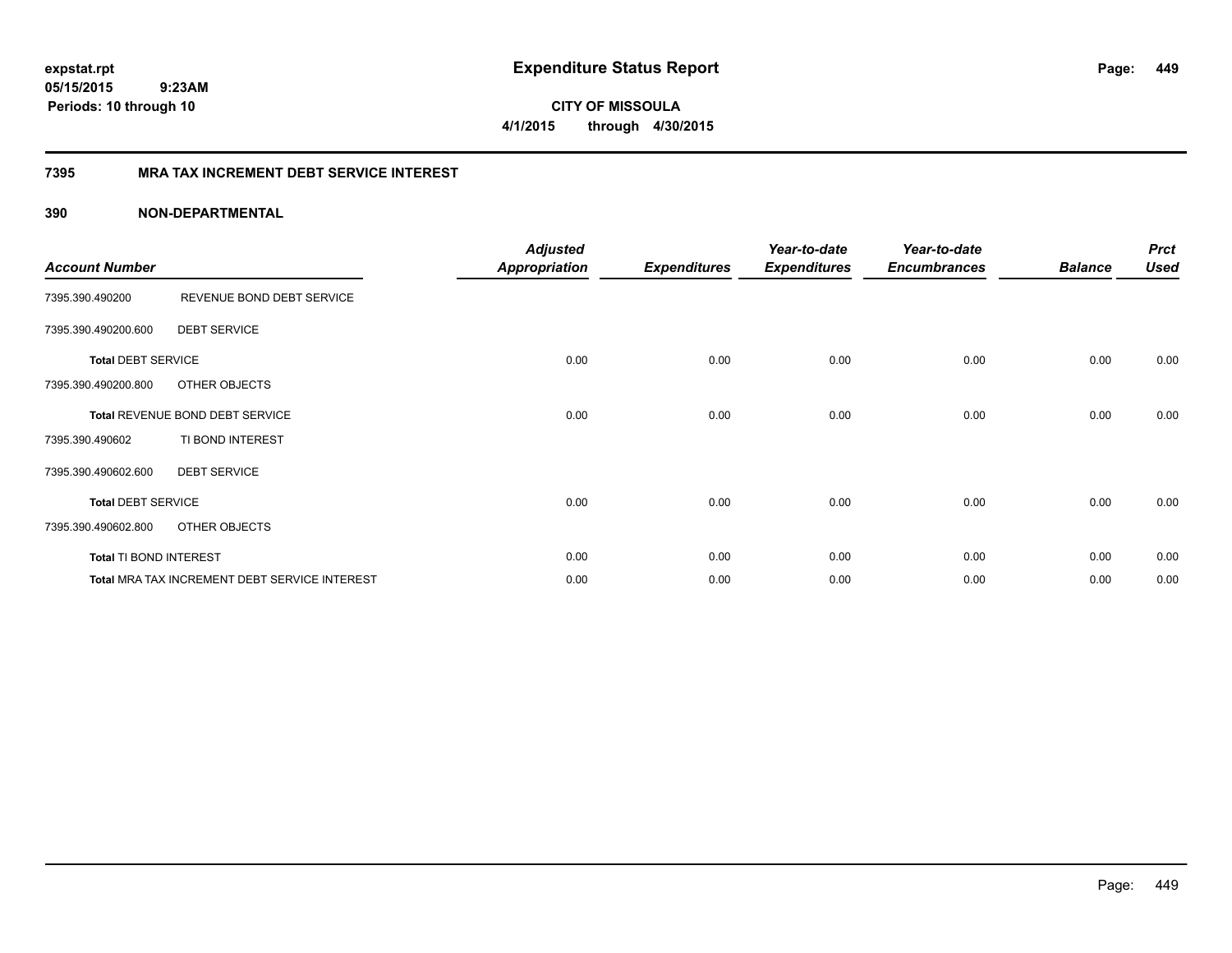**450**

**05/15/2015 9:23AM Periods: 10 through 10**

**CITY OF MISSOULA 4/1/2015 through 4/30/2015**

## **7396 MRA TAX INCREMENT DEBT SERVICE SINKING F**

| <b>Account Number</b>     |                                                | <b>Adjusted</b><br><b>Appropriation</b> | <b>Expenditures</b> | Year-to-date<br><b>Expenditures</b> | Year-to-date<br><b>Encumbrances</b> | <b>Balance</b> | <b>Prct</b><br><b>Used</b> |
|---------------------------|------------------------------------------------|-----------------------------------------|---------------------|-------------------------------------|-------------------------------------|----------------|----------------------------|
| 7396.390.490200           | REVENUE BOND DEBT SERVICE                      |                                         |                     |                                     |                                     |                |                            |
| 7396.390.490200.600       | <b>DEBT SERVICE</b>                            |                                         |                     |                                     |                                     |                |                            |
|                           | Total REVENUE BOND DEBT SERVICE                | 0.00                                    | 0.00                | 0.00                                | 0.00                                | 0.00           | 0.00                       |
| 7396.390.490603           | TI BOND SINKING                                |                                         |                     |                                     |                                     |                |                            |
| 7396.390.490603.600       | <b>DEBT SERVICE</b>                            |                                         |                     |                                     |                                     |                |                            |
| <b>Total DEBT SERVICE</b> |                                                | 0.00                                    | 0.00                | 0.00                                | 0.00                                | 0.00           | 0.00                       |
| 7396.390.490603.800       | OTHER OBJECTS                                  |                                         |                     |                                     |                                     |                |                            |
|                           | Total MRA TAX INCREMENT DEBT SERVICE SINKING F | 0.00                                    | 0.00                | 0.00                                | 0.00                                | 0.00           | 0.00                       |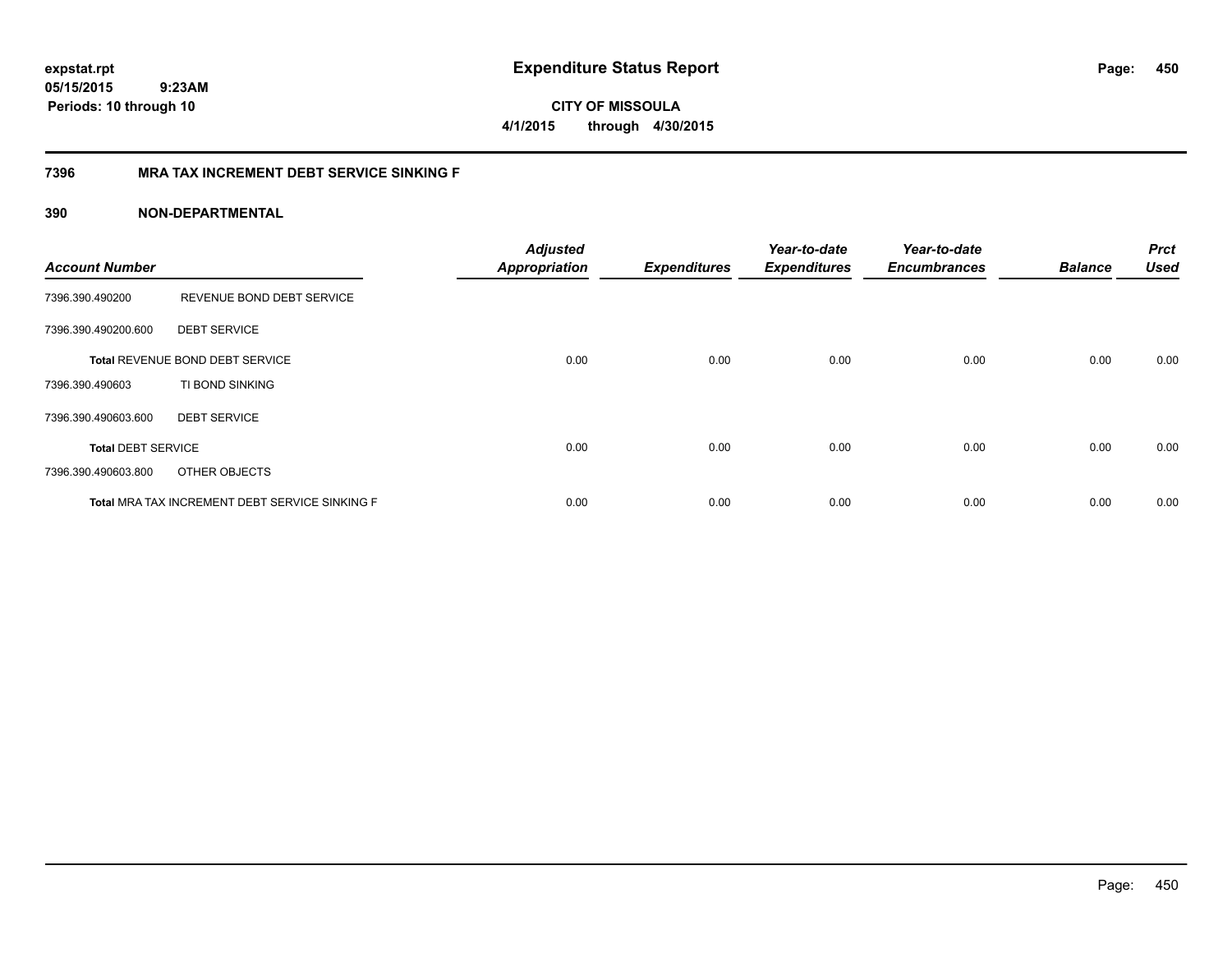**CITY OF MISSOULA 4/1/2015 through 4/30/2015**

## **7397 NORTH RESERVE/SCOTT ST URD**

| <b>Account Number</b>       |                                   | <b>Adjusted</b><br><b>Appropriation</b> | <b>Expenditures</b> | Year-to-date<br><b>Expenditures</b> | Year-to-date<br><b>Encumbrances</b> | <b>Balance</b> | <b>Prct</b><br><b>Used</b> |
|-----------------------------|-----------------------------------|-----------------------------------------|---------------------|-------------------------------------|-------------------------------------|----------------|----------------------------|
| 7397.385.470210             | <b>ADMINISTRATION</b>             |                                         |                     |                                     |                                     |                |                            |
| 7397.385.470210.800         | OTHER OBJECTS                     |                                         |                     |                                     |                                     |                |                            |
| <b>Total ADMINISTRATION</b> |                                   | 0.00                                    | 0.00                | 0.00                                | 0.00                                | 0.00           | 0.00                       |
| 7397.385.470220             | PROPERTY ACQUISITION              |                                         |                     |                                     |                                     |                |                            |
| 7397.385.470220.800         | OTHER OBJECTS                     |                                         |                     |                                     |                                     |                |                            |
| <b>Total OTHER OBJECTS</b>  |                                   | 0.00                                    | 0.00                | 0.00                                | 0.00                                | 0.00           | 0.00                       |
| 7397.385.470220.900         | CAPITAL OUTLAY                    |                                         |                     |                                     |                                     |                |                            |
|                             | <b>Total PROPERTY ACQUISITION</b> | 0.00                                    | 0.00                | 0.00                                | 0.00                                | 0.00           | 0.00                       |
| 7397.385.470230             | <b>PW FACILITY</b>                |                                         |                     |                                     |                                     |                |                            |
| 7397.385.470230.300         | PURCHASED SERVICES                |                                         |                     |                                     |                                     |                |                            |
|                             | <b>Total PURCHASED SERVICES</b>   | 0.00                                    | 0.00                | 0.00                                | 0.00                                | 0.00           | 0.00                       |
| 7397.385.470230.700         | <b>GRANTS &amp; CONTRIBUTIONS</b> |                                         |                     |                                     |                                     |                |                            |
|                             | Total GRANTS & CONTRIBUTIONS      | 0.00                                    | 0.00                | 0.00                                | 0.00                                | 0.00           | 0.00                       |
| 7397.385.470230.800         | OTHER OBJECTS                     |                                         |                     |                                     |                                     |                |                            |
| <b>Total OTHER OBJECTS</b>  |                                   | 0.00                                    | 0.00                | 0.00                                | 0.00                                | 0.00           | 0.00                       |
| 7397.385.470230.900         | <b>CAPITAL OUTLAY</b>             |                                         |                     |                                     |                                     |                |                            |
| <b>Total PW FACILITY</b>    |                                   | 0.00                                    | 0.00                | 0.00                                | 0.00                                | 0.00           | 0.00                       |
| 7397.385.470240             | <b>REHAB LOANS</b>                |                                         |                     |                                     |                                     |                |                            |
| 7397.385.470240.700         | <b>GRANTS &amp; CONTRIBUTIONS</b> |                                         |                     |                                     |                                     |                |                            |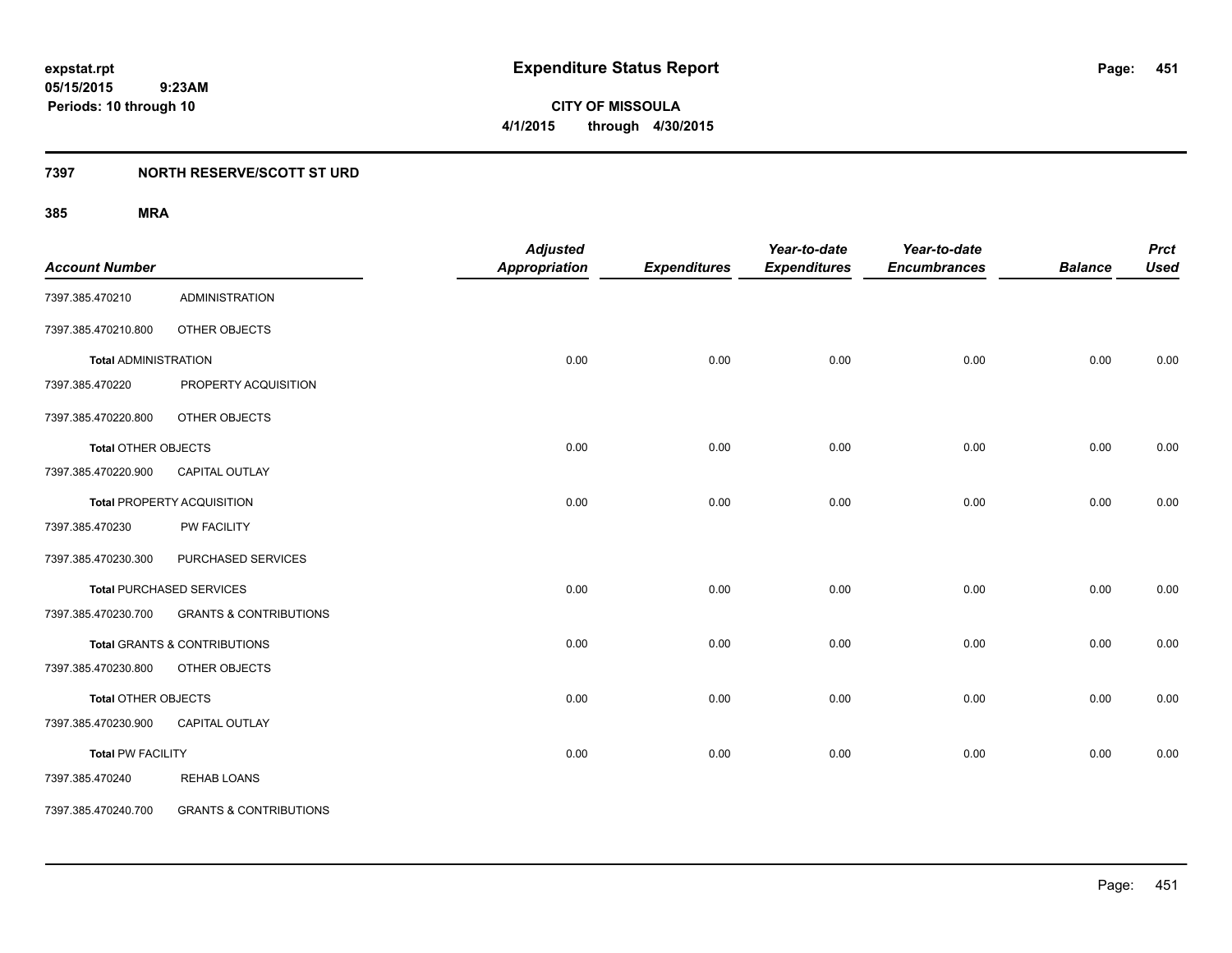**CITY OF MISSOULA 4/1/2015 through 4/30/2015**

## **7397 NORTH RESERVE/SCOTT ST URD**

| <b>Account Number</b>    |                                         | <b>Adjusted</b><br>Appropriation | <b>Expenditures</b> | Year-to-date<br><b>Expenditures</b> | Year-to-date<br><b>Encumbrances</b> | <b>Balance</b> | <b>Prct</b><br><b>Used</b> |
|--------------------------|-----------------------------------------|----------------------------------|---------------------|-------------------------------------|-------------------------------------|----------------|----------------------------|
|                          | <b>Total GRANTS &amp; CONTRIBUTIONS</b> | 0.00                             | 0.00                | 0.00                                | 0.00                                | 0.00           | 0.00                       |
| 7397.385.470240.800      | OTHER OBJECTS                           |                                  |                     |                                     |                                     |                |                            |
| <b>Total REHAB LOANS</b> |                                         | 0.00                             | 0.00                | 0.00                                | 0.00                                | 0.00           | 0.00                       |
| 7397.385.470250          | <b>RELOCATION PAYMENTS</b>              |                                  |                     |                                     |                                     |                |                            |
| 7397.385.470250.700      | <b>GRANTS &amp; CONTRIBUTIONS</b>       |                                  |                     |                                     |                                     |                |                            |
|                          | Total GRANTS & CONTRIBUTIONS            | 0.00                             | 0.00                | 0.00                                | 0.00                                | 0.00           | 0.00                       |
| 7397.385.470250.800      | OTHER OBJECTS                           |                                  |                     |                                     |                                     |                |                            |
|                          | <b>Total RELOCATION PAYMENTS</b>        | 0.00                             | 0.00                | 0.00                                | 0.00                                | 0.00           | 0.00                       |
| 7397.385.470260          | <b>PLANNING &amp; MGMT</b>              |                                  |                     |                                     |                                     |                |                            |
| 7397.385.470260.300      | PURCHASED SERVICES                      |                                  |                     |                                     |                                     |                |                            |
|                          | <b>Total PURCHASED SERVICES</b>         | 0.00                             | 0.00                | 0.00                                | 0.00                                | 0.00           | 0.00                       |
| 7397.385.470260.700      | <b>GRANTS &amp; CONTRIBUTIONS</b>       |                                  |                     |                                     |                                     |                |                            |
|                          | Total GRANTS & CONTRIBUTIONS            | 0.00                             | 0.00                | 0.00                                | 0.00                                | 0.00           | 0.00                       |
| 7397.385.470260.800      | OTHER OBJECTS                           |                                  |                     |                                     |                                     |                |                            |
| Total PLANNING & MGMT    |                                         | 0.00                             | 0.00                | 0.00                                | 0.00                                | 0.00           | 0.00                       |
| 7397.385.470270          | <b>CLEARING &amp; DEMO</b>              |                                  |                     |                                     |                                     |                |                            |
| 7397.385.470270.300      | PURCHASED SERVICES                      |                                  |                     |                                     |                                     |                |                            |
|                          | <b>Total PURCHASED SERVICES</b>         | 0.00                             | 0.00                | 0.00                                | 0.00                                | 0.00           | 0.00                       |
| 7397.385.470270.700      | <b>GRANTS &amp; CONTRIBUTIONS</b>       |                                  |                     |                                     |                                     |                |                            |
|                          | Total GRANTS & CONTRIBUTIONS            | 0.00                             | 0.00                | 0.00                                | 0.00                                | 0.00           | 0.00                       |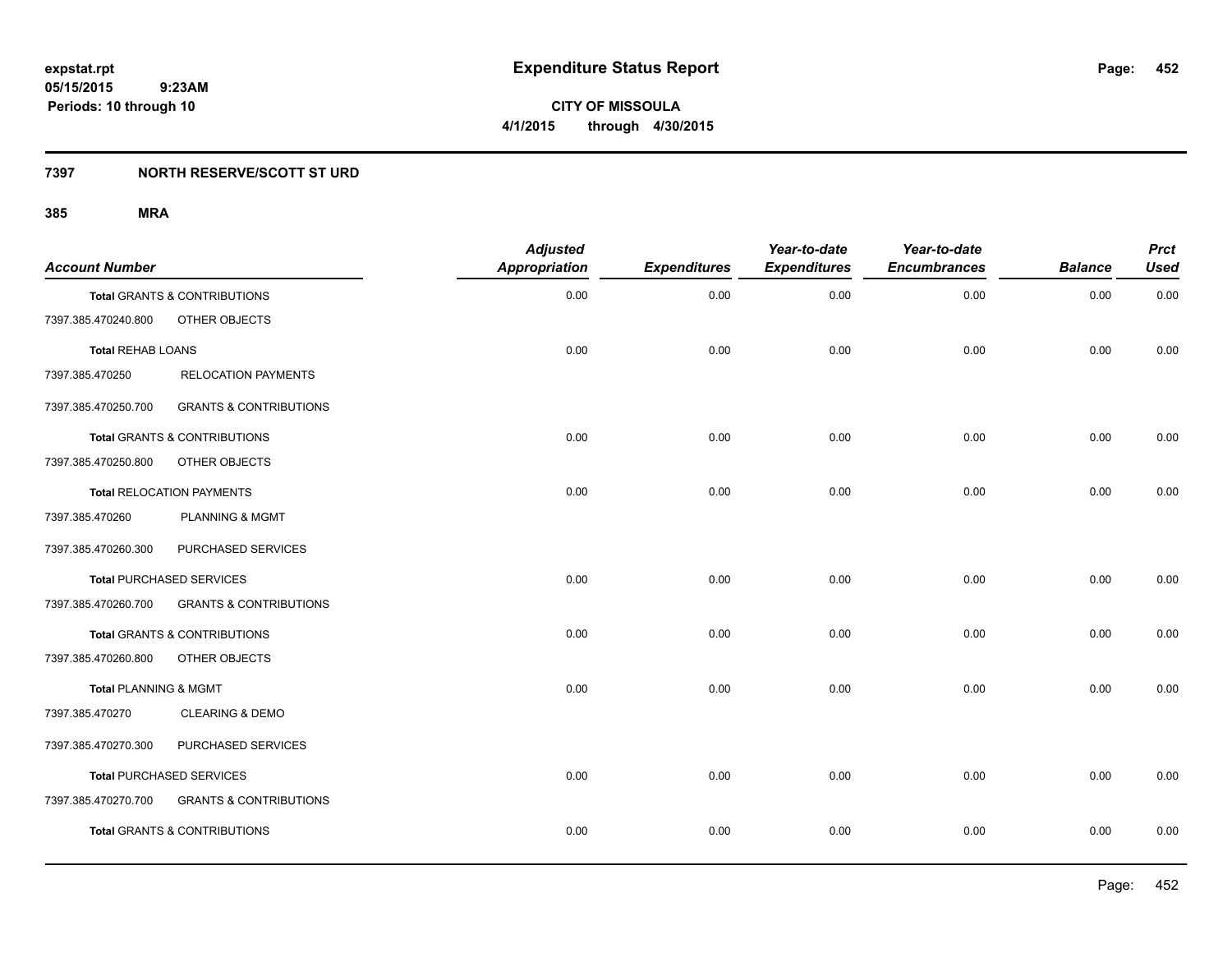**CITY OF MISSOULA 4/1/2015 through 4/30/2015**

## **7397 NORTH RESERVE/SCOTT ST URD**

| <b>Account Number</b>                        | <b>Adjusted</b><br><b>Appropriation</b> | <b>Expenditures</b> | Year-to-date<br><b>Expenditures</b> | Year-to-date<br><b>Encumbrances</b> | <b>Balance</b> | <b>Prct</b><br>Used |
|----------------------------------------------|-----------------------------------------|---------------------|-------------------------------------|-------------------------------------|----------------|---------------------|
| OTHER OBJECTS<br>7397.385.470270.800         |                                         |                     |                                     |                                     |                |                     |
| <b>Total OTHER OBJECTS</b>                   | 0.00                                    | 0.00                | 0.00                                | 0.00                                | 0.00           | 0.00                |
| 7397.385.470270.900<br><b>CAPITAL OUTLAY</b> |                                         |                     |                                     |                                     |                |                     |
| <b>Total MRA</b>                             | 0.00                                    | 0.00                | 0.00                                | 0.00                                | 0.00           | 0.00                |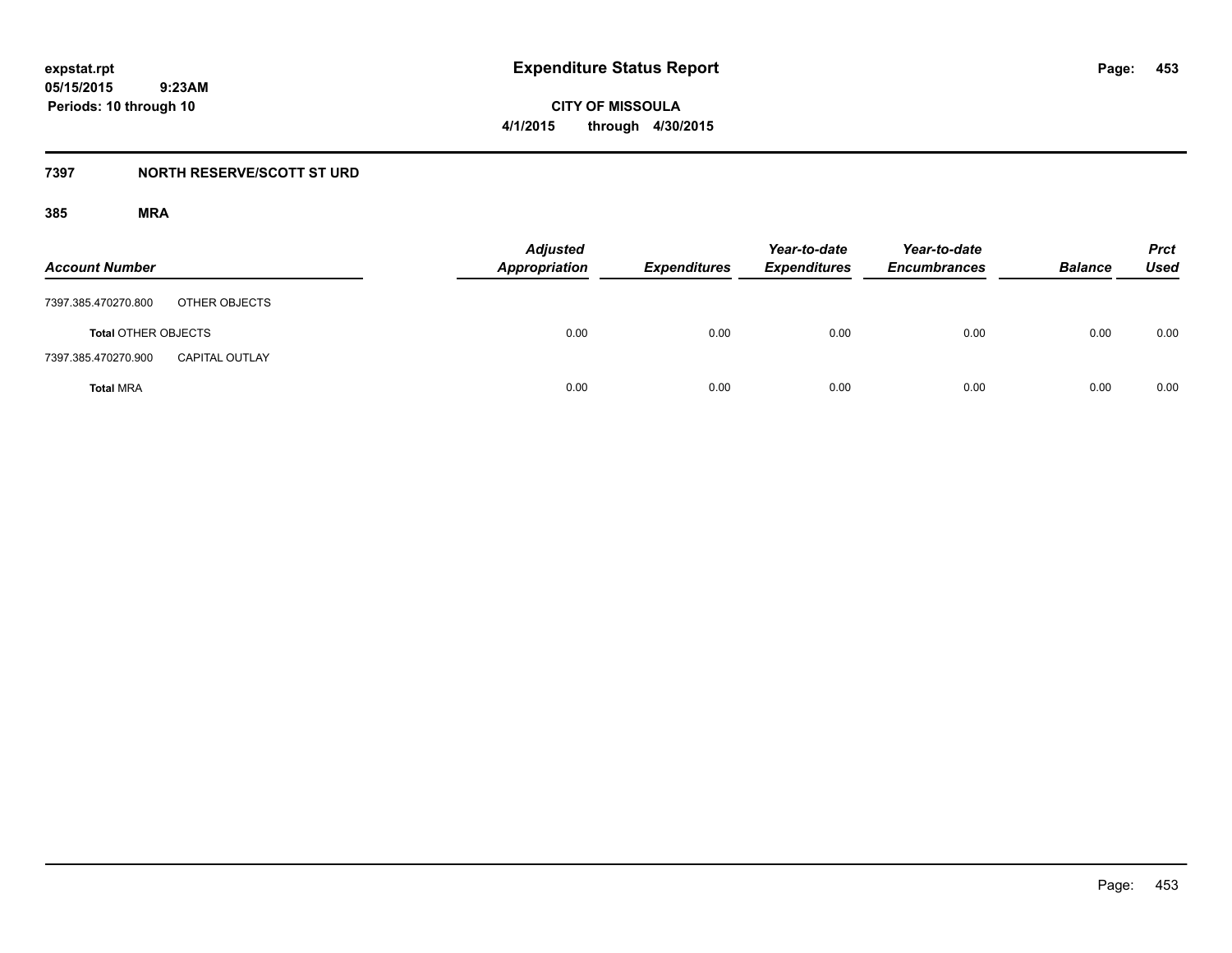**CITY OF MISSOULA 4/1/2015 through 4/30/2015**

## **7397 NORTH RESERVE/SCOTT ST URD**

| <b>Account Number</b> |                                         | <b>Adjusted</b><br>Appropriation | Expenditures | Year-to-date<br><b>Expenditures</b> | Year-to-date<br><b>Encumbrances</b> | <b>Balance</b> | <b>Prct</b><br>Used |
|-----------------------|-----------------------------------------|----------------------------------|--------------|-------------------------------------|-------------------------------------|----------------|---------------------|
| 7397.390.521000       | INTERFUND OPERATING TRANSFERS           |                                  |              |                                     |                                     |                |                     |
| 7397.390.521000.800   | OTHER OBJECTS                           |                                  |              |                                     |                                     |                |                     |
|                       | <b>Total NORTH RESERVE/SCOTT ST URD</b> | 0.00                             | 0.00         | 0.00                                | 0.00                                | 0.00           | 0.00                |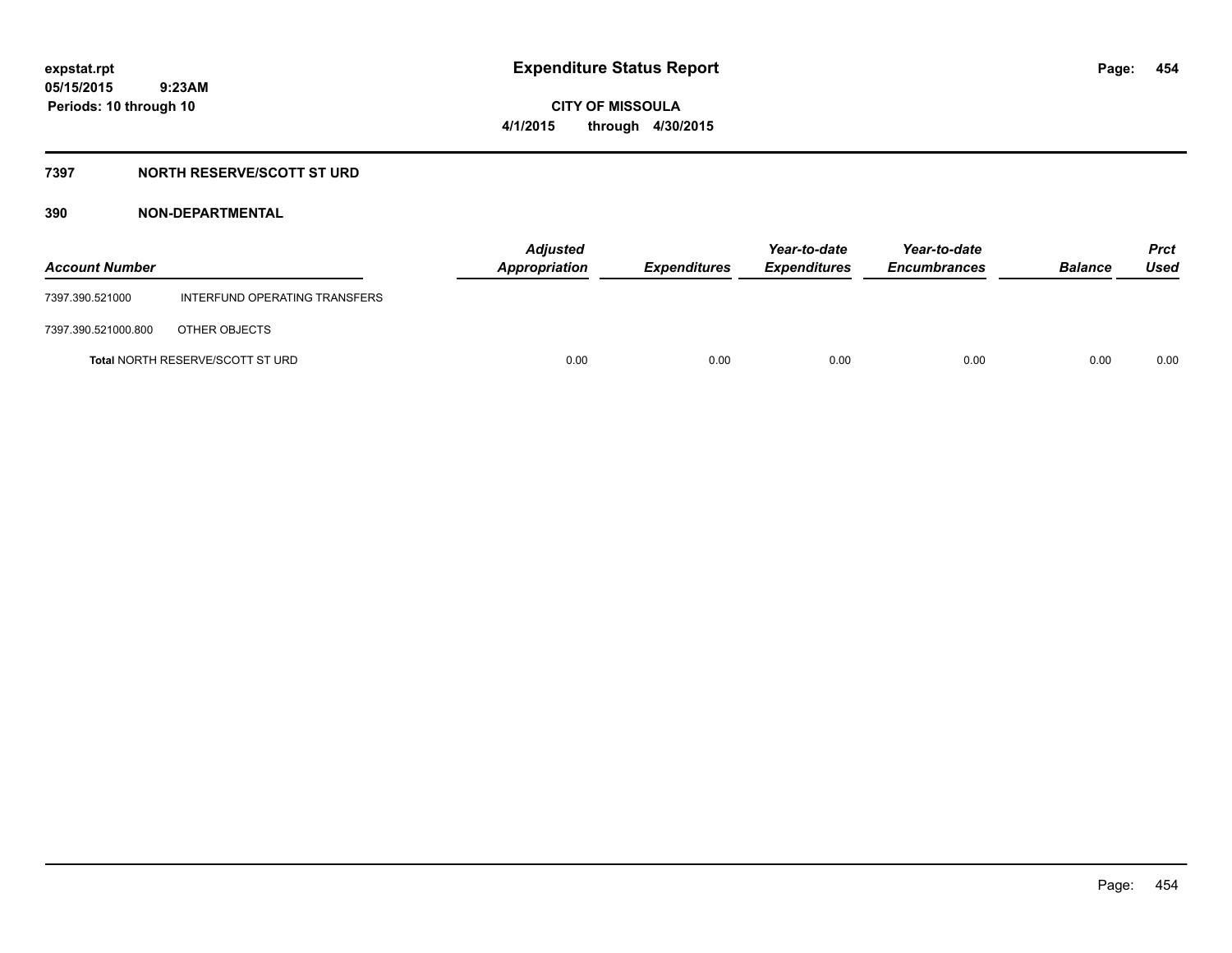**CITY OF MISSOULA 4/1/2015 through 4/30/2015**

**7398 HELLGATE URD**

| <b>Account Number</b>       |                                   | <b>Adjusted</b><br><b>Appropriation</b> | <b>Expenditures</b> | Year-to-date<br><b>Expenditures</b> | Year-to-date<br><b>Encumbrances</b> | <b>Balance</b> | <b>Prct</b><br><b>Used</b> |
|-----------------------------|-----------------------------------|-----------------------------------------|---------------------|-------------------------------------|-------------------------------------|----------------|----------------------------|
| 7398.385.470210             | <b>ADMINISTRATION</b>             |                                         |                     |                                     |                                     |                |                            |
| 7398.385.470210.800         | OTHER OBJECTS                     |                                         |                     |                                     |                                     |                |                            |
| <b>Total ADMINISTRATION</b> |                                   | 0.00                                    | 0.00                | 0.00                                | 0.00                                | 0.00           | 0.00                       |
| 7398.385.470220             | PROPERTY ACQUISITION              |                                         |                     |                                     |                                     |                |                            |
| 7398.385.470220.800         | OTHER OBJECTS                     |                                         |                     |                                     |                                     |                |                            |
| <b>Total OTHER OBJECTS</b>  |                                   | 0.00                                    | 0.00                | 0.00                                | 0.00                                | 0.00           | 0.00                       |
| 7398.385.470220.900         | <b>CAPITAL OUTLAY</b>             |                                         |                     |                                     |                                     |                |                            |
|                             | <b>Total PROPERTY ACQUISITION</b> | 0.00                                    | 0.00                | 0.00                                | 0.00                                | 0.00           | 0.00                       |
| 7398.385.470230             | <b>PW FACILITY</b>                |                                         |                     |                                     |                                     |                |                            |
| 7398.385.470230.300         | PURCHASED SERVICES                |                                         |                     |                                     |                                     |                |                            |
|                             | Total PURCHASED SERVICES          | 0.00                                    | 0.00                | 0.00                                | 0.00                                | 0.00           | 0.00                       |
| 7398.385.470230.700         | <b>GRANTS &amp; CONTRIBUTIONS</b> |                                         |                     |                                     |                                     |                |                            |
|                             | Total GRANTS & CONTRIBUTIONS      | 0.00                                    | 0.00                | 0.00                                | 0.00                                | 0.00           | 0.00                       |
| 7398.385.470230.800         | OTHER OBJECTS                     |                                         |                     |                                     |                                     |                |                            |
| <b>Total OTHER OBJECTS</b>  |                                   | 0.00                                    | 0.00                | 0.00                                | 0.00                                | 0.00           | 0.00                       |
| 7398.385.470230.900         | <b>CAPITAL OUTLAY</b>             |                                         |                     |                                     |                                     |                |                            |
| <b>Total PW FACILITY</b>    |                                   | 0.00                                    | 0.00                | 0.00                                | 0.00                                | 0.00           | 0.00                       |
| 7398.385.470240             | <b>REHAB LOANS</b>                |                                         |                     |                                     |                                     |                |                            |
| 7398.385.470240.700         | <b>GRANTS &amp; CONTRIBUTIONS</b> |                                         |                     |                                     |                                     |                |                            |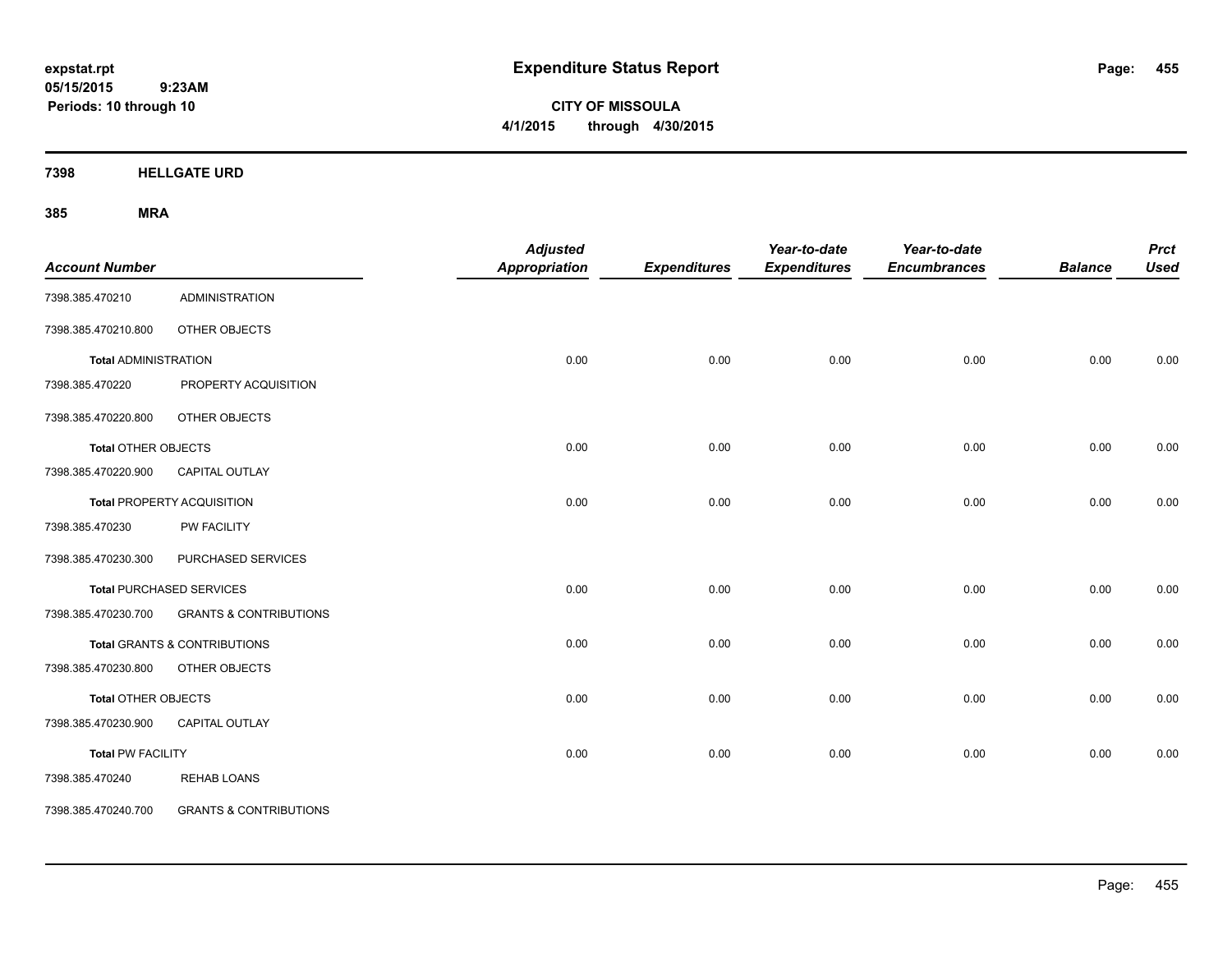**CITY OF MISSOULA 4/1/2015 through 4/30/2015**

**7398 HELLGATE URD**

| <b>Account Number</b>    |                                         | <b>Adjusted</b><br><b>Appropriation</b> | <b>Expenditures</b> | Year-to-date<br><b>Expenditures</b> | Year-to-date<br><b>Encumbrances</b> | <b>Balance</b> | <b>Prct</b><br><b>Used</b> |
|--------------------------|-----------------------------------------|-----------------------------------------|---------------------|-------------------------------------|-------------------------------------|----------------|----------------------------|
|                          | <b>Total GRANTS &amp; CONTRIBUTIONS</b> | 0.00                                    | 0.00                | 0.00                                | 0.00                                | 0.00           | 0.00                       |
| 7398.385.470240.800      | OTHER OBJECTS                           |                                         |                     |                                     |                                     |                |                            |
| <b>Total REHAB LOANS</b> |                                         | 0.00                                    | 0.00                | 0.00                                | 0.00                                | 0.00           | 0.00                       |
| 7398.385.470250          | <b>RELOCATION PAYMENTS</b>              |                                         |                     |                                     |                                     |                |                            |
| 7398.385.470250.700      | <b>GRANTS &amp; CONTRIBUTIONS</b>       |                                         |                     |                                     |                                     |                |                            |
|                          | Total GRANTS & CONTRIBUTIONS            | 0.00                                    | 0.00                | 0.00                                | 0.00                                | 0.00           | 0.00                       |
| 7398.385.470250.800      | OTHER OBJECTS                           |                                         |                     |                                     |                                     |                |                            |
|                          | <b>Total RELOCATION PAYMENTS</b>        | 0.00                                    | 0.00                | 0.00                                | 0.00                                | 0.00           | 0.00                       |
| 7398.385.470260          | PLANNING & MGMT                         |                                         |                     |                                     |                                     |                |                            |
| 7398.385.470260.300      | PURCHASED SERVICES                      |                                         |                     |                                     |                                     |                |                            |
|                          | <b>Total PURCHASED SERVICES</b>         | 0.00                                    | 0.00                | 0.00                                | 0.00                                | 0.00           | 0.00                       |
| 7398.385.470260.700      | <b>GRANTS &amp; CONTRIBUTIONS</b>       |                                         |                     |                                     |                                     |                |                            |
|                          | <b>Total GRANTS &amp; CONTRIBUTIONS</b> | 0.00                                    | 0.00                | 0.00                                | 0.00                                | 0.00           | 0.00                       |
| 7398.385.470260.800      | OTHER OBJECTS                           |                                         |                     |                                     |                                     |                |                            |
| Total PLANNING & MGMT    |                                         | 0.00                                    | 0.00                | 0.00                                | 0.00                                | 0.00           | 0.00                       |
| 7398.385.470270          | <b>CLEARING &amp; DEMO</b>              |                                         |                     |                                     |                                     |                |                            |
| 7398.385.470270.300      | PURCHASED SERVICES                      |                                         |                     |                                     |                                     |                |                            |
|                          | Total PURCHASED SERVICES                | 0.00                                    | 0.00                | 0.00                                | 0.00                                | 0.00           | 0.00                       |
| 7398.385.470270.700      | <b>GRANTS &amp; CONTRIBUTIONS</b>       |                                         |                     |                                     |                                     |                |                            |
|                          | <b>Total GRANTS &amp; CONTRIBUTIONS</b> | 0.00                                    | 0.00                | 0.00                                | 0.00                                | 0.00           | 0.00                       |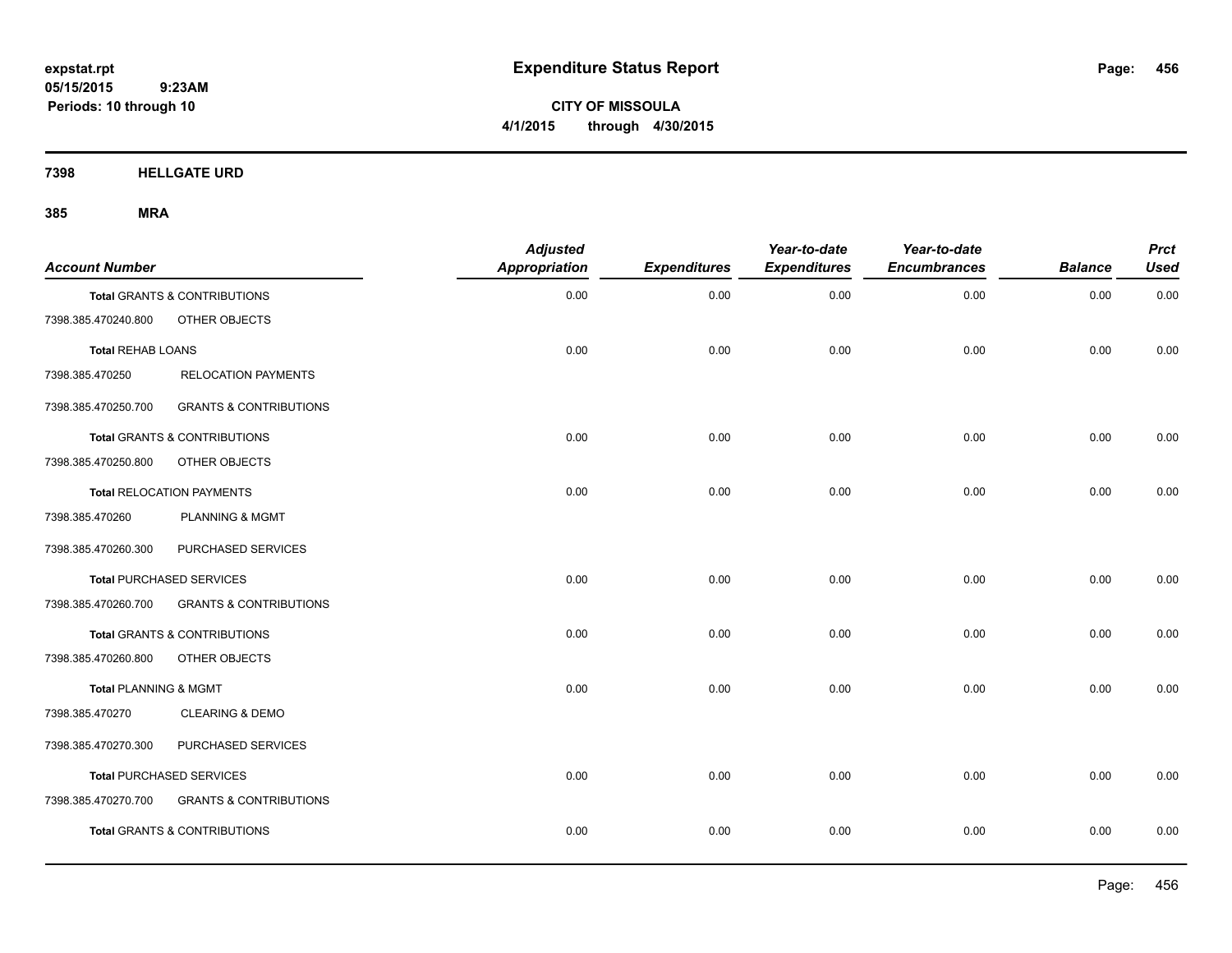**CITY OF MISSOULA 4/1/2015 through 4/30/2015**

**7398 HELLGATE URD**

| <b>Account Number</b>                        | <b>Adjusted</b><br><b>Appropriation</b> | <b>Expenditures</b> | Year-to-date<br><b>Expenditures</b> | Year-to-date<br><b>Encumbrances</b> | <b>Balance</b> | <b>Prct</b><br>Used |
|----------------------------------------------|-----------------------------------------|---------------------|-------------------------------------|-------------------------------------|----------------|---------------------|
| 7398.385.470270.800<br>OTHER OBJECTS         |                                         |                     |                                     |                                     |                |                     |
| <b>Total OTHER OBJECTS</b>                   | 0.00                                    | 0.00                | 0.00                                | 0.00                                | 0.00           | 0.00                |
| 7398.385.470270.900<br><b>CAPITAL OUTLAY</b> |                                         |                     |                                     |                                     |                |                     |
| <b>Total CLEARING &amp; DEMO</b>             | 0.00                                    | 0.00                | 0.00                                | 0.00                                | 0.00           | 0.00                |
| <b>Total HELLGATE URD</b>                    | 0.00                                    | 0.00                | 0.00                                | 0.00                                | 0.00           | 0.00                |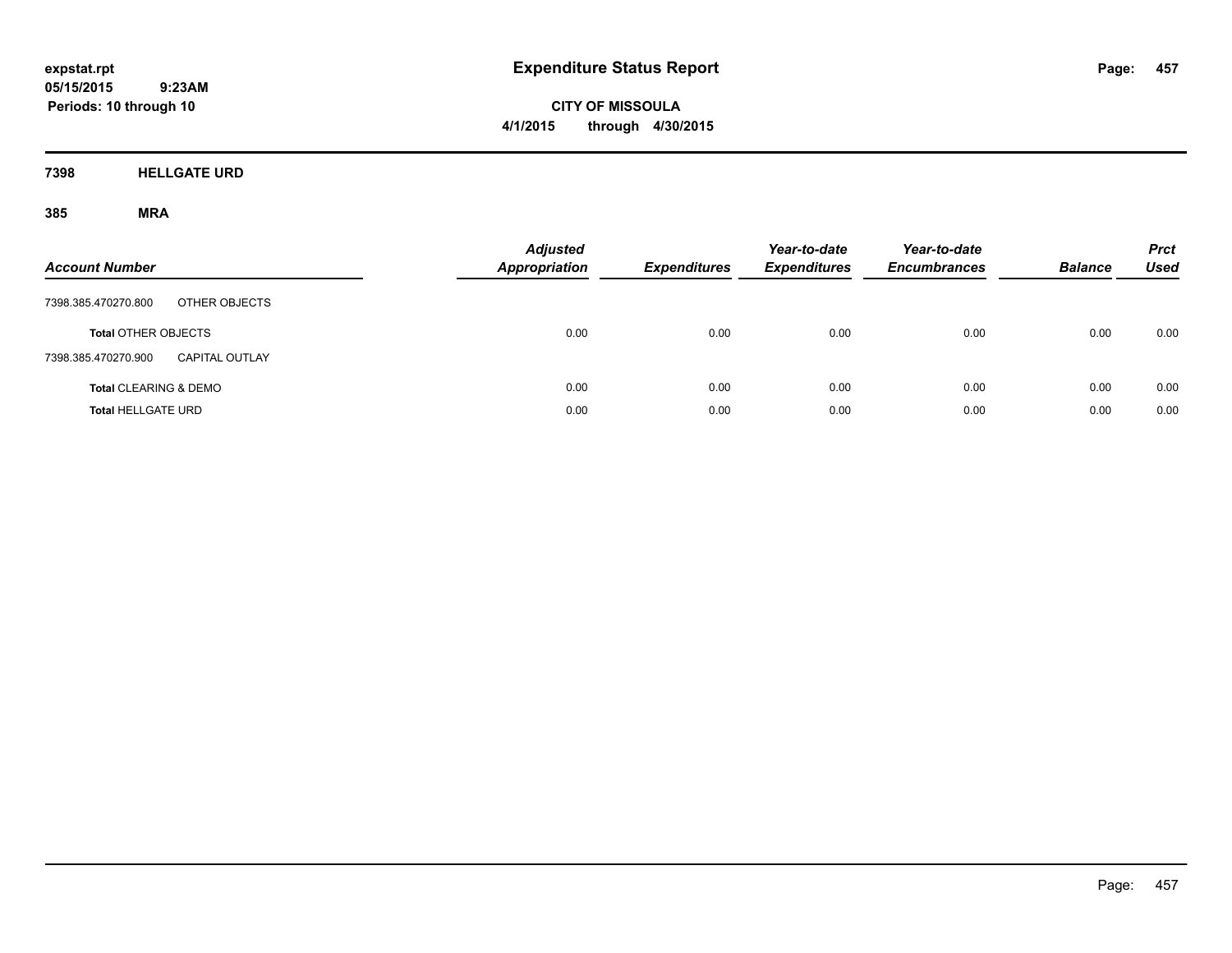**458**

**05/15/2015 9:23AM Periods: 10 through 10**

**CITY OF MISSOULA 4/1/2015 through 4/30/2015**

### **7399 INTERMOUNTAIN BOND DEBT SERVICE**

| <b>Account Number</b>             |                           | <b>Adjusted</b><br>Appropriation | <b>Expenditures</b> | Year-to-date<br><b>Expenditures</b> | Year-to-date<br><b>Encumbrances</b> | <b>Balance</b> | <b>Prct</b><br><b>Used</b> |
|-----------------------------------|---------------------------|----------------------------------|---------------------|-------------------------------------|-------------------------------------|----------------|----------------------------|
| 7399.385.490200                   | REVENUE BOND DEBT SERVICE |                                  |                     |                                     |                                     |                |                            |
| 7399.385.490200.600               | <b>DEBT SERVICE</b>       |                                  |                     |                                     |                                     |                |                            |
| 7399.385.490200.610.000 PRINCIPAL |                           | 72,000.00                        | 0.00                | 35.500.00                           | 0.00                                | 36,500.00      | 49.31                      |
| 7399.385.490200.620.000 INTEREST  |                           | 73.769.00                        | 0.00                | 37.861.88                           | 0.00                                | 35.907.12      | 51.32                      |
| <b>Total MRA</b>                  |                           | 145,769.00                       | 0.00                | 73.361.88                           | 0.00                                | 72.407.12      | 50.33                      |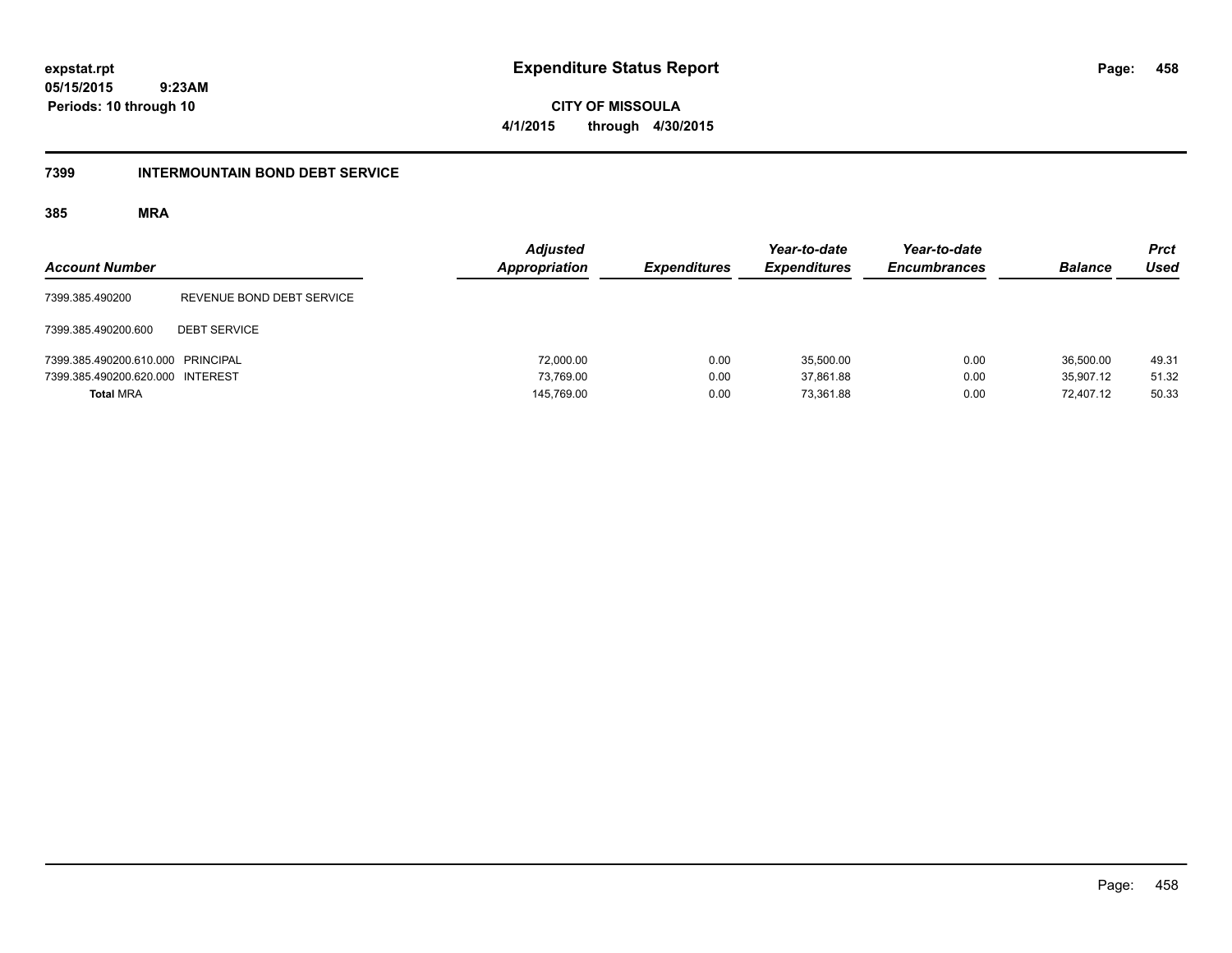**459**

**05/15/2015 9:23AM Periods: 10 through 10**

**CITY OF MISSOULA 4/1/2015 through 4/30/2015**

## **7399 INTERMOUNTAIN BOND DEBT SERVICE**

| <b>Account Number</b>         |                                              | <b>Adjusted</b><br><b>Appropriation</b> | <b>Expenditures</b> | Year-to-date<br><b>Expenditures</b> | Year-to-date<br><b>Encumbrances</b> | <b>Balance</b> | Prct<br><b>Used</b> |
|-------------------------------|----------------------------------------------|-----------------------------------------|---------------------|-------------------------------------|-------------------------------------|----------------|---------------------|
| 7399.390.490604               | TI BOND RESERVE                              |                                         |                     |                                     |                                     |                |                     |
| 7399.390.490604.800           | OTHER OBJECTS                                |                                         |                     |                                     |                                     |                |                     |
| <b>Total NON-DEPARTMENTAL</b> |                                              | 0.00                                    | 0.00                | 0.00                                | 0.00                                | 0.00           | 0.00                |
|                               | <b>Total INTERMOUNTAIN BOND DEBT SERVICE</b> | 145,769.00                              | 0.00                | 73,361.88                           | 0.00                                | 72,407.12      | 50.33               |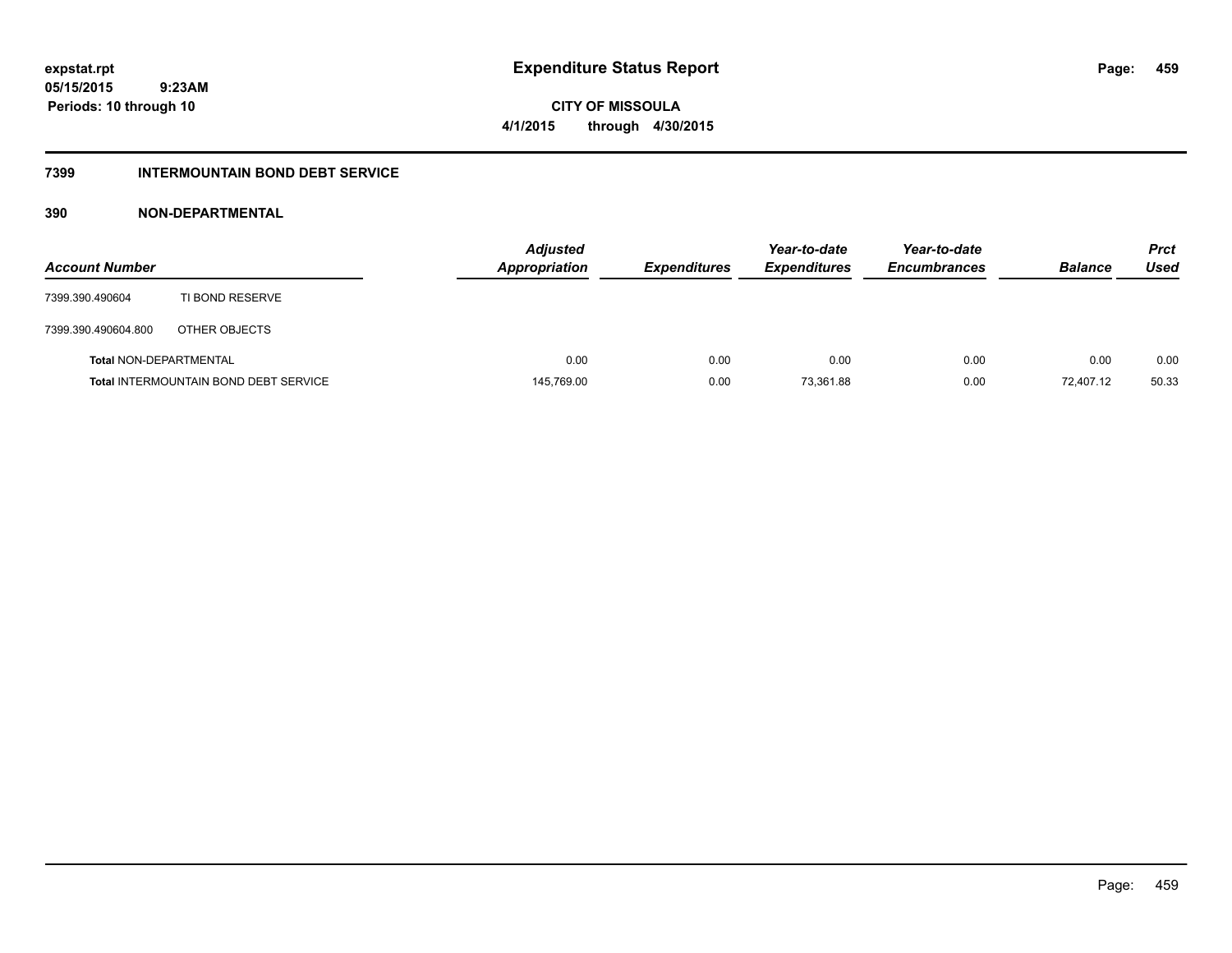**CITY OF MISSOULA 4/1/2015 through 4/30/2015**

## **7400 FRONT ST BOND CLEARING**

| <b>Account Number</b>            |                                                  | <b>Adjusted</b><br>Appropriation | <b>Expenditures</b> | Year-to-date<br><b>Expenditures</b> | Year-to-date<br><b>Encumbrances</b> | <b>Balance</b> | <b>Prct</b><br><b>Used</b> |
|----------------------------------|--------------------------------------------------|----------------------------------|---------------------|-------------------------------------|-------------------------------------|----------------|----------------------------|
| 7400.385.470210                  | <b>ADMINISTRATION</b>                            |                                  |                     |                                     |                                     |                |                            |
| 7400.385.470210.800              | OTHER OBJECTS                                    |                                  |                     |                                     |                                     |                |                            |
| 7400.385.470210.820.603          | TRANSFERS TO OTHER FUNDS                         | 146,472.00                       | 0.00                | 126,099.00                          | 0.00                                | 20,373.00      | 86.09                      |
|                                  | 7400.385.470210.820.604 TRANSFERS TO OTHER FUNDS | 142,630.00                       | 4,970.97            | 133,678.97                          | 0.00                                | 8,951.03       | 93.72                      |
|                                  | 7400.385.470210.820.605 TRANSFERS TO OTHER FUNDS | 164,160.00                       | 0.00                | 0.00                                | 0.00                                | 164,160.00     | 0.00                       |
| <b>Total ADMINISTRATION</b>      |                                                  | 453,262.00                       | 4,970.97            | 259,777.97                          | 0.00                                | 193,484.03     | 57.31                      |
| 7400.385.470260                  | <b>PLANNING &amp; MGMT</b>                       |                                  |                     |                                     |                                     |                |                            |
| 7400.385.470260.700              | <b>GRANTS &amp; CONTRIBUTIONS</b>                |                                  |                     |                                     |                                     |                |                            |
| <b>Total PLANNING &amp; MGMT</b> |                                                  | 0.00                             | 0.00                | 0.00                                | 0.00                                | 0.00           | 0.00                       |
|                                  | <b>Total FRONT ST BOND CLEARING</b>              | 453,262.00                       | 4,970.97            | 259,777.97                          | 0.00                                | 193.484.03     | 57.31                      |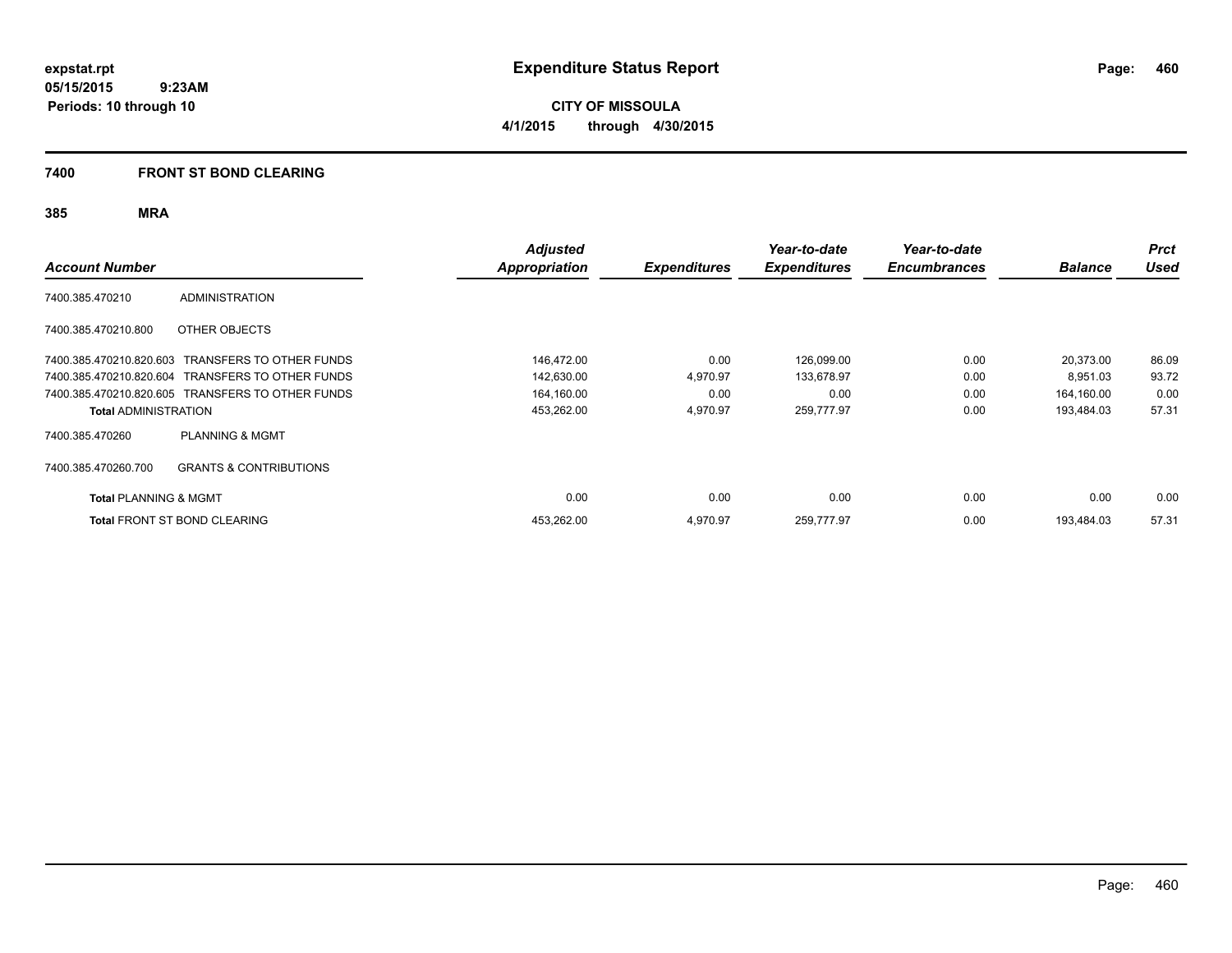**461**

**05/15/2015 9:23AM Periods: 10 through 10**

**CITY OF MISSOULA 4/1/2015 through 4/30/2015**

## **7401 FRONT ST PARKING STRUCTURE**

| <b>Account Number</b>             |                                                 | <b>Adjusted</b><br><b>Appropriation</b> | <b>Expenditures</b> | Year-to-date<br><b>Expenditures</b> | Year-to-date<br><b>Encumbrances</b> | <b>Balance</b> | <b>Prct</b><br><b>Used</b> |
|-----------------------------------|-------------------------------------------------|-----------------------------------------|---------------------|-------------------------------------|-------------------------------------|----------------|----------------------------|
| 7401.385.470210                   | <b>ADMINISTRATION</b>                           |                                         |                     |                                     |                                     |                |                            |
| 7401.385.470210.800               | OTHER OBJECTS                                   |                                         |                     |                                     |                                     |                |                            |
| <b>Total ADMINISTRATION</b>       |                                                 | 0.00                                    | 0.00                | 0.00                                | 0.00                                | 0.00           | 0.00                       |
| 7401.385.490000                   | <b>DEBT SERVICE</b>                             |                                         |                     |                                     |                                     |                |                            |
| 7401.385.490000.600               | <b>DEBT SERVICE</b>                             |                                         |                     |                                     |                                     |                |                            |
| 7401.385.490000.610.000 PRINCIPAL |                                                 | 30,000.00                               | 0.00                | 16,000.00                           | 0.00                                | 14,000.00      | 53.33                      |
|                                   | 7401.385.490000.620.000 INTEREST / SERVICE FEES | 116,134.00                              | 0.00                | 103,270.09                          | 0.00                                | 12,863.91      | 88.92                      |
| <b>Total DEBT SERVICE</b>         |                                                 | 146,134.00                              | 0.00                | 119,270.09                          | 0.00                                | 26,863.91      | 81.62                      |
| 7401.385.522000                   | PTI PAYMENT TO MPC                              |                                         |                     |                                     |                                     |                |                            |
| 7401.385.522000.300               | PURCHASED SERVICES                              |                                         |                     |                                     |                                     |                |                            |
| <b>Total PTI PAYMENT TO MPC</b>   |                                                 | 0.00                                    | 0.00                | 0.00                                | 0.00                                | 0.00           | 0.00                       |
|                                   | <b>Total FRONT ST PARKING STRUCTURE</b>         | 146,134.00                              | 0.00                | 119,270.09                          | 0.00                                | 26,863.91      | 81.62                      |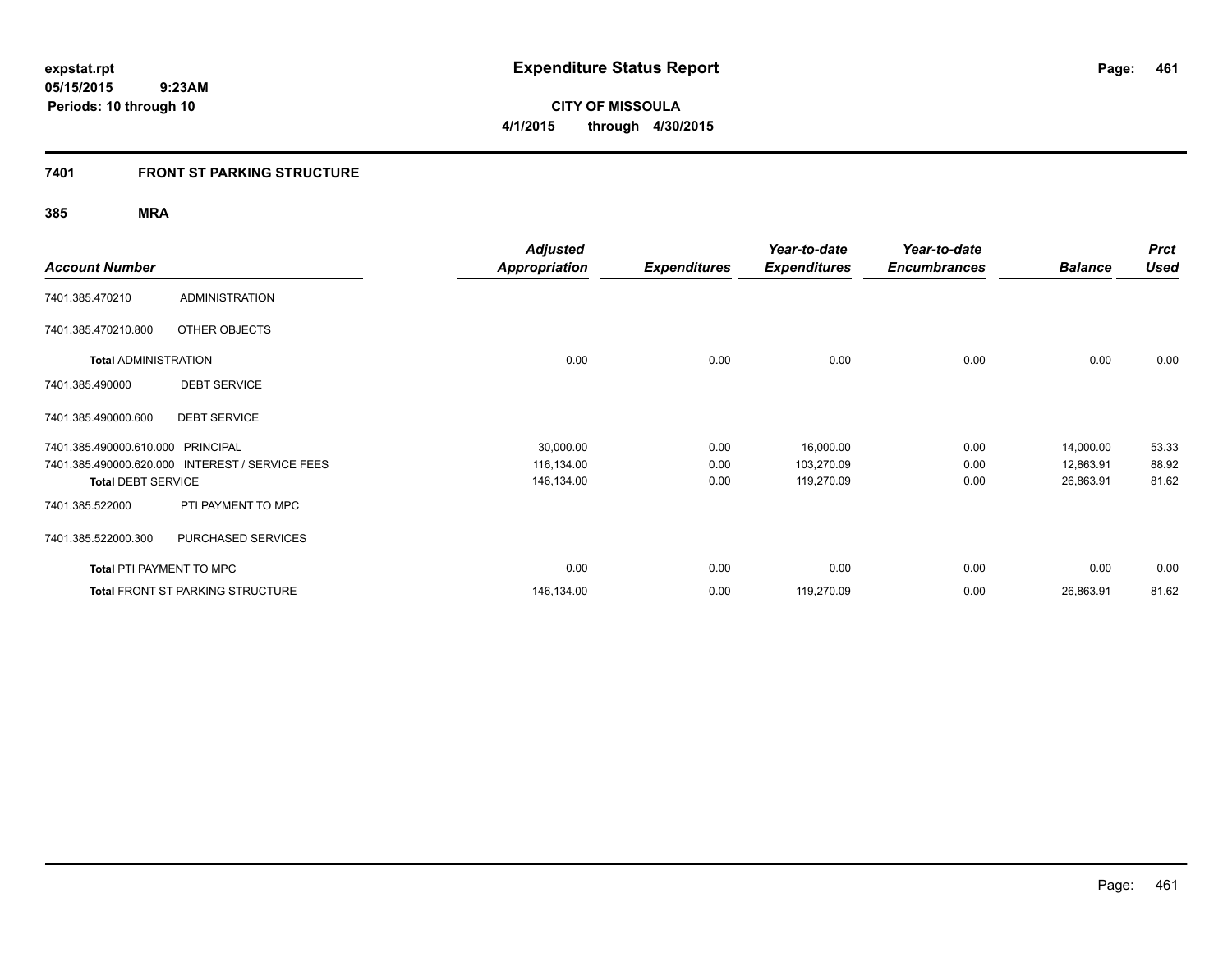**CITY OF MISSOULA 4/1/2015 through 4/30/2015**

## **7402 FRONT ST SUBORDINATE LIEN NOTE**

## **385 MRA**

| <b>Account Number</b>       |                                                              | <b>Adjusted</b><br><b>Appropriation</b> | <b>Expenditures</b> | Year-to-date<br><b>Expenditures</b> | Year-to-date<br><b>Encumbrances</b> | <b>Balance</b> | <b>Prct</b><br><b>Used</b> |
|-----------------------------|--------------------------------------------------------------|-----------------------------------------|---------------------|-------------------------------------|-------------------------------------|----------------|----------------------------|
| 7402.385.470210             | <b>ADMINISTRATION</b>                                        |                                         |                     |                                     |                                     |                |                            |
| 7402.385.470210.800         | OTHER OBJECTS                                                |                                         |                     |                                     |                                     |                |                            |
| <b>Total ADMINISTRATION</b> |                                                              | 0.00                                    | 0.00                | 0.00                                | 0.00                                | 0.00           | 0.00                       |
| 7402.385.470333             | THE WILMA NOTE                                               |                                         |                     |                                     |                                     |                |                            |
| 7402.385.470333.600         | <b>DEBT SERVICE</b>                                          |                                         |                     |                                     |                                     |                |                            |
|                             | 7402.385.470333.610.000 WILMA NOTE/PRINCIPAL                 | 34.526.00                               | 0.00                | 0.00                                | 0.00                                | 34.526.00      | 0.00                       |
|                             | 7402.385.470333.620.000 WILMA NOTE/NTEREST / SERVICE FEES    | 725.00                                  | 0.00                | 0.00                                | 0.00                                | 725.00         | 0.00                       |
| <b>Total DEBT SERVICE</b>   |                                                              | 35,251.00                               | 0.00                | 0.00                                | 0.00                                | 35,251.00      | 0.00                       |
| 7402.385.470333.700         | <b>GRANTS &amp; CONTRIBUTIONS</b>                            |                                         |                     |                                     |                                     |                |                            |
|                             | <b>Total GRANTS &amp; CONTRIBUTIONS</b>                      | 0.00                                    | 0.00                | 0.00                                | 0.00                                | 0.00           | 0.00                       |
| <b>Total THE WILMA NOTE</b> |                                                              | 35,251.00                               | 0.00                | 0.00                                | 0.00                                | 35,251.00      | 0.00                       |
| 7402.385.470334             | <b>CARAS PARK OBLIGATION</b>                                 |                                         |                     |                                     |                                     |                |                            |
| 7402.385.470334.700         | <b>GRANTS &amp; CONTRIBUTIONS</b>                            |                                         |                     |                                     |                                     |                |                            |
|                             | <b>Total CARAS PARK OBLIGATION</b>                           | 0.00                                    | 0.00                | 0.00                                | 0.00                                | 0.00           | 0.00                       |
| 7402.385.490507             | FIB SUBORDINATE LIEN NOTE PARKING STRUCT                     |                                         |                     |                                     |                                     |                |                            |
| 7402.385.490507.600         | <b>DEBT SERVICE</b>                                          |                                         |                     |                                     |                                     |                |                            |
|                             | 7402.385.490507.610.000 FIB SUB LIEN NOTE-PRINCIPAL          | 32,783.00                               | 0.00                | 32,782.62                           | 0.00                                | 0.38           | 100.00                     |
|                             | 7402.385.490507.620.000 FIB SUB LIEN NOTE-INTEREST/ SVS FEES | 98.523.00                               | 48,724.63           | 98,522.90                           | 0.00                                | 0.10           | 100.00                     |
|                             | Total FIB SUBORDINATE LIEN NOTE PARKING STRUCT               | 131,306.00                              | 48,724.63           | 131,305.52                          | 0.00                                | 0.48           | 100.00                     |
| 7402.385.490509             | WILMA NOTE DEBT SERVICE                                      |                                         |                     |                                     |                                     |                |                            |

7402.385.490509.600 DEBT SERVICE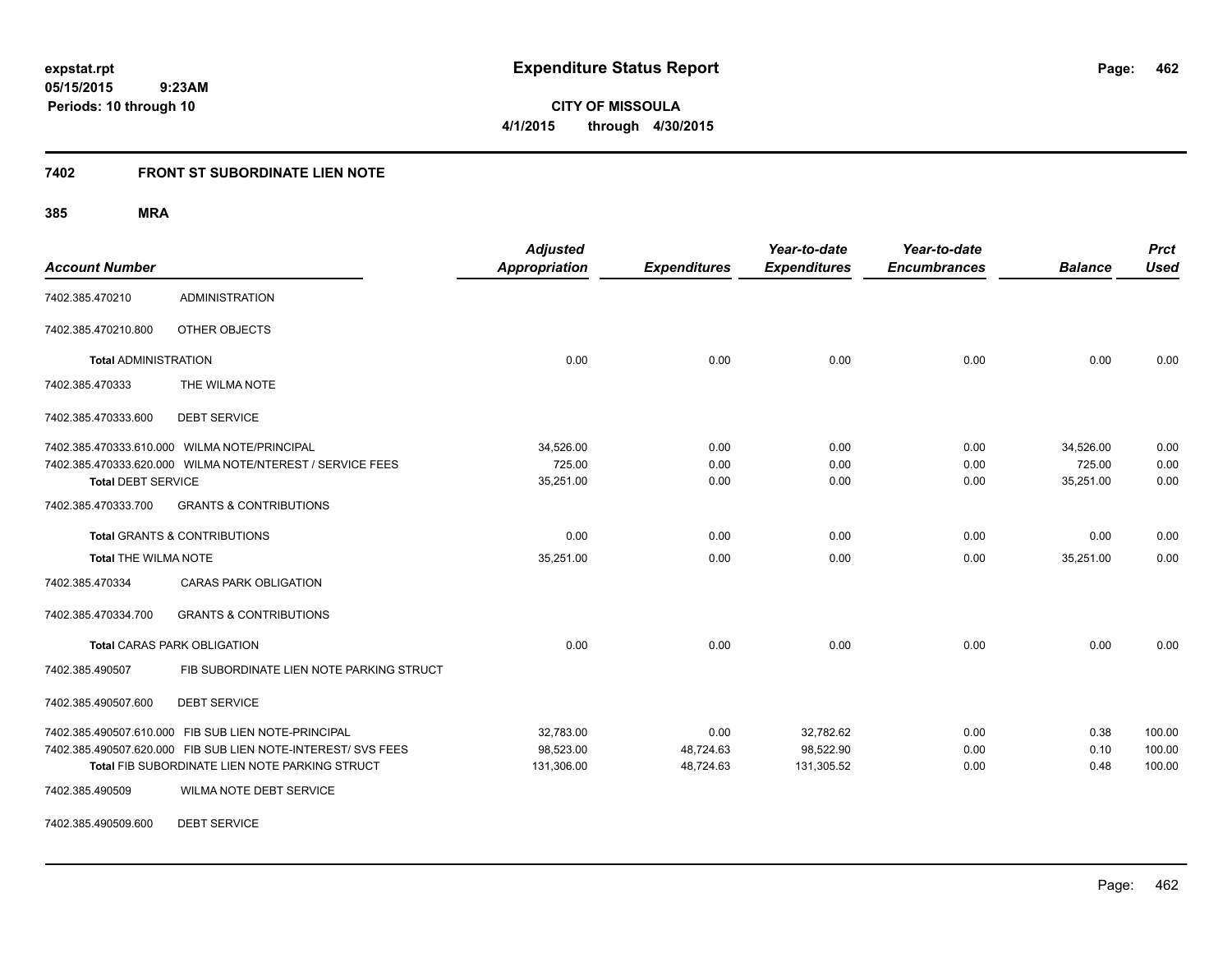**CITY OF MISSOULA 4/1/2015 through 4/30/2015**

# **7402 FRONT ST SUBORDINATE LIEN NOTE**

|                                                 | <b>Adjusted</b> |                     | Year-to-date        | Year-to-date        |                | Prct  |
|-------------------------------------------------|-----------------|---------------------|---------------------|---------------------|----------------|-------|
| <b>Account Number</b>                           | Appropriation   | <b>Expenditures</b> | <b>Expenditures</b> | <b>Encumbrances</b> | <b>Balance</b> | Used  |
| 7402.385.490509.610.000 PRINCIPAL               | 0.00            | 0.00                | 34.526.26           | 0.00                | $-34.526.26$   | 0.00  |
| 7402.385.490509.620.000 INTEREST / SERVICE FEES | 0.00            | 0.00                | 561.05              | 0.00                | $-561.05$      | 0.00  |
| <b>Total WILMA NOTE DEBT SERVICE</b>            | 0.00            | 0.00                | 35.087.31           | 0.00                | $-35.087.31$   | 0.00  |
| <b>Total FRONT ST SUBORDINATE LIEN NOTE</b>     | 166.557.00      | 48.724.63           | 166.392.83          | 0.00                | 164.17         | 99.90 |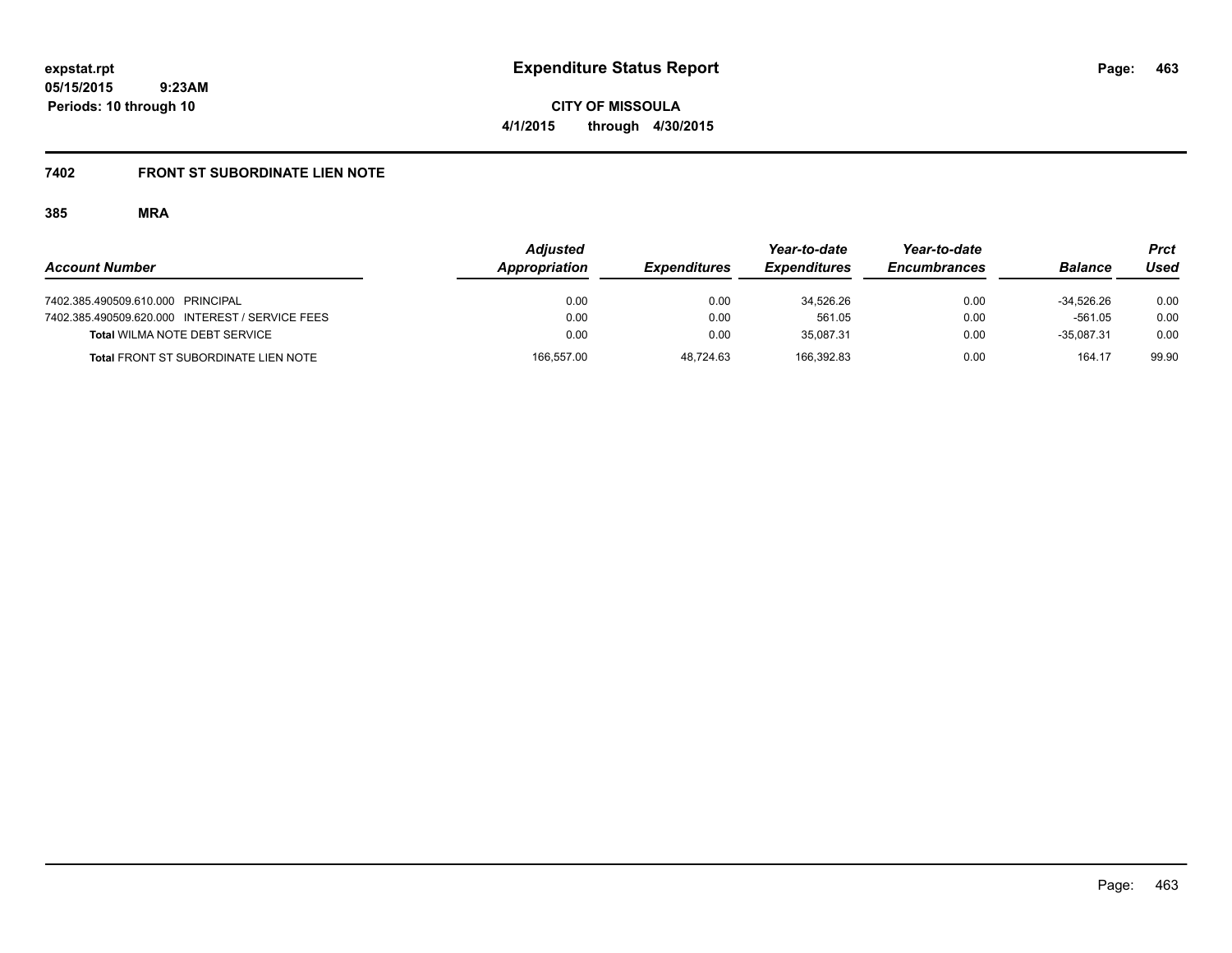**CITY OF MISSOULA 4/1/2015 through 4/30/2015**

## **7447 COURT COLLECTED PARKING FINES**

## **230 MUNICIPAL COURT**

| <b>Account Number</b>      |                                            | <b>Adjusted</b><br><b>Appropriation</b> | <b>Expenditures</b> | Year-to-date<br><b>Expenditures</b> | Year-to-date<br><b>Encumbrances</b> | <b>Balance</b> | <b>Prct</b><br><b>Used</b> |
|----------------------------|--------------------------------------------|-----------------------------------------|---------------------|-------------------------------------|-------------------------------------|----------------|----------------------------|
| 7447.230.410360            | CITY/MUNICIPAL COURT                       |                                         |                     |                                     |                                     |                |                            |
| 7447.230.410360.500        | <b>FIXED CHARGES</b>                       |                                         |                     |                                     |                                     |                |                            |
| <b>Total FIXED CHARGES</b> |                                            | 0.00                                    | 0.00                | 0.00                                | 0.00                                | 0.00           | 0.00                       |
|                            | <b>Total CITY/MUNICIPAL COURT</b>          | 0.00                                    | 0.00                | 0.00                                | 0.00                                | 0.00           | 0.00                       |
|                            | <b>Total COURT COLLECTED PARKING FINES</b> | 0.00                                    | 0.00                | 0.00                                | 0.00                                | 0.00           | 0.00                       |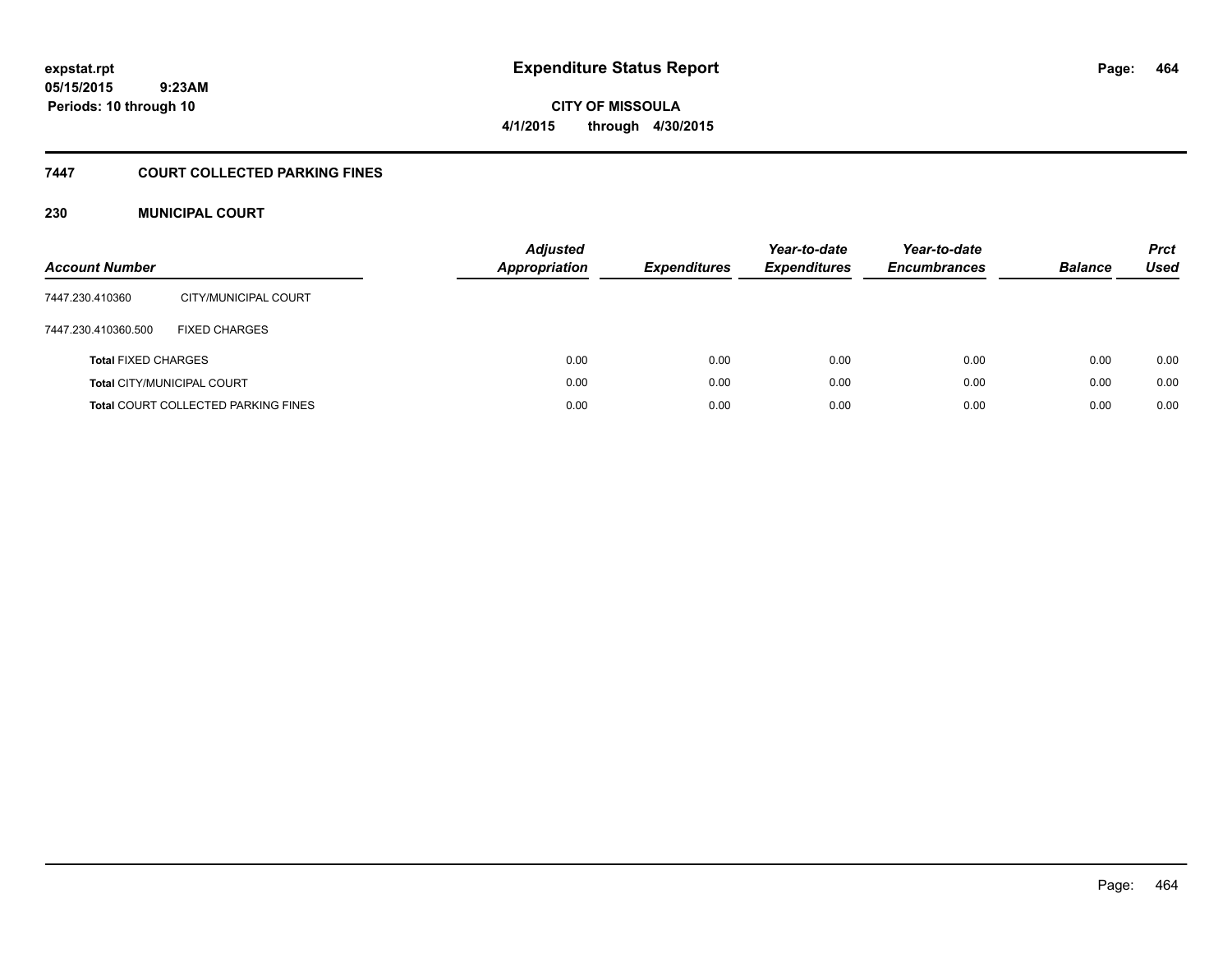**CITY OF MISSOULA 4/1/2015 through 4/30/2015**

### **7458 COURT SURCHARGE**

## **230 MUNICIPAL COURT**

| <b>Account Number</b>        |                                   | <b>Adjusted</b><br><b>Appropriation</b> | <b>Expenditures</b> | Year-to-date<br><b>Expenditures</b> | Year-to-date<br><b>Encumbrances</b> | <b>Balance</b> | <b>Prct</b><br><b>Used</b> |
|------------------------------|-----------------------------------|-----------------------------------------|---------------------|-------------------------------------|-------------------------------------|----------------|----------------------------|
| 7458.230.410360              | CITY/MUNICIPAL COURT              |                                         |                     |                                     |                                     |                |                            |
| 7458.230.410360.500          | <b>FIXED CHARGES</b>              |                                         |                     |                                     |                                     |                |                            |
| <b>Total FIXED CHARGES</b>   |                                   | 0.00                                    | 0.00                | 0.00                                | 0.00                                | 0.00           | 0.00                       |
|                              | <b>Total CITY/MUNICIPAL COURT</b> | 0.00                                    | 0.00                | 0.00                                | 0.00                                | 0.00           | 0.00                       |
| <b>Total COURT SURCHARGE</b> |                                   | 0.00                                    | 0.00                | 0.00                                | 0.00                                | 0.00           | 0.00                       |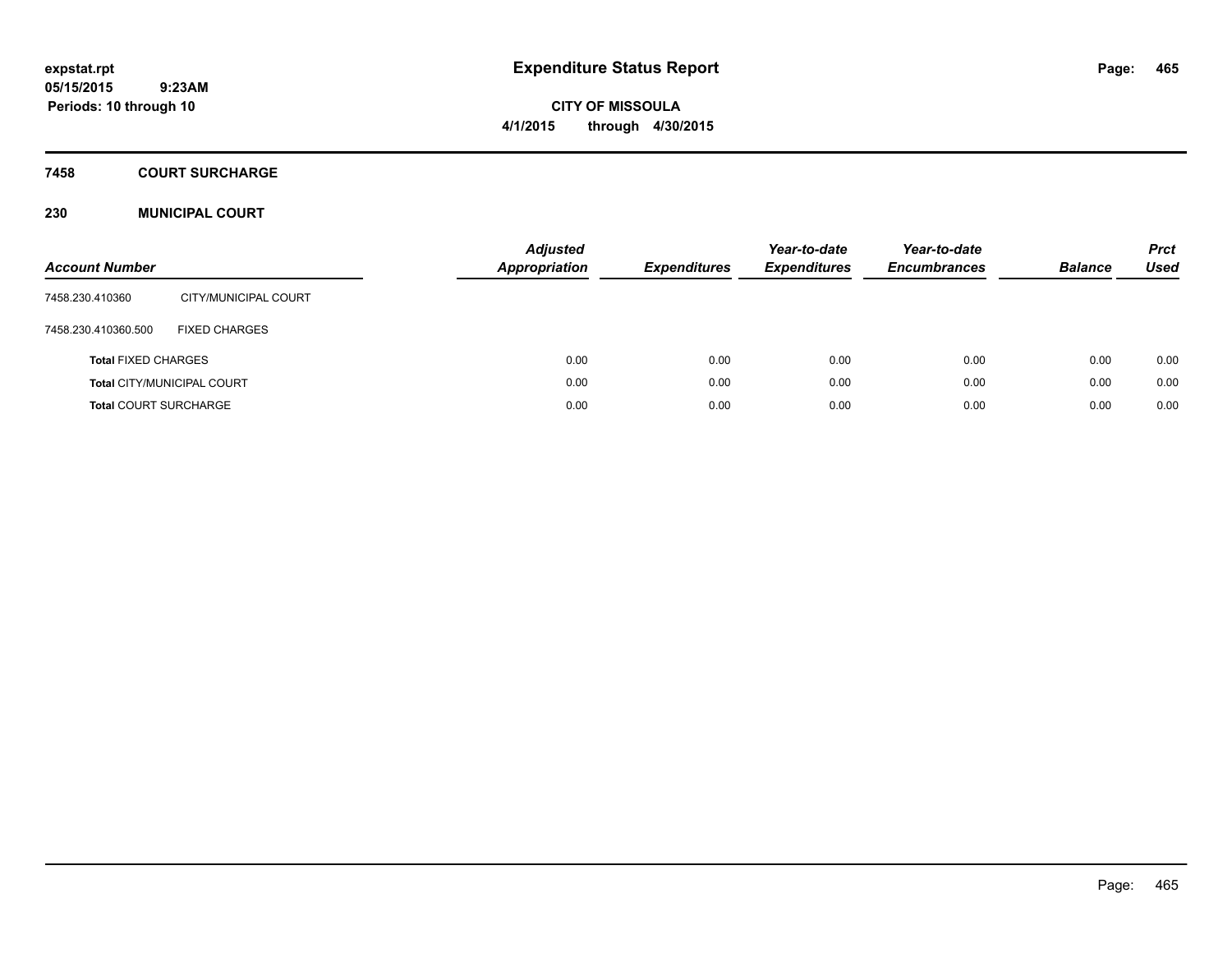**CITY OF MISSOULA 4/1/2015 through 4/30/2015**

## **7469 PUBLIC DEFENDER FEES**

## **230 MUNICIPAL COURT**

| <b>Account Number</b> |                                   | Appropriation | <b>Adjusted</b> | <i><b>Expenditures</b></i> | Year-to-date<br><i><b>Expenditures</b></i> | Year-to-date<br><b>Encumbrances</b> | <b>Balance</b> | <b>Prct</b><br>Used |
|-----------------------|-----------------------------------|---------------|-----------------|----------------------------|--------------------------------------------|-------------------------------------|----------------|---------------------|
| 7469.230.410360       | CITY/MUNICIPAL COURT              |               |                 |                            |                                            |                                     |                |                     |
| 7469.230.410360.500   | <b>FIXED CHARGES</b>              |               |                 |                            |                                            |                                     |                |                     |
|                       | <b>Total PUBLIC DEFENDER FEES</b> |               | 0.00            | 0.00                       | 0.00                                       | 0.00                                | 0.00           | 0.00                |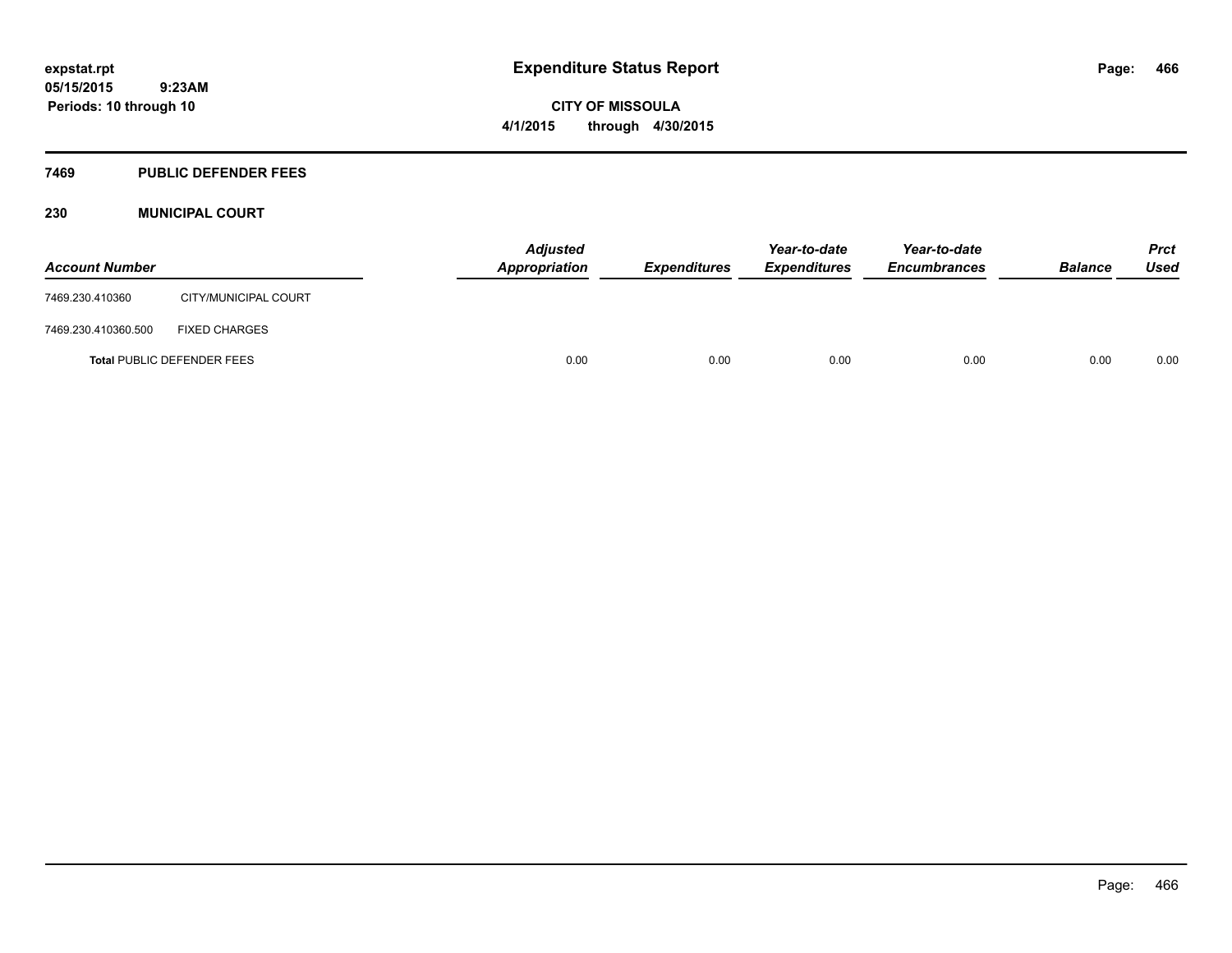**CITY OF MISSOULA 4/1/2015 through 4/30/2015**

**7903 COUNTY CLEARING**

| <b>Account Number</b>        |                                                    | <b>Adjusted</b><br><b>Appropriation</b> | <b>Expenditures</b>  | Year-to-date<br><b>Expenditures</b> | Year-to-date<br><b>Encumbrances</b> | <b>Balance</b>             | <b>Prct</b><br>Used |
|------------------------------|----------------------------------------------------|-----------------------------------------|----------------------|-------------------------------------|-------------------------------------|----------------------------|---------------------|
| 7903.390.440600              | ANIMAL CONTROL SERVICES                            |                                         |                      |                                     |                                     |                            |                     |
| 7903.390.440600.800          | OTHER OBJECTS                                      |                                         |                      |                                     |                                     |                            |                     |
| <b>Total COUNTY CLEARING</b> | 7903.390.440600.845.000 CONTINGENCY - DOG LICENSES | 0.00<br>0.00                            | 1.510.00<br>1,510.00 | 5.832.00<br>5,832.00                | 0.00<br>0.00                        | $-5.832.00$<br>$-5,832.00$ | 0.00<br>0.00        |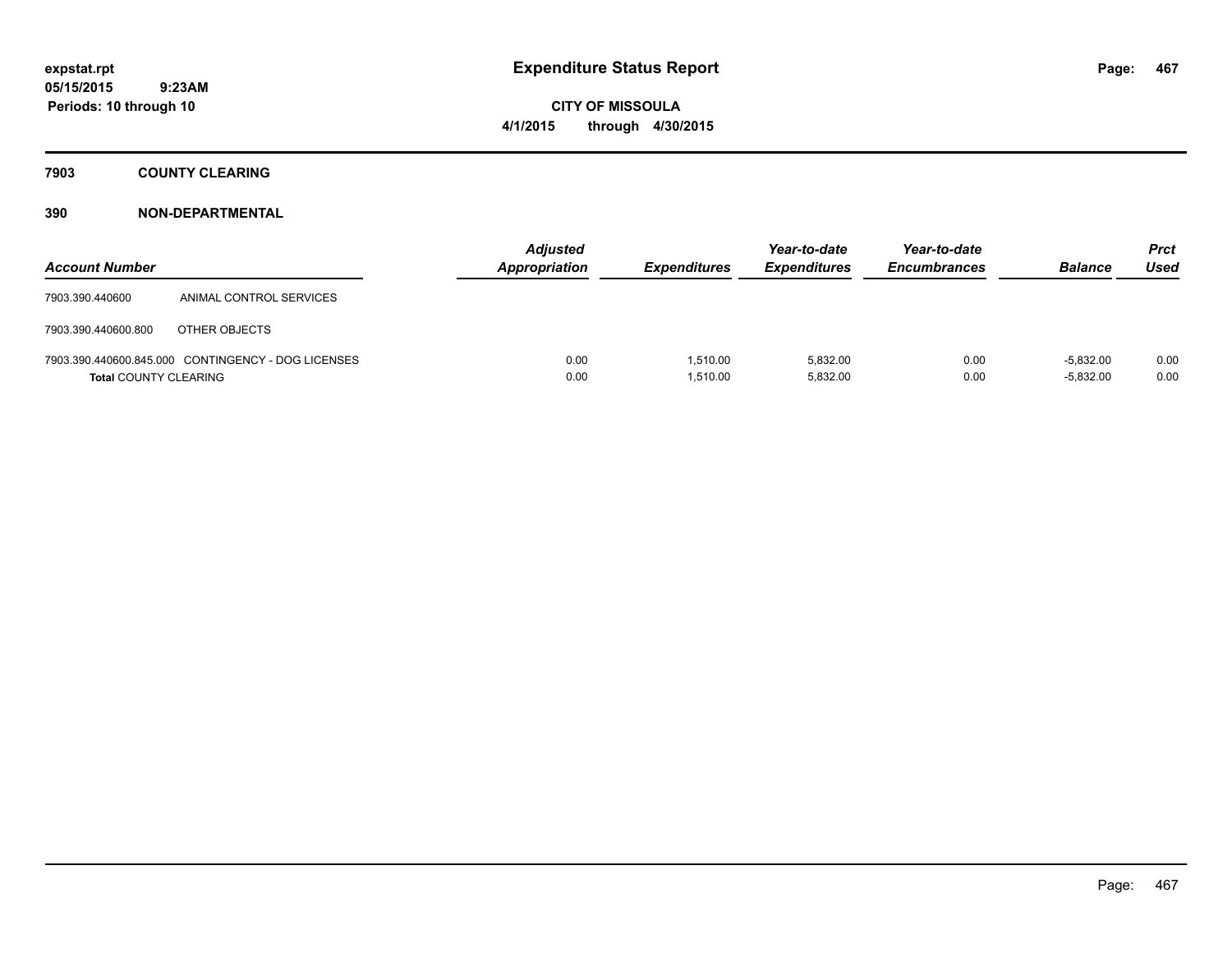**CITY OF MISSOULA 4/1/2015 through 4/30/2015**

**7904 SEWER REBATE**

**Periods: 10 through 10**

 **9:23AM**

# **280 PUBLIC WORKS ADMIN/ENGINEERING**

| <b>Account Number</b>        |                        | <b>Adjusted</b><br><b>Appropriation</b> | <b>Expenditures</b> | Year-to-date<br><b>Expenditures</b> | Year-to-date<br><b>Encumbrances</b> | <b>Balance</b> | <b>Prct</b><br><b>Used</b> |
|------------------------------|------------------------|-----------------------------------------|---------------------|-------------------------------------|-------------------------------------|----------------|----------------------------|
| 7904.280.430600              | <b>SEWER UTILITIES</b> |                                         |                     |                                     |                                     |                |                            |
| 7904.280.430600.500          | <b>FIXED CHARGES</b>   |                                         |                     |                                     |                                     |                |                            |
| <b>Total FIXED CHARGES</b>   |                        | 0.00                                    | 0.00                | 0.00                                | 0.00                                | 0.00           | 0.00                       |
| 7904.280.430600.800          | OTHER OBJECTS          |                                         |                     |                                     |                                     |                |                            |
| <b>Total OTHER OBJECTS</b>   |                        | 0.00                                    | 0.00                | 0.00                                | 0.00                                | 0.00           | 0.00                       |
| <b>Total SEWER UTILITIES</b> |                        | 0.00                                    | 0.00                | 0.00                                | 0.00                                | 0.00           | 0.00                       |
| <b>Total SEWER REBATE</b>    |                        | 0.00                                    | 0.00                | 0.00                                | 0.00                                | 0.00           | 0.00                       |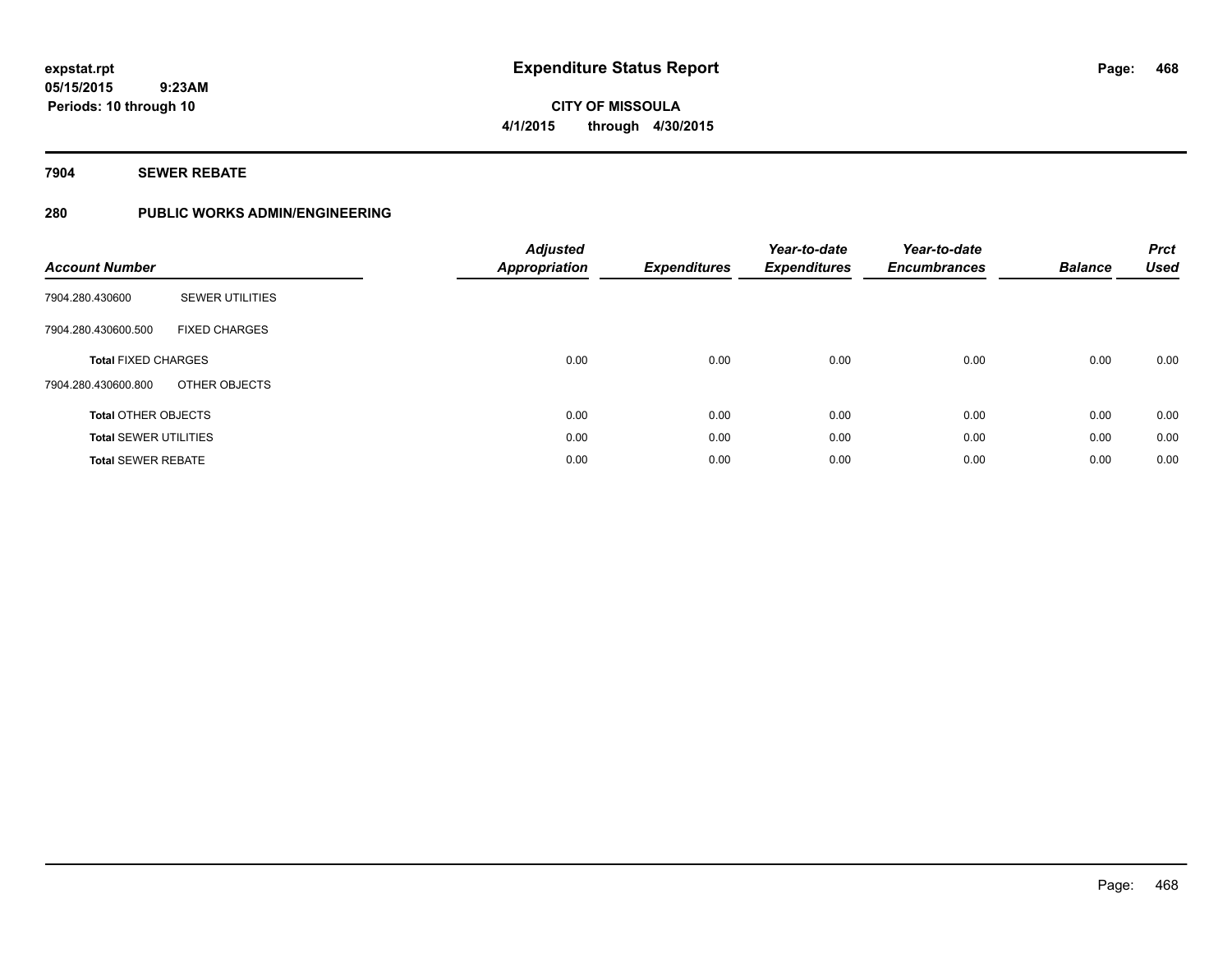**Periods: 10 through 10**

**CITY OF MISSOULA 4/1/2015 through 4/30/2015**

#### **7905 WYE SEWER RSID 8489**

 **9:23AM**

## **280 PUBLIC WORKS ADMIN/ENGINEERING**

| <b>Account Number</b>            |                        |      | <b>Adjusted</b><br>Appropriation | <b>Expenditures</b> | Year-to-date<br><b>Expenditures</b> | Year-to-date<br><b>Encumbrances</b> | <b>Balance</b> | Prct<br><b>Used</b> |
|----------------------------------|------------------------|------|----------------------------------|---------------------|-------------------------------------|-------------------------------------|----------------|---------------------|
| 7905.280.430600                  | <b>SEWER UTILITIES</b> |      |                                  |                     |                                     |                                     |                |                     |
| 7905.280.430600.500              | <b>FIXED CHARGES</b>   |      |                                  |                     |                                     |                                     |                |                     |
| <b>Total WYE SEWER RSID 8489</b> |                        | 0.00 | 0.00                             | 0.00                | 0.00                                | 0.00                                | 0.00           |                     |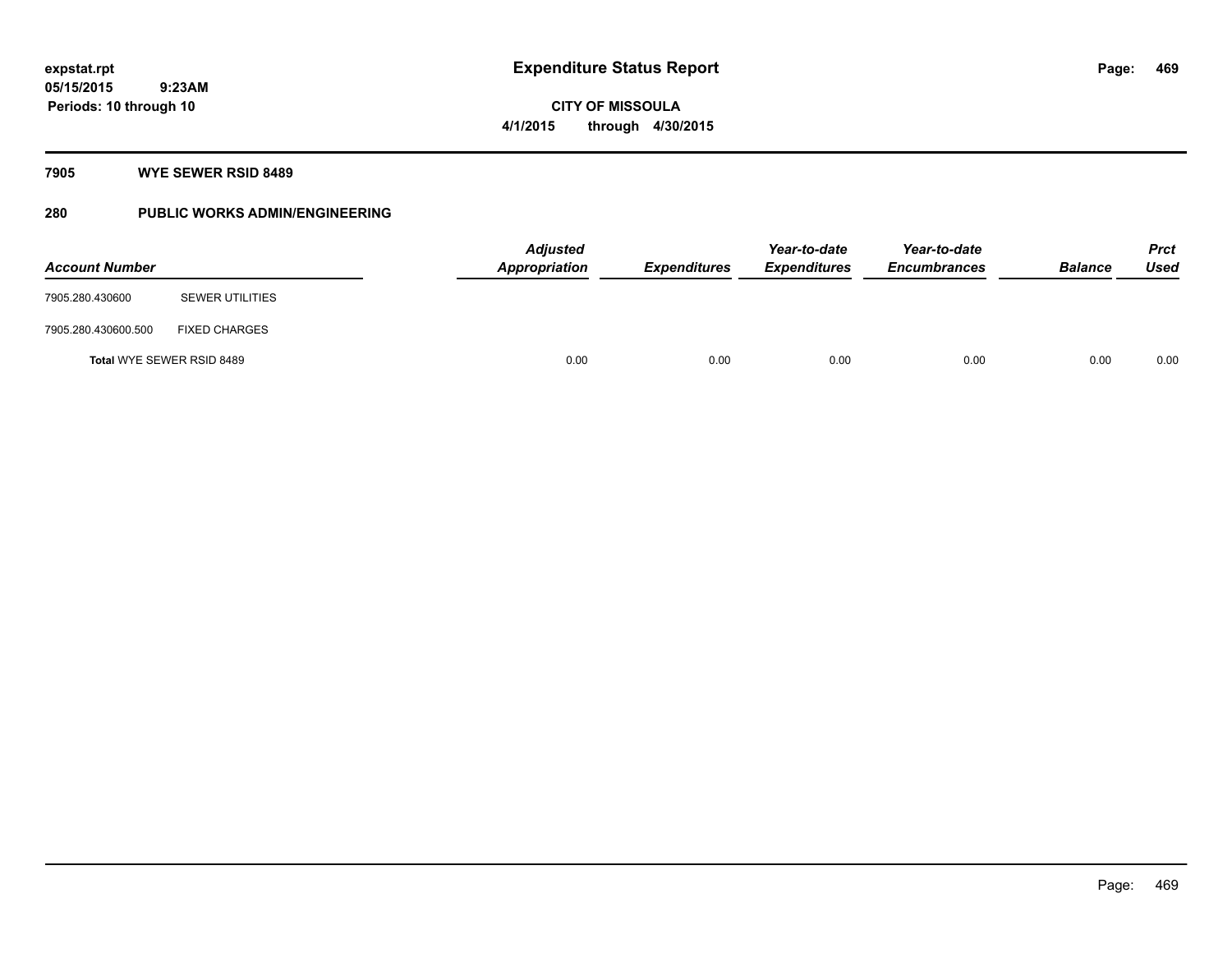**05/15/2015 9:23AM Periods: 10 through 10**

# **CITY OF MISSOULA 4/1/2015 through 4/30/2015**

### **7911 RESIDENTIAL INSPECTION FUND**

### **310 BUILDING INSPECTION**

| <b>Account Number</b>                                                                                       |                                        | <b>Adjusted</b><br><b>Appropriation</b> | <b>Expenditures</b> | Year-to-date<br><b>Expenditures</b> | Year-to-date<br><b>Encumbrances</b> | <b>Balance</b>       | <b>Prct</b><br><b>Used</b> |
|-------------------------------------------------------------------------------------------------------------|----------------------------------------|-----------------------------------------|---------------------|-------------------------------------|-------------------------------------|----------------------|----------------------------|
| 7911.310.420501                                                                                             | CONTRACTUAL SERVICE AGRMNTS - BUILDING |                                         |                     |                                     |                                     |                      |                            |
| 7911.310.420501.200                                                                                         | <b>SUPPLIES</b>                        |                                         |                     |                                     |                                     |                      |                            |
| <b>Total SUPPLIES</b>                                                                                       |                                        | 0.00                                    | 0.00                | 0.00                                | 0.00                                | 0.00                 | 0.00                       |
| 7911.310.420501.300                                                                                         | PURCHASED SERVICES                     |                                         |                     |                                     |                                     |                      |                            |
| 7911.310.420501.310.000 COMMUNICATIONS-UOFM DONATION<br><b>Total CONTRACTUAL SERVICE AGRMNTS - BUILDING</b> |                                        | 0.00<br>0.00                            | 0.00<br>0.00        | 45.00<br>45.00                      | 0.00<br>0.00                        | $-45.00$<br>$-45.00$ | 0.00<br>0.00               |
| 7911.310.420502                                                                                             | *** Title Not Found ***                |                                         |                     |                                     |                                     |                      |                            |
| 7911.310.420502.200                                                                                         | <b>SUPPLIES</b>                        |                                         |                     |                                     |                                     |                      |                            |
| Total *** Title Not Found ***                                                                               |                                        | 0.00                                    | 0.00                | 0.00                                | 0.00                                | 0.00                 | 0.00                       |
| <b>Total RESIDENTIAL INSPECTION FUND</b>                                                                    |                                        | 0.00                                    | 0.00                | 45.00                               | 0.00                                | $-45.00$             | 0.00                       |